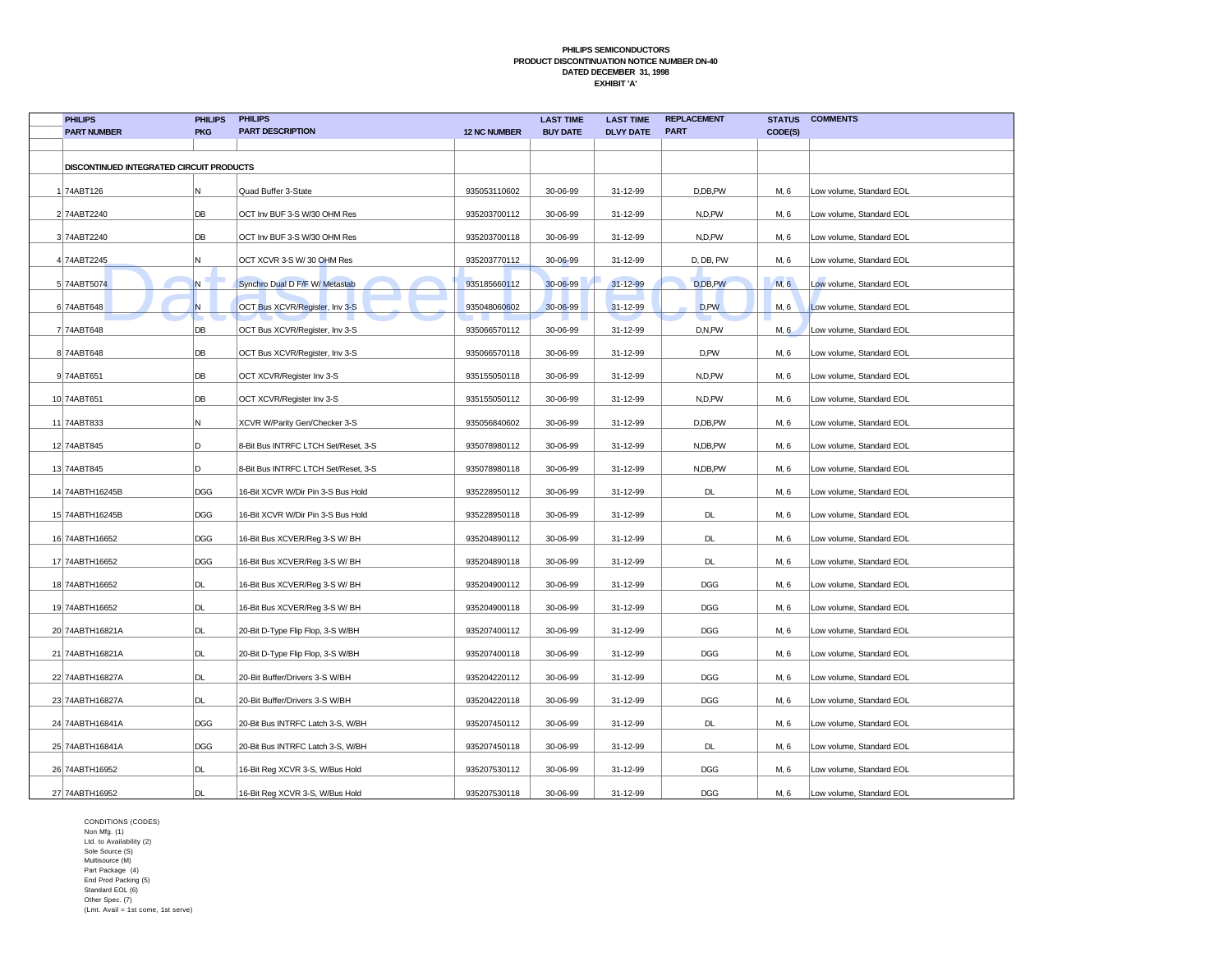| <b>PHILIPS</b>     | <b>PHILIPS</b> | <b>PHILIPS</b>                 |                     | <b>LAST TIME</b> | <b>LAST TIME</b> | <b>REPLACEMENT</b> | <b>STATUS</b> | <b>COMMENTS</b>                     |
|--------------------|----------------|--------------------------------|---------------------|------------------|------------------|--------------------|---------------|-------------------------------------|
| <b>PART NUMBER</b> | <b>PKG</b>     | <b>PART DESCRIPTION</b>        | <b>12 NC NUMBER</b> | <b>BUY DATE</b>  | <b>DLVY DATE</b> | <b>PART</b>        | CODE(S)       |                                     |
| 28 74F114          | N              | Dual J-K Neg Edge F/F W/Reset  | 933794680602        | 31-03-99         | 30-06-99         | None Noted         | M, 1, 2       | No longer manuf., wafer fab closure |
| 29 74F114          | D              | Dual J-K Neg Edge F/F W/Reset  | 933861320602        | 31-03-99         | 30-06-99         | None Noted         | M, 1, 2       | No longer manuf., wafer fab closure |
| 30 74F114          | D-T            | Dual J-K Neg Edge F/F W/Reset  | 933861320623        | 31-03-99         | 30-06-99         | None Noted         | M, 1, 2       | No longer manuf., wafer fab closure |
| 31 74F1241         | N              | Octal Bus Line Driver          | 933768960602        | Lmt. Avail.      | Lmt. Avail.      | None Noted         | M, 1, 2       | No longer manuf., wafer fab closure |
| 32 74F1241         | D-T            | Octal Bus Line Driver          | 933811670118        | Lmt. Avail       | Lmt. Avail.      | None Noted         | M, 1, 2       | No longer manuf., wafer fab closure |
| 33 74F1241         | D              | Octal Bus Line Driver          | 933811670602        | Lmt. Avail.      | Lmt. Avail.      | None Noted         | M, 1, 2       | No longer manuf., wafer fab closure |
| 34 74F1243         | N              | Quad Bus Transceiver           | 933768980112        | Lmt. Avail.      | Lmt. Avail.      | None Noted         | M, 1, 2       | No longer manuf., wafer fab closure |
| 35 74F1243         | D              | Quad Bus Transceiver           | 933811690602        | Lmt. Avail.      | Lmt. Avail.      | None Noted         | M, 1, 2       | No longer manuf., wafer fab closure |
| 36 74F1243         | D-T            | Quad Bus Transceiver           | 933811690623        | Lmt. Avail       | Lmt. Avail.      | None Noted         | M, 1, 2       | No longer manuf., wafer fab closure |
| 37 74F151          | N              | 8-TO-1 Mux                     | 933889430602        | 31-03-99         | 30-06-99         | None Noted         | M, 1, 2       | No longer manuf., wafer fab closure |
| 38 74F151          | D              | 8-TO-1 Mux                     | 933893100602        | 31-03-99         | 30-06-99         | None Noted         | M, 1, 2       | No longer manuf., wafer fab closure |
| 39 74F151          | D-T            | 8-TO-1 Mux                     | 933893100623        | 31-03-99         | 30-06-99         | None Noted         | M, 1, 2       | No longer manuf., wafer fab closure |
| 40 74F175          | N              | Quad D-Type F/F                | 933768870602        | 31-03-99         | 30-06-99         | None Noted         | M, 1, 2       | No longer manuf., wafer fab closure |
| 41 74F175          | D              | Quad D-Type F/F                | 933779060602        | 31-03-99         | 30-06-99         | None Noted         | M, 1, 2       | No longer manuf., wafer fab closure |
| 42 74F175          | D-T            | Quad D-Type F/F                | 933779060623        | 31-03-99         | 30-06-99         | None Noted         | M, 1, 2       | No longer manuf., wafer fab closure |
| 43 74F1764         | N              | Dual Port RAM Controller       | 933859460602        | Lmt. Avail.      | Lmt. Avail.      | None Noted         | M, 1, 2       | No longer manuf., wafer fab closure |
| 44 74F1764         | A-T            | Dual Port RAM Controller       | 933930180118        | Lmt. Avail.      | Lmt. Avail.      | None Noted         | M, 1, 2       | No longer manuf., wafer fab closure |
| 45 74F1764         | A              | Dual Port RAM Controller       | 933930180602        | Lmt. Avail       | Lmt. Avail.      | None Noted         | M, 1, 2       | No longer manuf., wafer fab closure |
| 46 74F1765         | N              | Dual Port RAM Controller       | 933859470602        | Lmt. Avail.      | Lmt. Avail.      | None Noted         | M, 1, 2       | No longer manuf., wafer fab closure |
| 47 74F1765         | A-T            | Dual Port RAM Controller       | 933930190118        | Lmt. Avail       | Lmt. Avail.      | None Noted         | M, 1, 2       | No longer manuf., wafer fab closure |
| 48 74F1765         | A              | Dual Port RAM Controller       | 933930190602        | Lmt. Avail.      | Lmt. Avail.      | None Noted         | M, 1, 2       | No longer manuf., wafer fab closure |
| 49 74F182          | N              | Fast Carry Lookahead Generator | 933794100602        | 31-03-99         | 30-06-99         | None Noted         | M, 1, 2       | No longer manuf., wafer fab closure |
| 50 74F182          | D              | Fast Carry Lookahead Generator | 933825840602        | 31-03-99         | 30-06-99         | None Noted         | M, 1, 2       | No longer manuf., wafer fab closure |
| 51 74F182          | D-T            | Fast Carry Lookahead Generator | 933825840623        | 31-03-99         | 30-06-99         | None Noted         | M, 1, 2       | No longer manuf., wafer fab closure |
| 52 74F199          | N              | 8-Bit Shift Register           | 933794840602        | Lmt. Avail.      | Lmt. Avail.      | None Noted         | M, 1, 2       | No longer manuf.                    |
| 53 74F199          | D-T            | 8-Bit Shift Register           | 933911760118        | Lmt. Avail.      | Lmt. Avail.      | None Noted         | M, 1, 2       | No longer manuf.                    |
| 54 74F199          | D              | 8-Bit Shift Register           | 933911760602        | Lmt. Avail.      | Lmt. Avail.      | None Noted         | M, 1, 2       | No longer manuf.                    |
| 55 74F251A         | N              | 8-TO-1 Mux (3-State)           | 933889440602        | 31-03-99         | 30-06-99         | None Noted         | M, 1, 2       | No longer manuf., wafer fab closure |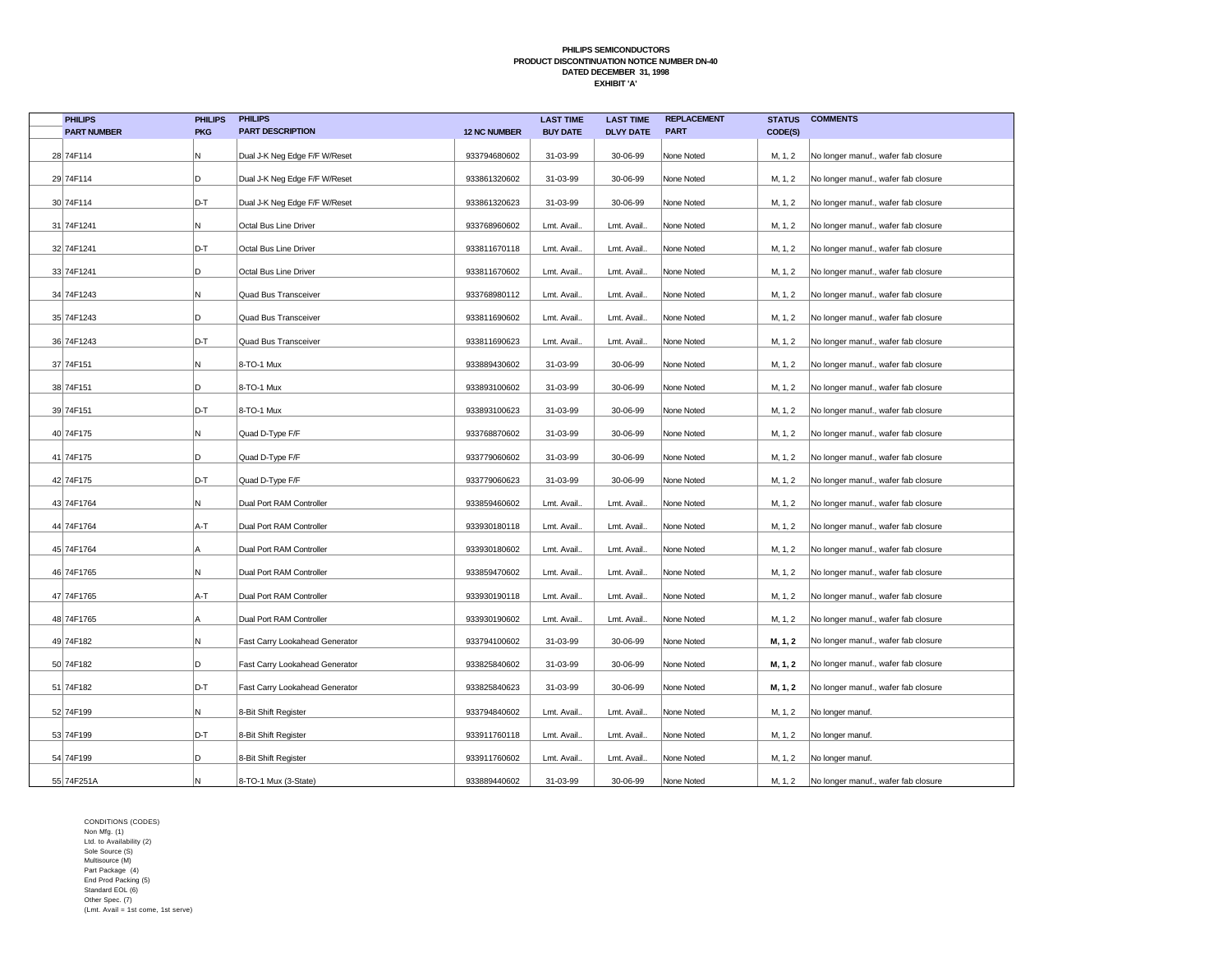| <b>PHILIPS</b>     | <b>PHILIPS</b> | <b>PHILIPS</b>                  |                     | <b>LAST TIME</b> | <b>LAST TIME</b> | <b>REPLACEMENT</b> | <b>STATUS</b> | <b>COMMENTS</b>                     |
|--------------------|----------------|---------------------------------|---------------------|------------------|------------------|--------------------|---------------|-------------------------------------|
| <b>PART NUMBER</b> | <b>PKG</b>     | <b>PART DESCRIPTION</b>         | <b>12 NC NUMBER</b> | <b>BUY DATE</b>  | <b>DLVY DATE</b> | <b>PART</b>        | CODE(S)       |                                     |
| 56 74F251A         | D              | 8-TO-1 Mux (3-State)            | 933893110602        | 31-03-99         | 30-06-99         | None Noted         | M, 1, 2       | No longer manuf., wafer fab closure |
| 57 74F251A         | D-T            | 8-TO-1 Mux (3-State)            | 933893110623        | 31-03-99         | 30-06-99         | None Noted         | M, 1, 2       | No longer manuf., wafer fab closure |
| 58 74F30240        | N.             | 30 OHM Tran Lin/B Drvr Inv      | 933795260602        | Lmt. Avail.      | Lmt. Avail.      | None Noted         | M, 1, 2       | No longer manuf., wafer fab closure |
| 59 74F30240        | D.             | 30 OHM Tran Lin/B Drvr Inv      | 933906290602        | Lmt. Avail.      | Lmt. Avail.      | None Noted         | M, 1, 2       | No longer manuf., wafer fab closure |
| 60 74F30240        | D-T            | 30 OHM Tran Lin/B Drvr Inv      | 933906290623        | Lmt. Avail.      | Lmt. Avail.      | None Noted         | M, 1, 2       | No longer manuf., wafer fab closure |
| 61 74F323          | N.             | Octal Shift/Storage RGSTR 3-S   | 933794890602        | 31-03-99         | 30-06-99         | None Noted         | M, 1, 2       | No longer manuf., wafer fab closure |
| 62 74F323          | D-T            | Octal Shift/Storage RGSTR 3-S   | 933911700118        | 31-03-99         | 30-06-99         | None Noted         | M, 1, 2       | No longer manuf., wafer fab closure |
| 63 74F323          | D              | Octal Shift/Storage RGSTR 3-S   | 933911700602        | 31-03-99         | 30-06-99         | None Noted         | M, 1, 2       | No longer manuf., wafer fab closure |
| 64 74F350          | N.             | 4-Bit Shift W/3-State OUTPUT    | 933668180602        | 31-03-99         | 30-06-99         | None Noted         | M, 1, 2       | No longer manuf., wafer fab closure |
| 65 74F350          | D-T            | 4-Bit Shift W/3-State OUTPUT    | 933739550118        | 31-03-99         | 30-06-99         | None Noted         | M, 1, 2       | No longer manuf., wafer fab closure |
| 66 74F350          | D              | 4-Bit Shift W/3-State OUTPUT    | 933739550602        | 31-03-99         | 30-06-99         | None Noted         | M, 1, 2       | No longer manuf., wafer fab closure |
| 67 74F353          | N.             | Dual 4-Input Multi (Invert)255  | 933756760602        | 31-03-99         | 30-06-99         | None Noted         | M, 1, 2       | No longer manuf., wafer fab closure |
| 68 74F353          | D-T            | Dual 4-Input Multi (Invert)254  | 933756770118        | 31-03-99         | 30-06-99         | None Noted         | M, 1, 2       | No longer manuf., wafer fab closure |
| 69 74F353          | D              | Dual 4-Input Multi (Invert)253  | 933756770602        | 31-03-99         | 30-06-99         | None Noted         | M, 1, 2       | No longer manuf., wafer fab closure |
| 70 74F366          | N.             | HEX Invert W/Common Enable, 3-S | 933723960602        | 31-03-99         | 30-06-99         | None Noted         | M, 1, 2       | No longer manuf., wafer fab closure |
| 71 74F366          | D-T            | HEX Invert W/Common Enable, 3-S | 933756790118        | 31-03-99         | 30-06-99         | None Noted         | M, 1, 2       | No longer manuf., wafer fab closure |
| 72 74F366          | ID.            | HEX Invert W/Common Enable, 3-S | 933756790602        | 31-03-99         | 30-06-99         | None Noted         | M, 1, 2       | No longer manuf., wafer fab closure |
| 73 74F368          | Ν              | HEX Invert, 4-Bit & 2-Bit, 3-S  | 933747100602        | 31-03-99         | 30-06-99         | None Noted         | M, 1, 2       | No longer manuf., wafer fab closure |
| 74 74 F 368        | D-T            | HEX Invert, 4-Bit & 2-Bit, 3-S  | 933756810118        | 31-03-99         | 30-06-99         | None Noted         | M, 1, 2       | No longer manuf., wafer fab closure |
| 75 74F368          | D              | HEX Invert, 4-Bit & 2-Bit, 3-S  | 933756810602        | 31-03-99         | 30-06-99         | None Noted         | M, 1, 2       | No longer manuf., wafer fab closure |
| 76 74F381          | N.             | 4-Bit Arithmetic Logic Unit     | 933794110602        | 31-03-99         | 30-06-99         | None Noted         | M, 1, 2       | No longer manuf., wafer fab closure |
| 77 74F381          | D-T            | 4-Bit Arithmetic Logic Unit     | 933858040118        | 31-03-99         | 30-06-99         | None Noted         | M, 1, 2       | No longer manuf., wafer fab closure |
| 78 74F381          | D              | 4-Bit Arithmetic Logic Unit     | 933858040602        | 31-03-99         | 30-06-99         | None Noted         | M, 1, 2       | No longer manuf., wafer fab closure |
| 79 74F410          | N.             | Register Stack 16X4 RAM         | 933952320602        | 31-03-99         | 30-06-99         | None Noted         | S, 1, 2       | No longer manuf.                    |
| 80 74F455          | Ν              | Octal Inv Buffer W/Parity       | 933794960602        | 31-03-99         | 30-06-99         | None Noted         | S, 1, 2       | No longer manuf., wafer fab closure |
| 81 74F455          | D-T            | Octal Inv Buffer W/Parity       | 933858060118        | 31-03-99         | 30-06-99         | None Noted         | S, 1, 2       | No longer manuf., wafer fab closure |
| 82 74F455          | D.             | Octal Inv Buffer W/Parity       | 933858060602        | 31-03-99         | 30-06-99         | None Noted         | S, 1, 2       | No longer manuf., wafer fab closure |
| 83 74F537          | M              | 1-OF-10 Decoder 3-State         | 933794990602        | 31-03-99         | 30-06-99         | None Noted         | M, 1, 2       | No longer manuf., wafer fab closure |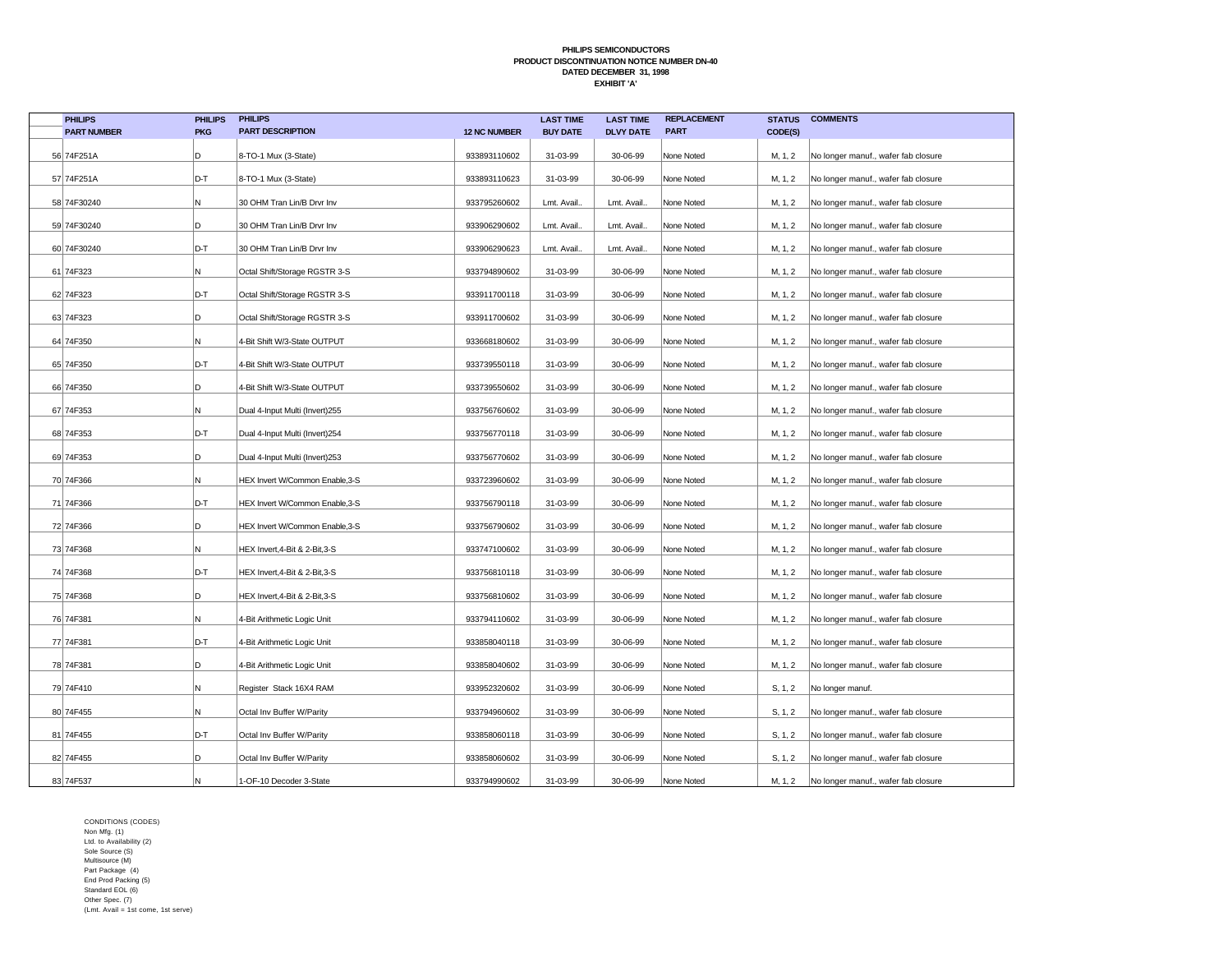| <b>PHILIPS</b>     | <b>PHILIPS</b> | <b>PHILIPS</b>                  |                     | <b>LAST TIME</b> | <b>LAST TIME</b> | <b>REPLACEMENT</b> | <b>STATUS</b> | <b>COMMENTS</b>                     |
|--------------------|----------------|---------------------------------|---------------------|------------------|------------------|--------------------|---------------|-------------------------------------|
| <b>PART NUMBER</b> | <b>PKG</b>     | <b>PART DESCRIPTION</b>         | <b>12 NC NUMBER</b> | <b>BUY DATE</b>  | <b>DLVY DATE</b> | <b>PART</b>        | CODE(S)       |                                     |
| 84 74F537          | D-T            | 1-OF-10 Decoder 3-State         | 933858090118        | 31-03-99         | 30-06-99         | None Noted         | M, 1, 2       | No longer manuf., wafer fab closure |
| 85 74F537          | D              | 1-OF-10 Decoder 3-State         | 933858090602        | 31-03-99         | 30-06-99         | None Noted         | M, 1, 2       | No longer manuf., wafer fab closure |
| 86 74F539          | N              | Dual 1 OF 4 Decoder 3-State     | 933876900602        | 31-03-99         | 30-06-99         | None Noted         | M, 1, 2       | No longer manuf., wafer fab closure |
| 87 74F539          | D              | Dual 1 OF 4 Decoder 3-State     | 933876910602        | 31-03-99         | 30-06-99         | None Noted         | M, 1, 2       | No longer manuf., wafer fab closure |
| 88 74F539          | D-T            | Dual 1 OF 4 Decoder 3-State     | 933876910623        | 31-03-99         | 30-06-99         | None Noted         | M, 1, 2       | No longer manuf., wafer fab closure |
| 89 74F64           | N              | and/or-Invert GATE              | 933653900602        | 31-03-99         | 30-06-99         | None Noted         | M, 1, 2       | No longer manuf., wafer fab closure |
| 90 74F64           | D              | and/or-Invert GATE              | 933739400602        | 31-03-99         | 30-06-99         | None Noted         | M, 1, 2       | No longer manuf., wafer fab closure |
| 91 74F64           | D-T            | and/or-Invert GATE              | 933739400623        | 31-03-99         | 30-06-99         | None Noted         | M, 1, 2       | No longer manuf., wafer fab closure |
| 92 74F655A         | N              | Octal Inv Buffer W/Parity       | 933805120602        | Lmt. Avail       | Lmt. Avail.      | None Noted         | S, 1, 2       | No longer manuf., wafer fab closure |
| 93 74F655A         | D              | Octal Inv Buffer W/Parity       | 933858980602        | Lmt. Avail.      | Lmt. Avail.      | None Noted         | S, 1, 2       | No longer manuf., wafer fab closure |
| 94 74F655A         | D-T            | Octal Inv Buffer W/Parity       | 933858980623        | Lmt. Avail.      | Lmt. Avail.      | None Noted         | S, 1, 2       | No longer manuf., wafer fab closure |
| 95 74F674          | N              | 16-Bit Shift Register           | 933795170602        | Lmt. Avail.      | Lmt. Avail.      | None Noted         | S, 1, 2       | No longer manuf., wafer fab closure |
| 96 74F674          | D-T            | 16-Bit Shift Register           | 933911690118        | Lmt. Avail.      | Lmt. Avail.      | None Noted         | S, 1, 2       | No longer manuf., wafer fab closure |
| 97 74F674          | D              | 16-Bit Shift Register           | 933911690602        | Lmt. Avail.      | Lmt. Avail.      | None Noted         | S, 1, 2       | No longer manuf., wafer fab closure |
| 98 74F776A         | AQ             | OCT BIDirect PI-Bus XCVR (OC)   | 933995920118        | Lmt. Avail       | Lmt. Avail.      | None Noted         | S, 1, 2       | No longer manuf.                    |
| 99 74F776A         | AQ-T           | OCT BIDirect PI-Bus XCVR (OC)   | 933995920602        | Lmt. Avail.      | Lmt. Avail.      | None Noted         | S, 1, 2       | No longer manuf.                    |
| 100 74F861         | N              | 10-Bit Bus Transceiver NInv 3-S | 933857780602        | Lmt. Avail.      | Lmt. Avail.      | None Noted         | S, 1, 2       | No longer manuf., wafer fab closure |
| 101 74F861         | D              | 10-Bit Bus Transceiver NInv 3-S | 933861390512        | Lmt. Avail       | Lmt. Avail.      | None Noted         | S, 1, 2       | No longer manuf., wafer fab closure |
| 102 74F861         | D-T            | 10-Bit Bus Transceiver NInv 3-S | 933861390518        | Lmt. Avail.      | Lmt. Avail.      | None Noted         | S, 1, 2       | No longer manuf., wafer fab closure |
| 103 74F864         | N              | 9-Bit Bus Tranceiver Inv 3-S    | 933857810602        | Lmt. Avail.      | Lmt. Avail.      | None Noted         | S, 1, 2       | No longer manuf., wafer fab closure |
| 104 74F864         | D              | 9-Bit Bus Tranceiver Inv 3-S    | 933861420512        | Lmt. Avail.      | Lmt. Avail.      | None Noted         | S, 1, 2       | No longer manuf., wafer fab closure |
| 105 74F864         | D-T            | 9-Bit Bus Tranceiver Inv 3-S    | 933861420518        | Lmt. Avail.      | Lmt. Avail.      | None Noted         | S, 1, 2       | No longer manuf., wafer fab closure |
| 106 74HC133        | N              | 15 Input Nand Gate              | 935050540112        | 30-06-99         | 31-12-99         | None Noted         | M, 6          | Low volume, Standard EOL            |
| 107 74HC133        | D              | 13 Input Nand Gate              | 935050560112        | 30-06-99         | 31-12-99         | None Noted         | M, 6          | Low volume, Standard EOL            |
| 108 74HC133        | D              | 14 Input Nand Gate              | 935050560118        | 30-06-99         | 31-12-99         | None Noted         | M, 6          | Low volume, Standard EOL            |
| 109 74HC162        | N              | PReset SyncH Counter            | 933669380652        | Lmt. Avail.      | Lmt. Avail.      | None Noted         | S, 1, 2       | No longer manuf.                    |
| 110 74HC162        | D              | PReset SyncH Counter            | 933714530652        | Lmt. Avail       | Lmt. Avail.      | None Noted         | S, 1, 2       | No longer manuf.                    |
| 111 74HC162        | D              | PReset SyncH Counter            | 933714530653        | Lmt. Avail.      | Lmt. Avail.      | None Noted         | S, 1, 2       | No longer manuf.                    |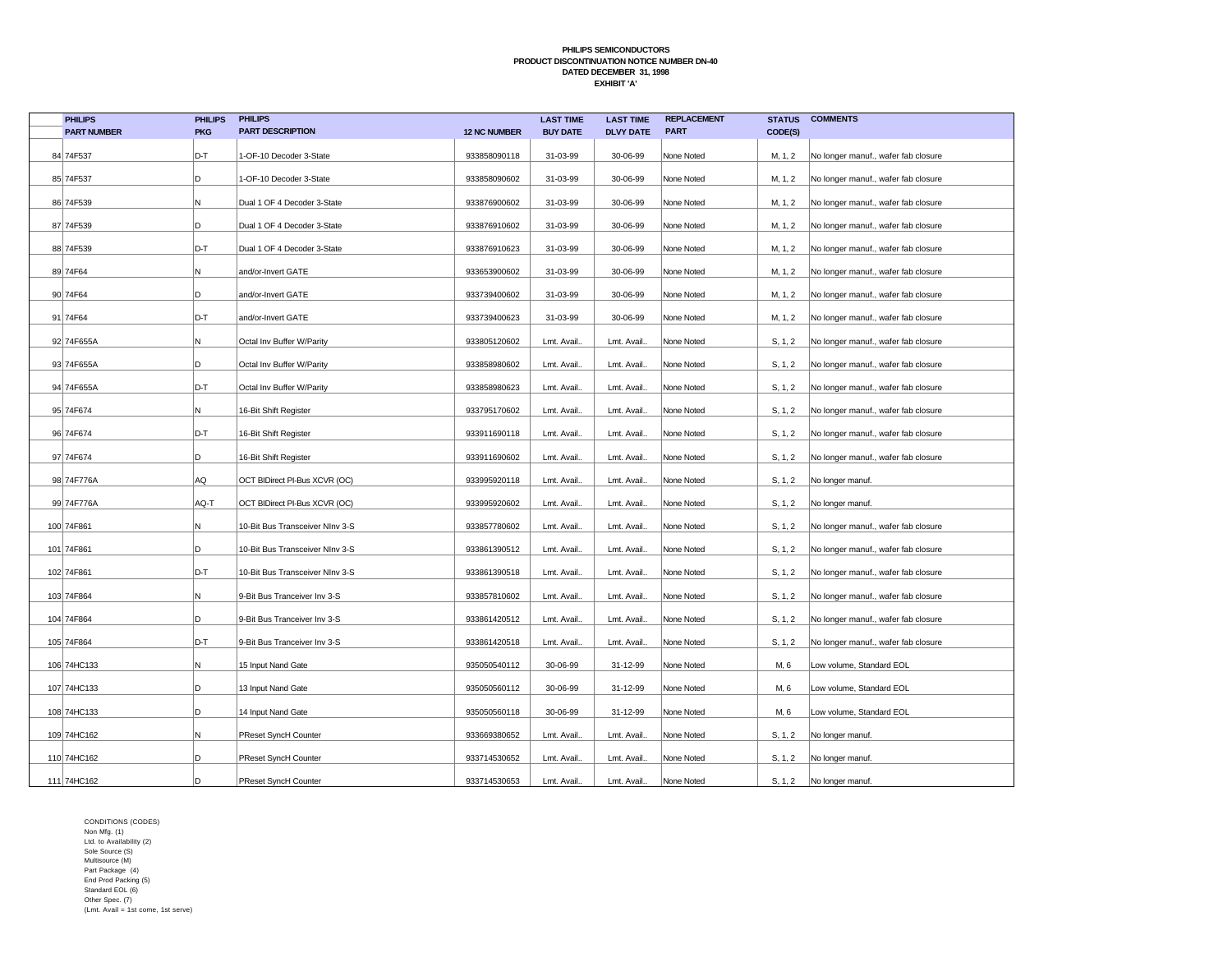| <b>PHILIPS</b>     | <b>PHILIPS</b> | <b>PHILIPS</b>                 |                     | <b>LAST TIME</b> | <b>LAST TIME</b> | <b>REPLACEMENT</b> | <b>STATUS</b> | <b>COMMENTS</b>          |
|--------------------|----------------|--------------------------------|---------------------|------------------|------------------|--------------------|---------------|--------------------------|
| <b>PART NUMBER</b> | <b>PKG</b>     | <b>PART DESCRIPTION</b>        | <b>12 NC NUMBER</b> | <b>BUY DATE</b>  | <b>DLVY DATE</b> | <b>PART</b>        | CODE(S)       |                          |
| 112 74HC162        | U              | PReset SyncH Counter           | 933824400005        | Lmt. Avail.      | Lmt. Avail.      | None Noted         | S, 1, 2       | No longer manuf.         |
| 113 74HC181        | N              | 4-Bit Arithmetic Logic Unit    | 933757100652        | Lmt. Avail.      | Lmt. Avail.      | None Noted         | S, 1, 2       | No longer manuf.         |
| 114 74HC181        | D              | 4-Bit Arithmetic Logic Unit    | 933757110652        | Lmt. Avail.      | Lmt. Avail.      | None Noted         | S, 1, 2       | No longer manuf.         |
| 115 74HC181        | D              | 4-Bit Arithmetic Logic Unit    | 933757110653        | Lmt. Avail.      | Lmt. Avail.      | None Noted         | S, 1, 2       | No longer manuf.         |
| 116 74HC181        | U              | 4-Bit Arithmetic Logic Unit    | 933835650005        | Lmt. Avail.      | Lmt. Avail.      | None Noted         | S, 1, 2       | No longer manuf.         |
| 117 74HC182        | N              | Look-ahead Carry Generator     | 933757140652        | Lmt. Avail.      | Lmt. Avail.      | None Noted         | S, 1, 2       | No longer manuf.         |
| 118 74HC182        | D              | Look-ahead Carry Generator     | 933757150652        | Lmt. Avail.      | Lmt. Avail.      | None Noted         | S, 1, 2       | No longer manuf.         |
| 119 74HC182        | D              | Look-ahead Carry Generator     | 933757150653        | Lmt. Avail.      | Lmt. Avail.      | None Noted         | S, 1, 2       | No longer manuf.         |
| 120 74HC182        | U              | Look-ahead Carry Generator     | 933825610005        | Lmt. Avail.      | Lmt. Avail.      | None Noted         | S, 1, 2       | No longer manuf.         |
| 121 74HC190        | N              | BCD Sync Decade up/down Countr | 933669450652        | Lmt. Avail.      | Lmt. Avail.      | None Noted         | S, 1, 2       | No longer manuf.         |
| 122 74HC190        | D              | BCD Sync Decade up/down Countr | 933714590652        | Lmt. Avail.      | Lmt. Avail       | None Noted         | S, 1, 2       | No longer manuf.         |
| 123 74HC190        | D              | BCD Sync Decade up/down Countr | 933714590653        | Lmt. Avail.      | Lmt. Avail.      | None Noted         | S, 1, 2       | No longer manuf.         |
| 124 74HC190        | U              | BCD Sync Decade up/down Countr | 933824460005        | Lmt. Avail.      | Lmt. Avail.      | None Noted         | S, 1, 2       | No longer manuf.         |
| 125 74HC192        | N              | Sync Decade Up/down Counter    | 933669470652        | 30-06-99         | 31-12-99         | None Noted         | M, 6          | Low volume, Standard EOL |
| 126 74HC192        | D              | Sync Decade Up/down Counter    | 933714610652        | 30-06-99         | 31-12-99         | None Noted         | M, 6          | Low volume, Standard EOL |
| 127 74HC192        | D              | Sync Decade Up/down Counter    | 933714610653        | 30-06-99         | 31-12-99         | None Noted         | M, 6          | Low volume, Standard EOL |
| 128 74HC192        | U              | Sync Decade Up/down Counter    | 933824480005        | 30-06-99         | 31-12-99         | None Noted         | M, 6          | Low volume, Standard EOL |
| 129 74HC192        | DB             | Sync Decade Up/down Counter    | 935189720112        | 30-06-99         | 31-12-99         | None Noted         | M, 6          | Low volume, Standard EOL |
| 130 74HC192        | DB             | Sync Decade Up/down Counter    | 935189720118        | 30-06-99         | 31-12-99         | None Noted         | M, 6          | Low volume, Standard EOL |
| 131 74HC195        | N              | Sync Decade Up/down Counter    | 933669500652        | 30-06-99         | 31-12-99         | None Noted         | M, 6          | Low volume, Standard EOL |
| 132 74HC195        | D              | Sync Decade Up/down Counter    | 933713720652        | 30-06-99         | 31-12-99         | None Noted         | M, 6          | Low volume, Standard EOL |
| 133 74HC195        | D              | Sync Decade Up/down Counter    | 933713720653        | 30-06-99         | 31-12-99         | None Noted         | M, 6          | Low volume, Standard EOL |
| 134 74HC195        | U              | Sync Decade Up/down Counter    | 933824510005        | 30-06-99         | 31-12-99         | None Noted         | M, 6          | Low volume, Standard EOL |
| 135 74HC195        | DB             | Sync Decade Up/down Counter    | 935189760112        | 30-06-99         | 31-12-99         | None Noted         | M, 6          | Low volume, Standard EOL |
| 136 74HC195        | DB             | Sync Decade Up/down Counter    | 935189760118        | 30-06-99         | 31-12-99         | None Noted         | M, 6          | Low volume, Standard EOL |
| 137 74HC242        | N              | Quad Bus XCVR, Inv 3-S         | 933669060652        | 30-06-99         | 31-12-99         | None Noted         | M, 6          | Low volume, Standard EOL |
| 138 74HC242        | D              | Quad Bus XCVR, Inv 3-S         | 933713660112        | 30-06-99         | 31-12-99         | None Noted         | M, 6          | Low volume, Standard EOL |
| 139 74HC242        | D              | Quad Bus XCVR, Inv 3-S         | 933713660118        | 30-06-99         | 31-12-99         | None Noted         | M, 6          | Low volume, Standard EOL |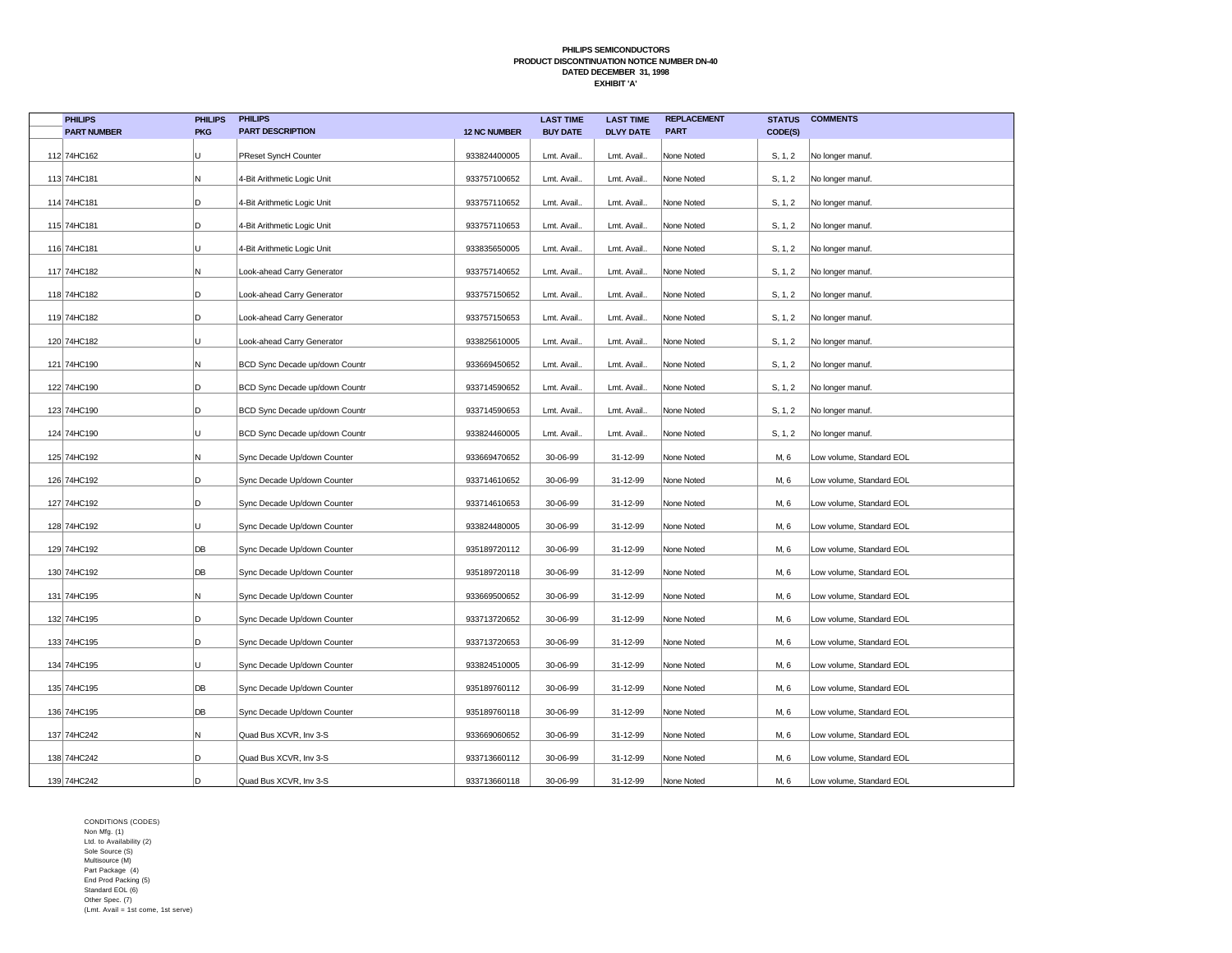| <b>PHILIPS</b>     | <b>PHILIPS</b> | <b>PHILIPS</b>                 |                     | <b>LAST TIME</b> | <b>LAST TIME</b> | <b>REPLACEMENT</b> | <b>STATUS</b> | <b>COMMENTS</b>          |
|--------------------|----------------|--------------------------------|---------------------|------------------|------------------|--------------------|---------------|--------------------------|
| <b>PART NUMBER</b> | <b>PKG</b>     | <b>PART DESCRIPTION</b>        | <b>12 NC NUMBER</b> | <b>BUY DATE</b>  | <b>DLVY DATE</b> | <b>PART</b>        | CODE(S)       |                          |
| 140 74HC242        | U              | Quad Bus XCVR, Inv 3-S         | 933824090005        | 30-06-99         | 31-12-99         | None Noted         | M, 6          | Low volume, Standard EOL |
| 141 74HC242        | DB             | Quad Bus XCVR, Inv 3-S         | 935189830112        | 30-06-99         | 31-12-99         | None Noted         | M, 6          | Low volume, Standard EOL |
| 142 74HC242        | DB             | Quad Bus XCVR, Inv 3-S         | 935189830118        | 30-06-99         | 31-12-99         | None Noted         | M, 6          | Low volume, Standard EOL |
| 143 74HC297        | N              | Octal Bus XCEVR: 3-State, Inv. | 933669570112        | 30-06-99         | 31-12-99         | None Noted         | M, 6          | Low volume, Standard EOL |
| 144 74HC297        | D              | Octal Bus XCEVR: 3-State, Inv. | 933714660112        | 30-06-99         | 31-12-99         | None Noted         | M, 6          | Low volume, Standard EOL |
| 145 74HC297        | D              | Octal Bus XCEVR: 3-State, Inv. | 933714660118        | 30-06-99         | 31-12-99         | None Noted         | M, 6          | Low volume, Standard EOL |
| 146 74HC297        | U              | Octal Bus XCEVR: 3-State, Inv. | 933824570005        | 30-06-99         | 31-12-99         | None Noted         | M, 6          | Low volume, Standard EOL |
| 147 74HC354        | Ν              | 8-Bit Multiplexer/Reg,3-State  | 933670580652        | 30-06-99         | 31-12-99         | None Noted         | M, 6          | Low volume, Standard EOL |
| 148 74HC354        | D              | 8-Bit Multiplexer/Reg,3-State  | 933715450652        | 30-06-99         | 31-12-99         | None Noted         | M, 6          | Low volume, Standard EOL |
| 149 74HC354        | D              | 8-Bit Multiplexer/Reg,3-State  | 933715450653        | 30-06-99         | 31-12-99         | None Noted         | M, 6          | Low volume, Standard EOL |
| 150 74HC354        | U              | 8-Bit Multiplexer/Reg,3-State  | 933835710005        | 30-06-99         | 31-12-99         | None Noted         | M, 6          | Low volume, Standard EOL |
| 151 74HC356        | N              | 8-Bit Multiplexer/Reg,3-State  | 933670590652        | Lmt. Avail.      | Lmt. Avail.      | None Noted         | S, 1, 2       | No longer manuf.         |
| 152 74HC356        | D              | 8-Bit Multiplexer/Reg,3-State  | 933715460652        | Lmt. Avail.      | Lmt. Avail.      | None Noted         | S, 1, 2       | No longer manuf.         |
| 153 74HC356        | D              | 8-Bit Multiplexer/Reg,3-State  | 933715460653        | Lmt. Avail.      | Lmt. Avail.      | None Noted         | S, 1, 2       | No longer manuf.         |
| 154 74HC356        | U              | 8-Bit Multiplexer/Reg,3-State  | 933835720005        | Lmt. Avail.      | Lmt. Avail.      | None Noted         | S, 1, 2       | No longer manuf.         |
| 155 74HC40102      | N              | 8-Bit Sync BCD DownCounter     | 933730190652        | 30-06-99         | 31-12-99         | None Noted         | M, 6          | Low volume, Standard EOL |
| 156 74HC40102      | D              | 8-Bit Sync BCD DownCounter     | 933730200652        | 30-06-99         | 31-12-99         | None Noted         | M, 6          | Low volume, Standard EOL |
| 157 74HC40102      | D              | 8-Bit Sync BCD DownCounter     | 933730200653        | 30-06-99         | 31-12-99         | None Noted         | M, 6          | Low volume, Standard EOL |
| 158 74HC40102      | U              | 8-Bit Sync BCD DownCounter     | 933825480005        | 30-06-99         | 31-12-99         | None Noted         | M, 6          | Low volume, Standard EOL |
| 159 74HC40104      | Ν              | 6 Bit BiDirect Univ Rgst       | 933669650652        | 30-06-99         | 31-12-99         | None Noted         | M, 6          | Low volume, Standard EOL |
| 160 74HC40104      | D              | 4 Bit BiDirect Univ Rgst       | 933713800652        | 30-06-99         | 31-12-99         | None Noted         | M, 6          | Low volume, Standard EOL |
| 161 74HC40104      | D              | 5 Bit BiDirect Univ Rgst       | 933713800653        | 30-06-99         | 31-12-99         | None Noted         | M, 6          | Low volume, Standard EOL |
| 162 74HC40104      | U              | 7 Bit BiDirect Univ Rgst       | 933824640005        | 30-06-99         | 31-12-99         | None Noted         | M, 6          | Low volume, Standard EOL |
| 163 74HC4352       | N              | Dual 4-Chan Mux/Demux W/LTCH   | 933757500652        | 30-06-99         | 31-12-99         | None Noted         | M, 6          | Low volume, Standard EOL |
| 164 74HC4352       | D              | Dual 4-Chan Mux/Demux W/LTCH   | 933787060652        | 30-06-99         | 31-12-99         | None Noted         | M, 6          | Low volume, Standard EOL |
| 165 74HC4352       | D              | Dual 4-Chan Mux/Demux W/LTCH   | 933787060653        | 30-06-99         | 31-12-99         | None Noted         | M, 6          | Low volume, Standard EOL |
| 166 74HC4352       | U              | Dual 4-Chan Mux/Demux W/LTCH   | 933835780005        | 30-06-99         | 31-12-99         | None Noted         | M, 6          | Low volume, Standard EOL |
| 167 74HC4510       | N              | <b>BCD Up/down Counter</b>     | 933757540652        | 30-06-99         | 31-12-99         | None Noted         | M, 6          | Low volume, Standard EOL |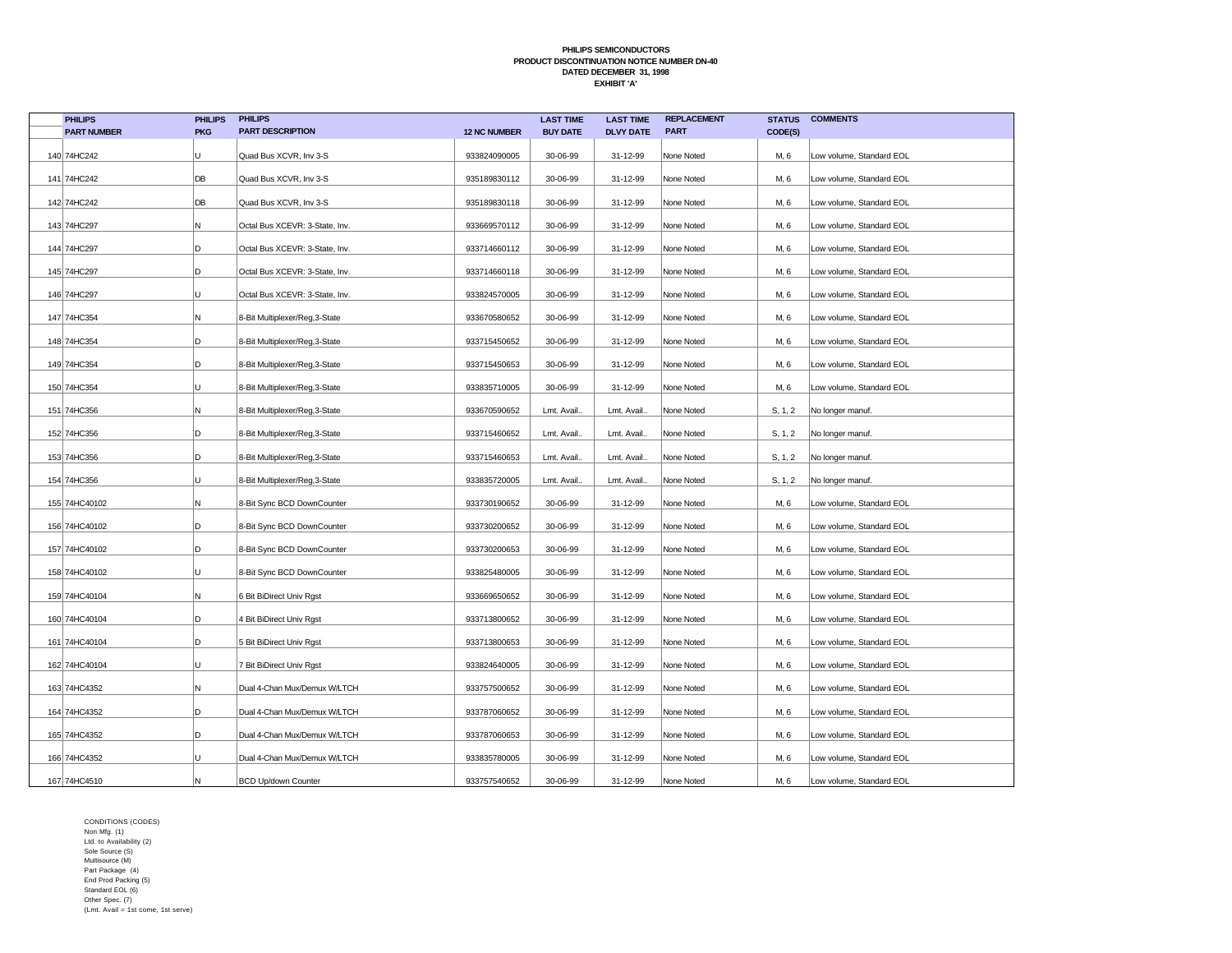| <b>PHILIPS</b>     | <b>PHILIPS</b> | <b>PHILIPS</b>                 |                     | <b>LAST TIME</b> | <b>LAST TIME</b> | <b>REPLACEMENT</b> | <b>STATUS</b> | <b>COMMENTS</b>          |
|--------------------|----------------|--------------------------------|---------------------|------------------|------------------|--------------------|---------------|--------------------------|
| <b>PART NUMBER</b> | <b>PKG</b>     | <b>PART DESCRIPTION</b>        | <b>12 NC NUMBER</b> | <b>BUY DATE</b>  | <b>DLVY DATE</b> | <b>PART</b>        | CODE(S)       |                          |
| 168 74HC4510       | D              | <b>BCD Up/down Counter</b>     | 933757550652        | 30-06-99         | 31-12-99         | None Noted         | M, 6          | Low volume, Standard EOL |
| 169 74HC4510       | D              | <b>BCD Up/down Counter</b>     | 933757550653        | 30-06-99         | 31-12-99         | None Noted         | M, 6          | Low volume, Standard EOL |
| 170 74HC4516       | Ν              | Binary Up/down Counter         | 933757580652        | 30-06-99         | 31-12-99         | None Noted         | M, 6          | Low volume, Standard EOL |
| 171 74HC4516       | D              | Binary Up/down Counter         | 933757590652        | 30-06-99         | 31-12-99         | None Noted         | M, 6          | Low volume, Standard EOL |
| 172 74HC4516       | D              | Binary Up/down Counter         | 933757590653        | 30-06-99         | 31-12-99         | None Noted         | M, 6          | Low volume, Standard EOL |
| 173 74HC4518       | Ν              | Dual BCD Counter               | 933669820652        | 30-06-99         | 31-12-99         | None Noted         | M, 6          | Low volume, Standard EOL |
| 174 74HC4518       | D              | Dual BCD Counter               | 933714890112        | 30-06-99         | 31-12-99         | None Noted         | M, 6          | Low volume, Standard EOL |
| 175 74HC4518       | D              | Dual BCD Counter               | 933714890118        | 30-06-99         | 31-12-99         | None Noted         | M, 6          | Low volume, Standard EOL |
| 176 74HC4518       | U              | Dual BCD Counter               | 933824800005        | 30-06-99         | 31-12-99         | None Noted         | M, 6          | Low volume, Standard EOL |
| 177 74HC4518       | DB             | Dual BCD Counter               | 935190100112        | 30-06-99         | 31-12-99         | None Noted         | M, 6          | Low volume, Standard EOL |
| 178 74HC4518       | DB             | Dual BCD Counter               | 935190100118        | 30-06-99         | 31-12-99         | None Noted         | M, 6          | Low volume, Standard EOL |
| 179 74HC4543       | Ν              | BCD TO 7-SEG Latch Decodr/Drvr | 933669850652        | 30-06-99         | 31-12-99         | None Noted         | M, 6          | Low volume, Standard EOL |
| 180 74HC4543       | D              | BCD TO 7-SEG Latch Decodr/Drvr | 933714920652        | 30-06-99         | 31-12-99         | None Noted         | M, 6          | Low volume, Standard EOL |
| 181 74HC4543       | D              | BCD TO 7-SEG Latch Decodr/Drvr | 933714920653        | 30-06-99         | 31-12-99         | None Noted         | M, 6          | Low volume, Standard EOL |
| 182 74HC4543       | U              | BCD TO 7-SEG Latch Decodr/Drvr | 933824830005        | 30-06-99         | 31-12-99         | None Noted         | M, 6          | Low volume, Standard EOL |
| 183 74HC533        | N              | Octal 3-State Latch Inverting  | 933670630652        | 30-06-99         | 31-12-99         | None Noted         | M, 6          | Low volume, Standard EOL |
| 184 74HC533        | D              | Octal 3-State Latch Inverting  | 933715480652        | 30-06-99         | 31-12-99         | None Noted         | M, 6          | Low volume, Standard EOL |
| 185 74HC533        | D              | Octal 3-State Latch Inverting  | 933715480653        | 30-06-99         | 31-12-99         | None Noted         | M, 6          | Low volume, Standard EOL |
| 186 74HC533        | U              | Octal 3-State Latch Inverting  | 933835580005        | 30-06-99         | 31-12-99         | None Noted         | M, 6          | Low volume, Standard EOL |
| 187 74HC583        | U              | <b>BCD Adder</b>               | 933835660005        | 30-06-99         | 31-12-99         | None Noted         | M, 6          | Low volume, Standard EOL |
| 188 74HC583        | Ν              | <b>BCD Adder</b>               | 933838740112        | 30-06-99         | 31-12-99         | None Noted         | M, 6          | Low volume, Standard EOL |
| 189 74HC583        | D              | <b>BCD Adder</b>               | 933838750112        | 30-06-99         | 31-12-99         | None Noted         | M, 6          | Low volume, Standard EOL |
| 190 74HC583        | D              | <b>BCD Adder</b>               | 933838750118        | 30-06-99         | 31-12-99         | None Noted         | M, 6          | Low volume, Standard EOL |
| 191 74HC643        | Ν              | Oct True/Inv TranS 3-State     | 933670720652        | Lmt. Avail.      | Lmt. Avail.      | None Noted         | S, 1, 2       | No longer manuf.         |
| 192 74HC643        | D              | Oct True/Inv TranS 3-State     | 933713620652        | Lmt. Avail.      | Lmt. Avail.      | None Noted         | S, 1, 2       | No longer manuf.         |
| 193 74HC643        | D              | Oct True/Inv TranS 3-State     | 933713620653        | Lmt. Avail.      | Lmt. Avail.      | None Noted         | S, 1, 2       | No longer manuf.         |
| 194 74HC643        | U              | Oct True/Inv TranS 3-State     | 933835810005        | Lmt. Avail.      | Lmt. Avail.      | None Noted         | S, 1, 2       | No longer manuf.         |
| 195 74HC648        | Ν              | Octal Bus Transceiver          | 933670750652        | Lmt. Avail.      | Lmt. Avail.      | None Noted         | S, 1, 2       | No longer manuf.         |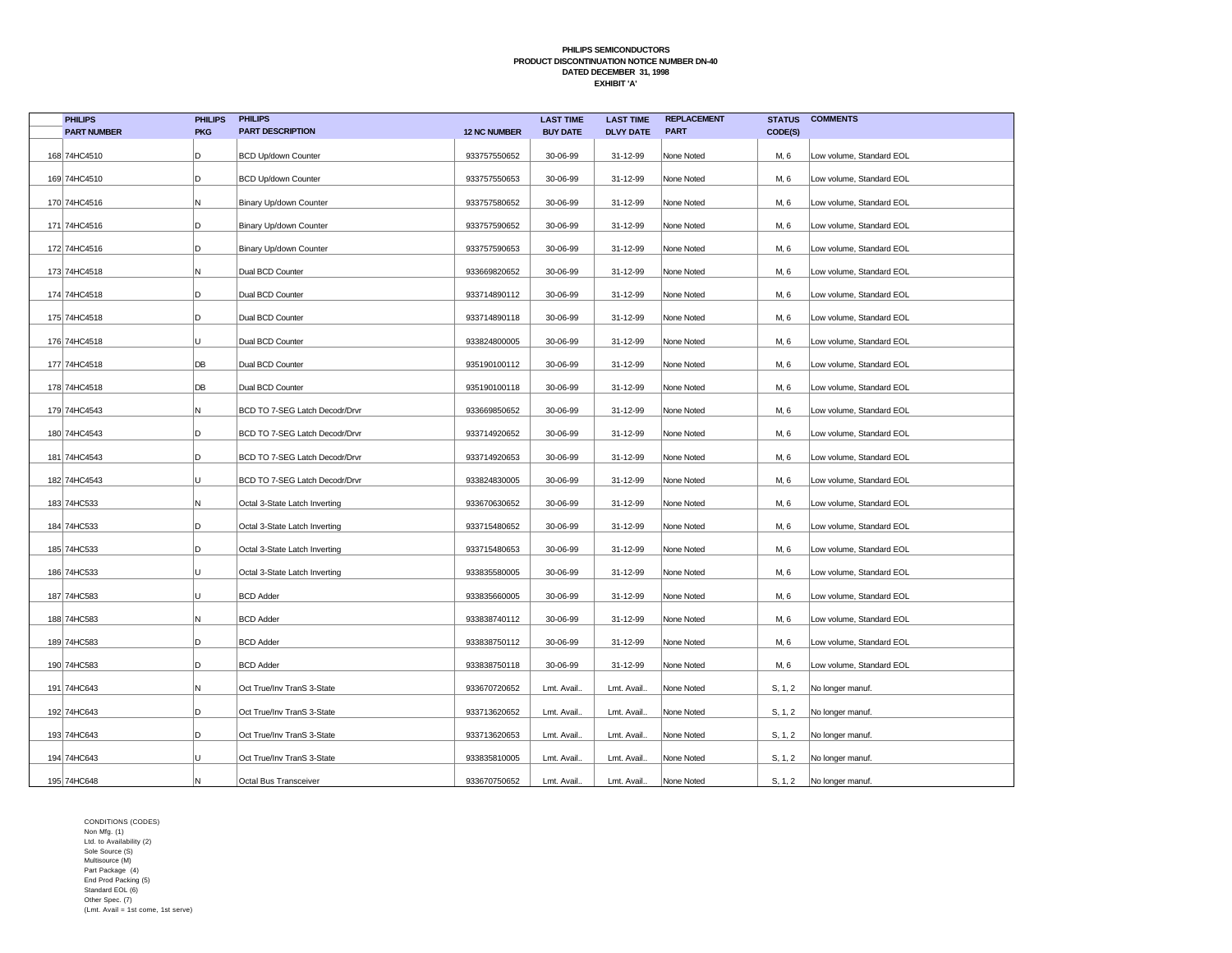| <b>PHILIPS</b>     | <b>PHILIPS</b> | <b>PHILIPS</b>                   |                     | <b>LAST TIME</b> | <b>LAST TIME</b> | <b>REPLACEMENT</b> | <b>STATUS</b> | <b>COMMENTS</b>  |
|--------------------|----------------|----------------------------------|---------------------|------------------|------------------|--------------------|---------------|------------------|
| <b>PART NUMBER</b> | <b>PKG</b>     | <b>PART DESCRIPTION</b>          | <b>12 NC NUMBER</b> | <b>BUY DATE</b>  | <b>DLVY DATE</b> | <b>PART</b>        | CODE(S)       |                  |
| 196 74HC648        | D              | Octal Bus Transceiver            | 933715540652        | Lmt. Avail.      | Lmt. Avail.      | None Noted         | S, 1, 2       | No longer manuf. |
| 197 74HC648        | D              | Octal Bus Transceiver            | 933715540653        | Lmt. Avail.      | Lmt. Avail.      | None Noted         | S, 1, 2       | No longer manuf. |
| 198 74HC648        | U              | Octal Bus Transceiver            | 933835830005        | Lmt. Avail.      | Lmt. Avail.      | None Noted         | S, 1, 2       | No longer manuf. |
| 199 74HC7080       | N              | 17 Bit Odd/Even Parity Generator | 933883630112        | Lmt. Avail.      | Lmt. Avail.      | None Noted         | S, 1, 2       | No longer manuf. |
| 200 74HC7080       | D              | 17 Bit Odd/Even Parity Generator | 933883640112        | Lmt. Avail.      | Lmt. Avail.      | None Noted         | S, 1, 2       | No longer manuf. |
| 201 74HC7080       | D              | 17 Bit Odd/Even Parity Generator | 933883640118        | Lmt. Avail.      | Lmt. Avail.      | None Noted         | S, 1, 2       | No longer manuf. |
| 202 74HC7132       | N              | Quad Precision Schmitt Trigger   | 935044100112        | Lmt. Avail.      | Lmt. Avail.      | None Noted         | S, 1, 2       | No longer manuf. |
| 203 74HC7132       | D              | Quad Precision Schmitt Trigger   | 935044110112        | Lmt. Avail.      | Lmt. Avail.      | None Noted         | S, 1, 2       | No longer manuf. |
| 204 74HC7132       | D              | Quad Precision Schmitt Trigger   | 935044110118        | Lmt. Avail.      | Lmt. Avail.      | None Noted         | S, 1, 2       | No longer manuf. |
| 205 74HC7245       | N              | Oct Schmitt-Trigger XCVR 3-S     | 935020910112        | Lmt. Avail.      | Lmt. Avail.      | None Noted         | S, 1, 2       | No longer manuf. |
| 206 74HC7245       | D              | Oct Schmitt-Trigger XCVR 3-S     | 935020930112        | Lmt. Avail.      | Lmt. Avail.      | None Noted         | S, 1, 2       | No longer manuf. |
| 207 74HC7245       | D              | Oct Schmitt-Trigger XCVR 3-S     | 935020930118        | Lmt. Avail.      | Lmt. Avail.      | None Noted         | S, 1, 2       | No longer manuf. |
| 208 74HC7403       | N              | 4-Bit X 64-Word FIFO             | 933999360112        | Lmt. Avail.      | Lmt. Avail.      | None Noted         | S, 1, 2       | No longer manuf. |
| 209 74HC7403       | D              | 4-Bit X 64-Word FIFO             | 933999370112        | Lmt. Avail.      | Lmt. Avail.      | None Noted         | S, 1, 2       | No longer manuf. |
| 210 74HC7403       | D              | 4-Bit X 64-Word FIFO             | 933999370118        | Lmt. Avail.      | Lmt. Avail.      | None Noted         | S, 1, 2       | No longer manuf. |
| 211 74HC7404       | N              | 4-Bit X 64-Word FIFO             | 933999400112        | Lmt. Avail.      | Lmt. Avail.      | None Noted         | S, 1, 2       | No longer manuf. |
| 212 74HC7404       | D              | 4-Bit X 64-Word FIFO             | 933999410112        | Lmt. Avail.      | Lmt. Avail.      | None Noted         | S, 1, 2       | No longer manuf. |
| 213 74HC7404       | D              | 4-Bit X 64-Word FIFO             | 933999410118        | Lmt. Avail.      | Lmt. Avail.      | None Noted         | S, 1, 2       | No longer manuf. |
| 214 74HC7597       | N              | 8 Bit Shift Register             | 933796040112        | Lmt. Avail.      | Lmt. Avail.      | None Noted         | S, 1, 2       | No longer manuf. |
| 215 74HC7597       | D              | 8 Bit Shift Register             | 933796050112        | Lmt. Avail.      | Lmt. Avail.      | None Noted         | S, 1, 2       | No longer manuf. |
| 216 74HC7597       | D              | 8 Bit Shift Register             | 933796050118        | Lmt. Avail.      | Lmt. Avail.      | None Noted         | S, 1, 2       | No longer manuf. |
| 217 74HC7597       | U              | 8 Bit Shift Register             | 933825720005        | Lmt. Avail.      | Lmt. Avail.      | None Noted         | S, 1, 2       | No longer manuf. |
| 218 74HC7731       | N              | Quad 64-Bit Static Shift Rgst    | 935020950112        | Lmt. Avail       | Lmt. Avail.      | None Noted         | S, 1, 2       | No longer manuf. |
| 219 74HC7731       | D              | Quad 64-Bit Static Shift Rgst    | 935020970112        | Lmt. Avail.      | Lmt. Avail.      | None Noted         | S, 1, 2       | No longer manuf. |
| 220 74HC7731       | D              | Quad 64-Bit Static Shift Rgst    | 935020970118        | Lmt. Avail.      | Lmt. Avail.      | None Noted         | S, 1, 2       | No longer manuf. |
| 221 74HC9014       | N              | Nine Wide Buffer W/Sch Trigger   | 933987650112        | Lmt. Avail.      | Lmt. Avail.      | None Noted         | S, 1, 2       | No longer manuf. |
| 222 74HC9014       | D              | Nine Wide Buffer W/Sch Trigger   | 933987660112        | Lmt. Avail.      | Lmt. Avail.      | None Noted         | S, 1, 2       | No longer manuf. |
| 223 74HC9014       | D              | Nine Wide Buffer W/Sch Trigger   | 933987660118        | Lmt. Avail       | Lmt. Avail.      | None Noted         | S, 1, 2       | No longer manuf. |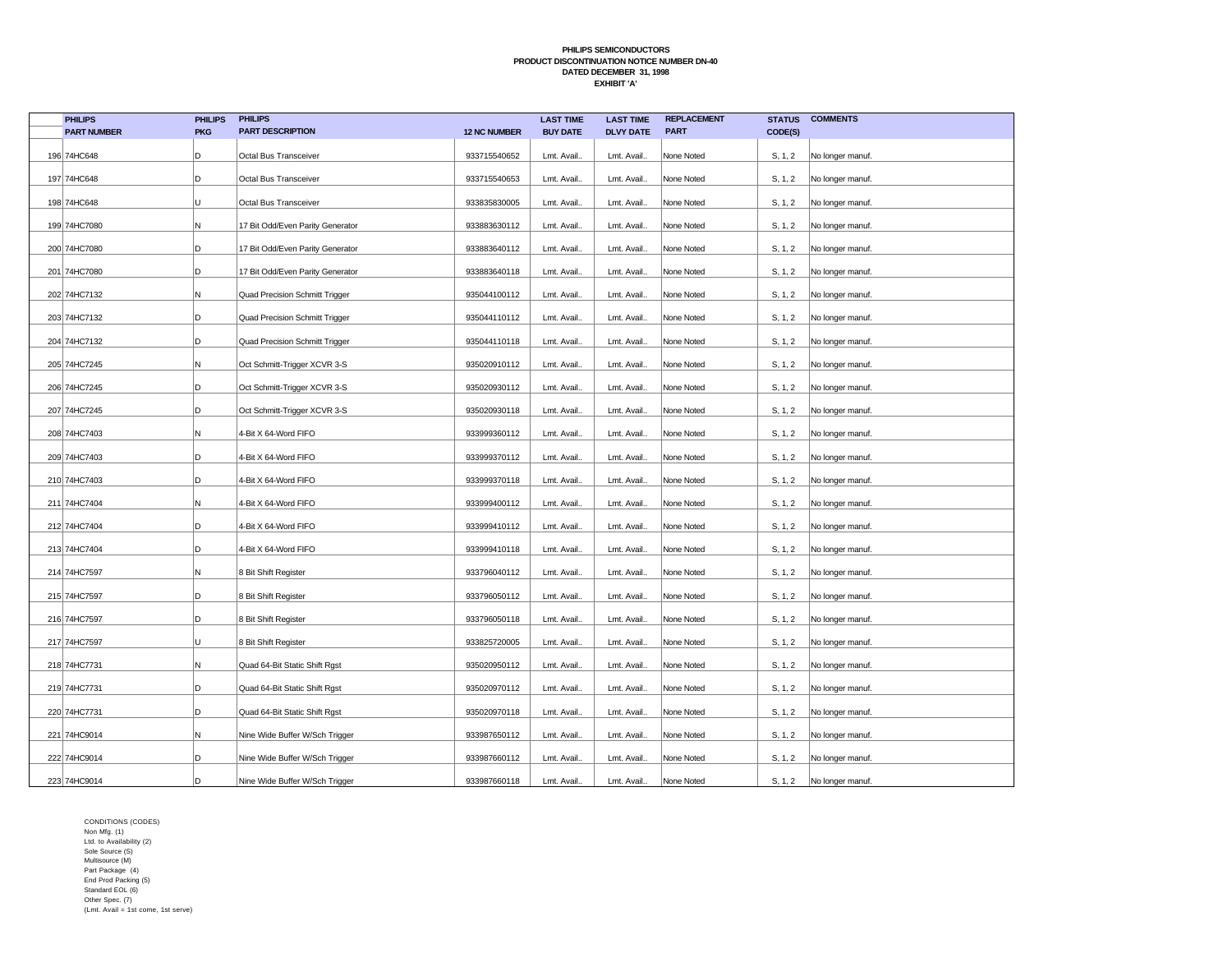| <b>PHILIPS</b>     | <b>PHILIPS</b> | <b>PHILIPS</b>                 |                     | <b>LAST TIME</b> | <b>LAST TIME</b> | <b>REPLACEMENT</b> | <b>STATUS</b> | <b>COMMENTS</b>          |
|--------------------|----------------|--------------------------------|---------------------|------------------|------------------|--------------------|---------------|--------------------------|
| <b>PART NUMBER</b> | <b>PKG</b>     | <b>PART DESCRIPTION</b>        | <b>12 NC NUMBER</b> | <b>BUY DATE</b>  | <b>DLVY DATE</b> | <b>PART</b>        | CODE(S)       |                          |
| 224 74HC9014       | U              | Nine Wide Buffer W/Sch Trigger | 933987670005        | Lmt. Avail.      | Lmt. Avail.      | None Noted         | S, 1, 2       | No longer manuf.         |
| 225 74HC9015       | Ν              | Nine Wide Buffer W/Sch Trigger | 933987710112        | Lmt. Avail.      | Lmt. Avail.      | None Noted         | S, 1, 2       | No longer manuf.         |
| 226 74HC9015       | D              | Nine Wide Buffer W/Sch Trigger | 933987720112        | Lmt. Avail.      | Lmt. Avail.      | None Noted         | S, 1, 2       | No longer manuf.         |
| 227 74HC9015       | D              | Nine Wide Buffer W/Sch Trigger | 933987720118        | Lmt. Avail.      | Lmt. Avail.      | None Noted         | S, 1, 2       | No longer manuf.         |
| 228 74HC9015       | U              | Nine Wide Buffer W/Sch Trigger | 933987730005        | Lmt. Avail.      | Lmt. Avail.      | None Noted         | S, 1, 2       | No longer manuf.         |
| 229 74HC9015       | PW             | Nine Wide Buffer W/Sch Trigger | 935221190112        | Lmt. Avail.      | Lmt. Avail.      | None Noted         | S, 1, 2       | No longer manuf.         |
| 230 74HC9015       | PW             | Nine Wide Buffer W/Sch Trigger | 935221190118        | Lmt. Avail.      | Lmt. Avail.      | None Noted         | S, 1, 2       | No longer manuf.         |
| 231 74HC9114       | Ν              | 9 Wide Schmitt Trigger Inv     | 933987770112        | Lmt. Avail.      | Lmt. Avail.      | None Noted         | S, 1, 2       | No longer manuf.         |
| 232 74HC9114       | D              | 10 Wide Schmitt Trigger Inv    | 933987780112        | Lmt. Avail.      | Lmt. Avail.      | None Noted         | S, 1, 2       | No longer manuf.         |
| 233 74HC9114       | D              | 11 Wide Schmitt Trigger Inv    | 933987780118        | Lmt. Avail.      | Lmt. Avail.      | None Noted         | S, 1, 2       | No longer manuf.         |
| 234 74HC9114       | U              | 12 Wide Schmitt Trigger Inv    | 933987790005        | Lmt. Avail.      | Lmt. Avail.      | None Noted         | S, 1, 2       | No longer manuf.         |
| 235 74HC9115       | Ν              | 9 Wide Schmitt Trigger         | 933987830112        | Lmt. Avail.      | Lmt. Avail.      | None Noted         | S, 1, 2       | No longer manuf.         |
| 236 74HC9115       | D              | 10 Wide Schmitt Trigger        | 933987840112        | Lmt. Avail.      | Lmt. Avail.      | None Noted         | S, 1, 2       | No longer manuf.         |
| 237 74HC9115       | D              | 11 Wide Schmitt Trigger        | 933987840118        | Lmt. Avail.      | Lmt. Avail.      | None Noted         | S, 1, 2       | No longer manuf.         |
| 238 74HC9115       | U              | 12 Wide Schmitt Trigger        | 933987850005        | Lmt. Avail.      | Lmt. Avail.      | None Noted         | S, 1, 2       | No longer manuf.         |
| 239 74HCT162       | Ν              | Preset Synch Counter           | 933670010652        | 30-06-99         | 31-12-99         | None Noted         | M, 6          | Low volume, Standard EOL |
| 240 74HCT162       | D              | Preset Synch Counter           | 933715010652        | 30-06-99         | 31-12-99         | None Noted         | M, 6          | Low volume, Standard EOL |
| 241 74HCT162       | D              | Preset Synch Counter           | 933715010653        | 30-06-99         | 31-12-99         | None Noted         | M, 6          | Low volume, Standard EOL |
| 242 74HCT162       | U              | Preset Synch Counter           | 933824990005        | 30-06-99         | 31-12-99         | None Noted         | M, 6          | Low volume, Standard EOL |
| 243 74HCT162       | DB             | Preset Synch Counter           | 935189690112        | 30-06-99         | 31-12-99         | None Noted         | M, 6          | Low volume, Standard EOL |
| 244 74HCT162       | DB             | Preset Synch Counter           | 935189690118        | 30-06-99         | 31-12-99         | None Noted         | M, 6          | Low volume, Standard EOL |
| 245 74HCT181       | Ν              | 4-Bit Arithmetic Logic Unit    | 933757120652        | Lmt. Avail.      | Lmt. Avail.      | None Noted         | S, 1, 2       | No longer manuf.         |
| 246 74HCT181       | D              | 4-Bit Arithmetic Logic Unit    | 933757130652        | Lmt. Avail.      | Lmt. Avail.      | None Noted         | S, 1, 2       | No longer manuf.         |
| 247 74HCT181       | D              | 4-Bit Arithmetic Logic Unit    | 933757130653        | Lmt. Avail.      | Lmt. Avail.      | None Noted         | S, 1, 2       | No longer manuf.         |
| 248 74HCT181       | U              | 4-Bit Arithmetic Logic Unit    | 933835940005        | Lmt. Avail.      | Lmt. Avail.      | None Noted         | S, 1, 2       | No longer manuf.         |
| 249 74HCT182       | N              | Look-ahead Carry Generator     | 933757160652        | Lmt. Avail.      | Lmt. Avail.      | None Noted         | S, 1, 2       | No longer manuf.         |
| 250 74HCT182       | D              | Look-ahead Carry Generator     | 933757170652        | Lmt. Avail.      | Lmt. Avail.      | None Noted         | S, 1, 2       | No longer manuf.         |
| 251 74HCT182       | D              | Look-ahead Carry Generator     | 933757170653        | Lmt. Avail       | Lmt. Avail.      | None Noted         | S, 1, 2       | No longer manuf.         |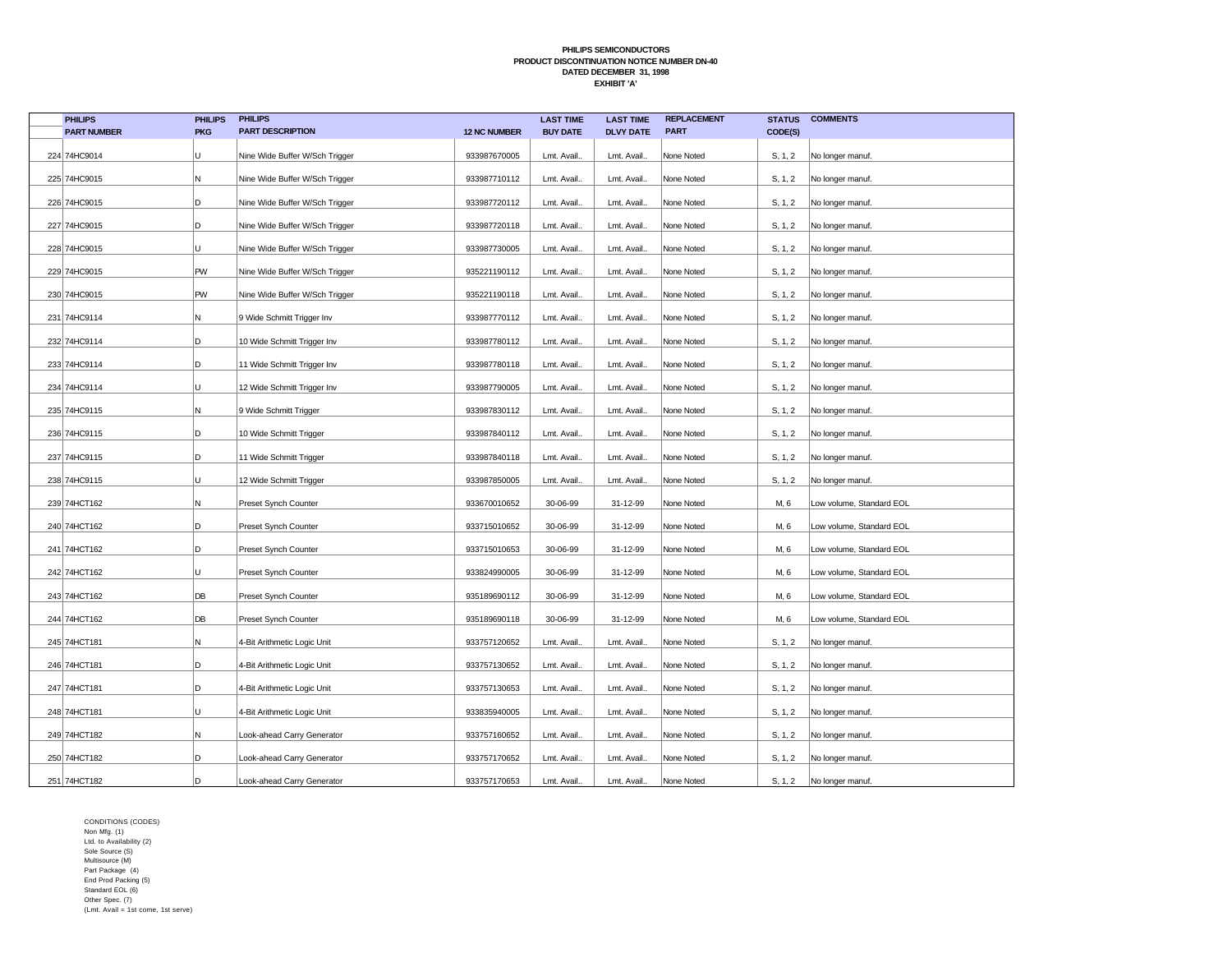| <b>PHILIPS</b>     | <b>PHILIPS</b> | <b>PHILIPS</b>                 |                     | <b>LAST TIME</b> | <b>LAST TIME</b> | <b>REPLACEMENT</b> | <b>STATUS</b> | <b>COMMENTS</b>          |
|--------------------|----------------|--------------------------------|---------------------|------------------|------------------|--------------------|---------------|--------------------------|
| <b>PART NUMBER</b> | <b>PKG</b>     | <b>PART DESCRIPTION</b>        | <b>12 NC NUMBER</b> | <b>BUY DATE</b>  | <b>DLVY DATE</b> | <b>PART</b>        | CODE(S)       |                          |
| 252 74HCT182       | U              | Look-ahead Carry Generator     | 933825620005        | Lmt. Avail.      | Lmt. Avail.      | None Noted         | S, 1, 2       | No longer manuf.         |
| 253 74HCT190       | Ν              | BCD Sync Decade up/down Countr | 933670080652        | Lmt. Avail.      | Lmt. Avail.      | None Noted         | S, 1, 2       | No longer manuf.         |
| 254 74HCT190       | D              | BCD Sync Decade up/down Countr | 933715070652        | Lmt. Avail.      | Lmt. Avail.      | None Noted         | S, 1, 2       | No longer manuf.         |
| 255 74HCT190       | D              | BCD Sync Decade up/down Countr | 933715070653        | Lmt. Avail.      | Lmt. Avail.      | None Noted         | S, 1, 2       | No longer manuf.         |
| 256 74HCT190       | U              | BCD Sync Decade up/down Countr | 933825060005        | Lmt. Avail.      | Lmt. Avail.      | None Noted         | S, 1, 2       | No longer manuf.         |
| 257 74HCT192       | Ν              | Sync Decade Up/down Counter    | 933670100652        | Lmt. Avail.      | Lmt. Avail.      | None Noted         | S, 1, 2       | No longer manuf.         |
| 258 74HCT192       | D              | Sync Decade Up/down Counter    | 933715090652        | Lmt. Avail.      | Lmt. Avail.      | None Noted         | S, 1, 2       | No longer manuf.         |
| 259 74HCT192       | D              | Sync Decade Up/down Counter    | 933715090653        | Lmt. Avail.      | Lmt. Avail.      | None Noted         | S, 1, 2       | No longer manuf.         |
| 260 74HCT192       | U              | Sync Decade Up/down Counter    | 933825080005        | Lmt. Avail.      | Lmt. Avail.      | None Noted         | S, 1, 2       | No longer manuf.         |
| 261 74HCT195       | Ν              | Sync Decade Up/down Counter    | 933670130652        | Lmt. Avail.      | Lmt. Avail.      | None Noted         | S, 1, 2       | No longer manuf.         |
| 262 74HCT195       | D              | Sync Decade Up/down Counter    | 933713730652        | Lmt. Avail.      | Lmt. Avail       | None Noted         | S, 1, 2       | No longer manuf.         |
| 263 74HCT195       | D              | Sync Decade Up/down Counter    | 933713730653        | Lmt. Avail.      | Lmt. Avail.      | None Noted         | S, 1, 2       | No longer manuf.         |
| 264 74HCT195       | U              | Sync Decade Up/down Counter    | 933825110005        | Lmt. Avail.      | Lmt. Avail.      | None Noted         | S, 1, 2       | No longer manuf.         |
| 265 74HCT195       | DB             | Sync Decade Up/down Counter    | 935189750112        | Lmt. Avail.      | Lmt. Avail.      | None Noted         | S, 1, 2       | No longer manuf.         |
| 266 74HCT195       | DB             | Sync Decade Up/down Counter    | 935189750118        | Lmt. Avail.      | Lmt. Avail       | None Noted         | S, 1, 2       | No longer manuf.         |
| 267 74HCT242       | Ν              | Quad Bus XCVR, Inv 3-S         | 933669180652        | 30-06-99         | 31-12-99         | None Noted         | M, 6          | Low volume, Standard EOL |
| 268 74HCT242       | D              | Quad Bus XCVR, Inv 3-S         | 933713670112        | 30-06-99         | 31-12-99         | None Noted         | M, 6          | Low volume, Standard EOL |
| 269 74HCT242       | D              | Quad Bus XCVR, Inv 3-S         | 933713670118        | 30-06-99         | 31-12-99         | None Noted         | M, 6          | Low volume, Standard EOL |
| 270 74HCT242       | U              | Quad Bus XCVR, Inv 3-S         | 933824210005        | 30-06-99         | 31-12-99         | None Noted         | M, 6          | Low volume, Standard EOL |
| 271 74HCT297       | Ν              | Digital PLL Filter             | 933670200112        | 30-06-99         | 31-12-99         | None Noted         | M, 6          | Low volume, Standard EOL |
| 272 74HCT297       | D              | Digital PLL Filter             | 933715140112        | 30-06-99         | 31-12-99         | None Noted         | M, 6          | Low volume, Standard EOL |
| 273 74HCT297       | D              | Digital PLL Filter             | 933715140118        | 30-06-99         | 31-12-99         | None Noted         | M, 6          | Low volume, Standard EOL |
| 274 74HCT297       | U              | Digital PLL Filter             | 933825180005        | 30-06-99         | 31-12-99         | None Noted         | M, 6          | Low volume, Standard EOL |
| 275 74HCT354       | Ν              | 8-Bit Multiplexer/Reg,3-State  | 933670830652        | 30-06-99         | 31-12-99         | None Noted         | M, 6          | Low volume, Standard EOL |
| 276 74HCT354       | D              | 8-Bit Multiplexer/Reg,3-State  | 933715560652        | 30-06-99         | 31-12-99         | None Noted         | M, 6          | Low volume, Standard EOL |
| 277 74HCT354       | D              | 8-Bit Multiplexer/Reg,3-State  | 933715560653        | 30-06-99         | 31-12-99         | None Noted         | M, 6          | Low volume, Standard EOL |
| 278 74HCT354       | U              | 8-Bit Multiplexer/Reg,3-State  | 933836000005        | 30-06-99         | 31-12-99         | None Noted         | M, 6          | Low volume, Standard EOL |
| 279 74HCT356       | Ν              | 8-Bit Multiplexer/Reg,3-State  | 933670840652        | Lmt. Avail.      | Lmt. Avail.      | None Noted         | S, 1, 2       | No longer manuf.         |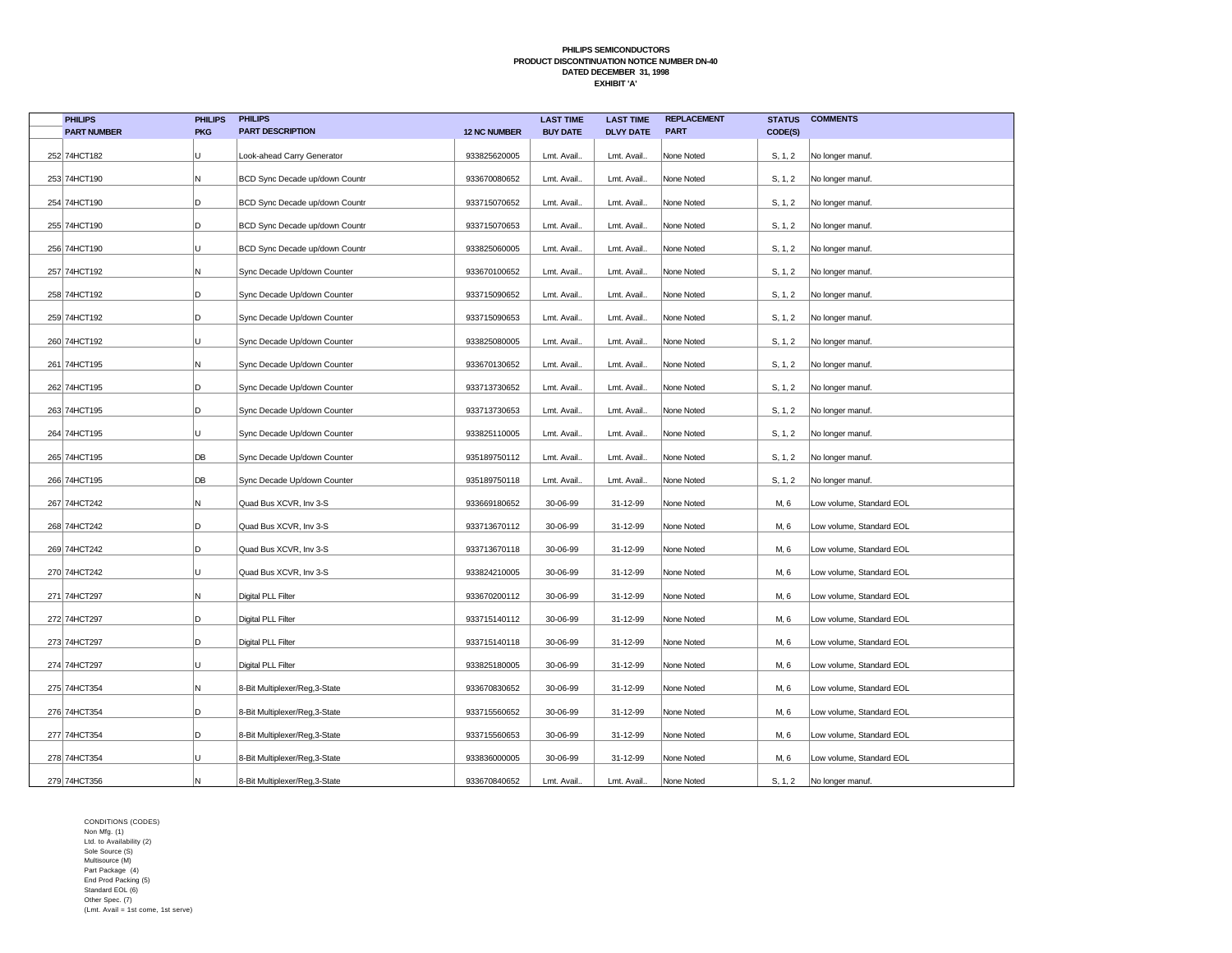| <b>PHILIPS</b>     | <b>PHILIPS</b> | <b>PHILIPS</b>                 |                     | <b>LAST TIME</b> | <b>LAST TIME</b> | <b>REPLACEMENT</b> | <b>STATUS</b> | <b>COMMENTS</b>          |
|--------------------|----------------|--------------------------------|---------------------|------------------|------------------|--------------------|---------------|--------------------------|
| <b>PART NUMBER</b> | <b>PKG</b>     | <b>PART DESCRIPTION</b>        | <b>12 NC NUMBER</b> | <b>BUY DATE</b>  | <b>DLVY DATE</b> | <b>PART</b>        | CODE(S)       |                          |
| 280 74HCT356       | D              | 8-Bit Multiplexer/Reg,3-State  | 933715570652        | Lmt. Avail.      | Lmt. Avail.      | None Noted         | S, 1, 2       | No longer manuf.         |
| 281 74HCT356       | D              | 8-Bit Multiplexer/Reg,3-State  | 933715570653        | Lmt. Avail.      | Lmt. Avail.      | None Noted         | S, 1, 2       | No longer manuf.         |
| 282 74HCT356       | U              | 8-Bit Multiplexer/Reg,3-State  | 933836010005        | Lmt. Avail.      | Lmt. Avail.      | None Noted         | S, 1, 2       | No longer manuf.         |
| 283 74HCT40102     | Ν              | 8-Bit Sync BCD Down Counter    | 933757690652        | Lmt. Avail.      | Lmt. Avail.      | None Noted         | S, 1, 2       | No longer manuf.         |
| 284 74HCT40102     | D              | 8-Bit Sync BCD Down Counter    | 933757700652        | Lmt. Avail.      | Lmt. Avail.      | None Noted         | S, 1, 2       | No longer manuf.         |
| 285 74HCT40102     | D              | 8-Bit Sync BCD Down Counter    | 933757700653        | Lmt. Avail.      | Lmt. Avail.      | None Noted         | S, 1, 2       | No longer manuf.         |
| 286 74HCT40102     | U              | 8-Bit Sync BCD Down Counter    | 933825690005        | Lmt. Avail.      | Lmt. Avail.      | None Noted         | S, 1, 2       | No longer manuf.         |
| 287 74HCT40104     | Ν              | 10 Bit Bidrect Univ Rgstr      | 933670280652        | 30-06-99         | 31-12-99         | None Noted         | M, 6          | No longer manuf.         |
| 288 74HCT40104     | D              | 8 Bit Bidrect Univ Rgstr       | 933713810652        | 30-06-99         | 31-12-99         | None Noted         | M, 6          | No longer manuf.         |
| 289 74HCT40104     | D              | 9 Bit Bidrect Univ Rgstr       | 933713810653        | 30-06-99         | 31-12-99         | None Noted         | M, 6          | No longer manuf.         |
| 290 74HCT40104     | U              | 11 Bit Bidrect Univ Rgstr      | 933825250005        | 30-06-99         | 31-12-99         | None Noted         | M, 6          | No longer manuf.         |
| 291 74HCT4352      | Ν              | Dual 4-Chan Mux/Demux W/Ltch   | 933757510112        | Lmt. Avail.      | Lmt. Avail.      | None Noted         | S, 1, 2       | No longer manuf.         |
| 292 74HCT4352      | D              | Dual 4-Chan Mux/Demux W/Ltch   | 933790920112        | Lmt. Avail.      | Lmt. Avail.      | None Noted         | S, 1, 2       | No longer manuf.         |
| 293 74HCT4352      | D              | Dual 4-Chan Mux/Demux W/Ltch   | 933790920118        | Lmt. Avail.      | Lmt. Avail.      | None Noted         | S, 1, 2       | No longer manuf.         |
| 294 74HCT4352      | U              | Dual 4-Chan Mux/Demux W/Ltch   | 933836080005        | Lmt. Avail.      | Lmt. Avail.      | None Noted         | S, 1, 2       | No longer manuf.         |
| 295 74HCT4510      | Ν              | <b>BCD Up/down Counter</b>     | 933757560112        | 30-06-99         | 31-12-99         | None Noted         | M, 6          | Low volume, Standard EOL |
| 296 74HCT4510      | D              | <b>BCD Up/down Counter</b>     | 933757570112        | 30-06-99         | 31-12-99         | None Noted         | M, 6          | Low volume, Standard EOL |
| 297 74HCT4510      | D              | <b>BCD Up/down Counter</b>     | 933757570118        | 30-06-99         | 31-12-99         | None Noted         | M, 6          | Low volume, Standard EOL |
| 298 74HCT4516      | Ν              | Binary Up/down Counter         | 933757600112        | 30-06-99         | 31-12-99         | None Noted         | M, 6          | Low volume, Standard EOL |
| 299 74HCT4516      | D              | Binary Up/down Counter         | 933757610112        | 30-06-99         | 31-12-99         | None Noted         | M, 6          | Low volume, Standard EOL |
| 300 74HCT4516      | D              | Binary Up/down Counter         | 933757610118        | 30-06-99         | 31-12-99         | None Noted         | M, 6          | Low volume, Standard EOL |
| 301 74HCT4518      | Ν              | Dual BCD Counter               | 933670450112        | Lmt. Avail.      | Lmt. Avail.      | None Noted         | S, 1, 2       | No longer manuf.         |
| 302 74HCT4518      | D              | Dual BCD Counter               | 933715370112        | Lmt. Avail.      | Lmt. Avail.      | None Noted         | S, 1, 2       | No longer manuf.         |
| 303 74HCT4518      | D              | Dual BCD Counter               | 933715370118        | Lmt. Avail.      | Lmt. Avail.      | None Noted         | S, 1, 2       | No longer manuf.         |
| 304 74HCT4543      | Ν              | BCD TO 7-SEG Latch Decodr/Drvr | 933670480112        | 30-06-99         | 31-12-99         | None Noted         | M, 6          | Low volume, Standard EOL |
| 305 74HCT4543      | D              | BCD TO 7-SEG Latch Decodr/Drvr | 933715400112        | 30-06-99         | 31-12-99         | None Noted         | M, 6          | Low volume, Standard EOL |
| 306 74HCT4543      | D              | BCD TO 7-SEG Latch Decodr/Drvr | 933715400118        | 30-06-99         | 31-12-99         | None Noted         | M, 6          | Low volume, Standard EOL |
| 307 74HCT4543      |                | BCD TO 7-SEG Latch Decodr/Drvr | 933825420005        | 30-06-99         | 31-12-99         | None Noted         | M, 6          | Low volume, Standard EOL |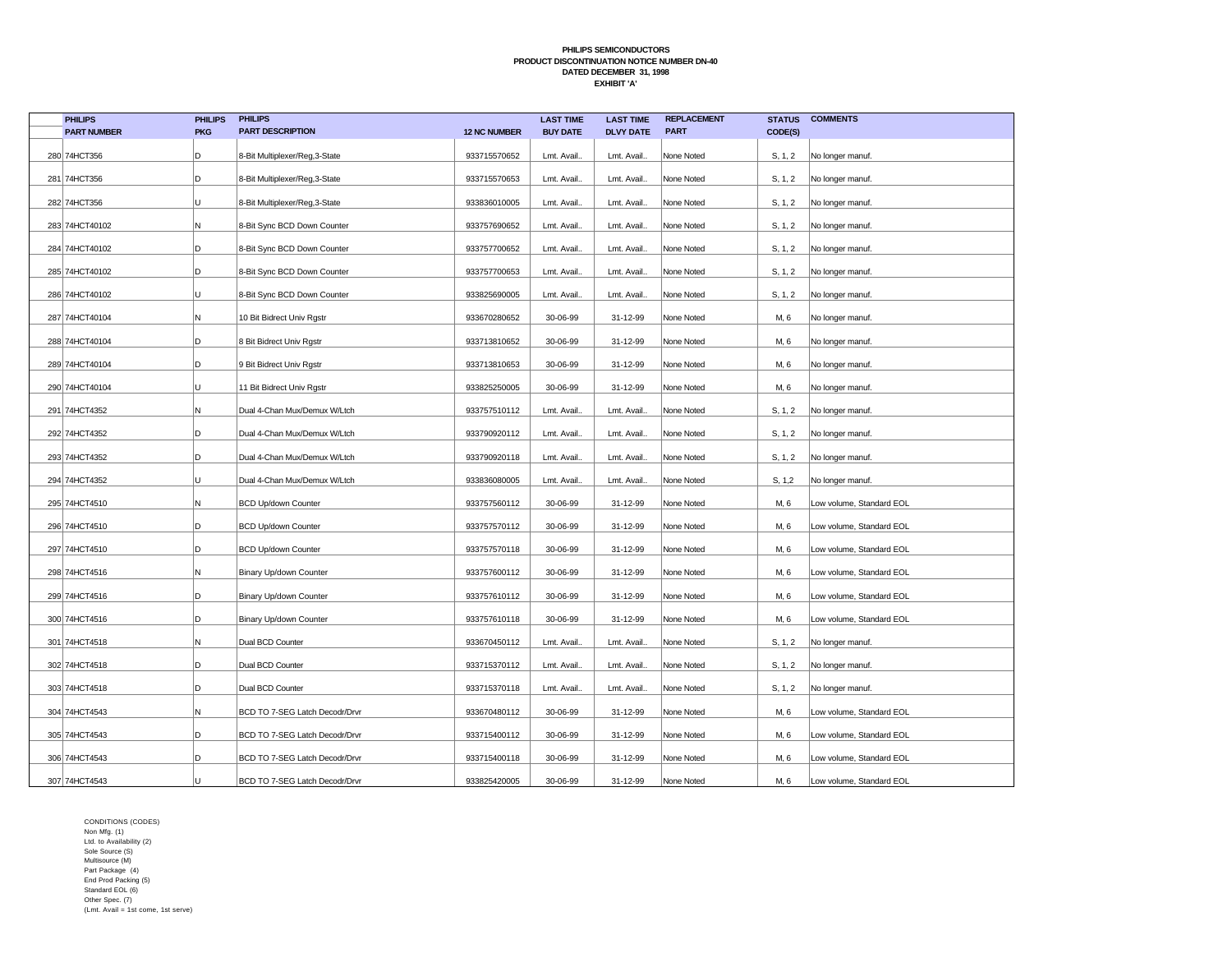| <b>PHILIPS</b>     | <b>PHILIPS</b> | <b>PHILIPS</b>                 |                     | <b>LAST TIME</b> | <b>LAST TIME</b> | <b>REPLACEMENT</b> | <b>STATUS</b> | <b>COMMENTS</b>          |
|--------------------|----------------|--------------------------------|---------------------|------------------|------------------|--------------------|---------------|--------------------------|
| <b>PART NUMBER</b> | <b>PKG</b>     | <b>PART DESCRIPTION</b>        | <b>12 NC NUMBER</b> | <b>BUY DATE</b>  | <b>DLVY DATE</b> | <b>PART</b>        | CODE(S)       |                          |
| 308 74HCT533       | N              | Octal 3-State Latch Inverting  | 933670880652        | 30-06-99         | 31-12-99         | None Noted         | M, 6          | Low volume, Standard EOL |
| 309 74HCT533       | D              | Octal 3-State Latch Inverting  | 933715590652        | 30-06-99         | 31-12-99         | None Noted         | M, 6          | Low volume, Standard EOL |
| 310 74HCT533       | D              | Octal 3-State Latch Inverting  | 933715590653        | 30-06-99         | 31-12-99         | None Noted         | M, 6          | Low volume, Standard EOL |
| 311 74HCT533       | Ü              | Octal 3-State Latch Inverting  | 933835870005        | 30-06-99         | 31-12-99         | None Noted         | M, 6          | Low volume, Standard EOL |
| 312 74HCT583       | Ü              | <b>BCD</b> adder               | 933835950005        | Lmt. Avail.      | Lmt. Avail.      | None Noted         | S, 1, 2       | No longer manuf.         |
| 313 74HCT583       | N              | <b>BCD</b> adder               | 933838760112        | Lmt. Avail.      | Lmt. Avail.      | None Noted         | S, 1, 2       | No longer manuf.         |
| 314 74HCT583       | D              | <b>BCD</b> adder               | 933838770112        | Lmt. Avail.      | Lmt. Avail.      | None Noted         | S, 1, 2       | No longer manuf.         |
| 315 74HCT583       | D              | <b>BCD</b> adder               | 933838770118        | Lmt. Avail       | Lmt. Avail.      | None Noted         | S, 1, 2       | No longer manuf.         |
| 316 74HCT643       | Ν              | Oct True/Inv Tran S 3-State    | 933670970652        | 30-06-99         | 31-12-99         | None Noted         | M, 6          | Low volume, Standard EOL |
| 317 74HCT643       | D              | Oct True/Inv Tran S 3-State    | 933713630652        | 30-06-99         | 31-12-99         | None Noted         | M, 6          | Low volume, Standard EOL |
| 318 74HCT643       | D              | Oct True/Inv Tran S 3-State    | 933713630653        | 30-06-99         | 31-12-99         | None Noted         | M, 6          | Low volume, Standard EOL |
| 319 74HCT643       | U              | Oct True/Inv Tran S 3-State    | 933836110005        | 30-06-99         | 31-12-99         | None Noted         | M, 6          | Low volume, Standard EOL |
| 320 74HCT648       | N              | Octal Bus Transceiver          | 933671000652        | Lmt. Avail.      | Lmt. Avail.      | None Noted         | S, 1, 2       | No longer manuf.         |
| 321 74HCT648       | D              | Octal Bus Transceiver          | 933715650652        | Lmt. Avail.      | Lmt. Avail.      | None Noted         | S, 1, 2       | No longer manuf.         |
| 322 74HCT648       | D              | Octal Bus Transceiver          | 933715650653        | Lmt. Avail       | Lmt. Avail.      | None Noted         | S, 1, 2       | No longer manuf.         |
| 323 74HCT648       | U              | Octal Bus Transceiver          | 933865730005        | Lmt. Avail.      | Lmt. Avail.      | None Noted         | S, 1, 2       | No longer manuf.         |
| 324 74HCT7132      | Ν              | Quad Precision Schmitt Trigger | 935044120112        | Lmt. Avail.      | Lmt. Avail.      | None Noted         | S, 1, 2       | No longer manuf.         |
| 325 74HCT7132      | D              | Quad Precision Schmitt Trigger | 935044130112        | Lmt. Avail       | Lmt. Avail.      | None Noted         | S, 1, 2       | No longer manuf.         |
| 326 74HCT7132      | D              | Quad Precision Schmitt Trigger | 935044130118        | Lmt. Avail.      | Lmt. Avail.      | None Noted         | S, 1, 2       | No longer manuf.         |
| 327 74HCT7174      | Ν              | Hex "D" Type Flip-Flop w/Reset | 935023940112        | Lmt. Avail.      | Lmt. Avail.      | None Noted         | S, 1, 2       | No longer manuf.         |
| 328 74HCT7174      | D              | Hex "D" Type Flip-Flop w/Reset | 935023950112        | Lmt. Avail.      | Lmt. Avail.      | None Noted         | S, 1, 2       | No longer manuf.         |
| 329 74HCT7174      | D              | Hex "D" Type Flip-Flop w/Reset | 935023950118        | Lmt. Avail.      | Lmt. Avail.      | None Noted         | S, 1, 2       | No longer manuf.         |
| 330 74HCT7245      | N              | Oct Schmitt-Trigger XCVR 3-S   | 935020920112        | Lmt. Avail.      | Lmt. Avail.      | None Noted         | S, 1, 2       | No longer manuf.         |
| 331 74HCT7245      | D              | Oct Schmitt-Trigger XCVR 3-S   | 935020940112        | Lmt. Avail.      | Lmt. Avail.      | None Noted         | S, 1, 2       | No longer manuf.         |
| 332 74HCT7245      | D              | Oct Schmitt-Trigger XCVR 3-S   | 935020940118        | Lmt. Avail.      | Lmt. Avail.      | None Noted         | S, 1, 2       | No longer manuf.         |
| 333 74HCT7403      | N              | 4-Bit X 64 Word Fifo           | 933999380112        | Lmt. Avail.      | Lmt. Avail.      | None Noted         | S, 1, 2       | No longer manuf.         |
| 334 74HCT7403      | D              | 4-Bit X 64 Word Fifo           | 933999390112        | Lmt. Avail.      | Lmt. Avail.      | None Noted         | S, 1, 2       | No longer manuf.         |
| 335 74HCT7403      | D              | 4-Bit X 64 Word Fifo           | 933999390118        | Lmt. Avail.      | Lmt. Avail.      | None Noted         | S, 1, 2       | No longer manuf.         |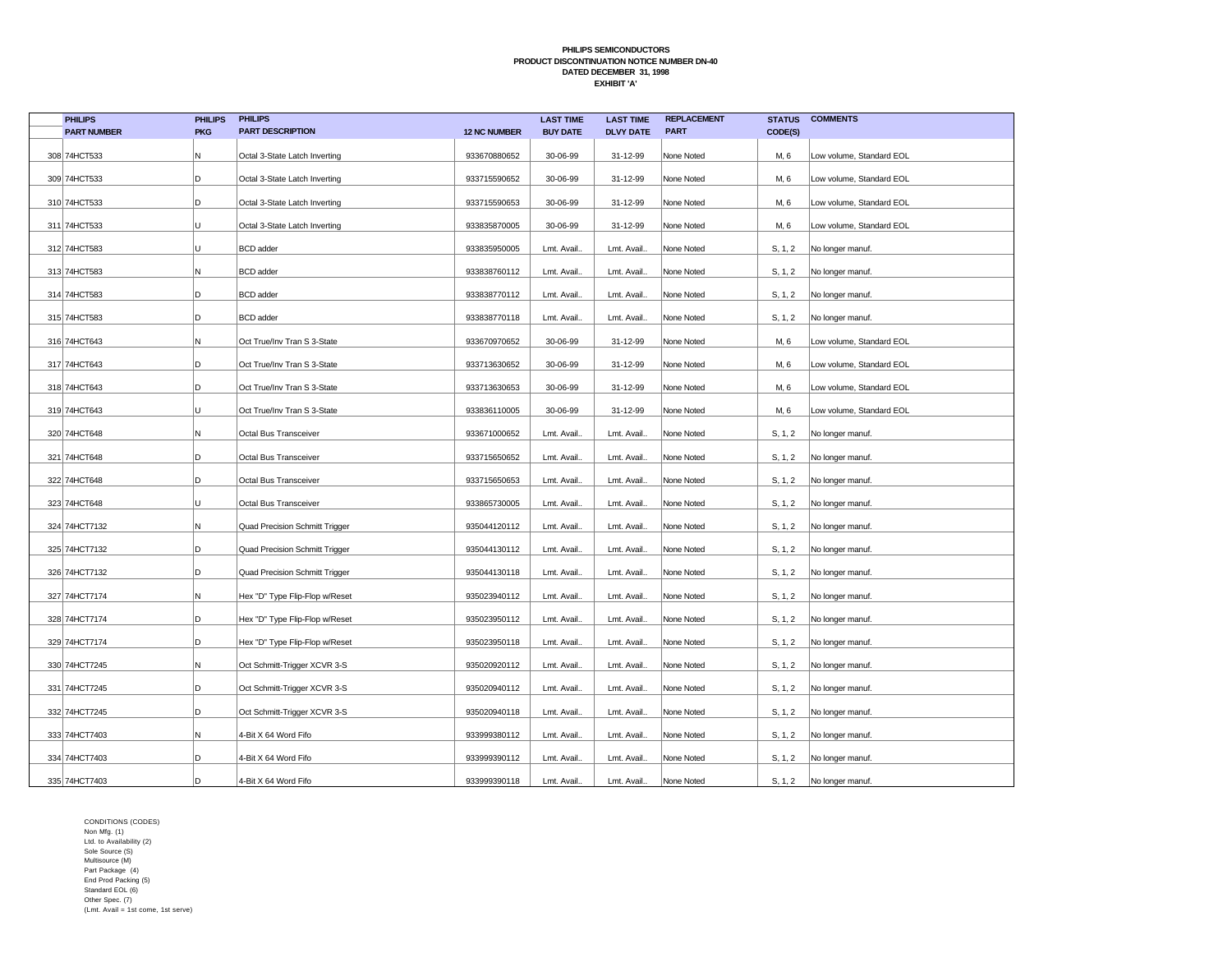| <b>PHILIPS</b>     | <b>PHILIPS</b> | <b>PHILIPS</b>                 |                     | <b>LAST TIME</b> | <b>LAST TIME</b> | <b>REPLACEMENT</b> | <b>STATUS</b> | <b>COMMENTS</b>          |
|--------------------|----------------|--------------------------------|---------------------|------------------|------------------|--------------------|---------------|--------------------------|
| <b>PART NUMBER</b> | <b>PKG</b>     | <b>PART DESCRIPTION</b>        | <b>12 NC NUMBER</b> | <b>BUY DATE</b>  | <b>DLVY DATE</b> | <b>PART</b>        | CODE(S)       |                          |
| 336 74HCT7404      | Ν              | 4-Bit X 64 Word Fifo           | 933999420112        | Lmt. Avail.      | Lmt. Avail.      | None Noted         | S, 1, 2       | No longer manuf.         |
| 337 74HCT7404      | D              | 4-Bit X 64 Word Fifo           | 933999430112        | Lmt. Avail.      | Lmt. Avail.      | None Noted         | S, 1, 2       | No longer manuf.         |
| 338 74HCT7404      | D              | 4-Bit X 64 Word Fifo           | 933999430118        | Lmt. Avail.      | Lmt. Avail.      | None Noted         | S, 1, 2       | No longer manuf.         |
| 339 74HCT7597      | Ν              | 8 Bit Shift Register           | 933796060112        | Lmt. Avail.      | Lmt. Avail.      | None Noted         | S, 1, 2       | No longer manuf.         |
| 340 74HCT7597      | D              | 8 Bit Shift Register           | 933796070112        | Lmt. Avail.      | Lmt. Avail.      | None Noted         | S, 1, 2       | No longer manuf.         |
| 341 74HCT7597      | D              | 8 Bit Shift Register           | 933796070118        | Lmt. Avail.      | Lmt. Avail.      | None Noted         | S, 1, 2       | No longer manuf.         |
| 342 74HCT7597      | U              | 8 Bit Shift Register           | 933825730005        | Lmt. Avail.      | Lmt. Avail.      | None Noted         | S, 1, 2       | No longer manuf.         |
| 343 74HCT7731      | Ν              | Quad 64-Bit Static Shift Rgst  | 935020960112        | Lmt. Avail.      | Lmt. Avail.      | None Noted         | S, 1, 2       | No longer manuf.         |
| 344 74HCT7731      | D              | Quad 64-Bit Static Shift Rgst  | 935020980112        | Lmt. Avail.      | Lmt. Avail.      | None Noted         | S, 1, 2       | No longer manuf.         |
| 345 74HCT7731      | D              | Quad 64-Bit Static Shift Rgst  | 935020980118        | Lmt. Avail       | Lmt. Avail.      | None Noted         | S, 1, 2       | No longer manuf.         |
| 346 74HCT9014      | N              | Nine Wide Buffer W/Sch Trigger | 933987680112        | Lmt. Avail.      | Lmt. Avail.      | None Noted         | S, 1, 2       | No longer manuf.         |
| 347 74HCT9014      | D              | Nine Wide Buffer W/Sch Trigger | 933987690112        | Lmt. Avail.      | Lmt. Avail.      | None Noted         | S, 1, 2       | No longer manuf.         |
| 348 74HCT9014      | D              | Nine Wide Buffer W/Sch Trigger | 933987690118        | Lmt. Avail.      | Lmt. Avail.      | None Noted         | S, 1, 2       | No longer manuf.         |
| 349 74HCT9014      | U              | Nine Wide Buffer W/Sch Trigger | 933987700005        | Lmt. Avail.      | Lmt. Avail.      | None Noted         | S, 1, 2       | No longer manuf.         |
| 350 74HCT9114      | Ν              | 9 Wide Schmitt Trigger Inv     | 933987800112        | Lmt. Avail.      | Lmt. Avail.      | None Noted         | S, 1, 2       | No longer manuf.         |
| 351 74HCT9114      | D              | 9 Wide Schmitt Trigger Inv     | 933987810112        | Lmt. Avail.      | Lmt. Avail.      | None Noted         | S, 1, 2       | No longer manuf.         |
| 352 74HCT9114      | D              | 9 Wide Schmitt Trigger Inv     | 933987810118        | Lmt. Avail.      | Lmt. Avail.      | None Noted         | S, 1, 2       | No longer manuf.         |
| 353 74HCT9114      | U              | 9 Wide Schmitt Trigger Inv     | 933987820005        | Lmt. Avail.      | Lmt. Avail.      | None Noted         | S, 1, 2       | No longer manuf.         |
| 354 74HCT9115      | Ν              | 9 Wide Schmitt Trigger         | 933987860112        | Lmt. Avail.      | Lmt. Avail.      | None Noted         | S, 1, 2       | No longer manuf.         |
| 355 74HCT9115      | D              | 9 Wide Schmitt Trigger         | 933987870112        | Lmt. Avail.      | Lmt. Avail.      | None Noted         | S, 1, 2       | No longer manuf.         |
| 356 74HCT9115      | D              | 9 Wide Schmitt Trigger         | 933987870118        | Lmt. Avail.      | Lmt. Avail.      | None Noted         | S, 1, 2       | No longer manuf.         |
| 357 74HCT9115      | U              | 9 Wide Schmitt Trigger         | 933987880005        | Lmt. Avail.      | Lmt. Avail.      | None Noted         | S, 1, 2       | No longer manuf.         |
| 358 74LV02         | Ν              | Quad 2-Input Nor Gate          | 935063100112        | 30-06-99         | 31-12-99         | D                  | M, 6          | Low volume, Standard EOL |
| 359 74LV02         | DB             | Quad 2-Input Nor Gate          | 935170140112        | 30-06-99         | 31-12-99         | D                  | M, 6          | Low volume, Standard EOL |
| 360 74LV02         | DB             | Quad 2-Input Nor Gate          | 935170140118        | 30-06-99         | 31-12-99         | lD                 | M, 6          | Low volume, Standard EOL |
| 361 74LV02         | PW             | Quad 2-Input Nor Gate          | 935174160112        | 30-06-99         | 31-12-99         | lD.                | M, 6          | Low volume, Standard EOL |
| 362 74LV02         | PW             | Quad 2-Input Nor Gate          | 935174160118        | 30-06-99         | 31-12-99         | lD                 | M, 6          | Low volume, Standard EOL |
| 363 74LV02         | PW             | Quad 2-Input Nor Gate          | 935174160512        | 30-06-99         | 31-12-99         | D)                 | M, 6          | Low volume, Standard EOL |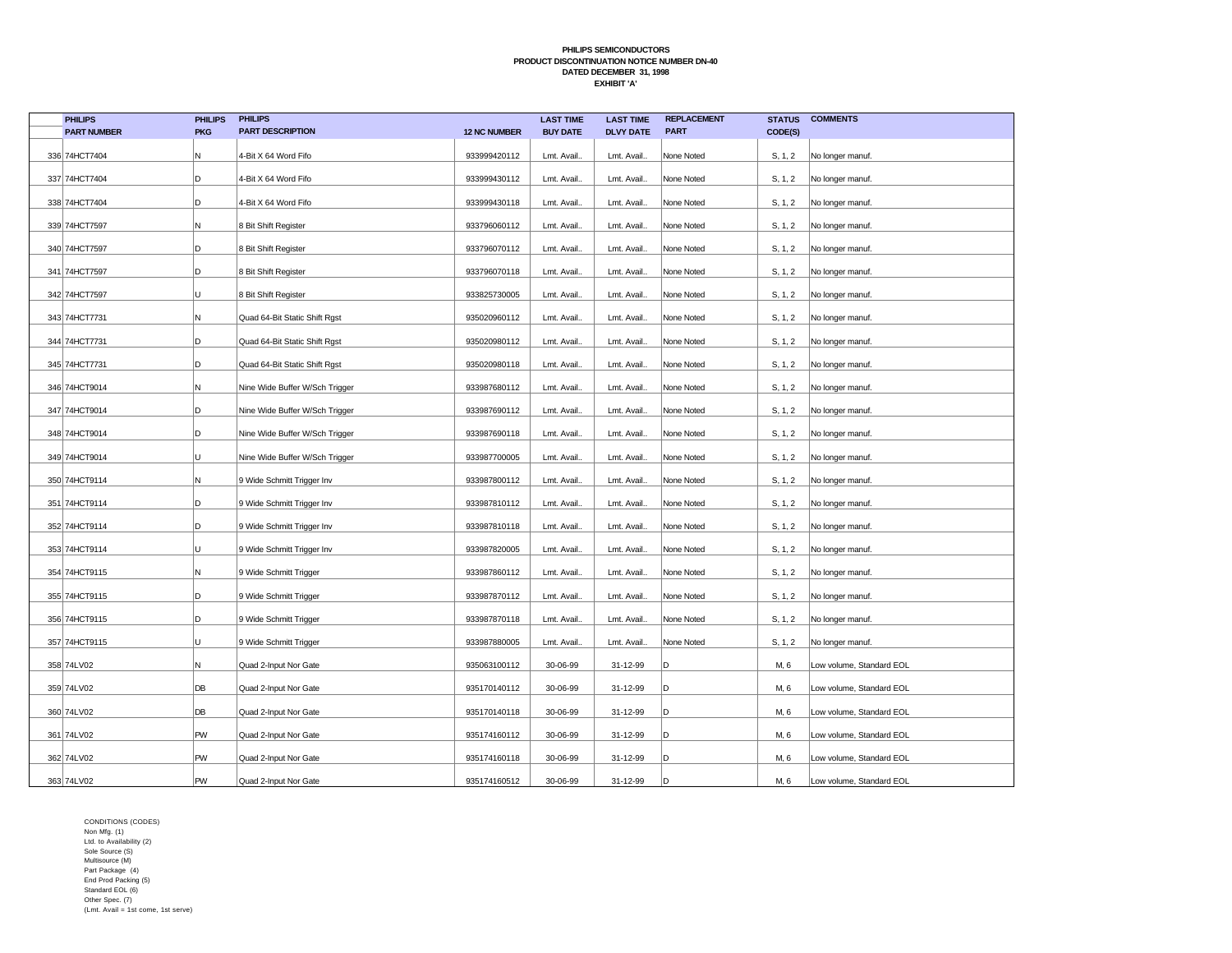| <b>PHILIPS</b>     | <b>PHILIPS</b> | <b>PHILIPS</b>            |                     | <b>LAST TIME</b> | <b>LAST TIME</b> | <b>REPLACEMENT</b> | <b>STATUS</b> | <b>COMMENTS</b>          |
|--------------------|----------------|---------------------------|---------------------|------------------|------------------|--------------------|---------------|--------------------------|
| <b>PART NUMBER</b> | <b>PKG</b>     | <b>PART DESCRIPTION</b>   | <b>12 NC NUMBER</b> | <b>BUY DATE</b>  | <b>DLVY DATE</b> | <b>PART</b>        | CODE(S)       |                          |
| 364 74LV02         | PW             | Quad 2-Input Nor Gate     | 935174160698        | 30-06-99         | 31-12-99         | D                  | M, 6          | Low volume, Standard EOL |
| 365 74LV03         | PW             | Quad 2-Input Nor Gate     | 935174170112        | 30-06-99         | 31-12-99         | D                  | M, 6          | Low volume, Standard EOL |
| 366 74LV03         | PW             | Quad 2-Input Nor Gate     | 935174170118        | 30-06-99         | 31-12-99         | D                  | M, 6          | Low volume, Standard EOL |
| 367 74LV03         | DB             | Quad 2-Input Nor Gate     | 935174190112        | 30-06-99         | 31-12-99         | D                  | M, 6          | Low volume, Standard EOL |
| 368 74LV03         | DB             | Quad 2-Input Nor Gate     | 935174190118        | 30-06-99         | 31-12-99         | D                  | M, 6          | Low volume, Standard EOL |
| 369 74LV03         | N              | Quad 2-Input Nor Gate     | 935175830112        | 30-06-99         | 31-12-99         | D                  | M, 6          | Low volume, Standard EOL |
| 370 74LV10         | DB             | Triple 3-Input Nand Gate  | 935177140112        | 30-06-99         | 31-12-99         | D                  | M, 6          | Low volume, Standard EOL |
| 371 74LV10         | DB             | Triple 3-Input Nand Gate  | 935177140118        | 30-06-99         | 31-12-99         | D                  | M, 6          | Low volume, Standard EOL |
| 372 74LV10         | N              | Triple 3-Input Nand Gate  | 935177150112        | 30-06-99         | 31-12-99         | D                  | M, 6          | Low volume, Standard EOL |
| 373 74LV10         | PW             | Triple 3-Input Nand Gate  | 935198200112        | 30-06-99         | 31-12-99         | D                  | M, 6          | Low volume, Standard EOL |
| 374 74LV10         | PW             | Triple 3-Input Nand Gate  | 935198200118        | 30-06-99         | 31-12-99         | D                  | M, 6          | Low volume, Standard EOL |
| 375 74LV10         | PW             | Triple 3-Input Nand Gate  | 935198200512        | 30-06-99         | 31-12-99         | D                  | M, 6          | Low volume, Standard EOL |
| 376 74LV10         | PW             | Triple 3-Input Nand Gate  | 935198200518        | 30-06-99         | 31-12-99         | D                  | M, 6          | Low volume, Standard EOL |
| 377 74LV107        | D              | Dual JK Fili Flop W/Reset | 935167490112        | 30-06-99         | 31-12-99         | None Noted         | M, 6          | Low volume, Standard EOL |
| 378 74LV107        | D              | Dual JK Fili Flop W/Reset | 935167490118        | 30-06-99         | 31-12-99         | None Noted         | M, 6          | Low volume, Standard EOL |
| 379 74LV107        | N              | Dual JK Fili Flop W/Reset | 935167500112        | 30-06-99         | 31-12-99         | None Noted         | M, 6          | Low volume, Standard EOL |
| 380 74LV107        | PW             | Dual JK Fili Flop W/Reset | 935174370112        | 30-06-99         | 31-12-99         | None Noted         | M, 6          | Low volume, Standard EOL |
| 381 74LV107        | PW             | Dual JK Fili Flop W/Reset | 935174370118        | 30-06-99         | 31-12-99         | None Noted         | M, 6          | Low volume, Standard EOL |
| 382 74LV107        | DB             | Dual JK Fili Flop W/Reset | 935176170112        | 30-06-99         | 31-12-99         | None Noted         | M, 6          | Low volume, Standard EOL |
| 383 74LV107        | DB             | Dual JK Fili Flop W/Reset | 935176170118        | 30-06-99         | 31-12-99         | None Noted         | M, 6          | Low volume, Standard EOL |
| 384 74LV11         | DB             | Triple 3-Input and Gate   | 935176190112        | 30-06-99         | 31-12-99         | D                  | M, 6          | Low volume, Standard EOL |
| 385 74LV11         | DB             | Triple 3-Input and Gate   | 935176190118        | 30-06-99         | 31-12-99         | D                  | M, 6          | Low volume, Standard EOL |
| 386 74LV11         | N              | Triple 3-Input and Gate   | 935176200112        | 30-06-99         | 31-12-99         | D                  | M, 6          | Low volume, Standard EOL |
| 387 74LV11         | PW             | Triple 3-Input and Gate   | 935185980112        | 30-06-99         | 31-12-99         | D                  | M, 6          | Low volume, Standard EOL |
| 388 74LV11         | PW             | Triple 3-Input and Gate   | 935185980118        | 30-06-99         | 31-12-99         | D                  | M, 6          | Low volume, Standard EOL |
| 389 74LV153        | D              | Dual 4-Input Multiplexer  | 935184440112        | 30-06-99         | 31-12-99         | None Noted         | M, 6          | Low volume, Standard EOL |
| 390 74LV153        | D              | Dual 4-Input Multiplexer  | 935184440118        | 30-06-99         | 31-12-99         | None Noted         | M, 6          | Low volume, Standard EOL |
| 391 74LV153        | N              | Dual 4-Input Multiplexer  | 935184450112        | 30-06-99         | 31-12-99         | None Noted         | M, 6          | Low volume, Standard EOL |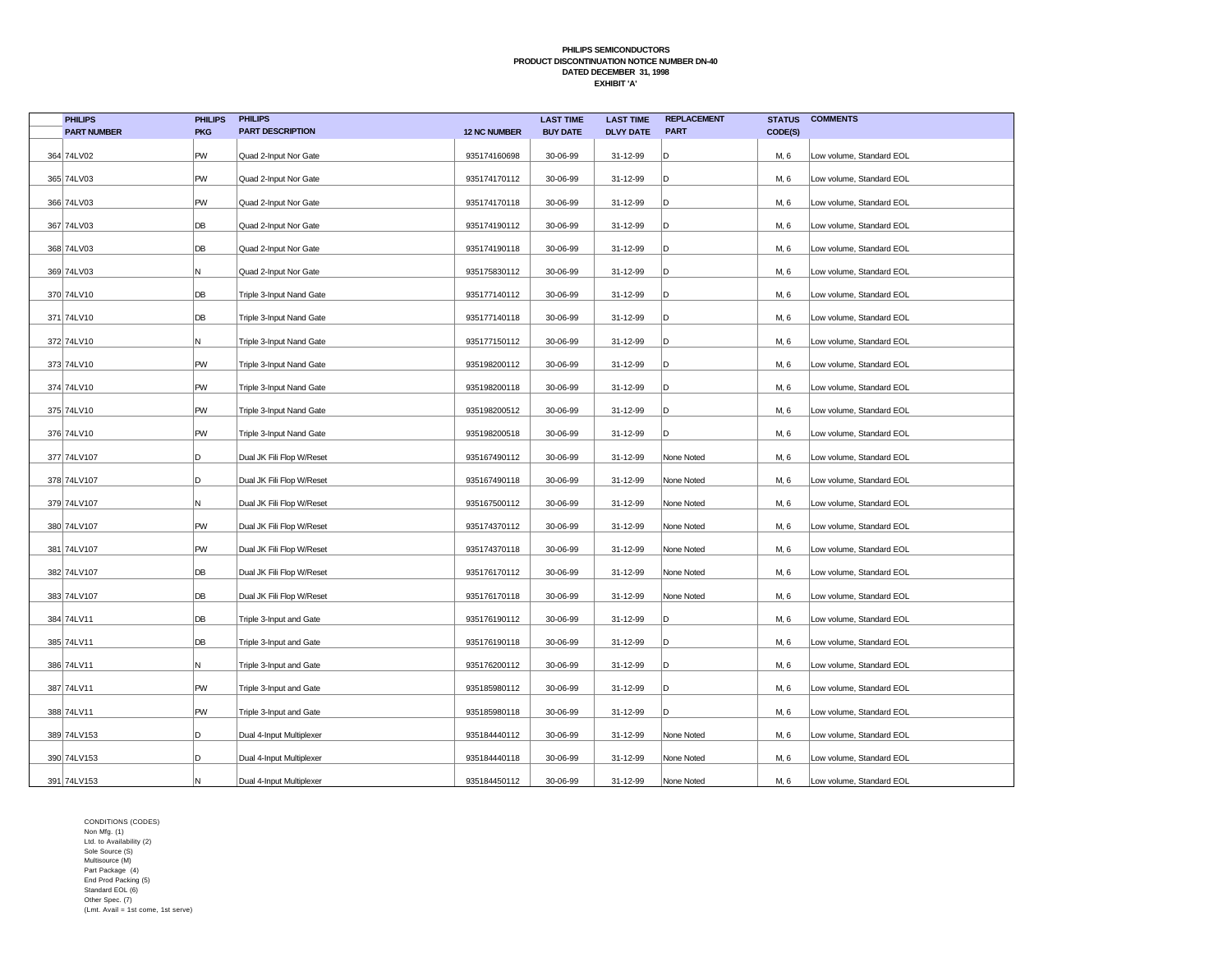| <b>PHILIPS</b>     | <b>PHILIPS</b> | <b>PHILIPS</b>                |                     | <b>LAST TIME</b> | <b>LAST TIME</b> | <b>REPLACEMENT</b> | <b>STATUS</b> | <b>COMMENTS</b>          |
|--------------------|----------------|-------------------------------|---------------------|------------------|------------------|--------------------|---------------|--------------------------|
| <b>PART NUMBER</b> | <b>PKG</b>     | <b>PART DESCRIPTION</b>       | <b>12 NC NUMBER</b> | <b>BUY DATE</b>  | <b>DLVY DATE</b> | <b>PART</b>        | CODE(S)       |                          |
| 392 74LV153        | DB             | Dual 4-Input Multiplexer      | 935184460112        | 30-06-99         | 31-12-99         | None Noted         | M, 6          | Low volume, Standard EOL |
| 393 74LV153        | DB             | Dual 4-Input Multiplexer      | 935184460118        | 30-06-99         | 31-12-99         | None Noted         | M, 6          | Low volume, Standard EOL |
| 394 74LV153        | PW             | Dual 4-Input Multiplexer      | 935184470112        | 30-06-99         | 31-12-99         | None Noted         | M, 6          | Low volume, Standard EOL |
| 395 74LV153        | PW             | Dual 4-Input Multiplexer      | 935184470118        | 30-06-99         | 31-12-99         | None Noted         | M, 6          | Low volume, Standard EOL |
| 396 74LV153        | PW             | Dual 4-Input Multiplexer      | 935184470512        | 30-06-99         | 31-12-99         | None Noted         | M, 6          | Low volume, Standard EOL |
| 397 74LV153        | PW             | Dual 4-Input Multiplexer      | 935184470518        | 30-06-99         | 31-12-99         | None Noted         | M, 6          | Low volume, Standard EOL |
| 398 74LV154        | D              | 4-To-16 Line Decoder          | 935184480112        | 30-06-99         | 31-12-99         | None Noted         | M, 6          | Low volume, Standard EOL |
| 399 74LV154        | D              | 4-To-16 Line Decoder          | 935184480118        | 30-06-99         | 31-12-99         | None Noted         | M, 6          | Low volume, Standard EOL |
| 400 74LV154        | DB             | 4-To-16 Line Decoder          | 935184490112        | 30-06-99         | 31-12-99         | None Noted         | M, 6          | Low volume, Standard EOL |
| 401 74LV154        | DB             | 4-To-16 Line Decoder          | 935184490118        | 30-06-99         | 31-12-99         | None Noted         | M, 6          | Low volume, Standard EOL |
| 402 74LV154        | Ν              | 4-To-16 Line Decoder          | 935184500112        | 30-06-99         | 31-12-99         | None Noted         | M, 6          | Low volume, Standard EOL |
| 403 74LV154        | PW             | 4-To-16 Line Decoder          | 935184510112        | 30-06-99         | 31-12-99         | None Noted         | M, 6          | Low volume, Standard EOL |
| 404 74LV154        | PW             | 4-To-16 Line Decoder          | 935184510118        | 30-06-99         | 31-12-99         | None Noted         | M, 6          | Low volume, Standard EOL |
| 405 74LV154        | PW             | 4-To-16 Line Decoder          | 935184510512        | 30-06-99         | 31-12-99         | None Noted         | M, 6          | Low volume, Standard EOL |
| 406 74LV154        | PW             | 4-To-16 Line Decoder          | 935184510518        | 30-06-99         | 31-12-99         | None Noted         | M, 6          | Low volume, Standard EOL |
| 407 74LV157        | D              | Quad 2-Input Mux              | 935150530112        | 30-06-99         | 31-12-99         | None Noted         | M, 6          | Low volume, Standard EOL |
| 408 74LV157        | D              | Quad 2-Input Mux              | 935150530118        | 30-06-99         | 31-12-99         | None Noted         | M, 6          | Low volume, Standard EOL |
| 409 74LV157        | Ν              | Quad 2-Input Mux              | 935150540112        | 30-06-99         | 31-12-99         | None Noted         | M, 6          | Low volume, Standard EOL |
| 410 74LV157        | DB             | Quad 2-Input Mux              | 935166020112        | 30-06-99         | 31-12-99         | None Noted         | M, 6          | Low volume, Standard EOL |
| 411 74LV157        | DB             | Quad 2-Input Mux              | 935166020118        | 30-06-99         | 31-12-99         | None Noted         | M, 6          | Low volume, Standard EOL |
| 412 74LV157        | PW             | Quad 2-Input Mux              | 935174500112        | 30-06-99         | 31-12-99         | None Noted         | M, 6          | Low volume, Standard EOL |
| 413 74LV157        | PW             | Quad 2-Input Mux              | 935174500118        | 30-06-99         | 31-12-99         | None Noted         | M, 6          | Low volume, Standard EOL |
| 414 74LV157        | PW             | Quad 2-Input Mux              | 935174500512        | 30-06-99         | 31-12-99         | None Noted         | M, 6          | Low volume, Standard EOL |
| 415 74LV157        | PW             | Quad 2-Input Mux              | 935174500518        | 30-06-99         | 31-12-99         | None Noted         | M, 6          | Low volume, Standard EOL |
| 416 74LV161        | D              | Preset Sync 4-Bit Bin Counter | 935196860112        | 30-06-99         | 31-12-99         | None Noted         | M, 6          | Low volume, Standard EOL |
| 417 74LV161        | D              | Preset Sync 4-Bit Bin Counter | 935196860118        | 30-06-99         | 31-12-99         | None Noted         | M, 6          | Low volume, Standard EOL |
| 418 74LV161        | DB             | Preset Sync 4-Bit Bin Counter | 935196870112        | 30-06-99         | 31-12-99         | None Noted         | M, 6          | Low volume, Standard EOL |
| 419 74LV161        | DB             | Preset Sync 4-Bit Bin Counter | 935196870118        | 30-06-99         | 31-12-99         | None Noted         | M, 6          | Low volume, Standard EOL |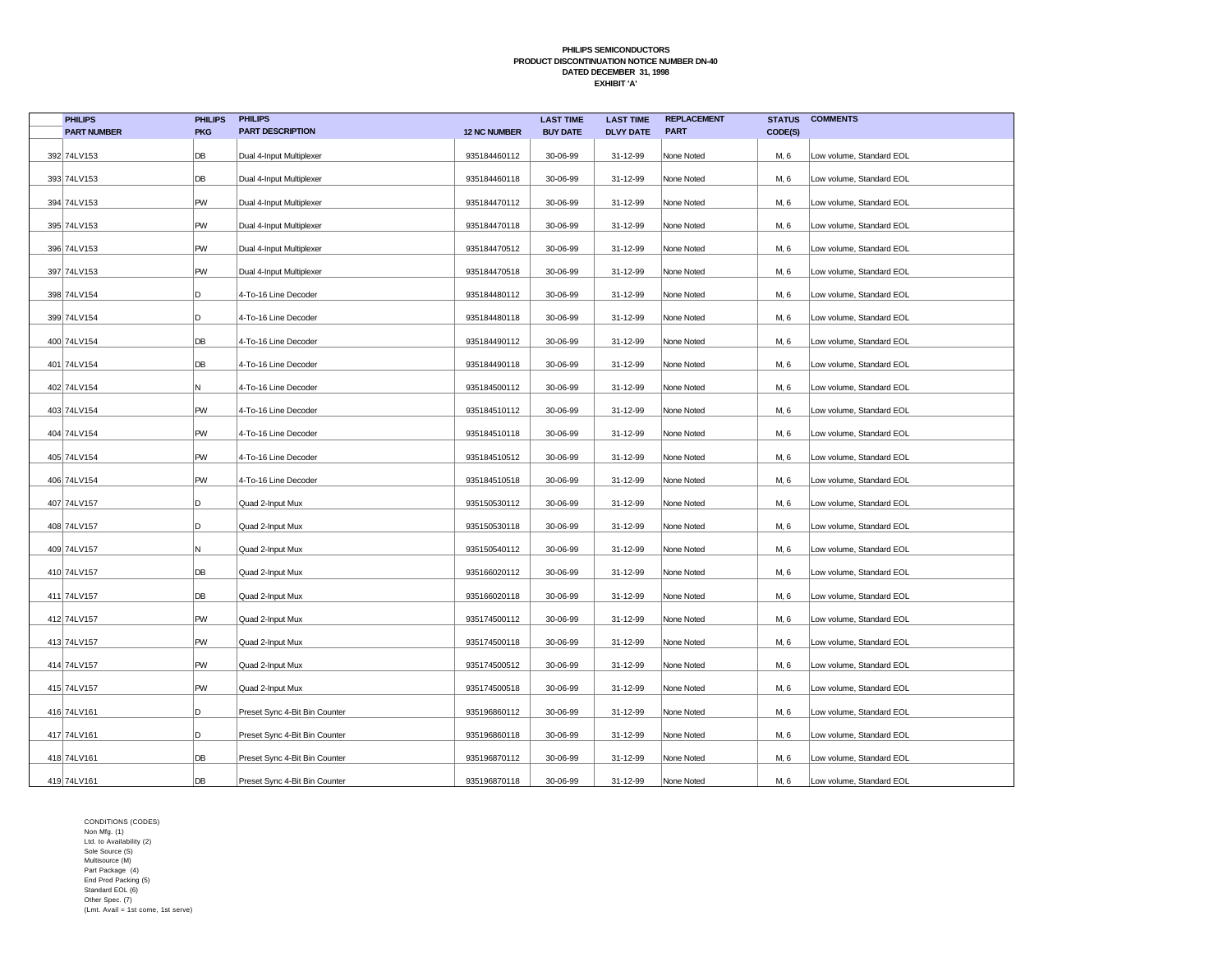| <b>PHILIPS</b>     | <b>PHILIPS</b> | <b>PHILIPS</b>                |                     | <b>LAST TIME</b> | <b>LAST TIME</b> | <b>REPLACEMENT</b> | <b>STATUS</b> | <b>COMMENTS</b>          |
|--------------------|----------------|-------------------------------|---------------------|------------------|------------------|--------------------|---------------|--------------------------|
| <b>PART NUMBER</b> | <b>PKG</b>     | <b>PART DESCRIPTION</b>       | <b>12 NC NUMBER</b> | <b>BUY DATE</b>  | <b>DLVY DATE</b> | <b>PART</b>        | CODE(S)       |                          |
| 420 74LV161        | Ν              | Preset Sync 4-Bit Bin Counter | 935196880112        | 30-06-99         | 31-12-99         | None Noted         | M, 6          | Low volume, Standard EOL |
| 421 74LV161        | PW             | Preset Sync 4-Bit Bin Counter | 935196890112        | 30-06-99         | 31-12-99         | None Noted         | M, 6          | Low volume, Standard EOL |
| 422 74LV161        | PW             | Preset Sync 4-Bit Bin Counter | 935196890118        | 30-06-99         | 31-12-99         | None Noted         | M, 6          | Low volume, Standard EOL |
| 423 74LV161        | PW             | Preset Sync 4-Bit Bin Counter | 935196890512        | 30-06-99         | 31-12-99         | None Noted         | M, 6          | Low volume, Standard EOL |
| 424 74LV161        | PW             | Preset Sync 4-Bit Bin Counter | 935196890518        | 30-06-99         | 31-12-99         | None Noted         | M, 6          | Low volume, Standard EOL |
| 425 74LV163        | D              | Preset Sync 4-Bit Bin Counter | 935196900112        | 30-06-99         | 31-12-99         | None Noted         | M, 6          | Low volume, Standard EOL |
| 426 74LV163        | D              | Preset Sync 4-Bit Bin Counter | 935196900118        | 30-06-99         | 31-12-99         | None Noted         | M, 6          | Low volume, Standard EOL |
| 427 74LV163        | DB             | Preset Sync 4-Bit Bin Counter | 935196910112        | 30-06-99         | 31-12-99         | None Noted         | M, 6          | Low volume, Standard EOL |
| 428 74LV163        | DB             | Preset Sync 4-Bit Bin Counter | 935196910118        | 30-06-99         | 31-12-99         | None Noted         | M, 6          | Low volume, Standard EOL |
| 429 74LV163        | Ν              | Preset Sync 4-Bit Bin Counter | 935196920112        | 30-06-99         | 31-12-99         | None Noted         | M, 6          | Low volume, Standard EOL |
| 430 74LV163        | PW             | Preset Sync 4-Bit Bin Counter | 935196930112        | 30-06-99         | 31-12-99         | None Noted         | M, 6          | Low volume, Standard EOL |
| 431 74LV163        | PW             | Preset Sync 4-Bit Bin Counter | 935196930118        | 30-06-99         | 31-12-99         | None Noted         | M, 6          | Low volume, Standard EOL |
| 432 74LV163        | PW             | Preset Sync 4-Bit Bin Counter | 935196930512        | 30-06-99         | 31-12-99         | None Noted         | M, 6          | Low volume, Standard EOL |
| 433 74LV163        | PW             | Preset Sync 4-Bit Bin Counter | 935196930518        | 30-06-99         | 31-12-99         | None Noted         | M, 6          | Low volume, Standard EOL |
| 434 74LV174        | D              | <b>HEX D-Type Flip Flop</b>   | 935067470112        | 30-06-99         | 31-12-99         | None Noted         | M, 6          | Low volume, Standard EOL |
| 435 74LV174        | D              | HEX D-Type Flip Flop          | 935067470118        | 30-06-99         | 31-12-99         | None Noted         | M, 6          | Low volume, Standard EOL |
| 436 74LV174        | N              | <b>HEX D-Type Flip Flop</b>   | 935067480112        | 30-06-99         | 31-12-99         | None Noted         | M, 6          | Low volume, Standard EOL |
| 437 74LV174        | DB             | <b>HEX D-Type Flip Flop</b>   | 935166040112        | 30-06-99         | 31-12-99         | None Noted         | M, 6          | Low volume, Standard EOL |
| 438 74LV174        | DB             | <b>HEX D-Type Flip Flop</b>   | 935166040118        | 30-06-99         | 31-12-99         | None Noted         | M, 6          | Low volume, Standard EOL |
| 439 74LV174        | PW             | <b>HEX D-Type Flip Flop</b>   | 935174550112        | 30-06-99         | 31-12-99         | None Noted         | M, 6          | Low volume, Standard EOL |
| 440 74LV174        | PW             | <b>HEX D-Type Flip Flop</b>   | 935174550118        | 30-06-99         | 31-12-99         | None Noted         | M, 6          | Low volume, Standard EOL |
| 441 74LV174        | PW             | <b>HEX D-Type Flip Flop</b>   | 935174550512        | 30-06-99         | 31-12-99         | None Noted         | M, 6          | Low volume, Standard EOL |
| 442 74LV174        | PW             | <b>HEX D-Type Flip Flop</b>   | 935174550518        | 30-06-99         | 31-12-99         | None Noted         | M, 6          | Low volume, Standard EOL |
| 443 74LV20         | DB             | Dual 4-Input Nand             | 935196830112        | 30-06-99         | 31-12-99         | D                  | M, 6          | Low volume, Standard EOL |
| 444 74LV20         | DB             | Dual 4-Input Nand             | 935196830118        | 30-06-99         | 31-12-99         | D                  | M, 6          | Low volume, Standard EOL |
| 445 74LV20         | Ν              | Dual 4-Input Nand             | 935196840112        | 30-06-99         | 31-12-99         | D                  | M, 6          | Low volume, Standard EOL |
| 446 74LV20         | PW             | Dual 4-Input Nand             | 935196850112        | 30-06-99         | 31-12-99         | D                  | M, 6          | Low volume, Standard EOL |
| 447 74LV20         | PW             | Dual 4-Input Nand             | 935196850118        | 30-06-99         | 31-12-99         | D                  | M, 6          | Low volume, Standard EOL |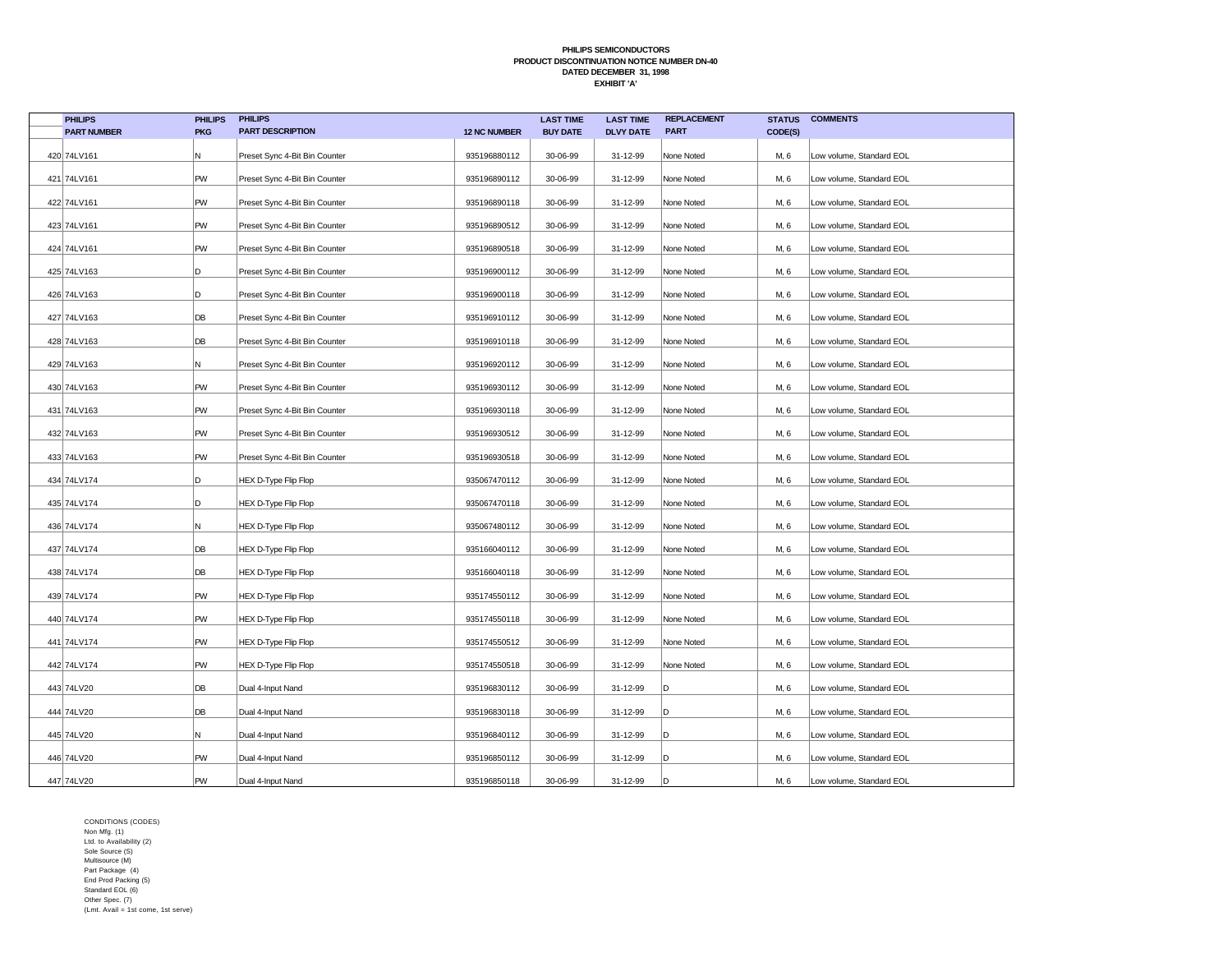| <b>PHILIPS</b>     | <b>PHILIPS</b> | <b>PHILIPS</b>           |                     | <b>LAST TIME</b> | <b>LAST TIME</b> | <b>REPLACEMENT</b> | <b>STATUS</b> | <b>COMMENTS</b>          |
|--------------------|----------------|--------------------------|---------------------|------------------|------------------|--------------------|---------------|--------------------------|
| <b>PART NUMBER</b> | <b>PKG</b>     | <b>PART DESCRIPTION</b>  | <b>12 NC NUMBER</b> | <b>BUY DATE</b>  | <b>DLVY DATE</b> | <b>PART</b>        | CODE(S)       |                          |
| 448 74LV20         | PW             | Dual 4-Input Nand        | 935196850512        | 30-06-99         | 31-12-99         | D                  | M, 6          | Low volume, Standard EOL |
| 449 74LV20         | PW             | Dual 4-Input Nand        | 935196850518        | 30-06-99         | 31-12-99         | D                  | M, 6          | Low volume, Standard EOL |
| 450 74LV240        | D              | Octal Buffer Line Driver | 935087980112        | 30-06-99         | 31-12-99         | None Noted         | M, 6          | Low volume, Standard EOL |
| 451 74LV240        | D              | Octal Buffer Line Driver | 935087980118        | 30-06-99         | 31-12-99         | None Noted         | M, 6          | Low volume, Standard EOL |
| 452 74LV240        | Ν              | Octal Buffer Line Driver | 935087990112        | 30-06-99         | 31-12-99         | None Noted         | M, 6          | Low volume, Standard EOL |
| 453 74LV240        | DB             | Octal Buffer Line Driver | 935089540112        | 30-06-99         | 31-12-99         | None Noted         | M, 6          | Low volume, Standard EOL |
| 454 74LV240        | DB             | Octal Buffer Line Driver | 935089540118        | 30-06-99         | 31-12-99         | None Noted         | M, 6          | Low volume, Standard EOL |
| 455 74LV240        | PW             | Octal Buffer Line Driver | 935175250112        | 30-06-99         | 31-12-99         | None Noted         | M, 6          | Low volume, Standard EOL |
| 456 74LV240        | PW             | Octal Buffer Line Driver | 935175250118        | 30-06-99         | 31-12-99         | None Noted         | M, 6          | Low volume, Standard EOL |
| 457 74LV251        | D              | 8-Input Multiplexer      | 935156080112        | 30-06-99         | 31-12-99         | None Noted         | M, 6          | Low volume, Standard EOL |
| 458 74LV251        | D              | 8-Input Multiplexer      | 935156080118        | 30-06-99         | 31-12-99         | None Noted         | M, 6          | Low volume, Standard EOL |
| 459 74LV251        | Ν              | 8-Input Multiplexer      | 935156090112        | 30-06-99         | 31-12-99         | None Noted         | M, 6          | Low volume, Standard EOL |
| 460 74LV251        | DB             | 8-Input Multiplexer      | 935166050112        | 30-06-99         | 31-12-99         | None Noted         | M, 6          | Low volume, Standard EOL |
| 461 74LV251        | DB             | 8-Input Multiplexer      | 935166050118        | 30-06-99         | 31-12-99         | None Noted         | M, 6          | Low volume, Standard EOL |
| 462 74LV251        | PW             | 8-Input Multiplexer      | 935174670112        | 30-06-99         | 31-12-99         | None Noted         | M, 6          | Low volume, Standard EOL |
| 463 74LV251        | PW             | 8-Input Multiplexer      | 935174670118        | 30-06-99         | 31-12-99         | None Noted         | M, 6          | Low volume, Standard EOL |
| 464 74LV251        | PW             | 8-Input Multiplexer      | 935174670512        | 30-06-99         | 31-12-99         | None Noted         | M, 6          | Low volume, Standard EOL |
| 465 74LV251        | PW             | 8-Input Multiplexer      | 935174670518        | 30-06-99         | 31-12-99         | None Noted         | M, 6          | Low volume, Standard EOL |
| 466 74LV27         | N              | Triple 3-Input Nor Gate  | 935167480112        | 30-06-99         | 31-12-99         | D                  | M, 6          | Low volume, Standard EOL |
| 467 74LV27         | DB             | Triple 3-Input Nor Gate  | 935171390112        | 30-06-99         | 31-12-99         | D                  | M, 6          | Low volume, Standard EOL |
| 468 74LV27         | DB             | Triple 3-Input Nor Gate  | 935171390118        | 30-06-99         | 31-12-99         | lD.                | M, 6          | Low volume, Standard EOL |
| 469 74LV27         | PW             | Triple 3-Input Nor Gate  | 935174710112        | 30-06-99         | 31-12-99         | ۱D                 | M, 6          | Low volume, Standard EOL |
| 470 74LV27         | PW             | Triple 3-Input Nor Gate  | 935174710118        | 30-06-99         | 31-12-99         | D                  | M, 6          | Low volume, Standard EOL |
| 471 74LV368        | D              | Hex Buffer/Line Driver   | 935199330112        | 30-06-99         | 31-12-99         | None Noted         | M, 6          | Low volume, Standard EOL |
| 472 74LV368        | D              | Hex Buffer/Line Driver   | 935199330118        | 30-06-99         | 31-12-99         | None Noted         | M, 6          | Low volume, Standard EOL |
| 473 74LV368        | DB             | Hex Buffer/Line Driver   | 935199340112        | 30-06-99         | 31-12-99         | None Noted         | M, 6          | Low volume, Standard EOL |
| 474 74LV368        | DB             | Hex Buffer/Line Driver   | 935199340118        | 30-06-99         | 31-12-99         | None Noted         | M, 6          | Low volume, Standard EOL |
| 475 74LV368        | Ν              | Hex Buffer/Line Driver   | 935199350112        | 30-06-99         | 31-12-99         | None Noted         | M, 6          | Low volume, Standard EOL |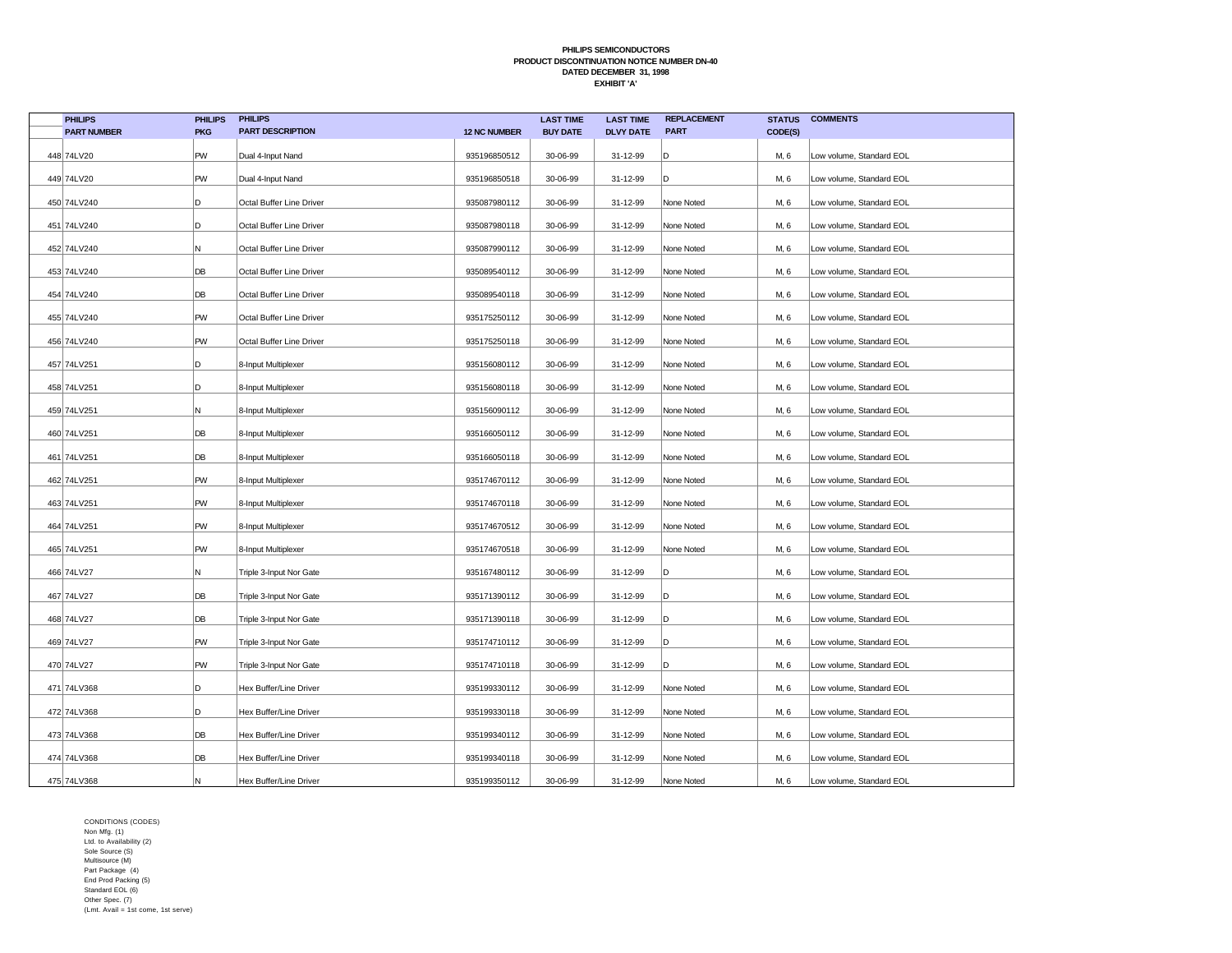| <b>PHILIPS</b>     | <b>PHILIPS</b> | <b>PHILIPS</b>                 |                     | <b>LAST TIME</b> | <b>LAST TIME</b> | <b>REPLACEMENT</b> | <b>STATUS</b> | <b>COMMENTS</b>          |
|--------------------|----------------|--------------------------------|---------------------|------------------|------------------|--------------------|---------------|--------------------------|
| <b>PART NUMBER</b> | <b>PKG</b>     | <b>PART DESCRIPTION</b>        | <b>12 NC NUMBER</b> | <b>BUY DATE</b>  | <b>DLVY DATE</b> | <b>PART</b>        | CODE(S)       |                          |
| 476 74LV368        | PW             | Hex Buffer/Line Driver         | 935199360112        | 30-06-99         | 31-12-99         | None Noted         | M, 6          | Low volume, Standard EOL |
| 477 74LV368        | PW             | Hex Buffer/Line Driver         | 935199360118        | 30-06-99         | 31-12-99         | None Noted         | M, 6          | Low volume, Standard EOL |
| 478 74LV368        | PW             | Hex Buffer/Line Driver         | 935199360512        | 30-06-99         | 31-12-99         | None Noted         | M, 6          | Low volume, Standard EOL |
| 479 74LV368        | PW             | Hex Buffer/Line Driver         | 935199360518        | 30-06-99         | 31-12-99         | None Noted         | M, 6          | Low volume, Standard EOL |
| 480 74LV4040       | D              | 12 Stage Binary Ripple Counter | 935202740112        | 30-06-99         | 31-12-99         | None Noted         | M, 6          | Low volume, Standard EOL |
| 481 74LV4040       | D              | 13 Stage Binary Ripple Counter | 935202740118        | 30-06-99         | 31-12-99         | None Noted         | M, 6          | Low volume, Standard EOL |
| 482 74LV4040       | DB             | 14 Stage Binary Ripple Counter | 935202750112        | 30-06-99         | 31-12-99         | None Noted         | M, 6          | Low volume, Standard EOL |
| 483 74LV4040       | DB             | 15 Stage Binary Ripple Counter | 935202750118        | 30-06-99         | 31-12-99         | None Noted         | M, 6          | Low volume, Standard EOL |
| 484 74LV4040       | N              | 16 Stage Binary Ripple Counter | 935202760112        | 30-06-99         | 31-12-99         | None Noted         | M, 6          | Low volume, Standard EOL |
| 485 74LV4040       | PW             | 17 Stage Binary Ripple Counter | 935202770112        | 30-06-99         | 31-12-99         | None Noted         | M, 6          | Low volume, Standard EOL |
| 486 74LV4040       | PW             | 18 Stage Binary Ripple Counter | 935202770118        | 30-06-99         | 31-12-99         | None Noted         | M, 6          | Low volume, Standard EOL |
| 487 74LV4040       | PW             | 19 Stage Binary Ripple Counter | 935202770512        | 30-06-99         | 31-12-99         | None Noted         | M, 6          | Low volume, Standard EOL |
| 488 74LV4040       | PW             | 20 Stage Binary Ripple Counter | 935202770518        | 30-06-99         | 31-12-99         | None Noted         | M, 6          | Low volume, Standard EOL |
| 489 74LV4067       | D              | 16 Channel Analog Multiplexer  | 935195930112        | 30-06-99         | 31-12-99         | None Noted         | M, 6          | Low volume, Standard EOL |
| 490 74LV4067       | D              | 17 Channel Analog Multiplexer  | 935195930118        | 30-06-99         | 31-12-99         | None Noted         | M, 6          | Low volume, Standard EOL |
| 491 74LV4067       | DB             | 18 Channel Analog Multiplexer  | 935195940112        | 30-06-99         | 31-12-99         | None Noted         | M, 6          | Low volume, Standard EOL |
| 492 74LV4067       | DB             | 19 Channel Analog Multiplexer  | 935195940118        | 30-06-99         | 31-12-99         | None Noted         | M, 6          | Low volume, Standard EOL |
| 493 74LV4067       | N              | 20 Channel Analog Multiplexer  | 935195950112        | 30-06-99         | 31-12-99         | None Noted         | M, 6          | Low volume, Standard EOL |
| 494 74LV4067       | PW             | 21 Channel Analog Multiplexer  | 935195960112        | 30-06-99         | 31-12-99         | None Noted         | M, 6          | Low volume, Standard EOL |
| 495 74LV4067       | PW             | 22 Channel Analog Multiplexer  | 935195960118        | 30-06-99         | 31-12-99         | None Noted         | M, 6          | Low volume, Standard EOL |
| 496 74LV4067       | PW             | 23 Channel Analog Multiplexer  | 935195960512        | 30-06-99         | 31-12-99         | None Noted         | M, 6          | Low volume, Standard EOL |
| 497 74LV4094       | D              | 8-Bit Shift and Store Register | 935088040112        | 30-06-99         | 31-12-99         | None Noted         | M, 6          | Low volume, Standard EOL |
| 498 74LV4094       | D              | 8-Bit Shift and Store Register | 935088040118        | 30-06-99         | 31-12-99         | None Noted         | M, 6          | Low volume, Standard EOL |
| 499 74LV4094       | N              | 8-Bit Shift and Store Register | 935088050112        | 30-06-99         | 31-12-99         | None Noted         | M, 6          | Low volume, Standard EOL |
| 500 74LV4094       | DB             | 8-Bit Shift and Store Register | 935166090112        | 30-06-99         | 31-12-99         | None Noted         | M, 6          | Low volume, Standard EOL |
| 501 74LV4094       | DB             | 8-Bit Shift and Store Register | 935166090118        | 30-06-99         | 31-12-99         | None Noted         | M, 6          | Low volume, Standard EOL |
| 502 74LV4094       | PW             | 8-Bit Shift and Store Register | 935175020112        | 30-06-99         | 31-12-99         | None Noted         | M, 6          | Low volume, Standard EOL |
| 503 74LV4094       | <b>PW</b>      | 8-Bit Shift and Store Register | 935175020118        | 30-06-99         | 31-12-99         | None Noted         | M, 6          | Low volume, Standard EOL |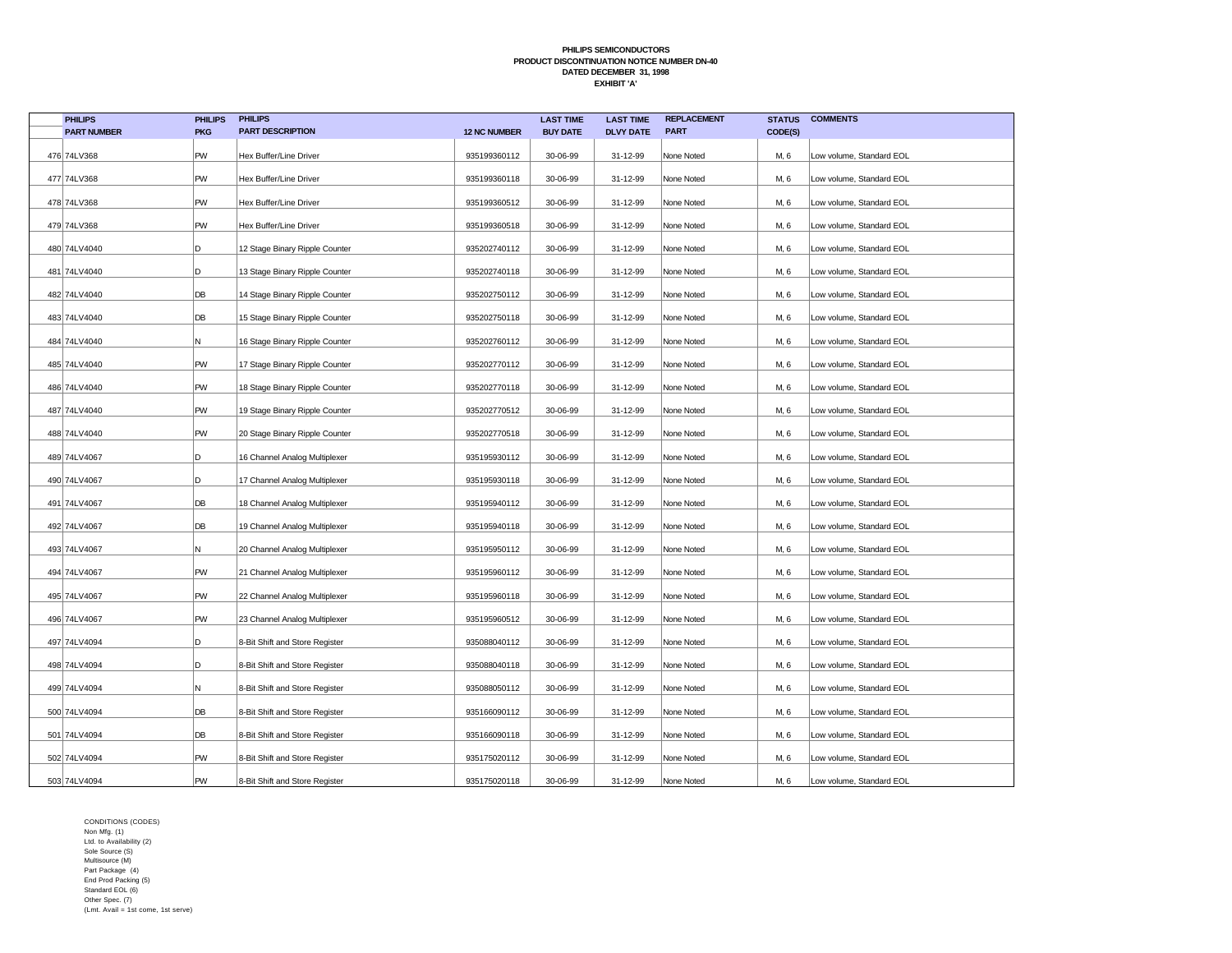| <b>PHILIPS</b>     | <b>PHILIPS</b> | <b>PHILIPS</b>                     |                     | <b>LAST TIME</b> | <b>LAST TIME</b> | <b>REPLACEMENT</b> | <b>STATUS</b> | <b>COMMENTS</b>                                              |
|--------------------|----------------|------------------------------------|---------------------|------------------|------------------|--------------------|---------------|--------------------------------------------------------------|
| <b>PART NUMBER</b> | <b>PKG</b>     | <b>PART DESCRIPTION</b>            | <b>12 NC NUMBER</b> | <b>BUY DATE</b>  | <b>DLVY DATE</b> | <b>PART</b>        | CODE(S)       |                                                              |
| 504 74LV4094       | PW             | 8-Bit Shift and Store Register     | 935175020512        | 30-06-99         | 31-12-99         | None Noted         | M, 6          | Low volume, Standard EOL                                     |
| 505 74LV4094       | PW             | 8-Bit Shift and Store Register     | 935175020518        | 30-06-99         | 31-12-99         | None Noted         | M, 6          | Low volume, Standard EOL                                     |
| 506 74LV4316       | D              | Quad Bilateral Switch              | 935191010112        | 30-06-99         | 31-12-99         | None Noted         | M, 6          | Low volume, Standard EOL                                     |
| 507 74LV4316       | D              | Quad Bilateral Switch              | 935191010118        | 30-06-99         | 31-12-99         | None Noted         | M, 6          | Low volume, Standard EOL                                     |
| 508 74LV4316       | DB             | Quad Bilateral Switch              | 935191020112        | 30-06-99         | 31-12-99         | None Noted         | M, 6          | Low volume, Standard EOL                                     |
| 509 74LV4316       | DB             | Quad Bilateral Switch              | 935191020118        | 30-06-99         | 31-12-99         | None Noted         | M, 6          | Low volume, Standard EOL                                     |
| 510 74LV4316       | Ν              | Quad Bilateral Switch              | 935191030112        | 30-06-99         | 31-12-99         | None Noted         | M, 6          | Low volume, Standard EOL                                     |
| 511 74LV4316       | PW             | <b>Quad Bilateral Switch</b>       | 935191040112        | 30-06-99         | 31-12-99         | None Noted         | M, 6          | Low volume, Standard EOL                                     |
| 512 74LV4316       | PW             | Quad Bilateral Switch              | 935191040118        | 30-06-99         | 31-12-99         | None Noted         | M, 6          | Low volume, Standard EOL                                     |
| 513 74LV4316       | PW             | Quad Bilateral Switch              | 935191040512        | 30-06-99         | 31-12-99         | None Noted         | M, 6          | Low volume, Standard EOL                                     |
| 514 74LV4316       | PW             | Quad Bilateral Switch              | 935191040518        | 30-06-99         | 31-12-99         | None Noted         | M, 6          | Low volume, Standard EOL                                     |
| 515 74LV688        | D              | 8-Bit Magnitude Comparator         | 935211340112        | 30-06-99         | 31-12-99         | None Noted         | M, 6          | Low volume, Standard EOL                                     |
| 516 74LV688        | D              | 8-Bit Magnitude Comparator         | 935211340118        | 30-06-99         | 31-12-99         | None Noted         | M, 6          | Low volume, Standard EOL                                     |
| 517 74LV688        | DB             | 8-Bit Magnitude Comparator         | 935211350112        | 30-06-99         | 31-12-99         | None Noted         | M, 6          | Low volume, Standard EOL                                     |
| 518 74LV688        | DB             | 8-Bit Magnitude Comparator         | 935211350118        | 30-06-99         | 31-12-99         | None Noted         | M, 6          | Low volume, Standard EOL                                     |
| 519 74LV688        | N              | 8-Bit Magnitude Comparator         | 935211360112        | 30-06-99         | 31-12-99         | None Noted         | M, 6          | Low volume, Standard EOL                                     |
| 520 74LV688        | PW             | 8-Bit Magnitude Comparator         | 935211370112        | 30-06-99         | 31-12-99         | None Noted         | M, 6          | Low volume, Standard EOL                                     |
| 521 74LV688        | PW             | 8-Bit Magnitude Comparator         | 935211370118        | 30-06-99         | 31-12-99         | None Noted         | M, 6          | Low volume, Standard EOL                                     |
| 522 74LV688        | PW             | 8-Bit Magnitude Comparator         | 935211370512        | 30-06-99         | 31-12-99         | None Noted         | M, 6          | Low volume, Standard EOL                                     |
| 523 74LV688        | PW             | 8-Bit Magnitude Comparator         | 935211370518        | 30-06-99         | 31-12-99         | None Noted         | M, 6          | Low volume, Standard EOL                                     |
| 524 AM6012         | D              | 12 Bit Multiplying D/A Converter   | 933903220112        | 31-03-99         | 31-12-99         | Analog Devices     | 1, 2, 7       | Ltd. Availability, Fab Closure                               |
| 525 AM6012         | D-T            | 12 Bit Multiplying D/A Converter   | 933903220118        | 31-03-99         | 31-12-99         | Analog Devices     | 1, 2, 7       | Ltd. Availability, Fab Closure                               |
| 526 CC3775         | Ν              | S.M.P.S. Control Circuit           | 935054570112        | 31-03-99         | 31-12-99         | <b>TDA8380AN</b>   | 1, 2, 7       | Ltd. Availability, Fab Closure, Customer Specific            |
| 527 CC3883         | Ν              | 10 Bit up-Compatible D/A Converter | 935090560112        | 31-03-99         | 31-12-99         | None Noted         | 1, 2, 7       | Ltd. Availability, Fab Closure, Customer Specific            |
| 528 CC9250         |                | Custom part, basic CG6005          | 935192590111        | 30-09-99         | 31-12-99         | CG6005             | S, 6          | Standard EOL, Part Package DH, Customer Specific             |
| 529 CD3207         | BB             | Basic part FB2041                  | 935159940557        | 30-09-99         | 31-12-99         | FB2041BB           | S             | Low sales volume, basic multi-sourced                        |
| 530 CD3208         | BB             | Basic part FB2041                  | 935176130557        | 30-09-99         | 31-12-99         | FB2041BB           | S             | Customer Specific, Low sales volume, basic multi-<br>sourced |
| 531 CD3208         | BB-T           | Basic part FB2041                  | 935176130518        | 30-09-99         | 31-12-99         | FB2041BB           | S             | Customer Specific, Low sales volume, basic multi-<br>sourced |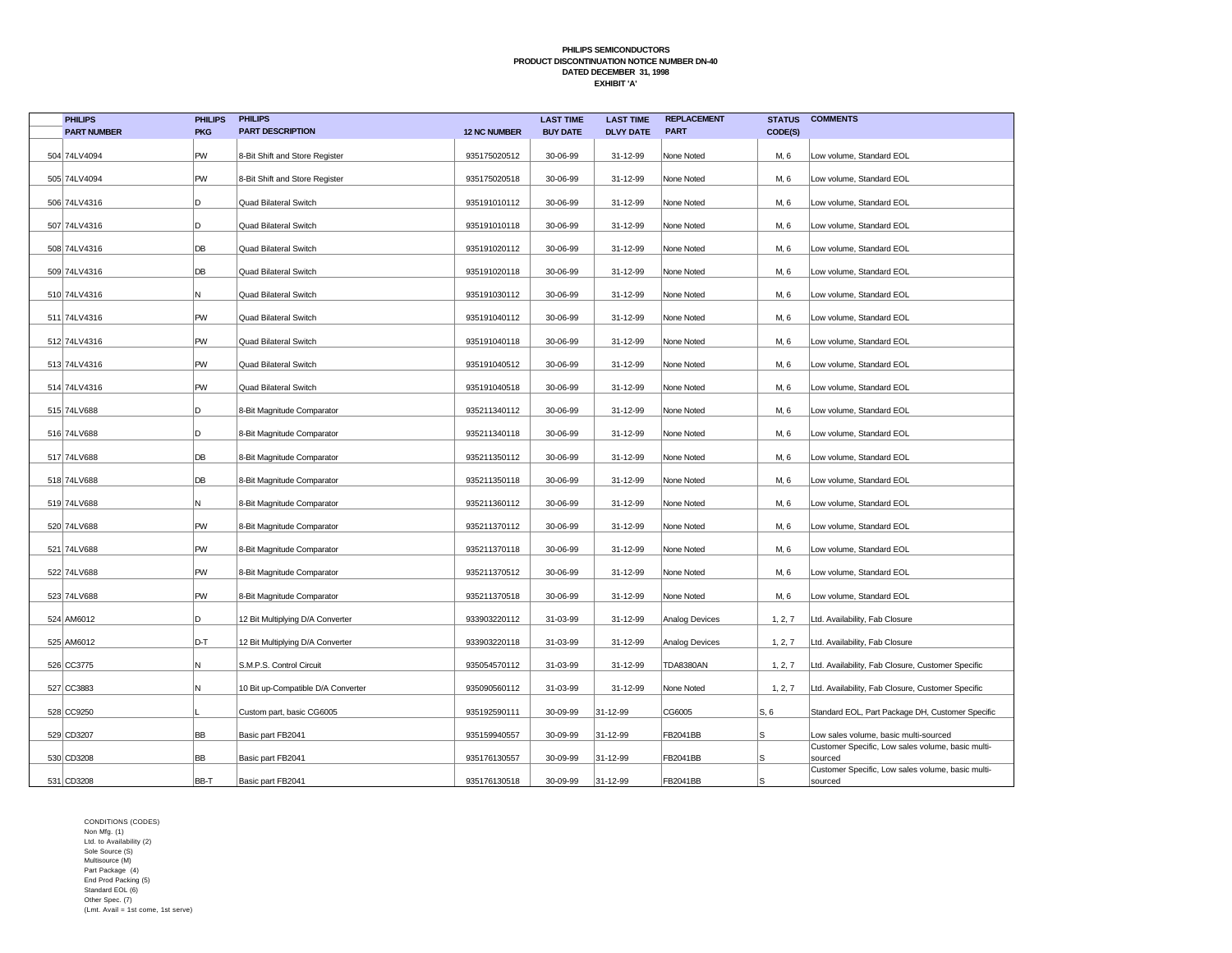| <b>PHILIPS</b>     | <b>PHILIPS</b> | <b>PHILIPS</b>                    |                     | <b>LAST TIME</b> | <b>LAST TIME</b> | <b>REPLACEMENT</b> | <b>STATUS</b> | <b>COMMENTS</b>                                           |
|--------------------|----------------|-----------------------------------|---------------------|------------------|------------------|--------------------|---------------|-----------------------------------------------------------|
| <b>PART NUMBER</b> | <b>PKG</b>     | <b>PART DESCRIPTION</b>           | <b>12 NC NUMBER</b> | <b>BUY DATE</b>  | <b>DLVY DATE</b> | <b>PART</b>        | CODE(S)       |                                                           |
| 532 CD6602         | D              | Quad 2-In Nand Trans Line Drvr    | 935048710112        | Lmt. Avail.      | Lmt. Avail.      | None Noted         | M, 2, 6       | No longer manuf., wafer fab closure, Customer<br>Specific |
| 533 CD6602         | D-T            | Quad 2-In Nand Trans Line Drvr    | 935048710118        | Lmt. Avail.      | Lmt. Avail.      | None Noted         | M, 2, 6       | No longer manuf., wafer fab closure,<br>Customer Specific |
| 534 CD6602         | N              | Quad 2-In Nand Trans Line Drvr    | 935152520112        | Lmt. Avail.      | Lmt. Avail.      | None Noted         | M, 2, 6       | No longer manuf., wafer fab closure,<br>Customer Specific |
| 535 CD6683         | AX-T           | None Noted                        | 935115290118        | Lmt. Avail.      | Lmt. Avail.      | None Noted         | M, 2, 6       | Low volume, Standard EOL, Customer Specific               |
| 536 CD6760         | N              | None Noted                        | 935160140112        | Lmt. Avail.      | Lmt. Avail.      | None Noted         | M, 2, 6       | Low volume, Standard EOL, Customer Specific               |
| 537 CD6764 D       | D              | Dual J-K Neg Edge F/F             | 935115550118        | Lmt. Avail.      | Lmt. Avail.      | None Noted         | M, 2, 6       | Low volume, Standard EOL, Customer Specific               |
| 538 CD6805 D       | D              | 31 OHM Tran Line/B Drvr Inv       | 935205330112        | Lmt. Avail.      | Lmt. Avail.      | None Noted         | M, 2, 6       | Low volume, Standard EOL, Customer Specific               |
| 539 CD8070         | N              | <b>Ballast Controller</b>         | 935063290602        | 31-03-99         | 31-12-99         | None Noted         | 1, 2, 7       | Ltd. Availability, Fab Closure, Customer Specific         |
| 540 CD8177         | N              | General Purpose Op Amp            | 935055570602        | 31-03-99         | 31-12-99         | Mot, NS, ST, TI    | 1, 2, 7       | Ltd. Availability, Fab Closure, Customer Specific         |
| 541 CD8220         | N              | 8 Bit up-Compatible D/A Converter | 935116330112        | 31-03-99         | 31-12-99         | None Noted         | 1, 2, 7       | Ltd. Availability, Fab Closure, Customer Specific         |
| 542 CD8357         | D              | S.M.P.S. Control Circuit          | 935085130112        | 31-03-99         | 31-12-99         | NS,ST,Unitrode     | 1, 2, 7       | Ltd. Availability, Fab Closure, Customer Specific         |
| 543 CD8357         | D-T            | S.M.P.S. Control Circuit          | 935085130118        | 31-03-99         | 31-12-99         | NS,ST,Unitrode     | 1, 2, 7       | Ltd. Availability, Fab Closure, Customer Specific         |
| 544 CD8390         | BE             | Basic part SA900                  | 935206830557        | 30-09-99         | 31-12-99         | SA900BE            | S, 6          | End of Life, Low Volume                                   |
| 545 CD8390         | BE-S           | Basic part SA900                  | 935206830551        | 30-09-99         | 31-12-99         | SA900BE            | S, 6          | Standard EOL, Low Volume                                  |
| 546 CD8404         | BE-T           | Custom, basic part SA900          | 935232830518        | 30-09-99         | 31-12-99         | SA900BE            | S, 6          | Customer Specific, End of Life, Low Volume                |
| 547 CD8440         | DK-T           | Custom part, basic SA8026         | 935260143518        | 30-09-99         | 31-12-99         | <b>SA8026DH</b>    | S, 6          | Customer Specific, End of Life, Low Volume                |
| 548 CD8450         | DK-T           | Custom part, basic SA8026         | 935262363518        | 30-09-99         | 31-12-99         | SA8026DH           | S, 6          | Standard EOL                                              |
| 549 CDB2           | Bought-In CB2  |                                   | 935225180557        | 31-03-00         | 30-06-00         | None Noted         | S, 6          | Lack of market demand, Standard EOL                       |
| 550 CDBD           | Bought-In CDBD |                                   | 935225190557        | 31-03-00         | 30-06-00         | None Noted         | S, 6          | Lack of market demand, Standard EOL                       |
| 551 CDT660A/1.0    | <b>PLCC</b>    | MOS IC Digital Micro >4<8Bit      | 935212430112        | 30-09-99         | 31-03-00         | None Noted         | 6             | 6TG 409241, Standard EOL                                  |
| 552 CDT660A/1.0    | <b>PLCC</b>    | MOS IC Digital Micro >4<8Bit      | 935212430118        | 30-09-99         | 31-03-00         | None Noted         | 6             | 6TG 409241, Standard EOL                                  |
| 553 CDT660B/1.0    | QFP            | MOS IC Digital Micro >4<8Bit      | 935212440551        | 30-09-99         | 31-03-00         | None Noted         | 6             | 6TG 409241, Standard EOL                                  |
| 554 CDT660B/1.0    | QFP            | MOS IC Digital Micro >4<8Bit      | 935212440557        | 30-09-99         | 31-03-00         | None Noted         | 6             | 6TG 409241, Standard EOL                                  |
| 555 CDT663A/1.0    | <b>PLCC</b>    | MOS IC Digital Micro >4<8Bit      | 935210160112        | 30-09-99         | 31-03-00         | None Noted         | 6             | 6TG 409241, Standard EOL                                  |
| 556 CDT663A/1.0    | <b>PLCC</b>    | MOS IC Digital Micro >4<8Bit      | 935210160118        | 30-09-99         | 31-03-00         | None Noted         | 6             | 6TG 409241, Standard EOL                                  |
| 557 CDT663B/1.0    | QFP            | MOS IC Digital Micro >4<8Bit      | 935210170112        | 30-09-99         | 31-03-00         | None Noted         | 6             | 6TG 409241, Standard EOL                                  |
| 558 CDT663B/1.0    | QFP            | MOS IC Digital Micro >4<8Bit      | 935210170551        | 30-09-99         | 31-03-00         | None Noted         | 6             | 6TG 409241, Standard EOL                                  |
| 559 CDT663B/1.0    | QFP            | MOS IC Digital Micro >4<8Bit      | 935210170557        | 30-09-99         | 31-03-00         | None Noted         | 6             | 6TG 409241, Standard EOL                                  |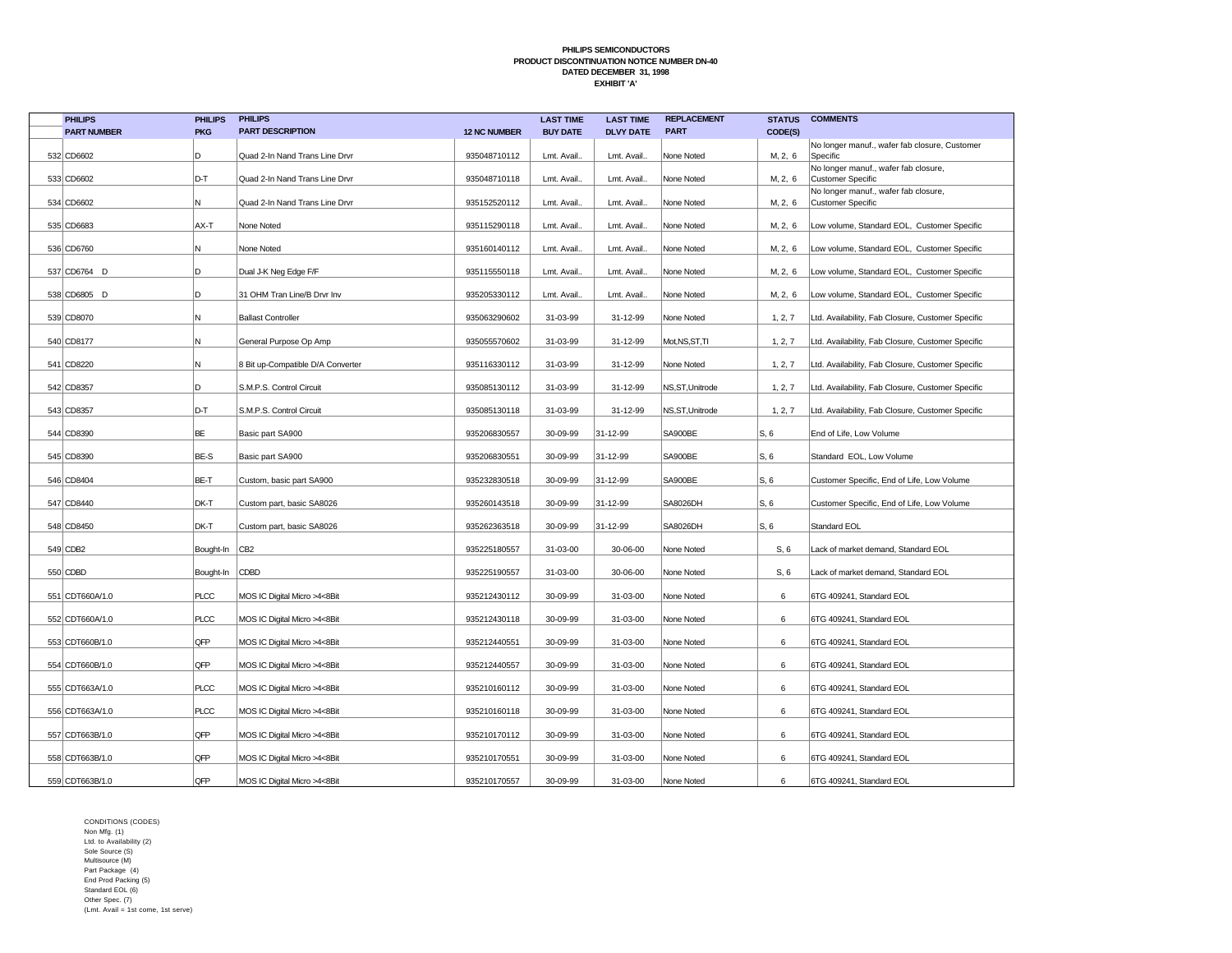| <b>PHILIPS</b>     | <b>PHILIPS</b> | <b>PHILIPS</b>                      |                     | <b>LAST TIME</b> | <b>LAST TIME</b> | <b>REPLACEMENT</b> | <b>STATUS</b> | <b>COMMENTS</b>                                   |
|--------------------|----------------|-------------------------------------|---------------------|------------------|------------------|--------------------|---------------|---------------------------------------------------|
| <b>PART NUMBER</b> | <b>PKG</b>     | <b>PART DESCRIPTION</b>             | <b>12 NC NUMBER</b> | <b>BUY DATE</b>  | <b>DLVY DATE</b> | <b>PART</b>        | CODE(S)       |                                                   |
| 560 CDT666A/3.0    | PLCC           | MOS IC Digital Micro >4<8Bit        | 935222450112        | 30-09-99         | 31-03-00         | None Noted         | 6             | 6TG 409241, Standard EOL                          |
| 561 CDT666A/3.0    | PLCC           | MOS IC Digital Micro >4<8Bit        | 935222450118        | 30-09-99         | 31-03-00         | None Noted         | 6             | 6TG 409241, Standard EOL                          |
| 562 CDT666B/3.0    | QFP            | MOS IC Digital Micro >4<8Bit        | 935222470551        | 30-09-99         | 31-03-00         | None Noted         | 6             | 6TG 409241, Standard EOL                          |
| 563 CDT666B/3.0    | QFP            | MOS IC Digital Micro >4<8Bit        | 935222470557        | 30-09-99         | 31-03-00         | None Noted         | 6             | 6TG 409241, Standard EOL                          |
| 564 CE1037         | Ν              | Low Power Dual Op Amp               | 935021160602        | 31-03-99         | 31-12-99         | <b>CE1180D</b>     | 1, 2, 7       | Ltd. Availability, Fab Closure, Customer Specific |
| 565 CE1046         | Ν              | Low Power Quad Op Amp               | 935116730112        | 31-03-99         | 31-12-99         | <b>LM324N</b>      | 1, 2, 7       | Ltd. Availability, Fab Closure, Customer Specific |
| 566 CE1048         | N              | Quad Voltage Comparator             | 935116740112        | 31-03-99         | 31-12-99         | CE1326D            | 1, 2, 7       | Ltd. Availability, Fab Closure, Customer Specific |
| 567 CE1063         | N              | Low Power Dual Op Amp               | 935116750112        | 31-03-99         | 31-12-99         | <b>CE1180D</b>     | 1, 2, 7       | Ltd. Availability, Fab Closure, Customer Specific |
| 568 CE1066         | N              | Timer                               | 935116760112        | 31-03-99         | 31-12-99         | CE1516D            | 1, 2, 7       | Ltd. Availability, Fab Closure, Customer Specific |
| 569 CE1091         | Ν              | 16K PRom (2048X8) TS                | 935116780112        | Lmt. Avail       | Lmt. Avail.      | None Noted         | S, 2, 7       | Wafer Fab closure - Customer Specific             |
| 570 CE1149         | Ν              | 4K PRom (512X8) TS                  | 935116800112        | Lmt. Avail.      | Lmt. Avail.      | None Noted         | S, 2, 7       | Wafer Fab closure - Customer Specific             |
| 571 CE1241         | D-T            | Quad Voltage Comparator             | 935186450118        | 31-03-99         | 31-12-99         | CE1326D            | 1, 2, 7       | Ltd. Availability, Fab Closure, Customer Specific |
| 572 CE1321         | Ν              | L272                                | 935116840112        | 31-03-99         | 31-12-99         | None Noted         | 1, 2, 7       | Ltd. Availability, Fab Closure, Customer Specific |
| 573 CE1336         | N              | Low Power Dual Voltage Comparator   | 935116880112        | 31-03-99         | 31-12-99         | CE1049N            | 1, 2, 7       | Ltd. Availability, Fab Closure, Customer Specific |
| 574 CE1338         | Ν              | Low Power Dual Op Amp               | 935116900112        | 31-03-99         | 31-12-99         | <b>CE1047N</b>     | 1, 2, 7       | Ltd. Availability, Fab Closure, Customer Specific |
| 575 CE1348         | Ν              | 1K PRom (256X4) TS                  | 935005250602        | Lmt. Avail       | Lmt. Avail       | None Noted         | S, 2, 7       | Wafer Fab closure - Customer Specific             |
| 576 CE1352         | D-T            | General Purpose Op Amp              | 935116910118        | 31-03-99         | 31-12-99         | NS, ST, TI         | 1, 2, 7       | Ltd. Availability, Fab Closure, Customer Specific |
| 577 CE1363         | D-T            | Low Power Quad Op Amp               | 935116920118        | 31-03-99         | 31-12-99         | LM324D             | 1, 2, 7       | Ltd. Availability, Fab Closure, Customer Specific |
| 578 CE1365         | D              | Matched Quad High PerformanceOp Amp | 935028260602        | 31-03-99         | 31-12-99         | <b>NE5234D</b>     | 1, 2, 7       | Ltd. Availability, Fab Closure, Customer Specific |
| 579 CE1366         | И              | Matched Quad High PerformanceOp Amp | 935028280602        | 31-03-99         | 31-12-99         | SA5234N            | 1, 2, 7       | Ltd. Availability, Fab Closure, Customer Specific |
| 580 CE1383         | A-T            | FMD07                               | 935044580623        | 31-03-99         | 31-12-99         | None Noted         | 1, 2, 7       | Ltd. Availability, Fab Closure, Customer Specific |
| 581 CE1387         | Α              | PLD FPLA (18X32X10) TS              | 935116960112        | Lmt. Avail.      | Lmt. Avail.      | None Noted         | S, 2, 7       | Wafer Fab closure - Customer Specific             |
| 582 CE1400         | D-T            | <b>MDI</b>                          | 935116970518        | 31-03-99         | 31-12-99         | CE1540A            | 1, 2, 7       | Ltd. Availability, Fab Closure, Customer Specific |
| 583 CE1412         | Ν              | 4K PRom (512X8) TS                  | 935019470602        | Lmt. Avail.      | Lmt. Avail.      | None Noted         | S, 2, 7       | Wafer Fab closure - Customer Specific             |
| 584 CE1418         | D-T            | ODC                                 | 935116980518        | 31-03-99         | 31-12-99         | None Noted         | 1, 2, 7       | Ltd. Availability, Fab Closure, Customer Specific |
| 585 CE1428         | N              | Compandor                           | 935117010112        | 31-03-99         | 31-12-99         | <b>SA571N</b>      | 1, 2, 7       | Ltd. Availability, Fab Closure, Customer Specific |
| 586 CE1430         | Ν              | Low Power Dual Voltage Comparator   | 935117020112        | 31-03-99         | 31-12-99         | CE1049N            | 1, 2, 7       | Ltd. Availability, Fab Closure, Customer Specific |
| 587 CE1433         | D              | Low Voltage Op Amp                  | 935045680602        | 31-03-99         | 31-12-99         | <b>NE5230D</b>     | 1, 2, 7       | Ltd. Availability, Fab Closure, Customer Specific |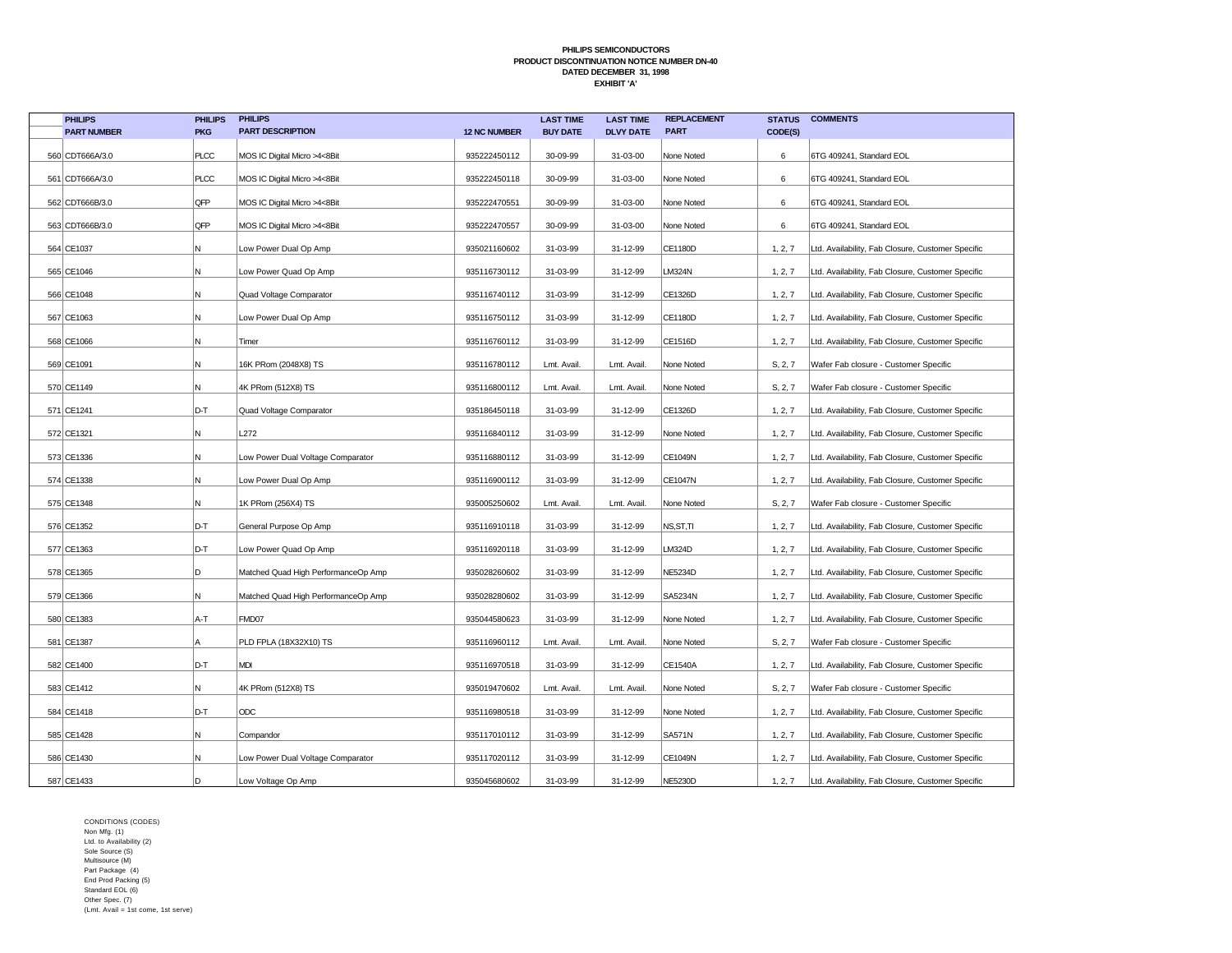| <b>PHILIPS</b>     | <b>PHILIPS</b> | <b>PHILIPS</b>                      |                     | <b>LAST TIME</b> | <b>LAST TIME</b> | <b>REPLACEMENT</b> | <b>STATUS</b> | <b>COMMENTS</b>                                                 |
|--------------------|----------------|-------------------------------------|---------------------|------------------|------------------|--------------------|---------------|-----------------------------------------------------------------|
| <b>PART NUMBER</b> | <b>PKG</b>     | <b>PART DESCRIPTION</b>             | <b>12 NC NUMBER</b> | <b>BUY DATE</b>  | <b>DLVY DATE</b> | <b>PART</b>        | CODE(S)       |                                                                 |
| 588 CE1433         | D-T            | Low Voltage Op Amp                  | 935045680623        | 31-03-99         | 31-12-99         | <b>NE5230D</b>     | 1, 2, 7       | Ltd. Availability, Fab Closure, Customer Specific               |
| 589 CE1440         | D-T            | Matched Quad High PerformanceOp Amp | 935117040118        | 31-03-99         | 31-12-99         | SA5234D            | 1, 2, 7       | Ltd. Availability, Fab Closure, Customer Specific               |
| 590 CE1444         | D-T            | MDIE-SO                             | 935117050518        | 31-03-99         | 31-12-99         | CE1540A            | 1, 2, 7       | Ltd. Availability, Fab Closure, Customer Specific               |
| 591 CE1445         | D-T            | <b>DODC</b>                         | 935117060518        | 31-03-99         | 31-12-99         | None Noted         | 1, 2, 7       | Ltd. Availability, Fab Closure, Customer Specific               |
| 592 CE1467         | D-T            | Matched Quad High PerformanceOp Amp | 935086460118        | 31-03-99         | 31-12-99         | SA5234D            | 1, 2, 7       | Ltd. Availability, Fab Closure, Customer Specific               |
| 593 CE1474         | Ν              | Low Power Dual Voltage Comparator   | 935117120112        | 31-03-99         | 31-12-99         | CE1248D            | 1, 2, 7       | Ltd. Availability, Fab Closure, Customer Specific               |
| 594 CE1476         | Ν              | 2K PRom (256X8) TS                  | 935117130112        | Lmt. Avail.      | Lmt. Avail       | None Noted         | S, 2, 7       | Wafer Fab closure - Customer Specific                           |
| 595 CE1483         | A-T            | <b>CMOS Uart</b>                    | 935117160118        | 31-03-99         | 31-12-99         | SCC2691AC1A28      | 1, 2, 7       | Ltd. Availability, Fab Closure, Customer Specific               |
| 596 CE1488 A       | А              | 87C550 A                            | 935117180112        | 30-09-99         | 31-12-99         | P87C554            | S, 4, 6       | No sales for last 18 months, Standard EOL, Customer<br>Specific |
|                    |                |                                     |                     |                  |                  |                    |               |                                                                 |
| 597 CE1493         | D-T            | Voltage Comparator                  | 935117210118        | 31-03-99         | 31-12-99         | LM311D             | 1, 2, 7       | Ltd. Availability, Fab Closure, Customer Specific               |
| 598 CE1510         | BA             | <b>JTEC</b>                         | 935166700557        | 31-03-99         | 31-12-99         | None Noted         | 1, 2, 7       | Ltd. Availability, Fab Closure, Customer Specific               |
| 599 CE1514         | Ν              | <b>CMOS Timer</b>                   | 935166410112        | 31-03-99         | 31-12-99         | CE1516D            | 1, 2, 7       | Ltd. Availability, Fab Closure, Customer Specific               |
| 600 CE1515         | D              | <b>CMOS Timer</b>                   | 935164910112        | 31-03-99         | 31-12-99         | CE1516D            | 1, 2, 7       | Ltd. Availability, Fab Closure, Customer Specific               |
| 601 CE1515         | D-T            | <b>CMOS Timer</b>                   | 935164910118        | 31-03-99         | 31-12-99         | CE1516D            | 1, 2, 7       | Ltd. Availability, Fab Closure, Customer Specific               |
| 602 CE1517         | Ν              | <b>PRNDL</b>                        | 935164170112        | 31-03-99         | 31-12-99         | None Noted         | 1, 2, 7       | Ltd. Availability, Fab Closure, Customer Specific               |
| 603 CE1526         | А              | <b>FMD-TRUCK</b>                    | 935117280112        | 31-03-99         | 31-12-99         | None Noted         | 1, 2, 7       | Ltd. Availability, Fab Closure, Customer Specific               |
| 604 CE1526         | A-T            | <b>FMD-TRUCK</b>                    | 935117280118        | 31-03-99         | 31-12-99         | None Noted         | 1, 2, 7       | Ltd. Availability, Fab Closure, Customer Specific               |
| 605 CE1528         | А              | AICE-2                              | 935226190512        | Lmt.Avail        | Lmt.Avail.       | None Noted         | 1, 2, 7       | Ltd. Availability, Fab Closure, Customer Specific               |
| 606 CE1528         | A-T            | AICE-2                              | 935226190518        | Lmt.Avail        | Lmt.Avail.       | None Noted         | 1, 2, 7       | Ltd. Availability, Fab Closure, Customer Specific               |
| 607 CE1545         | Ν              | CCD                                 | 935164080112        | 31-03-99         | 31-12-99         | None Noted         | 1, 2, 7       | Ltd. Availability, Fab Closure, Customer Specific               |
| 608 CE1673         | Ν              | Quad Voltage Comparator             | 935220180112        | 31-03-99         | 31-12-99         | CE1178D            | 1, 2, 7       | Ltd. Availability, Fab Closure, Customer Specific               |
| 609 CE1685         | D-T            | Low Power Dual Voltage Comparator   | 935232460118        | 31-03-99         | 31-12-99         | AU2903D            | 1, 2, 7       | Ltd. Availability, Fab Closure, Customer Specific               |
| 610 CE1715         | D-T            | Low Power Dual Voltage Comparator   | 935243870118        | 31-03-99         | 31-12-99         | CE1243D            | 1, 2, 7       | Ltd. Availability, Fab Closure, Customer Specific               |
| 611 CE1752         | D-T            | Quad Voltage Comparator             | 935257970118        | 31-03-99         | 31-12-99         | CE1178D            | 1, 2, 7       | Ltd. Availability, Fab Closure, Customer Specific               |
| 612 CE2294         | Ν              | Custom part, basic 2652             | 935160320112        | 30-09-99         | 31-12-99         | <b>NONE</b>        | S, 2, 7       | fab process change, Customer Specific                           |
| 613 CF1304         | Ν              | PLD Logic Array (16X48X8) TS        | 935117620112        | Lmt. Avail.      | Lmt. Avail.      | None Noted         | S, 2, 7       | Wafer Fab closure - Customer Specific                           |
| 614 CF1325         | И              | PLD Logic Array (16X48X8) TS        | 935117670112        | Lmt. Avail.      | Lmt. Avail       | None Noted         | S, 2, 7       | Wafer Fab closure - Customer Specific                           |
| 615 CF1327         | N              | PLD Logic Array (16X48X8) TS        | 935117680112        | Lmt. Avail.      | Lmt. Avail.      | None Noted         | S, 2, 7       | Wafer Fab closure - Customer Specific                           |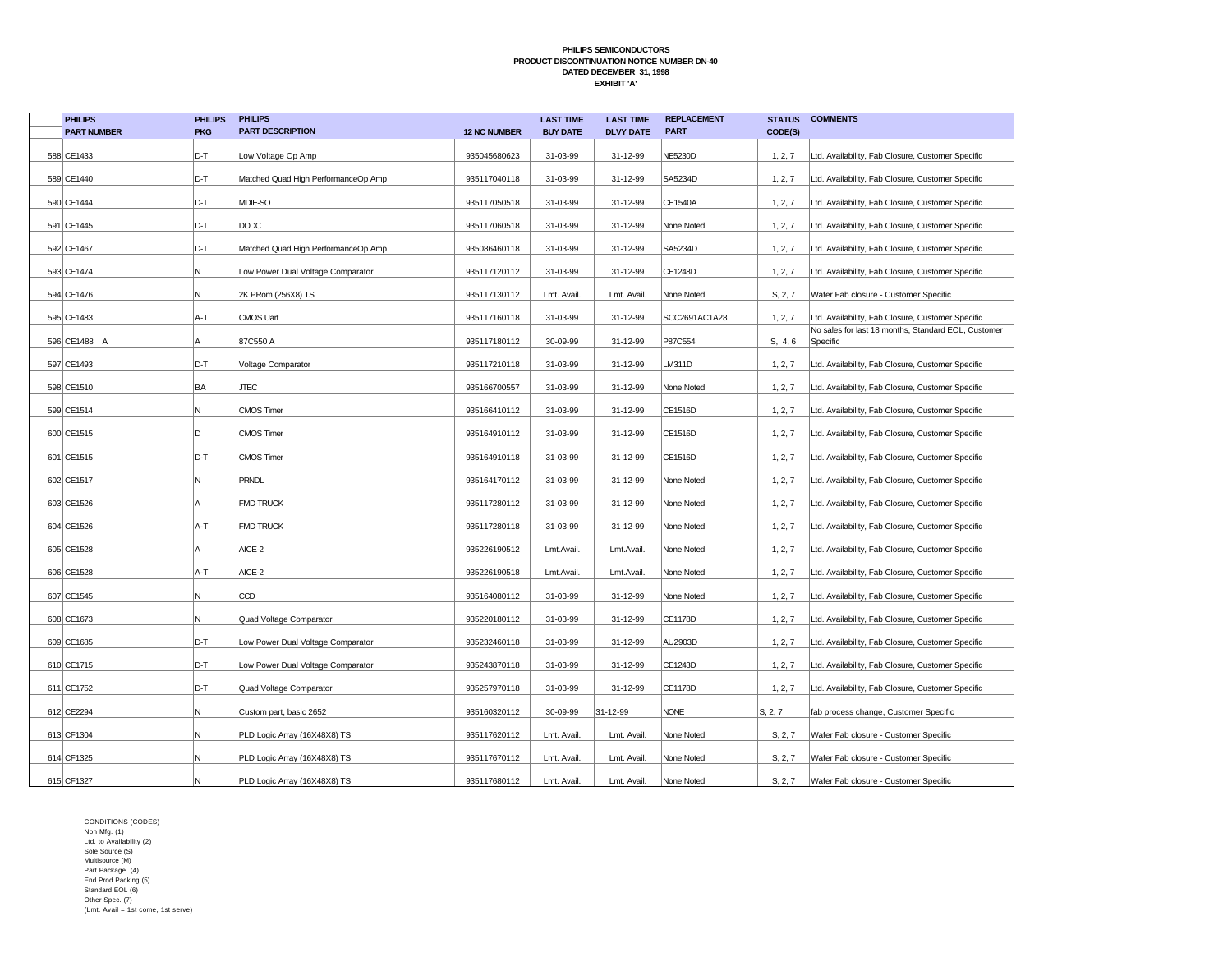| <b>PHILIPS</b>     | <b>PHILIPS</b> | <b>PHILIPS</b>               |                     | <b>LAST TIME</b> | <b>LAST TIME</b> | <b>REPLACEMENT</b> | <b>STATUS</b> | <b>COMMENTS</b>                       |
|--------------------|----------------|------------------------------|---------------------|------------------|------------------|--------------------|---------------|---------------------------------------|
| <b>PART NUMBER</b> | <b>PKG</b>     | <b>PART DESCRIPTION</b>      | <b>12 NC NUMBER</b> | <b>BUY DATE</b>  | <b>DLVY DATE</b> | <b>PART</b>        | CODE(S)       |                                       |
| 616 CF1329         | Ν              | PLD Logic Array (16X48X8) TS | 935117690112        | Lmt. Avail.      | Lmt. Avail.      | None Noted         | S, 2, 7       | Wafer Fab closure - Customer Specific |
| 617 CF1340         | N              | PLD Logic Array (16X48X8) TS | 935117700112        | Lmt. Avail.      | Lmt. Avail.      | None Noted         | S, 2, 7       | Wafer Fab closure - Customer Specific |
| 618 CF1341         | Ν              | PLD Logic Array (16X48X8) TS | 935117710112        | Lmt. Avail.      | Lmt. Avail.      | None Noted         | S, 2, 7       | Wafer Fab closure - Customer Specific |
| 619 CF1356         | Ν              | PLD Logic Array (16X48X8) TS | 935117720112        | Lmt. Avail.      | Lmt. Avail.      | None Noted         | S, 2, 7       | Wafer Fab closure - Customer Specific |
| 620 CF1357         | Ν              | PLD Logic Array (16X48X8) TS | 935117730112        | Lmt. Avail.      | Lmt. Avail       | None Noted         | S, 2, 7       | Wafer Fab closure - Customer Specific |
| 621 CF1358         | Ν              | PLD Logic Array (16X48X8) TS | 935117740112        | Lmt. Avail.      | Lmt. Avail.      | None Noted         | S, 2, 7       | Wafer Fab closure - Customer Specific |
| 622 CF1393         | Ν              | PLD Logic Array (16X48X8) TS | 935117760112        | Lmt. Avail.      | Lmt. Avail       | None Noted         | S, 2, 7       | Wafer Fab closure - Customer Specific |
| 623 CF1394         | Ν              | PLD Logic Array (16X48X8) TS | 935117770112        | Lmt. Avail.      | Lmt. Avail.      | None Noted         | S, 2, 7       | Wafer Fab closure - Customer Specific |
| 624 CF1395         | N              | PLD Logic Array (16X48X8) TS | 935117780112        | Lmt. Avail.      | Lmt. Avail.      | None Noted         | S, 2, 7       | Wafer Fab closure - Customer Specific |
| 625 CF1396         | N              | PLD Logic Array (16X48X8) TS | 935117790112        | Lmt. Avail.      | Lmt. Avail       | None Noted         | S, 2, 7       | Wafer Fab closure - Customer Specific |
| 626 CF1397         | Ν              | PLD Logic Array (16X48X8) TS | 935117800112        | Lmt. Avail.      | Lmt. Avail.      | None Noted         | S, 2, 7       | Wafer Fab closure - Customer Specific |
| 627 CF1398         | Ν              | PLD Logic Array (16X48X8) TS | 935117810112        | Lmt. Avail.      | Lmt. Avail.      | None Noted         | S, 2, 7       | Wafer Fab closure - Customer Specific |
| 628 CF1399         | Ν              | PLD Logic Array (16X48X8) TS | 935117820112        | Lmt. Avail.      | Lmt. Avail.      | None Noted         | S, 2, 7       | Wafer Fab closure - Customer Specific |
| 629 CF1400         | И              | PLD Logic Array (16X48X8) TS | 935117830112        | Lmt. Avail.      | Lmt. Avail.      | None Noted         | S, 2, 7       | Wafer Fab closure - Customer Specific |
| 630 CF1401         | Ν              | PLD Logic Array (16X48X8) TS | 935117840112        | Lmt. Avail.      | Lmt. Avail.      | None Noted         | S, 2, 7       | Wafer Fab closure - Customer Specific |
| 631 CF1402         | N              | PLD Logic Array (16X48X8) TS | 935117850112        | Lmt. Avail.      | Lmt. Avail       | None Noted         | S, 2, 7       | Wafer Fab closure - Customer Specific |
| 632 CF1403         | N              | PLD Logic Array (16X48X8) TS | 935117860112        | Lmt. Avail.      | Lmt. Avail.      | None Noted         | S, 2, 7       | Wafer Fab closure - Customer Specific |
| 633 CF1404         | N              | PLD Logic Array (16X48X8) TS | 935117870112        | Lmt. Avail.      | Lmt. Avail.      | None Noted         | S, 2, 7       | Wafer Fab closure - Customer Specific |
| 634 CF1405         | Ν              | PLD Logic Array (16X48X8) TS | 935117880112        | Lmt. Avail.      | Lmt. Avail.      | None Noted         | S, 2, 7       | Wafer Fab closure - Customer Specific |
| 635 CF2034-02      | Ν              | PLD FPLA (18X32X10) TS       | 935117890112        | Lmt. Avail.      | Lmt. Avail.      | None Noted         | S, 2, 7       | Wafer Fab closure - Customer Specific |
| 636 CF2034-08      | Ν              | PLD FPLA (18X32X10) TS       | 935117900112        | Lmt. Avail.      | Lmt. Avail.      | None Noted         | S, 2, 7       | Wafer Fab closure - Customer Specific |
| 637 CF2034-10      | Ν              | PLD FPLA (18X32X10) TS       | 935117910112        | Lmt. Avail.      | Lmt. Avail.      | None Noted         | S, 2, 7       | Wafer Fab closure - Customer Specific |
| 638 CF2034-12      | Ν              | PLD FPLA (18X32X10) TS       | 935117920112        | Lmt. Avail.      | Lmt. Avail.      | None Noted         | S, 2, 7       | Wafer Fab closure - Customer Specific |
| 639 CF2034-18      | Ν              | PLD FPLA (18X32X10) TS       | 935211400112        | Lmt. Avail.      | Lmt. Avail.      | None Noted         | S, 2, 7       | Wafer Fab closure - Customer Specific |
| 640 CF2034-21      | Ν              | PLD FPLA (18X32X10) TS       | 935217350112        | Lmt. Avail.      | Lmt. Avail.      | None Noted         | S, 2, 7       | Wafer Fab closure - Customer Specific |
| 641 CF2034-30      | Ν              | PLD FPLA (18X32X10) TS       | 935195130112        | Lmt. Avail.      | Lmt. Avail.      | None Noted         | S, 2, 7       | Wafer Fab closure - Customer Specific |
| 642 CF2034-33      | И              | PLD FPLA (18X32X10) TS       | 935228390112        | Lmt. Avail.      | Lmt. Avail       | None Noted         | S, 2, 7       | Wafer Fab closure - Customer Specific |
| 643 CF2043         | N              | PLD FPLA (18X32X10) TS       | 935195140112        | Lmt. Avail.      | Lmt. Avail.      | None Noted         | S, 2, 7       | Wafer Fab closure - Customer Specific |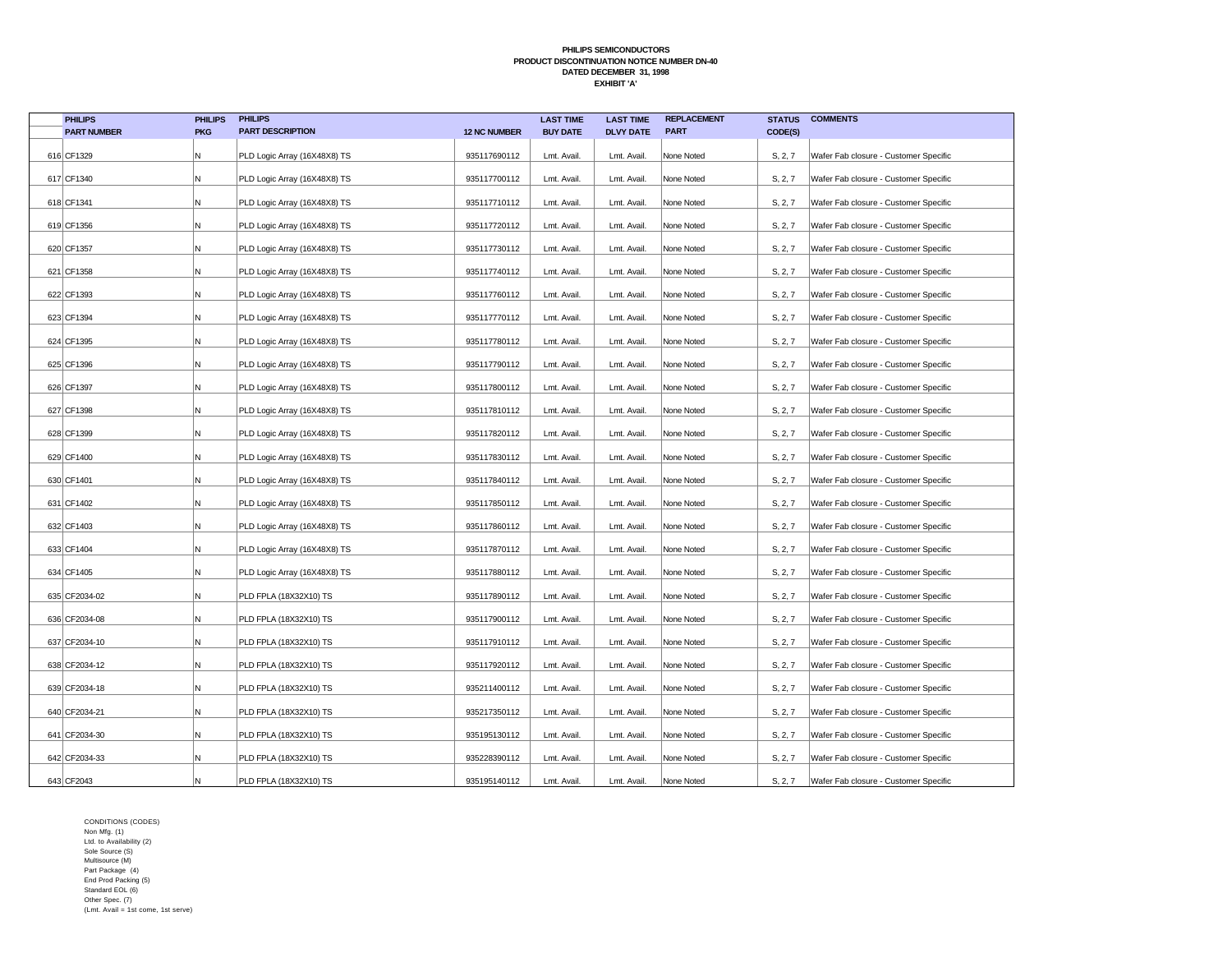| <b>PHILIPS</b>     | <b>PHILIPS</b> | <b>PHILIPS</b>          |                     | <b>LAST TIME</b> | <b>LAST TIME</b> | <b>REPLACEMENT</b> | <b>STATUS</b> | <b>COMMENTS</b>                       |
|--------------------|----------------|-------------------------|---------------------|------------------|------------------|--------------------|---------------|---------------------------------------|
| <b>PART NUMBER</b> | <b>PKG</b>     | <b>PART DESCRIPTION</b> | <b>12 NC NUMBER</b> | <b>BUY DATE</b>  | <b>DLVY DATE</b> | <b>PART</b>        | CODE(S)       |                                       |
| 644 CF2044         | Ν              | PLD FPLA (18X32X10) TS  | 935176980112        | Lmt. Avail.      | Lmt. Avail.      | None Noted         | S, 2, 7       | Wafer Fab closure - Customer Specific |
| 645 CF2050         | Ν              | PLD FPLA (18X32X10) TS  | 935117930112        | Lmt. Avail.      | Lmt. Avail.      | None Noted         | S, 2, 7       | Wafer Fab closure - Customer Specific |
| 646 CF2170         | Ν              | PLD FPLA (18X32X10) TS  | 935117950112        | Lmt. Avail.      | Lmt. Avail.      | None Noted         | S, 2, 7       | Wafer Fab closure - Customer Specific |
| 647 CF2231         | Ν              | PLD FPLA (18X32X10) TS  | 935228400112        | Lmt. Avail.      | Lmt. Avail.      | None Noted         | S, 2, 7       | Wafer Fab closure - Customer Specific |
| 648 CF2244         | Ν              | PLD FPLA (18X32X10) TS  | 935118020112        | Lmt. Avail.      | Lmt. Avail       | None Noted         | S, 2, 7       | Wafer Fab closure - Customer Specific |
| 649 CF2245         | A-T            | PLD FPLA (18X32X10) TS  | 935118030118        | Lmt. Avail.      | Lmt. Avail.      | None Noted         | S, 2, 7       | Wafer Fab closure - Customer Specific |
| 650 CF2248         | A-T            | PLD FPLA (18X32X10) TS  | 935118060118        | Lmt. Avail.      | Lmt. Avail.      | None Noted         | S, 2, 7       | Wafer Fab closure - Customer Specific |
| 651 CF2252         | Ν              | PLD FPLA (18X32X10) TS  | 935084640112        | Lmt. Avail.      | Lmt. Avail.      | None Noted         | S, 2, 7       | Wafer Fab closure - Customer Specific |
| 652 CF2253         | N              | PLD FPLA (18X32X10) TS  | 935084650112        | Lmt. Avail.      | Lmt. Avail.      | None Noted         | S, 2, 7       | Wafer Fab closure - Customer Specific |
| 653 CF4022         | N              | PLD SEQNCR(16X45X12)    | 935118070112        | Lmt. Avail.      | Lmt. Avail       | None Noted         | S, 2, 7       | Wafer Fab closure - Customer Specific |
| 654 CF4031         | N              | PLD SEQNCR(16X45X12)    | 935118080112        | Lmt. Avail.      | Lmt. Avail.      | None Noted         | S, 2, 7       | Wafer Fab closure - Customer Specific |
| 655 CF4117         | Ν              | PLD FPLA (22X42X10)     | 935118630112        | 30-09-99         | 31-12-99         | None Noted         | S, 6          | Standard EOL - Customer Specific      |
| 656 CF4118         | Ν              | PLD FPLA (22X42X10)     | 935118640112        | 30-09-99         | 31-12-99         | None Noted         | S, 6          | Standard EOL - Customer Specific      |
| 657 CF4122         | Ν              | PLD FPLA (22X42X10)     | 935118680112        | 30-09-99         | 31-12-99         | None Noted         | S, 6          | Standard EOL - Customer Specific      |
| 658 CF4259         | Ν              | PLD FPLA (18X32X10) TS  | 935086660112        | 30-09-99         | 31-12-99         | None Noted         | S, 6          | Standard EOL - Customer Specific      |
| 659 CF4261         | N              | PLD FPLA (18X32X10) TS  | 935086700112        | 30-09-99         | 31-12-99         | None Noted         | S, 6          | Standard EOL - Customer Specific      |
| 660 CF4263         | N              | PLD FPLA (18X32X10) TS  | 935086720112        | 30-09-99         | 31-12-99         | None Noted         | S, 6          | Standard EOL - Customer Specific      |
| 661 CF4264         | Ν              | PLD FPLA (18X32X10) TS  | 935086730112        | 30-09-99         | 31-12-99         | None Noted         | S, 6          | Standard EOL - Customer Specific      |
| 662 CF4355         | Ν              | PLD FPLA (18X32X10) TS  | 935120340112        | 30-09-99         | 31-12-99         | None Noted         | S, 6          | Standard EOL - Customer Specific      |
| 663 CF4363         | Ν              | PLD FPLA (18X32X10) TS  | 935120390112        | 30-09-99         | 31-12-99         | None Noted         | S, 6          | Standard EOL - Customer Specific      |
| 664 CF4367         | Ν              | PLD FPLA (22X42X10)     | 935120430112        | 30-09-99         | 31-12-99         | None Noted         | S, 6          | Standard EOL - Customer Specific      |
| 665 CF4452         | Ν              | PLD FPLA (22X42X10)     | 935120590112        | 30-09-99         | 31-12-99         | None Noted         | S, 6          | Standard EOL - Customer Specific      |
| 666 CF6010         | N              | PLD FPLA (22X42X10)     | 935120720112        | Lmt. Avail.      | Lmt. Avail.      | None Noted         | S, 2, 7       | Wafer Fab closure - Customer Specific |
| 667 CF6012         | Ν              | PLD FPLA (22X42X10)     | 935085820112        | Lmt. Avail.      | Lmt. Avail.      | None Noted         | S, 2, 7       | Wafer Fab closure - Customer Specific |
| 668 CF6020         | Ν              | PLD FPLA (22X42X10)     | 935120730112        | Lmt. Avail.      | Lmt. Avail.      | None Noted         | S, 2, 7       | Wafer Fab closure - Customer Specific |
| 669 CF6021         | Ν              | PLD FPLA (22X42X10)     | 935120740112        | Lmt. Avail.      | Lmt. Avail.      | None Noted         | S, 2, 7       | Wafer Fab closure - Customer Specific |
| 670 CF6022         | И              | PLD FPLA (22X42X10)     | 935120750112        | Lmt. Avail.      | Lmt. Avail       | None Noted         | S, 2, 7       | Wafer Fab closure - Customer Specific |
| 671 CF6023         | Ν              | PLD FPLA (22X42X10)     | 935120760112        | Lmt. Avail.      | Lmt. Avail.      | None Noted         | S, 2, 7       | Wafer Fab closure - Customer Specific |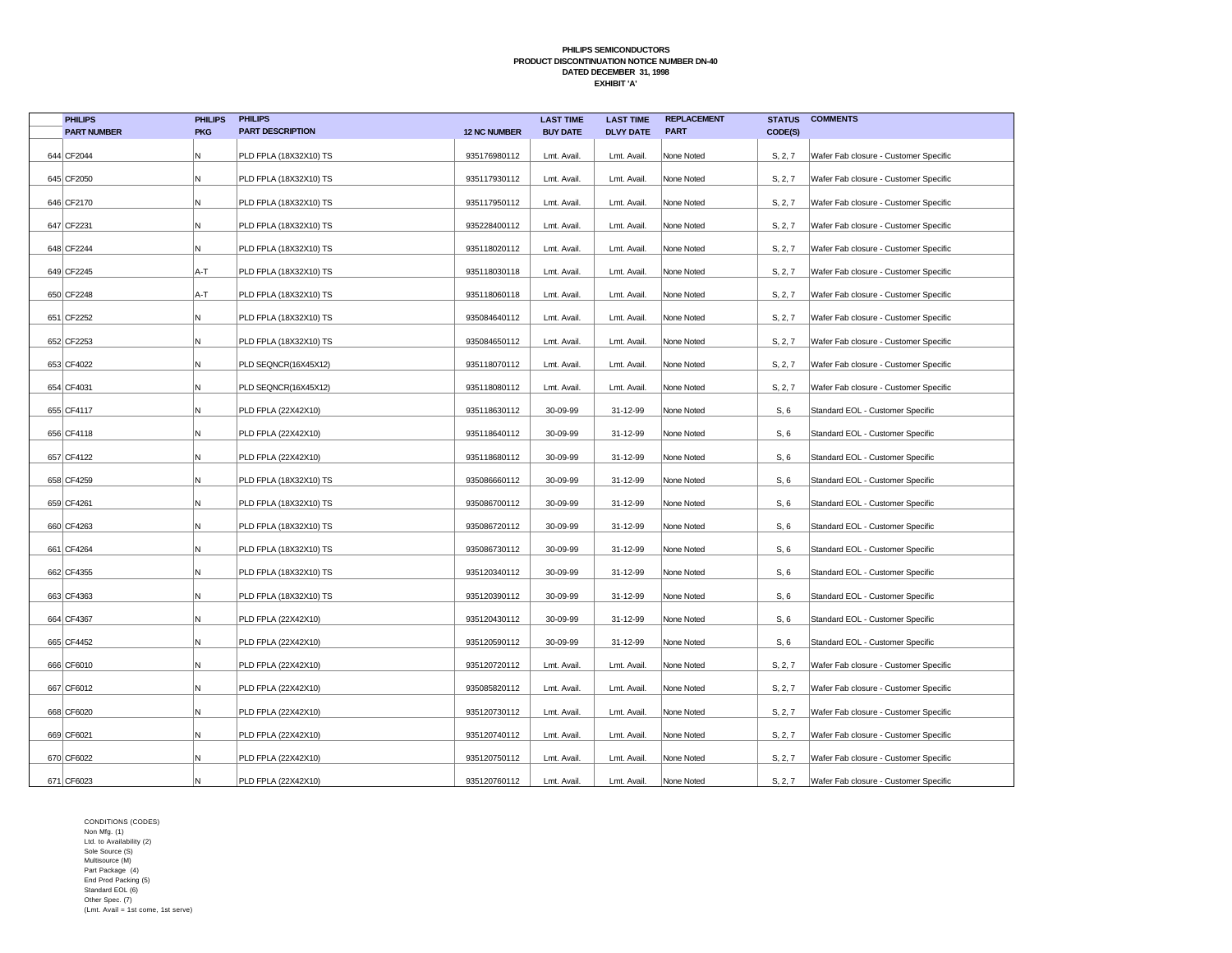| <b>PHILIPS</b>     | <b>PHILIPS</b> | <b>PHILIPS</b>                  |                     | <b>LAST TIME</b> | <b>LAST TIME</b> | <b>REPLACEMENT</b> | <b>STATUS</b> | <b>COMMENTS</b>                                   |
|--------------------|----------------|---------------------------------|---------------------|------------------|------------------|--------------------|---------------|---------------------------------------------------|
| <b>PART NUMBER</b> | <b>PKG</b>     | <b>PART DESCRIPTION</b>         | <b>12 NC NUMBER</b> | <b>BUY DATE</b>  | <b>DLVY DATE</b> | <b>PART</b>        | CODE(S)       |                                                   |
| 672 CF6024         | N              | PLD FPLA (22X42X10)             | 935120770112        | Lmt. Avail.      | Lmt. Avail.      | None Noted         | S, 2, 7       | Wafer Fab closure - Customer Specific             |
| 673 CF6025         | N              | PLD FPLA (22X42X10)             | 935120780112        | Lmt. Avail.      | Lmt. Avail.      | None Noted         | S, 2, 7       | Wafer Fab closure - Customer Specific             |
| 674 CF6030         | A-T            | PLD FPLA (22X42X10)             | 935120820118        | Lmt. Avail.      | Lmt. Avail.      | None Noted         | S, 2, 7       | Wafer Fab closure - Customer Specific             |
| 675 CF6032         | N.             | PLD FPLA (22X42X10)             | 935084660112        | Lmt. Avail.      | Lmt. Avail.      | None Noted         | S, 2, 7       | Wafer Fab closure - Customer Specific             |
| 676 CF6033         | N              | PLD FPLA (22X42X10)             | 935084670112        | Lmt. Avail.      | Lmt. Avail.      | None Noted         | S, 2, 7       | Wafer Fab closure - Customer Specific             |
| 677 CG4031         | D              | GLU-1                           | 935121040112        | 31-03-99         | 31-12-99         | None Noted         | 1, 2, 7       | Ltd. Availability, Fab Closure, Customer Specific |
| 678 CG4031         | D-T            | GLU-1                           | 935121040118        | 31-03-99         | 31-12-99         | None Noted         | 1, 2, 7       | Ltd. Availability, Fab Closure, Customer Specific |
| 679 CG5101         | A-T            | $SC-1$                          | 935121060118        | 31-03-99         | 31-12-99         | None Noted         | 1, 2, 7       | Ltd. Availability, Fab Closure, Customer Specific |
| 680 CGY2023G/C1    | LQFP48         | Power Amplifier for DCS 1800 3V | 935223950518        | 30-09-99         | 31-12-99         | CGY2021G/C1        | S, 6          | no customer interest, Standard EOL                |
| 681 CGY2023G/C1    | LQFP48         | Power Amplifier for DCS 1800 3V | 935223950551        | 30-09-99         | 31-12-99         | CGY2021G/C1        | S, 6          | no customer interest, Standard EOL                |
| 682 CGY2023G/C1    | LQFP48         | Power Amplifier for DCS 1800 3V | 935223950557        | 30-09-99         | 31-12-99         | CGY2021G/C1        | S, 6          | no customer interest, Standard EOL                |
| 683 CGY2042HL/C1   | LQFP32         | Power Amplifier for AMPS        | 935260346518        | 30-09-99         | 31-12-99         | CGY2042TT/C1       | S, 6          | higher performance, Standard EOL                  |
| 684 CIBM26562      | A52            | Custom part, basic SCN26562C4   | 935160340518        | 30-09-99         | 31-12-99         | CIBM26C562A        | S, 2, 7       | fab process change, Customer Specific             |
| 685 CIBM2698B      | A84-T          | Custom part, basic SCC2698BC1   | 935204460518        | 30-09-99         | 31-12-99         | SCC2698BC1A84      | S, 6          | Low sales volume, Customer Specific               |
| 686 CIBMLS135      | N.             | 2K PRom (256X8) TS              | 935121330112        | Lmt. Avail.      | Lmt. Avail.      | None Noted         | S, 2, 7       | Wafer Fab closure - Customer Specific             |
| 687 CJ497          | N              | 271 Bit PRom (32X8) TS          | 935123220112        | Lmt. Avail.      | Lmt. Avail       | None Noted         | S, 2, 7       | Wafer Fab closure - Customer Specific             |
| 688 CK1106         | N              | 2K PRom (512X4) TS              | 935123230112        | Lmt. Avail.      | Lmt. Avail.      | None Noted         | S, 2, 7       | Wafer Fab closure - Customer Specific             |
| 689 CK1497IBM      | Ν              | 4K PRom (1024X4) TS             | 933875080602        | Lmt. Avail.      | Lmt. Avail.      | None Noted         | S, 2, 7       | Wafer Fab closure - Customer Specific             |
| 690 CK1735IBM      | Ν              | 16K PRom (2048X8) TS            | 933875070602        | Lmt. Avail.      | Lmt. Avail.      | None Noted         | S, 2, 7       | Wafer Fab closure - Customer Specific             |
| 691 CK1817IBM      | Ν              | 8K PRom (1024X8) TS             | 933875050602        | Lmt. Avail.      | Lmt. Avail.      | None Noted         | S, 2, 7       | Wafer Fab closure - Customer Specific             |
| 692 CK1896         | Ν              | 4K PRom (1024X4) TS             | 935123290112        | Lmt. Avail.      | Lmt. Avail.      | None Noted         | S, 2, 7       | Wafer Fab closure - Customer Specific             |
| 693 CK2003         | Ν              | 1K PRom (256X4) TS              | 935176990112        | Lmt. Avail.      | Lmt. Avail.      | None Noted         | S, 2, 7       | Wafer Fab closure - Customer Specific             |
| 694 CK2061IBM      | Ν              | 8K PRom (2048X4) TS             | 933875060112        | Lmt. Avail.      | Lmt. Avail.      | None Noted         | S, 2, 7       | Wafer Fab closure - Customer Specific             |
| 695 CK2061IBM      | N              | 8K PRom (2048X4) TS             | 933875060602        | Lmt. Avail.      | Lmt. Avail.      | None Noted         | S, 2, 7       | Wafer Fab closure - Customer Specific             |
| 696 CK2294IBM      | N              | 2K PRom (512X4) TS              | 933833340602        | Lmt. Avail.      | Lmt. Avail.      | None Noted         | S, 2, 7       | Wafer Fab closure - Customer Specific             |
| 697 CK2295IBM      | N.             | 1K PRom (256X4) OC              | 933875040112        | Lmt. Avail.      | Lmt. Avail.      | None Noted         | S, 2, 7       | Wafer Fab closure - Customer Specific             |
| 698 CK2296IBM      | N              | 1K PRom (256X4) TS              | 933875100602        | Lmt. Avail.      | Lmt. Avail.      | None Noted         | S, 2, 7       | Wafer Fab closure - Customer Specific             |
| 699 CK2323         | N              | 256 Bit PRom (32X8) TS          | 935123390112        | Lmt. Avail.      | Lmt. Avail.      | None Noted         | S, 2, 7       | Wafer Fab closure - Customer Specific             |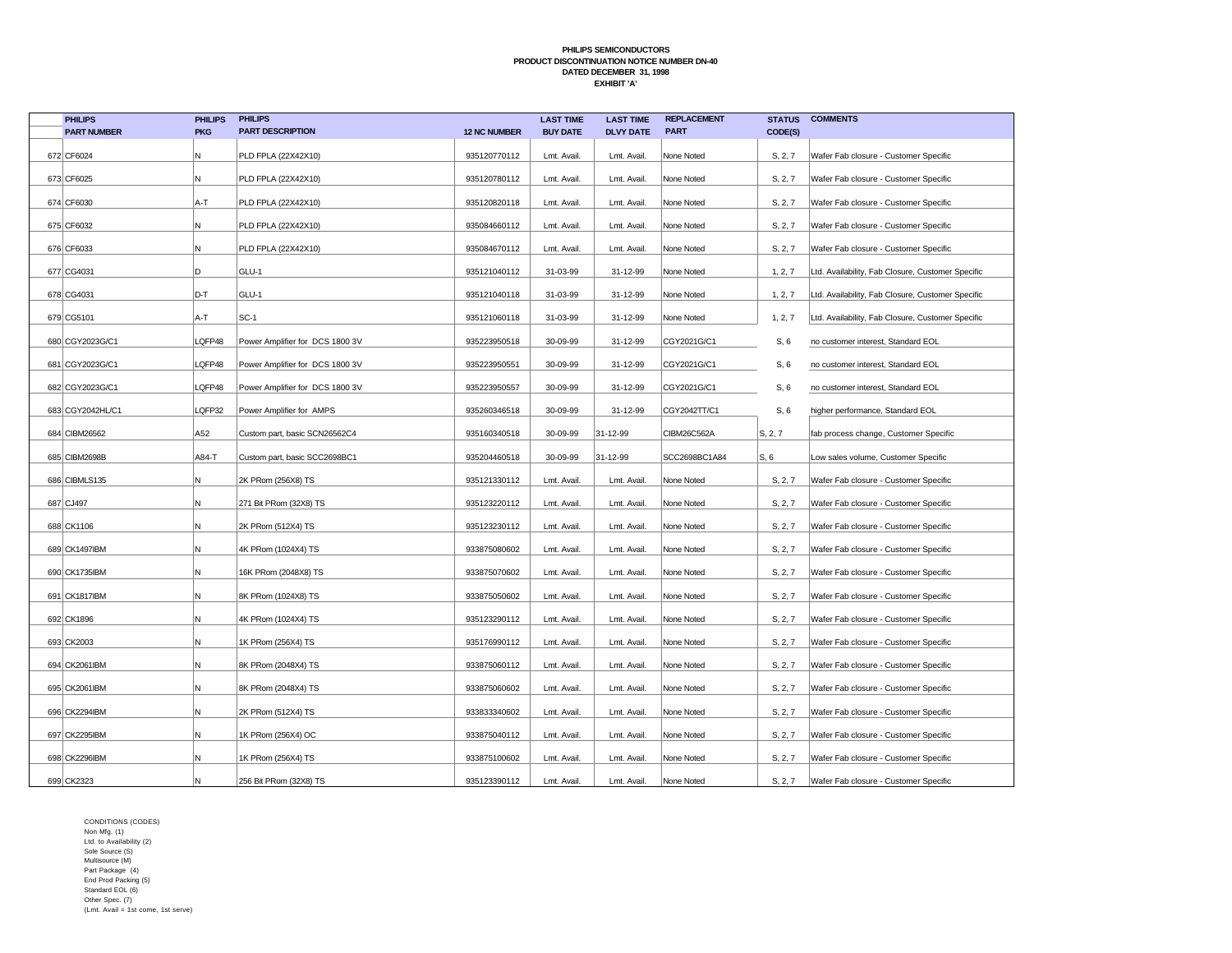| <b>PHILIPS</b>     | <b>PHILIPS</b> | <b>PHILIPS</b>                  |                     | <b>LAST TIME</b> | <b>LAST TIME</b> | <b>REPLACEMENT</b> | <b>STATUS</b> | <b>COMMENTS</b>                       |
|--------------------|----------------|---------------------------------|---------------------|------------------|------------------|--------------------|---------------|---------------------------------------|
| <b>PART NUMBER</b> | <b>PKG</b>     | <b>PART DESCRIPTION</b>         | <b>12 NC NUMBER</b> | <b>BUY DATE</b>  | <b>DLVY DATE</b> | <b>PART</b>        | CODE(S)       |                                       |
| 700 CK2467         | N              | 2K PRom (512X4) OC              | 935123420112        | Lmt. Avail.      | Lmt. Avail.      | None Noted         | S, 2, 7       | Wafer Fab closure - Customer Specific |
| 701 CK2483         | D              | 256 Bit PRom (32X8) TS          | 935160510112        | Lmt. Avail.      | Lmt. Avail.      | None Noted         | S, 2, 7       | Wafer Fab closure - Customer Specific |
| 702 CK2538IBM      | N              | 1K PRom (256X4) OC              | 935123450112        | Lmt. Avail.      | Lmt. Avail       | None Noted         | S, 2, 7       | Wafer Fab closure - Customer Specific |
| 703 CK2576         | N              | 256 Bit PRom (32X8) TS          | 933910730112        | Lmt. Avail.      | Lmt. Avail.      | None Noted         | S, 2, 7       | Wafer Fab closure - Customer Specific |
| 704 CK2589         | N              | 4K PRom (512X8) TS              | 935123470112        | Lmt. Avail.      | Lmt. Avail       | None Noted         | S, 2, 7       | Wafer Fab closure - Customer Specific |
| 705 CK2605         | N              | PLD FPLA (18X32X10) TS          | 933763310112        | Lmt. Avail.      | Lmt. Avail       | None Noted         | S, 2, 7       | Wafer Fab closure - Customer Specific |
| 706 CK2607         | N              | 256 Bit PRom (32X8) TS          | 935123490112        | Lmt. Avail.      | Lmt. Avail       | None Noted         | S, 2, 7       | Wafer Fab closure - Customer Specific |
| 707 CK2618IBM      | N              | 1K PRom (256X4) OC              | 935123510112        | Lmt. Avail.      | Lmt. Avail.      | None Noted         | S, 2, 7       | Wafer Fab closure - Customer Specific |
| 708 CK2645         | N              | 256 Bit PRom (32X8) TS          | 933777850112        | Lmt. Avail.      | Lmt. Avail.      | None Noted         | S, 2, 7       | Wafer Fab closure - Customer Specific |
| 709 CK2645         | N              | 256 Bit PRom (32X8) TS          | 933777850602        | Lmt. Avail.      | Lmt. Avail       | None Noted         | S, 2, 7       | Wafer Fab closure - Customer Specific |
| 710 CK2654IBM      | N              | 256 Bit PRom (32X8) OC          | 935051020602        | Lmt. Avail.      | Lmt. Avail.      | None Noted         | S, 2, 7       | Wafer Fab closure - Customer Specific |
| 711 CK2678         | N              | PLD FPLA (18X32X10) TS          | 935150800112        | Lmt. Avail.      | Lmt. Avail       | None Noted         | S, 2, 7       | Wafer Fab closure - Customer Specific |
| 712 CK2734         | N              | 16K PRom (2048X8) TS            | 935123560112        | Lmt. Avail.      | Lmt. Avail       | None Noted         | S, 2, 7       | Wafer Fab closure - Customer Specific |
| 713 CK2735         | N              | 16K PRom (2048X8) TS            | 935123570112        | Lmt. Avail.      | Lmt. Avail       | None Noted         | S, 2, 7       | Wafer Fab closure - Customer Specific |
| 714 CK2736         | N              | 16K PRom (2048X8) TS            | 935123580112        | Lmt. Avail.      | Lmt. Avail.      | None Noted         | S, 2, 7       | Wafer Fab closure - Customer Specific |
| 715 CK2738         | N              | 32K PRom (4096X8)               | 935123590112        | 30-06-99         | 30-09-99         | None Noted         | S, 6          | Standard EOL - Customer Specific      |
| 716 CK2850         | A              | 256 Bit PRom (32X8) TS          | 935009690112        | Lmt. Avail.      | Lmt. Avail       | None Noted         | S, 2, 7       | Wafer Fab closure - Customer Specific |
| 717 CK2850         | A              | 256 Bit PRom (32X8) TS          | 935009690602        | Lmt. Avail.      | Lmt. Avail.      | None Noted         | S, 2, 7       | Wafer Fab closure - Customer Specific |
| 718 CK2871         | N              | PLD FPLA (18X32X10) TS          | 935123670112        | Lmt. Avail.      | Lmt. Avail       | None Noted         | S, 2, 7       | Wafer Fab closure - Customer Specific |
| 719 CK2893         | N              | 256 Bit PRom (32X8) OC          | 935085850112        | Lmt. Avail.      | Lmt. Avail       | None Noted         | S, 2, 7       | Wafer Fab closure - Customer Specific |
| 720 CK2923         | N              | 256 Bit PRom (32X8) TS          | 933996170602        | Lmt. Avail.      | Lmt. Avail.      | None Noted         | S, 2, 7       | Wafer Fab closure - Customer Specific |
| 721 CK3012         | Ν              | PLD FPLA (22X42X10)             | 935160580112        | Lmt. Avail.      | Lmt. Avail.      | None Noted         | S, 2, 7       | Wafer Fab closure - Customer Specific |
| 722 CK3014         | A              | PLD Prog Macro Logic (32X72X24) | 935041540512        | 30-09-99         | 31-12-99         | None Noted         | S, 6          | Standard EOL - Customer Specific      |
| 723 CK3014         | ΙA             | PLD Prog Macro Logic (32X72X24) | 935041540602        | 30-09-99         | 31-12-99         | None Noted         | S, 6          | Standard EOL - Customer Specific      |
| 724 CK3040         | N              | CMOS 22V10 Superset             | 935123930112        | 30-09-99         | 31-12-99         | None Noted         | S, 6          | Standard EOL - Customer Specific      |
| 725 CK3041         | ΙA             | CMOS 22V10 Superset             | 935123940112        | 30-09-99         | 31-12-99         | None Noted         | S, 6          | Standard EOL - Customer Specific      |
| 726 CK3064         | Α              | PLD FPLA (18X32X10) TS          | 935225840112        | 30-09-99         | 31-12-99         | None Noted         | S, 6          | Standard EOL - Customer Specific      |
| 727 CK4039         | N              | 16K PRom (2048X8) TS            | 935262732112        | Lmt. Avail.      | Lmt. Avail.      | None Noted         | S, 2, 7       | Wafer Fab closure - Customer Specific |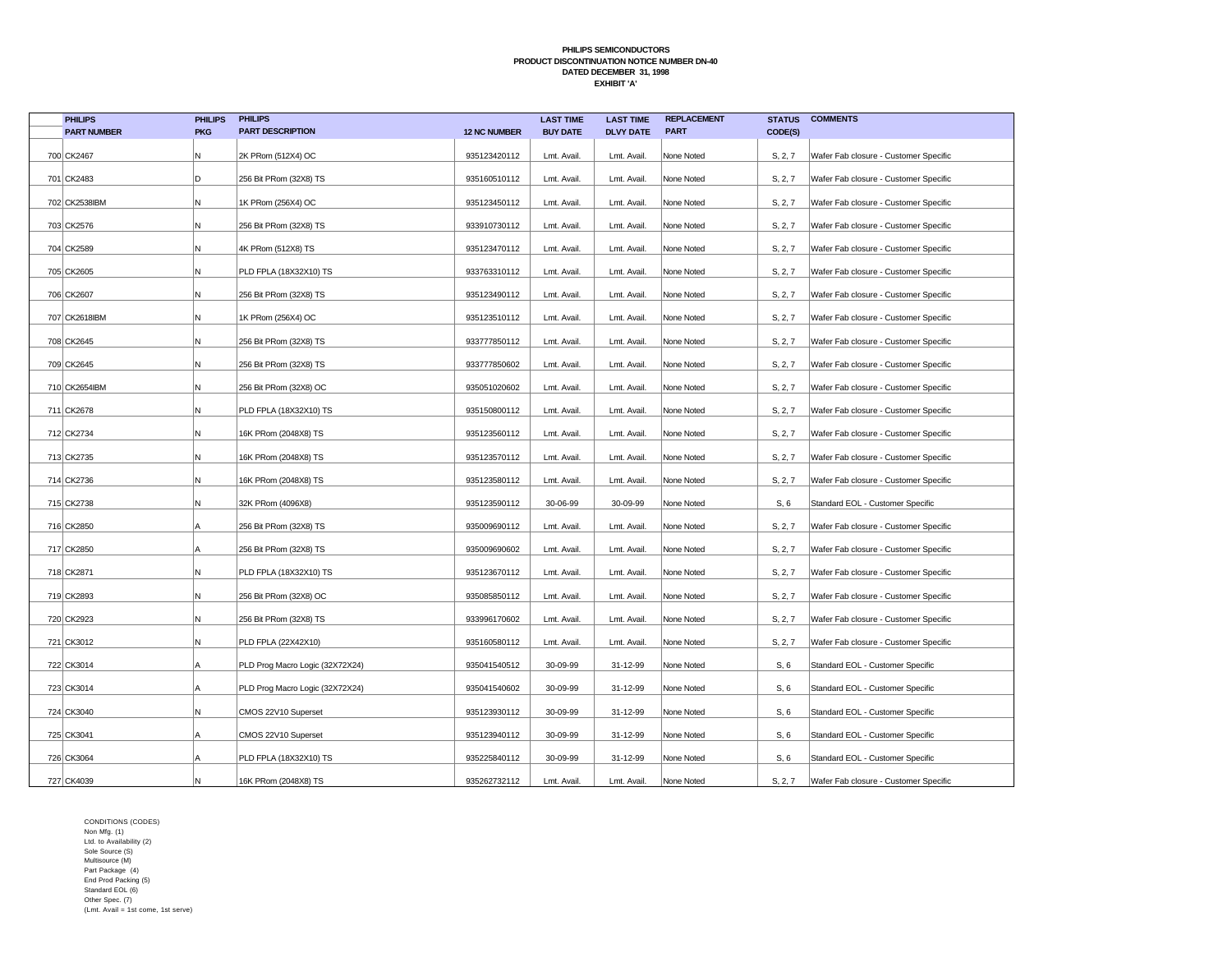| <b>PHILIPS</b>     | <b>PHILIPS</b> | <b>PHILIPS</b>                  |                     | <b>LAST TIME</b> | <b>LAST TIME</b> | <b>REPLACEMENT</b> | <b>STATUS</b> | <b>COMMENTS</b>                       |
|--------------------|----------------|---------------------------------|---------------------|------------------|------------------|--------------------|---------------|---------------------------------------|
| <b>PART NUMBER</b> | <b>PKG</b>     | <b>PART DESCRIPTION</b>         | <b>12 NC NUMBER</b> | <b>BUY DATE</b>  | <b>DLVY DATE</b> | <b>PART</b>        | CODE(S)       |                                       |
| 728 CK4040         | Ν              | 16K PRom (2048X8) TS            | 935262733112        | Lmt. Avail.      | Lmt. Avail.      | None Noted         | S, 2, 7       | Wafer Fab closure - Customer Specific |
| 729 CK4041         | N              | 16K PRom (2048X8) TS            | 935262734112        | Lmt. Avail.      | Lmt. Avail.      | None Noted         | S, 2, 7       | Wafer Fab closure - Customer Specific |
| 730 CK4101         | D              | 256 Bit PRom (32X8) TS          | 935124170112        | Lmt. Avail.      | Lmt. Avail.      | None Noted         | S, 2, 7       | Wafer Fab closure - Customer Specific |
| 731 CK4151IBM      | Ν              | 1K PRom (256X4) OC              | 935124230112        | Lmt. Avail.      | Lmt. Avail.      | None Noted         | S, 2, 7       | Wafer Fab closure - Customer Specific |
| 732 CK4163         | A              | 2K PRom (512X4) TS              | 935124240118        | Lmt. Avail.      | Lmt. Avail       | None Noted         | S, 2, 7       | Wafer Fab closure - Customer Specific |
| 733 CK4182         | А              | 2K PRom (256X8) TS              | 935044590602        | Lmt. Avail.      | Lmt. Avail.      | None Noted         | S, 2, 7       | Wafer Fab closure - Customer Specific |
| 734 CK4183         | A-T            | 2K PRom (256X8) TS              | 935086430118        | Lmt. Avail.      | Lmt. Avail       | None Noted         | S, 2, 7       | Wafer Fab closure - Customer Specific |
| 735 CK4184         | A              | PLD Prog Macro Logic (32X72X24) | 935044280512        | 30-09-99         | 31-12-99         | None Noted         | S, 6          | Standard EOL - Customer Specific      |
| 736 CK4184         | А              | PLD Prog Macro Logic (32X72X24) | 935044280602        | 30-09-99         | 31-12-99         | None Noted         | S, 6          | Standard EOL - Customer Specific      |
| 737 CK4187         | Ν              | 4K PRom (512X8) TS              | 935057250602        | Lmt. Avail.      | Lmt. Avail       | None Noted         | S, 2, 7       | Wafer Fab closure - Customer Specific |
| 738 CK4197         | D              | 1K PRom (256X4) TS              | 935124270118        | Lmt. Avail.      | Lmt. Avail.      | None Noted         | S, 2, 7       | Wafer Fab closure - Customer Specific |
| 739 CK4204         | A-T            | 2K PRom (256X8) TS              | 935124280118        | Lmt. Avail.      | Lmt. Avail.      | None Noted         | S, 2, 7       | Wafer Fab closure - Customer Specific |
| 740 CK4205         | A-T            | 2K PRom (256X8) TS              | 935124290118        | Lmt. Avail.      | Lmt. Avail.      | None Noted         | S, 2, 7       | Wafer Fab closure - Customer Specific |
| 741 CK4207         | Ν              | 1K PRom (256X4) OC              | 935124300112        | Lmt. Avail.      | Lmt. Avail.      | None Noted         | S, 2, 7       | Wafer Fab closure - Customer Specific |
| 742 CK4208         | Ν              | 1K PRom (256X4) OC              | 935124310112        | Lmt. Avail.      | Lmt. Avail.      | None Noted         | S, 2, 7       | Wafer Fab closure - Customer Specific |
| 743 CK4214         | Ν              | 1K PRom (256X4) OC              | 935124330112        | Lmt. Avail.      | Lmt. Avail       | None Noted         | S, 2, 7       | Wafer Fab closure - Customer Specific |
| 744 CK4215         | И              | 1K PRom (256X4) OC              | 935124340112        | Lmt. Avail.      | Lmt. Avail.      | None Noted         | S, 2, 7       | Wafer Fab closure - Customer Specific |
| 745 CK4216         | Ν              | 1K PRom (256X4) OC              | 935124350112        | Lmt. Avail.      | Lmt. Avail.      | None Noted         | S, 2, 7       | Wafer Fab closure - Customer Specific |
| 746 CK4217         | Ν              | 1K PRom (256X4) OC              | 935124360112        | Lmt. Avail.      | Lmt. Avail.      | None Noted         | S, 2, 7       | Wafer Fab closure - Customer Specific |
| 747 CK4220         | Ν              | 278 Bit PRom (32X8) TS          | 935124370112        | Lmt. Avail.      | Lmt. Avail.      | None Noted         | S, 2, 7       | Wafer Fab closure - Customer Specific |
| 748 CK4224         | N              | 1K PRom (256X4) TS              | 935124400112        | Lmt. Avail.      | Lmt. Avail.      | None Noted         | S, 2, 7       | Wafer Fab closure - Customer Specific |
| 749 CK4225         | Ν              | 1K PRom (256X4) TS              | 935084630112        | Lmt. Avail.      | Lmt. Avail.      | None Noted         | S, 2, 7       | Wafer Fab closure - Customer Specific |
| 750 CK4226         | Ν              | 2K PRom (512X4) TS              | 935124410112        | Lmt. Avail.      | Lmt. Avail.      | None Noted         | S, 2, 7       | Wafer Fab closure - Customer Specific |
| 751 CK4227         | Ν              | 16K PRom (2048X8) TS            | 935152390112        | Lmt. Avail.      | Lmt. Avail.      | None Noted         | S, 2, 7       | Wafer Fab closure - Customer Specific |
| 752 CK4228         | Ν              | 279 Bit PRom (32X8) TS          | 935152400112        | Lmt. Avail.      | Lmt. Avail.      | None Noted         | S, 2, 7       | Wafer Fab closure - Customer Specific |
| 753 CK4229         | N              | 280 Bit PRom (32X8) TS          | 935152410112        | Lmt. Avail.      | Lmt. Avail.      | None Noted         | S, 2, 7       | Wafer Fab closure - Customer Specific |
| 754 CK4230         | N              | 1K PRom (256X4) TS              | 935152420112        | Lmt. Avail.      | Lmt. Avail       | None Noted         | S, 2, 7       | Wafer Fab closure - Customer Specific |
| 755 CK4231         |                | 1K PRom (256X4) TS              | 935152430112        | Lmt. Avail.      | Lmt. Avail.      | None Noted         | S, 2, 7       | Wafer Fab closure - Customer Specific |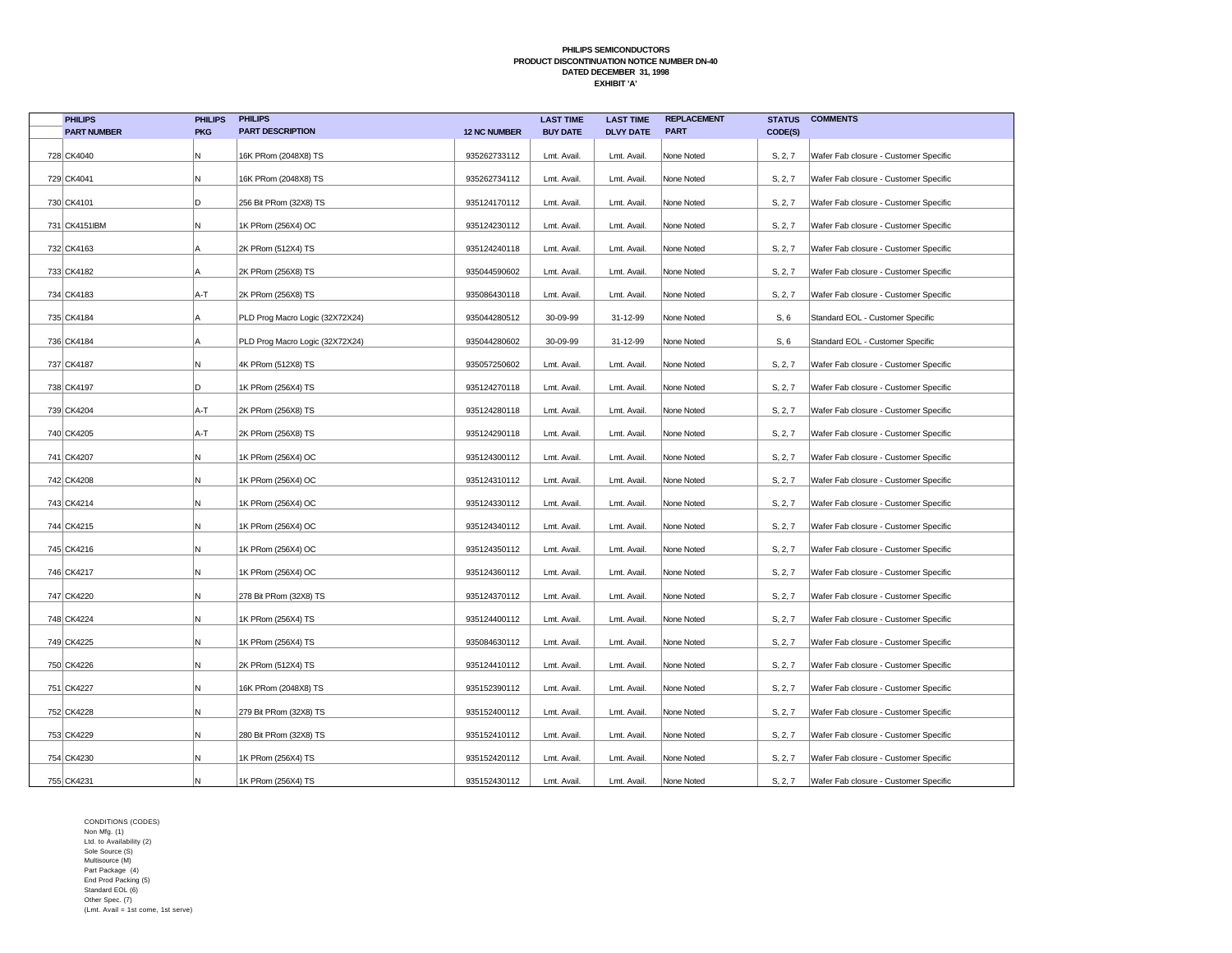| <b>PHILIPS</b>     | <b>PHILIPS</b> | <b>PHILIPS</b>                |                     | <b>LAST TIME</b> | <b>LAST TIME</b> | <b>REPLACEMENT</b> | <b>STATUS</b>   | <b>COMMENTS</b>                                                 |
|--------------------|----------------|-------------------------------|---------------------|------------------|------------------|--------------------|-----------------|-----------------------------------------------------------------|
| <b>PART NUMBER</b> | <b>PKG</b>     | <b>PART DESCRIPTION</b>       | <b>12 NC NUMBER</b> | <b>BUY DATE</b>  | <b>DLVY DATE</b> | <b>PART</b>        | CODE(S)         |                                                                 |
| 756 CK4232         | А              | 16K PRom (2048X8) TS          | 935154050112        | Lmt. Avail.      | Lmt. Avail.      | None Noted         | S, 2, 7         | Wafer Fab closure - Customer Specific                           |
| 757 CK4233         | A              | 16K PRom (2048X8) TS          | 935172070112        | Lmt. Avail.      | Lmt. Avail.      | None Noted         | S, 2, 7         | Wafer Fab closure - Customer Specific                           |
| 758 CK4234         | A-T            | 16K PRom (2048X8) TS          | 935201360118        | Lmt. Avail.      | Lmt. Avail       | None Noted         | S, 2, 7         | Wafer Fab closure - Customer Specific                           |
| 759 CK4235         | N              | 282 Bit PRom (32X8) TS        | 935225860112        | Lmt. Avail.      | Lmt. Avail.      | None Noted         | S, 2, 7         | Wafer Fab closure - Customer Specific                           |
| 760 CK4236         | N              | 4K PRom (1024X4) TS           | 935225870112        | Lmt. Avail.      | Lmt. Avail       | None Noted         | S, 2, 7         | Wafer Fab closure - Customer Specific                           |
| 761 CK497          | N              | 1K PRom (256X4) TS            | 935124420112        | Lmt. Avail.      | Lmt. Avail       | None Noted         | S, 2, 7         | Wafer Fab closure - Customer Specific                           |
| 762 CP2089         | A44            | Custom part, basic SCN2681AC1 | 935051890602        | 30-09-99         | 31-12-99         | SCN2681AC1A44      | S, 6            | Low sales volume, Standard EOL, Customer Specific               |
| 763 CP2089         | A44-T          | Custom part, basic SCN2681AC1 | 935051890118        | 30-09-99         | 31-12-99         | SCN2681AC1A44      | S, 6            | Low sales volume, Standard EOL, Customer Specific               |
| 764 CP2096 B44G    | <b>B44</b>     | S87C654-4 B44                 | 935058370557        | 30-09-99         | 31-12-99         | S87C654-4 B44      | S, 4, 6         | No sales for last 18 months, Standard EOL, Customer<br>Specific |
|                    |                |                               |                     |                  |                  |                    |                 |                                                                 |
| 765 CP2098         | A              | Custom part, basic SC26C562C1 | 935160640518        | 30-09-99         | 31-12-99         | SC26C562C1A        | S, 6            | Low sales volume, Standard EOL, Customer Specific               |
| 766 CP2099 A44E    | A44            | S87C652-4 A44                 | 935125130112        | 30-09-99         | 31-12-99         | S87C652-4 A44      | S, 4, 6         | No sales for last 18 months, Standard EOL, Customer<br>Specific |
| 767 CP2112         | A84            | Custom part, basic SCC2698BC1 | 935160660112        | 30-09-99         | 31-12-99         | SCC2698BC1A84      | S, 6            | Low sales volume, Standard EOL, Customer Specific               |
| 768 CP2112         | A84-T          | Custom part, basic SCC2698BC1 | 935160660118        | 30-09-99         | 31-12-99         | SCC2698BC1A84      | S, 6            | Low sales volume, Standard EOL, Customer Specific               |
| 769 CP2117         | A-T            | Custom part, basic SC68C94A1  | 935175340118        | 30-09-99         | 31-12-99         | SC28C94A1A         | S, 2            | Improved product released, Ltd. Avail., Customer<br>Specific    |
| 770 CP2118         | A-T            | Custom part, basic SC68C94C1  | 935175520118        | 30-09-99         | 31-12-99         | SC28C94A1A         | S, 2            | Improved product released, Ltd. Avail., Customer<br>Specific    |
| 771 CP2119         | N40            | Custom part, basic SCN2652AC2 | 935184110112        | 30-09-99         | 31-12-99         | SCN2652AC2N40      | S, 6            | Low sales volume, Standard EOL, Customer Specific               |
| 772 CP2121         | А              | SC68C94C1                     | 935205150557        | 30-09-99         | 31-12-99         | SC28C94A1A         | $\mathsf{S}, 2$ | Improved product released, Ltd. Avail.                          |
| 773 CP2122         | A              | Basic part SC26C198C1         | 935210740512        | 30-09-99         | 31-12-99         | SC26C198C1A        | S, 6            | Low sales volume, Standard EOL                                  |
| 774 CP2122         | A-T            | Basic part SC26C198C1         | 935210740518        | 30-09-99         | 31-12-99         | SC26C198C1A        | S, 6            | Low sales volume, Standard EOL                                  |
| 775 CP2704         | N28            | Custom part, basic 2661A      | Not Available       | 30-09-99         | 31-12-99         | None Noted         | S, 2, 7         | fab process change, Customer Specific                           |
| 776 CP2756         | N28            | Custom part, basic SCN2661BC1 | 935086770112        | 30-09-99         | 31-12-99         | None Noted         | S, 2, 7         | fab process change, Customer Specific                           |
| 777 CP2808         | N28            | Custom part, basic SCN2661BC1 | 935019900602        | 30-09-99         | 31-12-99         | None Noted         | S, 7            | fab process change, Customer Specific                           |
| 778 CP2860         | 140            | Custom part, basic SCN2681A1  | 935160730112        | Lmt. Avail       | Lmt. Avail       | SCN2681AE1N40      | 1, 5            | Low sales volume, Pkg not available, Customer Specific          |
| 779 CP2868         | F40            | Custom part, basic SCN2681AE1 | 935125370112        | Lmt. Avail.      | Lmt. Avail.      | SCN2681AE1N40      | S, 1, 5         | Low sales volume, Pkg not available, Customer Specific          |
| 780 CP2868         | 140            | Custom part, basic SCN2681AE1 | Not Available       | Lmt. Avail.      | Lmt. Avail.      | SCN2681AE1N40      | S, 1, 5         | Low sales volume, Pkg not available, Customer Specific          |
| 781 CP3020 N40B    | N40            | S87C654-5 N40                 | 935053680602        | 30-09-99         | 31-12-99         | S87C654-5 N40      | S, 4, 6         | No sales for last 18 months, Standard EOL, Customer<br>Specific |
| 782 CP3024 A68     | A68            | 87C552-A68                    | 935125500512        | 30-09-99         | 31-12-99         | P87C552UBA A       | S, 4, 6         | No sales for last 18 months, Standard EOL, Customer<br>Specific |
| 783 CP3025 B44G    | <b>B44 T</b>   | S87C654-5 B44                 | 935059790518        | 30-09-99         | 31-12-99         | S87C654-5 B44      | S, 4, 6         | No sales for last 18 months, Standard EOL, Customer<br>Specific |
|                    |                |                               |                     |                  |                  |                    |                 |                                                                 |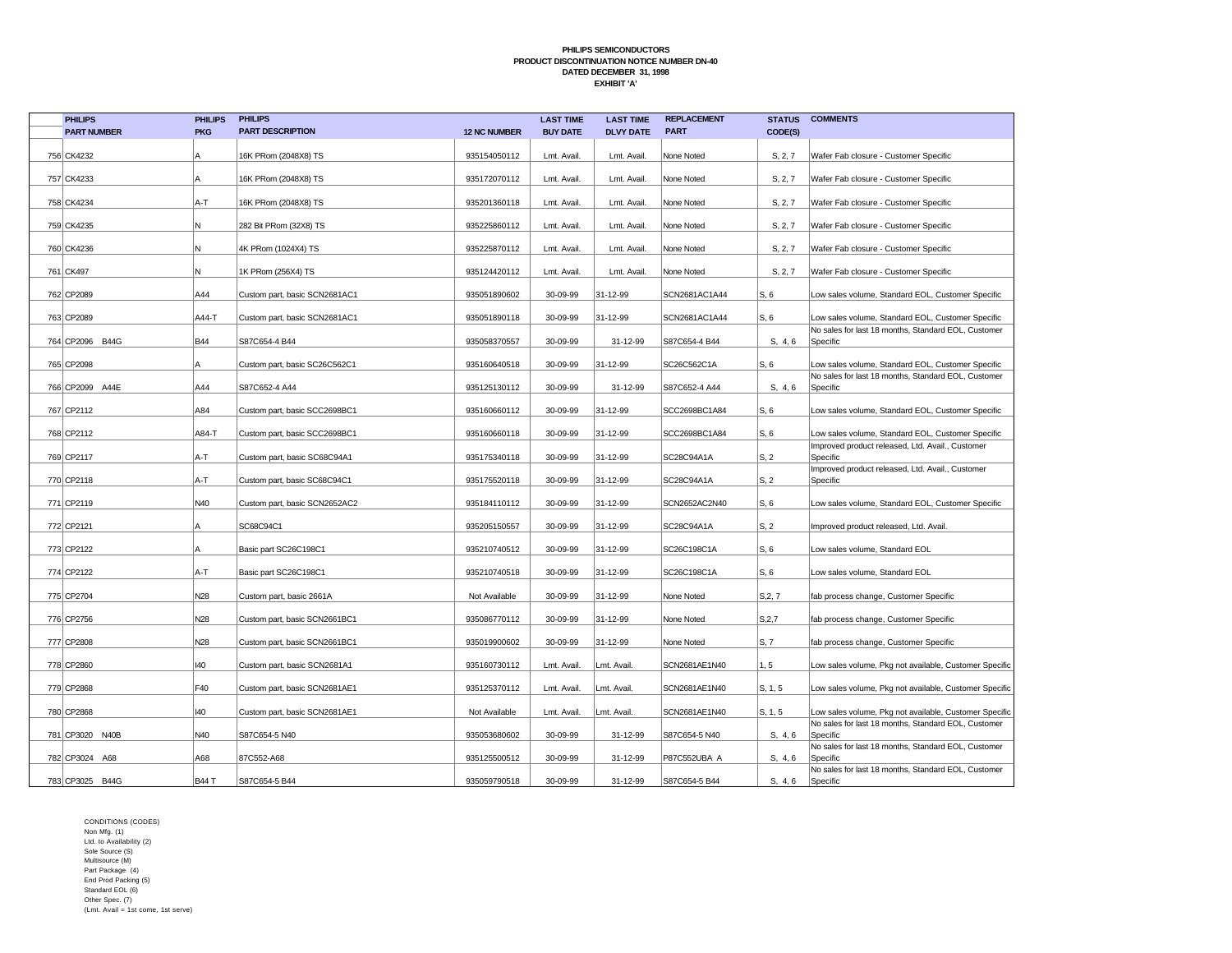| <b>PHILIPS</b>     | <b>PHILIPS</b> | <b>PHILIPS</b>          |                     | <b>LAST TIME</b> | <b>LAST TIME</b> | <b>REPLACEMENT</b>  | <b>STATUS</b> | <b>COMMENTS</b>                                                 |
|--------------------|----------------|-------------------------|---------------------|------------------|------------------|---------------------|---------------|-----------------------------------------------------------------|
| <b>PART NUMBER</b> | <b>PKG</b>     | <b>PART DESCRIPTION</b> | <b>12 NC NUMBER</b> | <b>BUY DATE</b>  | <b>DLVY DATE</b> | <b>PART</b>         | CODE(S)       |                                                                 |
|                    |                |                         |                     |                  |                  |                     |               | No sales for last 18 months, Standard EOL, Customer             |
| 784 CP3025 B44G    | <b>B44</b>     | S87C654-5 B44           | 935059790557        | 30-09-99         | 31-12-99         | S87C654-5 A44       | S. 4.6        | Specific                                                        |
|                    |                |                         |                     |                  |                  |                     |               | No sales for last 18 months, Standard EOL, Customer             |
| 785 CP3039 A44B    | A44            | S87C652-4 A44           | 935060970602        | 30-09-99         | 31-12-99         | S87C652-4 A44       | S, 4, 6       | Specific                                                        |
| 786 CP3040 N40B    | N40            | S87C652-4 N4O           | 935060980602        | 30-09-99         | 31-12-99         | S87C652-4 N4O       | S, 4, 6       | No sales for last 18 months, Standard EOL, Customer<br>Specific |
|                    |                |                         |                     |                  |                  |                     |               | No sales for last 18 months, Standard EOL, Customer             |
| 787 CP3041 A44B    | A44            | S87C652-5 A44           | 935060990602        | 30-09-99         | 31-12-99         | S87C652-5 A44       | S, 4, 6       | Specific                                                        |
|                    |                |                         |                     |                  |                  |                     |               | No sales for last 18 months, Standard EOL, Customer             |
| 788 CP3042 N40E    | N40            | S87C654-5 N40           | 935060880602        | 30-09-99         | 31-12-99         | S87C654-5 N40       | S, 4, 6       | Specific                                                        |
|                    |                |                         |                     |                  |                  |                     |               | No sales for last 18 months, Standard EOL, Customer             |
| 789 CP3043 A44B    | A44            | S87C654-4 A44           | 935060900602        | 30-09-99         | 31-12-99         | S87C654-4 A44       | S, 4, 6       | Specific                                                        |
|                    |                |                         |                     |                  |                  |                     |               | No sales for last 18 months, Standard EOL, Customer             |
| 790 CP3044 N40B    | N40            | S87C654-4 N40           | 935060920602        | 30-09-99         | 31-12-99         | S87C654-4 N40       | S, 4, 6       | Specific                                                        |
| 791 CP3045 A44B    | A44            | S87C654-5 A44           | 935060850602        | 30-09-99         | 31-12-99         | S87C654-5 A44       | S, 4, 6       | No sales for last 18 months, Standard EOL, Customer<br>Specific |
|                    |                |                         |                     |                  |                  |                     |               | No sales for last 18 months, Standard EOL, Customer             |
| 792 CP3089 A28E    | A28            | S87C751-4 A28           | 935125520112        | 30-09-99         | 31-12-99         | S87C751-4 A28       | S, 4, 6       | Specific                                                        |
|                    |                |                         |                     |                  |                  |                     |               | No sales for last 18 months, Standard EOL, Customer             |
| 793 CP3093 A44E    | A44            | S87C654-4 A44           | 935125550112        | 30-09-99         | 31-12-99         | S87C654-4 A44       | S. 4.6        | Specific                                                        |
|                    |                |                         |                     |                  |                  |                     |               | No sales for last 18 months, Standard EOL, Customer             |
| 794 CP3093 A44E    | A44 T          | S87C654-4 A44           | 935125550118        | 30-09-99         | 31-12-99         | S87C654-4 A44       | S, 4, 6       | Specific                                                        |
|                    |                |                         |                     |                  |                  |                     |               | No sales for last 18 months, Standard EOL, Customer             |
| 795   CP3097 A44E  | A44            | S87C654-4 A44           | 935164190112        | 30-09-99         | 31-12-99         | S87C654-4 A44       | S, 4, 6       | Specific                                                        |
|                    | A44 T          |                         |                     |                  |                  |                     |               | No sales for last 18 months, Standard EOL, Customer             |
| 796 CP3097 A44E    |                | S87C654-4A44            | 935164190118        | 30-09-99         | 31-12-99         | S87C654-4A44        | S. 4.6        | Specific<br>No sales for last 18 months, Standard EOL, Customer |
| 797 CP3098 B44G    | <b>B44</b>     | P87C504IBBB             | 935164920557        | 30-09-99         | 31-12-99         | None Noted          | S. 4.6        | Specific                                                        |
|                    |                |                         |                     |                  |                  |                     |               | No sales for last 18 months, Standard EOL, Customer             |
| 798 CP3100 BD D    | BD T           | P87C504BBBD             | 935168410518        | 30-09-99         | 31-12-99         | None Noted          | S, 4, 6       | Specific                                                        |
|                    |                |                         |                     |                  |                  |                     |               | No sales for last 18 months, Standard EOL, Customer             |
| 799 CP3100 BD D    | <b>BD</b>      | P87C504IBBBD            | 935168410557        | 30-09-99         | 31-12-99         | None Noted          | S, 4, 6       | Specific                                                        |
|                    |                |                         |                     |                  |                  |                     |               | No sales for last 18 months, Standard EOL, Customer             |
| 800 CP3120 A       | A              | P87C750EFA A            | 935210750112        | 30-09-99         | 31-12-99         | <b>P87C750EFA A</b> | S, 4, 6       | Specific                                                        |
|                    |                |                         |                     |                  |                  |                     |               | No sales for last 18 months, Standard EOL, Customer             |
| 801 CP3122 DB      | DB             | S87C752-4 DB            | 935212090512        | 30-09-99         | 31-12-99         | S87C752-4 DB        | S, 4, 6       | Specific<br>No sales for last 18 months, Standard EOL, Customer |
| 802 CP3122 DB      | DB T           | S87C752-4 DB            | 935212090518        | 30-09-99         | 31-12-99         | S87C752-4 DB        | S, 4, 6       | Specific                                                        |
|                    |                |                         |                     |                  |                  |                     |               | No sales for last 18 months, Standard EOL, Customer             |
| 803 CP3125 N A     | N              | P83C749EBP N            | 935219850112        | 30-09-99         | 31-12-99         | <b>Mask Device</b>  | S. 4.6        | Specific                                                        |
|                    |                |                         |                     |                  |                  |                     |               |                                                                 |
| 804 CP3127 A44G    | A44 T          | S87C51FB-4 A44          | 935221490118        | 30-06-99         | 31-12-99         | S87C51FB-4 A44      | M, 4, 6       | No sales for last 18 months, Customer Specific                  |
|                    |                |                         |                     |                  |                  |                     |               | No sales for last 18 months, Standard EOL, Customer             |
| 805 CP3132 A44     | A44            | S87C652-4 A44           | 935226610112        | 30-09-99         | 31-12-99         | S87C652-4 A44       | S, 4, 6       | Specific                                                        |
|                    |                |                         |                     |                  |                  |                     |               | No sales for last 18 months, Standard EOL, Customer             |
| 806 CP3132 A44     | A44 T          | S87C654-4 A44           | 935226610118        | 30-09-99         | 31-12-99         | S87C654-4 A44       | S, 4, 6       | Specific<br>No sales for last 18 months, Standard EOL, Customer |
| 807 CP3141 A44     | A44            | S87C654-4 A44           | 935226620112        | 30-09-99         | 31-12-99         | S87C654-4 A44       | S. 4.6        | Specific                                                        |
|                    |                |                         |                     |                  |                  |                     |               | No sales for last 18 months, Standard EOL, Customer             |
| 808 CP3141 A44     | A44 T          | S87C654-4A44            | 935226620118        | 30-09-99         | 31-12-99         | S87C654-4A44        | S, 4, 6       | Specific                                                        |
|                    |                |                         |                     |                  |                  |                     |               |                                                                 |
| 809 CP3143 A       | A              | P80C32PBA A             | 935239530112        | 30-06-99         | 31-12-99         | P80C32UBA A         | M, 4, 6       | No sales for last 18 months, Customer Specific                  |
|                    |                |                         |                     |                  |                  |                     |               |                                                                 |
| 810 CP3143 A       | ΑT             | P80C32PBA A             | 935239530118        | 30-06-99         | 31-12-99         | P80C32UBA A T       | M, 4, 6       | No sales for last 18 months, Customer Specific                  |
|                    |                |                         |                     |                  |                  |                     |               |                                                                 |
| 811 CP3143 B A     | ВT             | P80C32PBA A             | 935243050518        | 30-06-99         | 31-12-99         | P80C32UBA A T       | M, 4, 6       | No sales for last 18 months, Customer Specific                  |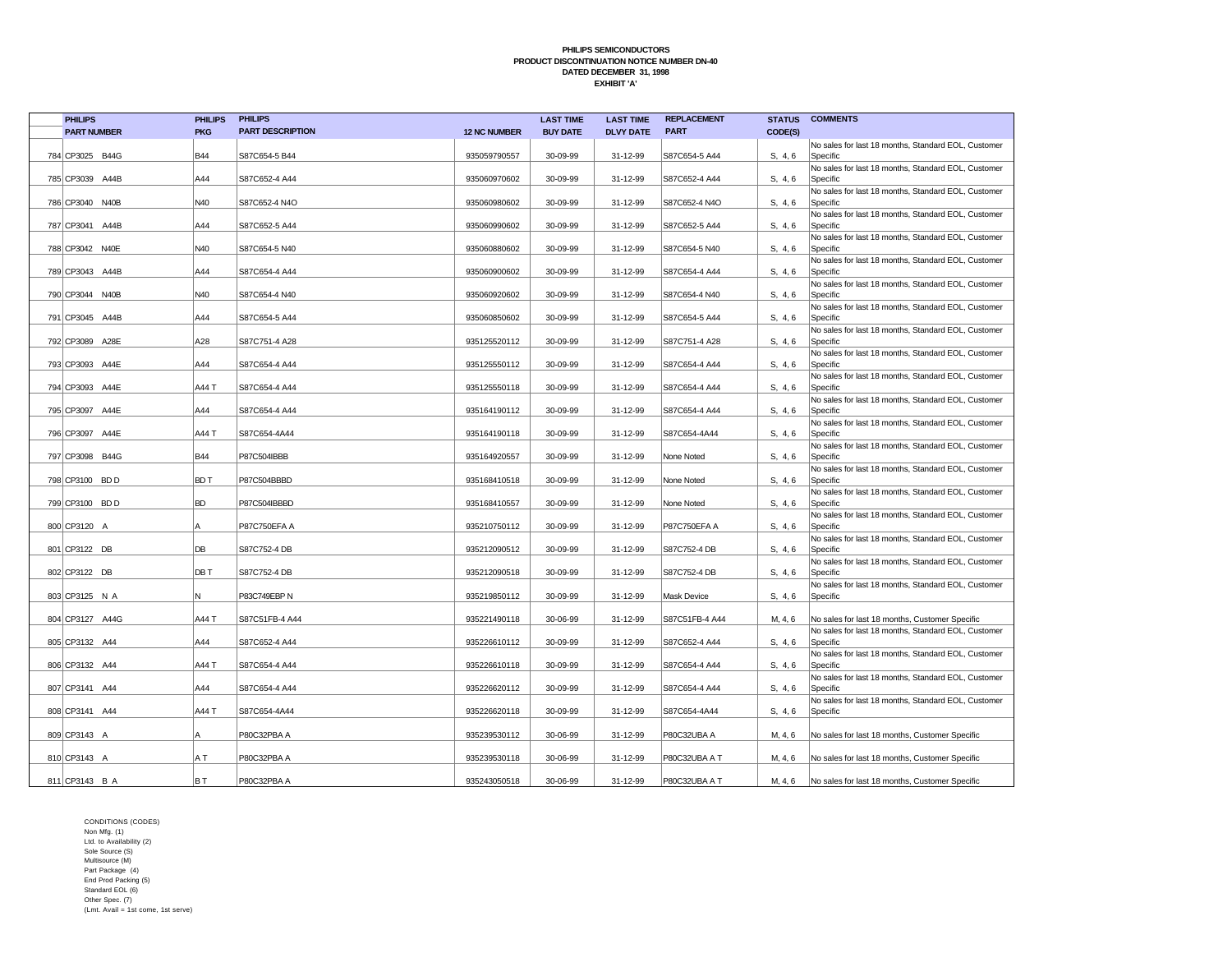| <b>PHILIPS</b>     | <b>PHILIPS</b> | <b>PHILIPS</b>          |                     | <b>LAST TIME</b> | <b>LAST TIME</b> | <b>REPLACEMENT</b> |         | <b>STATUS COMMENTS</b>                                                                                  |
|--------------------|----------------|-------------------------|---------------------|------------------|------------------|--------------------|---------|---------------------------------------------------------------------------------------------------------|
| <b>PART NUMBER</b> | <b>PKG</b>     | <b>PART DESCRIPTION</b> | <b>12 NC NUMBER</b> | <b>BUY DATE</b>  | <b>DLVY DATE</b> | <b>PART</b>        | CODE(S) |                                                                                                         |
| 812 CP3148 BDD     | BD T           | P87C508JBB BD           | 935241160518        | 30-09-99         | 31-12-99         | None Noted         | S, 4, 6 | No sales for last 18 months, Standard EOL, Customer<br>Specific                                         |
|                    |                |                         |                     |                  |                  |                    |         |                                                                                                         |
| 813 CP3152 A A     | Α              | P80C32IFA A             | 935243060112        | 30-06-99         | 31-12-99         | P80C32UFA A        | M, 4, 6 | No sales for last 18 months, Customer Specific                                                          |
| 814 CP3155 A A     | A T            | P87C748EFA A            | 935254830118        | 30-09-99         | 31-12-99         | P87C748EFA A       | S, 4, 6 | No sales for last 18 months, Standard EOL, Customer<br>Specific                                         |
|                    |                |                         |                     |                  |                  |                    |         |                                                                                                         |
| 815 CP3156 A       | Α              | P87C51RB+4 A            | 935261446112        | 1-10-99          | 31-12-99         | P87C51RB+4 A       | M, 4, 6 | No sales for more than 6 mo., Customer Specific                                                         |
| 816 CP3156 A       | ΑT             | P87C51RB+4 A            | 935261446118        | 1-10-99          | 31-12-99         | P87C51RB+4 A       | M, 4, 6 | No sales for more than 6 mo., Customer Specific                                                         |
|                    |                |                         |                     |                  |                  |                    |         |                                                                                                         |
| 817 CP3159 A       | Α              | P80C32UBA A             | 935260240112        | 30-06-99         | 31-12-99         | P80C32UBA A        | M, 4, 6 | No sales for more than 6 mo., Customer Specific                                                         |
| 818 CP3161 A       | А              | P87C54SBA A             | 935260264112        | 30-06-99         | 31-12-99         | P87C54SBA A        | M, 4, 6 | No sales for more than 6 mo., Customer Specific                                                         |
| 819 CP3161 A       | ΑT             | P87C54SBA A             | 935260264118        | 30-06-99         | 31-12-99         | P87C54SBA A        | M, 4, 6 | No sales for more than 6 mo., Customer Specific                                                         |
|                    |                |                         |                     |                  |                  |                    |         |                                                                                                         |
| 820 CP3162 B       | В              | P87C52UBB B             | 935260314557        | 30-06-99         | 31-12-99         | P87C52UBB B        | M, 4, 6 | No sales for more than 6 mo., Customer Specific                                                         |
| 821 CP3165 A       | A              | P87C54SBA A             | 935260549112        | 30-06-99         | 31-12-99         | P87C54SBA A        | M, 4, 6 | No sales for more than 6 mo., Customer Specific                                                         |
|                    |                |                         |                     |                  |                  |                    |         |                                                                                                         |
| 822 CP3165 A       | ΑT             | P87C54SBA A             | 935260549118        | 30-06-99         | 31-12-99         | P87C54SBA A        | M, 4, 6 | No sales for more than 6 mo., Customer Specific<br>No sales for more than 6 mo., Standard EOL, Customer |
| 823 CP3166 A H     | A              | P87C576EFA A            | 935260550112        | 30-09-99         | 31-12-99         | P87C576EFA A       | S. 4.6  | Specific                                                                                                |
|                    |                |                         |                     |                  |                  |                    |         | No sales for more than 6 mo., Standard EOL, Customer                                                    |
| 824 CP3166 A H     | A T            | P87C576EFA A            | 935260550118        | 30-09-99         | 31-12-99         | P87C576EFA A       | S, 4, 6 | Specific                                                                                                |
| 825 CP3167 A44     | A44 T          | SC87C51CCA44            | 935260700118        | 30-06-99         | 31-12-99         | SC87C51CCA44       | S, 4, 6 | No sales for more than 6 mo., Customer Specific                                                         |
| 826 CP3168 N40     | N40            | SC87C51CCN40            | 935260639112        | 30-06-99         | 31-12-99         | SC87C51CCN40       | S, 4, 6 | No sales for more than 6 mo., Customer Specific                                                         |
|                    |                |                         |                     |                  |                  |                    |         |                                                                                                         |
| 827 CP3169 A A     | A              | P87C51FB-4A             | 935260642112        | 30-06-99         | 31-12-99         | P87C51FB-4 A       | M, 4, 6 | No sales for more than 6 mo., Customer Specific                                                         |
| 828 CP3171 A       | А              | P87C52TFA A             | 935260807112        | 30-06-99         | 31-12-99         | P87C52UFA A        | M, 4, 6 | No sales for more than 6 mo., Customer Specific                                                         |
|                    |                |                         |                     |                  |                  |                    |         |                                                                                                         |
| 829 CP3171 A       | A T            | P87C52TFA A             | 935260807118        | 30-06-99         | 31-12-99         | P87C52UFA A        | M, 4, 6 | No sales for more than 6 mo., Customer Specific                                                         |
| 830 CP3174 A       | А              | P87C51FB-B A            | 935260859112        | 30-06-99         | 31-12-99         | P87C51FB-J A       | M, 4, 6 | No sales for more than 6 mo., Customer Specific                                                         |
|                    |                |                         |                     |                  |                  |                    |         |                                                                                                         |
| 831 CP3175 A       | А              | P87C51FA-A A            | 935260858112        | 30-06-99         | 31-12-99         | P87C51FA-I A       | M, 4, 6 | No sales for more than 6 mo., Customer Specific<br>No sales for more than 6 mo., Standard EOL, Customer |
| 832 CP3181 A44     | A44            | S87C654-4 A44           | 935261575112        | 30-09-99         | 31-12-99         | S87C654-4 A44      | S. 4.6  | Specific                                                                                                |
|                    | N              |                         |                     |                  |                  |                    |         |                                                                                                         |
| 833 CP3183 N       |                | P87C51SFP N             | 935261674112        | 30-06-99         | 31-12-99         | P87C51SFP N        | M, 4, 6 | No sales for more than 6 mo., Customer Specific                                                         |
| 834 CP3184 N       | N              | P87C52SFP N             | 935261681112        | 30-06-99         | 31-12-99         | P87C52SFP N        | M, 4, 6 | No sales for more than 6 mo., Customer Specific                                                         |
| 835 CP3185 A A     | A              | P87C54SFA A             | 935261682112        | 30-06-99         | 31-12-99         | P87C54SFA A        | M, 4, 6 | No sales for more than 6 mo., Customer Specific                                                         |
|                    |                |                         |                     |                  |                  |                    |         |                                                                                                         |
| 836 CP3185 A A     | A T            | P87C54SFA A             | 935261682118        | 30-06-99         | 31-12-99         | P87C54SFA A        | M, 4, 6 | No sales for more than 6 mo., Customer Specific                                                         |
| 837 CP3186 N       | N              | Flash, 8K               | 935261852112        | Ltd. Avail.      | Ltd. Avail.      | P89C52UBP N        | M, 1    | Sell new part., Fab Change, Customer Specific                                                           |
|                    |                |                         |                     |                  |                  |                    |         |                                                                                                         |
| 838 CP3187 N       | N              | Flash, 16K              | 935261853112        | Ltd. Avail.      | Ltd. Avail.      | P89C54UBP N        | M, 1    | Sell new part., Fab Change, Customer Specific                                                           |
| 839 CP3188 A       |                | Flash, 8K               | 935261854512        | Ltd. Avail.      | Ltd. Avail.      | P89C52UBA A        | M, 1    | Sell new part., Fab Change, Customer Specific                                                           |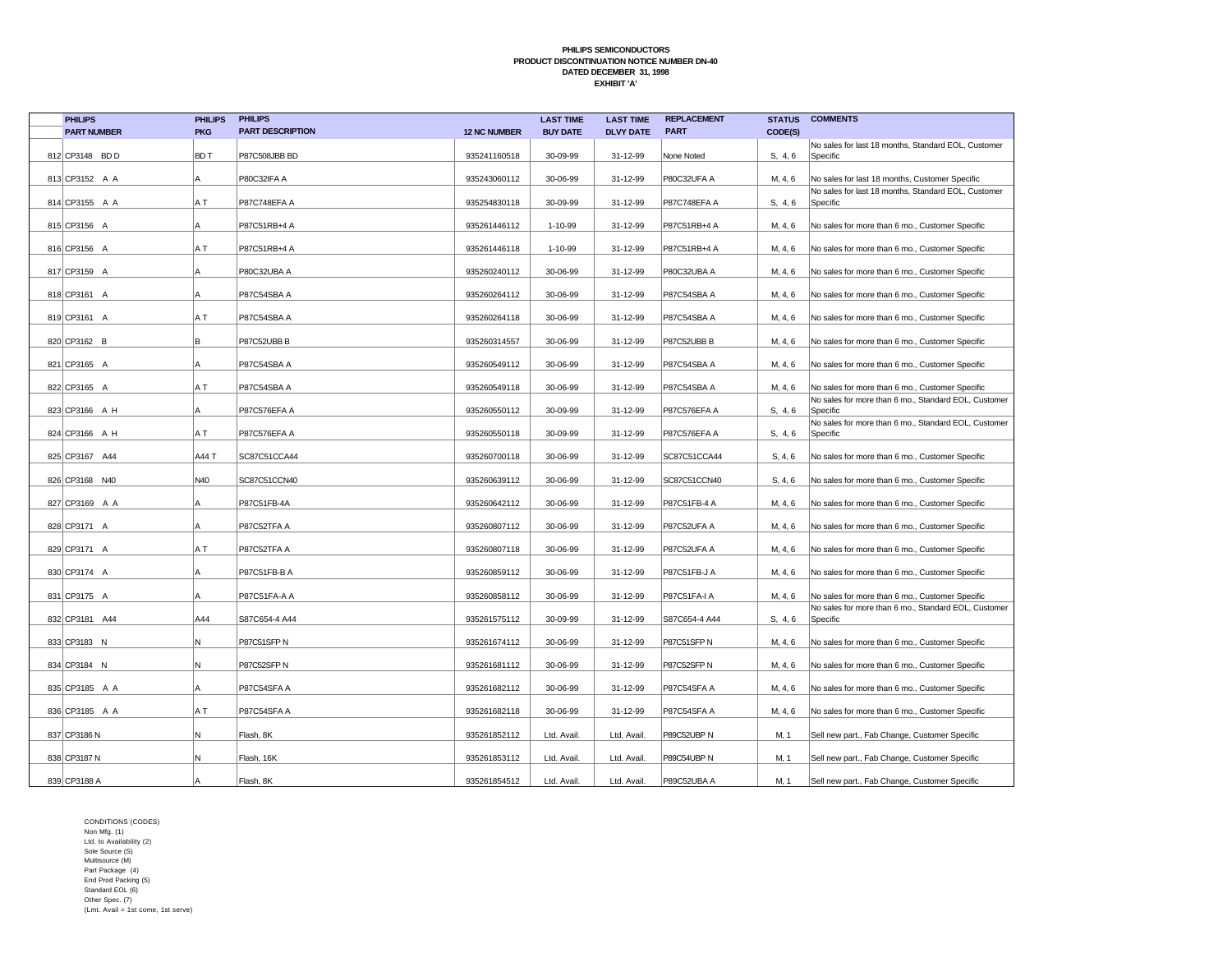| <b>PHILIPS</b>     | <b>PHILIPS</b>  | <b>PHILIPS</b>          |                     | <b>LAST TIME</b> | <b>LAST TIME</b> | <b>REPLACEMENT</b> | <b>STATUS</b> | <b>COMMENTS</b>                                                  |
|--------------------|-----------------|-------------------------|---------------------|------------------|------------------|--------------------|---------------|------------------------------------------------------------------|
| <b>PART NUMBER</b> | <b>PKG</b>      | <b>PART DESCRIPTION</b> | <b>12 NC NUMBER</b> | <b>BUY DATE</b>  | <b>DLVY DATE</b> | <b>PART</b>        | CODE(S)       |                                                                  |
| 840 CP3188 A       | ΑT              | Flash, 8K               | 935261854518        | Ltd. Avail.      | Ltd. Avail.      | P89C52UBA A        | M, 1          | Sell new part., Fab Change, Customer Specific                    |
| 841 CP3189 A       | l A             | Flash, 16K              | 935261855512        | Ltd. Avail.      | Ltd. Avail.      | P89C54UBP N        | M, 1          | Sell new part., Fab Change, Customer Specific                    |
| 842 CP3189 A       | ΑT              | Flash, 16K              | 935261855518        | Ltd. Avail.      | Ltd. Avail.      | P89C54UBP N        | M, 1          | Sell new part., Fab Change, Customer Specific                    |
| 843 CP3190 N       | N.              | P87C51SBP N             | 935261885112        | 30-06-99         | 31-12-99         | P87C51SBP N        | M, 4, 6       | No sales for more than 6 mo., Customer Specific                  |
| 844 CP3191 N       | N               | P87C54SBP N             | 935261983112        | 30-06-99         | 31-12-99         | P87C54SBP N        | M, 4, 6       | No sales for more than 6 mo., Customer Specific                  |
| 845 CP3192 A       | A T             | P80C32SFA A             | 935262078118        | 30-06-99         | 31-12-99         | P80C32SFA AT       | M, 4, 6       | No sales for more than 6 mo., Customer Specific                  |
| 846 CP3192 N       | N               | P80C32SFP N             | 935262082112        | 30-06-99         | 31-12-99         | P80C32SFP N        | M, 4, 6       | No sales for more than 6 mo., Customer Specific                  |
| 847 CR1009 A       | А               | P51XAG33JBA             | 935261356112        | 30-09-99         | 31-12-99         | P51XAG33KBA A      | S, 4, 6       | No sales for more than 6 mo., Standard EOL, Customer<br>Specific |
| 848 CR1010 A       | А               | P51XAG33JBA             | 935261397112        | 30-09-99         | 31-12-99         | P51XAG3KBA A       | S, 4, 6       | No sales for more than 6 mo., Standard EOL, Customer<br>Specific |
| 849 CR1012 BC      | BC <sub>S</sub> | P51XAG33JBBC            | 935261583551        | 30-09-99         | 31-12-99         | P51XAG33KB P       | S, 4, 6       | No sales for more than 6 mo., Standard EOL, Customer<br>Specific |
| 850 CV2303 A       | A T             | P87C576EFA A            | 935247910118        | 30-09-99         | 31-12-99         | P87C576EFA A       | S, 4, 6       | No sales for last 18 months, Standard EOL, Customer<br>Specific  |
| 851 CV2304 A       | l A             | P87C576EFA A            | 935260151112        | 30-09-99         | 31-12-99         | P87C576EFA A       | S, 4, 6       | No sales for more than 6 mo., Standard EOL, Customer<br>Specific |
| 852 CV2307 A       | l A             | P83C576EFA A            | 935261900112        | 30-09-99         | 31-12-99         | Mask Device        | S, 4, 6       | No sales for more than 6 mo., Standard EOL, Customer<br>Specific |
| 853 CV2308 A       | A               | P83C576EFA A            | 935261982112        | 30-09-99         | 31-12-99         | Mask Device        | S, 4, 6       | No sales for more than 6 mo., Standard EOL, Customer<br>Specific |
| 854 CV2966         | A44             | SC80C51BAGA44           | 935134990112        | 30-06-99         | 31-12-99         | P80C51UFA A        | M, 4, 6       | Obsolete die revision., Customer Specific                        |
| 855 CV3018 A68D    | A68 T           | SC83C451CCA68           | 935135320518        | 30-06-99         | 31-12-99         | SC83C451CCA68      | S, 4, 6       | No sales for last 18 months, Standard EOL, Customer<br>Specific  |
| 856 CV3312-1 N E   | N               | P83C550EBP N            | 935182800112        | 30-09-99         | 31-12-99         | <b>Mask Device</b> | S, 4, 6       | No sales for last 18 months, Standard EOL, Customer<br>Specific  |
| 857 CV3314 N E     | N               | P80C550EBP N            | 935187900112        | 30-09-99         | 31-12-99         | <b>Mask Device</b> | S, 4, 6       | No sales for last 18 months, Standard EOL, Customer<br>Specific  |
| 858 CV3314 N       | N               | P83C550EFP N            | 935187900112        | Ltd. Avail.      | Ltd. Avail       | CV3314 N-1         | S, 1          | Programmed OTP still Available, Fab Change, Customer<br>Specific |
| 859 CV3314-1 N E   | N               | P80C550EBP N            | 935187910112        | 30-09-99         | 31-12-99         | Mask Device        | S, 4, 6       | No sales for last 18 months, Standard EOL, Customer<br>Specific  |
| 860 CV3321 N       | N               | P83C550EBP N            | 935215640112        | Ltd. Avail.      | Ltd. Avail.      | CV3321 N-1         | S, 1          | Programmed OTP still Available, Fab Change, Customer<br>Specific |
| 861 CV3753 B44C    | <b>B44 T</b>    | ROM Code S83C51FB-4 B44 | 935242790518        | 30-06-99         | 31-12-99         | S87C51FB-4 B44     | M, 4, 6       | No sales for last 18 months, Customer Specific                   |
| 862 CV3753-1 B44D  | <b>B44 T</b>    | ROM Code S83C51FB-4 B44 | 935243390518        | 30-06-99         | 31-12-99         | S87C51FB-4 B44     | M, 4, 6       | No sales for last 18 months, Customer Specific                   |
| 863 CV3754-1 B44D  | <b>B44 T</b>    | S87C51FB-4 B44          | 935243410518        | 30-06-99         | 31-12-99         | S87C51FB-4 B44     | M, 4, 6       | No sales for last 18 months, Customer Specific                   |
| 864 CV3770 B       | в               | P83C51FB-4 B44          | 935261150557        | 30-06-99         | 31-12-99         | Mask Device        | M, 4, 6       | No sales for more than 6 mo., Customer Specific                  |
| 865 CV3771 A A     | A               | P83C51FB-4 A            | 935261271112        | 30-06-99         | 31-12-99         | Mask Device        | M, 4, 6       | No sales for more than 6 mo., Customer Specific                  |
| 866 CV3775 A A     | l A             | P83C51FB-4 A            | 935261355112        | 30-06-99         | 31-12-99         | <b>Mask Device</b> | M, 4, 6       | No sales for more than 6 mo., Customer Specific                  |
| 867 CV3776 A       |                 | P83C51FB-4 A            | 935261358112        | 30-06-99         | 31-12-99         | Mask Device        | M, 4, 6       | No sales for more than 6 mo., Customer Specific                  |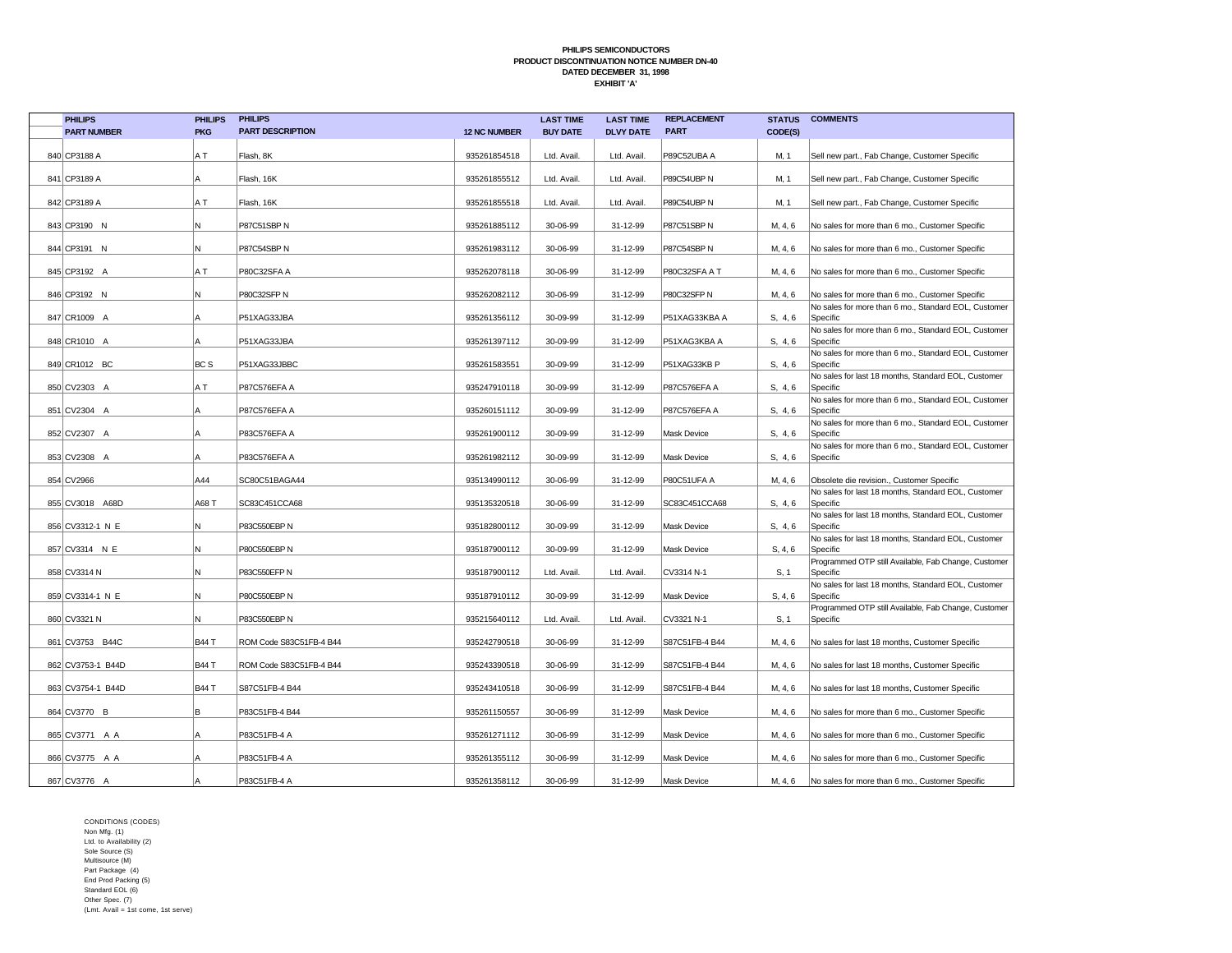| <b>PHILIPS</b>     | <b>PHILIPS</b> | <b>PHILIPS</b>          |                     | <b>LAST TIME</b> | <b>LAST TIME</b> | <b>REPLACEMENT</b> |         | <b>STATUS COMMENTS</b>                                           |
|--------------------|----------------|-------------------------|---------------------|------------------|------------------|--------------------|---------|------------------------------------------------------------------|
| <b>PART NUMBER</b> | <b>PKG</b>     | <b>PART DESCRIPTION</b> | <b>12 NC NUMBER</b> | <b>BUY DATE</b>  | <b>DLVY DATE</b> | <b>PART</b>        | CODE(S) |                                                                  |
|                    |                |                         |                     |                  |                  |                    |         |                                                                  |
| 868 CV3777 A       | A              | P83C51FB-4 A            | 935261335112        | 30-06-99         | 31-12-99         | <b>Mask Device</b> | M, 4, 6 | No sales for more than 6 mo., Customer Specific                  |
|                    |                |                         |                     |                  |                  |                    |         |                                                                  |
| 869 CV3779 A       | l A            | P83C51FB-5 A            | 935262034112        | 30-06-99         | 31-12-99         | Mask Device        | M, 4, 6 | No sales for more than 6 mo., Customer Specific                  |
| 870 CV3782 A       | A T            | P83C51FB-4 A            | 935262074118        | 30-06-99         | 31-12-99         | <b>Mask Device</b> | M, 4, 6 | No sales for more than 6 mo., Customer Specific                  |
|                    |                |                         |                     |                  |                  |                    |         | No sales for last 18 months, Standard EOL, Customer              |
| 871 CV3826 B F     | B T            | P83C575EHP N            | 935202870518        | 30-09-99         | 31-12-99         | Mask Device        | S, 4, 6 | Specific                                                         |
|                    |                |                         |                     |                  |                  |                    |         | No sales for last 18 months, Standard EOL, Customer              |
| 872 CV3832 B F     | B T            | P83C575EBB B            | 935214950518        | 30-09-99         | 31-12-99         | <b>Mask Device</b> | S, 4, 6 | Specific                                                         |
| 873 CV3833 N G     | N              | P83C575EBB B            | 935220190112        | 30-09-99         | 31-12-99         | <b>Mask Device</b> | S, 4, 6 | No sales for last 18 months, Standard EOL, Customer<br>Specific  |
|                    |                |                         |                     |                  |                  |                    |         | No sales for more than 6 mo., Standard EOL, Customer             |
| 874 CV3834 B F     | BS             | P83C575EBB B            | 935221140551        | 30-09-99         | 31-12-99         | Mask Device        | S, 4, 6 | Specific                                                         |
|                    |                |                         |                     |                  |                  |                    |         | No sales for last 18 months, Standard EOL, Customer              |
| 875 CV3834 B F     | B              | P83C575EBB B            | 935221140557        | 30-09-99         | 31-12-99         | Mask Device        | S, 4, 6 | Specific                                                         |
|                    |                |                         |                     |                  |                  |                    |         | No sales for last 18 months, Standard EOL, Customer              |
| 876 CV3835 B G     | BT             | P83C575EBB B            | 935221150518        | 30-09-99         | 31-12-99         | Mask Device        | S, 4, 6 | Specific<br>No sales for last 18 months, Standard EOL, Customer  |
| 877 CV3835 B G     | в              | P83C575EBB B            | 935221150557        | 30-09-99         | 31-12-99         | Mask Device        | S, 4, 6 | Specific                                                         |
|                    |                |                         |                     |                  |                  |                    |         | No sales for last 18 months, Standard EOL, Customer              |
| 878 CV3836 B F     | BT             | P83C575EBB B            | 935223100518        | 30-09-99         | 31-12-99         | Mask Device        | S, 4, 6 | Specific                                                         |
|                    |                |                         |                     |                  |                  |                    |         | No sales for last 18 months, Standard EOL, Customer              |
| 879 CV3850 B       | BT             | P83C575EBB B            | 935244620518        | 30-09-99         | 31-12-99         | <b>Mask Device</b> | S, 4, 6 | Specific                                                         |
|                    |                |                         |                     |                  |                  |                    |         | No sales for more than 6 mo., Standard EOL, Customer             |
| 880 CV3862 B A     | BT             | P83C575EBB B            | 935260546518        | 30-09-99         | 31-12-99         | Mask Device        | S, 4, 6 | Specific<br>No sales for more than 6 mo., Standard EOL, Customer |
| 881 CV3863 B B     | BT             | P83C575EBB B            | 935260538518        | 30-09-99         | 31-12-99         | <b>Mask Device</b> | S, 4, 6 | Specific                                                         |
|                    |                |                         |                     |                  |                  |                    |         | No sales for more than 6 mo., Standard EOL, Customer             |
| 882 CV3867 B       | BT             | P83C575EBB B            | 935260911518        | 30-09-99         | 31-12-99         | <b>Mask Device</b> | S, 4, 6 | Specific                                                         |
|                    |                |                         |                     |                  |                  |                    |         | No sales for more than 6 mo., Standard EOL, Customer             |
| 883 CV3867 B       | lB.            | P83C575EBB B            | 935260911557        | 30-09-99         | 31-12-99         | <b>Mask Device</b> | S, 4, 6 | Specific                                                         |
| 884 CV3869 B       | IB T           | P83C575EBB B            | 935261089518        | 30-09-99         | 31-12-99         | <b>Mask Device</b> | S, 4, 6 | No sales for more than 6 mo., Standard EOL, Customer<br>Specific |
|                    |                |                         |                     |                  |                  |                    |         | No sales for more than 6 mo., Standard EOL, Customer             |
| 885 CV3869 B       | l B            | P83C575EBB B            | 935261089557        | 30-09-99         | 31-12-99         | <b>Mask Device</b> | S, 4, 6 | Specific                                                         |
|                    |                |                         |                     |                  |                  |                    |         | No sales for more than 6 mo., Standard EOL, Customer             |
| 886 CV3870-1 N     | N              | 83C575                  | 935261188112        | 30-09-99         | 31-12-99         | None Noted         | S, 4, 6 | Specific                                                         |
|                    |                |                         |                     |                  |                  |                    |         | No sales for more than 6 mo., Standard EOL, Customer             |
| 887 CV3872 B       | BT             | P83C575EBB B            | 935261252518        | 30-09-99         | 31-12-99         | Mask Device        | S, 4, 6 | Specific<br>No sales for more than 6 mo., Standard EOL, Customer |
| 888 CV3872 B       | BS             | P83C575EBB B            | 935261252551        | 30-09-99         | 31-12-99         | Mask Device        | S, 4, 6 | Specific                                                         |
|                    |                |                         |                     |                  |                  |                    |         | No sales for more than 6 mo., Standard EOL, Customer             |
| 889 CV3873 B A     | BT             | P83C575EBB B            | 935261340518        | 30-09-99         | 31-12-99         | <b>Mask Device</b> | S, 4, 6 | Specific                                                         |
|                    |                |                         |                     |                  |                  |                    |         | No sales for more than 6 mo., Standard EOL, Customer             |
| 890 CV3873 B A     | BS             | P83C575EBB B            | 935261340551        | 30-09-99         | 31-12-99         | <b>Mask Device</b> | S, 4, 6 | Specific                                                         |
| 891 CV3874 B       | BT             | P83C575EBB B            | 935261619518        | 30-09-99         | 31-12-99         | Mask Device        | S, 4, 6 | No sales for more than 6 mo., Standard EOL, Customer<br>Specific |
|                    |                |                         |                     |                  |                  |                    |         | No sales for more than 6 mo., Standard EOL, Customer             |
| 892 CV3875 B A     | BT             | P83C575EBB B            | 935261703518        | 30-09-99         | 31-12-99         | <b>Mask Device</b> | S, 4, 6 | Specific                                                         |
|                    |                |                         |                     |                  |                  |                    |         | No sales for more than 6 mo., Standard EOL, Customer             |
| 893 CV3876 B       | BT             | P83C575EBB B            | 935261701518        | 30-09-99         | 31-12-99         | Mask Device        | S, 4, 6 | Specific                                                         |
|                    |                |                         |                     |                  |                  |                    |         | No sales for more than 6 mo., Standard EOL, Customer             |
| 894 CV3877 B       | B T            | P83C575EBB B            | 935261737518        | 30-09-99         | 31-12-99         | <b>Mask Device</b> | S, 4, 6 | Specific                                                         |
| 895 CV3878 B A     | BT             | P83C575EBB B            | 935261740518        | 30-09-99         | 31-12-99         | Mask Device        | S, 4, 6 | No sales for more than 6 mo., Standard EOL, Customer<br>Specific |
|                    |                |                         |                     |                  |                  |                    |         |                                                                  |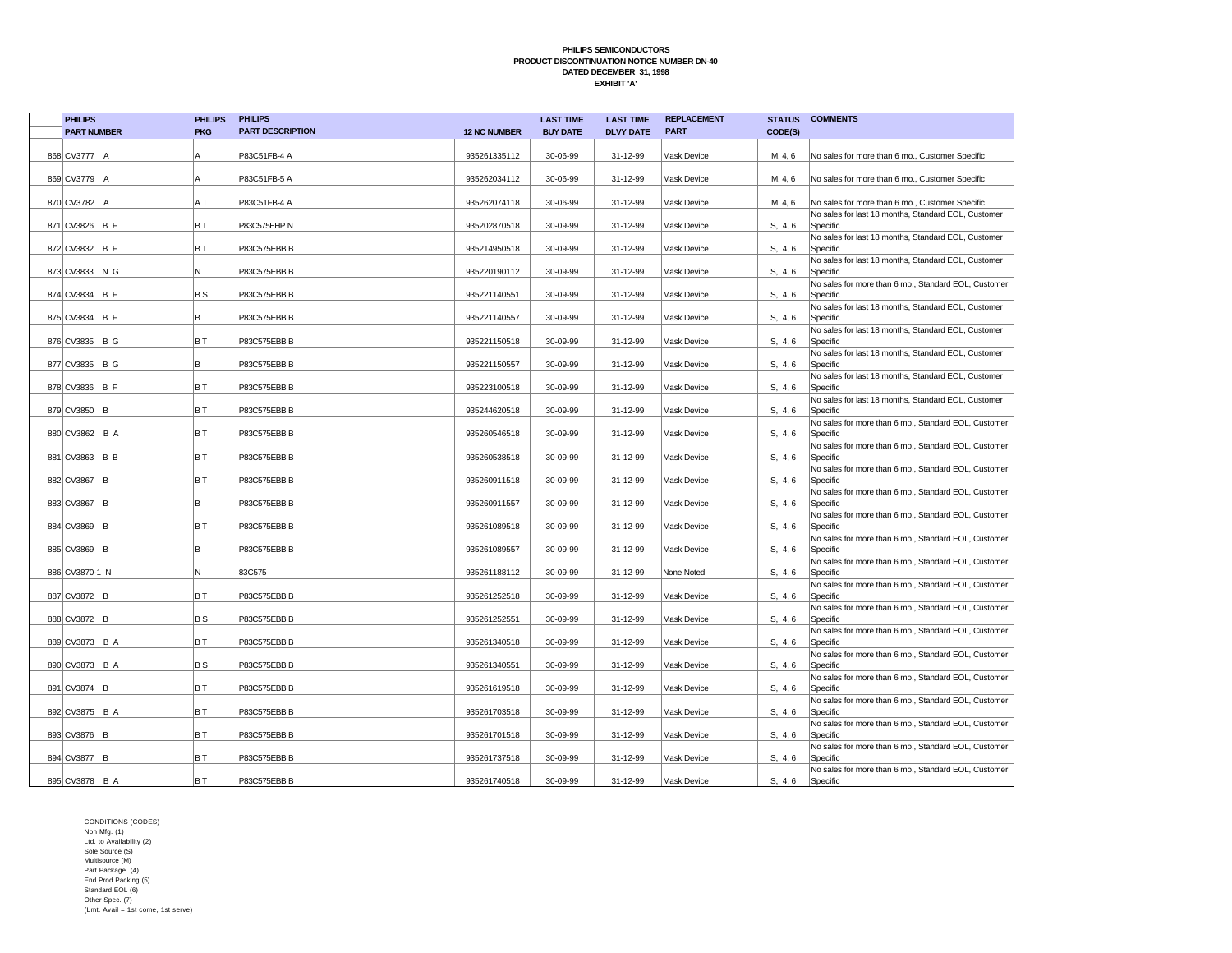| <b>PHILIPS</b>    |                    | <b>PHILIPS</b>  | <b>PHILIPS</b>          |                     | <b>LAST TIME</b> | <b>LAST TIME</b> | <b>REPLACEMENT</b> |         | <b>STATUS COMMENTS</b>                                                                                 |
|-------------------|--------------------|-----------------|-------------------------|---------------------|------------------|------------------|--------------------|---------|--------------------------------------------------------------------------------------------------------|
|                   | <b>PART NUMBER</b> | <b>PKG</b>      | <b>PART DESCRIPTION</b> | <b>12 NC NUMBER</b> | <b>BUY DATE</b>  | <b>DLVY DATE</b> | <b>PART</b>        | CODE(S) |                                                                                                        |
|                   |                    |                 |                         |                     |                  |                  |                    |         | No sales for more than 6 mo., Standard EOL, Customer                                                   |
| 896 CV3879 B      |                    | BT              | P83C575EBB B            | 935261795518        | 30-09-99         | 31-12-99         | <b>Mask Device</b> | S, 4, 6 | Specific                                                                                               |
|                   |                    |                 |                         |                     |                  |                  |                    |         |                                                                                                        |
| 897 CV3942-2 N B  |                    | N.              | P80C54EBP N             | 935224210112        | 30-06-99         | 31-12-99         | Mask Device        | M, 4, 6 | No sales for last 18 months, Customer Specific                                                         |
|                   |                    |                 |                         |                     |                  |                  |                    |         |                                                                                                        |
| 898 CV3943 A C    |                    | ΑT              | P80C54EBA A             | 935226050118        | 30-06-99         | 31-12-99         | Mask Device        | M, 4, 6 | No sales for more than 6 mo., Customer Specific<br>No sales for last 18 months, Standard EOL, Customer |
| 899 CV4047 N24C   |                    | N24             | SC83C751-1 N24          | 935043540602        | 30-09-99         | 31-12-99         | SC83C751-1 N24     | S, 4, 6 | Specific                                                                                               |
|                   |                    |                 |                         |                     |                  |                  |                    |         | No sales for last 18 months, Standard EOL, Customer                                                    |
| 900 CV4080 A28C   |                    | A28             | ROM Code S83C751-4 A28  | 935136860112        | 30-09-99         | 31-12-99         | S87C751-4 A28      | S, 4, 6 | Specific                                                                                               |
|                   |                    |                 |                         |                     |                  |                  |                    |         | No sales for last 18 months, Standard EOL, Customer                                                    |
| 901 CV4081 A28C   |                    | A28             | S87C751-2 A28           | 935054130602        | 30-09-99         | 31-12-99         | S87C751-2 A28      | S, 4, 6 | Specific                                                                                               |
|                   |                    |                 |                         |                     |                  |                  |                    |         | No sales for last 18 months, Standard EOL, Customer                                                    |
| 902 CV4196 A28C   |                    | A28             | ROM Code S83C751-2 A28  | 935180230112        | 30-09-99         | 31-12-99         | S87C751-2 A28      | S, 4, 6 | Specific                                                                                               |
| 903 CV4196 A28C   |                    | A28 T           | ROM Code S83C751-2A28   | 935180230118        | 30-09-99         | 31-12-99         | S87C751-2A28       | S, 4, 6 | No sales for last 18 months, Standard EOL, Customer<br>Specific                                        |
|                   |                    |                 |                         |                     |                  |                  |                    |         | No sales for last 18 months, Standard EOL, Customer                                                    |
| 904 CV4200-1 N24E |                    | N24             | ROM Code S83C751-1 N24  | 935181450112        | 30-09-99         | 31-12-99         | S87C751-1 N24      | S, 4, 6 | Specific                                                                                               |
|                   |                    |                 |                         |                     |                  |                  |                    |         | No sales for last 18 months, Standard EOL, Customer                                                    |
| 905 CV4201 N24C   |                    | N24             | ROM Code S83C751-4 N24  | 935182220112        | 30-09-99         | 31-12-99         | S87C751-4 N24      | S, 4, 6 | Specific                                                                                               |
|                   |                    |                 |                         |                     |                  |                  |                    |         | No sales for last 18 months, Standard EOL, Customer                                                    |
| 906 CV4201-1 N24F |                    | N24             | ROM Code S83C751-4N24   | 935182230112        | 30-09-99         | 31-12-99         | S87C751-4N24       | S, 4, 6 | Specific                                                                                               |
|                   |                    |                 |                         |                     |                  |                  |                    |         | No sales for last 18 months, Standard EOL, Customer                                                    |
| 907 CV4202 A28C   |                    | A28             | ROM Code S83C751-4 A28  | 935185110112        | 30-09-99         | 31-12-99         | S87C751-4 A28      | S, 4, 6 | Specific                                                                                               |
|                   |                    |                 |                         |                     |                  |                  |                    |         | No sales for last 18 months, Standard EOL, Customer                                                    |
| 908 CV4202 A28C   |                    | A28 T           | ROM Code S83C751-4 A28  | 935185110118        | 30-09-99         | 31-12-99         | S87C751-4 A28      | S, 4, 6 | Specific<br>No sales for last 18 months, Standard EOL, Customer                                        |
| 909 CV4202-1 A28E |                    | A28             | ROM Code S83C751-4 A28  | 935185120112        | 30-09-99         | 31-12-99         | S87C751-4 A28      | S, 4, 6 | Specific                                                                                               |
|                   |                    |                 |                         |                     |                  |                  |                    |         | No sales for last 18 months, Standard EOL, Customer                                                    |
| 910 CV4202-1 A28E |                    | A28 T           | ROM Code S83C751-4 A28  | 935185120118        | 30-09-99         | 31-12-99         | S87C751-4 A28      | S, 4, 6 | Specific                                                                                               |
|                   |                    |                 |                         |                     |                  |                  |                    |         | No sales for last 18 months, Standard EOL, Customer                                                    |
| 911 CV4203 A28C   |                    | A28             | ROM Code S83C751-4 A28  | 935185150112        | 30-09-99         | 31-12-99         | S87C751-4 A28      | S, 4, 6 | Specific                                                                                               |
|                   |                    |                 |                         |                     |                  |                  |                    |         | No sales for last 18 months, Standard EOL, Customer                                                    |
| 912 CV4203 A28C   |                    | A28 T           | ROM Code S83C751-4 A28  | 935185150118        | 30-09-99         | 31-12-99         | S87C751-4 A28      | S, 4, 6 | Specific                                                                                               |
|                   |                    |                 |                         |                     |                  |                  |                    |         | No sales for last 18 months. Standard EOL, Customer                                                    |
| 913 CV4203-1 A28E |                    | A28             | ROM Code S83C751-4 A28  | 935185140112        | 30-09-99         | 31-12-99         | S87C751-4 A28      | S, 4, 6 | Specific                                                                                               |
| 914 CV4203-1 A28E |                    | A28 T           | ROM Code S83C751-4 A28  | 935185140118        | 30-09-99         | 31-12-99         | S87C751-4 A28      | S, 4, 6 | No sales for last 18 months, Standard EOL, Customer<br>Specific                                        |
|                   |                    |                 |                         |                     |                  |                  |                    |         | No sales for last 18 months, Standard EOL, Customer                                                    |
| 915 CV4204 A28C   |                    | A28             | ROM Code S83C751-4 A28  | 935182300112        | 30-09-99         | 31-12-99         | S87C751-4 A28      | S, 4, 6 | Specific                                                                                               |
|                   |                    |                 |                         |                     |                  |                  |                    |         | No sales for last 18 months, Standard EOL, Customer                                                    |
| 916 CV4204 A28C   |                    | A28 T           | ROM Code S83C751-4 A28  | 935182300118        | 30-09-99         | 31-12-99         | S87C751-4 A28      | S, 4, 6 | Specific                                                                                               |
|                   |                    |                 |                         |                     |                  |                  |                    |         | No sales for last 18 months, Standard EOL, Customer                                                    |
| 917 CV4204-1 A28E |                    | A28             | ROM Code S83C751-4 A28  | 935182310112        | 30-09-99         | 31-12-99         | S87C751-4 A28      | S, 4, 6 | Specific                                                                                               |
|                   |                    |                 |                         |                     |                  |                  |                    |         | No sales for last 18 months, Standard EOL, Customer                                                    |
| 918 CV4204-1 A28E |                    | A28 T           | ROM Code S83C751-4 A28  | 935182310118        | 30-09-99         | 31-12-99         | S87C751-4 A28      | S, 4, 6 | Specific                                                                                               |
| 919 CV4206 A28C   |                    | A28             | ROM Code S83C751-2 A28  | 935184860112        | 30-09-99         | 31-12-99         | S87C751-2 A28      | S, 4, 6 | No sales for last 18 months, Standard EOL, Customer<br>Specific                                        |
|                   |                    |                 |                         |                     |                  |                  |                    |         | No sales for last 18 months, Standard EOL, Customer                                                    |
| 920 CV4206 A28C   |                    | A28 T           | ROM Code S83C751-2 A28  | 935184860118        | 30-09-99         | 31-12-99         | S87C751-2 A28      | S, 4, 6 | Specific                                                                                               |
|                   |                    |                 |                         |                     |                  |                  |                    |         | No sales for last 18 months, Standard EOL, Customer                                                    |
| 921 CV4206-1 A28E |                    | A28             | ROM Code S83C751-2 A28  | 935184870112        | 30-09-99         | 31-12-99         | S87C751-2 A28      | S, 4, 6 | Specific                                                                                               |
|                   |                    |                 |                         |                     |                  |                  |                    |         | No sales for last 18 months, Standard EOL, Customer                                                    |
| 922 CV4206-1 A28E |                    | A28 T           | ROM Code S83C751-2 A28  | 935184870118        | 30-09-99         | 31-12-99         | S87C751-2 A28      | S, 4, 6 | Specific                                                                                               |
|                   |                    |                 |                         |                     |                  |                  |                    |         | No sales for last 18 months, Standard EOL, Customer                                                    |
| 923 CV4207 N24C   |                    | N <sub>24</sub> | ROM Code S83C751-1 N24  | 935187180112        | 30-09-99         | 31-12-99         | S87C751-1 N24      | S, 4, 6 | Specific                                                                                               |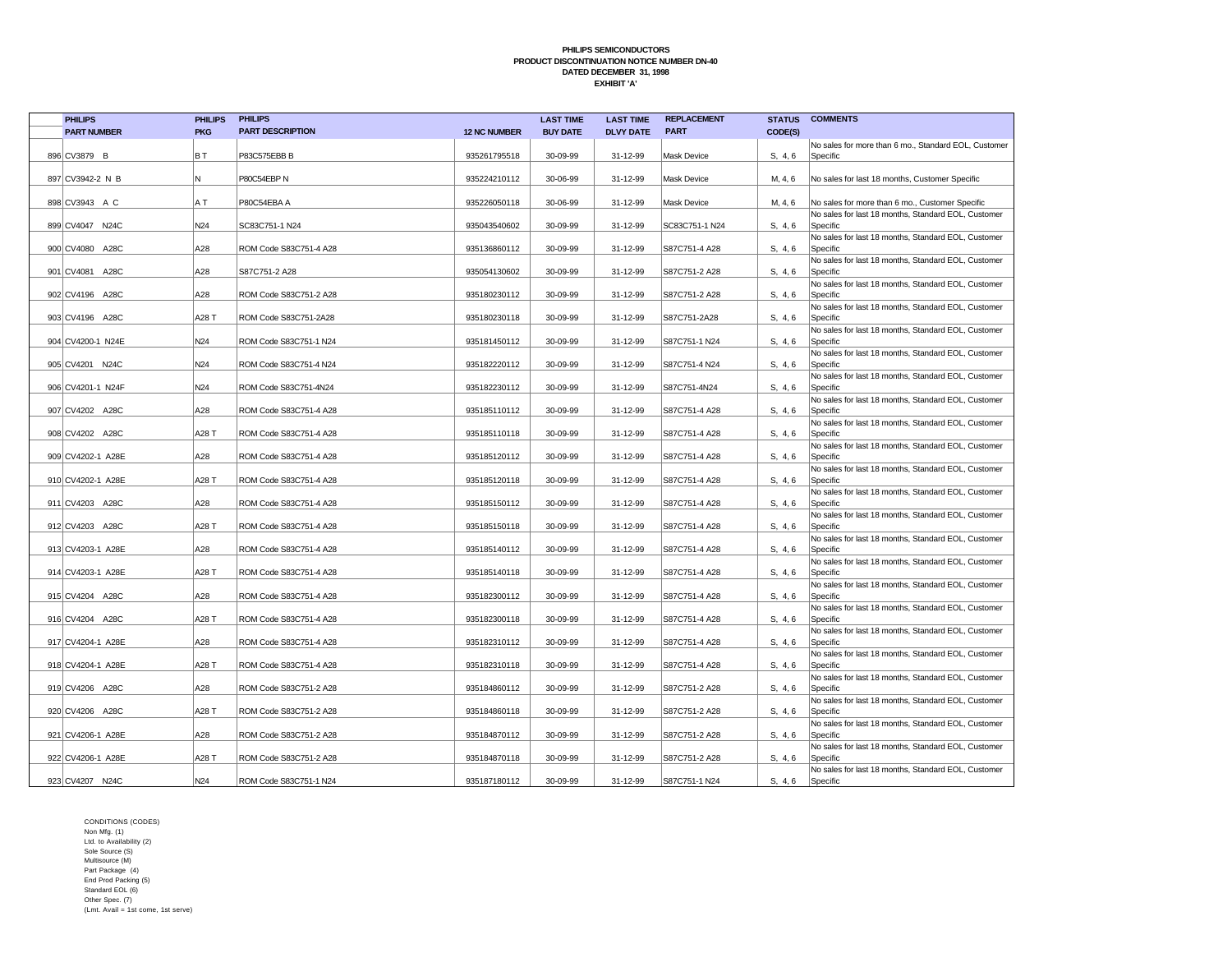| <b>PHILIPS</b>     | <b>PHILIPS</b>  | <b>PHILIPS</b>          |                     | <b>LAST TIME</b> | <b>LAST TIME</b> | <b>REPLACEMENT</b> |         | <b>STATUS COMMENTS</b>                                          |
|--------------------|-----------------|-------------------------|---------------------|------------------|------------------|--------------------|---------|-----------------------------------------------------------------|
| <b>PART NUMBER</b> | <b>PKG</b>      | <b>PART DESCRIPTION</b> | <b>12 NC NUMBER</b> | <b>BUY DATE</b>  | <b>DLVY DATE</b> | <b>PART</b>        | CODE(S) |                                                                 |
|                    |                 |                         |                     |                  |                  |                    |         | No sales for last 18 months, Standard EOL, Customer             |
| 924 CV4208 A28C    | A28             | ROM Code S83C751-2 A28  | 935183840112        | 30-09-99         | 31-12-99         | S87C751-2 A28      | S, 4, 6 | Specific                                                        |
|                    |                 |                         |                     |                  |                  |                    |         | No sales for last 18 months, Standard EOL, Customer             |
| 925 CV4208 A28C    | A28 T           | ROM Code S83C751-2 A28  | 935183840118        | 30-09-99         | 31-12-99         | S87C751-2 A28      | S, 4, 6 | Specific                                                        |
| 926 CV4208-1 A28E  | A28             | ROM Code S83C751-2 A28  | 935183850112        | 30-09-99         | 31-12-99         | S87C751-2 A28      | S, 4, 6 | No sales for last 18 months, Standard EOL, Customer<br>Specific |
|                    |                 |                         |                     |                  |                  |                    |         | No sales for last 18 months, Standard EOL, Customer             |
| 927 CV4208-1 A28E  | A28 T           | ROM Code S83C751-2 A28  | 935183850118        | 30-09-99         | 31-12-99         | S87C751-2 A28      | S, 4, 6 | Specific                                                        |
|                    |                 |                         |                     |                  |                  |                    |         | No sales for last 18 months, Standard EOL, Customer             |
| 928 CV4209 N24C    | N <sub>24</sub> | ROM Code S83C751-1 N24  | 935195350112        | 30-09-99         | 31-12-99         | S87C751-1 N24      | S, 4, 6 | Specific                                                        |
|                    |                 |                         |                     |                  |                  |                    |         | No sales for last 18 months, Standard EOL, Customer             |
| 929 CV4211 N24C    | N24             | ROM Code S83C751-1 N24  | 935192340112        | 30-09-99         | 31-12-99         | S87C751-1 N24      | S, 4, 6 | Specific                                                        |
|                    |                 |                         |                     |                  |                  |                    |         | No sales for last 18 months, Standard EOL, Customer             |
| 930 CV4211-1 N24E  | N24             | ROM Code S83C751-1 N24  | 935192350112        | 30-09-99         | 31-12-99         | S87C751-1 N24      | S, 4, 6 | Specific                                                        |
| 931 CV4212 N24C    | N24             | ROM Code S83C751-2 N24  | 935194220112        | 30-09-99         | 31-12-99         | S87C751-2 N24      | S, 4, 6 | No sales for last 18 months, Standard EOL, Customer<br>Specific |
|                    |                 |                         |                     |                  |                  |                    |         | No sales for last 18 months, Standard EOL, Customer             |
| 932 CV4217 A       | Α               | P83C748EBA A            | 935200350112        | 30-09-99         | 31-12-99         | Mask Device        | S, 4, 6 | Specific                                                        |
|                    |                 |                         |                     |                  |                  |                    |         | No sales for last 18 months, Standard EOL, Customer             |
| 933 CV4217 A       | ΑT              | P83C748EBA A            | 935200350118        | 30-09-99         | 31-12-99         | Mask Device        | S, 4, 6 | Specific                                                        |
|                    |                 |                         |                     |                  |                  |                    |         | No sales for last 18 months, Standard EOL, Customer             |
| 934 CV4217-1 A     | Α               | P83C748EBA A            | 935200360112        | 30-09-99         | 31-12-99         | Mask Device        | S, 4, 6 | Specific                                                        |
|                    |                 |                         |                     |                  |                  |                    |         | No sales for last 18 months, Standard EOL, Customer             |
| 935 CV4217-1 A     | ΑT              | P83C748EBA A            | 935200360118        | 30-09-99         | 31-12-99         | Mask Device        | S, 4, 6 | Specific                                                        |
|                    |                 |                         |                     |                  |                  |                    |         | No sales for last 18 months, Standard EOL, Customer             |
| 936 CV4219 A28C    | A28 T           | ROM Code S83C751-1 A28  | 935201660118        | 30-09-99         | 31-12-99         | S87C751-1 A28      | S, 4, 6 | Specific<br>No sales for last 18 months, Standard EOL, Customer |
| 937 CV4219-1 A28E  | A28             | ROM Code S83C751-1 A28  | 935201670112        | 30-09-99         | 31-12-99         | S87C751-1 A28      | S, 4, 6 | Specific                                                        |
|                    |                 |                         |                     |                  |                  |                    |         | No sales for last 18 months, Standard EOL, Customer             |
| 938 CV4219-1 A28E  | A28 T           | ROM Code S83C751-1 A28  | 935201670118        | 30-09-99         | 31-12-99         | S87C751-1 A28      | S, 4, 6 | Specific                                                        |
|                    |                 |                         |                     |                  |                  |                    |         | No sales for last 18 months, Standard EOL, Customer             |
| 939 CV4220 N24C    | N <sub>24</sub> | ROM Code S83C751-1 N24  | 935203450112        | 30-09-99         | 31-12-99         | S87C751-1 N24      | S, 4, 6 | Specific                                                        |
|                    |                 |                         |                     |                  |                  |                    |         | No sales for last 18 months, Standard EOL, Customer             |
| 940 CV4220-1 N24E  | N24             | ROM Code S83C751-1 N24  | 935203460112        | 30-09-99         | 31-12-99         | S87C751-1 N24      | S, 4, 6 | Specific                                                        |
|                    |                 |                         |                     |                  |                  |                    |         | No sales for last 18 months, Standard EOL, Customer             |
| 941 CV4221 N24C    | N24             | ROM Code S83C751-1 N24  | 935204170112        | 30-09-99         | 31-12-99         | S87C751-1 N24      | S, 4, 6 | Specific                                                        |
| 942 CV4221-1 N24E  | N24             | ROM Code S83C751-1 N24  | 935204180112        | 30-09-99         | 31-12-99         | S87C751-1 N24      | S, 4, 6 | No sales for last 18 months, Standard EOL, Customer<br>Specific |
|                    |                 |                         |                     |                  |                  |                    |         | No sales for last 18 months, Standard EOL, Customer             |
| 943 CV4222 A28C    | A28             | ROM Code S83C751-1 A28  | 935206240112        | 30-09-99         | 31-12-99         | S87C751-1 A28      | S, 4, 6 | Specific                                                        |
|                    |                 |                         |                     |                  |                  |                    |         | No sales for last 18 months, Standard EOL, Customer             |
| 944 CV4222 A28C    | A28 T           | ROM Code S83C751-1 A28  | 935206240118        | 30-09-99         | 31-12-99         | S87C751-1 A28      | S, 4, 6 | Specific                                                        |
|                    |                 |                         |                     |                  |                  |                    |         | No sales for last 18 months, Standard EOL, Customer             |
| 945 CV4222-1 A28E  | A28             | ROM Code S83C751-1 A28  | 935206250112        | 30-09-99         | 31-12-99         | S87C751-1 A28      | S, 4, 6 | Specific                                                        |
|                    |                 |                         |                     |                  |                  |                    |         | No sales for last 18 months, Standard EOL, Customer             |
| 946 CV4222-1 A28E  | A 28 T          | ROM Code S83C751-1 A28  | 935206250118        | 30-09-99         | 31-12-99         | S87C751-1 A28      | S, 4, 6 | Specific                                                        |
| 947 CV4223-1 N24E  | N24             | ROM Code S83C751-1 N24  | 935205450112        | 30-09-99         | 31-12-99         | S87C751-1 N24      | S, 4, 6 | No sales for last 18 months, Standard EOL, Customer<br>Specific |
|                    |                 |                         |                     |                  |                  |                    |         | No sales for last 18 months, Standard EOL, Customer             |
| 948 CV4224-1 N24E  | N <sub>24</sub> | ROM Code S83C751-1 N24  | 935205980112        | 30-09-99         | 31-12-99         | S87C751-1 N24      | S, 4, 6 | Specific                                                        |
|                    |                 |                         |                     |                  |                  |                    |         | No sales for last 18 months, Standard EOL, Customer             |
| 949 CV4225-1 N E   | Ν               | P83C748EBP N            | 935211230112        | 30-09-99         | 31-12-99         | Mask Device        | S, 4, 6 | Specific                                                        |
|                    |                 |                         |                     |                  |                  |                    |         | No sales for last 18 months, Standard EOL, Customer             |
| 950 CV4226 A       |                 | P83C748EBP N            | 935212970112        | 30-09-99         | 31-12-99         | <b>Mask Device</b> | S, 4, 6 | Specific                                                        |
|                    |                 |                         |                     |                  |                  |                    |         | No sales for last 18 months, Standard EOL, Customer             |
| 951 CV4226-1 A     |                 | P83C748EBP N            | 935212980112        | 30-09-99         | 31-12-99         | Mask Device        | S, 4, 6 | Specific                                                        |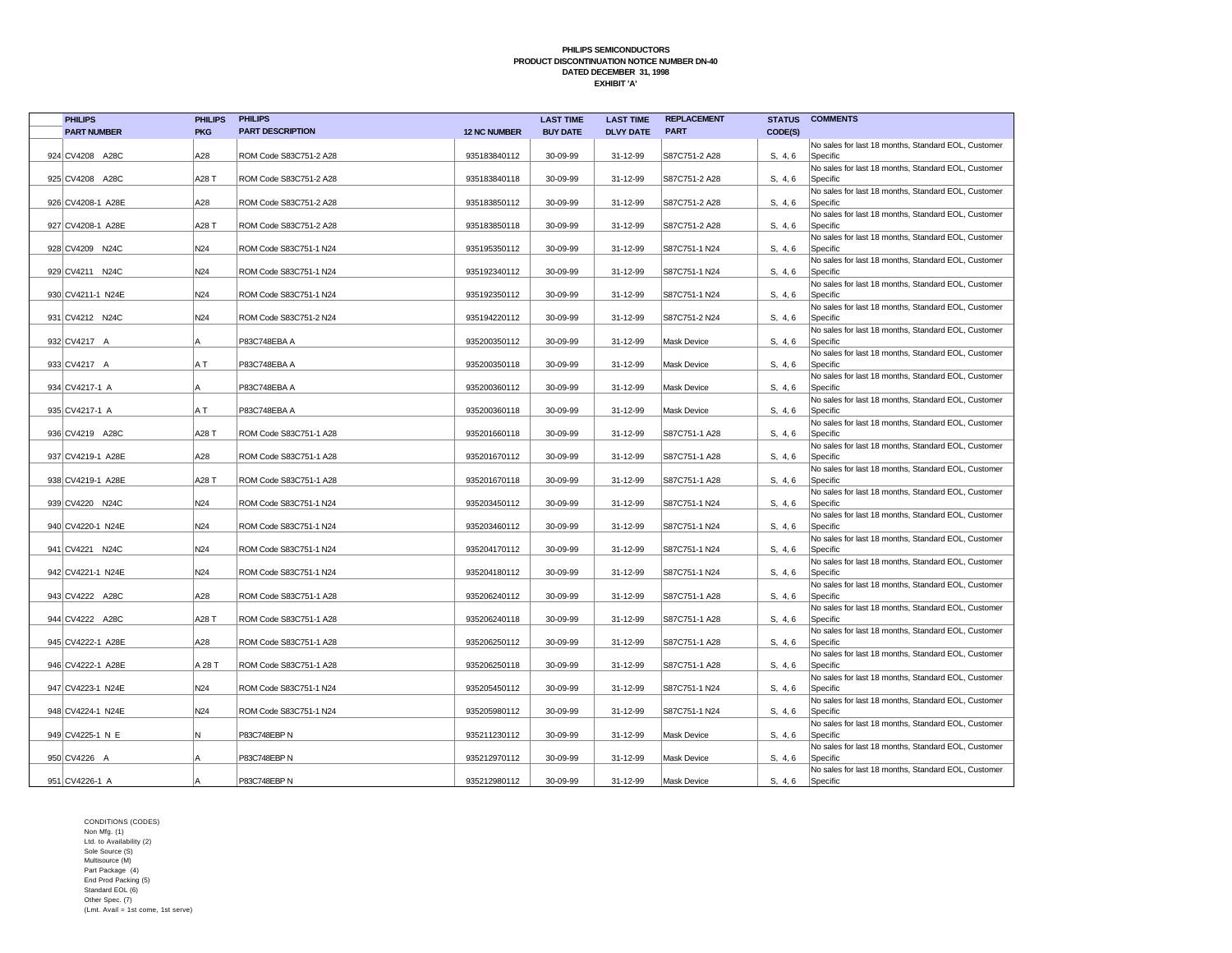| <b>PHILIPS</b>     | <b>PHILIPS</b>  | <b>PHILIPS</b>          |                     | <b>LAST TIME</b> | <b>LAST TIME</b> | <b>REPLACEMENT</b> |         | <b>STATUS COMMENTS</b>                                          |
|--------------------|-----------------|-------------------------|---------------------|------------------|------------------|--------------------|---------|-----------------------------------------------------------------|
| <b>PART NUMBER</b> | <b>PKG</b>      | <b>PART DESCRIPTION</b> | <b>12 NC NUMBER</b> | <b>BUY DATE</b>  | <b>DLVY DATE</b> | <b>PART</b>        | CODE(S) |                                                                 |
|                    |                 |                         |                     |                  |                  |                    |         | No sales for last 18 months, Standard EOL, Customer             |
| 952 CV4226-2 A     | A               | P83C748EBP N            | 935212990112        | 30-09-99         | 31-12-99         | <b>Mask Device</b> | S, 4, 6 | Specific                                                        |
|                    |                 |                         |                     |                  |                  |                    |         | No sales for last 18 months, Standard EOL, Customer             |
| 953 CV4227 N24C    | N24             | ROM Code S83C751-1 N24  | 935213380112        | 30-09-99         | 31-12-99         | S87C751-1 N24      | S, 4, 6 | Specific                                                        |
| 954 CV4227-1 N24E  | N24             | ROM Code S83C751-1 N24  | 935213390112        | 30-09-99         | 31-12-99         | S87C751-1 N24      | S, 4, 6 | No sales for last 18 months, Standard EOL, Customer<br>Specific |
|                    |                 |                         |                     |                  |                  |                    |         | No sales for last 18 months, Standard EOL, Customer             |
| 955 CV4228 A       | ΙA              | P83C748EBA A            | 935212120112        | 30-09-99         | 31-12-99         | Mask Device        | S, 4, 6 | Specific                                                        |
|                    |                 |                         |                     |                  |                  |                    |         | No sales for last 18 months, Standard EOL, Customer             |
| 956 CV4228-1 A A   | A               | P83C748EBA A            | 935212130112        | 30-09-99         | 31-12-99         | Mask Device        | S, 4, 6 | Specific                                                        |
|                    |                 |                         |                     |                  |                  |                    |         | No sales for last 18 months, Standard EOL, Customer             |
| 957 CV4230-1 N24E  | N <sub>24</sub> | ROM Code S83C751-2 N24  | 935211630112        | 30-09-99         | 31-12-99         | S87C751-2 N24      | S, 4, 6 | Specific                                                        |
|                    | A               | P83C748EBA A            | 935221610112        | 30-09-99         | 31-12-99         | Mask Device        | S, 4, 6 | No sales for last 18 months, Standard EOL, Customer<br>Specific |
| 958 CV4231 A A     |                 |                         |                     |                  |                  |                    |         | No sales for last 18 months, Standard EOL, Customer             |
| 959 CV4231 A A     | A T             | P83C748EBA A            | 935221610118        | 30-09-99         | 31-12-99         | Mask Device        | S, 4, 6 | Specific                                                        |
|                    |                 |                         |                     |                  |                  |                    |         | No sales for last 18 months, Standard EOL, Customer             |
| 960 CV4233 N24C    | N24             | ROM Code S83C751-1 N24  | 935229080112        | 30-09-99         | 31-12-99         | S87C751-1 N24      | S, 4, 6 | Specific                                                        |
|                    |                 |                         |                     |                  |                  |                    |         | No sales for more than 6 mo, Standard EOL, Customer             |
| 961 CV4234 DB      | DB              | ROM Code S83C751-1 DB   | 935261487512        | 30-09-99         | 31-12-99         | S87C751-1 DB       | S, 4, 6 | Specific                                                        |
|                    |                 |                         |                     |                  |                  |                    |         | No sales for last 18 months, Standard EOL, Customer             |
| 962 CV4234-1 A28F  | A28             | ROM Code S83C751-1 A28  | 935232290112        | 30-09-99         | 31-12-99         | S87C751-1 A28      | S, 4, 6 | Specific<br>No sales for last 18 months, Standard EOL, Customer |
| 963 CV4234-1 A28F  | A28 T           | ROM Code S83C751-1 A28  | 935232290118        | 30-09-99         | 31-12-99         | S87C751-1 A28      | S, 4, 6 | Specific                                                        |
|                    |                 |                         |                     |                  |                  |                    |         | No sales for last 18 months, Standard EOL, Customer             |
| 964 CV4235 DB A    | DB T            | ROM Code S83C751-1 DB   | 935238300518        | 30-09-99         | 31-12-99         | S87C751-1 DB       | S, 4, 6 | Specific                                                        |
|                    |                 |                         |                     |                  |                  |                    |         | No sales for last 18 months, Standard EOL, Customer             |
| 965 CV4235-1 DB B  | DB              | ROM Code S83C751-1 DB   | 935238310512        | 30-09-99         | 31-12-99         | S87C751-1 DB       | S, 4, 6 | Specific                                                        |
|                    |                 |                         |                     |                  |                  |                    |         | No sales for last 18 months, Standard EOL, Customer             |
| 966 CV4235-1 DB B  | DB T            | ROM Code S83C751-1 DB   | 935238310518        | 30-09-99         | 31-12-99         | S87C751-1 DB       | S, 4, 6 | Specific<br>No sales for last 18 months, Standard EOL, Customer |
| 967 CV4236 DB A    | <b>DB</b>       | ROM Code S83C751-4 DB   | 935241370512        | 30-09-99         | 31-12-99         | S87C751-4 DB       | S, 4, 6 | Specific                                                        |
|                    |                 |                         |                     |                  |                  |                    |         | No sales for last 18 months, Standard EOL, Customer             |
| 968 CV4237-1 A A   | A T             | P83C748EBA A            | 935241890118        | 30-09-99         | 31-12-99         | Mask Device        | S, 4, 6 | Specific                                                        |
|                    |                 |                         |                     |                  |                  |                    |         | No sales for last 18 months, Standard EOL, Customer             |
| 969 CV4238 DB A    | DB              | ROM Code S83C751-1 DB   | 935243250512        | 30-09-99         | 31-12-99         | S87C751-1 DB       | S, 4, 6 | Specific                                                        |
|                    |                 |                         |                     |                  |                  |                    |         | No sales for last 18 months, Standard EOL, Customer             |
| 970 CV4238-1 DB B  | DB              | ROM Code S83C751-1 DB   | 935243240512        | 30-09-99         | 31-12-99         | S87C751-1 DB       | S, 4, 6 | Specific<br>No sales for last 18 months, Standard EOL, Customer |
| 971 CV4243 DB A    | DB              | ROM Code S83C751-1 DB   | 935258900512        | 30-09-99         | 31-12-99         | S87C751-1 DB       | S, 4, 6 | Specific                                                        |
|                    |                 |                         |                     |                  |                  |                    |         | No sales for more than 6 mo, Standard EOL, Customer             |
| 972 CV4245 N A     | N               | P83C748EBP N            | 935260358112        | 30-09-99         | 31-12-99         | <b>Mask Device</b> | S, 4, 6 | Specific                                                        |
|                    |                 |                         |                     |                  |                  |                    |         | No sales for more than 6 mo, Standard EOL, Customer             |
| 973 CV4246 A28     | A28             | ROM Code S83C751-4 A28  | 935260343112        | 30-09-99         | 31-12-99         | S87C751-4 A28      | S, 4, 6 | Specific                                                        |
|                    |                 |                         |                     |                  |                  |                    |         | No sales for more than 6 mo, Standard EOL, Customer             |
| 974 CV4247 DB A    | DB              | ROM Code S83C751-1 DB   | 935260543512        | 30-09-99         | 31-12-99         | S87C751-1 DB       | S, 4, 6 | Specific<br>No sales for more than 6 mo, Standard EOL, Customer |
| 975 CV4248 N24     | N <sub>24</sub> | ROM Code S83C751-2DB    | 935260569112        | 30-09-99         | 31-12-99         | S87C751-2DB        | S, 4, 6 | Specific                                                        |
|                    |                 |                         |                     |                  |                  |                    |         | No sales for more than 6 mo, Standard EOL, Customer             |
| 976 CV4250 A28     | A28             | ROM Code S83C751-1 A28  | 935260628112        | 30-09-99         | 31-12-99         | S87C751-1 A28      | S, 4, 6 | Specific                                                        |
|                    |                 |                         |                     |                  |                  |                    |         | No sales for more than 6 mo, Standard EOL, Customer             |
| 977 CV4250 A28     | A28 T           | ROM Code S83C751-1 A28  | 935260628118        | 30-09-99         | 31-12-99         | S87C751-1 A28      | S, 4, 6 | Specific                                                        |
|                    |                 |                         |                     |                  |                  |                    |         | No sales for more than 6 mo, Standard EOL, Customer             |
| 978 CV4251 DB A    | DB              | ROM Code S83C751-1 DB   | 935261363512        | 30-09-99         | 31-12-99         | S87C751-1 DB       | S, 4, 6 | Specific                                                        |
| 979 CV4253 N       | ΙN              | P87C748EBP N            | 935261839112        | 30-09-99         | 31-12-99         | P87C748EBP N       | S, 4, 6 | No sales for more than 6 mo, Standard EOL, Customer<br>Specific |
|                    |                 |                         |                     |                  |                  |                    |         |                                                                 |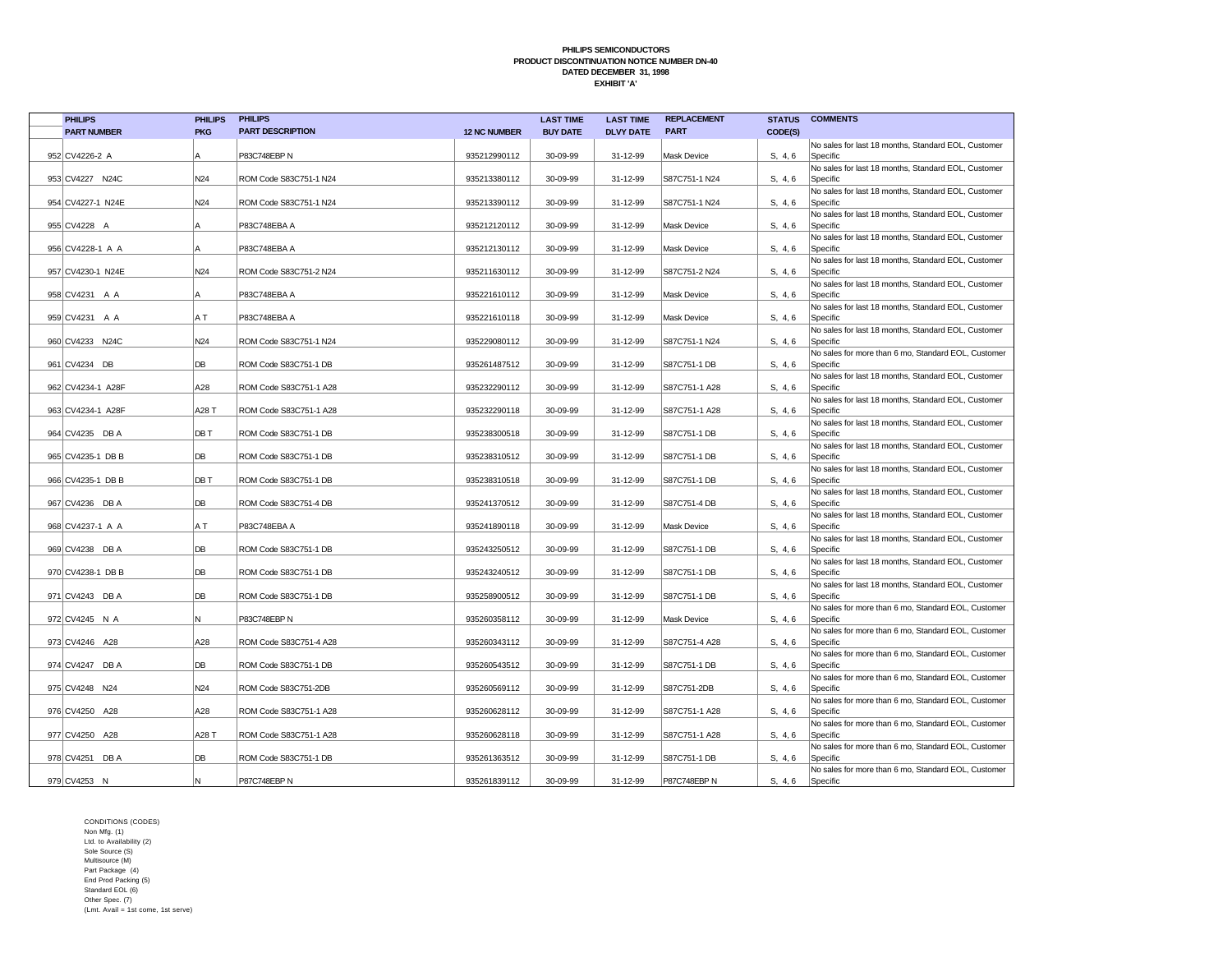| <b>PHILIPS</b>     | <b>PHILIPS</b> | <b>PHILIPS</b>          |                     | <b>LAST TIME</b> | <b>LAST TIME</b> | <b>REPLACEMENT</b> | <b>STATUS</b> | <b>COMMENTS</b>                                                 |
|--------------------|----------------|-------------------------|---------------------|------------------|------------------|--------------------|---------------|-----------------------------------------------------------------|
| <b>PART NUMBER</b> | <b>PKG</b>     | <b>PART DESCRIPTION</b> | <b>12 NC NUMBER</b> | <b>BUY DATE</b>  | <b>DLVY DATE</b> | <b>PART</b>        | CODE(S)       |                                                                 |
| 980 CV4541 A28D    | A28 T          | ROM Code S83C752-1 A28  | 935166450118        | 30-09-99         | 31-12-99         | S87C752-1 A28      | S. 4.6        | No sales for last 18 months, Standard EOL, Customer<br>Specific |
|                    |                |                         |                     |                  |                  |                    |               | No sales for last 18 months, Standard EOL, Customer             |
| 981 CV4541-1 A28F  | A28            | ROM Code S83C752-1 A28  | 935167520112        | 30-09-99         | 31-12-99         | S87C752-1 A28      | S. 4.6        | Specific<br>No sales for last 18 months, Standard EOL, Customer |
| 982 CV4541-1 A28F  | A 28 T         | ROM Code S83C752-1 A28  | 935167520118        | 30-09-99         | 31-12-99         | S87C752-1 A28      | S, 4, 6       | Specific                                                        |
| 983 CV4557 A28C    | A28            | S87C752-4 A28           | 935201320112        | 30-09-99         | 31-12-99         | S87C752-4 A28      | S, 4, 6       | No sales for last 18 months, Standard EOL, Customer<br>Specific |
|                    |                |                         |                     |                  |                  |                    |               |                                                                 |
| 984 CV5062 A44N    | A44            | SC80C51BAGA44           | 935192390112        | 30-06-99         | 31-12-99         | P80C51UFA A        | M, 4, 6       | Die revision no longer Available, Customer Specific             |
| 985 CV5062 A44N    | A44 T          | SC80C51BAGA44           | 935192390118        | 30-06-99         | 31-12-99         | P80C51UFA A        | M, 4, 6       | Die revision no longer Available, Customer Specific             |
| 986 CV5085 A44O    | A44            | SC80C51BCCA44           | 935218980112        | 30-06-99         | 31-12-99         | SC80C51BCCA44      | M, 4, 6       | No sales for last 18 months, Customer Specific                  |
|                    |                |                         |                     |                  |                  |                    |               |                                                                 |
| 987 CV5102-1 N40D  | N40            | SC80C51BCGN40           | 935230840112        | 30-06-99         | 31-12-99         | SC80C51BCGN40      | M, 4, 6       | No sales for last 18 months, Customer Specific                  |
| 988 CV5105 N40O    | N40            | SC80C51BCGN40           | 935240150112        | 30-06-99         | 31-12-99         | SC80C51BCGN40      | M, 4, 6       | No sales for last 18 months, Customer Specific                  |
|                    |                |                         |                     |                  |                  |                    |               |                                                                 |
| 989 CV5106-1 B44F  | <b>B44</b>     | SC80C51BCCB44           | 935240380557        | 30-06-99         | 31-12-99         | SC80C51BCCB44      | M, 4, 6       | No sales for last 18 months, Customer Specific                  |
| 990 CV5107 N40O    | N40            | SC80C51BCCN40           | 935241540112        | 30-06-99         | 31-12-99         | SC80C51BCCN40      | M, 4, 6       | No sales for last 18 months, Customer Specific                  |
| 991 CV5110 A44O    | A44            | SC80C51BACA44           | 935242680112        | 30-06-99         | 31-12-99         | SC80C51BACA44      | M, 4, 6       | No sales for last 18 months, Customer Specific                  |
| 992 CV5110 A44O    | A44 T          | SC80C51BACA44           | 935242680118        | 30-06-99         | 31-12-99         | SC80C51BACA44      | M, 4, 6       | No sales for last 18 months, Customer Specific                  |
|                    |                |                         |                     |                  |                  |                    |               |                                                                 |
| 993 CV5110 B44O    | <b>B44 T</b>   | SC80C51BACA44           | 935242720518        | 30-06-99         | 31-12-99         | SC80C51BACA44      | M, 4, 6       | No sales for last 18 months, Customer Specific                  |
| 994 CV5110 B44O    | <b>B44</b>     | SC80C51BACA44           | 935242720557        | 30-06-99         | 31-12-99         | SC80C51BACA44      | M, 4, 6       | No sales for last 18 months, Customer Specific                  |
| 995 CV5110 N40O    | N40            | SC80C51BACA44           | 935242700112        | 30-06-99         | 31-12-99         | SC80C51BACA44      | M, 4, 6       | No sales for last 18 months, Customer Specific                  |
|                    |                |                         |                     |                  |                  |                    |               |                                                                 |
| 996 CV5110-1 A44D  | A44 T          | SC80C51BACA44           | 935242690118        | 30-06-99         | 31-12-99         | SC80C51BACA44      | M, 4, 6       | No sales for last 18 months, Customer Specific                  |
| 997 CV5110-1 B44F  | <b>B44 T</b>   | SC80C51BACA44           | 935242730518        | 30-06-99         | 31-12-99         | SC80C51BACA44      | M, 4, 6       | No sales for last 18 months, Customer Specific                  |
| 998 CV5112 A440    | A44T           | SC80C51BACA44           | 935242480118        | 30-06-99         | 31-12-99         | SC80C51BACA44      | M, 4, 6       | No sales for last 18 months, Customer Specific                  |
|                    |                |                         |                     |                  |                  |                    |               |                                                                 |
| 999 CV5112 B44O    | <b>B44 T</b>   | SC80C51BACB44           | 935242500518        | 30-06-99         | 31-12-99         | SC80C51BACB44      | M, 4, 6       | No sales for last 18 months, Customer Specific                  |
| 1000 CV5112 B44O   | <b>B44</b>     | SC80C51BACB44           | 935242500557        | 30-06-99         | 31-12-99         | SC80C51BACB44      | M, 4, 6       | No sales for last 18 months, Customer Specific                  |
| 1001 CV5112 N40O   | N40            | SC80C51BACN40           | 935247490112        | 30-06-99         | 31-12-99         | SC80C51BACN40      | M, 4, 6       | No sales for last 18 months, Customer Specific                  |
|                    |                |                         |                     |                  |                  |                    |               |                                                                 |
| 1002 CV5112-1 A44D | A44 T          | SC80C51BACA44           | 935242490118        | 30-06-99         | 31-12-99         | SC80C51BACA44      | M, 4, 6       | No sales for last 18 months, Customer Specific                  |
| 1003 CV5112-1 B44F | <b>B44 T</b>   | SC80C51BACB44           | 935242520518        | 30-06-99         | 31-12-99         | SC80C51BACB44      | M, 4, 6       | No sales for last 18 months, Customer Specific                  |
| 1004 CV5114 B44    | <b>B44 T</b>   | SC80C51BCGB44           | 935242440518        | 30-06-99         | 31-12-99         | SC80C51BCGB44      | M, 4, 6       | No sales for last 18 months, Customer Specific                  |
|                    |                |                         |                     |                  |                  |                    |               |                                                                 |
| 1005 CV5115 A44    | A44            | SC80C51BCGA44           | 935245080112        | 30-06-99         | 31-12-99         | SC80C51BCGA44      | M, 4, 6       | No sales for last 18 months, Customer Specific                  |
| 1006 CV5136 A44    | A44 T          | SC80C51BCCA44           | 935260545118        | 30-06-99         | 31-12-99         | SC80C51BCCA44      | M, 4, 6       | No sales for more than 6 mo., Customer Specific                 |
| 1007 CV5137 A44A   | A44 T          | SC80C51BCGA44           | 935260598118        | 30-06-99         | 31-12-99         | SC80C51BCGA44      | M, 4, 6       | No sales for more than 6 mo., Customer Specific                 |
|                    |                |                         |                     |                  |                  |                    |               |                                                                 |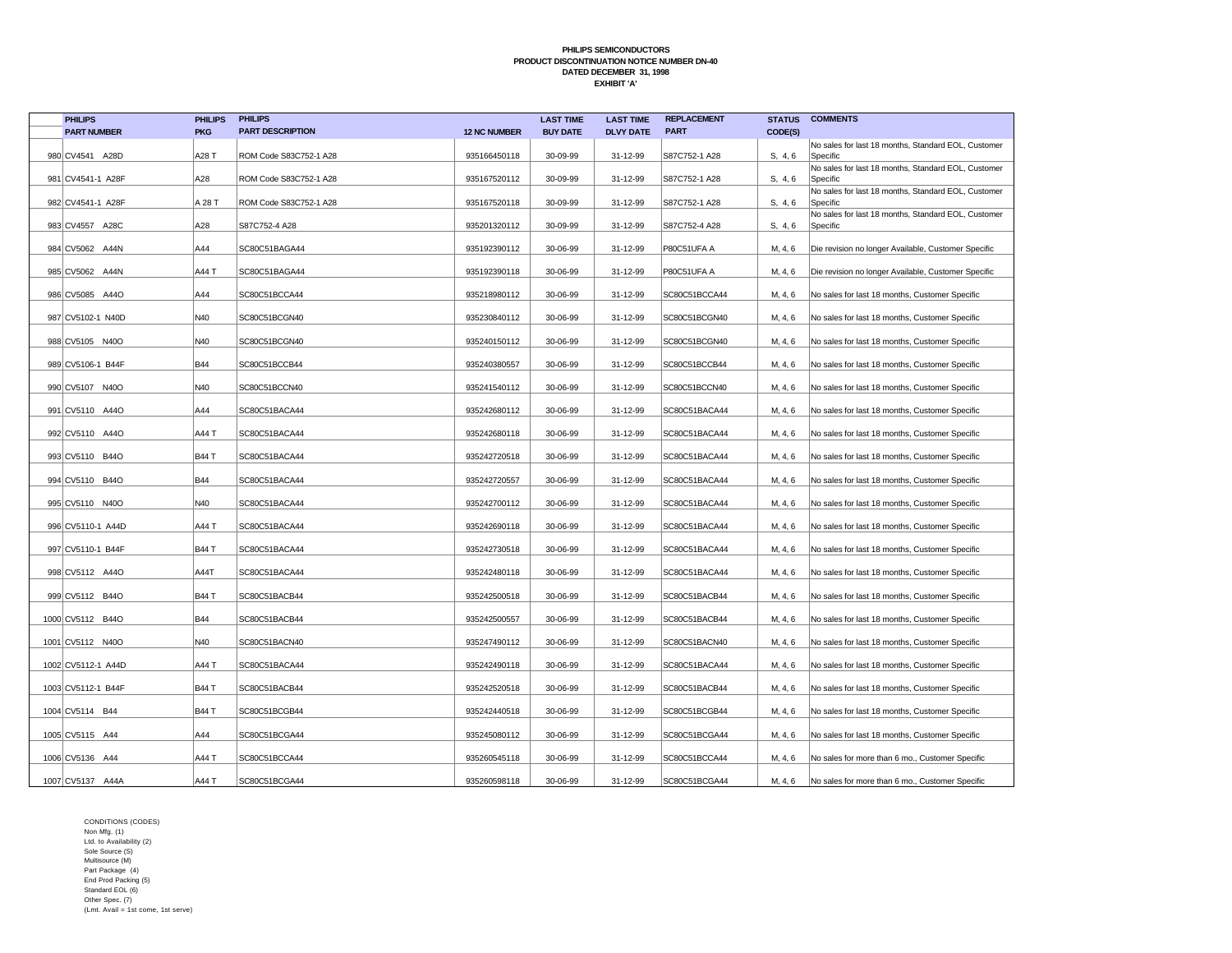| <b>PHILIPS</b>     | <b>PHILIPS</b> | <b>PHILIPS</b>          |                     | <b>LAST TIME</b> | <b>LAST TIME</b> | <b>REPLACEMENT</b> | <b>STATUS</b> | <b>COMMENTS</b>                                 |
|--------------------|----------------|-------------------------|---------------------|------------------|------------------|--------------------|---------------|-------------------------------------------------|
| <b>PART NUMBER</b> | <b>PKG</b>     | <b>PART DESCRIPTION</b> | <b>12 NC NUMBER</b> | <b>BUY DATE</b>  | <b>DLVY DATE</b> | <b>PART</b>        | CODE(S)       |                                                 |
| 1008 CV5141 A44    | A44 T          | SC80C51BAGA44           | 935261018118        | 30-06-99         | 31-12-99         | SC80C51BAGA44      | M, 4, 6       | No sales for more than 6 mo., Customer Specific |
| 1009 CV5143 A      | A              | P80C51SBA A             | 935261169112        | 30-06-99         | 31-12-99         | <b>Mask Device</b> | M, 4, 6       | No sales for more than 6 mo., Customer Specific |
| 1010 CV5144 B      | ΒT             | P80C51SBB B             | 935261237518        | 30-06-99         | 31-12-99         | <b>Mask Device</b> | M, 4, 6       | No sales for more than 6 mo., Customer Specific |
| 1011 CV5144 B      | BS             | P80C54SBB B'            | 935261237551        | 30-06-99         | 31-12-99         | <b>Mask Device</b> | M, 4, 6       | No sales for more than 6 mo., Customer Specific |
| 1012 CV5148 B      | BT             | P80C51SBA A             | 935261639518        | 30-06-99         | 31-12-99         | Mask Device        | M, 4, 6       | No sales for more than 6 mo., Customer Specific |
| 1013 CV5150 A      | Α              | P80C51SBA A             | 935261654112        | 30-06-99         | 31-12-99         | <b>Mask Device</b> | M, 4, 6       | No sales for more than 6 mo., Customer Specific |
| 1014 CV5152 A      | A              | P80C51SBA A             | 935261724112        | 30-06-99         | 31-12-99         | Mask Device        | M, 4, 6       | No sales for more than 6 mo., Customer Specific |
| 1015 CV5206 N L    | Ν              | P80C52EBP N             | 935137670112        | 30-06-99         | 31-12-99         | <b>Mask Device</b> | M, 4, 6       | No sales for last 18 months, Customer Specific  |
| 1016 CV5206-1 N H  | Ν              | P80C52EBP N             | 935241360112        | 30-06-99         | 31-12-99         | <b>Mask Device</b> | M, 4, 6       | No sales for last 18 months, Customer Specific  |
| 1017 CV5307 A K    | Α              | P80C52EBA A             | 935138320112        | 30-06-99         | 31-12-99         | Mask Device        | M, 4, 6       | No sales for last 18 months, Customer Specific  |
| 1018 CV5344-1 A H  | Α              | P80C52EBA A             | 935243350112        | 30-06-99         | 31-12-99         | Mask Device        | M, 4, 6       | No sales for last 18 months, Customer Specific  |
| 1019 CV5344-1 A H  | ΑT             | P80C52EBA A             | 935243350118        | 30-06-99         | 31-12-99         | <b>Mask Device</b> | M, 4, 6       | No sales for last 18 months, Customer Specific  |
| 1020 CV5376 B L    | BT             | P80C52EBB B             | 935138760518        | 30-06-99         | 31-12-99         | Mask Device        | M, 4, 6       | No sales for last 18 months, Customer Specific  |
| 1021 CV5382 A J    | A              | P80C52EFA A             | 935152860112        | 30-06-99         | 31-12-99         | <b>Mask Device</b> | M, 4, 6       | No sales for last 18 months, Customer Specific  |
| 1022 CV5390 A J    | A T            | P80C52EBA A             | 935155870118        | 30-06-99         | 31-12-99         | Mask Device        | M, 4, 6       | No sales for last 18 months, Customer Specific  |
| 1023 CV5401 A K    | Α              | P80C52EBA A             | 935162230112        | 30-06-99         | 31-12-99         | Mask Device        | M, 4, 6       | No sales for last 18 months, Customer Specific  |
| 1024 CV5405-1 A H  | А              | P80C52EBA A             | 935164660112        | 30-06-99         | 31-12-99         | <b>Mask Device</b> | M, 4, 6       | No sales for last 18 months, Customer Specific  |
| 1025 CV5419-1 A H  | Α              | P80C52EBA A             | 935168680112        | 30-06-99         | 31-12-99         | <b>Mask Device</b> | M, 4, 6       | No sales for last 18 months, Customer Specific  |
| 1026 CV5419-1 A H  | A T            | P80C52EBA A             | 935168680118        | 30-06-99         | 31-12-99         | <b>Mask Device</b> | M, 4, 6       | No sales for last 18 months, Customer Specific  |
| 1027 CV5420-1 A H  | А              | P80C52EBA A             | 935184130112        | 30-06-99         | 31-12-99         | <b>Mask Device</b> | M, 4, 6       | No sales for last 18 months, Customer Specific  |
| 1028 CV5420-1 A H  | A T            | P80C52EBA A             | 935184130118        | 30-06-99         | 31-12-99         | Mask Device        | M, 4, 6       | No sales for last 18 months, Customer Specific  |
| 1029 CV5424 A B    | A T            | P80C52EBA A             | 935169300118        | 30-06-99         | 31-12-99         | <b>Mask Device</b> | M, 4, 6       | No sales for last 18 months, Customer Specific  |
| 1030 CV5442 A B    | A              | P80C52EBA A             | 935171000112        | 30-06-99         | 31-12-99         | <b>Mask Device</b> | M, 4, 6       | No sales for last 18 months, Customer Specific  |
| 1031 CV5448 A J    | A T            | P80C52EBA A             | 935176960118        | 30-06-99         | 31-12-99         | Mask Device        | M, 4, 6       | No sales for last 18 months, Customer Specific  |
| 1032 CV5451 A      | A              | P80C52EBA A             | 935178090112        | 30-06-99         | 31-12-99         | <b>Mask Device</b> | M, 4, 6       | No sales for last 18 months, Customer Specific  |
| 1033 CV5461 A I    | A              | P80C52EBA A             | 935181410112        | 30-06-99         | 31-12-99         | Mask Device        | M, 4, 6       | No sales for last 18 months, Customer Specific  |
| 1034 CV5482-1 A G  | ΙA             | P80C52EBA A             | 935184890112        | 30-06-99         | 31-12-99         | <b>Mask Device</b> | M, 4, 6       | No sales for last 18 months, Customer Specific  |
| 1035 CV5482-1 A G  | A T            | P80C52EBA A             | 935184890118        | 30-06-99         | 31-12-99         | Mask Device        | M, 4, 6       | No sales for last 18 months, Customer Specific  |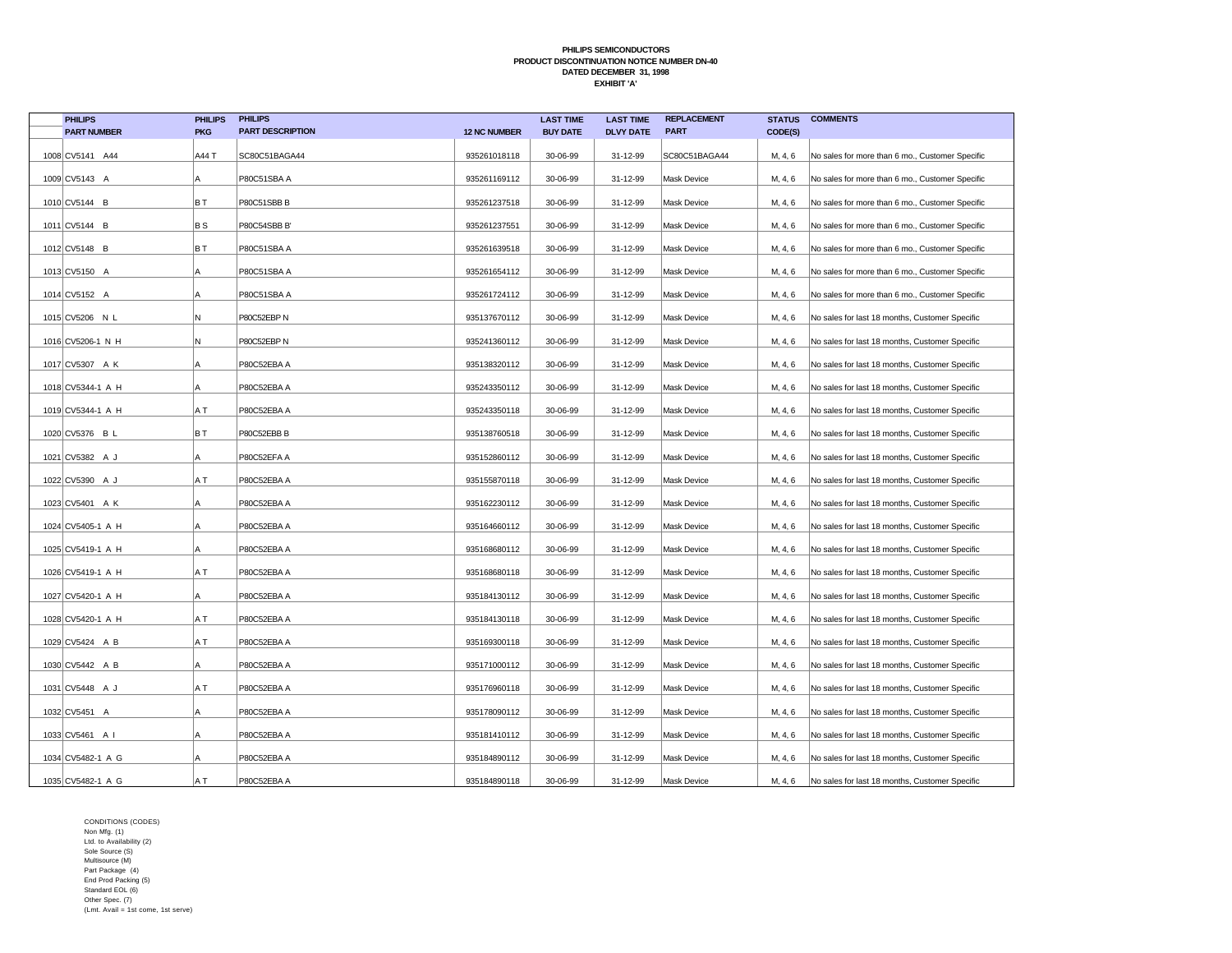| <b>PHILIPS</b>     | <b>PHILIPS</b> | <b>PHILIPS</b>          |                     | <b>LAST TIME</b> | <b>LAST TIME</b> | <b>REPLACEMENT</b> | <b>STATUS</b> | <b>COMMENTS</b>                                 |
|--------------------|----------------|-------------------------|---------------------|------------------|------------------|--------------------|---------------|-------------------------------------------------|
| <b>PART NUMBER</b> | <b>PKG</b>     | <b>PART DESCRIPTION</b> | <b>12 NC NUMBER</b> | <b>BUY DATE</b>  | <b>DLVY DATE</b> | <b>PART</b>        | CODE(S)       |                                                 |
| 1036 CV5483-1 A G  | A              | P80C52EBA A             | 935184910112        | 30-06-99         | 31-12-99         | Mask Device        | M, 4, 6       | No sales for last 18 months, Customer Specific  |
| 1037 CV5483-1 A G  | A T            | P80C52EBA A             | 935184910118        | 30-06-99         | 31-12-99         | Mask Device        | M, 4, 6       | No sales for last 18 months, Customer Specific  |
| 1038 CV5526 A J    | A T            | P80C52EBA A             | 935207740118        | 30-06-99         | 31-12-99         | Mask Device        | M, 4, 6       | No sales for last 18 months, Customer Specific  |
| 1039 CV5526-1 A G  | A              | P80C52EBA A             | 935207890112        | 30-06-99         | 31-12-99         | <b>Mask Device</b> | M, 4, 6       | No sales for last 18 months, Customer Specific  |
| 1040 CV5526-1 A G  | A T            | P80C52EBA A             | 935207890118        | 30-06-99         | 31-12-99         | <b>Mask Device</b> | M, 4, 6       | No sales for last 18 months, Customer Specific  |
| 1041 CV5526-2 A G  | Α              | P80C52EBA A             | 935207900112        | 30-06-99         | 31-12-99         | Mask Device        | M, 4, 6       | No sales for last 18 months, Customer Specific  |
| 1042 CV5526-2 A G  | A T            | P80C52EBA A             | 935207900118        | 30-06-99         | 31-12-99         | Mask Device        | M, 4, 6       | No sales for last 18 months, Customer Specific  |
| 1043 CV5527 B J    | BT             | P80C52EBB B             | 935208800518        | 30-06-99         | 31-12-99         | Mask Device        | M, 4, 6       | No sales for more than 6 mo., Customer Specific |
| 1044 CV5527-1 B H  | BT             | P80C52EBB B             | 935208820518        | 30-06-99         | 31-12-99         | Mask Device        | M, 4, 6       | No sales for last 18 months, Customer Specific  |
| 1045 CV5527-1 B H  | B              | P80C52EBB B             | 935208820557        | 30-06-99         | 31-12-99         | <b>Mask Device</b> | M, 4, 6       | No sales for last 18 months, Customer Specific  |
| 1046 CV5531 B J    | B              | P80C52EBB B             | 935212140557        | 30-06-99         | 31-12-99         | Mask Device        | M, 4, 6       | No sales for last 18 months, Customer Specific  |
| 1047 CV5531-1 B G  | B T            | P80C52EBB B             | 935212150518        | 30-06-99         | 31-12-99         | <b>Mask Device</b> | M, 4, 6       | No sales for last 18 months, Customer Specific  |
| 1048 CV5531-1 B G  | B              | P80C52EBB B             | 935212150557        | 30-06-99         | 31-12-99         | Mask Device        | M, 4, 6       | No sales for last 18 months, Customer Specific  |
| 1049 CV5532 B J    | B              | P80C52EBB B             | 935211000557        | 30-06-99         | 31-12-99         | Mask Device        | M, 4, 6       | No sales for last 18 months, Customer Specific  |
| 1050 CV5532-1 B H  | BT             | P80C52EBB B             | 935211020518        | 30-06-99         | 31-12-99         | <b>Mask Device</b> | M, 4, 6       | No sales for last 18 months, Customer Specific  |
| 1051 CV5532-1 B H  | B              | P80C52EBB B             | 935211020557        | 30-06-99         | 31-12-99         | Mask Device        | M, 4, 6       | No sales for last 18 months, Customer Specific  |
| 1052 CV5534-1 N G  | N              | P80C52EBP N             | 935212350112        | 30-06-99         | 31-12-99         | <b>Mask Device</b> | M, 4, 6       | No sales for last 18 months, Customer Specific  |
| 1053 CV5541-1 B G  | lв             | P80C52EBB B             | 935214910557        | 30-06-99         | 31-12-99         | <b>Mask Device</b> | M, 4, 6       | No sales for last 18 months, Customer Specific  |
| 1054 CV5543-2 N G  | N              | P80C52EBP N             | 935215860112        | 30-06-99         | 31-12-99         | <b>Mask Device</b> | M, 4, 6       | No sales for last 18 months, Customer Specific  |
| 1055 CV5544-2 A G  | Α              | P80C52EBA A             | 935215930112        | 30-06-99         | 31-12-99         | Mask Device        | M, 4, 6       | No sales for last 18 months, Customer Specific  |
| 1056 CV5545 A J    | Α              | P80C52EBA A             | 935216060112        | 30-06-99         | 31-12-99         | <b>Mask Device</b> | M, 4, 6       | No sales for last 18 months, Customer Specific  |
| 1057 CV5545-2 A H  | Α              | P80C52EBA A             | 935216070112        | 30-06-99         | 31-12-99         | Mask Device        | M, 4, 6       | No sales for last 18 months, Customer Specific  |
| 1058 CV5545-2 A H  | ΑT             | P80C52EBA A             | 935216070118        | 30-06-99         | 31-12-99         | <b>Mask Device</b> | M, 4, 6       | No sales for last 18 months, Customer Specific  |
| 1059 CV5547-2 N H  | N              | P80C52EBP N             | 935217910112        | 30-06-99         | 31-12-99         | Mask Device        | M, 4, 6       | No sales for last 18 months, Customer Specific  |
| 1060 CV5548 A J    | A              | P80C52EBA A             | 935218030112        | 30-06-99         | 31-12-99         | Mask Device        | M, 4, 6       | No sales for last 18 months, Customer Specific  |
| 1061 CV5548-2 A G  | A              | P80C52EBA A             | 935218040112        | 30-06-99         | 31-12-99         | <b>Mask Device</b> | M, 4, 6       | No sales for last 18 months, Customer Specific  |
| 1062 CV5548-2 A G  | A T            | P80C52EBA A             | 935218040118        | 30-06-99         | 31-12-99         | Mask Device        | M, 4, 6       | No sales for last 18 months, Customer Specific  |
| 1063 CV5549-2 N G  | ΙN.            | P80C52EBP N             | 935221070112        | 30-06-99         | 31-12-99         | Mask Device        | M, 4, 6       | No sales for last 18 months, Customer Specific  |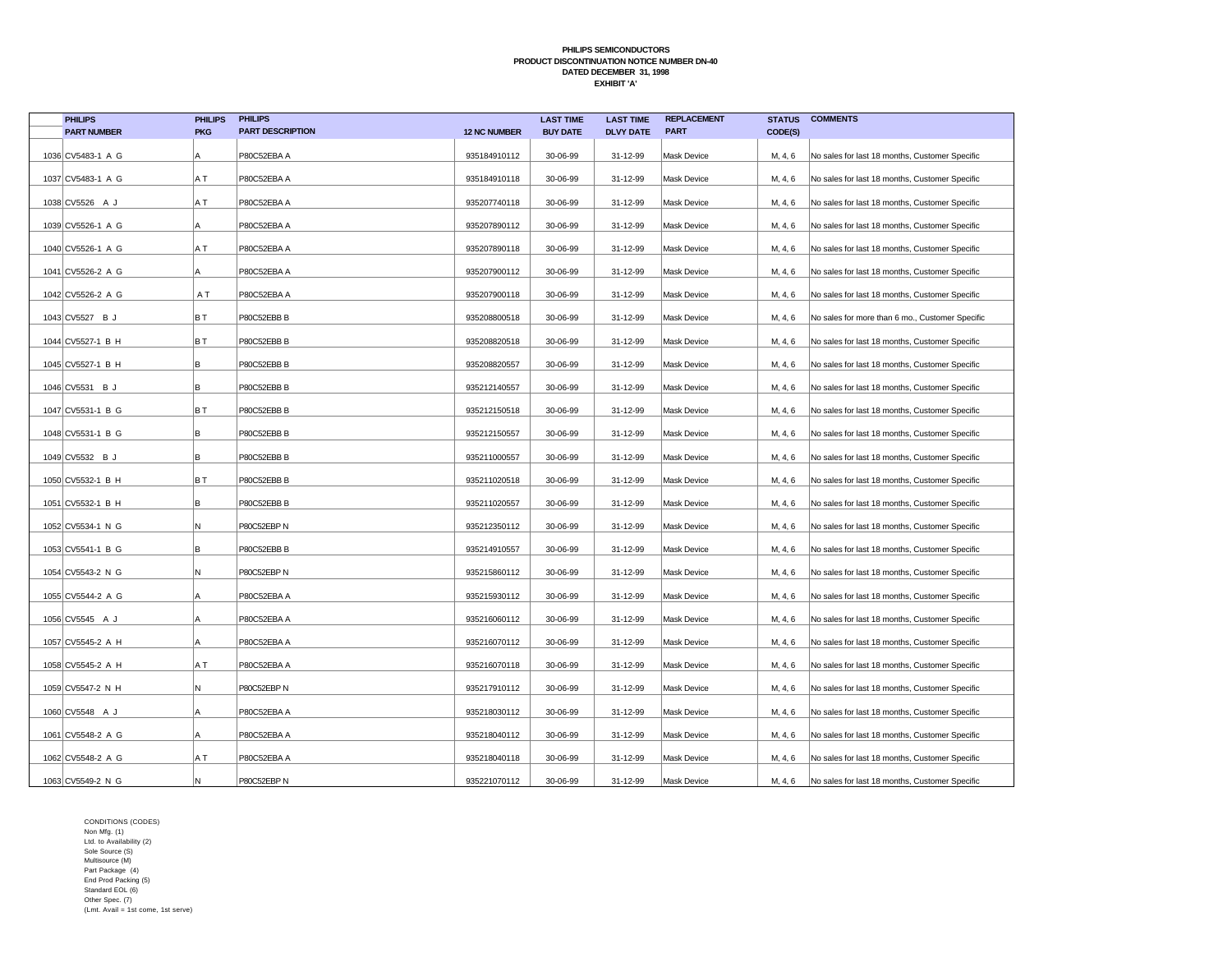| <b>PHILIPS</b>     | <b>PHILIPS</b> | <b>PHILIPS</b>          |                     | <b>LAST TIME</b> | <b>LAST TIME</b> | <b>REPLACEMENT</b> | <b>STATUS</b> | <b>COMMENTS</b>                                 |
|--------------------|----------------|-------------------------|---------------------|------------------|------------------|--------------------|---------------|-------------------------------------------------|
| <b>PART NUMBER</b> | <b>PKG</b>     | <b>PART DESCRIPTION</b> | <b>12 NC NUMBER</b> | <b>BUY DATE</b>  | <b>DLVY DATE</b> | <b>PART</b>        | CODE(S)       |                                                 |
| 1064 CV5550 A J    | Α              | P80C52EBP N             | 935222260112        | 30-06-99         | 31-12-99         | Mask Device        | M, 4, 6       | No sales for last 18 months, Customer Specific  |
| 1065 CV5550-2 A G  | A              | P80C52EBP N             | 935222270112        | 30-06-99         | 31-12-99         | Mask Device        | M, 4, 6       | No sales for last 18 months, Customer Specific  |
| 1066 CV5550-2 A G  | A T            | P80C52EBP N             | 935222270118        | 30-06-99         | 31-12-99         | Mask Device        | M, 4, 6       | No sales for last 18 months, Customer Specific  |
| 1067 CV5552-2 B G  | B              | P80C52EBB B             | 935221370557        | 30-06-99         | 31-12-99         | <b>Mask Device</b> | M, 4, 6       | No sales for last 18 months, Customer Specific  |
| 1068 CV5554-2 N H  | N              | P80C52EFP N             | 935223150112        | 30-06-99         | 31-12-99         | <b>Mask Device</b> | M, 4, 6       | No sales for last 18 months, Customer Specific  |
| 1069 CV5555-2 N H  | N              | P80C52EBP N             | 935223540112        | 30-06-99         | 31-12-99         | Mask Device        | M, 4, 6       | No sales for last 18 months, Customer Specific  |
| 1070 CV5556-1 A H  | А              | P80C52EBA A             | 935223210112        | 30-06-99         | 31-12-99         | Mask Device        | M, 4, 6       | No sales for last 18 months, Customer Specific  |
| 1071 CV5556-1 A H  | A T            | P80C52EBA A             | 935223210118        | 30-06-99         | 31-12-99         | Mask Device        | M, 4, 6       | No sales for last 18 months, Customer Specific  |
| 1072 CV5556-2 A G  | Α              | P80C52EBA A             | 935222760112        | 30-06-99         | 31-12-99         | Mask Device        | M, 4, 6       | No sales for last 18 months, Customer Specific  |
| 1073 CV5556-2 A G  | A T            | P80C52EBA A             | 935222760118        | 30-06-99         | 31-12-99         | <b>Mask Device</b> | M, 4, 6       | No sales for last 18 months, Customer Specific  |
| 1074 CV5560 A J    | Α              | P80C52EBA A             | 935223370112        | 30-06-99         | 31-12-99         | Mask Device        | M, 4, 6       | No sales for last 18 months, Customer Specific  |
| 1075 CV5560-1 A H  | Α              | P80C52EBA A             | 935224400112        | 30-06-99         | 31-12-99         | <b>Mask Device</b> | M, 4, 6       | No sales for last 18 months, Customer Specific  |
| 1076 CV5560-2 A H  | ΙA             | P80C52EBA A             | 935223380112        | 30-06-99         | 31-12-99         | Mask Device        | M, 4, 6       | No sales for last 18 months, Customer Specific  |
| 1077 CV5563 A J    | Α              | P80C52EBA A             | 935225070112        | 30-06-99         | 31-12-99         | Mask Device        | M, 4, 6       | No sales for last 18 months, Customer Specific  |
| 1078 CV5563-1 A H  | A              | P80C52EBA A             | 935225080112        | 30-06-99         | 31-12-99         | <b>Mask Device</b> | M, 4, 6       | No sales for last 18 months, Customer Specific  |
| 1079 CV5563-1 A H  | A T            | P80C52EBA A             | 935225080118        | 30-06-99         | 31-12-99         | Mask Device        | M, 4, 6       | No sales for last 18 months, Customer Specific  |
| 1080 CV5566 B J    | B              | P80C52EBB B             | 935261028518        | 30-06-99         | 31-12-99         | <b>Mask Device</b> | M, 4, 6       | No sales for more than 6 mo., Customer Specific |
| 1081 CV5566-1 B H  | BT             | P80C52EBB B             | 935226250518        | 30-06-99         | 31-12-99         | <b>Mask Device</b> | M, 4, 6       | No sales for last 18 months, Customer Specific  |
| 1082 CV5567-1 N H  | N              | P80C52EBP N             | 935226720112        | 30-06-99         | 31-12-99         | <b>Mask Device</b> | M, 4, 6       | No sales for last 18 months, Customer Specific  |
| 1083 CV5569 A J    | Α              | P80C52EBA A             | 935227200112        | 30-06-99         | 31-12-99         | Mask Device        | M, 4, 6       | No sales for last 18 months, Customer Specific  |
| 1084 CV5569-1 A H  | Α              | P80C52EBA A             | 935226430112        | 30-06-99         | 31-12-99         | <b>Mask Device</b> | M, 4, 6       | No sales for last 18 months, Customer Specific  |
| 1085 CV5570 A J    | Α              | P80C52EBA A             | 935227280112        | 30-06-99         | 31-12-99         | Mask Device        | M, 4, 6       | No sales for last 18 months, Customer Specific  |
| 1086 CV5570 A J    | ΑT             | P80C52EBA A             | 935227280118        | 30-06-99         | 31-12-99         | <b>Mask Device</b> | M, 4, 6       | No sales for last 18 months, Customer Specific  |
| 1087 CV5570-1 A H  | A              | P80C52EBA A             | 935226440112        | 30-06-99         | 31-12-99         | Mask Device        | M, 4, 6       | No sales for last 18 months, Customer Specific  |
| 1088 CV5570-1 A H  | A T            | P80C52EBA A             | 935226440118        | 30-06-99         | 31-12-99         | Mask Device        | M, 4, 6       | No sales for last 18 months, Customer Specific  |
| 1089 CV5571 N J    | N              | P80C52EBP N             | 935228040112        | 30-06-99         | 31-12-99         | <b>Mask Device</b> | M, 4, 6       | No sales for last 18 months, Customer Specific  |
| 1090 CV5571-1 N H  | N              | P80C52EBP N             | 935228050112        | 30-06-99         | 31-12-99         | <b>Mask Device</b> | M, 4, 6       | No sales for last 18 months, Customer Specific  |
| 1091 CV5572-1 B H  | BT             | P80C52EBB B             | 935228380518        | 30-06-99         | 31-12-99         | Mask Device        | M, 4, 6       | No sales for last 18 months, Customer Specific  |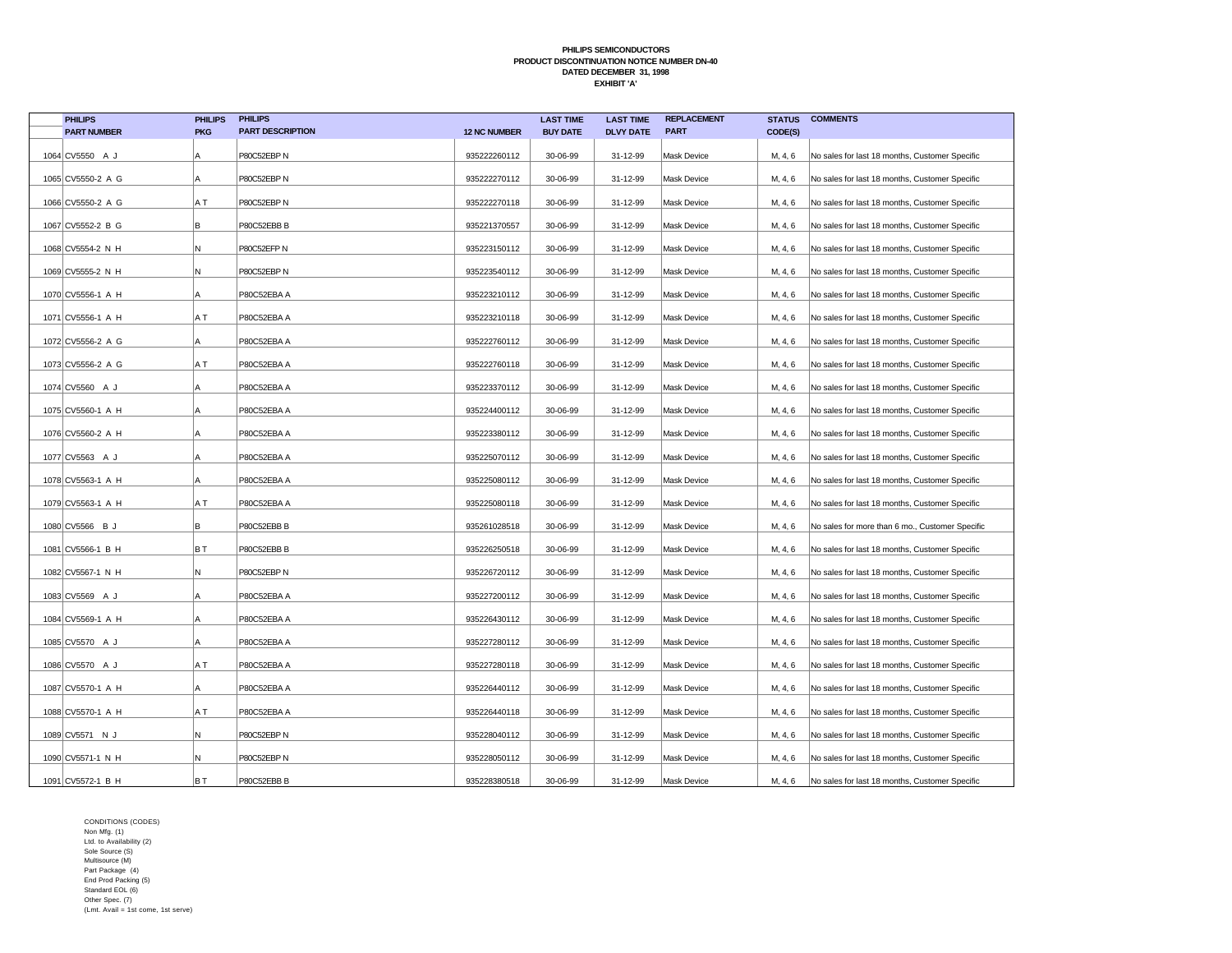| <b>PHILIPS</b>     | <b>PHILIPS</b> | <b>PHILIPS</b>          |                     | <b>LAST TIME</b> | <b>LAST TIME</b> | <b>REPLACEMENT</b> | <b>STATUS</b> | <b>COMMENTS</b>                                |
|--------------------|----------------|-------------------------|---------------------|------------------|------------------|--------------------|---------------|------------------------------------------------|
| <b>PART NUMBER</b> | <b>PKG</b>     | <b>PART DESCRIPTION</b> | <b>12 NC NUMBER</b> | <b>BUY DATE</b>  | <b>DLVY DATE</b> | <b>PART</b>        | CODE(S)       |                                                |
| 1092 CV5572-1 B H  | B              | P80C52EBB B             | 935228380557        | 30-06-99         | 31-12-99         | Mask Device        | M, 4, 6       | No sales for last 18 months, Customer Specific |
| 1093 CV5575 A J    | A              | P80C52EBA A             | 935228020112        | 30-06-99         | 31-12-99         | Mask Device        | M, 4, 6       | No sales for last 18 months, Customer Specific |
| 1094 CV5575 A J    | A T            | P80C52EBA A             | 935228020118        | 30-06-99         | 31-12-99         | Mask Device        | M, 4, 6       | No sales for last 18 months, Customer Specific |
| 1095 CV5575-1 A H  | A              | P80C52EBA A             | 935228030112        | 30-06-99         | 31-12-99         | Mask Device        | M, 4, 6       | No sales for last 18 months, Customer Specific |
| 1096 CV5575-1 A H  | A T            | P80C52EBA A             | 935228030118        | 30-06-99         | 31-12-99         | Mask Device        | M, 4, 6       | No sales for last 18 months, Customer Specific |
| 1097 CV5576 N J    | N              | P80C52EBP N             | 935228830112        | 30-06-99         | 31-12-99         | Mask Device        | M, 4, 6       | No sales for last 18 months, Customer Specific |
| 1098 CV5576-1 N H  | N              | P80C52EBP N             | 935228840112        | 30-06-99         | 31-12-99         | Mask Device        | M, 4, 6       | No sales for last 18 months, Customer Specific |
| 1099 CV5577 A L    | Α              | P80C52EBA A             | 935229040112        | 30-06-99         | 31-12-99         | <b>Mask Device</b> | M, 4, 6       | No sales for last 18 months, Customer Specific |
| 1100 CV5577-1 A K  | Α              | P80C52EBA A             | 935229050112        | 30-06-99         | 31-12-99         | Mask Device        | M, 4, 6       | No sales for last 18 months, Customer Specific |
| 1101 CV5578 B J    | BT             | P80C52EBB B             | 935241700518        | 30-06-99         | 31-12-99         | Mask Device        | M, 4, 6       | No sales for last 18 months, Customer Specific |
| 1102 CV5578-1 B H  | BT             | P80C52EBB B             | 935241710518        | 30-06-99         | 31-12-99         | Mask Device        | M, 4, 6       | No sales for last 18 months, Customer Specific |
| 1103 CV5578-1 B H  | B              | P80C52EBB B             | 935241710557        | 30-06-99         | 31-12-99         | <b>Mask Device</b> | M, 4, 6       | No sales for last 18 months, Customer Specific |
| 1104 CV5579 B J    | BT             | P80C52EFB B             | 935229790518        | 30-06-99         | 31-12-99         | Mask Device        | M, 4, 6       | No sales for last 18 months, Customer Specific |
| 1105 CV5579-1 B H  | BT             | P80C52EFB B             | 935229860518        | 30-06-99         | 31-12-99         | Mask Device        | M, 4, 6       | No sales for last 18 months, Customer Specific |
| 1106 CV5581 A J    | A T            | P80C52EBA A             | 935230590118        | 30-06-99         | 31-12-99         | Mask Device        | M, 4, 6       | No sales for last 18 months, Customer Specific |
| 1107 CV5581-1 A H  | Α              | P80C52EBA A             | 935230600112        | 30-06-99         | 31-12-99         | Mask Device        | M, 4, 6       | No sales for last 18 months, Customer Specific |
| 1108 CV5581-1 A H  | A T            | P80C52EBA A             | 935230600118        | 30-06-99         | 31-12-99         | Mask Device        | M, 4, 6       | No sales for last 18 months, Customer Specific |
| 1109 CV5582-1 N L  | N              | P80C52EBP N             | 935232380112        | 30-06-99         | 31-12-99         | Mask Device        | M, 4, 6       | No sales for last 18 months, Customer Specific |
| 1110 CV5583 A J    | A T            | P80C52EBA A             | 935233240118        | 30-06-99         | 31-12-99         | Mask Device        | M, 4, 6       | No sales for last 18 months, Customer Specific |
| 1111 CV5585 A J    | A T            | P80C52EBA A             | 935237380118        | 30-06-99         | 31-12-99         | Mask Device        | M, 4, 6       | No sales for last 18 months, Customer Specific |
| 1112 CV5585-1 A H  | A              | P80C52EBA A             | 935237390112        | 30-06-99         | 31-12-99         | Mask Device        | M, 4, 6       | No sales for last 18 months, Customer Specific |
| 1113 CV5585-1 A H  | A T            | P80C52EBA A             | 935237390118        | 30-06-99         | 31-12-99         | Mask Device        | M, 4, 6       | No sales for last 18 months, Customer Specific |
| 1114 CV5586-1 A K  | ΑT             | P80C52EBA A             | 935237940118        | 30-06-99         | 31-12-99         | Mask Device        | M, 4, 6       | No sales for last 18 months, Customer Specific |
| 1115 CV5587 A J    | A              | P80C52EBA A             | 935240630112        | 30-06-99         | 31-12-99         | Mask Device        | M, 4, 6       | No sales for last 18 months, Customer Specific |
| 1116 CV5587-1 A H  | Α              | P80C52EBA A             | 935240670112        | 30-06-99         | 31-12-99         | Mask Device        | M, 4, 6       | No sales for last 18 months, Customer Specific |
| 1117 CV5588 A J    | A              | P80C52EBA A             | 935240780112        | 30-06-99         | 31-12-99         | Mask Device        | M, 4, 6       | No sales for last 18 months, Customer Specific |
| 1118 CV5588-1 A H  | A              | P80C52EBA A             | 935241320112        | 30-06-99         | 31-12-99         | Mask Device        | M, 4, 6       | No sales for last 18 months, Customer Specific |
| 1119 CV5588-1 A H  | A T            | P80C52EBA A             | 935241320118        | 30-06-99         | 31-12-99         | Mask Device        | M, 4, 6       | No sales for last 18 months, Customer Specific |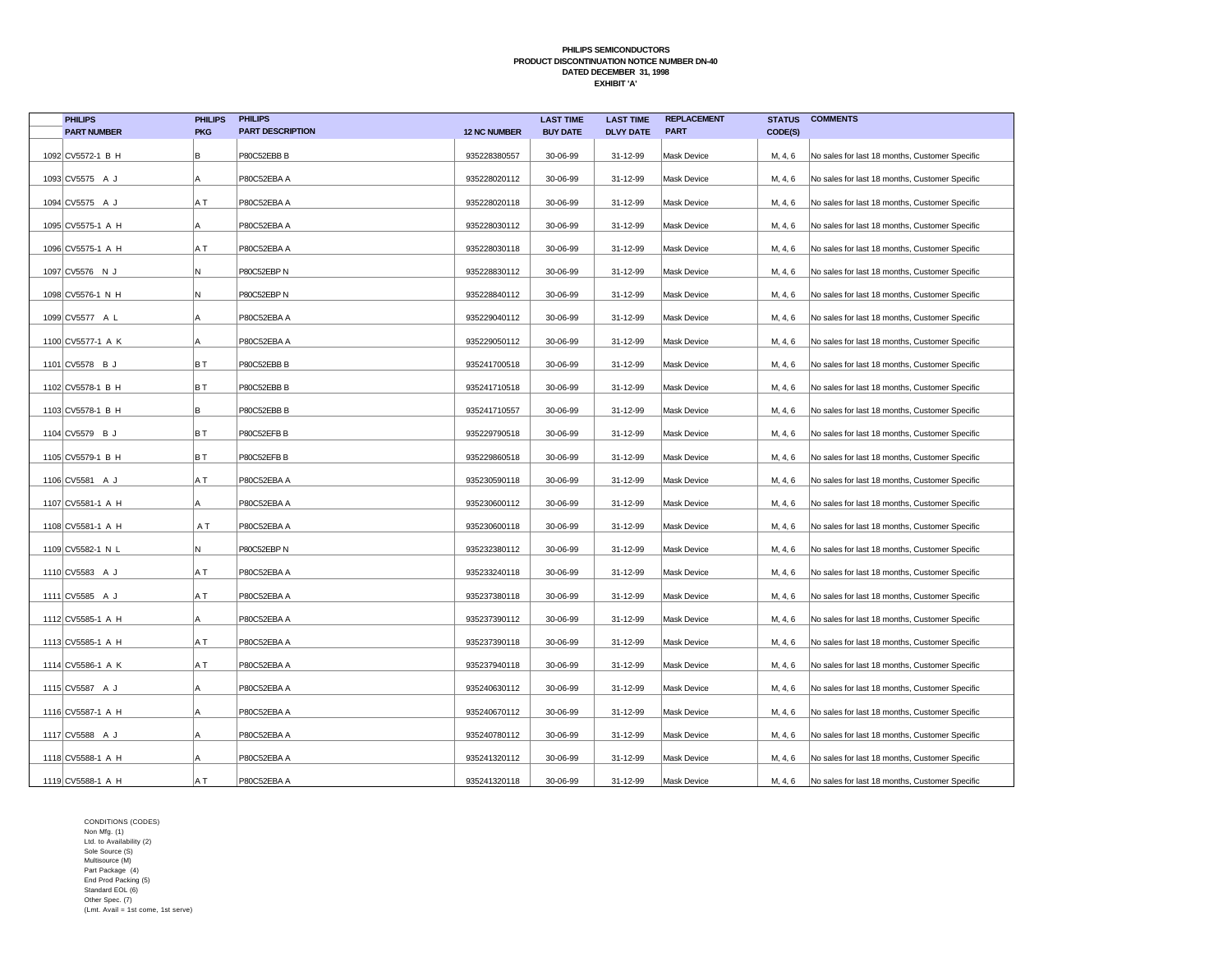| <b>PHILIPS</b>     | <b>PHILIPS</b> | <b>PHILIPS</b>          |                     | <b>LAST TIME</b> | <b>LAST TIME</b> | <b>REPLACEMENT</b> | <b>STATUS</b> | <b>COMMENTS</b>                                 |
|--------------------|----------------|-------------------------|---------------------|------------------|------------------|--------------------|---------------|-------------------------------------------------|
| <b>PART NUMBER</b> | <b>PKG</b>     | <b>PART DESCRIPTION</b> | <b>12 NC NUMBER</b> | <b>BUY DATE</b>  | <b>DLVY DATE</b> | <b>PART</b>        | CODE(S)       |                                                 |
| 1120 CV5590 A      | A T            | P80C52EBA A             | 935244910118        | 30-06-99         | 31-12-99         | <b>Mask Device</b> | M, 4, 6       | No sales for last 18 months, Customer Specific  |
| 1121 CV5591 A B    | A              | P80C52EBA A             | 935244800112        | 30-06-99         | 31-12-99         | <b>Mask Device</b> | M, 4, 6       | No sales for last 18 months, Customer Specific  |
| 1122 CV5592 A      | A T            | P80C52EBA A             | 935244790118        | 30-06-99         | 31-12-99         | <b>Mask Device</b> | M, 4, 6       | No sales for last 18 months, Customer Specific  |
| 1123 CV5596 A      | A              | P80C52EBA A             | 935247290112        | 30-06-99         | 31-12-99         | <b>Mask Device</b> | M, 4, 6       | No sales for last 18 months, Customer Specific  |
| 1124 CV5597 A      | Α              | P80C52EBA A             | 935246180112        | 30-06-99         | 31-12-99         | Mask Device        | M, 4, 6       | No sales for last 18 months, Customer Specific  |
| 1125 CV5598 A B    | A T            | P80C52IBA A             | 935248170118        | 30-06-99         | 31-12-99         | <b>Mask Device</b> | M, 4, 6       | No sales for last 18 months, Customer Specific  |
| 1126 CV5600 A C    | A              | P80C52EBA A             | 935248880112        | 30-06-99         | 31-12-99         | Mask Device        | M, 4, 6       | No sales for last 18 months, Customer Specific  |
| 1127 CV5602 A C    | Α              | P80C52EBA A             | 935250240112        | 30-06-99         | 31-12-99         | <b>Mask Device</b> | M, 4, 6       | No sales for last 18 months, Customer Specific  |
| 1128 CV5603 A C    | ΑT             | P80C52EBA A             | 935249660118        | 30-06-99         | 31-12-99         | <b>Mask Device</b> | M, 4, 6       | No sales for last 18 months, Customer Specific  |
| 1129 CV5605 B      | BT             | P80C52EFB B             | 935250230518        | 30-06-99         | 31-12-99         | Mask Device        | M, 4, 6       | No sales for last 18 months, Customer Specific  |
| 1130 CV5606 A      | Α              | P80C52EBA A             | 935250300112        | 30-06-99         | 31-12-99         | <b>Mask Device</b> | M, 4, 6       | No sales for last 18 months, Customer Specific  |
| 1131 CV5607 N      | N              | P80C52EBP N             | 935250450112        | 30-06-99         | 31-12-99         | <b>Mask Device</b> | M, 4, 6       | No sales for last 18 months, Customer Specific  |
| 1132 CV5608 N      | N              | P80C52EBP N             | 935250460112        | 30-06-99         | 31-12-99         | <b>Mask Device</b> | M, 4, 6       | No sales for last 18 months, Customer Specific  |
| 1133 CV5609 N      | N              | P80C52EBP N             | 935250470112        | 30-06-99         | 31-12-99         | <b>Mask Device</b> | M, 4, 6       | No sales for last 18 months, Customer Specific  |
| 1134 CV5612 A B    | ΙA             | P80C52EBA A             | 935251020112        | 30-06-99         | 31-12-99         | Mask Device        | M, 4, 6       | No sales for last 18 months, Customer Specific  |
| 1135 CV5615 A      | A              | P80C52EBA A             | 935252360112        | 30-06-99         | 31-12-99         | Mask Device        | M, 4, 6       | No sales for last 18 months, Customer Specific  |
| 1136 CV5617 A A    | A T            | P80C52EBA A             | 935253750118        | 30-06-99         | 31-12-99         | <b>Mask Device</b> | M, 4, 6       | No sales for last 18 months, Customer Specific  |
| 1137 CV5618 A B    | А              | P80C52EBA A             | 935256090112        | 30-06-99         | 31-12-99         | <b>Mask Device</b> | M, 4, 6       | No sales for last 18 months, Customer Specific  |
| 1138 CV5619 A B    |                | P80C52EBA A             | 935253760112        | 30-06-99         | 31-12-99         | <b>Mask Device</b> | M, 4, 6       | No sales for last 18 months, Customer Specific  |
| 1139 CV5622 A B    | Α              | P80C52IBA A             | 935256100112        | 30-06-99         | 31-12-99         | <b>Mask Device</b> | M, 4, 6       | No sales for last 18 months, Customer Specific  |
| 1140 CV5623 A      | A T            | P80C52EBA A             | 935260527118        | 30-06-99         | 31-12-99         | <b>Mask Device</b> | M, 4, 6       | No sales for more than 6 mo., Customer Specific |
| 1141 CV5624 A A    | ΑT             | P80C52EFA A             | 935260814118        | 30-06-99         | 31-12-99         | <b>Mask Device</b> | M, 4, 6       | No sales for more than 6 mo., Customer Specific |
| 1142 CV5626 A B    | A              | P80C52EBA A             | 935258970112        | 30-06-99         | 31-12-99         | <b>Mask Device</b> | M, 4, 6       | No sales for last 18 months, Customer Specific  |
| 1143 CV5643 A      | ΙA             | P80C52EBA A             | 935260625112        | 30-06-99         | 31-12-99         | <b>Mask Device</b> | M, 4, 6       | No sales for more than 6 mo., Customer Specific |
| 1144 CV5644 N A    | N              | P80C52EBP N             | 935260627112        | 30-06-99         | 31-12-99         | <b>Mask Device</b> | M, 4, 6       | No sales for more than 6 mo., Customer Specific |
| 1145 CV5645 B      | lв             | P80C52SFB B             | 935260686557        | 30-06-99         | 31-12-99         | <b>Mask Device</b> | M, 4, 6       | No sales for more than 6 mo., Customer Specific |
| 1146 CV5646 A A    | A T            | P80C52EBA A             | 935260661118        | 30-06-99         | 31-12-99         | Mask Device        | M, 4, 6       | No sales for more than 6 mo., Customer Specific |
| 1147 CV5649 N A    | N              | P80C52IBP N             | 935260715112        | 30-06-99         | 31-12-99         | <b>Mask Device</b> | M, 4, 6       | No sales for more than 6 mo., Customer Specific |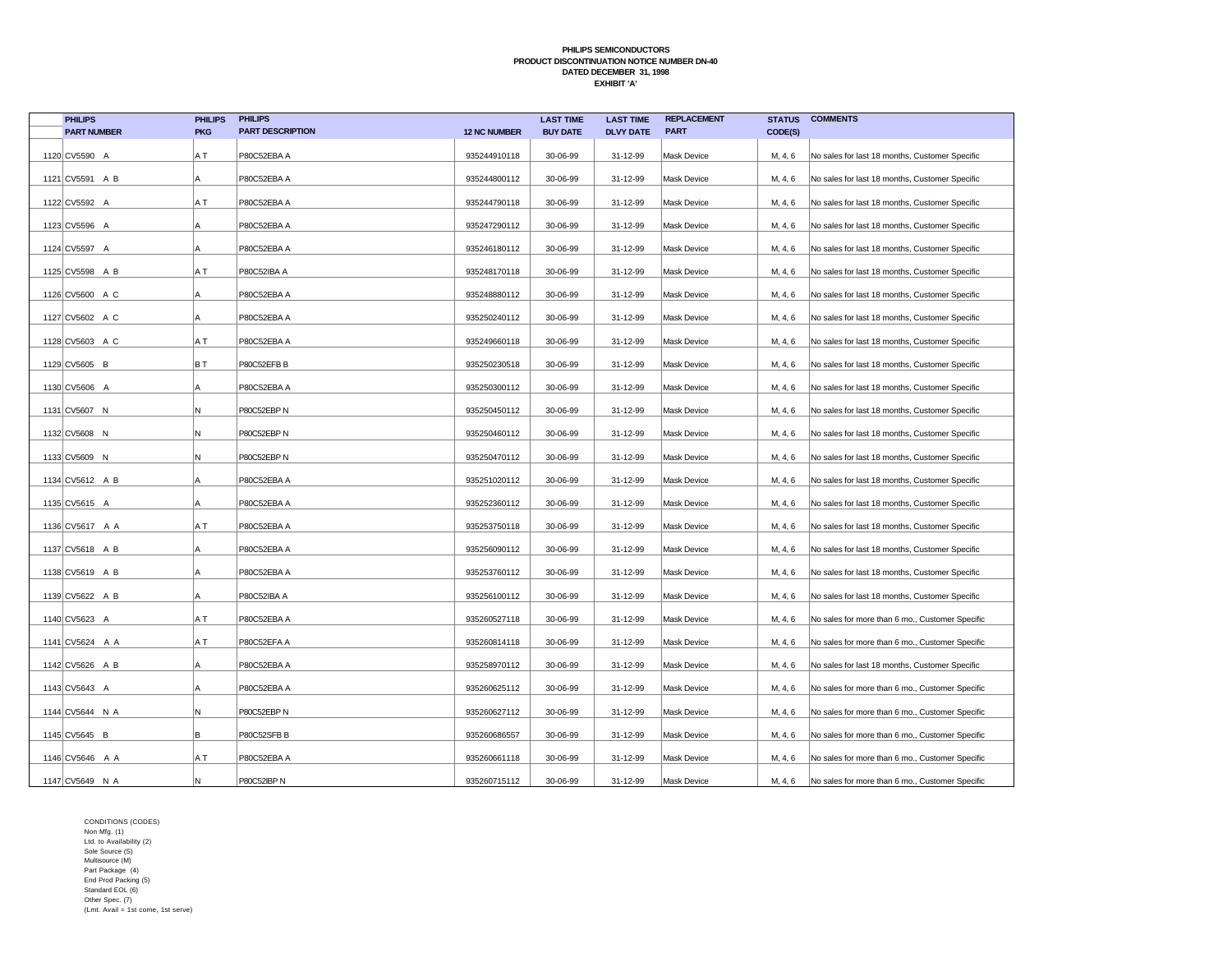| <b>PHILIPS</b>     | <b>PHILIPS</b> | <b>PHILIPS</b>          |                     | <b>LAST TIME</b> | <b>LAST TIME</b> | <b>REPLACEMENT</b> | <b>STATUS</b> | <b>COMMENTS</b>                                 |
|--------------------|----------------|-------------------------|---------------------|------------------|------------------|--------------------|---------------|-------------------------------------------------|
| <b>PART NUMBER</b> | <b>PKG</b>     | <b>PART DESCRIPTION</b> | <b>12 NC NUMBER</b> | <b>BUY DATE</b>  | <b>DLVY DATE</b> | <b>PART</b>        | CODE(S)       |                                                 |
| 1148 CV5651 A A    | Α              | P80C52EBP N             | 935260717112        | 30-06-99         | 31-12-99         | <b>Mask Device</b> | M, 4, 6       | No sales for more than 6 mo., Customer Specific |
| 1149 CV5653 B      | BT             | P80C52SBB B             | 935260769518        | 30-06-99         | 31-12-99         | <b>Mask Device</b> | M, 4, 6       | No sales for more than 6 mo., Customer Specific |
| 1150 CV5656 A A    | A              | P80C52EBA A             | 935260886112        | 30-06-99         | 31-12-99         | <b>Mask Device</b> | M, 4, 6       | No sales for more than 6 mo., Customer Specific |
| 1151 CV5659 B      | B              | P80C52EFB B             | 935260939557        | 30-06-99         | 31-12-99         | <b>Mask Device</b> | M, 4, 6       | No sales for more than 6 mo., Customer Specific |
| 1152 CV5660 A      | A T            | P80C52SFA A             | 935260963118        | 30-06-99         | 31-12-99         | <b>Mask Device</b> | M, 4, 6       | No sales for more than 6 mo., Customer Specific |
| 1153 CV5662 A A    | A              | P80C52EFA A             | 935261149112        | 30-06-99         | 31-12-99         | <b>Mask Device</b> | M, 4, 6       | No sales for more than 6 mo., Customer Specific |
| 1154 CV5664 B      | BT             | P80C52SBB B             | 935261197518        | 30-06-99         | 31-12-99         | <b>Mask Device</b> | M, 4, 6       | No sales for more than 6 mo., Customer Specific |
| 1155 CV5664 B      | BS             | P80C52SBB B             | 935261197551        | 30-06-99         | 31-12-99         | <b>Mask Device</b> | M, 4, 6       | No sales for more than 6 mo., Customer Specific |
|                    |                |                         |                     |                  |                  |                    |               |                                                 |
| 1156 CV5665 A A    | ΑT             | P80C52EBA A             | 935261265118        | 30-06-99         | 31-12-99         | Mask Device        | M, 4, 6       | No sales for more than 6 mo., Customer Specific |
| 1157 CV5666 A      | A T            | P80C52SFA A             | 935261270118        | 30-06-99         | 31-12-99         | <b>Mask Device</b> | M, 4, 6       | No sales for more than 6 mo., Customer Specific |
| 1158 CV5671 A      | A T            | P80C52SBA A             | 935261394118        | 30-06-99         | 31-12-99         | <b>Mask Device</b> | M, 4, 6       | No sales for more than 6 mo., Customer Specific |
| 1159 CV5673 A A    | А              | P80C52SBA A             | 935261488112        | 30-06-99         | 31-12-99         | <b>Mask Device</b> | M, 4, 6       | No sales for more than 6 mo., Customer Specific |
| 1160 CV5673 A A    | ΑT             | P80C52SBA A             | 935261488118        | 30-06-99         | 31-12-99         | <b>Mask Device</b> | M, 4, 6       | No sales for more than 6 mo., Customer Specific |
| 1161 CV5676 A A    | Α              | P80C52SBA A             | 935261524112        | 30-06-99         | 31-12-99         | Mask Device        | M, 4, 6       | No sales for more than 6 mo., Customer Specific |
| 1162 CV5679 A A    | A              | P80C52SBA A             | 935261576112        | 30-06-99         | 31-12-99         | <b>Mask Device</b> | M, 4, 6       | No sales for more than 6 mo., Customer Specific |
| 1163 CV5681 A A    | А              | P80C52SBA A             | 935261591112        | 30-06-99         | 31-12-99         | <b>Mask Device</b> | M, 4, 6       | No sales for more than 6 mo., Customer Specific |
| 1164 CV5682 A A    | A              | P80C52SBA A             | 935261640112        | 30-06-99         | 31-12-99         | <b>Mask Device</b> | M, 4, 6       | No sales for more than 6 mo., Customer Specific |
| 1165 CV5684 B      | BT             | P80C52SBB B             | 935261609518        | 30-06-99         | 31-12-99         | <b>Mask Device</b> | M, 4, 6       | No sales for more than 6 mo., Customer Specific |
| 1166 CV5685 A      | А              | P80C52SBA A             | 935261610112        | 30-06-99         | 31-12-99         | <b>Mask Device</b> | M, 4, 6       | No sales for more than 6 mo., Customer Specific |
| 1167 CV5688 A      | ΑT             | P80C52SFA A             | 935261738118        | 30-06-99         | 31-12-99         | Mask Device        | M, 4, 6       | No sales for more than 6 mo., Customer Specific |
| 1168 CV5689 A A    | А              | P80C52SBA A             | 935261763112        | 30-06-99         | 31-12-99         | <b>Mask Device</b> | M, 4, 6       | No sales for more than 6 mo., Customer Specific |
| 1169 CV5693 A      | Α              | P80C52SBA A             | 935262164112        | 30-06-99         | 31-12-99         | <b>Mask Device</b> | M, 4, 6       | No sales for more than 6 mo., Customer Specific |
| 1170 CV6169 B44    | <b>B44 T</b>   | ROM Code S83C51FC-4 B44 | 935248680518        | 30-06-99         | 31-12-99         | S87C51FC-4 B44     | M, 4, 6       | No sales for last 18 months, Customer Specific  |
| 1171 CV6170 A44    | A44 T          | ROM Code S83C51FC-4 A44 | 935251600118        | 30-06-99         | 31-12-99         | S87C51FC-4 A44     | M, 4, 6       | No sales for last 18 months, Customer Specific  |
| 1172 CV6171 A44    | A44 T          | ROM Code S83C51FC-4 A44 | 935251590118        | 30-06-99         | 31-12-99         | S87C51FC-4 A44     | M, 4, 6       | No sales for last 18 months, Customer Specific  |
| 1173 CV6172 N40    | N40            | ROM Code S83C51FC-4 N40 | 935252020112        | 30-06-99         | 31-12-99         | S87C51FC-4 N40     | M, 4, 6       | No sales for last 18 months, Customer Specific  |
| 1174 CV6175 A44    | A44 T          | ROM Code S83C51FC-4 A44 | 935257750118        | 30-06-99         | 31-12-99         | S87C51FC-4 A44     | M, 4, 6       | No sales for last 18 months, Customer Specific  |
|                    |                |                         |                     |                  |                  |                    |               |                                                 |
| 1175 CV6177 B44    | <b>B44 T</b>   | ROM Code S83C51FC-4 B44 | 935260465518        | 30-06-99         | 31-12-99         | S87C51FC-4 B44     | M, 4, 6       | No sales for more than 6 mo., Customer Specific |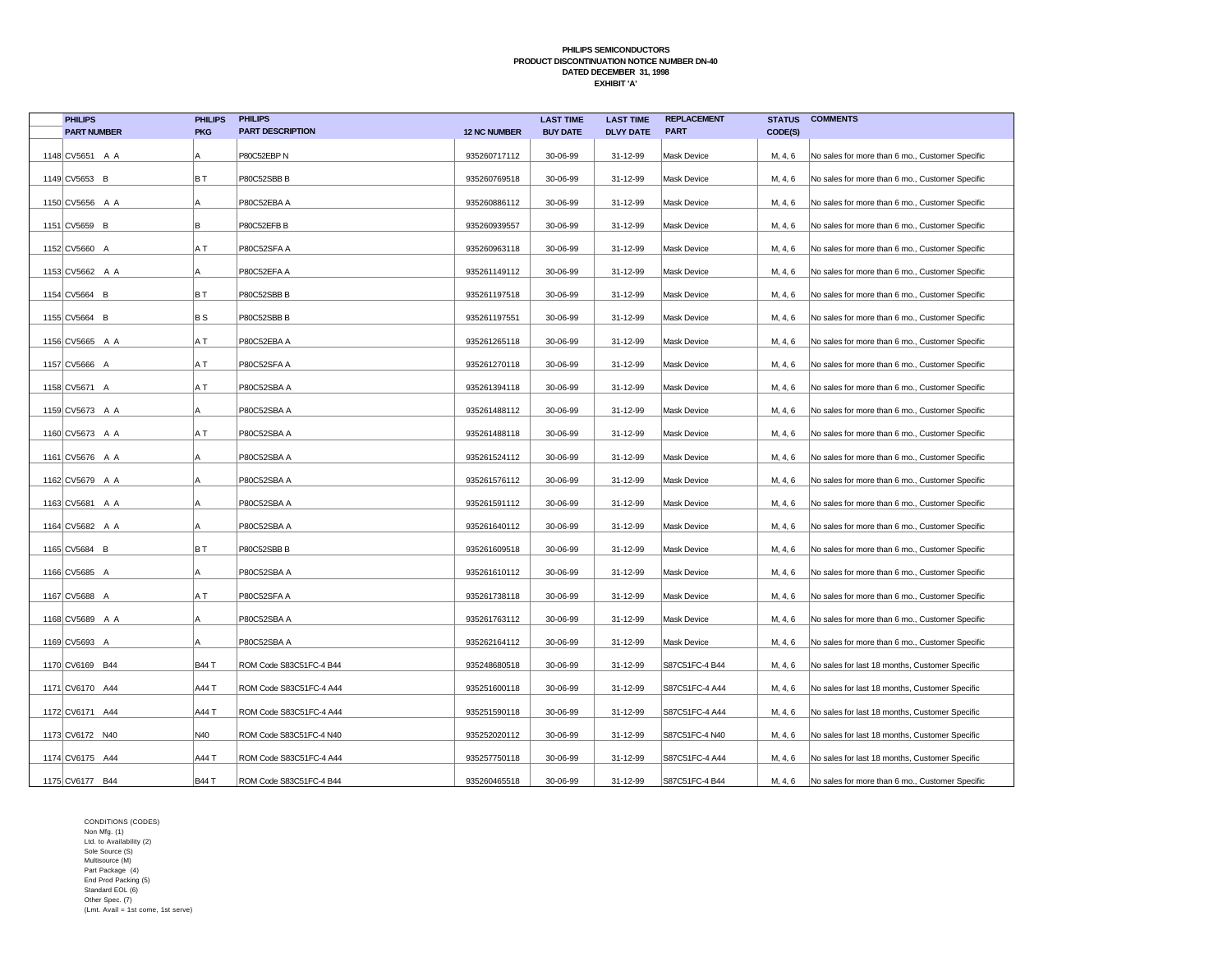| <b>PHILIPS</b>     | <b>PHILIPS</b> | <b>PHILIPS</b>          |                     | <b>LAST TIME</b> | <b>LAST TIME</b> | <b>REPLACEMENT</b> | <b>STATUS</b> | <b>COMMENTS</b>                                 |
|--------------------|----------------|-------------------------|---------------------|------------------|------------------|--------------------|---------------|-------------------------------------------------|
| <b>PART NUMBER</b> | <b>PKG</b>     | <b>PART DESCRIPTION</b> | <b>12 NC NUMBER</b> | <b>BUY DATE</b>  | <b>DLVY DATE</b> | <b>PART</b>        | CODE(S)       |                                                 |
| 1176 CV6307 B B    | B              | P80C54EBB B             | 935227520557        | 30-06-99         | 31-12-99         | Mask Device        | M, 4, 6       | No sales for last 18 months, Customer Specific  |
| 1177 CV6307-1 B B  | B              | P80C54EBB B             | 935227530557        | 30-06-99         | 31-12-99         | Mask Device        | M, 4, 6       | No sales for last 18 months, Customer Specific  |
| 1178 CV6308 B B    | ΒT             | P80C54EBB B             | 935231320518        | 30-06-99         | 31-12-99         | Mask Device        | M, 4, 6       | No sales for last 18 months, Customer Specific  |
| 1179 CV6308 B B    | B              | P80C54EBB B             | 935231320557        | 30-06-99         | 31-12-99         | Mask Device        | M, 4, 6       | No sales for last 18 months, Customer Specific  |
| 1180 CV6309-1 B B  | BT             | P80C54EBB B             | 935241960518        | 30-06-99         | 31-12-99         | Mask Device        | M, 4, 6       | No sales for last 18 months, Customer Specific  |
| 1181 CV6309-1 B B  | B              | P80C54EBB B             | 935241960557        | 30-06-99         | 31-12-99         | Mask Device        | M, 4, 6       | No sales for last 18 months, Customer Specific  |
| 1182 CV6311 A B    | A              | P80C54EBA A             | 935251540112        | 30-06-99         | 31-12-99         | <b>Mask Device</b> | M, 4, 6       | No sales for last 18 months, Customer Specific  |
| 1183 CV6311-1 A B  | A              | P80C54EBA A             | 935243340112        | 30-06-99         | 31-12-99         | <b>Mask Device</b> | M, 4, 6       | No sales for last 18 months, Customer Specific  |
| 1184 CV6312 A B    | A T            | P80C54EBA A             | 935244580118        | 30-06-99         | 31-12-99         | Mask Device        | M, 4, 6       | No sales for last 18 months, Customer Specific  |
| 1185 CV6312-1 A C  | A              | P80C54EBA A             | 935244600112        | 30-06-99         | 31-12-99         | Mask Device        | M, 4, 6       | No sales for last 18 months, Customer Specific  |
| 1186 CV6312-1 A C  | A T            | P80C54EBA A             | 935244600118        | 30-06-99         | 31-12-99         | Mask Device        | M, 4, 6       | No sales for last 18 months, Customer Specific  |
| 1187 CV6317 A      | A              | P80C54EBA A             | 935251560112        | 30-06-99         | 31-12-99         | Mask Device        | M, 4, 6       | No sales for last 18 months, Customer Specific  |
| 1188 CV6321 A      | A T            | P80C54EBA A             | 935256080118        | 30-06-99         | 31-12-99         | Mask Device        | M, 4, 6       | No sales for last 18 months, Customer Specific  |
| 1189 CV6322-2 A A  | A              | P80C54EBA A             | 935256220112        | 30-06-99         | 31-12-99         | Mask Device        | M, 4, 6       | No sales for last 18 months, Customer Specific  |
| 1190 CV6322-2 A A  | A T            | P80C54EBA A             | 935256220118        | 30-06-99         | 31-12-99         | Mask Device        | M, 4, 6       | No sales for last 18 months, Customer Specific  |
| 1191 CV6325 N A    | N              | P80C54EBP N             | 935260512112        | 30-06-99         | 31-12-99         | Mask Device        | M, 4, 6       | No sales for more than 6 mo., Customer Specific |
| 1192 CV6326 A      | A T            | P80C54EBA A             | 935260520118        | 30-06-99         | 31-12-99         | Mask Device        | M, 4, 6       | No sales for more than 6 mo., Customer Specific |
| 1193 CV6327 A      | A T            | P80C54EBA A             | 935260521118        | 30-06-99         | 31-12-99         | Mask Device        | M, 4, 6       | No sales for more than 6 mo., Customer Specific |
| 1194 CV6329 N A    | N              | P80C54SBP N             | 935260662112        | 30-06-99         | 31-12-99         | Mask Device        | M, 4, 6       | No sales for more than 6 mo., Customer Specific |
| 1195 CV6331 B A    | BT             | P80C54IBB B             | 935260850518        | 30-06-99         | 31-12-99         | Mask Device        | M, 4, 6       | No sales for more than 6 mo., Customer Specific |
| 1196 CV6331 B A    | B              | P80C54IBB B             | 935260850557        | 30-06-99         | 31-12-99         | Mask Device        | M, 4, 6       | No sales for more than 6 mo., Customer Specific |
| 1197 CV6333 B      | B              | P80C54SBB B             | 935261086557        | 30-06-99         | 31-12-99         | Mask Device        | M, 4, 6       | No sales for more than 6 mo., Customer Specific |
| 1198 CV6506-1 A44A | A44 T          | ROM Code S83C51FA-4 A44 | 935187270118        | 30-06-99         | 31-12-99         | S87C51FA-4 A44     | M, 4, 6       | No sales for last 18 months, Customer Specific  |
| 1199 CV6512 A44    | A44            | ROM Code S83C51FA-4 A44 | 935245060112        | 30-06-99         | 31-12-99         | S87C51FA-4 A44     | M, 4, 6       | No sales for last 18 months, Customer Specific  |
| 1200 CV6513 A44    | A44            | ROM Code S83C51FA-5 A44 | 935245430112        | 30-06-99         | 31-12-99         | S87C51FA-5 A44     | M, 4, 6       | No sales for last 18 months, Customer Specific  |
| 1201 CV6516 A44    | A44            | ROM Code S83C51FA-4 A44 | 935248700112        | 30-06-99         | 31-12-99         | S87C51FA-4 A44     | M, 4, 6       | No sales for last 18 months, Customer Specific  |
| 1202 CV6525 A44    | A44            | ROM Code S83C51FA-4 A44 | 935260436112        | 30-06-99         | 31-12-99         | S87C51FA-4 A44     | M, 4, 6       | No sales for more than 6 mo., Customer Specific |
| 1203 CV6527 A44A   | A44            | ROM Code S83C51FA-4 A44 | 935260753112        | 30-06-99         | 31-12-99         | S87C51FA-4 A44     | M, 4, 6       | No sales for more than 6 mo., Customer Specific |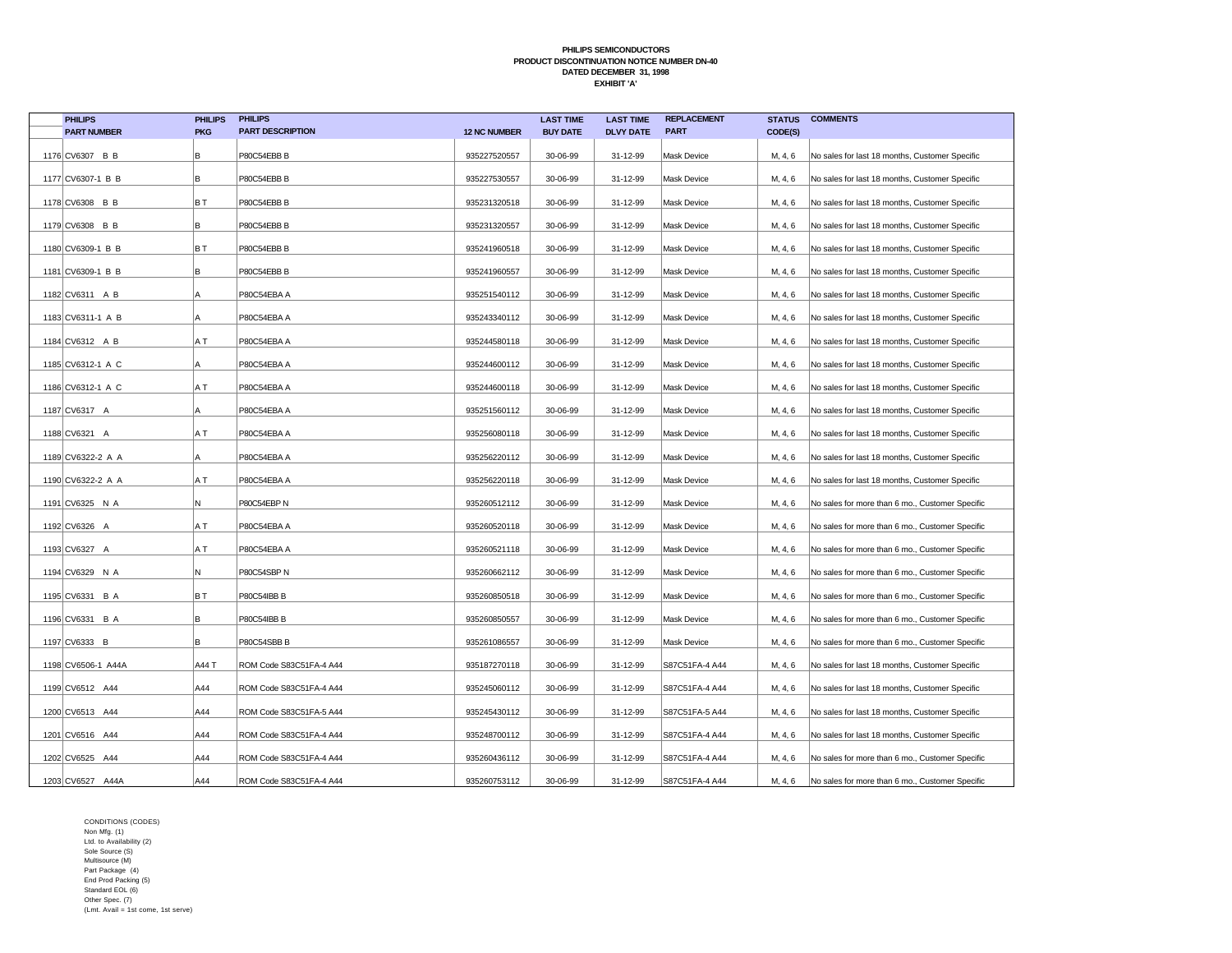| <b>PHILIPS</b>     | <b>PHILIPS</b> | <b>PHILIPS</b>          |                     | <b>LAST TIME</b> | <b>LAST TIME</b> | <b>REPLACEMENT</b> | <b>STATUS</b> | <b>COMMENTS</b>                                                 |
|--------------------|----------------|-------------------------|---------------------|------------------|------------------|--------------------|---------------|-----------------------------------------------------------------|
| <b>PART NUMBER</b> | <b>PKG</b>     | <b>PART DESCRIPTION</b> | <b>12 NC NUMBER</b> | <b>BUY DATE</b>  | <b>DLVY DATE</b> | <b>PART</b>        | CODE(S)       |                                                                 |
|                    |                |                         |                     |                  |                  |                    |               |                                                                 |
| 1204 CV6527 A44A   | A44 T          | ROM Code S83C51FA-4 A44 | 935260753118        | 30-06-99         | 31-12-99         | S87C51FA-4 A44     | M, 4, 6       | No sales for more than 6 mo., Customer Specific                 |
|                    |                |                         |                     |                  |                  |                    |               |                                                                 |
| 1205 CV6528 A44A   | A44            | ROM Code S83C51FA-4 A44 | 935260855112        | 30-06-99         | 31-12-99         | S87C51FA-4 A44     | M, 4, 6       | No sales for more than 6 mo., Customer Specific                 |
|                    |                |                         |                     |                  |                  |                    |               |                                                                 |
| 1206 CV6529 A44A   | A44            | P83C51FA-4 A44          | 935261087112        | 30-06-99         | 31-12-99         | Mask Device        | M, 4, 6       | No sales for more than 6 mo., Customer Specific                 |
| 1207 CV6531 A A    | A T            | P83C51FA-4 A            | 935261216118        | 30-06-99         | 31-12-99         | <b>Mask Device</b> | M, 4, 6       | No sales for more than 6 mo., Customer Specific                 |
|                    |                |                         |                     |                  |                  |                    |               |                                                                 |
| 1208 CV6533 A A    | A.T            | P83C51FA-5 A            | 935261228118        | 30-06-99         | 31-12-99         | Mask Device        | M, 4, 6       | No sales for more than 6 mo., Customer Specific                 |
|                    |                |                         |                     |                  |                  |                    |               |                                                                 |
| 1209 CV6534 A A    | A T            | P83C51FA-4 A            | 935261339118        | 30-06-99         | 31-12-99         | <b>Mask Device</b> | M, 4, 6       | No sales for more than 6 mo., Customer Specific                 |
|                    |                |                         |                     |                  |                  |                    |               |                                                                 |
| 1210 CV6537 A      | А              | P83C51FA-4 A            | 935261540112        | 30-06-99         | 31-12-99         | Mask Device        | M, 4, 6       | No sales for more than 6 mo., Customer Specific                 |
| 1211 CV6601 A      | A T            | P83C750EBA A            | 935180410118        | 30-09-99         | 31-12-99         | Mask Device        | S, 4, 6       | No sales for last 18 months, Standard EOL, Customer<br>Specific |
|                    |                |                         |                     |                  |                  |                    |               | No sales for last 18 months, Standard EOL, Customer             |
| 1212 CV6601-1 A    | Α              | P83C750EBA A            | 935165370112        | 30-09-99         | 31-12-99         | Mask Device        | S, 4, 6       | Specific                                                        |
|                    |                |                         |                     |                  |                  |                    |               | No sales for last 18 months, Standard EOL, Customer             |
| 1213 CV6601-1 A    | A T            | P83C750EBA A            | 935165370118        | 30-09-99         | 31-12-99         | <b>Mask Device</b> | S. 4.6        | Specific                                                        |
|                    |                |                         |                     |                  |                  |                    |               | No sales for last 18 months, Standard EOL, Customer             |
| 1214 CV6602 A      | A              | P83C750EBA A            | 935168260112        | 30-09-99         | 31-12-99         | <b>Mask Device</b> | S. 4.6        | Specific                                                        |
|                    |                |                         |                     |                  |                  |                    |               | No sales for last 18 months, Standard EOL, Customer             |
| 1215 CV6602 A      | A T            | P83C750EBA A            | 935168260118        | 30-09-99         | 31-12-99         | <b>Mask Device</b> | S, 4, 6       | Specific                                                        |
| 1216 CV6602 N      | N              | P83C750EBP N            | 935168340112        | 30-09-99         | 31-12-99         | <b>Mask Device</b> |               | No sales for last 18 months, Standard EOL, Customer<br>Specific |
|                    |                |                         |                     |                  |                  |                    | S, 4, 6       | No sales for last 18 months, Standard EOL, Customer             |
| 1217 CV6602-1 A    | A              | P83C750EBA A            | 935168270112        | 30-09-99         | 31-12-99         | Mask Device        | S. 4.6        | Specific                                                        |
|                    |                |                         |                     |                  |                  |                    |               | No sales for last 18 months, Standard EOL, Customer             |
| 1218 CV6602-1 A    | A T            | P83C750EBA A            | 935168270118        | 30-09-99         | 31-12-99         | Mask Device        | S, 4, 6       | Specific                                                        |
|                    |                |                         |                     |                  |                  |                    |               | No sales for last 18 months, Standard EOL, Customer             |
| 1219 CV6602-1 N    | N              | P83C750EBP N            | 935168280112        | 30-09-99         | 31-12-99         | Mask Device        | S, 4, 6       | Specific                                                        |
|                    |                |                         |                     |                  |                  |                    |               | No sales for last 18 months, Standard EOL, Customer             |
| 1220 CV6602-2 A    | А              | P83C750EBA A            | 935169620112        | 30-09-99         | 31-12-99         | Mask Device        | S, 4, 6       | Specific                                                        |
| 1221 CV6602-2 A    | A T            | P83C750EBA A            | 935169620118        | 30-09-99         | 31-12-99         | Mask Device        | S, 4, 6       | No sales for last 18 months, Standard EOL, Customer<br>Specific |
|                    |                |                         |                     |                  |                  |                    |               | No sales for last 18 months, Standard EOL, Customer             |
| 1222 CV6602-2 N    | N              | P83C750EBP N            | 935169630112        | 30-09-99         | 31-12-99         | Mask Device        | S, 4, 6       | Specific                                                        |
|                    |                |                         |                     |                  |                  |                    |               | No sales for last 18 months, Standard EOL, Customer             |
| 1223 CV6603 N      | Ν              | P83C750EBP N            | 935171030112        | 30-09-99         | 31-12-99         | Mask Device        | S, 4, 6       | Specific                                                        |
|                    |                |                         |                     |                  |                  |                    |               | No sales for last 18 months, Standard EOL, Customer             |
| 1224 CV6603-1 N    | N              | P83C750EBP N            | 935171040112        | 30-09-99         | 31-12-99         | <b>Mask Device</b> | S, 4, 6       | Specific                                                        |
| 1225 CV6604 N      | N              | P83C750EBP N            | 935170270112        | 30-09-99         | 31-12-99         | <b>Mask Device</b> | S. 4.6        | No sales for last 18 months, Standard EOL, Customer<br>Specific |
|                    |                |                         |                     |                  |                  |                    |               | No sales for last 18 months, Standard EOL, Customer             |
| 1226 CV6604-1 N    | N              | P83C750EBP N            | 935170280112        | 30-09-99         | 31-12-99         | <b>Mask Device</b> | S, 4, 6       | Specific                                                        |
|                    |                |                         |                     |                  |                  |                    |               | No sales for last 18 months, Standard EOL, Customer             |
| 1227 CV6605 N      | N              | P83C750EBP N            | 935175750112        | 30-09-99         | 31-12-99         | Mask Device        | S, 4, 6       | Specific                                                        |
|                    |                |                         |                     |                  |                  |                    |               | No sales for last 18 months, Standard EOL, Customer             |
| 1228 CV6605-1 N    | N              | P83C750EBP N            | 935175760112        | 30-09-99         | 31-12-99         | <b>Mask Device</b> | S, 4, 6       | Specific                                                        |
|                    |                |                         |                     |                  |                  |                    |               | No sales for last 18 months, Standard EOL, Customer             |
| 1229 CV6606 N      | N              | P83C750EBP N            | 935173530112        | 30-09-99         | 31-12-99         | <b>Mask Device</b> | S, 4, 6       | Specific                                                        |
| 1230 CV6606-1 N    | N              | P83C750EBP N            | 935173540112        | 30-09-99         | 31-12-99         | <b>Mask Device</b> | S, 4, 6       | No sales for last 18 months, Standard EOL, Customer<br>Specific |
|                    |                |                         |                     |                  |                  |                    |               | No sales for last 18 months, Standard EOL, Customer             |
| 1231 CV6607 N      | N.             | P83C750EBP N            | 935176780112        | 30-09-99         | 31-12-99         | <b>Mask Device</b> | S, 4, 6       | Specific                                                        |
|                    |                |                         |                     |                  |                  |                    |               |                                                                 |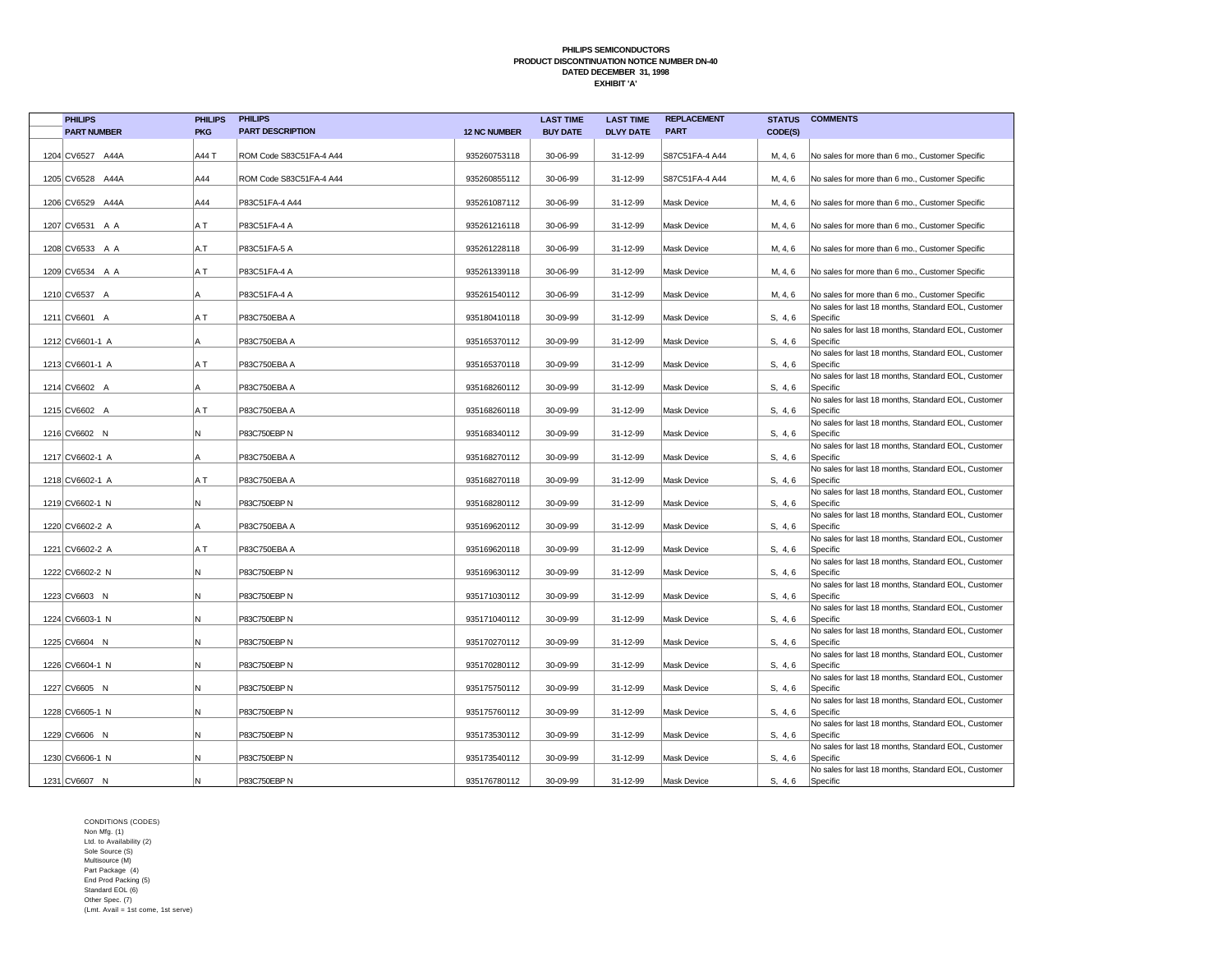| <b>PHILIPS</b>     | <b>PHILIPS</b> | <b>PHILIPS</b>          |                     | <b>LAST TIME</b> | <b>LAST TIME</b> | <b>REPLACEMENT</b> |         | <b>STATUS COMMENTS</b>                                          |
|--------------------|----------------|-------------------------|---------------------|------------------|------------------|--------------------|---------|-----------------------------------------------------------------|
| <b>PART NUMBER</b> | <b>PKG</b>     | <b>PART DESCRIPTION</b> | <b>12 NC NUMBER</b> | <b>BUY DATE</b>  | <b>DLVY DATE</b> | <b>PART</b>        | CODE(S) |                                                                 |
|                    |                |                         |                     |                  |                  |                    |         | No sales for last 18 months, Standard EOL, Customer             |
| 1232 CV6607-1 N    | N              | P83C750EBP N            | 935176790112        | 30-09-99         | 31-12-99         | <b>Mask Device</b> | S. 4.6  | Specific                                                        |
|                    |                |                         |                     |                  |                  |                    |         | No sales for last 18 months, Standard EOL, Customer             |
| 1233 CV6608 A      | A              | P83C750EBA A            | 935179310112        | 30-09-99         | 31-12-99         | <b>Mask Device</b> | S. 4.6  | Specific                                                        |
|                    |                |                         |                     |                  |                  |                    |         | No sales for last 18 months, Standard EOL, Customer             |
| 1234 CV6608-1 A    |                | P83C750EBA A            | 935179320112        | 30-09-99         | 31-12-99         | Mask Device        | S, 4, 6 | Specific<br>No sales for last 18 months, Standard EOL, Customer |
| 1235 CV6609 N      | N              | P83C750EBP N            | 935179290112        | 30-09-99         | 31-12-99         | <b>Mask Device</b> | S, 4, 6 | Specific                                                        |
|                    |                |                         |                     |                  |                  |                    |         | No sales for last 18 months, Standard EOL, Customer             |
| 1236 CV6609-1 N    | N              | P83C750EBP N            | 935179300112        | 30-09-99         | 31-12-99         | Mask Device        | S, 4, 6 | Specific                                                        |
|                    |                |                         |                     |                  |                  |                    |         | No sales for last 18 months, Standard EOL, Customer             |
| 1237 CV6610 DB A   | DB             | P83C750EBD DB           | 935192330512        | 30-09-99         | 31-12-99         | <b>Mask Device</b> | S, 4, 6 | Specific                                                        |
|                    |                |                         |                     |                  |                  |                    |         | No sales for last 18 months, Standard EOL, Customer             |
| 1238 CV6610 DB A   | DB T           | P83C750EBD DB           | 935192330518        | 30-09-99         | 31-12-99         | Mask Device        | S, 4, 6 | Specific                                                        |
| 1239 CV6610 N A    | N              | P83C750EBP N            | 935184760112        | 30-09-99         | 31-12-99         | Mask Device        | S, 4, 6 | No sales for last 18 months, Standard EOL, Customer<br>Specific |
|                    |                |                         |                     |                  |                  |                    |         | No sales for last 18 months, Standard EOL, Customer             |
| 1240 CV6610-1 A A  | A T            | P83C750EBA A            | 935184740118        | 30-09-99         | 31-12-99         | Mask Device        | S, 4, 6 | Specific                                                        |
|                    |                |                         |                     |                  |                  |                    |         | No sales for last 18 months, Standard EOL, Customer             |
| 1241 CV6610-1 N A  | N              | P83C750EBP N            | 935184770112        | 30-09-99         | 31-12-99         | <b>Mask Device</b> | S. 4.6  | Specific                                                        |
|                    |                |                         |                     |                  |                  |                    |         | No sales for last 18 months, Standard EOL, Customer             |
| 1242 CV6610-2 A A  | A T            | P83C750EBA A            | 935184750118        | 30-09-99         | 31-12-99         | <b>Mask Device</b> | S, 4, 6 | Specific                                                        |
|                    |                |                         |                     |                  |                  |                    |         | No sales for last 18 months, Standard EOL, Customer             |
| 1243 CV6610-2 N A  | N              | P83C750EBP N            | 935184780112        | 30-09-99         | 31-12-99         | <b>Mask Device</b> | S, 4, 6 | Specific                                                        |
| 1244 CV6611 A      | A              | P83C750EBA A            | 935200330112        | 30-09-99         | 31-12-99         | <b>Mask Device</b> | S, 4, 6 | No sales for last 18 months, Standard EOL, Customer<br>Specific |
|                    |                |                         |                     |                  |                  |                    |         | No sales for last 18 months, Standard EOL, Customer             |
| 1245 CV6611 A      | A T            | P83C750EBA A            | 935200330118        | 30-09-99         | 31-12-99         | Mask Device        | S. 4.6  | Specific                                                        |
|                    |                |                         |                     |                  |                  |                    |         | No sales for last 18 months, Standard EOL, Customer             |
| 1246 CV6611-1 A    | A              | P83C750EBA A            | 935200340112        | 30-09-99         | 31-12-99         | <b>Mask Device</b> | S. 4.6  | Specific                                                        |
|                    |                |                         |                     |                  |                  |                    |         | No sales for last 18 months, Standard EOL, Customer             |
| 1247 CV6611-1 A    | A T            | P83C750EBA A            | 935200340118        | 30-09-99         | 31-12-99         | Mask Device        | S, 4, 6 | Specific                                                        |
|                    | DB             | P83C750EBD DB           |                     |                  |                  | <b>Mask Device</b> |         | No sales for last 18 months, Standard EOL, Customer             |
| 1248 CV6612 DB     |                |                         | 935194240512        | 30-09-99         | 31-12-99         |                    | S. 4.6  | Specific<br>No sales for last 18 months, Standard EOL, Customer |
| 1249 CV6612 DB     | DB T           | P83C750EBD DB           | 935194240518        | 30-09-99         | 31-12-99         | <b>Mask Device</b> | S, 4, 6 | Specific                                                        |
|                    |                |                         |                     |                  |                  |                    |         | No sales for last 18 months, Standard EOL, Customer             |
| 1250 CV6612-1 DB   | DB             | P83C750EBD DB           | 935194250512        | 30-09-99         | 31-12-99         | Mask Device        | S, 4, 6 | Specific                                                        |
|                    |                |                         |                     |                  |                  |                    |         | No sales for last 18 months, Standard EOL, Customer             |
| 1251 CV6612-1 DB   | DB T           | P83C750EBD DB           | 935194250518        | 30-09-99         | 31-12-99         | <b>Mask Device</b> | S. 4.6  | Specific                                                        |
|                    |                |                         |                     |                  |                  |                    |         | No sales for last 18 months, Standard EOL, Customer             |
| 1252 CV6613 A      | A              | P83C750EBA A            | 935201780112        | 30-09-99         | 31-12-99         | <b>Mask Device</b> | S. 4.6  | Specific                                                        |
| 1253 CV6613 A      | ΑT             | P83C750EBA A            | 935201780118        | 30-09-99         | 31-12-99         | <b>Mask Device</b> | S. 4.6  | No sales for last 18 months, Standard EOL, Customer<br>Specific |
|                    |                |                         |                     |                  |                  |                    |         | No sales for last 18 months, Standard EOL, Customer             |
| 1254 CV6613-1 A    | A              | P83C750EBA A            | 935201790112        | 30-09-99         | 31-12-99         | Mask Device        | S, 4, 6 | Specific                                                        |
|                    |                |                         |                     |                  |                  |                    |         | No sales for last 18 months, Standard EOL, Customer             |
| 1255 CV6613-1 A    | A T            | P83C750EBA A            | 935201790118        | 30-09-99         | 31-12-99         | <b>Mask Device</b> | S, 4, 6 | Specific                                                        |
|                    |                |                         |                     |                  |                  |                    |         | No sales for last 18 months, Standard EOL, Customer             |
| 1256 CV6614 DB     | DB             | P83C750EBD DB           | 935198320512        | 30-09-99         | 31-12-99         | Mask Device        | S, 4, 6 | Specific                                                        |
|                    | DB T           | P83C750EBD DB           | 935198320518        | 30-09-99         |                  | <b>Mask Device</b> |         | No sales for last 18 months, Standard EOL, Customer<br>Specific |
| 1257 CV6614 DB     |                |                         |                     |                  | 31-12-99         |                    | S, 4, 6 | No sales for last 18 months, Standard EOL, Customer             |
| 1258 CV6614-1 DB   | DB             | P83C750EBD DB           | 935198330512        | 30-09-99         | 31-12-99         | Mask Device        | S, 4, 6 | Specific                                                        |
|                    |                |                         |                     |                  |                  |                    |         | No sales for last 18 months, Standard EOL, Customer             |
| 1259 CV6614-1 DB   | DB T           | P83C750EBD DB           | 935198330518        | 30-09-99         | 31-12-99         | <b>Mask Device</b> | S, 4, 6 | Specific                                                        |
|                    |                |                         |                     |                  |                  |                    |         |                                                                 |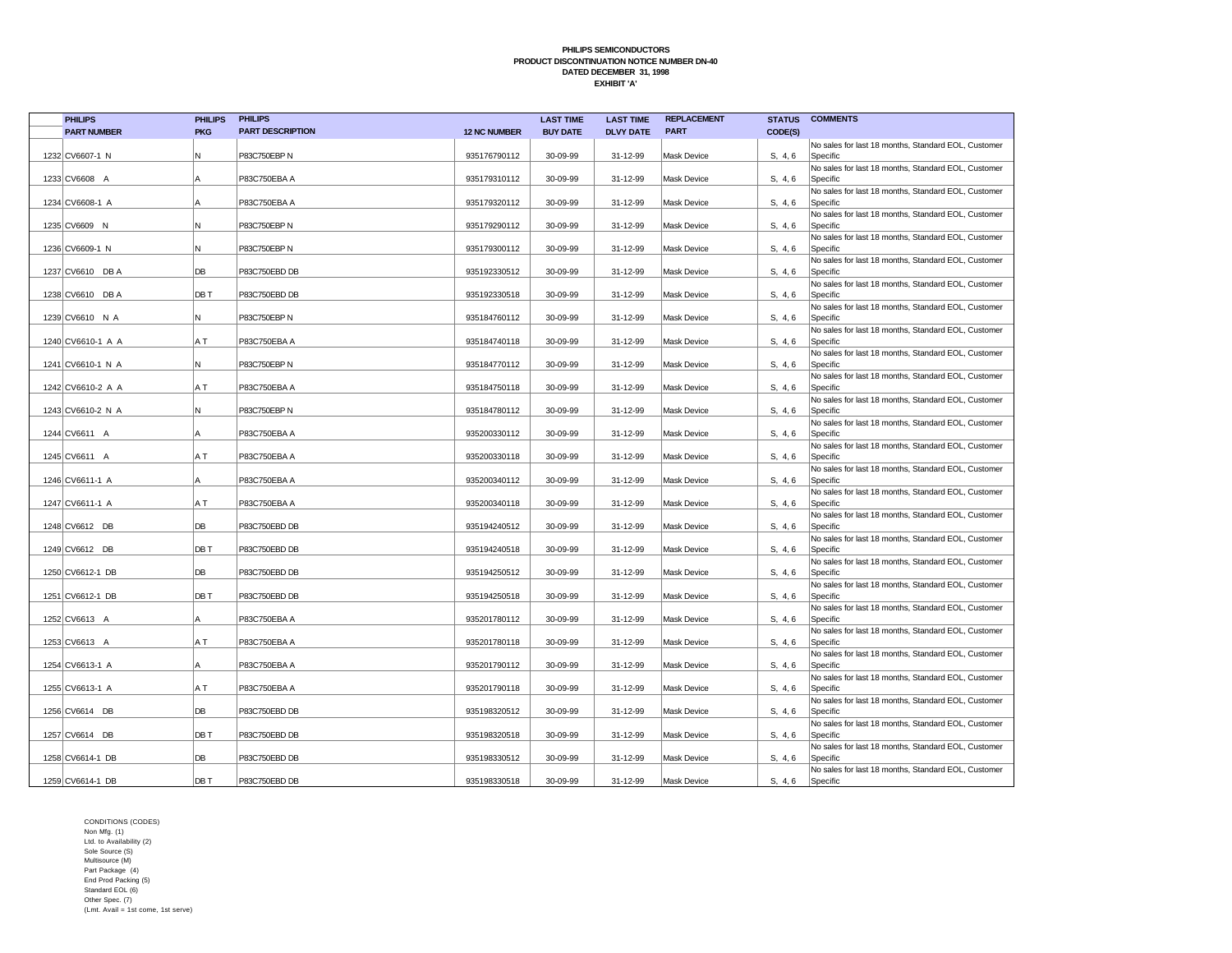| <b>PHILIPS</b>     | <b>PHILIPS</b> | <b>PHILIPS</b>          |                     | <b>LAST TIME</b> | <b>LAST TIME</b> | <b>REPLACEMENT</b> |         | <b>STATUS COMMENTS</b>                                          |
|--------------------|----------------|-------------------------|---------------------|------------------|------------------|--------------------|---------|-----------------------------------------------------------------|
| <b>PART NUMBER</b> | <b>PKG</b>     | <b>PART DESCRIPTION</b> | <b>12 NC NUMBER</b> | <b>BUY DATE</b>  | <b>DLVY DATE</b> | <b>PART</b>        | CODE(S) |                                                                 |
|                    |                |                         |                     |                  |                  |                    |         | No sales for last 18 months, Standard EOL, Customer             |
| 1260 CV6615 N      | N              | P83C750EBP N            | 935205560112        | 30-09-99         | 31-12-99         | <b>Mask Device</b> | S. 4.6  | Specific                                                        |
|                    |                |                         |                     |                  |                  |                    |         | No sales for last 18 months, Standard EOL, Customer             |
| 1261 CV6615-1 N    | N              | P83C750EBP N            | 935205570112        | 30-09-99         | 31-12-99         | <b>Mask Device</b> | S. 4.6  | Specific                                                        |
|                    |                |                         |                     |                  |                  |                    |         | No sales for last 18 months, Standard EOL, Customer             |
| 1262 CV6617-1 N    | N              | P83C750EBP N            | 935212110112        | 30-09-99         | 31-12-99         | <b>Mask Device</b> | S, 4, 6 | Specific                                                        |
|                    |                |                         |                     |                  |                  |                    |         | No sales for last 18 months, Standard EOL, Customer             |
| 1263 CV6618 DB     | DB             | P83C750EBD DB           | 935215010512        | 30-09-99         | 31-12-99         | <b>Mask Device</b> | S, 4, 6 | Specific                                                        |
|                    | DB T           | P83C750EBD DB           |                     | 30-09-99         |                  | <b>Mask Device</b> |         | No sales for last 18 months, Standard EOL, Customer             |
| 1264 CV6618 DB     |                |                         | 935215010518        |                  | 31-12-99         |                    | S, 4, 6 | Specific<br>No sales for last 18 months, Standard EOL, Customer |
| 1265 CV6618-1 DB   | DB             | P83C750EBD DB           | 935215020512        | 30-09-99         | 31-12-99         | <b>Mask Device</b> | S, 4, 6 | Specific                                                        |
|                    |                |                         |                     |                  |                  |                    |         | No sales for last 18 months, Standard EOL, Customer             |
| 1266 CV6618-1 DB   | DB T           | P83C750EBD DB           | 935215020518        | 30-09-99         | 31-12-99         | <b>Mask Device</b> | S, 4, 6 | Specific                                                        |
|                    |                |                         |                     |                  |                  |                    |         | No sales for last 18 months, Standard EOL, Customer             |
| 1267 CV6619 N      | N              | P83C750EBP N            | 935215620112        | 30-09-99         | 31-12-99         | <b>Mask Device</b> | S, 4, 6 | Specific                                                        |
|                    |                |                         |                     |                  |                  |                    |         | No sales for last 18 months, Standard EOL, Customer             |
| 1268 CV6619-1 N    | N              | P83C750EBP N            | 935215630112        | 30-09-99         | 31-12-99         | Mask Device        | S, 4, 6 | Specific                                                        |
|                    |                |                         |                     |                  |                  |                    |         | No sales for last 18 months, Standard EOL, Customer             |
| 1269 CV6620 N      | N              | P83C750EBP N            | 935215600112        | 30-09-99         | 31-12-99         | <b>Mask Device</b> | S. 4.6  | Specific                                                        |
|                    |                |                         |                     |                  |                  |                    |         | No sales for last 18 months, Standard EOL, Customer             |
| 1270 CV6620-2 N    | N              | P83C750EBP N            | 935215610112        | 30-09-99         | 31-12-99         | <b>Mask Device</b> | S, 4, 6 | Specific                                                        |
|                    |                |                         |                     |                  |                  |                    |         | No sales for last 18 months, Standard EOL, Customer             |
| 1271 CV6621 N      | N              | P83C750EBP N            | 935217370112        | 30-09-99         | 31-12-99         | <b>Mask Device</b> | S, 4, 6 | Specific                                                        |
| 1272 CV6621-2 N    | N              | P83C750EBP N            | 935217380112        | 30-09-99         | 31-12-99         | <b>Mask Device</b> | S, 4, 6 | No sales for last 18 months, Standard EOL, Customer             |
|                    |                |                         |                     |                  |                  |                    |         | Specific<br>No sales for last 18 months, Standard EOL, Customer |
| 1273 CV6622 A A    | A T            | P83C750EFA A            | 935217450118        | 30-09-99         | 31-12-99         | Mask Device        | S. 4.6  | Specific                                                        |
|                    |                |                         |                     |                  |                  |                    |         | No sales for last 18 months, Standard EOL, Customer             |
| 1274 CV6622-2 A    | A T            | P83C750EFA A            | 935217460118        | 30-09-99         | 31-12-99         | <b>Mask Device</b> | S. 4.6  | Specific                                                        |
|                    |                |                         |                     |                  |                  |                    |         | No sales for last 18 months, Standard EOL, Customer             |
| 1275 CV6623-2 N    | N              | P83C750EBP N            | 935224090112        | 30-09-99         | 31-12-99         | Mask Device        | S, 4, 6 | Specific                                                        |
|                    |                |                         |                     |                  |                  |                    |         | No sales for last 18 months, Standard EOL, Customer             |
| 1276 CV6624-1 A    | l A            | P83C750EFA A            | 935225830112        | 30-09-99         | 31-12-99         | <b>Mask Device</b> | S, 4, 6 | Specific                                                        |
|                    |                |                         |                     |                  |                  |                    |         | No sales for last 18 months, Standard EOL, Customer             |
| 1277 CV6625 N      | N              | P83C750EBP N            | 935229590112        | 30-09-99         | 31-12-99         | <b>Mask Device</b> | S, 4, 6 | Specific                                                        |
|                    |                |                         |                     |                  |                  |                    |         | No sales for last 18 months, Standard EOL, Customer             |
| 1278 CV6625-1 N A  | N              | P83C750EBP N            | 935229600112        | 30-09-99         | 31-12-99         | Mask Device        | S, 4, 6 | Specific<br>No sales for last 18 months, Standard EOL, Customer |
| 1279 CV6626 A A    | A T            | P83C750EBA A            | 935258980118        | 30-09-99         | 31-12-99         | <b>Mask Device</b> | S. 4.6  | Specific                                                        |
|                    |                |                         |                     |                  |                  |                    |         | No sales for last 18 months, Standard EOL, Customer             |
| 1280 CV6627-1 DB B | DB             | P83C750EBD DB           | 935243130512        | 30-09-99         | 31-12-99         | <b>Mask Device</b> | S. 4.6  | Specific                                                        |
|                    |                |                         |                     |                  |                  |                    |         | No sales for last 18 months, Standard EOL, Customer             |
| 1281 CV6628 A      | A T            | P83C750EBA A            | 935246030118        | 30-09-99         | 31-12-99         | <b>Mask Device</b> | S. 4.6  | Specific                                                        |
|                    |                |                         |                     |                  |                  |                    |         | No sales for more than 6 mo, Standard EOL, Customer             |
| 1282 CV6631 N      | N              | P83C750EFP N            | 935260568112        | 30-09-99         | 31-12-99         | Mask Device        | S, 4, 6 | Specific                                                        |
|                    |                |                         |                     |                  |                  |                    |         | No sales for more than 6 mo, Standard EOL, Customer             |
| 1283 CV6634 DB A   | DB             | P83C750EBD DB           | 935260854512        | 30-09-99         | 31-12-99         | <b>Mask Device</b> | S, 4, 6 | Specific                                                        |
|                    |                |                         |                     |                  |                  |                    |         | No sales for last 18 months, Standard EOL, Customer             |
| 1284 CV7000 DB A   | DB             | P83C749EBD DB           | 935197230112        | 30-09-99         | 31-12-99         | Mask Device        | S, 4, 6 | Specific                                                        |
| 1285 CV7000-1 A    | A T            | P83C749EBA A            | 935187880118        | 30-09-99         |                  | <b>Mask Device</b> |         | No sales for last 18 months, Standard EOL, Customer<br>Specific |
|                    |                |                         |                     |                  | 31-12-99         |                    | S, 4, 6 | No sales for last 18 months, Standard EOL, Customer             |
| 1286 CV7000-1 DB   | DB T           | P83C749EBD DB           | 935196800118        | 30-09-99         | 31-12-99         | Mask Device        | S, 4, 6 | Specific                                                        |
|                    |                |                         |                     |                  |                  |                    |         | No sales for last 18 months, Standard EOL, Customer             |
| 1287 CV7000-2 DB   | DB             | P83C74950EBD DB         | 935196810112        | 30-09-99         | 31-12-99         | <b>Mask Device</b> | S, 4, 6 | Specific                                                        |
|                    |                |                         |                     |                  |                  |                    |         |                                                                 |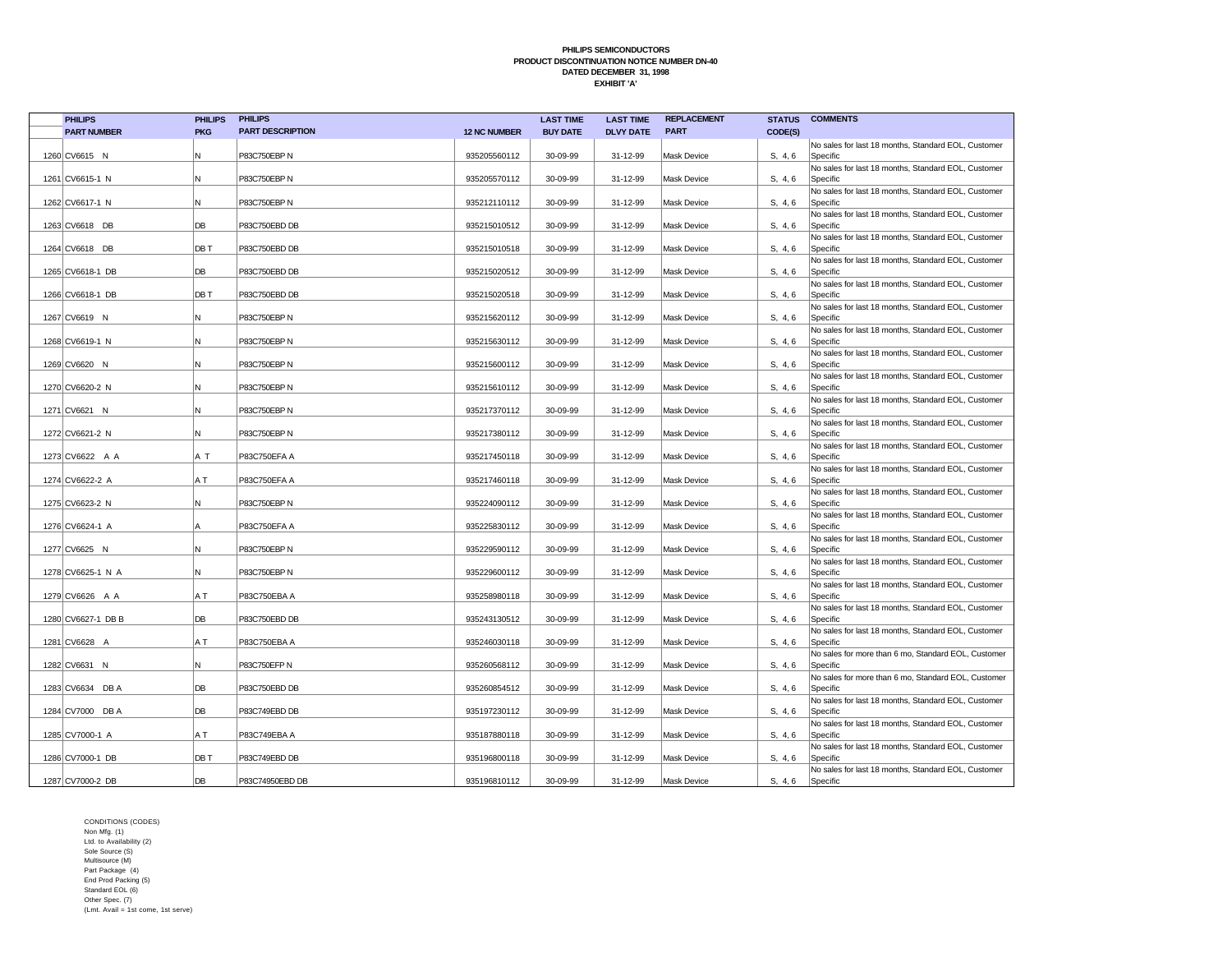| <b>PHILIPS</b>     | <b>PHILIPS</b> | <b>PHILIPS</b>                |                     | <b>LAST TIME</b> | <b>LAST TIME</b> | <b>REPLACEMENT</b> |         | <b>STATUS COMMENTS</b>                                          |
|--------------------|----------------|-------------------------------|---------------------|------------------|------------------|--------------------|---------|-----------------------------------------------------------------|
| <b>PART NUMBER</b> | <b>PKG</b>     | <b>PART DESCRIPTION</b>       | <b>12 NC NUMBER</b> | <b>BUY DATE</b>  | <b>DLVY DATE</b> | <b>PART</b>        | CODE(S) |                                                                 |
|                    |                |                               |                     |                  |                  |                    |         | No sales for last 18 months, Standard EOL, Customer             |
| 1288 CV7000-2 DB   | DB T           | P83C749EBD DB                 | 935196810118        | 30-09-99         | 31-12-99         | <b>Mask Device</b> | S, 4, 6 | Specific                                                        |
| 1289 CV7001 DB A   | DB             | P83C749EBD DB                 | 935217220112        | 30-09-99         | 31-12-99         | <b>Mask Device</b> | S. 4.6  | No sales for last 18 months, Standard EOL, Customer<br>Specific |
|                    |                |                               |                     |                  |                  |                    |         | No sales for last 18 months, Standard EOL, Customer             |
| 1290 CV7004 DB A   | DB             | P83C749EBD DB                 | 935208110112        | 30-09-99         | 31-12-99         | <b>Mask Device</b> | S, 4, 6 | Specific                                                        |
|                    |                |                               |                     |                  |                  |                    |         | No sales for last 18 months, Standard EOL, Customer             |
| 1291 CV7004-2 DB   | DB             | P83C749EBD DB                 | 935208120112        | 30-09-99         | 31-12-99         | <b>Mask Device</b> | S, 4, 6 | Specific                                                        |
|                    |                |                               |                     |                  |                  |                    |         | No sales for last 18 months, Standard EOL, Customer             |
| 1292 CV7004-2 DB   | DB T           | P83C749EBD DB                 | 935208120118        | 30-09-99         | 31-12-99         | <b>Mask Device</b> | S, 4, 6 | Specific                                                        |
| 1293 CV7005-2 A    | A              | P83C749EBA A                  | 935215520112        | 30-09-99         | 31-12-99         | <b>Mask Device</b> | S, 4, 6 | No sales for last 18 months, Standard EOL, Customer<br>Specific |
|                    |                |                               |                     |                  |                  |                    |         | No sales for last 18 months, Standard EOL, Customer             |
| 1294 CV7006 A      | А              | P83C749EBA A                  | 935228150112        | 30-09-99         | 31-12-99         | <b>Mask Device</b> | S, 4, 6 | Specific                                                        |
|                    |                |                               |                     |                  |                  |                    |         | No sales for last 18 months, Standard EOL, Customer             |
| 1295 CV7006 A      | A T            | P83C749EBA A                  | 935228150118        | 30-09-99         | 31-12-99         | <b>Mask Device</b> | S, 4, 6 | Specific                                                        |
| 1296 CV7006-1 A    | Α              | P83C749EBA A                  | 935228160112        | 30-09-99         | 31-12-99         | Mask Device        | S, 4, 6 | No sales for last 18 months, Standard EOL, Customer<br>Specific |
|                    |                |                               |                     |                  |                  |                    |         | No sales for last 18 months, Standard EOL, Customer             |
| 1297 CV7006-1 A    | A T            | P83C749EBA A                  | 935228160118        | 30-09-99         | 31-12-99         | <b>Mask Device</b> | S. 4.6  | Specific                                                        |
|                    |                |                               |                     |                  |                  |                    |         | No sales for last 18 months, Standard EOL, Customer             |
| 1298 CV7006-2 A    | A T            | P83C749EBA A                  | 935228230118        | 30-09-99         | 31-12-99         | <b>Mask Device</b> | S, 4, 6 | Specific                                                        |
|                    |                |                               |                     |                  |                  |                    |         | No sales for last 18 months, Standard EOL, Customer             |
| 1299 CV7007-2 DB   | DB             | P83C749EBD DB                 | 935216790112        | 30-09-99         | 31-12-99         | Mask Device        | S, 4, 6 | Specific                                                        |
| 1300 CV7012 A A    | A T            | P83C749EBD DB                 | 935261310118        | 30-09-99         | 31-12-99         | <b>Mask Device</b> | S, 4, 6 | No sales for more than 6 mo, Standard EOL                       |
|                    |                |                               |                     |                  |                  |                    |         | No sales for last 18 months, Standard EOL, Customer             |
| 1301 CV7101-1 A44F | A44 T          | S87C652-4 A44                 | 935183900118        | 30-09-99         | 31-12-99         | S87C652-4 A44      | S. 4.6  | Specific                                                        |
|                    |                |                               |                     |                  |                  |                    |         | No sales for last 18 months, Standard EOL, Customer             |
| 1302 CV7212-1 BD A | <b>BD</b>      | S87C654-4 BD                  | 935170880557        | 30-09-99         | 31-12-99         | S87C654-4 BD       | S. 4.6  | Specific                                                        |
|                    | N40            |                               |                     |                  |                  |                    |         | No sales for last 18 months, Standard EOL, Customer             |
| 1303 CV7213-2 N40E |                | S87C654-4 BD                  | 935175640112        | 30-09-99         | 31-12-99         | S87C654-4 BD       | S, 4, 6 | Specific<br>No sales for last 18 months, Standard EOL, Customer |
| 1304 CV7214-1 BD A | <b>BD</b>      | S87C654-4 BD                  | 935179390557        | 30-09-99         | 31-12-99         | S87C654-4 BD       | S, 4, 6 | Specific                                                        |
|                    |                |                               |                     |                  |                  |                    |         |                                                                 |
| 1305 CV7511-1 A C  | A T            | P87C524EBA A                  | 935171600118        | 30-09-99         | 31-12-99         | None Noted         | S, 4    | No sales for last 18 months, Standard EOL                       |
|                    |                |                               |                     |                  |                  |                    |         |                                                                 |
| 1306 CV8002 A44C   | A44 T          | S87L51FB-4 A44                | 935243560118        | 30-06-99         | 31-12-99         | P87C51FB-4 A       | M, 4, 6 | No sales for last 18 months, Customer Specific                  |
| 1307 CV8408 A      | A              | P80C58SBA A                   | 935261862112        | 30-06-99         | 31-12-99         | Mask Device        | M, 4, 6 |                                                                 |
|                    |                |                               |                     |                  |                  |                    |         | No sales for more than 6 mo, Standard EOL, Customer             |
| 1308 CV8713 DB     | DB             | P83C754EBD DB                 | 935260072512        | 30-09-99         | 31-12-99         | <b>Mask Device</b> | S, 4, 6 | Specific                                                        |
|                    |                |                               |                     |                  |                  |                    |         |                                                                 |
| 1309 CV8908 A      | A T            | P83C51RA+4 A                  | 935260460118        | 30-09-99         | 31-12-99         | <b>Mask Device</b> | M, 4, 6 | No sales for more than 6 mo., Customer Specific                 |
| 1310 CV8909 A      | A T            | P83C51RC+4 A                  | 935261189118        | 30-09-99         | 31-12-99         | Mask Device        | M, 4, 6 |                                                                 |
|                    |                |                               |                     |                  |                  |                    |         | No sales for more than 6 mo., Customer Specific                 |
| 1311 CV8910 A      | A              | P83C51RA+4 A                  | 935261248112        | 30-09-99         | 31-12-99         | <b>Mask Device</b> | M, 4, 6 | No sales for more than 6 mo., Customer Specific                 |
|                    |                |                               |                     |                  |                  |                    |         | No sales for more than 6 mo, Standard EOL, Customer             |
| 1312 CV9013 A68    | A68            | S87C552-4 A68                 | 935261500112        | 30-09-99         | 31-12-99         | S87C552-4 A68      | S, 4, 6 | Specific                                                        |
|                    |                |                               |                     |                  |                  |                    |         |                                                                 |
| 1313 CV9302 A      | A              | P83C51FB-4 A                  | 935260683112        | 30-06-99         | 31-12-99         | <b>Mask Device</b> | M, 4, 6 | No sales for more than 6 mo., Customer Specific                 |
| 1314 FB2040        | <b>BB</b>      | 8-Bit Futurebus + Transceiver | 935082770557        | 30-09-99         | 31-12-99         | None Noted         | S, 6    | Low sales volume, Standard EOL                                  |
|                    |                |                               |                     |                  |                  |                    |         |                                                                 |
| 1315 FB2040        | BB-T           | 8-Bit Futurebus + Transceiver | 935082770518        | 30-09-99         | 31-12-99         | None Noted         | S, 6    | Low sales volume, Standard EOL                                  |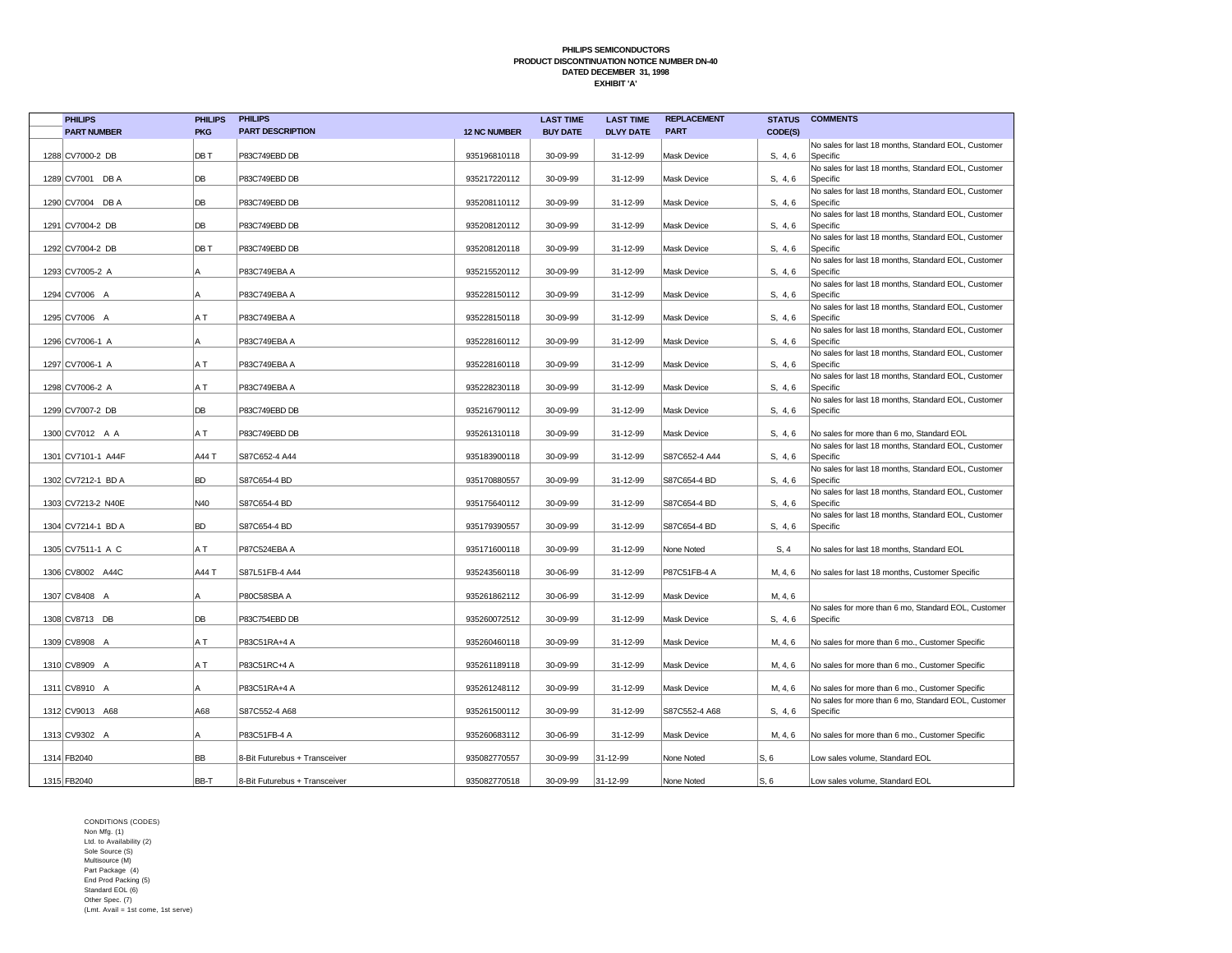| <b>PHILIPS</b>     | <b>PHILIPS</b> | <b>PHILIPS</b>             |                     | <b>LAST TIME</b> | <b>LAST TIME</b> | <b>REPLACEMENT</b> | <b>STATUS</b> | <b>COMMENTS</b>          |
|--------------------|----------------|----------------------------|---------------------|------------------|------------------|--------------------|---------------|--------------------------|
| <b>PART NUMBER</b> | <b>PKG</b>     | <b>PART DESCRIPTION</b>    | <b>12 NC NUMBER</b> | <b>BUY DATE</b>  | <b>DLVY DATE</b> | <b>PART</b>        | CODE(S)       |                          |
| 1316 HEF4006       | <b>BP</b>      | 18 Stage Shift Register    | 933324200652        | 30-06-99         | 31-12-99         | None Noted         | M, 6          | Low volume, Standard EOL |
| 1317 HEF4006       | <b>BD</b>      | 19 Stage Shift Register    | 933371760652        | 30-06-99         | 31-12-99         | None Noted         | M, 6          | Low volume, Standard EOL |
| 1318 HEF4006       | BT             | 20 Stage Shift Register    | 933372610652        | 30-06-99         | 31-12-99         | None Noted         | M, 6          | Low volume, Standard EOL |
| 1319 HEF4006       | BT             | 21 Stage Shift Register    | 933372610653        | 30-06-99         | 31-12-99         | None Noted         | M, 6          | Low volume, Standard EOL |
| 1320 HEF4006       | <b>BU</b>      | 22 Stage Shift Register    | 933373550005        | 30-06-99         | 31-12-99         | None Noted         | M, 6          | Low volume, Standard EOL |
| 1321 HEF4008       | <b>BP</b>      | 23 Stage Shift Register    | 933324220652        | 30-06-99         | 31-12-99         | None Noted         | M, 6          | Low volume, Standard EOL |
| 1322 HEF4008       | <b>BD</b>      | 4 Bit Bin Adder            | 933371780652        | 30-06-99         | 31-12-99         | None Noted         | M, 6          | Low volume, Standard EOL |
| 1323 HEF4008       | BT             | 18 Stage Shift Register    | 933372630652        | 30-06-99         | 31-12-99         | None Noted         | M, 6          | Low volume, Standard EOL |
| 1324 HEF4008       | BT             | 18 Stage Shift Register    | 933372630653        | 30-06-99         | 31-12-99         | None Noted         | M, 6          | Low volume, Standard EOL |
| 1325 HEF4008       | <b>BU</b>      | 18 Stage Shift Register    | 933373570005        | 30-06-99         | 31-12-99         | None Noted         | M, 6          | Low volume, Standard EOL |
| 1326 HEF4008       | <b>BDB</b>     | 18 Stage Shift Register    | 933466030652        | 30-06-99         | 31-12-99         | None Noted         | M, 6          | Low volume, Standard EOL |
| 1327 HEF4008       | <b>BPB</b>     | 18 Stage Shift Register    | 933636960652        | 30-06-99         | 31-12-99         | None Noted         | M, 6          | Low volume, Standard EOL |
| 1328 HEF40097      | <b>BP</b>      | 3 State Hex Non Inv Buffer | 933282580652        | 30-06-99         | 31-12-99         | None Noted         | M, 6          | Low volume, Standard EOL |
| 1329 HEF40097      | <b>BD</b>      | 3 State Hex Non Inv Buffer | 933372470652        | 30-06-99         | 31-12-99         | None Noted         | M, 6          | Low volume, Standard EOL |
| 1330 HEF40097      | BT             | 3 State Hex Non Inv Buffer | 933373400652        | 30-06-99         | 31-12-99         | None Noted         | M, 6          | Low volume, Standard EOL |
| 1331 HEF40097      | BT             | 3 State Hex Non Inv Buffer | 933373400653        | 30-06-99         | 31-12-99         | None Noted         | M, 6          | Low volume, Standard EOL |
| 1332 HEF40097      | <b>BU</b>      | 3 State Hex Non Inv Buffer | 933378960005        | 30-06-99         | 31-12-99         | None Noted         | M, 6          | Low volume, Standard EOL |
| 1333 HEF40097      | <b>BDB</b>     | 3 State Hex Non Inv Buffer | 933529730652        | 30-06-99         | 31-12-99         | None Noted         | M, 6          | Low volume, Standard EOL |
| 1334 HEF40097      | <b>BPB</b>     | 3 State Hex Non Inv Buffer | 933636970652        | 30-06-99         | 31-12-99         | None Noted         | M, 6          | Low volume, Standard EOL |
| 1335 HEF4012       | <b>BP</b>      | Dual 4 Input Nand          | 933277600652        | 30-06-99         | 31-12-99         | None Noted         | M, 6          | Low volume, Standard EOL |
| 1336 HEF4012       | <b>BD</b>      | Dual 4 Input Nand          | 933366170652        | 30-06-99         | 31-12-99         | None Noted         | M, 6          | Low volume, Standard EOL |
| 1337 HEF4012       | BT             | Dual 4 Input Nand          | 933372650652        | 30-06-99         | 31-12-99         | None Noted         | M, 6          | Low volume, Standard EOL |
| 1338 HEF4012       | BT             | Dual 4 Input Nand          | 933372650653        | 30-06-99         | 31-12-99         | None Noted         | M, 6          | Low volume, Standard EOL |
| 1339 HEF4012       | <b>BU</b>      | Dual 4 Input Nand          | 933373590005        | 30-06-99         | 31-12-99         | None Noted         | M, 6          | Low volume, Standard EOL |
| 1340 HEF4012       | <b>BDB</b>     | Dual 4 Input Nand          | 933505890652        | 30-06-99         | 31-12-99         | None Noted         | M, 6          | Low volume, Standard EOL |
| 1341 HEF4012       | <b>BPB</b>     | Dual 4 Input Nand          | 933636690652        | 30-06-99         | 31-12-99         | None Noted         | M, 6          | Low volume, Standard EOL |
| 1342 HEF40160      | <b>BP</b>      | 4-Bit Sync Decade Counter  | 933334350652        | 30-06-99         | 31-12-99         | None Noted         | M, 6          | Low volume, Standard EOL |
| 1343 HEF40160      | <b>BD</b>      | 4-Bit Sync Decade Counter  | 933372490652        | 30-06-99         | 31-12-99         | None Noted         | M, 6          | Low volume, Standard EOL |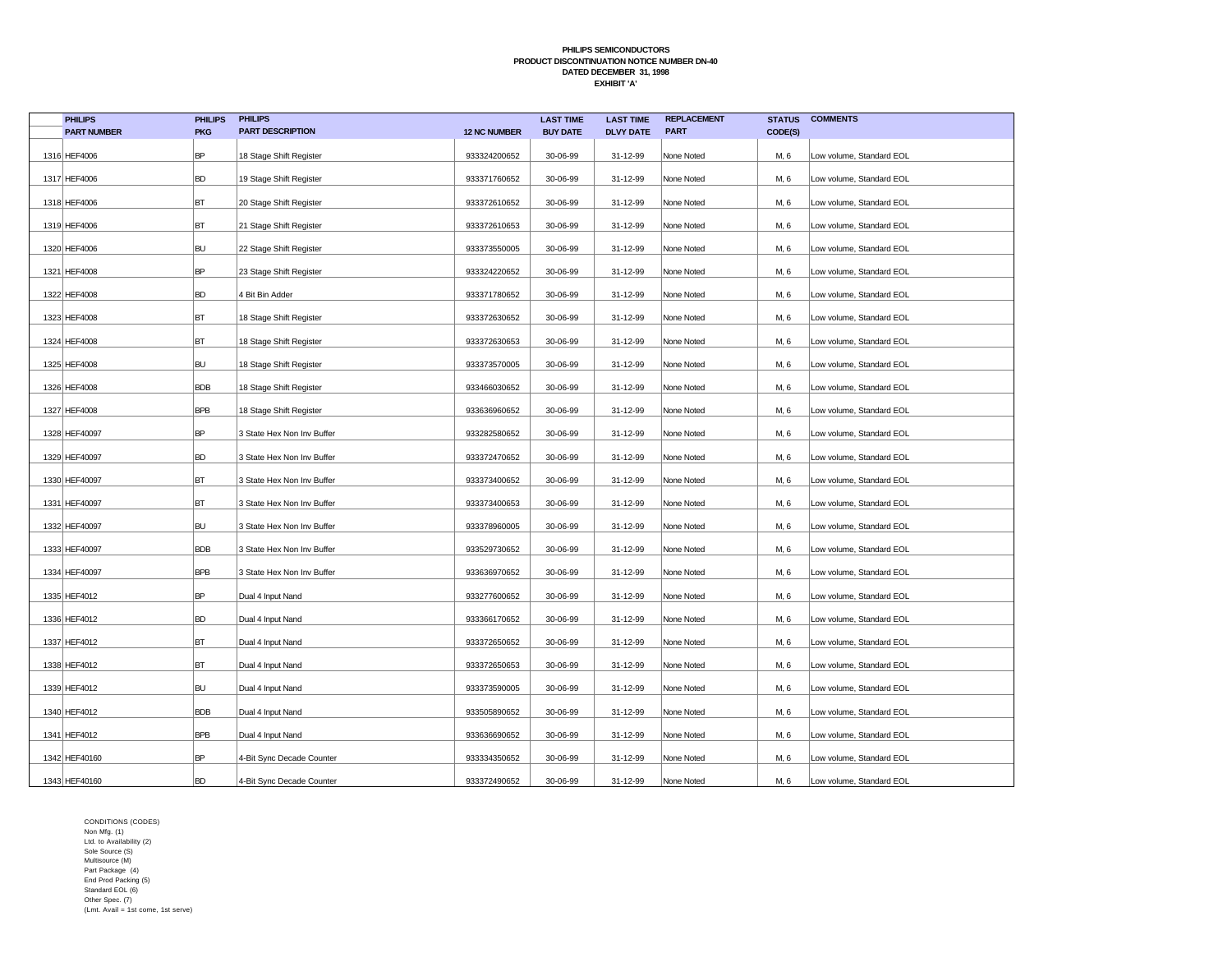| <b>PHILIPS</b>     | <b>PHILIPS</b> | <b>PHILIPS</b>                                   |                     | <b>LAST TIME</b> | <b>LAST TIME</b> | <b>REPLACEMENT</b> | <b>STATUS</b> | <b>COMMENTS</b>          |
|--------------------|----------------|--------------------------------------------------|---------------------|------------------|------------------|--------------------|---------------|--------------------------|
| <b>PART NUMBER</b> | <b>PKG</b>     | <b>PART DESCRIPTION</b>                          | <b>12 NC NUMBER</b> | <b>BUY DATE</b>  | <b>DLVY DATE</b> | <b>PART</b>        | CODE(S)       |                          |
| 1344 HEF40160      | BT             | 4-Bit Sync Decade Counter                        | 933373420652        | 30-06-99         | 31-12-99         | None Noted         | M, 6          | Low volume, Standard EOL |
| 1345 HEF40160      | BT             | 4-Bit Sync Decade Counter                        | 933373420653        | 30-06-99         | 31-12-99         | None Noted         | M, 6          | Low volume, Standard EOL |
| 1346 HEF40160      | <b>BDB</b>     | 4-Bit Sync Decade Counter                        | 933529760652        | 30-06-99         | 31-12-99         | None Noted         | M, 6          | Low volume, Standard EOL |
| 1347 HEF40160      | <b>BPB</b>     | 4-Bit Sync Decade Counter                        | 933637010652        | 30-06-99         | 31-12-99         | None Noted         | M, 6          | Low volume, Standard EOL |
| 1348 HEF40161      | BP             | 4-Bit Sync Binary Counter                        | 933334360652        | 30-06-99         | 31-12-99         | None Noted         | M, 6          | Low volume, Standard EOL |
| 1349 HEF40161      | <b>BD</b>      | 4-Bit Sync Binary Counter                        | 933372500652        | 30-06-99         | 31-12-99         | None Noted         | M, 6          | Low volume, Standard EOL |
| 1350 HEF40161      | BT             | 4-Bit Sync Binary Counter                        | 933373430652        | 30-06-99         | 31-12-99         | None Noted         | M, 6          | Low volume, Standard EOL |
| 1351 HEF40161      | BT             | 4-Bit Sync Binary Counter                        | 933373430653        | 30-06-99         | 31-12-99         | None Noted         | M, 6          | Low volume, Standard EOL |
| 1352 HEF40161      | <b>BU</b>      | 4-Bit Sync Binary Counter                        | 933378990005        | 30-06-99         | 31-12-99         | None Noted         | M, 6          | Low volume, Standard EOL |
| 1353 HEF40161      | <b>BDB</b>     | 4-Bit Sync Binary Counter                        | 933529770652        | 30-06-99         | 31-12-99         | None Noted         | M, 6          | Low volume, Standard EOL |
| 1354 HEF40161      | <b>BPB</b>     | 4-Bit Sync Binary Counter                        | 933637020652        | 30-06-99         | 31-12-99         | None Noted         | M, 6          | Low volume, Standard EOL |
| 1355 HEF40162      | <b>BP</b>      | 4-Bit Sychr., Decade Counter with Sync HR. Reset | 933334370652        | 30-06-99         | 31-12-99         | None Noted         | M, 6          | Low volume, Standard EOL |
| 1356 HEF40162      | <b>BD</b>      | 4-Bit Sychr., Decade Counter with Sync HR. Reset | 933372510652        | 30-06-99         | 31-12-99         | None Noted         | M, 6          | Low volume, Standard EOL |
| 1357 HEF40162      | BT             | 4-Bit Sychr., Decade Counter with Sync HR. Reset | 933373440652        | 30-06-99         | 31-12-99         | None Noted         | M, 6          | Low volume, Standard EOL |
| 1358 HEF40162      | BT             | 4-Bit Sychr., Decade Counter with Sync HR. Reset | 933373440653        | 30-06-99         | 31-12-99         | None Noted         | M, 6          | Low volume, Standard EOL |
| 1359 HEF40162      | <b>BDB</b>     | 4-Bit Sychr., Decade Counter with Sync HR. Reset | 933529780652        | 30-06-99         | 31-12-99         | None Noted         | M, 6          | Low volume, Standard EOL |
| 1360 HEF40162      | <b>BPB</b>     | 4-Bit Sychr., Decade Counter with Sync HR. Reset | 933637030652        | 30-06-99         | 31-12-99         | None Noted         | M, 6          | Low volume, Standard EOL |
| 1361 HEF40163      | <b>BP</b>      | 4-Bit Sync Binary Counter                        | 933334380652        | 30-06-99         | 31-12-99         | None Noted         | M, 6          | Low volume, Standard EOL |
| 1362 HEF40163      | BT             | 4-Bit Sync Binary Counter                        | 933373450652        | 30-06-99         | 31-12-99         | None Noted         | M, 6          | Low volume, Standard EOL |
| 1363 HEF40163      | BT             | 4-Bit Sync Binary Counter                        | 933373450653        | 30-06-99         | 31-12-99         | None Noted         | M, 6          | Low volume, Standard EOL |
| 1364 HEF40163      | <b>BD</b>      | 4-Bit Sync Binary Counter                        | 933378830652        | 30-06-99         | 31-12-99         | None Noted         | M, 6          | Low volume, Standard EOL |
| 1365 HEF40163      | <b>BU</b>      | 4-Bit Sync Binary Counter                        | 933379010005        | 30-06-99         | 31-12-99         | None Noted         | M, 6          | Low volume, Standard EOL |
| 1366 HEF40163      | <b>BDB</b>     | 4-Bit Sync Binary Counter                        | 933529790652        | 30-06-99         | 31-12-99         | None Noted         | M, 6          | Low volume, Standard EOL |
| 1367 HEF40163      | <b>BPB</b>     | 4-Bit Sync Binary Counter                        | 933637040652        | 30-06-99         | 31-12-99         | None Noted         | M, 6          | Low volume, Standard EOL |
| 1368 HEF4018       | BP             | Presetable Divide-By-N Counter                   | 933282600652        | 30-06-99         | 31-12-99         | None Noted         | M, 6          | Low volume, Standard EOL |
| 1369 HEF4018       | <b>BD</b>      | Presetable Divide-By-N Counter                   | 933371830652        | 30-06-99         | 31-12-99         | None Noted         | M, 6          | Low volume, Standard EOL |
| 1370 HEF4018       | BT             | Presetable Divide-By-N Counter                   | 933372710652        | 30-06-99         | 31-12-99         | None Noted         | M, 6          | Low volume, Standard EOL |
| 1371 HEF4018       | BT             | Presetable Divide-By-N Counter                   | 933372710653        | 30-06-99         | 31-12-99         | None Noted         | M, 6          | Low volume, Standard EOL |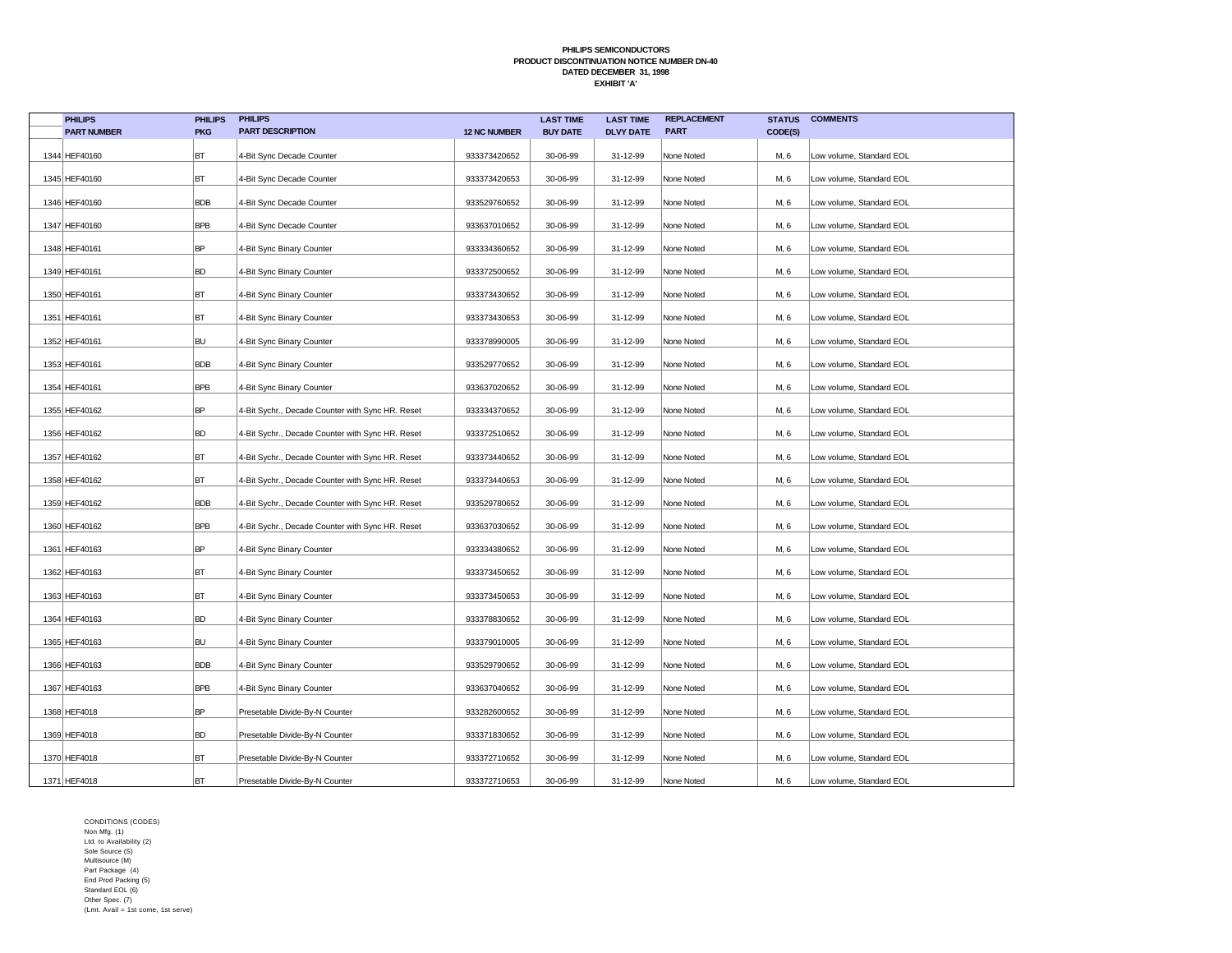| <b>PHILIPS</b>     | <b>PHILIPS</b> | <b>PHILIPS</b>                 |                     | <b>LAST TIME</b> | <b>LAST TIME</b> | <b>REPLACEMENT</b> | <b>STATUS</b> | <b>COMMENTS</b>          |
|--------------------|----------------|--------------------------------|---------------------|------------------|------------------|--------------------|---------------|--------------------------|
| <b>PART NUMBER</b> | <b>PKG</b>     | <b>PART DESCRIPTION</b>        | <b>12 NC NUMBER</b> | <b>BUY DATE</b>  | <b>DLVY DATE</b> | <b>PART</b>        | CODE(S)       |                          |
| 1372 HEF4018       | <b>BU</b>      | Presetable Divide-By-N Counter | 933373650005        | 30-06-99         | 31-12-99         | None Noted         | M, 6          | Low volume, Standard EOL |
| 1373 HEF4018       | <b>BDB</b>     | Presetable Divide-By-N Counter | 933527030652        | 30-06-99         | 31-12-99         | None Noted         | M, 6          | Low volume, Standard EOL |
| 1374 HEF4018       | <b>BPB</b>     | Presetable Divide-By-N Counter | 933637080652        | 30-06-99         | 31-12-99         | None Noted         | M, 6          | Low volume, Standard EOL |
| 1375 HEF4019       | <b>BP</b>      | Quad 2 Input Mux               | 933282700652        | 30-06-99         | 31-12-99         | None Noted         | M, 6          | Low volume, Standard EOL |
| 1376 HEF4019       | <b>BD</b>      | Quad 2 Input Mux               | 933371840652        | 30-06-99         | 31-12-99         | None Noted         | M, 6          | Low volume, Standard EOL |
| 1377 HEF4019       | BT             | Quad 2 Input Mux               | 933372720652        | 30-06-99         | 31-12-99         | None Noted         | M, 6          | Low volume, Standard EOL |
| 1378 HEF4019       | BT             | Quad 2 Input Mux               | 933372720653        | 30-06-99         | 31-12-99         | None Noted         | M, 6          | Low volume, Standard EOL |
| 1379 HEF4019       | <b>BU</b>      | Quad 2 Input Mux               | 933373660005        | 30-06-99         | 31-12-99         | None Noted         | M, 6          | Low volume, Standard EOL |
| 1380 HEF4019       | <b>BDB</b>     | Quad 2 Input Mux               | 933453230652        | 30-06-99         | 31-12-99         | None Noted         | M, 6          | Low volume, Standard EOL |
| 1381 HEF4019       | <b>BPB</b>     | Quad 2 Input Mux               | 933637090652        | 30-06-99         | 31-12-99         | None Noted         | M, 6          | Low volume, Standard EOL |
| 1382 HEF40192      | <b>BP</b>      | 4 Bit Up/down Counter          | 933282480652        | 30-06-99         | 31-12-99         | None Noted         | M, 6          | Low volume, Standard EOL |
| 1383 HEF40192      | <b>BD</b>      | 4 Bit Up/down Counter          | 933372540652        | 30-06-99         | 31-12-99         | None Noted         | M, 6          | Low volume, Standard EOL |
| 1384 HEF40192      | BT             | 4 Bit Up/down Counter          | 933373480652        | 30-06-99         | 31-12-99         | None Noted         | M, 6          | Low volume, Standard EOL |
| 1385 HEF40192      | BT             | 4 Bit Up/down Counter          | 933373480653        | 30-06-99         | 31-12-99         | None Noted         | M, 6          | Low volume, Standard EOL |
| 1386 HEF40192      | <b>BDB</b>     | 4 Bit Up/down Counter          | 933529800652        | 30-06-99         | 31-12-99         | None Noted         | M, 6          | Low volume, Standard EOL |
| 1387 HEF40192      | <b>BPB</b>     | 4 Bit Up/down Counter          | 933637100652        | 30-06-99         | 31-12-99         | None Noted         | M, 6          | Low volume, Standard EOL |
| 1388 HEF40194      | <b>BP</b>      | 4-Bit Universal Shift Register | 933296770652        | 30-06-99         | 31-12-99         | None Noted         | M, 6          | Low volume, Standard EOL |
| 1389 HEF40194      | <b>BD</b>      | 4-Bit Universal Shift Register | 933372560652        | 30-06-99         | 31-12-99         | None Noted         | M, 6          | Low volume, Standard EOL |
| 1390 HEF40194      | BT             | 4-Bit Universal Shift Register | 933373500652        | 30-06-99         | 31-12-99         | None Noted         | M, 6          | Low volume, Standard EOL |
| 1391 HEF40194      | BT             | 4-Bit Universal Shift Register | 933373500653        | 30-06-99         | 31-12-99         | None Noted         | M, 6          | Low volume, Standard EOL |
| 1392 HEF40194      | <b>BDB</b>     | 4-Bit Universal Shift Register | 933529820652        | 30-06-99         | 31-12-99         | None Noted         | M, 6          | Low volume, Standard EOL |
| 1393 HEF40194      | <b>BPB</b>     | 4-Bit Universal Shift Register | 933637120652        | 30-06-99         | 31-12-99         | None Noted         | M, 6          | Low volume, Standard EOL |
| 1394 HEF40195      | <b>BP</b>      | Quad 2-Input Mux               | 933296780652        | 30-06-99         | 31-12-99         | None Noted         | M, 6          | Low volume, Standard EOL |
| 1395 HEF40195      | <b>BD</b>      | Quad 2-Input Mux               | 933372570652        | 30-06-99         | 31-12-99         | None Noted         | M, 6          | Low volume, Standard EOL |
| 1396 HEF40195      | BT             | Quad 2-Input Mux               | 933373510652        | 30-06-99         | 31-12-99         | None Noted         | M, 6          | Low volume, Standard EOL |
| 1397 HEF40195      | BT             | Quad 2-Input Mux               | 933373510653        | 30-06-99         | 31-12-99         | None Noted         | M, 6          | Low volume, Standard EOL |
| 1398 HEF40195      | <b>BDB</b>     | Quad 2-Input Mux               | 933529830652        | 30-06-99         | 31-12-99         | None Noted         | M, 6          | Low volume, Standard EOL |
| 1399 HEF40195      | <b>BPB</b>     | Quad 2-Input Mux               | 933637130652        | 30-06-99         | 31-12-99         | None Noted         | M, 6          | Low volume, Standard EOL |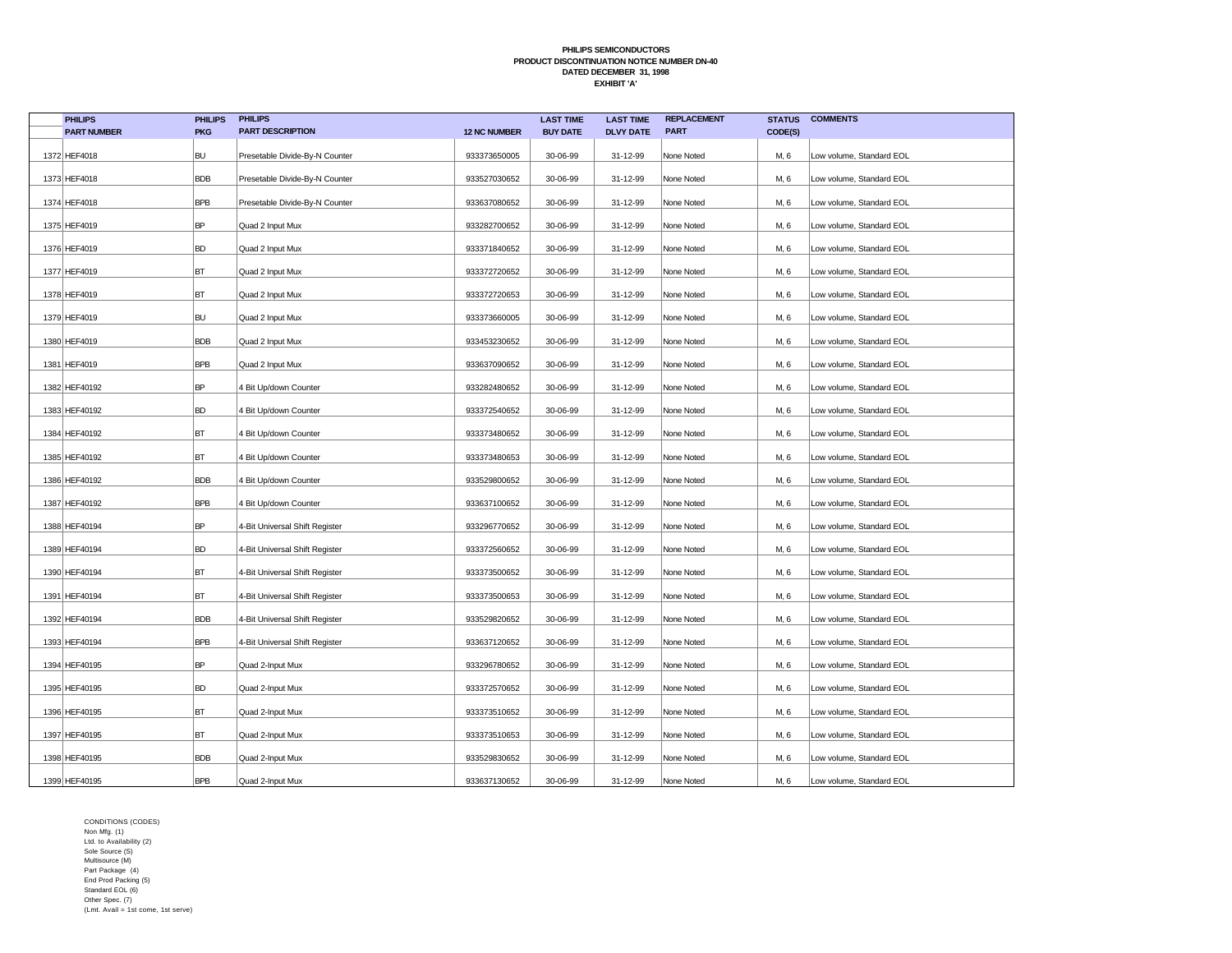| <b>PHILIPS</b>     | <b>PHILIPS</b> | <b>PHILIPS</b>                |                     | <b>LAST TIME</b> | <b>LAST TIME</b> | <b>REPLACEMENT</b> | <b>STATUS</b> | <b>COMMENTS</b>          |
|--------------------|----------------|-------------------------------|---------------------|------------------|------------------|--------------------|---------------|--------------------------|
| <b>PART NUMBER</b> | <b>PKG</b>     | <b>PART DESCRIPTION</b>       | <b>12 NC NUMBER</b> | <b>BUY DATE</b>  | <b>DLVY DATE</b> | <b>PART</b>        | CODE(S)       |                          |
| 1400 HEF4022       | <b>BP</b>      | 4 Bit Divide by 8 Counter     | 933282610652        | 30-06-99         | 31-12-99         | None Noted         | M, 6          | Low volume, Standard EOL |
| 1401 HEF4022       | <b>BD</b>      | 4 Bit Divide by 8 Counter     | 933371870652        | 30-06-99         | 31-12-99         | None Noted         | M, 6          | Low volume, Standard EOL |
| 1402 HEF4022       | BT             | 4 Bit Divide by 8 Counter     | 933372750652        | 30-06-99         | 31-12-99         | None Noted         | M, 6          | Low volume, Standard EOL |
| 1403 HEF4022       | BT             | 4 Bit Divide by 8 Counter     | 933372750653        | 30-06-99         | 31-12-99         | None Noted         | M, 6          | Low volume, Standard EOL |
| 1404 HEF4022       | <b>BU</b>      | 4 Bit Divide by 8 Counter     | 933373690005        | 30-06-99         | 31-12-99         | None Noted         | M, 6          | Low volume, Standard EOL |
| 1405 HEF4022       | <b>BDB</b>     | 4 Bit Divide by 8 Counter     | 933527040652        | 30-06-99         | 31-12-99         | None Noted         | M, 6          | Low volume, Standard EOL |
| 1406 HEF4022       | <b>BPB</b>     | 4 Bit Divide by 8 Counter     | 933637160652        | 30-06-99         | 31-12-99         | None Noted         | M, 6          | Low volume, Standard EOL |
| 1407 HEF40245      | <b>BP</b>      | Octal Bus Transceiver         | 933567190652        | 30-06-99         | 31-12-99         | None Noted         | M, 6          | Low volume, Standard EOL |
| 1408 HEF40245      | BD             | Octal Bus Transceiver         | 933567200652        | 30-06-99         | 31-12-99         | None Noted         | M, 6          | Low volume, Standard EOL |
| 1409 HEF40245      | <b>BPB</b>     | Octal Bus Transceiver         | 933637660652        | 30-06-99         | 31-12-99         | None Noted         | M, 6          | Low volume, Standard EOL |
| 1410 HEF40245      | BT             | Octal Bus Transceiver         | 933638690652        | 30-06-99         | 31-12-99         | None Noted         | M, 6          | Low volume, Standard EOL |
| 1411 HEF40245      | BT             | Octal Bus Transceiver         | 933638690653        | 30-06-99         | 31-12-99         | None Noted         | M, 6          | Low volume, Standard EOL |
| 1412 HEF40245      | <b>BDB</b>     | Octal Bus Transceiver         | 933727300652        | 30-06-99         | 31-12-99         | None Noted         | M, 6          | Low volume, Standard EOL |
| 1413 HEF40245      | <b>BU</b>      | Octal Bus Transceiver         | 933727510005        | 30-06-99         | 31-12-99         | None Noted         | M, 6          | Low volume, Standard EOL |
| 1414 HEF4031       | <b>BP</b>      | 64 Stage Shift Register       | 933282510652        | 30-06-99         | 31-12-99         | None Noted         | M, 6          | Low volume, Standard EOL |
| 1415 HEF4031       | <b>BD</b>      | 64 Stage Shift Register       | 933371950652        | 30-06-99         | 31-12-99         | None Noted         | M, 6          | Low volume, Standard EOL |
| 1416 HEF4031       | BT             | 64 Stage Shift Register       | 933372830652        | 30-06-99         | 31-12-99         | None Noted         | M, 6          | Low volume, Standard EOL |
| 1417 HEF4031       | BT             | 64 Stage Shift Register       | 933372830653        | 30-06-99         | 31-12-99         | None Noted         | M, 6          | Low volume, Standard EOL |
| 1418 HEF4031       | <b>BU</b>      | 64 Stage Shift Register       | 933373770005        | 30-06-99         | 31-12-99         | None Noted         | M, 6          | Low volume, Standard EOL |
| 1419 HEF4031       | <b>BDB</b>     | 64 Stage Shift Register       | 933593350652        | 30-06-99         | 31-12-99         | None Noted         | M, 6          | Low volume, Standard EOL |
| 1420 HEF4031       | <b>BPB</b>     | 64 Stage Shift Register       | 933637200652        | 30-06-99         | 31-12-99         | None Noted         | M, 6          | Low volume, Standard EOL |
| 1421 HEF4035       | <b>BP</b>      | 4-Bit Unsersal Shift Register | 933277640652        | 30-06-99         | 31-12-99         | None Noted         | M, 6          | Low volume, Standard EOL |
| 1422 HEF4035       | <b>BD</b>      | 4-Bit Unsersal Shift Register | 933371960652        | 30-06-99         | 31-12-99         | None Noted         | M, 6          | Low volume, Standard EOL |
| 1423 HEF4035       | BT             | 4-Bit Unsersal Shift Register | 933372840652        | 30-06-99         | 31-12-99         | None Noted         | M, 6          | Low volume, Standard EOL |
| 1424 HEF4035       | BT             | 4-Bit Unsersal Shift Register | 933372840653        | 30-06-99         | 31-12-99         | None Noted         | M, 6          | Low volume, Standard EOL |
| 1425 HEF4035       | <b>BU</b>      | 4-Bit Unsersal Shift Register | 933373780005        | 30-06-99         | 31-12-99         | None Noted         | M, 6          | Low volume, Standard EOL |
| 1426 HEF4035       | <b>BDB</b>     | 4-Bit Unsersal Shift Register | 933452910652        | 30-06-99         | 31-12-99         | None Noted         | M, 6          | Low volume, Standard EOL |
| 1427 HEF4035       | <b>BPB</b>     | 4-Bit Unsersal Shift Register | 933637210652        | 30-06-99         | 31-12-99         | None Noted         | M, 6          | Low volume, Standard EOL |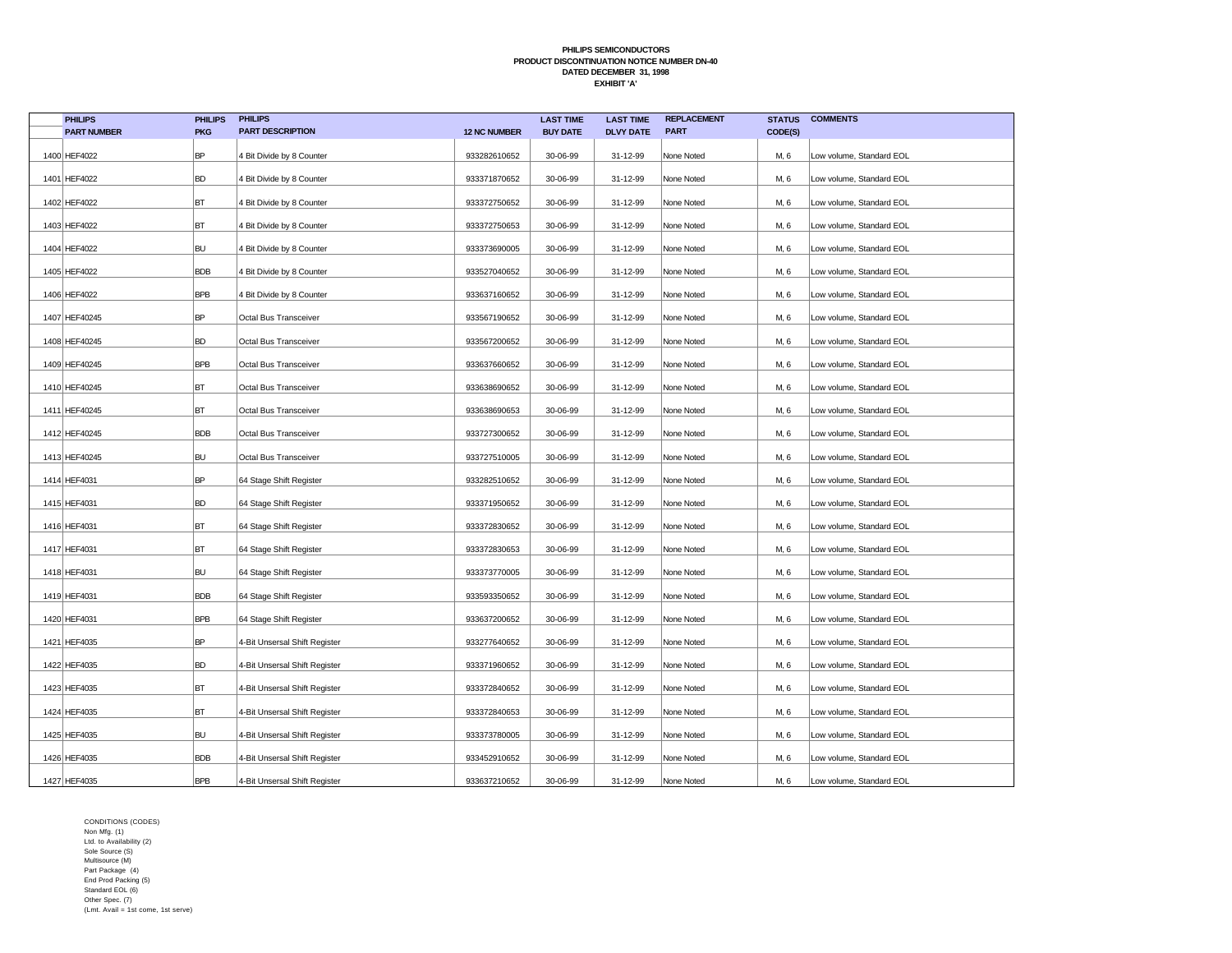| <b>PHILIPS</b>     | <b>PHILIPS</b> | <b>PHILIPS</b>             |                     | <b>LAST TIME</b> | <b>LAST TIME</b> | <b>REPLACEMENT</b> | <b>STATUS</b> | <b>COMMENTS</b>          |
|--------------------|----------------|----------------------------|---------------------|------------------|------------------|--------------------|---------------|--------------------------|
| <b>PART NUMBER</b> | <b>PKG</b>     | <b>PART DESCRIPTION</b>    | <b>12 NC NUMBER</b> | <b>BUY DATE</b>  | <b>DLVY DATE</b> | <b>PART</b>        | CODE(S)       |                          |
| 1428 HEF4042       | BP             | Quadruple D-Latch          | 933282650652        | 30-06-99         | 31-12-99         | None Noted         | M, 6          | Low volume, Standard EOL |
| 1429 HEF4042       | BD             | Quadruple D-Latch          | 933371990652        | 30-06-99         | 31-12-99         | None Noted         | M, 6          | Low volume, Standard EOL |
| 1430 HEF4042       | BT             | Quadruple D-Latch          | 933372870652        | 30-06-99         | 31-12-99         | None Noted         | M, 6          | Low volume, Standard EOL |
| 1431 HEF4042       | BT             | Quadruple D-Latch          | 933372870653        | 30-06-99         | 31-12-99         | None Noted         | M, 6          | Low volume, Standard EOL |
| 1432 HEF4042       | BU             | Quadruple D-Latch          | 933373810005        | 30-06-99         | 31-12-99         | None Noted         | M, 6          | Low volume, Standard EOL |
| 1433 HEF4042       | <b>BDB</b>     | Quadruple D-Latch          | 933453250652        | 30-06-99         | 31-12-99         | None Noted         | M, 6          | Low volume, Standard EOL |
| 1434 HEF4042       | <b>BPB</b>     | Quadruple D-Latch          | 933637230652        | 30-06-99         | 31-12-99         | None Noted         | M, 6          | Low volume, Standard EOL |
| 1435 HEF4085       | BP             | Dual 2 Input and/or        | 933296710652        | 30-06-99         | 31-12-99         | None Noted         | M, 6          | Low volume, Standard EOL |
| 1436 HEF4085       | BD             | Dual 2 Input and/or        | 933372230652        | 30-06-99         | 31-12-99         | None Noted         | M, 6          | Low volume, Standard EOL |
| 1437 HEF4085       | BT             | Dual 2 Input and/or        | 933373110652        | 30-06-99         | 31-12-99         | None Noted         | M, 6          | Low volume, Standard EOL |
| 1438 HEF4085       | BT             | Dual 2 Input and/or        | 933373110653        | 30-06-99         | 31-12-99         | None Noted         | M, 6          | Low volume, Standard EOL |
| 1439 HEF4085       | <b>BDB</b>     | Dual 2 Input and/or        | 933527170652        | 30-06-99         | 31-12-99         | None Noted         | M, 6          | Low volume, Standard EOL |
| 1440 HEF4085       | <b>BPB</b>     | Dual 2 Input and/or        | 933636890652        | 30-06-99         | 31-12-99         | None Noted         | M, 6          | Low volume, Standard EOL |
| 1441 HEF4086       | BP             | 4 Wide 2 Input and - or    | 933296720652        | 30-06-99         | 31-12-99         | None Noted         | M, 6          | Low volume, Standard EOL |
| 1442 HEF4086       | BD             | 4 Wide 2 Input and - or    | 933372240652        | 30-06-99         | 31-12-99         | None Noted         | M, 6          | Low volume, Standard EOL |
| 1443 HEF4086       | BT             | 4 Wide 2 Input and - or    | 933373120652        | 30-06-99         | 31-12-99         | None Noted         | M, 6          | Low volume, Standard EOL |
| 1444 HEF4086       | BT             | 4 Wide 2 Input and - or    | 933373120653        | 30-06-99         | 31-12-99         | None Noted         | M, 6          | Low volume, Standard EOL |
| 1445 HEF4086       | <b>BDB</b>     | 4 Wide 2 Input and - or    | 933592720652        | 30-06-99         | 31-12-99         | None Noted         | M, 6          | Low volume, Standard EOL |
| 1446 HEF4086       | <b>BPB</b>     | 4 Wide 2 Input and - or    | 933636900652        | 30-06-99         | 31-12-99         | None Noted         | M, 6          | Low volume, Standard EOL |
| 1447 HEF4508       | BT             | Dual 4 Bit Latch           | 933373160652        | 30-06-99         | 31-12-99         | None Noted         | M, 6          | Low volume, Standard EOL |
| 1448 HEF4508       | BT             | Dual 4 Bit Latch           | 933373160653        | 30-06-99         | 31-12-99         | None Noted         | M, 6          | Low volume, Standard EOL |
| 1449 HEF4508       | BP             | Dual 4 Bit Latch           | 933406680652        | 30-06-99         | 31-12-99         | None Noted         | M, 6          | Low volume, Standard EOL |
| 1450 HEF4508       | BD             | Dual 4 Bit Latch           | 933406690652        | 30-06-99         | 31-12-99         | None Noted         | M, 6          | Low volume, Standard EOL |
| 1451 HEF4508       | BU             | Dual 4 Bit Latch           | 933406700005        | 30-06-99         | 31-12-99         | None Noted         | M, 6          | Low volume, Standard EOL |
| 1452 HEF4508       | <b>BDB</b>     | Dual 4 Bit Latch           | 933527210652        | 30-06-99         | 31-12-99         | None Noted         | M, 6          | Low volume, Standard EOL |
| 1453 HEF4508       | <b>BPB</b>     | Dual 4 Bit Latch           | 933637710652        | 30-06-99         | 31-12-99         | None Noted         | M, 6          | Low volume, Standard EOL |
| 1454 HEF4510       | BP             | <b>BCD Up/down Counter</b> | 933324300652        | 30-06-99         | 31-12-99         | None Noted         | M, 6          | Low volume, Standard EOL |
| 1455 HEF4510       | BD             | <b>BCD Up/down Counter</b> | 933372290652        | 30-06-99         | 31-12-99         | None Noted         | M, 6          | Low volume, Standard EOL |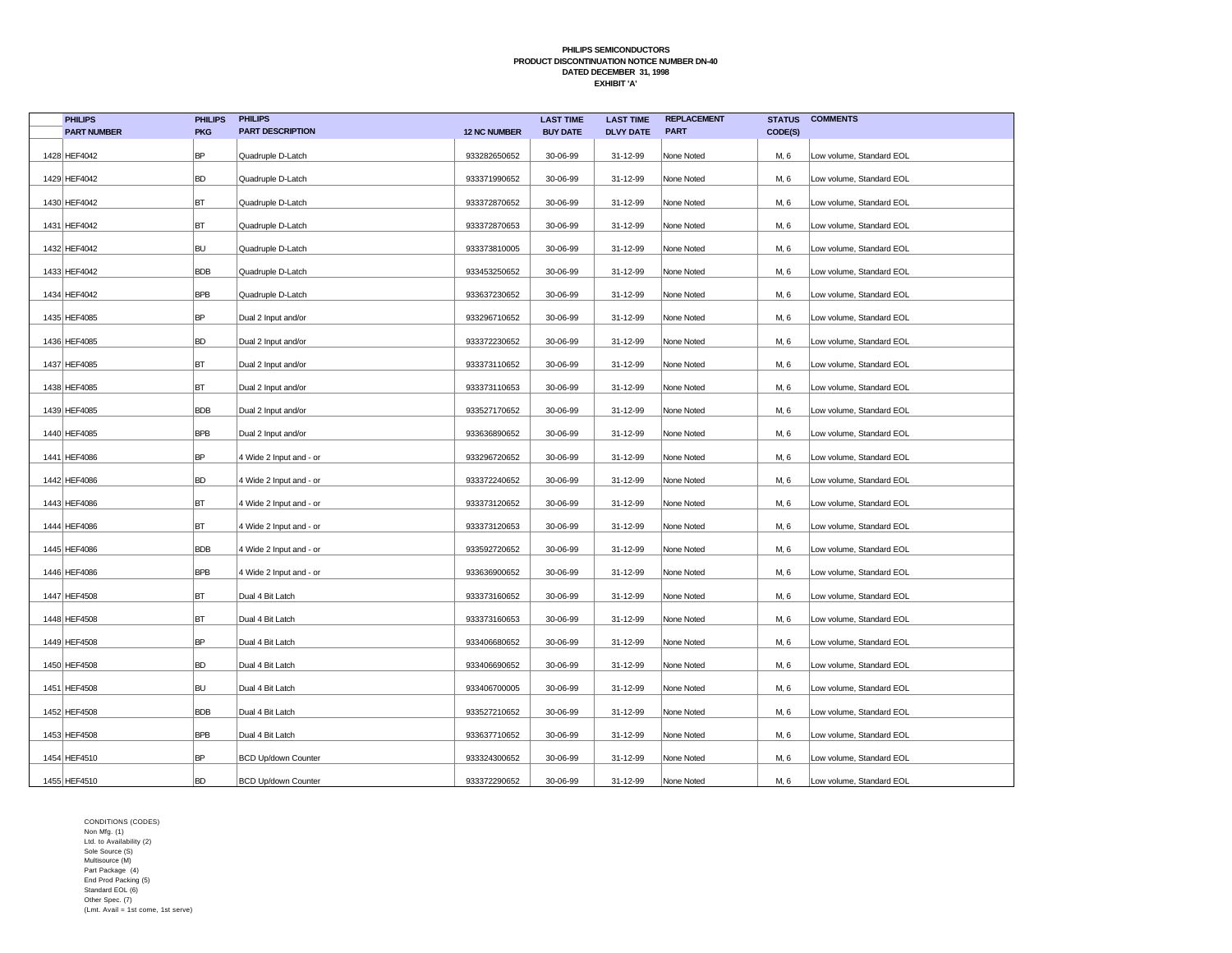| <b>PHILIPS</b>     | <b>PHILIPS</b> | <b>PHILIPS</b>             |                     | <b>LAST TIME</b> | <b>LAST TIME</b> | <b>REPLACEMENT</b> | <b>STATUS</b> | <b>COMMENTS</b>          |
|--------------------|----------------|----------------------------|---------------------|------------------|------------------|--------------------|---------------|--------------------------|
| <b>PART NUMBER</b> | <b>PKG</b>     | <b>PART DESCRIPTION</b>    | <b>12 NC NUMBER</b> | <b>BUY DATE</b>  | <b>DLVY DATE</b> | <b>PART</b>        | CODE(S)       |                          |
| 1456 HEF4510       | BT             | <b>BCD Up/down Counter</b> | 933373170652        | 30-06-99         | 31-12-99         | None Noted         | M, 6          | Low volume, Standard EOL |
| 1457 HEF4510       | BT             | <b>BCD Up/down Counter</b> | 933373170653        | 30-06-99         | 31-12-99         | None Noted         | M, 6          | Low volume, Standard EOL |
| 1458 HEF4510       | <b>BDB</b>     | <b>BCD Up/down Counter</b> | 933538760652        | 30-06-99         | 31-12-99         | None Noted         | M, 6          | Low volume, Standard EOL |
| 1459 HEF4510       | <b>BPB</b>     | <b>BCD Up/down Counter</b> | 933637360652        | 30-06-99         | 31-12-99         | None Noted         | M, 6          | Low volume, Standard EOL |
| 1460 HEF4522       | <b>BP</b>      | Prog 4 Bit BCD Counter     | 933406790652        | 30-06-99         | 31-12-99         | None Noted         | M, 6          | Low volume, Standard EOL |
| 1461 HEF4522       | <b>BD</b>      | Prog 4 Bit BCD Counter     | 933406800652        | 30-06-99         | 31-12-99         | None Noted         | M, 6          | Low volume, Standard EOL |
| 1462 HEF4522       | BT             | Prog 4 Bit BCD Counter     | 933406810652        | 30-06-99         | 31-12-99         | None Noted         | M, 6          | Low volume, Standard EOL |
| 1463 HEF4522       | BT             | Prog 4 Bit BCD Counter     | 933406810653        | 30-06-99         | 31-12-99         | None Noted         | M, 6          | Low volume, Standard EOL |
| 1464 HEF4522       | <b>BU</b>      | Prog 4 Bit BCD Counter     | 933406820005        | 30-06-99         | 31-12-99         | None Noted         | M, 6          | Low volume, Standard EOL |
| 1465 HEF4522       | <b>BDB</b>     | Prog 4 Bit BCD Counter     | 933593400652        | 30-06-99         | 31-12-99         | None Noted         | M, 6          | Low volume, Standard EOL |
| 1466 HEF4522       | <b>BPB</b>     | Prog 4 Bit BCD Counter     | 933637450652        | 30-06-99         | 31-12-99         | None Noted         | M, 6          | Low volume, Standard EOL |
| 1467 HEF4527       | <b>BP</b>      | <b>BCD Rate Multiplier</b> | 933566380652        | 30-06-99         | 31-12-99         | None Noted         | M, 6          | Low volume, Standard EOL |
| 1468 HEF4527       | <b>BD</b>      | <b>BCD Rate Multiplier</b> | 933566390652        | 30-06-99         | 31-12-99         | None Noted         | M, 6          | Low volume, Standard EOL |
| 1469 HEF4527       | BT             | <b>BCD Rate Multiplier</b> | 933566400652        | 30-06-99         | 31-12-99         | None Noted         | M, 6          | Low volume, Standard EOL |
| 1470 HEF4527       | BT             | <b>BCD Rate Multiplier</b> | 933566400653        | 30-06-99         | 31-12-99         | None Noted         | M, 6          | Low volume, Standard EOL |
| 1471 HEF4527       | <b>BPB</b>     | <b>BCD Rate Multiplier</b> | 933637470652        | 30-06-99         | 31-12-99         | None Noted         | M, 6          | Low volume, Standard EOL |
| 1472 HEF4531       | <b>BP</b>      | 13 Input Parity Checker    | 933334300652        | 30-06-99         | 31-12-99         | None Noted         | M, 6          | Low volume, Standard EOL |
| 1473 HEF4531       | <b>BU</b>      | 13 Input Parity Checker    | 933371440005        | 30-06-99         | 31-12-99         | None Noted         | M, 6          | Low volume, Standard EOL |
| 1474 HEF4531       | <b>BD</b>      | 13 Input Parity Checker    | 933372380652        | 30-06-99         | 31-12-99         | None Noted         | M, 6          | Low volume, Standard EOL |
| 1475 HEF4531       | BT             | 13 Input Parity Checker    | 933373270652        | 30-06-99         | 31-12-99         | None Noted         | M, 6          | Low volume, Standard EOL |
| 1476 HEF4531       | BT             | 13 Input Parity Checker    | 933373270653        | 30-06-99         | 31-12-99         | None Noted         | M, 6          | Low volume, Standard EOL |
| 1477 HEF4531       | <b>BDB</b>     | 13 Input Parity Checker    | 933592710652        | 30-06-99         | 31-12-99         | None Noted         | M, 6          | Low volume, Standard EOL |
| 1478 HEF4531       | BPB            | 13 Input Parity Checker    | 933637490652        | 30-06-99         | 31-12-99         | None Noted         | M, 6          | Low volume, Standard EOL |
| 1479 HEF4534       | <b>BP</b>      | Real Time 5 Decade Counter | 933406870652        | 30-06-99         | 31-12-99         | None Noted         | M, 6          | Low volume, Standard EOL |
| 1480 HEF4534       | <b>BD</b>      | Real Time 5 Decade Counter | 933406880652        | 30-06-99         | 31-12-99         | None Noted         | M, 6          | Low volume, Standard EOL |
| 1481 HEF4534       | <b>BDB</b>     | Real Time 5 Decade Counter | 933593410652        | 30-06-99         | 31-12-99         | None Noted         | M, 6          | Low volume, Standard EOL |
| 1482 HEF4534       | <b>BPB</b>     | Real Time 5 Decade Counter | 933637740652        | 30-06-99         | 31-12-99         | None Noted         | M, 6          | Low volume, Standard EOL |
| 1483 HEF4534       | BT             | Real Time 5 Decade Counter | 933645520652        | 30-06-99         | 31-12-99         | None Noted         | M, 6          | Low volume, Standard EOL |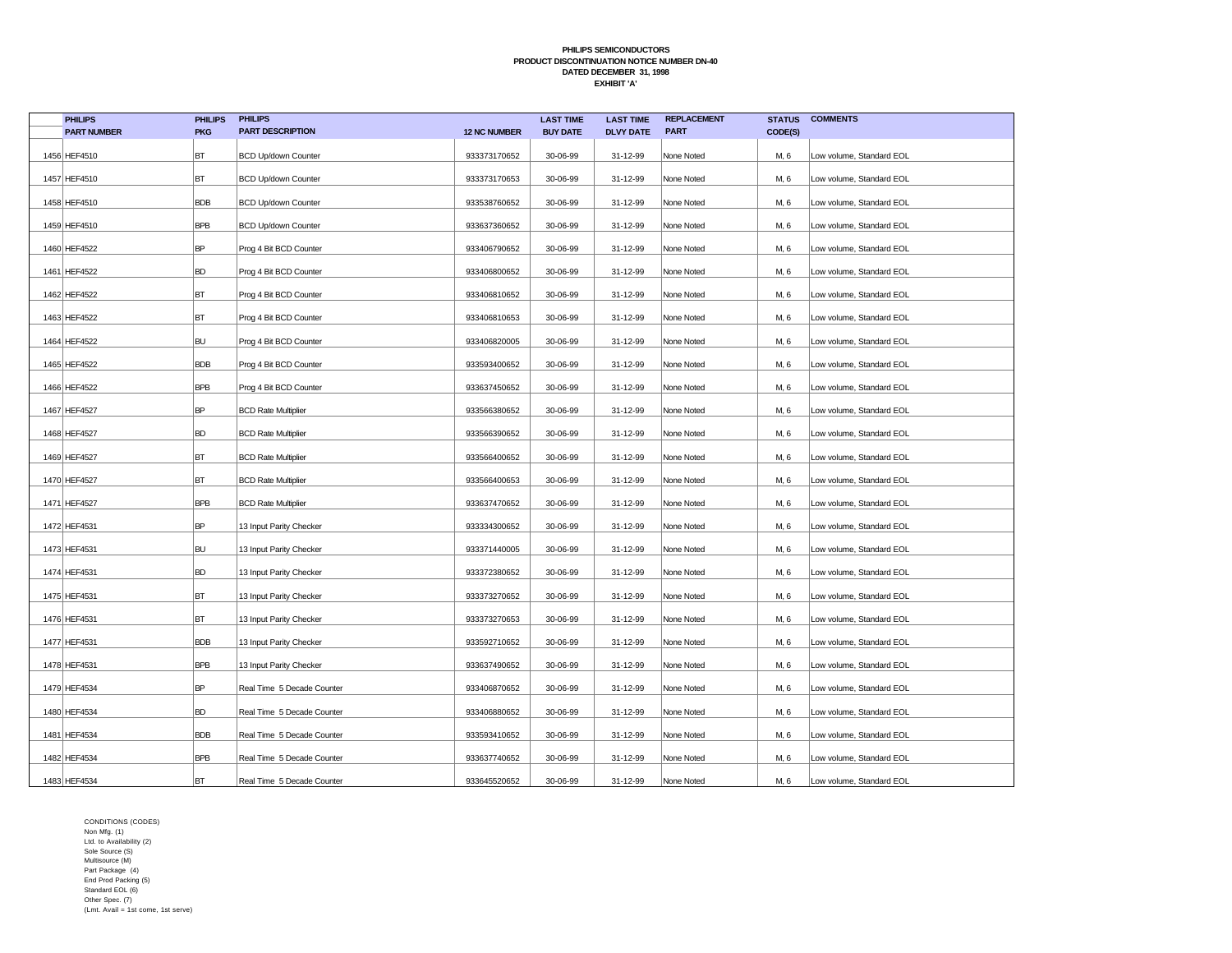| <b>PHILIPS</b>     | <b>PHILIPS</b> | <b>PHILIPS</b>              |                     | <b>LAST TIME</b> | <b>LAST TIME</b> | <b>REPLACEMENT</b> | <b>STATUS</b> | <b>COMMENTS</b>          |
|--------------------|----------------|-----------------------------|---------------------|------------------|------------------|--------------------|---------------|--------------------------|
| <b>PART NUMBER</b> | <b>PKG</b>     | <b>PART DESCRIPTION</b>     | <b>12 NC NUMBER</b> | <b>BUY DATE</b>  | <b>DLVY DATE</b> | <b>PART</b>        | CODE(S)       |                          |
| 1484 HEF4534       | BT             | Real Time 5 Decade Counter  | 933645520653        | 30-06-99         | 31-12-99         | None Noted         | M, 6          | Low volume, Standard EOL |
| 1485 HEF4539       | <b>BP</b>      | Dual 4 Input Mux            | 933282470652        | 30-06-99         | 31-12-99         | None Noted         | M, 6          | Low volume, Standard EOL |
| 1486 HEF4539       | <b>BD</b>      | Dual 4 Input Mux            | 933372400652        | 30-06-99         | 31-12-99         | None Noted         | M, 6          | Low volume, Standard EOL |
| 1487 HEF4539       | BT             | Dual 4 Input Mux            | 933373290652        | 30-06-99         | 31-12-99         | None Noted         | M, 6          | Low volume, Standard EOL |
| 1488 HEF4539       | BT             | Dual 4 Input Mux            | 933373290653        | 30-06-99         | 31-12-99         | None Noted         | M, 6          | Low volume, Standard EOL |
| 1489 HEF4539       | <b>BU</b>      | Dual 4 Input Mux            | 933378850005        | 30-06-99         | 31-12-99         | None Noted         | M, 6          | Low volume, Standard EOL |
| 1490 HEF4539       | <b>BDB</b>     | Dual 4 Input Mux            | 933527190652        | 30-06-99         | 31-12-99         | None Noted         | M, 6          | Low volume, Standard EOL |
| 1491 HEF4539       | <b>BPB</b>     | Dual 4 Input Mux            | 933637520652        | 30-06-99         | 31-12-99         | None Noted         | M, 6          | Low volume, Standard EOL |
| 1492 HEF4720       | <b>BP</b>      | 256-Bit, 1-Bit Per Word RAM | 933297780652        | 30-06-99         | 31-12-99         | None Noted         | M, 6          | Low volume, Standard EOL |
| 1493 HEF4720       | <b>BD</b>      | 256-Bit, 1-Bit Per Word RAM | 933298870652        | 30-06-99         | 31-12-99         | None Noted         | M, 6          | Low volume, Standard EOL |
| 1494 HEF4720       | VP             | 256-Bit, 1-Bit Per Word RAM | 933332420652        | 30-06-99         | 31-12-99         | None Noted         | M, 6          | Low volume, Standard EOL |
| 1495 HEF4720       | VD             | 256-Bit, 1-Bit Per Word RAM | 933332430652        | 30-06-99         | 31-12-99         | None Noted         | M, 6          | Low volume, Standard EOL |
| 1496 HEF4720       | BT             | 256-Bit, 1-Bit Per Word RAM | 933373350652        | 30-06-99         | 31-12-99         | None Noted         | M, 6          | Low volume, Standard EOL |
| 1497 HEF4720       | BT             | 256-Bit, 1-Bit Per Word RAM | 933373350653        | 30-06-99         | 31-12-99         | None Noted         | M, 6          | Low volume, Standard EOL |
| 1498 HEF4720       | <b>BDB</b>     | 256-Bit, 1-Bit Per Word RAM | 933593440652        | 30-06-99         | 31-12-99         | None Noted         | M, 6          | Low volume, Standard EOL |
| 1499 HEF4720       | <b>BPB</b>     | 256-Bit, 1-Bit Per Word RAM | 933637580652        | 30-06-99         | 31-12-99         | None Noted         | M, 6          | Low volume, Standard EOL |
| 1500 HEF4720       | VPB            | 256-Bit, 1-Bit Per Word RAM | 933637590652        | 30-06-99         | 31-12-99         | None Noted         | M, 6          | Low volume, Standard EOL |
| 1501 HEF4724       | <b>BP</b>      | 8-Bit Addressable Latch     | 933325200652        | 30-06-99         | 31-12-99         | None Noted         | M, 6          | Low volume, Standard EOL |
| 1502 HEF4724       | <b>BD</b>      | 8-Bit Addressable Latch     | 933372460652        | 30-06-99         | 31-12-99         | None Noted         | M, 6          | Low volume, Standard EOL |
| 1503 HEF4724       | BT             | 8-Bit Addressable Latch     | 933373370652        | 30-06-99         | 31-12-99         | None Noted         | M, 6          | Low volume, Standard EOL |
| 1504 HEF4724       | BT             | 8-Bit Addressable Latch     | 933373370653        | 30-06-99         | 31-12-99         | None Noted         | M, 6          | Low volume, Standard EOL |
| 1505 HEF4724       | <b>BU</b>      | 8-Bit Addressable Latch     | 933378930005        | 30-06-99         | 31-12-99         | None Noted         | M, 6          | Low volume, Standard EOL |
| 1506 HEF4724       | <b>BDB</b>     | 8-Bit Addressable Latch     | 933593450652        | 30-06-99         | 31-12-99         | None Noted         | M, 6          | Low volume, Standard EOL |
| 1507 HEF4724       | <b>BPB</b>     | 8-Bit Addressable Latch     | 933637600652        | 30-06-99         | 31-12-99         | None Noted         | M, 6          | Low volume, Standard EOL |
| 1508 HEF4731       | <b>BP</b>      | Quad 64-Bit Shift Register  | 933387720652        | 30-06-99         | 31-12-99         | None Noted         | M, 6          | Low volume, Standard EOL |
| 1509 HEF4731       | <b>BD</b>      | Quad 64-Bit Shift Register  | 933406980652        | 30-06-99         | 31-12-99         | None Noted         | M, 6          | Low volume, Standard EOL |
| 1510 HEF4731       | VP             | Quad 64-Bit Shift Register  | 933424820652        | 30-06-99         | 31-12-99         | None Noted         | M, 6          | Low volume, Standard EOL |
| 1511 HEF4731       | VD             | Quad 64-Bit Shift Register  | 933424830652        | 30-06-99         | 31-12-99         | None Noted         | M, 6          | Low volume, Standard EOL |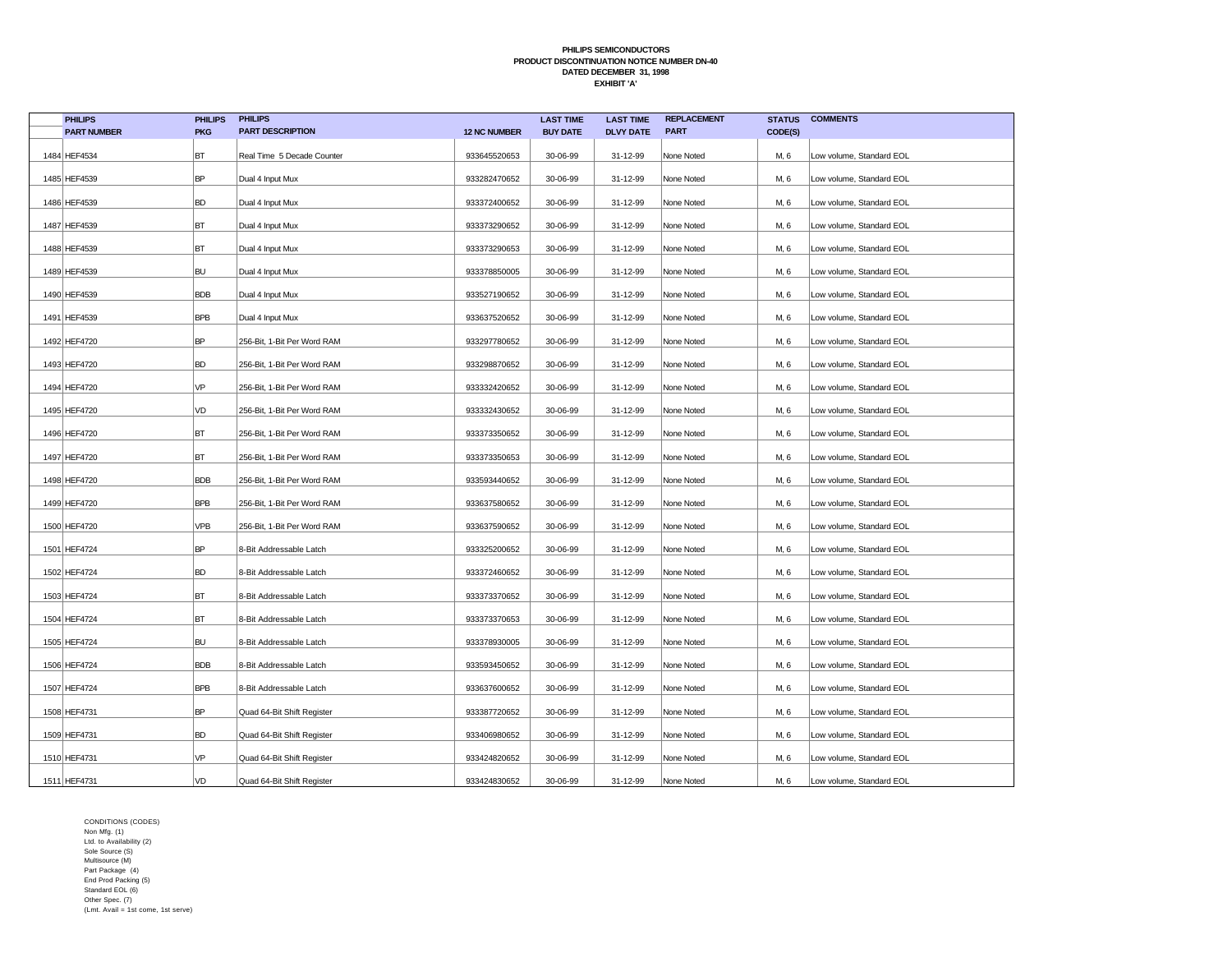| <b>PHILIPS</b>     | <b>PHILIPS</b>     | <b>PHILIPS</b>                       |                     | <b>LAST TIME</b> | <b>LAST TIME</b> | <b>REPLACEMENT</b> | <b>STATUS</b> | <b>COMMENTS</b>                     |
|--------------------|--------------------|--------------------------------------|---------------------|------------------|------------------|--------------------|---------------|-------------------------------------|
| <b>PART NUMBER</b> | <b>PKG</b>         | <b>PART DESCRIPTION</b>              | <b>12 NC NUMBER</b> | <b>BUY DATE</b>  | <b>DLVY DATE</b> | <b>PART</b>        | CODE(S)       |                                     |
| 1512 HEF4731       | <b>BDB</b>         | Quad 64-Bit Shift Register           | 933593460652        | 30-06-99         | 31-12-99         | None Noted         | M, 6          | Low volume, Standard EOL            |
| 1513 HEF4731       | <b>BPB</b>         | Quad 64-Bit Shift Register           | 933636940652        | 30-06-99         | 31-12-99         | None Noted         | M, 6          | Low volume, Standard EOL            |
| 1514 HEF4731       | <b>VPB</b>         | Quad 64-Bit Shift Register           | 933636950652        | 30-06-99         | 31-12-99         | None Noted         | M, 6          | Low volume, Standard EOL            |
| 1515 HEF4737       | <b>BP</b>          | Quad Static Decade Counter           | 933407010112        | 30-06-99         | 31-12-99         | None Noted         | M, 6          | Low volume, Standard EOL            |
| 1516 HEF4737       | VP                 | Quad Static Decade Counter           | 933450870112        | 30-06-99         | 31-12-99         | None Noted         | M, 6          | Low volume, Standard EOL            |
| 1517 HEF4737       | VD                 | Quad Static Decade Counter           | 933493470112        | 30-06-99         | 31-12-99         | None Noted         | M, 6          | Low volume, Standard EOL            |
| 1518 HEF4737       | VPB                | Quad Static Decade Counter           | 933637610112        | 30-06-99         | 31-12-99         | None Noted         | M, 6          | Low volume, Standard EOL            |
| 1519 HEF4738       | VP                 | ICC/IEEE Bus Interface               | 933419910112        | 30-06-99         | 31-12-99         | None Noted         | M, 6          | Low volume, Standard EOL            |
| 1520 HEF4738       | VPB                | ICC/IEEE Bus Interface               | 933637790112        | 30-06-99         | 31-12-99         | None Noted         | M, 6          | Low volume, Standard EOL            |
| 1521 HEF4738       | VD                 | ICC/IEEE Bus Interface               | 933693590112        | 30-06-99         | 31-12-99         | None Noted         | M, 6          | Low volume, Standard EOL            |
| 1522 HEF4753       | <b>BP</b>          | Universal Timer Module               | 933614020112        | 30-06-99         | 31-12-99         | None Noted         | M, 6          | Low volume, Standard EOL            |
| 1523 HEF4753       | <b>BPB</b>         | Universal Timer Module               | 933637620112        | 30-06-99         | 31-12-99         | None Noted         | M, 6          | Low volume, Standard EOL            |
| 1524 HEF4753       | <b>BDB</b>         | Universal Timer Module               | 933699850112        | 30-06-99         | 31-12-99         | None Noted         | M, 6          | Low volume, Standard EOL            |
| 1525 HEF4754       | VP                 | 18-Element Bar Graph LCD Driver      | 933520250112        | 30-06-99         | 31-12-99         | None Noted         | M, 6          | Low volume, Standard EOL            |
| 1526 HEF4754       | VD                 | 18-Element Bar Graph LCD Driver      | 933520260112        | 30-06-99         | 31-12-99         | None Noted         | M, 6          | Low volume, Standard EOL            |
| 1527 HEF4754       | VT                 | 18-Element Bar Graph LCD Driver      | 933645540112        | 30-06-99         | 31-12-99         | None Noted         | M, 6          | Low volume, Standard EOL            |
| 1528   I74F175     | D                  | Quad D-Type F/F Indus Temp           | 935025630602        | Lmt. Avail.      | Lmt. Avail.      | None Noted         | M, 1, 2       | No longer manuf., wafer fab closure |
| 1529 174F175       | D-T                | Quad D-Type F/F Indus Temp           | 935025630623        | Lmt. Avail.      | Lmt. Avail.      | None Noted         | M, 1, 2       | No longer manuf., wafer fab closure |
| 1530   I74F175     | N                  | Quad D-Type F/F Indus Temp           | 935025640602        | Lmt. Avail.      | Lmt. Avail.      | None Noted         | M, 1, 2       | No longer manuf., wafer fab closure |
| 1531   I74F655A    | D                  | Octal Inv Buffer W/Parity Ind Temp   | 935029650602        | Lmt. Avail.      | Lmt. Avail.      | None Noted         | S, 1, 2       | No longer manuf., wafer fab closure |
| 1532 174F655A      | D-T                | Octal Inv Buffer W/Parity Ind Temp   | 935029650623        | Lmt. Avail.      | Lmt. Avail.      | None Noted         | S, 1, 2       | No longer manuf., wafer fab closure |
| 1533 174F655A      | N                  | Octal Inv Buffer W/Parity Ind Temp   | 935029660602        | Lmt. Avail       | Lmt. Avail.      | None Noted         | S, 1, 2       | No longer manuf., wafer fab closure |
| 1534 LM431ACZ      | U                  | Adjustable Precision Shunt Regulator | 935245450112        | 31-03-99         | 31-12-99         | LM431ACMD          | 1, 2, 7       | Ltd. Availability, Fab Closure      |
| 1535 LM431ACZ      | U-T                | Adjustable Precision Shunt Regulator | 935245450116        | 31-03-99         | 31-12-99         | LM431ACMD          | 1, 2, 7       | Ltd. Availability, Fab Closure      |
| 1536 LO9465,557    | Bought-In          | LO9600                               | 935208440557        | 31-03-00         | 30-06-00         | See Comments       | S, 7          | Replaced by nExt generation         |
| 1537 LO9585        | Bought-In   LO9585 |                                      | 935208430557        | 31-03-00         | 30-06-00         | See Comments       | S, 7          | Replaced by nExt generation         |
| 1538 LO9585/WD     | Bought-In          | LO9585                               | 935224830557        | 31-03-00         | 30-06-00         | See Comments       | S, 7          | Replaced by nExt generation         |
| 1539 LO9600,557    | Bought-In   LO9600 |                                      | 935231240557        | 31-03-00         | 30-06-00         | See Comments       | S, 7          | Replaced by nExt generation         |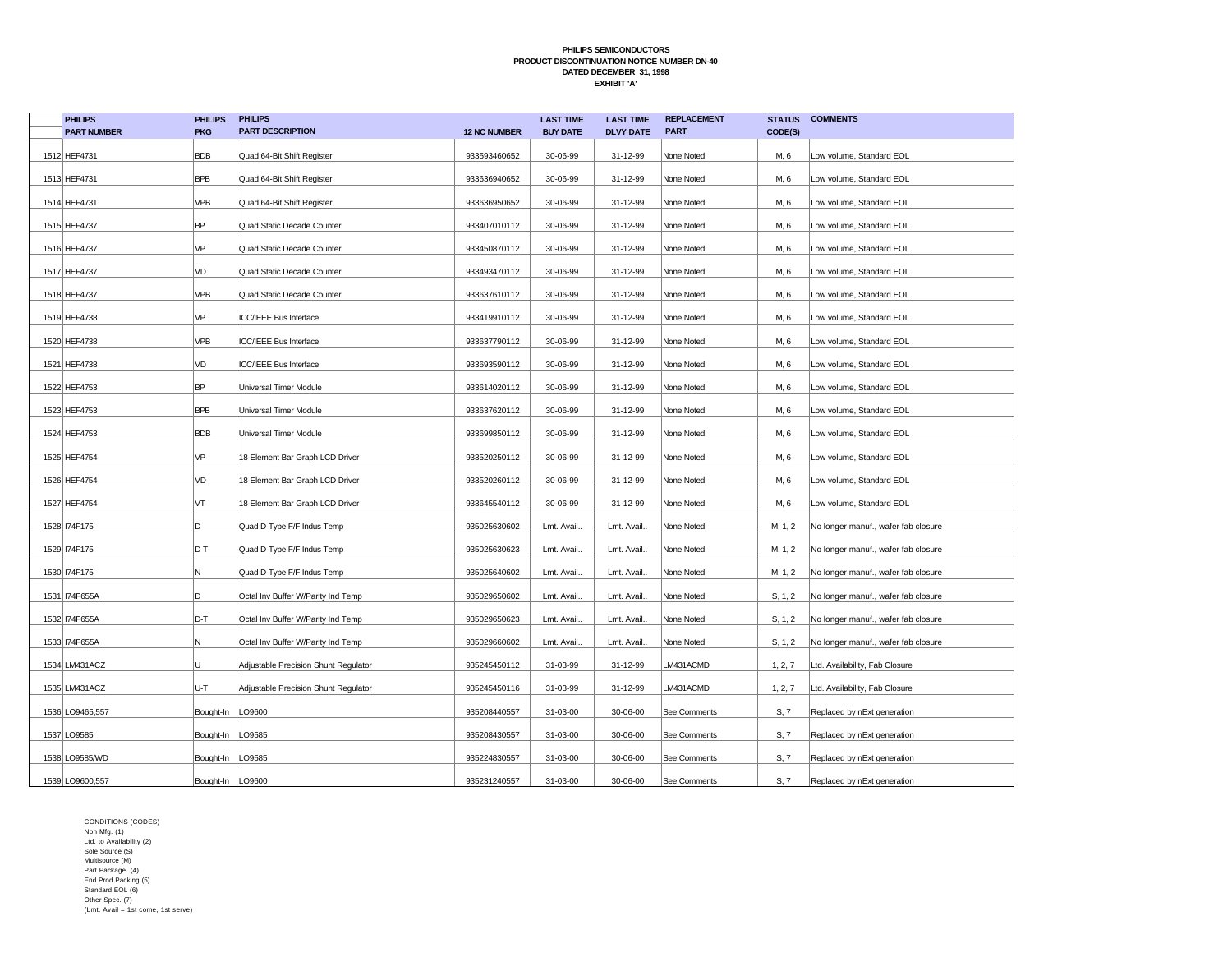| <b>PHILIPS</b>        | <b>PHILIPS</b>  | <b>PHILIPS</b>                    |                     | <b>LAST TIME</b> | <b>LAST TIME</b> | <b>REPLACEMENT</b> |         | <b>STATUS COMMENTS</b>                                                             |
|-----------------------|-----------------|-----------------------------------|---------------------|------------------|------------------|--------------------|---------|------------------------------------------------------------------------------------|
| <b>PART NUMBER</b>    | <b>PKG</b>      | <b>PART DESCRIPTION</b>           | <b>12 NC NUMBER</b> | <b>BUY DATE</b>  | <b>DLVY DATE</b> | <b>PART</b>        | CODE(S) |                                                                                    |
| 1540 LO9600/A         | Bought-In       | LO9600                            | 935240610557        | 31-03-00         | 30-06-00         | See Comments       | S, 7    | Replaced by nExt generation                                                        |
| 1541 MC1458           | lD.             | General Purpose Op Amp            | 933655990602        | 31-03-99         | 31-12-99         | Mot, NS, ST, TI    | 1, 2, 7 | Ltd. Availability, Fab Closure                                                     |
| 1542 MC1458           | D-T             | General Purpose Op Amp            | 933655990623        | 31-03-99         | 31-12-99         | Mot, NS, ST, TI    | 1, 2, 7 | Ltd. Availability, Fab Closure                                                     |
| 1543 MC1458           | İN.             | General Purpose Op Amp            | 933291180602        | 31-03-99         | 31-12-99         | Mot, NS, ST, TI    | 1, 2, 7 | Ltd. Availability, Fab Closure                                                     |
| 1544 MC1558           | N.              | General Purpose Op Amp            | 933313560602        | 31-03-99         | 31-12-99         | Mot, NS, ST, TI    | 1, 2, 7 | Ltd. Availability, Fab Closure                                                     |
| 1545 MF1ICS5002U/F5A  | None            | Mifare, IC, 5", 170, UNS, i/m     | 9352 312 80025      | 30-06-99         | 30-09-99         | <b>MF1ICS5003</b>  | M, 6    | Replaced by MF1ICS5003, Standard EOL                                               |
| 1546 MF1ICS5002U/G5A  | None            | Mifare, IC, 5", 380, UNS, i/m     | 9352 331 50025      | 30-06-99         | 30-09-99         | MF1ICS5003         | M, 6    | Replaced by MF1ICS5003, Standard EOL                                               |
| 1547 MF1ICS5002W/F5A  | None            | Mifare, IC, 5", 170, FFC          | 9352 312 30005      | 30-06-99         | 30-09-99         | MF1ICS5003         | M, 6    | Replaced by MF1ICS5003, Standard EOL                                               |
| 1548 MF1ICS5003U/G5A  | None            | Mifare, IC, 5", 380, UNS, i/m     | 9352 403 30025      | 30-06-99         | 30-09-99         | MF1ICS5003         | M, 6    | Wafer thickness not longer requested, therefore not<br>supported any more          |
| 1549 MF1ICS5003U/G6A  | None            | Mifare, IC, 5", 380, UNS, map     | 9352 459 20025      | 30-06-99         | 30-09-99         | MF1ICS5003         | M, 6    | Wafer thickness not longer requested, therefore not<br>supported any more          |
| 1550 MF1ICS5003W/G5A  | None            | Mifare,IC, 5", 380, FFC, i/m      | 9352 403 10005      | 30-06-99         | 30-09-99         | MF1ICS5003         | M, 6    | Wafer thickness not longer requested, therefore not<br>supported any more          |
| 1551 MF1MOA3L10/D/3D  | <b>SOT495</b>   | MF LIGHT, Chip MOD A3, GTOP, Reel | 9352 600 60118      | 30-06-99         | 30-09-99         | MF1MOA2L10         | M, 6    | Product type MOA3 not longer supported                                             |
| 1552 MF1MOA3S50/D/103 | Carda1          |                                   | 9352 598 40122      | 30-06-99         | 30-09-99         | MF1MOA2S50XX       | M, 6    | Bulk good no longer supported                                                      |
| 1553 MF1MOA3S50/D/303 | Carda1          | Mifare, Chip MOD A3, GTOP, Reel   | 9352 493 10122      | 30-06-99         | 30-09-99         | MF1MOA2S50         | M, 6    | Product type MOA3 not longer supported                                             |
| 1554 MFAN501/D0A/G    | Antenna         | MUCANTE1                          | 9352 447 70122      | 30-06-99         | 30-09-99         | None Noted         | M, 7    | Customers may design their own antennas, know how<br>provided in antenna training  |
| 1555 MFEV501          | Reader          | Mifare Demo system + Remote Ant   | 9352 344 80122      | 30-09-99         | 31-12-99         | None Noted         | S, 6    | Simple and cost efficient remote antenna design easy<br>with new reader components |
| 1556 MFEV510          | Reader          | MIFANT17 Remote Antenna           | 9352 344 90122      | 30-09-99         | 31-12-99         | None Noted         | S, 6    | Simple and cost efficient remote antenna design easy<br>with new reader components |
| 1557 MFEV600/XXA      | Reader          | Mifare Plus Emulator, MF1P60      | 9352 505 20122      | 30-06-99         | 30-09-99         | None Noted         | M, 7    | Design in shall be done on MIFARE PRO, first source for<br>Plus tools is Siemens   |
| 1558 MFEV601/XXA      | None            | Mifare Plus Emulator Upgrade      | 9352 505 30122      | 30-06-99         | 30-09-99         | None Noted         | M, 7    | Design in shall be done on MIFARE PRO, first source for<br>Plus tools is Siemens   |
| 1559 MFEV602/XXA      | <b>Diskette</b> | Mifare Plus Simulator             | 9352 505 50122      | 30-06-99         | 30-09-99         | None Noted         | M, 7    | Design in shall be done on MIFARE PRO, first source for<br>Plus tools is Siemens   |
| 1560 MFEV603/XXA      | Reader          | Mifare Plus CARD Emulator         | 9352 505 10122      | 30-06-99         | 30-09-99         | None Noted         | M, 7    | Design in shall be done on MIFARE PRO, first source for<br>Plus tools is Siemens   |
| 1561 MFOT504          | Reader          | Mifare Referenz system            | 9352 345 10122      | 30-09-99         | 31-12-99         | None Noted         | S, 6    | Obsolete due to standardisation activities (14443) and<br>certification institute  |
| 1562 MFRC17002D/E7F   | None            | MIFSLS 2, tested dice in waff     | 9352 360 60026      | Lmt. Avail.      | Lmt. Avail.      | MFRC17002W/E5F     | M, 7    | No orders, No Production                                                           |
| 1563 MFRM561/BDA      | Reader          | MCMuP/ERG                         | 9352 342 70122      | 30-09-99         | 31-12-99         | None Noted         | S, 6    | Customer specific design, was never sold                                           |
| 1564 N74F157 D        | D               | Quad 2-IN Data Selector Inv       | 933739470602        | Lmt. Avail.      | Lmt. Avail.      | None Noted         | M, 1, 2 | No longer manuf.                                                                   |
| 1565 N74F157 D        | D-T             | Quad 2-IN Data Selector Inv       | 933739470623        | Lmt. Avail.      | Lmt. Avail.      | None Noted         | M, 1, 2 | No longer manuf.                                                                   |
| 1566 N74F157 N        | N.              | Quad 2-IN Data Selector Inv       | 933646780602        | Lmt. Avail.      | Lmt. Avail.      | None Noted         | M, 1, 2 | No longer manuf.                                                                   |
| 1567 N74F158 D        | İD              | Quad 2-IN Data Selector Inv       | 933739480602        | Lmt. Avail.      | Lmt. Avail.      | None Noted         | M, 1, 2 | No longer manuf                                                                    |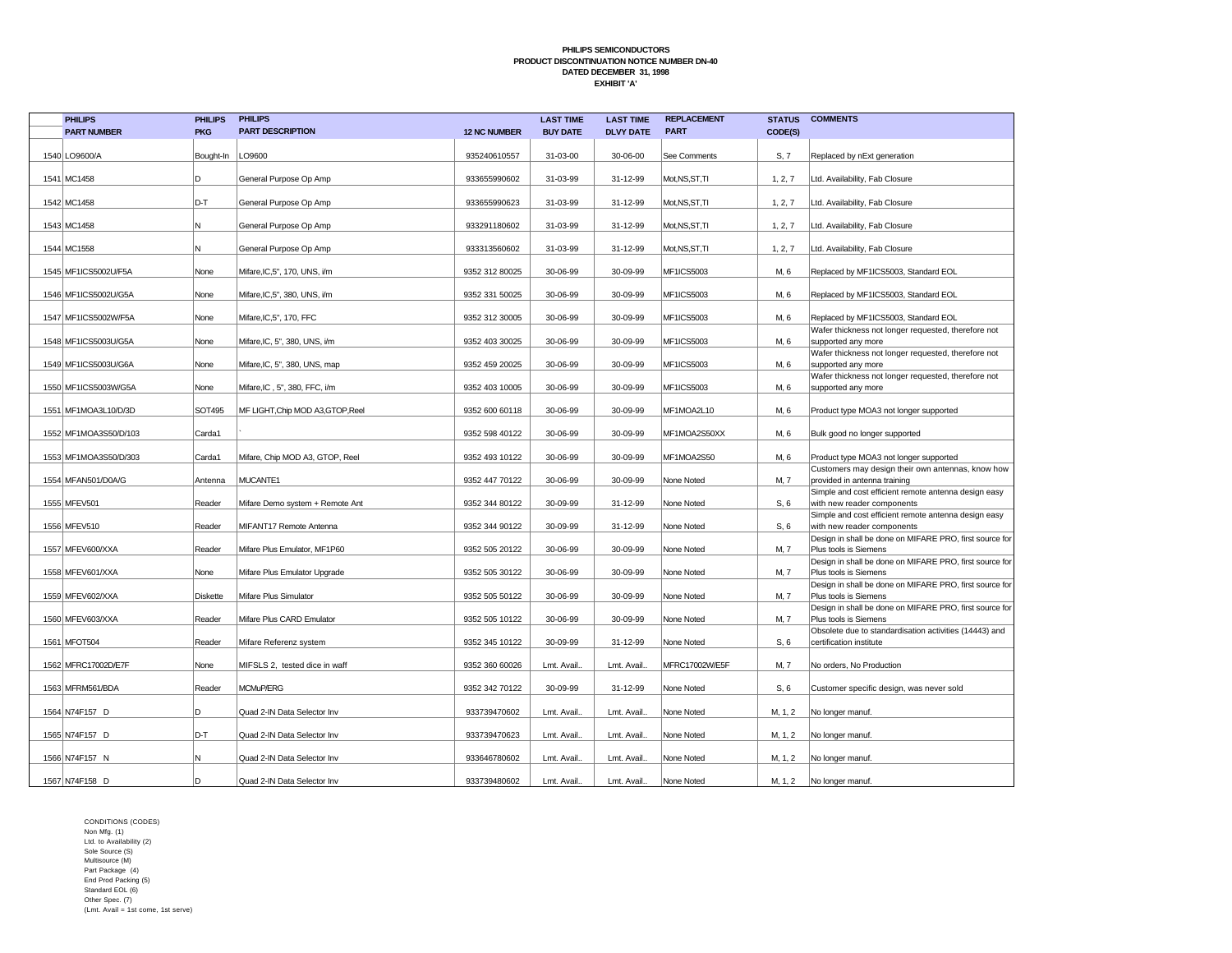| <b>PHILIPS</b>     | <b>PHILIPS</b> | <b>PHILIPS</b>                    |                     | <b>LAST TIME</b> | <b>LAST TIME</b> | <b>REPLACEMENT</b> | <b>STATUS</b> | <b>COMMENTS</b>                     |
|--------------------|----------------|-----------------------------------|---------------------|------------------|------------------|--------------------|---------------|-------------------------------------|
| <b>PART NUMBER</b> | <b>PKG</b>     | <b>PART DESCRIPTION</b>           | <b>12 NC NUMBER</b> | <b>BUY DATE</b>  | <b>DLVY DATE</b> | <b>PART</b>        | CODE(S)       |                                     |
| 1568 N74F158 D     | D-T            | Quad 2-IN Data Selector Inv       | 933739480623        | Lmt. Avail.      | Lmt. Avail       | None Noted         | M, 1, 2       | No longer manuf.                    |
| 1569 N74F158 N     | N              | Quad 2-IN Data Selector Inv       | 933668160602        | Lmt. Avail.      | Lmt. Avail.      | None Noted         | M, 1, 2       | No longer manuf.                    |
| 1570 N74F1762      | AX-T           |                                   | 933931340118        | Lmt. Avail.      | Lmt. Avail.      | None Noted         | M, 1, 2       | No longer manuf.                    |
| 1571 N74F1762      | AX             |                                   | 933931340602        | Lmt. Avail.      | Lmt. Avail       | None Noted         | M, 1, 2       | No longer manuf.                    |
| 1572 N74F1763      | AX-T           | 1MBit Intelligent Dram Contrillr  | 933931360118        | Lmt. Avail.      | Lmt. Avail.      | None Noted         | M, 1, 2       | No longer manuf.                    |
| 1573 N74F1763      | AX             | 1MBit Intelligent Dram Contrillr  | 933931360602        | Lmt. Avail.      | Lmt. Avail.      | None Noted         | M, 1, 2       | No longer manuf.                    |
| 1574 N74F40 D      | D-T            | Dual 4-Input Nand Buffer          | 933778000118        | Lmt. Avail.      | Lmt. Avail.      | None Noted         | M, 1, 2       | No longer manuf.                    |
| 1575 N74F40 D      | D              | Dual 4-Input Nand Buffer          | 933778000602        | Lmt. Avail.      | Lmt. Avail.      | None Noted         | M, 1, 2       | No longer manuf.                    |
| 1576 N74F40 N      | N              | Dual 4-Input Nand Buffer          | 933723940602        | Lmt. Avail.      | Lmt. Avail.      | None Noted         | M, 1, 2       | No longer manuf.                    |
| 1577 N74F533 D     | D              | Octal 3-State Latch Inverting     | 933739590602        | Lmt. Avail.      | Lmt. Avail.      | None Noted         | M, 1, 2       | No longer manuf.                    |
| 1578 N74F533 D     | D-T            | Octal 3-State Latch Inverting     | 933739590623        | Lmt. Avail.      | Lmt. Avail       | None Noted         | M, 1, 2       | No longer manuf.                    |
| 1579 N74F533 N     | N              | Octal 3-State Latch Inverting     | 933646830602        | Lmt. Avail.      | Lmt. Avail.      | None Noted         | M, 1, 2       | No longer manuf.                    |
| 1580 N74F604       | D-T            | Dual 8-Bit Latch 3-State          | 933756840518        | Lmt. Avail.      | Lmt. Avail.      | None Noted         | M, 1, 2       | No longer manuf.                    |
| 1581 N74F604       | D              | Dual 8-Bit Latch 3-State          | 933756840512        | Lmt. Avail.      | Lmt. Avail.      | None Noted         | M, 1, 2       | No longer manuf.                    |
| 1582 N74F604 N     | N              | Dual 8-Bit Latch 3-State          | 933756830602        | Lmt. Avail.      | Lmt. Avail       | None Noted         | M, 1, 2       | No longer manuf.                    |
| 1583 N74F642 D     | D              | Octal Bus Transceiver             | 933784370602        | Lmt. Avail.      | Lmt. Avail.      | None Noted         | M, 1, 2       | No longer manuf.                    |
| 1584 N74F642 D     | D-T            | Octal Bus Transceiver             | 933784370623        | Lmt. Avail.      | Lmt. Avail.      | None Noted         | M, 1, 2       | No longer manuf.                    |
| 1585 N74F642 N     | N              | Octal Bus Transceiver             | 933784380602        | Lmt. Avail.      | Lmt. Avail.      | None Noted         | M, 1, 2       | No longer manuf.                    |
| 1586 N74F764-1     | AX-T           | Dram Dual - Port Contrlr W./Latch | 933876990118        | Lmt. Avail.      | Lmt. Avail.      | None Noted         | S, 1, 2       | No longer manuf.                    |
| 1587 N74F764-1     | AX             | Dram Dual - Port Contrlr W./Latch | 933876990602        | Lmt. Avail.      | Lmt. Avail.      | None Noted         | S, 1, 2       | No longer manuf.                    |
| 1588 N74F764-1     | <b>NWD</b>     | Dram Dual - Port Contrlr W./Latch | 933893170602        | Lmt. Avail.      | Lmt. Avail       | None Noted         | S, 1, 2       | No longer manuf.                    |
| 1589 N74F765-1     | A-T            | Dram Dual Ported Controller       | 933877010118        | Lmt. Avail.      | Lmt. Avail       | None Noted         | M, 1, 2       | No longer manuf., wafer fab closure |
| 1590 N74F765-1     | A              | Dram Dual Ported Controller       | 933877010602        | Lmt. Avail.      | Lmt. Avail.      | None Noted         | M, 1, 2       | No longer manuf., wafer fab closure |
| 1591 N74F765-1     | N              | Dram Dual Ported Controller       | 933893180602        | Lmt. Avail.      | Lmt. Avail       | None Noted         | M, 1, 2       | No longer manuf., wafer fab closure |
| 1592 N74F807       | AQA            |                                   |                     | Lmt. Avail.      | Lmt. Avail.      | None Noted         | M, 1, 2       | No longer manuf.                    |
| 1593 N74F844 D     | D.             | 9-Bit Latch InvertING 3-State     | 933893150602        | Lmt. Avail.      | Lmt. Avail.      | None Noted         | M, 1, 2       | No longer manuf.                    |
| 1594 N74F844 D     | D              | 9-Bit Latch InvertING 3-State     | 933893150623        | Lmt. Avail.      | Lmt. Avail.      | None Noted         | M, 1, 2       | No longer manuf.                    |
| 1595 N74F844 N     | N              | 9-Bit Latch, InvertING (3-S)      | 933859410602        | Lmt. Avail.      | Lmt. Avail.      | None Noted         | M, 1, 2       | No longer manuf.                    |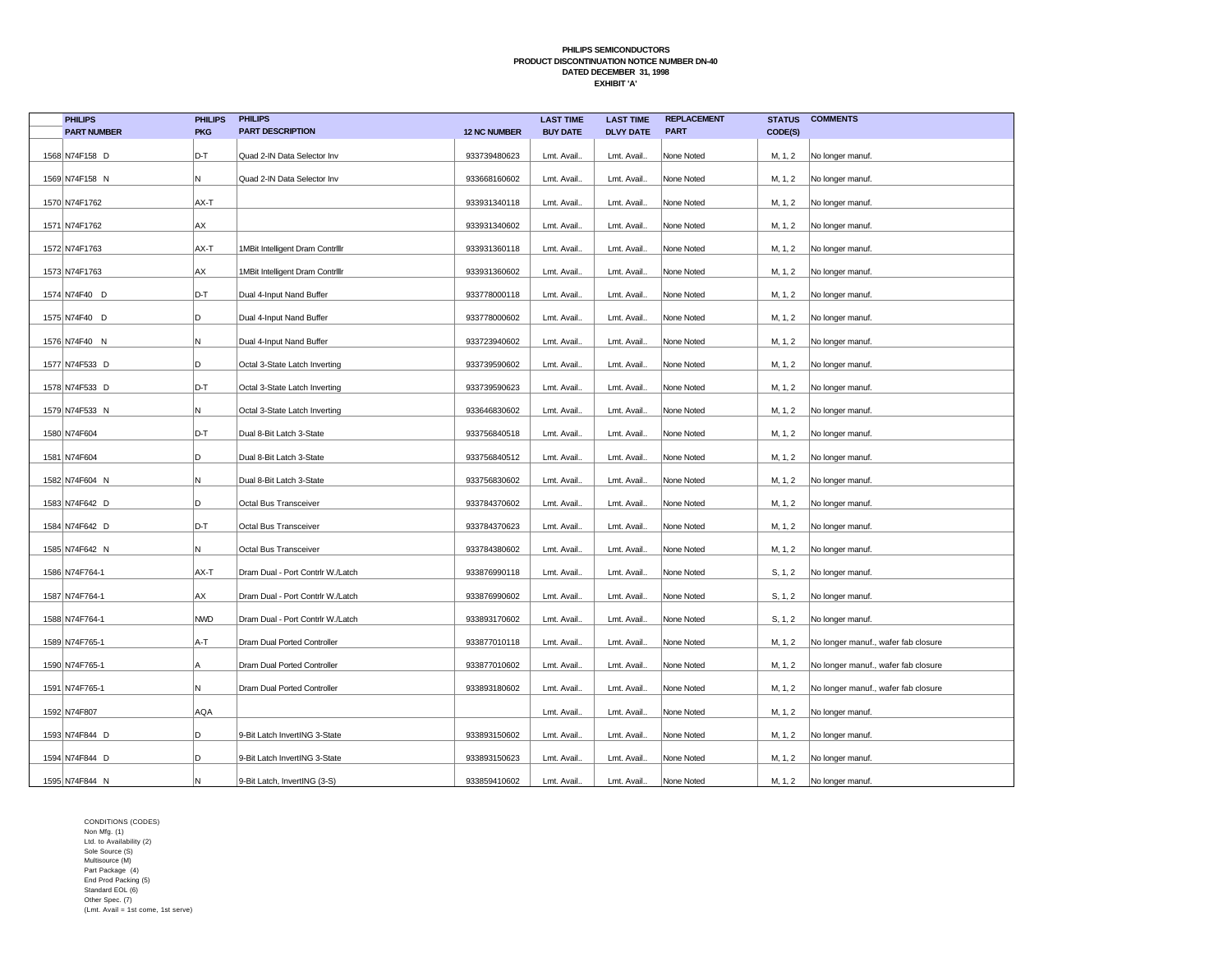| <b>PHILIPS</b>     | <b>PHILIPS</b> | <b>PHILIPS</b>                 |                     | <b>LAST TIME</b> | <b>LAST TIME</b> | <b>REPLACEMENT</b> | <b>STATUS</b> | <b>COMMENTS</b>   |
|--------------------|----------------|--------------------------------|---------------------|------------------|------------------|--------------------|---------------|-------------------|
| <b>PART NUMBER</b> | <b>PKG</b>     | <b>PART DESCRIPTION</b>        | <b>12 NC NUMBER</b> | <b>BUY DATE</b>  | <b>DLVY DATE</b> | <b>PART</b>        | CODE(S)       |                   |
| 1596 N74F862D      | D              | 10-Bit Bus Tranceiver Inv 3-S  | 933861400512        | Lmt. Avail.      | Lmt. Avail.      | None Noted         | M, 1, 2       | No longer manuf.  |
| 1597 N74F862D      | D-T            | 10-Bit Bus Tranceiver Inv 3-S  | 933861400518        | Lmt. Avail.      | Lmt. Avail.      | None Noted         | M, 1, 2       | No longer manuf.  |
| 1598 N74F862D      | Ν              | 10-Bit Bus Tranceiver Inv 3-S  | 935181010512        | Lmt. Avail.      | Lmt. Avail.      | None Noted         | M, 1, 2       | No longer manuf.  |
|                    |                |                                |                     |                  |                  |                    |               |                   |
| 1599 N74F8960      | A-T            | Octal Latch BiDirectional      | 935028830118        | Lmt. Avail.      | Lmt. Avail.      | None Noted         | S, 1, 2       | No longer manuf.  |
| 1600 N74F8960      | Α              | Octal Latch BiDirectional      | 935028830602        | Lmt. Avail.      | Lmt. Avail.      | None Noted         | S, 1, 2       | No longer manuf.  |
| 1601 N74F8960      | <b>NQD</b>     | Octal Latch BiDirectional      | 935028840602        | Lmt. Avail.      | Lmt. Avail.      | None Noted         | S, 1, 2       | No longer manuf.  |
| 1602 N74F8961      | Ν              | OCT Bidrctl F-Bus XCVR NInv OC | 933984370602        | Lmt. Avail.      | Lmt. Avail.      | None Noted         | M, 1, 2       | No longer manuf.  |
| 1603 N74F8961      | A-T            | OCT Bidrctl F-Bus XCVR NInv OC | 933995890118        | Lmt. Avail.      | Lmt. Avail.      | None Noted         | M, 1, 2       | No longer manuf.  |
| 1604 N74F8961      | Α              | OCT Bidrctl F-Bus XCVR NInv OC | 933995890602        | Lmt. Avail.      | Lmt. Avail.      | None Noted         | M, 1, 2       | No longer manuf.  |
| 1605 N74F8962      | AX-T           | 9Bit LTCHD BiDirect Fbus Inv   | 935024720118        | Lmt. Avail.      | Lmt. Avail.      | None Noted         | S, 1, 2       | No longer manuf.  |
| 1606 N74F8962      | АX             | 9Bit LTCHD BiDirect Fbus Inv   | 935024720602        | Lmt. Avail.      | Lmt. Avail.      | None Noted         | S, 1, 2       | No longer manuf.  |
| 1607 N74F8963      | AX-T           | 9Bit LTCH BiDirect Fbus Non-IV | 935024730118        | Lmt. Avail.      | Lmt. Avail.      | None Noted         | S, 1, 2       | No longer manuf.  |
| 1608 N74F8963      | AX             | 9Bit LTCH BiDirect Fbus Non-IV | 935024730602        | Lmt. Avail.      | Lmt. Avail.      | None Noted         | S, 1, 2       | No longer manuf.  |
| 1609 N74F8966      | AX-T           | None Noted                     | 935035810118        | Lmt. Avail.      | Lmt. Avail.      | None Noted         | S, 1, 2       | No longer manuf.  |
| 1610 N74F8966      | АX             | None Noted                     | 935035810602        | Lmt. Avail.      | Lmt. Avail.      | None Noted         | S, 1, 2       | No longer manuf.  |
| 1611 N82HS321      | А              | 32K PRom (4096X8)              | 935031110602        | 30-06-99         | 30-09-99         | AMD AM27S43        | M, 6          | Standard EOL      |
| 1612 N82HS321      | N              | 32K PRom (4096X8)              | 933744440602        | 30-06-99         | 30-09-99         | AMD AM27S43        | M, 6          | Standard EOL      |
| 1613 N82HS321A     | А              | 32K PRom (4096X8)              | 935031100602        | 30-06-99         | 30-09-99         | AMD AM27S43        | M, 6          | Standard EOL      |
| 1614 N82HS321A     | A-T            | 32K PRom (4096X8)              | 935031100118        | 30-06-99         | 30-09-99         | AMD AM27S43        | M, 6          | Standard EOL      |
| 1615 N82HS321A     | Ν              | 32K PRom (4096X8)              | 933770900602        | 30-06-99         | 30-09-99         | AMD AM27S43        | M, 6          | Standard EOL      |
| 1616 N82HS321B     | Α              | 32K PRom (4096X8)              | 935035490602        | 30-06-99         | 30-09-99         | AMD AM27S43        | M, 6          | Standard EOL      |
| 1617 N82HS321B     | A-T            | 32K PRom (4096X8)              | 935035490118        | 30-06-99         | 30-09-99         | AMD AM27S43        | M, 6          | Standard EOL      |
| 1618 N82HS321B     | Ν              | 32K PRom (4096X8)              | 933801370602        | 30-06-99         | 30-09-99         | AMD AM27S43        | M, 6          | Standard EOL      |
| 1619 N82HS321C     | Α              | 32K PRom (4096X8)              | 935015690112        | 30-06-99         | 30-09-99         | AMD AM27S43        | M, 6          | Standard EOL      |
| 1620 N82HS321C     | A-T            | 32K PRom (4096X8)              | 935015690118        | 30-06-99         | 30-09-99         | AMD AM27S43        | M, 6          | Standard EOL      |
| 1621 N82HS321C     | N              | 32K PRom (4096X8)              | 935015720112        | 30-06-99         | 30-09-99         | AMD AM27S43        | M, 6          | Standard EOL      |
| 1622 N82LS135      | Α              | 2K PRom (256X8) TS             | 935078620112        | Lmt. Avail       | Lmt. Avail       | AMD AM27S23        | M, 2, 7       | Wafer Fab closure |
| 1623 N82LS135      | ID.            | 2K PRom (256X8) TS             | 935078630112        | Lmt. Avail       | Lmt. Avail       | AMD AM27S23        | M, 2, 7       | Wafer Fab closure |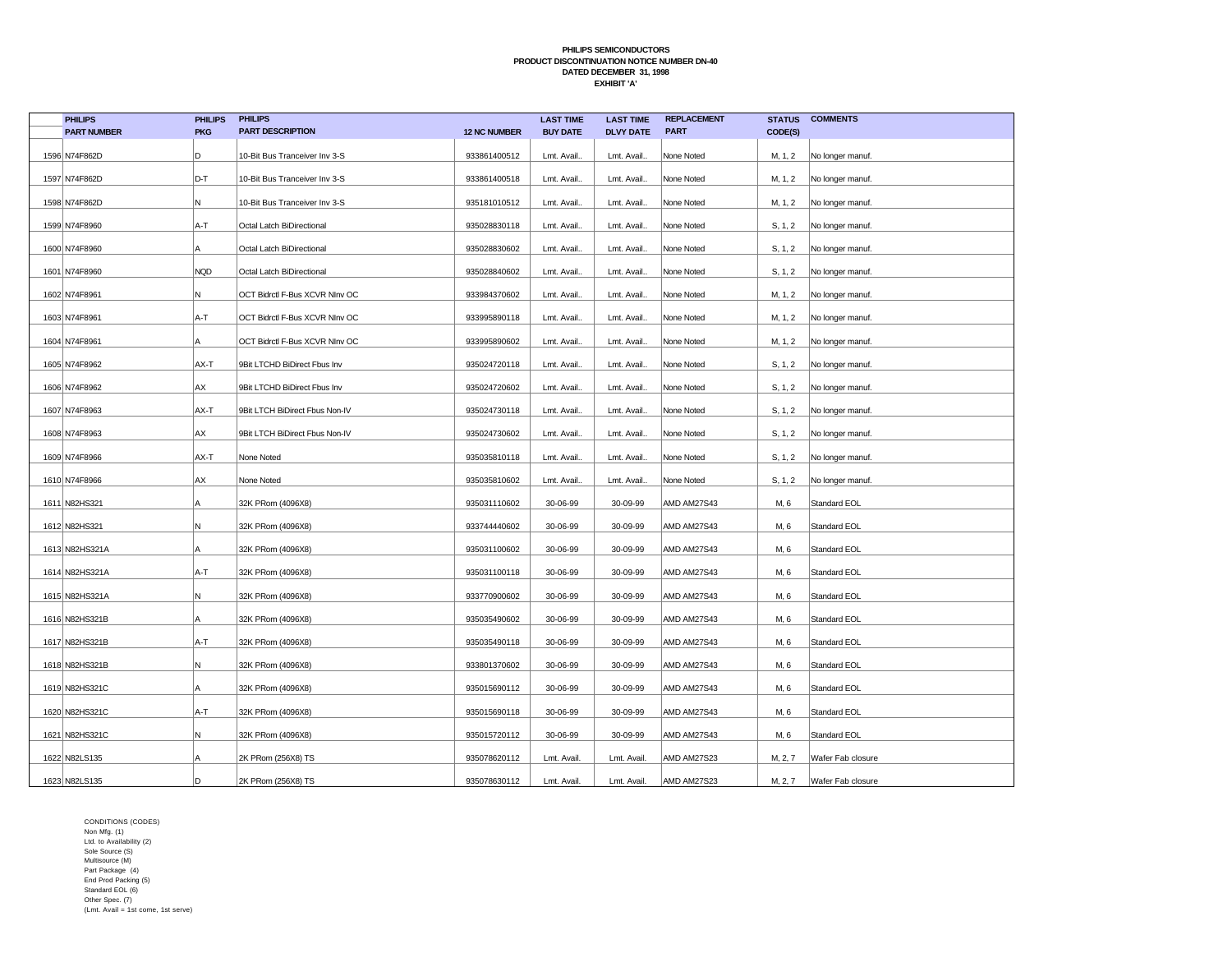| <b>PHILIPS</b>     | <b>PHILIPS</b> | <b>PHILIPS</b>          |                     | <b>LAST TIME</b> | <b>LAST TIME</b> | <b>REPLACEMENT</b> | <b>STATUS</b> | <b>COMMENTS</b>   |
|--------------------|----------------|-------------------------|---------------------|------------------|------------------|--------------------|---------------|-------------------|
| <b>PART NUMBER</b> | <b>PKG</b>     | <b>PART DESCRIPTION</b> | <b>12 NC NUMBER</b> | <b>BUY DATE</b>  | <b>DLVY DATE</b> | <b>PART</b>        | CODE(S)       |                   |
| 1624 N82LS135      | N              | 2K PRom (256X8) TS      | 933677160602        | Lmt. Avail.      | Lmt. Avail.      | AMD AM27S23        | M, 2, 7       | Wafer Fab closure |
| 1625 N82S123       | N.             | 256 Bit PRom (32X8) TS  | 933292600602        | Lmt. Avail.      | Lmt. Avail.      | AMD AM27S19        | M, 2, 7       | Wafer Fab closure |
| 1626 N82S123       | N-B            | 258 Bit PRom (32X8) TS  | 933667590602        | Lmt. Avail       | Lmt. Avail.      | AMD AM27S19        | M, 2, 7       | Wafer Fab closure |
| 1627 N82S123A      | А              | 268 Bit PRom (32X8) TS  | 935000400602        | Lmt. Avail.      | Lmt. Avail.      | AMD AM27S19        | M, 2, 7       | Wafer Fab closure |
| 1628 N82S123A      | A-T            | 267 Bit PRom (32X8) TS  | 935000400118        | Lmt. Avail.      | Lmt. Avail.      | AMD AM27S19        | M, 2, 7       | Wafer Fab closure |
| 1629 N82S123A      | D              | 264 Bit PRom (32X8) TS  | 933804370602        | Lmt. Avail       | Lmt. Avail.      | <b>AMD AM27S19</b> | M, 2, 7       | Wafer Fab closure |
| 1630 N82S123A      | N              | 260 Bit PRom (32X8) TS  | 933725840602        | Lmt. Avail.      | Lmt. Avail.      | AMD AM27S19        | M, 2, 7       | Wafer Fab closure |
| 1631 N82S126       | N              | 1K PRom (256X4) OC      | 933298980602        | Lmt. Avail.      | Lmt. Avail.      | None Noted         | S, 2, 7       | Wafer Fab closure |
| 1632 N82S126A      | Α              | 1K PRom (256X4) OC      | 933944660602        | Lmt. Avail.      | Lmt. Avail.      | None Noted         | S, 2, 7       | Wafer Fab closure |
| 1633 N82S126A      | A-T            | 1K PRom (256X4) OC      | 933944660118        | Lmt. Avail       | Lmt. Avail       | None Noted         | S, 2, 7       | Wafer Fab closure |
| 1634 N82S126A      | D              | 1K PRom (256X4) OC      | 933827120112        | Lmt. Avail.      | Lmt. Avail.      | None Noted         | S, 2, 7       | Wafer Fab closure |
| 1635 N82S126A      | D              | 1K PRom (256X4) OC      | 933827120602        | Lmt. Avail.      | Lmt. Avail.      | None Noted         | S, 2, 7       | Wafer Fab closure |
| 1636 N82S126A      | D-T            | 1K PRom (256X4) OC      | 933827120118        | Lmt. Avail       | Lmt. Avail.      | None Noted         | S, 2, 7       | Wafer Fab closure |
| 1637 N82S126A      | N.             | 1K PRom (256X4) OC      | 933725860602        | Lmt. Avail.      | Lmt. Avail.      | None Noted         | S, 2, 7       | Wafer Fab closure |
| 1638 N82S129       | N              | 1K PRom (256X4) TS      | 933298990602        | Lmt. Avail.      | Lmt. Avail.      | AMD AM27S21        | M, 2, 7       | Wafer Fab closure |
| 1639 N82S129       | N              | 1K PRom (256X4) TS      | 933667600602        | Lmt. Avail       | Lmt. Avail       | AMD AM27S21        | M, 2, 7       | Wafer Fab closure |
| 1640 N82S129       | N-B            | 1K PRom (256X4) TS      | 933667600112        | Lmt. Avail       | Lmt. Avail.      | AMD AM27S21        | M, 2, 7       | Wafer Fab closure |
| 1641 N82S129A      | A              | 1K PRom (256X4) TS      | 935025450602        | Lmt. Avail.      | Lmt. Avail.      | AMD AM27S21        | M, 2, 7       | Wafer Fab closure |
| 1642 N82S129A      | D              | 1K PRom (256X4) TS      | 933818360602        | Lmt. Avail.      | Lmt. Avail.      | AMD AM27S21        | M, 2, 7       | Wafer Fab closure |
| 1643 N82S129A      | Ν              | 1K PRom (256X4) TS      | 933718720602        | Lmt. Avail       | Lmt. Avail.      | AMD AM27S21        | M, 2, 7       | Wafer Fab closure |
| 1644 N82S130       | N              | 2K PRom (512X4) OC      | 933388220602        | Lmt. Avail.      | Lmt. Avail.      | None Noted         | S, 2, 7       | Wafer Fab closure |
| 1645 N82S130A      | Α              | 2K PRom (512X4) OC      | 935081200112        | Lmt. Avail.      | Lmt. Avail.      | None Noted         | S, 2, 7       | Wafer Fab closure |
| 1646 N82S130A      | A-T            | 2K PRom (512X4) OC      | 935081200118        | Lmt. Avail       | Lmt. Avail       | None Noted         | S, 2, 7       | Wafer Fab closure |
| 1647 N82S130A      | D              | 2K PRom (512X4) OC      | 933827130602        | Lmt. Avail.      | Lmt. Avail.      | None Noted         | S, 2, 7       | Wafer Fab closure |
| 1648 N82S130A      | D-T            | 2K PRom (512X4) OC      | 933827130623        | Lmt. Avail.      | Lmt. Avail.      | None Noted         | S, 2, 7       | Wafer Fab closure |
| 1649 N82S130A      | N.             | 2K PRom (512X4) OC      | 933754220602        | Lmt. Avail.      | Lmt. Avail.      | None Noted         | S, 2, 7       | Wafer Fab closure |
| 1650 N82S131       | N              | 2K PRom (512X4) TS      | 933388230602        | Lmt. Avail       | Lmt. Avail       | AMD AM27S13        | M, 2, 7       | Wafer Fab closure |
| 1651 N82S131       | $N-B$          | 2K PRom (512X4) TS      | 933672270602        | Lmt. Avail       | Lmt. Avail.      | AMD AM27S13        | M, 2, 7       | Wafer Fab closure |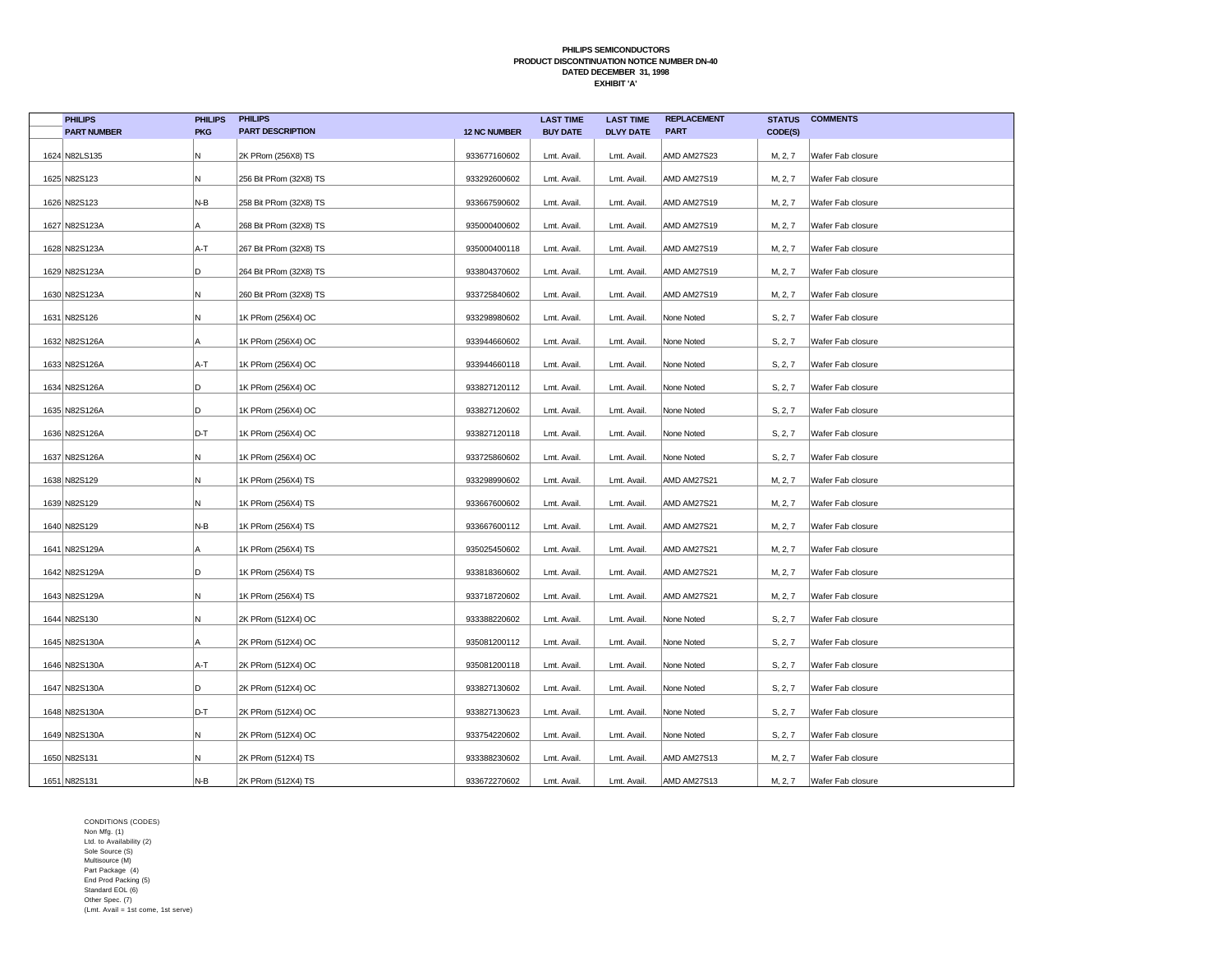| <b>PHILIPS</b>     | <b>PHILIPS</b> | <b>PHILIPS</b>          |                     | <b>LAST TIME</b> | <b>LAST TIME</b> | <b>REPLACEMENT</b> | <b>STATUS</b> | <b>COMMENTS</b>   |
|--------------------|----------------|-------------------------|---------------------|------------------|------------------|--------------------|---------------|-------------------|
| <b>PART NUMBER</b> | <b>PKG</b>     | <b>PART DESCRIPTION</b> | <b>12 NC NUMBER</b> | <b>BUY DATE</b>  | <b>DLVY DATE</b> | <b>PART</b>        | CODE(S)       |                   |
| 1652 N82S131A      | А              | 2K PRom (512X4) TS      | 935078650112        | Lmt. Avail.      | Lmt. Avail.      | <b>AMD AM27S13</b> | M, 2, 7       | Wafer Fab closure |
| 1653 N82S131A      | D              | 2K PRom (512X4) TS      | 933827140112        | Lmt. Avail       | Lmt. Avail.      | AMD AM27S13        | M, 2, 7       | Wafer Fab closure |
| 1654 N82S131A      | D              | 2K PRom (512X4) TS      | 933827140602        | Lmt. Avail       | Lmt. Avail.      | AMD AM27S13        | M, 2, 7       | Wafer Fab closure |
| 1655 N82S131A      | D-T            | 2K PRom (512X4) TS      | 933827140118        | Lmt. Avail.      | Lmt. Avail.      | AMD AM27S13        | M, 2, 7       | Wafer Fab closure |
| 1656 N82S131A      | N              | 2K PRom (512X4) TS      | 933718730602        | Lmt. Avail.      | Lmt. Avail       | AMD AM27S13        | M, 2, 7       | Wafer Fab closure |
| 1657 N82S135       | Α              | 2K PRom (256X8) TS      | 935058610602        | Lmt. Avail       | Lmt. Avail.      | AMD AM27S23        | M, 2, 7       | Wafer Fab closure |
| 1658 N82S135       | A-T            | 2K PRom (256X8) TS      | 935058610623        | Lmt. Avail.      | Lmt. Avail       | AMD AM27S23        | M, 2, 7       | Wafer Fab closure |
| 1659 N82S135       | D              | 2K PRom (256X8) TS      | 935044380602        | Lmt. Avail.      | Lmt. Avail.      | AMD AM27S23        | M, 2, 7       | Wafer Fab closure |
| 1660 N82S135       | D-T            | 2K PRom (256X8) TS      | 935044380118        | Lmt. Avail.      | Lmt. Avail.      | AMD AM27S23        | M, 2, 7       | Wafer Fab closure |
| 1661 N82S135       | N              | 2K PRom (256X8) TS      | 933745620602        | Lmt. Avail       | Lmt. Avail       | AMD AM27S23        | M, 2, 7       | Wafer Fab closure |
| 1662 N82S137       | N              | 4K PRom (1024X4) TS     | 933450180602        | Lmt. Avail.      | Lmt. Avail.      | AMD AM27S33        | M, 2, 7       | Wafer Fab closure |
| 1663 N82S137       | N-B            | 4K PRom (1024X4) TS     | 933919630602        | Lmt. Avail.      | Lmt. Avail.      | AMD AM27S33        | M, 2, 7       | Wafer Fab closure |
| 1664 N82S137A      | A              | 4K PRom (1024X4) TS     | 935087310112        | Lmt. Avail       | Lmt. Avail.      | AMD AM27S33        | M, 2, 7       | Wafer Fab closure |
| 1665 N82S137A      | A-T            | 4K PRom (1024X4) TS     | 935087310118        | Lmt. Avail.      | Lmt. Avail.      | AMD AM27S33        | M, 2, 7       | Wafer Fab closure |
| 1666 N82S137A      | D              | 4K PRom (1024X4) TS     | 935087340112        | Lmt. Avail.      | Lmt. Avail.      | AMD AM27S33        | M, 2, 7       | Wafer Fab closure |
| 1667 N82S137A      | D-T            | 4K PRom (1024X4) TS     | 935087340118        | Lmt. Avail       | Lmt. Avail       | AMD AM27S33        | M, 2, 7       | Wafer Fab closure |
| 1668 N82S137A      | N              | 4K PRom (1024X4) TS     | 933660560602        | Lmt. Avail       | Lmt. Avail.      | AMD AM27S33        | M, 2, 7       | Wafer Fab closure |
| 1669 N82S137B      | А              | 4K PRom (1024X4) TS     | 935068960602        | Lmt. Avail.      | Lmt. Avail.      | AMD AM27S33        | M, 2, 7       | Wafer Fab closure |
| 1670 N82S137B      | D              | 4K PRom (1024X4) TS     | 935087350112        | Lmt. Avail.      | Lmt. Avail.      | AMD AM27S33        | M, 2, 7       | Wafer Fab closure |
| 1671 N82S137B      | D-T            | 4K PRom (1024X4) TS     | 935087350118        | Lmt. Avail       | Lmt. Avail       | AMD AM27S33        | M, 2, 7       | Wafer Fab closure |
| 1672 N82S137B      | Ν              | 4K PRom (1024X4) TS     | 933660580602        | Lmt. Avail.      | Lmt. Avail.      | AMD AM27S33        | M, 2, 7       | Wafer Fab closure |
| 1673 N82S141       | Α              | 4K PRom (512X8) TS      | 935078660112        | Lmt. Avail       | Lmt. Avail.      | AMD AM27S31        | M, 2, 7       | Wafer Fab closure |
| 1674 N82S141       | N              | 4K PRom (512X8) TS      | 933420200602        | Lmt. Avail       | Lmt. Avail       | AMD AM27S31        | M, 2, 7       | Wafer Fab closure |
| 1675 N82S141       | N3             | 4K PRom (512X8) TS      | 935088260112        | Lmt. Avail       | Lmt. Avail.      | AMD AM27S31        | M, 2, 7       | Wafer Fab closure |
| 1676 N82S141A      | A              | 4K PRom (512X8) TS      | 935040500602        | Lmt. Avail       | Lmt. Avail.      | AMD AM27S31        | M, 2, 7       | Wafer Fab closure |
| 1677 N82S141A      | A-T            | 4K PRom (512X8) TS      | 935040500118        | Lmt. Avail       | Lmt. Avail.      | AMD AM27S31        | M, 2, 7       | Wafer Fab closure |
| 1678 N82S141A      | N              | 4K PRom (512X8) TS      | 935006700602        | Lmt. Avail       | Lmt. Avail       | AMD AM27S31        | M, 2, 7       | Wafer Fab closure |
| 1679 N82S141A      | N <sub>3</sub> | 4K PRom (512X8) TS      | 935088290112        | Lmt. Avail       | Lmt. Avail.      | AMD AM27S31        | M, 2, 7       | Wafer Fab closure |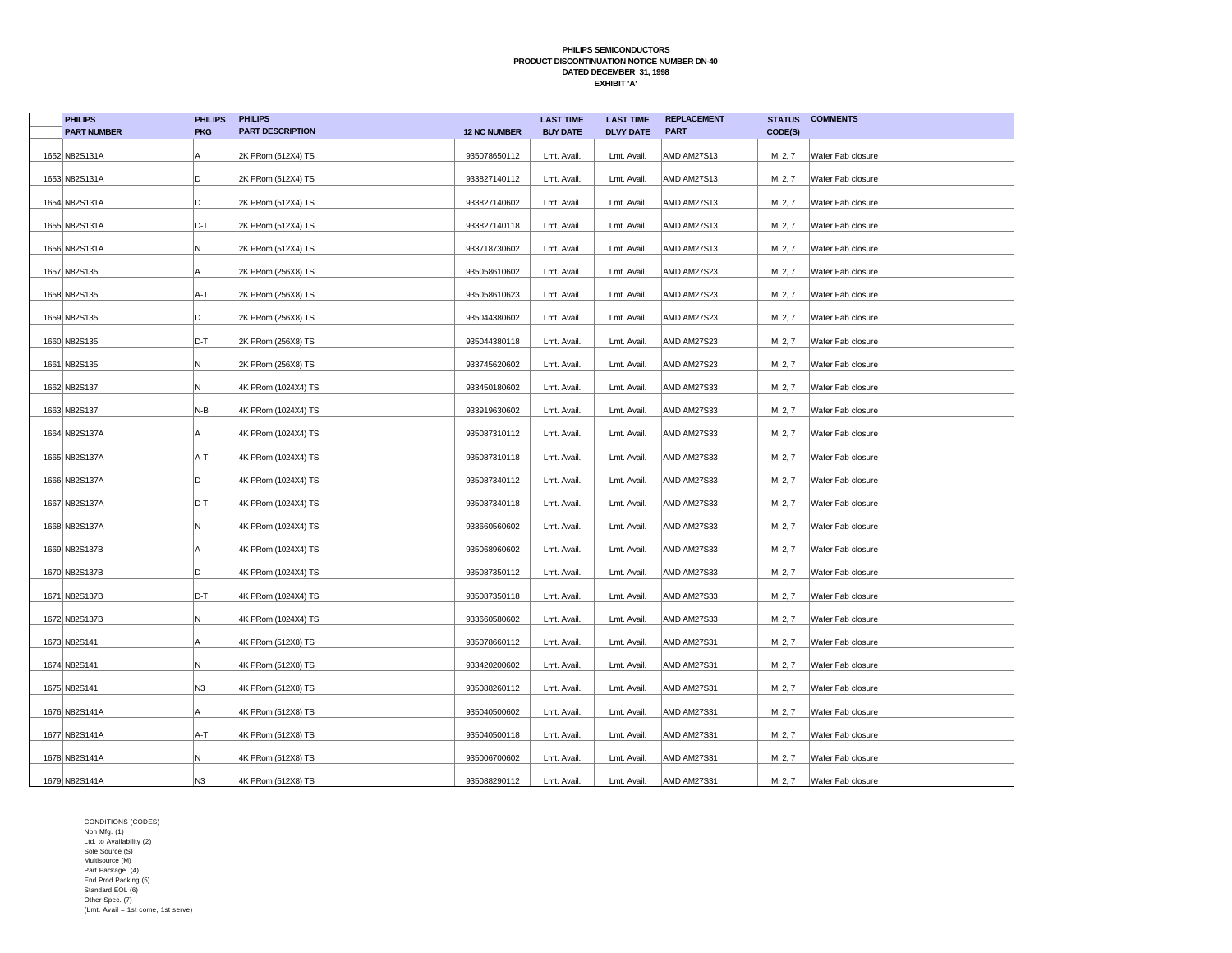| <b>PHILIPS</b>     | <b>PHILIPS</b> | <b>PHILIPS</b>          |                     | <b>LAST TIME</b> | <b>LAST TIME</b> | <b>REPLACEMENT</b>  | <b>STATUS</b> | <b>COMMENTS</b>   |
|--------------------|----------------|-------------------------|---------------------|------------------|------------------|---------------------|---------------|-------------------|
| <b>PART NUMBER</b> | <b>PKG</b>     | <b>PART DESCRIPTION</b> | <b>12 NC NUMBER</b> | <b>BUY DATE</b>  | <b>DLVY DATE</b> | <b>PART</b>         | CODE(S)       |                   |
| 1680 N82S147       | А              | 4K PRom (512X8) TS      | 935043550602        | Lmt. Avail.      | Lmt. Avail.      | <b>AMD AM27S29</b>  | M, 2, 7       | Wafer Fab closure |
| 1681 N82S147       | A-T            | 4K PRom (512X8) TS      | 935043550118        | Lmt. Avail       | Lmt. Avail.      | AMD AM27S29         | M, 2, 7       | Wafer Fab closure |
| 1682 N82S147       | D              | 4K PRom (512X8) TS      | 935043560602        | Lmt. Avail       | Lmt. Avail.      | AMD AM27S29         | M, 2, 7       | Wafer Fab closure |
| 1683 N82S147       | D-T            | 4K PRom (512X8) TS      | 935043560118        | Lmt. Avail.      | Lmt. Avail.      | <b>AMD AM27S29</b>  | M, 2, 7       | Wafer Fab closure |
| 1684 N82S147       | N              | 4K PRom (512X8) TS      | 933462150602        | Lmt. Avail.      | Lmt. Avail       | AMD AM27S29         | M, 2, 7       | Wafer Fab closure |
| 1685 N82S147A      | А              | 4K PRom (512X8) TS      | 933992690112        | Lmt. Avail       | Lmt. Avail.      | AMD AM27S29         | M, 2, 7       | Wafer Fab closure |
| 1686 N82S147A      | Α              | 4K PRom (512X8) TS      | 933992690602        | Lmt. Avail.      | Lmt. Avail       | AMD AM27S29         | M, 2, 7       | Wafer Fab closure |
| 1687 N82S147A      | A-T            | 4K PRom (512X8) TS      | 933992690118        | Lmt. Avail.      | Lmt. Avail.      | <b>AMD AM27S29</b>  | M, 2, 7       | Wafer Fab closure |
| 1688 N82S147A      | D              | 4K PRom (512X8) TS      | 935043570602        | Lmt. Avail.      | Lmt. Avail.      | AMD AM27S29         | M, 2, 7       | Wafer Fab closure |
| 1689 N82S147A      | D-T            | 4K PRom (512X8) TS      | 935043570118        | Lmt. Avail       | Lmt. Avail       | AMD AM27S29         | M, 2, 7       | Wafer Fab closure |
| 1690 N82S147A      | N              | 4K PRom (512X8) TS      | 933660600602        | Lmt. Avail.      | Lmt. Avail.      | AMD AM27S29         | M, 2, 7       | Wafer Fab closure |
| 1691 N82S147B      | Α              | 4K PRom (512X8) TS      | 933924150602        | Lmt. Avail.      | Lmt. Avail.      | AMD AM27S29         | M, 2, 7       | Wafer Fab closure |
| 1692 N82S147B      | D              | 4K PRom (512X8) TS      | 935043580602        | Lmt. Avail       | Lmt. Avail.      | AMD AM27S29         | M, 2, 7       | Wafer Fab closure |
| 1693 N82S147B      | D-T            | 4K PRom (512X8) TS      | 935043580118        | Lmt. Avail.      | Lmt. Avail.      | AMD AM27S29         | M, 2, 7       | Wafer Fab closure |
| 1694 N82S147B      | N.             | 4K PRom (512X8) TS      | 933924140602        | Lmt. Avail.      | Lmt. Avail.      | <b>AMD AM27S29</b>  | M, 2, 7       | Wafer Fab closure |
| 1695 N82S181       | А              | 8K PRom (1024X8) TS     | 935088310112        | Lmt. Avail       | Lmt. Avail       | AMD AM27S181        | M, 2, 7       | Wafer Fab closure |
| 1696 N82S181       | A-T            | 8K PRom (1024X8) TS     | 935088310118        | Lmt. Avail       | Lmt. Avail.      | AMD AM27S181        | M, 2, 7       | Wafer Fab closure |
| 1697 N82S181       | N              | 8K PRom (1024X8) TS     | 933430210602        | Lmt. Avail.      | Lmt. Avail.      | AMD AM27S181        | M, 2, 7       | Wafer Fab closure |
| 1698 N82S181       | N <sub>3</sub> | 8K PRom (1024X8) TS     | 935088320112        | Lmt. Avail.      | Lmt. Avail.      | AMD AM27S281        | M, 2, 7       | Wafer Fab closure |
| 1699 N82S181       | N-B            | 8K PRom (1024X8) TS     | 933756430602        | Lmt. Avail       | Lmt. Avail       | <b>AMD AM27S181</b> | M, 2, 7       | Wafer Fab closure |
| 1700 N82S181A      | Α              | 8K PRom (1024X8) TS     | 933827150602        | Lmt. Avail.      | Lmt. Avail.      | <b>AMD AM27S181</b> | M, 2, 7       | Wafer Fab closure |
| 1701 N82S181A      | A-T            | 8K PRom (1024X8) TS     | 933827150118        | Lmt. Avail       | Lmt. Avail.      | AMD AM27S181        | M, 2, 7       | Wafer Fab closure |
| 1702 N82S181A      | N              | 8K PRom (1024X8) TS     | 933660620602        | Lmt. Avail       | Lmt. Avail       | <b>AMD AM27S181</b> | M, 2, 7       | Wafer Fab closure |
| 1703 N82S181A      | N3             | 8K PRom (1024X8) TS     | 935088340112        | Lmt. Avail       | Lmt. Avail.      | <b>AMD AM27S281</b> | M, 2, 7       | Wafer Fab closure |
| 1704 N82S181C      | A              | 8K PRom (1024X8) TS     | 935088350112        | Lmt. Avail       | Lmt. Avail.      | <b>AMD AM27S181</b> | M, 2, 7       | Wafer Fab closure |
| 1705 N82S181C      | A-T            | 8K PRom (1024X8) TS     | 935088350118        | Lmt. Avail       | Lmt. Avail.      | <b>AMD AM27S181</b> | M, 2, 7       | Wafer Fab closure |
| 1706 N82S181C      | N              | 8K PRom (1024X8) TS     | 933839660602        | Lmt. Avail       | Lmt. Avail       | <b>AMD AM27S181</b> | M, 2, 7       | Wafer Fab closure |
| 1707 N82S181C      | N <sub>3</sub> | 8K PRom (1024X8) TS     | 933839680602        | Lmt. Avail       | Lmt. Avail.      | <b>AMD AM27S281</b> | M, 2, 7       | Wafer Fab closure |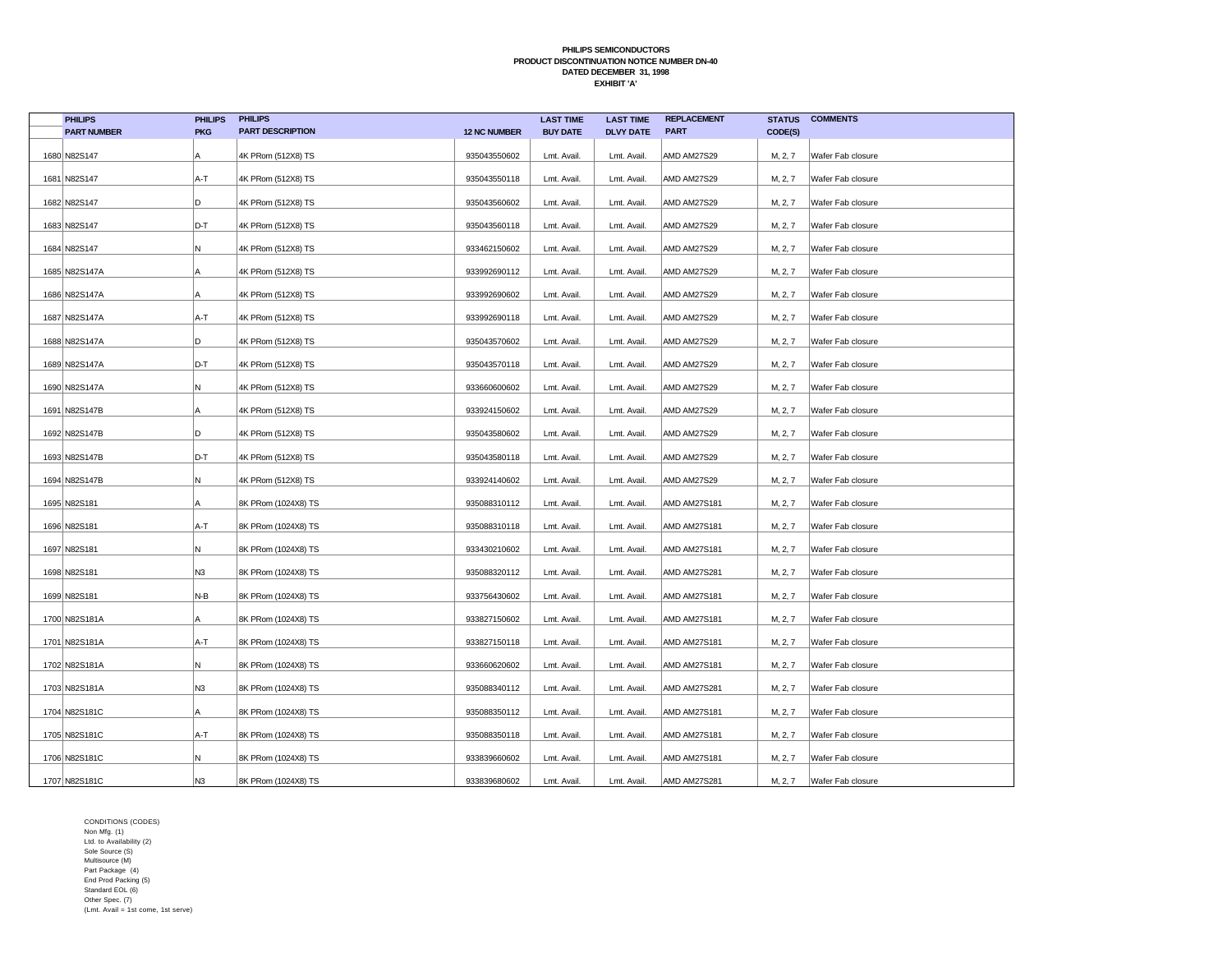| <b>PHILIPS</b>     | <b>PHILIPS</b> | <b>PHILIPS</b>          |                     | <b>LAST TIME</b> | <b>LAST TIME</b> | <b>REPLACEMENT</b>  | <b>STATUS</b> | <b>COMMENTS</b>   |
|--------------------|----------------|-------------------------|---------------------|------------------|------------------|---------------------|---------------|-------------------|
| <b>PART NUMBER</b> | <b>PKG</b>     | <b>PART DESCRIPTION</b> | <b>12 NC NUMBER</b> | <b>BUY DATE</b>  | <b>DLVY DATE</b> | <b>PART</b>         | CODE(S)       |                   |
| 1708 N82S185       | N              | 8K PRom (2048X4) TS     | 933441480602        | Lmt. Avail.      | Lmt. Avail.      | <b>AMD AM27S185</b> | M, 2, 7       | Wafer Fab closure |
| 1709 N82S185A      | A              | 8K PRom (2048X4) TS     | 935081540112        | Lmt. Avail.      | Lmt. Avail.      | AMD AM27S185        | M, 2, 7       | Wafer Fab closure |
| 1710 N82S185A      | A-T            | 8K PRom (2048X4) TS     | 935081540118        | Lmt. Avail.      | Lmt. Avail.      | AMD AM27S185        | M, 2, 7       | Wafer Fab closure |
| 1711 N82S185A      | D              | 8K PRom (2048X4) TS     | 933929720112        | Lmt. Avail.      | Lmt. Avail.      | AMD AM27S185        | M, 2, 7       | Wafer Fab closure |
| 1712 N82S185A      | D              | 8K PRom (2048X4) TS     | 933929720602        | Lmt. Avail.      | Lmt. Avail.      | <b>AMD AM27S185</b> | M, 2, 7       | Wafer Fab closure |
| 1713 N82S185A      | D-T            | 8K PRom (2048X4) TS     | 933929720118        | Lmt. Avail.      | Lmt. Avail.      | AMD AM27S185        | M, 2, 7       | Wafer Fab closure |
| 1714 N82S185A      | N              | 8K PRom (2048X4) TS     | 933660660602        | Lmt. Avail.      | Lmt. Avail.      | <b>AMD AM27S185</b> | M, 2, 7       | Wafer Fab closure |
| 1715 N82S185B      | Α              | 8K PRom (2048X4) TS     | 935031060602        | Lmt. Avail.      | Lmt. Avail.      | <b>AMD AM27S185</b> | M, 2, 7       | Wafer Fab closure |
| 1716 N82S185B      | A-T            | 8K PRom (2048X4) TS     | 935031060118        | Lmt. Avail.      | Lmt. Avail.      | AMD AM27S185        | M, 2, 7       | Wafer Fab closure |
| 1717 N82S185B      | D              | 8K PRom (2048X4) TS     | 935031070602        | Lmt. Avail.      | Lmt. Avail.      | AMD AM27S185        | M, 2, 7       | Wafer Fab closure |
| 1718 N82S185B      | D-T            | 8K PRom (2048X4) TS     | 935031070118        | Lmt. Avail.      | Lmt. Avail.      | AMD AM27S185        | M, 2, 7       | Wafer Fab closure |
| 1719 N82S185B      | N              | 8K PRom (2048X4) TS     | 933660680602        | Lmt. Avail.      | Lmt. Avail.      | AMD AM27S185        | M, 2, 7       | Wafer Fab closure |
| 1720 N82S185C      | A              | 8K PRom (2048X4) TS     | 935080100112        | Lmt. Avail.      | Lmt. Avail.      | AMD AM27S185        | M, 2, 7       | Wafer Fab closure |
| 1721 N82S185C      | A-T            | 8K PRom (2048X4) TS     | 935080100118        | Lmt. Avail.      | Lmt. Avail.      | <b>AMD AM27S185</b> | M, 2, 7       | Wafer Fab closure |
| 1722 N82S185C      | D              | 8K PRom (2048X4) TS     | 935080110112        | Lmt. Avail.      | Lmt. Avail.      | AMD AM27S185        | M, 2, 7       | Wafer Fab closure |
| 1723 N82S185C      | D-T            | 8K PRom (2048X4) TS     | 935080110118        | Lmt. Avail.      | Lmt. Avail       | <b>AMD AM27S185</b> | M, 2, 7       | Wafer Fab closure |
| 1724 N82S185C      | N              | 8K PRom (2048X4) TS     | 935080130112        | Lmt. Avail.      | Lmt. Avail.      | <b>AMD AM27S185</b> | M, 2, 7       | Wafer Fab closure |
| 1725 N82S191       | N              | 16K PRom (2048X8) TS    | 933512640602        | Lmt. Avail.      | Lmt. Avail.      | <b>AMD AM27S191</b> | M, 2, 7       | Wafer Fab closure |
| 1726 N82S191       | N3             | 16K PRom (2048X8) TS    | 933805910112        | Lmt. Avail.      | Lmt. Avail.      | <b>AMD AM27S291</b> | M, 2, 7       | Wafer Fab closure |
| 1727 N82S191       | N3             | 16K PRom (2048X8) TS    | 933805910602        | Lmt. Avail.      | Lmt. Avail.      | <b>AMD AM27S291</b> | M, 2, 7       | Wafer Fab closure |
| 1728 N82S191       | N-B            | 16K PRom (2048X8) TS    | 933927980602        | Lmt. Avail.      | Lmt. Avail.      | AMD AM27S191        | M, 2, 7       | Wafer Fab closure |
| 1729 N82S191A      | A              | 16K PRom (2048X8) TS    | 933940710112        | Lmt. Avail.      | Lmt. Avail.      | AMD AM27S191        | M, 2, 7       | Wafer Fab closure |
| 1730 N82S191A      | A-T            | 16K PRom (2048X8) TS    | 933940710118        | Lmt. Avail.      | Lmt. Avail.      | <b>AMD AM27S191</b> | M, 2, 7       | Wafer Fab closure |
| 1731 N82S191A      | N              | 16K PRom (2048X8) TS    | 933660700602        | Lmt. Avail.      | Lmt. Avail.      | <b>AMD AM27S191</b> | M, 2, 7       | Wafer Fab closure |
| 1732 N82S191A      | N3             | 16K PRom (2048X8) TS    | 933815830112        | Lmt. Avail.      | Lmt. Avail.      | AMD AM27S291        | M, 2, 7       | Wafer Fab closure |
| 1733 N82S191A      | N3             | 16K PRom (2048X8) TS    | 933815830602        | Lmt. Avail.      | Lmt. Avail.      | AMD AM27S291        | M, 2, 7       | Wafer Fab closure |
| 1734 N82S191C      | Α              | 16K PRom (2048X8) TS    | 933940720602        | Lmt. Avail.      | Lmt. Avail.      | <b>AMD AM27S191</b> | M, 2, 7       | Wafer Fab closure |
| 1735 N82S191C      | N              | 16K PRom (2048X8) TS    | 933815900602        | Lmt. Avail.      | Lmt. Avail.      | AMD AM27S191        | M, 2, 7       | Wafer Fab closure |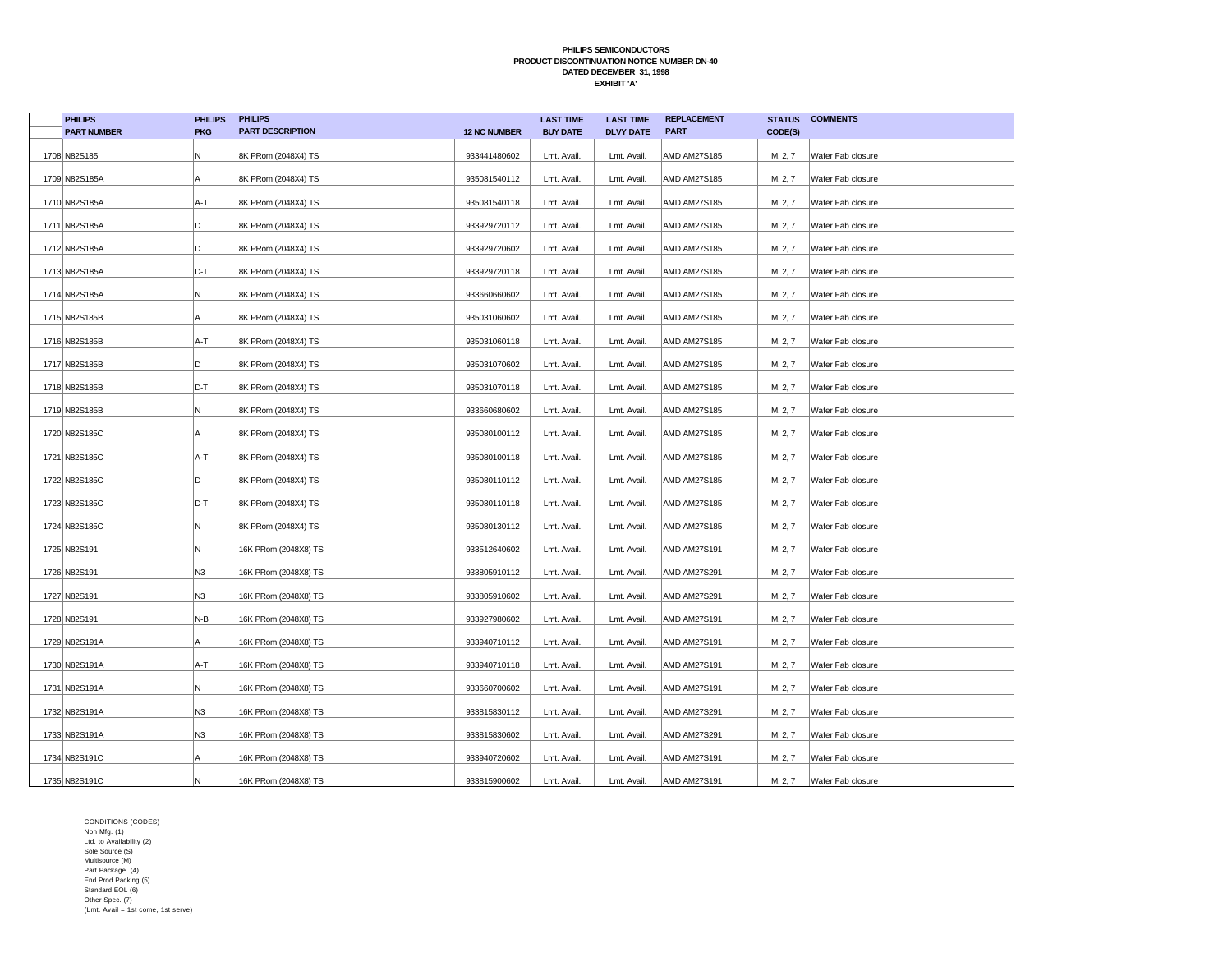| <b>PHILIPS</b>     | <b>PHILIPS</b> | <b>PHILIPS</b>                       |                     | <b>LAST TIME</b> | <b>LAST TIME</b> | <b>REPLACEMENT</b> | <b>STATUS</b> | <b>COMMENTS</b>                |
|--------------------|----------------|--------------------------------------|---------------------|------------------|------------------|--------------------|---------------|--------------------------------|
| <b>PART NUMBER</b> | <b>PKG</b>     | <b>PART DESCRIPTION</b>              | <b>12 NC NUMBER</b> | <b>BUY DATE</b>  | <b>DLVY DATE</b> | <b>PART</b>        | CODE(S)       |                                |
| 1736 N82S191C      | N3             | 16K PRom (2048X8) TS                 | 933815910602        | Lmt. Avail.      | Lmt. Avail       | AMD AM27S291       | M, 2, 7       | Wafer Fab closure              |
| 1737 NE4558        | D              | Dual General Purpose Op Amp          | 933656010602        | 31-03-99         | 31-12-99         | Mot, ST, TI        | 1, 2, 7       | Ltd. Availability, Fab Closure |
| 1738 NE4558        | D-T            | Dual General Purpose Op Amp          | 933656010623        | 31-03-99         | 31-12-99         | Mot, ST, TI        | 1, 2, 7       | Ltd. Availability, Fab Closure |
| 1739 NE4558        | N              | Dual General Purpose Op Amp          | 933635160602        | 31-03-99         | 31-12-99         | Mot, ST, TI        | 1, 2, 7       | Ltd. Availability, Fab Closure |
| 1740 NE5018        | D              | 8 Bit up-Compatible D/A Converter    | 933738290512        | 31-03-99         | 31-12-99         | None Noted         | 1, 2, 7       | Ltd. Availability, Fab Closure |
| 1741 NE5018        | D-T            | 8 Bit up-Compatible D/A Converter    | 933738290518        | 31-03-99         | 31-12-99         | None Noted         | 1, 2, 7       | Ltd. Availability, Fab Closure |
| 1742 NE5018        | N              | 8 Bit up-Compatible D/A Converter    | 933438780602        | 31-03-99         | 31-12-99         | None Noted         | 1, 2, 7       | Ltd. Availability, Fab Closure |
| 1743 NE5018-1      | N              | 8 Bit up-Compatible D/A Converter    | 935139790112        | 31-03-99         | 31-12-99         | None Noted         | 1, 2, 7       | Ltd. Availability, Fab Closure |
| 1744 NE5019        | N              | 8 Bit up-Compatible D/A Converter    | 933489450602        | 31-03-99         | 31-12-99         | None Noted         | 1, 2, 7       | Ltd. Availability, Fab Closure |
| 1745 NE5020        | N              | 10 Bit up-Compatible D/A Converter   | 933583180602        | 31-03-99         | 31-12-99         | None Noted         | 1, 2, 7       | Ltd. Availability, Fab Closure |
| 1746 NE531         | N              | High Slew Rate Op Amp                | 933291350602        | 31-03-99         | 31-12-99         | None Noted         | 1, 2, 7       | Ltd. Availability, Fab Closure |
| 1747 NE5512        | D              | Dual High Performance Op Amp         | 933642890602        | 31-03-99         | 31-12-99         | None Noted         | 1, 2, 7       | Ltd. Availability, Fab Closure |
| 1748 NE5512        | D-T            | Dual High Performance Op Amp         | 933642890623        | 31-03-99         | 31-12-99         | None Noted         | 1, 2, 7       | Ltd. Availability, Fab Closure |
| 1749 NE5512        | N              | Dual High Performance Op Amp         | 933538050602        | 31-03-99         | 31-12-99         | None Noted         | 1, 2, 7       | Ltd. Availability, Fab Closure |
| 1750 NE5514        | D              | Quad High Performance Op Amp         | 933691720512        | 31-03-99         | 31-12-99         | None Noted         | 1, 2, 7       | Ltd. Availability, Fab Closure |
| 1751 NE5514        | D-T            | Quad High Performance Op Amp         | 933691720518        | 31-03-99         | 31-12-99         | None Noted         | 1, 2, 7       | Ltd. Availability, Fab Closure |
| 1752 NE5514        | N              | Quad High Performance Op Amp         | 933538060602        | 31-03-99         | 31-12-99         | None Noted         | 1, 2, 7       | Ltd. Availability, Fab Closure |
| 1753 NE5533        | N              | Dual Low Noise Op Amp                | 933477100602        | 31-03-99         | 31-12-99         | Exar, TI           | 1, 2, 7       | Ltd. Availability, Fab Closure |
| 1754 NE5533A       | N              | Dual Low Noise Op Amp                | 933478310602        | 31-03-99         | 31-12-99         | Exar, TI           | 1, 2, 7       | Ltd. Availability, Fab Closure |
| 1755 NE5560        | D              | S.M.P.S. Control Circuit             | 933656120112        | 31-03-99         | 31-12-99         | <b>TDA8380AN</b>   | 1, 2, 7       | Ltd. Availability, Fab Closure |
| 1756 NE5560        | D-T            | S.M.P.S. Control Circuit             | 933656120118        | 31-03-99         | 31-12-99         | <b>TDA8380AN</b>   | 1, 2, 7       | Ltd. Availability, Fab Closure |
| 1757 NE5560        | N              | S.M.P.S. Control Circuit             | 933498990602        | 31-03-99         | 31-12-99         | <b>TDA8380AN</b>   | 1, 2, 7       | Ltd. Availability, Fab Closure |
| 1758 NE5561        | D              | S.M.P.S. Control Circuit             | 933656130602        | 31-03-99         | 31-12-99         | <b>TDA8380AN</b>   | 1, 2, 7       | Ltd. Availability, Fab Closure |
| 1759 NE5561        | D-T            | S.M.P.S. Control Circuit             | 933656130118        | 31-03-99         | 31-12-99         | <b>TDA8380AN</b>   | 1, 2, 7       | Ltd. Availability, Fab Closure |
| 1760 NE5561        | N              | S.M.P.S. Control Circuit             | 933620850602        | 31-03-99         | 31-12-99         | <b>TDA8380AN</b>   | 1, 2, 7       | Ltd. Availability, Fab Closure |
| 1761 NE5565        | N              | <b>Ballast Controller</b>            | 935200160112        | 31-03-99         | 31-12-99         | None Noted         | 1, 2, 7       | Ltd. Availability, Fab Closure |
| 1762 NE5568        | N              | S.M.P.S. Control Circuit             | 933755430602        | 31-03-99         | 31-12-99         | <b>TDA8380AN</b>   | 1, 2, 7       | Ltd. Availability, Fab Closure |
| 1763 NE5570        | D              | <b>Brushless DC Motor Controller</b> | 933887710512        | 31-03-99         | 31-12-99         | TDA5140/1/2/3/4/5  | 1, 2, 7       | Ltd. Availability, Fab Closure |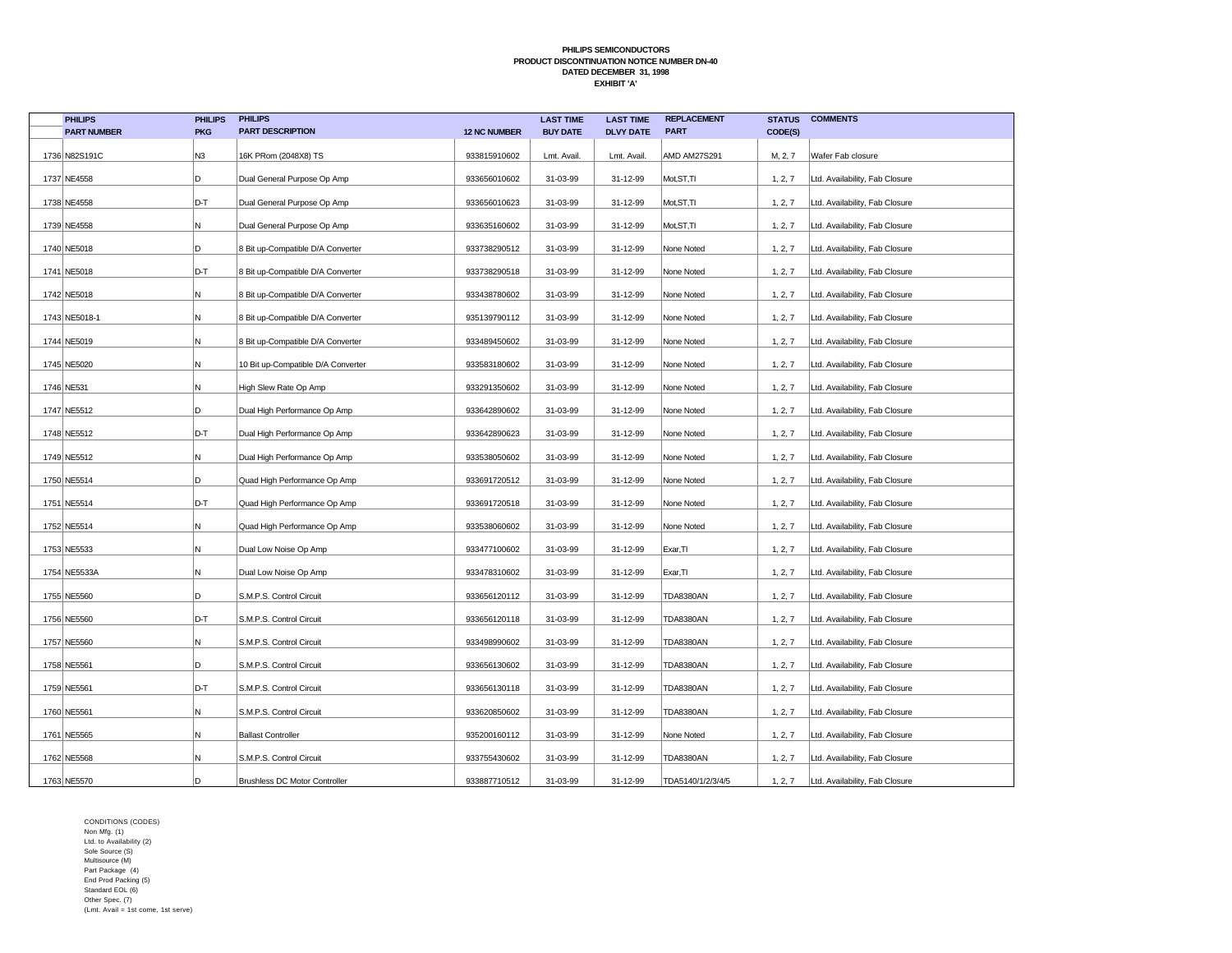| <b>PHILIPS</b>          | <b>PHILIPS</b> | <b>PHILIPS</b>                       |                     | <b>LAST TIME</b> | <b>LAST TIME</b> | <b>REPLACEMENT</b>                            | <b>STATUS</b> | <b>COMMENTS</b>                |
|-------------------------|----------------|--------------------------------------|---------------------|------------------|------------------|-----------------------------------------------|---------------|--------------------------------|
| <b>PART NUMBER</b>      | <b>PKG</b>     | <b>PART DESCRIPTION</b>              | <b>12 NC NUMBER</b> | <b>BUY DATE</b>  | <b>DLVY DATE</b> | <b>PART</b>                                   | CODE(S)       |                                |
| 1764 NE5570             | D-T            | <b>Brushless DC Motor Controller</b> | 933887710518        | 31-03-99         | 31-12-99         | TDA5140/1/2/3/4/5                             | 1, 2, 7       | Ltd. Availability, Fab Closure |
| 1765 NE5570             | N              | <b>Brushless DC Motor Controller</b> | 933887700602        | 31-03-99         | 31-12-99         | TDA5140/1/2/3/4/5                             | 1, 2, 7       | Ltd. Availability, Fab Closure |
| 1766 NE5592             | D              | Video Amplifier                      | 933733610602        | 31-03-99         | 31-12-99         | <b>NE592D8</b>                                | 1, 2, 7       | Ltd. Availability, Fab Closure |
| 1767 NE5592             | D-T            | Video Amplifier                      | 933733610623        | 31-03-99         | 31-12-99         | <b>NE592D8</b>                                | 1, 2, 7       | Ltd. Availability, Fab Closure |
| 1768 NE5592             | N              | Video Amplifier                      | 933733600602        | 31-03-99         | 31-12-99         | <b>NE592N</b>                                 | 1, 2, 7       | Ltd. Availability, Fab Closure |
| 1769 NE587              | D              | <b>LED Decoder/Driver</b>            | 933771550602        | 31-03-99         | 31-12-99         | <b>NE594D</b>                                 | 1, 2, 7       | Ltd. Availability, Fab Closure |
| 1770 NE587              | D-T            | <b>LED Decoder/Driver</b>            | 933771550118        | 31-03-99         | 31-12-99         | <b>NE594D</b>                                 | 1, 2, 7       | Ltd. Availability, Fab Closure |
| 1771 NE587              | N              | <b>LED Decoder/Driver</b>            | 933439510602        | 31-03-99         | 31-12-99         | NE594N                                        | 1, 2, 7       | Ltd. Availability, Fab Closure |
| 1772 NE591              | N              | AddRessable Peripheral Driver        | 933438820602        | 31-03-99         | 31-12-99         | <b>NE590N</b>                                 | 1, 2, 7       | Ltd. Availability, Fab Closure |
| 1773 OM4021U/5          |                | None-Unca Waferservice               | 935056530112        | 30-09-99         | 31-12-99         | None Noted                                    | S             | 6TG408007 - Customer Specific  |
| 1774 OM4025U/5          |                | None-Unca Waferservice               | 935064440015        | 30-09-99         | 31-12-99         | None Noted                                    |               | 6TG408006                      |
| 1775 OM4025U/5          |                | None-Unca Waferservice               | 935064440112        | 30-09-99         | 31-12-99         | None Noted                                    |               | 6TG408006                      |
| 1776 OM4030U/13         |                | None-Unca Waferservice               | 935087970015        | 30-09-99         | 31-12-99         | None Noted                                    |               | 6TG408007                      |
| 1777 OM4034U/5          |                | None-Unca Waferservice               | 935072170015        | 30-09-99         | 31-12-99         | None Noted                                    |               | 6TG408009                      |
| 1778 OM4037U/5          |                | None-Unca Waferservice               | 935078690015        | 30-09-99         | 31-12-99         | None Noted                                    |               | 6TG408007                      |
| 1779 OM4040U/5          |                | None-Unca Waferservice               | 935083800015        | 30-09-99         | 31-12-99         | None Noted                                    |               | 6TG408007                      |
| 1780 OM4041U/5/03       |                | None-Unca Waferservice               | 935153480015        | 30-09-99         | 31-12-99         | None Noted                                    |               | 6TG408007                      |
| 1781   OM4041U/5/03     |                | None-Unca Waferservice               | 935153480112        | 30-09-99         | 31-12-99         | None Noted                                    |               | 6TG408007                      |
| 1782 OM4042U/5          |                | None-Unca Waferservice               | 935083820015        | 30-09-99         | 31-12-99         | None Noted                                    |               | 6TG408006                      |
| 1783 OM4042U/5          |                | None-Unca Waferservice               | 935083820112        | 30-09-99         | 31-12-99         | None Noted                                    |               | 6TG408006                      |
| 1784 OM4047H/F2         | SOT414         | GSM baseband                         | 935205360557        | 30-09-99         | 31-12-99         | None Noted                                    | $\mathbb S$   | 6TG407511                      |
| 1785 OM4057U/13/F1      |                | None-Unca Waferservice               | 935177930025        | 30-09-99         | 31-12-99         | None Noted                                    |               | 6TG408009                      |
| 1786 OM4057U/13/F1      |                | None-Unca Waferservice               | 935177930112        | 30-09-99         | 31-12-99         | None Noted                                    |               | 6TG408009                      |
| 1787 OM4058U/13/F1      |                | None-Unca Waferservice               | 935178390025        | 30-09-99         | 31-12-99         | None Noted                                    |               | 6TG408009                      |
| 1788 OM4058U/13/F1      |                | None-Unca Waferservice               | 935178390112        | 30-09-99         | 31-12-99         | None Noted                                    |               | 6TG408009                      |
| 1789 OM4062U/13/F1      |                | None-Unca Waferservice               | 935196490025        | 30-09-99         | 31-12-99         | None Noted                                    |               | 6TG408009                      |
| 1790 OM4062U/13/F1      |                | None-Unca Waferservice               | 935196490112        | 30-09-99         | 31-12-99         | None Noted                                    |               | 6TG408009                      |
| 1791   OM4086U/5/S410/2 | None Uncased   |                                      | 935254920015        | 30-09-99         | 31-12-99         | OM4086U/S410/F2,<br>Available as chip in tray | s             | 6TG408664                      |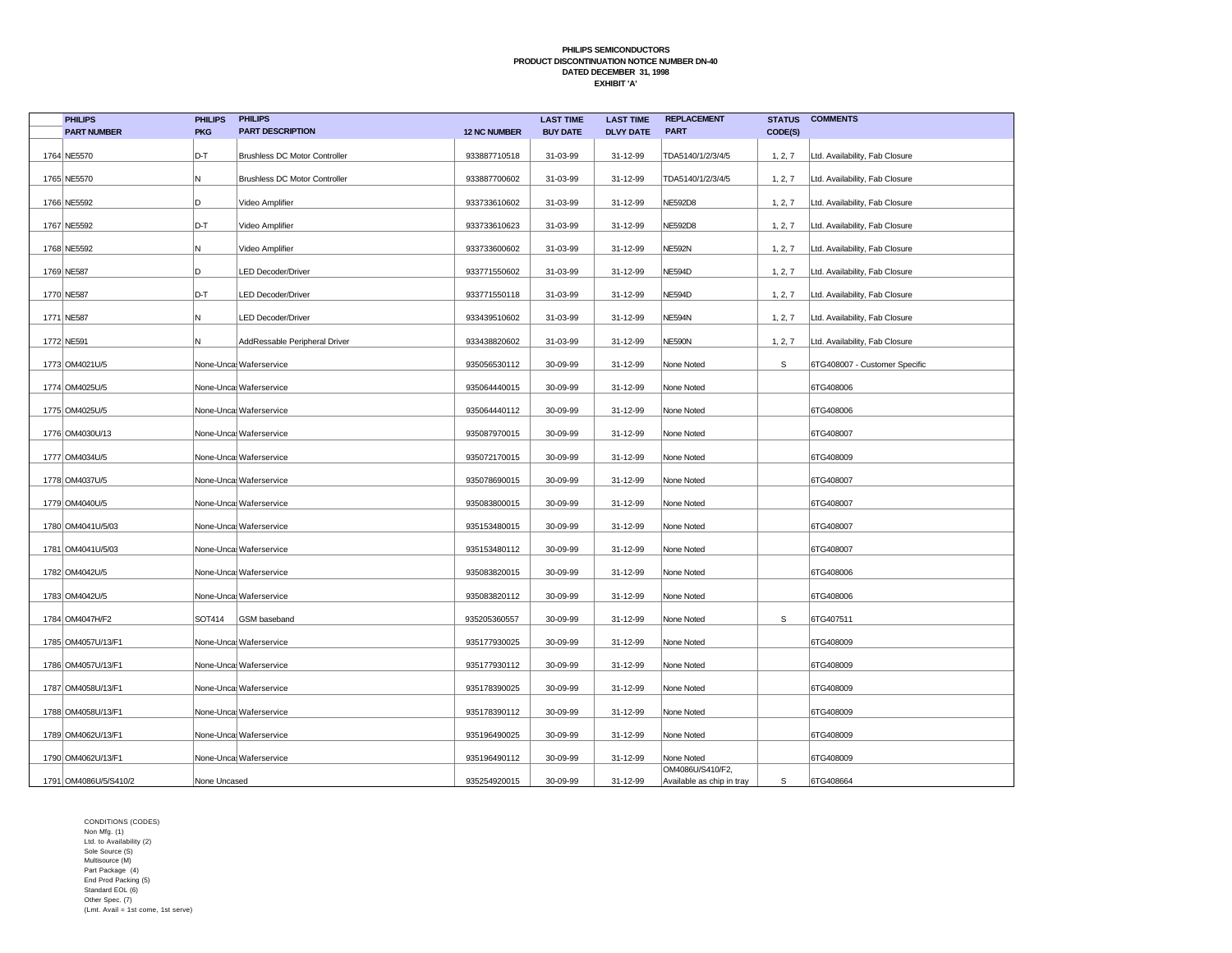| <b>PHILIPS</b>       | <b>PHILIPS</b>    | <b>PHILIPS</b>                      |                     | <b>LAST TIME</b> | <b>LAST TIME</b> | <b>REPLACEMENT</b> | <b>STATUS</b>  | <b>COMMENTS</b>                           |
|----------------------|-------------------|-------------------------------------|---------------------|------------------|------------------|--------------------|----------------|-------------------------------------------|
| <b>PART NUMBER</b>   | <b>PKG</b>        | <b>PART DESCRIPTION</b>             | <b>12 NC NUMBER</b> | <b>BUY DATE</b>  | <b>DLVY DATE</b> | <b>PART</b>        | CODE(S)        |                                           |
| 1792 OM4086U/S410/F1 | SOT136            |                                     | 935240400118        | 30-09-99         | 31-12-99         | OM4086U/S410/F2    | S              | 6TG408664                                 |
| 1793 OM5157G/C1      | LQFP48            | DCS RF Transceiver                  | 935249820551        | 30-09-99         | 31-12-99         | None Noted         | S, 6           | No customer, Standard EOL                 |
| 1794 OM5157G/C1      | LQFP48            | <b>DCS RF Transceiver</b>           | 935249820557        | 30-09-99         | 31-12-99         | None Noted         | S, 6           | No customer, Standard EOL                 |
| 1795 OM5166G/C1/R1   | LQFP48            | Synthesizer Receiver ERC            | 935236880518        | 30-09-99         | 31-12-99         | OM5166G/C1         | S, 4           | reduce portfolio to /c1, Part Pkg. DN     |
| 1796 OM5169G/C1      | LQFP32            | Pager RF                            | 935229160518        | 30-09-99         | 31-12-99         | None Noted         | S, 6           | customer project stopped, Standard EOL    |
| 1797 OM5169G/C1      | LQFP32            | Pager RF                            | 935229160551        | 30-09-99         | 31-12-99         | None Noted         | S, 6           | customer project stopped, Standard EOL    |
| 1798 OM5169G/C1      | LQFP32            | Pager RF                            | 935229160557        | 30-09-99         | 31-12-99         | None Noted         | S, 6           | customer project stopped, Standard EOL    |
| 1799 OM5169G/C2      | LQFP32            | Bipolar Mobile TeleCom              | 935260589518        | 30-09-99         | 31-12-99         | None Noted         | S, 6           | customer project stopped, Standard EOL    |
| 1800 OM5284EB02BD A  | BD T              | VCD Coded 8XC54                     | 935251570518        | 30-06-99         | 31-12-99         | None Noted         | 6              | No sales for last 18 months, Standard EOL |
| 1801 OM5284EB02BD A  | <b>BD</b>         | VCD Coded 8XC54                     | 935251570557        | 30-06-99         | 31-12-99         | None Noted         | 6              | No sales for last 18 months, Standard EOL |
| 1802 OM5284EB03BD    | <b>BDT</b>        | VCD Coded 8XC54                     | 935251950518        | 30-06-99         | 31-12-99         | None Noted         | 6              | No sales for last 18 months, Standard EOL |
| 1803 OM6431T/F2      | None-Uncased      |                                     | 935261954118        | 30-09-99         | 31-12-99         | PCD3316T           |                | 6TG408235                                 |
| 1804 OQ0208P/N1      | DIP <sub>18</sub> | Triple Switch/Multiplier            | 935070120112        | 30-09-99         | 31-12-99         | None Noted         | $\overline{7}$ | <b>Customer Specific</b>                  |
| 1805 OQ0208T/N2      | SO <sub>20</sub>  | <b>Triple Switch/Multiplier</b>     | 935070140115        | 30-09-99         | 31-12-99         | None Noted         | $\overline{7}$ | <b>Customer Specific</b>                  |
| 1806 OQ0208U/F/N1    |                   | None Noted Triple Switch/Multiplier | 935087750005        | 30-09-99         | 31-12-99         | None Noted         | $\overline{7}$ | <b>Customer Specific</b>                  |
| 1807   OQ0224T/N1    | SO <sub>28</sub>  | None Noted                          | 935072940115        | 30-09-99         | 31-12-99         | None Noted         | $\overline{7}$ | <b>Customer Specific</b>                  |
| 1808 OQ0225T/N1      | <b>SO28</b>       | None Noted                          | 935070520115        | 30-09-99         | 31-12-99         | None Noted         | $\overline{7}$ | <b>Customer Specific</b>                  |
| 1809 OQ0226P/N2      | <b>DIP28</b>      | None Noted                          | 935072950112        | 30-09-99         | 31-12-99         | None Noted         | $\overline{7}$ | <b>Customer Specific</b>                  |
| 1810 OQ0227P/N1      | DIP <sub>28</sub> | None Noted                          | 935070530112        | 30-09-99         | 31-12-99         | None Noted         | $\overline{7}$ | Customer Specific                         |
| 1811 0Q0228P/N1      | <b>DIP28</b>      | None Noted                          | 935070540112        | 30-09-99         | 31-12-99         | None Noted         | $\overline{7}$ | <b>Customer Specific</b>                  |
| 1812 OQ0229P/N1      | <b>DIP28</b>      | None Noted                          | 935070550112        | 30-09-99         | 31-12-99         | None Noted         | $\overline{7}$ | <b>Customer Specific</b>                  |
| 1813 OQ0230P/N2      | <b>DIP28</b>      | None Noted                          | 935070560112        | 30-09-99         | 31-12-99         | None Noted         | $\overline{7}$ | <b>Customer Specific</b>                  |
| 1814 OQ0233WP/N1     | PLCC68            | None Noted                          | 935072960512        | 30-09-99         | 31-12-99         | None Noted         | $\overline{7}$ | <b>Customer Specific</b>                  |
| 1815 OQ0235T/N1      | SO <sub>20</sub>  | None Noted                          | 935070570115        | 30-09-99         | 31-12-99         | None Noted         | $\overline{7}$ | <b>Customer Specific</b>                  |
| 1816 OQ0240P/N1      | <b>DIP28</b>      | None Noted                          | 935073000112        | 30-09-99         | 31-12-99         | None Noted         | $\overline{7}$ | Customer Specific                         |
| 1817   OQ0241WP/N1   | PLCC44            | None Noted                          | 935070590112        | 30-09-99         | 31-12-99         | None Noted         | $\overline{7}$ | <b>Customer Specific</b>                  |
| 1818 OQ0242T/N1      | SO <sub>28</sub>  | None Noted                          | 935073010115        | 30-09-99         | 31-12-99         | None Noted         | $\overline{7}$ | <b>Customer Specific</b>                  |
| 1819 0Q0245T/N1      | SO <sub>16</sub>  | None Noted                          | 935073030115        | 30-09-99         | 31-12-99         | None Noted         | $\overline{7}$ | <b>Customer Specific</b>                  |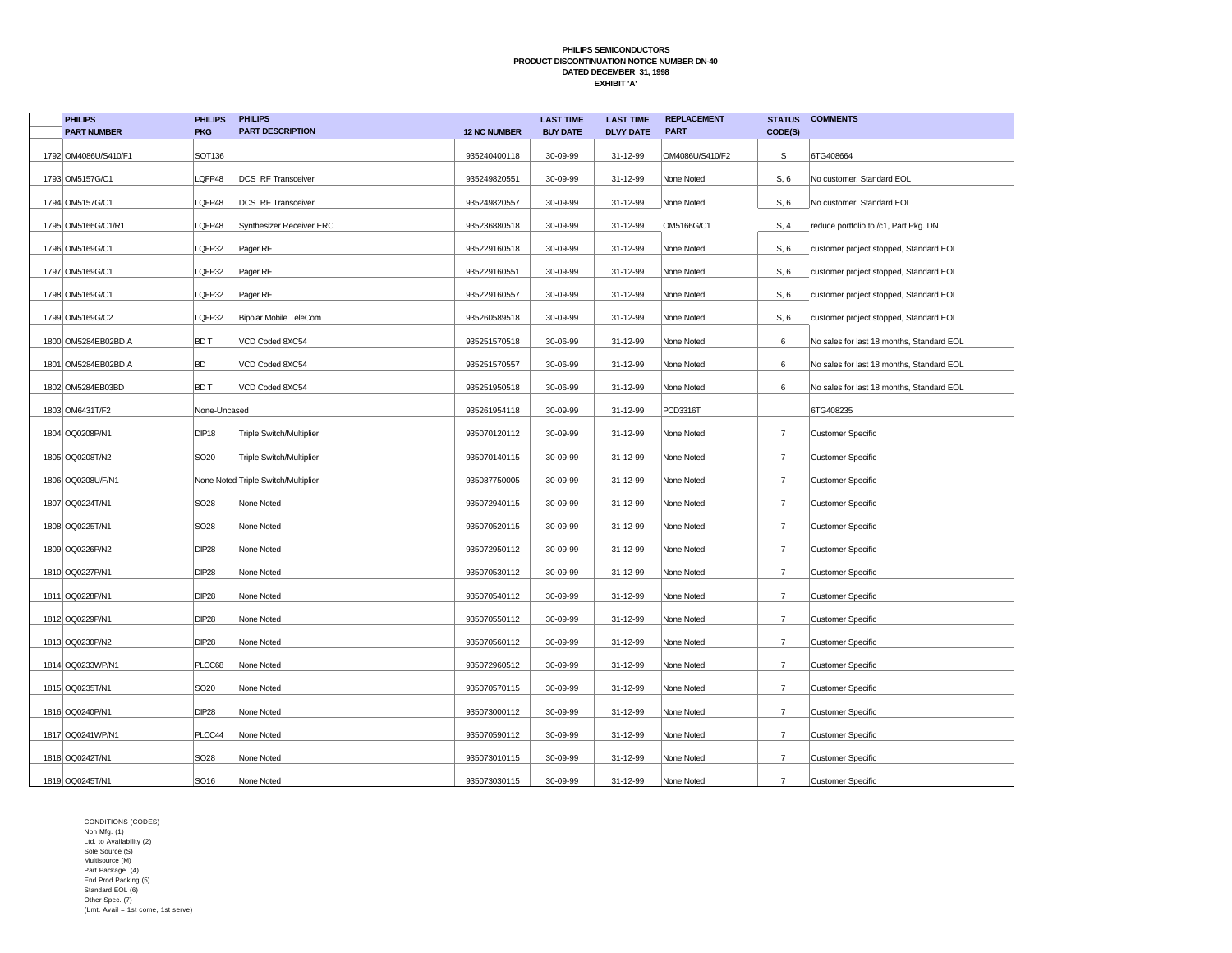| <b>PHILIPS</b>      | <b>PHILIPS</b>    | <b>PHILIPS</b>                |                     | <b>LAST TIME</b> | <b>LAST TIME</b> | <b>REPLACEMENT</b> | <b>STATUS</b>  | <b>COMMENTS</b>          |
|---------------------|-------------------|-------------------------------|---------------------|------------------|------------------|--------------------|----------------|--------------------------|
| <b>PART NUMBER</b>  | <b>PKG</b>        | <b>PART DESCRIPTION</b>       | <b>12 NC NUMBER</b> | <b>BUY DATE</b>  | <b>DLVY DATE</b> | <b>PART</b>        | CODE(S)        |                          |
| 1820 OQ0251WP/C1    | PLCC68            | None Noted                    | 935073040512        | 30-09-99         | 31-12-99         | None Noted         | $\overline{7}$ | <b>Customer Specific</b> |
| 1821   OQ0259T/N2   | SO32              | 100MHZ SPEEDY                 | 935193460118        | 30-09-99         | 31-12-99         | None Noted         | S, 7           | <b>Customer Specific</b> |
| 1822 OQ0308T/N6     | SO <sub>28</sub>  | ScopeMeter Front-end          | 935073070115        | 30-09-99         | 31-12-99         | None Noted         | S, 7           | <b>Customer Specific</b> |
| 1823 OQ0715WP/V1    | PLCC44            | Praedic                       | 935066000112        | 30-09-99         | 31-12-99         | None Noted         | S, 6           | <b>Customer Specific</b> |
| 1824 OQ1510WP/N4    | PLCC44            | Echo cancellor                | 935076550118        | 30-09-99         | 31-12-99         | None Noted         | S, 7           | <b>Customer Specific</b> |
| 1825 OQ1510WP/N4    | PLCC44            | Echo cancellor                | 935076550112        | 30-09-99         | 31-12-99         | None Noted         | S, 7           | <b>Customer Specific</b> |
| 1826 OQ1512WP/T3    | PLCC84            | Protocol coprocessor          | 935060120512        | 30-09-99         | 31-12-99         | None Noted         | S, 7           | <b>Customer Specific</b> |
| 1827 OQ1524WP/T2    | PLCC44            | P.C.C.                        | 935152560118        | 30-09-99         | 31-12-99         | None Noted         | S, 7           | <b>Customer Specific</b> |
| 1828 OQ2017D/N1     | CDIP28            | Timing 2MBit RX               | 935077300112        | 30-09-99         | 31-12-99         | None Noted         | S, 7           | <b>Customer Specific</b> |
| 1829 OQ2018D/N3     | CDIP28            | Timing 2MBit RX               | 935077310112        | 30-09-99         | 31-12-99         | None Noted         | S, 7           | <b>Customer Specific</b> |
| 1830 OQ2208D/N4     | CDIP28            | Elastic store                 | 935077350112        | 30-09-99         | 31-12-99         | None Noted         | S, 7           | <b>Customer Specific</b> |
| 1831 OQ2416WP/N1    | PLCC44            | HDB3 Coder_E/R CRC4           | 935061240112        | 30-09-99         | 31-12-99         | None Noted         | S, 7           | <b>Customer Specific</b> |
| 1832 OQ2421P/N2     | <b>DIP40</b>      | Timing generator              | 935077980112        | 30-09-99         | 31-12-99         | None Noted         | S, 7           | <b>Customer Specific</b> |
| 1833 OQ2504WP/N1    | PLCC44            | CODIF                         | 935079060118        | 30-09-99         | 31-12-99         | None Noted         | S, 7           | <b>Customer Specific</b> |
| 1834 OQ2504WP/N1    | None Noted CODIF  |                               | 935079060121        | 30-09-99         | 31-12-99         | None Noted         | S, 7           | <b>Customer Specific</b> |
| 1835 OQ2517DC/N1    | CDIL18            | 2Mbir Receiver                | 935079120112        | 30-09-99         | 31-12-99         | None Noted         | S, 7           | <b>Customer Specific</b> |
| 1836 OQ2519P/N1     | DIP <sub>16</sub> | <b>RWG</b>                    | 935079140112        | 30-09-99         | 31-12-99         | None Noted         | S, 7           | <b>Customer Specific</b> |
| 1837 OQ2527WC/S1/S5 | CQFP44            | STM16 Main Amplifier          | 935055460112        | 30-09-99         | 31-12-99         | None Noted         | S, 7           | <b>Customer Specific</b> |
| 1838 OQ2528WC/S1/S3 | CQFP44            | STM16 Clock Regenerator       | 935055470112        | 30-09-99         | 31-12-99         | None Noted         | S, 7           | Customer Specific        |
| 1839 OQ2529WC/S1/S5 | CQFP44            | VCO                           | 935055480112        | 30-09-99         | 31-12-99         | None Noted         | S, 7           | <b>Customer Specific</b> |
| 1840 OQ2530T/N2     | SO <sub>28</sub>  | Two Channel equalizer         | 935074550115        | 30-09-99         | 31-12-99         | None Noted         | S <sub>6</sub> | <b>Customer Specific</b> |
| 1841   OQ2532WP/S1  | PLCC44            | Coax interface                | 935070640118        | 30-09-99         | 31-12-99         | None Noted         | S, 7           | <b>Customer Specific</b> |
| 1842 OQ2532WP/S1    |                   | None Noted Coax interface     | 935070640121        | 30-09-99         | 31-12-99         | None Noted         | S, 7           | <b>Customer Specific</b> |
| 1843 OQ2533WP/S1    | PLCC44            | STM1/4 Mux2/8:1               | 935180600518        | 30-09-99         | 31-12-99         | None Noted         | S, 7           | <b>Customer Specific</b> |
| 1844 OQ2533WP/S1    |                   | None Noted STM1/4 Mux2/8:1    | 935180600119        | 30-09-99         | 31-12-99         | None Noted         | S, 7           | Customer Specific        |
| 1845 OQ2533WP/S1    |                   | None Noted STM1/4 Mux2/8:1    | 935180600118        | 30-09-99         | 31-12-99         | None Noted         | S, 7           | <b>Customer Specific</b> |
| 1846 OQ2534WP/S1    | PLCC44            | STM1/4 Demux 1:2/8            | 935180590118        | 30-09-99         | 31-12-99         | None Noted         | S, 7           | <b>Customer Specific</b> |
| 1847   OQ2534WP/S1  |                   | None Noted STM1/4 Demux 1:2/8 | 935180590119        | 30-09-99         | 31-12-99         | None Noted         | S, 7           | <b>Customer Specific</b> |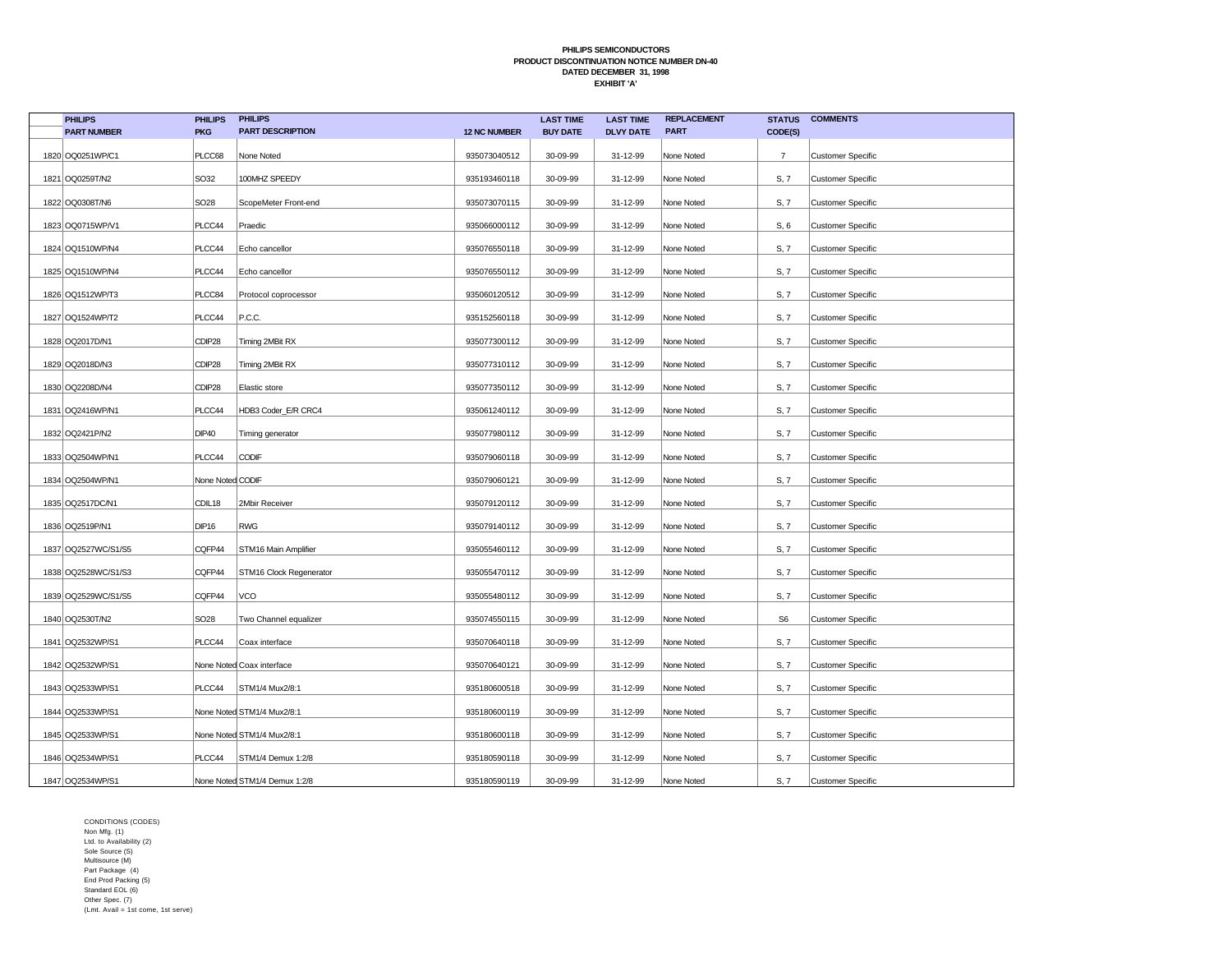| <b>PHILIPS</b>       | <b>PHILIPS</b>       | <b>PHILIPS</b>                 |                     | <b>LAST TIME</b> | <b>LAST TIME</b> | <b>REPLACEMENT</b> | <b>STATUS</b>  | <b>COMMENTS</b>              |
|----------------------|----------------------|--------------------------------|---------------------|------------------|------------------|--------------------|----------------|------------------------------|
| <b>PART NUMBER</b>   | <b>PKG</b>           | <b>PART DESCRIPTION</b>        | <b>12 NC NUMBER</b> | <b>BUY DATE</b>  | <b>DLVY DATE</b> | <b>PART</b>        | CODE(S)        |                              |
| 1848 OQ2535WC/C4     | CQFP132              | STM16 Mux 1:32                 | 935194020117        | 30-09-99         | 31-12-99         | OQ2535HP/C4        |                | <b>Customer Specific</b>     |
| 1849 0Q2536WC/C2     | CQFP132              | STM16 Demux 1:32               | 935153550117        | 30-09-99         | 31-12-99         | OQ2536HP/C5        |                | <b>Customer Specific</b>     |
| 1850 OQ2537HP/C2     | LQFP48               | Decision circuit               | 935153560551        | 30-09-99         | 31-12-99         | None Noted         | S, 7           | <b>Customer Specific</b>     |
| 1851 OQ2541HP/C2     |                      | None Noted None Noted          | 935183210551        | 30-09-99         | 31-12-99         | OQ2541HP/C3        | $\overline{7}$ | <b>Customer Specific</b>     |
| 1852 OQ2826XC/N2     | CLCC28               | Regen&Error detect             | 935079320112        | 30-09-99         | 31-12-99         | None Noted         | $\overline{7}$ | <b>Customer Specific</b>     |
| 1853 OQ2827XC/N5     | CLCC20               | CMI Coder                      | 935079330112        | 30-09-99         | 31-12-99         | None Noted         | S, 7           | <b>Customer Specific</b>     |
| 1854 OQ2843U/F/S2    | None Noted Amplifier |                                | 935079360005        | 30-09-99         | 31-12-99         | None Noted         | S7             | <b>Customer Specific</b>     |
| 1855   OQ2844XC/S1   | CLCC28               | CMI TX interface               | 935073780112        | 30-09-99         | 31-12-99         | None Noted         | S, 7           | <b>Customer Specific</b>     |
| 1856 OQ2845XC/S3     | CLCC28               | CMI RX interface               | 935071690112        | 30-09-99         | 31-12-99         | None Noted         | S, 7           | Customer Specific            |
| 1857 OQ2848T/K2      | SO <sub>24</sub>     | None Noted                     | 935184970115        | 30-09-99         | 31-12-99         | None Noted         | $\overline{7}$ | <b>Customer Specific</b>     |
| 1858 OQ2849T/N3      |                      | None Noted None Noted          | 935212610112        | 30-09-99         | 31-12-99         | None Noted         | $\overline{7}$ | <b>Customer Specific</b>     |
| 1859 OQ8819TB/L4     | SO <sub>8</sub>      | Output Stage                   | 935076210115        | 30-09-99         | 31-12-99         | None Noted         | S, 7           | <b>Customer Specific</b>     |
| 1860 OQ8823U/T/N5    |                      | None Noted Remote control      | 935152110005        | 30-09-99         | 31-12-99         | None Noted         | S, 7           | <b>Customer Specific</b>     |
| 1861   OQ8845T/K3    | SO <sub>28</sub>     | DSIC-R                         | 935065770118        | 31-03-00         | 30-06-00         | See Comments       | S, 7           | Replaced by nExt generation  |
| 1862 OQ8868HP/K2     | QFP44                | DSIC-S                         | 935166210557        | 31-03-00         | 30-06-00         | See Comments       | S, 7           | Replaced by nExt generation  |
| 1863 OQ8868HP/K3     | QFP44                | DSIC-S                         | 935197900557        | 31-03-00         | 30-06-00         | See Comments       | S, 7           | Replaced by nExt generation  |
| 1864 OQ8868HP/K6     | QFP44                | DSIC-S                         | 935204860557        | 31-03-00         | 30-06-00         | See Comments       | S, 7           | Replaced by nExt generation  |
| 1865   OQ8868HP/Q5   | QFP44                | DSIC-S                         | 935202440557        | 31-03-00         | 30-06-00         | See Comments       | S, 7           | Replaced by nExt generation  |
| 1866 OQ8868HP/X4     | QFP44                | DSIC-S                         | 935197910557        | 31-03-00         | 30-06-00         | See Comments       | S, 7           | Replaced by nExt generation  |
| 1867 0Q9811T/N4      | SO <sub>28</sub>     | Fly wheel recognition          | 935212620518        | 30-09-99         | 31-12-99         | None Noted         | S, 7           | <b>Customer Specific</b>     |
| 1868   OQ9811T/S1/N4 | SO <sub>28</sub>     | Fly wheel recognition          | 9352615815          | 30-09-99         | 31-12-99         | None Noted         | S, 7           | <b>Customer Specific</b>     |
| 1869 P51XAG30JBA A   | A                    | ROMLESS, 25MHZ, PLCC, Com Temp | 935221620112        | 30-09-99         | 31-12-99         | P51XAG30KBA        | S, 4           | Sell 30MHZ VS 25MHZ          |
| 1870 P51XAG30JBA A   | A T                  | ROMLESS, 25MHZ, PLCC, Com Temp | 935221620118        | 30-09-99         | 31-12-99         | P51XAG30KBA        | S, 4           | Sell 30MHZ; No Tape and Reel |
| 1871 P51XAG30JBBC A  | BC                   | ROMLESS, 25MHZ, TQFP, Com Temp | 935254420557        | 30-09-99         | 31-12-99         | None Noted         | S, 4           | Sell LQFP                    |
| 1872 P51XAG30JBBD A  | <b>BDT</b>           | ROMLESS, 25MHZ, LQFP, Com Temp | 935229020518        | 30-09-99         | 31-12-99         | None Noted         | S, 4           | Sell w/o Tape and Reel       |
| 1873 P51XAG30JBBD A  | BD S                 | ROMLESS, 25MHZ, PQFP, Com Temp | 935229020551        | 30-09-99         | 31-12-99         | P51XAG30KBBD       | S, 4           | Sell Multi Tray              |
| 1874 P51XAG30JBBD A  | <b>BD</b>            | ROMLESS, 25MHZ, PQFP, Com Temp | 935229020557        | 30-09-99         | 31-12-99         | P51XAG30KBBD       | S, 4           | Sell 30MHZ VS 25MHZ          |
| 1875 P51XAG30KBBC A  | BC                   | ROMLESS, 25MHZ, TQFP, Com Temp | 935254440557        | 30-09-99         | 31-12-99         | None Noted         | S, 4           | Std. Height Pack. Avail.     |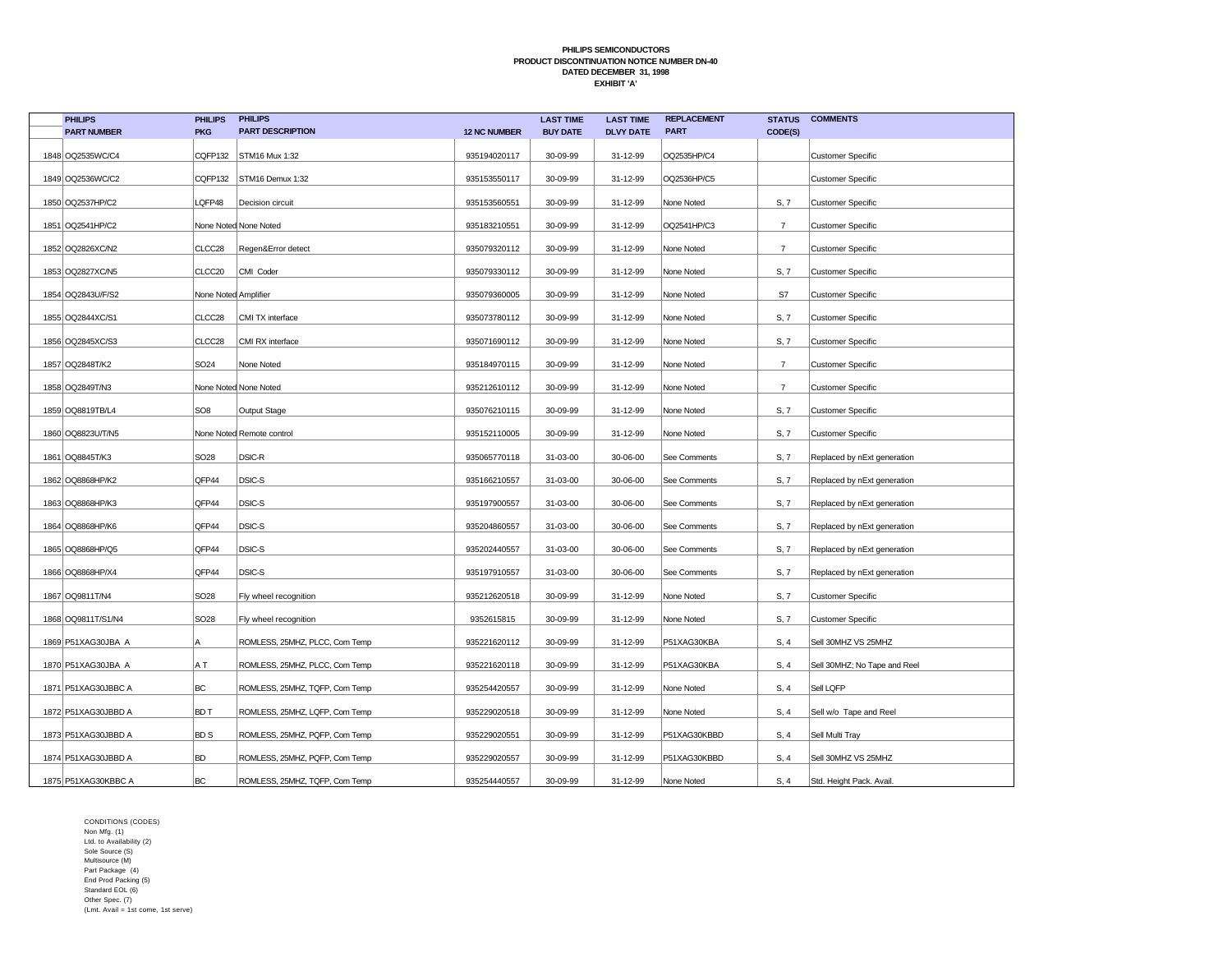| <b>PHILIPS</b>      | <b>PHILIPS</b> | <b>PHILIPS</b>                       |                     | <b>LAST TIME</b> | <b>LAST TIME</b> | <b>REPLACEMENT</b> | <b>STATUS</b> | <b>COMMENTS</b>             |
|---------------------|----------------|--------------------------------------|---------------------|------------------|------------------|--------------------|---------------|-----------------------------|
| <b>PART NUMBER</b>  | <b>PKG</b>     | <b>PART DESCRIPTION</b>              | <b>12 NC NUMBER</b> | <b>BUY DATE</b>  | <b>DLVY DATE</b> | <b>PART</b>        | CODE(S)       |                             |
| 1876 P51XAG30KBBD A | <b>BDT</b>     | ROMLESS, 25MHZ, LQFP, Com Temp       | 935229030518        | 30-09-99         | 31-12-99         | None Noted         | S, 4          | Avail w/o Tape and Reel     |
| 1877 P51XAG30KBBD A | <b>BDS</b>     | ROMLESS, 30MHZ, LQFP, Com Temp       | 935229030551        | 30-09-99         | 31-12-99         | None Noted         | S, 4          | Sell Multi Tray             |
| 1878 P51XAG30KFA A  | A T            | ROMLESS, 25MHZ, PLCC, Ext Temp       | 935254560118        | 30-09-99         | 31-12-99         | None Noted         | S, 4          | Avail w/o Tape and Reel     |
| 1879 P51XAG30KFBC   | BC             | ROMLESS, 30MHZ, TQFP, Ext Temp       | 935254450557        | 30-09-99         | 31-12-99         | None Noted         | S, 4          | Sell LQFP                   |
| 1880 P51XAG30KFBD A | <b>BDS</b>     | ROMLESS, 30MHZ, LQFP, Ext Temp       | 935254410551        | 30-09-99         | 31-12-99         | None Noted         | S, 4          | Sell Multi Tray             |
| 1881 P51XAG37JBA B  | A              | OTP 25MHZ PLCC Com Temp              | 935239100512        | 30-09-99         | 31-12-99         | P51XAG37KBA B      | S, 4          | Sell 30MHZ VS 25MHZ         |
| 1882 P51XAG37JBBD A | <b>BDS</b>     | OTP 25MHZ PQFP Com Temp              | 935253390551        | 30-09-99         | 31-12-99         | P51XAG37KBBD A     | S, 4          | Sell 30MHZ;MULTI PACK       |
| 1883 P51XAG37JBBD A | <b>BD</b>      | OTP 25MHZ PQFP Com Temp              | 935253390557        | 30-09-99         | 31-12-99         | P51XAG37KBBD A     | S, 4          | Sell 30MHZ VS 25MHZ         |
| 1884 P51XAG37KBBD A | <b>BDS</b>     | OTP, 32K, LQFP, Com Temp             | 935257680551        | 30-09-99         | 31-12-99         | None Noted         | S, 4          | Sell Multi Tray             |
| 1885 P80C31SBB B    | BT             | ROMLESS, 16MHZ, PQFP, Com Temp       | 935255610518        | 30-06-99         | 31-12-99         | P80C31SBB B        | M, 4          | Sell w/o Tape and Reel      |
| 1886 P80C31SFB B    | BT             | ROMLESS 16MHZ PQFP Ext Temp          | 935255620518        | 30-06-99         | 31-12-99         | None Noted         | M, 5          | Sell w/o Tape and Reel      |
| 1887 P80C31SFB B    | B S            | ROMLESS 16MHZ PQFP Ext Temp 1 Tray   | 935255620551        | 30-06-99         | 31-12-99         | None Noted         | M, 5          | Sell Multi Tray             |
| 1888 P80C31TBA A    | A              | ROMLESS, 24MHZ, PLCC, Com Temp       | 935255570112        | 30-06-99         | 31-12-99         | P80C31UBA A        | M, 4, 6       | Sell 33MHZ VS 24MHZ         |
| 1889 P80C31TBA A    | A T            | ROMLESS, 24MHZ, PLCC, Com Temp       | 935255570118        | 30-06-99         | 31-12-99         | P80C31UBA A        | M, 4, 6       | Sell w/o Tape and Reel      |
| 1890 P80C31TBB B    | BT             | ROMLESS, 24MHZ, PQFP, Com Temp       | 935255630518        | 30-06-99         | 31-12-99         | P80C31UBB B        | M, 4          | Sell w/o Tape and Reel      |
| 1891 P80C31TBB B    | B              | ROMLESS, 24MHZ, PQFP, Com Temp       | 935255630557        | 30-06-99         | 31-12-99         | P80C31UBB B        | M, 4          | Sell 33MHZ VS 24MHZ         |
| 1892 P80C31TBP N    | N              | ROMLESS, 24MHZ, Dip, Com Temp        | 935255730112        | 30-06-99         | 31-12-99         | P80C31UBP N        | M, 4, 6       | No sales for last 18 months |
| 1893 P80C31TFA A    | А              | ROMLESS, 24MHZ, PLCC, Ext Temp       | 935255580112        | 30-06-99         | 31-12-99         | P80C31UFA A        | M, 4, 6       | No sales for last 18 months |
| 1894 P80C31TFA A    | A T            | ROMLESS, 24MHZ, PLCC, Ext Temp       | 935255580118        | 30-06-99         | 31-12-99         | P80C31UFA A        | M, 4, 6       | No sales for last 18 months |
| 1895 P80C31TFB B    | BT             | ROMLESS, 24MHZ, PQFP, Ext. Temp      | 935255640518        | 30-06-99         | 31-12-99         | P80C31UFB B        | M, 4, 6       | No sales for last 18 months |
| 1896 P80C31TFB B    | B              | ROMLESS, 24MHZ, PQFP, Ext. Temp      | 935255640557        | 30-06-99         | 31-12-99         | P80C31UFB B        | M, 4, 6       | No sales for last 18 months |
| 1897 P80C31TFP N    | N              | ROMLESS, 24MHZ, Dip, Ext Temp        | 935255740112        | 30-06-99         | 31-12-99         | P80C31UFP N        | M, 4, 6       | No sales for last 18 months |
| 1898 P80C31UBA A    | A T            | ROMLESS, 33MHZ PLCC Com Temp         | 935255590118        | 30-06-99         | 31-12-99         | P80C31UBA A        | M, 4          | Sell w/o Tape and Reel      |
| 1899 P80C31UBB B    | BT             | ROMLESS, 33MHZ PQFP Com Temp         | 935256750518        | 30-06-99         | 31-12-99         | P80C31UBB B        | M, 4          | Sell w/o Tape and Reel      |
| 1900 P80C31UBB B    | <b>BS</b>      | ROMLESS, 33MHZ, PQFP, Com Temp-1Tray | 935256750551        | 30-06-99         | 31-12-99         | P80C31UBB B        | M, 4          | Sell Multi Tray             |
| 1901 P80C31UFA A    | A T            | ROMLESS 33MHZ PQFP Ext Temp          | 935255600118        | 30-06-99         | 31-12-99         | P80C31UFA A        | M, 4          | Sell w/o Tape and Reel      |
| 1902 P80C31UFB B    | B T            | ROMLESS 33MHZ, PQFP Ext Temp         | 935256760518        | 30-06-99         | 31-12-99         | P80C31UFB B        | M, 4          | Sell w/o Tape and Reel      |
| 1903 P80C31UFB B    | B S            | ROMLESS, 33MHZ, PQFP Ext Temp-1Tray  | 935256760551        | 30-06-99         | 31-12-99         | P80C31UFB B        | M, 4          | Sell Multi Tray             |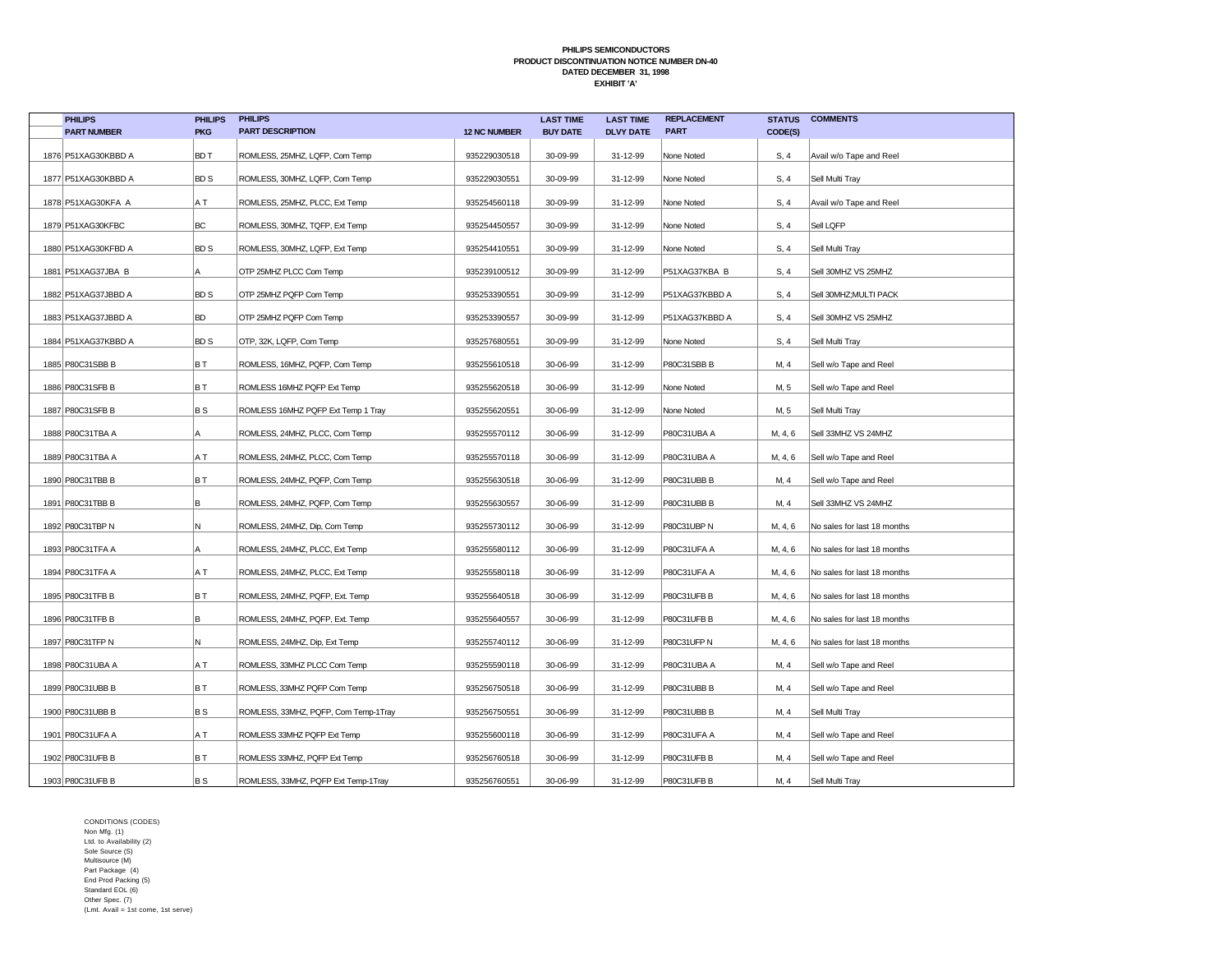| <b>PHILIPS</b>       | <b>PHILIPS</b> | <b>PHILIPS</b>                         |                     | <b>LAST TIME</b> | <b>LAST TIME</b> | <b>REPLACEMENT</b> | <b>STATUS</b> | <b>COMMENTS</b>                            |
|----------------------|----------------|----------------------------------------|---------------------|------------------|------------------|--------------------|---------------|--------------------------------------------|
| <b>PART NUMBER</b>   | <b>PKG</b>     | <b>PART DESCRIPTION</b>                | <b>12 NC NUMBER</b> | <b>BUY DATE</b>  | <b>DLVY DATE</b> | <b>PART</b>        | CODE(S)       |                                            |
| 1904 P80C32NBP N     | N              | ROMLESS, 33MHZ Dip Com Temp            | 935260131112        | 30-06-99         | 31-12-99         | P80C32UBP N        | M, 4, 6       | Standard EOL                               |
| 1905 P80C32NFA A A   | l A            | ROMLESS, 33MHZ, PLCC, Ext Temp         | 935261906112        | 30-06-99         | 31-12-99         | P80C32UFA A        | M, 4, 6       | No sales for more than 6 mo.               |
| 1906 P80C32NFA A A   | A T            | ROMLESS, 33MHZ, PLCC, Ext Temp         | 935261906118        | 30-06-99         | 31-12-99         | P80C32UFAA         | M, 4          | Sell w/o Tape and Reel                     |
| 1907 P80C32NFB B A   | BT             | ROMLESS, 33MHZ, PQFP, Ext. Temp        | 935236130518        | 30-06-99         | 31-12-99         | P80C32UFB B        | M, 4          | Sell w/o Tape and Reel                     |
| 1908 P80C32NFB B A   | B              | ROMLESS, 33MHZ, PQFP, Ext. Temp        | 935236130557        | 30-06-99         | 31-12-99         | P80C32UFB B        | M, 4, 6       | No sales for last 18 months, Standard EOL  |
| 1909 P80C32NFP N A   | N.             | ROMLESS, 33MHZ, Dip, Ext Temp          | 935260132112        | 30-06-99         | 31-12-99         | P80C32UFP N        | M, 4, 6       | No sales for more than 6 mo., Standard EOL |
| 1910 P80C32SBA A     | A T            | ROMLESS, 16MHZ PLCC Com Temp           | 935255770118        | 30-06-99         | 31-12-99         | P80C32SBA A        | M, 4          | Sell w/o Tape and Reel                     |
| 1911   P80C32SBB B   | BT             | ROMLESS, 16MHZ PQFP Com Temp           | 935255820518        | 30-06-99         | 31-12-99         | P80C32SBB B        | M, 4          | Sell w/o Tape and Reel                     |
| 1912 P80C32SFA A     | A T            | ROMLESS 16MHZ PLCC Ext Temp            | 935255780118        | 30-06-99         | 31-12-99         | P80C32SFA A        | M, 4          | Sell w/o Tape and Reel                     |
| 1913 P80C32SFB B     | B T            | ROMLESS 16MHZ PQFP Ext Temp            | 935255830518        | 30-06-99         | 31-12-99         | P80C32SFB B        | M, 4          | Sell w/o Tape and Reel                     |
| 1914 P80C32SFB B     | B S            | ROMLESS, 16MHZ, PQFP, Ext. Temp 1 Tray | 935255830551        | 30-06-99         | 31-12-99         | P80C32SFB B        | M, 4          | Sell Multi Tray                            |
| 1915 P80C32TBA A     | ΑT             | ROMLESS, 24MHZ, PLCC, Com Temp         | 935255790118        | 30-06-99         | 31-12-99         | P80C32UBA A        | M, 4          | Sell w/o Tape and Reel                     |
| 1916 P80C32TBB B     | BT             | ROMLESS, 24MHZ, PQFP, Com Temp         | 935255840518        | 30-06-99         | 31-12-99         | P80C32UBB B        | M, 4          | Sell w/o Tape and Reel                     |
| 1917 P80C32TBB B     | B              | ROMLESS, 24MHZ, PQFP, Com Temp         | 935255840557        | 30-06-99         | 31-12-99         | None Noted         | M, 4, 6       | No sales for last 18 months, Standard EOL  |
| 1918 P80C32TBP N     | N.             | ROMLESS, 24MHZ, Dip Com Temp           | 935255890112        | 30-06-99         | 31-12-99         | P80C32UBP N        | M, 4          | Move Customers To 33MHZ                    |
| 1919 P80C32TFA A     | A              | ROMLESS, 24MHZ, PLCC, Ext Temp         | 935255800112        | 30-06-99         | 31-12-99         | P80C32UFA A        | M, 4          | Sell 33MHZ VS 24MHZ                        |
| 1920 P80C32TFA A     | A T            | ROMLESS, 24MHZ, PLCC, Ext Temp         | 935255800118        | 30-06-99         | 31-12-99         | P80C32UFA A        | M, 4          | Sell w/o Tape and Reel                     |
| 1921   P80C32TFB B   | BT             | ROMLESS, 24MHZ, PQFP, Ext. Temp        | 935255850518        | 30-06-99         | 31-12-99         | P80C32UFB B        | M, 4          | Sell w/o Tape and Reel                     |
| 1922 P80C32TFB B     | B              | ROMLESS, 24MHZ, PQFP, Ext Temp         | 935255850557        | 30-06-99         | 31-12-99         | P80C32UFB B        | M, 4          | 33MHZ                                      |
| 1923 P80C32TFP N     | Ν              | ROMLESS, 24MHZ, Dip, Ext Temp          | 935255900112        | 30-06-99         | 31-12-99         | P80C32UFP N        | M, 4, 6       | No sales for last 18 months, Standard EOL  |
| 1924 P80C32UBA A     | A T            | ROMLESS, 33MHZ PLCC Com Temp           | 935255810118        | 30-06-99         | 31-12-99         | P80C32UBA A        | M, 4          | Sell w/o Tape and Reel                     |
| 1925 P80C32UBB B     | B S            | ROMLESS, 24MHZ, PQFP, Com Temp         | 935255860551        | 30-06-99         | 31-12-99         | P80C32UBB B        | M, 4          | Sell Multi Tray                            |
| 1926 P80C32UFB B     | BT             | ROMLESS 33MHZ PQFP Ext Temp            | 935255870518        | 30-06-99         | 31-12-99         | P80C32UFB B        | M, 4          | Sell w/o Tape and Reel                     |
| 1927 P80C51FA-4B B   | BT             | ROMLESS, 16MHZ PQFP Com Temp           | 935260222518        | 30-06-99         | 31-12-99         | None Noted         | M, 4          | Sell w/o Tape and Reel                     |
| 1928 P80C51FA-4B B   | B S            | ROMLESS, 16MHZ, PQFP, Com Temp         | 935260222551        | 30-06-99         | 31-12-99         | None Noted         | M, 4          | Sell Multi Tray                            |
| 1929 P80C51FA-5B B   | BT             | ROMLESS, 16MHZ PQFP Ext Temp           | 935260225518        | 30-06-99         | 31-12-99         | None Noted         | M, 4          | Sell w/o Tape and Reel                     |
| 1930 P80C51FA-5B B   | B              | ROMLESS, 16MHZ PQFP Ext Temp           | 935260225557        | 30-06-99         | 31-12-99         | None Noted         | M, 4, 6       | No sales for more than 6 mo., Standard EOL |
| 1931   P80C51FA-AA C | A T            | ROMLESS, 24MHZ, PLCC, Com Temp         | 935260227118        | 30-06-99         | 31-12-99         | P80C51FA-I A       | M, 4          | Sell 33MHZ; w/o Tape and Reel              |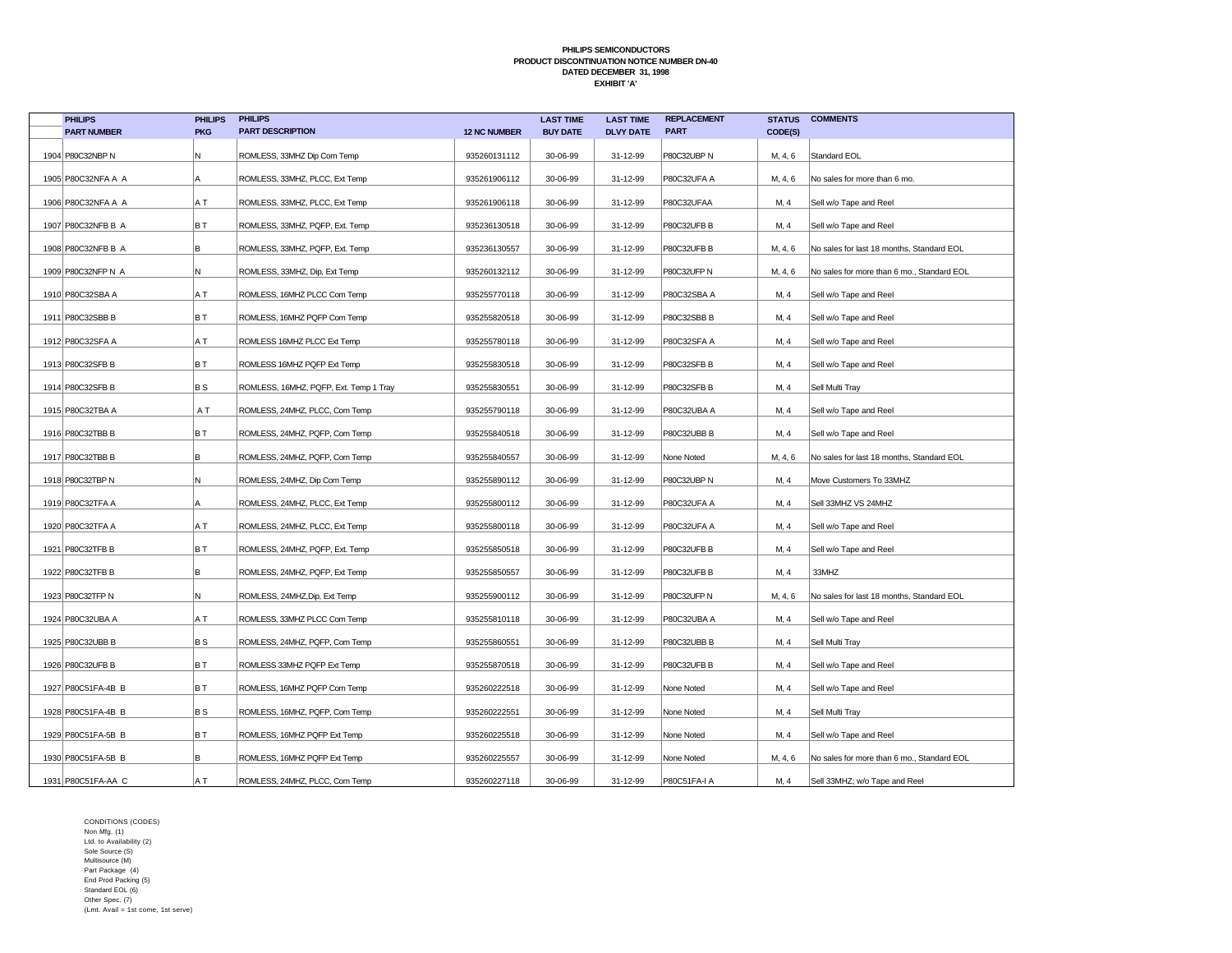| <b>PHILIPS</b>        | <b>PHILIPS</b> | <b>PHILIPS</b>                  |                     | <b>LAST TIME</b> | <b>LAST TIME</b> | <b>REPLACEMENT</b> |         | <b>STATUS COMMENTS</b>                      |
|-----------------------|----------------|---------------------------------|---------------------|------------------|------------------|--------------------|---------|---------------------------------------------|
| <b>PART NUMBER</b>    | <b>PKG</b>     | <b>PART DESCRIPTION</b>         | <b>12 NC NUMBER</b> | <b>BUY DATE</b>  | <b>DLVY DATE</b> | <b>PART</b>        | CODE(S) |                                             |
| 1932 P80C51FA-AA C    | Α              | ROMLESS, 24MHZ PLCC Com Temp    | 935260227112        | 30-06-99         | 31-12-99         | P80C51FA-I A       | M, 4    | Sell 33MHZ VS 24MHZ                         |
| 1933 P80C51FA-AB A    | B              | ROMLESS, 24MHZ, PQFP, Com Temp  | 935260228557        | 30-06-99         | 31-12-99         | None Noted         | M, 4, 6 | No sales for more than 6 mo., Standard EOL  |
| 1934 P80C51FA-AN B    | N.             | ROMLESS, 24MHZ, Dip, Com Temp   | 935260229112        | 30-06-99         | 31-12-99         | P80C51FA-IN        | M, 4    | Sell 33MHZ VS 24MHZ                         |
| 1935 P80C51 FA-BA C   | A T            | ROMLESS, 24MHZ, PLCC, Ext Temp  | 935260230118        | 30-06-99         | 31-12-99         | P80C51FA-J A       | M, 4    | Sell 33MHZ; w/o Tape and Reel               |
| 1936 P80C51FA-BB A    | BT             | ROMLESS, 24MHZ, PQFP Ext Temp   | 935260231518        | 30-06-99         | 31-12-99         | None Noted         | M, 4, 6 | No sales for more than 6 mo., Standard EOL  |
| 1937 P80C51FA-BB A    | lB.            | ROMLESS, 24MHZ, PQFP Ext Temp   | 935260231557        | 30-06-99         | 31-12-99         | None Noted         | M, 4    | No sales for more than 6 mo., Standard EOL  |
| 1938 P80C51FA-BN B    | N              | ROMLESS, 24MHZ, Dip Ext Temp    | 935260232112        | 30-06-99         | 31-12-99         | P80C51FA-J N       | M, 4    | Sell 33MHZ VS 24MHZ                         |
| 1939 P80C51FA-IB A    | BT.            | ROMLESS, 33MHZ PQFP Com Temp    | 935260234518        | 30-06-99         | 31-12-99         | None Noted         | M, 4, 6 | No sales for more than 6 mo.                |
| 1940 P80C51 FA-IB A   | B S            | ROMLESS, 24MHZ, PLCC Com Temp   | 935260234551        | 30-06-99         | 31-12-99         | None Noted         | M, 4, 6 | No sales for more than 6 mo.                |
| 1941   P80C51FA-IB A  | lB.            | ROMLESS, 33MHZ PQFP Com Temp    | 935260234557        | 30-06-99         | 31-12-99         | None Noted         | M, 4, 6 | No sales for more than 6 mo.                |
| 1942   P80C51 FA-JA A | A              | ROMLESS, 33MHZ PLCC Ext Temp    | 935260236112        | 30-06-99         | 31-12-99         | None Noted         | M, 4, 6 | No sales for more than 6 mo.                |
| 1943 P80C51FA-JA A    | IA T           | ROMLESS, 33MHZ PLCC Ext Temp    | 935260236118        | 30-06-99         | 31-12-99         | P80C51FA-J A       | M, 4    | Sell w/o Tape and Reel                      |
| 1944 P80C51 FA-JB A   | BT             | ROMLESS, 33MHZ PQFP Ext Temp    | 935260237518        | 30-06-99         | 31-12-99         | None Noted         | M, 4, 6 | No sales for more than 6 mo.                |
| 1945   P80C51 FA-JB A | B              | ROMLESS, 33MHZ PQFP Ext Temp    | 935260237557        | 30-06-99         | 31-12-99         | None Noted         | M, 4, 6 | No sales for more than 6 mo.                |
| 1946 P80C51FA-JN A    | N.             | ROMLESS, 33MHZ PQFP Ext Temp    | 935260238112        | 30-06-99         | 31-12-99         | None Noted         | M, 4, 6 | No sales for more than 6 mo.                |
| 1947   P80C51RA+4A    | A T            | ROMLESS 16MHZ PLCC Com Temp     | 935256600118        | 30-09-99         | 31-12-99         | P80C51RA+4 A       | M, 4    | Sell w/o Tape and Reel                      |
| 1948 P80C51RA+4B      | BT             | ROMLESS 16MHZ PQFP Com Temp     | 935256610518        | 30-09-99         | 31-12-99         | P80C51RA+4 B       | M, 4    | Sell w/o Tape and Reel                      |
| 1949 P80C51RA+5A      | A T            | ROMLESS 16MHZ PLCC Ext Temp     | 935256630118        | 30-09-99         | 31-12-99         | None Noted         | M, 4, 6 | No sales for more than 6 mo.                |
| 1950 P80C51RA+5B      | BT             | ROMLESS 16MHZ PQFP Ext Temp     | 935256640518        | 30-09-99         | 31-12-99         | None Noted         | M, 4, 6 | No sales for more than 6 mo.                |
| 1951   P80C51RA+AA    | Α              | ROMLESS, 24MHZ, PLCC, Com Temp  | 935256480112        | 30-09-99         | 31-12-99         | P80C51RA+I A       | M, 4    | Sell 33MHZ VS 24MHZ                         |
| 1952 P80C51RA+AA      | A T            | ROMLESS, 24MHZ, PLCC, Com Temp  | 935256480118        | 30-09-99         | 31-12-99         | P80C51RA+I A       | M, 4    | Sell 33MHZ; w/o Tape and Reel               |
| 1953 P80C51RA+AB      | BT             | ROMLESS, 24MHZ, PQFP, Com Temp  | 935256520518        | 30-09-99         | 31-12-99         | None Noted         | M, 4, 6 | No sales for more than 18 mo., Standard EOL |
| 1954   P80C51RA+AB    | В              | ROMLESS, 24MHZ, PQFP, Com Temp  | 935256520557        | 30-09-99         | 31-12-99         | P80C51RA+IB        | M, 4, 6 | No sales for last 18 months, Standard EOL   |
| 1955   P80C51RA+AN    | N.             | ROMLESS, 24MHZ, Dip, Com Temp   | 935256560112        | 30-09-99         | 31-12-99         | P80C51RA+IN        | M, 4    | Sell 33MHZ VS 24MHZ                         |
| 1956 P80C51RA+BA      | Α              | ROMLESS, 24MHZ, PLCC, Ext Temp  | 935256490112        | 30-09-99         | 31-12-99         | P80C51RA+J A       | M, 4    | Sell 33MHZ VS 24MHZ                         |
| 1957   P80C51RA+BA    | A T            | ROMLESS, 24MHZ, PLCC, Ext Temp  | 935256490118        | 30-09-99         | 31-12-99         | P80C51RA+JA        | M, 4    | Sell 33MHZ; w/o Tape and Reel               |
| 1958 P80C51RA+BB      | BT             | ROMLESS, 24MHZ, PQFP, Ext. Temp | 935256530518        | 30-09-99         | 31-12-99         | None Noted         | M, 4, 6 | No sales for more than 18 mo., Standard EOL |
| 1959 P80C51RA+BB      | B              | ROMLESS, 24MHZ, PQFP, Ext. Temp | 935256530557        | 30-09-99         | 31-12-99         | None Noted         | M, 4, 6 | No sales for more than 18 mo., Standard EOL |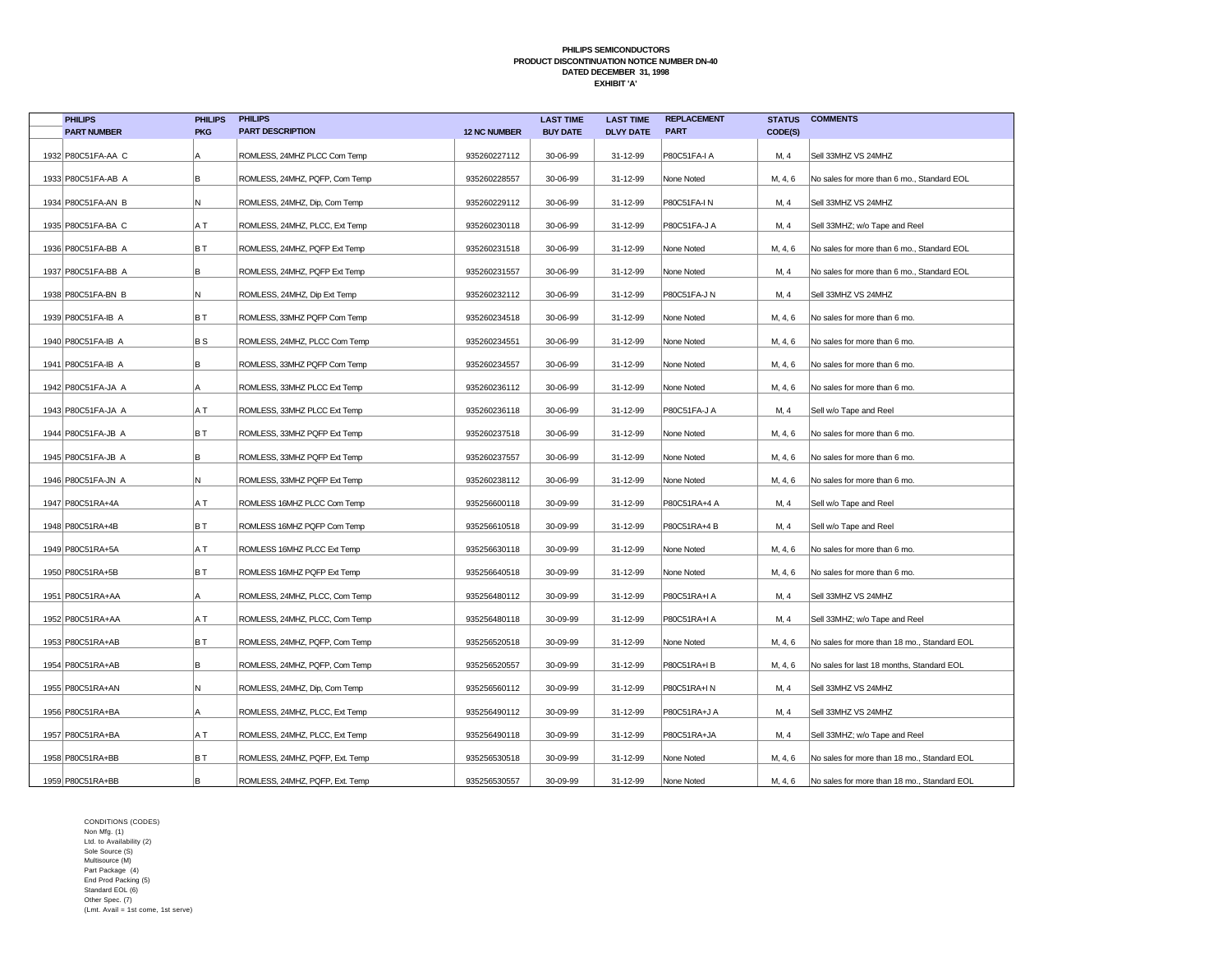| <b>PHILIPS</b>         | <b>PHILIPS</b>              | <b>PHILIPS</b>                    |                     | <b>LAST TIME</b> | <b>LAST TIME</b> | <b>REPLACEMENT</b>                               | <b>STATUS</b> | <b>COMMENTS</b>                                                 |
|------------------------|-----------------------------|-----------------------------------|---------------------|------------------|------------------|--------------------------------------------------|---------------|-----------------------------------------------------------------|
| <b>PART NUMBER</b>     | <b>PKG</b>                  | <b>PART DESCRIPTION</b>           | <b>12 NC NUMBER</b> | <b>BUY DATE</b>  | <b>DLVY DATE</b> | <b>PART</b>                                      | CODE(S)       |                                                                 |
| 1960 P80C51RA+BN       | N                           | ROMLESS, 24MHZ, Dip, Ext Temp     | 935256570112        | 30-09-99         | 31-12-99         | P80C51RA+J N                                     | M, 4          | Sell 33MHZ VS 24MHZ                                             |
| 1961   P80C51RA+IA     | A T                         | ROMLESS, 33MHZ PLCC Com Temp      | 935256500118        | 30-09-99         | 31-12-99         | P80C51RA+I A                                     | M, 4          | Sell 33MHZ; w/o Tape and Reel                                   |
| 1962 P80C51RA+IB       | BT                          | ROMLESS 33MHZ PQFP Com Temp       | 935256540518        | 30-09-99         | 31-12-99         | None Noted                                       | M, 4, 6       | No sales for more than 18 mo., Standard EOL                     |
| 1963 P80C51RA+JA       | A T                         | ROMLESS 33MHZ PLCC Ext Temp       | 935256510118        | 30-09-99         | 31-12-99         | P80C51RA+J A                                     | M, 4          | Sell w/o Tape and Reel                                          |
| 1964 P80C51RA+JB       | BT                          | ROMLESS 33MHZ PQFP Ext Temp       | 935256550518        | 30-09-99         | 31-12-99         | None Noted                                       | M, 4, 6       | No sales for more than 18 mo., Standard EOL                     |
| 1965 P80C550EFAA E     | A T                         | OTP, 4K, 8-Bit A/D PLCC Ext. Temp | 935049370118        | 30-09-99         | 31-12-99         | None Noted                                       | S, 4, 6       | No sales for last 18 months, Standard EOL                       |
| 1966 P80C575EBBB F     | BT                          | ROMLESS, PQFP, Com Temp           | 935140490518        | 30-09-99         | 31-12-99         | None Noted                                       | S, 4, 6       | No sales for last 18 months, Standard EOL                       |
| 1967 P80C575EBBB F     | <b>BS</b>                   | ROMLESS, PQFP, Com Temp           | 935140490551        | 30-09-99         | 31-12-99         | None Noted                                       | S, 4, 6       | No sales for more than 6 mo, Standard EOL                       |
| 1968 P80C575EBBB F     | B                           | ROMLESS, PQFP, Com Temp           | 935140490557        | 30-09-99         | 31-12-99         | None Noted                                       | S, 4, 6       | No sales for last 18 months, Standard EOL                       |
| 1969 P80C575EHAA I     | A                           | ROMLESS, PLCC, Auto Temp          | 935140500112        | 30-09-99         | 31-12-99         | None Noted                                       | S, 4, 6       | No sales for last 18 months, Standard EOL                       |
| 1970 P80C575EHAA I     | A T                         | ROMLESS, PLCC, Auto Temp          | 935140500118        | 30-09-99         | 31-12-99         | None Noted                                       | S, 4, 6       | No sales for last 18 months, Standard EOL                       |
| 1971   P80C575EHBB H   | BT                          | ROMLESS, PQFP, Auto Temp          | 935260097518        | 30-09-99         | 31-12-99         | None Noted                                       | S, 4, 6       | No sales for more than 6 mo, Standard EOL, Customer<br>Specific |
| 1972 P80C575EHBB H     | B                           | ROMLESS, PQFP Auto Temp           | 935260097557        | 30-09-99         | 31-12-99         | None Noted                                       | S, 4, 6       | No sales for more than 6 mo, Standard EOL                       |
| 1973 P80CL51HFP/110    | SOT129                      | Low Voltage Microcontroller       | 935261384112        | Lmt. Avail.      | Lmt. Avail.      | Customers should use<br>other available packages | S, 2, 7       | 6TG408702 - Customer Specific                                   |
| 1974 P80CL51HFT/037    | <b>SOT158</b>               | Low Voltage Microcontroller       | 935085430112        | Lmt. Avail.      | Lmt. Avail.      | None Noted                                       | S, 2, 7       | 6TG408703 - Customer Specific                                   |
| 1975   P83C434CFB/002  | QFP                         | MOS IC Digital Micro >4<8Bit      | 935239700551        | 30-09-99         | 31-03-00         | None Noted                                       | 6             | 6TG 409224, Standard EOL                                        |
| 1976 P83C434CFB/002    | QFP                         | MOS IC Digital Micro >4<8Bit      | 935239700557        | 30-09-99         | 31-03-00         | None Noted                                       | 6             | 6TG 409224, Standard EOL                                        |
| 1977   P83C834CFB/002  | QFP                         | MOS IC Digital Micro >4<8Bit      | 935240520551        | 30-09-99         | 31-03-00         | None Noted                                       | 6             | 6TG 409228, Standard EOL                                        |
| 1978 P83C834CFB/002    | QFP                         | MOS IC Digital Micro >4<8Bit      | 935240520557        | 30-09-99         | 31-03-00         | None Noted                                       | 6             | 6TG 409228, Standard EOL                                        |
| 1979 P83C834CFP/002    | $\ensuremath{\mathsf{DIP}}$ | MOS IC Digital Micro >4<8Bit      | 935239710112        | 30-09-99         | 31-03-00         | None Noted                                       | 6             | 6TG 409228, Standard EOL                                        |
| 1980 P83C837JBB/001    | QFP                         | MOS IC Digital Micro >4<8Bit      | 935223880551        | 30-09-99         | 31-03-00         | None Noted                                       | 6             | 6TG 409242, Standard EOL                                        |
| 1981   P83C837JBB/001  | QFP                         | MOS IC Digital Micro >4<8Bit      | 935223880557        | 30-09-99         | 31-03-00         | None Noted                                       | 6             | 6TG 409242, Standard EOL                                        |
| 1982 P83CL137JBA/001   | <b>PLCC</b>                 | MOS IC Digital Micro >4<8Bit      | 935202500112        | 30-09-99         | 31-03-00         | None Noted                                       | 6             | 6TG 409241, Standard EOL                                        |
| 1983 P83CL137JBA/002   | <b>PLCC</b>                 | MOS IC Digital Micro >4<8Bit      | 935211040112        | 30-09-99         | 31-03-00         | None Noted                                       | 6             | 6TG 409241, Standard EOL                                        |
| 1984   P83CL137JBA/002 | <b>PLCC</b>                 | MOS IC Digital Micro >4<8Bit      | 935211040118        | 30-09-99         | 31-03-00         | None Noted                                       | 6             | 6TG 409241, Standard EOL                                        |
| 1985   P83CL137JBA/005 | <b>PLCC</b>                 | MOS IC Digital Micro >4<8Bit      | 935216650112        | 30-09-99         | 31-03-00         | None Noted                                       | 6             | 6TG 409241, Standard EOL                                        |
| 1986 P83CL137JBA/005   | <b>PLCC</b>                 | MOS IC Digital Micro >4<8Bit      | 935216650118        | 30-09-99         | 31-03-00         | None Noted                                       | 6             | 6TG 409241, Standard EOL                                        |
| 1987 P83CL137JBB/001   | QFP                         | MOS IC Digital Micro >4<8Bit      | 935202510112        | 30-09-99         | 31-03-00         | None Noted                                       | 6             | 6TG 409241, Standard EOL                                        |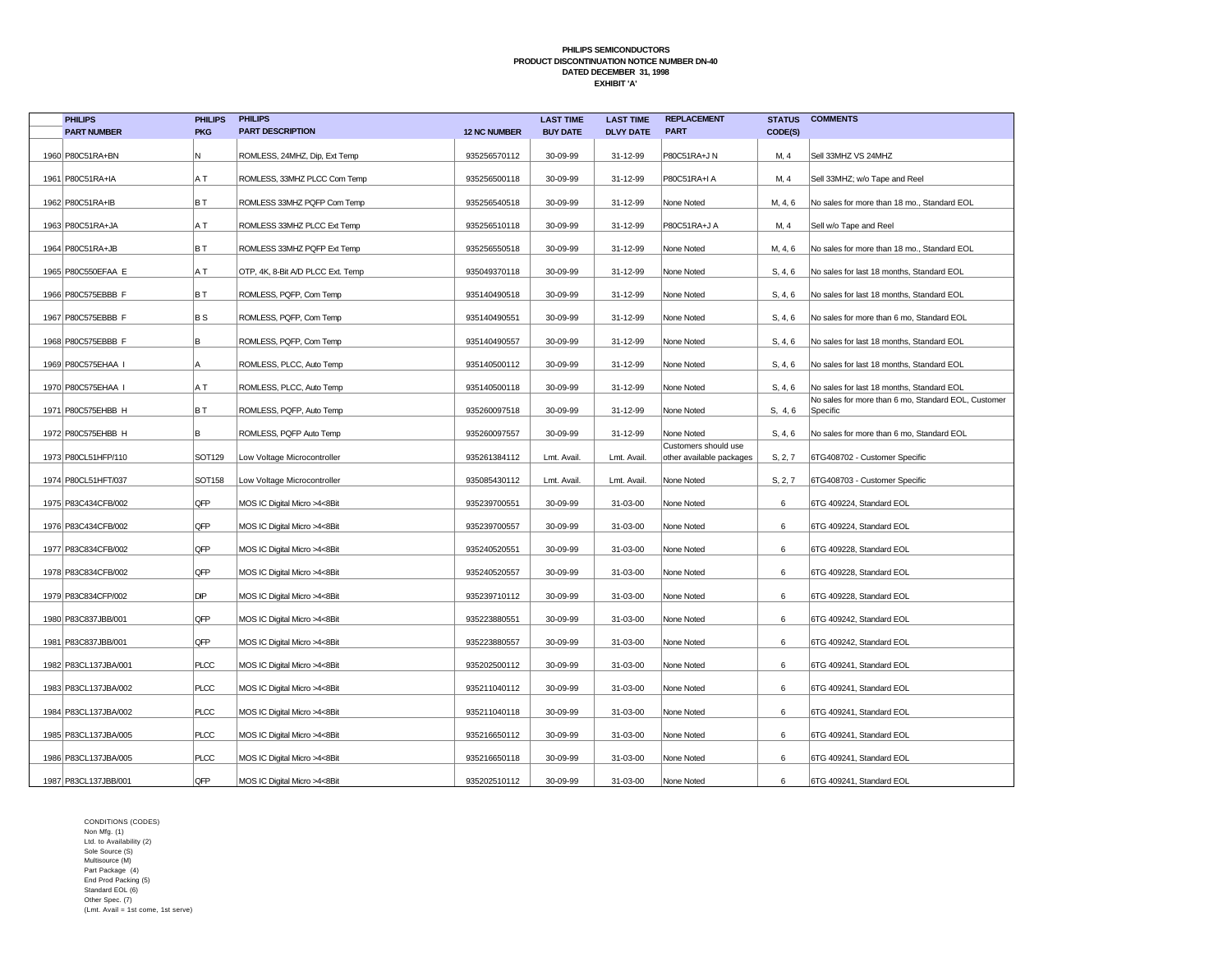| <b>PHILIPS</b>              | <b>PHILIPS</b> | <b>PHILIPS</b>                   |                     | <b>LAST TIME</b> | <b>LAST TIME</b> | <b>REPLACEMENT</b> | <b>STATUS</b> | <b>COMMENTS</b>                           |
|-----------------------------|----------------|----------------------------------|---------------------|------------------|------------------|--------------------|---------------|-------------------------------------------|
| <b>PART NUMBER</b>          | <b>PKG</b>     | <b>PART DESCRIPTION</b>          | <b>12 NC NUMBER</b> | <b>BUY DATE</b>  | <b>DLVY DATE</b> | <b>PART</b>        | CODE(S)       |                                           |
| 1988 P83CL137JBB/002        | QFP            | MOS IC Digital Micro >4<8Bit     | 935211030551        | 30-09-99         | 31-03-00         | None Noted         | 6             | 6TG 409241, Standard EOL                  |
| 1989 P83CL137JBB/002        | QFP            | MOS IC Digital Micro >4<8Bit     | 935211030557        | 30-09-99         | 31-03-00         | None Noted         | 6             | 6TG 409241, Standard EOL                  |
| 1990 P83CL137JBP/007        | DIP            | MOS IC Digital Micro >4<8Bit     | 935216670112        | 30-09-99         | 31-03-00         | None Noted         | 6             | 6TG 409241, Standard EOL                  |
| 1991   P83CL168AAP/026      | DIP            | MOS IC Digital Micro >4<8Bit     | 935185900112        | 30-09-99         | 31-03-00         | None Noted         | 6             | 6TG 409351, Standard EOL                  |
| 1992   P83CL168AAP/027      | DIP            | MOS IC Digital Micro >4<8Bit     | 935197170112        | 30-09-99         | 31-03-00         | None Noted         | 6             | 6TG 409351, Standard EOL                  |
| 1993   P83CL168AAP/030      | DIP            | MOS IC Digital Micro >4<8Bit     | 935221530112        | 30-09-99         | 31-03-00         | None Noted         | 6             | 6TG 409351, Standard EOL                  |
| 1994 P83CL168AAP/031        | DIP            | MOS IC Digital Micro >4<8Bit     | 935229120112        | 30-09-99         | 31-03-00         | None Noted         | 6             | 6TG 409351, Standard EOL                  |
| 1995   P83CL168AAP/032      | DIP            | MOS IC Digital Micro >4<8Bit     | 935229260112        | 30-09-99         | 31-03-00         | None Noted         | 6             | 6TG 409351, Standard EOL                  |
| 1996 P83CL168AAP/033        | DIP            | MOS IC Digital Micro >4<8Bit     | 935250190112        | 30-09-99         | 31-03-00         | None Noted         | 6             | 6TG 409351, Standard EOL                  |
| 1997   P83CL168P/014        | DIP            | MOS IC Digital Micro >4<8Bit     | 935079940112        | 30-09-99         | 31-03-00         | None Noted         | 6             | 6TG 409351, Standard EOL                  |
| 1998   P83CL168P/018        | DIP            | MOS IC Digital Micro >4<8Bit     | 935085980112        | 30-09-99         | 31-03-00         | None Noted         | 6             | 6TG 409351, Standard EOL                  |
| 1999 P83CL168P/021          | DIP            | MOS IC Digital Micro >4<8Bit     | 935053080112        | 30-09-99         | 31-03-00         | None Noted         | 6             | 6TG 409351, Standard EOL                  |
| 2000   P83CL168P/023        | DIP            | MOS IC Digital Micro >4<8Bit     | 935154090112        | 30-09-99         | 31-03-00         | None Noted         | 6             | 6TG 409351, Standard EOL                  |
| 2001   P83CL410HFT/006      | SOT158         | Low Voltage Microcontroller      | 935027430118        | Lmt. Avail.      | Lmt. Avail       | None Noted         | 2, 7          | 6TG408707 - Customer Specific             |
| 2002 P83CL580HFHZ/011/F2    | SOT314         | Low Voltage Microcontroller      | 935221390557        | Lmt. Avail.      | Lmt. Avail       | None Noted         | 2, 7          | 6TG408717 - Customer Specific             |
| 2003 P83CL580HFHZ/011/F2    | SOT314         | Low Voltage Microcontroller      | 935221390557        | Lmt. Avail.      | Lmt. Avail       | None Noted         | 2, 7          | 6TG408717 - Customer Specific             |
| 2004   P83CL782HDH/021/F4/A | SOT205         | Low Voltage Microcontroller      | 935162850518        | Lmt. Avail.      | Lmt. Avail       | None Noted         | 2, 7          | 6TG408711 - Customer Specific             |
| 2005   P83CL834CEP/002      | DIP            | MOS IC Digital Micro >4<8Bit     | 935216990112        | 30-09-99         | 31-03-00         | None Noted         | 6             | 6TG 409228, Standard EOL                  |
| 2006   P83CL881HDH/964/2    | SOT307         | Low Voltage Microcontroller      | 935241350557        | Lmt. Avail.      | Lmt. Avail       | None Noted         | 2, 7          | 6TG408718 - Customer Specific             |
| 2007 P87C51FA-AA            | Α              | OTP 8K 24MHZ PLCC Com Temp       | 935254770112        | 30-06-99         | 31-12-99         | P87C51FA-IA        | M, 4, 6       |                                           |
| 2008 P87C51FA-AB            | B              | OTP, 8K, 24MHZ PQFP, Com Temp    | 935253880557        | 30-06-99         | 31-12-99         | P87C51RA+B         | M, 4          | Sell RA+, 33MHZ Version                   |
| 2009 P87C51FA-AN            | N              | OTP, 8K 24MHZ Dip, Com Temp      | 935253890112        | 30-06-99         | 31-12-99         | P87C51FA-IN        | M, 4, 6       | Sell 33MHZ Version                        |
| 2010 P87C51FA-BA            | Α              | OTP 8K 24MHZ PLCC Ext Temp       | 935254790112        | 30-06-99         | 31-12-99         | P87C51FA-JA        | M, 4          |                                           |
| 2011   P87C51 FA-BB         | B              | OTP 8K 24MHZ PQFP Ext Temp       | 935253900557        | 30-06-99         | 31-12-99         | P87C51RA+J B       | M, 4          | Sell RA+, 33MHZ Version                   |
| 2012 P87C51FA-BN            | N              | OTP 8K 24MHZ Dip Ext Temp        | 935253910112        | 30-06-99         | 31-12-99         | P87C51FA-IN        | M, 4, 6       | No sales for last 18 months, Standard EOL |
| 2013 P87C51FA-IB            | B              | OTP 8K 33MHZ PQFP Com Temp       | 935253920557        | 30-06-99         | 31-12-99         | P87C51RA+IB        | M, 7          | Sell RA+, 33 Mhz Version                  |
| 2014 P87C51FA-IB            | B S            | OTP 8K 33MHZ PQFP Com Temp1 Tray | 935253920551        | 30-06-99         | 31-12-99         | P87C51RA+IB        | M, 5          | Multi Tray Available                      |
| 2015 P87C51FA-JB            | B              | OTP 8K 33MHZ PQFP Ext Temp       | 935253930557        | 30-06-99         | 31-12-99         | P87C51RA+J B       | M, 4          | Sell RA+, 33MHZ Version                   |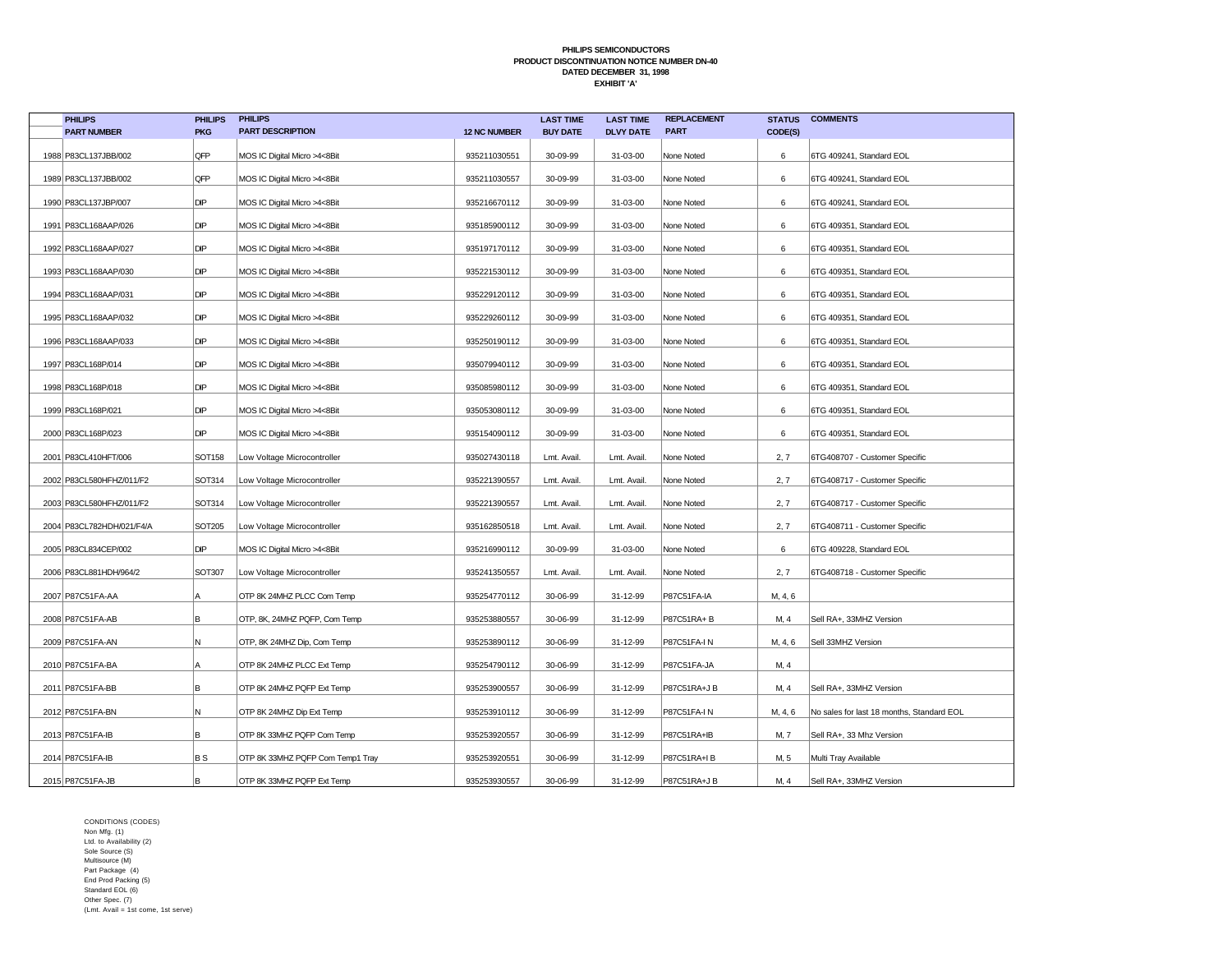| <b>PHILIPS</b>      | <b>PHILIPS</b> | <b>PHILIPS</b>                     |                     | <b>LAST TIME</b> | <b>LAST TIME</b> | <b>REPLACEMENT</b> | <b>STATUS</b> | <b>COMMENTS</b>                           |
|---------------------|----------------|------------------------------------|---------------------|------------------|------------------|--------------------|---------------|-------------------------------------------|
| <b>PART NUMBER</b>  | <b>PKG</b>     | <b>PART DESCRIPTION</b>            | <b>12 NC NUMBER</b> | <b>BUY DATE</b>  | <b>DLVY DATE</b> | <b>PART</b>        | CODE(S)       |                                           |
| 2016 P87C51FB-5B A  | BS             | Single Tray                        | 935258830551        | 30-06-99         | 31-12-99         | P87C51RB+5B        | M, 4          | Sell RB+; Multi Tray                      |
| 2017 P87C51FB-AA    | A              | OTP 16K 24MHZ PLCC Com Temp        | 935258320112        | 30-06-99         | 31-12-99         | P87C51FB-I A       | M, 4          | Sell 33MHZ Version                        |
| 2018 P87C51FB-AB    | В              | OTP 16K 24MHZ PQFP Com Temp        | 935258330557        | 30-06-99         | 31-12-99         | P87C51RB+U B       | M, 4          | Sell 33MHZ Version                        |
| 2019 P87C51FB-AN    | M.             | OTP 16K 24MHZ Dip Com Temp         | 935258340112        | 30-06-99         | 31-12-99         | <b>P87C51FB-IN</b> | M, 4          | Sell 33MHZ Version                        |
| 2020 P87C51 FB-BA   | Α              | OTP 16K24MHZ PLCC, Ext Temp        | 935258350112        | 30-06-99         | 31-12-99         | P87C51RB+J A       | M, 4          | Sell RX+, 33MHZ Version                   |
| 2021   P87C51 FB-BB | lB.            | OTP 16K24MHZ PLCC Ext Temp         | 935258360557        | 30-06-99         | 31-12-99         | P87C51RB+J B       | M, 4, 6       | No sales for last 18 months, Standard EOL |
| 2022 P87C51FB-BN    | N              | OTP 16K 24MHZ Dip Ext Temp         | 935258370112        | 30-06-99         | 31-12-99         | P87C51FB-J N       | M, 4          | Sell 33MHZ Version                        |
| 2023 P87C51FB-IB    | B              | OTP 16K 33MHZ PQFP Com Temp        | 935258390557        | 30-06-99         | 31-12-99         | P87C51RB+IB        | M, 4, 6       | No sales for last 18 months, Standard EOL |
| 2024 P87C51FB-JB    | B              | OTP 16K 33MHZ PQFP Com Temp        | 935258420557        | 30-06-99         | 31-12-99         | P87C51RB+J B       | M, 4          | No sales for last 18 months               |
| 2025 P87C51FC-AA    | Α              | OTP 32K 24MHZ PLCC Com Temp        | 935252240112        | 30-06-99         | 31-12-99         | P87C51FC-IA        | M, 4          | Sell 33MHZ VS 24MHZ                       |
| 2026 P87C51FC-AB    | в              | OTP 32K 24MHZ PQFP Com Temp        | 935252250557        | 30-06-99         | 31-12-99         | P87C51RC+IB        | M, 4          | Sell RC+, 33MHZ Version                   |
| 2027 P87C51FC-AN    | N              | OTP 32K 24MHZ Dip Com Temp         | 935253450112        | 30-06-99         | 31-12-99         | P87C51FC-IN        | M, 4          | Sell 33MHZ Version                        |
| 2028 P87C51FC-BA    | Α              | OTP 32K 24MHZ PLCC, Ext Temp       | 935252260112        | 30-06-99         | 31-12-99         | P87C51FC-J A       | M, 4          | Sell 33MHZ Version                        |
| 2029 P87C51FC-BB    | в              | OTP, 32K 24MHZ PQFP Ext Temp       | 935252270557        | 30-06-99         | 31-12-99         | P87C51RC+IB        | M, 4          | Sell RC+, 33MHZ Version                   |
| 2030 P87C51FC-BN    | N.             | OTP 32K, 24MHZ Dip Ext Temp        | 935253460112        | 30-06-99         | 31-12-99         | P87C51FC-IN        | M, 4          | Sell 33MHZ Version                        |
| 2031 P87C51FC-IB    | B S            | OTP 32K 33MHZ PQFP Com Temp 1Tray  | 935252290551        | 30-06-99         | 31-12-99         | P87C51RC+J B       | M, 4          | Sell RC+, 33MHZ Version                   |
| 2032 P87C51FC-IB    | lB.            | OTP 32K 33MHZ PQFP Com Temp        | 935252290557        | 30-06-99         | 31-12-99         | P87C51RC+IB        | M, 4          | Sell RC+, 33MHZ Version                   |
| 2033 P87C51FC-JB    | B              | OTP 32K 33MHZPQFP Ext Temp         | 935252310557        | 30-06-99         | 31-12-99         | P87C51RC+JB        | M, 4          | Sell RC+, 33MHZ Version                   |
| 2034 P87C51RA+AA    | А              | OTP, 8K, 24MHZ, PLCC, Com Temp     | 935252750112        | 30-06-99         | 31-12-99         | P87C51RA+IA        | M, 4          | Move Customers To 33MHZ                   |
| 2035 P87C51RA+AB    | B              | OTP 8K 24MHZ PQFP Com Temp         | 935252760557        | 30-09-99         | 31-12-99         | P87C51RA+I A       | M, 4          | Sell 33MHZ Version                        |
| 2036 P87C51RA+AN    | Ν              | OTP, 8K, 24MHZ, Dip, Com Temp      | 935253630112        | 30-06-99         | 31-12-99         | P87C51RA+IN        | M, 4          | Move Customers To 33MHZ                   |
| 2037 P87C51RA+BA    | Α              | OTP 8K 24MHZ PLCC Ext Temp         | 935252770112        | 30-09-99         | 31-12-99         | P87C51RA+J A       | M, 4          | Sell 33MHZ Version                        |
| 2038 P87C51RA+BB    | в              | OTP 8K 24MHZ PQFP Ext Temp         | 935252780557        | 30-09-99         | 31-12-99         | P87C51RA+J B       | M, 4          | Sell 33MHZ Version                        |
| 2039 P87C51RA+BN    | N              | OTP 8K 24MHZ Dip Ext Temp          | 935253640112        | 30-09-99         | 31-12-99         | P87C51RA+J N       | M, 4, 6       | No sales for last 18 months, Standard EOL |
| 2040 P87C51RA+BN    | N              | OTP, 8K 24MHZ, Dip, Ext Temp       | 935253640118        | 30-06-99         | 31-12-99         | P87C51RAJN         | M, 4          | Move Customers To 33MHZ                   |
| 2041   P87C51RA+IB  | B S            | OTP 8K 33MHZ PQFP Com Temp 1 Tray  | 935252800551        | 30-06-99         | 31-12-99         | P87C51RA+IB        | M, 5          | Multi Tray AVAILABLE                      |
| 2042 P87C51RA+JB    | B S            | OTP 16K 33MHZ PQFP Ext Temp 1 Tray | 935252820551        | 30-06-99         | 31-12-99         | P87C51RA+J B       | M, 5          | Multi Tray Available                      |
| 2043 P87C51RB+AA    |                | OTP 16K 24MHZ PLCC Com Temp        | 935258140112        | 30-06-99         | 31-12-99         | P87C51FRB+JA       | M, 4          | Sell 33MHZ Version                        |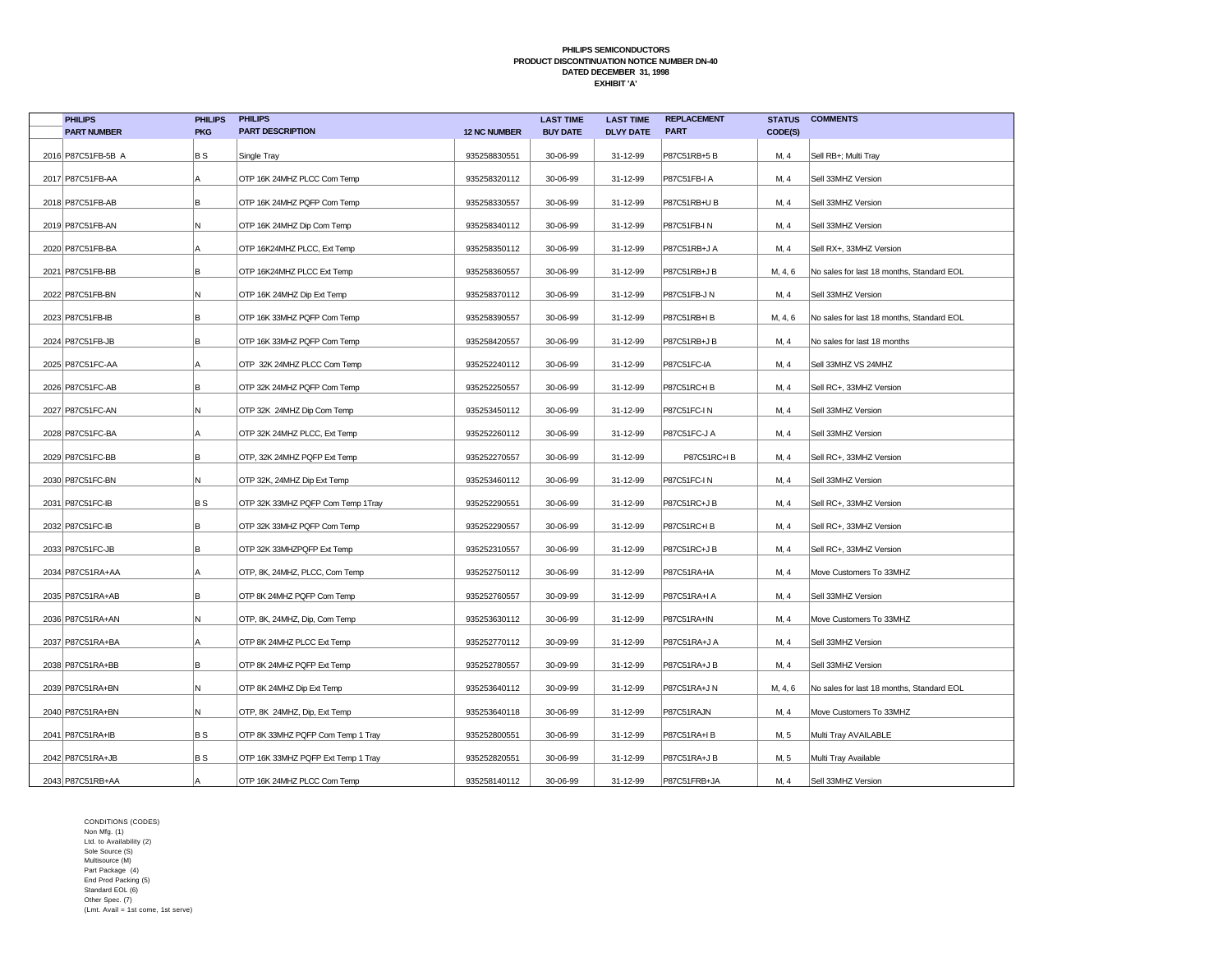| <b>PHILIPS</b>      | <b>PHILIPS</b> | <b>PHILIPS</b>                     |                     | <b>LAST TIME</b> | <b>LAST TIME</b> | <b>REPLACEMENT</b> | <b>STATUS</b> | <b>COMMENTS</b>                            |
|---------------------|----------------|------------------------------------|---------------------|------------------|------------------|--------------------|---------------|--------------------------------------------|
| <b>PART NUMBER</b>  | <b>PKG</b>     | <b>PART DESCRIPTION</b>            | <b>12 NC NUMBER</b> | <b>BUY DATE</b>  | <b>DLVY DATE</b> | <b>PART</b>        | CODE(S)       |                                            |
| 2044 P87C51RB+AA    | Α              | OTP, 16K, 24MHZ, PLCC Com Temp     | 935258140112        | 30-06-99         | 31-12-99         | P87C51RB+IA        | M, 4          | Move Customers To 33MHZ                    |
| 2045   P87C51RB+AN  | N              | OTP 16K 24MHZ Dip Com Temp         | 935258160112        | 30-06-99         | 31-12-99         | P87C51RB+IN        | M, 4          | Sell 33MHZ Version                         |
| 2046 P87C51RB+BA    | A              | OTP 16K 24MHZ PLCC Ext Temp        | 935258170112        | 30-06-99         | 31-12-99         | P87C51RB+J A       | M, 4          | Sell 33MHZ Version                         |
| 2047 P87C51RB+BN    | N              | OTP 16K 24MHZ Dip Ext Temp         | 935258190112        | 30-06-99         | 31-12-99         | P87C51RB+JN        | M, 4          | Sell 33MHZ Version                         |
| 2048 P87C51RB+IB    | BS             | OTP 16K 33MHZ, PQFP Com Temp 1Tray | 935258210551        | 30-06-99         | 31-12-99         | P87C51RB+IB        | M, 5          | Multi Tray Available                       |
| 2049 P87C51RC+4B    | B S            | OTP 32K 33MHZ PQFP Com Temp 1 Tray | 935252140551        | 30-06-99         | 31-12-99         | P87C51RC+IB        | M, 4          | Sell 33MHZ Version                         |
| 2050 P87C51RC+AN    | Ν              | OTP, 32K, 24MHZ, Dip, Com Temp     | 935252050112        | 30-06-99         | 31-12-99         | P87C51RC+IN        | M, 4          | Sell 33MHZ VS 24MHZ                        |
| 2051 P87C51RC+BN    | N              | OTP 32K 24MHZ Dip Ext Temp         | 935252080112        | 1-10-99          | 31-12-99         | P87C51RC+JN        | M, 4          | Sell 33MHZ VS 24MHZ                        |
| 2052 P87C51RC+JB    | B S            | OTP 32K 33MHZ PQFP Com Temp 1 Tray | 935252120551        | 30-06-99         | 31-12-99         | P87C51RC+JB        | M, 5          | Multi Tray Available                       |
| 2053 P87C51RD+4B    | <b>BS</b>      | OTP 64k 16MHZ PQFP Com Temp 1 Tray | 935260316551        | 30-09-99         | 31-12-99         | P87C51RD+4 B       | S, 4          | Multi Tray Available                       |
| 2054 P87C51TBA A    | Α              | OTP, 4K, 24MHZ, PLCC Com Temp      | 935260184112        | 30-06-99         | 31-12-99         | P87C51UBA A        | M, 4          | Move Customers To 33MHZ                    |
| 2055 P87C51TBB B    | B              | OTP 4K 24MHZ PQFP Com Temp         | 935260190557        | 30-06-99         | 31-12-99         | P87C51UBB B        | M, 4          | Sell 33MHZ Version                         |
| 2056 P87C51TBP N    | N              | OTP 4K 24MHZ Dip Com Temp          | 935260178112        | 30-06-99         | 31-12-99         | P87C51UBPN         | M, 4          | Sell 33MHZ Version                         |
| 2057 P87C51TFA A    | A              | OTP 4K 24MHZ PLCC Ext Temp         | 935260185112        | 30-06-99         | 31-12-99         | P87C51UFA A        | M, 4          | Sell 33MHZ Version                         |
| 2058 P87C51TFB B    | B              | OTP 4K 24MHZ, PQFP Ext Temp        | 935260191557        | 30-06-99         | 31-12-99         | P87C51UFB B        | M, 4          | Sell 33MHZ Version                         |
| 2059 P87C51TFP N    | N              | OTP 4K 24MHZ Dip Ext Temp          | 935260179112        | 30-06-99         | 31-12-99         | P87C51UFP N        | M, 4          | Sell 33MHZ Version                         |
| 2060 P87C51UBB B    | lB.            | OTP 4K 33MHZ PQFP Com Temp         | 935260192557        | 30-06-99         | 31-12-99         | None Noted         | M, 4, 6       | No sales for more than 6 mo., Standard EOL |
| 2061 P87C51UBB B    | <b>BS</b>      | OPT 4K 33MHZ PQFP Com Temp 1 Tray  | 935260192551        | 30-09-99         | 31-12-99         | None Noted         | M, 5          | Multi Tray Available                       |
| 2062 P87C524EBBB C  | <b>BS</b>      | Single Tray                        | 935140800551        | 30-09-99         | 31-12-99         | P87C524EBBB        | S, 4          | Sell Multi Tray                            |
| 2063 P87C524GBAA    | Α              | OTP, 16K, PLCC, 20MHZ, Com Temp    | 935140850112        | 30-09-99         | 31-12-99         | None Noted         | S, 4, 6       | No sales for last 18 months, Standard EOL  |
| 2064 P87C524GBPN    | Ν              | OTP, 16K, Dip, 20MHZ, Com Temp     | 935140870112        | 30-09-99         | 31-12-99         | None Noted         | S, 4, 6       | No sales for last 18 months, Standard EOL  |
| 2065 P87C528GBAA G  | А              | OTP, 32K, I2C, PLCC, Com Temp      | 935048530602        | Ltd. Avail.      | 31-12-99         | None Noted         | S, 2, 4       | No sales for last 18 months                |
| 2066 P87C528GFAA F  | A              | OTP, 32K, I2C, PLCC, Ext Temp      | 935058970602        | Ltd. Avail.      | 31-12-99         | None Noted         | S, 2, 4       | No sales for last 18 months                |
| 2067 P87C52EBB B J  | B S            | OTP 8K 16MHZ PQFP Com Temp         | 935035520551        | 30-06-99         | 31-12-99         | P87C52UBB B        | M, 4          | Avail in NewP/N                            |
| 2068 P87C52EFB B J  | B S            | OTP 8K 16MHZ PQFP Ext Temp         | 935035540551        | 30-06-99         | 31-12-99         | P87C52UFB B        | M, 4          | Avail in NewP/N                            |
| 2069 P87C52IFB BD   | <b>BD</b>      | OTP 8K 24MHZ LQFP Ext Temp         | 935260095557        | 30-06-99         | 31-12-99         | None Noted         | M, 5          | Std Height Pkg. Avail.                     |
| 2070 P87C52SBB BD   | <b>BD</b>      | OTP 8K 16MHZ LQFP Com Temp         | 935260277557        | 30-06-99         | 31-12-99         | None Noted         | M, 5          | Sts Height Pkg. Avail                      |
| 2071   P87C52SFB BD | <b>BD</b>      | OTP8K 16MHZ LQFP Ext Temp          | 935260278557        | 30-06-99         | 31-12-99         | None Noted         | M, 5          | Std Height Pkg. Avail.                     |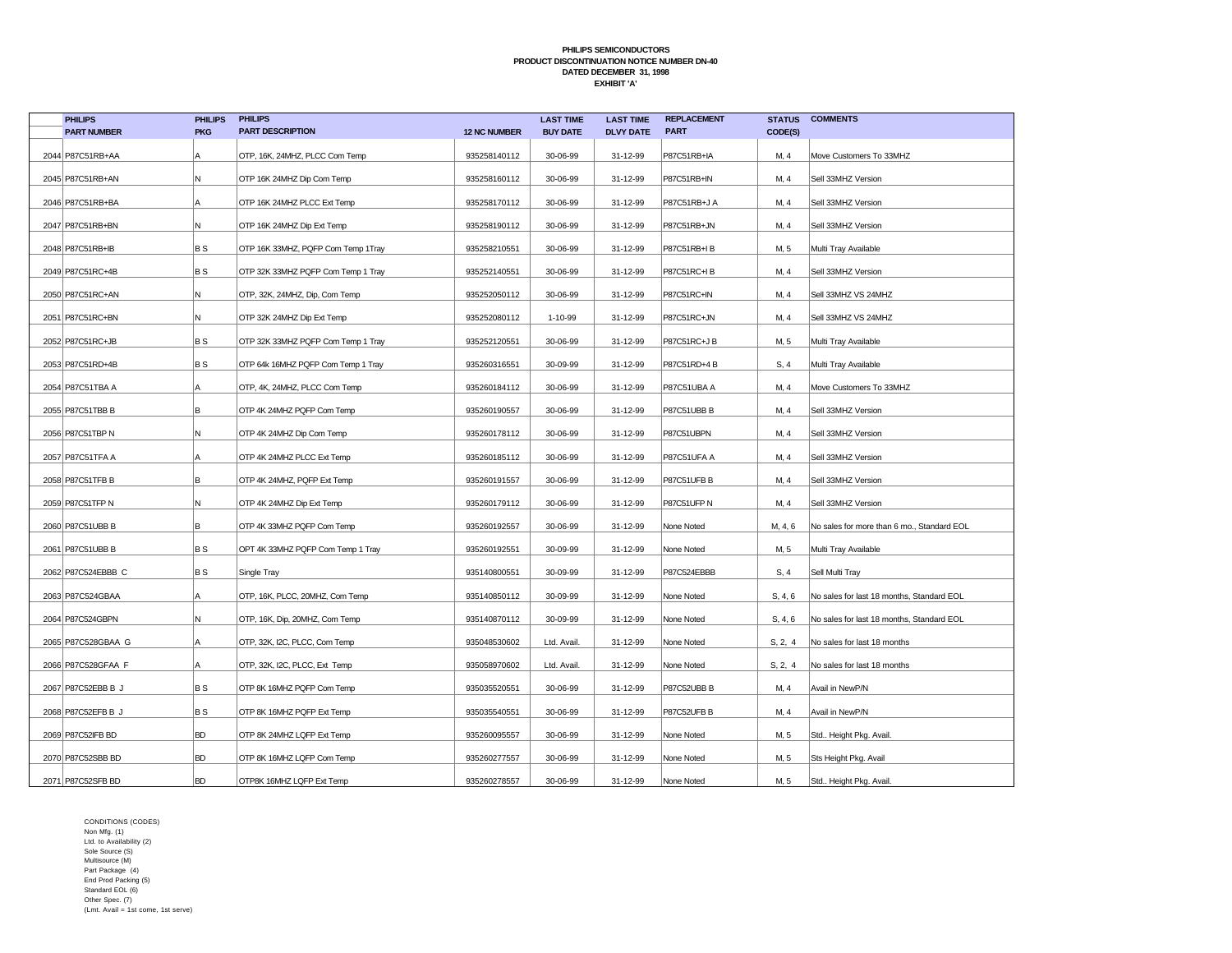| <b>PHILIPS</b>      | <b>PHILIPS</b> | <b>PHILIPS</b>                         |                     | <b>LAST TIME</b> | <b>LAST TIME</b> | <b>REPLACEMENT</b> |         | <b>STATUS COMMENTS</b>                                          |
|---------------------|----------------|----------------------------------------|---------------------|------------------|------------------|--------------------|---------|-----------------------------------------------------------------|
| <b>PART NUMBER</b>  | <b>PKG</b>     | <b>PART DESCRIPTION</b>                | <b>12 NC NUMBER</b> | <b>BUY DATE</b>  | <b>DLVY DATE</b> | <b>PART</b>        | CODE(S) |                                                                 |
| 2072 P87C52TBA A    | Α              | OTP 8K 24MHZ PLCC Com Temp             | 935252910112        | 30-06-99         | 31-12-99         | P87C52UBA A        | M, 4, 6 | Standard EOL                                                    |
| 2073 P87C52TBB B    | BS             | OTP 8K 24MHZ PQFP Com Temp             | 935252920551        | 30-06-99         | 31-12-99         | P87C52UBB B        | M, 4    | Sell 33MHZ Multi Tray                                           |
| 2074 P87C52TBB B    | B              | OTP 8K 24MHZ PQFP Com Temp             | 935252920557        | 30-06-99         | 31-12-99         | P87C52UBB B        | M, 4    | Sell 33MHZ Version                                              |
| 2075 P87C52TBB B    | lB.            | OTP, 8K, 24MHZ, PQFP, Com Temp         | 935252920557        | 30-06-99         | 31-12-99         | P87C52UBB B        | M, 4    | Move Customers To 33MHZ                                         |
| 2076 P87C52TBB BD   | BD             | OTP 8K 24MHZ LQFP Com Temp             | 935260279557        | 30-06-99         | 31-12-99         | None Noted         | M, 5    | Std Height Pkg. Avail.                                          |
| 2077 P87C52TBP N    | N              | OTP 8K 24MHZ Dip Com Temp              | 935253710112        | 30-06-99         | 31-12-99         | P87C52UBP N        | M, 4, 6 | Standard EOL                                                    |
| 2078 P87C52TFA A    | А              | OTP 8K 24MHZ PLCC Ext Temp             | 935252930112        | 30-06-99         | 31-12-99         | P87C52UFA A        | M, 4, 6 | Standard EOL                                                    |
| 2079 P87C52TFB B    | BS             | OTP 8K 24MHZ PQFP Com Temp             | 935252940551        | 30-06-99         | 31-12-99         | P87C52UFB B        | M, 4    | Sell 33MHZ -Multi Tray                                          |
| 2080 P87C52TFB B    | B.             | OTP 8K 24MHZ PQFP Ext Temp             | 935252940557        | 30-06-99         | 31-12-99         | P87C52UFB B        | M, 4    | Sell 33MHZ Version                                              |
| 2081   P87C52TFB BD | BD             | OTP 8K 24MHZ LQFP Ext Temp             | 935260280557        | 30-06-99         | 31-12-99         | None Noted         | M, 5    | Std Height Pkg. Avail.                                          |
| 2082 P87C52TFP N    | N.             | OTP 8K 24MHZ Dip Ext Temp              | 935253720112        | 30-06-99         | 31-12-99         | P87C52UFP N        | M, 4    | No sales for last 18 months                                     |
| 2083 P87C52UBB BD   | <b>BD</b>      | None Noted                             | 935260281557        | 30-06-99         | 31-12-99         | None Noted         | M, 5, 6 | No sales for more than 6 mo., Standard EOL                      |
| 2084 P87C52UFB BD   | BD             | OTP 8K 33MHZ LQFP Ext Temp             | 935260282557        | 30-06-99         | 31-12-99         | P87C52UFB B        | M, 5    | Std Height Pkg. Avail.                                          |
| 2085 P87C54EBB BD   | BD             | OTP 16K 16MHZ LQFP Com Temp            | 935171650557        | 30-09-99         | 31-12-99         | P87C54UBB B        | S, 2, 4 | Std Height Pkg. Avail.                                          |
| 2086 P87C54IFP N    | N.             | OTP 16K 24MHZ PQFP Ext Temp            | 935237430112        | 30-06-99         | 31-12-99         | P87C54UFP N        | M, 4    | No sales for last 18 months                                     |
| 2087 P87C54TBA A    | А              | OTP 16K 24MHZ PLCC Com Temp            | 935258710112        | 30-06-99         | 31-12-99         | P87C54UBA A        | M, 4    | Sell 33MHZ Version                                              |
| 2088 P87C54TBB B    | B S            | OTP 16K 24MHZ PQFP Com Temp            | 935258720551        | 30-06-99         | 31-12-99         | P87C54UBB B        | M, 4    | Sell 33MHZ Version                                              |
| 2089 P87C54TBB B    | B              | OTP 16K 24MHZ PQFP Com Temp            | 935258720557        | 30-06-99         | 31-12-99         | P87C54UBB B        | M, 4    | Sell 33MHZ Version Multi Tray                                   |
| 2090 P87C54TBB B    | BS             | OTP, 16K, 24MHZ, PQFP, Com Temp 1 Tray | 935258720551        | 30-06-99         | 31-12-99         | P87C54UBB B        | M, 4    | Move Customers To 33MHZ                                         |
| 2091 P87C54TBP N    | N              | OTP, 16K, 24MHZ, Dip, Com Temp         | 935258730112        | 30-06-99         | 31-12-99         | P87C54UBP N        | M, 4    | Move Customers To 33MHZ                                         |
| 2092 P87C54TFA A    | Α              | OTP 16K 24MHZ PLCC Ext Temp            | 935258750112        | 30-06-99         | 31-12-99         | P87C51UFAA         | M, 4    | Sell 33MHZ Version                                              |
| 2093 P87C54TFB B    | в              | OTP 16K 24MHZ PQFP Ext Temp            | 935258760557        | 30-06-99         | 31-12-99         | P87C54UFB B        | M, 4    | Sell 33MHZ Version                                              |
| 2094 P87C54TFP N    | N.             | OTP 16K 24MHZ Dip Ext Temp             | 935258780112        | 30-06-99         | 31-12-99         | P87C54UFP N        | M, 4    | Sell 33MHZ Version                                              |
| 2095 P87C54UBB B    | BS             | OTP 16K 33MHZ PQFP Com Temp 1 Tray     | 935258850551        | 30-06-99         | 31-12-99         | P87C54UBB B        | M, 5    | Multi Tray Available                                            |
| 2096 P87C550EBBB B  | BS             | Single Tray                            | 935141020551        | 30-09-99         | 31-12-99         | P87C550EBBB        | S, 4    | Sell Multi Tray                                                 |
| 2097 P87C550EBBB B  | B              | OTP, 4K, 8-Bit A/D PQFP Ext. Temp      | 935141020557        | 30-09-99         | 31-12-99         | None Noted         | S, 4, 6 | No sales for last 18 months, Standard EOL                       |
| 2098 P87C575EFAA    | Α              | OTP 8K 16MHZ PLCC Ext Temp             | 935260647112        | 30-09-99         | 31-12-99         | None Noted         | S, 4    | No sales for more than 6 mo.                                    |
| 2099 P87C575EFBB    | lB.            | OTP 8K 16MHZ PQFP Ext Temp             | 935260646557        | 30-09-99         | 31-12-99         | None Noted         | S, 5, 6 | No sales for more than 6 mo, Standard EOL, Customer<br>Specific |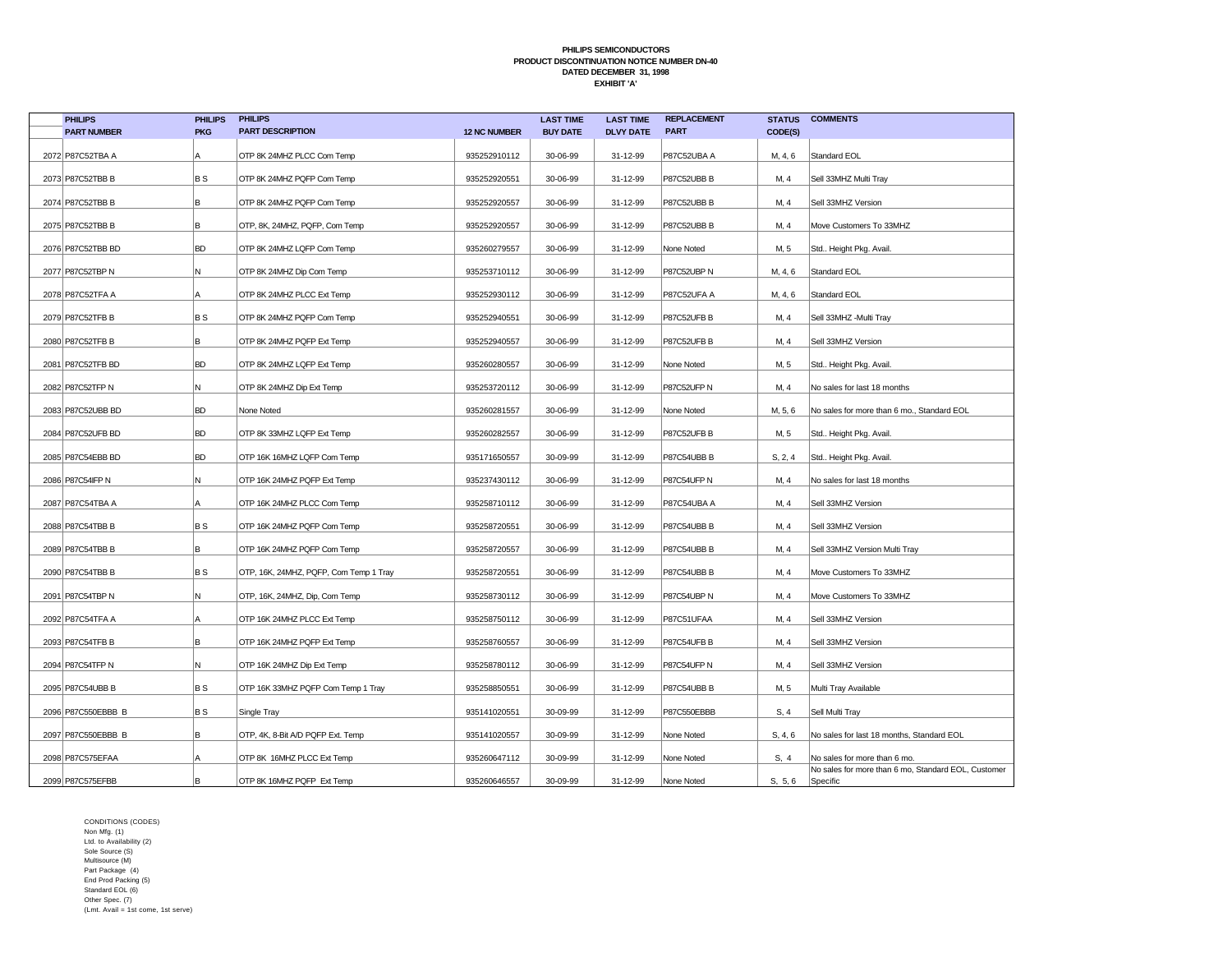| <b>PHILIPS</b>       | <b>PHILIPS</b> | <b>PHILIPS</b>                     |                     | <b>LAST TIME</b> | <b>LAST TIME</b> | <b>REPLACEMENT</b> |            | <b>STATUS COMMENTS</b>                                          |
|----------------------|----------------|------------------------------------|---------------------|------------------|------------------|--------------------|------------|-----------------------------------------------------------------|
| <b>PART NUMBER</b>   | <b>PKG</b>     | <b>PART DESCRIPTION</b>            | <b>12 NC NUMBER</b> | <b>BUY DATE</b>  | <b>DLVY DATE</b> | <b>PART</b>        | CODE(S)    |                                                                 |
| 2100 P87C575EFBB H   | BS             | Single Tray                        | 935260646551        | 30-09-99         | 31-12-99         | P87C575EFBB        | S, 4       | Sell Multi Tray                                                 |
| 2101 P87C575EFPN     | N              | OTP 8K 16MHZ Dip Ext Temp          | 935260648112        | 30-09-99         | 31-12-99         | None Noted         | S, 4       | No sales for more than 6 mo.                                    |
| 2102 P87C575EHBB     | B              | OTP 8K 16MHZ PQFP Auto Temp        | 935141080557        | 30-09-99         | 31-12-99         | None Noted         | S, 5, 6    | No sales for more than 6 mo, Standard EOL, Customer<br>Specific |
| 2103 P87C576EBBB H   | B S            | Single Tray                        | 935194160551        | 30-09-99         | 31-12-99         | P87C576EBBB        | S, 4       | Sell Multi Tray                                                 |
| 2104 P87C576EHBB     | <b>BS</b>      | OTP 8K 16MHZ PQFP Auto Temp 1 Tray | 935217700551        | 30-09-99         | 31-12-99         | None Noted         | S, 5, 6    | No sales for more than 6 mo, Standard EOL, Customer<br>Specific |
| 2105 P87C576EHBB     | lв             | OTP 8K 16MHZ PQFP Auto Temp        | 935217700557        | 30-09-99         | 31-12-99         | None Noted         | S, 5, 6    | No sales for last 18 months, Standard EOL, Customer<br>Specific |
| 2106 P87C576EHPN     | N              | OTP 8K 16MHZ Dip Auto Temp         | 935194200112        | 30-09-99         | 31-12-99         | None Noted         | S, 4       | No sales for last 18 months                                     |
| 2107 P87C58TBA A     | ΙA             | OTP 32K 24MHZ PLCC Com Temp        | 935252670112        | 30-06-99         | 31-12-99         | P87C58UBA A        | M, 4       | Sell 33MHZ Version                                              |
| 2108 P87C58TBB B     | B              | OTP 32K 24MHZ PQFP Com Temp        | 935252680557        | 30-06-99         | 31-12-99         | P87C58UBB B        | M, 4       | Sell 33MHZ Version                                              |
| 2109 P87C58TBP N     | N              | OTP 32K 24MHZ Dip Com Temp         | 935253530112        | 30-06-99         | 31-12-99         | P87C58UBP N        | M, 4, 6    | <b>Standard EOL</b>                                             |
| 2110 P87C58TFA A     |                | OTP 32K 24MHZ PLCC Ext Temp        | 935252690112        | 30-06-99         | 31-12-99         | P87C58UFA A        | M, 4       | Sell 33MHZ Version                                              |
| 2111 P87C58TFB B     | B              | OTP 32K 24MHZ PQFP Ext Temp        | 935252700557        | 30-06-99         | 31-12-99         | P87C58UFB B        | M, 4       | Sell 33MHZ Version                                              |
| 2112 P87C58TFP N     | N              | OTP 32K 24MHZ Dip Ext Temp         | 935253540112        | 30-06-99         | 31-12-99         | P87C58UFP N        | M, 4       | Sell 33MHZ Version                                              |
| 2113 P87C748EFPN     | N              | OTP 2K 16MHZ Dip Ext Temp          | 935173440112        | 30-09-99         | 31-12-99         | P87C751-5N         | S, 4, 6    | No sales for last 18 months, Standard EOL                       |
| 2114 P87C750EBDDB    | DB T           | OTP 1K 16MHZ SSOP Com Temp         | 935169580118        | 30-09-99         | 31-12-99         | P87C750EBD DB      | S, 5       | No Tape and Reel                                                |
| 2115 P87C750PBDDB    | DB T           | OTP, 1K, SSOP, 40MHZ, Dip Ext Temp | 935169600118        | 30-09-99         | 31-12-99         | P87C750EBD DB      | S, 4, 6    | No sales for last 18 months, Standard EOL                       |
| 2116 P87C750PBDDB    | DB             | OTP 1K SSOP 40MHZ Com Temp         | 935169600512        | 30-09-99         | 31-12-99         | None Noted         | S, 4       | 16MHZ STILL Available                                           |
| 2117 P87C750PFPN A   | N              | OTP, 1K, PLCC, 40MHZ, Dip Ext Temp | 935141330112        | 30-09-99         | 31-12-99         | P87C750EFP N       | S, 4, 6    | No sales for last 18 months, Standard EOL                       |
| 2118 P87CL881HDH/1   | <b>SOT389</b>  | Low Voltage Microcontroller        | 935260353518        | 30-09-99         | 31-12-99         | P87CL888HDH        |            | 6TG408719                                                       |
| 2119 P87CL882HDH/001 | <b>SOT389</b>  | Low Voltage Microcontroller        | 935260174518        | Lmt. Avail.      | Lmt. Avail.      | None Noted         | 2, 7       | 6TG408755 - Customer Specific                                   |
| 2120 P89C52NBA A     | A T            | FLASH 8K 33MHZ PLCC Com Temp       | 935260359118        | Ltd. Avail       | Ltd. Avail       | P89C52UBA A        | S, 1, 2    | No sales for more than 6 mo.                                    |
| 2121 P89C52NBA A F   | A              | FLASH 8K 33MHZ PLCC Com Temp       | 935260359512        | Ltd. Avail       | Ltd. Avail       | P89C52UBA A        | M, 1, 2, 7 | Lmited Avail. - Fab Change                                      |
| 2122 P89C52NBP N F   | N              | FLASH 8K 33MHZ Dip Com Temp        | 935261856112        | Ltd. Avail       | Ltd. Avail       | P89C52UBP N        | M, 1, 2, 7 | Lmited Avail. - Fab Change                                      |
| 2123 P89C535NBAA     | A T            | FLASH 8K 33MHZ PLCC Com Temp       | 935260361118        | Ltd. Avail       | Ltd. Avail.      | P89C51RA+I A       | S, 1, 2    | No sales for more than 6 mo., Fab Change                        |
| 2124 P89C535NBAA     | A              | FLASH 8K 33MHZ PLCC Com Temp       | 935260361512        | Ltd. Avail       | Ltd. Avail       | P89C51RA+ I A      | S, 1, 2    | No sales for more than 6 mo., Fab Change                        |
| 2125 P89C536NBAA     | A T            | FLASH 16K 33MHZ PLCC Com Temp      | 935260121118        | Ltd. Avail       | Ltd. Avail.      | P89C51RC+I A       | S, 1, 2    | No sales for more than 6 mo., Fab Change                        |
| 2126 P89C536NBAA F   | A              | FLASH 32K 33MHZ PLCC Com Temp      | 935260121512        | Ltd. Avail       | Ltd. Avail       | P89C51RC+I A       | S, 1, 2    | No sales for last 18 months, Standard EOL, Customer<br>Specific |
| 2127 P89C536NBBB     | B S            | FLASH 16K 33MHZ PQFP Com Temp      | 935260122551        | Ltd. Avail       | Ltd. Avail.      | P89C51RB+IB        | S, 1, 2    | No sales for more than 6 mo., Fab Change                        |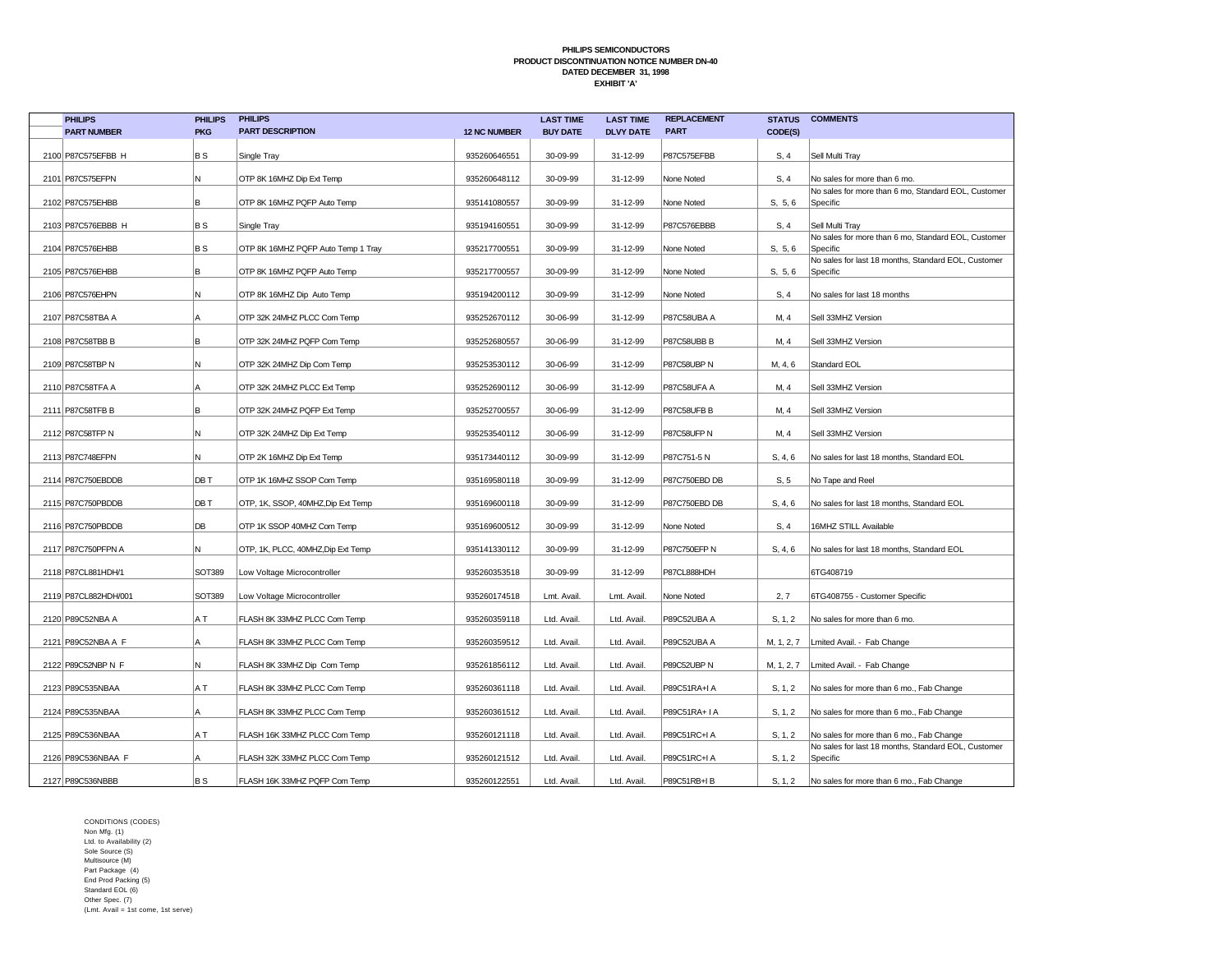| <b>PHILIPS</b>       | <b>PHILIPS</b>     | <b>PHILIPS</b>                                 |                     | <b>LAST TIME</b> | <b>LAST TIME</b> | <b>REPLACEMENT</b>  | <b>STATUS</b> | <b>COMMENTS</b>                                    |
|----------------------|--------------------|------------------------------------------------|---------------------|------------------|------------------|---------------------|---------------|----------------------------------------------------|
| <b>PART NUMBER</b>   | <b>PKG</b>         | <b>PART DESCRIPTION</b>                        | <b>12 NC NUMBER</b> | <b>BUY DATE</b>  | <b>DLVY DATE</b> | <b>PART</b>         | CODE(S)       |                                                    |
| 2128 P89C536NBBB     | В                  | FLASH 16K 33MHZ PQFP Com Temp                  | 935260122557        | Ltd. Avail.      | Ltd. Avail.      | P89C51RB+IB         | S, 1, 2       | No sales for more than 6 mo., Fab Change           |
| 2129 P89C538NBAA     | A T                | FLASH 32K 33MHZ PLCC Com Temp                  | 935260073118        | Ltd. Avail.      | Ltd. Avail.      | P89C51RD+I A        | S, 1, 2       | No sales for more than 6 mo., Fab Change           |
| 2130 P89C538NBBB     | <b>BS</b>          | FLASH 64k 33MHZ PQFP Com Temp                  | 935260071551        | Ltd. Avail.      | Ltd. Avail.      | P89C51RD+IB         | S, 1, 2       | No sales for more than 6 mo., Fab Change           |
| 2131 P89C538NBBB     | lB.                | FLASH 32K 33MH PQFP Com Temp                   | 935260071557        | Ltd. Avail.      | Ltd. Avail.      | P89C51RD+IB         | S, 1, 2       | No sales for more than 6 mo., Fab Change           |
| 2132 P89C54NBA A     | A T                | FLASH 16k 33MHZ PLCC Com Temp                  | 935260360118        | Ltd. Avail.      | Ltd. Avail.      | P89C54UBA A         |               | M, 1, 2, 6 $\sqrt{ }$ No sales for more than 6 mo. |
| 2133 P89C54NBA A F   | Α                  | FLASH 16K 33MHZ PLCC Com Temp                  | 935260360512        | Ltd. Avail.      | Ltd. Avail.      | P89C54UBA A         |               | M, 1, 2, 7   Lmited Avail. - Fab Change            |
| 2134 P89C54NBP N F   | N                  | FLASH 16K 33MHZ Dip Com Temp                   | 935261857112        | Ltd. Avail.      | Ltd. Avail.      | P89C54UBP N         |               | M, 1, 2, 7   Lmited Avail. - Fab Change            |
| 2135 P90CL301AFH/F2  | SOT315             | 16-Bit Micro f. Digital mob. phones            | 935197020557        | 30-09-99         | 31-12-99         | None Noted          | $\mathbb S$   | 6TG407401                                          |
| 2136 P90CL301BFH/F3  | SOT315             | 16-Bit Micro f. Digital mob. phones            | 935216100557        | 30-09-99         | 31-12-99         | P90CL301BFH/F4 + F5 | s             | 6TG407402                                          |
| 2137 P90CL301BFH/F4  | SOT315             | 16-Bit Micro f. Digital mob. phones            | 935226680518        | 30-09-99         | 31-12-99         | P90CL301BFH/F5      |               | 6TG407402                                          |
| 2138 P90CL303CFH/1/1 |                    | None Noted 16-Bit Micro f. Digital mob. phones | 935294074051        | 30-09-99         | 31-12-99         | None Noted          | S             | 6TG407405                                          |
| 2139 PCA1314P        |                    | None Noted ASIC, Customer Specific             | 933773300112        | 30-09-99         | 31-12-99         | None Noted          | S, 1, 2       | Non-Manufactural, Limted Availability              |
| 2140 PCA1315P        |                    | None Noted ASIC, Customer Specific             | 933773310112        | 30-09-99         | 31-12-99         | None Noted          | S, 1, 2       | Non-Manufactural, Limted Availability              |
| 2141 PCA1318P        |                    | None Noted ASIC, Customer Specific             | 933800240112        | 30-09-99         | 31-12-99         | None Noted          | S, 1, 2       | Non-Manufactural, Limted Availability              |
| 2142 PCA1319P        |                    | None Noted ASIC, Customer Specific             | 933839790112        | 30-09-99         | 31-12-99         | None Noted          | S, 1, 2       | Non-Manufactural, Limted Availability              |
| 2143 PCA1327P        |                    | None Noted ASIC, Customer Specific             | 933948210112        | 30-09-99         | 31-12-99         | None Noted          | S, 1, 2       | Non-Manufactural, Limted Availability              |
| 2144 PCA1333T        |                    | None Noted ASIC, Customer Specific             | 935002830112        | 30-09-99         | 31-12-99         | None Noted          | S, 1, 2       | Non-Manufactural, Limted Availability              |
| 2145 PCA1482T        | None-Unca Watch IC |                                                | 935039560112        | 30-09-99         | 31-12-99         | None Noted          | S             | 6TG408503                                          |
| 2146 PCA5012H/F1     | None-Uncased       |                                                | 935260837518        | 30-09-99         | 31-12-99         | None Noted          |               | 6TG408335                                          |
| 2147 PCB0706T/011    |                    | None Noted ASIC, Customer Specific             | 933928420112        | 30-09-99         | 31-12-99         | None Noted          | S, 1, 2       | Non-Manufactural, Limted Availability              |
| 2148 PCB8517P/003    | DIP                | MOS IC Digital Micro >4<8Bit                   | 935205820112        | 30-09-99         | 31-03-00         | None Noted          | 6             | 6TG 409314, Standard EOL                           |
| 2149 PCC0330T/032    |                    | None Noted ASIC, Customer Specific             | 933992350112        | 30-09-99         | 31-12-99         | None Noted          | S, 1, 2       | Non-Manufactural, Limted Availability              |
| 2150 PCC1834DB       |                    | None Noted ASIC, Customer Specific             | 933863280112        | 30-09-99         | 31-12-99         | None Noted          | S, 1, 2       | Non-Manufactural, Limted Availability              |
| 2151 PCD3345AT/001/1 | SOT136             | uC with RTC and Low Power Counter/timer        | 935249520112        | Lmt. Avail.      | Lmt. Avail.      | PCD3745AT           | 2, 7          | 6TG408169 - Customer specific                      |
| 2152 PCD3349AP/120   | SOT117             | Microcontroller with DTMF                      | 935154020112        | Lmt. Avail.      | Lmt. Avail.      | None Noted          | 2, 7          | 6TG408109 - Customer Specific                      |
| 2153 PCD3349AP/149   | SOT117             | Microcontroller with DTMF                      | 935205180112        | Lmt. Avail.      | Lmt. Avail.      | None Noted          | 2, 7          | 6TG408109 - Customer Specific                      |
| 2154 PCD3349AT/134   | SOT136             | Microcontroller with DTMF                      | 935183350118        | Lmt. Avail.      | Lmt. Avail.      | None Noted          | 2, 7          | 6TG408110 - Customer Specific                      |
| 2155 PCD3349AT/151   | SOT136             | Microcontroller with DTMF                      | 935220800112        | Lmt. Avail.      | Lmt. Avail.      | None Noted          | 2, 7          | 6TG408110 - Customer Specific                      |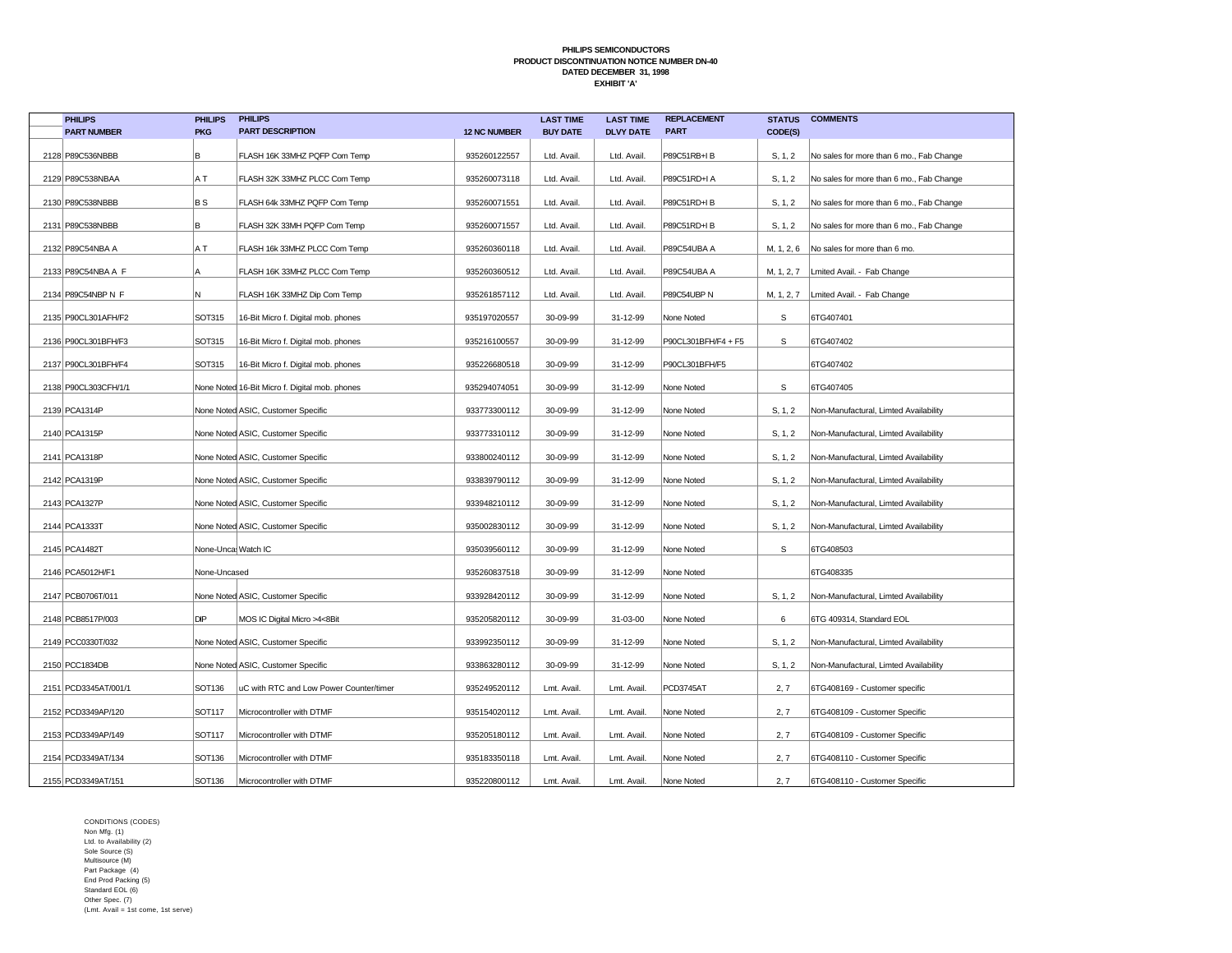| <b>PHILIPS</b>        | <b>PHILIPS</b> | <b>PHILIPS</b>                             |                     | <b>LAST TIME</b> | <b>LAST TIME</b> | <b>REPLACEMENT</b> | <b>STATUS</b> | <b>COMMENTS</b>                       |
|-----------------------|----------------|--------------------------------------------|---------------------|------------------|------------------|--------------------|---------------|---------------------------------------|
| <b>PART NUMBER</b>    | <b>PKG</b>     | <b>PART DESCRIPTION</b>                    | <b>12 NC NUMBER</b> | <b>BUY DATE</b>  | <b>DLVY DATE</b> | <b>PART</b>        | CODE(S)       |                                       |
| 2156 PCD3351AT/006/F3 | SOT136         | Microcontroller with EEPRom and DTMF       | 935187140118        | Lmt. Avail.      | Lmt. Avail.      | None Noted         | 2, 7          | 6TG408124 - Customer Specific         |
| 2157 PCD3351AT/073/F3 | SOT136         | Microcontroller with EEPRom and DTMF       | 935215080112        | Lmt. Avail.      | Lmt. Avail.      | None Noted         | 2, 7          | 6TG408124 - Customer Specific         |
| 2158 PCD3352AT/031/F4 | <b>SOT136</b>  | Microcontroller with EEPRom and DTMF       | 935163480118        | Lmt. Avail.      | Lmt. Avail.      | None Noted         | S, 2, 7       | 6TG408127 - Customer Specific         |
| 2159 PCD3353AT/036/F4 | SOT136         | Microcontroller with EEPRom and DTMF       | 935226780118        | Lmt. Avail.      | Lmt. Avail.      | None Noted         | S, 2, 7       | 6TG408127 - Customer Specific         |
| 2160 PCD3355AP/001/1  | SOT117         | Microcontroller with EEPRom and DTMF       | 935249420112        | Lmt. Avail.      | Lmt. Avail.      | PCD3755AP          | 2, 7          | 6TG408142 - Customer Specific         |
| 2161   PCD3355AT/F1   |                | None-Unca Microcontr. with EEPRom and DTMF | 935249410112        | 30-09-99         | 31-12-99         | PCD3755AT          |               | 6TG408143                             |
| 2162 PCD3356AP/001/1  | <b>SOT117</b>  | Microcontroller with EEPRom and DTMF       | 935249440112        | Lmt. Avail.      | Lmt. Avail.      | PCD3756AP          | 2, 7          | 6TG408145 - Customer Specific         |
| 2163 PCD3356AT/F1     |                | None-Unca Microcontr. with EEPRom and DTMF | 935249430112        | 30-09-99         | 31-12-99         | PCD3756AT          |               | 6TG408146                             |
| 2164 PCD3357AP/F1     | None-Uncased   |                                            | 935249540112        | 30-09-99         | 31-12-99         | PCD3755AP          |               | 6TG408148                             |
| 2165 PCD3357AT/F1     | None-Uncased   |                                            | 935249550112        | 30-09-99         | 31-12-99         | PCD3755AT          |               | 6TG408149                             |
| 2166 PCD3359AP/004/1  | SOT117         | Microcontroller with EEPRom and DTMF       | 935219940112        | Lmt. Avail.      | Lmt. Avail.      | None Noted         | S, 2, 7       | 6TG408134 - Customer Specific         |
| 2167 PCD3359AP/007/1  | SOT117         | Microcontroller with EEPRom and DTMF       | 935243960112        | Lmt. Avail.      | Lmt. Avail.      | None Noted         | S, 2, 7       | 6TG408134 - Customer Specific         |
| 2168 PCD5008H/F1      |                | None-Unca Flex-Decoder                     | 935241970518        | 30-09-99         | 31-12-99         | PCD5008H/F2        |               | 6TG408332                             |
| 2169 PCD5042H/F3      | SOT319         | DECT burst mode controller                 | 935243080557        | 30-09-99         | 31-12-99         | PCD50922H          |               | 6TG407905                             |
| 2170 PCD5043H/F3      | SOT319         | DECT burst mode controller                 | 935247740557        | 30-09-99         | 31-12-99         | PCD50937H          |               | 6TG407905                             |
| 2171   PCD5044H/F1    | SOT319         | DECT burst mode controller                 | 935247930557        | 30-09-99         | 31-12-99         | PCD50912H          |               | 6TG407905                             |
| 2172 PCD5044HZ/F1     | <b>SOT315</b>  | DECT burst mode controller                 | 935260145557        | 30-09-99         | 31-12-99         | PCD50912H          |               | 6TG407906                             |
| 2173 PCD5091H/C14/F4  | SOT317         | Single Chip DECT baseband processor        | 935244890557        | Lmt. Avail.      | Lmt. Avail.      | PCD50912H          | S, 2, 7       | 6TG407921 - Customer Specific         |
| 2174 PCD5092H/C12/F4  | SOT317         | Single Chip DECT baseband processor        | 935243590557        | Lmt. Avail.      | Lmt. Avail.      | PCD50922H          | S, 2, 7       | 6TG407922 - Customer Specific         |
| 2175 PCD5092H/C14/F4  | SOT317         | Single Chip DECT baseband processor        | 935244900557        | Lmt. Avail.      | Lmt. Avail.      | PCD50922H          | S, 2, 7       | 6TG407922 - Customer Specific         |
| 2176 PCD5094H/C94/F4  | SOT317         |                                            | 935243440557        | Lmt. Avail.      | Lmt. Avail.      | PCD50922H          | S, 2, 7       | 6TG407925 - Customer Specific         |
| 2177 PCF0330P/004     |                | None Noted ASIC, Customer Specific         | 933725240112        | 30-09-99         | 31-12-99         | None Noted         | S, 1, 2       | Non-Manufactural, Limted Availability |
| 2178 PCF0330P/004     |                | None Noted ASIC, Customer Specific         | 933725240112        | 30-09-99         | 31-12-99         | None Noted         | S, 1, 2       | Non-Manufactural, Limted Availability |
| 2179 PCF0330P/015     |                | None Noted ASIC, Customer Specific         | 933804600112        | 30-09-99         | 31-12-99         | None Noted         | S, 1, 2       | Non-Manufactural, Limted Availability |
| 2180 PCF0330P/019     |                | None Noted ASIC, Customer Specific         | 933830410112        | 30-09-99         | 31-12-99         | None Noted         | S, 1, 2       | Non-Manufactural, Limted Availability |
| 2181 PCF0330P/021     |                | None Noted ASIC, Customer Specific         | 933839410112        | 30-09-99         | 31-12-99         | None Noted         | S, 1, 2       | Non-Manufactural, Limted Availability |
| 2182 PCF0330P/022     |                | None Noted ASIC, Customer Specific         | 933839450112        | 30-09-99         | 31-12-99         | None Noted         | S, 1, 2       | Non-Manufactural, Limted Availability |
| 2183 PCF0330P/028     |                | None Noted ASIC, Customer Specific         | 933881870112        | 30-09-99         | 31-12-99         | None Noted         | S, 1, 2       | Non-Manufactural, Limted Availability |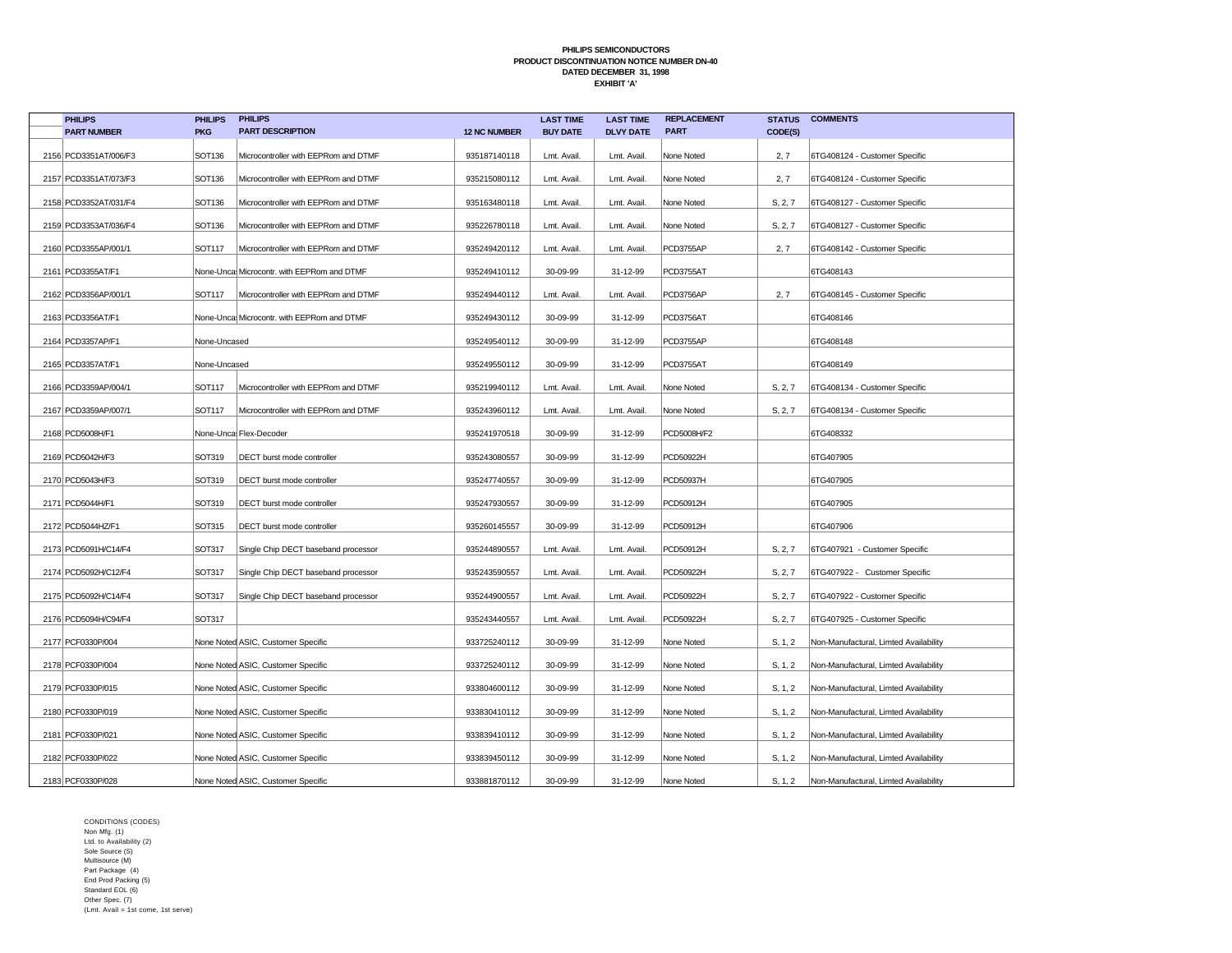| <b>PHILIPS</b>      | <b>PHILIPS</b> | <b>PHILIPS</b>                     |                     | <b>LAST TIME</b> | <b>LAST TIME</b> | <b>REPLACEMENT</b> | <b>STATUS</b> | <b>COMMENTS</b>                       |
|---------------------|----------------|------------------------------------|---------------------|------------------|------------------|--------------------|---------------|---------------------------------------|
| <b>PART NUMBER</b>  | <b>PKG</b>     | <b>PART DESCRIPTION</b>            | <b>12 NC NUMBER</b> | <b>BUY DATE</b>  | <b>DLVY DATE</b> | <b>PART</b>        | CODE(S)       |                                       |
| 2184 PCF0330P/031   |                | None Noted ASIC, Customer Specific | 933958550112        | 30-09-99         | 31-12-99         | None Noted         | S, 1, 2       | Non-Manufactural, Limted Availability |
| 2185 PCF0336T/011   |                | None Noted ASIC, Customer Specific | 933922090112        | 30-09-99         | 31-12-99         | None Noted         | S, 1, 2       | Non-Manufactural, Limted Availability |
| 2186 PCF0450P/015   |                | None Noted ASIC, Customer Specific | 933748210112        | 30-09-99         | 31-12-99         | None Noted         | S, 1, 2       | Non-Manufactural, Limted Availability |
| 2187 PCF0450P/016   |                | None Noted ASIC, Customer Specific | 933759420112        | 30-09-99         | 31-12-99         | None Noted         | S, 1, 2       | Non-Manufactural, Limted Availability |
| 2188 PCF0450P/019   |                | None Noted ASIC, Customer Specific | 933774190112        | 30-09-99         | 31-12-99         | None Noted         | S, 1, 2       | Non-Manufactural, Limted Availability |
| 2189 PCF0450P/021   |                | None Noted ASIC, Customer Specific | 933774230112        | 30-09-99         | 31-12-99         | None Noted         | S, 1, 2       | Non-Manufactural, Limted Availability |
| 2190 PCF0450P/031   |                | None Noted ASIC, Customer Specific | 933852750112        | 30-09-99         | 31-12-99         | None Noted         | S, 1, 2       | Non-Manufactural, Limted Availability |
| 2191   PCF0450P/032 |                | None Noted ASIC, Customer Specific | 933864650112        | 30-09-99         | 31-12-99         | None Noted         | S, 1, 2       | Non-Manufactural, Limted Availability |
| 2192 PCF0450T/028   |                | None Noted ASIC, Customer Specific | 933830430112        | 30-09-99         | 31-12-99         | None Noted         | S, 1, 2       | Non-Manufactural, Limted Availability |
| 2193 PCF0450T/036   |                | None Noted ASIC, Customer Specific | 933908350112        | 30-09-99         | 31-12-99         | None Noted         | S, 1, 2       | Non-Manufactural, Limted Availability |
| 2194 PCF0456D/006   |                | None Noted ASIC, Customer Specific | 933852770112        | 30-09-99         | 31-12-99         | None Noted         | S, 1, 2       | Non-Manufactural, Limted Availability |
| 2195 PCF0456T/008   |                | None Noted ASIC, Customer Specific | 933865250112        | 30-09-99         | 31-12-99         | None Noted         | S, 1, 2       | Non-Manufactural, Limted Availability |
| 2196 PCF0456T/009   |                | None Noted ASIC, Customer Specific | 933965250115        | 30-09-99         | 31-12-99         | None Noted         | S, 1, 2       | Non-Manufactural, Limted Availability |
| 2197 PCF0456T/009   |                | None Noted ASIC, Customer Specific | 933880080112        | 30-09-99         | 31-12-99         | None Noted         | S, 1, 2       | Non-Manufactural, Limted Availability |
| 2198   PCF0456U/009 |                | None Noted ASIC, Customer Specific | 933889060005        | 30-09-99         | 31-12-99         | None Noted         | S, 1, 2       | Non-Manufactural, Limted Availability |
| 2199 PCF0700P/032   |                | None Noted ASIC, Customer Specific | 933739140112        | 30-09-99         | 31-12-99         | None Noted         | S, 1, 2       | Non-Manufactural, Limted Availability |
| 2200 PCF0700P/037   |                | None Noted ASIC, Customer Specific | 933815310112        | 30-09-99         | 31-12-99         | None Noted         | S, 1, 2       | Non-Manufactural, Limted Availability |
| 2201 PCF0700P/051   |                | None Noted ASIC, Customer Specific | 933964150112        | 30-09-99         | 31-12-99         | None Noted         | S, 1, 2       | Non-Manufactural, Limted Availability |
| 2202   PCF0700P/052 |                | None Noted ASIC, Customer Specific | 935005930112        | 30-09-99         | 31-12-99         | None Noted         | S, 1, 2       | Non-Manufactural, Limted Availability |
| 2203 PCF0700P/053   |                | None Noted ASIC, Customer Specific | 935005940112        | 30-09-99         | 31-12-99         | None Noted         | S, 1, 2       | Non-Manufactural, Limted Availability |
| 2204 PCF0700P/055   |                | None Noted ASIC, Customer Specific | 935012160112        | 30-09-99         | 31-12-99         | None Noted         | S, 1, 2       | Non-Manufactural, Limted Availability |
| 2205   PCF0700T/035 |                | None Noted ASIC, Customer Specific | 933759520112        | 30-09-99         | 31-12-99         | None Noted         | S, 1, 2       | Non-Manufactural, Limted Availability |
| 2206 PCF0705P/007   |                | None Noted ASIC, Customer Specific | 933738610112        | 30-09-99         | 31-12-99         | None Noted         | S, 1, 2       | Non-Manufactural, Limted Availability |
| 2207 PCF0705P/016   |                | None Noted ASIC, Customer Specific | 933783290112        | 30-09-99         | 31-12-99         | None Noted         | S, 1, 2       | Non-Manufactural, Limted Availability |
| 2208 PCF0706P/005   |                | None Noted ASIC, Customer Specific | 933791630112        | 30-09-99         | 31-12-99         | None Noted         | S, 1, 2       | Non-Manufactural, Limted Availability |
| 2209 PCF0706P/016   |                | None Noted ASIC, Customer Specific | 933881510112        | 30-09-99         | 31-12-99         | None Noted         | S, 1, 2       | Non-Manufactural, Limted Availability |
| 2210 PCF0706T/024   |                | None Noted ASIC, Customer Specific | 933939280112        | 30-09-99         | 31-12-99         | None Noted         | S, 1, 2       | Non-Manufactural, Limted Availability |
| 2211 PCF0706WP/012  |                | None Noted ASIC, Customer Specific | 933830450112        | 30-09-99         | 31-12-99         | None Noted         | S, 1, 2       | Non-Manufactural, Limted Availability |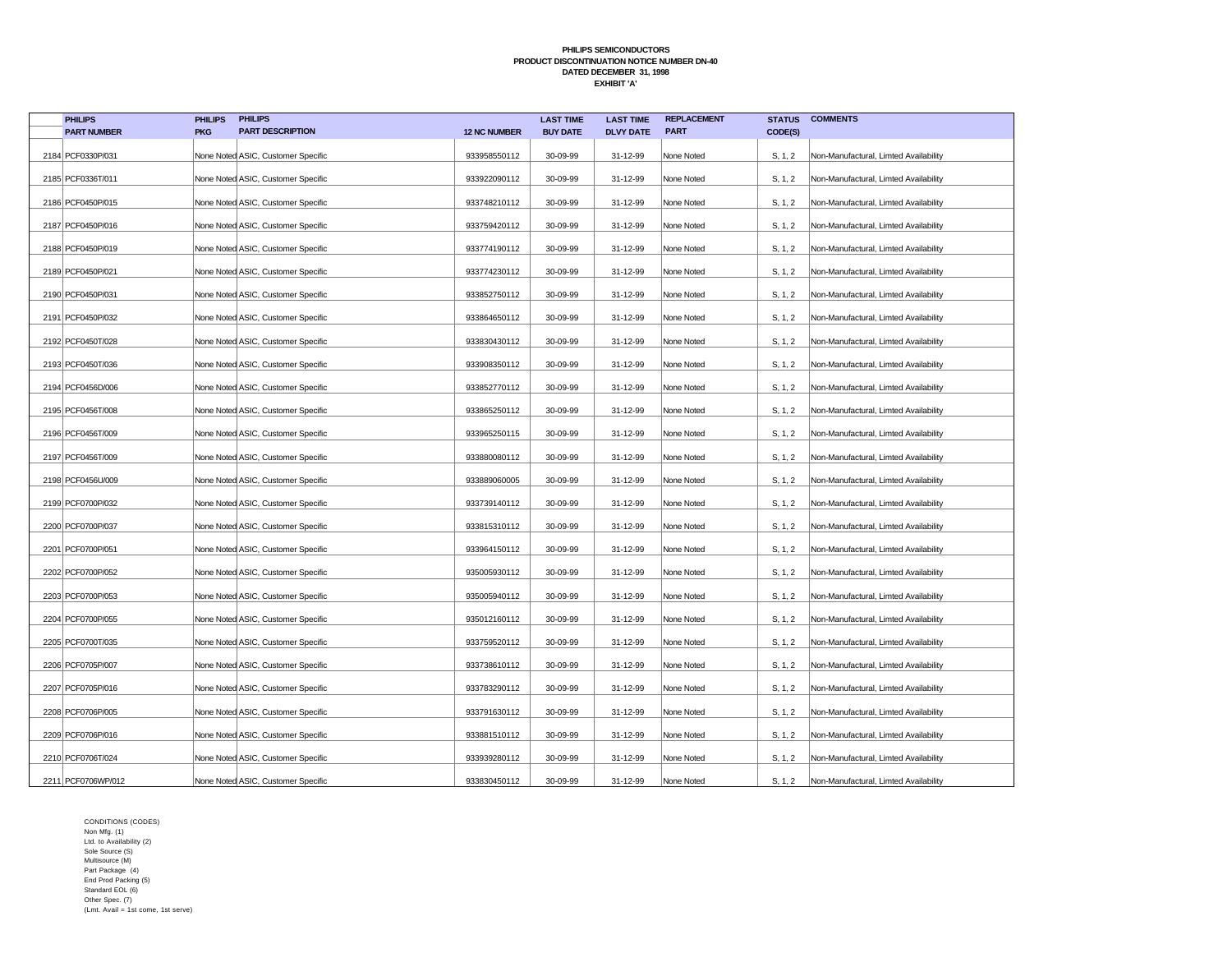| <b>PHILIPS</b>        | <b>PHILIPS</b> | <b>PHILIPS</b>                                     |                     | <b>LAST TIME</b> | <b>LAST TIME</b> | <b>REPLACEMENT</b> | <b>STATUS</b> | <b>COMMENTS</b>                       |
|-----------------------|----------------|----------------------------------------------------|---------------------|------------------|------------------|--------------------|---------------|---------------------------------------|
| <b>PART NUMBER</b>    | <b>PKG</b>     | <b>PART DESCRIPTION</b>                            | <b>12 NC NUMBER</b> | <b>BUY DATE</b>  | <b>DLVY DATE</b> | <b>PART</b>        | CODE(S)       |                                       |
| 2212 PCF0800P/039     |                | None Noted ASIC, Customer Specific                 | 935009730112        | 30-09-99         | 31-12-99         | None Noted         | S, 1, 2       | Non-Manufactural, Limted Availability |
| 2213 PCF1100DB/009    |                | None Noted ASIC, Customer Specific                 | 933726140112        | 30-09-99         | 31-12-99         | None Noted         | S, 1, 2       | Non-Manufactural, Limted Availability |
| 2214 PCF1100DB/S1/012 |                | None Noted ASIC, Customer Specific                 | 933763350112        | 30-09-99         | 31-12-99         | None Noted         | S, 1, 2       | Non-Manufactural, Limted Availability |
| 2215 PCF1100P/025     |                | None Noted ASIC, Customer Specific                 | 935005960112        | 30-09-99         | 31-12-99         | None Noted         | S, 1, 2       | Non-Manufactural, Limted Availability |
| 2216 PCF1106D/005     |                | None Noted ASIC, Customer Specific                 | 933791590112        | 30-09-99         | 31-12-99         | None Noted         | S, 1, 2       | Non-Manufactural, Limted Availability |
| 2217 PCF1106D/006     |                | None Noted ASIC, Customer Specific                 | 933791600112        | 30-09-99         | 31-12-99         | None Noted         | S, 1, 2       | Non-Manufactural, Limted Availability |
| 2218 PCF1106D/014     |                | None Noted ASIC, Customer Specific                 | 933800270112        | 30-09-99         | 31-12-99         | None Noted         | S, 1, 2       | Non-Manufactural, Limted Availability |
| 2219 PCF1106D/024     |                | None Noted ASIC, Customer Specific                 | 933823420112        | 30-09-99         | 31-12-99         | None Noted         | S, 1, 2       | Non-Manufactural, Limted Availability |
| 2220 PCF1106P/011     |                | None Noted ASIC, Customer Specific                 | 933800290112        | 30-09-99         | 31-12-99         | None Noted         | S, 1, 2       | Non-Manufactural, Limted Availability |
| 2221   PCF1106P/027   |                | None Noted ASIC, Customer Specific                 | 933859330112        | 30-09-99         | 31-12-99         | None Noted         | S, 1, 2       | Non-Manufactural, Limted Availability |
| 2222 PCF1106P/029     |                | None Noted ASIC, Customer Specific                 | 933863290112        | 30-09-99         | 31-12-99         | None Noted         | S, 1, 2       | Non-Manufactural, Limted Availability |
| 2223 PCF1106P/029     |                | None Noted ASIC, Customer Specific                 | 933863290112        | 30-09-99         | 31-12-99         | None Noted         | S, 1, 2       | Non-Manufactural, Limted Availability |
| 2224 PCF1106P/030     |                | None Noted ASIC, Customer Specific                 | 933866540112        | 30-09-99         | 31-12-99         | None Noted         | S, 1, 2       | Non-Manufactural, Limted Availability |
| 2225 PCF1106U/019     |                | None Noted ASIC, Customer Specific                 | 933823460005        | 30-09-99         | 31-12-99         | None Noted         | S, 1, 2       | Non-Manufactural, Limted Availability |
| 2226 PCF1106U/F019    |                | None Noted ASIC, Customer Specific                 | 935020820005        | 30-09-99         | 31-12-99         | None Noted         | S, 1, 2       | Non-Manufactural, Limted Availability |
| 2227 PCF1106WP/004    |                | None Noted ASIC, Customer Specific                 | 933780370112        | 30-09-99         | 31-12-99         | None Noted         | S, 1, 2       | Non-Manufactural, Limted Availability |
| 2228 PCF1106WP/018    |                | None Noted ASIC, Customer Specific                 | 933815330112        | 30-09-99         | 31-12-99         | None Noted         | S, 1, 2       | Non-Manufactural, Limted Availability |
| 2229 PCF1252-9T/F4    |                | None-Unca ThResHold detector and Voltage generator | 935163360118        | 30-09-99         | 31-12-99         | Available in tubes | S             | 6TG408405                             |
| 2230 PCF1302D         |                | None Noted ASIC, Customer Specific                 | 933717770112        | 30-09-99         | 31-12-99         | None Noted         | S, 1, 2       | Non-Manufactural, Limted Availability |
| 2231 PCF1303T         |                | None Noted ASIC, Customer Specific                 | 933727880112        | 30-09-99         | 31-12-99         | None Noted         | S, 1, 2       | Non-Manufactural, Limted Availability |
| 2232 PCF1801P         |                | None Noted ASIC, Customer Specific                 | 933826950112        | 30-09-99         | 31-12-99         | None Noted         | S, 1, 2       | Non-Manufactural, Limted Availability |
| 2233 PCF1804P         |                | None Noted ASIC, Customer Specific                 | 933791560112        | 30-09-99         | 31-12-99         | None Noted         | S, 1, 2       | Non-Manufactural, Limted Availability |
| 2234 PCF1805P         |                | None Noted ASIC, Customer Specific                 | 933791570112        | 30-09-99         | 31-12-99         | None Noted         | S, 1, 2       | Non-Manufactural, Limted Availability |
| 2235 PCF1808P         |                | None Noted ASIC, Customer Specific                 | 933801520112        | 30-09-99         | 31-12-99         | None Noted         | S, 1, 2       | Non-Manufactural, Limted Availability |
| 2236 PCF1816D         |                | None Noted ASIC, Customer Specific                 | 933823430112        | 30-09-99         | 31-12-99         | None Noted         | S, 1, 2       | Non-Manufactural, Limted Availability |
| 2237 PCF1817D         |                | None Noted ASIC, Customer Specific                 | 933823440112        | 30-09-99         | 31-12-99         | None Noted         | S, 1, 2       | Non-Manufactural, Limted Availability |
| 2238 PCF1818P         |                | None Noted ASIC, Customer Specific                 | 933823410112        | 30-09-99         | 31-12-99         | None Noted         | S, 1, 2       | Non-Manufactural, Limted Availability |
| 2239 PCF1837P         |                | None Noted ASIC, Customer Specific                 | 933867430112        | 30-09-99         | 31-12-99         | None Noted         | S, 1, 2       | Non-Manufactural, Limted Availability |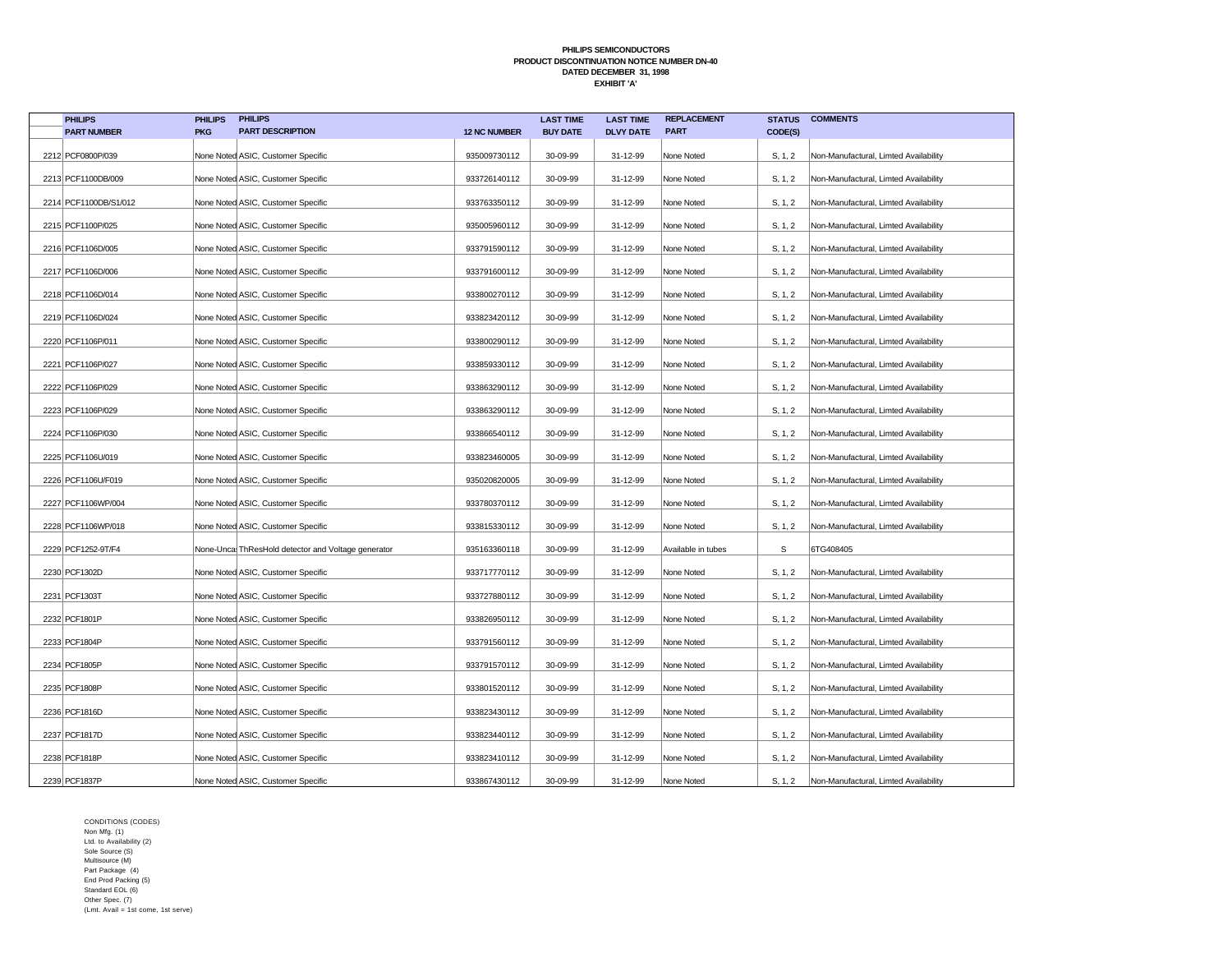| <b>PHILIPS</b>           | <b>PHILIPS</b> | <b>PHILIPS</b>                     |                     | <b>LAST TIME</b> | <b>LAST TIME</b> | <b>REPLACEMENT</b>                     | <b>STATUS</b> | <b>COMMENTS</b>                       |
|--------------------------|----------------|------------------------------------|---------------------|------------------|------------------|----------------------------------------|---------------|---------------------------------------|
| <b>PART NUMBER</b>       | <b>PKG</b>     | <b>PART DESCRIPTION</b>            | <b>12 NC NUMBER</b> | <b>BUY DATE</b>  | <b>DLVY DATE</b> | <b>PART</b>                            | CODE(S)       |                                       |
| 2240 PCF1850P            |                | None Noted ASIC, Customer Specific | 933893500112        | 30-09-99         | 31-12-99         | None Noted                             | S, 1, 2       | Non-Manufactural, Limted Availability |
|                          |                |                                    |                     |                  |                  |                                        |               |                                       |
| 2241 PCF1859WP           |                | None Noted ASIC, Customer Specific | 933940890112        | 30-09-99         | 31-12-99         | None Noted                             | S, 1, 2       | Non-Manufactural, Limted Availability |
| 2242 PCF2111U/10         |                | None-Unca LCD Segment Driver       | 935056630112        | 30-09-99         | 31-12-99         | pacakges, VSO40, DIL40,<br>+ naked die | S             | 6TG408600                             |
|                          |                |                                    |                     |                  |                  | Available with character               |               |                                       |
| 2243 PCF2113YU/2/F2      |                | None Unca Character LCD Driver     | 935218870112        | 30-09-99         | 31-12-99         | sets E, A and D                        | S             | 6TG408650                             |
|                          |                |                                    |                     |                  |                  | PCF2116AU/10, 12, pad                  |               |                                       |
| 2244 PCF2114AHZ/F1       | SOT136         | Character LCD Driver               | 935250420118        | 30-09-99         | 31-12-99         | layout should be checked               | S             | 6TG408660                             |
|                          |                |                                    |                     |                  |                  | PCF2116AU/10, pad                      |               |                                       |
| 2245 PCF2114AU/10        | SOT117         | Character LCD Driver               | 935081470112        | 30-09-99         | 31-12-99         | layout should be checked               | S             | 6TG408608                             |
| 2246 PCF2116GHZ/F1       | <b>SOT425</b>  | Character LCD Driver               | 935215470557        | 30-09-99         | 31-12-99         | Available as chip on FFC               | S             | 6TG408660                             |
|                          |                |                                    |                     |                  |                  | A & C as bumped chip on                |               |                                       |
| 2247 PCF2116GU/10        |                | None-Uncal Character LCD Driver    | 935089320112        | 30-09-99         | 31-12-99         | <b>FFC</b>                             | S             | 6TG408608                             |
|                          |                |                                    |                     |                  |                  | Available in K, A, C                   |               |                                       |
| 2248 PCF2116U/12         |                | None-Unca LCD Character Driver     | 935072930112        | 30-09-99         | 31-12-99         | charater sets                          | S             | 6TG408600                             |
| 2249 PCF2704T            |                | None Noted ASIC, Customer Specific | 935029920118        | 30-09-99         | 31-12-99         | None Noted                             | S, 1, 2       | Non-Manufactural, Limted Availability |
|                          |                |                                    |                     |                  |                  |                                        |               |                                       |
| 2250 PCF3504P            |                | None Noted ASIC, Customer Specific | 933955910112        | 30-09-99         | 31-12-99         | None Noted                             | S, 1, 2       | Non-Manufactural, Limted Availability |
| 2251 PCF3523P            |                | None Noted ASIC, Customer Specific | 933999870112        | 30-09-99         | 31-12-99         | None Noted                             | S, 1, 2       | Non-Manufactural, Limted Availability |
|                          |                |                                    |                     |                  |                  |                                        |               |                                       |
| 2252 PCF5073H/F1         | SOT414         | GSM baseband                       | 935228860557        | 30-09-99         | 31-12-99         | PCF5073H/F2                            | S             | 6TG407516                             |
| 2253 PCF5083H/001/F2     | <b>SOT420</b>  | GSM baseband                       | 935213700557        | Lmt. Avail       | Lmt. Avail.      | None Noted                             | S, 2, 7       | 6TG407508 - Customer Specific         |
|                          |                |                                    |                     |                  |                  |                                        |               |                                       |
| 2254 PCF5083H/5V2/F4     | SOT420         | GSM baseband                       | 935238340557        | 30-09-99         | 31-12-99         | None Noted                             | S             | 6TG407508                             |
| 2255 PCF5083H/5V4/F3     |                | NONE NOTE GSM baseband             | 935226670557        | 30-09-99         | 31-12-99         | None Noted                             | S             | 6TG407508                             |
|                          |                |                                    |                     |                  |                  |                                        |               |                                       |
| 2256 PCF5083H/6V0/F4     | <b>SOT420</b>  | GSM baseband                       | 935246250557        | 30-09-99         | 31-12-99         | PCF5083H/6V2/F4?                       | S             | 6TG407508                             |
| 2257 PCF5083H/9V0/F4     | <b>SOT420</b>  | GSM baseband                       | 935246270557        | 30-09-99         | 31-12-99         | None Noted                             | S             | 6TG407508                             |
|                          |                |                                    |                     |                  |                  |                                        |               |                                       |
| 2258 PCF5083H/F2         | <b>SOT420</b>  | GSM baseband                       | 935205350557        | 30-09-99         | 31-12-99         | None Noted                             | S             | 6TG407508                             |
| 2259 PCF5085E/1V1/1      | SOT471         | GSM baseband                       | 935254850557        | 30-09-99         | 31-12-99         | None Noted                             | S             | 6TG407518 - Customer Specific         |
|                          |                |                                    |                     |                  |                  |                                        |               |                                       |
| 2260 PCF5085E/2V2/F2     | SOT471         | GSM baseband                       | 935260135557        | 30-09-99         | 31-12-99         | None Noted                             | $\mathsf s$   | 6TG407518 - Customer Specific         |
| 2261 PCF5085E/3V1/F2     | SOT471         | GSM baseband                       | 935260537557        | 30-09-99         | 31-12-99         | None Noted                             | $\mathsf s$   | 6TG407518 - Customer Specific         |
|                          |                |                                    |                     |                  |                  |                                        |               |                                       |
| 2262 PCF5085E/3V2/F2     |                | None Noted GSM baseband            | 935260798557        | 30-09-99         | 31-12-99         | None Noted                             | S             | 6TG407518 - Customer Specific         |
| 2263 PCF5085E/3V3/F2     |                | None Noted GSM baseband            | 935261199557        | 30-09-99         | 31-12-99         | None Noted                             | S             | 6TG407518 - Customer Specific         |
| 2264 PCF5085E/434/F2,557 | SOT471         | GSM baseband                       | 935261626557        | Lmt. Avail       | Lmt. Avail.      | None Noted                             | 2, 7          | 6TG407518 - Customer Specific         |
|                          |                |                                    |                     |                  |                  |                                        |               |                                       |
| 2265 PCF5085EZ/1V1/1     | SOT472         | GSM baseband                       | 935257200557        | 30-09-99         | 31-12-99         | None Noted                             | $\mathbb S$   | 6TG407527 - Customer Specific         |
| 2266 PCF5085EZ/2V2/2     | SOT472         | GSM baseband                       | 935260261557        | 30-09-99         | 31-12-99         | None Noted                             | S             | 6TG407527 - Customer Specific         |
| 2267 PCF5085EZ/2V2/2     | same           | GSM baseband                       | 935260261557        | 30-09-99         | 31-12-99         | None Noted                             | S             | 6TG407527 - Customer Specific         |
|                          |                |                                    |                     |                  |                  |                                        |               |                                       |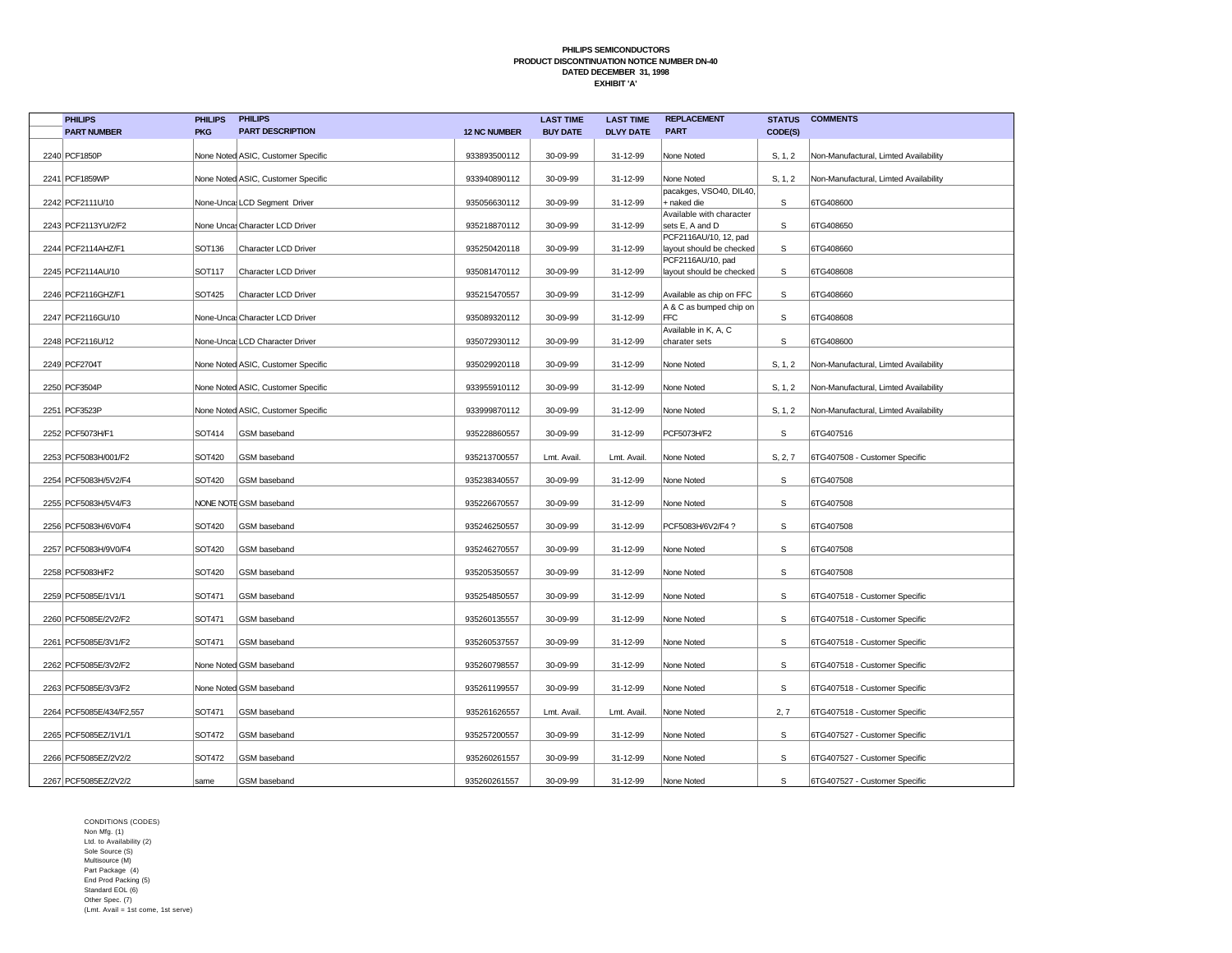| <b>PHILIPS</b>         | <b>PHILIPS</b> | <b>PHILIPS</b>                             |                     | <b>LAST TIME</b> | <b>LAST TIME</b> | <b>REPLACEMENT</b>                             | <b>STATUS</b> | <b>COMMENTS</b>                           |
|------------------------|----------------|--------------------------------------------|---------------------|------------------|------------------|------------------------------------------------|---------------|-------------------------------------------|
| <b>PART NUMBER</b>     | <b>PKG</b>     | <b>PART DESCRIPTION</b>                    | <b>12 NC NUMBER</b> | <b>BUY DATE</b>  | <b>DLVY DATE</b> | <b>PART</b>                                    | CODE(S)       |                                           |
| 2268 PCF5085EZ/3V1/2   | SOT472         | GSM baseband                               | 935260536557        | 30-09-99         | 31-12-99         | None Noted                                     | S             | 6TG407527 - Customer Specific             |
| 2269 PCF5085EZ/3V2/2   |                | None Noted GSM baseband                    | 935260799557        | 30-09-99         | 31-12-99         | None Noted                                     | S             | 6TG407527 - Customer Specific             |
| 2270 PCF5085EZ/3V3/2   |                | None Noted GSM baseband                    | 935261200557        | 30-09-99         | 31-12-99         | None Noted                                     | $\mathbb S$   | 6TG407527 - Customer Specific             |
| 2271 PCF84C430H/005    | DIP            | MOS IC Digital Micro >4<8Bit               | 935010990112        | 30-09-99         | 31-03-00         | None Noted                                     | 6             | 6TG 409293, Standard EOL                  |
| 2272 PCF84C430H/011    | DIP            | MOS IC Digital Micro >4<8Bit               | 935083230112        | 30-09-99         | 31-03-00         | None Noted                                     | 6             | 6TG 409293, Standard EOL                  |
| 2273 PCF84C430H/015    | DIP            | MOS IC Digital Micro >4<8Bit               | 935187740112        | 30-09-99         | 31-03-00         | None Noted                                     | 6             | 6TG 409293, Standard EOL                  |
| 2274 PCF84C81AP/180/F2 | SOT117         | uC with RTC and Low Power Counter/timer    | 935204010112        | Lmt. Avail.      | Lmt. Avail.      | None Noted                                     | 2, 7          | 6TG408219 - Customer Specific             |
| 2275 PCF8568T          | SOT158         |                                            | 935238390118        | 30-09-99         | 31-12-99         | None Noted                                     | S             | 6TG408618                                 |
| 2276 PCF8569T          | SOT205         |                                            | 935173290557        | 30-09-99         | 31-12-99         | None Noted                                     | S             | 6TG408620                                 |
| 2277 PCF8570U/10       |                | None-Unca 256x8-Bit static Low Voltage RAM | 935003210112        | 30-09-99         | 31-12-99         | Available in SO8 and DIL8                      | S             | 6TG408600                                 |
| 2278 PCF8576T/S200     | SOT97          | LCD Driver for Low Mux rates               | 935008920112        | 30-09-99         | 31-12-99         | None Noted                                     | S             | 6TG408625                                 |
| 2279 PCF8576T/S208/F2  |                | None Unca: LCD Driver for Low Mux rates    | 935212490112        | 30-09-99         | 31-12-99         | PCF8576T/S420/F2                               | S             | 6TG408639                                 |
| 2280 PCF8577CP/S208/F2 | <b>SOT158</b>  | Segment LCD Driver                         | 935229340112        | 30-09-99         | 31-12-99         | PCF8577CP/S420/F3                              | S             | 6TG408629                                 |
| 2281 PCF8577CT/S200/F2 | SOT136         | Segment LCD Driver                         | 935230940118        | 30-09-99         | 31-12-99         | None Noted                                     | S             | 6TG408631                                 |
| 2282 PCF8577CU/5       |                | None-Uncal Direct/Duplex LCD Driver        | 935015430112        | 30-09-99         | 31-12-99         | Available as wafer sawn<br>on FFC              | S             | 6TG408600                                 |
| 2283 PCF8578U/5        |                | None-Unca Stand alone segment Driver       | 935014080112        | 30-09-99         | 31-12-99         | Available as wafer sawn<br>on FFC              | S             | 6TG408600                                 |
| 2284 PCF8578U/7        |                | None Noted Stand alone segment Driver      | 933993150112        | 30-09-99         | 31-12-99         | PCF8578U/2 Available as<br>bumped chip in tray | S             | 6TG408638                                 |
| 2285 PCF8579U/5        |                | None-Unca Dot-Matrix LCD Column Driver     | 935014100112        | 30-09-99         | 31-12-99         | Available as wafer sawn<br>on FFC              | S             | 6TG408600                                 |
| 2286 PDA44-550 SD      | <b>SD</b>      |                                            | 935195500112        | 30-09-99         | 31-12-99         | None Noted                                     | S, 4          | No sales for last 18 months, Standard EOL |
| 2287 PDB508 SD         | <b>SD</b>      | P51 Daughter Board for 508                 | 935209820112        | 30-09-99         | 31-12-99         | None Noted                                     | 1, 2, 6       | No sales for last 18 months               |
| 2288 PDB576 SD         | <b>SD</b>      | P51 DAUGHTER BOARD FOR 576                 | 935209920112        | 30-09-99         | 31-12-99         | None Noted                                     | S, 4          | No sales for last 18 months, Standard EOL |
| 2289 PLC42VA12         | А              | CMOS 22V10 Superset                        | 935023890602        | 30-09-99         | 31-12-99         | None Noted                                     | S, 6          | Standard EOL                              |
| 2290 PLC42VA12         | Ν              | CMOS 22V10 Superset                        | 935023880602        | 30-09-99         | 31-12-99         | None Noted                                     | S, 6          | Standard EOL                              |
| 2291 PLHS501           | Α              | PLD Prog Macro Logic (32X72X24)            | 933907580512        | 30-09-99         | 31-12-99         | None Noted                                     | S, 6          | Standard EOL                              |
| 2292 PLHS501           | Α              | PLD Prog Macro Logic (32X72X24)            | 933907580602        | 30-09-99         | 31-12-99         | None Noted                                     | S, 6          | Standard EOL                              |
| 2293 PLHS501           | A-T            | PLD Prog Macro Logic (32X72X24)            | 933907580518        | 30-09-99         | 31-12-99         | None Noted                                     | S, 6          | Standard EOL                              |
| 2294 PLS100            | Α              | PLD Logic Array (16X48X8) TS               | 933852800602        | Lmt. Avail.      | Lmt. Avail.      | None Noted                                     | S, 2, 7       | Wafer Fab closure                         |
| 2295 PLS100            | lN.            | PLD Logic Array (16X48X8) TS               | 933813930602        | Lmt. Avail.      | Lmt. Avail.      | None Noted                                     | S, 2, 7       | Wafer Fab closure                         |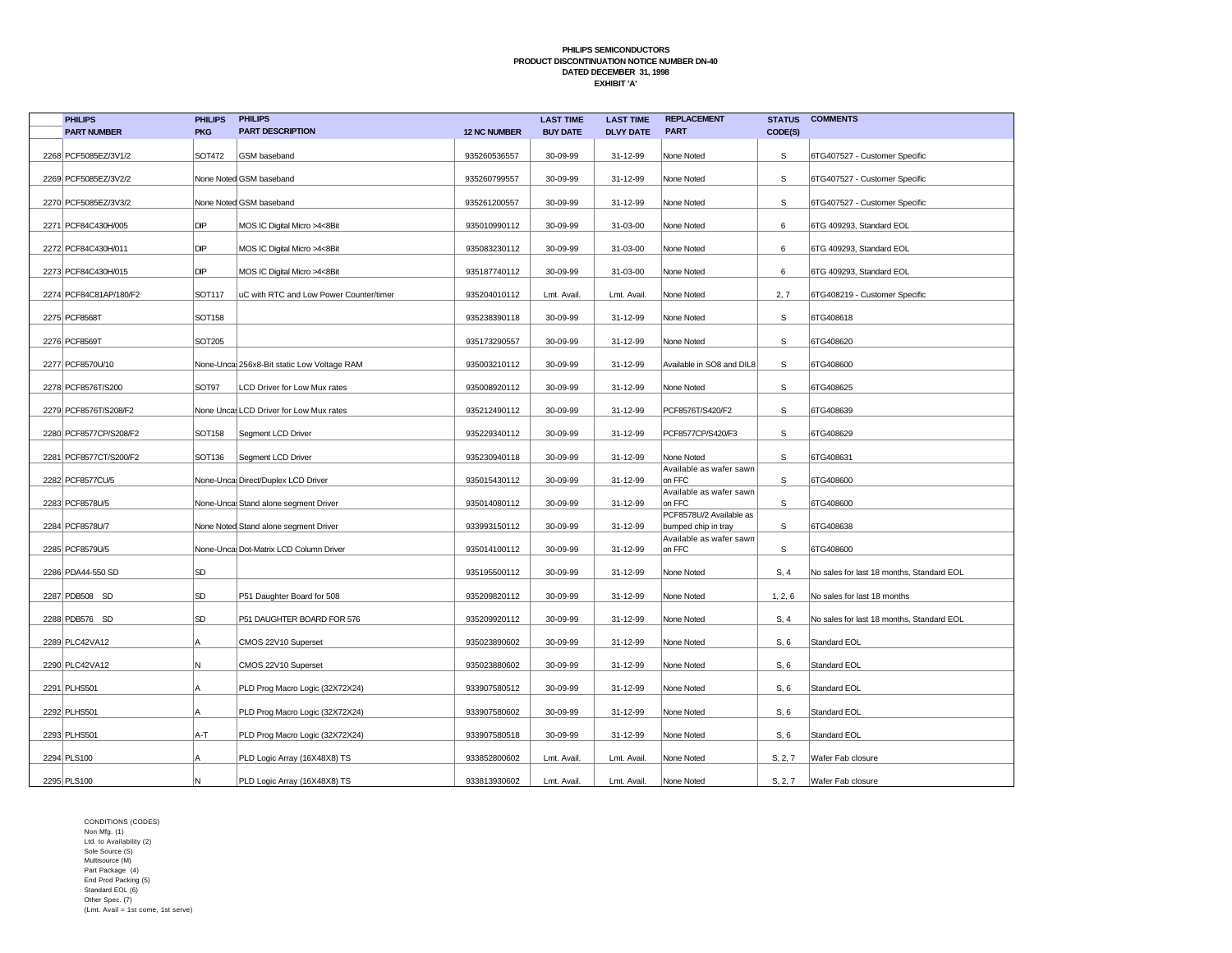| <b>PHILIPS</b>     | <b>PHILIPS</b> | <b>PHILIPS</b>               |                     | <b>LAST TIME</b> | <b>LAST TIME</b> | <b>REPLACEMENT</b> | <b>STATUS</b>      | <b>COMMENTS</b>   |
|--------------------|----------------|------------------------------|---------------------|------------------|------------------|--------------------|--------------------|-------------------|
| <b>PART NUMBER</b> | <b>PKG</b>     | <b>PART DESCRIPTION</b>      | <b>12 NC NUMBER</b> | <b>BUY DATE</b>  | <b>DLVY DATE</b> | <b>PART</b>        | CODE(S)            |                   |
| 2296 PLS101        | A              | PLD Logic Array (16X48X8) OC | 933852810112        | Lmt. Avail.      | Lmt. Avail.      | None Noted         | S, 2, 7            | Wafer Fab closure |
| 2297 PLS101        | A              | PLD Logic Array (16X48X8) OC | 933852810602        | Lmt. Avail.      | Lmt. Avail.      | None Noted         | S, 2, 7            | Wafer Fab closure |
| 2298 PLS101        | A-T            | PLD Logic Array (16X48X8) OC | 933852810118        | Lmt. Avail.      | Lmt. Avail.      | None Noted         | S, 2, 7            | Wafer Fab closure |
| 2299 PLS101        | N              | PLD Logic Array (16X48X8) OC | 933921860112        | Lmt. Avail.      | Lmt. Avail.      | None Noted         | S, 2, 7            | Wafer Fab closure |
| 2300 PLS101        | N              | PLD Logic Array (16X48X8) OC | 933852830602        | Lmt. Avail.      | Lmt. Avail.      | None Noted         | S, 2, 7            | Wafer Fab closure |
| 2301 PLS101        | N-B            | PLD Logic Array (16X48X8) OC | 933921860602        | Lmt. Avail.      | Lmt. Avail.      | None Noted         | S, 2, 7            | Wafer Fab closure |
| 2302 PLS153        | A              | PLD FPLA (18X32X10) TS       | 935026790112        | Lmt. Avail.      | Lmt. Avail.      | None Noted         | S, 2, 7            | Wafer Fab closure |
| 2303 PLS153        | Α              | PLD FPLA (18X32X10) TS       | 935026790602        | Lmt. Avail.      | Lmt. Avail.      | None Noted         | S 2, 7             | Wafer Fab closure |
| 2304 PLS153        | A-T            | PLD FPLA (18X32X10) TS       | 935026790118        | Lmt. Avail.      | Lmt. Avail.      | None Noted         | S 2, 7             | Wafer Fab closure |
| 2305 PLS153        | N              | PLD FPLA (18X32X10) TS       | 933814050602        | Lmt. Avail.      | Lmt. Avail.      | None Noted         | S 2, 7             | Wafer Fab closure |
| 2306 PLS153A       | Α              | PLD FPLA (18X32X10) TS       | 933845100602        | Lmt. Avail.      | Lmt. Avail.      | None Noted         | S 2, 7             | Wafer Fab closure |
| 2307 PLS153A       | N              | PLD FPLA (18X32X10) TS       | 933814070602        | Lmt. Avail.      | Lmt. Avail.      | None Noted         | S 2, 7             | Wafer Fab closure |
| 2308 PLS159A       | A              | PLD SEQNCR(16X45X12)         | 933883780602        | Lmt. Avail.      | Lmt. Avail.      | None Noted         | S <sub>2</sub> , 7 | Wafer Fab closure |
| 2309 PLS159A       | N              | PLD SEQNCR(16X45X12)         | 933883800602        | Lmt. Avail.      | Lmt. Avail.      | None Noted         | S <sub>2</sub> , 7 | Wafer Fab closure |
| 2310 PLS173        | A              | PLD FPLA (22X42X10)          | 933852910602        | Lmt. Avail.      | Lmt. Avail.      | None Noted         | S <sub>2</sub> , 7 | Wafer Fab closure |
| 2311 PLS173        | N              | PLD FPLA (22X42X10)          | 933810330602        | Lmt. Avail.      | Lmt. Avail.      | None Noted         | S <sub>2</sub> , 7 | Wafer Fab closure |
| 2312 Plus153-10    | l A            | PLD FPLA (18X32X10) TS       | 935040370602        | 30-09-99         | 31-12-99         | None Noted         | S, 6               | Standard EOL      |
| 2313 Plus153-10    | N              | PLD FPLA (18X32X10) TS       | 935040360602        | 30-09-99         | 31-12-99         | None Noted         | S, 6               | Standard EOL      |
| 2314 Plus153B      | Α              | PLD FPLA (18X32X10) TS       | 933980920602        | 30-09-99         | 31-12-99         | None Noted         | S, 6               | Standard EOL      |
| 2315 Plus153B      | N              | PLD FPLA (18X32X10) TS       | 933980930602        | 30-09-99         | 31-12-99         | None Noted         | S, 6               | Standard EOL      |
| 2316 Plus153D      | Α              | PLD FPLA (18X32X10) TS       | 933980940602        | 30-09-99         | 31-12-99         | None Noted         | S, 6               | Standard EOL      |
| 2317 Plus153D      | N              | PLD FPLA (18X32X10) TS       | 933980950602        | 30-09-99         | 31-12-99         | None Noted         | S, 6               | Standard EOL      |
| 2318 Plus173-10    | A              | PLD FPLA (22X42X10)          | 935040390602        | 30-09-99         | 31-12-99         | None Noted         | S, 6               | Standard EOL      |
| 2319 Plus173-10    | N              | PLD FPLA (22X42X10)          | 935040380602        | 30-09-99         | 31-12-99         | None Noted         | S, 6               | Standard EOL      |
| 2320 Plus173B      | A              | PLD FPLA (22X42X10)          | 933980960602        | 30-09-99         | 31-12-99         | None Noted         | S, 6               | Standard EOL      |
| 2321 Plus173B      | A-T            | PLD FPLA (22X42X10)          | 933980960118        | 30-09-99         | 31-12-99         | None Noted         | S, 6               | Standard EOL      |
| 2322 Plus173B      | N              | PLD FPLA (22X42X10)          | 933980970602        | 30-09-99         | 31-12-99         | None Noted         | S, 6               | Standard EOL      |
| 2323 Plus173D      |                | PLD FPLA (22X42X10)          | 933980980602        | 30-09-99         | 31-12-99         | None Noted         | S, 6               | Standard EOL      |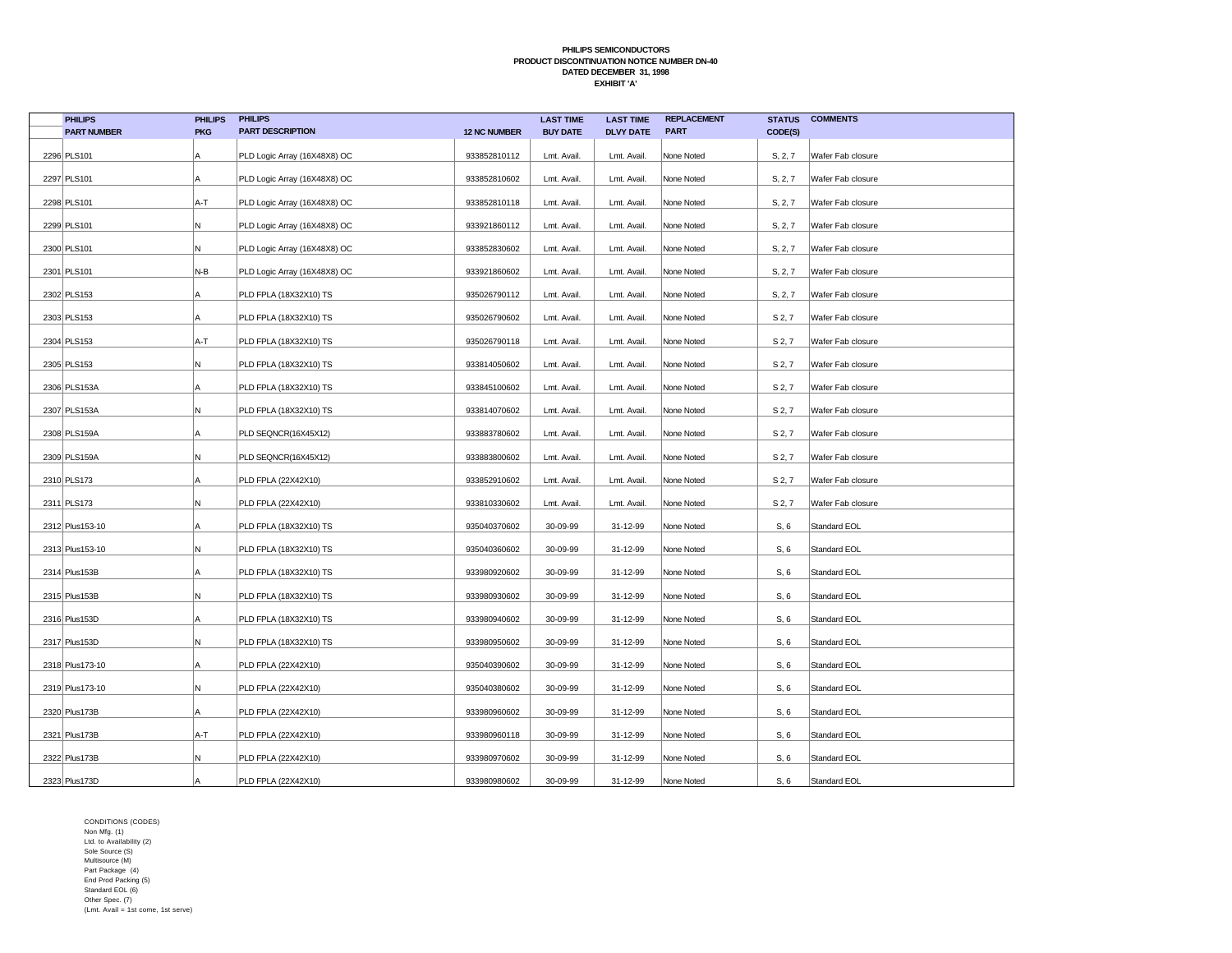| <b>PHILIPS</b>      | <b>PHILIPS</b> | <b>PHILIPS</b>                 |                     | <b>LAST TIME</b> | <b>LAST TIME</b> | <b>REPLACEMENT</b> | <b>STATUS</b> | <b>COMMENTS</b>                           |
|---------------------|----------------|--------------------------------|---------------------|------------------|------------------|--------------------|---------------|-------------------------------------------|
| <b>PART NUMBER</b>  | <b>PKG</b>     | <b>PART DESCRIPTION</b>        | <b>12 NC NUMBER</b> | <b>BUY DATE</b>  | <b>DLVY DATE</b> | <b>PART</b>        | CODE(S)       |                                           |
| 2324 Plus173D       | N              | PLD FPLA (22X42X10)            | 933980990602        | 30-09-99         | 31-12-99         | None Noted         | S, 6          | Standard EOL                              |
| 2325 PTPM749 A      | A T            | Trackpoint                     | 935217000118        | 30-09-99         | 31-12-99         | None Noted         | S, 4          | Sell w/o Tape and Reel                    |
| 2326 PTPM749 N A    | N              | Trackpoint                     | 935219860112        | 30-09-99         | 31-12-99         | None Noted         | S, 4          | Obsolete Package                          |
| 2327 S80C51FA-4A44A | A44            | ROMLESS, 16MHZ PLCC Com Temp   | 935220040112        | 30-06-99         | 31-12-99         | P80C51FA-4A        | M, 4, 6       | Standard EOL                              |
| 2328 S80C51FA-4A44A | A44 T          | ROMLESS 16MHZ PLCC Com Temp    | 935220040118        | 30-06-99         | 31-12-99         | P80C51FA-4A        | M, 4, 6       | Standard EOL                              |
| 2329 S80C51FA-4N40A | N40            | ROMLESS 16MHZ Dip Com Temp     | 935220140112        | 30-06-99         | 31-12-99         | P80C51FA-4N        | M, 4, 6       | Standard EOL                              |
| 2330 S80C51FA-5A44A | A44            | ROMLESS 16MHZ PLCC Ext Temp    | 935219880112        | 30-06-99         | 31-12-99         | P80C51FA-5A        | M, 4, 6       | Standard EOL                              |
| 2331 S80C51FA-5A44A | A44 T          | ROMLESS 16MHZ PLCC Ext Temp    | 935219880118        | 30-06-99         | 31-12-99         | P80C51FA-5A        | M, 4, 6       | Standard EOL                              |
| 2332 S80C51FA-5B44A | B44 T          | ROMLESS, 16MHZ PQFP Ext Temp   | 935220100518        | 30-06-99         | 31-12-99         | None Noted         | M, 4, 6       | No sales for last 18 months, Standard EOL |
| 2333 S80C51FA-5B44A | <b>B44 S</b>   | Single Tray                    | 935220100551        | 30-06-99         | 31-12-99         | None Noted         | M, 4          | Sell Multi Tray                           |
| 2334 S80C51FA-5B44A | <b>B44</b>     | ROMLESS 16MHZ PQFP Ext Temp    | 935220100557        | 30-06-99         | 31-12-99         | None Noted         | M, 4, 6       | Standard EOL                              |
| 2335 S80C51FA-5N40A | N40            | ROMLESS 16MHZ Dip Ext Temp     | 935220150112        | 30-06-99         | 31-12-99         | P80C51FA-5N        | M, 4, 6       | Standard EOL                              |
| 2336 S80C51FA-AA44A | A44 T          | ROMLESS, 24MHZ PLCC Com Temp   | 935220000118        | 30-06-99         | 31-12-99         | P80C51FA-I A       | M, 4, 6       | No sales for last 18 months, Standard EOL |
| 2337 S80C51FA-AA44A | A44            | ROMLESS 24MHZ, PLCC Com Temp   | 935220000112        | 30-06-99         | 31-12-99         | P80C51FA-IA        | M, 4, 6       | Standard EOL                              |
| 2338 S87C51FA-4A44B | A44            | OTP 8K 24MHZ PLCC Com Temp     | 935155640112        | 30-06-99         | 31-12-99         | P87C51FA-4A        | M, 4, 6       | Standard EOL                              |
| 2339 S87C51FA-4B44B | <b>B44</b>     | OTP, 8K, PQFP, Com Temp        | 935155680557        | 30-06-99         | 31-12-99         | P87C51RA+IB        | M, 4          | Sell RA+, 33MHZ Version                   |
| 2340 S87C51FA-4B44B | <b>B44 S</b>   | OTP 8K 24MHZ PQFP Com Temp     | 935155680551        | 30-06-99         | 31-12-99         | P87C51RA+4B        | M, 4, 6       | Standard EOL                              |
| 2341 S87C51FA-4N40C | N40            | OTP 8K 24MHZ Dip Com Temp      | 935155780112        | 30-06-99         | 31-12-99         | P87C51FA-4N        | M, 4, 6       | Standard EOL                              |
| 2342 S87C51FA-AA44B | A44            | OTP 8K 24MHZ PLCC Com Temp     | 935155660112        | 30-06-99         | 31-12-99         | P87C51FA-I A       | M, 4, 6       | Standard EOL                              |
| 2343 S87C51FB-4A44G | A44            | OTP 16K 16MHZ PLCC Com Temp    | 935065450112        | 30-06-99         | 31-12-99         | P87C51FB-4A        | M, 4, 6       | Standard EOL                              |
| 2344 S87C51FB-4N40G | N40            | OTP 16k 16MHC Dip Com Temp     | 935065470112        | 30-06-99         | 31-12-99         | P87C51FB-4N        | M, 4, 6       | Standard EOL                              |
| 2345 S87C51FB-4N40H | N40            | OTP 16K 16MHZ Dip Com Temp     | 935065470112        | 30-06-99         | 31-12-99         | P87C51FB-4N        | M, 4, 6       | Standard EOL                              |
| 2346 S87C51FC-4A44B | A44            | OTP 32K 16MHZ PLCC Com Temp    | 935166220112        | 30-06-99         | 31-12-99         | P87C51FC-4A        | M, 4, 6       | Standard EOL                              |
| 2347 S87C51FC-4A44B | A44 T          | OTP 32K 16MHZ PLCC Com Temp    | 935166220118        | 30-06-99         | 31-12-99         | P87C51FC-4A T      | M, 4, 6       | Standard EOL                              |
| 2348 S87C51FC-4N40B | N40            | OTP 32K 16MHZ Dip Com Temp     | 935166300112        | 30-06-99         | 31-12-99         | P87C51FC-4N        | M, 4, 6       | Standard EOL                              |
| 2349 S87C552-4 A68B | A68 T          | OTP 8K 16MHZ A/D PLCC Com Temp | 935042460118        | 30-09-99         | 31-12-99         | P87C552UBA A       | S, 4, 6       | Standard EOL                              |
| 2350 S87C552-4 A68B | A68            | OTP 8K 16MHZ A/D PLCC Com Temp | 935042460512        | 30-09-99         | 31-12-99         | P87C552UBA A       | S, 4, 6       | Standard EOL                              |
| 2351 S87C552-4 BA   | BA S           | OTP 8K 16MHZ A/D PQFP Com Temp | 935177960551        | 30-09-99         | 31-12-99         | P87C552UBB BA      | S, 4, 6       | Standard EOL                              |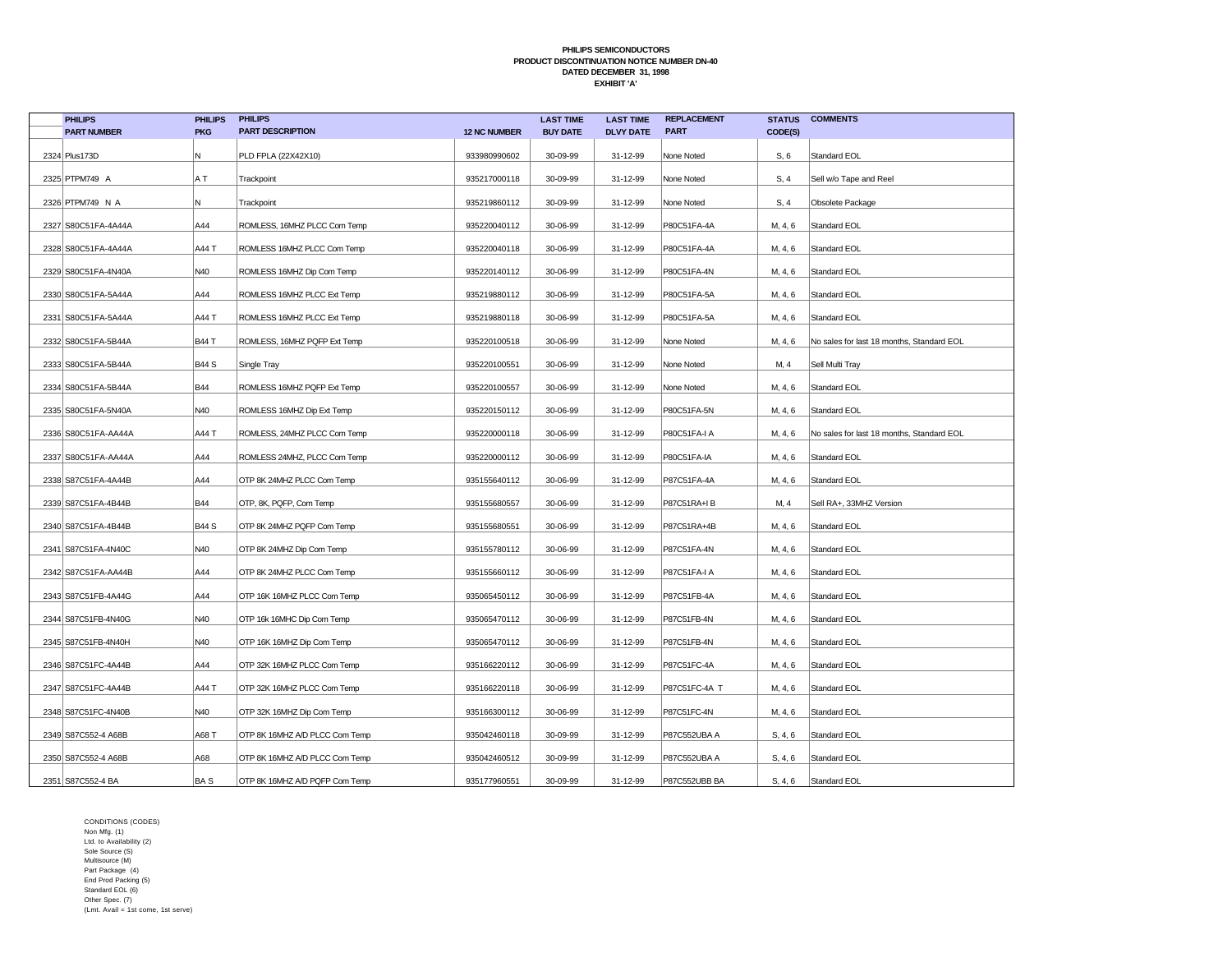| <b>PHILIPS</b>      | <b>PHILIPS</b> | <b>PHILIPS</b>                        |                     | <b>LAST TIME</b> | <b>LAST TIME</b> | <b>REPLACEMENT</b>  | <b>STATUS</b> | <b>COMMENTS</b>                           |
|---------------------|----------------|---------------------------------------|---------------------|------------------|------------------|---------------------|---------------|-------------------------------------------|
| <b>PART NUMBER</b>  | <b>PKG</b>     | <b>PART DESCRIPTION</b>               | <b>12 NC NUMBER</b> | <b>BUY DATE</b>  | <b>DLVY DATE</b> | <b>PART</b>         | CODE(S)       |                                           |
| 2352 S87C552-4 BA   | BA             | OTP 8K 16MHZ A/D PQFP Com Temp        | 935177960557        | 30-09-99         | 31-12-99         | P87C552UBB BA       | S, 4, 6       | Standard EOL                              |
| 2353 S87C552-5 A68  | A58            | OTP 8K 16MHZ A/D PLCC Ext Temp        | 935013050512        | 30-09-99         | 31-12-99         | <b>P87C552UFA A</b> | S, 4, 6       | Standard EOL                              |
| 2354 S87C552-5 BA   | BA             | OTP 8K 16MHZ A/D PQFP Ext Temp        | 935177970557        | Ltd. Avail.      | 31-12-99         | None Noted          | S, 1, 2       | Lmited Avail. - Fab Change                |
| 2355 S87C652-5 A44E | A44            | OTP, 8K, I2C PLCC Ext. Temp           | 935045760602        | Ltd. Avail       | 31-12-99         | None Noted          | S, 1, 2, 4, 6 | No sales for last 18 months               |
| 2356 S87C652-7 A44E | A44            | OTP 8K 20MHZ PLCC Com Temp            | 935045800112        | 30-09-99         | 31-12-99         | None Noted          | S, 4, 6       | Standard EOL                              |
| 2357 S87C652-7 N40E | N40            | OTP 8K 20MHZ Dip Com Temp             | 935045790112        | 30-09-99         | 31-12-99         | None Noted          | S, 4, 6       | Standard EOL                              |
| 2358 S87C654-4 BD A | BD             | OTP, 8K, I2C LQFP Com. Temp           | 935145430557        | 30-09-99         | 31-12-99         | None Noted          | S, 5          | No sales for last 18 months, Standard EOL |
| 2359 S87C654-5 BD D | <b>BD</b>      | OTP, 8K, I2C LQFP Ext Temp            | 935145440557        | 30-09-99         | 31-12-99         | None Noted          | S, 5          | Std Height Pkg. Avail.                    |
| 2360 S87C751-1 DB   | DB T           | OTP 2K I2C SSOP Com Temp              | 935180710118        | 30-09-99         | 31-12-99         | P87C751-4 DB        | S, 4, 5       | Sell 16MHZ VS 12MHZ                       |
| 2361 S87C752-1 DB F | DB T           | OTP 2K 12MHZ 8-Bit A/D SSOP           | 935177500518        | 30-09-99         | 31-12-99         | S87C752-4 DB        | S, 4, 5       | Avail w/o Tape and Reel                   |
| 2362 S87C752-4 DB F | DB T           | OTP 2K 16MHZ 8 Bit A/D I2C SSOP       | 935177700518        | 30-09-99         | 31-12-99         | None Noted          | S, 4, 5       | Avail w/o Tape and Reel                   |
| 2363 SA1458         | D              | General Purpose Op Amp                | 933842510602        | 31-03-99         | 31-12-99         | Mot, NS, ST, TI     | 1, 2, 7       | Ltd. Availability, Fab Closure            |
| 2364 SA1458         | D-T            | General Purpose Op Amp                | 933842510623        | 31-03-99         | 31-12-99         | Mot, NS, ST, TI     | 1, 2, 7       | Ltd. Availability, Fab Closure            |
| 2365 SA1458         | N              | General Purpose Op Amp                | 933325090112        | 31-03-99         | 31-12-99         | Mot, NS, ST, TI     | 1, 2, 7       | Ltd. Availability, Fab Closure            |
| 2366 SA4558         | D              | Dual General Purpose Op Amp           | 935042860602        | 31-03-99         | 31-12-99         | Mot, ST, TI         | 1, 2, 7       | Ltd. Availability, Fab Closure            |
| 2367 SA4558         | D-T            | Dual General Purpose Op Amp           | 935042860118        | 31-03-99         | 31-12-99         | Mot, ST, TI         | 1, 2, 7       | Ltd. Availability, Fab Closure            |
| 2368 SA4558         | N              | Dual General Purpose Op Amp           | 933976720602        | 31-03-99         | 31-12-99         | Mot, ST, TI         | 1, 2, 7       | Ltd. Availability, Fab Closure            |
| 2369 SA5209         | N              | Wideband Variable Gain Amp            | 935030690602        | 30-09-99         | 31-12-99         | SA5209D             | S, 6          | Low Volume, Standard EOL                  |
| 2370 SA5219         | N              | Wideband Variable Gain Amp            | 935056450602        | 30-09-99         | 31-12-99         | SA5219D             | S, 6          | Low Volume, Standard EOL                  |
| 2371 SA5512         | D              | Dual High Performance Op Amp          | 933889070112        | 31-03-99         | 31-12-99         | None Noted          | 1, 2, 7       | Ltd. Availability, Fab Closure            |
| 2372 SA5512         | D-T            | Dual High Performance Op Amp          | 933889070118        | 31-03-99         | 31-12-99         | None Noted          | 1, 2, 7       | Ltd. Availability, Fab Closure            |
| 2373 SA5512         | N              | Dual High Performance Op Amp          | 935143700112        | 31-03-99         | 31-12-99         | None Noted          | 1, 2, 7       | Ltd. Availability, Fab Closure            |
| 2374 SA5570         | D              | <b>Brushless DC Motor Controller</b>  | 933887730512        | 31-03-99         | 31-12-99         | TDA5140/1/2/3/4/5   | 1, 2, 7       | Ltd. Availability, Fab Closure            |
| 2375 SA5570         | D-T            | Brushless DC Motor Controller         | 933887730518        | 31-03-99         | 31-12-99         | TDA5140/1/2/3/4/5   | 1, 2, 7       | Ltd. Availability, Fab Closure            |
| 2376 SA5570         | N              | <b>Brushless DC Motor Controller</b>  | 933887720602        | 31-03-99         | 31-12-99         | TDA5140/1/2/3/4/5   | 1, 2, 7       | Ltd. Availability, Fab Closure            |
| 2377 SA5752         | DK             | Audio Proc-Companding, Vox & Amp Sect | 935077950112        | 30-06-99         | 31-12-99         | None Noted          | S, 1, 2,      | fab process change                        |
| 2378 SA5752         | DK             | Audio Proc-Companding, Vox & Amp Sect | 935077950512        | 30-06-99         | 31-12-99         | None Noted          | S, 1, 2,      | fab process change                        |
| 2379 SA5752         | DK-T           | Audio Proc-Companding, Vox & Amp Sect | 935077950118        | 30-06-99         | 31-12-99         | None Noted          | S, 1, 2,      | fab process change                        |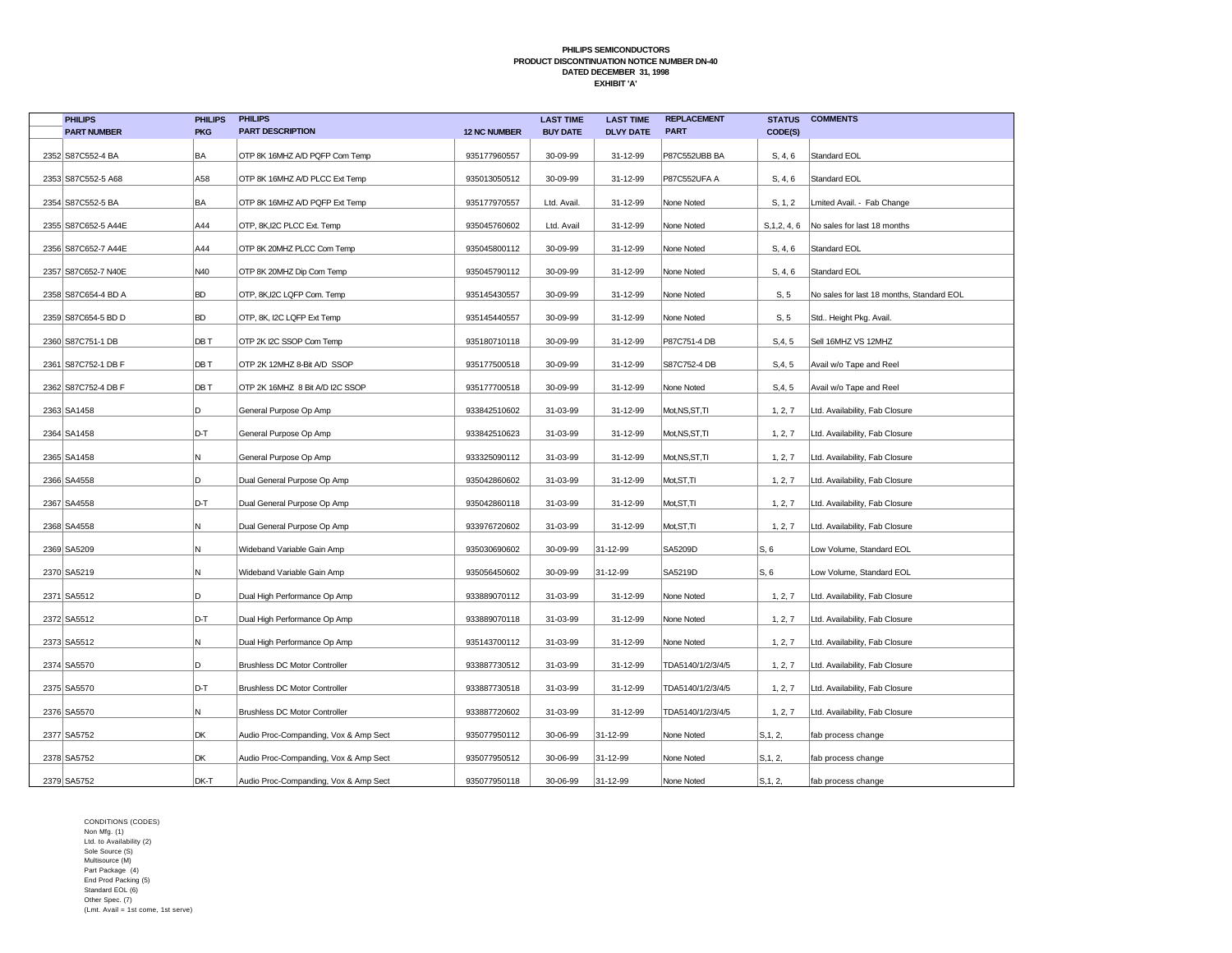| <b>PHILIPS</b>      | <b>PHILIPS</b> | <b>PHILIPS</b>                        |                     | <b>LAST TIME</b> | <b>LAST TIME</b> | <b>REPLACEMENT</b> | <b>STATUS</b> | <b>COMMENTS</b>                       |
|---------------------|----------------|---------------------------------------|---------------------|------------------|------------------|--------------------|---------------|---------------------------------------|
| <b>PART NUMBER</b>  | <b>PKG</b>     | <b>PART DESCRIPTION</b>               | <b>12 NC NUMBER</b> | <b>BUY DATE</b>  | <b>DLVY DATE</b> | <b>PART</b>        | CODE(S)       |                                       |
| 2380 SA5752         | DK-T           | Audio Proc-Companding, Vox & Amp Sect | 935077950518        | 30-06-99         | 31-12-99         | None Noted         | S, 1, 2,      | fab process change                    |
| 2381 SA576          | D              | Low Power Compandor                   | 935037070602        | 30-06-99         | 31-12-99         | None Noted         | S, 1, 2,      | fab process change                    |
| 2382 SA576          | D-T            | Low Power Compandor                   | 935037070623        | 30-06-99         | 31-12-99         | None Noted         | S, 1, 2,      | fab process change                    |
| 2383 SA576          | N              | Low Power Compandor                   | 935037080602        | 30-06-99         | 31-12-99         | None Noted         | S, 1, 2,      | fab process change                    |
| 2384 SA577          | D              | Programmable LP Compandor             | 935031550602        | 30-06-99         | 31-12-99         | None Noted         | S, 1, 2,      | fab process change                    |
| 2385 SA577          | D-T            | Programmable LP Compandor             | 935031550118        | 30-06-99         | 31-12-99         | None Noted         | S, 1, 2,      | fab process change                    |
| 2386 SA578          | D              | Programmable LP Compandor             | 935031590602        | 30-06-99         | 31-12-99         | None Noted         | S, 1, 2,      | fab process change                    |
| 2387 SA578          | D-T            | Programmable LP Compandor             | 935031590118        | 30-06-99         | 31-12-99         | None Noted         | S, 1, 2,      | fab process change                    |
| 2388 SA578          | D-T            | Programmable LP Compandor (Obs. 12nc) | 935031590623        | 30-06-99         | 31-12-99         | None Noted         | S, 1, 2,      | fab process change                    |
| 2389 SA607          | D              | LV HI Perf Mixer FM IF System         | 935057880602        | 30-09-99         | 31-12-99         | SA607DK            | S, 6          | Low Volume, Standard EOL              |
| 2390 SA607          | D-T            | LV HI Perf Mixer FM IF System         | 935057880118        | 30-09-99         | 31-12-99         | SA607DK            | S, 6          | Low Volume, Standard EOL              |
| 2391 SA608          | D              | LV HI Perf Mixer FM IF System         | 935063360602        | 30-09-99         | 31-12-99         | SA608DK            | S, 6          | Low Volume, Standard EOL              |
| 2392 SA608          | D-T            | LV HI Perf Mixer FM IF System         | 935063360118        | 30-09-99         | 31-12-99         | SA608DK            | S, 6          | Low Volume, Standard EOL              |
| 2393 SA741C         | N              | General Purpose Op Amp                | 933325070602        | 31-03-99         | 31-12-99         | NS, ST, TI         | 1, 2, 7       | Ltd. Availability, Fab Closure        |
| 2394 SAA2510GP      | QFP100         | Video CD                              | 935219660551        | 31-03-00         | 30-06-00         | None Noted         | S, 6          | Lack of market demand, Standard EOL   |
| 2395 SAA2510GP      | QFP100         | Video CD                              | 935219660557        | 31-03-00         | 30-06-00         | None Noted         | S, 6          | Lack of market demand, Standard EOL   |
| 2396 SAA2510H       | QFP100         | Video CD                              | 935255960551        | 31-03-00         | 30-06-00         | None Noted         | S, 6          | Lack of market demand, Standard EOL   |
| 2397 SAA2510H       | QFP100         | Video CD                              | 935255960557        | 31-03-00         | 30-06-00         | None Noted         | S, 6          | Lack of market demand, Standard EOL   |
| 2398 SAA3005T       |                | None Noted ASIC, Customer Specific    | 933966680112        | 30-09-99         | 31-12-99         | None Noted         | S, 1, 2       | Non-Manufactural, Limted Availability |
| 2399 SAA7201H/A/C2  | SOT322         | MPEG2 Audio + Video+OSD (DIVA3)       | 935260897551        | 09/30/99         | 12/31/99         | SAA7201H/C3        | 6             | Standard EOL                          |
| 2400 SAA7201H/A/C2  | SOT322         | MPEG2 Audio + Video+OSD (DIVA3)       | 935260897557        | 09/30/99         | 12/31/99         | SAA7201H/C3        | 6             | Standard EOL                          |
| 2401 SAA7201H/B/C2  | <b>SOT322</b>  | MPEG2 DeCodeur Audio Video            | 935260922551        | 09/30/99         | 12/31/99         | SAA7201H/C3        | 6             | Standard EOL                          |
| 2402 SAA7201H/B/C2  | SOT322         | MPEG2 DeCodeur Audio Video            | 935260922557        | 09/30/99         | 12/31/99         | SAA7201H/C3        | 6             | Standard EOL                          |
| 2403 SAA7201H/C2/S1 | SOT322         | DIVA3-MPEG2                           | 935260104551        | 09/30/99         | 12/31/99         | SAA7201H/C3        | 6             | Standard EOL                          |
| 2404 SAA7201H/C2/S1 | SOT322         | DIVA3-MPEG2                           | 935260104557        | 09/30/99         | 12/31/99         | SAA7201H/C3        | 6             | Standard EOL                          |
| 2405 SAA7206H/C2    | SOT319         | Descrambler                           | 935207950551        | 09/30/99         | 12/31/99         | SAA7214H/C1        | 6             | Standard EOL                          |
| 2406 SAA7206H/C2    | SOT319         | Descrambler                           | 935207950557        | 09/30/99         | 12/31/99         | SAA7214H/C1        | 6             | Standard EOL                          |
| 2407 SAA7207H/C1    | SOT307         | R/S Decoder                           | 935199700518        | 09/30/99         | 12/31/99         | None Noted         | 6             | Standard EOL                          |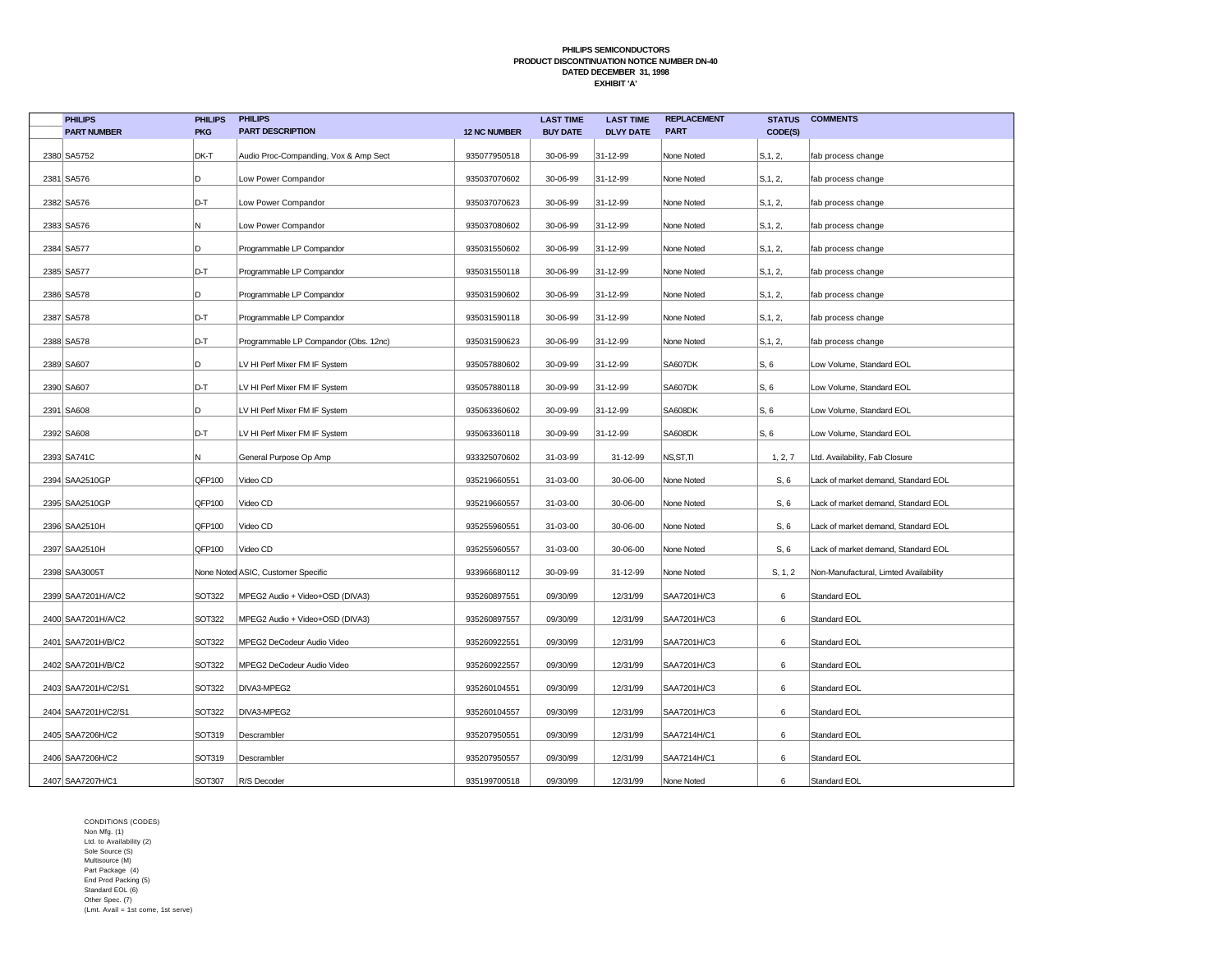| <b>PHILIPS</b>           | <b>PHILIPS</b> | <b>PHILIPS</b>          |                     | <b>LAST TIME</b> | <b>LAST TIME</b> | <b>REPLACEMENT</b> | <b>STATUS</b>  | <b>COMMENTS</b>                     |
|--------------------------|----------------|-------------------------|---------------------|------------------|------------------|--------------------|----------------|-------------------------------------|
| <b>PART NUMBER</b>       | <b>PKG</b>     | <b>PART DESCRIPTION</b> | <b>12 NC NUMBER</b> | <b>BUY DATE</b>  | <b>DLVY DATE</b> | <b>PART</b>        | CODE(S)        |                                     |
| 2408 SAA7207H/C1         | SOT307         | R/S Decoder             | 935199700551        | 09/30/99         | 12/31/99         | None Noted         | 6              | Standard EOL                        |
| 2409 SAA7207H/C1         | <b>SOT307</b>  | R/S Decoder             | 935199700557        | 09/30/99         | 12/31/99         | None Noted         | 6              | Standard EOL                        |
| 2410 SAA7322GP           | QFP44          | DAC <sub>3</sub>        | 900000000162        | 31-03-00         | 30-06-00         | None Noted         | S, 6           | Lack of market demand, Standard EOL |
| 2411 SAA7330GP           | QFP80          | <b>CIAP</b>             | 935185600557        | 31-03-00         | 30-06-00         | None Noted         | S, 6           | Lack of market demand, Standard EOL |
| 2412 SAA7330GP,551       | QFP80          | <b>CIAP</b>             | 935185600551        | 31-03-00         | 30-06-00         | None Noted         | S, 6           | Lack of market demand, Standard EOL |
| 2413 SAA7345GP/M2A       | QFP44          | CD <sub>6</sub>         | 935078470112        | 31-03-00         | 30-06-00         | See Comments       | S, 7           | Replaced by next generation         |
| 2414 SAA7345GP/M2A, 117  | QFP44          | CD <sub>6</sub>         | 935078470117        | 31-03-00         | 30-06-00         | See Comments       | S, 7           | Replaced by next generation         |
| 2415 SAA7345GP/M5        | QFP44          | CD <sub>6</sub>         | 935085680112        | 31-03-00         | 30-06-00         | See Comments       | S, 7           | Replaced by next generation         |
| 2416 SAA7345GP/M5        | QFP44          | CD <sub>6</sub>         | 935085680557        | 31-03-00         | 30-06-00         | See Comments       | S, 7           | Replaced by next generation         |
| 2417 SAA7345GP/M5,117    | QFP44          | CD <sub>6</sub>         | 935085680117        | 31-03-00         | 30-06-00         | See Comments       | S, 7           | Replaced by next generation         |
| 2418 SAA7345GP/M5,517    | QFP44          | CD <sub>6</sub>         | 935085680517        | 31-03-00         | 30-06-00         | See Comments       | S, 7           | Replaced by next generation         |
| 2419 SAA7345GP/M5,519    | QFP44          | CD <sub>6</sub>         | 935085680519        | 31-03-00         | 30-06-00         | See Comments       | S, 7           | Replaced by next generation         |
| 2420 SAA7345GP/M5,551    | QFP44          | CD <sub>6</sub>         | 935085680551        | 31-03-00         | 30-06-00         | See Comments       | S, 7           | Replaced by next generation         |
| 2421   SAA7345GP/M5/SS   | QFP44          | CD <sub>6</sub>         | 935153990551        | 31-03-00         | 30-06-00         | See Comments       | S, 7           | Replaced by next generation         |
| 2422 SAA7345GP/M5/SS,557 | QFP44          | CD <sub>6</sub>         | 935153990557        | 31-03-00         | 30-06-00         | See Comments       | S, 7           | Replaced by next generation         |
| 2423 SAA7345GP/M5/TT,117 | QFP44          | CD <sub>6</sub>         | 935163880117        | 31-03-00         | 30-06-00         | See Comments       | $\overline{7}$ | Replaced by next generation         |
| 2424 SAA7345GP/M5/TT,551 | QFP44          | CD <sub>6</sub>         | 935163880551        | 31-03-00         | 30-06-00         | See Comments       | $\overline{7}$ | Replaced by next generation         |
| 2425 SAA7345GP/M5/TT,557 | QFP44          | CD <sub>6</sub>         | 935163880557        | 31-03-00         | 30-06-00         | See Comments       | S, 7           | Replaced by next generation         |
| 2426 SAA7345H/M5/LV,117  | QFP44          | CD <sub>6</sub>         | 935166100117        | 31-03-00         | 30-06-00         | See Comments       | $\overline{7}$ | Replaced by next generation         |
| 2427 SAA7345H/M5/LV,557  | QFP44          | CD <sub>6</sub>         | 935166100557        | 31-03-00         | 30-06-00         | See Comments       | S, 7           | Replaced by next generation         |
| 2428 SAA7347H/M1         | QFP44          | CD <sub>6</sub>         | 935179840557        | 31-03-00         | 30-06-00         | See Comments       | S, 7           | Replaced by next generation         |
| 2429 SAA7347H/M1,517     | QFP44          | CD <sub>6</sub>         | 935179840517        | 31-03-00         | 30-06-00         | See Comments       | S, 7           | Replaced by next generation         |
| 2430 SAA7348GP/M2        | LQFP100        | ACE                     | 935252630557        | 31-03-00         | 30-06-00         | See Comments       | S, 7           | Replaced by nExt generation         |
| 2431 SAA7348HL/M2        | LQFP100        | ACE                     | 935255650557        | 31-03-00         | 30-06-00         | See Comments       | S, 7           | Replaced by nExt generation         |
| 2432 SAA7380GP/M1        | QFP80          | <b>ELM</b>              | 935198180551        | 31-03-00         | 30-06-00         | None Noted         | S, 6           | Lack of market demand, Standard EOL |
| 2433 SAA7380GP/M1        | QFP80          | <b>ELM</b>              | 935198180557        | 31-03-00         | 30-06-00         | None Noted         | S, 6           | Lack of market demand, Standard EOL |
| 2434 SAA7382GP/M1        | QFP80          | <b>ELM</b>              | 935198190551        | 31-03-00         | 30-06-00         | None Noted         | S, 6           | Lack of market demand, Standard EOL |
| 2435 SAA7382GP/M1        | QFP80          | ELM                     | 935198190557        | 31-03-00         | 30-06-00         | None Noted         | S, 6           | Lack of market demand, Standard EOL |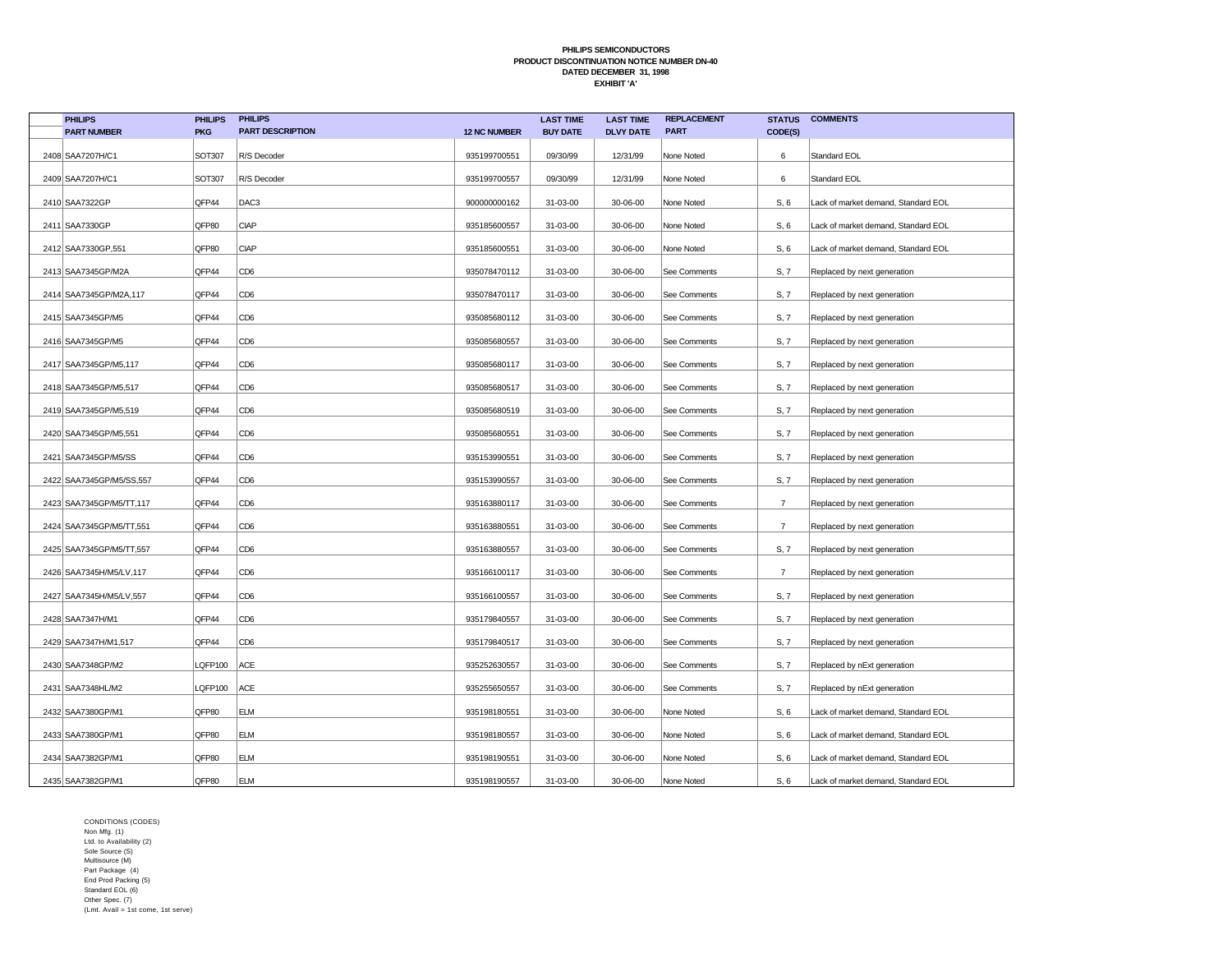| <b>PHILIPS</b>      | <b>PHILIPS</b> | <b>PHILIPS</b>                            |                     | <b>LAST TIME</b> | <b>LAST TIME</b> | <b>REPLACEMENT</b> | <b>STATUS</b>            | <b>COMMENTS</b>                        |
|---------------------|----------------|-------------------------------------------|---------------------|------------------|------------------|--------------------|--------------------------|----------------------------------------|
| <b>PART NUMBER</b>  | <b>PKG</b>     | <b>PART DESCRIPTION</b>                   | <b>12 NC NUMBER</b> | <b>BUY DATE</b>  | <b>DLVY DATE</b> | <b>PART</b>        | CODE(S)                  |                                        |
| 2436 SAA7385GP      | QFP128         | <b>SEQUOIA</b>                            | 935202680551        | 31-03-00         | 30-06-00         | None Noted         | S, 6                     | Lack of market demand, Standard EOL    |
| 2437 SAA7385GP      | QFP128         | <b>SEQUOIA</b>                            | 935202680557        | 31-03-00         | 30-06-00         | None Noted         | S, 6                     | Lack of market demand, Standard EOL    |
| 2438 SAA7388GP/M1   | QFP80          | <b>ELM</b>                                | 935219650551        | 31-03-00         | 30-06-00         | None Noted         | S, 6                     | Lack of market demand, Standard EOL    |
| 2439 SAA7388GP/M1   | QFP80          | <b>ELM</b>                                | 935219650557        | 31-03-00         | 30-06-00         | None Noted         | S, 6                     | Lack of market demand, Standard EOL    |
| 2440 SAA8113HL/C100 | SOT407         | DSP Camera+PPG+Micro Code 00              | 935261127518        | 09/30/99         | 12/31/99         | SAA8113HL/C101     | 6                        | Standard EOL                           |
| 2441 SAA8113HL/C100 | SOT407         | DSP Camera+PPG+Micro Code 00              | 935261127551        | 09/30/99         | 12/31/99         | SAA8113HL/C101     | 6                        | Standard EOL                           |
| 2442 SAA8113HL/C100 | SOT407         | DSP Camera+PPG+Micro Code 00              | 935261127557        | 09/30/99         | 12/31/99         | SAA8113HL/C101     | 6                        | Standard EOL                           |
| 2443 SAF1201D       |                | None Noted ASIC, Customer Specific        | 933566410112        | 30-09-99         | 31-12-99         | None Noted         | S, 1, 2                  | Non-Manufactural, Limted Availability  |
| 2444 SAF1203D       |                | None Noted ASIC, Customer Specific        | 933566430112        | 30-09-99         | 31-12-99         | None Noted         | S, 1, 2                  | Non-Manufactural, Limted Availability  |
| 2445 SAF1204D       |                | None Noted ASIC, Customer Specific        | 933566440112        | 30-09-99         | 31-12-99         | None Noted         | S, 1, 2                  | Non-Manufactural, Limted Availability  |
| 2446 SC26C94A1      | A              | Quad CMOS UART Ind Temp                   | 935051340602        | 30-09-99         | 31-12-99         | SC28C94A1A         | S, 2                     | Improved product released, Ltd. Avail. |
| 2447 SC26C94A1      | A-T            | Quad CMOS UART Ind Temp                   | 935051340118        | 30-09-99         | 31-12-99         | SC28C94A1A         | S, 2                     | Improved product released, Ltd. Avail. |
| 2448 SC26C94A1      | N              | Quad CMOS UART Ind Temp                   | 935051330602        | 30-09-99         | 31-12-99         | SC28C94A1N         | $\mathsf{S}, 2$          | Improved product released, Ltd. Avail. |
| 2449 SC26C94C1      | A              | Quad CMOS UART                            | 935043890602        | 30-09-99         | 31-12-99         | SC28C94A1A         | $\mathsf{S}, 2$          | Improved product released, Ltd. Avail. |
| 2450 SC26C94C1      | A-T            | Quad CMOS UART                            | 935043890118        | 30-09-99         | 31-12-99         | SC28C94A1A         | $\mathsf{S}, 2$          | Improved product released, Ltd. Avail. |
| 2451 SC26C94C1      | N              | Quad CMOS UART                            | 935043880602        | 30-09-99         | 31-12-99         | SC28C94A1N         | $\mathsf{S}, 2$          | Improved product released, Ltd. Avail. |
| 2452 SC26L198A1     | A              | 3.3V CMOS Octart-Unix Compatible          | 935224060512        | 30-09-99         | 31-12-99         | SC28L198A1A        | $\mathsf{S}, \mathsf{7}$ | Improved product released              |
| 2453 SC26L198A1     | A-T            | 3.3V CMOS Octart-Unix Compatible          | 935224060518        | 30-09-99         | 31-12-99         | SC28L198A1A        | S, 7                     | Improved product released              |
| 2454 SC26L198C1     | Α              | 3.3V CMOS Octart-Unix Compatible          | 935191960512        | 30-09-99         | 31-12-99         | SC28L198A1A        | $\mathsf{S}, \mathsf{7}$ | Improved product released              |
| 2455 SC26L198C1     | A-T            | 3.3V CMOS Octart-Unix Compatible          | 935191960518        | 30-09-99         | 31-12-99         | SC28L198A1A        | S, 7                     | Improved product released              |
| 2456 SC28C198C1     | Α              | 8-Channel CMOS UART                       | 935260718512        | 30-09-99         | 31-12-99         | SC28L198A1A        | S, 7                     | Improved product released              |
| 2457 SC28C198C1     | BE             | 8-Channel CMOS UART                       | 935260872557        | 30-09-99         | 31-12-99         | SC28L198A1BE       | S, 7                     | Improved product released              |
| 2458 SC28C198C1     | BE-S           | 8-Channel CMOS UART                       | 935260872551        | 30-09-99         | 31-12-99         | SC28L198A1BE       | S, 7                     | Improved product released              |
| 2459 SC28C198C1     | BE-T           | 8-Channel CMOS UART                       | 935260872518        | 30-09-99         | 31-12-99         | SC28L198A1BE       | S, 7                     | Improved product released              |
| 2460 SC28C198C1     | A-T            | 8-Channel CMOS UART                       | 935260718518        | 30-09-99         | 31-12-99         | SC28L198A1A        | S, 7                     | Improved product released              |
| 2461 SC28L194C1     | A              | 3V, 4 Channel UART, Comercial Temp        | 935198830512        | 30-09-99         | 31-12-99         | SC28L194A1A        | S, 7                     | Improved product released              |
| 2462 SC28L194C1     | A-T            | 3V, 4 Channel UART, Comercial Temp        | 935198830518        | 30-09-99         | 31-12-99         | SC28L194A1A        | S, 7                     | Improved product released              |
| 2463 SC68C198A1     |                | Octal UART w/TTL compatibility, 3.3V & 5V | 935196740512        | 30-09-99         | 31-12-99         | SC28L198A1A        | S, 7                     | Improved product released              |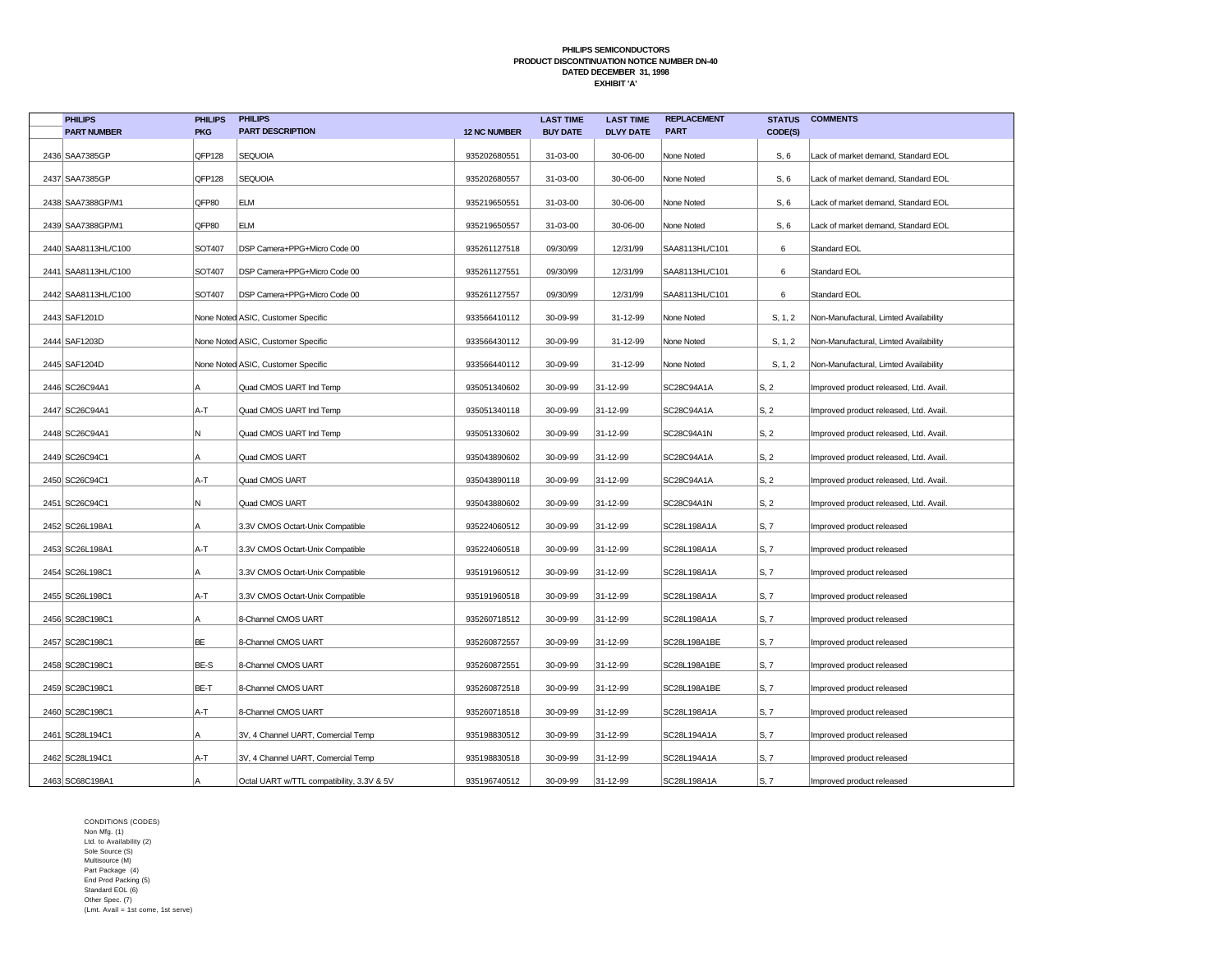| <b>PHILIPS</b>      | <b>PHILIPS</b> | <b>PHILIPS</b>                             |                     | <b>LAST TIME</b> | <b>LAST TIME</b> | <b>REPLACEMENT</b> | <b>STATUS</b> | <b>COMMENTS</b>                            |
|---------------------|----------------|--------------------------------------------|---------------------|------------------|------------------|--------------------|---------------|--------------------------------------------|
| <b>PART NUMBER</b>  | <b>PKG</b>     | <b>PART DESCRIPTION</b>                    | <b>12 NC NUMBER</b> | <b>BUY DATE</b>  | <b>DLVY DATE</b> | <b>PART</b>        | CODE(S)       |                                            |
| 2464 SC68C198A1     | A-T            | Octal UART w/TTL compatibility, 3.3V & 5V  | 935196740518        | 30-09-99         | 31-12-99         | SC28L198A1A        | S, 7          | Improved product released                  |
| 2465 SC68C198C1     | ΙA             | CMOS Octart Unix Compatible DAT            | 935178130512        | 30-09-99         | 31-12-99         | SC26C198C1A        | S, 7          | Improved product released                  |
| 2466 SC68C198C1     | Α              | CMOS Octart Unix Compatible DAT (obs 12nc) | 935178130112        | 30-09-99         | 31-12-99         | SC26C198C1A        | S, 7          | Improved product released                  |
| 2467 SC68C198C1     | A-T            | CMOS Octart Unix Compatible DAT            | 935178130518        | 30-09-99         | 31-12-99         | SC26C198C1A        | S, 7          | Improved product released                  |
| 2468 SC68C198C1     | A-T            | CMOS Octart Unix Compatible DAT (obs 12nc) | 935178130118        | 30-09-99         | 31-12-99         | SC26C198C1A        | S, 7          | Improved product released                  |
| 2469 SC68C94A1      | А              | Quad CMOS UART Ind Temp                    | 935051360602        | 30-09-99         | 31-12-99         | SC28C94A1A         | S, 2, 7       | Improved product released, Ltd. Avail.     |
| 2470 SC68C94A1      | N              | Quad CMOS UART Ind Temp                    | 935051350602        | 30-09-99         | 31-12-99         | SC28C94A1A         | S, 2, 7       | Improved product released, Ltd. Avail.     |
| 2471 SC68C94C1      | A              | Quad CMOS UART                             | 935043910602        | 30-09-99         | 31-12-99         | SC28C94A1A         | S, 2, 7       | Improved product released, Ltd. Avail.     |
| 2472 SC68C94C1      | A-T            | Quad CMOS UART                             | 935043910118        | 30-09-99         | 31-12-99         | SC28C94A1N         | S, 2, 7       | Improved product released, Ltd. Avail.     |
| 2473 SC68C94C1      | N              | Quad CMOS UART                             | 935043900112        | 30-09-99         | 31-12-99         | SC28C94A1N         | S, 2          | Improved product released, Ltd. Avail.     |
| 2474 SC68C94C1      | N              | Quad CMOS UART (Obsolete 12nc)             | 935043900602        | 30-09-99         | 31-12-99         | SC28C94A1N         | S, 2          | Improved product released, Ltd. Avail.     |
| 2475 SC68L198A1     | Α              | 3.3V CMOS Octart-Unix Compatible           | 935224070512        | 30-09-99         | 31-12-99         | SC28L198A1A        | S, 7          | Improved product released                  |
| 2476 SC68L198A1     | A-T            | 3.3V CMOS Octart-Unix Compatible           | 935224070518        | 30-09-99         | 31-12-99         | SC28L198A1A        | S, 7          | Improved product released                  |
| 2477 SC68L198C1     | Α              | Octal UART w/TTL compatibility, 3.3V & 5V  | 935191970512        | 30-09-99         | 31-12-99         | SC28L198A1A        | S, 7          | improved product release                   |
| 2478 SC68L198C1     | A-T            | Octal UART w/TTL compatibility, 3.3V & 5V  | 935191970518        | 30-09-99         | 31-12-99         | SC28L198A1A        | S, 7          | improved product release                   |
| 2479 SC80C31BAPB44A | <b>B44 T</b>   | ROMLESS, 24MHZ, PQFP Ext Temp              | 935260308518        | 30-06-99         | 31-12-99         | P80C31UFB B        | M, 4          | Sell w/o Tape and Reel                     |
| 2480 SC80C31BAPB44A | <b>B44</b>     | ROMLESS, 24MHZ, PQFP Ext Temp              | 935260308557        | 30-06-99         | 31-12-99         | P80C31UFB B        | M, 4, 6       | No sales for more than 6 mo., Standard EOL |
| 2481 SC80C31BAYB44A | <b>B44 T</b>   | ROMLESS, 33MHZ, PQFP Ext Temp              | 935260309518        | 30-06-99         | 31-12-99         | P80C31UFB B        | M, 4          | Sell w/o Tape and Reel                     |
| 2482 SC80C31BAYB44A | <b>B44</b>     | ROMLESS, 33MHZ PQFP Ext Temp               | 935260309557        | 30-06-99         | 31-12-99         | P80C31UFB B        | M, 4, 6       | No sales for more than 6 mo., Standard EOL |
| 2483 SC80C31BCPB44A | <b>B44 T</b>   | ROMLESS 24MHZ, PQFP Com Temp               | 935260163518        | 30-06-99         | 31-12-99         | P80C31UBB B        | M, 4          | Sell w/o Tape and Reel                     |
| 2484 SC80C31BCPB44A | <b>B44</b>     | ROMLESS, 24MHZ, PQFP Com Temp              | 935260163557        | 30-06-99         | 31-12-99         | P80C31UBB B        | M, 4, 6       | No sales for more than 6 mo., Standard EOL |
| 2485 SC80C31BCYB44A | <b>B44 T</b>   | ROMLESS, 33MHZ PQFP Com Temp               | 935260164518        | 30-06-99         | 31-12-99         | P80C31UBB B        | M, 4          | Sell w/o Tape and Reel                     |
| 2486 SC80C31BCYB44A | <b>B44</b>     | ROMLESS, 33MHZ PQFP Com Temp               | 935260164557        | 30-06-99         | 31-12-99         | P80C31UBB B        | M, 4, 6       | No sales for more than 6 mo., Standard EOL |
| 2487 SC87C451AGA68  | A68 T          | OTP 4K 16MHZ PLCC Ext Temp                 | 935212810118        | 30-09-99         | 31-12-99         | None Noted         | S, 4          | AVAIL w/o TAPE AND Reel                    |
| 2488 SC87C451AGA68E | A68 T          | OTP, 4K, PLCC, Ext. Temp                   | 935019690118        | 30-09-99         | 31-12-99         | None Noted         | S, 4, 6       | No sales for last 18 months, Standard EOL  |
| 2489 SC87C451CGA68  | A68 T          | OTP 4K 16MHZ PLCC Com Temp                 | 935003730118        | 30-09-99         | 31-12-99         | SC87C451CGA A      | S, 4          | Avail w/o Tape and Reel                    |
| 2490 SC87C51AG B44  | <b>B44 S</b>   | OTP 4K 16MHZ PQFP Ext Temp                 | 935046750551        | Ltd. Avail       | Ltd. Avail.      | P87C51UFB B        | M, 2, 4, 5    | Multitray Available                        |
| 2491 SC87C51AGB44   | <b>B44</b>     | OTP 4K 16MHZ PQFP Ext Temp                 | 935046750557        | Ltd. Avail       | Ltd. Avail.      | P87C51UFB B        | M, 2, 4, 5    |                                            |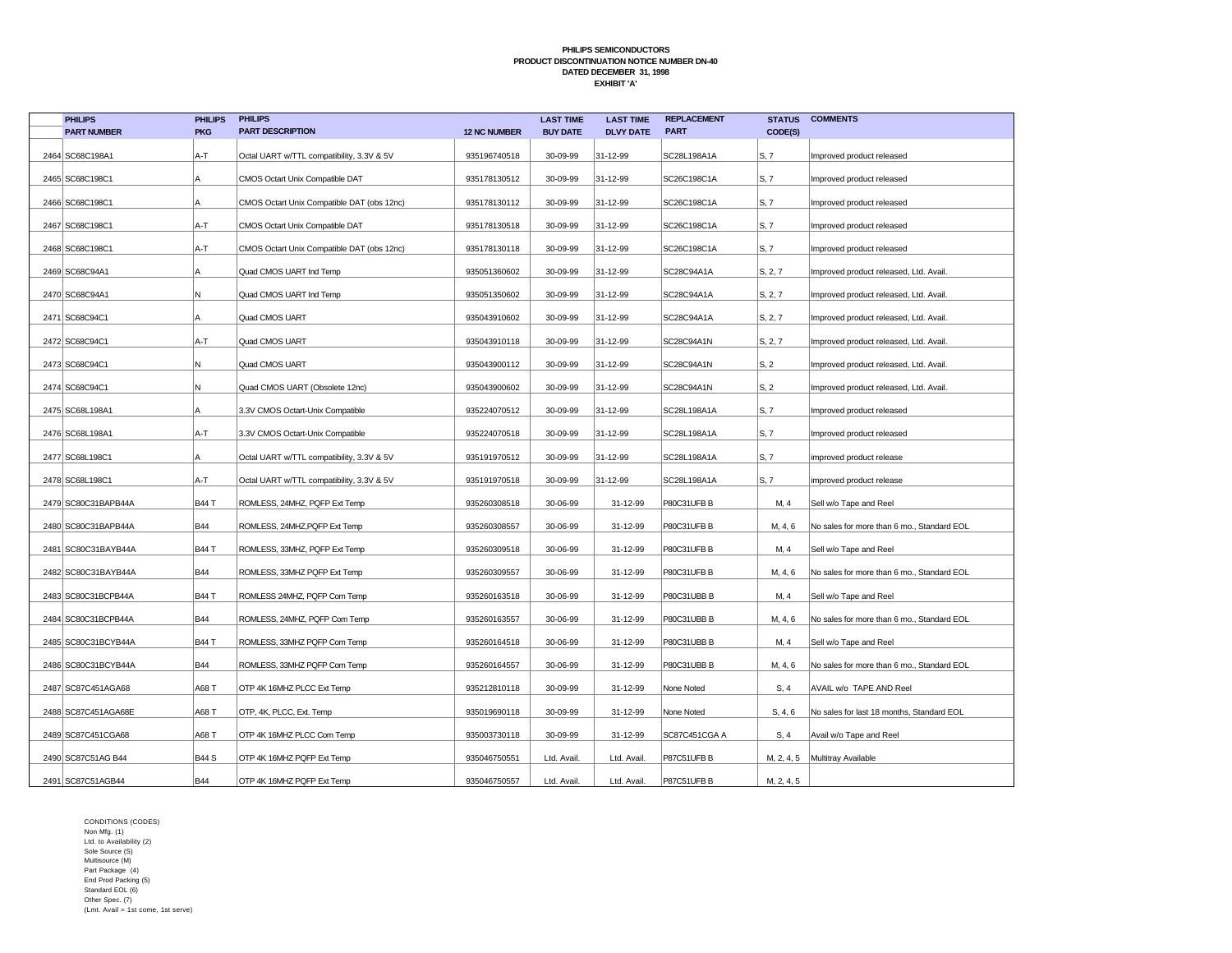| <b>PHILIPS</b>     | <b>PHILIPS</b>   | <b>PHILIPS</b>                        |                     | <b>LAST TIME</b> | <b>LAST TIME</b> | <b>REPLACEMENT</b> | <b>STATUS</b> | <b>COMMENTS</b>                |
|--------------------|------------------|---------------------------------------|---------------------|------------------|------------------|--------------------|---------------|--------------------------------|
| <b>PART NUMBER</b> | <b>PKG</b>       | <b>PART DESCRIPTION</b>               | <b>12 NC NUMBER</b> | <b>BUY DATE</b>  | <b>DLVY DATE</b> | <b>PART</b>        | CODE(S)       |                                |
| 2492 SC87C51CC B44 | <b>B44 S</b>     | OTP 4K 12MHZ PQFP Com Temp            | 935046710551        | 30-06-99         | 31-12-99         | P87C51UBB B        | M, 2, 4, 5    | Multitray Available            |
| 2493 SCN2651CC1    | N28              | PCI                                   | 933662610602        | 30-09-99         | 31-12-99         | None Noted         | S, 2, 7       | fab process change             |
| 2494 SCN2652AC1    | N40              | Multi-Protocol Comm Controller        | 933662630602        | 30-09-99         | 31-12-99         | None Noted         | S, 2, 7       | fab process change             |
| 2495 SCN2652AC2    | N40              | Multi-Protocol Comm Controller 2 MGHZ | 933662650602        | 30-09-99         | 31-12-99         | None Noted         | S, 2, 7       | fab process change             |
| 2496 SCN26562C4    | A52              | Dual Univ Comm Controller (DUSCC)     | 933986480602        | 30-09-99         | 31-12-99         | SC26C562C1A        | S, 2, 7       | fab process change             |
| 2497 SCN26562C4    | A52-T            | Dual Univ Comm Controller (DUSCC)     | 933986480118        | 30-09-99         | 31-12-99         | SC26C562C1A        | S, 2, 7       | fab process change             |
| 2498 SCN2661AC1    | A28              | <b>Enhanced PCI</b>                   | 933774930602        | 30-09-99         | 31-12-99         | None Noted         | S, 2, 7       | fab process change             |
| 2499 SCN2661AC1    | A28-T            | <b>Enhanced PCI</b>                   | 933774930623        | 30-09-99         | 31-12-99         | None Noted         | S, 2, 7       | fab process change             |
| 2500 SCN2661AC1    | N28              | <b>Enhanced PCI</b>                   | 933662690602        | 30-09-99         | 31-12-99         | None Noted         | S, 2, 7       | fab process change             |
| 2501 SCN2661BC1    | A28              | <b>Enhanced PCI</b>                   | 933774970112        | 30-09-99         | 31-12-99         | None Noted         | S, 2, 7       | fab process change             |
| 2502 SCN2661BC1    | A28              | Enhanced PCI, Obsolete                | 933774970602        | 30-09-99         | 31-12-99         | None Noted         | S, 2, 7       | fab process change             |
| 2503 SCN2661BC1    | A28-T            | <b>Enhanced PCI</b>                   | 933774970118        | 30-09-99         | 31-12-99         | None Noted         | S, 2, 7       | fab process change             |
| 2504 SCN2661BC1    | N28              | <b>Enhanced PCI</b>                   | 933662710602        | 30-09-99         | 31-12-99         | None Noted         | S, 2, 7       | fab process change             |
| 2505 SCN2661CC1    | A28              | <b>Enhanced PCI</b>                   | 933774980112        | 30-09-99         | 31-12-99         | None Noted         | S, 2, 7       | fab process change             |
| 2506 SCN2661CC1    | A28              | Enhanced PCI, Obsolete                | 933774980602        | 30-09-99         | 31-12-99         | None Noted         | S, 2, 7       | fab process change             |
| 2507 SCN2661CC1    | A28-T            | Enhanced PCI                          | 933774980118        | 30-09-99         | 31-12-99         | None Noted         | S, 2, 7       | fab process change             |
| 2508 SCN2661CC1    | N28              | <b>Enhanced PCI</b>                   | 933662730602        | 30-09-99         | 31-12-99         | None Noted         | S, 2, 7       | fab process change             |
| 2509 SE4558        | Ν                | Dual General Purpose Op Amp           | 935144780112        | 31-03-99         | 31-12-99         | Mot, ST, TI        | 1, 2, 7       | Ltd. Availability, Fab Closure |
| 2510 SE5512        | Ν                | Dual High Performance Op Amp          | 933812750112        | 31-03-99         | 31-12-99         | None Noted         | 1, 2, 7       | Ltd. Availability, Fab Closure |
| 2511 SE5514        | Ν                | Quad High Performance Op Amp          | 933648500602        | 31-03-99         | 31-12-99         | None Noted         | 1, 2, 7       | Ltd. Availability, Fab Closure |
| 2512 SE5560        | И                | S.M.P.S. Control Circuit              | 933534180602        | 31-03-99         | 31-12-99         | <b>TDA8380AN</b>   | 1, 2, 7       | Ltd. Availability, Fab Closure |
| 2513 SE5561        | И                | S.M.P.S. Control Circuit              | 933663500602        | 31-03-99         | 31-12-99         | <b>TDA8380AN</b>   | 1, 2, 7       | Ltd. Availability, Fab Closure |
| 2514 SE5570        | Ν                | <b>Brushless DC Motor Controller</b>  | 933887740112        | 31-03-99         | 31-12-99         | TDA5140/1/2/3/4/5  | 1, 2, 7       | Ltd. Availability, Fab Closure |
| 2515 SG3524        | D                | S.M.P.S. Control Circuit              | 933656790602        | 31-03-99         | 31-12-99         | NS, ST, Unitrode   | 1, 2, 7       | Ltd. Availability, Fab Closure |
| 2516 SG3524        | D-T              | S.M.P.S. Control Circuit              | 933656790623        | 31-03-99         | 31-12-99         | NS,ST,Unitrode     | 1, 2, 7       | Ltd. Availability, Fab Closure |
| 2517 SG3524        | N                | S.M.P.S. Control Circuit              | 933474110602        | 31-03-99         | 31-12-99         | NS, ST, Unitrode   | 1, 2, 7       | Ltd. Availability, Fab Closure |
| 2518 SZA1010T/K1   | SO <sub>20</sub> | DSD <sub>3</sub>                      | 935215820118        | 31-03-00         | 30-06-00         | See Comments       | S, 7          | Replaced by nExt generation    |
| 2519 TDA1016/N4    | N                | REC.IC+2Watt Outp.                    | 933937270112        | Lmt. Avail.      | Lmt. Avail.      | None Noted         | S, 6          | Declining demand, Standard EOL |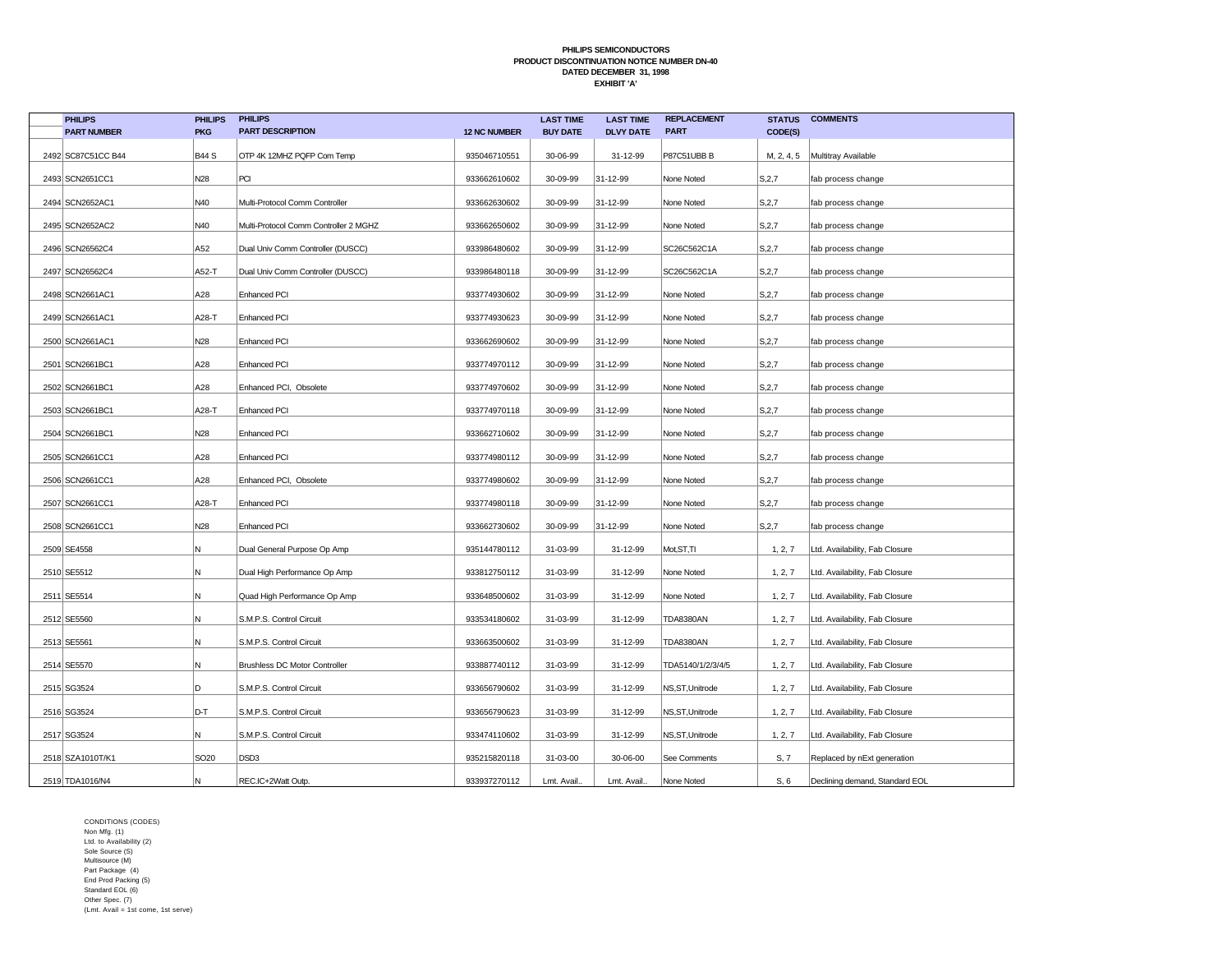| <b>PHILIPS</b>       | <b>PHILIPS</b> | <b>PHILIPS</b>              |                     | <b>LAST TIME</b> | <b>LAST TIME</b> | <b>REPLACEMENT</b> | <b>STATUS</b> | <b>COMMENTS</b>                |
|----------------------|----------------|-----------------------------|---------------------|------------------|------------------|--------------------|---------------|--------------------------------|
| <b>PART NUMBER</b>   | <b>PKG</b>     | <b>PART DESCRIPTION</b>     | <b>12 NC NUMBER</b> | <b>BUY DATE</b>  | <b>DLVY DATE</b> | <b>PART</b>        | CODE(S)       |                                |
| 2520 TDA1313/N1      | N              | DAC5 Low Noise              | 935081890112        | Lmt. Avail.      | Lmt. Avail       | None Noted         | S, 6          | Declining demand, Standard EOL |
| 2521 TDA1313T/N1     | D              | DAC5 Low Noise              | 935081880112        | Lmt. Avail.      | Lmt. Avail       | None Noted         | S, 6          | Declining demand, Standard EOL |
| 2522 TDA1313T/N1     |                | None Noted DAC5 Low Noise   | 935081880118        | Lmt. Avail.      | Lmt. Avail.      | None Noted         | S, 6          | Declining demand, Standard EOL |
| 2523 TDA1371H/N1     | QFP44          | CDCEp                       | 935063740557        | 31-03-00         | 30-06-00         | See Comments       | S, 7          | Replaced by nExt generation    |
| 2524 TDA1371HP/K3    | QFP44          | CDCEp                       | 935210760557        | 31-03-00         | 30-06-00         | See Comments       | S, 7          | Replaced by nExt generation    |
| 2525 TDA1372H/N1     | QFP44          | <b>AEGER</b>                | 935063750557        | 31-03-00         | 30-06-00         | See Comments       | S, 7          | Replaced by nExt generation    |
| 2526 TDA1372H/N1,117 | QFP44          | <b>AEGER</b>                | 935063750117        | 31-03-00         | 30-06-00         | See Comments       | S, 7          | Replaced by nExt generation    |
| 2527 TDA1514AQ/N7    | U              | 40 Watt AMPL.               | 933988050112        | Lmt. Avail.      | Lmt. Avail.      | TDA1514A/N7        | 6             | Declining demand, Standard EOL |
| 2528 TDA1519A/N2/S5  | U A            | 2X11W/1X22W Audio           | 935066620112        | Lmt. Avail.      | Lmt. Avail.      | None Noted         | S, 6          | Declining demand, Standard EOL |
| 2529 TDA1521AQ/N5    | U A            | 2 X 12W Stereo(TV)          | 935153000112        | Lmt. Avail.      | Lmt. Avail.      | TDA1521A/N5        | 6             | Declining demand, Standard EOL |
| 2530 TDA1521Q/N5     | U A            | 2 X 12W Stereo(TV)          | 935153010112        | Lmt. Avail.      | Lmt. Avail       | TDA1521/N5         | 6             | Declining demand, Standard EOL |
| 2531 TDA1555Q/N2     | U              | 2X22/4X6 Watt + DD          | 935011260112        | Lmt. Avail.      | Lmt. Avail       | None Noted         | S, 6          | Declining demand, Standard EOL |
| 2532 TDA2611AQ/N5    | U A            | 4W Audio Amplifier          | 935153000112        | Lmt. Avail.      | Lmt. Avail.      | TDA2611A/N5        | 6             | Declining demand, Standard EOL |
| 2533 TDA3603/N2      | U              | Multi Volt. Reg             | 935223320112        | Lmt. Avail.      | Lmt. Avail       | TDA3603P/N2        | 6             | Declining demand, Standard EOL |
| 2534 TDA3604Q/N2     | U              | Multi Volt. Reg             | 935223340112        | Lmt. Avail.      | Lmt. Avail       | None Noted         | S, 6          | Declining demand, Standard EOL |
| 2535 TDA5051T/C1     | SOT162         | ASK Power Line Moden        | 935234740112        | 09/30/99         | 12/31/99         | TDA5051AT/C1       | 6             | Standard EOL                   |
| 2536 TDA5051T/C1     | <b>SOT162</b>  | ASK Power Line Moden        | 935234740118        | 09/30/99         | 12/31/99         | TDA5051AT/C1       | 6             | Standard EOL                   |
| 2537 TDA5634T/C1     | SOT109         | <b>UHF Mixer-Oscillator</b> | 935052680512        | 09/30/99         | 12/31/99         | None Noted         | 6             | Standard EOL                   |
| 2538 TDA5634T/C1     | SOT109         | <b>UHF Mixer-Oscillator</b> | 935052680518        | 09/30/99         | 12/31/99         | None Noted         | 6             | Standard EOL                   |
| 2539 TDA5636BM/C1    | SOT340         | 9V 3 Bands Mixer Oscillator | 935193080512        | 09/30/99         | 12/31/99         | TDA5637BM/C1       | 6             | Standard EOL                   |
| 2540 TDA5636BM/C1    | SOT340         | 9V 3 Bands Mixer Oscillator | 935193080518        | 09/30/99         | 12/31/99         | TDA5637BM/C1       | 6             | Standard EOL                   |
| 2541 TDA6800T/C4     | SOT96          | Modulator IC                | 935177090112        | 09/30/99         | 12/31/99         | TDA8822T/C1        | 6             | Standard EOL                   |
| 2542 TDA6800T/C4     | SOT96          | Modulator IC                | 935177090118        | 09/30/99         | 12/31/99         | TDA8822T/C1        | 6             | Standard EOL                   |
| 2543 TDA8000T/C2     | SOT136         | Smart Card Coupler          | 935150090112        | 09/30/99         | 12/31/99         | None Noted         | 6             | Standard EOL                   |
| 2544 TDA8000T/C2     | SOT136         | Smart Card Coupler          | 935150090118        | 09/30/99         | 12/31/99         | None Noted         | 6             | Standard EOL                   |
| 2545 TDA8001A/C1     | SOT117         | Smart Card Interface        | 935178740112        | 09/30/99         | 12/31/99         | None Noted         | 6             | Standard EOL                   |
| 2546 TDA8005G/C107   | SOT314         | MOS SCC + Micro             | 935205580551        | 09/30/99         | 12/31/99         | None Noted         | 6             | Standard EOL                   |
| 2547 TDA8005G/C107   | SOT314         | MOS SCC + Micro             | 935205580557        | 09/30/99         | 12/31/99         | None Noted         | 6             | Standard EOL                   |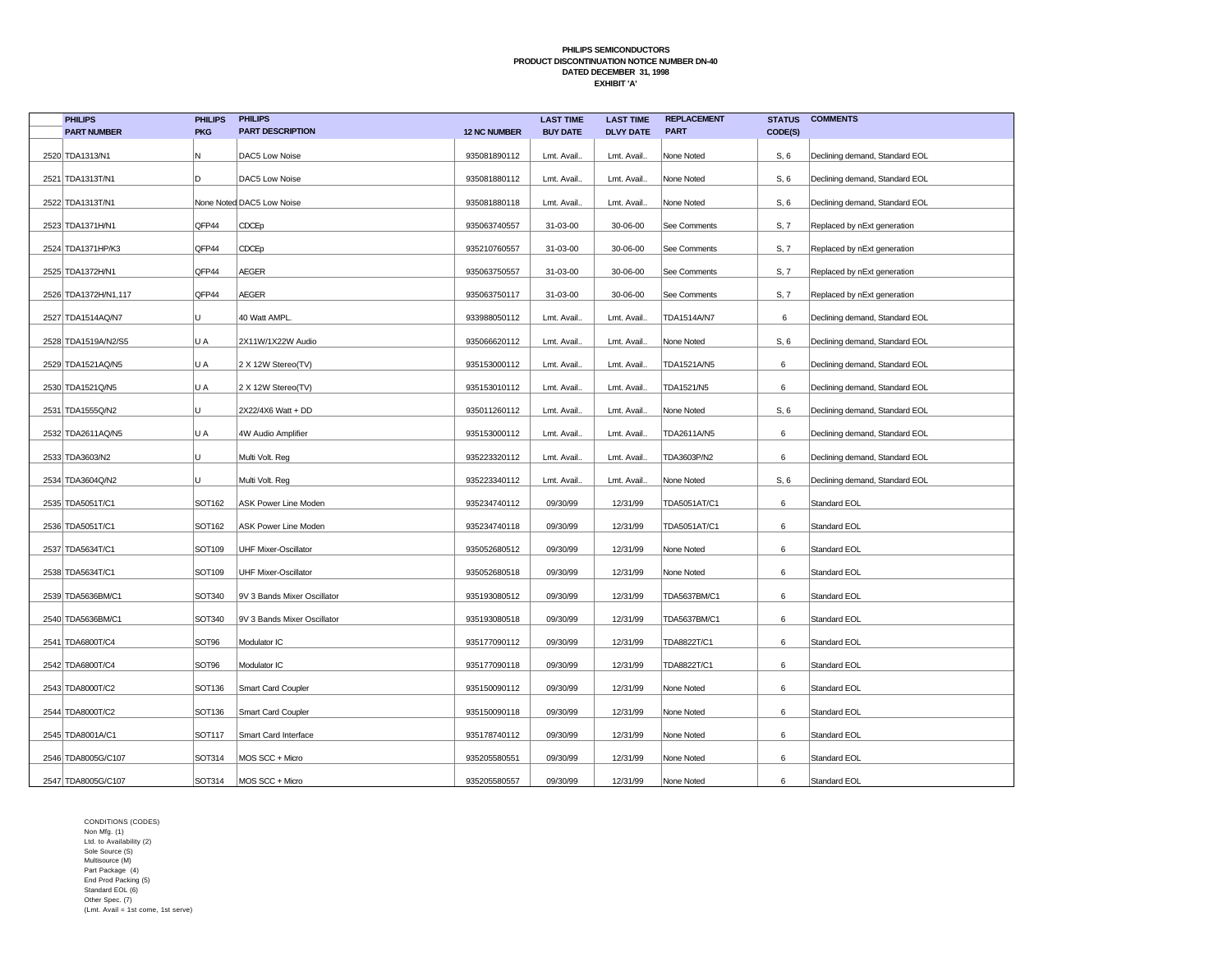| <b>PHILIPS</b>       | <b>PHILIPS</b> | <b>PHILIPS</b>                |                     | <b>LAST TIME</b> | <b>LAST TIME</b> | <b>REPLACEMENT</b> | <b>STATUS</b> | <b>COMMENTS</b>                |
|----------------------|----------------|-------------------------------|---------------------|------------------|------------------|--------------------|---------------|--------------------------------|
| <b>PART NUMBER</b>   | <b>PKG</b>     | <b>PART DESCRIPTION</b>       | <b>12 NC NUMBER</b> | <b>BUY DATE</b>  | <b>DLVY DATE</b> | <b>PART</b>        | CODE(S)       |                                |
| 2548 TDA8006AH/C110  | SOT307         | Multiprotocol IC Card Coupler | 935260622518        | 09/30/99         | 12/31/99         | None Noted         | 6             | Standard EOL                   |
| 2549 TDA8006AH/C110  | SOT307         | Multiprotocol IC Card Coupler | 935260622551        | 09/30/99         | 12/31/99         | None Noted         | 6             | Standard EOL                   |
| 2550 TDA8006AH/C110  | SOT307         | Multiprotocol IC Card Coupler | 935260622557        | 09/30/99         | 12/31/99         | None Noted         | 6             | Standard EOL                   |
| 2551 TDA8006AH/C111  | <b>SOT307</b>  | Multiprotocol                 | 935260794518        | 09/30/99         | 12/31/99         | None Noted         | 6             | Standard EOL                   |
| 2552 TDA8006AH/C111  | SOT307         | Multiprotocol                 | 935260794551        | 09/30/99         | 12/31/99         | None Noted         | 6             | Standard EOL                   |
| 2553 TDA8006AH/C111  | <b>SOT307</b>  | Multiprotocol                 | 935260794557        | 09/30/99         | 12/31/99         | None Noted         | 6             | Standard EOL                   |
| 2554 TDA8006H/C110   | SOT319         | Multiprotocol IC Card Coupler | 935260620518        | 09/30/99         | 12/31/99         | None Noted         | 6             | Standard EOL                   |
| 2555   TDA8006H/C110 | SOT319         | Multiprotocol IC Card Coupler | 935260620551        | 09/30/99         | 12/31/99         | None Noted         | 6             | Standard EOL                   |
| 2556 TDA8006H/C110   | <b>SOT319</b>  | Multiprotocol IC Card Coupler | 935260620557        | 09/30/99         | 12/31/99         | None Noted         | 6             | Standard EOL                   |
| 2557 TDA8006H/C111   | SOT319         | Multiprotocol IC Card Coupler | 935260791518        | 09/30/99         | 12/31/99         | None Noted         | 6             | Standard EOL                   |
| 2558 TDA8006H/C111   | <b>SOT319</b>  | Multiprotocol IC Card Coupler | 935260791551        | 09/30/99         | 12/31/99         | None Noted         | 6             | Standard EOL                   |
| 2559 TDA8006H/C111   | SOT319         | Multiprotocol IC Card Coupler | 935260791557        | 09/30/99         | 12/31/99         | None Noted         | 6             | Standard EOL                   |
| 2560 TDA8046H/C1     | SOT319         | Demodulator Quam              | 935201450518        | 09/30/99         | 12/31/99         | None Noted         | 6             | Standard EOL                   |
| 2561 TDA8046H/C1     | SOT319         | Demodulator Quam              | 935201450551        | 09/30/99         | 12/31/99         | None Noted         | 6             | Standard EOL                   |
| 2562 TDA8046H/C1     | SOT319         | Demodulator Quam              | 935201450557        | 09/30/99         | 12/31/99         | None Noted         | 6             | Standard EOL                   |
| 2563 TDA8361M/N3     | Ν              | PAL/NTSC OneChip              | 935199480112        | Lmt. Avail       | Lmt. Avail.      | None Noted         | S, 6          | Declining demand, Standard EOL |
| 2564 TDA8374/N3/S1   |                | None Noted P/N 1Chip+Bus+SND  | 935261033112        | Lmt. Avail.      | Lmt. Avail.      | TDA8374/N3         | 6             | Declining demand, Standard EOL |
| 2565 TDA8374B/N3     |                | None Noted P/N 1Chip+Bus+SND  | 935224720112        | Lmt. Avail.      | Lmt. Avail.      | None Noted         | S, 6          | Declining demand, Standard EOL |
| 2566 TDA8374BH/N3    |                | None Noted P/N 1Chip+Bus+SND  | 935224730551        | Lmt. Avail       | Lmt. Avail.      | None Noted         | S, 6          | Declining demand, Standard EOL |
| 2567 TDA8374BH/N3    |                | None Noted P/N 1Chip+Bus+SND  | 935224730557        | Lmt. Avail.      | Lmt. Avail.      | None Noted         | S, 6          | Declining demand, Standard EOL |
| 2568 TDA8374C/N2     |                | None Noted P/N 1Chip+Bus+SND  | 935211800112        | Lmt. Avail.      | Lmt. Avail.      | TDA8374C/N3        | 6             | Declining demand, Standard EOL |
| 2569 TDA8375/N3/S1   |                | None Noted P/N 1Chip+Zoom+YUV | 935261034112        | Lmt. Avail       | Lmt. Avail.      | TDA8375/N3         | 6             | Declining demand, Standard EOL |
| 2570 TDA8375A/N2     |                | None Noted P/N 1Chip+Geom+YUV | 935211820112        | Lmt. Avail.      | Lmt. Avail.      | TDA8375A/N3        | 6             | Declining demand, Standard EOL |
| 2571 TDA8375AH/N1    |                | None Noted P/N 1Chip+Geom+YUV | 935210810518        | Lmt. Avail       | Lmt. Avail.      | TDA8375AH/N3       | 6             | Declining demand, Standard EOL |
| 2572 TDA8375AH/N1    |                | None Noted P/N 1Chip+Geom+YUV | 935210810551        | Lmt. Avail.      | Lmt. Avail.      | TDA8375AH/N3       | 6             | Declining demand, Standard EOL |
| 2573 TDA8375AH/N1    |                | None Noted P/N 1Chip+Geom+YUV | 935210810557        | Lmt. Avail       | Lmt. Avail.      | TDA8375AH/N3       | 6             | Declining demand, Standard EOL |
| 2574 TDA8433/N6      |                | None Noted DEFL. Proc.(BIMOS) | 935010920112        | Lmt. Avail       | Lmt. Avail.      | None Noted         | S, 6          | Declining demand, Standard EOL |
| 2575 TDA8541/N1      | N              | 1W BTL Audio AMP              | 935211660112        | Lmt. Avail.      | Lmt. Avail.      | TDA8541T/N1        | 6             | Declining demand, Standard EOL |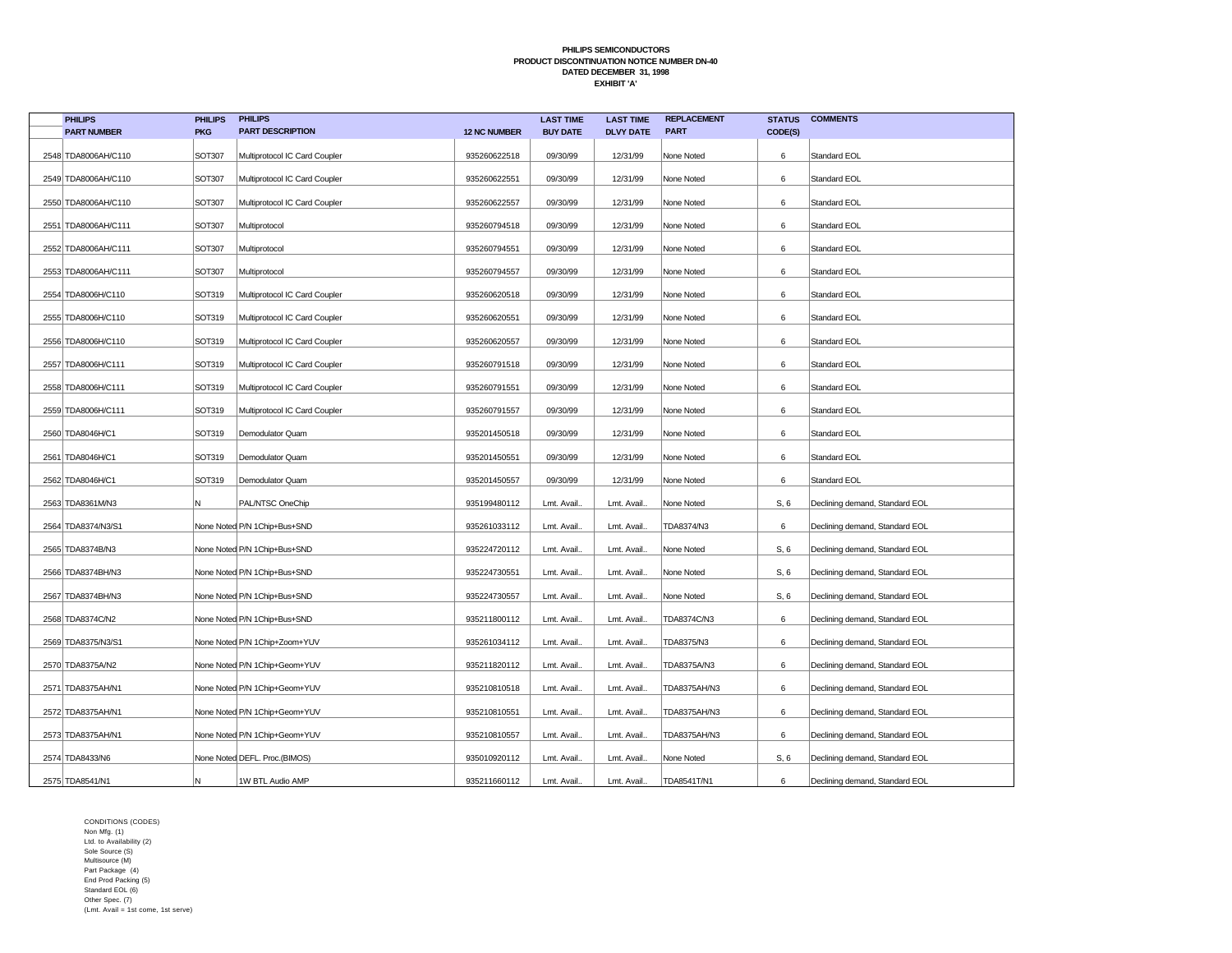| <b>PHILIPS</b>      | <b>PHILIPS</b> | <b>PHILIPS</b>                |                     | <b>LAST TIME</b> | <b>LAST TIME</b> | <b>REPLACEMENT</b> | <b>STATUS</b> | <b>COMMENTS</b>                |
|---------------------|----------------|-------------------------------|---------------------|------------------|------------------|--------------------|---------------|--------------------------------|
| <b>PART NUMBER</b>  | <b>PKG</b>     | <b>PART DESCRIPTION</b>       | <b>12 NC NUMBER</b> | <b>BUY DATE</b>  | <b>DLVY DATE</b> | <b>PART</b>        | CODE(S)       |                                |
| 2576 TDA8543/N1     |                | None Noted 2W BTL Audio AMP   | 935227360112        | Lmt. Avail.      | Lmt. Avail       | None Noted         | S, 6          | Declining demand, Standard EOL |
| 2577 TDA8543T/N1    |                | None Noted 2W BTL Audio AMP   | 935227370112        | Lmt. Avail.      | Lmt. Avail       | None Noted         | S, 6          | Declining demand, Standard EOL |
| 2578 TDA8543T/N1    |                | None Noted 2W BTL Audio AMP   | 935227370118        | Lmt. Avail.      | Lmt. Avail.      | None Noted         | S, 6          | Declining demand, Standard EOL |
| 2579 TDA8575/N1     |                | None Noted GND Noise Isolator | 935221030112        | Lmt. Avail.      | Lmt. Avail       | None Noted         | S, 6          | Declining demand, Standard EOL |
| 2580 TDA8575AT/N1   |                | None Noted GND Noise Isolator | 935221040112        | Lmt. Avail.      | Lmt. Avail       | None Noted         | S, 6          | Declining demand, Standard EOL |
| 2581 TDA8575AT/N1   |                | None Noted GND Noise Isolator | 935221040118        | Lmt. Avail.      | Lmt. Avail       | None Noted         | S, 6          | Declining demand, Standard EOL |
| 2582 TDA8575T/N1    |                | None Noted GND Noise Isolator | 935226590112        | Lmt. Avail.      | Lmt. Avail.      | None Noted         | S, 6          | Declining demand, Standard EOL |
| 2583 TDA8575T/N1    |                | None Noted GND Noise Isolator | 935226590118        | Lmt. Avail.      | Lmt. Avail       | None Noted         | S, 6          | Declining demand, Standard EOL |
| 2584 TDA8576T/N1    |                | None Noted ClassH Line Driver | 935183920112        | Lmt. Avail.      | Lmt. Avail       | None Noted         | S, 6          | Declining demand, Standard EOL |
| 2585 TDA8576T/N1    |                | None Noted ClassH Line Driver | 935183920118        | Lmt. Avail.      | Lmt. Avail.      | None Noted         | S, 6          | Declining demand, Standard EOL |
| 2586 TDA8576T/N1/S1 |                | None Noted ClassH Line Driver | 935187120112        | Lmt. Avail.      | Lmt. Avail       | None Noted         | S, 6          | Declining demand, Standard EOL |
| 2587 TDA8576T/N1/S1 |                | None Noted ClassH Line Driver | 935187120118        | Lmt. Avail.      | Lmt. Avail.      | None Noted         | S, 6          | Declining demand, Standard EOL |
| 2588 TDA8705AT/C2   | SOT136         | 2 X 6 Bit ADC 80MHZ           | 935229530112        | 09/30/99         | 12/31/99         | TDA8705AT/C1       | 6             | Standard EOL                   |
| 2589 TDA8705AT/C2   | SOT136         | 2 X 6 Bit ADC 80MHZ           | 935229530118        | 09/30/99         | 12/31/99         | TDA8705AT/C1       | 6             | Standard EOL                   |
| 2590 TDA8705T/C2    | SOT136         | 2 X 6 Bit ADC 40MHZ           | 935229520112        | 09/30/99         | 12/31/99         | TDA8705T/C1        | 6             | Standard EOL                   |
| 2591 TDA8705T/C2    | SOT136         | 2 X 6 Bit ADC 40MHZ           | 935229520118        | 09/30/99         | 12/31/99         | TDA8705T/C1        | 6             | Standard EOL                   |
| 2592 TDA8708/C2     | <b>SOT117</b>  | Video 8 Bit A/D               | 935009390112        | 09/30/99         | 12/31/99         | TDA8708AT/C1       | 6             | Standard EOL                   |
| 2593 TDA8708T/C2    | SOT136         | Video 8 Bit A/D               | 935009370112        | 09/30/99         | 12/31/99         | TDA8708AT/C1       | 6             | Standard EOL                   |
| 2594 TDA8708T/C2    | SOT136         | Video 8 Bit A/D               | 935009370118        | 09/30/99         | 12/31/99         | TDA8708AT/C1       | 6             | Standard EOL                   |
| 2595 TDA8709A/C2    | SOT117         | Video AD GR.                  | 935075370112        | 09/30/99         | 12/31/99         | TDA8709AT/C2       | 6             | Standard EOL                   |
| 2596 TDA8752H/6/C1  | SOT317         | Triple Converter For LCD      | 935243290551        | 09/30/99         | 12/31/99         | TDA8752AH/6/C4     | 6             | Standard EOL                   |
| 2597 TDA8752H/6/C1  | SOT317         | Triple Converter For LCD      | 935243290557        | 09/30/99         | 12/31/99         | TDA8752AH/6/C4     | 6             | Standard EOL                   |
| 2598 TDA8752H/6/C2  | SOT317         | Triple Converter For LCD      | 935260650551        | 09/30/99         | 12/31/99         | TDA8752AH/6/C4     | 6             | Standard EOL                   |
| 2599 TDA8752H/6/C2  | SOT317         | Triple Converter For LCD      | 935260650557        | 09/30/99         | 12/31/99         | TDA8752AH/6/C4     | 6             | Standard EOL                   |
| 2600 TDA8752H/8/C1  | SOT317         | Triple Converter For LCD      | 935243300551        | 09/30/99         | 12/31/99         | TDA8752AH/8/C4     | 6             | Standard EOL                   |
| 2601 TDA8752H/8/C1  | SOT317         | Triple Converter For LCD      | 935243300557        | 09/30/99         | 12/31/99         | TDA8752AH/8/C4     | 6             | Standard EOL                   |
| 2602 TDA8752H/8/C2  | SOT317         | Triple Converter For LCD      | 935260696551        | 09/30/99         | 12/31/99         | TDA8752AH/8/C4     | 6             | Standard EOL                   |
| 2603 TDA8752H/8/C2  | SOT317         | Triple Converter For LCD      | 935260696557        | 09/30/99         | 12/31/99         | TDA8752AH/8/C4     | 6             | Standard EOL                   |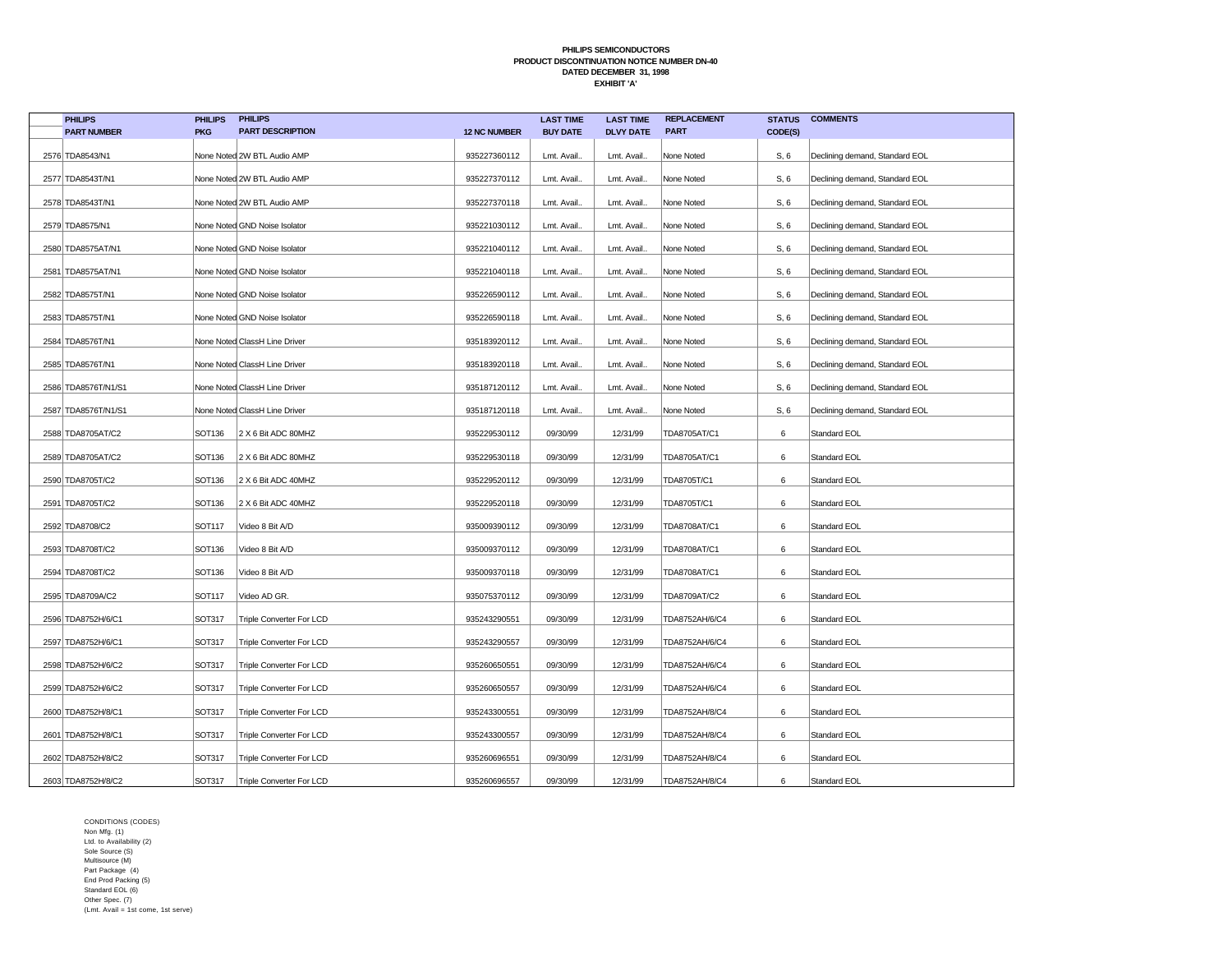| <b>PHILIPS</b>       | <b>PHILIPS</b> | <b>PHILIPS</b>                 |                     | <b>LAST TIME</b> | <b>LAST TIME</b> | <b>REPLACEMENT</b> | <b>STATUS</b> | <b>COMMENTS</b>     |
|----------------------|----------------|--------------------------------|---------------------|------------------|------------------|--------------------|---------------|---------------------|
| <b>PART NUMBER</b>   | <b>PKG</b>     | <b>PART DESCRIPTION</b>        | <b>12 NC NUMBER</b> | <b>BUY DATE</b>  | <b>DLVY DATE</b> | <b>PART</b>        | CODE(S)       |                     |
| 2604 TDA8753AN/C1    | SOT270         | New Frontic                    | 935190680112        | 09/30/99         | 12/31/99         | None Noted         | 6             | Standard EOL        |
| 2605 TDA8760K/2/C1   | <b>SOT187</b>  | 10 Bit ADC 20 MSPS             | 935088130112        | 09/30/99         | 12/31/99         | TDA8760K/4/C1      | 6             | Standard EOL        |
| 2606 TDA8760K/2/C1   | <b>SOT187</b>  | 10 Bit ADC 20 MSPS             | 935088130512        | 09/30/99         | 12/31/99         | TDA8760K/4/C1      | 6             | Standard EOL        |
| 2607 TDA8760K/2/C1   | <b>SOT187</b>  | 10 Bit ADC 20 MSPS             | 935088130519        | 09/30/99         | 12/31/99         | TDA8760K/4/C1      | 6             | <b>Standard EOL</b> |
| 2608 TDA8761AM/C1    | SOT341         | 9 Bit ADC                      | 935214750112        | 09/30/99         | 12/31/99         | TDA8761AM/C4       | 6             | Standard EOL        |
| 2609 TDA8761AM/C1    | SOT341         | 9 Bit ADC                      | 935214750512        | 09/30/99         | 12/31/99         | TDA8761AM/C4       | 6             | Standard EOL        |
| 2610 TDA8761AM/C1    | SOT341         | 9 Bit ADC                      | 935214750518        | 09/30/99         | 12/31/99         | TDA8761AM/C4       | 6             | Standard EOL        |
| 2611 TDA8761AM/C3    | SOT341         | 9-Bit ADC                      | 935251790112        | 09/30/99         | 12/31/99         | TDA8761AM/C4       | 6             | Standard EOL        |
| 2612 TDA8761AM/C3    | SOT341         | 9-Bit ADC                      | 935251790512        | 09/30/99         | 12/31/99         | TDA8761AM/C4       | 6             | Standard EOL        |
| 2613 TDA8761AM/C3    | SOT341         | 9-Bit ADC                      | 935251790518        | 09/30/99         | 12/31/99         | TDA8761AM/C4       | 6             | Standard EOL        |
| 2614 TDA8763AM/3/C3  | SOT341         | 10Bit ADC Low Power            | 935244670512        | 09/30/99         | 12/31/99         | TDA8763AM/3/C4     | 6             | Standard EOL        |
| 2615 TDA8763AM/3/C3  | SOT341         | 10Bit ADC Low Power            | 935244670518        | 09/30/99         | 12/31/99         | TDA8763AM/3/C4     | 6             | Standard EOL        |
| 2616 TDA8763AM/4/C3  | SOT341         | 10 Bit ADC Low Power           | 935244680512        | 09/30/99         | 12/31/99         | TDA8763AM/4/C4     | 6             | Standard EOL        |
| 2617 TDA8763AM/4/C3  | <b>SOT341</b>  | 10 Bit ADC Low Power           | 935244680518        | 09/30/99         | 12/31/99         | TDA8763AM/4/C4     | 6             | Standard EOL        |
| 2618 TDA8763AM/5/C3  | SOT341         | 10 Bit ADC Low Power           | 935244690512        | 09/30/99         | 12/31/99         | TDA8763AM/5/C4     | 6             | Standard EOL        |
| 2619 TDA8763AM/5/C3  | SOT341         | 10 Bit ADC Low Power           | 935244690518        | 09/30/99         | 12/31/99         | TDA8763AM/5/C4     | 6             | Standard EOL        |
| 2620 TDA8763M/3/C3   | <b>SOT341</b>  | 10 Bit ADCC Low Power          | 935244810512        | 09/30/99         | 12/31/99         | TDA8763M/3/C4      | 6             | Standard EOL        |
| 2621   TDA8763M/3/C3 | SOT341         | 10 Bit ADCC Low Power          | 935244810518        | 09/30/99         | 12/31/99         | TDA8763M/3/C4      | 6             | Standard EOL        |
| 2622 TDA8763M/4/C3   | SOT341         | 10 Bit ADCC Low Power          | 935244820512        | 09/30/99         | 12/31/99         | TDA8763M/4/C4      | 6             | Standard EOL        |
| 2623 TDA8763M/4/C3   | SOT341         | 10 Bit ADCC Low Power          | 935244820518        | 09/30/99         | 12/31/99         | TDA8763M/4/C4      | 6             | Standard EOL        |
| 2624 TDA8763M/5/C3   | SOT341         | 10 Bit ADCC Low Power          | 935244830512        | 09/30/99         | 12/31/99         | TDA8763M/5/C4      | 6             | Standard EOL        |
| 2625 TDA8763M/5/C3   | SOT341         | 10 Bit ADCC Low Power          | 935244830518        | 09/30/99         | 12/31/99         | TDA8763M/5/C4      | 6             | Standard EOL        |
| 2626 TDA8783HL/C1    | SOT313         | 27 MSPS 10 Bit Analog to Digit | 935260730518        | 09/30/99         | 12/31/99         | TDA8783HL/C3       | 6             | Standard EOL        |
| 2627 TDA8783HL/C1    | SOT313         | 27 MSPS 10 Bit Analog to Digit | 935260730551        | 09/30/99         | 12/31/99         | TDA8783HL/C3       | 6             | Standard EOL        |
| 2628 TDA8783HL/C1    | SOT313         | 27 MSPS 10 Bit Analog to Digit | 935260730557        | 09/30/99         | 12/31/99         | TDA8783HL/C3       | 6             | Standard EOL        |
| 2629 TDA8783HL/C2    | SOT313         | MSPS Camear Interface          | 935261092518        | 09/30/99         | 12/31/99         | TDA8783HL/C3       | 6             | Standard EOL        |
| 2630 TDA8783HL/C2    | SOT313         | MSPS Camear Interface          | 935261092551        | 09/30/99         | 12/31/99         | TDA8783HL/C3       | 6             | Standard EOL        |
| 2631 TDA8783HL/C2    | SOT313         | MSPS Camear Interface          | 935261092557        | 09/30/99         | 12/31/99         | TDA8783HL/C3       | 6             | Standard EOL        |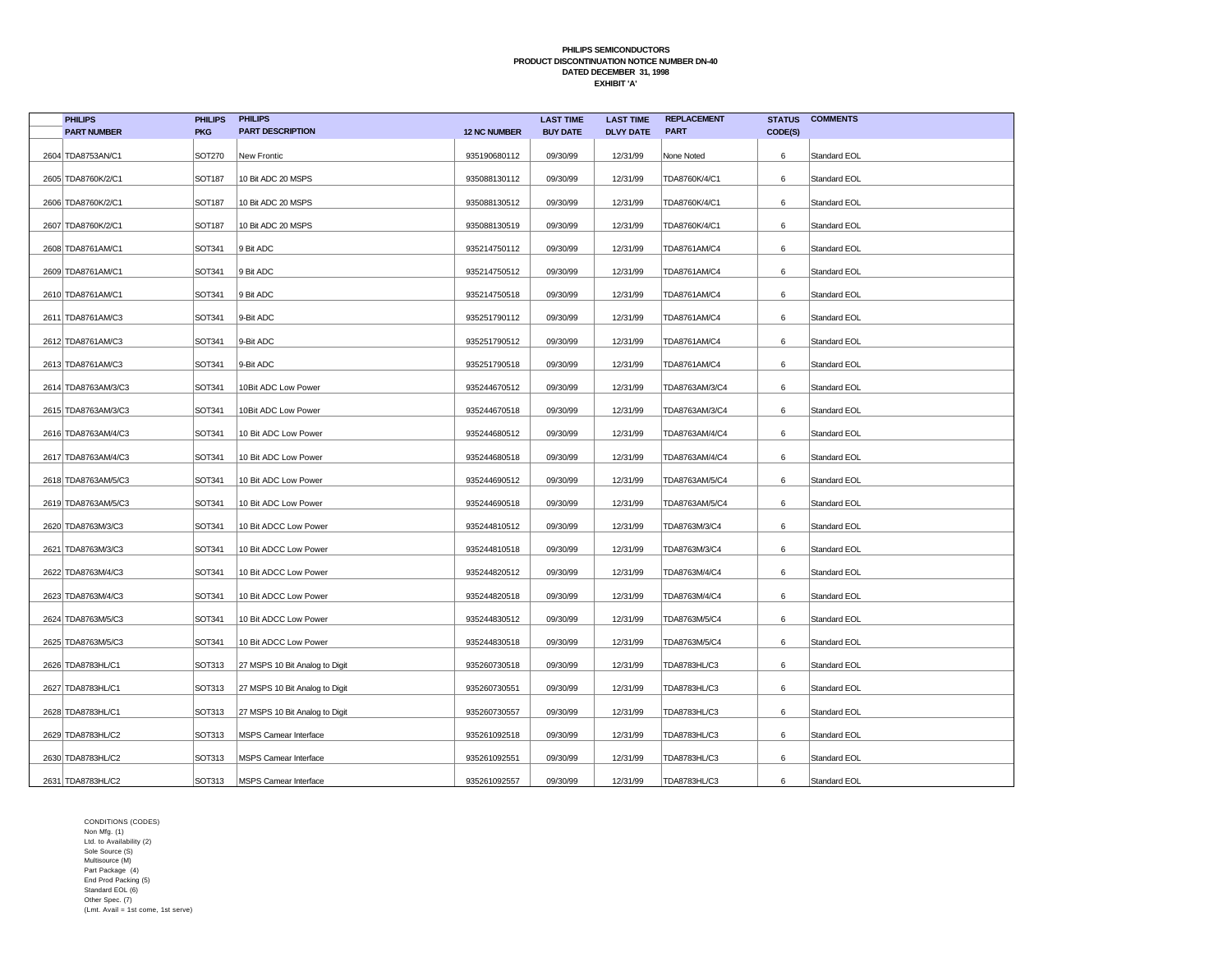| <b>PHILIPS</b>       | <b>PHILIPS</b>     | <b>PHILIPS</b>                |                     | <b>LAST TIME</b> | <b>LAST TIME</b> | <b>REPLACEMENT</b> | <b>STATUS</b> | <b>COMMENTS</b>                 |
|----------------------|--------------------|-------------------------------|---------------------|------------------|------------------|--------------------|---------------|---------------------------------|
| <b>PART NUMBER</b>   | <b>PKG</b>         | <b>PART DESCRIPTION</b>       | <b>12 NC NUMBER</b> | <b>BUY DATE</b>  | <b>DLVY DATE</b> | <b>PART</b>        | CODE(S)       |                                 |
| 2632 TDA8784HL/C1    | SOT313             | 18 MSPS 10 Bit Analog Digital | 935260704518        | 09/30/99         | 12/31/99         | TDA8784HL/C3       | 6             | Standard EOL                    |
| 2633 TDA8784HL/C1    | SOT313             | 18 MSPS 10 Bit Analog Digital | 935260704551        | 09/30/99         | 12/31/99         | TDA8784HL/C3       | 6             | Standard EOL                    |
| 2634 TDA8784HL/C1    | SOT313             | 18 MSPS 10 Bit Analog Digital | 935260704557        | 09/30/99         | 12/31/99         | TDA8784HL/C3       | 6             | Standard EOL                    |
| 2635 TDA8840/N1      |                    | None Noted PAL/NTSC/SEC 1-CH  | 935217080112        | Lmt. Avail       | Lmt. Avail.      | TDA8840/N2         | 6             | Declining demand, Standard EOL  |
| 2636 TDA8840H/N1     |                    | None Noted PAL/NTSC/SEC 1-CH. | 935249200518        | Lmt. Avail       | Lmt. Avail.      | TDA8840H/N2        | 6             | Declining demand, Standard EOL  |
| 2637 TDA8840H/N1     |                    | None Noted PAL/NTSC/SEC 1-CH. | 935249200551        | Lmt. Avail.      | Lmt. Avail.      | TDA8840H/N2        | 6             | Declining demand, Standard EOL  |
| 2638 TDA8840H/N1     |                    | None Noted PAL/NTSC/SEC 1-CH. | 935249200557        | Lmt. Avail.      | Lmt. Avail.      | TDA8840H/N2        | 6             | Declining demand, Standard EOL  |
| 2639 TDA8841/N1      |                    | None Noted PAL/NTSC/SEC 1-CH. | 935217090112        | Lmt. Avail       | Lmt. Avail.      | TDA8841/N2         | 6             | Declining demand, Standard EOL  |
| 2640 TDA8841H/N1     |                    | None Noted PAL/NTSC/SEC 1-CH. | 935249940518        | Lmt. Avail       | Lmt. Avail.      | TDA8841H/N2        | 6             | Declining demand, Standard EOL  |
| 2641 TDA8841H/N1     |                    | None Noted PAL/NTSC/SEC 1-CH. | 935249940551        | Lmt. Avail.      | Lmt. Avail.      | TDA8841H/N2        | 6             | Declining demand, Standard EOL  |
| 2642 TDA8841H/N1     |                    | None Noted PAL/NTSC/SEC 1-CH. | 935249940557        | Lmt. Avail.      | Lmt. Avail.      | TDA8841H/N2        | 6             | Declining demand, Standard EOL  |
| 2643 TDA8842/N1      |                    | None Noted PAL/NTSC/SEC 1-CH. | 935217100112        | Lmt. Avail       | Lmt. Avail.      | TDA8842/N2         | 6             | Declining demand, Standard EOL  |
| 2644 TDA8842H/N1     |                    | None Noted PAL/NTSC/SEC 1-CH. | 935249210518        | Lmt. Avail       | Lmt. Avail.      | TDA8842H/N2        | 6             | Declining demand, Standard EOL  |
| 2645 TDA8842H/N1     |                    | None Noted PAL/NTSC/SEC 1-CH. | 935249210551        | Lmt. Avail       | Lmt. Avail.      | TDA8842H/N2        | 6             | Declining demand, Standard EOL  |
| 2646 TDA8842H/N1     |                    | None Noted PAL/NTSC/SEC 1-CH. | 935249210557        | Lmt. Avail.      | Lmt. Avail.      | TDA8842H/N2        | 6             | Declining demand, Standard EOL  |
| 2647 TDA8846/N1      |                    | None Noted PAL/NTSC/SEC 1-CH. | 935217120112        | Lmt. Avail       | Lmt. Avail.      | TDA8846/N2         | 6             | Declining demand, Standard EOL  |
| 2648 TDA8846A/N2     |                    | None Noted PAL/NTSC/SEC 1-CH  | 935260978112        | Lmt. Avail.      | Lmt. Avail.      | None Noted         | S, 6          | Declining demand, Standard EOL  |
| 2649 TDA8847/N1      |                    | None Noted PAL/NTSC/SEC 1-CH. | 935217130112        | Lmt. Avail.      | Lmt. Avail.      | TDA8847/N2         | 6             | Declining demand, Standard EOL  |
| 2650 TDA8847A/N2     |                    | None Noted PAL/NTSC/SEC 1-CH  | 935261517112        | Lmt. Avail       | Lmt. Avail.      | None Noted         | S, 6          | Declining demand, Standard EOL  |
| 2651 TDA9143/N2/S1   | Ν                  | PAL+ Multi St. Dec.           | 935240450112        | Lmt. Avail.      | Lmt. Avail.      | TDA9143/N3         | 6             | Declining demand, Standard EOL  |
| 2652 TDA9144/N2/S1   | N                  | PAL+ Multi St. Dec.           | 935240440112        | Lmt. Avail       | Lmt. Avail.      | TDA9144/N3         | 6             | Declining demand, Standard EOL  |
| 2653 TDA9612H/N1     |                    | None Noted MOBI-2 9 Volt      | 935199260551        | Lmt. Avail       | Lmt. Avail.      | None Noted         | S, 6          | Declining demand, Standard EOL  |
| 2654 TDA9612H/N1     |                    | None Noted MOBI-2 9 Volt      | 935199260557        | Lmt. Avail.      | Lmt. Avail.      | None Noted         | S, 6          | Declining demand, Standard EOL  |
| 2655 TEA1039/N5      |                    | None Noted SMPS Control Circ  | 933903160112        | Lmt. Avail       | Lmt. Avail.      | None Noted         | S, 6          | Declining demand, Standard EOL  |
| 2656 TEA1064B/C1/R1  | <b>DIP20</b>       | Speech Transmission with DGL  | 935066630112        | 30-09-99         | 31-12-99         | TEA1064B/C1        | S, 6          | specific customer, Standard EOL |
| 2657 TEA1064BT/C1/R1 | SO <sub>20</sub> L | Speech Transmission with DGL  | 935067290112        | 30-09-99         | 31-12-99         | TEA1064BT/C1       | S, 6          | specific customer, Standard EOL |
| 2658 TEA1064BT/C1/R1 | <b>SO20L</b>       | Speech Transmission with DGL  | 935067290118        | 30-09-99         | 31-12-99         | TEA1064BT/C1       | S, 6          | specific customer, Standard EOL |
| 2659 TEA1065/C1      | <b>DIP24</b>       | Speech Transmission/French    | 935023770112        | 30-09-99         | 31-12-99         | TEA1067/C2         | S, 6          | very few orders, Standard EOL   |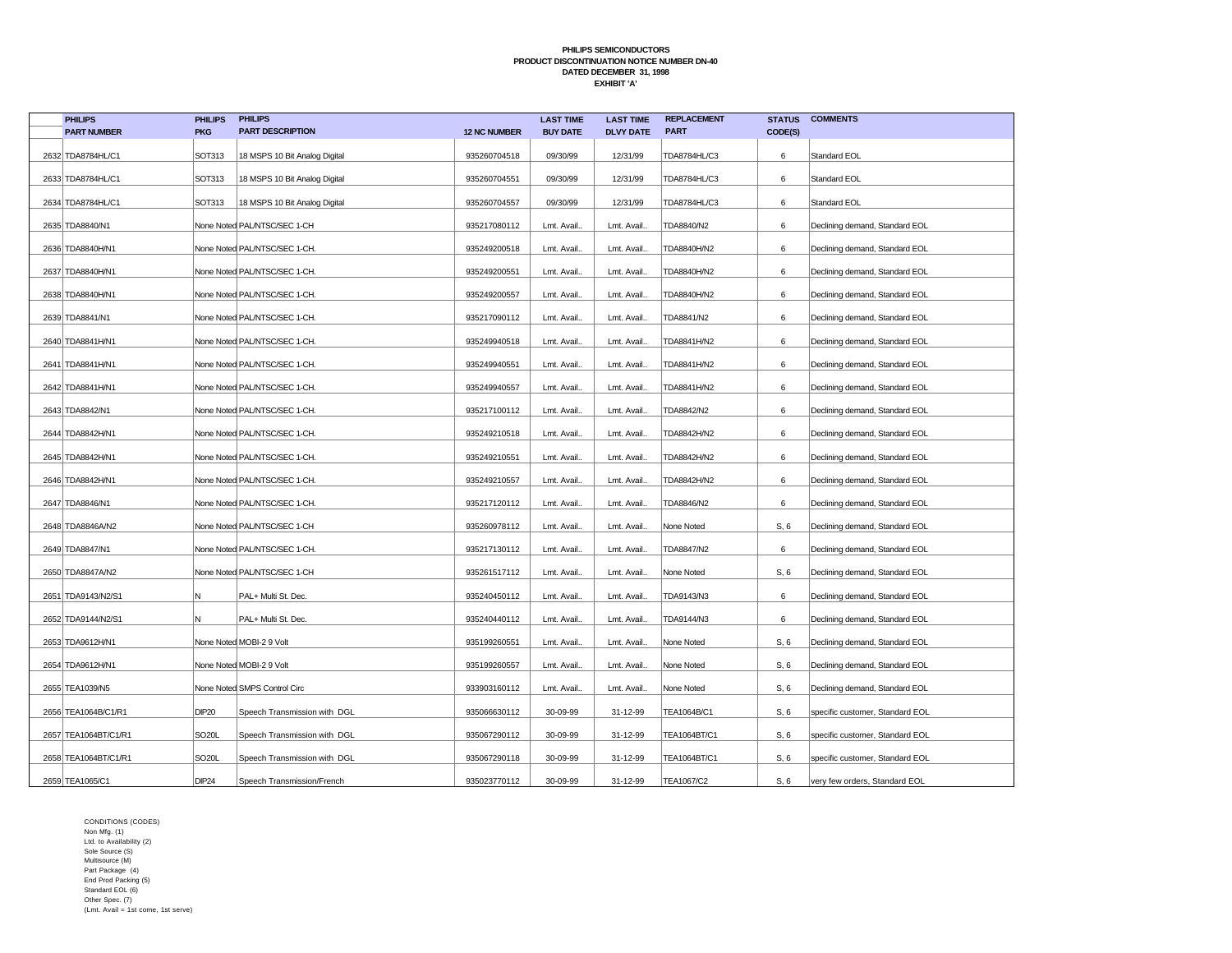| <b>PHILIPS</b>     | <b>PHILIPS</b>     | <b>PHILIPS</b>                       |                     | <b>LAST TIME</b> | <b>LAST TIME</b> | <b>REPLACEMENT</b> | <b>STATUS</b> | <b>COMMENTS</b>                |
|--------------------|--------------------|--------------------------------------|---------------------|------------------|------------------|--------------------|---------------|--------------------------------|
| <b>PART NUMBER</b> | <b>PKG</b>         | <b>PART DESCRIPTION</b>              | <b>12 NC NUMBER</b> | <b>BUY DATE</b>  | <b>DLVY DATE</b> | <b>PART</b>        | CODE(S)       |                                |
| 2660 TEA1065/C1    | <b>DIP24</b>       | Speech Transmission/French           | 935023770112        | 30-09-99         | 31-12-99         | TEA1110A/C1        | S, 6          | very few orders, Standard EOL  |
| 2661 TEA1065T/C1   | SO <sub>24</sub> L | Speech Transmission/French           | 935023840112        | 30-09-99         | 31-12-99         | TEA1067T/C2        | S, 6          | very few orders, Standard EOL  |
| 2662 TEA1065T/C1   | SO <sub>24</sub> L | Speech Transmission/French           | 935023840112        | 30-09-99         | 31-12-99         | TEA1110AT/C1       | S, 6          | very few orders, Standard EOL  |
| 2663 TEA1065T/C1   | SO <sub>24</sub> L | Speech Transmission/French           | 935023840118        | 30-09-99         | 31-12-99         | TEA1067T/C2        | S, 6          | very few orders, Standard EOL  |
| 2664 TEA1065T/C1   | SO <sub>24</sub> L | Speech Transmission/French           | 935023840118        | 30-09-99         | 31-12-99         | TEA1110AT/C1       | S, 6          | very few orders, Standard EOL  |
| 2665 TEA1401T/N1   | D                  | Power Plug.                          | 935198510112        | Lmt. Avail.      | Lmt. Avail.      | TEA1401T/N2        | 6             | Declining demand, Standard EOL |
| 2666 TEA1401T/N1   | D                  | Power Plug                           | 935198510118        | Lmt. Avail.      | Lmt. Avail.      | TEA1401T/N2        | 6             | Declining demand, Standard EOL |
| 2667 TEA1402/N1    |                    | None Noted FastCharge Ctrl IC        | 935196280112        | Lmt. Avail       | Lmt. Avail.      | TEA1402/N2         | 6             | Declining demand, Standard EOL |
| 2668 TEA5560/N5/S1 | U A                | FM Carradio                          | 935081870112        | Lmt. Avail       | Lmt. Avail.      | None Noted         | S, 6          | Declining demand, Standard EOL |
| 2669 TEA5591/N4    | N                  | PARADIC I                            | 933892460112        | Lmt. Avail.      | Lmt. Avail.      | None Noted         | S, 6          | Declining demand, Standard EOL |
| 2670 TL431ACLP     | U                  | Adjustable Precision Shunt Regulator | 935245040112        | 31-03-99         | 31-12-99         | TL431ACD           | 1, 2, 7       | Ltd. Availability, Fab Closure |
| 2671 TL431ACLP     | U-T                | Adjustable Precision Shunt Regulator | 935245040116        | 31-03-99         | 31-12-99         | TL431ACD-T         | 1, 2, 7       | Ltd. Availability, Fab Closure |
| 2672 TL431AILP     | U                  | Adjustable Precision Shunt Regulator | 935245070112        | 31-03-99         | 31-12-99         | TL431AID           | 1, 2, 7       | Ltd. Availability, Fab Closure |
| 2673 TL431AILP     | U-T                | Adjustable Precision Shunt Regulator | 935245070116        | 31-03-99         | 31-12-99         | TL431AID-T         | 1, 2, 7       | Ltd. Availability, Fab Closure |
| 2674 TL431CLP      | lu.                | Adjustable Precision Shunt Regulator | 935245030112        | 31-03-99         | 31-12-99         | <b>TL431CD</b>     | 1, 2, 7       | Ltd. Availability, Fab Closure |
| 2675 TL431CLP      | U-T                | Adjustable Precision Shunt Regulator | 935245030116        | 31-03-99         | 31-12-99         | TL431CD-T          | 1, 2, 7       | Ltd. Availability, Fab Closure |
| 2676 TL431ILP      | U                  | Adjustable Precision Shunt Regulator | 935245050112        | 31-03-99         | 31-12-99         | <b>TL431ID</b>     | 1, 2, 7       | Ltd. Availability, Fab Closure |
| 2677 TL431ILP      | U-T                | Adjustable Precision Shunt Regulator | 935245050116        | 31-03-99         | 31-12-99         | TL431ID-T          | 1, 2, 7       | Ltd. Availability, Fab Closure |
| 2678 UA723C        | D                  | Voltage Regulator                    | 933656750602        | 31-03-99         | 31-12-99         | Harris, NS, ST, TI | 1, 2, 7       | Ltd. Availability, Fab Closure |
| 2679 UA723C        | D-T                | Voltage Regulator                    | 933656750623        | 31-03-99         | 31-12-99         | Harris, NS, ST, TI | 1, 2, 7       | Ltd. Availability, Fab Closure |
| 2680 UA723C        | N                  | Voltage Regulator                    | 933264630602        | 31-03-99         | 31-12-99         | Harris, NS, ST, TI | 1, 2, 7       | Ltd. Availability, Fab Closure |
| 2681 UA733         | N                  | Differential Video Amplifier         | 933313220602        | 31-03-99         | 31-12-99         | NS,TI              | 1, 2, 7       | Ltd. Availability, Fab Closure |
| 2682 UA733C        | N                  | Differential Video Amplifier         | 933295580602        | 31-03-99         | 31-12-99         | NS,TI              | 1, 2, 7       | Ltd. Availability, Fab Closure |
| 2683 UA741         | N.                 | General Purpose Op Amp               | 933226630602        | 31-03-99         | 31-12-99         | NS, ST, TI         | 1, 2, 7       | Ltd. Availability, Fab Closure |
| 2684 UA741C        | D.                 | General Purpose Op Amp               | 933656760602        | 31-03-99         | 31-12-99         | NS, ST, TI         | 1, 2, 7       | Ltd. Availability, Fab Closure |
| 2685 UA741C        | D-T                | General Purpose Op Amp               | 933656760623        | 31-03-99         | 31-12-99         | NS, ST, TI         | 1, 2, 7       | Ltd. Availability, Fab Closure |
| 2686 UA741C        | N.                 | General Purpose Op Amp               | 933240420602        | 31-03-99         | 31-12-99         | NS,ST,TI           | 1, 2, 7       | Ltd. Availability, Fab Closure |
| 2687 UA747C        | D                  | Dual Op Amp                          | 933656770112        | 31-03-99         | 31-12-99         | NS,TI              | 1, 2, 7       | Ltd. Availability, Fab Closure |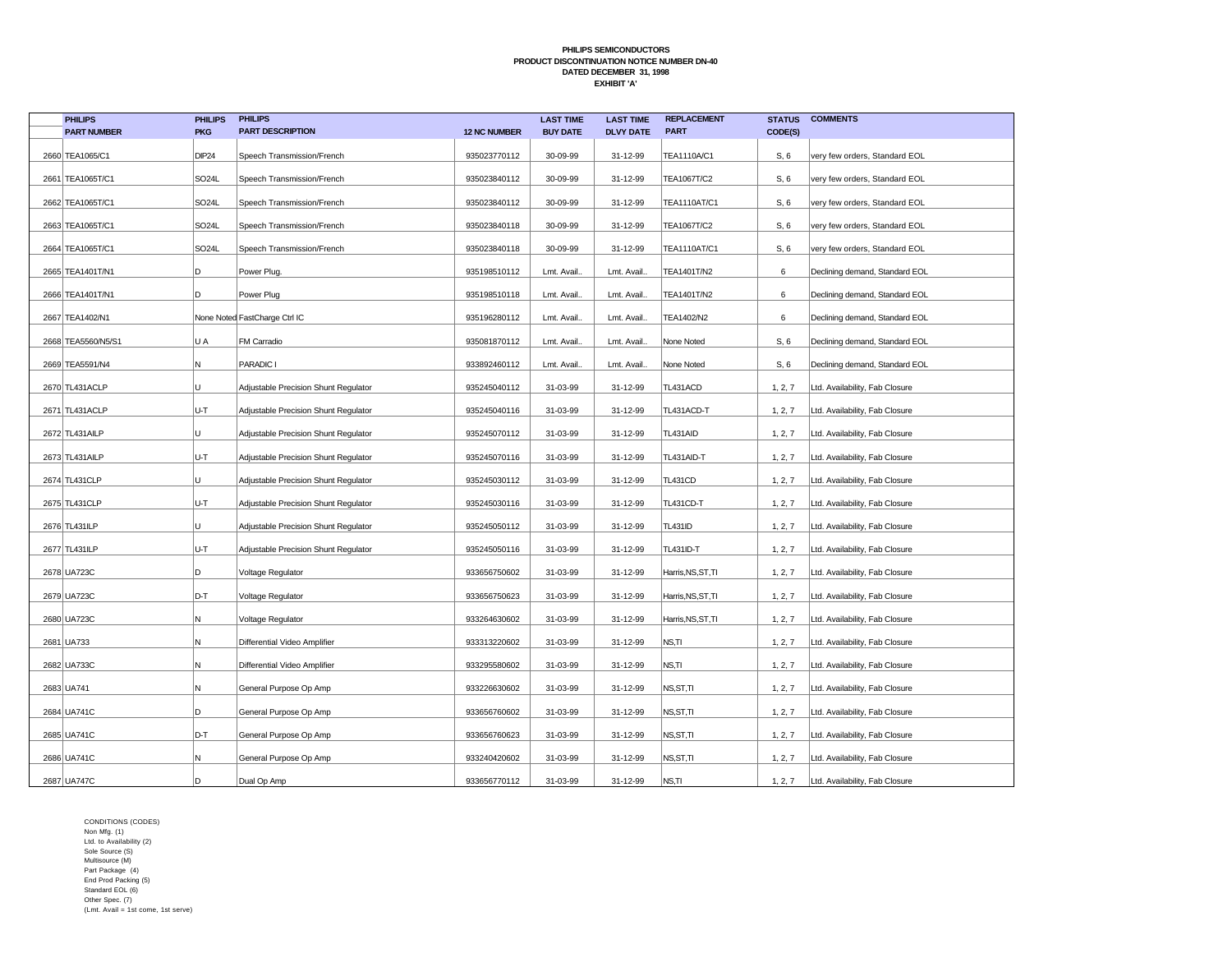| <b>PHILIPS</b>       | <b>PHILIPS</b>     | <b>PHILIPS</b>                                 |                     | <b>LAST TIME</b> | <b>LAST TIME</b> | <b>REPLACEMENT</b> | <b>STATUS</b> | <b>COMMENTS</b>                           |
|----------------------|--------------------|------------------------------------------------|---------------------|------------------|------------------|--------------------|---------------|-------------------------------------------|
| <b>PART NUMBER</b>   | <b>PKG</b>         | <b>PART DESCRIPTION</b>                        | <b>12 NC NUMBER</b> | <b>BUY DATE</b>  | <b>DLVY DATE</b> | <b>PART</b>        | CODE(S)       |                                           |
| 2688 UA747C          | D-T                | Dual Op Amp                                    | 933656770118        | 31-03-99         | 31-12-99         | NS,TI              | 1, 2, 7       | Ltd. Availability, Fab Closure            |
| 2689 UA747C          | N                  | Dual Op Amp                                    | 933295660602        | 31-03-99         | 31-12-99         | NS.TI              | 1, 2, 7       | Ltd. Availability, Fab Closure            |
| 2690 UAA2073AM/C1/R1 | SSOP <sub>20</sub> | Low Voltage GSM Front End                      | 935236900112        | 30-09-99         | 31-12-99         | UAA2073AM/C1       | S, 4          | reduce portfolio to /c1, Part Pkg. DN     |
| 2691 UAA2073AM/C1/R1 | SSOP20             | Low Voltage GSM Front End                      | 935236900118        | 30-09-99         | 31-12-99         | UAA2073AM/C1       | S, 4          | reduce portfolio to /c1, Part Pkg. DN     |
| 2692 UAA2073AM/C1/R1 | SSOP20             | Low Voltage GSM Front End                      | 935236900518        | 30-09-99         | 31-12-99         | UAA2073AM/C1       | S, 4          | reduce portfolio to /c1, Part Pkg. DN     |
| 2693 UAA2077AM/C2    | SSOP20             | Image Rejecting Front-End for DECT Application | 935223970112        | 30-09-99         | 31-12-99         | None Noted         | S, 6          | no sales, Stamdard EOL                    |
| 2694   UAA2077AM/C2  | SSOP20             | Image Rejecting Front-End for DECT Application | 935223970118        | 30-09-99         | 31-12-99         | None Noted         | S, 6          | no sales, Stamdard EOL                    |
| 2695 UAA2077AM/C2    | SSOP20             | Image Rejecting Front-End for DECT Application | 935223970512        | 30-09-99         | 31-12-99         | None Noted         | S, 6          | no sales, Stamdard EOL                    |
| 2696 UAA2077AM/C2    | SSOP20             | Image Rejecting Front-End for DECT Application | 935223970518        | 30-09-99         | 31-12-99         | None Noted         | S, 6          | no sales, Stamdard EOL                    |
| 2697 UAA2078M/C1     | SSOP16             | DECT Zero if Front End                         | 935185320112        | 30-09-99         | 31-12-99         | None Noted         | S, 6          | Customer specific; 0 in '99, Standard EOL |
| 2698 UAA2078M/C1     | SSOP16             | DECT Zero if Front End                         | 935185320118        | 30-09-99         | 31-12-99         | None Noted         | S, 6          | Customer specific; 0 in '99, Standard EOL |
| 2699 UAA2078M/C1     | SSOP16             | DECT Zero if Front End                         | 935185320512        | 30-09-99         | 31-12-99         | None Noted         | S, 6          | Customer specific; 0 in '99, Standard EOL |
| 2700 UAA2078M/C1     | SSOP <sub>16</sub> | <b>DECT Zero if Front End</b>                  | 935185320518        | 30-09-99         | 31-12-99         | None Noted         | S, 6          | Customer specific; 0 in '99, Standard EOL |
| 2701 UAA2079M/C3     |                    | SSOP24M Zero if Baseband Receiver              | 935248260518        | 30-09-99         | 31-12-99         | None Noted         | S, 6          | Customer specific; 0 in '99, Standard EOL |
| 2702 UAA2080T/V1     | SOT136             | Digital Paging Receiver                        | 935006790115        | 30-09-99         | 31-12-99         | None Noted         |               | 6TG407213                                 |
| 2703 UAA2080U        | None               | Digital Paging Receiver                        | 935175220026        | 30-09-99         | 31-12-99         | None Noted         | $\mathsf S$   | 6TG407213                                 |
| 2704 UAA2083H/V1     | <b>SOT358</b>      | Digital Paging Receiver                        | 935206550518        | 30-09-99         | 31-12-99         | None Noted         |               | 6TG407216                                 |
| 2705 UAA2083H/V1     | <b>SOT358</b>      | Digital Paging Receiver                        | 935206550557        | 30-09-99         | 31-12-99         | None Noted         |               | 6TG407216                                 |
| 2706 UAA2084T/V1     | SOT136             | Digital Paging Receiver                        | 935206660118        | 30-09-99         | 31-12-99         | None Noted         |               | 6TG407217                                 |
| 2707 UAA2085T/V1     | SOT158             | Digital Paging Receiver                        | 935206400118        | 30-09-99         | 31-12-99         | UAA2085T/V2        | $\mathsf{s}$  | 6TG407218                                 |
| 2708 UBA2006T/N1     | D                  | Charge PowerSwitch                             | 935229430112        | Lmt. Avail.      | Lmt. Avail.      | UBA2006T/N2        | 6             | Declining demand, Standard EOL            |
| 2709 UBA2006T/N1     | D                  | Charge PowerSwitch                             | 935229430118        | Lmt. Avail.      | Lmt. Avail.      | UBA2006T/N2        | 6             | Declining demand, Standard EOL            |
| 2710 UBA2010T/N3     | NВ                 | Alphai IC                                      | 935207560112        | Lmt. Avail.      | Lmt. Avail.      | UBA2010T/N4        | 6             | Declining demand, Standard EOL            |
| 2711 UBA2010T/N3     | ΝB                 | Alphai IC                                      | 935207560118        | Lmt. Avail.      | Lmt. Avail.      | UBA2010T/N4        | 6             | Declining demand, Standard EOL            |
| 2712 UDA1320TZ/N1    |                    | None Noted Low Cost DAC.                       | 935204740112        | Lmt. Avail.      | Lmt. Avail.      | UDA1320ATS/N2      | 6             | Declining demand, Standard EOL            |
| 2713 UDA1320TZ/N1    |                    | None Noted Low Cost DAC                        | 935204740118        | Lmt. Avail.      | Lmt. Avail.      | UDA1320ATS/N2      | 6             | Declining demand, Standard EOL            |
| 2714 UDA1331H/N1     | None Noted USB-APP |                                                | 935260606551        | Lmt. Avail.      | Lmt. Avail.      | UDA1321H/N101      | 6             | Declining demand, Standard EOL            |
| 2715 UDA1331H/N1     | None Noted USB-APP |                                                | 935260606557        | Lmt. Avail.      | Lmt. Avail.      | UDA1321H/N101      | 6             | Declining demand, Standard EOL            |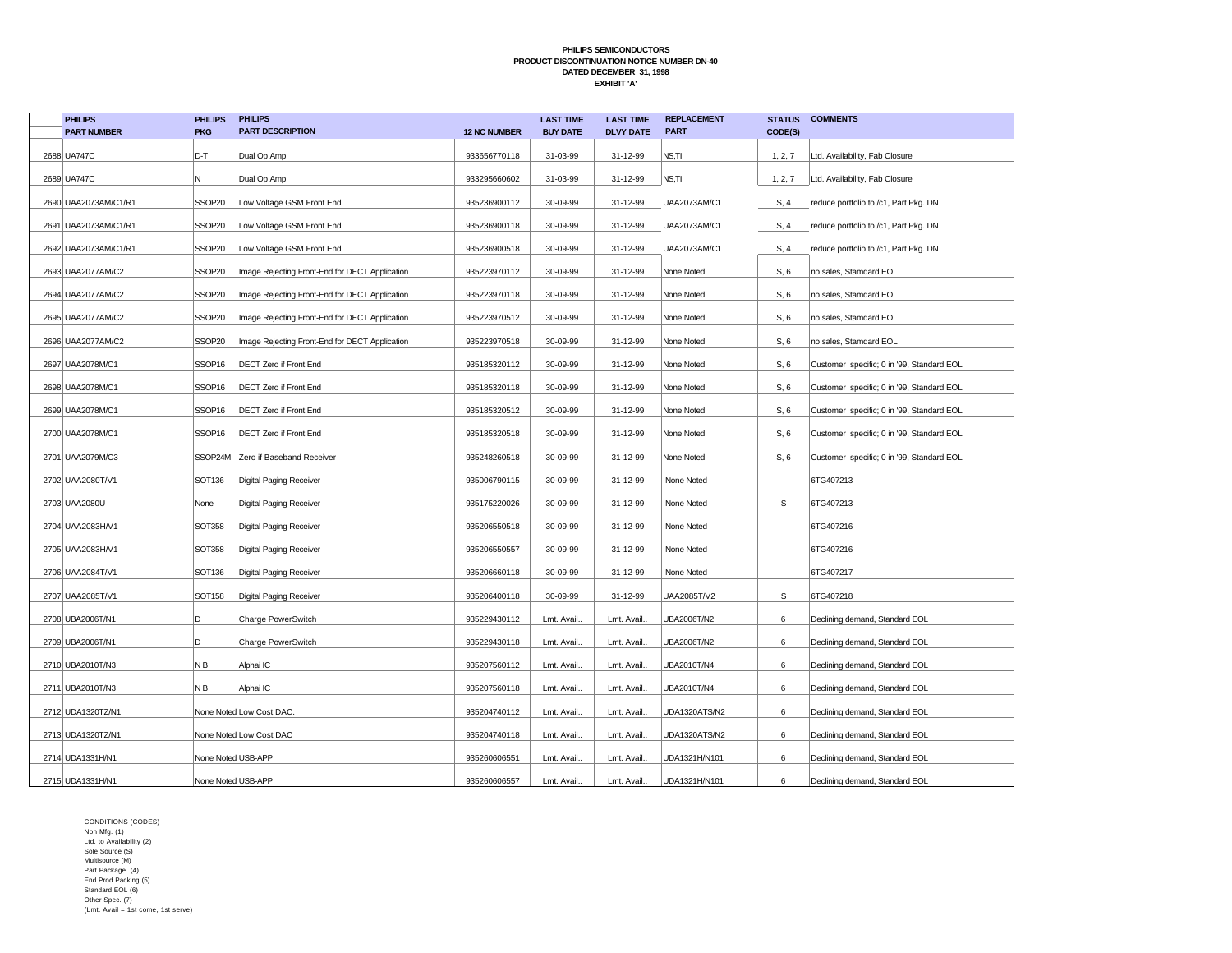| <b>PHILIPS</b>     | <b>PHILIPS</b> | <b>PHILIPS</b>                            |                     | <b>LAST TIME</b> | <b>LAST TIME</b> | <b>REPLACEMENT</b>  | <b>STATUS</b> | <b>COMMENTS</b>                |
|--------------------|----------------|-------------------------------------------|---------------------|------------------|------------------|---------------------|---------------|--------------------------------|
| <b>PART NUMBER</b> | <b>PKG</b>     | <b>PART DESCRIPTION</b>                   | <b>12 NC NUMBER</b> | <b>BUY DATE</b>  | <b>DLVY DATE</b> | <b>PART</b>         | CODE(S)       |                                |
| 2716 UMA1005T      | SSOP20         | Dual Low-Power Frequency Synthesizer      | 935060410112        | 30-09-99         | 31-12-99         | None Noted          | S, 6          | low sales, Standard EOL        |
| 2717 UMA1005T      | SSOP20         | Dual Low-Power Frequency Synthesizer      | 935060410118        | 30-09-99         | 31-12-99         | None Noted          | S, 6          | low sales, Standard EOL        |
| 2718 UMA1005T      | SSOP20         | Dual Low-Power Frequency Synthesizer      | 935060410512        | 30-09-99         | 31-12-99         | None Noted          | S, 6          | low sales, Standard EOL        |
| 2719 UMA1005T      | SSOP20         | Dual Low-Power Frequency Synthesizer      | 935060410518        | 30-09-99         | 31-12-99         | None Noted          | S, 6          | low sales, Standard EOL        |
| 2720 UMA1015M/C2   | SSOP20         | Synthesizer AMPS                          | 935168690112        | 30-09-99         | 31-12-99         | <b>UMA1015AM/C1</b> | S, 7          | shrink                         |
| 2721 UMA1015M/C2   | SSOP20         | Synthesizer AMPS                          | 935168690118        | 30-09-99         | 31-12-99         | <b>UMA1015AM/C1</b> | S, 7          | shrink                         |
| 2722 UMA1015M/C2   | SSOP20         | Synthesizer AMPS                          | 935168690512        | 30-09-99         | 31-12-99         | UMA1015AM/C1        | S, 7          | shrink                         |
| 2723 UMA1015M/C2   | SSOP20         | <b>Synthesizer AMPS</b>                   | 935168690518        | 30-09-99         | 31-12-99         | <b>UMA1015AM/C1</b> | S, 7          | shrink                         |
| 2724 UMA1020M/C1   | SSOP20         | Dual Synthesizer 3V 2.4GHZ                | 935083850112        | 30-09-99         | 31-12-99         | UMA1022M/C1         | S, 6          | low sales, Standard EOL        |
| 2725 UMA1020M/C1   | SSOP20         | Dual Synthesizer 3V 2.4GHZ                | 935083850118        | 30-09-99         | 31-12-99         | UMA1022M/C1         | S, 6          | low sales, Standard EOL        |
| 2726 UMA1020M/C1   | SSOP20         | Dual Synthesizer 3V 2.4GHZ                | 935083850512        | 30-09-99         | 31-12-99         | UMA1022M/C1         | S, 6          | low sales, Standard EOL        |
| 2727 UMA1020M/C1   | SSOP20         | Dual Synthesizer 3V 2.4GHZ                | 935083850518        | 30-09-99         | 31-12-99         | UMA1022M/C1         | S, 6          | low sales, Standard EOL        |
| 2728 XCV2981 CK    | CK             | 80C51                                     | 935145820026        | 30-06-99         | 31-12-99         | None Noted          | M, 1, 2, 6    | No sales for last 18 months    |
| 2729 XCV2981 CU    | <b>CU</b>      | 80C51                                     | 935145830025        | 30-06-99         | 31-12-99         | None Noted          | M, 1, 2, 6    | No sales for last 18 months    |
| 2730 XMC1458       | <b>CU</b>      | General Purpose Op Amp                    | 935145940025        | 31-03-99         | 31-12-99         | Mot, NS, ST, TI     | 1, 2, 7       | Ltd. Availability, Fab Closure |
| 2731 XN5211        | CK             | 180 MHZ Transimpedance Amp Die            | 935030610026        | 30-09-99         | 31-12-99         | SA5211D             | S             | Low sales volume               |
| 2732 XN5211        | CK             | 180 MHZ Transimpedance Amp Die (Obs 12nc) | 935030610602        | 30-09-99         | 31-12-99         | SA5211D             | s             | Low sales volume               |
| 2733 XN531         | <b>CU</b>      | High Slew Rate Op Amp                     | 935146600025        | 31-03-99         | 31-12-99         | None Noted          | 1, 2, 7       | Ltd. Availability, Fab Closure |
| 2734 XN5533        | <b>CU</b>      | Dual Low Noise Op Amp                     | 935146640025        | 31-03-99         | 31-12-99         | Exar, TI            | 1, 2, 7       | Ltd. Availability, Fab Closure |
| 2735 XN556-1       | lCU            | Dual Timer                                | 935146710025        | 31-03-99         | 31-12-99         | None Noted          | 1, 2, 7       | Ltd. Availability, Fab Closure |
| 2736 XN87C51 CU    | <b>CU</b>      | 87C51 Die in Wafer Form                   | 935030550602        | 30-06-99         | 31-12-99         | None Noted          | M, 1, 2, 6    | No sales for last 18 months    |
| 2737 XNE5018       | <b>CU</b>      | 8 Bit up-Compatible D/A Converter         | 935145990025        | 31-03-99         | 31-12-99         | None Noted          | 1, 2, 7       | Ltd. Availability, Fab Closure |
| 2738 XNE5210       | <b>CK</b>      | 280 MHZ Transimpedance Amp Die            | 935049910602        | 30-09-99         | 31-12-99         | <b>NE5210D</b>      | S             | Low sales volume               |
| 2739 XNE5212A      | CK             | Fiber Optic Transimpedance Amp Die        | 935032960602        | 30-09-99         | 31-12-99         | SA5212D             | s             | Low sales volume               |
| 2740 XNE5512       | <b>CU</b>      | Dual High Performance Op Amp              | 935146130025        | 31-03-99         | 31-12-99         | None Noted          | 1, 2, 7       | Ltd. Availability, Fab Closure |
| 2741 XNE5514       | <b>CU</b>      | Quad High Performance Op Amp              | 935146140025        | 31-03-99         | 31-12-99         | None Noted          | 1, 2, 7       | Ltd. Availability, Fab Closure |
| 2742 XNE5560       | <b>CU</b>      | S.M.P.S. Control Circuit                  | 935146230025        | 31-03-99         | 31-12-99         | <b>TDA8380AN</b>    | 1, 2, 7       | Ltd. Availability, Fab Closure |
| 2743 XNUA747       | <b>CU</b>      | Dual Op Amp                               | 935146400025        | 31-03-99         | 31-12-99         | NS,TI               | 1, 2, 7       | Ltd. Availability, Fab Closure |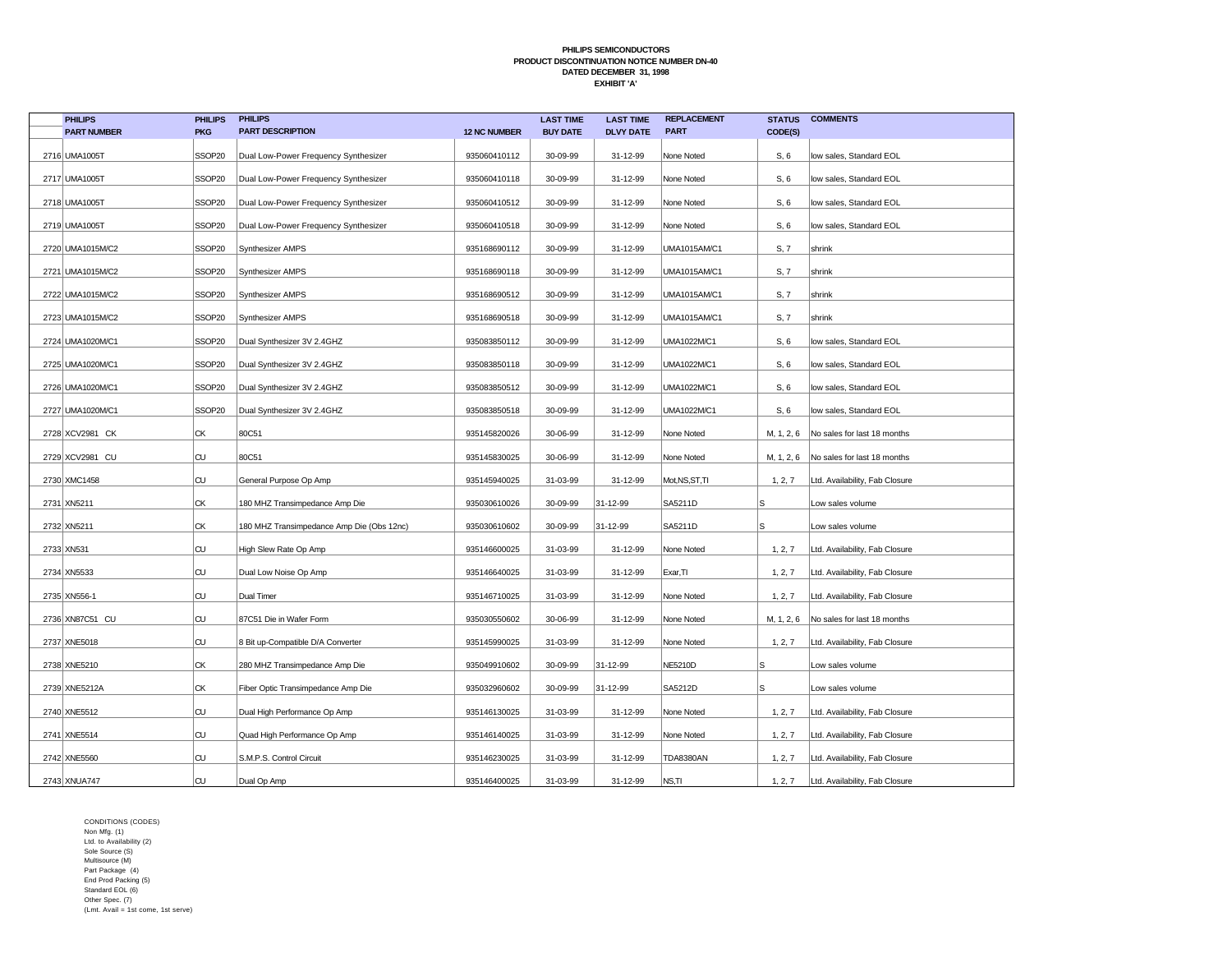| <b>PHILIPS</b>                 | <b>PHILIPS</b>    | <b>PHILIPS</b>          |                     | <b>LAST TIME</b> | <b>LAST TIME</b> | <b>REPLACEMENT</b>        | <b>STATUS</b>    | <b>COMMENTS</b>                                       |
|--------------------------------|-------------------|-------------------------|---------------------|------------------|------------------|---------------------------|------------------|-------------------------------------------------------|
| <b>PART NUMBER</b>             | <b>PKG</b>        | <b>PART DESCRIPTION</b> | <b>12 NC NUMBER</b> | <b>BUY DATE</b>  | <b>DLVY DATE</b> | <b>PART</b>               | CODE(S)          |                                                       |
| 2744 XUA723                    | CU                | Voltage Regulator       | 935149340025        | 31-03-99         | 31-12-99         | Harris, NS, ST, TI        | 1, 2, 7          | Ltd. Availability, Fab Closure                        |
| 2745 XUA747C                   | CU                | Dual Op Amp             | None                | 31-03-99         | 31-12-99         | NS,TI                     | 1, 2, 7          | Ltd. Availability, Fab Closure                        |
|                                |                   |                         |                     |                  |                  |                           |                  |                                                       |
|                                |                   |                         |                     |                  |                  |                           |                  |                                                       |
| DISCONTINUED DISCRETE PRODUCTS |                   |                         |                     |                  |                  |                           |                  |                                                       |
| 2746 1N4001G                   | SOD57             | MedPwrRect              | 933498190133        | 30-09-99         |                  | 31-12-99 1N4001G, 163     | M,5              | End Product Packaging DN                              |
| 2747 1N4002G                   | SOD57             | MedPwrRect              | 933498200133        | 30-09-99         |                  | 31-12-99 1N4002G, 163     | M,5              | End Product Packaging DN                              |
| 2748 1N4002ID                  | SOD81             | MedPwrRect              | 933771190133        | 30-09-99         |                  | 31-12-99 1N4002ID, 163    | M,5              | End Product Packaging DN                              |
| 2749 1N4002ID                  | SOD81             | MedPwrRect              | 933771190143        | 30-09-99         |                  | 31-12-99 1N4002ID, 163    | M,5              | End Product Packaging DN                              |
| 2750 1N4003G                   | SOD57             | MedPwrRect              | 933498210133        | 30-09-99         |                  | 31-12-99 1N4003G, 163     | M,5              | End Product Packaging DN                              |
| 2751 1N4003ID                  | SOD81             | MedPwrRect              | 933771200133        | 30-09-99         |                  | 31-12-99 1N4003ID, 163    | M,5              | End Product Packaging DN                              |
| 2752 1N4003ID                  | SOD81             | MedPwrRect              | 933771200143        | 30-09-99         |                  | 31-12-99 1N4003ID, 163    | M,5              | End Product Packaging DN                              |
| 2753 1N4004G                   | SOD57             | MedPwrRect              | 933498220133        | 30-09-99         |                  | 31-12-99 1N4004G, 163     | M,5              | End Product Packaging DN                              |
| 2754 1N4004ID                  | SOD81             | MedPwrRect              | 933771210133        | 30-09-99         |                  | 31-12-99 1N4004ID, 163    | M,5              | End Product Packaging DN                              |
| 2755 1N4004ID                  | SOD81             | MedPwrRect              | 933771210143        | 30-09-99         |                  | 31-12-99 1N4004ID, 163    | M,5              | End Product Packaging DN                              |
| 2756 1N4005G                   | SOD57             | MedPwrRect              | 933498230133        | 30-09-99         |                  | 31-12-99 1N4005G, 163     | M <sub>0.5</sub> | End Product Packaging DN                              |
| 2757 1N4006G                   | SOD57             | MedPwrRect              | 933498240133        | 30-09-99         |                  | 31-12-99 1N4006G, 163     | M <sub>0.5</sub> | End Product Packaging DN                              |
| 2758 1N4007G                   | SOD57             | MedPwrRect              | 933498250133        | 30-09-99         |                  | 31-12-99 1N4007G, 163     | M,5              | End Product Packaging DN                              |
| 2759 1N4007ID                  | SOD81             | MedPwrRect              | 933771240133        | 30-09-99         |                  | 31-12-99 1N4007ID, 163    | M,5              | End Product Packaging DN                              |
| 2760 1N4007ID                  | SOD81             | MedPwrRect              | 933771240143        | 30-09-99         |                  | 31-12-99 1N4007ID, 163    | M,5              | End Product Packaging DN                              |
| 2761 1N4007ID/EB               | SOD81             | MedPwrRect              | 934038830133        | 30-09-99         |                  | 31-12-99 1N4007ID/EB, 163 | S, 5             | End Product Packaging DN                              |
| 2762 1N4446                    | SOD27             | Switching Diode         | 933112660113        | 30-06-99         | 31-12-99         | 1N4448                    | M, 6             | Type insufficient Volume, Standard EOL                |
| 2763 1N4446                    | <b>SOD27</b>      | Switching Diode         | 933112660133        | 30-06-99         | 31-12-99         | 1N4448                    | M, 6             | Type insufficient Volume, Standard EOL                |
| 2764 1N4446                    | SOD27             | Switching Diode         | 933112660143        | 30-06-99         | 31-12-99         | 1N4448                    | M, 6             | Type insufficient Volume, Standard EOL                |
| 2765 1N4448                    | SOD <sub>27</sub> | Switching Diode         | 933120350116        | 30-06-99         | 31-12-99         | 113,133                   | M, 5             | Packing insufficient Volume, End<br>Product Packaging |
| 2766 1N4531                    | SOD68             | Switching Diode         | 933203980116        | 30-06-99         | 31-12-99         | ,113,133,143              | M, 5             | Packing insufficient Volume, End<br>Product Packaging |
| 2767 1N4935                    | SOD84             | MedPwrRect              | 933586800113        | 30-09-99         |                  | 31-12-99 None Noted       | M,6              | Standard EOL                                          |
| 2768 1N5059                    | SOD57             | MedPwrRect              | 933076440133        | 30-09-99         |                  | 31-12-99 1N5059, 163      | M <sub>0.5</sub> | End Product Packaging DN                              |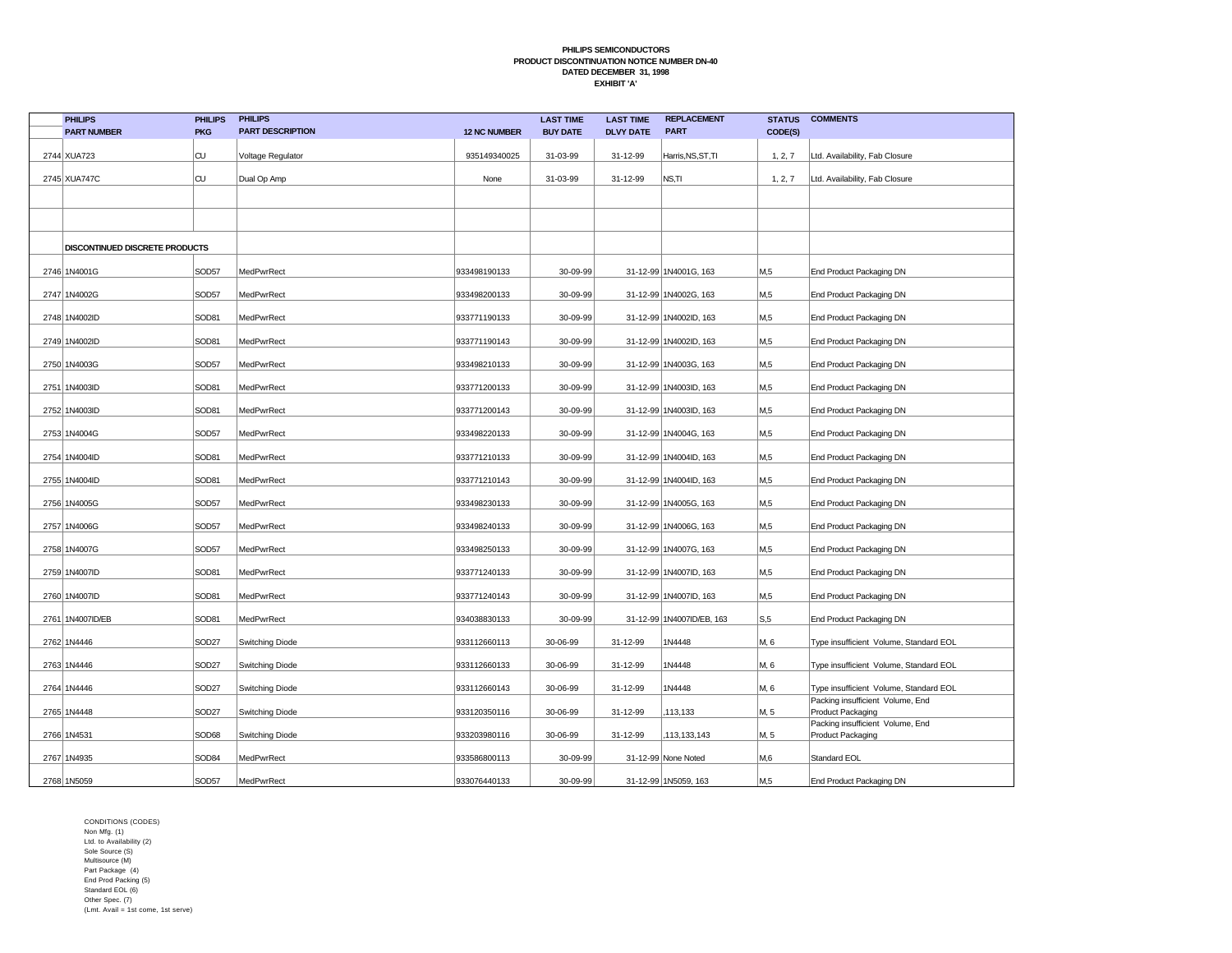| <b>PHILIPS</b>     | <b>PHILIPS</b>    | <b>PHILIPS</b>          |                     | <b>LAST TIME</b> | <b>LAST TIME</b> | <b>REPLACEMENT</b>   | <b>STATUS</b>    | <b>COMMENTS</b>                                      |
|--------------------|-------------------|-------------------------|---------------------|------------------|------------------|----------------------|------------------|------------------------------------------------------|
| <b>PART NUMBER</b> | <b>PKG</b>        | <b>PART DESCRIPTION</b> | <b>12 NC NUMBER</b> | <b>BUY DATE</b>  | <b>DLVY DATE</b> | <b>PART</b>          | CODE(S)          |                                                      |
| 2769 1N5060        | SOD57             | MedPwrRect              | 933251860133        | 30-09-99         |                  | 31-12-99 1N5060, 163 | M <sub>15</sub>  | End Product Packaging DN                             |
| 2770 1N5061        | SOD57             | MedPwrRect              | 933206080133        | 30-09-99         |                  | 31-12-99 1N5061, 163 | M <sub>0.5</sub> | End Product Packaging DN                             |
| 2771 1N5062        | SOD57             | <b>MedPwrRect</b>       | 933076450133        | 30-09-99         |                  | 31-12-99 1N5062, 163 | M <sub>15</sub>  | End Product Packaging DN                             |
|                    |                   |                         |                     |                  |                  |                      |                  | Type redundant, insufficient volume,                 |
| 2772 1N5225B       | SOD <sub>27</sub> | Zener Diode             | 933827590113        | 30-06-99         | 31-12-99         | (BZX79-C3V0)         | M, 6             | Standard EOL                                         |
| 2773 1N5225B       | SOD <sub>27</sub> | Zener Diode             | 933827590133        | 30-06-99         | 31-12-99         | (BZX79-C3V0)         | M, 6             | Type redundant, insufficient volume,<br>Standard EOL |
| 2774 1N5225B       | SOD <sub>27</sub> | Zener Diode             | 933827590143        | 30-06-99         | 31-12-99         | (BZX79-C3V0)         | M, 6             | Type redundant, insufficient volume,<br>Standard EOL |
| 2775 1N5226B       | SOD <sub>27</sub> | Zener Diode             | 933263190113        | 30-06-99         | 31-12-99         | (BZX79-C3V3)         | M, 6             | Type redundant, insufficient volume,<br>Standard EOL |
| 2776 1N5226B       | SOD <sub>27</sub> | Zener Diode             | 933263190133        | 30-06-99         | 31-12-99         | (BZX79-C3V3)         | M, 6             | Type redundant, insufficient volume,<br>Standard EOL |
| 2777 1N5226B       | SOD <sub>27</sub> | Zener Diode             | 933263190143        | 30-06-99         | 31-12-99         | (BZX79-C3V3)         | M, 6             | Type redundant, insufficient volume,<br>Standard EOL |
| 2778 1N5227B       | SOD <sub>27</sub> | Zener Diode             | 933827600113        | 30-06-99         | 31-12-99         | (BZX79-C3V6)         | M, 6             | Type redundant, insufficient volume,<br>Standard EOL |
| 2779 1N5227B       | SOD <sub>27</sub> | Zener Diode             | 933827600116        | 30-06-99         | 31-12-99         | (BZX79-C3V6)         | M, 6             | Type redundant, insufficient volume,<br>Standard EOL |
| 2780 1N5227B       | SOD <sub>27</sub> | Zener Diode             | 933827600133        | 30-06-99         | 31-12-99         | (BZX79-C3V6)         | M, 6             | Type redundant, insufficient volume,<br>Standard EOL |
| 2781 1N5227B       | SOD <sub>27</sub> | Zener Diode             | 933827600143        | 30-06-99         | 31-12-99         | (BZX79-C3V6)         | M, 6             | Type redundant, insufficient volume,<br>Standard EOL |
| 2782 1N5228B       | SOD <sub>27</sub> | Zener Diode             | 933827610113        | 30-06-99         | 31-12-99         | (BZX79-C3V9)         | M, 6             | Type redundant, insufficient volume,<br>Standard EOL |
| 2783 1N5228B       | SOD <sub>27</sub> | Zener Diode             | 933827610133        | 30-06-99         | 31-12-99         | (BZX79-C3V9)         | M, 6             | Type redundant, insufficient volume,<br>Standard EOL |
| 2784 1N5228B       | SOD <sub>27</sub> | Zener Diode             | 933827610143        | 30-06-99         | 31-12-99         | (BZX79-C3V9)         | M, 6             | Type redundant, insufficient volume,<br>Standard EOL |
| 2785 1N5229B       | SOD <sub>27</sub> | Zener Diode             | 933288110113        | 30-06-99         | 31-12-99         | (BZX79-C4V3)         | M, 6             | Type redundant, insufficient volume,<br>Standard EOL |
| 2786 1N5229B       | SOD <sub>27</sub> | Zener Diode             | 933288110133        | 30-06-99         | 31-12-99         | (BZX79-C4V3)         | M, 6             | Type redundant, insufficient volume,<br>Standard EOL |
| 2787 1N5229B       | SOD <sub>27</sub> | Zener Diode             | 933288110143        | 30-06-99         | 31-12-99         | (BZX79-C4V3)         | M, 6             | Type redundant, insufficient volume,<br>Standard EOL |
| 2788 1N5230B       | SOD <sub>27</sub> | Zener Diode             | 933288120113        | 30-06-99         | 31-12-99         | (BZX79-C4V7)         | M, 6             | Type redundant, insufficient volume,<br>Standard EOL |
| 2789 1N5230B       | SOD <sub>27</sub> | Zener Diode             | 933288120133        | 30-06-99         | 31-12-99         | (BZX79-C4V7)         | M, 6             | Type redundant, insufficient volume,<br>Standard EOL |
| 2790 1N5230B       | SOD <sub>27</sub> | Zener Diode             | 933288120143        | 30-06-99         | 31-12-99         | (BZX79-C4V7)         | M, 6             | Type redundant, insufficient volume,<br>Standard EOL |
| 2791 1N5231B       | SOD <sub>27</sub> | Zener Diode             | 933218130113        | 30-06-99         | 31-12-99         | (BZX79-C5V1)         | M, 6             | Type redundant, insufficient volume,<br>Standard EOL |
| 2792 1N5231B       | SOD <sub>27</sub> | Zener Diode             | 933218130116        | 30-06-99         | 31-12-99         | (BZX79-C5V1)         | M, 6             | Type redundant, insufficient volume,<br>Standard EOL |
| 2793 1N5231B       | SOD <sub>27</sub> | Zener Diode             | 933218130133        | 30-06-99         | 31-12-99         | (BZX79-C5V1)         | M, 6             | Type redundant, insufficient volume,<br>Standard EOL |
| 2794 1N5231B       | SOD <sub>27</sub> | Zener Diode             | 933218130136        | 30-06-99         | 31-12-99         | (BZX79-C5V1)         | M, 6             | Type redundant, insufficient volume,<br>Standard EOL |
| 2795 1N5231B       | SOD <sub>27</sub> | Zener Diode             | 933218130143        | 30-06-99         | 31-12-99         | (BZX79-C5V1)         | M, 6             | Type redundant, insufficient volume,<br>Standard EOL |
| 2796 1N5232B       | SOD <sub>27</sub> | Zener Diode             | 933379080113        | 30-06-99         | 31-12-99         | (BZX79-C5V6)         | M, 6             | Type redundant, insufficient volume,<br>Standard EOL |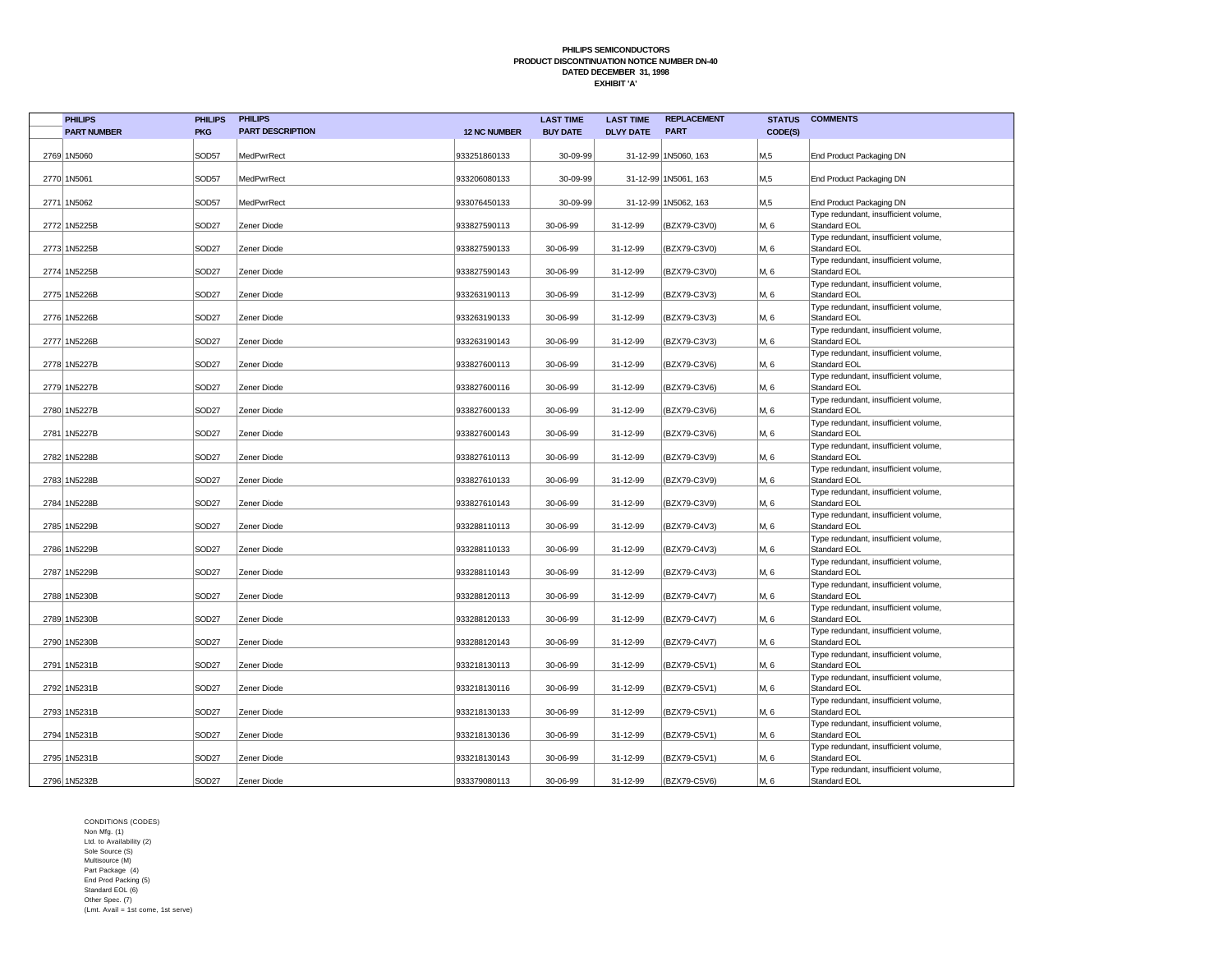| <b>PHILIPS</b>     | <b>PHILIPS</b>    | <b>PHILIPS</b>          |                     | <b>LAST TIME</b> | <b>LAST TIME</b> | <b>REPLACEMENT</b> | <b>STATUS</b> | <b>COMMENTS</b>                                      |
|--------------------|-------------------|-------------------------|---------------------|------------------|------------------|--------------------|---------------|------------------------------------------------------|
| <b>PART NUMBER</b> | <b>PKG</b>        | <b>PART DESCRIPTION</b> | <b>12 NC NUMBER</b> | <b>BUY DATE</b>  | <b>DLVY DATE</b> | <b>PART</b>        | CODE(S)       |                                                      |
| 2797 1N5232B       | SOD27             | Zener Diode             | 933379080133        | 30-06-99         | 31-12-99         | (BZX79-C5V6)       | M, 6          | Type redundant, insufficient volume,<br>Standard EOL |
| 2798 1N5232B       | SOD <sub>27</sub> | Zener Diode             | 933379080143        | 30-06-99         | 31-12-99         | (BZX79-C5V6)       | M, 6          | Type redundant, insufficient volume,<br>Standard EOL |
| 2799 1N5233B       | SOD27             | Zener Diode             | 933379090113        | 30-06-99         | 31-12-99         | None Noted         | M, 6          | Type redundant, insufficient volume,<br>Standard EOL |
| 2800 1N5233B       | SOD <sub>27</sub> | Zener Diode             | 933379090133        | 30-06-99         | 31-12-99         | None Noted         | M, 6          | Type redundant, insufficient volume,<br>Standard EOL |
| 2801 1N5233B       | SOD <sub>27</sub> | Zener Diode             | 933379090143        | 30-06-99         | 31-12-99         | None Noted         | M, 6          | Type redundant, insufficient volume,<br>Standard EOL |
| 2802 1N5234B       | SOD27             | Zener Diode             | 933379100113        | 30-06-99         | 31-12-99         | (BZX79-C6V2)       | M, 6          | Type redundant, insufficient volume,<br>Standard EOL |
| 2803 1N5234B       | SOD <sub>27</sub> | Zener Diode             | 933379100133        | 30-06-99         | 31-12-99         | (BZX79-C6V2)       | M, 6          | Type redundant, insufficient volume,<br>Standard EOL |
| 2804 1N5234B       | SOD27             | Zener Diode             | 933379100143        | 30-06-99         | 31-12-99         | (BZX79-C6V2)       | M, 6          | Type redundant, insufficient volume,<br>Standard EOL |
| 2805 1N5235B       | SOD27             | Zener Diode             | 933379110113        | 30-06-99         | 31-12-99         | (BZX79-C6V8)       | M, 6          | Type redundant, insufficient volume,<br>Standard EOL |
| 2806 1N5235B       | SOD <sub>27</sub> | Zener Diode             | 933379110133        | 30-06-99         | 31-12-99         | (BZX79-C6V8)       | M, 6          | Type redundant, insufficient volume,<br>Standard EOL |
| 2807 1N5235B       | SOD <sub>27</sub> | Zener Diode             | 933379110143        | 30-06-99         | 31-12-99         | (BZX79-C6V8)       | M, 6          | Type redundant, insufficient volume,<br>Standard EOL |
| 2808 1N5236B       | SOD <sub>27</sub> | Zener Diode             | 933379120113        | 30-06-99         | 31-12-99         | (BZX79-C7V5)       | M, 6          | Type redundant, insufficient volume,<br>Standard EOL |
| 2809 1N5236B       | SOD <sub>27</sub> | Zener Diode             | 933379120133        | 30-06-99         | 31-12-99         | (BZX79-C7V5)       | M, 6          | Type redundant, insufficient volume,<br>Standard EOL |
| 2810 1N5236B       | SOD27             | Zener Diode             | 933379120143        | 30-06-99         | 31-12-99         | (BZX79-C7V5)       | M, 6          | Type redundant, insufficient volume,<br>Standard EOL |
| 2811 1N5237B       | SOD <sub>27</sub> | Zener Diode             | 933379130113        | 30-06-99         | 31-12-99         | (BZX79-C8V2)       | M, 6          | Type redundant, insufficient volume,<br>Standard EOL |
| 2812 1N5237B       | SOD <sub>27</sub> | Zener Diode             | 933379130133        | 30-06-99         | 31-12-99         | (BZX79-C8V2)       | M, 6          | Type redundant, insufficient volume,<br>Standard EOL |
| 2813 1N5237B       | SOD27             | Zener Diode             | 933379130143        | 30-06-99         | 31-12-99         | (BZX79-C8V2)       | M, 6          | Type redundant, insufficient volume,<br>Standard EOL |
| 2814 1N5238B       | SOD27             | Zener Diode             | 933379140113        | 30-06-99         | 31-12-99         | None Noted         | M, 6          | Type redundant, insufficient volume,<br>Standard EOL |
| 2815 1N5238B       | SOD <sub>27</sub> | Zener Diode             | 933379140133        | 30-06-99         | 31-12-99         | None Noted         | M, 6          | Type redundant, insufficient volume,<br>Standard EOL |
| 2816 1N5238B       | SOD <sub>27</sub> | Zener Diode             | 933379140143        | 30-06-99         | 31-12-99         | None Noted         | M, 6          | Type redundant, insufficient volume,<br>Standard EOL |
| 2817 1N5239B       | SOD <sub>27</sub> | Zener Diode             | 933379150113        | 30-06-99         | 31-12-99         | (BZX79-C9V1)       | M, 6          | Type redundant, insufficient volume,<br>Standard EOL |
| 2818 1N5239B       | SOD <sub>27</sub> | Zener Diode             | 933379150133        | 30-06-99         | 31-12-99         | (BZX79-C9V1)       | M, 6          | Type redundant, insufficient volume,<br>Standard EOL |
| 2819 1N5239B       | SOD27             | Zener Diode             | 933379150143        | 30-06-99         | 31-12-99         | (BZX79-C9V1)       | M, 6          | Type redundant, insufficient volume,<br>Standard EOL |
| 2820 1N5240B       | SOD <sub>27</sub> | Zener Diode             | 933379160113        | 30-06-99         | 31-12-99         | (BZX79-C10)        | M, 6          | Type redundant, insufficient volume,<br>Standard EOL |
| 2821 1N5240B       | SOD <sub>27</sub> | Zener Diode             | 933379160133        | 30-06-99         | 31-12-99         | (BZX79-C10)        | M, 6          | Type redundant, insufficient volume,<br>Standard EOL |
| 2822 1N5240B       | SOD <sub>27</sub> | Zener Diode             | 933379160143        | 30-06-99         | 31-12-99         | (BZX79-C10)        | M, 6          | Type redundant, insufficient volume,<br>Standard EOL |
| 2823 1N5241B       | SOD <sub>27</sub> | Zener Diode             | 933379170113        | 30-06-99         | 31-12-99         | (BZX79-C11)        | M, 6          | Type redundant, insufficient volume,<br>Standard EOL |
| 2824 1N5241B       | SOD27             | Zener Diode             | 933379170133        | 30-06-99         | 31-12-99         | (BZX79-C11)        | M, 6          | Type redundant, insufficient volume,<br>Standard EOL |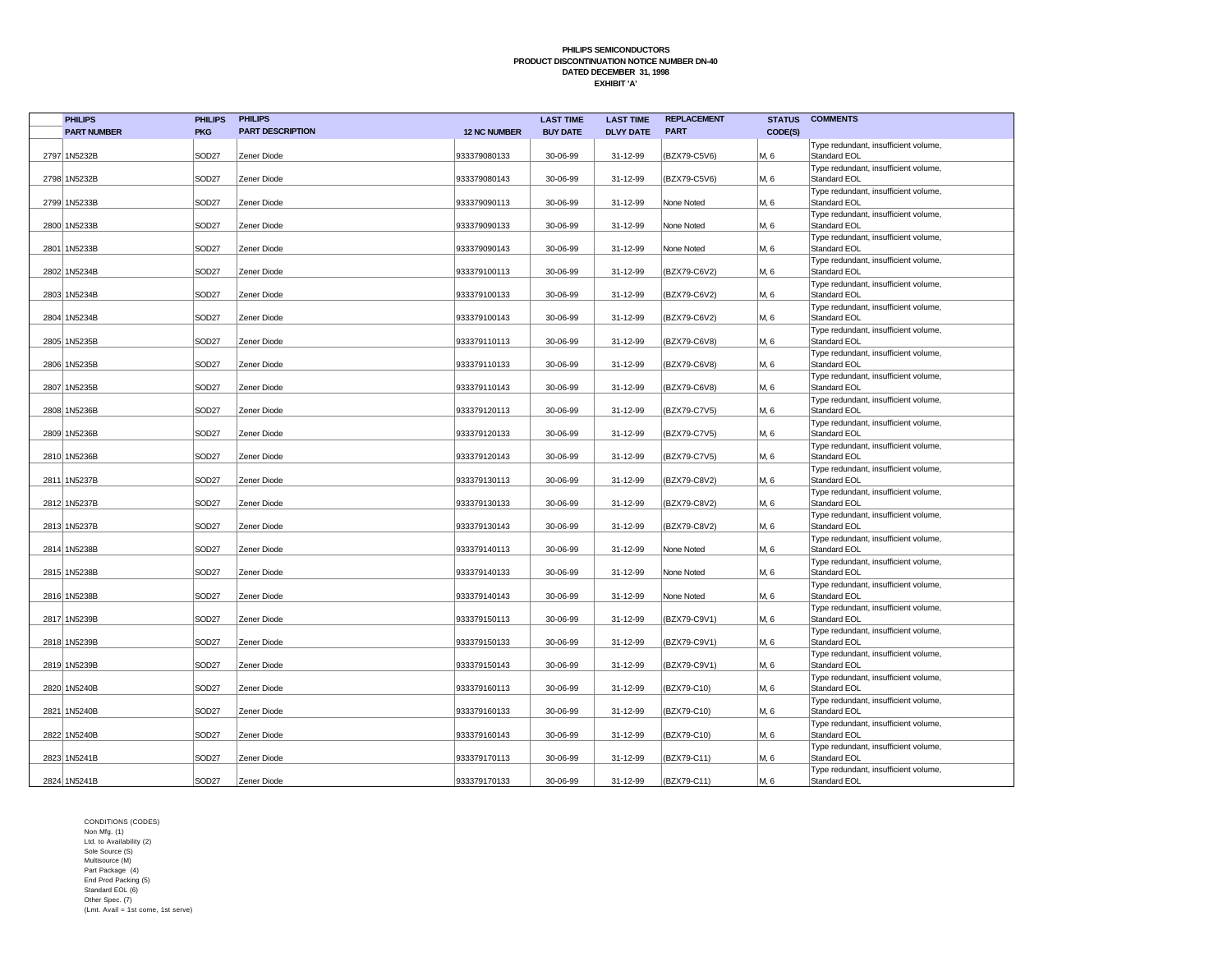| <b>PHILIPS</b>     | <b>PHILIPS</b>    | <b>PHILIPS</b>          |                     | <b>LAST TIME</b> | <b>LAST TIME</b> | <b>REPLACEMENT</b> | <b>STATUS</b> | <b>COMMENTS</b>                                      |
|--------------------|-------------------|-------------------------|---------------------|------------------|------------------|--------------------|---------------|------------------------------------------------------|
| <b>PART NUMBER</b> | <b>PKG</b>        | <b>PART DESCRIPTION</b> | <b>12 NC NUMBER</b> | <b>BUY DATE</b>  | <b>DLVY DATE</b> | <b>PART</b>        | CODE(S)       |                                                      |
| 2825 1N5241B       | SOD27             | Zener Diode             | 933379170143        | 30-06-99         | 31-12-99         | (BZX79-C11)        | M, 6          | Type redundant, insufficient volume,<br>Standard EOL |
| 2826 1N5242B       | SOD <sub>27</sub> | Zener Diode             | 933379180113        | 30-06-99         | 31-12-99         | (BZX79-C12)        | M, 6          | Type redundant, insufficient volume,<br>Standard EOL |
| 2827 1N5242B       | SOD27             | Zener Diode             | 933379180126        | 30-06-99         | 31-12-99         | (BZX79-C12)        | M, 6          | Type redundant, insufficient volume,<br>Standard EOL |
| 2828 1N5242B       | SOD27             | Zener Diode             | 933379180133        | 30-06-99         | 31-12-99         | (BZX79-C12)        | M, 6          | Type redundant, insufficient volume,<br>Standard EOL |
| 2829 1N5242B       | SOD27             | Zener Diode             | 933379180143        | 30-06-99         | 31-12-99         | (BZX79-C12)        | M, 6          | Type redundant, insufficient volume,<br>Standard EOL |
| 2830 1N5243B       | SOD <sub>27</sub> | Zener Diode             | 933379190113        | 30-06-99         | 31-12-99         | (BZX79-C13)        | M, 6          | Type redundant, insufficient volume,<br>Standard EOL |
| 2831 1N5243B       | SOD <sub>27</sub> | Zener Diode             | 933379190133        | 30-06-99         | 31-12-99         | (BZX79-C13)        | M, 6          | Type redundant, insufficient volume,<br>Standard EOL |
| 2832 1N5243B       | SOD27             | Zener Diode             | 933379190143        | 30-06-99         | 31-12-99         | (BZX79-C13)        | M, 6          | Type redundant, insufficient volume,<br>Standard EOL |
| 2833 1N5244B       | SOD <sub>27</sub> | Zener Diode             | 933379200113        | 30-06-99         | 31-12-99         | None Noted         | M, 6          | Type redundant, insufficient volume,<br>Standard EOL |
| 2834 1N5244B       | SOD27             | Zener Diode             | 933379200133        | 30-06-99         | 31-12-99         | None Noted         | M, 6          | Type redundant, insufficient volume,<br>Standard EOL |
| 2835 1N5244B       | SOD27             | Zener Diode             | 933379200143        | 30-06-99         | 31-12-99         | None Noted         | M, 6          | Type redundant, insufficient volume,<br>Standard EOL |
| 2836 1N5245B       | SOD27             | Zener Diode             | 933379210113        | 30-06-99         | 31-12-99         | (BZX79-C15)        | M, 6          | Type redundant, insufficient volume,<br>Standard EOL |
| 2837 1N5245B       | SOD27             | Zener Diode             | 933379210133        | 30-06-99         | 31-12-99         | (BZX79-C15)        | M, 6          | Type redundant, insufficient volume,<br>Standard EOL |
| 2838 1N5245B       | SOD27             | Zener Diode             | 933379210143        | 30-06-99         | 31-12-99         | (BZX79-C15)        | M, 6          | Type redundant, insufficient volume,<br>Standard EOL |
| 2839 1N5246B       | SOD27             | Zener Diode             | 933379220113        | 30-06-99         | 31-12-99         | (BZX79-C16)        | M, 6          | Type redundant, insufficient volume,<br>Standard EOL |
| 2840 1N5246B       | SOD <sub>27</sub> | Zener Diode             | 933379220126        | 30-06-99         | 31-12-99         | (BZX79-C16)        | M, 6          | Type redundant, insufficient volume,<br>Standard EOL |
| 2841 1N5246B       | SOD27             | Zener Diode             | 933379220133        | 30-06-99         | 31-12-99         | (BZX79-C16)        | M, 6          | Type redundant, insufficient volume,<br>Standard EOL |
| 2842 1N5246B       | SOD27             | Zener Diode             | 933379220143        | 30-06-99         | 31-12-99         | (BZX79-C16)        | M, 6          | Type redundant, insufficient volume,<br>Standard EOL |
| 2843 1N5247B       | SOD27             | Zener Diode             | 933379230113        | 30-06-99         | 31-12-99         | None Noted         | M, 6          | Type redundant, insufficient volume,<br>Standard EOL |
| 2844 1N5247B       | SOD27             | Zener Diode             | 933379230133        | 30-06-99         | 31-12-99         | None Noted         | M, 6          | Type redundant, insufficient volume,<br>Standard EOL |
| 2845 1N5247B       | SOD27             | Zener Diode             | 933379230143        | 30-06-99         | 31-12-99         | None Noted         | M, 6          | Type redundant, insufficient volume,<br>Standard EOL |
| 2846 1N5248B       | SOD <sub>27</sub> | Zener Diode             | 933241390113        | 30-06-99         | 31-12-99         | (BZX79-C18)        | M, 6          | Type redundant, insufficient volume,<br>Standard EOL |
| 2847 1N5248B       | SOD27             | Zener Diode             | 933241390133        | 30-06-99         | 31-12-99         | (BZX79-C18)        | M, 6          | Type redundant, insufficient volume,<br>Standard EOL |
| 2848 1N5248B       | SOD27             | Zener Diode             | 933241390143        | 30-06-99         | 31-12-99         | (BZX79-C18)        | M, 6          | Type redundant, insufficient volume,<br>Standard EOL |
| 2849 1N5249B       | SOD <sub>27</sub> | Zener Diode             | 933379240113        | 30-06-99         | 31-12-99         | None Noted         | M, 6          | Type redundant, insufficient volume,<br>Standard EOL |
| 2850 1N5249B       | SOD <sub>27</sub> | Zener Diode             | 933379240133        | 30-06-99         | 31-12-99         | None Noted         | M, 6          | Type redundant, insufficient volume,<br>Standard EOL |
| 2851   1N5249B     | SOD <sub>27</sub> | Zener Diode             | 933379240143        | 30-06-99         | 31-12-99         | None Noted         | M, 6          | Type redundant, insufficient volume,<br>Standard EOL |
| 2852 1N5250B       | SOD <sub>27</sub> | Zener Diode             | 933379250113        | 30-06-99         | 31-12-99         | (BZX79-C20)        | M, 6          | Type redundant, insufficient volume,<br>Standard EOL |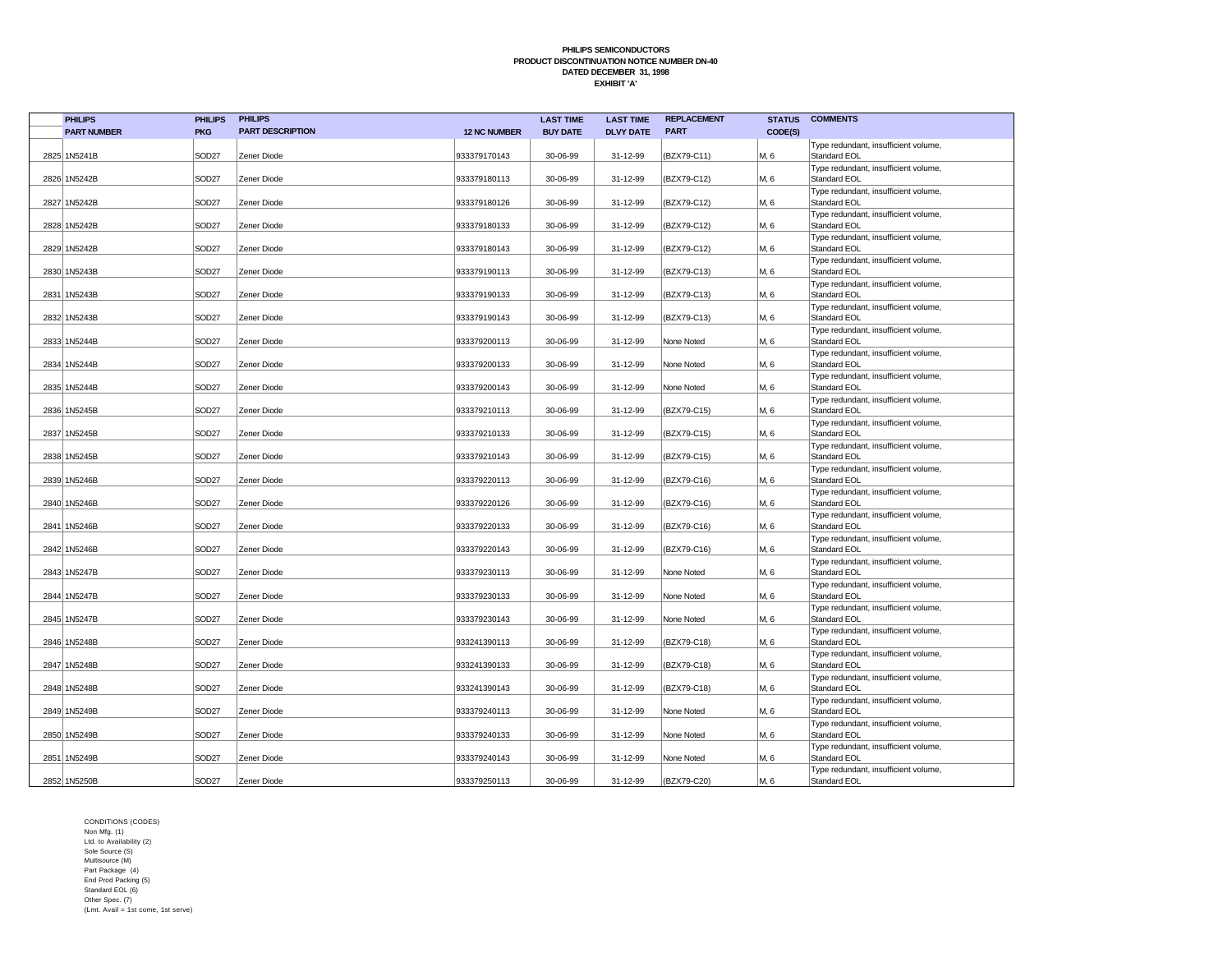| <b>PHILIPS</b>     | <b>PHILIPS</b>    | <b>PHILIPS</b>          |                     | <b>LAST TIME</b> | <b>LAST TIME</b> | <b>REPLACEMENT</b> | <b>STATUS</b> | <b>COMMENTS</b>                                      |
|--------------------|-------------------|-------------------------|---------------------|------------------|------------------|--------------------|---------------|------------------------------------------------------|
| <b>PART NUMBER</b> | <b>PKG</b>        | <b>PART DESCRIPTION</b> | <b>12 NC NUMBER</b> | <b>BUY DATE</b>  | <b>DLVY DATE</b> | <b>PART</b>        | CODE(S)       |                                                      |
| 2853 1N5250B       | SOD <sub>27</sub> | Zener Diode             | 933379250133        | 30-06-99         | 31-12-99         | (BZX79-C20)        | M, 6          | Type redundant, insufficient volume,<br>Standard EOL |
| 2854 1N5250B       | SOD <sub>27</sub> | Zener Diode             | 933379250143        | 30-06-99         | 31-12-99         | (BZX79-C20)        | M, 6          | Type redundant, insufficient volume,<br>Standard EOL |
| 2855 1N5251B       | SOD <sub>27</sub> | Zener Diode             | 933379260113        | 30-06-99         | 31-12-99         | (BZX79-C22)        | M, 6          | Type redundant, insufficient volume,<br>Standard EOL |
| 2856 1N5251B       | SOD <sub>27</sub> | Zener Diode             | 933379260133        | 30-06-99         | 31-12-99         | (BZX79-C22)        | M, 6          | Type redundant, insufficient volume,<br>Standard EOL |
| 2857 1N5251B       | SOD <sub>27</sub> | Zener Diode             | 933379260143        | 30-06-99         | 31-12-99         | (BZX79-C22)        | M, 6          | Type redundant, insufficient volume,<br>Standard EOL |
| 2858 1N5252B       | SOD <sub>27</sub> | Zener Diode             | 933379270113        | 30-06-99         | 31-12-99         | (BZX79-C24)        | M, 6          | Type redundant, insufficient volume,<br>Standard EOL |
| 2859 1N5252B       | SOD <sub>27</sub> | Zener Diode             | 933379270133        | 30-06-99         | 31-12-99         | (BZX79-C24)        | M, 6          | Type redundant, insufficient volume,<br>Standard EOL |
| 2860 1N5252B       | SOD <sub>27</sub> | Zener Diode             | 933379270143        | 30-06-99         | 31-12-99         | (BZX79-C24)        | M, 6          | Type redundant, insufficient volume,<br>Standard EOL |
| 2861 1N5253B       | SOD27             | Zener Diode             | 933379280113        | 30-06-99         | 31-12-99         | None Noted         | M, 6          | Type redundant, insufficient volume,<br>Standard EOL |
| 2862 1N5253B       | SOD <sub>27</sub> | Zener Diode             | 933379280133        | 30-06-99         | 31-12-99         | None Noted         | M, 6          | Type redundant, insufficient volume,<br>Standard EOL |
| 2863 1N5253B       | SOD <sub>27</sub> | Zener Diode             | 933379280143        | 30-06-99         | 31-12-99         | None Noted         | M, 6          | Type redundant, insufficient volume,<br>Standard EOL |
| 2864 1N5254B       | SOD <sub>27</sub> | Zener Diode             | 933379290113        | 30-06-99         | 31-12-99         | (BZX79-C27)        | M, 6          | Type redundant, insufficient volume,<br>Standard EOL |
| 2865 1N5254B       | SOD <sub>27</sub> | Zener Diode             | 933379290133        | 30-06-99         | 31-12-99         | (BZX79-C27)        | M, 6          | Type redundant, insufficient volume,<br>Standard EOL |
| 2866 1N5254B       | SOD27             | Zener Diode             | 933379290143        | 30-06-99         | 31-12-99         | (BZX79-C27)        | M, 6          | Type redundant, insufficient volume,<br>Standard EOL |
| 2867 1N5255B       | SOD <sub>27</sub> | Zener Diode             | 933379300113        | 30-06-99         | 31-12-99         | None Noted         | M, 6          | Type redundant, insufficient volume,<br>Standard EOL |
| 2868 1N5256B       | SOD <sub>27</sub> | Zener Diode             | 933379310113        | 30-06-99         | 31-12-99         | (BZX79-C30)        | M, 6          | Type redundant, insufficient volume,<br>Standard EOL |
| 2869 1N5256B       | SOD <sub>27</sub> | Zener Diode             | 933379310133        | 30-06-99         | 31-12-99         | (BZX79-C30)        | M, 6          | Type redundant, insufficient volume,<br>Standard EOL |
| 2870 1N5256B       | SOD27             | Zener Diode             | 933379310143        | 30-06-99         | 31-12-99         | (BZX79-C30)        | M, 6          | Type redundant, insufficient volume,<br>Standard EOL |
| 2871 1N5257B       | SOD <sub>27</sub> | Zener Diode             | 933379320113        | 30-06-99         | 31-12-99         | (BZX79-C33)        | M, 6          | Type redundant, insufficient volume,<br>Standard EOL |
| 2872 1N5257B       | SOD <sub>27</sub> | Zener Diode             | 933379320133        | 30-06-99         | 31-12-99         | (BZX79-C33)        | M, 6          | Type redundant, insufficient volume,<br>Standard EOL |
| 2873 1N5257B       | SOD <sub>27</sub> | Zener Diode             | 933379320143        | 30-06-99         | 31-12-99         | (BZX79-C33)        | M, 6          | Type redundant, insufficient volume,<br>Standard EOL |
| 2874 1N5258B       | SOD <sub>27</sub> | Zener Diode             | 933379330113        | 30-06-99         | 31-12-99         | (BZX79-C36)        | M, 6          | Type redundant, insufficient volume,<br>Standard EOL |
| 2875 1N5258B       | SOD27             | Zener Diode             | 933379330133        | 30-06-99         | 31-12-99         | (BZX79-C36)        | M, 6          | Type redundant, insufficient volume,<br>Standard EOL |
| 2876 1N5258B       | SOD <sub>27</sub> | Zener Diode             | 933379330143        | 30-06-99         | 31-12-99         | (BZX79-C36)        | M, 6          | Type redundant, insufficient volume,<br>Standard EOL |
| 2877 1N5259B       | SOD <sub>27</sub> | Zener Diode             | 933379340113        | 30-06-99         | 31-12-99         | (BZX79-C39)        | M, 6          | Type redundant, insufficient volume,<br>Standard EOL |
| 2878 1N5259B       | SOD <sub>27</sub> | Zener Diode             | 933379340133        | 30-06-99         | 31-12-99         | (BZX79-C39)        | M, 6          | Type redundant, insufficient volume,<br>Standard EOL |
| 2879 1N5259B       | SOD <sub>27</sub> | Zener Diode             | 933379340143        | 30-06-99         | 31-12-99         | (BZX79-C39)        | M, 6          | Type redundant, insufficient volume,<br>Standard EOL |
| 2880 1N5260B       | SOD <sub>27</sub> | Zener Diode             | 933379350113        | 30-06-99         | 31-12-99         | (BZX79-C43)        | M, 6          | Type redundant, insufficient volume,<br>Standard EOL |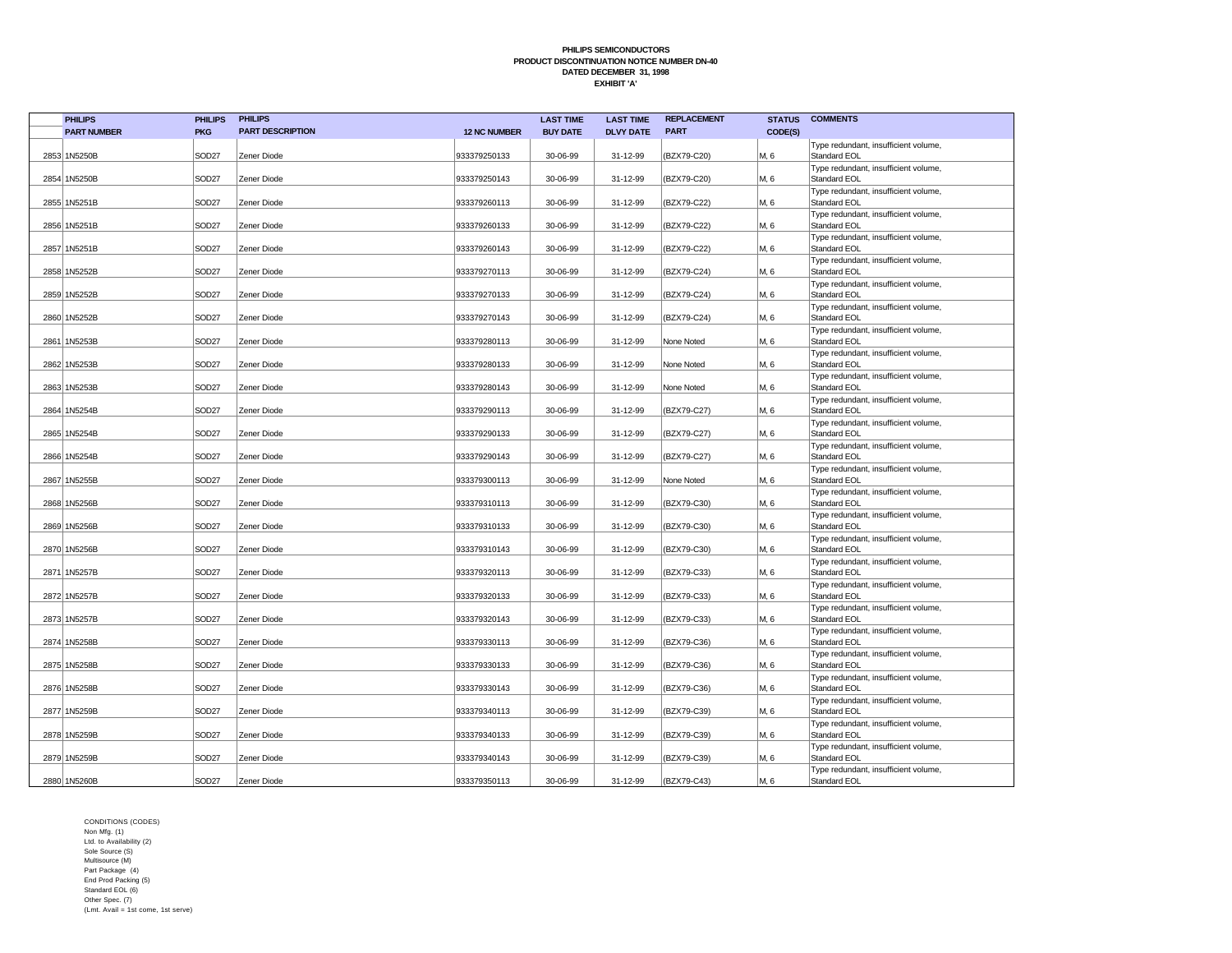| <b>PHILIPS</b>     | <b>PHILIPS</b>    | <b>PHILIPS</b>          |                     | <b>LAST TIME</b> | <b>LAST TIME</b> | <b>REPLACEMENT</b> | <b>STATUS</b> | <b>COMMENTS</b>                                      |
|--------------------|-------------------|-------------------------|---------------------|------------------|------------------|--------------------|---------------|------------------------------------------------------|
| <b>PART NUMBER</b> | <b>PKG</b>        | <b>PART DESCRIPTION</b> | <b>12 NC NUMBER</b> | <b>BUY DATE</b>  | <b>DLVY DATE</b> | <b>PART</b>        | CODE(S)       |                                                      |
| 2881 1N5260B       | SOD <sub>27</sub> | Zener Diode             | 933379350133        | 30-06-99         | 31-12-99         | (BZX79-C43)        | M, 6          | Type redundant, insufficient volume,<br>Standard EOL |
| 2882 1N5260B       | SOD <sub>27</sub> | Zener Diode             | 933379350143        | 30-06-99         | 31-12-99         | (BZX79-C43)        | M, 6          | Type redundant, insufficient volume,<br>Standard EOL |
| 2883 1N5261B       | SOD <sub>27</sub> | Zener Diode             | 933379360113        | 30-06-99         | 31-12-99         | (BZX79-C47)        | M, 6          | Type redundant, insufficient volume,<br>Standard EOL |
| 2884 1N5261B       | SOD <sub>27</sub> | Zener Diode             | 933379360133        | 30-06-99         | 31-12-99         | (BZX79-C47)        | M, 6          | Type redundant, insufficient volume,<br>Standard EOL |
| 2885 1N5261B       | SOD <sub>27</sub> | Zener Diode             | 933379360143        | 30-06-99         | 31-12-99         | (BZX79-C47)        | M, 6          | Type redundant, insufficient volume,<br>Standard EOL |
| 2886 1N5262B       | SOD <sub>27</sub> | Zener Diode             | 933379370113        | 30-06-99         | 31-12-99         | (BZX79-C51)        | M, 6          | Type redundant, insufficient volume,<br>Standard EOL |
| 2887 1N5262B       | SOD <sub>27</sub> | Zener Diode             | 933379370133        | 30-06-99         | 31-12-99         | (BZX79-C51)        | M, 6          | Type redundant, insufficient volume,<br>Standard EOL |
| 2888 1N5262B       | SOD <sub>27</sub> | Zener Diode             | 933379370143        | 30-06-99         | 31-12-99         | (BZX79-C51)        | M, 6          | Type redundant, insufficient volume,<br>Standard EOL |
| 2889 1N5263B       | SOD <sub>27</sub> | Zener Diode             | 933379380113        | 30-06-99         | 31-12-99         | (BZX79-C56)        | M, 6          | Type redundant, insufficient volume,<br>Standard EOL |
| 2890 1N5263B       | SOD <sub>27</sub> | Zener Diode             | 933379380133        | 30-06-99         | 31-12-99         | (BZX79-C56)        | M, 6          | Type redundant, insufficient volume,<br>Standard EOL |
| 2891 1N5263B       | SOD <sub>27</sub> | Zener Diode             | 933379380143        | 30-06-99         | 31-12-99         | (BZX79-C56)        | M, 6          | Type redundant, insufficient volume,<br>Standard EOL |
| 2892 1N5264B       | SOD <sub>27</sub> | Zener Diode             | 933379390113        | 30-06-99         | 31-12-99         | None Noted         | M, 6          | Type redundant, insufficient volume,<br>Standard EOL |
| 2893 1N5265B       | SOD <sub>27</sub> | Zener Diode             | 933379400113        | 30-06-99         | 31-12-99         | (BZX79-C62)        | M, 6          | Type redundant, insufficient volume,<br>Standard EOL |
| 2894 1N5265B       | SOD <sub>27</sub> | Zener Diode             | 933379400133        | 30-06-99         | 31-12-99         | (BZX79-C62)        | M, 6          | Type redundant, insufficient volume,<br>Standard EOL |
| 2895 1N5265B       | SOD <sub>27</sub> | Zener Diode             | 933379400143        | 30-06-99         | 31-12-99         | (BZX79-C62)        | M, 6          | Type redundant, insufficient volume,<br>Standard EOL |
| 2896 1N5266B       | SOD <sub>27</sub> | Zener Diode             | 933260780113        | 30-06-99         | 31-12-99         | (BZX79-C68)        | M, 6          | Type redundant, insufficient volume,<br>Standard EOL |
| 2897 1N5266B       | SOD <sub>27</sub> | Zener Diode             | 933260780133        | 30-06-99         | 31-12-99         | (BZX79-C68)        | M, 6          | Type redundant, insufficient volume,<br>Standard EOL |
| 2898 1N5266B       | SOD <sub>27</sub> | Zener Diode             | 933260780143        | 30-06-99         | 31-12-99         | (BZX79-C68)        | M, 6          | Type redundant, insufficient volume,<br>Standard EOL |
| 2899 1N5267B       | SOD <sub>27</sub> | Zener Diode             | 933379410113        | 30-06-99         | 31-12-99         | (BZX79-C75)        | M, 6          | Type redundant, insufficient volume,<br>Standard EOL |
| 2900 1N5267B       | SOD <sub>27</sub> | Zener Diode             | 933379410133        | 30-06-99         | 31-12-99         | (BZX79-C75)        | M, 6          | Type redundant, insufficient volume,<br>Standard EOL |
| 2901   1N5267B     | SOD <sub>27</sub> | Zener Diode             | 933379410143        | 30-06-99         | 31-12-99         | (BZX79-C75)        | M, 6          | Type redundant, insufficient volume,<br>Standard EOL |
| 2902 1N916         | SOD <sub>27</sub> | Switching Diode         | 933047310113        | 30-06-99         | 31-12-99         | (1N914)            | M, 6          | Type insufficient Volume, Standard EOL               |
| 2903 1N916         | SOD <sub>27</sub> | Switching Diode         | 933047310133        | 30-06-99         | 31-12-99         | (1N914)            | M, 6          | Type insufficient Volume, Standard EOL               |
| 2904 1N916         | SOD <sub>27</sub> | Switching Diode         | 933047310143        | 30-06-99         | 31-12-99         | (1N914)            | M, 6          | Type insufficient Volume, Standard EOL               |
| 2905 1N916B        | SOD <sub>27</sub> | Switching Diode         | 933051090113        | 30-06-99         | 31-12-99         | (1N914)            | M, 6          | Type insufficient Volume, Standard EOL               |
| 2906 1N916B        | SOD <sub>27</sub> | Switching Diode         | 933051090133        | 30-06-99         | 31-12-99         | (1N914)            | M, 6          | Type insufficient Volume, Standard EOL               |
| 2907 1N916B        | SOD <sub>27</sub> | Switching Diode         | 933051090143        | 30-06-99         | 31-12-99         | (1N914)            | M, 6          | Type insufficient Volume, Standard EOL               |
| 2908 2N5088/FD     |                   | None Noted Transistor   | 934029760126        | 30-06-99         | 31-12-99         | None Noted         | M, 6          | Custom type insufficient volume, Standard EOL        |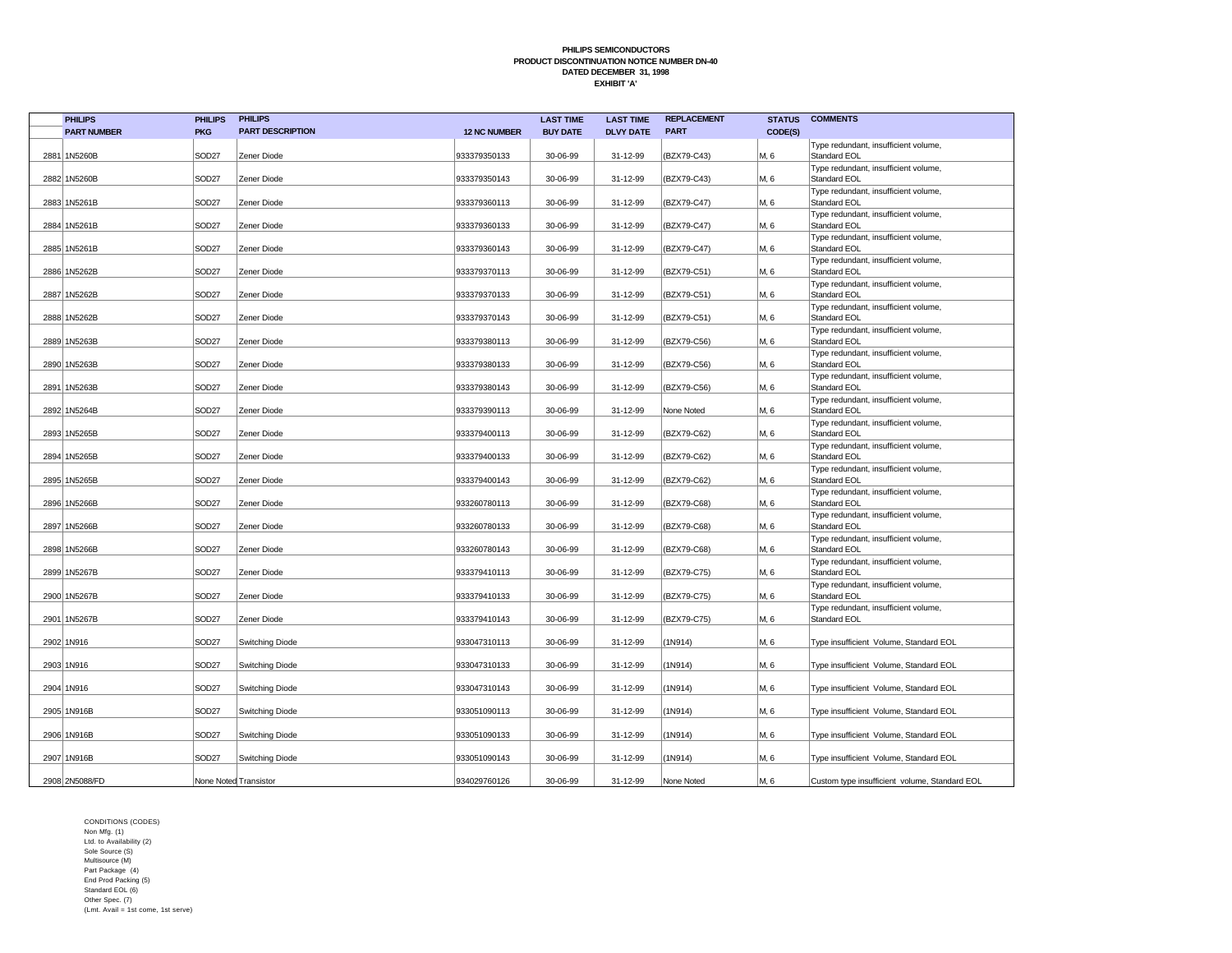| <b>PHILIPS</b>     | <b>PHILIPS</b>    | <b>PHILIPS</b>          |                     | <b>LAST TIME</b> | <b>LAST TIME</b> | <b>REPLACEMENT</b>          | <b>STATUS</b> | <b>COMMENTS</b>                                                     |
|--------------------|-------------------|-------------------------|---------------------|------------------|------------------|-----------------------------|---------------|---------------------------------------------------------------------|
| <b>PART NUMBER</b> | <b>PKG</b>        | <b>PART DESCRIPTION</b> | <b>12 NC NUMBER</b> | <b>BUY DATE</b>  | <b>DLVY DATE</b> | <b>PART</b>                 | CODE(S)       |                                                                     |
| 2909 2N5088/FD     | SOT54             | Transistor              | 934029760699        | 30-06-99         | 31-12-99         | None Noted                  | M, 6          | Custom type insufficient volume, Standard EOL                       |
| 2910 2N7000        | SOT54             | Small Signal MOSFET     | 934003460412        | 30-09-99         |                  | 31-12-99 Use 2N7000/116/126 | M,5           | End Product Packaging DN                                            |
| 2911 2PA733        | SOT54             | Transistor              | 934000420116        | 30-06-99         | 31-12-99         | 126                         | M, 4          | Packing with insufficient volume, type remains in other<br>packings |
|                    |                   |                         |                     |                  |                  |                             |               | Packing with insufficient volume, type remains in other             |
| 2912 2PA733        | SOT54             | Transistor              | 934000420412        | 30-06-99         | 31-12-99         | 126                         | M, 4          | packings                                                            |
| 2913 BA317         | SOD <sub>27</sub> | <b>Switching Diode</b>  | 933208400113        | 30-06-99         | 31-12-99         | <b>BA318</b>                | M, 6          | Type insufficient Volume, Standard EOL                              |
| 2914 BA317         | SOD <sub>27</sub> | <b>Switching Diode</b>  | 933208400133        | 30-06-99         | 31-12-99         | <b>BA318</b>                | M, 6          | Type insufficient Volume, Standard EOL                              |
| 2915 BA317         | SOD <sub>27</sub> | <b>Switching Diode</b>  | 933208400143        | 30-06-99         | 31-12-99         | <b>BA318</b>                | M, 6          | Type insufficient Volume, Standard EOL                              |
| 2916 BAQ800        | SOD81             | MedPwrRect              | 934050600133        | 30-09-99         |                  | 31-12-99 BAQ800, 163        | M,5           | End Product Packaging DN                                            |
| 2917 BAQ806        | SOD106            | MedPwrRect              | 934051250115        | 30-09-99         |                  | 31-12-99 BAQ806, 135        | M,5           | End Product Packaging DN                                            |
| 2918 BAS11         | SOD91             | MedPwrRect              | 933297990113        | 30-09-99         |                  | 31-12-99 BYD13G, 113        | M,4           | Part Package DN                                                     |
| 2919 BAS11         | SOD91             | MedPwrRect              | 933297990133        | 30-09-99         |                  | 31-12-99 BYD13G, 163        | M,4           | Part Package DN                                                     |
| 2920 BAS11         | SOD91             | MedPwrRect              | 933297990143        | 30-09-99         |                  | 31-12-99 BYD13G, 163        | M,4           | Part Package DN                                                     |
| 2921 BAS12         | SOD91             | MedPwrRect              | 933298000113        | 30-09-99         |                  | 31-12-99 BYD13G, 113        | M,4           | Part Package DN                                                     |
| 2922 BAS12         | SOD91             | MedPwrRect              | 933298000133        | 30-09-99         |                  | 31-12-99 BYD13G, 163        | M,4           | Part Package DN                                                     |
| 2923 BAT81         | SOD68             | <b>Schottky Diode</b>   | 933624730116        | 30-06-99         | 31-12-99         | ,113,133                    | M, 1, 6       | Non-Manufacturable, Standard EOL                                    |
| 2924 BAT81         | SOD68             | <b>Schottky Diode</b>   | 933624730153        | 30-06-99         | 31-12-99         | 113,133                     | M, 1, 6       | Non-Manufacturable, Standard EOL                                    |
| 2925 BAT82         | SOD68             | <b>Schottky Diode</b>   | 933624740153        | 30-06-99         | 31-12-99         | 113                         | M, 1, 6       | Non-Manufacturable, Standard EOL                                    |
| 2926 BAT83         | SOD68             | <b>Schottky Diode</b>   | 933624750153        | 30-06-99         | 31-12-99         | 113,133                     | M, 1, 6       | Non-Manufacturable, Standard EOL                                    |
| 2927 BAT85         | SOD68             | <b>Schottky Diode</b>   | 933624760153        | 30-06-99         | 31-12-99         | 112,113,116,133             | M, 1, 6       | Non-Manufacturable, Standard EOL                                    |
| 2928 BAT86         | SOD68             | <b>Schottky Diode</b>   | 933624770153        | 30-06-99         | 31-12-99         | 113,133                     | M, 1, 6       | Non-Manufacturable, Standard EOL                                    |
| 2929 BAV19         | SOD <sub>27</sub> | <b>Switching Diode</b>  | 933189190113        | 30-06-99         | 31-12-99         | <b>BAV20</b>                | M, 6          | Type insufficient Volume, Standard EOL                              |
| 2930 BAV19         | SOD <sub>27</sub> | <b>Switching Diode</b>  | 933189190133        | 30-06-99         | 31-12-99         | <b>BAV20</b>                | M, 6          | Type insufficient Volume, Standard EOL                              |
| 2931 BAV19         | SOD <sub>27</sub> | <b>Switching Diode</b>  | 933189190143        | 30-06-99         | 31-12-99         | <b>BAV20</b>                | M, 6          | Type insufficient Volume, Standard EOL                              |
| 2932 BAV20         | SOD <sub>27</sub> | <b>Switching Diode</b>  | 933189200116        | 30-06-99         | 31-12-99         | 113,133,143                 | M, 5          | Packing insufficient Volume, End<br>Product Packaging               |
| 2933 BAV21         | SOD <sub>27</sub> | <b>Switching Diode</b>  | 933189210116        | 30-06-99         | 31-12-99         | 113,133,143                 | M, 5          | Packing insufficient Volume, End<br>Product Packaging               |
| 2934 BAV21         | SOD <sub>27</sub> | <b>Switching Diode</b>  | 933189210136        | 30-06-99         | 31-12-99         | 113,133,143                 | M, 5          | Packing insufficient Volume, End<br>Product Packaging               |
| 2935 BAV40         | SOT <sub>23</sub> | <b>Switching Diode</b>  | 933140920215        | None             | None             | BAV99                       |               | Non manufacturable/No delivery                                      |
| 2936 BAV40T        | SOT416            | Switching Diode         | 934054780215        | None             | None             | None Noted                  |               | Non manufacturable/No delivery                                      |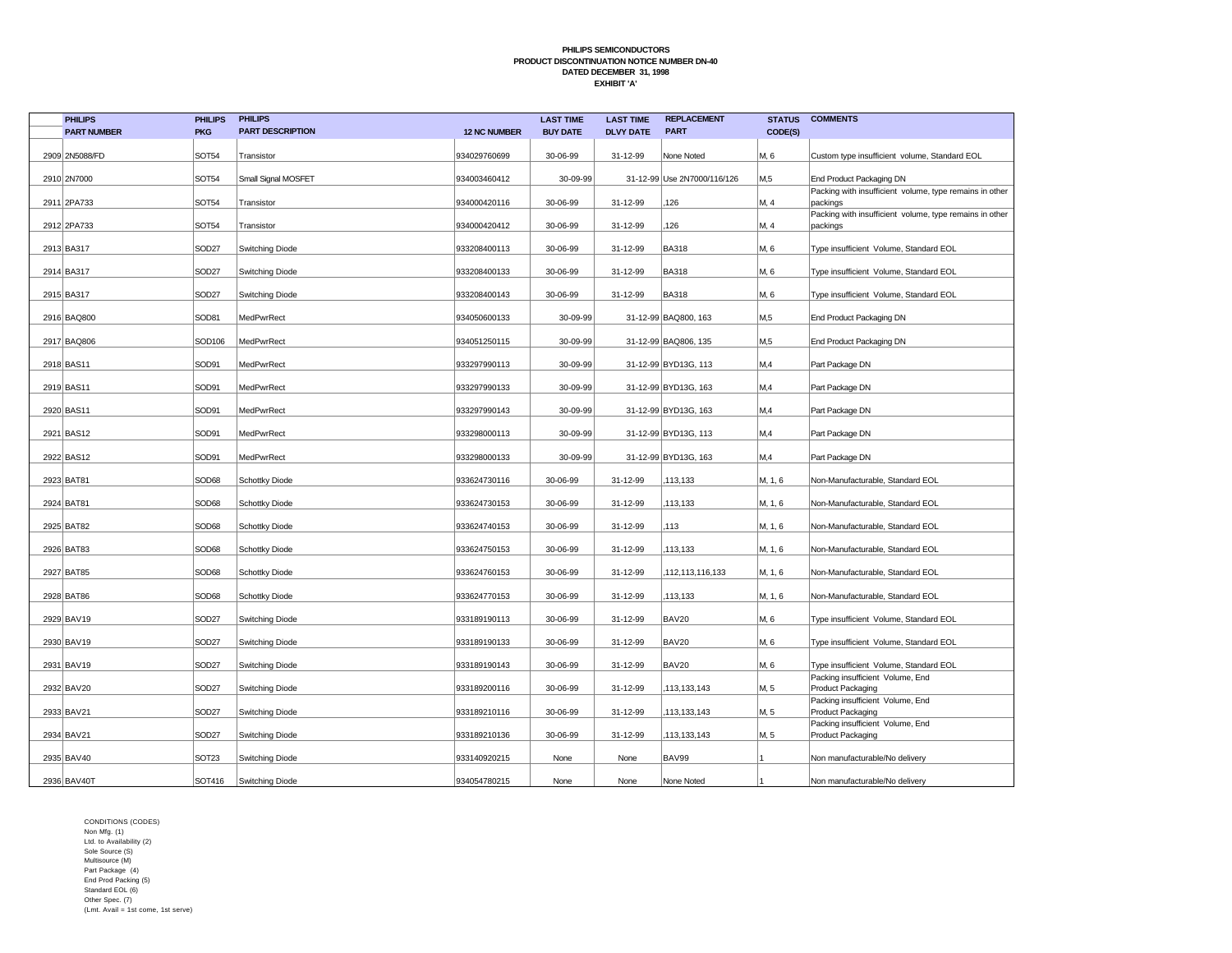| <b>PHILIPS</b>     | <b>PHILIPS</b>    | <b>PHILIPS</b>          |                     | <b>LAST TIME</b> | <b>LAST TIME</b> | <b>REPLACEMENT</b> | <b>STATUS</b> | <b>COMMENTS</b>                                                                                                          |
|--------------------|-------------------|-------------------------|---------------------|------------------|------------------|--------------------|---------------|--------------------------------------------------------------------------------------------------------------------------|
| <b>PART NUMBER</b> | <b>PKG</b>        | <b>PART DESCRIPTION</b> | <b>12 NC NUMBER</b> | <b>BUY DATE</b>  | <b>DLVY DATE</b> | <b>PART</b>        | CODE(S)       |                                                                                                                          |
| 2937 BAV40W        | SOT323            | Switching Diode         | 934054779215        | None             | None             | BAV99W             |               | Non manufacturable/No delivery                                                                                           |
| 2938 BAW62         | SOD <sub>27</sub> | Switching Diode         | 933101220116        | 30-06-99         | 31-12-99         | ,113,133,143       | M, 5          | Packing insufficient Volume, End<br>Product Packaging                                                                    |
| 2939 BAX14         | SOD <sub>27</sub> | Switching Diode         | 933022870113        | 30-06-99         | 31-12-99         | BAX18              | M, 6          | Type insufficient Volume, Standard EOL                                                                                   |
| 2940 BAX14         | <b>SOD27</b>      | Switching Diode         | 933022870133        | 30-06-99         | 31-12-99         | BAX18              | M, 6          | Type insufficient Volume, Standard EOL                                                                                   |
| 2941 BAX14         | <b>SOD27</b>      | <b>Switching Diode</b>  | 933022870143        | 30-06-99         | 31-12-99         | BAX18              | M, 6          | Type insufficient Volume, Standard EOL                                                                                   |
| 2942 BAX16         | SOD <sub>27</sub> | Switching Diode         | 933272470113        | 30-06-99         | 31-12-99         | BAX18              | M, 6          | Type insufficient Volume, Standard EOL                                                                                   |
| 2943 BAX17         | SOD <sub>27</sub> | Switching Diode         | 933475330113        | 30-06-99         | 31-12-99         | BAX18              | M, 6          | Type insufficient Volume, Standard EOL                                                                                   |
| 2944 BAX17         | SOD <sub>27</sub> | Switching Diode         | 933475330133        | 30-06-99         | 31-12-99         | BAX18              | M, 6          | Type insufficient Volume, Standard EOL                                                                                   |
| 2945 BAX17         | SOD <sub>27</sub> | Switching Diode         | 933475330143        | 30-06-99         | 31-12-99         | BAX18              | M, 6          | Type insufficient Volume, Standard EOL                                                                                   |
| 2946 BC237B        | SOT54             | Transistor              | 933069950112        | 30-06-99         | 31-12-99         | <b>BC547B</b>      | M, 6          | Type insufficient Volume, Standard EOL                                                                                   |
| 2947 BC237B        | SOT54             | Transistor              | 933069950116        | 30-06-99         | 31-12-99         | <b>BC547B</b>      | M, 6          | Type insufficient Volume, Standard EOL                                                                                   |
| 2948 BC237B        | <b>SOT54</b>      | Transistor              | 933069950126        | 30-06-99         | 31-12-99         | <b>BC547B</b>      | M, 6          | Type insufficient Volume, Standard EOL                                                                                   |
| 2949 BC307B        | SOT54             | Transistor              | 933152270112        | 30-06-99         | 31-12-99         | <b>BC557B</b>      | M, 6          | Type insufficient Volume, Standard EOL                                                                                   |
| 2950 BC307B        | SOT54             | Transistor              | 933152270116        | 30-06-99         | 31-12-99         | <b>BC557B</b>      | M, 6          | Type insufficient Volume, Standard EOL                                                                                   |
| 2951 BC307B        | SOT54             | Transistor              | 933152270126        | 30-06-99         | 31-12-99         | <b>BC557B</b>      | M, 6          | Type insufficient Volume, Standard EOL                                                                                   |
| 2952 BC327A        | SOT54             | Transistor              | 933643190112        | 30-06-99         | 31-12-99         | <b>BC327</b>       | M, 6          | Type insufficient Volume, Standard EOL                                                                                   |
| 2953 BC327A        | SOT54             | Transistor              | 933643190116        | 30-06-99         | 31-12-99         | <b>BC327</b>       | M, 6          | Type insufficient Volume, Standard EOL                                                                                   |
| 2954 BC327A        | SOT54             | Transistor              | 933643190126        | 30-06-99         | 31-12-99         | <b>BC327</b>       | M, 6          | Type insufficient Volume, Standard EOL                                                                                   |
| 2955 BC328         | SOT54             | Transistor              | 933149190112        | 30-06-99         | 31-12-99         | <b>BC327</b>       | M, 6          | Type redundant, prune lowest voltage part, Standard<br>EOL                                                               |
| 2956 BC328         | SOT54             | Transistor              | 933149190116        | 30-06-99         | 31-12-99         | <b>BC327</b>       | M, 6          | Type redundant, prune lowest voltage part, Standard<br>EOL                                                               |
| 2957 BC328         | <b>SOT54</b>      | Transistor              | 933149190126        | 30-06-99         | 31-12-99         | <b>BC327</b>       | M, 6          | Type redundant, prune lowest voltage part, Standard<br>EOL                                                               |
| 2958 BC328-16      | <b>SOT54</b>      | Transistor              | 933179550112        | 30-06-99         | 31-12-99         | BC327-16           | M, 6          | Type redundant, prune lowest voltage part, Standard<br>EOL                                                               |
| 2959 BC328-16      | <b>SOT54</b>      | Transistor              | 933179550116        | 30-06-99         | 31-12-99         | BC327-16           | M, 6          | Type redundant, prune lowest voltage part, Standard<br><b>EOL</b>                                                        |
| 2960 BC328-16      | SOT54             | Transistor              | 933179550126        | 30-06-99         | 31-12-99         | BC327-16           | M, 6          | Type redundant, prune lowest voltage part, Standard<br><b>EOL</b>                                                        |
| 2961 BC328-25      | SOT54             | Transistor              | 933179560112        | 30-06-99         | 31-12-99         | BC327-25           | M, 6          | Type redundant, prune lowest voltage part, Standard<br><b>EOL</b><br>Type redundant, prune lowest voltage part, Standard |
| 2962 BC328-25      | SOT54             | Transistor              | 933179560116        | 30-06-99         | 31-12-99         | BC327-25           | M, 6          | <b>EOL</b>                                                                                                               |
| 2963 BC328-25      | SOT54             | Transistor              | 933179560126        | 30-06-99         | 31-12-99         | BC327-25           | M, 6          | Type redundant, prune lowest voltage part, Standard<br><b>EOL</b>                                                        |
| 2964 BC328-40      | <b>SOT54</b>      | Transistor              | 933179570112        | 30-06-99         | 31-12-99         | BC327-40           | M, 6          | Type redundant, prune lowest voltage part, Standard<br><b>EOL</b>                                                        |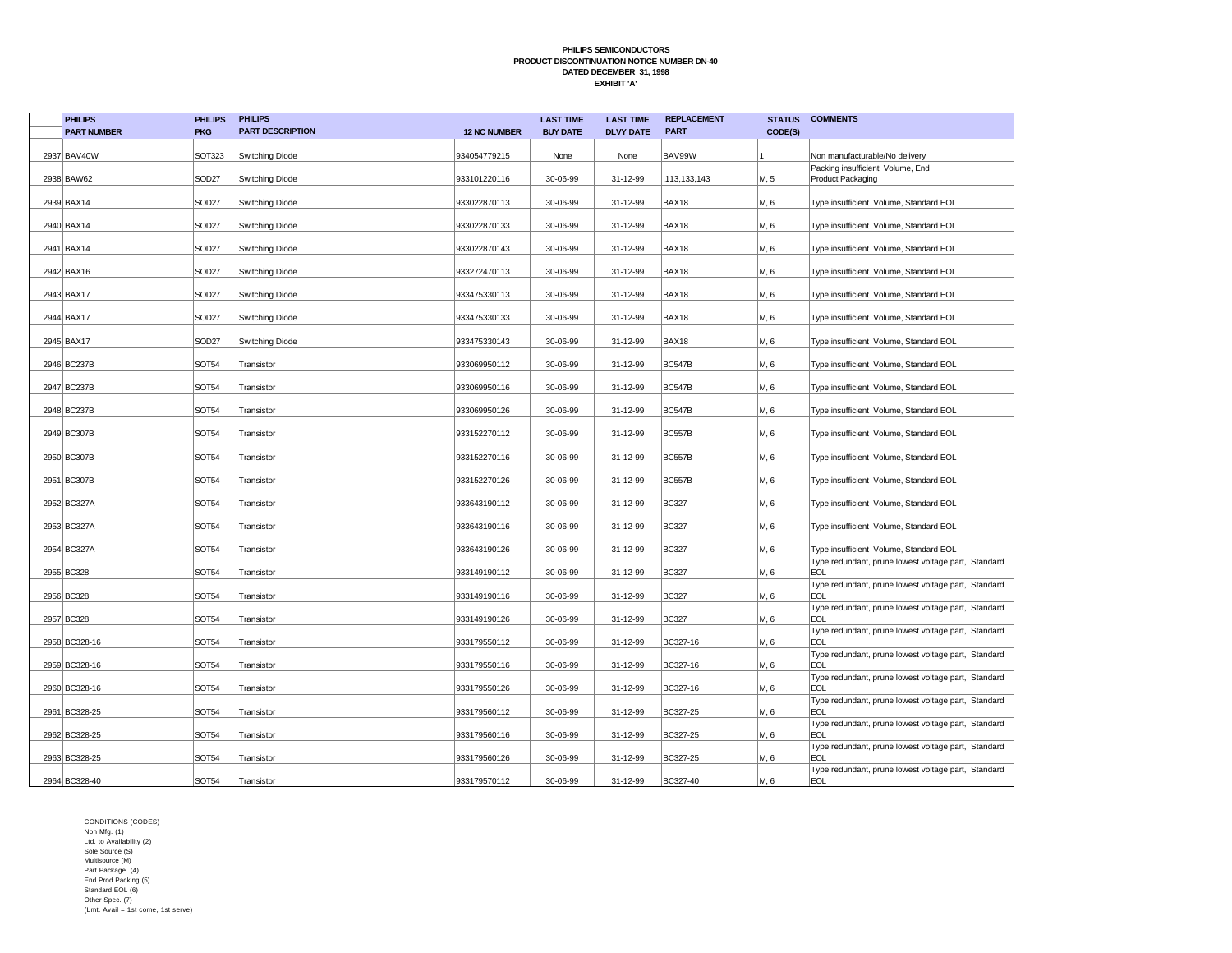| <b>PHILIPS</b>     | <b>PHILIPS</b> | <b>PHILIPS</b>          |                     | <b>LAST TIME</b> | <b>LAST TIME</b> | <b>REPLACEMENT</b> | <b>STATUS</b> | <b>COMMENTS</b>                                                   |
|--------------------|----------------|-------------------------|---------------------|------------------|------------------|--------------------|---------------|-------------------------------------------------------------------|
| <b>PART NUMBER</b> | <b>PKG</b>     | <b>PART DESCRIPTION</b> | <b>12 NC NUMBER</b> | <b>BUY DATE</b>  | <b>DLVY DATE</b> | <b>PART</b>        | CODE(S)       |                                                                   |
| 2965 BC328-40      | SOT54          | Transistor              | 933179570116        | 30-06-99         | 31-12-99         | BC327-40           | M, 6          | Type redundant, prune lowest voltage part, Standard<br><b>EOL</b> |
| 2966 BC328-40      | <b>SOT54</b>   | Transistor              | 933179570126        | 30-06-99         | 31-12-99         | BC327-40           | M, 6          | Type redundant, prune lowest voltage part, Standard<br><b>EOL</b> |
| 2967 BC328-40      | SOT54          | Transistor              | 933179570412        | 30-06-99         | 31-12-99         | BC327-40           | M, 6          | Type redundant, prune lowest voltage part, Standard<br><b>EOL</b> |
| 2968 BC337A        | <b>SOT54</b>   | Transistor              | 933643200112        | 30-06-99         | 31-12-99         | (BC377)            | M, 6          | Type redundant, prune lowest voltage part, Standard<br><b>EOL</b> |
| 2969 BC337A        | <b>SOT54</b>   | Transistor              | 933643200116        | 30-06-99         | 31-12-99         | (BC377)            | M, 6          | Type redundant, prune lowest voltage part, Standard<br><b>EOL</b> |
| 2970 BC337A        | SOT54          | Transistor              | 933643200126        | 30-06-99         | 31-12-99         | (BC377)            | M, 6          | Type redundant, prune lowest voltage part, Standard<br><b>EOL</b> |
| 2971 BC338         | SOT54          | Transistor              | 933149210112        | 30-06-99         | 31-12-99         | <b>BC337</b>       | M, 6          | Type redundant, prune lowest voltage part, Standard<br><b>EOL</b> |
| 2972 BC338         | SOT54          | Transistor              | 933149210116        | 30-06-99         | 31-12-99         | <b>BC337</b>       | M, 6          | Type redundant, prune lowest voltage part, Standard<br><b>EOL</b> |
| 2973 BC338         | SOT54          | Transistor              | 933149210126        | 30-06-99         | 31-12-99         | <b>BC337</b>       | M, 6          | Type redundant, prune lowest voltage part, Standard<br><b>EOL</b> |
| 2974 BC338-16      | SOT54          | Transistor              | 933179610112        | 30-06-99         | 31-12-99         | BC337-16           | M, 6          | Type redundant, prune lowest voltage part, Standard<br><b>EOL</b> |
| 2975 BC338-16      | SOT54          | Transistor              | 933179610126        | 30-06-99         | 31-12-99         | BC337-16           | M, 6          | Type redundant, prune lowest voltage part, Standard<br><b>EOL</b> |
| 2976 BC338-25      | <b>SOT54</b>   | Transistor              | 933179620112        | 30-06-99         | 31-12-99         | BC337-25           | M, 6          | Type redundant, prune lowest voltage part, Standard<br><b>EOL</b> |
| 2977 BC338-25      | SOT54          | Transistor              | 933179620116        | 30-06-99         | 31-12-99         | BC337-25           | M, 6          | Type redundant, prune lowest voltage part, Standard<br><b>EOL</b> |
| 2978 BC338-25      | <b>SOT54</b>   | Transistor              | 933179620126        | 30-06-99         | 31-12-99         | BC337-25           | M, 6          | Type redundant, prune lowest voltage part, Standard<br><b>EOL</b> |
| 2979 BC338-40      | SOT54          | Transistor              | 933179630112        | 30-06-99         | 31-12-99         | BC337-40           | M, 6          | Type redundant, prune lowest voltage part, Standard<br><b>EOL</b> |
| 2980 BC338-40      | <b>SOT54</b>   | Transistor              | 933179630116        | 30-06-99         | 31-12-99         | BC337-40           | M, 6          | Type redundant, prune lowest voltage part, Standard<br><b>EOL</b> |
| 2981 BC338-40      | <b>SOT54</b>   | Transistor              | 933179630126        | 30-06-99         | 31-12-99         | BC337-40           | M, 6          | Type redundant, prune lowest voltage part, Standard<br><b>EOL</b> |
| 2982 BC547A        | <b>SOT54</b>   | Transistor              | 933197620112        | 30-06-99         | 31-12-99         | <b>BC547B</b>      | M, 6          | Type insufficient Volume, Standard EOL                            |
| 2983 BC547A        | SOT54          | Transistor              | 933197620116        | 30-06-99         | 31-12-99         | <b>BC547B</b>      | M, 6          | Type insufficient Volume, Standard EOL                            |
| 2984 BC547A        | <b>SOT54</b>   | Transistor              | 933197620126        | 30-06-99         | 31-12-99         | <b>BC547B</b>      | M, 6          | Type insufficient Volume, Standard EOL                            |
| 2985 BC548         | SOT54          | Transistor              | 933197640112        | 30-06-99         | 31-12-99         | <b>BC547</b>       | M, 6          | Type redundant, prune lowest voltage part, Standard<br><b>EOL</b> |
| 2986 BC548         | SOT54          | Transistor              | 933197640116        | 30-06-99         | 31-12-99         | <b>BC547</b>       | M, 6          | Type redundant, prune lowest voltage part, Standard<br><b>EOL</b> |
| 2987 BC548         | SOT54          | Transistor              | 933197640126        | 30-06-99         | 31-12-99         | <b>BC547</b>       | M, 6          | Type redundant, prune lowest voltage part, Standard<br><b>EOL</b> |
| 2988 BC548B        | SOT54          | Transistor              | 933197660112        | 30-06-99         | 31-12-99         | <b>BC547B</b>      | M, 6          | Type redundant, prune lowest voltage part, Standard<br><b>EOL</b> |
| 2989 BC548B        | <b>SOT54</b>   | Transistor              | 933197660116        | 30-06-99         | 31-12-99         | <b>BC547B</b>      | M, 6          | Type redundant, prune lowest voltage part, Standard<br><b>EOL</b> |
| 2990 BC548B        | <b>SOT54</b>   | Transistor              | 933197660126        | 30-06-99         | 31-12-99         | <b>BC547B</b>      | M, 6          | Type redundant, prune lowest voltage part, Standard<br><b>EOL</b> |
| 2991 BC548C        | <b>SOT54</b>   | Transistor              | 933197670112        | 30-06-99         | 31-12-99         | <b>BC547C</b>      | M, 6          | Type redundant, prune lowest voltage part, Standard<br><b>EOL</b> |
| 2992 BC548C        | <b>SOT54</b>   | Transistor              | 933197670116        | 30-06-99         | 31-12-99         | <b>BC547C</b>      | M, 6          | Type redundant, prune lowest voltage part, Standard<br><b>EOL</b> |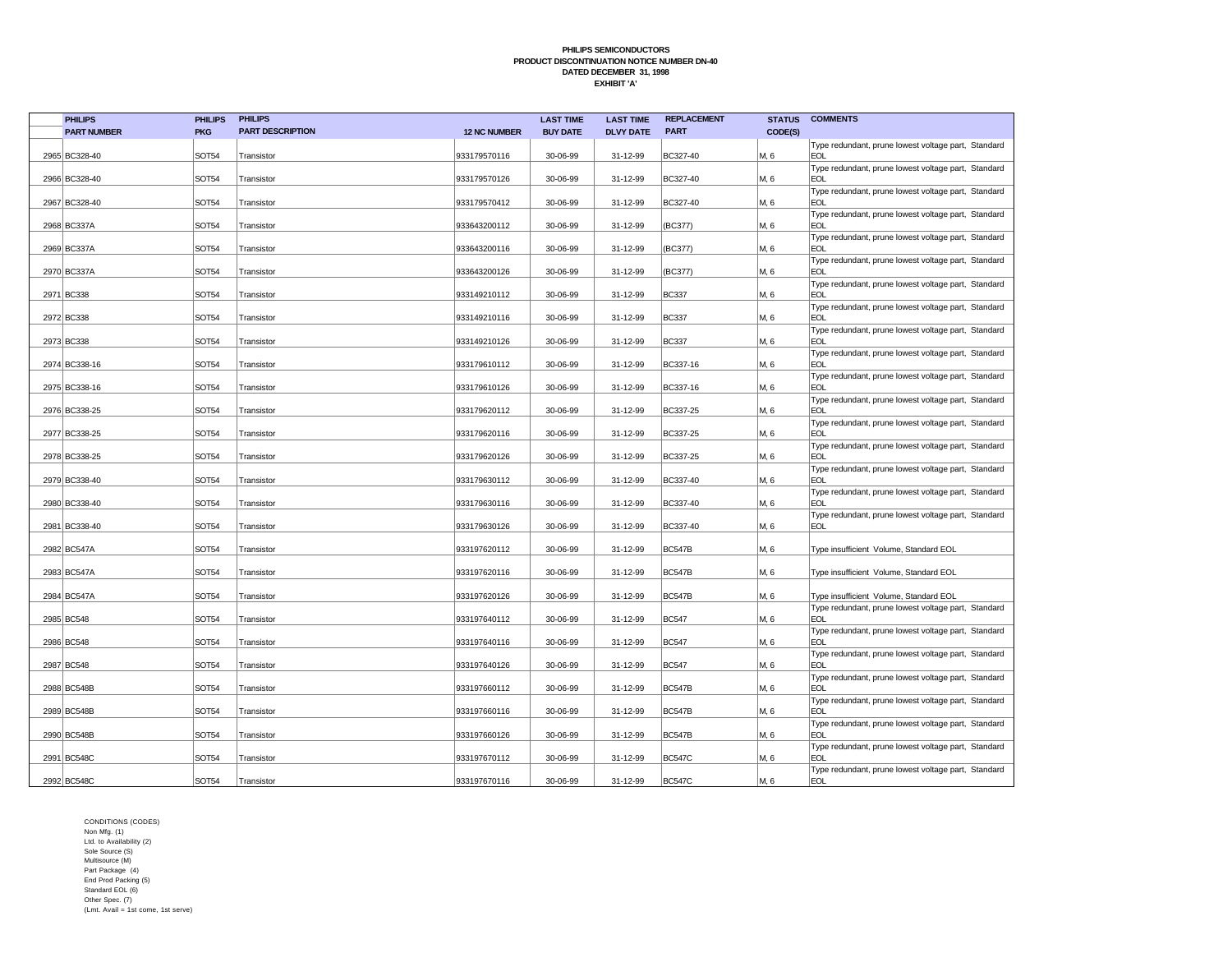| <b>PHILIPS</b>     | <b>PHILIPS</b> | <b>PHILIPS</b>          |                     | <b>LAST TIME</b> | <b>LAST TIME</b> | <b>REPLACEMENT</b> | <b>STATUS</b> | <b>COMMENTS</b>                                                   |
|--------------------|----------------|-------------------------|---------------------|------------------|------------------|--------------------|---------------|-------------------------------------------------------------------|
| <b>PART NUMBER</b> | <b>PKG</b>     | <b>PART DESCRIPTION</b> | <b>12 NC NUMBER</b> | <b>BUY DATE</b>  | <b>DLVY DATE</b> | <b>PART</b>        | CODE(S)       |                                                                   |
|                    |                |                         |                     |                  |                  |                    |               | Type redundant, prune lowest voltage part, Standard               |
| 2993 BC548C        | SOT54          | Transistor              | 933197670126        | 30-06-99         | 31-12-99         | <b>BC547C</b>      | M, 6          | <b>EOL</b>                                                        |
| 2994 BC549         | SOT54          | Transistor              | 933197680126        | 30-06-99         | 31-12-99         | <b>BC547</b>       | M, 6          | Type insufficient Volume, Standard EOL                            |
|                    |                |                         |                     |                  |                  |                    |               |                                                                   |
| 2995 BC549B        | <b>SOT54</b>   | Transistor              | 933197690112        | 30-06-99         | 31-12-99         | <b>BC547B</b>      | M, 6          | Type insufficient Volume, Standard EOL                            |
|                    |                |                         |                     |                  |                  |                    |               |                                                                   |
| 2996 BC549B        | SOT54          | Transistor              | 933197690116        | 30-06-99         | 31-12-99         | <b>BC547B</b>      | M, 6          | Type insufficient Volume, Standard EOL                            |
| 2997 BC549B        | <b>SOT54</b>   | Transistor              | 933197690126        | 30-06-99         | 31-12-99         | <b>BC547B</b>      | M, 6          | Type insufficient Volume, Standard EOL                            |
|                    |                |                         |                     |                  |                  |                    |               |                                                                   |
| 2998 BC550         | SOT54          | Transistor              | 933205530116        | 30-06-99         | 31-12-99         | <b>BC547</b>       | M, 6          | Type insufficient Volume, Standard EOL                            |
|                    |                |                         |                     |                  |                  |                    |               |                                                                   |
| 2999 BC550B        | SOT54          | Transistor              | 933243590112        | 30-06-99         | 31-12-99         | <b>BC547B</b>      | M, 6          | Type insufficient Volume, Standard EOL                            |
| 3000 BC550B        | SOT54          | Transistor              | 933243590126        | 30-06-99         | 31-12-99         | <b>BC547B</b>      | M, 6          | Type insufficient Volume, Standard EOL                            |
|                    |                |                         |                     |                  |                  |                    |               |                                                                   |
| 3001 BC557A        | SOT54          | Transistor              | 933197720112        | 30-06-99         | 31-12-99         | <b>BC557B</b>      | M, 6          | Type insufficient Volume, Standard EOL                            |
|                    |                |                         |                     |                  |                  |                    |               |                                                                   |
| 3002 BC557A        | <b>SOT54</b>   | Transistor              | 933197720116        | 30-06-99         | 31-12-99         | <b>BC557B</b>      | M, 6          | Type insufficient Volume, Standard EOL                            |
| 3003 BC557A        | SOT54          | Transistor              | 933197720126        | 30-06-99         | 31-12-99         | <b>BC557B</b>      | M, 6          | Type insufficient Volume, Standard EOL                            |
|                    |                |                         |                     |                  |                  |                    |               | Type redundant, prune lowest voltage part, Standard               |
| 3004 BC558         | SOT54          | Transistor              | 933197730112        | 30-06-99         | 31-12-99         | <b>BC557</b>       | M, 6          | <b>EOL</b>                                                        |
|                    |                |                         |                     |                  |                  |                    |               | Type redundant, prune lowest voltage part, Standard               |
| 3005 BC558         | SOT54          | Transistor              | 933197730116        | 30-06-99         | 31-12-99         | <b>BC557</b>       | M, 6          | <b>EOL</b>                                                        |
| 3006 BC558         | <b>SOT54</b>   | Transistor              | 933197730126        | 30-06-99         | 31-12-99         | <b>BC557</b>       | M, 6          | Type redundant, prune lowest voltage part, Standard<br><b>EOL</b> |
|                    |                |                         |                     |                  |                  |                    |               | Type redundant, prune lowest voltage part, Standard               |
| 3007 BC558A        | SOT54          | Transistor              | 933197740112        | 30-06-99         | 31-12-99         | <b>BC557B</b>      | M, 6          | <b>EOL</b>                                                        |
|                    |                |                         |                     |                  |                  |                    |               | Type redundant, prune lowest voltage part, Standard               |
| 3008 BC558A        | <b>SOT54</b>   | Transistor              | 933197740116        | 30-06-99         | 31-12-99         | <b>BC557B</b>      | M, 6          | <b>EOL</b>                                                        |
| 3009 BC558A        | <b>SOT54</b>   | Transistor              | 933197740126        | 30-06-99         | 31-12-99         | <b>BC557B</b>      | M. 6          | Type redundant, prune lowest voltage part, Standard<br><b>EOL</b> |
|                    |                |                         |                     |                  |                  |                    |               | Type redundant, prune lowest voltage part, Standard               |
| 3010 BC558B        | <b>SOT54</b>   | Transistor              | 933197750112        | 30-06-99         | 31-12-99         | <b>BC557B</b>      | M, 6          | <b>EOL</b>                                                        |
|                    |                |                         |                     |                  |                  |                    |               | Type redundant, prune lowest voltage part, Standard               |
| 3011 BC558B        | <b>SOT54</b>   | Transistor              | 933197750116        | 30-06-99         | 31-12-99         | <b>BC557B</b>      | M, 6          | <b>EOL</b>                                                        |
| 3012 BC558B        | <b>SOT54</b>   | Transistor              | 933197750126        | 30-06-99         | 31-12-99         | <b>BC557B</b>      | M, 6          | Type redundant, prune lowest voltage part, Standard<br><b>EOL</b> |
|                    |                |                         |                     |                  |                  |                    |               | Type redundant, prune lowest voltage part, Standard               |
| 3013 BC558B        | SOT54          | Transistor              | 933197750412        | 30-06-99         | 31-12-99         | <b>BC557B</b>      | M, 6          | <b>EOL</b>                                                        |
|                    |                |                         |                     |                  |                  |                    |               | Type redundant, prune lowest voltage part, Standard               |
| 3014 BC558C        | SOT54          | Transistor              | 933270420112        | 30-06-99         | 31-12-99         | <b>BC557C</b>      | M, 6          | <b>EOL</b>                                                        |
| 3015 BC558C        | <b>SOT54</b>   | Transistor              | 933270420116        | 30-06-99         | 31-12-99         | <b>BC557C</b>      | M, 6          | Type redundant, prune lowest voltage part, Standard<br><b>EOL</b> |
|                    |                |                         |                     |                  |                  |                    |               | Type redundant, prune lowest voltage part, Standard               |
| 3016 BC558C        | SOT54          | Transistor              | 933270420126        | 30-06-99         | 31-12-99         | <b>BC557C</b>      | M, 6          | <b>EOL</b>                                                        |
|                    |                |                         |                     |                  |                  |                    |               |                                                                   |
| 3017 BC559B        | SOT54          | Transistor              | 933197780112        | 30-06-99         | 31-12-99         | <b>BC557B</b>      | M, 6          | Type insufficient Volume, Standard EOL                            |
| 3018 BC559B        | SOT54          | Transistor              | 933197780116        | 30-06-99         | 31-12-99         | <b>BC557B</b>      | M, 6          | Type insufficient Volume, Standard EOL                            |
|                    |                |                         |                     |                  |                  |                    |               |                                                                   |
| 3019 BC559B        | <b>SOT54</b>   | Transistor              | 933197780126        | 30-06-99         | 31-12-99         | <b>BC557B</b>      | M, 6          | Type insufficient Volume, Standard EOL                            |
|                    |                |                         |                     |                  |                  |                    |               |                                                                   |
| 3020 BC560B        | <b>SOT54</b>   | Transistor              | 933243630112        | 30-06-99         | 31-12-99         | <b>BC557B</b>      | M, 6          | Type insufficient Volume, Standard EOL                            |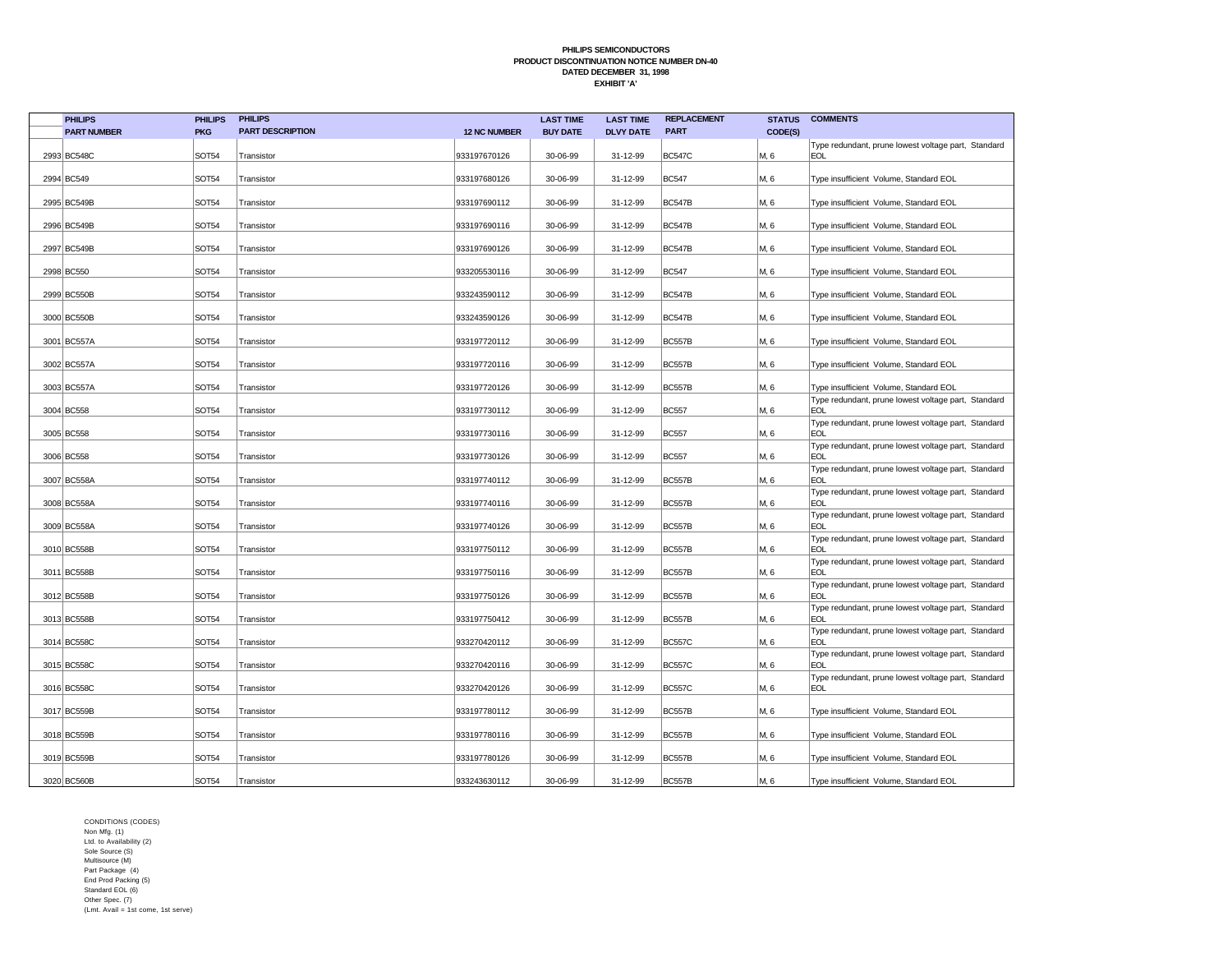| <b>PHILIPS</b>     | <b>PHILIPS</b>    | <b>PHILIPS</b>          |                     | <b>LAST TIME</b> | <b>LAST TIME</b> | <b>REPLACEMENT</b> | <b>STATUS</b> | <b>COMMENTS</b>                                                     |
|--------------------|-------------------|-------------------------|---------------------|------------------|------------------|--------------------|---------------|---------------------------------------------------------------------|
| <b>PART NUMBER</b> | <b>PKG</b>        | <b>PART DESCRIPTION</b> | <b>12 NC NUMBER</b> | <b>BUY DATE</b>  | <b>DLVY DATE</b> | <b>PART</b>        | CODE(S)       |                                                                     |
| 3021 BC560B        | <b>SOT54</b>      | Transistor              | 933243630126        | 30-06-99         | 31-12-99         | <b>BC557B</b>      | M, 6          | Type insufficient Volume, Standard EOL                              |
| 3022 BC560C        | <b>SOT54</b>      | Transistor              | 933554920112        | 30-06-99         | 31-12-99         | <b>BC557C</b>      | M, 6          | Type insufficient Volume, Standard EOL                              |
|                    |                   |                         |                     |                  |                  |                    |               |                                                                     |
| 3023 BC560C        | <b>SOT54</b>      | Transistor              | 933554920116        | 30-06-99         | 31-12-99         | <b>BC557C</b>      | M, 6          | Type insufficient Volume, Standard EOL                              |
| 3024 BC560C        | <b>SOT54</b>      | Transistor              | 933554920126        | 30-06-99         | 31-12-99         | <b>BC557C</b>      | M, 6          | Type insufficient Volume, Standard EOL                              |
| 3025 BC617         | <b>SOT54</b>      | Transistor              | 933890180112        | 30-06-99         | 31-12-99         | <b>BC618</b>       | M, 6          | Type insufficient Volume, Standard EOL                              |
| 3026 BC617         | <b>SOT54</b>      | Transistor              | 933890180126        | 30-06-99         | 31-12-99         | <b>BC618</b>       | M, 6          | Type insufficient Volume, Standard EOL                              |
| 3027 BC635-16      | SOT54             | Transistor              | 933620710112        | 30-06-99         | 31-12-99         | 126                | M, 4          | Packing with insufficient volume, type remains in other<br>packings |
| 3028 BC635-16      | <b>SOT54</b>      | Transistor              | 933620710116        | 30-06-99         | 31-12-99         | 126                | M, 4          | Packing with insufficient volume, type remains in other<br>packings |
| 3029 BC640-10      | SOT54             | Transistor              | 933659660112        | 30-06-99         | 31-12-99         | BC640-16           | M, 6          | Type insufficient Volume, Standard EOL                              |
| 3030 BC640-10      | <b>SOT54</b>      | Transistor              | 933659660126        | 30-06-99         | 31-12-99         | BC640-16           | M, 6          | Type insufficient Volume, Standard EOL                              |
| 3031 BC808         | SOT <sub>23</sub> | Transistor              | 933589510215        | 30-06-99         | 31-12-99         | <b>BC807</b>       | M, 6          | Type redundant, prune lowest voltage part, Standard<br><b>EOL</b>   |
| 3032 BC808         | SOT <sub>23</sub> | Transistor              | 933589510235        | 30-06-99         | 31-12-99         | <b>BC807</b>       | M, 6          | Type redundant, prune lowest voltage part, Standard<br><b>EOL</b>   |
| 3033 BC808-16      | SOT <sub>23</sub> | Transistor              | 933628590215        | 30-06-99         | 31-12-99         | BC807-16           | M, 6          | Type redundant, prune lowest voltage part, Standard<br><b>EOL</b>   |
| 3034 BC808-25      | SOT <sub>23</sub> | Transistor              | 933628600215        | 30-06-99         | 31-12-99         | BC807-25           | M, 6          | Type redundant, prune lowest voltage part, Standard<br><b>EOL</b>   |
| 3035 BC808-25      | SOT <sub>23</sub> | Transistor              | 933628600235        | 30-06-99         | 31-12-99         | BC807-25           | M, 6          | Type redundant, prune lowest voltage part, Standard<br><b>EOL</b>   |
| 3036 BC808-25W     | SOT323            | Transistor              | 934024280115        | 30-06-99         | 31-12-99         | BC807-25W          | M, 6          | Type redundant, prune lowest voltage part, Standard<br><b>EOL</b>   |
| 3037 BC808-25W     | <b>SOT323</b>     | Transistor              | 934024280135        | 30-06-99         | 31-12-99         | BC807-25W          | M, 6          | Type redundant, prune lowest voltage part, Standard<br><b>EOL</b>   |
| 3038 BC808-40      | <b>SOT23</b>      | Transistor              | 933628610215        | 30-06-99         | 31-12-99         | BC807-40           | M, 6          | Type redundant, prune lowest voltage part, Standard<br><b>EOL</b>   |
| 3039 BC808-40      | SOT <sub>23</sub> | Transistor              | 933628610235        | 30-06-99         | 31-12-99         | BC807-40           | M, 6          | Type redundant, prune lowest voltage part, Standard<br><b>EOL</b>   |
| 3040 BC808-40W     | SOT323            | Transistor              | 934024290115        | 30-06-99         | 31-12-99         | BC807-40W          | M, 6          | Type redundant, prune lowest voltage part, Standard<br><b>EOL</b>   |
| 3041 BC808-40W     | SOT323            | Transistor              | 934024290135        | 30-06-99         | 31-12-99         | BC807-40W          | M, 6          | Type redundant, prune lowest voltage part, Standard<br><b>EOL</b>   |
| 3042 BC808W        | <b>SOT323</b>     | Transistor              | 934027180115        | 30-06-99         | 31-12-99         | <b>BC807W</b>      | M, 6          | Type redundant, prune lowest voltage part, Standard<br><b>EOL</b>   |
| 3043 BC808W        | SOT323            | Transistor              | 934027180135        | 30-06-99         | 31-12-99         | <b>BC807W</b>      | M, 6          | Type redundant, prune lowest voltage part, Standard<br><b>EOL</b>   |
| 3044 BC818         | SOT <sub>23</sub> | Transistor              | 933589530215        | 30-06-99         | 31-12-99         | <b>BC817</b>       | M, 6          | Type redundant, prune lowest voltage part, Standard<br><b>EOL</b>   |
| 3045 BC818         | SOT <sub>23</sub> | Transistor              | 933589530235        | 30-06-99         | 31-12-99         | <b>BC817</b>       | M, 6          | Type redundant, prune lowest voltage part, Standard<br><b>EOL</b>   |
| 3046 BC818-25      | SOT <sub>23</sub> | Transistor              | 933628660215        | 30-06-99         | 31-12-99         | BC817-25           | M, 6          | Type redundant, prune lowest voltage part, Standard<br><b>EOL</b>   |
| 3047 BC818-25      | SOT <sub>23</sub> | Transistor              | 933628660235        | 30-06-99         | 31-12-99         | BC817-25           | M, 6          | Type redundant, prune lowest voltage part, Standard<br><b>EOL</b>   |
| 3048 BC818-25W     | SOT323            | Transistor              | 934022000115        | 30-06-99         | 31-12-99         | BC817-25W          | M, 6          | Type redundant, prune lowest voltage part, Standard<br><b>EOL</b>   |
|                    |                   |                         |                     |                  |                  |                    |               |                                                                     |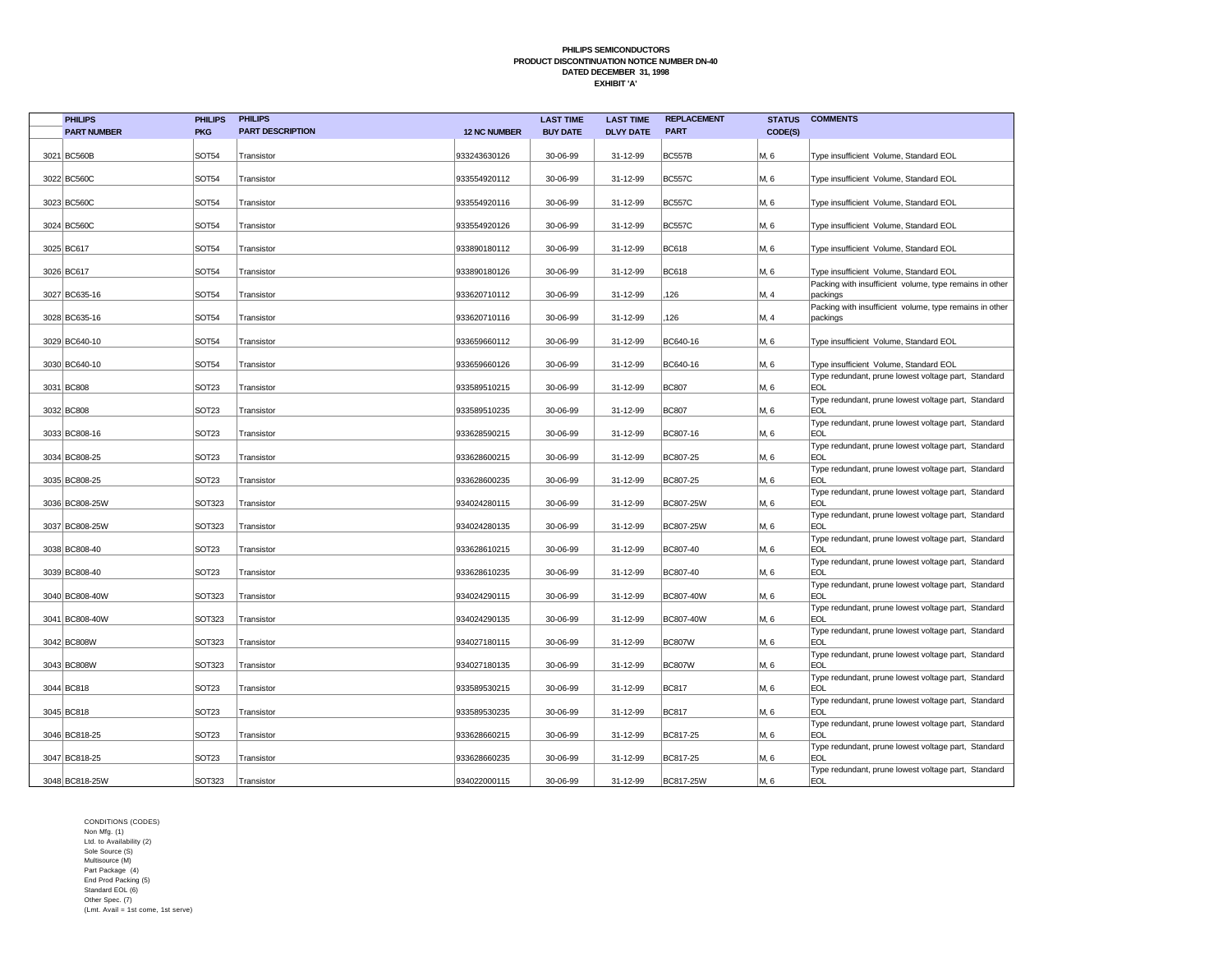| <b>PHILIPS</b>     | <b>PHILIPS</b>    | <b>PHILIPS</b>          |                     | <b>LAST TIME</b> | <b>LAST TIME</b> | <b>REPLACEMENT</b> | <b>STATUS</b> | <b>COMMENTS</b>                                                   |
|--------------------|-------------------|-------------------------|---------------------|------------------|------------------|--------------------|---------------|-------------------------------------------------------------------|
| <b>PART NUMBER</b> | <b>PKG</b>        | <b>PART DESCRIPTION</b> | <b>12 NC NUMBER</b> | <b>BUY DATE</b>  | <b>DLVY DATE</b> | <b>PART</b>        | CODE(S)       |                                                                   |
| 3049 BC818-25W     | SOT323            | Transistor              | 934022000135        | 30-06-99         | 31-12-99         | BC817-25W          | M, 6          | Type redundant, prune lowest voltage part, Standard<br><b>EOL</b> |
| 3050 BC818-40      | SOT <sub>23</sub> | Transistor              | 933628670215        | 30-06-99         | 31-12-99         | BC817-40           | M, 6          | Type redundant, prune lowest voltage part, Standard<br><b>EOL</b> |
| 3051 BC818-40      | SOT <sub>23</sub> | Transistor              | 933628670235        | 30-06-99         | 31-12-99         | BC817-40           | M, 6          | Type redundant, prune lowest voltage part, Standard<br><b>EOL</b> |
| 3052 BC818-40W     | SOT323            | Transistor              | 934022050115        | 30-06-99         | 31-12-99         | BC817-40W          | M, 6          | Type redundant, prune lowest voltage part, Standard<br><b>EOL</b> |
| 3053 BC818-40W     | SOT323            | Transistor              | 934022050135        | 30-06-99         | 31-12-99         | BC817-40W          | M, 6          | Type redundant, prune lowest voltage part, Standard<br><b>EOL</b> |
| 3054 BC846BR       | SOT <sub>23</sub> | Transistor              | 933643090215        | 30-09-99         | 31-12-99         | None Noted         | IS, 6         | Stop Mfg. activity on reverse transistors                         |
| 3055 BC848         | SOT <sub>23</sub> | Transistor              | 933589610215        | 30-06-99         | 31-12-99         | <b>BC847</b>       | M, 6          | Type redundant, prune lowest voltage part, Standard<br><b>EOL</b> |
| 3056 BC848         | SOT <sub>23</sub> | Transistor              | 933589610235        | 30-06-99         | 31-12-99         | <b>BC847</b>       | M, 6          | Type redundant, prune lowest voltage part, Standard<br><b>EOL</b> |
| 3057 BC848/Y       | SOT <sub>23</sub> | Transistor              | 934034810215        | 30-06-99         | 31-12-99         | <b>BC847</b>       | M, 6          | Type redundant, prune lowest voltage part, Standard<br><b>EOL</b> |
| 3058 BC848/Y       | SOT <sub>23</sub> | Transistor              | 934034810235        | 30-06-99         | 31-12-99         | <b>BC847</b>       | M, 6          | Type redundant, prune lowest voltage part, Standard<br><b>EOL</b> |
| 3059 BC848A        | SOT <sub>23</sub> | Transistor              | 933589620215        | 30-06-99         | 31-12-99         | <b>BC847B</b>      | M, 6          | Type redundant, prune lowest voltage part, Standard<br><b>EOL</b> |
| 3060 BC848A        | <b>SOT23</b>      | Transistor              | 933589620235        | 30-06-99         | 31-12-99         | <b>BC847B</b>      | M, 6          | Type redundant, prune lowest voltage part, Standard<br><b>EOL</b> |
| 3061 BC848AT       | SOT416            | Transistor              | 934051050115        | 30-06-99         | 31-12-99         | BC847BT            | M, 6          | Type redundant, prune lowest voltage part, Standard<br><b>EOL</b> |
| 3062 BC848AW       | <b>SOT323</b>     | Transistor              | 934021790115        | 30-06-99         | 31-12-99         | BC847BW            | M, 6          | Type redundant, prune lowest voltage part, Standard<br><b>EOL</b> |
| 3063 BC848AW       | SOT323            | Transistor              | 934021790135        | 30-06-99         | 31-12-99         | BC847BW            | M, 6          | Type redundant, prune lowest voltage part, Standard<br><b>EOL</b> |
| 3064 BC848B        | SOT <sub>23</sub> | Transistor              | 933589630215        | 30-06-99         | 31-12-99         | <b>BC847B</b>      | M, 6          | Type redundant, prune lowest voltage part, Standard<br><b>EOL</b> |
| 3065 BC848B        | <b>SOT23</b>      | Transistor              | 933589630235        | 30-06-99         | 31-12-99         | <b>BC847B</b>      | M, 6          | Type redundant, prune lowest voltage part, Standard<br><b>EOL</b> |
| 3066 BC848BR       | <b>SOT23</b>      | Transistor              | 933611780215        | 30-09-99         | 31-12-99         | None Noted         | S, 6          | Stop Mfg. activity on reverse transistors                         |
| 3067 BC848BT       | SOT416            | Transistor              | 934051060115        | 30-06-99         | 31-12-99         | BC847BT            | M, 6          | Type redundant, prune lowest voltage part, Standard<br><b>EOL</b> |
| 3068 BC848BW       | SOT323            | Transistor              | 934021960115        | 30-06-99         | 31-12-99         | BC847BW            | M, 6          | Type redundant, prune lowest voltage part, Standard<br><b>EOL</b> |
| 3069 BC848BW       | SOT323            | Transistor              | 934021960135        | 30-06-99         | 31-12-99         | BC847BW            | M, 6          | Type redundant, prune lowest voltage part, Standard<br><b>EOL</b> |
| 3070 BC848C        | SOT <sub>23</sub> | Transistor              | 933589640215        | 30-06-99         | 31-12-99         | <b>BC847C</b>      | M, 6          | Type redundant, prune lowest voltage part, Standard<br><b>EOL</b> |
| 3071 BC848C        | SOT <sub>23</sub> | Transistor              | 933589640235        | 30-06-99         | 31-12-99         | <b>BC847C</b>      | M, 6          | Type redundant, prune lowest voltage part, Standard<br><b>EOL</b> |
| 3072 BC848CT       | SOT416            | Transistor              | 934051070115        | 30-06-99         | 31-12-99         | BC847CT            | M, 6          | Type redundant, prune lowest voltage part, Standard<br><b>EOL</b> |
| 3073 BC848CW       | <b>SOT323</b>     | Transistor              | 934021800115        | 30-06-99         | 31-12-99         | BC847CW            | M, 6          | Type redundant, prune lowest voltage part, Standard<br><b>EOL</b> |
| 3074 BC848CW       | <b>SOT323</b>     | Transistor              | 934021800135        | 30-06-99         | 31-12-99         | BC847CW            | M, 6          | Type redundant, prune lowest voltage part, Standard<br><b>EOL</b> |
| 3075 BC848T        | SOT416            | Transistor              | 934054818115        | 30-06-99         | 31-12-99         | <b>BC847T</b>      | M, 6          | Type redundant, prune lowest voltage part, Standard<br><b>EOL</b> |
| 3076 BC848W        | SOT323            | Transistor              | 934022060115        | 30-06-99         | 31-12-99         | <b>BC847W</b>      | M, 6          | Type redundant, prune lowest voltage part, Standard<br><b>EOL</b> |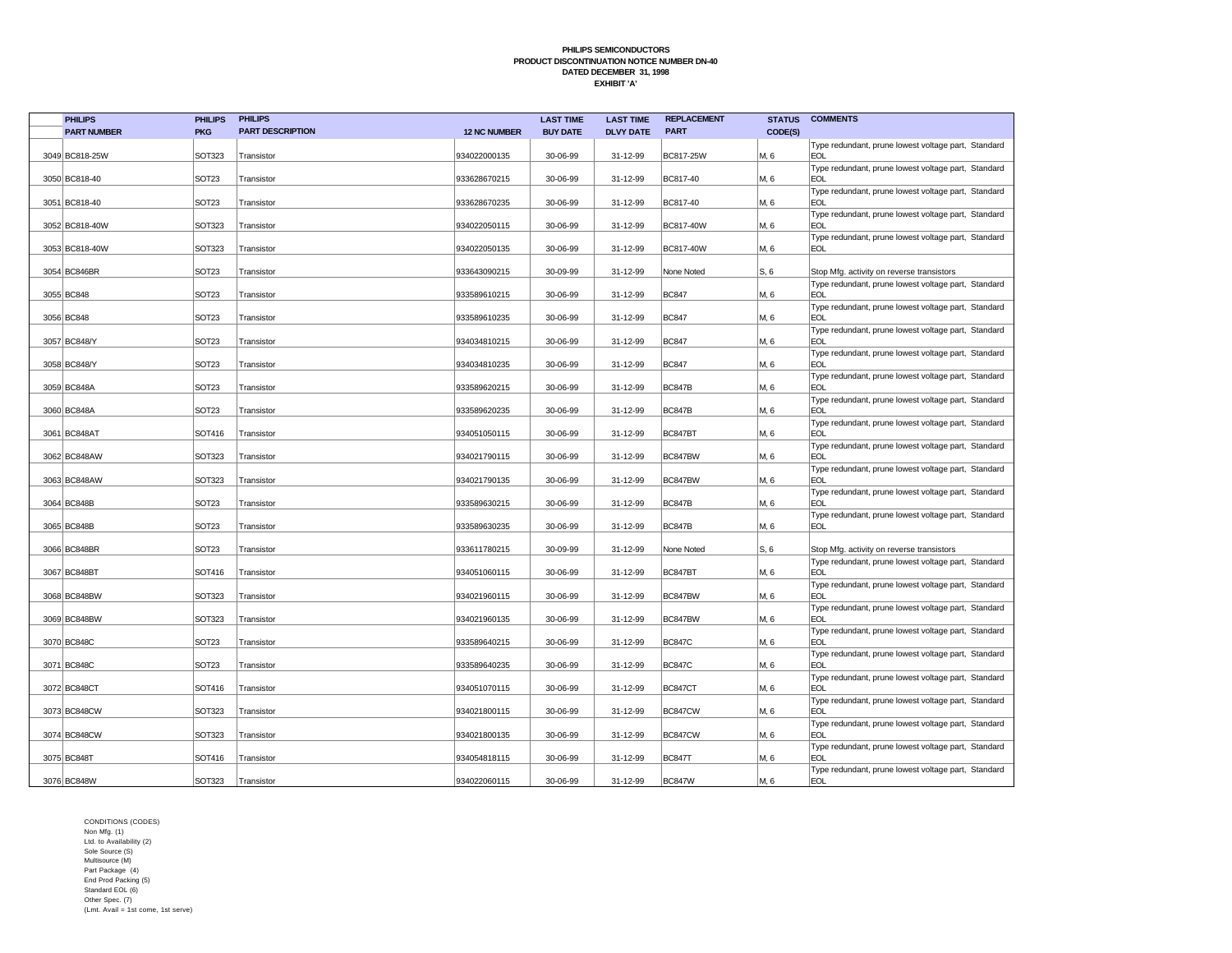| <b>PHILIPS</b>     | <b>PHILIPS</b>    | <b>PHILIPS</b>          |                     | <b>LAST TIME</b> | <b>LAST TIME</b> | <b>REPLACEMENT</b> | <b>STATUS</b> | <b>COMMENTS</b>                                                   |
|--------------------|-------------------|-------------------------|---------------------|------------------|------------------|--------------------|---------------|-------------------------------------------------------------------|
| <b>PART NUMBER</b> | <b>PKG</b>        | <b>PART DESCRIPTION</b> | <b>12 NC NUMBER</b> | <b>BUY DATE</b>  | <b>DLVY DATE</b> | <b>PART</b>        | CODE(S)       |                                                                   |
|                    |                   |                         |                     |                  |                  |                    |               | Type redundant, prune lowest voltage part, Standard               |
| 3077 BC848W        | SOT323            | Transistor              | 934022060135        | 30-06-99         | 31-12-99         | <b>BC847W</b>      | M, 6          | <b>EOL</b>                                                        |
| 3078 BC849         | SOT <sub>23</sub> | Transistor              | 933589650215        | 30-06-99         | 31-12-99         | <b>BC847</b>       | M, 6          | Type insufficient Volume, Standard EOL                            |
|                    |                   |                         |                     |                  |                  |                    |               |                                                                   |
| 3079 BC849W        | <b>SOT323</b>     | Transistor              | 934022010115        | 30-06-99         | 31-12-99         | <b>BC847W</b>      | M, 6          | Type insufficient Volume, Standard EOL                            |
|                    |                   |                         |                     |                  |                  |                    |               |                                                                   |
| 3080 BC849W        | SOT323            | Transistor              | 934022010135        | 30-06-99         | 31-12-99         | <b>BC847W</b>      | M, 6          | Type insufficient Volume, Standard EOL                            |
| 3081 BC850         | SOT <sub>23</sub> | Transistor              | 933589680215        | 30-06-99         | 31-12-99         | <b>BC847</b>       | M, 6          | Type insufficient Volume, Standard EOL                            |
|                    |                   |                         |                     |                  |                  |                    |               |                                                                   |
| 3082 BC850W        | SOT323            | Transistor              | 934022030115        | 30-06-99         | 31-12-99         | <b>BC847W</b>      | M, 6          | Type insufficient Volume, Standard EOL                            |
|                    |                   |                         |                     |                  |                  |                    |               |                                                                   |
| 3083 BC850W        | SOT323            | Transistor              | 934022030135        | 30-06-99         | 31-12-99         | <b>BC847W</b>      | M, 6          | Type insufficient Volume, Standard EOL                            |
| 3084 BC858         | SOT <sub>23</sub> | Transistor              | 933589770215        | 30-06-99         | 31-12-99         | <b>BC857</b>       | M, 6          | Type redundant, prune lowest voltage part, Standard<br><b>EOL</b> |
|                    |                   |                         |                     |                  |                  |                    |               | Type redundant, prune lowest voltage part, Standard               |
| 3085 BC858         | SOT <sub>23</sub> | Transistor              | 933589770235        | 30-06-99         | 31-12-99         | <b>BC857</b>       | M, 6          | <b>EOL</b>                                                        |
|                    |                   |                         |                     |                  |                  |                    |               | Type redundant, prune lowest voltage part, Standard               |
| 3086 BC858/Y       | SOT <sub>23</sub> | Transistor              | 934034820215        | 30-06-99         | 31-12-99         | <b>BC857</b>       | M, 6          | <b>EOL</b>                                                        |
| 3087 BC858/Y       | SOT <sub>23</sub> |                         | 934034820235        | 30-06-99         | 31-12-99         | <b>BC857</b>       | M, 6          | Type redundant, prune lowest voltage part, Standard<br><b>EOL</b> |
|                    |                   | Transistor              |                     |                  |                  |                    |               | Type redundant, prune lowest voltage part, Standard               |
| 3088 BC858AT       | SOT416            | Transistor              | 934051130115        | 30-06-99         | 31-12-99         | BC857BT            | M, 6          | <b>EOL</b>                                                        |
|                    |                   |                         |                     |                  |                  |                    |               | Type redundant, prune lowest voltage part, Standard               |
| 3089 BC858AW       | SOT323            | Transistor              | 934021880115        | 30-06-99         | 31-12-99         | BC857BW            | M, 6          | <b>EOL</b>                                                        |
| 3090 BC858AW       | <b>SOT323</b>     | Transistor              | 934021880135        | 30-06-99         | 31-12-99         | BC857BW            | M, 6          | Type redundant, prune lowest voltage part, Standard<br><b>EOL</b> |
|                    |                   |                         |                     |                  |                  |                    |               | Type redundant, prune lowest voltage part, Standard               |
| 3091 BC858B        | SOT <sub>23</sub> | Transistor              | 933589790215        | 30-06-99         | 31-12-99         | <b>BC857B</b>      | M, 6          | EOL                                                               |
|                    |                   |                         |                     |                  |                  |                    |               | Type redundant, prune lowest voltage part, Standard               |
| 3092 BC858B        | SOT <sub>23</sub> | Transistor              | 933589790235        | 30-06-99         | 31-12-99         | <b>BC857B</b>      | M, 6          | <b>EOL</b>                                                        |
|                    |                   |                         |                     |                  |                  |                    |               | Type redundant, prune lowest voltage part, Standard               |
| 3093 BC858BT       | SOT416            | Transistor              | 934051140115        | 30-06-99         | 31-12-99         | BC857BT            | M, 6          | <b>EOL</b><br>Type redundant, prune lowest voltage part, Standard |
| 3094 BC858BW       | SOT323            | Transistor              | 934021890115        | 30-06-99         | 31-12-99         | BC857BW            | M, 6          | <b>EOL</b>                                                        |
|                    |                   |                         |                     |                  |                  |                    |               | Type redundant, prune lowest voltage part, Standard               |
| 3095 BC858BW       | SOT323            | Transistor              | 934021890135        | 30-06-99         | 31-12-99         | BC857BW            | M, 6          | EOL                                                               |
| 3096 BC858C        | SOT <sub>23</sub> |                         | 933628680215        | 30-06-99         | 31-12-99         | <b>BC857C</b>      |               | Type redundant, prune lowest voltage part, Standard<br><b>EOL</b> |
|                    |                   | Transistor              |                     |                  |                  |                    | M, 6          | Type redundant, prune lowest voltage part, Standard               |
| 3097 BC858C        | SOT <sub>23</sub> | Transistor              | 933628680235        | 30-06-99         | 31-12-99         | <b>BC857C</b>      | M, 6          | <b>EOL</b>                                                        |
|                    |                   |                         |                     |                  |                  |                    |               | Type redundant, prune lowest voltage part, Standard               |
| 3098 BC858CT       | SOT416            | Transistor              | 934051150115        | 30-06-99         | 31-12-99         | BC857CT            | M, 6          | <b>EOL</b>                                                        |
| 3099 BC858CW       | SOT323            | Transistor              | 934021900115        | 30-06-99         | 31-12-99         | BC857CW            | M, 6          | Type redundant, prune lowest voltage part, Standard<br><b>EOL</b> |
|                    |                   |                         |                     |                  |                  |                    |               | Type redundant, prune lowest voltage part, Standard               |
| 3100 BC858CW       | SOT323            | Transistor              | 934021900135        | 30-06-99         | 31-12-99         | BC857CW            | M, 6          | <b>EOL</b>                                                        |
|                    |                   |                         |                     |                  |                  |                    |               | Type redundant, prune lowest voltage part, Standard               |
| 3101 BC858T        | SOT416            | Transistor              | 934054821115        | 30-06-99         | 31-12-99         | <b>BC857T</b>      | M, 6          | <b>EOL</b>                                                        |
| 3102 BC858W        | <b>SOT323</b>     | Transistor              | 934021870115        | 30-06-99         | 31-12-99         | <b>BC857W</b>      | M, 6          | Type redundant, prune lowest voltage part, Standard<br><b>EOL</b> |
|                    |                   |                         |                     |                  |                  |                    |               | Type redundant, prune lowest voltage part, Standard               |
| 3103 BC858W        | <b>SOT323</b>     | Transistor              | 934021870135        | 30-06-99         | 31-12-99         | <b>BC857W</b>      | M, 6          | <b>EOL</b>                                                        |
|                    |                   |                         |                     |                  |                  |                    |               |                                                                   |
| 3104 BC859A        | SOT <sub>23</sub> | Transistor              | 933589810215        | 30-06-99         | 31-12-99         | <b>BC857B</b>      | M, 6          | Type insufficient Volume, Standard EOL                            |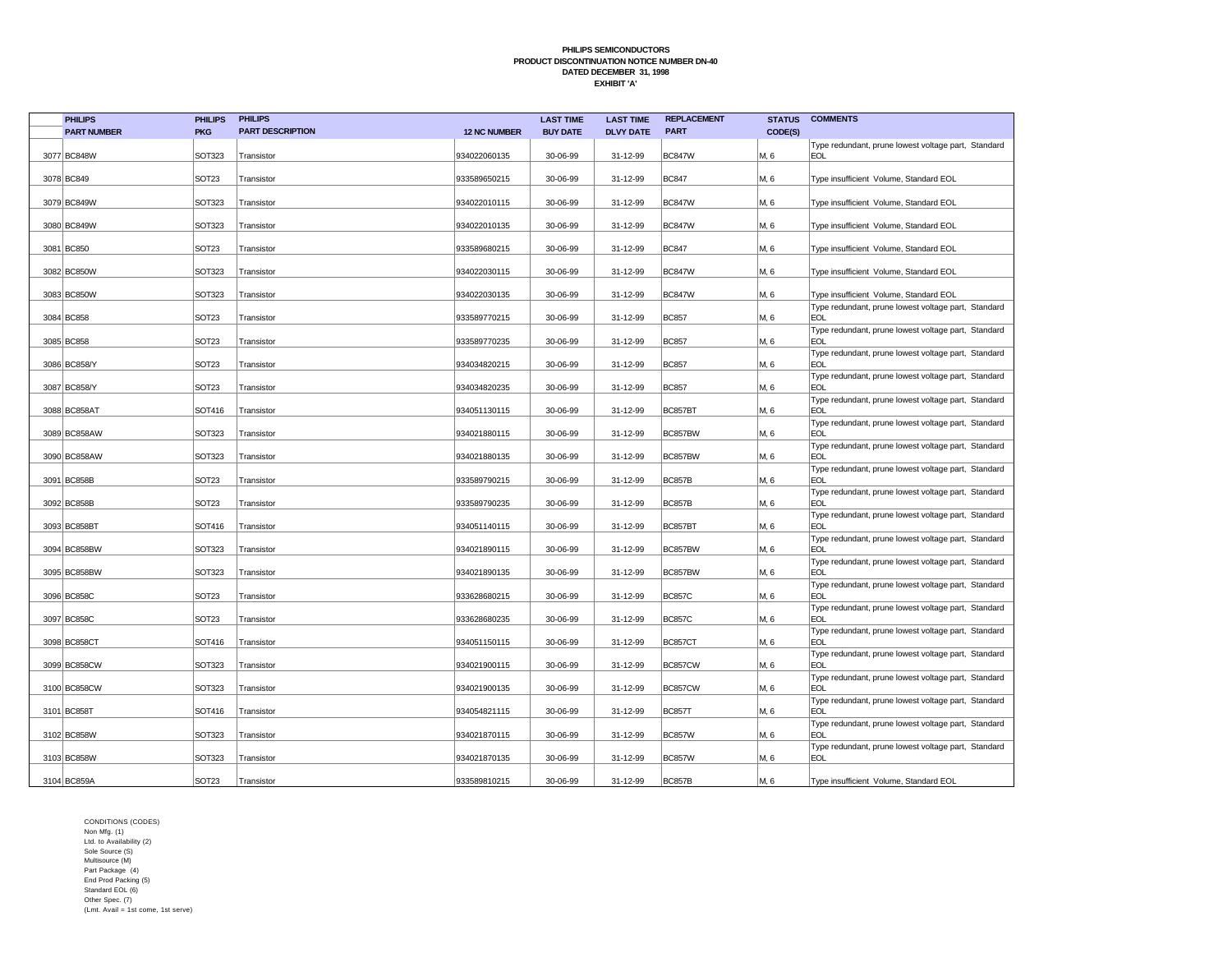| <b>PHILIPS</b>     | <b>PHILIPS</b>    | <b>PHILIPS</b>          |                     | <b>LAST TIME</b> | <b>LAST TIME</b> | <b>REPLACEMENT</b> | <b>STATUS</b> | <b>COMMENTS</b>                                                     |
|--------------------|-------------------|-------------------------|---------------------|------------------|------------------|--------------------|---------------|---------------------------------------------------------------------|
| <b>PART NUMBER</b> | <b>PKG</b>        | <b>PART DESCRIPTION</b> | <b>12 NC NUMBER</b> | <b>BUY DATE</b>  | <b>DLVY DATE</b> | <b>PART</b>        | CODE(S)       |                                                                     |
| 3105 BC859AW       | <b>SOT323</b>     | Transistor              | 934024300115        | 30-06-99         | 31-12-99         | BC857BW            | M, 6          | Type insufficient Volume, Standard EOL                              |
| 3106 BC859AW       | SOT323            | Transistor              | 934024300135        | 30-06-99         | 31-12-99         | BC857BW            | M, 6          | Type insufficient Volume, Standard EOL                              |
| 3107 BC860A        | SOT <sub>23</sub> | Transistor              | 933589840215        | 30-06-99         | 31-12-99         | <b>BC857B</b>      | M, 6          | Type insufficient Volume, Standard EOL                              |
| 3108 BC860AW       | <b>SOT323</b>     | Transistor              | 934024330115        | 30-06-99         | 31-12-99         | BC857BW            | M, 6          | Type insufficient Volume, Standard EOL                              |
| 3109 BC860AW       | <b>SOT323</b>     | Transistor              | 934024330135        | 30-06-99         | 31-12-99         | BC857BW            | M, 6          | Type insufficient Volume, Standard EOL                              |
| 3110 BC868         | SOT89             | Transistor              | 933678770112        | 30-06-99         | 31-12-99         | 115                | M, 4          | Packing with insufficient volume, type remains in other<br>packings |
| 3111 BC876         | SOT54             | Transistor              | 933488350112        | 30-06-99         | 31-12-99         | <b>BC878</b>       | M, 6          | Type insufficient Volume, Standard EOL                              |
| 3112 BC876         | <b>SOT54</b>      | Transistor              | 933488350116        | 30-06-99         | 31-12-99         | <b>BC878</b>       | M, 6          | Type insufficient Volume, Standard EOL                              |
| 3113 BC876         | <b>SOT54</b>      | Transistor              | 933488350126        | 30-06-99         | 31-12-99         | <b>BC878</b>       | M, 6          | Type insufficient Volume, Standard EOL                              |
| 3114 BC877         | <b>SOT54</b>      | Transistor              | 933467620112        | 30-06-99         | 31-12-99         | <b>BC879</b>       | M, 6          | Type insufficient Volume, Standard EOL                              |
| 3115 BC877         | <b>SOT54</b>      | Transistor              | 933467620126        | 30-06-99         | 31-12-99         | <b>BC879</b>       | M, 6          | Type insufficient Volume, Standard EOL                              |
| 3116 BC878         | <b>SOT54</b>      | Transistor              | 933488360116        | 30-06-99         | 31-12-99         | 112                | M, 4          | Packing with insufficient volume, type remains in other<br>packings |
| 3117 BCF30         | SOT <sub>23</sub> | Transistor              | 933495370215        | 30-06-99         | 31-12-99         | <b>BC857</b>       | M, 6          | Type insufficient Volume, Standard EOL                              |
| 3118 BCF33         | SOT <sub>23</sub> | Transistor              | 933495390215        | 30-06-99         | 31-12-99         | <b>BC847</b>       | M, 6          | Type insufficient Volume, Standard EOL                              |
| 3119 BCP51-10      | <b>SOT223</b>     | Transistor              | 933917280115        | 30-06-99         | 31-12-99         | BCP51-16           | M, 6          | Type insufficient Volume, Standard EOL                              |
| 3120 BCP52         | <b>SOT223</b>     | Transistor              | 933917300115        | 30-06-99         | 31-12-99         | BCP52-16           | M, 6          | Type insufficient Volume, Standard EOL                              |
| 3121 BCP52-10      | <b>SOT223</b>     | Transistor              | 933917310115        | 30-06-99         | 31-12-99         | BCP52-16           | M, 6          | Type insufficient Volume, Standard EOL                              |
| 3122 BCP54-10      | <b>SOT223</b>     | Transistor              | 933917190115        | 30-06-99         | 31-12-99         | BCP54-16           | M, 6          | Type insufficient Volume, Standard EOL                              |
| 3123 BCW60A        | SOT <sub>23</sub> | Transistor              | 933324080215        | 30-06-99         | 31-12-99         | (BCW60B)           | M, 6          | Type insufficient Volume, Standard EOL                              |
| 3124 BCW61A        | SOT <sub>23</sub> | Transistor              | 933324120215        | 30-06-99         | 31-12-99         | (BCW61B)           | M, 6          | Type insufficient Volume, Standard EOL                              |
| 3125 BCW69R        | SOT <sub>23</sub> | Transistor              | 933156910215        | 30-09-99         | 31-12-99         | None Noted         | S, 6          | Stop Mfg. activity on reverse transistors                           |
| 3126 BCX20         | SOT <sub>23</sub> | Transistor              | 933209650215        | 30-06-99         | 31-12-99         | BCX19              | M, 6          | Type insufficient Volume, Standard EOL                              |
| 3127 BCX20         | SOT <sub>23</sub> | Transistor              | 933209650235        | 30-06-99         | 31-12-99         | BCX19              | M, 6          | Type insufficient Volume, Standard EOL                              |
| 3128 BD226         | SOT32             | Transistor              | 933160340127        | 30-06-99         | 31-12-99         | BD230              | M, 6          | Type insufficient Volume, Standard EOL                              |
| 3129 BD227         | SOT32             | Transistor              | 933160350127        | 30-06-99         | 31-12-99         | BD231              | M, 6          | Type insufficient Volume, Standard EOL                              |
| 3130 BD228         | SOT32             | Transistor              | 933160360127        | 30-06-99         | 31-12-99         | <b>BD230</b>       | M, 6          | Type insufficient Volume, Standard EOL                              |
| 3131 BD229         | SOT32             | Transistor              | 933160370127        | 30-06-99         | 31-12-99         | BD231              | M, 6          | Type insufficient Volume, Standard EOL                              |
| 3132 BD826         | <b>SOT128</b>     | Transistor              | 933450730127        | 30-06-99         | 31-12-99         | <b>BD830</b>       | M, 6          | Type insufficient Volume, Standard EOL                              |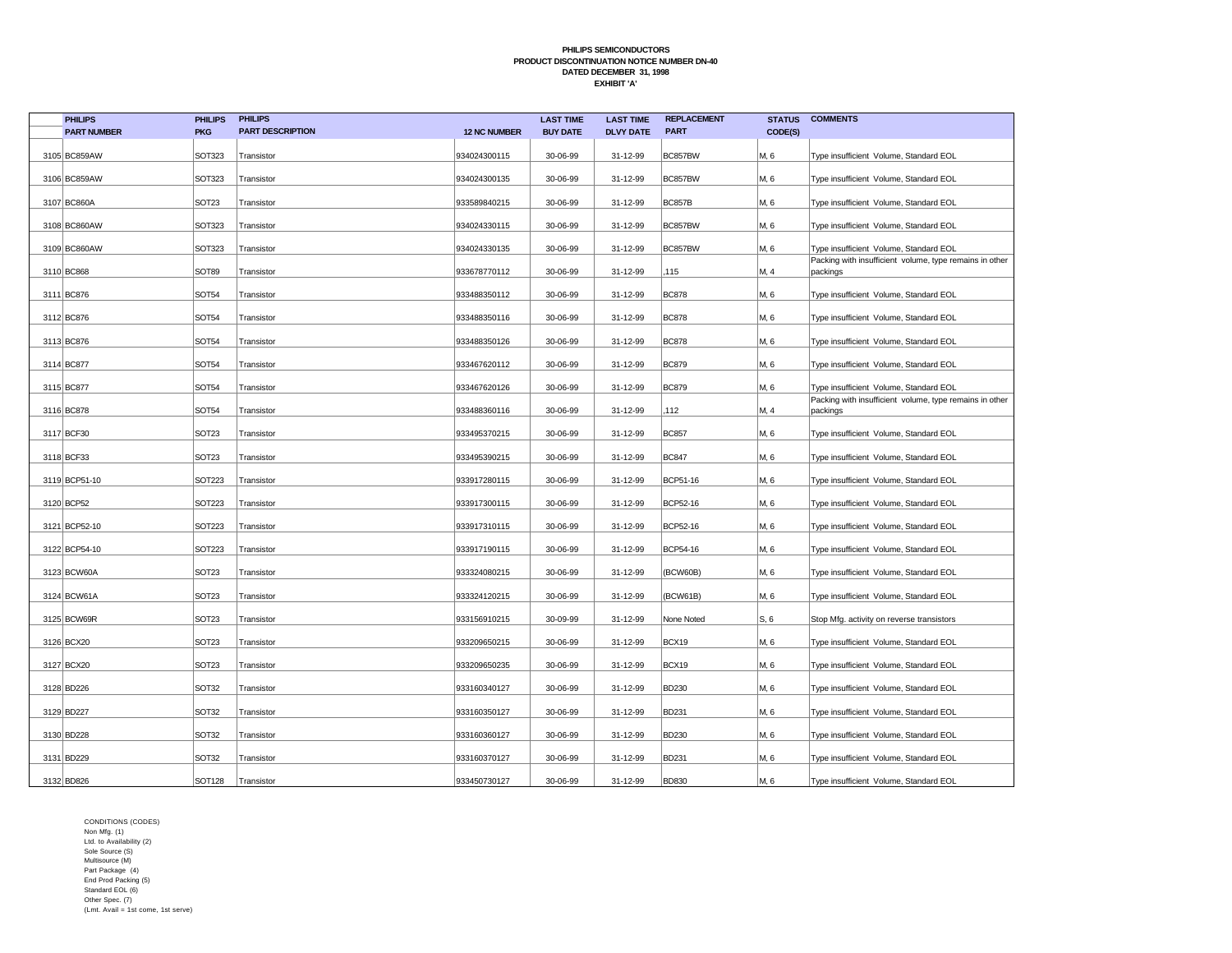| <b>PART DESCRIPTION</b><br><b>PART</b><br><b>PART NUMBER</b><br><b>PKG</b><br><b>12 NC NUMBER</b><br><b>BUY DATE</b><br><b>DLVY DATE</b><br>CODE(S)<br><b>SOT128</b><br>31-12-99<br><b>BD830</b><br>3133 BD826-16<br>Transistor<br>933525970127<br>30-06-99<br>M, 6<br>Type insufficient Volume, Standard EOL<br>SOT54<br>3134 BF370R<br>Transistor<br>933702510116<br>30-09-99<br>31-12-99<br>None Noted<br>IS, 6<br>Stop Mfg. activity on reverse transistors<br>Packing with insufficient volume, type remains in other<br>3135 BF422L<br>SOT54<br>126<br>M, 4<br>Transistor<br>934036860112<br>30-06-99<br>31-12-99<br>packings<br><b>SOT54</b><br>126<br>3136 BF422L<br>934036860116<br>30-06-99<br>31-12-99<br>M, 4<br>Transistor<br>packings<br>Packing with insufficient volume, type remains in other<br>SOT54<br>126<br>M, 4<br>3137 BF423L<br>934036850112<br>30-06-99<br>31-12-99<br>Transistor<br>packings<br>Packing with insufficient volume, type remains in other<br>SOT54<br>3138 BF423L<br>Transistor<br>934036850116<br>30-06-99<br>31-12-99<br>126<br>M, 4<br>packings<br>SOT54<br>126<br>3139 BF450<br>Transistor<br>933167740112<br>30-06-99<br>31-12-99<br>M, 4<br>packings<br>Packing with insufficient volume, type remains in other<br><b>SOT54</b><br>3140 BF450<br>Transistor<br>933167740116<br>30-06-99<br>31-12-99<br>126<br>M, 4<br>packings<br>Packing with insufficient volume, type remains in other<br>3141 BF483<br>SOT54<br>933762650112<br>30-06-99<br>126<br>M, 4<br>31-12-99<br>Transistor<br>packings<br><b>SOT54</b><br>3142 BF483<br>30-06-99<br>31-12-99<br>126<br>M, 4<br>Transistor<br>933762650116<br>packings<br>Packing with insufficient volume, type remains in other<br>SOT54<br>126<br>3143 BF485<br>933696520412<br>30-06-99<br>31-12-99<br>M, 4<br>Transistor<br>packings<br><b>SOT54</b><br>3144 BF487<br>Transistor<br>933762660116<br>30-06-99<br>31-12-99<br>126<br>M, 4<br>packings<br>Packing with insufficient volume, type remains in other<br>SOT54<br>31-12-99<br>126<br>3145 BF487<br>Transistor<br>933762660412<br>30-06-99<br>M, 4<br>packings<br>Packing with insufficient volume, type remains in other<br><b>SOT54</b><br>126<br>M, 4<br>3146 BF488<br>Transistor<br>934002300112<br>30-06-99<br>31-12-99<br>packings<br>3147 BF488<br>SOT54<br>934002300116<br>30-06-99<br>31-12-99<br>126<br>M, 4<br>Transistor<br>packings<br>Packing with insufficient volume, type remains in other<br><b>SOT54</b><br>934002300412<br>126<br>M, 4<br>3148 BF488<br>30-06-99<br>31-12-99<br>Transistor<br>packings<br>SOT54<br>3149 BF494<br>Transistor<br>933198770112<br>30-06-99<br>31-12-99<br>None Noted<br>M, 6<br>Type insufficient Volume, Standard EOL<br><b>SOT54</b><br>3150 BF494<br>Transistor<br>933198770126<br>30-06-99<br>31-12-99<br>None Noted<br>M, 6<br>Type insufficient Volume, Standard EOL<br><b>SOT54</b><br>31-12-99<br>3151 BF494B<br>Transistor<br>933231240112<br>30-06-99<br>None Noted<br>M, 6<br>Type insufficient Volume, Standard EOL<br><b>SOT54</b><br>933231240116<br>30-06-99<br>31-12-99<br>M, 6<br>3152 BF494B<br>Transistor<br>None Noted<br>Type insufficient Volume, Standard EOL<br>3153 BF494B<br>SOT54<br>933231240126<br>30-06-99<br>31-12-99<br>M, 6<br>Transistor<br>None Noted<br>Type insufficient Volume, Standard EOL<br><b>SOT54</b><br>M, 6<br>3154 BF495<br>933198780112<br>30-06-99<br>31-12-99<br>None Noted<br>Type insufficient Volume, Standard EOL<br>Transistor<br><b>SOT54</b><br>3155 BF495<br>Transistor<br>933198780116<br>30-06-99<br>31-12-99<br>None Noted<br>M, 6<br>Type insufficient Volume, Standard EOL<br>SOT54<br>3156 BF495<br>Transistor<br>933198780126<br>30-06-99<br>31-12-99<br>None Noted<br>M, 6<br>Type insufficient Volume, Standard EOL<br>3157 BF495C<br><b>SOT54</b><br>M, 6<br>Transistor<br>933231250112<br>30-06-99<br>31-12-99<br>None Noted<br>Type insufficient Volume, Standard EOL<br>3158 BF583<br><b>SOT128</b><br>933762620127<br>30-06-99<br>31-12-99<br><b>BF859</b><br>M, 6<br>Transistor<br>Type insufficient Volume, Standard EOL<br>3159 BF689K<br><b>SOT54</b><br>933546410112<br>30-09-99<br>31-12-99<br><b>BFS17 (SOT23)</b><br> S, 6 <br>6TG45130K - Low Volume Sales, Standard EOL<br>wideband Transistor<br>3160 BF763<br><b>SOT54</b><br>933693420126<br>30-09-99<br>31-12-99<br><b>BFS17 (SOT23)</b><br>M, 6<br>wideband Transistor<br>6TG45130K - Low Volume Sales, Standard EOL | <b>PHILIPS</b> | <b>PHILIPS</b> | <b>PHILIPS</b> | <b>LAST TIME</b> | <b>LAST TIME</b> | <b>REPLACEMENT</b> | <b>STATUS</b> | <b>COMMENTS</b>                                         |
|---------------------------------------------------------------------------------------------------------------------------------------------------------------------------------------------------------------------------------------------------------------------------------------------------------------------------------------------------------------------------------------------------------------------------------------------------------------------------------------------------------------------------------------------------------------------------------------------------------------------------------------------------------------------------------------------------------------------------------------------------------------------------------------------------------------------------------------------------------------------------------------------------------------------------------------------------------------------------------------------------------------------------------------------------------------------------------------------------------------------------------------------------------------------------------------------------------------------------------------------------------------------------------------------------------------------------------------------------------------------------------------------------------------------------------------------------------------------------------------------------------------------------------------------------------------------------------------------------------------------------------------------------------------------------------------------------------------------------------------------------------------------------------------------------------------------------------------------------------------------------------------------------------------------------------------------------------------------------------------------------------------------------------------------------------------------------------------------------------------------------------------------------------------------------------------------------------------------------------------------------------------------------------------------------------------------------------------------------------------------------------------------------------------------------------------------------------------------------------------------------------------------------------------------------------------------------------------------------------------------------------------------------------------------------------------------------------------------------------------------------------------------------------------------------------------------------------------------------------------------------------------------------------------------------------------------------------------------------------------------------------------------------------------------------------------------------------------------------------------------------------------------------------------------------------------------------------------------------------------------------------------------------------------------------------------------------------------------------------------------------------------------------------------------------------------------------------------------------------------------------------------------------------------------------------------------------------------------------------------------------------------------------------------------------------------------------------------------------------------------------------------------------------------------------------------------------------------------------------------------------------------------------------------------------------------------------------------------------------------------------------------------------------------------------------------------------------------------------------------------------------------------------------------------------------------------------------------------------------------------------------------------------------------------------------------------------------------------------------------------------------------------------------------------------------------------------------------------|----------------|----------------|----------------|------------------|------------------|--------------------|---------------|---------------------------------------------------------|
|                                                                                                                                                                                                                                                                                                                                                                                                                                                                                                                                                                                                                                                                                                                                                                                                                                                                                                                                                                                                                                                                                                                                                                                                                                                                                                                                                                                                                                                                                                                                                                                                                                                                                                                                                                                                                                                                                                                                                                                                                                                                                                                                                                                                                                                                                                                                                                                                                                                                                                                                                                                                                                                                                                                                                                                                                                                                                                                                                                                                                                                                                                                                                                                                                                                                                                                                                                                                                                                                                                                                                                                                                                                                                                                                                                                                                                                                                                                                                                                                                                                                                                                                                                                                                                                                                                                                                                                                                                                                     |                |                |                |                  |                  |                    |               |                                                         |
|                                                                                                                                                                                                                                                                                                                                                                                                                                                                                                                                                                                                                                                                                                                                                                                                                                                                                                                                                                                                                                                                                                                                                                                                                                                                                                                                                                                                                                                                                                                                                                                                                                                                                                                                                                                                                                                                                                                                                                                                                                                                                                                                                                                                                                                                                                                                                                                                                                                                                                                                                                                                                                                                                                                                                                                                                                                                                                                                                                                                                                                                                                                                                                                                                                                                                                                                                                                                                                                                                                                                                                                                                                                                                                                                                                                                                                                                                                                                                                                                                                                                                                                                                                                                                                                                                                                                                                                                                                                                     |                |                |                |                  |                  |                    |               |                                                         |
|                                                                                                                                                                                                                                                                                                                                                                                                                                                                                                                                                                                                                                                                                                                                                                                                                                                                                                                                                                                                                                                                                                                                                                                                                                                                                                                                                                                                                                                                                                                                                                                                                                                                                                                                                                                                                                                                                                                                                                                                                                                                                                                                                                                                                                                                                                                                                                                                                                                                                                                                                                                                                                                                                                                                                                                                                                                                                                                                                                                                                                                                                                                                                                                                                                                                                                                                                                                                                                                                                                                                                                                                                                                                                                                                                                                                                                                                                                                                                                                                                                                                                                                                                                                                                                                                                                                                                                                                                                                                     |                |                |                |                  |                  |                    |               |                                                         |
|                                                                                                                                                                                                                                                                                                                                                                                                                                                                                                                                                                                                                                                                                                                                                                                                                                                                                                                                                                                                                                                                                                                                                                                                                                                                                                                                                                                                                                                                                                                                                                                                                                                                                                                                                                                                                                                                                                                                                                                                                                                                                                                                                                                                                                                                                                                                                                                                                                                                                                                                                                                                                                                                                                                                                                                                                                                                                                                                                                                                                                                                                                                                                                                                                                                                                                                                                                                                                                                                                                                                                                                                                                                                                                                                                                                                                                                                                                                                                                                                                                                                                                                                                                                                                                                                                                                                                                                                                                                                     |                |                |                |                  |                  |                    |               |                                                         |
|                                                                                                                                                                                                                                                                                                                                                                                                                                                                                                                                                                                                                                                                                                                                                                                                                                                                                                                                                                                                                                                                                                                                                                                                                                                                                                                                                                                                                                                                                                                                                                                                                                                                                                                                                                                                                                                                                                                                                                                                                                                                                                                                                                                                                                                                                                                                                                                                                                                                                                                                                                                                                                                                                                                                                                                                                                                                                                                                                                                                                                                                                                                                                                                                                                                                                                                                                                                                                                                                                                                                                                                                                                                                                                                                                                                                                                                                                                                                                                                                                                                                                                                                                                                                                                                                                                                                                                                                                                                                     |                |                |                |                  |                  |                    |               | Packing with insufficient volume, type remains in other |
|                                                                                                                                                                                                                                                                                                                                                                                                                                                                                                                                                                                                                                                                                                                                                                                                                                                                                                                                                                                                                                                                                                                                                                                                                                                                                                                                                                                                                                                                                                                                                                                                                                                                                                                                                                                                                                                                                                                                                                                                                                                                                                                                                                                                                                                                                                                                                                                                                                                                                                                                                                                                                                                                                                                                                                                                                                                                                                                                                                                                                                                                                                                                                                                                                                                                                                                                                                                                                                                                                                                                                                                                                                                                                                                                                                                                                                                                                                                                                                                                                                                                                                                                                                                                                                                                                                                                                                                                                                                                     |                |                |                |                  |                  |                    |               |                                                         |
|                                                                                                                                                                                                                                                                                                                                                                                                                                                                                                                                                                                                                                                                                                                                                                                                                                                                                                                                                                                                                                                                                                                                                                                                                                                                                                                                                                                                                                                                                                                                                                                                                                                                                                                                                                                                                                                                                                                                                                                                                                                                                                                                                                                                                                                                                                                                                                                                                                                                                                                                                                                                                                                                                                                                                                                                                                                                                                                                                                                                                                                                                                                                                                                                                                                                                                                                                                                                                                                                                                                                                                                                                                                                                                                                                                                                                                                                                                                                                                                                                                                                                                                                                                                                                                                                                                                                                                                                                                                                     |                |                |                |                  |                  |                    |               |                                                         |
|                                                                                                                                                                                                                                                                                                                                                                                                                                                                                                                                                                                                                                                                                                                                                                                                                                                                                                                                                                                                                                                                                                                                                                                                                                                                                                                                                                                                                                                                                                                                                                                                                                                                                                                                                                                                                                                                                                                                                                                                                                                                                                                                                                                                                                                                                                                                                                                                                                                                                                                                                                                                                                                                                                                                                                                                                                                                                                                                                                                                                                                                                                                                                                                                                                                                                                                                                                                                                                                                                                                                                                                                                                                                                                                                                                                                                                                                                                                                                                                                                                                                                                                                                                                                                                                                                                                                                                                                                                                                     |                |                |                |                  |                  |                    |               |                                                         |
|                                                                                                                                                                                                                                                                                                                                                                                                                                                                                                                                                                                                                                                                                                                                                                                                                                                                                                                                                                                                                                                                                                                                                                                                                                                                                                                                                                                                                                                                                                                                                                                                                                                                                                                                                                                                                                                                                                                                                                                                                                                                                                                                                                                                                                                                                                                                                                                                                                                                                                                                                                                                                                                                                                                                                                                                                                                                                                                                                                                                                                                                                                                                                                                                                                                                                                                                                                                                                                                                                                                                                                                                                                                                                                                                                                                                                                                                                                                                                                                                                                                                                                                                                                                                                                                                                                                                                                                                                                                                     |                |                |                |                  |                  |                    |               | Packing with insufficient volume, type remains in other |
|                                                                                                                                                                                                                                                                                                                                                                                                                                                                                                                                                                                                                                                                                                                                                                                                                                                                                                                                                                                                                                                                                                                                                                                                                                                                                                                                                                                                                                                                                                                                                                                                                                                                                                                                                                                                                                                                                                                                                                                                                                                                                                                                                                                                                                                                                                                                                                                                                                                                                                                                                                                                                                                                                                                                                                                                                                                                                                                                                                                                                                                                                                                                                                                                                                                                                                                                                                                                                                                                                                                                                                                                                                                                                                                                                                                                                                                                                                                                                                                                                                                                                                                                                                                                                                                                                                                                                                                                                                                                     |                |                |                |                  |                  |                    |               |                                                         |
|                                                                                                                                                                                                                                                                                                                                                                                                                                                                                                                                                                                                                                                                                                                                                                                                                                                                                                                                                                                                                                                                                                                                                                                                                                                                                                                                                                                                                                                                                                                                                                                                                                                                                                                                                                                                                                                                                                                                                                                                                                                                                                                                                                                                                                                                                                                                                                                                                                                                                                                                                                                                                                                                                                                                                                                                                                                                                                                                                                                                                                                                                                                                                                                                                                                                                                                                                                                                                                                                                                                                                                                                                                                                                                                                                                                                                                                                                                                                                                                                                                                                                                                                                                                                                                                                                                                                                                                                                                                                     |                |                |                |                  |                  |                    |               |                                                         |
|                                                                                                                                                                                                                                                                                                                                                                                                                                                                                                                                                                                                                                                                                                                                                                                                                                                                                                                                                                                                                                                                                                                                                                                                                                                                                                                                                                                                                                                                                                                                                                                                                                                                                                                                                                                                                                                                                                                                                                                                                                                                                                                                                                                                                                                                                                                                                                                                                                                                                                                                                                                                                                                                                                                                                                                                                                                                                                                                                                                                                                                                                                                                                                                                                                                                                                                                                                                                                                                                                                                                                                                                                                                                                                                                                                                                                                                                                                                                                                                                                                                                                                                                                                                                                                                                                                                                                                                                                                                                     |                |                |                |                  |                  |                    |               |                                                         |
|                                                                                                                                                                                                                                                                                                                                                                                                                                                                                                                                                                                                                                                                                                                                                                                                                                                                                                                                                                                                                                                                                                                                                                                                                                                                                                                                                                                                                                                                                                                                                                                                                                                                                                                                                                                                                                                                                                                                                                                                                                                                                                                                                                                                                                                                                                                                                                                                                                                                                                                                                                                                                                                                                                                                                                                                                                                                                                                                                                                                                                                                                                                                                                                                                                                                                                                                                                                                                                                                                                                                                                                                                                                                                                                                                                                                                                                                                                                                                                                                                                                                                                                                                                                                                                                                                                                                                                                                                                                                     |                |                |                |                  |                  |                    |               | Packing with insufficient volume, type remains in other |
|                                                                                                                                                                                                                                                                                                                                                                                                                                                                                                                                                                                                                                                                                                                                                                                                                                                                                                                                                                                                                                                                                                                                                                                                                                                                                                                                                                                                                                                                                                                                                                                                                                                                                                                                                                                                                                                                                                                                                                                                                                                                                                                                                                                                                                                                                                                                                                                                                                                                                                                                                                                                                                                                                                                                                                                                                                                                                                                                                                                                                                                                                                                                                                                                                                                                                                                                                                                                                                                                                                                                                                                                                                                                                                                                                                                                                                                                                                                                                                                                                                                                                                                                                                                                                                                                                                                                                                                                                                                                     |                |                |                |                  |                  |                    |               |                                                         |
|                                                                                                                                                                                                                                                                                                                                                                                                                                                                                                                                                                                                                                                                                                                                                                                                                                                                                                                                                                                                                                                                                                                                                                                                                                                                                                                                                                                                                                                                                                                                                                                                                                                                                                                                                                                                                                                                                                                                                                                                                                                                                                                                                                                                                                                                                                                                                                                                                                                                                                                                                                                                                                                                                                                                                                                                                                                                                                                                                                                                                                                                                                                                                                                                                                                                                                                                                                                                                                                                                                                                                                                                                                                                                                                                                                                                                                                                                                                                                                                                                                                                                                                                                                                                                                                                                                                                                                                                                                                                     |                |                |                |                  |                  |                    |               |                                                         |
|                                                                                                                                                                                                                                                                                                                                                                                                                                                                                                                                                                                                                                                                                                                                                                                                                                                                                                                                                                                                                                                                                                                                                                                                                                                                                                                                                                                                                                                                                                                                                                                                                                                                                                                                                                                                                                                                                                                                                                                                                                                                                                                                                                                                                                                                                                                                                                                                                                                                                                                                                                                                                                                                                                                                                                                                                                                                                                                                                                                                                                                                                                                                                                                                                                                                                                                                                                                                                                                                                                                                                                                                                                                                                                                                                                                                                                                                                                                                                                                                                                                                                                                                                                                                                                                                                                                                                                                                                                                                     |                |                |                |                  |                  |                    |               | Packing with insufficient volume, type remains in other |
|                                                                                                                                                                                                                                                                                                                                                                                                                                                                                                                                                                                                                                                                                                                                                                                                                                                                                                                                                                                                                                                                                                                                                                                                                                                                                                                                                                                                                                                                                                                                                                                                                                                                                                                                                                                                                                                                                                                                                                                                                                                                                                                                                                                                                                                                                                                                                                                                                                                                                                                                                                                                                                                                                                                                                                                                                                                                                                                                                                                                                                                                                                                                                                                                                                                                                                                                                                                                                                                                                                                                                                                                                                                                                                                                                                                                                                                                                                                                                                                                                                                                                                                                                                                                                                                                                                                                                                                                                                                                     |                |                |                |                  |                  |                    |               |                                                         |
|                                                                                                                                                                                                                                                                                                                                                                                                                                                                                                                                                                                                                                                                                                                                                                                                                                                                                                                                                                                                                                                                                                                                                                                                                                                                                                                                                                                                                                                                                                                                                                                                                                                                                                                                                                                                                                                                                                                                                                                                                                                                                                                                                                                                                                                                                                                                                                                                                                                                                                                                                                                                                                                                                                                                                                                                                                                                                                                                                                                                                                                                                                                                                                                                                                                                                                                                                                                                                                                                                                                                                                                                                                                                                                                                                                                                                                                                                                                                                                                                                                                                                                                                                                                                                                                                                                                                                                                                                                                                     |                |                |                |                  |                  |                    |               |                                                         |
|                                                                                                                                                                                                                                                                                                                                                                                                                                                                                                                                                                                                                                                                                                                                                                                                                                                                                                                                                                                                                                                                                                                                                                                                                                                                                                                                                                                                                                                                                                                                                                                                                                                                                                                                                                                                                                                                                                                                                                                                                                                                                                                                                                                                                                                                                                                                                                                                                                                                                                                                                                                                                                                                                                                                                                                                                                                                                                                                                                                                                                                                                                                                                                                                                                                                                                                                                                                                                                                                                                                                                                                                                                                                                                                                                                                                                                                                                                                                                                                                                                                                                                                                                                                                                                                                                                                                                                                                                                                                     |                |                |                |                  |                  |                    |               |                                                         |
|                                                                                                                                                                                                                                                                                                                                                                                                                                                                                                                                                                                                                                                                                                                                                                                                                                                                                                                                                                                                                                                                                                                                                                                                                                                                                                                                                                                                                                                                                                                                                                                                                                                                                                                                                                                                                                                                                                                                                                                                                                                                                                                                                                                                                                                                                                                                                                                                                                                                                                                                                                                                                                                                                                                                                                                                                                                                                                                                                                                                                                                                                                                                                                                                                                                                                                                                                                                                                                                                                                                                                                                                                                                                                                                                                                                                                                                                                                                                                                                                                                                                                                                                                                                                                                                                                                                                                                                                                                                                     |                |                |                |                  |                  |                    |               | Packing with insufficient volume, type remains in other |
|                                                                                                                                                                                                                                                                                                                                                                                                                                                                                                                                                                                                                                                                                                                                                                                                                                                                                                                                                                                                                                                                                                                                                                                                                                                                                                                                                                                                                                                                                                                                                                                                                                                                                                                                                                                                                                                                                                                                                                                                                                                                                                                                                                                                                                                                                                                                                                                                                                                                                                                                                                                                                                                                                                                                                                                                                                                                                                                                                                                                                                                                                                                                                                                                                                                                                                                                                                                                                                                                                                                                                                                                                                                                                                                                                                                                                                                                                                                                                                                                                                                                                                                                                                                                                                                                                                                                                                                                                                                                     |                |                |                |                  |                  |                    |               |                                                         |
|                                                                                                                                                                                                                                                                                                                                                                                                                                                                                                                                                                                                                                                                                                                                                                                                                                                                                                                                                                                                                                                                                                                                                                                                                                                                                                                                                                                                                                                                                                                                                                                                                                                                                                                                                                                                                                                                                                                                                                                                                                                                                                                                                                                                                                                                                                                                                                                                                                                                                                                                                                                                                                                                                                                                                                                                                                                                                                                                                                                                                                                                                                                                                                                                                                                                                                                                                                                                                                                                                                                                                                                                                                                                                                                                                                                                                                                                                                                                                                                                                                                                                                                                                                                                                                                                                                                                                                                                                                                                     |                |                |                |                  |                  |                    |               |                                                         |
|                                                                                                                                                                                                                                                                                                                                                                                                                                                                                                                                                                                                                                                                                                                                                                                                                                                                                                                                                                                                                                                                                                                                                                                                                                                                                                                                                                                                                                                                                                                                                                                                                                                                                                                                                                                                                                                                                                                                                                                                                                                                                                                                                                                                                                                                                                                                                                                                                                                                                                                                                                                                                                                                                                                                                                                                                                                                                                                                                                                                                                                                                                                                                                                                                                                                                                                                                                                                                                                                                                                                                                                                                                                                                                                                                                                                                                                                                                                                                                                                                                                                                                                                                                                                                                                                                                                                                                                                                                                                     |                |                |                |                  |                  |                    |               |                                                         |
|                                                                                                                                                                                                                                                                                                                                                                                                                                                                                                                                                                                                                                                                                                                                                                                                                                                                                                                                                                                                                                                                                                                                                                                                                                                                                                                                                                                                                                                                                                                                                                                                                                                                                                                                                                                                                                                                                                                                                                                                                                                                                                                                                                                                                                                                                                                                                                                                                                                                                                                                                                                                                                                                                                                                                                                                                                                                                                                                                                                                                                                                                                                                                                                                                                                                                                                                                                                                                                                                                                                                                                                                                                                                                                                                                                                                                                                                                                                                                                                                                                                                                                                                                                                                                                                                                                                                                                                                                                                                     |                |                |                |                  |                  |                    |               |                                                         |
|                                                                                                                                                                                                                                                                                                                                                                                                                                                                                                                                                                                                                                                                                                                                                                                                                                                                                                                                                                                                                                                                                                                                                                                                                                                                                                                                                                                                                                                                                                                                                                                                                                                                                                                                                                                                                                                                                                                                                                                                                                                                                                                                                                                                                                                                                                                                                                                                                                                                                                                                                                                                                                                                                                                                                                                                                                                                                                                                                                                                                                                                                                                                                                                                                                                                                                                                                                                                                                                                                                                                                                                                                                                                                                                                                                                                                                                                                                                                                                                                                                                                                                                                                                                                                                                                                                                                                                                                                                                                     |                |                |                |                  |                  |                    |               |                                                         |
|                                                                                                                                                                                                                                                                                                                                                                                                                                                                                                                                                                                                                                                                                                                                                                                                                                                                                                                                                                                                                                                                                                                                                                                                                                                                                                                                                                                                                                                                                                                                                                                                                                                                                                                                                                                                                                                                                                                                                                                                                                                                                                                                                                                                                                                                                                                                                                                                                                                                                                                                                                                                                                                                                                                                                                                                                                                                                                                                                                                                                                                                                                                                                                                                                                                                                                                                                                                                                                                                                                                                                                                                                                                                                                                                                                                                                                                                                                                                                                                                                                                                                                                                                                                                                                                                                                                                                                                                                                                                     |                |                |                |                  |                  |                    |               |                                                         |
|                                                                                                                                                                                                                                                                                                                                                                                                                                                                                                                                                                                                                                                                                                                                                                                                                                                                                                                                                                                                                                                                                                                                                                                                                                                                                                                                                                                                                                                                                                                                                                                                                                                                                                                                                                                                                                                                                                                                                                                                                                                                                                                                                                                                                                                                                                                                                                                                                                                                                                                                                                                                                                                                                                                                                                                                                                                                                                                                                                                                                                                                                                                                                                                                                                                                                                                                                                                                                                                                                                                                                                                                                                                                                                                                                                                                                                                                                                                                                                                                                                                                                                                                                                                                                                                                                                                                                                                                                                                                     |                |                |                |                  |                  |                    |               |                                                         |
|                                                                                                                                                                                                                                                                                                                                                                                                                                                                                                                                                                                                                                                                                                                                                                                                                                                                                                                                                                                                                                                                                                                                                                                                                                                                                                                                                                                                                                                                                                                                                                                                                                                                                                                                                                                                                                                                                                                                                                                                                                                                                                                                                                                                                                                                                                                                                                                                                                                                                                                                                                                                                                                                                                                                                                                                                                                                                                                                                                                                                                                                                                                                                                                                                                                                                                                                                                                                                                                                                                                                                                                                                                                                                                                                                                                                                                                                                                                                                                                                                                                                                                                                                                                                                                                                                                                                                                                                                                                                     |                |                |                |                  |                  |                    |               |                                                         |
|                                                                                                                                                                                                                                                                                                                                                                                                                                                                                                                                                                                                                                                                                                                                                                                                                                                                                                                                                                                                                                                                                                                                                                                                                                                                                                                                                                                                                                                                                                                                                                                                                                                                                                                                                                                                                                                                                                                                                                                                                                                                                                                                                                                                                                                                                                                                                                                                                                                                                                                                                                                                                                                                                                                                                                                                                                                                                                                                                                                                                                                                                                                                                                                                                                                                                                                                                                                                                                                                                                                                                                                                                                                                                                                                                                                                                                                                                                                                                                                                                                                                                                                                                                                                                                                                                                                                                                                                                                                                     |                |                |                |                  |                  |                    |               |                                                         |
|                                                                                                                                                                                                                                                                                                                                                                                                                                                                                                                                                                                                                                                                                                                                                                                                                                                                                                                                                                                                                                                                                                                                                                                                                                                                                                                                                                                                                                                                                                                                                                                                                                                                                                                                                                                                                                                                                                                                                                                                                                                                                                                                                                                                                                                                                                                                                                                                                                                                                                                                                                                                                                                                                                                                                                                                                                                                                                                                                                                                                                                                                                                                                                                                                                                                                                                                                                                                                                                                                                                                                                                                                                                                                                                                                                                                                                                                                                                                                                                                                                                                                                                                                                                                                                                                                                                                                                                                                                                                     |                |                |                |                  |                  |                    |               |                                                         |
|                                                                                                                                                                                                                                                                                                                                                                                                                                                                                                                                                                                                                                                                                                                                                                                                                                                                                                                                                                                                                                                                                                                                                                                                                                                                                                                                                                                                                                                                                                                                                                                                                                                                                                                                                                                                                                                                                                                                                                                                                                                                                                                                                                                                                                                                                                                                                                                                                                                                                                                                                                                                                                                                                                                                                                                                                                                                                                                                                                                                                                                                                                                                                                                                                                                                                                                                                                                                                                                                                                                                                                                                                                                                                                                                                                                                                                                                                                                                                                                                                                                                                                                                                                                                                                                                                                                                                                                                                                                                     |                |                |                |                  |                  |                    |               |                                                         |
|                                                                                                                                                                                                                                                                                                                                                                                                                                                                                                                                                                                                                                                                                                                                                                                                                                                                                                                                                                                                                                                                                                                                                                                                                                                                                                                                                                                                                                                                                                                                                                                                                                                                                                                                                                                                                                                                                                                                                                                                                                                                                                                                                                                                                                                                                                                                                                                                                                                                                                                                                                                                                                                                                                                                                                                                                                                                                                                                                                                                                                                                                                                                                                                                                                                                                                                                                                                                                                                                                                                                                                                                                                                                                                                                                                                                                                                                                                                                                                                                                                                                                                                                                                                                                                                                                                                                                                                                                                                                     |                |                |                |                  |                  |                    |               |                                                         |
|                                                                                                                                                                                                                                                                                                                                                                                                                                                                                                                                                                                                                                                                                                                                                                                                                                                                                                                                                                                                                                                                                                                                                                                                                                                                                                                                                                                                                                                                                                                                                                                                                                                                                                                                                                                                                                                                                                                                                                                                                                                                                                                                                                                                                                                                                                                                                                                                                                                                                                                                                                                                                                                                                                                                                                                                                                                                                                                                                                                                                                                                                                                                                                                                                                                                                                                                                                                                                                                                                                                                                                                                                                                                                                                                                                                                                                                                                                                                                                                                                                                                                                                                                                                                                                                                                                                                                                                                                                                                     |                |                |                |                  |                  |                    |               |                                                         |
|                                                                                                                                                                                                                                                                                                                                                                                                                                                                                                                                                                                                                                                                                                                                                                                                                                                                                                                                                                                                                                                                                                                                                                                                                                                                                                                                                                                                                                                                                                                                                                                                                                                                                                                                                                                                                                                                                                                                                                                                                                                                                                                                                                                                                                                                                                                                                                                                                                                                                                                                                                                                                                                                                                                                                                                                                                                                                                                                                                                                                                                                                                                                                                                                                                                                                                                                                                                                                                                                                                                                                                                                                                                                                                                                                                                                                                                                                                                                                                                                                                                                                                                                                                                                                                                                                                                                                                                                                                                                     |                |                |                |                  |                  |                    |               |                                                         |
|                                                                                                                                                                                                                                                                                                                                                                                                                                                                                                                                                                                                                                                                                                                                                                                                                                                                                                                                                                                                                                                                                                                                                                                                                                                                                                                                                                                                                                                                                                                                                                                                                                                                                                                                                                                                                                                                                                                                                                                                                                                                                                                                                                                                                                                                                                                                                                                                                                                                                                                                                                                                                                                                                                                                                                                                                                                                                                                                                                                                                                                                                                                                                                                                                                                                                                                                                                                                                                                                                                                                                                                                                                                                                                                                                                                                                                                                                                                                                                                                                                                                                                                                                                                                                                                                                                                                                                                                                                                                     |                |                |                |                  |                  |                    |               |                                                         |
|                                                                                                                                                                                                                                                                                                                                                                                                                                                                                                                                                                                                                                                                                                                                                                                                                                                                                                                                                                                                                                                                                                                                                                                                                                                                                                                                                                                                                                                                                                                                                                                                                                                                                                                                                                                                                                                                                                                                                                                                                                                                                                                                                                                                                                                                                                                                                                                                                                                                                                                                                                                                                                                                                                                                                                                                                                                                                                                                                                                                                                                                                                                                                                                                                                                                                                                                                                                                                                                                                                                                                                                                                                                                                                                                                                                                                                                                                                                                                                                                                                                                                                                                                                                                                                                                                                                                                                                                                                                                     |                |                |                |                  |                  |                    |               |                                                         |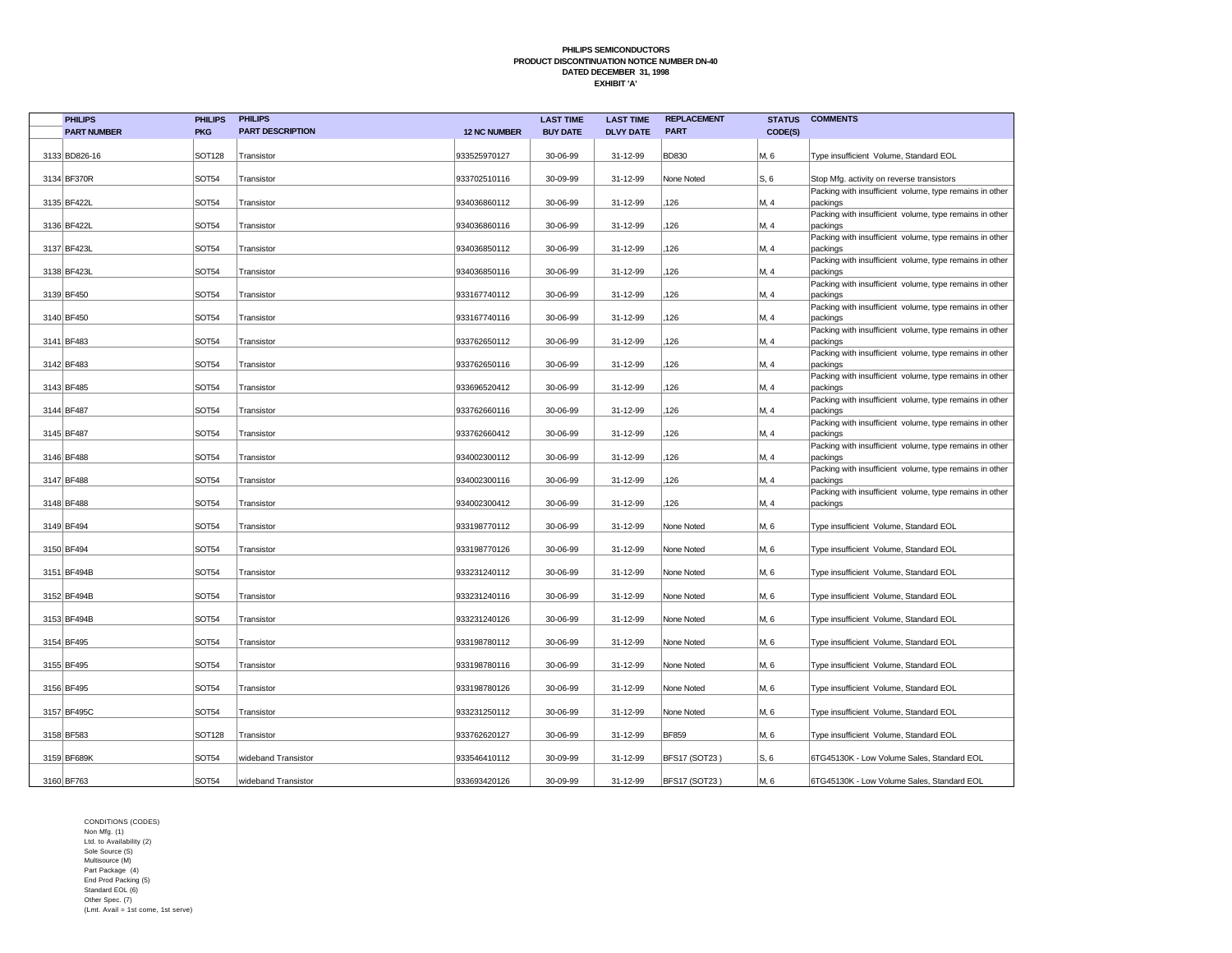| <b>PHILIPS</b>     | <b>PHILIPS</b>    | <b>PHILIPS</b>                      |                     | <b>LAST TIME</b> | <b>LAST TIME</b> | <b>REPLACEMENT</b> | <b>STATUS</b> | <b>COMMENTS</b>                                                |
|--------------------|-------------------|-------------------------------------|---------------------|------------------|------------------|--------------------|---------------|----------------------------------------------------------------|
| <b>PART NUMBER</b> | <b>PKG</b>        | <b>PART DESCRIPTION</b>             | <b>12 NC NUMBER</b> | <b>BUY DATE</b>  | <b>DLVY DATE</b> | <b>PART</b>        | CODE(S)       |                                                                |
| 3161 BF841         | SOT <sub>23</sub> | Transistor                          | 933806200215        | 30-06-99         | 31-12-99         | (BF840)            | M, 6          | Type insufficient Volume, Standard EOL                         |
| 3162 BF857         | <b>SOT128</b>     | Transistor                          | 933450590127        | 30-06-99         | 31-12-99         | <b>BF859</b>       | M, 6          | Type insufficient Volume, Standard EOL                         |
| 3163 BF858         | <b>SOT128</b>     | Transistor                          | 933450600127        | 30-06-99         | 31-12-99         | <b>BF859</b>       | M, 6          | Type insufficient Volume, Standard EOL                         |
| 3164 BF870         | <b>SOT128</b>     | Transistor                          | 933450560127        | 30-06-99         | 31-12-99         | <b>BF872</b>       | M, 6          | Type insufficient Volume, Standard EOL                         |
| 3165 BFG17A        | SOT143            | wideband Transistor                 | 933890470215        | 30-09-99         | 31-12-99         | BFS17A (SOT23)     | M, 6          | 6TG45130K - Low Volume Sales, Standard EOL                     |
| 3166 BFG197        | SOT143            | wideband Transistor                 | 933843300215        | 30-09-99         | 31-12-99         | BFG198 (SOT223)    | M, 6          | 6TG45130K - Low Volume Sales, Standard EOL                     |
| 3167 BFG197/X      | SOT143            | wideband Transistor                 | 934007260215        | 30-09-99         | 31-12-99         | BFG198 (SOT223)    | M, 6          | 6TG45130K - Low Volume Sales, Standard EOL                     |
| 3168 BFG92A        | SOT143            | wideband Transistor                 | 933821130215        | 30-09-99         | 31-12-99         | BFG92A/X           | M, 6          | 6TG45130K - Low Volume Sales, Standard EOL                     |
| 3169 BFQ161        | SOT54             | Video Transistor                    | 934007670112        | 30-09-99         | 31-12-99         | BFQ162 (sot32)     | S, 6          | 6TG45121K - Low Volume Sales, Standard EOL                     |
| 3170 BFQ161        | SOT54             | Video Transistor                    | 934007670116        | 30-09-99         | 31-12-99         | BFQ162 (sot32)     | S, 6          | 6TG45121K - Low Volume Sales, Standard EOL                     |
| 3171 BFQ235        | <b>SOT128</b>     | Video Transistor                    | 933996070127        | 30-09-99         | 31-12-99         | BFQ235A            | M, 6          | 6TG451227 - Low Volume Sales, Standard EOL                     |
| 3172 BFQ236        | SOT223            | Video Transistor                    | 934018560115        | 30-09-99         | 31-12-99         | <b>BFQ226</b>      | M, 6          | 6TG45122D - Low Volume Sales, Standard EOL                     |
| 3173 BFQ236A       | <b>SOT223</b>     | Video Transistor                    | 934018580115        | 30-09-99         | 31-12-99         | <b>BFQ226</b>      | M, 6          | 6TG45122D - Low Volume Sales, Standard EOL                     |
| 3174 BFQ251A       | <b>SOT54</b>      | Video Transistor                    | 934007660112        | 30-09-99         | 31-12-99         | <b>BFQ251</b>      | M, 6          | 6TG45123K - Low Volume Sales, Standard EOL                     |
| 3175 BFQ256        | <b>SOT223</b>     | Video Transistor                    | 934018570115        | 30-09-99         | 31-12-99         | <b>BFQ246</b>      | M, 6          | 6TG45123D - Low Volume Sales, Standard EOL                     |
| 3176 BFQ256A       | <b>SOT223</b>     | Video Transistor                    | 934018590115        | 30-09-99         | 31-12-99         | <b>BFQ246</b>      | M, 6          | 6TG45123D - Low Volume Sales, Standard EOL                     |
| 3177 BFR92AR       | <b>SOT23</b>      | wideband Transistor                 | 933703720215        | 30-09-99         | 31-12-99         | BFR92A             | M, 6          | 6TG45130K - Low Volume Sales, Standard EOL                     |
| 3178 BFR93R        | <b>SOT23</b>      | wideband Transistor                 | 933240270215        | 30-09-99         | 31-12-99         | BFR93              | M, 6          | 6TG45130K - Low Volume Sales, Standard EOL                     |
| 3179 BGD102/04     | SOT115            | CATV power doubler amplifier module | 933697310112        | 30-09-99         | 31-12-99         | None Noted         | M, 6          | 6TG452018 Standard E0L                                         |
| 3180 BGD104/04     | SOT115            | CATV amplifier module               | 933719440112        | 30-09-99         | 31-12-99         | <b>BGD104</b>      | M, 6          | 6TG452018 Standard E0L                                         |
| 3181 BGD502/6M     | SOT115            | CATV power doubler amplifier module | 934009160112        | 30-09-99         | 31-12-99         | <b>BGD602</b>      | M, 6          | 6TG452018 Standard E0L                                         |
| 3182 BGD601        | <b>SOT115</b>     | CATV amplifier module               | 934015590112        | 30-09-99         | 31-12-99         | None Noted         | M, 6          | 6TG452018 Standard E0L                                         |
| 3183 BGE884        | SOT115            | CATV amplifier module               | 934022420112        | 30-09-99         | 31-12-99         | None Noted         | M, 6          | 6TG452018 Standard E0L                                         |
| 3184 BGE884        | SOT115            | CATV amplifier module               | 934022420114        | 30-09-99         | 31-12-99         | None Noted         | M, 6          | 6TG452018 Standard E0L                                         |
| 3185 BGY122A       | <b>SOT388</b>     | RF Power Module                     | 934040190114        | 30-09-99         | 31-12-99         | None Noted         | S, 6          | 4562DJ - Low / No Sales Last 12 Months, Standard<br><b>EOL</b> |
| 3186 BGY122A       | <b>SOT388</b>     | <b>RF Power Module</b>              | 934040190135        | 30-09-99         | 31-12-99         | None Noted         | S, 6          | 4562DJ - Low / No Sales Last 12 Months, Standard<br><b>EOL</b> |
| 3187 BGY122B       | <b>SOT388</b>     | RF Power Module                     | 934040200114        | 30-09-99         | 31-12-99         | None Noted         | S, 6          | 4562DJ - Low / No Sales Last 12 Months, Standard<br><b>EOL</b> |
| 3188 BGY122B       | <b>SOT388</b>     | <b>RF Power Module</b>              | 934040200135        | 30-09-99         | 31-12-99         | None Noted         | S, 6          | 4562DJ - Low / No Sales Last 12 Months, Standard<br><b>EOL</b> |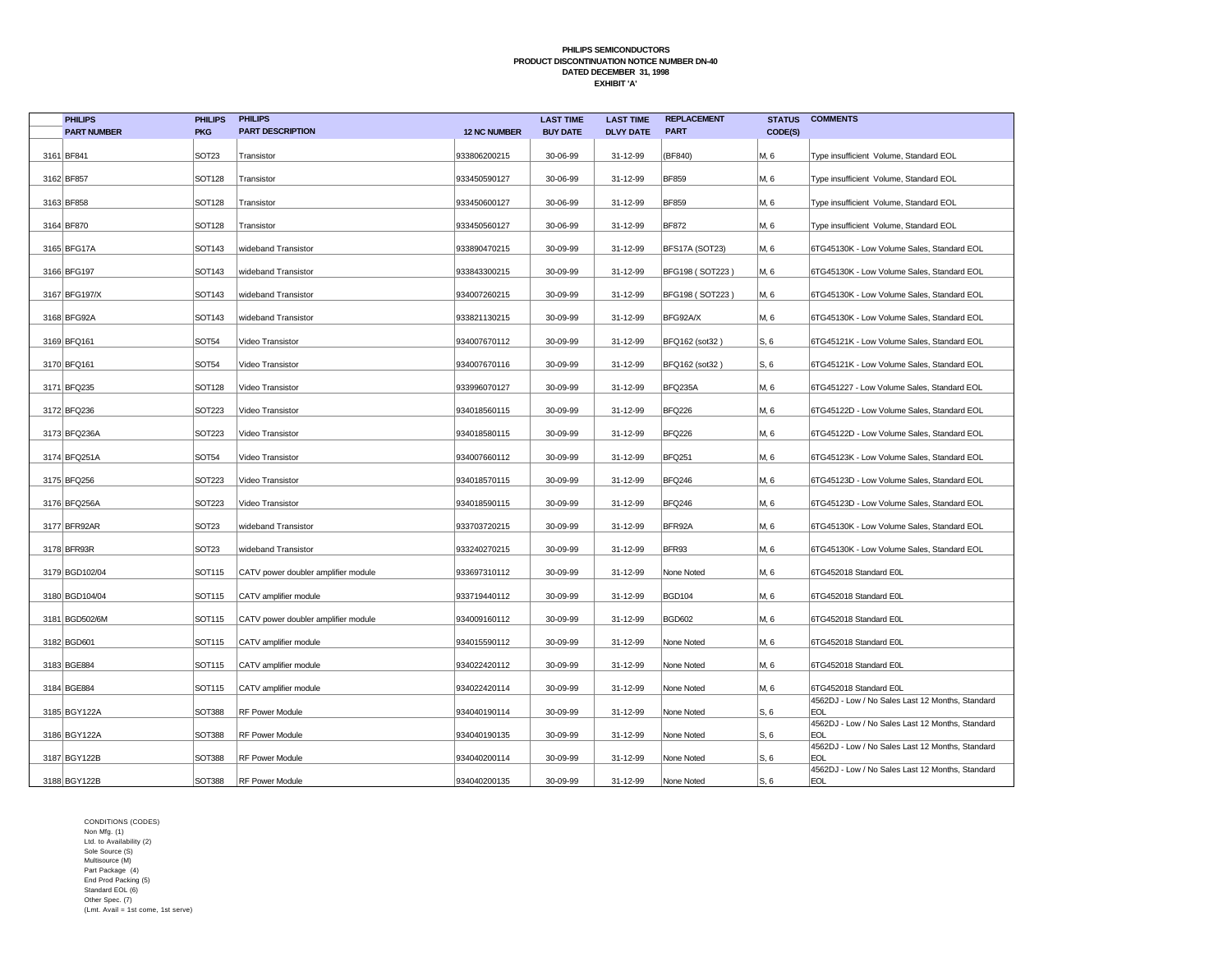|             |                    |               | <b>PHILIPS</b>               |                     | <b>LAST TIME</b> | <b>LAST TIME</b> | <b>REPLACEMENT</b> | <b>STATUS</b> | <b>COMMENTS</b>                                                |
|-------------|--------------------|---------------|------------------------------|---------------------|------------------|------------------|--------------------|---------------|----------------------------------------------------------------|
|             | <b>PART NUMBER</b> | <b>PKG</b>    | <b>PART DESCRIPTION</b>      | <b>12 NC NUMBER</b> | <b>BUY DATE</b>  | <b>DLVY DATE</b> | <b>PART</b>        | CODE(S)       |                                                                |
|             | 3189 BGY148A       | SOT421        | <b>RF Power Module</b>       | 904040210112        | 30-09-99         | 31-12-99         | None Noted         | S, 6          | 4561CK - Low / No Sales Last 12 Months, Standard<br><b>EOL</b> |
|             |                    |               |                              |                     |                  |                  |                    |               | 4561CK - Low / No Sales Last 12 Months, Standard               |
|             | 3190 BGY148A       | SOT421        | <b>RF Power Module</b>       | 934040210114        | 30-09-99         | 31-12-99         | None Noted         | S, 6          | <b>EOL</b>                                                     |
|             | 3191 BGY148A       | SOT421        | RF Power Module              | 934040210135        | 30-09-99         | 31-12-99         | None Noted         | S, 6          | 4561CK - Low / No Sales Last 12 Months, Standard<br><b>EOL</b> |
|             |                    |               |                              |                     |                  |                  |                    |               | 4561CK - Low / No Sales Last 12 Months, Standard               |
|             | 3192 BGY148B       | SOT421        | <b>RF Power Module</b>       | 934040220112        | 30-09-99         | 31-12-99         | None Noted         | S, 6          | <b>EOL</b>                                                     |
|             | 3193 BGY148B       | SOT421        | RF Power Module              | 934040220114        | 30-09-99         | 31-12-99         | None Noted         | S, 6          | 4561CK - Low / No Sales Last 12 Months, Standard<br><b>EOL</b> |
|             | 3194 BGY148B       | SOT421        | <b>RF Power Module</b>       | 934040220135        | 30-09-99         | 31-12-99         | None Noted         | S, 6          | 4561CK - Low / No Sales Last 12 Months, Standard<br><b>EOL</b> |
|             |                    |               |                              |                     |                  |                  |                    |               | 4563DJ - Low / No Sales Last 12 Months, Standard               |
|             | 3195 BGY206        | <b>SOT388</b> | RF Power Module              | 934042790114        | 30-09-99         | 31-12-99         | None Noted         | S, 6          | <b>EOL</b>                                                     |
|             | 3196 BGY206        | <b>SOT388</b> | <b>RF Power Module</b>       | 934042790135        | 30-09-99         | 31-12-99         | None Noted         | S, 6          | 4563DJ - Low / No Sales Last 12 Months, Standard<br><b>EOL</b> |
|             |                    |               |                              |                     |                  |                  |                    |               |                                                                |
|             | 3197 BGY240        | <b>SOT388</b> | RF Power Module              | 934050590135        | 30-09-99         | 31-12-99         | <b>BGY241</b>      | S, 6          | 4563EM - Standard EOL                                          |
|             | 3198 BGY240S       | <b>SOT388</b> | RF Power Module              | 934055043114        | 30-09-99         | 31-12-99         | <b>BGY241</b>      | S, 6          | 4563EM - Standard EOL                                          |
|             | 3199 BGY240S       | <b>SOT388</b> | RF Power Module              | 934055043135        | 30-09-99         | 31-12-99         | <b>BGY241</b>      | S, 6          | 4563EM - Standard EOL                                          |
|             | 3200 BGY584        | SOT115        | CATV amplifier module        | 933880330112        | 30-09-99         | 31-12-99         | None Noted         | M, 6          | 6TG452018 Standard E0L                                         |
|             | 3201 BGY584A       | SOT115        | CATV amplifier module        | 933793510112        | 30-09-99         | 31-12-99         | None Noted         | M, 6          | 6TG452018 Standard E0L                                         |
|             | 3202 BGY66B/04     | SOT115        | CATV amplifier module        | 934031660112        | 30-09-99         | 31-12-99         | BGY66B             | M, 6          | 6TG452018 Standard E0L                                         |
|             | 3203 BGY67/04      | SOT115        | CATV amplifier module        | 933661780112        | 30-09-99         | 31-12-99         | BGY67              | M, 6          | 6TG452018 Standard E0L                                         |
|             | 3204 BGY67/14      | SOT115        | CATV amplifier module        | 934040620112        | 30-09-99         | 31-12-99         | BGY67              | M, 6          | 6TG452018 Standard E0L                                         |
|             |                    |               |                              |                     |                  |                  |                    |               |                                                                |
|             | 3205 BGY67A/04     | SOT115        | CATV amplifier module        | 933661790112        | 30-09-99         | 31-12-99         | BGY67A             | M, 6          | 6TG452018 Standard E0L                                         |
|             | 3206 BGY67A/14     | SOT115        | CATV amplifier module        | 934041790112        | 30-09-99         | 31-12-99         | BGY67A             | M, 6          | 6TG452018 Standard E0L                                         |
|             | 3207 BGY67BO       | SOT115        | CATV Optical receiver module | 934042870112        | 30-09-99         | 31-12-99         | BGE67BO            | M, 6          | 6TG452018 Standard E0L                                         |
|             | 3208 BGY67BO       | SOT115        | CATV Optical receiver module | 934042870114        | 30-09-99         | 31-12-99         | BGE67BO            | M, 6          | 6TG452018 Standard E0L                                         |
|             |                    | SOT115        |                              |                     | 30-09-99         | 31-12-99         | BGE67BO/4M         | M, 6          |                                                                |
|             | 3209 BGY67BO/4M    |               | CATV Optical receiver module | 934054902112        |                  |                  |                    |               | 6TG452018 Standard E0L                                         |
|             | 3210 BGY67BO/4M    | SOT115        | CATV Optical receiver module | 934054902114        | 30-09-99         | 31-12-99         | BGE67BO/4M         | M, 6          | 6TG452018 Standard E0L                                         |
|             | 3211 BGY67BO/SC    | SOT115        | CATV Optical receiver module | 934054748112        | 30-09-99         | 31-12-99         | BGE67BO/SC         | M, 6          | 6TG452018 Standard E0L                                         |
|             | 3212 BGY67BO/SC    | SOT115        | CATV Optical receiver module | 934054748114        | 30-09-99         | 31-12-99         | BGE67BO/SC         | M, 6          | 6TG452018 Standard E0L                                         |
| 3213 BGY681 |                    | SOT115        | CATV amplifier module        | 934015640112        | 30-09-99         | 31-12-99         | None Noted         | M, 6          | 6TG452018 Standard E0L                                         |
| 3214 BGY82  |                    | SOT115        | CATV amplifier module        | 933997360112        | 30-09-99         | 31-12-99         | None Noted         | M, 6          | 6TG452018 Standard E0L                                         |
|             | 3215 BGY84/04      | SOT115        | CATV amplifier module        | 933708800112        | 30-09-99         | 31-12-99         | BGY84              | M, 6          | 6TG452018 Standard E0L                                         |
|             | 3216 BGY847BO      | SOT115        | CATV Optical receiver module | 934051240112        | 30-09-99         | 31-12-99         | BGE847BO           | M, 6          | 6TG452018 Standard E0L                                         |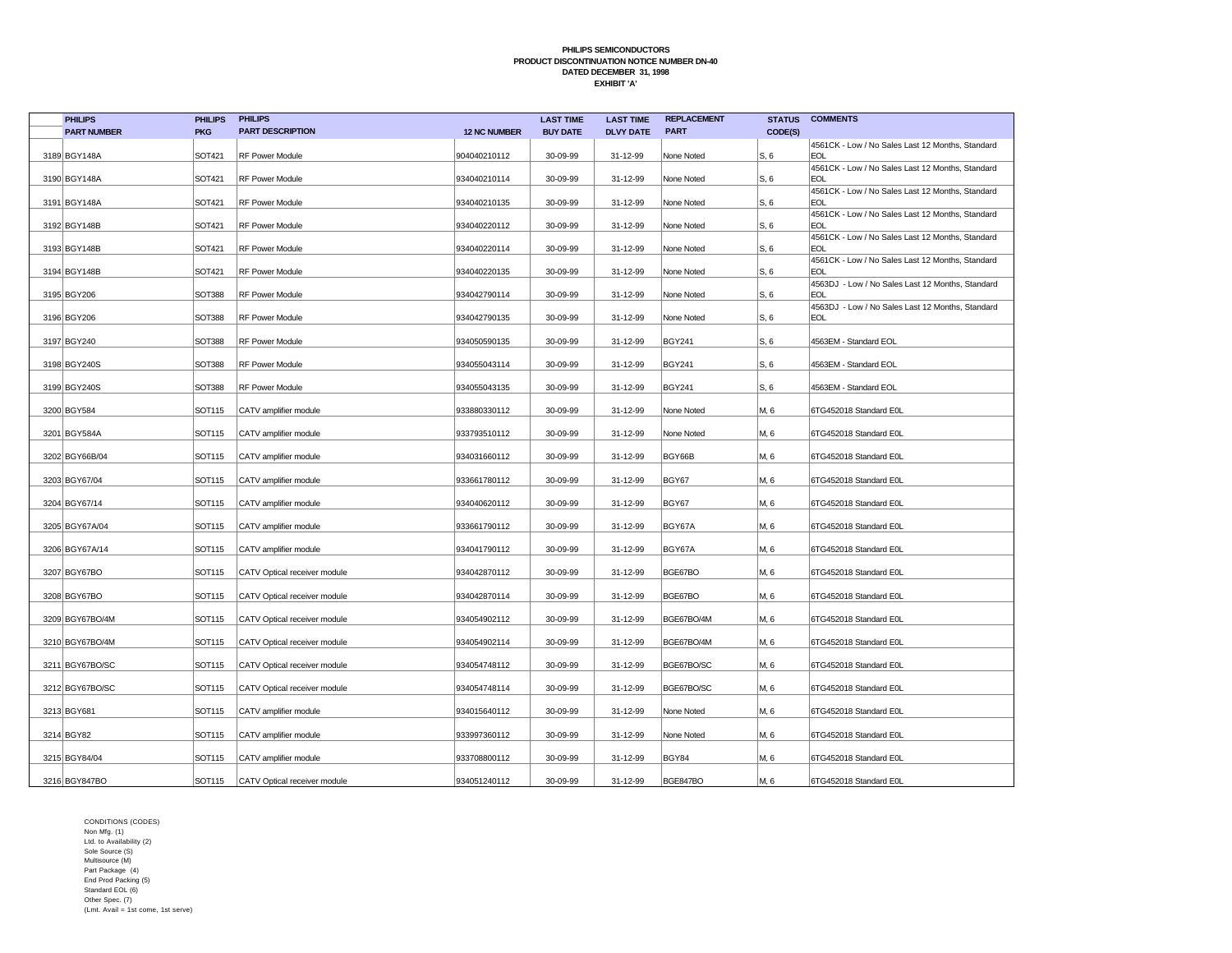| <b>PHILIPS</b>     | <b>PHILIPS</b> | <b>PHILIPS</b>                      |                     | <b>LAST TIME</b> | <b>LAST TIME</b> | <b>REPLACEMENT</b>           | <b>STATUS</b> | <b>COMMENTS</b>                                         |
|--------------------|----------------|-------------------------------------|---------------------|------------------|------------------|------------------------------|---------------|---------------------------------------------------------|
| <b>PART NUMBER</b> | <b>PKG</b>     | <b>PART DESCRIPTION</b>             | <b>12 NC NUMBER</b> | <b>BUY DATE</b>  | <b>DLVY DATE</b> | <b>PART</b>                  | CODE(S)       |                                                         |
| 3217 BGY847BO      | SOT115         | CATV Optical receiver module        | 934051240114        | 30-09-99         | 31-12-99         | BGE847BO                     | M, 6          | 6TG452018 Standard E0L                                  |
| 3218 BGY847BO/SC   | SOT115         | CATV Optical receiver module        | 934054971112        | 30-09-99         | 31-12-99         | BGE847BO/SC                  | M, 6          | 6TG452018 Standard E0L                                  |
| 3219 BGY847BO/SC   | SOT115         | CATV Optical receiver module        | 934054971114        | 30-09-99         | 31-12-99         | BGE847BO/SC                  | M, 6          | 6TG452018 Standard E0L                                  |
| 3220 BGY84A/04     | SOT115         | CATV amplifier module               | 933699230112        | 30-09-99         | 31-12-99         | BGY84A                       | M, 6          | 6TG452018 Standard E0L                                  |
| 3221 BGY85/04      | SOT115         | CATV amplifier module               | 933708810112        | 30-09-99         | 31-12-99         | BGY85                        | M, 6          | 6TG452018 Standard E0L                                  |
| 3222 BGY85A/04     | SOT115         | CATV amplifier module               | 933699240112        | 30-09-99         | 31-12-99         | BGY85A                       | M, 6          | 6TG452018 Standard E0L                                  |
| 3223 BGY887BO      | SOT115         | CATV Optical receiver module        | 934027330112        | 30-09-99         | 31-12-99         | BGE887BO                     | M, 6          | 6TG452018 Standard E0L                                  |
| 3224 BGY887BO      | SOT115         | CATV Optical receiver module        | 934027330114        | 30-09-99         | 31-12-99         | BGE887BO                     | M, 6          | 6TG452018 Standard E0L                                  |
| 3225 BGY887BO/FC   | SOT115         | CATV Optical receiver module        | 934040830112        | 30-09-99         | 31-12-99         | BGE887BO/FC                  | M, 6          | 6TG452018 Standard E0L                                  |
| 3226 BGY887BO/FC   | SOT115         | CATV Optical receiver module        | 934040830114        | 30-09-99         | 31-12-99         | BGE887BO/FC                  | M. 6          | 6TG452018 Standard E0L                                  |
| 3227 BGY887BO/FC1  | SOT115         | CATV Optical receiver module        | 934048590112        | 30-09-99         | 31-12-99         | BGE887BO/FC1                 | M, 6          | 6TG452018 Standard E0L                                  |
| 3228 BGY887BO/FC1  | SOT115         | CATV Optical receiver module        | 934048590114        | 30-09-99         | 31-12-99         | BGE887BO/FC1                 | M, 6          | 6TG452018 Standard E0L                                  |
| 3229 BGY887BO/SC   | SOT115         | CATV Optical receiver module        | 934047540112        | 30-09-99         | 31-12-99         | BGE887BO/SC                  | M, 6          | 6TG452018 Standard E0L                                  |
| 3230 BGY887BO/SC   | SOT115         | CATV Optical receiver module        | 934047540114        | 30-09-99         | 31-12-99         | BGE887BO/SC                  | M, 6          | 6TG452018 Standard E0L                                  |
| 3231 BLF276        | SOT229D        | VHF power MOS Transistor            | 934037590112        | 30-09-99         | 31-12-99         | None Noted                   | S, 6          | Standard E0L                                            |
| 3232 BLF547        | SOT262A        | UHF push-pull power MOS Transistor  | 934015080114        | 30-09-99         | 31-12-99         | 112-12nc Ending              | S, 6          | Standard E0L                                            |
| 3233 BLF548        | SOT262A        | UHF push-pull power MOS Transistor  | 934006620114        | 30-09-99         | 31-12-99         | 112-12nc Ending              | S, 6          | Standard E0L                                            |
| 3234 BLT82         | SOT96          | Medium Power Transistor             | 934034910118        | 30-09-99         | 31-12-99         | None Noted                   | M, 6          | 45113Q - Low / No Sales Last 12 Months, Standard<br>EOL |
| 3235 BLU86         | SOT223         | Medium Power Transistor             | 934004180115        | 30-09-99         | 31-12-99         | None Noted                   | M, 6          | 45111D - Low / No Sales Last 12 Months, Standard<br>EOL |
| 3236 BLV90         | SOT172D        | UHF power Transistor                | 933667850112        | 30-09-99         | 31-12-99         | BLV91/SL                     | M, 6          | Standard E0L                                            |
| 3237 BLV92         |                | SOT171A   UHF power Transistor      | 933675350112        | 30-09-99         | 31-12-99         | None Noted                   | M, 6          | Standard E0L                                            |
| 3238 BLV950        | SOT262         | UHF push-pull power Transistor      | 934032630114        | 30-09-99         | 31-12-99         | 114-12NC Ending              | M, 6          | Standard E0L                                            |
| 3239 BLW98         |                | SOT122A UHF linear power Transistor | 933429900114        | 30-09-99         | 31-12-99         | None Noted                   | M, 6          | Standard E0L                                            |
| 3240 BLY87C/SL     | SOT122         | VHF power Transistor                | 934032850112        | 30-09-99         | 31-12-99         | BLY87C                       | M, 6          | Standard E0L                                            |
| 3241 BLY88C        | SOT120         | VHF power Transistor                | 933326300112        | 30-09-99         | 31-12-99         | BLV11                        | M, 6          | Standard E0L                                            |
| 3242 BRY56         | <b>SOT54</b>   | Transistor                          | 933206610112        | 30-06-99         | 31-12-99         | BRY56A                       | M, 6          | Type insufficient Volume, Standard EOL                  |
| 3243 BS107         | <b>SOT54</b>   | Small Signal MOSFET                 | 933728870112        | 30-09-99         |                  | 31-12-99 Use BST74A /116/126 | M,6           | Standard EOL                                            |
| 3244 BS107         | <b>SOT54</b>   | Small Signal MOSFET                 | 933728870116        | 30-09-99         |                  | 31-12-99 Use BST74A /116/126 | M,6           | Standard EOL                                            |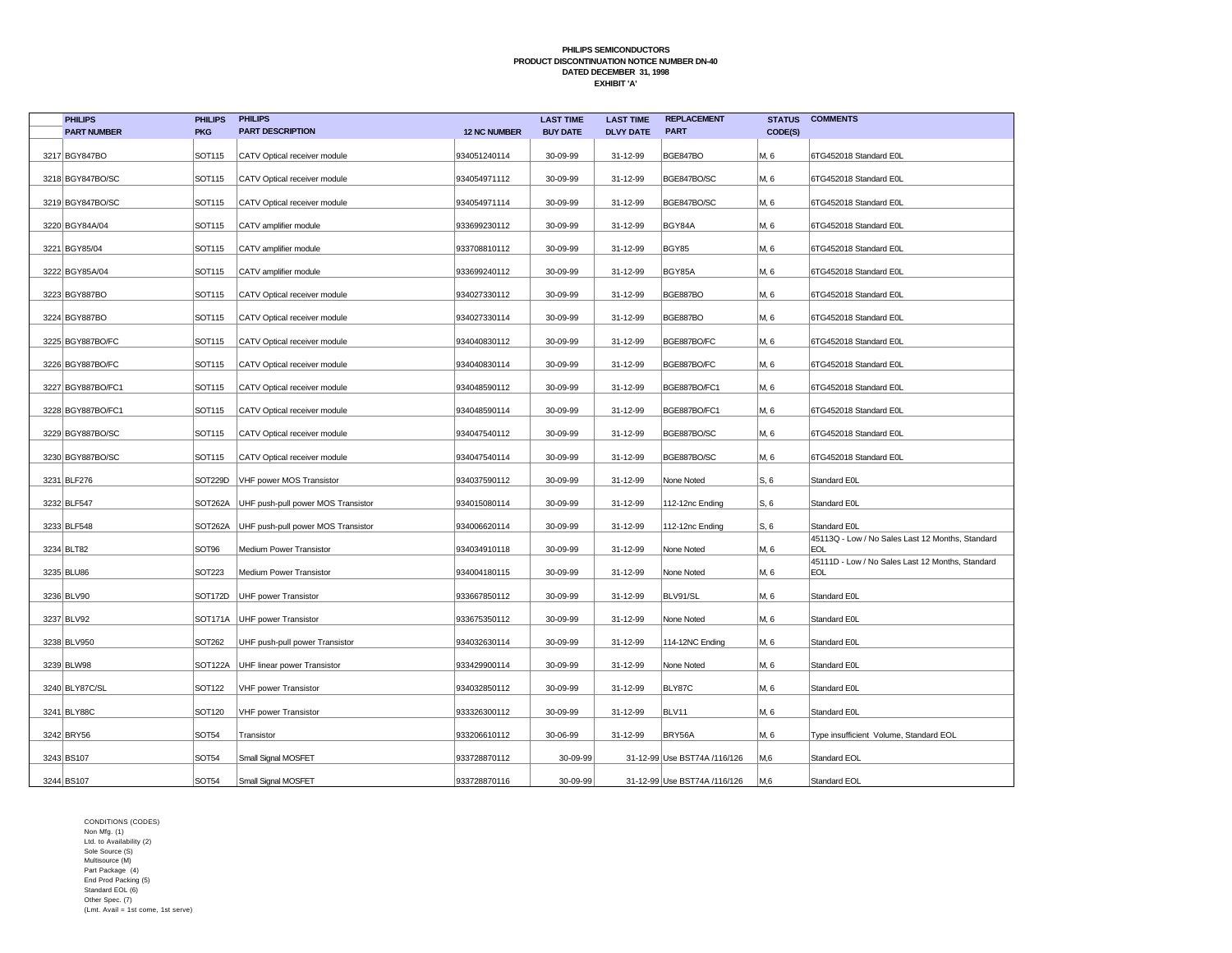| <b>PHILIPS</b>     | <b>PHILIPS</b> | <b>PHILIPS</b>          |                     | <b>LAST TIME</b> | <b>LAST TIME</b> | <b>REPLACEMENT</b>                  | <b>STATUS</b> | <b>COMMENTS</b>                         |
|--------------------|----------------|-------------------------|---------------------|------------------|------------------|-------------------------------------|---------------|-----------------------------------------|
| <b>PART NUMBER</b> | <b>PKG</b>     | <b>PART DESCRIPTION</b> | <b>12 NC NUMBER</b> | <b>BUY DATE</b>  | <b>DLVY DATE</b> | <b>PART</b>                         | CODE(S)       |                                         |
| 3245 BS107         | <b>SOT54</b>   | Small Signal MOSFET     | 933728870126        | 30-09-99         |                  | 31-12-99 Use BST74A /116/126        | M,6           | Standard EOL                            |
| 3246 BS107         | <b>SOT54</b>   | Small Signal MOSFET     | 933728870412        | 30-09-99         |                  | 31-12-99 Use BST74A /116/126        | M,6           | Standard EOL                            |
| 3247 BS107A        | <b>SOT54</b>   | Small Signal MOSFET     | 933909070116        | 30-09-99         |                  | 31-12-99 Use BST74A /116/126        | M,6           | Standard EOL                            |
| 3248 BS170         | <b>SOT54</b>   | Small Signal MOSFET     | 933650870112        | 30-09-99         |                  | 31-12-99 Use 2N7000/116/126         | M,6           | Standard EOL                            |
| 3249 BS170         | <b>SOT54</b>   | Small Signal MOSFET     | 933650870116        | 30-09-99         |                  | 31-12-99 Use 2N7000/116/127         | M,6           | Standard EOL                            |
| 3250 BS170         | SOT54          | Small Signal MOSFET     | 933650870126        | 30-09-99         |                  | 31-12-99 Use 2N7000/116/128         | M.6           | Standard EOL                            |
| 3251 BS250         | SOT54          | Small Signal MOSFET     | 933650880112        | 30-09-99         |                  | 31-12-99 Use BS250/126              | M,5           | End Product Packaging DN                |
| 3252 BS250         | SOT54          | Small Signal MOSFET     | 933650880116        | 30-09-99         |                  | 31-12-99 Use BS250/126              | M,5           | End Product Packaging DN                |
| 3253 BSN10A        | <b>SOT54</b>   | Small Signal MOSFET     | 934012490112        | 30-09-99         |                  | 31-12-99 Use 2N7000/116/126         | M,6           | Standard EOL                            |
| 3254 BSN10A        | SOT54          | Small Signal MOSFET     | 934012490116        | 30-09-99         |                  | 31-12-99 Use 2N7000/116/126         | M,6           | Standard EOL                            |
| 3255 BSN254A       | <b>SOT54</b>   | Small Signal MOSFET     | 934003960112        | 30-09-99         |                  | 31-12-99 Use BSN254A/126            | M,5           | End Product Packaging DN                |
| 3256 BSN274        | <b>SOT54</b>   | Small Signal MOSFET     | 934008930112        | 30-09-99         |                  | 31-12-99 Use BSN304/126             | M,6           | Standard EOL                            |
| 3257 BSN274        | <b>SOT54</b>   | Small Signal MOSFET     | 934008930116        | 30-09-99         |                  | 31-12-99 Use BSN304/126             | M,6           | Standard EOL                            |
| 3258 BSN274        | <b>SOT54</b>   | Small Signal MOSFET     | 934008930126        | 30-09-99         |                  | 31-12-99 Use BSN304/126             | M,6           | Standard EOL                            |
| 3259 BSP030        | <b>SOT223</b>  | Small Signal MOSFET     | 934043650115        | 30-09-99         |                  | 31-12-99 Use PHT6N03T/135           | M,6           | Standard EOL                            |
| 3260 BSP090        | <b>SOT223</b>  | Small Signal MOSFET     | 934043660115        | 30-09-99         |                  | 31-12-99 Use BSP090/135             | M,5           | End Product Packaging DN                |
| 3261 BSP107        | <b>SOT223</b>  | Small Signal MOSFET     | 934003820115        | 30-09-99         |                  | 31-12-99 Use BSP120/115             | M,6           | Standard EOL                            |
| 3262 BSP127        | <b>SOT223</b>  | Small Signal MOSFET     | 934008950115        | 30-09-99         |                  | 31-12-99 Use BSP130/135 or BSP11M,6 |               | Standard EOL                            |
| 3263 BSP128        | <b>SOT223</b>  | Small Signal MOSFET     | 934009860115        | 30-09-99         |                  | 31-12-99 Use BSP120/115 or BSP11M,6 |               | Standard EOL                            |
| 3264 BSP128        | <b>SOT223</b>  | Small Signal MOSFET     | 934009860135        | 30-09-99         |                  | 31-12-99 Use BSP120/115 or BSP11M,6 |               | Standard EOL                            |
| 3265 BSP15         | <b>SOT223</b>  | Transistor              | 933983380115        | 30-06-99         | 31-12-99         | BSP <sub>16</sub>                   | M, 6          | Type insufficient Volume, Standard EOL  |
| 3266 BSP254/1      | <b>SOT54</b>   | Small Signal MOSFET     | 934020030116        | 30-09-99         |                  | 31-12-99 Use BSP254/126             | M,6           | Standard EOL                            |
| 3267 BSP255        | <b>SOT223</b>  | Small Signal MOSFET     | 934041350135        | 30-09-99         | 31-12-99 dod     |                                     | M,6           | Chip used only internally, Standard EOL |
| 3268 BSP30         | <b>SOT223</b>  | Transistor              | 933981960115        | 30-06-99         | 31-12-99         | BSP32                               | M, 6          | Type insufficient Volume, Standard EOL  |
| 3269 BSP40         | <b>SOT223</b>  | Transistor              | 933982000115        | 30-06-99         | 31-12-99         | (BSP41)                             | M, 6          | Type insufficient Volume, Standard EOL  |
| 3270 BSP92         | <b>SOT223</b>  | Small Signal MOSFET     | 934020470135        | 30-09-99         |                  | 31-12-99 Use BSP92/115              | M,5           | End Product Packaging DN                |
| 3271 BSR32         | SOT89          | Transistor              | 933418130115        | 30-06-99         | 31-12-99         | (BSR33)                             | M, 6          | Type insufficient Volume, Standard EOL  |
| 3272 BSR50         | <b>SOT54</b>   | Transistor              | 933326620112        | 30-06-99         | 31-12-99         | BSR <sub>52</sub>                   | M, 6          | Type insufficient Volume, Standard EOL  |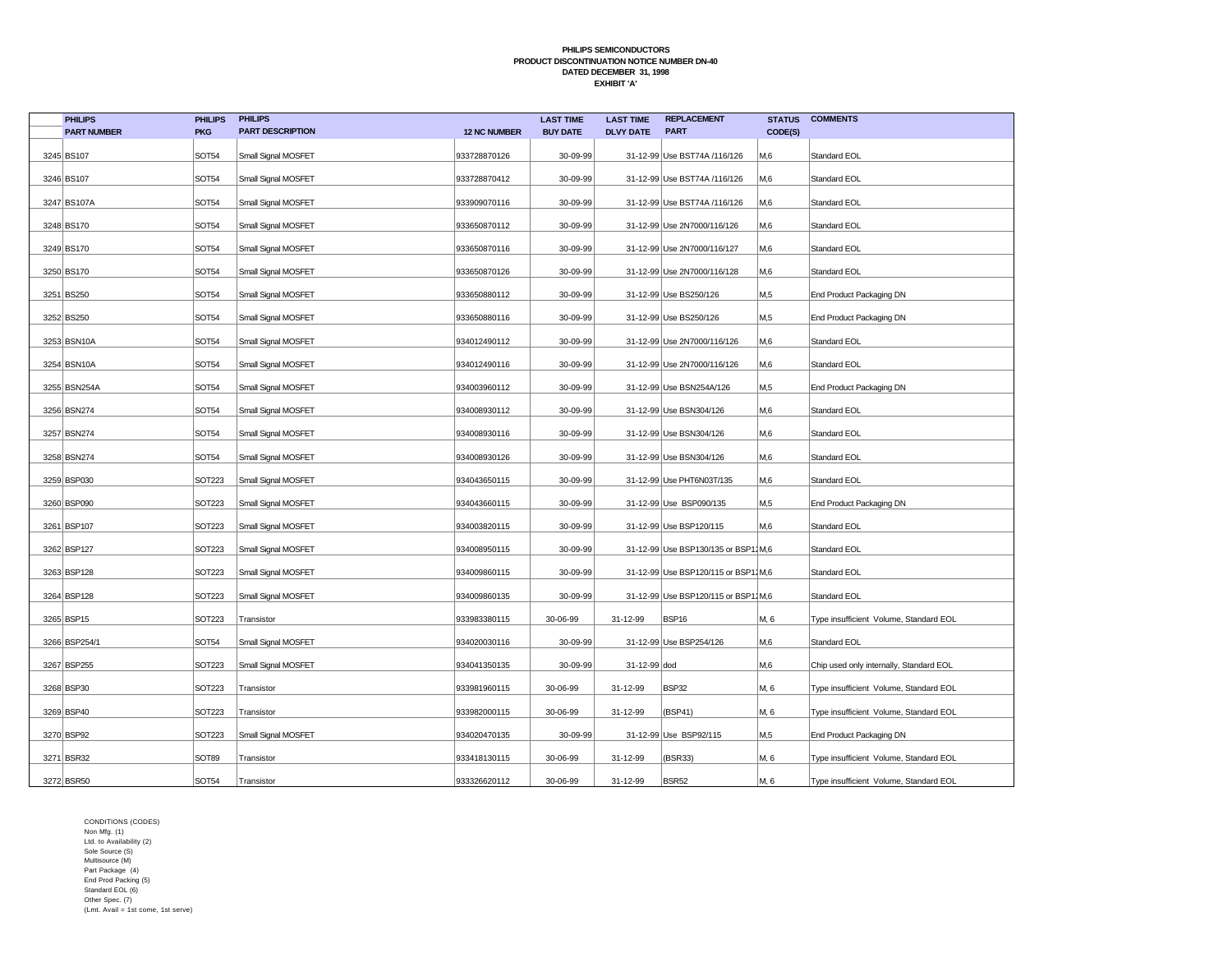| <b>PHILIPS</b>     | <b>PHILIPS</b> | <b>PHILIPS</b>          |                     | <b>LAST TIME</b> | <b>LAST TIME</b> | <b>REPLACEMENT</b>      | <b>STATUS</b> | <b>COMMENTS</b>                                                     |
|--------------------|----------------|-------------------------|---------------------|------------------|------------------|-------------------------|---------------|---------------------------------------------------------------------|
| <b>PART NUMBER</b> | <b>PKG</b>     | <b>PART DESCRIPTION</b> | <b>12 NC NUMBER</b> | <b>BUY DATE</b>  | <b>DLVY DATE</b> | <b>PART</b>             | CODE(S)       |                                                                     |
| 3273 BSR50         | <b>SOT54</b>   | Transistor              | 933326620116        | 30-06-99         | 31-12-99         | <b>BSR52</b>            | M, 6          | Type insufficient Volume, Standard EOL                              |
| 3274 BSR50         | <b>SOT54</b>   | Transistor              | 933326620126        | 30-06-99         | 31-12-99         | <b>BSR52</b>            | M, 6          | Type insufficient Volume, Standard EOL                              |
| 3275 BSR51         | <b>SOT54</b>   | Transistor              | 933326630112        | 30-06-99         | 31-12-99         | <b>BSR52</b>            | M, 6          | Type insufficient Volume, Standard EOL                              |
| 3276 BSR51         | <b>SOT54</b>   | Transistor              | 933326630116        | 30-06-99         | 31-12-99         | <b>BSR52</b>            | M, 6          | Type insufficient Volume, Standard EOL                              |
| 3277 BSR51         | <b>SOT54</b>   | Transistor              | 933326630126        | 30-06-99         | 31-12-99         | <b>BSR52</b>            | M, 6          | Type insufficient Volume, Standard EOL                              |
| 3278 BSR52         | <b>SOT54</b>   | Transistor              | 933326640112        | 30-06-99         | 31-12-99         | 126,412                 | M, 4          | Packing with insufficient volume, type remains in other<br>packings |
| 3279 BSR52         | <b>SOT54</b>   | Transistor              | 933326640116        | 30-06-99         | 31-12-99         | 126,412                 | M, 4          | Packing with insufficient volume, type remains in other<br>packings |
| 3280 BSR60         | <b>SOT54</b>   | Transistor              | 933326650112        | 30-06-99         | 31-12-99         | <b>BSR62</b>            | M, 6          | Type insufficient Volume, Standard EOL                              |
| 3281 BSR60         | <b>SOT54</b>   | Transistor              | 933326650116        | 30-06-99         | 31-12-99         | <b>BSR62</b>            | M, 6          | Type insufficient Volume, Standard EOL                              |
| 3282 BSR61         | <b>SOT54</b>   | Transistor              | 933326660112        | 30-06-99         | 31-12-99         | <b>BSR62</b>            | M, 6          | Type insufficient Volume, Standard EOL                              |
| 3283 BSR61         | <b>SOT54</b>   | Transistor              | 933326660116        | 30-06-99         | 31-12-99         | <b>BSR62</b>            | M, 6          | Type insufficient Volume, Standard EOL                              |
| 3284 BSR61         | <b>SOT54</b>   | Transistor              | 933326660126        | 30-06-99         | 31-12-99         | <b>BSR62</b>            | M, 6          | Type insufficient Volume, Standard EOL                              |
| 3285 BSR62         | <b>SOT54</b>   | Transistor              | 933326670112        | 30-06-99         | 31-12-99         | 126,412                 | M, 4          | Packing with insufficient volume, type remains in other<br>packings |
| 3286 BSS192        | SOT89          | Small Signal MOSFET     | 933943950135        | 30-09-99         |                  | 31-12-99 Use BSS192/115 | M,5           | End Product Packaging DN                                            |
| 3287 BST100        | <b>SOT54</b>   | Small Signal MOSFET     | 933773430116        | 30-09-99         |                  | 31-12-99 Use BST/126    | M,5           | End Product Packaging DN                                            |
| 3288 BST76A        | <b>SOT54</b>   | Small Signal MOSFET     | 933710550116        | 30-09-99         |                  | 31-12-99 Use BST76A/112 | M,5           | End Product Packaging DN                                            |
| 3289 BT136-600/02  | SOT78          | 4 Quadrant Triacs       | 934019070127        | 30-09-99         |                  | 31-12-99 BT136-600      | M,1           | Non-Manufacturable                                                  |
| 3290 BT136B-500G   | SOT404         | 4 Quadrant Triacs       | 934047660118        | 30-09-99         |                  | 31-12-99 BT136B-500     | M,1           | Non-Manufacturable                                                  |
| 3291 BT136B-600F   | SOT404         | 4 Quadrant Triacs       | 934047640118        | 30-09-99         |                  | 31-12-99 BT136-600/600E | M,1           | Non-Manufacturable                                                  |
| 3292 BT136B-600G   | SOT404         | 4 Quadrant Triacs       | 934047670118        | 30-09-99         |                  | 31-12-99 BT136B-600     | M,1           | Non-Manufacturable                                                  |
| 3293 BT136B-800F   | SOT404         | 4 Quadrant Triacs       | 934047650118        | 30-09-99         |                  | 31-12-99 BT136-800/800E | M,1           | Non-Manufacturable                                                  |
| 3294 BT136B-800G   | SOT404         | 4 Quadrant Triacs       | 934047680118        | 30-09-99         |                  | 31-12-99 BT136B-800     | M,1           | Non-Manufacturable                                                  |
| 3295 BT136M-500    | <b>SOT428</b>  | 4 Quadrant Triacs       | 934048980118        | 30-09-99         |                  | 31-12-99 BT136S-500     | M,1           | Non-Manufacturable                                                  |
| 3296 BT136M-500D   | <b>SOT428</b>  | 4 Quadrant Triacs       | 934049300118        | 30-09-99         |                  | 31-12-99 BT136S-500D    | M,1           | Non-Manufacturable                                                  |
| 3297 BT136M-500E   | <b>SOT428</b>  | 4 Quadrant Triacs       | 934049350118        | 30-09-99         |                  | 31-12-99 BT136S-500E    | M,1           | Non-Manufacturable                                                  |
| 3298 BT136M-500F   | <b>SOT428</b>  | 4 Quadrant Triacs       | 934049040118        | 30-09-99         |                  | 31-12-99 BT136S-500F    | M,1           | Non-Manufacturable                                                  |
| 3299 BT136M-500G   | <b>SOT428</b>  | 4 Quadrant Triacs       | 934049100118        | 30-09-99         |                  | 31-12-99 BT136S-500     | M, 1          | Non-Manufacturable                                                  |
| 3300 BT136M-600    | <b>SOT428</b>  | 4 Quadrant Triacs       | 934048990118        | 30-09-99         |                  | 31-12-99 BT136S-600     | M,1           | Non-Manufacturable                                                  |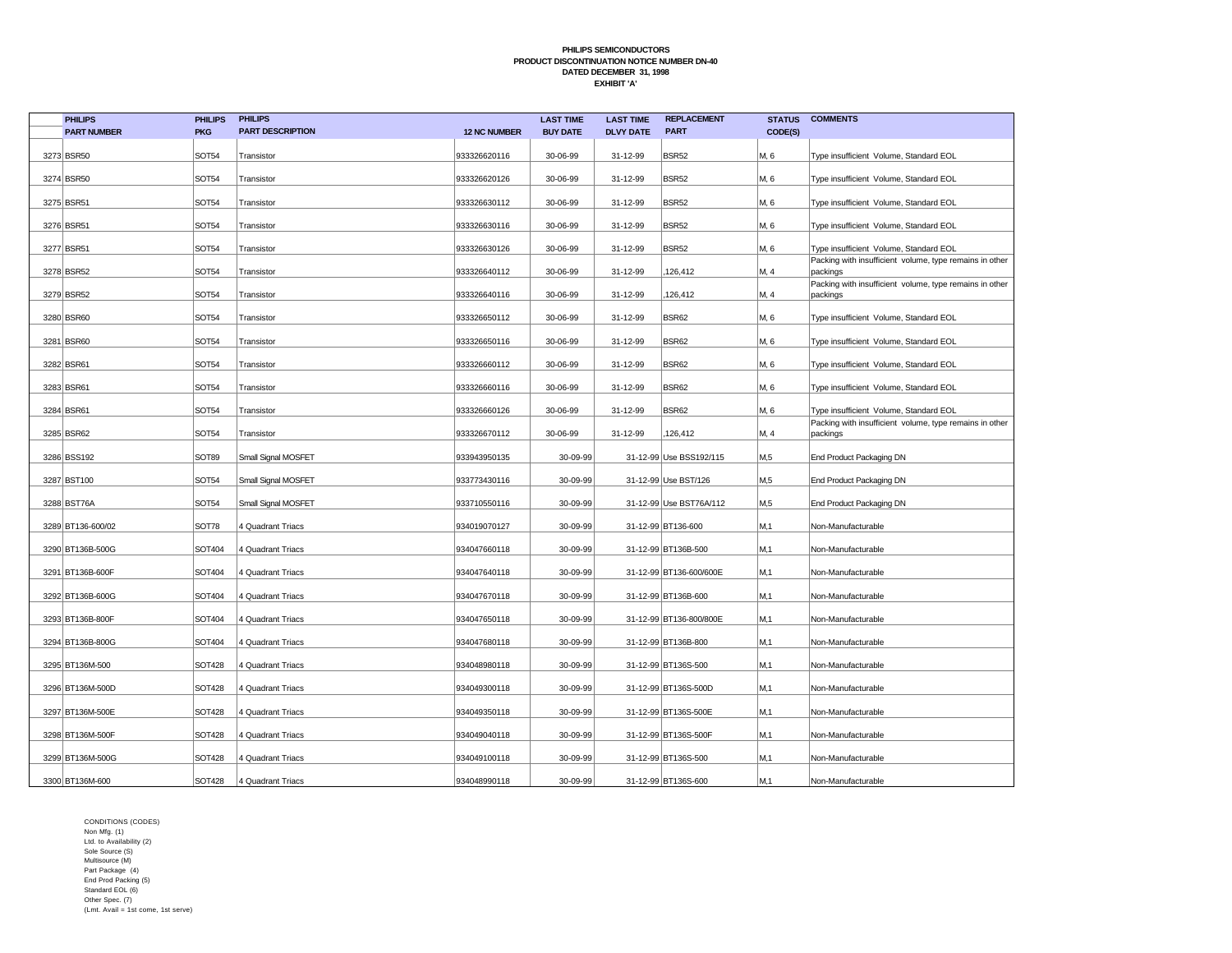| <b>PHILIPS</b>     | <b>PHILIPS</b>       | <b>PHILIPS</b>              |                     | <b>LAST TIME</b> | <b>LAST TIME</b> | <b>REPLACEMENT</b>   | <b>STATUS</b> | <b>COMMENTS</b>          |
|--------------------|----------------------|-----------------------------|---------------------|------------------|------------------|----------------------|---------------|--------------------------|
| <b>PART NUMBER</b> | <b>PKG</b>           | <b>PART DESCRIPTION</b>     | <b>12 NC NUMBER</b> | <b>BUY DATE</b>  | <b>DLVY DATE</b> | <b>PART</b>          | CODE(S)       |                          |
| 3301 BT136M-600D   | <b>SOT428</b>        | 4 Quadrant Triacs           | 934049310118        | 30-09-99         |                  | 31-12-99 BT136S-600D | M,1           | Non-Manufacturable       |
| 3302 BT136M-600E   | <b>SOT428</b>        | 4 Quadrant Triacs           | 934049360118        | 30-09-99         |                  | 31-12-99 BT136S-600E | M,1           | Non-Manufacturable       |
| 3303 BT136M-600F   | <b>SOT428</b>        | 4 Quadrant Triacs           | 934049050118        | 30-09-99         |                  | 31-12-99 BT136S-600F | M,1           | Non-Manufacturable       |
| 3304 BT136M-600G   | <b>SOT428</b>        | 4 Quadrant Triacs           | 934049110118        | 30-09-99         |                  | 31-12-99 BT136S-600  | M,1           | Non-Manufacturable       |
| 3305 BT136M-800    | <b>SOT428</b>        | 4 Quadrant Triacs           | 934049000118        | 30-09-99         |                  | 31-12-99 BT136S-800  | M,1           | Non-Manufacturable       |
| 3306 BT136M-800E   | <b>SOT428</b>        | 4 Quadrant Triacs           | 934049370118        | 30-09-99         |                  | 31-12-99 BT136S-800E | M,1           | Non-Manufacturable       |
| 3307 BT136M-800F   | <b>SOT428</b>        | 4 Quadrant Triacs           | 934049060118        | 30-09-99         |                  | 31-12-99 BT136S-800F | M,1           | Non-Manufacturable       |
| 3308 BT136M-800G   | <b>SOT428</b>        | 4 Quadrant Triacs           | 934049120118        | 30-09-99         |                  | 31-12-99 BT136S-800  | M,1           | Non-Manufacturable       |
| 3309 BT136S-500G   | <b>SOT428</b>        | 4 Quadrant Triacs           | 934049070118        | 30-09-99         |                  | 31-12-99 BT136S-500  | M,1           | Non-Manufacturable       |
| 3310 BT136S-600G   | <b>SOT428</b>        | 4 Quadrant Triacs           | 934049080118        | 30-09-99         |                  | 31-12-99 BT136S-600  | M,1           | Non-Manufacturable       |
| 3311 BT136S-800G   | <b>SOT428</b>        | 4 Quadrant Triacs           | 934049090118        | 30-09-99         |                  | 31-12-99 BT136S-800  | M,1           | Non-Manufacturable       |
| 3312 BT137M-500    | <b>SOT428</b>        | 4 Quadrant Triacs           | 934049160118        | 30-09-99         |                  | 31-12-99 BT137S-500  | M,1           | Non-Manufacturable       |
| 3313 BT137M-500D   | <b>SOT428</b>        | 4 Quadrant Triacs           | 934049400118        | 30-09-99         |                  | 31-12-99 BT137S-500D | M,1           | Non-Manufacturable       |
| 3314 BT137M-500E   | SOT428               | 4 Quadrant Triacs           | 934049450118        | 30-09-99         |                  | 31-12-99 BT137S-500E | M, 1          | Non-Manufacturable       |
| 3315 BT137M-500F   | <b>SOT428</b>        | 4 Quadrant Triacs           | 934049220118        | 30-09-99         |                  | 31-12-99 BT137S-500F | M, 1          | Non-Manufacturable       |
| 3316 BT137M-500G   | <b>SOT428</b>        | 4 Quadrant Triacs           | 934049250118        | 30-09-99         |                  | 31-12-99 BT137S-500G | M, 1          | Non-Manufacturable       |
| 3317 BT137M-600    | <b>SOT428</b>        | 4 Quadrant Triacs           | 934049170118        | 30-09-99         |                  | 31-12-99 BT137S-600  | M,1           | Non-Manufacturable       |
| 3318 BT137M-600D   | <b>SOT428</b>        | 4 Quadrant Triacs           | 934049410118        | 30-09-99         |                  | 31-12-99 BT137S-600D | M,1           | Non-Manufacturable       |
| 3319 BT137M-600E   | <b>SOT428</b>        | 4 Quadrant Triacs           | 934049460118        | 30-09-99         |                  | 31-12-99 BT137S-600E | M,1           | Non-Manufacturable       |
| 3320 BT137M-600F   | <b>SOT428</b>        | 4 Quadrant Triacs           | 934049230118        | 30-09-99         |                  | 31-12-99 BT137S-600F | M,1           | Non-Manufacturable       |
| 3321 BT137M-600G   | <b>SOT428</b>        | 4 Quadrant Triacs           | 934049260118        | 30-09-99         |                  | 31-12-99 BT137S-600G | M,1           | Non-Manufacturable       |
| 3322 BT137M-800    | SOT428               | 4 Quadrant Triacs           | 934049180118        | 30-09-99         |                  | 31-12-99 BT137S-800  | M,1           | Non-Manufacturable       |
| 3323 BT137M-800E   | SOT428               | 4 Quadrant Triacs           | 934049470118        | 30-09-99         |                  | 31-12-99 BT137S-800E | M,1           | Non-Manufacturable       |
| 3324 BT137M-800F   | <b>SOT428</b>        | 4 Quadrant Triacs           | 934049240118        | 30-09-99         |                  | 31-12-99 BT137S-800F | M,1           | Non-Manufacturable       |
| 3325 BT137M-800G   | SOT428               | 4 Quadrant Triacs           | 934049270118        | 30-09-99         |                  | 31-12-99 BT137S-800G | M, 1          | Non-Manufacturable       |
| 3326 BT138F-500F   | SOT78                | 4 Quadrant Triacs           | 933988020127        | 30-09-99         |                  | 31-12-99 BT138F-500  | M,6           | Low Sales - Standard EOL |
| 3327 BT139X-500H   | SOT <sub>186</sub> A | 4 Quadrant Triacs           | 934039960127        | 30-09-99         |                  | 31-12-99 BT139X-500  | M, 1          | Non-Manufacturable       |
| 3328 BT139X-600H   |                      | SOT186A   4 Quadrant Triacs | 934023250127        | 30-09-99         |                  | 31-12-99 BT139X-600  | M,6           | Low Sales - Standard EOL |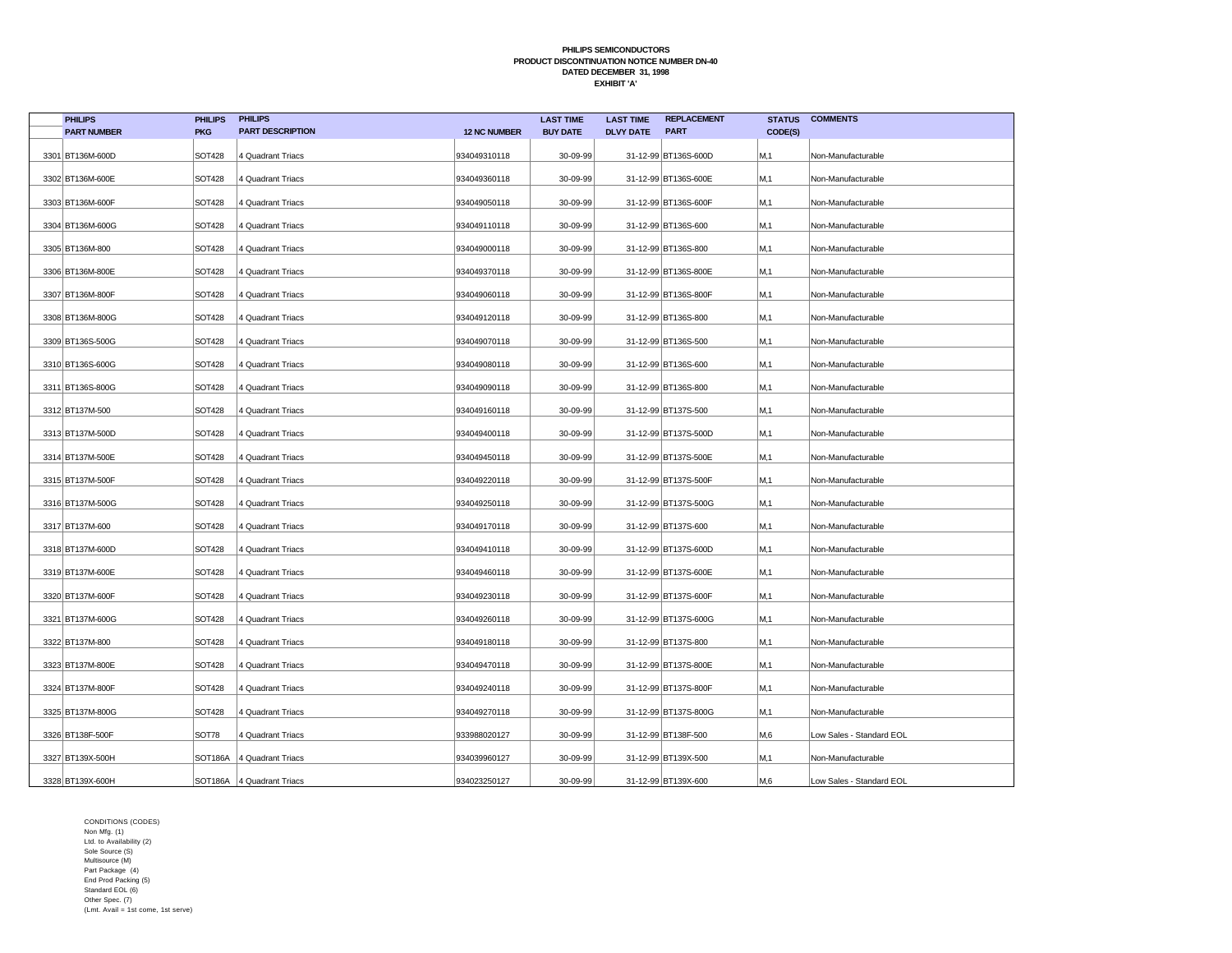| <b>PHILIPS</b>     | <b>PHILIPS</b> | <b>PHILIPS</b>             |                     | <b>LAST TIME</b> | <b>LAST TIME</b> | <b>REPLACEMENT</b>    | <b>STATUS</b> | <b>COMMENTS</b>                                  |
|--------------------|----------------|----------------------------|---------------------|------------------|------------------|-----------------------|---------------|--------------------------------------------------|
| <b>PART NUMBER</b> | <b>PKG</b>     | <b>PART DESCRIPTION</b>    | <b>12 NC NUMBER</b> | <b>BUY DATE</b>  | <b>DLVY DATE</b> | <b>PART</b>           | CODE(S)       |                                                  |
| 3329 BT139X-800H   | SOT186A        | 4 Quadrant Triacs          | 934023270127        | 30-09-99         |                  | 31-12-99 BT139X-800   | M,1           | Non-Manufacturable                               |
| 3330 BT149E        | <b>SOT54</b>   | General Purpose Thyristors | 933552440126        | 30-09-99         | 31-12-99 BT169E  |                       | M,1           | Non-Manufacturable                               |
| 3331 BT150M-500R   | <b>SOT428</b>  | General Purpose Thyristors | 934048920118        | 30-09-99         |                  | 31-12-99 BT150S-500R  | M.1           | Non-Manufacturable                               |
| 3332 BT150M-600R   | <b>SOT428</b>  | General Purpose Thyristors | 934048930118        | 30-09-99         |                  | 31-12-99 BT150S-600R  | M,1           | Non-Manufacturable                               |
| 3333 BT150M-800R   | <b>SOT428</b>  | General Purpose Thyristors | 934048940118        | 30-09-99         |                  | 31-12-99 BT150S-800R  | M, 1          | Non-Manufacturable                               |
| 3334 BT151M-500R   | <b>SOT428</b>  | General Purpose Thyristors | 934048740118        | 30-09-99         |                  | 31-12-99 BT151S-500R  | M,1           | Non-Manufacturable                               |
| 3335 BT151M-650R   | <b>SOT428</b>  | General Purpose Thyristors | 934048750118        | 30-09-99         |                  | 31-12-99 BT151S-650R  | M,1           | Non-Manufacturable                               |
| 3336 BT151M-800R   | <b>SOT428</b>  | General Purpose Thyristors | 934048760118        | 30-09-99         |                  | 31-12-99 BT151S-800R  | M,1           | Non-Manufacturable                               |
| 3337 BT168B        | SOT54          | General Purpose Thyristors | 934042460112        | 30-09-99         | 31-12-99 BT169G  |                       | M,1           | Non-Manufacturable                               |
| 3338 BT168D        | SOT54          | General Purpose Thyristors | 934042470112        | 30-09-99         | 31-12-99 BT168G  |                       | M,1           | Non-Manufacturable                               |
| 3339 BT168EW       | SOT223         | General Purpose Thyristors | 934042580115        | 30-09-99         |                  | 31-12-99 BT168GW      | M,1           | Non-Manufacturable                               |
| 3340 BT169B        | SOT54          | General Purpose Thyristors | 933826850412        | 30-09-99         | 31-12-99 BT169G  |                       | M, 1          | Non-Manufacturable                               |
| 3341 BT258M-500R   | <b>SOT428</b>  | General Purpose Thyristors | 934048800118        | 30-09-99         |                  | 31-12-99 BT258S-500R  | M,1           | Non-Manufacturable                               |
| 3342 BT258M-600R   | <b>SOT428</b>  | General Purpose Thyristors | 934048810118        | 30-09-99         |                  | 31-12-99 BT258S-600R  | M, 1          | Non-Manufacturable                               |
| 3343 BT258M-800R   | SOT428         | General Purpose Thyristors | 934048820118        | 30-09-99         |                  | 31-12-99 BT258S-800R  | M,1           | Non-Manufacturable                               |
| 3344 BT300M-500R   | <b>SOT428</b>  | General Purpose Thyristors | 934048860118        | 30-09-99         |                  | 31-12-99 BT300S-500R  | M, 1          | Non-Manufacturable                               |
| 3345 BT300M-600R   | <b>SOT428</b>  | General Purpose Thyristors | 934048870118        | 30-09-99         |                  | 31-12-99 BT300S-600R  | M.1           | Non-Manufacturable                               |
| 3346 BT300M-800R   | <b>SOT428</b>  | General Purpose Thyristors | 934048880118        | 30-09-99         |                  | 31-12-99 BT300S-800R  | M,1           | Non-Manufacturable                               |
| 3347 BTA140B-800   | SOT404         | 4 Quadrant Triacs          | 934048130118        | 30-09-99         |                  | 31-12-99 BTA140B-600  | M,1           | Non-Manufacturable                               |
| 3348 BTA151-800R   | <b>SOT82</b>   | General Purpose Thyristors | 933967170127        | 30-09-99         |                  | 31-12-99 BT151-800R   | M,1           | Non-Manufacturable                               |
| 3349 BTA208B-600B  | <b>SOT404</b>  | 3 Quadrant Triacs          | 934048140118        | 30-09-99         |                  | 31-12-99 BTA208S-600B | M.1           | Non-Manufacturable                               |
| 3350 BTA208B-800B  | SOT404         | 3 Quadrant Triacs          | 934048150118        | 30-09-99         |                  | 31-12-99 BTA208S-800B | M,1           | Non-Manufacturable                               |
| 3351 BTA208M-600B  | <b>SOT428</b>  | 3 Quadrant Triacs          | 934049500118        | 30-09-99         |                  | 31-12-99 BTA208S-600B | M,1           | Non-Manufacturable                               |
| 3352 BTA208M-800B  | <b>SOT428</b>  | 3 Quadrant Triacs          | 934049510118        | 30-09-99         |                  | 31-12-99 BTA208S-800B | M,1           | Non-Manufacturable                               |
| 3353 BUK100-50DL   | SOT78          | Topfet                     | 934027060127        | 30-06-00         |                  | 30-09-00 BUK117-50DL  | S,6           | Samples now. RFS planned March '99, Standard EOL |
| 3354 BUK100-50GL   | SOT78          | Topfet                     | 934020680127        | 30-06-00         |                  | 30-09-00 BUK117-50GL  | S,6           | Samples now. RFS planned March '99, Standard EOL |
| 3355 BUK100-50GS   | SOT78          | Topfet                     | 934020690127        | 30-06-00         |                  | 30-09-00 None Noted   | S,6           | Standard EOL                                     |
| 3356 BUK101-50DL   | SOT78          | Topfet                     | 934027070127        | 30-06-00         |                  | 30-09-00 BUK118-50DL  | S,6           | Samples now. RFS planned March '99, Standard EOL |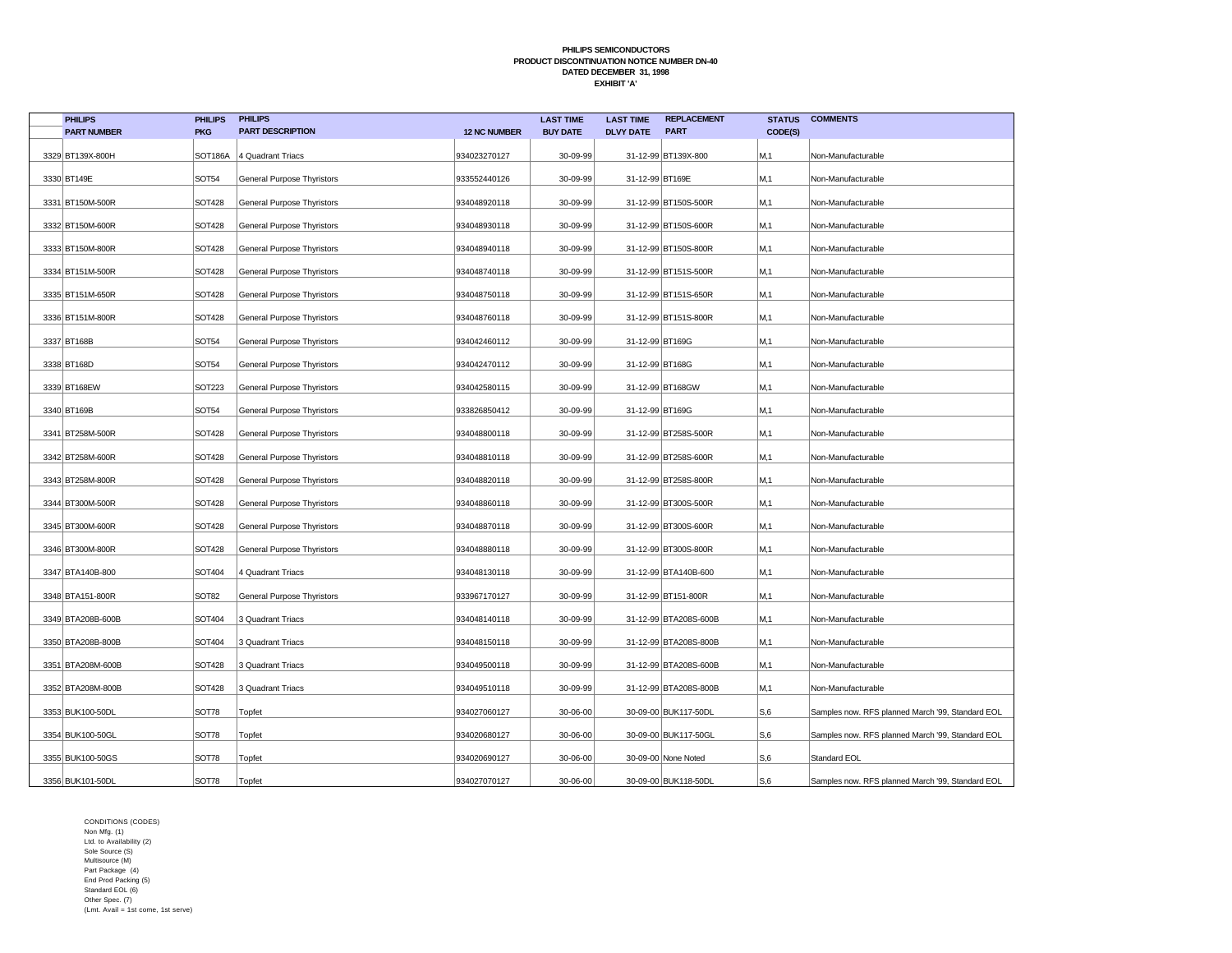| <b>PHILIPS</b>      | <b>PHILIPS</b> | <b>PHILIPS</b>          |                     | <b>LAST TIME</b> | <b>LAST TIME</b> | <b>REPLACEMENT</b>   | <b>STATUS</b>  | <b>COMMENTS</b>                                                                                       |
|---------------------|----------------|-------------------------|---------------------|------------------|------------------|----------------------|----------------|-------------------------------------------------------------------------------------------------------|
| <b>PART NUMBER</b>  | <b>PKG</b>     | <b>PART DESCRIPTION</b> | <b>12 NC NUMBER</b> | <b>BUY DATE</b>  | <b>DLVY DATE</b> | <b>PART</b>          | CODE(S)        |                                                                                                       |
| 3357 BUK101-50DL/CR | <b>SOT78</b>   | Topfet                  | 934034930127        | 30-06-00         |                  | 30-09-00 BUK118-50DL | S,6            | Samples now. RFS planned March '99, Standard EOL                                                      |
| 3358 BUK101-50GL    | <b>SOT78</b>   | Topfet                  | 934018490127        | 30-06-00         |                  | 30-09-00 BUK118-50GL | S,6            | Samples now. RFS planned March '99, Standard EOL                                                      |
|                     |                |                         |                     |                  |                  |                      |                |                                                                                                       |
| 3359 BUK101-50GS    | SOT78          | Topfet                  | 934020700127        | 30-06-00         |                  | 30-09-00 None Noted  | S,6            | Standard EOL<br>Samples Feb. RFS planned July '99, Non-                                               |
| 3360 BUK102-50DL    | <b>SOT78</b>   | Topfet                  | 934027080127        | 30-06-00         |                  | 30-09-00 BUK119-50DL | S, 1           | Manuracturable                                                                                        |
| 3361 BUK102-50GL    | SOT78          | Topfet                  | 934020710127        | 30-06-00         |                  | 30-09-00 BUK119-50GL | S <sub>6</sub> | Samples Feb. RFS planned July '99, Standard EOL                                                       |
| 3362 BUK102-50GS    | <b>SOT78</b>   | Topfet                  | 934020720127        | 30-06-00         |                  | 30-09-00 None Noted  | S,6            | <b>Standard EOL</b>                                                                                   |
| 3363 BUK104-50L     | <b>SOT263</b>  | Topfet                  | 934023810127        | 30-06-00         |                  | 30-09-00 None Noted  | S,6            | Low sales/Standard EOL                                                                                |
| 3364 BUK104-50LP    | SOT263         | Topfet                  | 934023830127        | 30-06-00         |                  | 30-09-00 None Noted  | S,6            | Low sales/Standard EOL                                                                                |
| 3365 BUK106-50L     | SOT263         | Topfet                  | 934023850127        | 30-06-00         |                  | 30-09-00 BUK124-50L  | S,6            | Samples Feb. RFS planned July '99, Standard EOL                                                       |
| 3366 BUK106-50LP    | SOT263         | Topfet                  | 934023870127        | 30-06-00         |                  | 30-09-00 BUK124-50L  | S <sub>6</sub> | Low Sales. Samples Feb. RFS planned July '99,<br>Standard EOL                                         |
| 3367 BUK106-50SP    | SOT263         | Topfet                  | 934023880127        | 30-06-00         |                  | 30-09-00 BUK124-50L  | S,6            | Low Sales. Samples Feb. RFS planned July '99,<br>Standard EOL                                         |
| 3368   BUK107-50DL  | <b>SOT223</b>  | Topfet                  | 934033090115        | 30-06-00         |                  | 30-09-00 BUK127-50DL | S,6            | Samples now. RFS planned Q1 '99, Standard EOL                                                         |
| 3369 BUK107-50DS    | SOT223         | Topfet                  | 934033100115        | 30-06-00         |                  | 30-09-00 None Noted  | S,6            | <b>Standard EOL</b>                                                                                   |
| 3370 BUK107-50GL    | SOT223         | Topfet                  | 934040610115        | 30-06-00         |                  | 30-09-00 BUK127-50DH | S,6            | Samples & RFS planned Q3 '99, Standard EOL                                                            |
| 3371 BUK108-50DL    | SOT404         | Topfet                  | 934041700118        | 30-06-00         |                  | 30-09-00 BUK128-50DL | S,6            | Samples January. RFS planned March '99, Standard<br><b>EOL</b>                                        |
|                     |                |                         |                     |                  |                  |                      |                |                                                                                                       |
| 3372 BUK108-50GL    | SOT404         | Topfet                  | 934041710118        | 30-06-00         |                  | 30-09-00 BUK128-50GL | S,6            | Samples January. RFS planned March '99, Stand EOL<br>Samples January. RFS planned March '99, Standard |
| 3373 BUK109-50DL    | SOT404         | Topfet                  | 934041730118        | 30-06-00         |                  | 30-09-00 BUK129-50DL | S,6            | <b>EOL</b>                                                                                            |
| 3374 BUK109-50GL    | SOT404         | Topfet                  | 934041740118        | 30-06-00         |                  | 30-09-00 BUK129-50GL | S,6            | Samples January. RFS planned March '99, Standard<br><b>EOL</b>                                        |
| 3375 BUK110-50DL    | SOT404         | Topfet                  | 934041760118        | 30-06-00         |                  | 30-09-00 BUK130-50DL | S,6            | Samples February. RFS planned July '99, Standard EOL                                                  |
| 3376 BUK110-50GL    | SOT404         | Topfet                  | 934041770118        | 30-06-00         |                  | 30-09-00 BUK130-50GL | S,6            | Samples February. RFS planned July '99, Standard EOL                                                  |
| 3377 BUK114-50L     | <b>SOT426</b>  | Topfet                  | 934045690118        | 30-06-00         |                  | 30-09-00 BUK133-50L  | S,6            | Samples & RFS planned after Q4 '99, Standard EOL                                                      |
| 3378 BUK116-50L     | <b>SOT426</b>  | Topfet                  | 934044320118        | 30-06-00         |                  | 30-09-00 BUK135-50L  | S,6            | Samples February. RFS planned July '99, Standard EOL                                                  |
| 3379 BUK200-50X     | SOT263         | Topfet                  | 934035320127        | 30-06-00         |                  | 30-09-00 None Noted  | S, 1           | Non-manufacturable                                                                                    |
| 3380 BUK200-50Y     | SOT263         | Topfet                  | 934035330127        | 30-06-00         |                  | 30-09-00 None Noted  | S,6            | Low sales/Standard EOL                                                                                |
| 3381 BUK201-50X     | SOT263         | Topfet                  | 934041600127        | 30-06-00         |                  | 30-09-00 None Noted  | S <sub>6</sub> | Low sales/Standard EOL                                                                                |
| 3382 BUK201-50Y     | SOT263         | Topfet                  | 934041610127        | 30-06-00         |                  | 30-09-00 BUK209-50Y  | S,6            | Samples & RFS planned after Q4 '99, Standard EOL                                                      |
| 3383 BUK202-50X     | SOT263         | Topfet                  | 934026160127        | 30-06-00         |                  | 30-09-00 None Noted  | S,6            | Low sales/Standard EOL                                                                                |
| 3384 BUK202-50Y     | SOT263         | Topfet                  | 934026170127        | 30-06-00         |                  | 30-09-00 BUK210-50Y  | S,6            | BUK210-50Y is RFS. Volume prod after Q3 '99,<br>Standard EOL                                          |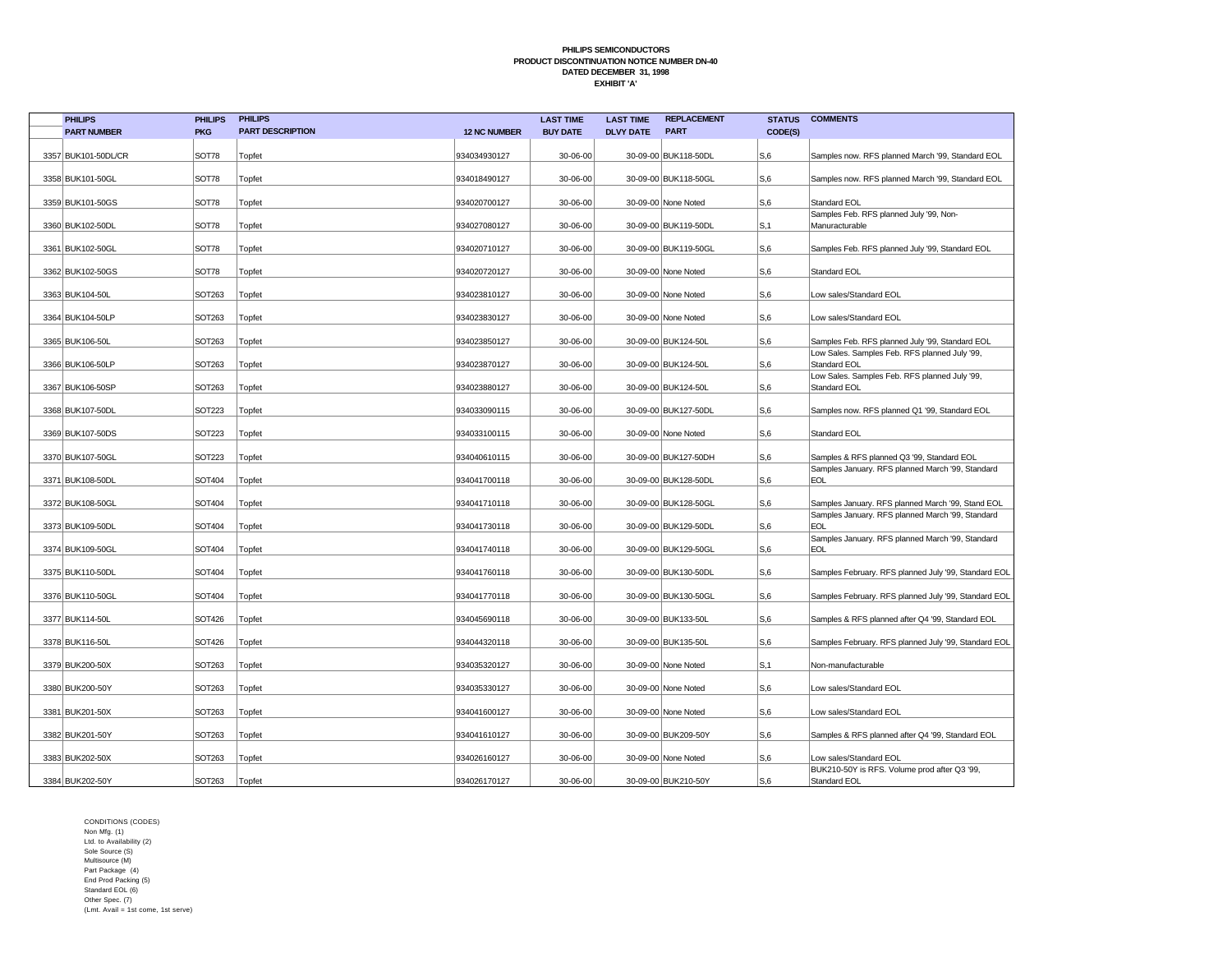| <b>PHILIPS</b>     | <b>PHILIPS</b> | <b>PHILIPS</b>          |                     | <b>LAST TIME</b> | <b>LAST TIME</b> | <b>REPLACEMENT</b>   | <b>STATUS</b> | <b>COMMENTS</b>                                              |
|--------------------|----------------|-------------------------|---------------------|------------------|------------------|----------------------|---------------|--------------------------------------------------------------|
| <b>PART NUMBER</b> | <b>PKG</b>     | <b>PART DESCRIPTION</b> | <b>12 NC NUMBER</b> | <b>BUY DATE</b>  | <b>DLVY DATE</b> | <b>PART</b>          | CODE(S)       |                                                              |
| 3385 BUK203-50X    | <b>SOT263</b>  | Topfet                  | 934026150127        | 30-06-00         |                  | 30-09-00 None Noted  | S,6           | Low sales/Standard EOL                                       |
| 3386 BUK203-50Y    | SOT263         | Topfet                  | 934026180127        | 30-06-00         |                  | 30-09-00 BUK219-50Y  | S,6           | BUK219-50Y is RFS. Volume prod after Q3 '99,<br>Standard EOL |
| 3387 BUK204-50X    | SOT426         | Topfet                  | 934041620118        | 30-06-00         |                  | 30-09-00 None Noted  | S,6           | <b>Standard EOL</b>                                          |
|                    |                |                         |                     |                  |                  |                      |               |                                                              |
| 3388 BUK204-50Y    | <b>SOT426</b>  | Topfet                  | 934041630118        | 30-06-00         |                  | 30-09-00 BUK213-50Y  | S,6           | Samples & RFS planned after Q3 '99, Standard EOL             |
| 3389 BUK205-50X    | SOT426         | Topfet                  | 934041640118        | 30-06-00         |                  | 30-09-00 None Noted  | S,6           | Standard EOL                                                 |
| 3390 BUK205-50Y    | <b>SOT426</b>  | Topfet                  | 934041650118        | 30-06-00         |                  | 30-09-00 BUK214-50Y  | S,6           | Samples & RFS planned after Q4 '99, Standard EOL             |
| 3391 BUK206-50X    | SOT426         | Topfet                  | 934041660118        | 30-06-00         |                  | 30-09-00 None Noted  | S,6           | <b>Standard EOL</b>                                          |
| 3392 BUK206-50Y    | <b>SOT426</b>  | Topfet                  | 934041670118        | 30-06-00         |                  | 30-09-00 BUK215-50Y  | S,6           | BUK215-50Y is RFS. Volume prod after Q3 '99,<br>Standard EOL |
| 3393 BUK207-50X    | <b>SOT426</b>  | Topfet                  | 934041680118        | 30-06-00         |                  | 30-09-00 None Noted  | S,6           | <b>Standard EOL</b>                                          |
|                    |                |                         |                     |                  |                  |                      |               | BUK220-50Y is RFS. Volume prod after Q3 '99,                 |
| 3394 BUK207-50Y    | <b>SOT426</b>  | Topfet                  | 934041690118        | 30-06-00         |                  | 30-09-00 BUK220-50Y  | S,6           | Standard EOL                                                 |
| 3395 BUK436W-1000B | <b>SOT429</b>  | <b>High Voltage MOS</b> | 934054789127        | 30-09-99         |                  | 31-12-99 None Noted  | M,1           | Non-Manufacturable                                           |
| 3396 BUK436W-60A   | <b>SOT429</b>  | 60V MOS                 | 934054781127        | 30-09-99         |                  | 31-12-99 None Noted  | M,1           | Non-Manufacturable                                           |
| 3397 BUK436W-60B   | <b>SOT429</b>  | 60V MOS                 | 934054782127        | 30-09-99         |                  | 31-12-99 None Noted  | M,1           | Non-Manufacturable                                           |
| 3398 BUK436W-800A  | <b>SOT429</b>  | <b>High Voltage MOS</b> | 934054787127        | 30-09-99         |                  | 31-12-99 None Noted  | M,1           | Non-Manufacturable                                           |
| 3399 BUK436W-800B  | <b>SOT429</b>  | High Voltage MOS        | 934054788127        | 30-09-99         |                  | 31-12-99 None Noted  | M,1           | Non-Manufacturable                                           |
| 3400 BUK438W-800A  | <b>SOT429</b>  | High Voltage MOS        | 934054790127        | 30-09-99         |                  | 31-12-99 None Noted  | M,6           | Low Sales - Standard EOL                                     |
| 3401 BUK438W-800B  | <b>SOT429</b>  | High Voltage MOS        | 934054791127        | 30-09-99         |                  | 31-12-99 None Noted  | M,1           | Non-Manufacturable                                           |
| 3402 BUK443-100A   | <b>SOT186</b>  | <b>100V MOS</b>         | 933954840127        | 30-06-00         |                  | 9/30/00 None Noted   | M,6           | Non-Manufacturable                                           |
| 3403 BUK443-100B   | <b>SOT186</b>  | 100V MOS                | 933954850127        | 30-09-99         |                  | 31-12-99 None Noted  | M,6           | Low Sales - Standard EOL                                     |
| 3404 BUK443-60A    | <b>SOT186</b>  | 60V MOS                 | 933954650127        | 31-12-99         |                  | 31-03-00 BUK7775-55A | M,6           | RFS planned end Q1 '99, Standard EOL                         |
| 3405 BUK444-200B   | <b>SOT186</b>  | <b>200V MOS</b>         | 933955560127        | 30-09-99         |                  | 31-12-99 None Noted  | M,6           | Low Sales - Standard EOL                                     |
| 3406 BUK444-800A   | <b>SOT186</b>  | High Voltage MOS        | 933955050127        | 30-09-99         |                  | 31-12-99 None Noted  | M,6           | Low Sales - Standard EOL                                     |
| 3407 BUK444-800B   | SOT186         | High Voltage MOS        | 933955060127        | 30-09-99         |                  | 31-12-99 None Noted  | M,6           | Low Sales - Standard EOL                                     |
| 3408 BUK445-100A   | <b>SOT186</b>  | 100V MOS                | 933955640127        | 30-06-00         |                  | 9/30/00 None Noted   | M,6           | Non-Manufacturable                                           |
| 3409 BUK445-100B   | <b>SOT186</b>  | <b>100V MOS</b>         | 933955650127        | 30-09-99         |                  | 31-12-99 None Noted  | M,6           | Low Sales - Standard EOL                                     |
| 3410 BUK445-200B   | SOT186         | <b>200V MOS</b>         | 933955130127        | 30-09-99         |                  | 31-12-99 None Noted  | M,6           | Low Sales - Standard EOL                                     |
| 3411 BUK445-60B    | <b>SOT186</b>  | 60V MOS                 | 933955180127        | 31-12-99         |                  | 31-03-00 BUK7735-55A | M,6           | RFS planned end Q1 '99, Standard EOL                         |
| 3412 BUK446-1000B  | SOT186         | High Voltage MOS        | 934004820127        | 30-09-99         |                  | 31-12-99 None Noted  | M.6           | Low Sales - Standard EOL                                     |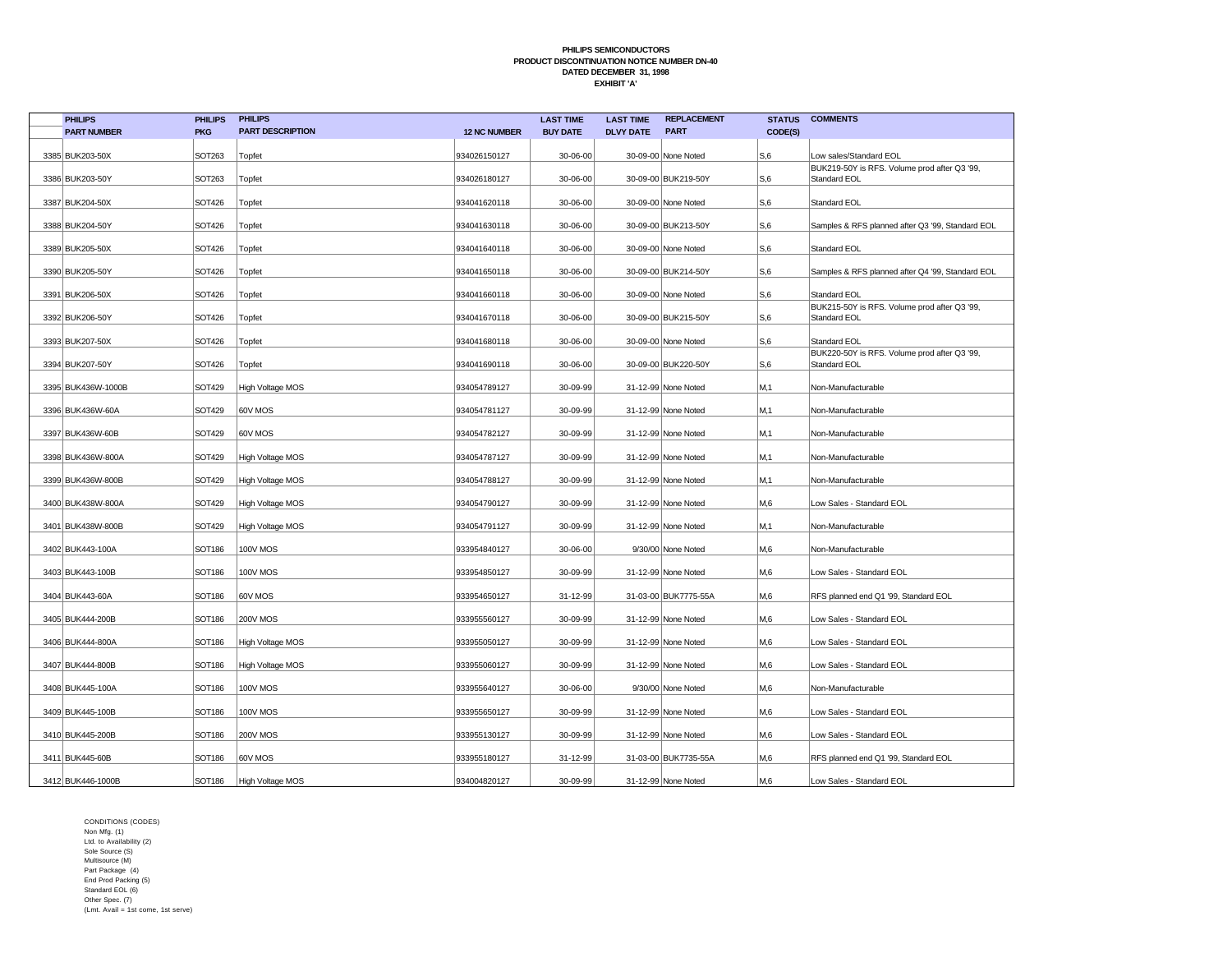| <b>PHILIPS</b>     | <b>PHILIPS</b>    | <b>PHILIPS</b>          |                     | <b>LAST TIME</b> | <b>LAST TIME</b> | <b>REPLACEMENT</b>    | <b>STATUS</b> | <b>COMMENTS</b>                                    |
|--------------------|-------------------|-------------------------|---------------------|------------------|------------------|-----------------------|---------------|----------------------------------------------------|
| <b>PART NUMBER</b> | <b>PKG</b>        | <b>PART DESCRIPTION</b> | <b>12 NC NUMBER</b> | <b>BUY DATE</b>  | <b>DLVY DATE</b> | <b>PART</b>           | CODE(S)       |                                                    |
| 3413 BUK446-800A   | SOT186            | High Voltage MOS        | 934002090127        | 30-09-99         |                  | 31-12-99 None Noted   | M,6           | Low Sales - Standard EOL                           |
| 3414 BUK446-800B   | SOT186            | High Voltage MOS        | 934002100127        | 30-09-99         |                  | 31-12-99 None Noted   | M,6           | Low Sales - Standard EOL                           |
| 3415 BUK452-100A   | <b>SOT78</b>      | 100V MOS                | 933972400127        | 30-09-99         |                  | 31-12-99 PHP11N10T    | M,6           | Samples now. RFS date to be confirmed              |
| 3416 BUK452-100B   | SOT78             | <b>100V MOS</b>         | 933972410127        | 30-06-00         |                  | 9/30/00 BUK75300-100A | M,6           | RFS planned end Q1 '99, Standard EOL               |
| 3417 BUK452-60A    | SOT78             | 60V MOS                 | 933979840127        | 31-12-99         |                  | 31-03-00 BUK75150-55A | M,6           | RFS planned end Q1 '99, Standard EOL               |
| 3418 BUK452-60B    | SOT78             | 60V MOS                 | 933979830127        | 31-12-99         |                  | 31-03-00 BUK75150-55A | M,6           | RFS planned end Q1 '99, Standard EOL               |
| 3419 BUK453-100A   | SOT78             | <b>100V MOS</b>         | 933954820127        | 30-06-00         |                  | 9/30/00 BUK75150-100A | M,6           | RFS planned end Q1 '99, Standard EOL               |
| 3420 BUK453-100B   | SOT78             | <b>100V MOS</b>         | 933954830127        | 30-06-00         |                  | 9/30/00 BUK75150-100A | M,6           | RFS planned end Q1 '99, Standard EOL               |
| 3421 BUK455-100A   | SOT78             | <b>100V MOS</b>         | 933955620127        | 30-06-00         |                  | 9/30/00 BUK7575-100A  | M,6           | RFS planned end Q1 '99, Standard EOL               |
| 3422 BUK455-100B   | SOT78             | <b>100V MOS</b>         | 933955630127        | 30-06-00         |                  | 9/30/00 BUK7575-100A  | M,6           | RFS planned end Q1 '99, Standard EOL               |
| 3423 BUK456-100A   | SOT78             | <b>100V MOS</b>         | 933954770127        | 30-06-00         |                  | 9/30/00 BUK7560-100A  | M,6           | RFS planned end Q1 '99, Standard EOL               |
| 3424 BUK456-100B   | SOT78             | <b>100V MOS</b>         | 933954780127        | 30-06-00         |                  | 9/30/00 BUK7560-100A  | M,6           | RFS planned end Q1 '99, Standard EOL               |
| 3425 BUK462-100A   | SOT404            | <b>100V MOS</b>         | 933972560118        | 30-09-99         |                  | 31-12-99 PHB11N10T    | M,6           | Samples now. RFS date to be confirmed              |
| 3426 BUK463-100A   | SOT404            | <b>100V MOS</b>         | 934041040118        | 30-09-99         |                  | 31-12-99 PHB14N10T    | M,6           | Samples availability to be confirmed               |
| 3427 BUK465-100A   | <b>SOT404</b>     | <b>100V MOS</b>         | 934041060118        | 30-09-99         |                  | 31-12-99 PHB28N10T    | M,6           | Samples now. RFS planned Q4 '99                    |
| 3428 BUK466-100A   | SOT404            | 100V MOS                | 934041580118        | 30-06-00         |                  | 9/30/00 BUK7660-100A  | M,6           | RFS planned end Q1 '99, Standard EOL, Standard EOL |
| 3429 BUK472-100A   | SOT186A           | 100V MOS                | 934010460127        | 30-09-99         |                  | 31-12-99 None Noted   | M,1           | Non-Manufacturable                                 |
| 3430 BUK472-100B   |                   | SOT186A   100V MOS      | 934010470127        | 30-09-99         |                  | 31-12-99 None Noted   | M,1           | Non-Manufacturable                                 |
| 3431 BUK473-100A   |                   | SOT186A   100V MOS      | 934010180127        | 30-09-99         |                  | 31-12-99 None Noted   | M,1           | Non-Manufacturable                                 |
| 3432 BUK473-100B   |                   | SOT186A   100V MOS      | 934010190127        | 30-09-99         |                  | 31-12-99 None Noted   | M,1           | Non-Manufacturable                                 |
| 3433 BUK474-60H    | SOT186A   60V MOS |                         | 934041210127        | 31-12-99         |                  | 31-03-00 BUK7735-55A  | M,6           | RFS planned end Q1 '99, Standard EOL               |
| 3434 BUK475-60H    | SOT186A 60V MOS   |                         | 934043500127        | 31-12-99         |                  | 31-03-00 BUK7735-55A  | M,6           | RFS planned end Q1 '99, Standard EOL               |
| 3435 BUK481-100A   | <b>SOT223</b>     | 100V MOS                | 934026520115        | 30-06-00         |                  | 9/30/00 None Noted    | M,6           | Standard EOL                                       |
| 3436 BUK482-100A   | <b>SOT223</b>     | 100V MOS                | 933972280115        | 30-06-00         |                  | 9/30/00 BUK78300-100A | M,6           | RFS planned end Q1 '99, Standard EOL               |
| 3437 BUK543-100A   | SOT186            | <b>100V MOS</b>         | 933954260127        | 30-09-99         |                  | 31-12-99 None Noted   | M,6           | Low Sales - Standard EOL                           |
| 3438 BUK543-60A    | SOT186            | 60V MOS                 | 933954120127        | 31-12-99         |                  | 31-03-00 BUK9775-55A  | M,6           | RFS planned end Q1 '99, Standard EOL               |
| 3439 BUK543-60B    | <b>SOT186</b>     | 60V MOS                 | 933954130127        | 31-12-99         |                  | 31-03-00 BUK9775-55A  | M,6           | RFS planned end Q1 '99, Standard EOL               |
| 3440 BUK545-100A   | <b>SOT186</b>     | 100V MOS                | 933954510127        | 30-09-99         |                  | 31-12-99 None Noted   | M,6           | Low Sales - Standard EOL                           |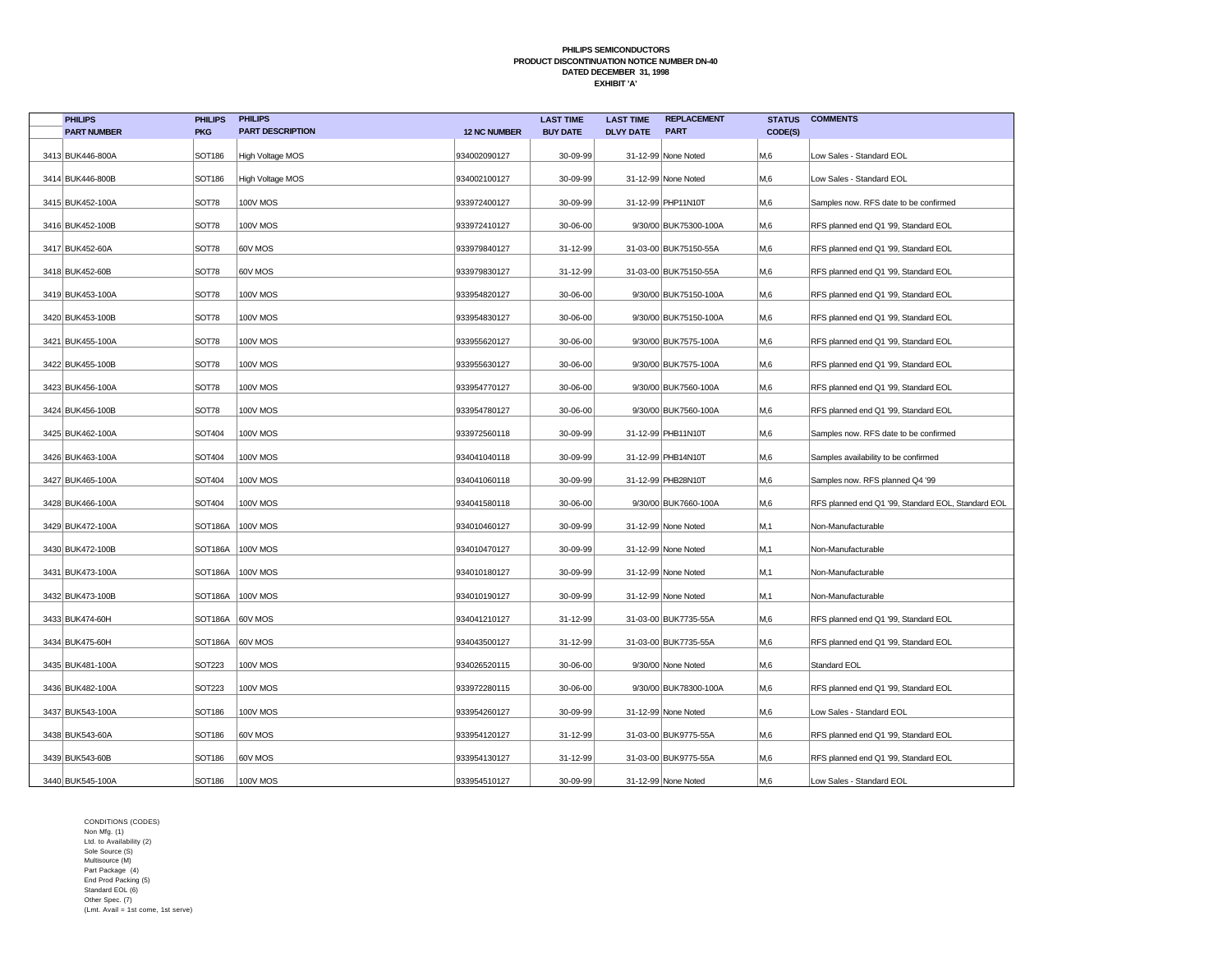| <b>PHILIPS</b>     | <b>PHILIPS</b> | <b>PHILIPS</b>          |                     | <b>LAST TIME</b> | <b>LAST TIME</b> | <b>REPLACEMENT</b>    | <b>STATUS</b>  | <b>COMMENTS</b>                      |
|--------------------|----------------|-------------------------|---------------------|------------------|------------------|-----------------------|----------------|--------------------------------------|
| <b>PART NUMBER</b> | <b>PKG</b>     | <b>PART DESCRIPTION</b> | <b>12 NC NUMBER</b> | <b>BUY DATE</b>  | <b>DLVY DATE</b> | <b>PART</b>           | CODE(S)        |                                      |
| 3441 BUK545-100B   | <b>SOT186</b>  | <b>100V MOS</b>         | 933954520127        | 30-09-99         |                  | 31-12-99 None Noted   | M,6            | Low Sales - Standard EOL             |
| 3442 BUK545-60A    | <b>SOT186</b>  | 60V MOS                 | 933954420127        | 31-12-99         |                  | 31-03-00 BUK9735-55A  | M,6            | RFS planned end Q1 '99, Standard EOL |
| 3443 BUK545-60H    | <b>SOT186</b>  | 60V MOS                 | 934032860127        | 31-12-99         |                  | 31-03-00 BUK7735-55A  | M,6            | RFS planned end Q1 '99, Standard EOL |
| 3444 BUK552-100A   | <b>SOT78</b>   | <b>100V MOS</b>         | 933972360127        | 30-06-00         |                  | 9/30/00 BUK95300-100A | M,6            | RFS planned end Q1 '99, Standard EOL |
| 3445 BUK552-100B   | SOT78          | <b>100V MOS</b>         | 933972370127        | 30-06-00         |                  | 9/30/00 BUK95300-100A | M,6            | RFS planned end Q1 '99, Standard EOL |
| 3446 BUK552-60A    | <b>SOT78</b>   | 60V MOS                 | 934006570127        | 31-12-99         |                  | 31-03-00 BUK95150-55A | M,6            | RFS planned end Q1 '99, Standard EOL |
| 3447 BUK553-100A   | SOT78          | 100V MOS                | 933954210127        | 30-06-00         |                  | 9/30/00 BUK95150-100A | M,6            | RFS planned end Q1 '99, Standard EOL |
| 3448 BUK553-100B   | SOT78          | 100V MOS                | 933954220127        | 30-06-00         |                  | 9/30/00 BUK95150-100A | M,6            | RFS planned end Q1 '99, Standard EOL |
| 3449 BUK553-80B    | SOT78          | 80V MOS                 | 933954350127        | 30-09-99         |                  | 31-12-99 None Noted   | M,6            | Low Sales - Standard EOL             |
| 3450 BUK554-200B   | <b>SOT78</b>   | <b>200V MOS</b>         | 934002890127        | 30-09-99         |                  | 31-12-99 None Noted   | M,6            | Low Sales - Standard EOL             |
| 3451 BUK555-100A   | SOT78          | 100V MOS                | 933954490127        | 30-06-00         |                  | 9/30/00 BUK9575-100A  | M,6            | RFS planned end Q1 '99, Standard EOL |
| 3452 BUK555-100B   | <b>SOT78</b>   | <b>100V MOS</b>         | 933954500127        | 30-06-00         |                  | 9/30/00 BUK9575-100A  | M,6            | RFS planned end Q1 '99, Standard EOL |
| 3453 BUK563-100A   | SOT404         | 100V MOS                | 933954360118        | 30-06-00         |                  | 9/30/00 BUK96150-100A | M,6            | RFS planned end Q1 '99, Standard EOL |
| 3454 BUK564-200A   | <b>SOT186</b>  | <b>200V MOS</b>         | 934042430118        | 30-09-99         |                  | 31-12-99 None Noted   | M,6            | Low Sales - Standard EOL             |
| 3455 BUK565-100A   | <b>SOT404</b>  | 100V MOS                | 934041110118        | 30-06-00         |                  | 9/30/00 BUK9675-100A  | M,6            | RFS planned end Q1 '99, Standard EOL |
| 3456 BUK581-100A   | SOT223         | 100V MOS                | 934026490115        | 30-06-00         |                  | 9/30/00 None Noted    | M,6            | Standard EOL                         |
| 3457 BUK581-60A    | <b>SOT223</b>  | 60V MOS                 | 934026480135        | 31-12-99         |                  | 31-03-00 BUK98300-55A | M,6            | RFS planned end Q1 '99, Standard EOL |
| 3458 BUK582-100A   | <b>SOT223</b>  | 100V MOS                | 934023940115        | 30-06-00         |                  | 9/30/00 BUK98300-100A | M,6            | RFS planned end Q1 '99, Standard EOL |
| 3459 BUK582-100A   | <b>SOT223</b>  | 100V MOS                | 934023940135        | 30-06-00         |                  | 9/30/00 BUK98300-100A | M,6            | RFS planned end Q1 '99, Standard EOL |
| 3460 BUK657-600B   | SOT78          | <b>FREDFET</b>          | 933960590127        | 30-09-99         |                  | 31-12-99 None Noted   | M,1            | Non-Manufacturable                   |
| 3461 BUK7506-30    | SOT78          | 30V Trench              | 934050070127        | 30-09-99         |                  | 31-12-99 PHP130N03T   | M,6            | Low Sales - Standard EOL             |
| 3462 BUK7510-30    | SOT78          | 30V Trench              | 934050080127        | 30-09-99         |                  | 31-12-99 PHP87N03T    | M,6            | Low Sales - Standard EOL             |
| 3463 BUK7514-30    | <b>SOT78</b>   | 30V Trench              | 934050090127        | 30-09-99         |                  | 31-12-99 PHP69N03T    | M,6            | Low Sales - Standard EOL             |
| 3464 BUK7518-30    | <b>SOT78</b>   | 30V Trench              | 934050100127        | 30-09-99         |                  | 31-12-99 PHP55N03T    | M,6            | Low Sales - Standard EOL             |
| 3465 BUK7521-30    | SOT78          | 30V Trench              | 934051860127        | 30-09-99         |                  | 31-12-99 PHP50N03T    | M,6            | Low Sales - Standard EOL             |
| 3466 BUK7528-30    | SOT78          | 30V Trench              | 934051160127        | 30-09-99         |                  | 31-12-99 PHP42N03T    | M,6            | Low Sales - Standard EOL             |
| 3467 BUK7606-30    | SOT404         | 30V Trench              | 934051880118        | 30-09-99         |                  | 31-12-99 PHB130N03T   | M,6            | Low Sales - Standard EOL             |
| 3468 BUK7610-30    | SOT404         | 30V Trench              | 934051890118        | 30-09-99         |                  | 31-12-99 PHB87N03T    | M <sub>0</sub> | Low Sales - Standard EOL             |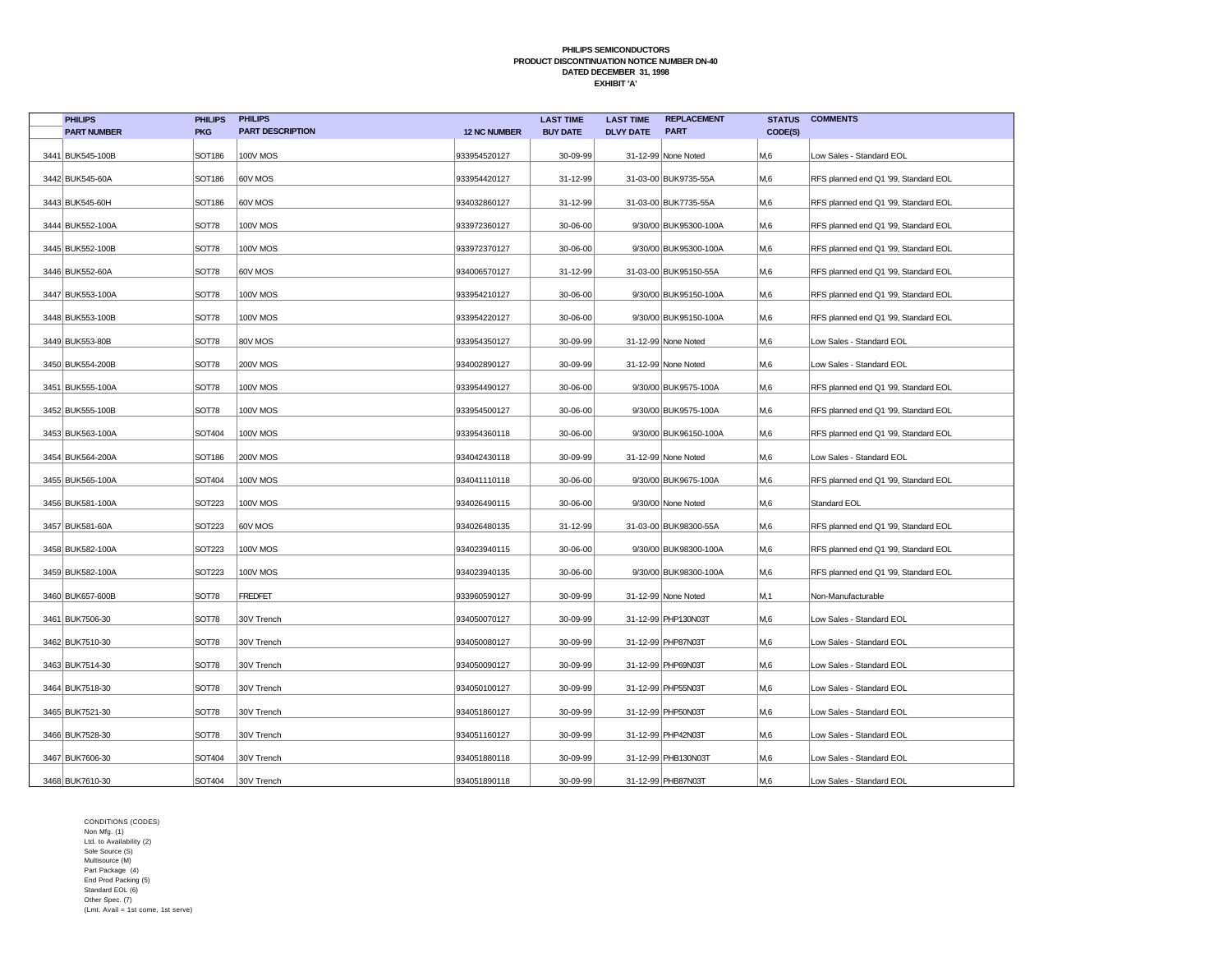| <b>PHILIPS</b>     | <b>PHILIPS</b> | <b>PHILIPS</b>          |                     | <b>LAST TIME</b> | <b>LAST TIME</b> | <b>REPLACEMENT</b>   | <b>STATUS</b> | <b>COMMENTS</b>             |
|--------------------|----------------|-------------------------|---------------------|------------------|------------------|----------------------|---------------|-----------------------------|
| <b>PART NUMBER</b> | <b>PKG</b>     | <b>PART DESCRIPTION</b> | <b>12 NC NUMBER</b> | <b>BUY DATE</b>  | <b>DLVY DATE</b> | <b>PART</b>          | CODE(S)       |                             |
| 3469 BUK7614-30    | <b>SOT404</b>  | 30V Trench              | 934051900118        | 30-09-99         |                  | 31-12-99 PHB69N03T   | M,6           | Low Sales - Standard EOL    |
| 3470 BUK7618-30    | <b>SOT404</b>  | 30V Trench              | 934051910118        | 30-09-99         |                  | 31-12-99 PHB55N03T   | M,6           | Low Sales - Standard EOL    |
| 3471 BUK7621-30    | SOT404         | 30V Trench              | 934051920118        | 30-09-99         |                  | 31-12-99 PHB50N03T   | M,6           | Low Sales - Standard EOL    |
| 3472 BUK7628-30    | <b>SOT404</b>  | 30V Trench              | 934051930118        | 30-09-99         |                  | 31-12-99 PHB42N03T   | M,6           | Low Sales - Standard EOL    |
| 3473 BUK7830-30    | SOT223         | 30V Trench              | 934050980115        | 30-09-99         |                  | 31-12-99 PHT6N03T    | M,6           | Low Sales - Standard EOL    |
| 3474 BUK9506-30    | <b>SOT78</b>   | 30V Trench              | 934050120127        | 30-09-99         |                  | 31-12-99 PHP130N03LT | M,6           | Low Sales - Standard EOL    |
| 3475 BUK9510-30    | SOT78          | 30V Trench              | 934050130127        | 30-09-99         |                  | 31-12-99 PHP87N03LT  | М,6           | Low Sales - Standard EOL    |
| 3476 BUK9514-30    | SOT78          | 30V Trench              | 934050140127        | 30-09-99         |                  | 31-12-99 PHP69N03LT  | M,6           | Low Sales - Standard EOL    |
| 3477 BUK9518-30    | SOT78          | 30V Trench              | 934050150127        | 30-09-99         |                  | 31-12-99 PHP55N03LT  | M,6           | Low Sales - Standard EOL    |
| 3478 BUK9521-30    | <b>SOT78</b>   | 30V Trench              | 934051950127        | 30-09-99         |                  | 31-12-99 PHP50N03LT  | M,6           | Low Sales - Standard EOL    |
| 3479 BUK9528-30    | SOT78          | 30V Trench              | 934051170127        | 30-09-99         |                  | 31-12-99 PHP42N03LT  | M,6           | Low Sales - Standard EOL    |
| 3480 BUK9606-30    | <b>SOT404</b>  | 30V Trench              | 934051970118        | 30-09-99         |                  | 31-12-99 PHB130N03LT | М,6           | Low Sales - Standard EOL    |
| 3481 BUK9610-30    | <b>SOT404</b>  | 30V Trench              | 934051980118        | 30-09-99         |                  | 31-12-99 PHB87N03LT  | M,6           | Low Sales - Standard EOL    |
| 3482 BUK9614-30    | <b>SOT404</b>  | 30V Trench              | 934051990118        | 30-09-99         |                  | 31-12-99 PHB69N03LT  | M,6           | Low Sales - Standard EOL    |
| 3483 BUK9618-30    | <b>SOT404</b>  | 30V Trench              | 934052000118        | 30-09-99         |                  | 31-12-99 PHB55N03LT  | M,6           | Low Sales - Standard EOL    |
| 3484 BUK9621-30    | SOT404         | 30V Trench              | 934052010118        | 30-09-99         |                  | 31-12-99 PHB50N03LT  | M.6           | Low Sales - Standard EOL    |
| 3485 BUK9628-30    | <b>SOT404</b>  | 30V Trench              | 934052020118        | 30-09-99         |                  | 31-12-99 PHB42N03LT  | M.6           | Low Sales - Standard EOL    |
| 3486 BUK9830-30    | SOT223         | 30V Trench              | 934050990115        | 30-09-99         |                  | 31-12-99 PHT6N03LT   | M,6           | Low Sales - Standard EOL    |
| 3487 BUT11XI       |                | SOT186A SMPS Transistor | 934051330127        | 30-09-99         | 31-12-99         |                      | M,6           | No sales in 98, Standar EOL |
| 3488 BUT12         | SOT78          | <b>SMPS Transistor</b>  | 933716110127        | 30-09-99         | 31-12-99         |                      | M,6           | No sales in 98, Standar EOL |
| 3489 BUT12XI       | SOT186A        | <b>SMPS Transistor</b>  | 934051340127        | 30-09-99         | 31-12-99         |                      | M,6           | No sales in 98, Standar EOL |
| 3490 BUT18         | SOT78          | <b>SMPS Transistor</b>  | 933807240127        | 30-09-99         | 31-12-99         |                      | M,6           | No sales in 98, Standar EOL |
| 3491 BUT18F        | SOT186         | <b>SMPS Transistor</b>  | 933807260127        | 30-09-99         | 31-12-99         |                      | M,6           | No sales in 98, Standar EOL |
| 3492 BUT211X       | SOT186A        | <b>SMPS Transistor</b>  | 934040660127        | 30-09-99         |                  | 31-12-99 BUJ103AX    | M,6           | No sales in 98, Standar EOL |
| 3493 BUW11F        | SOT199         | <b>SMPS Transistor</b>  | 933832490127        | 30-09-99         | 31-12-99         |                      | M,6           | No sales in 98, Standar EOL |
| 3494 BUW12AF       | SOT199         | <b>SMPS Transistor</b>  | 933832470127        | 30-09-99         | 31-12-99         |                      | M,6           | No sales in 98, Standar EOL |
| 3495 BUW12F        | SOT199         | <b>SMPS Transistor</b>  | 933832510127        | 30-09-99         | 31-12-99         |                      | M,6           | No sales in 98, Standar EOL |
| 3496 BUW13AF       | <b>SOT199</b>  | <b>SMPS Transistor</b>  | 933832480127        | 30-09-99         | 31-12-99         |                      | M.6           | No sales in 98, Standar EOL |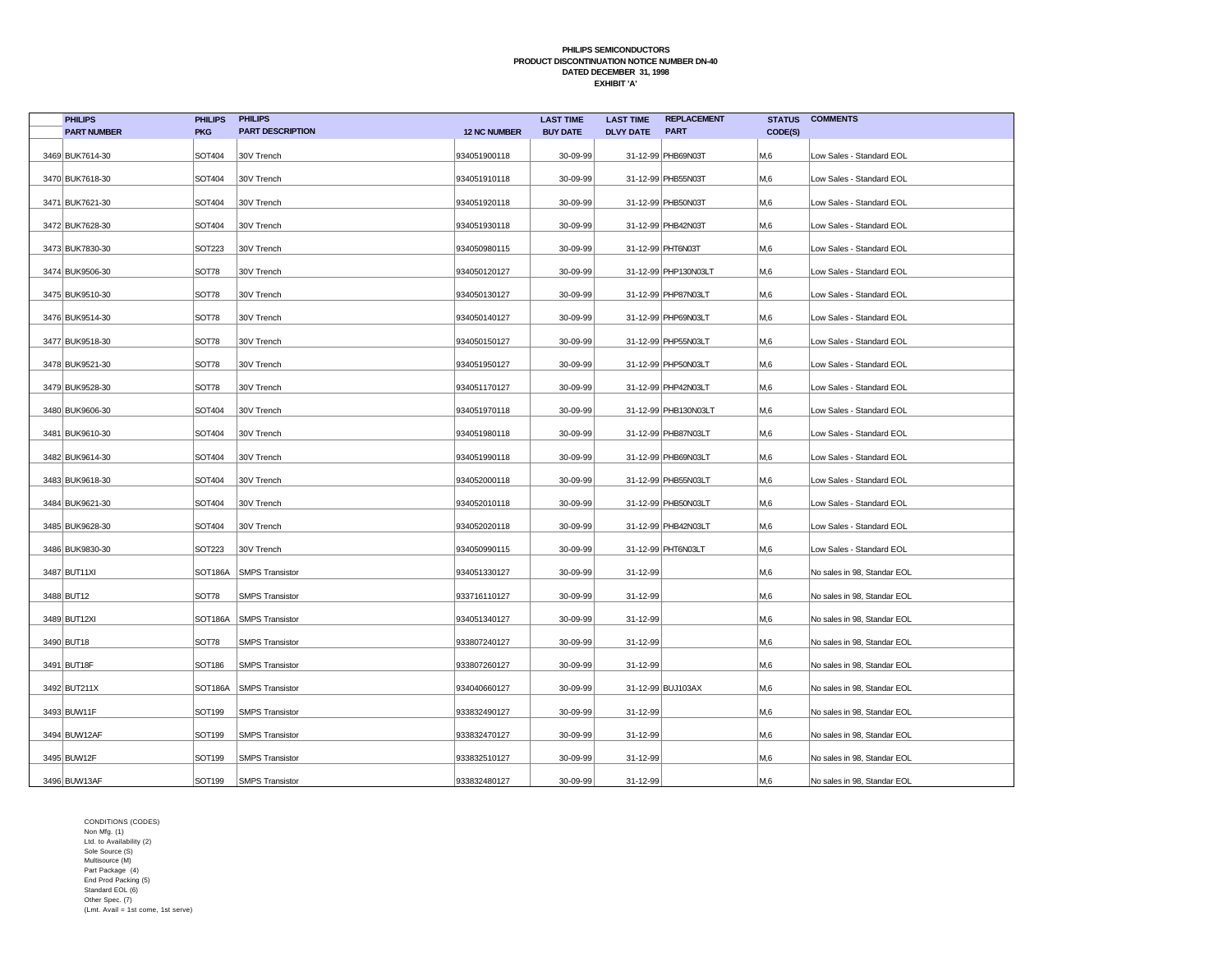| <b>PHILIPS</b>     | <b>PHILIPS</b>    | <b>PHILIPS</b>          |                     | <b>LAST TIME</b> | <b>LAST TIME</b> | <b>REPLACEMENT</b>   | <b>STATUS</b> | <b>COMMENTS</b>             |
|--------------------|-------------------|-------------------------|---------------------|------------------|------------------|----------------------|---------------|-----------------------------|
| <b>PART NUMBER</b> | <b>PKG</b>        | <b>PART DESCRIPTION</b> | <b>12 NC NUMBER</b> | <b>BUY DATE</b>  | <b>DLVY DATE</b> | <b>PART</b>          | CODE(S)       |                             |
| 3497 BUW14         | SOT82             | <b>SMPS Transistor</b>  | 934014100127        | 30-09-99         | 31-12-99         |                      | M,6           | No sales in 98, Standar EOL |
| 3498 BUW84         | SOT <sub>82</sub> | <b>SMPS Transistor</b>  | 933439800127        | 30-09-99         | 31-12-99         |                      | M,6           | No sales in 98, Standar EOL |
| 3499 BUX84F        | <b>SOT186</b>     | <b>SMPS Transistor</b>  | 933760530127        | 30-09-99         | 31-12-99         |                      | M,6           | No sales in 98, Standar EOL |
| 3500 BY188G        | SOD57             | MedPwrRect              | 933608560113        | 30-09-99         |                  | 31-12-99 None Noted  | M,6           | Standard EOL                |
| 3501 BY228/23      | SOD64             | MedPwrRect              | 934045430112        | 30-09-99         | 31-12-99 BY228   |                      | M,6           | Standard EOL                |
| 3502 BY228/50      | SOD64             | MedPwrRect              | 933952390112        | 30-09-99         | 31-12-99 BY228   |                      | M,6           | Standard EOL                |
| 3503 BY278         | SOD64             | MedPwrRect              | 934042600113        | 30-09-99         |                  | 31-12-99 None Noted  | M,6           | Standard EOL                |
| 3504 BY328/21      | SOD64             | MedPwrRect              | 934027260112        | 30-09-99         | 31-12-99 BY328   |                      | M,6           | Standard EOL                |
| 3505 BY328/22      | SOD64             | MedPwrRect              | 934012530112        | 30-09-99         | 31-12-99 BY328   |                      | M,6           | Standard EOL                |
| 3506 BY458         | SOD57             | MedPwrRect              | 933500130113        | 30-09-99         |                  | 31-12-99 None Noted  | M,6           | Standard EOL                |
| 3507 BY527         | SOD57             | MedPwrRect              | 933581010133        | 30-09-99         |                  | 31-12-99 BY527, 163  | M,5           | End Product Packaging DN    |
| 3508 BY558         | SOD115            | MedPwrRect              | 934053220113        | 30-09-99         |                  | 31-12-99 None Noted  | M,4           | Part Package DN             |
| 3509 BY578         | SOD115            | MedPwrRect              | 934053230113        | 30-09-99         |                  | 31-12-99 None Noted  | M,4           | Part Package DN             |
| 3510 BYD11D        | SOD91             | MedPwrRect              | 933923490113        | 30-09-99         |                  | 31-12-99 BYD13D, 113 | M,4           | Part Package DN             |
| 3511 BYD11D        | SOD91             | MedPwrRect              | 933923490133        | 30-09-99         |                  | 31-12-99 BYD13D, 163 | M,4           | Part Package DN             |
| 3512 BYD11D        | SOD91             | MedPwrRect              | 933923490143        | 30-09-99         |                  | 31-12-99 BYD13D, 163 | M,4           | Part Package DN             |
| 3513 BYD11G        | SOD91             | MedPwrRect              | 933923500113        | 30-09-99         |                  | 31-12-99 BYD13G, 113 | M,4           | Part Package DN             |
| 3514 BYD11G        | SOD91             | MedPwrRect              | 933923500133        | 30-09-99         |                  | 31-12-99 BYD13G, 163 | M,4           | Part Package DN             |
| 3515 BYD11G        | SOD91             | MedPwrRect              | 933923500143        | 30-09-99         |                  | 31-12-99 BYD13G, 163 | M,4           | Part Package DN             |
| 3516 BYD11J        | SOD91             | MedPwrRect              | 933923510113        | 30-09-99         |                  | 31-12-99 BYD13J, 113 | M,4           | Part Package DN             |
| 3517 BYD11J        | SOD91             | MedPwrRect              | 933923510133        | 30-09-99         |                  | 31-12-99 BYD13J, 163 | M,4           | Part Package DN             |
| 3518 BYD11J        | SOD91             | MedPwrRect              | 933923510143        | 30-09-99         |                  | 31-12-99 BYD13J, 163 | M,4           | Part Package DN             |
| 3519 BYD11K        | SOD91             | MedPwrRect              | 933923520113        | 30-09-99         |                  | 31-12-99 BYD13K, 113 | M,4           | Part Package DN             |
| 3520 BYD11K        | SOD91             | MedPwrRect              | 933923520133        | 30-09-99         |                  | 31-12-99 BYD13K, 163 | M,4           | Part Package DN             |
| 3521 BYD11K        | SOD91             | MedPwrRect              | 933923520143        | 30-09-99         |                  | 31-12-99 BYD13K, 163 | M,4           | Part Package DN             |
| 3522 BYD11M        | SOD91             | MedPwrRect              | 933923530113        | 30-09-99         |                  | 31-12-99 BYD13M, 113 | M,4           | Part Package DN             |
| 3523 BYD11M        | SOD91             | MedPwrRect              | 933923530133        | 30-09-99         |                  | 31-12-99 BYD13M, 163 | M,4           | Part Package DN             |
| 3524 BYD11M        | SOD91             | MedPwrRect              | 933923530143        | 30-09-99         |                  | 31-12-99 BYD13M, 163 | M,4           | Part Package DN             |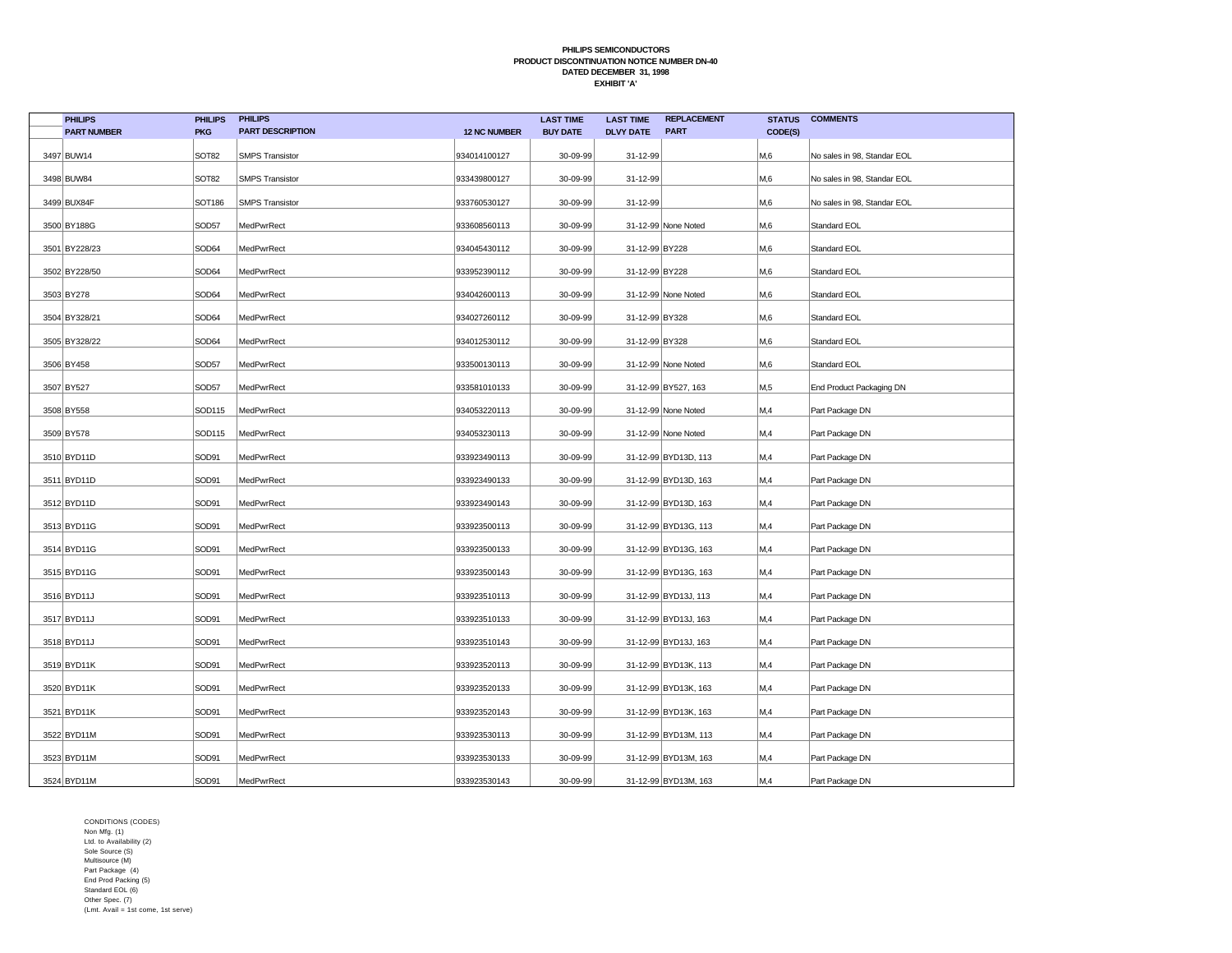| <b>PHILIPS</b>     | <b>PHILIPS</b>    | <b>PHILIPS</b>          |                     | <b>LAST TIME</b> | <b>LAST TIME</b> | <b>REPLACEMENT</b>      | <b>STATUS</b> | <b>COMMENTS</b>          |
|--------------------|-------------------|-------------------------|---------------------|------------------|------------------|-------------------------|---------------|--------------------------|
| <b>PART NUMBER</b> | <b>PKG</b>        | <b>PART DESCRIPTION</b> | <b>12 NC NUMBER</b> | <b>BUY DATE</b>  | <b>DLVY DATE</b> | <b>PART</b>             | CODE(S)       |                          |
| 3525 BYD13D        | SOD81             | MedPwrRect              | 933737730133        | 30-09-99         |                  | 31-12-99 BYD13D, 163    | M,5           | End Product Packaging DN |
| 3526 BYD13D        | SOD81             | MedPwrRect              | 933737730143        | 30-09-99         |                  | 31-12-99 BYD13D, 163    | M,5           | End Product Packaging DN |
| 3527 BYD13G        | SOD81             | MedPwrRect              | 933737740133        | 30-09-99         |                  | 31-12-99 BYD13G, 163    | M,5           | End Product Packaging DN |
| 3528 BYD13G        | SOD81             | MedPwrRect              | 933737740143        | 30-09-99         |                  | 31-12-99 BYD13G, 163    | M,5           | End Product Packaging DN |
| 3529 BYD13G/EB     | SOD81             | MedPwrRect              | 934038810133        | 30-09-99         |                  | 31-12-99 BYD13G/EB, 163 | S, 5          | End Product Packaging DN |
| 3530 BYD13G/EB     | SOD81             | MedPwrRect              | 934038810143        | 30-09-99         |                  | 31-12-99 None Noted     | S,6           | Standard EOL             |
| 3531 BYD13J        | SOD81             | MedPwrRect              | 933737750133        | 30-09-99         |                  | 31-12-99 BYD13J, 163    | M,5           | End Product Packaging DN |
| 3532 BYD13J        | SOD81             | MedPwrRect              | 933737750143        | 30-09-99         |                  | 31-12-99 BYD13J, 163    | M,5           | End Product Packaging DN |
| 3533 BYD13K        | SOD81             | MedPwrRect              | 933737760133        | 30-09-99         |                  | 31-12-99 BYD13K, 163    | M,5           | End Product Packaging DN |
| 3534 BYD13K        | SOD81             | MedPwrRect              | 933737760143        | 30-09-99         |                  | 31-12-99 BYD13K, 163    | M,5           | End Product Packaging DN |
| 3535 BYD13M        | SOD81             | MedPwrRect              | 933737770133        | 30-09-99         |                  | 31-12-99 BYD13M, 163    | M,5           | End Product Packaging DN |
| 3536 BYD13M        | SOD81             | MedPwrRect              | 933737770143        | 30-09-99         |                  | 31-12-99 BYD13M, 163    | M,5           | End Product Packaging DN |
| 3537 BYD13M/EB     | SOD81             | MedPwrRect              | 934038820133        | 30-09-99         |                  | 31-12-99 BYD13M/EB, 163 | S, 5          | End Product Packaging DN |
| 3538 BYD14K        | SOD <sub>84</sub> | MedPwrRect              | 933761040113        | 30-09-99         |                  | 31-12-99 BYW55, 113     | M,4           | Part Package DN          |
| 3539 BYD17D        | SOD87             | MedPwrRect              | 933812230115        | 30-09-99         |                  | 31-12-99 BYD17D, 135    | M,5           | End Product Packaging DN |
| 3540 BYD17G        | SOD87             | MedPwrRect              | 933812240115        | 30-09-99         |                  | 31-12-99 BYD17G, 135    | M,5           | End Product Packaging DN |
| 3541 BYD17J        | SOD87             | MedPwrRect              | 933812250115        | 30-09-99         |                  | 31-12-99 BYD17J, 135    | M,5           | End Product Packaging DN |
| 3542 BYD17K        | SOD87             | MedPwrRect              | 933812260115        | 30-09-99         |                  | 31-12-99 BYD17K, 135    | M,5           | End Product Packaging DN |
| 3543 BYD17M        | SOD87             | MedPwrRect              | 933812270115        | 30-09-99         |                  | 31-12-99 BYD17M, 135    | M,5           | End Product Packaging DN |
| 3544 BYD31D        | SOD91             | MedPwrRect              | 933923540113        | 30-09-99         |                  | 31-12-99 BYD33D, 113    | M,4           | Part Package DN          |
| 3545 BYD31D        | SOD91             | MedPwrRect              | 933923540133        | 30-09-99         |                  | 31-12-99 BYD33D, 163    | M,4           | Part Package DN          |
| 3546 BYD31D        | SOD91             | MedPwrRect              | 933923540143        | 30-09-99         |                  | 31-12-99 BYD33D, 163    | M,4           | Part Package DN          |
| 3547 BYD31G        | SOD91             | MedPwrRect              | 933923550113        | 30-09-99         |                  | 31-12-99 BYD33G, 113    | M,4           | Part Package DN          |
| 3548 BYD31G        | SOD91             | MedPwrRect              | 933923550133        | 30-09-99         |                  | 31-12-99 BYD33G, 163    | M,4           | Part Package DN          |
| 3549 BYD31G        | SOD91             | MedPwrRect              | 933923550143        | 30-09-99         |                  | 31-12-99 BYD33G, 163    | M,4           | Part Package DN          |
| 3550 BYD31J        | SOD91             | MedPwrRect              | 933923560113        | 30-09-99         |                  | 31-12-99 BYD33J, 113    | M,4           | Part Package DN          |
| 3551 BYD31J        | SOD91             | MedPwrRect              | 933923560133        | 30-09-99         |                  | 31-12-99 BYD33J, 163    | M,4           | Part Package DN          |
| 3552 BYD31J        | SOD91             | MedPwrRect              | 933923560143        | 30-09-99         |                  | 31-12-99 BYD33J, 163    | M,4           | Part Package DN          |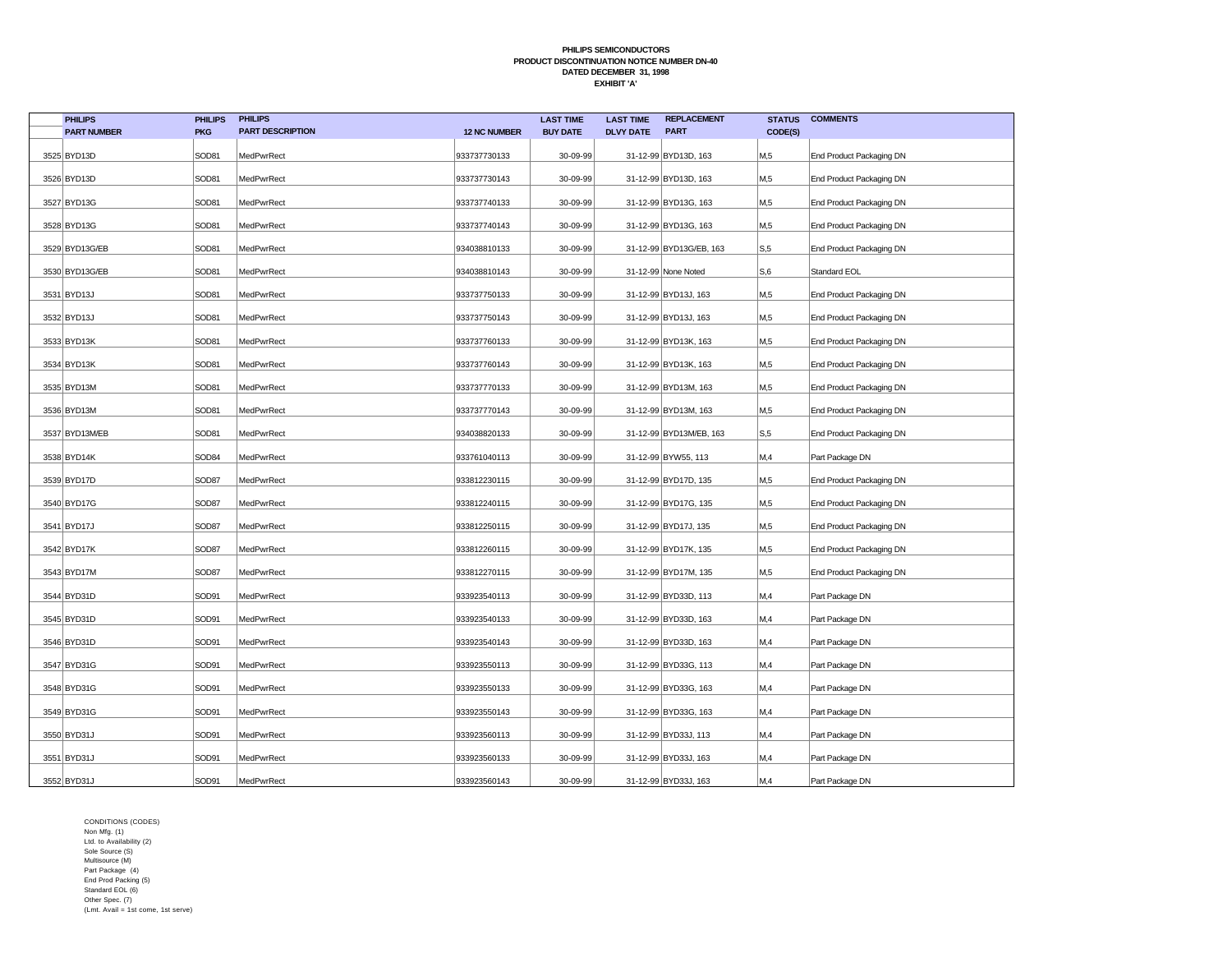| <b>PHILIPS</b>     | <b>PHILIPS</b> | <b>PHILIPS</b>          |                     | <b>LAST TIME</b> | <b>LAST TIME</b> | <b>REPLACEMENT</b>      | <b>STATUS</b>  | <b>COMMENTS</b>          |
|--------------------|----------------|-------------------------|---------------------|------------------|------------------|-------------------------|----------------|--------------------------|
| <b>PART NUMBER</b> | <b>PKG</b>     | <b>PART DESCRIPTION</b> | <b>12 NC NUMBER</b> | <b>BUY DATE</b>  | <b>DLVY DATE</b> | <b>PART</b>             | CODE(S)        |                          |
| 3553 BYD31K        | SOD91          | MedPwrRect              | 933923570113        | 30-09-99         |                  | 31-12-99 BYD33M, 113    | M,4            | Part Package DN          |
| 3554 BYD31K        | SOD91          | MedPwrRect              | 933923570133        | 30-09-99         |                  | 31-12-99 BYD33M, 163    | M,4            | Part Package DN          |
| 3555 BYD31K        | SOD91          | MedPwrRect              | 933923570143        | 30-09-99         |                  | 31-12-99 BYD33M, 163    | M,4            | Part Package DN          |
| 3556 BYD31M        | SOD91          | MedPwrRect              | 933923580113        | 30-09-99         |                  | 31-12-99 BYD33M, 113    | M,4            | Part Package DN          |
| 3557 BYD31M        | SOD91          | MedPwrRect              | 933923580133        | 30-09-99         |                  | 31-12-99 BYD33M, 163    | M,4            | Part Package DN          |
| 3558 BYD31M        | SOD91          | MedPwrRect              | 933923580143        | 30-09-99         |                  | 31-12-99 BYD33M, 163    | M,4            | Part Package DN          |
| 3559 BYD33D        | SOD81          | MedPwrRect              | 933723400133        | 30-09-99         |                  | 31-12-99 BYD33D, 163    | M,5            | End Product Packaging DN |
| 3560 BYD33D        | SOD81          | MedPwrRect              | 933723400143        | 30-09-99         |                  | 31-12-99 BYD33D, 163    | M,5            | End Product Packaging DN |
| 3561 BYD33D        | SOD81          | MedPwrRect              | 933723400699        | 30-09-99         |                  | 31-12-99 BYD33D, 163    | M,5            | End Product Packaging DN |
| 3562 BYD33G        | SOD81          | MedPwrRect              | 933723410133        | 30-09-99         |                  | 31-12-99 BYD33G, 163    | M,5            | End Product Packaging DN |
| 3563 BYD33G        | SOD81          | MedPwrRect              | 933723410143        | 30-09-99         |                  | 31-12-99 BYD33G, 163    | M,5            | End Product Packaging DN |
| 3564 BYD33G        | SOD81          | MedPwrRect              | 933723410699        | 30-09-99         |                  | 31-12-99 BYD33G, 163    | M,5            | End Product Packaging DN |
| 3565 BYD33J        | SOD81          | MedPwrRect              | 933723420133        | 30-09-99         |                  | 31-12-99 BYD33J, 163    | M,5            | End Product Packaging DN |
| 3566 BYD33J        | SOD81          | MedPwrRect              | 933723420143        | 30-09-99         |                  | 31-12-99 BYD33J, 163    | M,5            | End Product Packaging DN |
| 3567 BYD33J        | SOD81          | MedPwrRect              | 933723420699        | 30-09-99         |                  | 31-12-99 BYD33J, 163    | M,5            | End Product Packaging DN |
| 3568 BYD33J/EB     | SOD81          | MedPwrRect              | 934038840133        | 30-09-99         |                  | 31-12-99 BYD33J/EB, 163 | S, 5           | End Product Packaging DN |
| 3569 BYD33K        | SOD81          | MedPwrRect              | 933741020113        | 30-09-99         |                  | 31-12-99 BYD33M, 113    | M,6            | Standard EOL             |
| 3570 BYD33K        | SOD81          | MedPwrRect              | 933741020133        | 30-09-99         |                  | 31-12-99 BYD33M, 163    | M,6            | Standard EOL             |
| 3571 BYD33K        | SOD81          | MedPwrRect              | 933741020143        | 30-09-99         |                  | 31-12-99 BYD33M, 163    | M,6            | Standard EOL             |
| 3572 BYD33K        | SOD81          | MedPwrRect              | 933741020163        | 30-09-99         |                  | 31-12-99 BYD33M, 163    | M,6            | Standard EOL             |
| 3573 BYD33K        | SOD81          | MedPwrRect              | 933741020699        | 30-09-99         |                  | 31-12-99 BYD33M, 163    | M,6            | Standard EOL             |
| 3574 BYD33M        | SOD81          | MedPwrRect              | 933741030133        | 30-09-99         |                  | 31-12-99 BYD33M, 163    | M,5            | End Product Packaging DN |
| 3575 BYD33M        | SOD81          | MedPwrRect              | 933741030143        | 30-09-99         |                  | 31-12-99 BYD33M, 163    | M,5            | End Product Packaging DN |
| 3576 BYD33M        | SOD81          | MedPwrRect              | 933741030699        | 30-09-99         |                  | 31-12-99 BYD33M, 163    | M,5            | End Product Packaging DN |
| 3577 BYD33M/EB     | SOD81          | MedPwrRect              | 934038850133        | 30-09-99         |                  | 31-12-99 BYD33M/EB, 163 | S, 5           | End Product Packaging DN |
| 3578 BYD33U        | SOD81          | MedPwrRect              | 934031690113        | 30-09-99         |                  | 31-12-99 BYD33V, 113    | M,6            | Standard EOL             |
| 3579 BYD33U        | SOD81          | MedPwrRect              | 934031690133        | 30-09-99         |                  | 31-12-99 BYD33V, 163    | M,6            | Standard EOL             |
| 3580 BYD33U        | SOD81          | MedPwrRect              | 934031690143        | 30-09-99         |                  | 31-12-99 BYD33V, 163    | M <sub>0</sub> | Standard EOL             |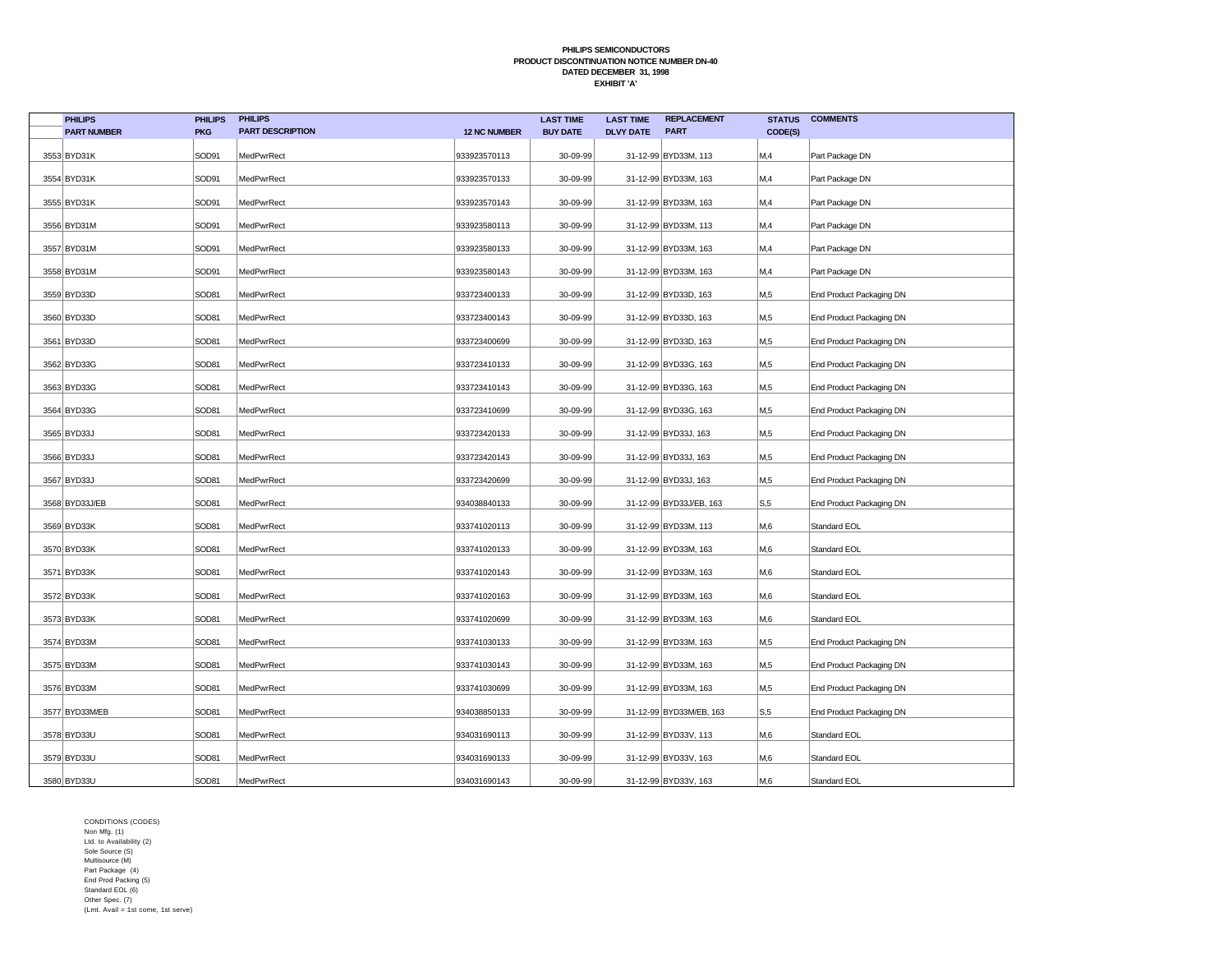| <b>PHILIPS</b>     | <b>PHILIPS</b> | <b>PHILIPS</b>          |                     | <b>LAST TIME</b> | <b>LAST TIME</b> | <b>REPLACEMENT</b>      | <b>STATUS</b> | <b>COMMENTS</b>          |
|--------------------|----------------|-------------------------|---------------------|------------------|------------------|-------------------------|---------------|--------------------------|
| <b>PART NUMBER</b> | <b>PKG</b>     | <b>PART DESCRIPTION</b> | <b>12 NC NUMBER</b> | <b>BUY DATE</b>  | <b>DLVY DATE</b> | <b>PART</b>             | CODE(S)       |                          |
| 3581 BYD33U/EB     | SOD81          | MedPwrRect              | 934040670113        | 30-09-99         |                  | 31-12-99 BYD33V/EB, 113 | S,6           | Standard EOL             |
| 3582 BYD33U/EB     | SOD81          | MedPwrRect              | 934040670133        | 30-09-99         |                  | 31-12-99 BYD33V/EB, 163 | S,6           | Standard EOL             |
| 3583 BYD33V        | SOD81          | MedPwrRect              | 934031700133        | 30-09-99         |                  | 31-12-99 BYD33V, 163    | M,5           | End Product Packaging DN |
| 3584 BYD33V        | SOD81          | MedPwrRect              | 934031700143        | 30-09-99         |                  | 31-12-99 BYD33V, 163    | M,5           | End Product Packaging DN |
| 3585 BYD33V/EB     | SOD81          | MedPwrRect              | 934038860133        | 30-09-99         |                  | 31-12-99 BYD33V/EB, 163 | S, 5          | End Product Packaging DN |
| 3586 BYD34M        | SOD84          | MedPwrRect              | 933909280113        | 30-09-99         |                  | 31-12-99 BYV96E, 113    | M,4           | Part Package DN          |
| 3587 BYD37D        | SOD87          | MedPwrRect              | 933812280115        | 30-09-99         |                  | 31-12-99 BYD37D, 135    | M,5           | End Product Packaging DN |
| 3588 BYD37G        | SOD87          | MedPwrRect              | 933812290115        | 30-09-99         |                  | 31-12-99 BYD37G, 135    | M,5           | End Product Packaging DN |
| 3589 BYD37J        | SOD87          | MedPwrRect              | 933812300115        | 30-09-99         |                  | 31-12-99 BYD37J, 135    | M,5           | End Product Packaging DN |
| 3590 BYD37J/AT     | SOD87          | MedPwrRect              | 934010930115        | 30-09-99         |                  | 31-12-99 None Noted     | S,6           | Standard EOL             |
| 3591 BYD37K        | SOD87          | MedPwrRect              | 933812310115        | 30-09-99         |                  | 31-12-99 BYD37M, 135    | M,6           | Standard EOL             |
| 3592 BYD37K        | SOD87          | MedPwrRect              | 933812310135        | 30-09-99         |                  | 31-12-99 BYD37M, 135    | M,6           | Standard EOL             |
| 3593 BYD37M        | SOD87          | MedPwrRect              | 933812320115        | 30-09-99         |                  | 31-12-99 BYD37M, 135    | M,5           | End Product Packaging DN |
| 3594 BYD43-16      | SOD81          | MedPwrRect              | 934036960113        | 30-09-99         |                  | 31-12-99 BYD43-20, 113  | M,6           | Standard EOL             |
| 3595 BYD43-18      | SOD81          | MedPwrRect              | 934036970113        | 30-09-99         |                  | 31-12-99 BYD43-20, 113  | M,6           | Standard EOL             |
| 3596 BYD43-20      | SOD81          | MedPwrRect              | 934015540133        | 30-09-99         |                  | 31-12-99 BYD43-20, 163  | M,5           | End Product Packaging DN |
| 3597 BYD43-20      | SOD81          | MedPwrRect              | 934015540143        | 30-09-99         |                  | 31-12-99 BYD43-20, 163  | M,5           | End Product Packaging DN |
| 3598 BYD43U        | SOD81          | MedPwrRect              | 934031710113        | 30-09-99         |                  | 31-12-99 BYD43V, 113    | M,6           | Standard EOL             |
| 3599 BYD43U        | SOD81          | MedPwrRect              | 934031710133        | 30-09-99         |                  | 31-12-99 BYD43V, 163    | M,6           | Standard EOL             |
| 3600 BYD43U        | SOD81          | MedPwrRect              | 934031710143        | 30-09-99         |                  | 31-12-99 BYD43V, 163    | M,6           | Standard EOL             |
| 3601 BYD43V        | SOD81          | MedPwrRect              | 934031720133        | 30-09-99         |                  | 31-12-99 BYD43V, 163    | M,5           | End Product Packaging DN |
| 3602 BYD43V        | SOD81          | MedPwrRect              | 934031720143        | 30-09-99         |                  | 31-12-99 BYD43V, 163    | M,5           | End Product Packaging DN |
| 3603 BYD47-16      | SOD87          | MedPwrRect              | 934031260115        | 30-09-99         |                  | 31-12-99 BYD47-20, 135  | M,6           | Standard EOL             |
| 3604 BYD47-18      | SOD87          | MedPwrRect              | 934031270115        | 30-09-99         |                  | 31-12-99 BYD47-20, 135  | M,6           | Standard EOL             |
| 3605 BYD47-20      | SOD87          | MedPwrRect              | 934031280115        | 30-09-99         |                  | 31-12-99 BYD47-20, 135  | M,5           | End Product Packaging DN |
| 3606 BYD52D        | SOD120         | MedPwrRect              | 934055247143        | 30-09-99         |                  | 31-12-99 BYD52G, 143    | M,6           | Standard EOL             |
| 3607 BYD53D        | SOD81          | MedPwrRect              | 934054838113        | 30-09-99         |                  | 31-12-99 BYD53G, 113    | M,6           | Standard EOL             |
| 3608 BYD53U        | SOD81          | MedPwrRect              | 934031730113        | 30-09-99         |                  | 31-12-99 BYD53V, 113    | M,6           | Standard EOL             |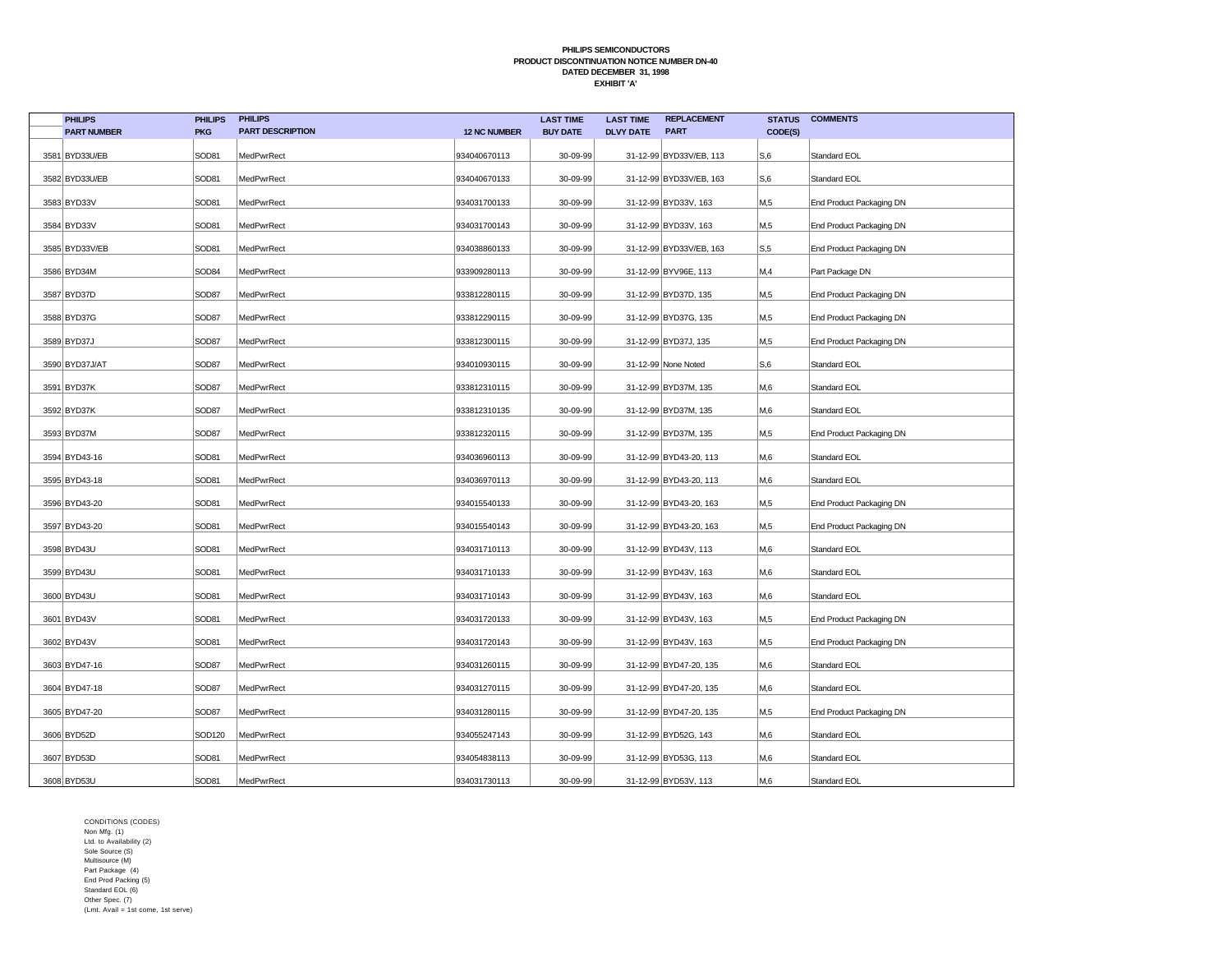| <b>PHILIPS</b>     | <b>PHILIPS</b> | <b>PHILIPS</b>          |                     | <b>LAST TIME</b> | <b>LAST TIME</b> | <b>REPLACEMENT</b>   | <b>STATUS</b>    | <b>COMMENTS</b>          |
|--------------------|----------------|-------------------------|---------------------|------------------|------------------|----------------------|------------------|--------------------------|
| <b>PART NUMBER</b> | <b>PKG</b>     | <b>PART DESCRIPTION</b> | <b>12 NC NUMBER</b> | <b>BUY DATE</b>  | <b>DLVY DATE</b> | <b>PART</b>          | CODE(S)          |                          |
| 3609 BYD53U        | SOD81          | MedPwrRect              | 934031730133        | 30-09-99         |                  | 31-12-99 BYD53V, 163 | M,6              | Standard EOL             |
| 3610 BYD53U        | SOD81          | MedPwrRect              | 934031730143        | 30-09-99         |                  | 31-12-99 BYD53V, 163 | M,6              | Standard EOL             |
| 3611 BYD53V        | SOD81          | MedPwrRect              | 934031740133        | 30-09-99         |                  | 31-12-99 BYD53V, 163 | M <sub>0.5</sub> | End Product Packaging DN |
| 3612 BYD53V        | SOD81          | MedPwrRect              | 934031740143        | 30-09-99         |                  | 31-12-99 BYD53V, 163 | M <sub>0.5</sub> | End Product Packaging DN |
| 3613 BYD57D        | SOD87          | MedPwrRect              | 934034960115        | 30-09-99         |                  | 31-12-99 BYD57G, 135 | M <sub>0</sub>   | Standard EOL             |
| 3614 BYD57G        | SOD87          | MedPwrRect              | 934034970115        | 30-09-99         |                  | 31-12-99 BYD57G, 135 | M,5              | End Product Packaging DN |
| 3615 BYD57J        | SOD87          | MedPwrRect              | 934024210115        | 30-09-99         |                  | 31-12-99 BYD57J, 135 | M,5              | End Product Packaging DN |
| 3616 BYD57K        | SOD87          | MedPwrRect              | 934024230115        | 30-09-99         |                  | 31-12-99 BYD57K, 135 | M,5              | End Product Packaging DN |
| 3617 BYD57M        | SOD87          | MedPwrRect              | 934024220115        | 30-09-99         |                  | 31-12-99 BYD57M, 135 | M,5              | End Product Packaging DN |
| 3618 BYD57U        | SOD87          | MedPwrRect              | 934054832115        | 30-09-99         |                  | 31-12-99 BYD57V, 135 | M,6              | Standard EOL             |
| 3619 BYD57V        | SOD87          | MedPwrRect              | 934054830115        | 30-09-99         |                  | 31-12-99 BYD57V, 135 | M,5              | End Product Packaging DN |
| 3620 BYD67         | SOD87          | MedPwrRect              | 934054833115        | 30-09-99         |                  | 31-12-99 BYD67, 135  | M,5              | End Product Packaging DN |
| 3621 BYD71A        | SOD91          | MedPwrRect              | 933923590113        | 30-09-99         |                  | 31-12-99 BYD73A, 113 | M,4              | Part Package DN          |
| 3622 BYD71A        | SOD91          | MedPwrRect              | 933923590133        | 30-09-99         |                  | 31-12-99 BYD73A, 163 | M,4              | Part Package DN          |
| 3623 BYD71A        | SOD91          | MedPwrRect              | 933923590143        | 30-09-99         |                  | 31-12-99 BYD73A, 163 | M,4              | Part Package DN          |
| 3624 BYD71B        | SOD91          | MedPwrRect              | 933923600113        | 30-09-99         |                  | 31-12-99 BYD73B, 113 | M,4              | Part Package DN          |
| 3625 BYD71B        | SOD91          | MedPwrRect              | 933923600133        | 30-09-99         |                  | 31-12-99 BYD73B, 163 | M,4              | Part Package DN          |
| 3626 BYD71B        | SOD91          | MedPwrRect              | 933923600143        | 30-09-99         |                  | 31-12-99 BYD73B, 163 | M,4              | Part Package DN          |
| 3627 BYD71C        | SOD91          | MedPwrRect              | 933923610113        | 30-09-99         |                  | 31-12-99 BYD73C, 113 | M,4              | Part Package DN          |
| 3628 BYD71C        | SOD91          | MedPwrRect              | 933923610133        | 30-09-99         |                  | 31-12-99 BYD73C, 163 | M,4              | Part Package DN          |
| 3629 BYD71C        | SOD91          | MedPwrRect              | 933923610143        | 30-09-99         |                  | 31-12-99 BYD73C, 163 | M,4              | Part Package DN          |
| 3630 BYD71D        | SOD91          | MedPwrRect              | 933923620113        | 30-09-99         |                  | 31-12-99 BYD73D, 113 | M,4              | Part Package DN          |
| 3631 BYD71D        | SOD91          | MedPwrRect              | 933923620133        | 30-09-99         |                  | 31-12-99 BYD73D, 163 | M,4              | Part Package DN          |
| 3632 BYD71D        | SOD91          | MedPwrRect              | 933923620143        | 30-09-99         |                  | 31-12-99 BYD73D, 163 | M,4              | Part Package DN          |
| 3633 BYD71E        | SOD91          | MedPwrRect              | 933923630113        | 30-09-99         |                  | 31-12-99 BYD73G, 113 | M,4              | Part Package DN          |
| 3634 BYD71E        | SOD91          | MedPwrRect              | 933923630133        | 30-09-99         |                  | 31-12-99 BYD73G, 163 | M,4              | Part Package DN          |
| 3635 BYD71E        | SOD91          | MedPwrRect              | 933923630143        | 30-09-99         |                  | 31-12-99 BYD73G, 163 | M,4              | Part Package DN          |
| 3636 BYD71F        | SOD91          | MedPwrRect              | 933923640113        | 30-09-99         |                  | 31-12-99 BYD73G, 113 | M,4              | Part Package DN          |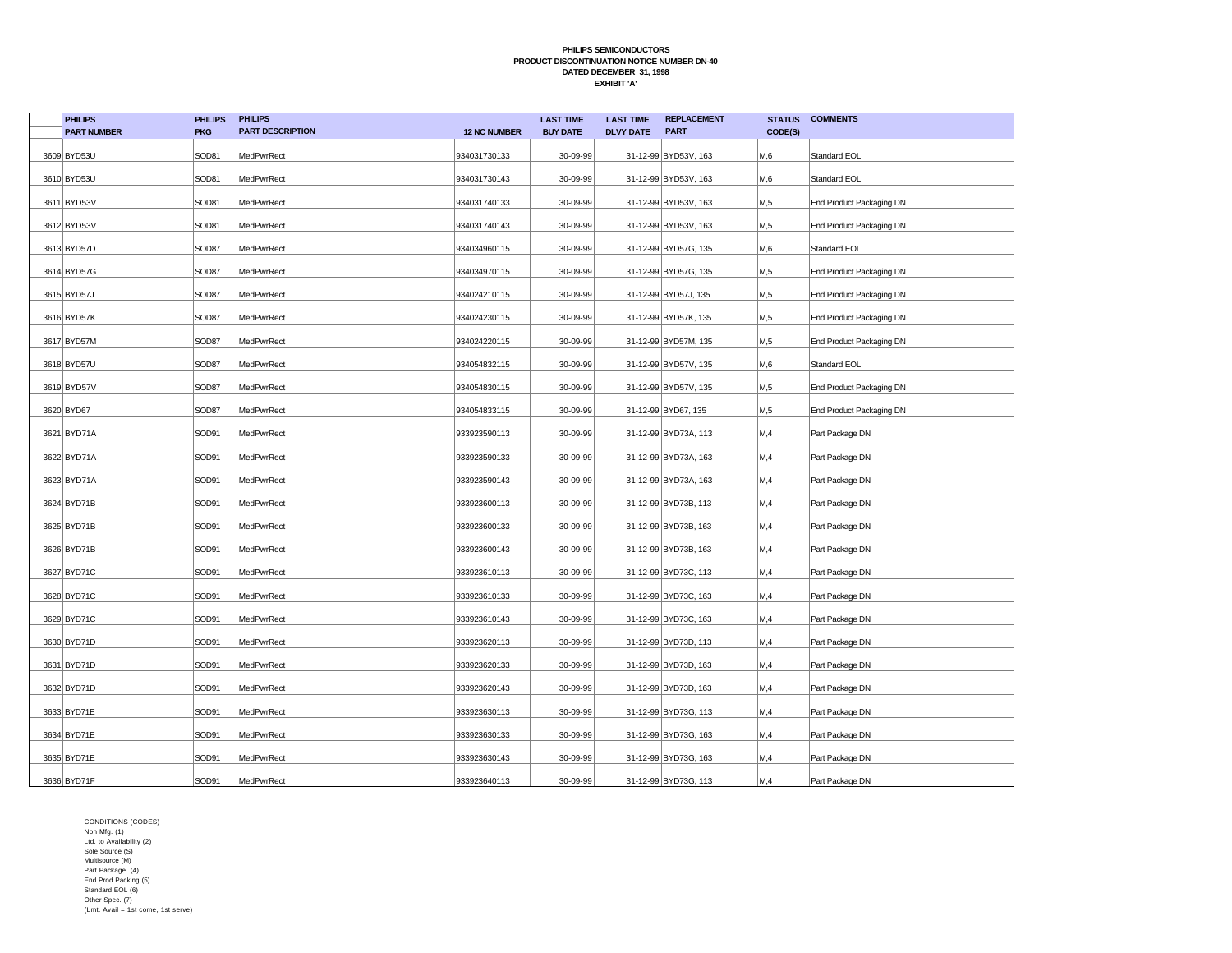| <b>PHILIPS</b>     | <b>PHILIPS</b>    | <b>PHILIPS</b>          |                     | <b>LAST TIME</b> | <b>LAST TIME</b> | <b>REPLACEMENT</b>      | <b>STATUS</b> | <b>COMMENTS</b>          |
|--------------------|-------------------|-------------------------|---------------------|------------------|------------------|-------------------------|---------------|--------------------------|
| <b>PART NUMBER</b> | <b>PKG</b>        | <b>PART DESCRIPTION</b> | <b>12 NC NUMBER</b> | <b>BUY DATE</b>  | <b>DLVY DATE</b> | <b>PART</b>             | CODE(S)       |                          |
| 3637 BYD71F        | SOD91             | MedPwrRect              | 933923640133        | 30-09-99         |                  | 31-12-99 BYD73G, 163    | M,4           | Part Package DN          |
| 3638 BYD71F        | SOD91             | MedPwrRect              | 933923640143        | 30-09-99         |                  | 31-12-99 BYD73G, 163    | M,4           | Part Package DN          |
| 3639 BYD71G        | SOD91             | MedPwrRect              | 933923650113        | 30-09-99         |                  | 31-12-99 BYD73G, 113    | M,4           | Part Package DN          |
| 3640 BYD71G        | SOD91             | MedPwrRect              | 933923650133        | 30-09-99         |                  | 31-12-99 BYD73G, 163    | M,4           | Part Package DN          |
| 3641 BYD71G        | SOD91             | MedPwrRect              | 933923650143        | 30-09-99         |                  | 31-12-99 BYD73G, 163    | M,4           | Part Package DN          |
| 3642 BYD72E        | SOD120            | MedPwrRect              | 934055254143        | 30-09-99         |                  | 31-12-99 BYD72G, 143    | M,6           | Standard EOL             |
| 3643 BYD72F        | SOD120            | MedPwrRect              | 934055255143        | 30-09-99         |                  | 31-12-99 BYD72G, 143    | M,6           | Standard EOL             |
| 3644 BYD73A        | SOD81             | MedPwrRect              | 933753740133        | 30-09-99         |                  | 31-12-99 BYD73A, 163    | M,5           | End Product Packaging DN |
| 3645 BYD73A        | SOD81             | MedPwrRect              | 933753740143        | 30-09-99         |                  | 31-12-99 BYD73A, 163    | M,5           | End Product Packaging DN |
| 3646 BYD73B        | SOD81             | MedPwrRect              | 933753750133        | 30-09-99         |                  | 31-12-99 BYD73B, 163    | M,5           | End Product Packaging DN |
| 3647 BYD73B        | SOD81             | MedPwrRect              | 933753750143        | 30-09-99         |                  | 31-12-99 BYD73B, 163    | M,5           | End Product Packaging DN |
| 3648 BYD73C        | SOD81             | MedPwrRect              | 933753760133        | 30-09-99         |                  | 31-12-99 BYD73C, 163    | M,5           | End Product Packaging DN |
| 3649 BYD73C        | SOD81             | MedPwrRect              | 933753760143        | 30-09-99         |                  | 31-12-99 BYD73C, 163    | M,5           | End Product Packaging DN |
| 3650 BYD73D        | SOD81             | MedPwrRect              | 933753770133        | 30-09-99         |                  | 31-12-99 BYD73D, 163    | M,5           | End Product Packaging DN |
| 3651 BYD73D        | SOD81             | MedPwrRect              | 933753770143        | 30-09-99         |                  | 31-12-99 BYD73D, 163    | M,5           | End Product Packaging DN |
| 3652 BYD73E        | SOD81             | MedPwrRect              | 933753780113        | 30-09-99         |                  | 31-12-99 BYD73G, 113    | M,6           | Standard EOL             |
| 3653 BYD73E        | SOD81             | MedPwrRect              | 933753780133        | 30-09-99         |                  | 31-12-99 BYD73G, 163    | M,6           | Standard EOL             |
| 3654 BYD73E        | SOD81             | MedPwrRect              | 933753780143        | 30-09-99         |                  | 31-12-99 BYD73G, 163    | M,6           | Standard EOL             |
| 3655 BYD73F        | SOD81             | MedPwrRect              | 933753790113        | 30-09-99         |                  | 31-12-99 BYD73G, 113    | M,6           | Standard EOL             |
| 3656 BYD73F        | SOD81             | MedPwrRect              | 933753790133        | 30-09-99         |                  | 31-12-99 BYD73G, 163    | M,6           | Standard EOL             |
| 3657 BYD73F        | SOD81             | MedPwrRect              | 933753790143        | 30-09-99         |                  | 31-12-99 BYD73G, 163    | M,6           | Standard EOL             |
| 3658 BYD73G        | SOD81             | MedPwrRect              | 933753800133        | 30-09-99         |                  | 31-12-99 BYD73G, 163    | M,5           | End Product Packaging DN |
| 3659 BYD73G        | SOD81             | MedPwrRect              | 933753800143        | 30-09-99         |                  | 31-12-99 BYD73G, 163    | M,5           | End Product Packaging DN |
| 3660 BYD74B        | SOD84             | MedPwrRect              | 933761070133        | 30-09-99         |                  | 31-12-99 BYV27-100, 163 | M,4           | Part Package DN          |
| 3661 BYD74C        | SOD <sub>84</sub> | MedPwrRect              | 933761080153        | 30-09-99         |                  | 31-12-99 BYV27-150, 163 | M,4           | Part Package DN          |
| 3662 BYD77A        | SOD87             | MedPwrRect              | 933812330115        | 30-09-99         |                  | 31-12-99 BYD77A, 135    | M,5           | End Product Packaging DN |
| 3663 BYD77B        | SOD87             | MedPwrRect              | 933812340115        | 30-09-99         |                  | 31-12-99 BYD77B, 135    | M,5           | End Product Packaging DN |
| 3664 BYD77C        | SOD87             | MedPwrRect              | 933812350115        | 30-09-99         |                  | 31-12-99 BYD77C, 135    | M,5           | End Product Packaging DN |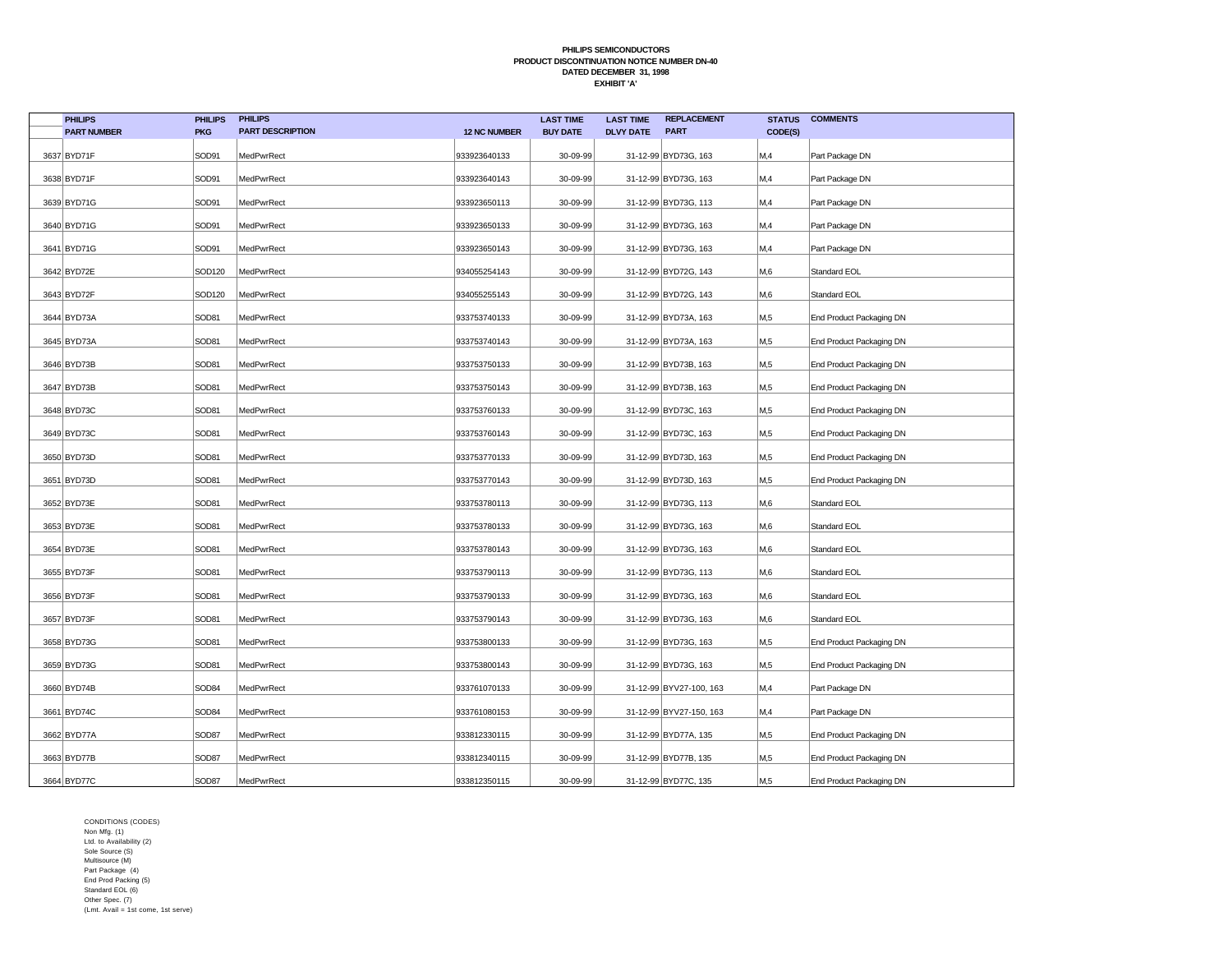| <b>PHILIPS</b>     | <b>PHILIPS</b> | <b>PHILIPS</b>          |                     | <b>LAST TIME</b> | <b>LAST TIME</b> | <b>REPLACEMENT</b>   | <b>STATUS</b> | <b>COMMENTS</b>          |
|--------------------|----------------|-------------------------|---------------------|------------------|------------------|----------------------|---------------|--------------------------|
| <b>PART NUMBER</b> | <b>PKG</b>     | <b>PART DESCRIPTION</b> | <b>12 NC NUMBER</b> | <b>BUY DATE</b>  | <b>DLVY DATE</b> | <b>PART</b>          | CODE(S)       |                          |
| 3665 BYD77D        | SOD87          | MedPwrRect              | 933812360115        | 30-09-99         |                  | 31-12-99 BYD77D, 135 | M,5           | End Product Packaging DN |
| 3666 BYD77E        | SOD87          | MedPwrRect              | 933812370115        | 30-09-99         |                  | 31-12-99 BYD77G, 135 | M,6           | Standard EOL             |
| 3667 BYD77E        | SOD87          | MedPwrRect              | 933812370135        | 30-09-99         |                  | 31-12-99 BYD77G, 135 | M,6           | Standard EOL             |
| 3668 BYD77F        | SOD87          | MedPwrRect              | 933812380115        | 30-09-99         |                  | 31-12-99 BYD77G, 135 | M,6           | Standard EOL             |
| 3669 BYD77F        | SOD87          | MedPwrRect              | 933812380135        | 30-09-99         |                  | 31-12-99 BYD77G, 135 | M,6           | Standard EOL             |
| 3670 BYD77G        | SOD87          | MedPwrRect              | 933812390115        | 30-09-99         |                  | 31-12-99 BYD77G, 135 | M,5           | End Product Packaging DN |
| 3671 BYG50D        | SOD106         | MedPwrRect              | 934031100115        | 30-09-99         |                  | 31-12-99 None Noted  | M,6           | Standard EOL             |
| 3672 BYG50D        | SOD106         | MedPwrRect              | 934031100135        | 30-09-99         |                  | 31-12-99 None Noted  | M,6           | Standard EOL             |
| 3673 BYG50G        | SOD106         | MedPwrRect              | 934031110115        | 30-09-99         |                  | 31-12-99 None Noted  | M,6           | Standard EOL             |
| 3674 BYG50G        | SOD106         | MedPwrRect              | 934031110135        | 30-09-99         |                  | 31-12-99 None Noted  | M,6           | Standard EOL             |
| 3675 BYG50J        | SOD106         | MedPwrRect              | 934031120115        | 30-09-99         |                  | 31-12-99 None Noted  | M,6           | Standard EOL             |
| 3676 BYG50J        | SOD106         | MedPwrRect              | 934031120135        | 30-09-99         |                  | 31-12-99 None Noted  | M,6           | Standard EOL             |
| 3677 BYG50K        | SOD106         | MedPwrRect              | 934031930115        | 30-09-99         |                  | 31-12-99 None Noted  | M,6           | Standard EOL             |
| 3678 BYG50M        | SOD106         | MedPwrRect              | 934031940115        | 30-09-99         |                  | 31-12-99 None Noted  | M,6           | Standard EOL             |
| 3679 BYG60D        | SOD106         | MedPwrRect              | 934031130115        | 30-09-99         |                  | 31-12-99 None Noted  | M,6           | Standard EOL             |
| 3680 BYG60G        | SOD106         | MedPwrRect              | 934031140115        | 30-09-99         |                  | 31-12-99 None Noted  | M,6           | Standard EOL             |
| 3681 BYG60J        | SOD106         | MedPwrRect              | 934031150115        | 30-09-99         |                  | 31-12-99 None Noted  | M,6           | Standard EOL             |
| 3682 BYG60K        | SOD106         | MedPwrRect              | 934031950115        | 30-09-99         |                  | 31-12-99 None Noted  | M,6           | Standard EOL             |
| 3683 BYG60M        | SOD106         | MedPwrRect              | 934031960115        | 30-09-99         |                  | 31-12-99 None Noted  | M,6           | Standard EOL             |
| 3684 BYG70D        | SOD106         | MedPwrRect              | 934031160115        | 30-09-99         |                  | 31-12-99 BYG70G, 135 | M,6           | Standard EOL             |
| 3685 BYG70G        | SOD106         | MedPwrRect              | 934031170115        | 30-09-99         |                  | 31-12-99 BYG70G, 135 | M,5           | End Product Packaging DN |
| 3686 BYG70J        | SOD106         | MedPwrRect              | 934031180115        | 30-09-99         |                  | 31-12-99 BYG70J, 135 | M,5           | End Product Packaging DN |
| 3687 BYG80A        | SOD106         | MedPwrRect              | 934033610115        | 30-09-99         |                  | 31-12-99 BYG80A, 135 | M,5           | End Product Packaging DN |
| 3688 BYG80B        | SOD106         | MedPwrRect              | 934033620115        | 30-09-99         |                  | 31-12-99 BYG80B, 135 | M,5           | End Product Packaging DN |
| 3689 BYG80C        | SOD106         | MedPwrRect              | 934033630115        | 30-09-99         |                  | 31-12-99 BYG80C, 135 | M,5           | End Product Packaging DN |
| 3690 BYG80D        | SOD106         | MedPwrRect              | 934033640115        | 30-09-99         |                  | 31-12-99 BYG80D, 135 | M,5           | End Product Packaging DN |
| 3691 BYG80E        | SOD106         | MedPwrRect              | 934033650115        | 30-09-99         |                  | 31-12-99 BYG80G, 135 | M,6           | Standard EOL             |
| 3692 BYG80F        | SOD106         | MedPwrRect              | 934033660115        | 30-09-99         |                  | 31-12-99 BYG80G, 135 | M,6           | Standard EOL             |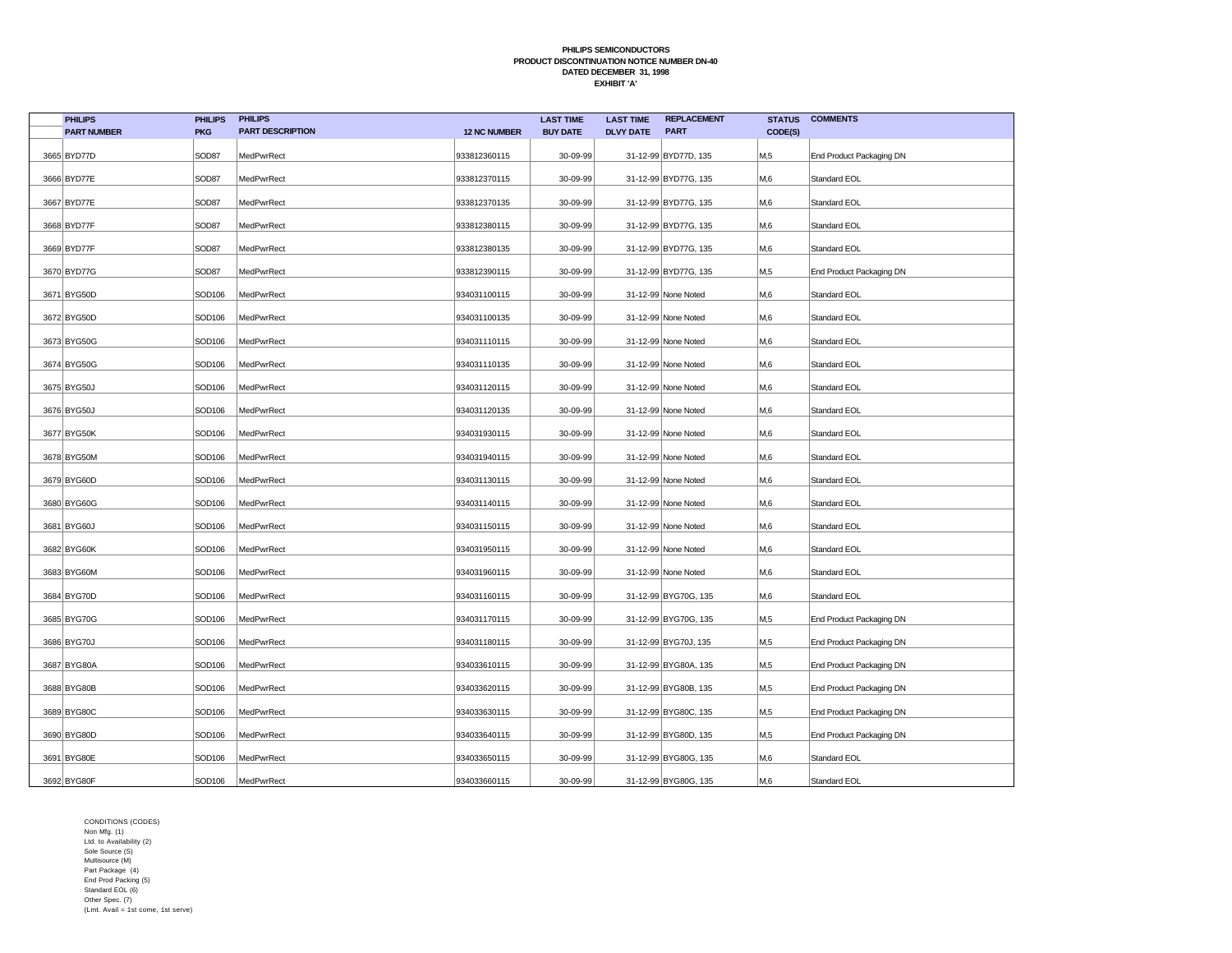| <b>PHILIPS</b>     | <b>PHILIPS</b> | <b>PHILIPS</b>          |                     | <b>LAST TIME</b> | <b>LAST TIME</b> | <b>REPLACEMENT</b>   | <b>STATUS</b> | <b>COMMENTS</b>                  |
|--------------------|----------------|-------------------------|---------------------|------------------|------------------|----------------------|---------------|----------------------------------|
| <b>PART NUMBER</b> | <b>PKG</b>     | <b>PART DESCRIPTION</b> | <b>12 NC NUMBER</b> | <b>BUY DATE</b>  | <b>DLVY DATE</b> | <b>PART</b>          | CODE(S)       |                                  |
| 3693 BYG80G        | SOD106         | MedPwrRect              | 934033670115        | 30-09-99         |                  | 31-12-99 BYG80G, 135 | M,5           | End Product Packaging DN         |
| 3694 BYG80J        | SOD106         | MedPwrRect              | 934033680115        | 30-09-99         |                  | 31-12-99 BYG80J, 135 | M,5           | End Product Packaging DN         |
| 3695 BYG85B        | SOD106         | MedPwrRect              | 934054906115        | 30-09-99         |                  | 31-12-99 BYG85B, 135 | M,5           | End Product Packaging DN         |
| 3696 BYG88G        | SOD106         | MedPwrRect              | 934033690115        | 30-09-99         |                  | 31-12-99 BYG80J, 135 | M,6           | Standard EOL                     |
| 3697 BYG90-20      | SOD106A        | Schottky Diode          | 934034190115        | 30-06-99         | 31-12-99         | None Noted           | M, 1, 6       | Non-Manufacturable, Standard EOL |
| 3698 BYG90-30      |                | SOD106A Schottky Diode  | 934034180115        | 30-06-99         | 31-12-99         | None Noted           | M, 1, 6       | Non-Manufacturable, Standard EOL |
| 3699 BYG90-40      |                | SOD106A Schottky Diode  | 934034170115        | 30-06-99         | 31-12-99         | None Noted           | M, 1, 6       | Non-Manufacturable, Standard EOL |
| 3700 BYG90-40/FD   |                | SOD106A Schottky Diode  | 934039310115        | 30-06-99         | 31-12-99         | None Noted           | M, 1, 6       | Non-Manufacturable, Standard EOL |
| 3701 BYG90-50      |                | SOD106A Schottky Diode  | 934034190115        | 30-06-99         | 31-12-99         | None Noted           | M, 1, 6       | Non-Manufacturable, Standard EOL |
| 3702 BYM26A        | SOD64          | MedPwrRect              | 933818480113        | 30-09-99         |                  | 31-12-99 BYM26B, 113 | M,6           | Standard EOL                     |
| 3703 BYM26A        | SOD64          | MedPwrRect              | 933818480133        | 30-09-99         |                  | 31-12-99 BYM26B, 133 | M,6           | Standard EOL                     |
| 3704 BYM26C/OS     | SOD64          | MedPwrRect              | 934041890133        | 30-09-99         |                  | 31-12-99 None Noted  | S,6           | Standard EOL                     |
| 3705 BYM26E/20     | SOD64          | MedPwrRect              | 934042300112        | 30-09-99         | 31-12-99 BYM26E  |                      | M,6           | Standard EOL                     |
| 3706 BYM26F        | SOD64          | MedPwrRect              | 934030470113        | 30-09-99         |                  | 31-12-99 BYM26G, 113 | M,6           | Standard EOL                     |
| 3707 BYM26F        | SOD64          | MedPwrRect              | 934030470133        | 30-09-99         |                  | 31-12-99 BYM26G, 133 | M,6           | Standard EOL                     |
| 3708 BYM36A        | SOD64          | MedPwrRect              | 933818530113        | 30-09-99         |                  | 31-12-99 BYM36C, 113 | M,6           | Standard EOL                     |
| 3709 BYM36A        | SOD64          | MedPwrRect              | 933818530133        | 30-09-99         |                  | 31-12-99 BYM36C, 133 | M,6           | Standard EOL                     |
| 3710 BYM36B        | SOD64          | MedPwrRect              | 933818540113        | 30-09-99         |                  | 31-12-99 BYM36C, 113 | M,6           | Standard EOL                     |
| 3711 BYM36B        | SOD64          | MedPwrRect              | 933818540133        | 30-09-99         |                  | 31-12-99 BYM36C, 133 | M,6           | Standard EOL                     |
| 3712 BYM36B        | SOD64          | MedPwrRect              | 933818540153        | 30-09-99         |                  | 31-12-99 BYM36C, 113 | M,6           | Standard EOL                     |
| 3713 BYM36C/20     | SOD64          | MedPwrRect              | 934025810112        | 30-09-99         | 31-12-99 BYM36C  |                      | M,6           | Standard EOL                     |
| 3714 BYM36C/41     | SOD64          | MedPwrRect              | 934037380112        | 30-09-99         | 31-12-99 BYM36C  |                      | M,6           | Standard EOL                     |
| 3715 BYM36D        | SOD64          | MedPwrRect              | 933818560113        | 30-09-99         |                  | 31-12-99 BYM36E, 113 | M,6           | Standard EOL                     |
| 3716 BYM36D        | SOD64          | MedPwrRect              | 933818560133        | 30-09-99         |                  | 31-12-99 BYM36E, 133 | M,6           | Standard EOL                     |
| 3717 BYM36F        | SOD64          | MedPwrRect              | 934030490113        | 30-09-99         |                  | 31-12-99 BYM36G, 113 | M,6           | Standard EOL                     |
| 3718 BYM36F        | SOD64          | MedPwrRect              | 934030490133        | 30-09-99         |                  | 31-12-99 BYM36G, 133 | M,6           | Standard EOL                     |
| 3719 BYM56E/40     | SOD64          | MedPwrRect              | 934030830112        | 30-09-99         | 31-12-99 BYM56E  |                      | M,6           | Standard EOL                     |
| 3720 BYM56E/CA     | SOD64          | MedPwrRect              | 934016740112        | 30-09-99         |                  | 31-12-99 None Noted  | S,6           | Standard EOL                     |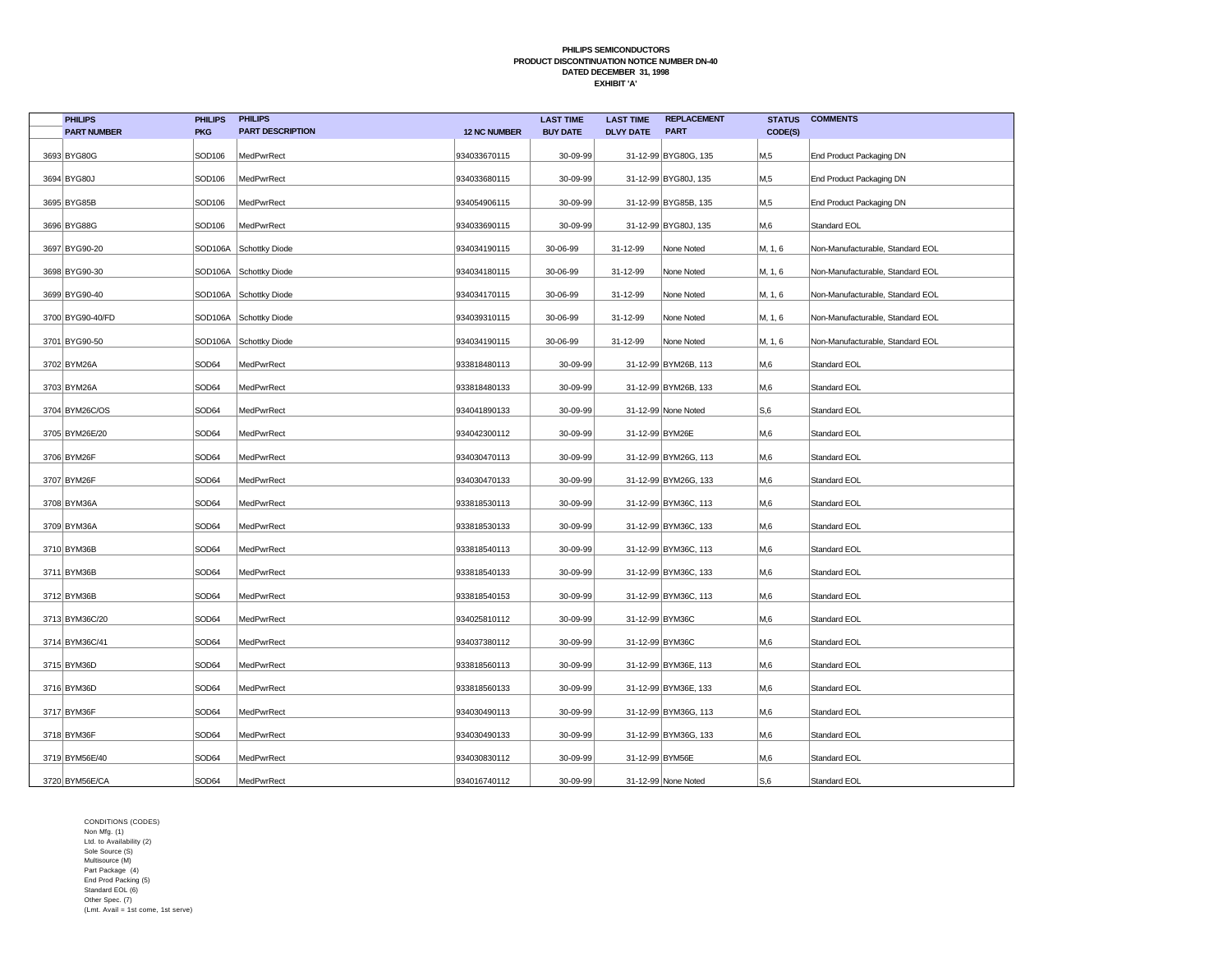| <b>PHILIPS</b>     | <b>PHILIPS</b> | <b>PHILIPS</b>          |                     | <b>LAST TIME</b> | <b>LAST TIME</b> | <b>REPLACEMENT</b>   | <b>STATUS</b> | <b>COMMENTS</b>          |
|--------------------|----------------|-------------------------|---------------------|------------------|------------------|----------------------|---------------|--------------------------|
| <b>PART NUMBER</b> | <b>PKG</b>     | <b>PART DESCRIPTION</b> | <b>12 NC NUMBER</b> | <b>BUY DATE</b>  | <b>DLVY DATE</b> | <b>PART</b>          | CODE(S)       |                          |
| 3721 BYQ28E-100    | SOT78          | <b>EPI Diodes</b>       | 934014530127        | 30-09-99         |                  | 31-12-99 BYQ28E-150  | M,6           | Low Sales - Standard EOL |
| 3722 BYQ28EB-100   | <b>SOT404</b>  | <b>EPI Diodes</b>       | 934041990118        | 30-09-99         |                  | 31-12-99 BYQ28EB-150 | M,1           | Non-Manufacturable       |
| 3723 BYQ28EX-100   | <b>SOT186</b>  | <b>EPI Diodes</b>       | 934039640127        | 30-09-99         |                  | 31-12-99 BYQ28EX-150 | M, 1          | Non-Manufacturable       |
| 3724 BYQ28F-100    | <b>SOT186</b>  | <b>EPI Diodes</b>       | 933993040127        | 30-09-99         | 31-12-99         |                      | M,6           | Low Sales - Standard EOL |
| 3725 BYQ28F-150    | <b>SOT186</b>  | <b>EPI Diodes</b>       | 933993050127        | 30-09-99         | 31-12-99         |                      | M.1           | Non-Manufacturable       |
| 3726 BYQ30E-100    | SOT78          | <b>EPI Diodes</b>       | 934053850127        | 30-09-99         |                  | 31-12-99 BYQ30E-150  | M,1           | Non-Manufacturable       |
| 3727 BYQ30EB-100   | SOT404         | <b>EPI Diodes</b>       | 934053880118        | 30-09-99         |                  | 31-12-99 BYQ30EB-150 | M,1           | Non-Manufacturable       |
| 3728 BYQ30EX-100   | SOT186A        | <b>EPI Diodes</b>       | 934053910127        | 30-09-99         |                  | 31-12-99 BYQ30EX-150 | M,1           | Non-Manufacturable       |
| 3729 BYV118-45     | SOT78          | <b>Schottky Diodes</b>  | 933894260127        | 30-09-99         |                  | 31-12-99 None Noted  | M,6           | Low Sales - Standard EOL |
| 3730 BYV118B-35    | SOT404         | <b>Schottky Diodes</b>  | 934043370118        | 30-09-99         |                  | 31-12-99 None Noted  | M,6           | Low Sales - Standard EOL |
| 3731 BYV118B-40    | SOT404         | <b>Schottky Diodes</b>  | 934043360118        | 30-09-99         |                  | 31-12-99 None Noted  | M,1           | Non-Manufacturable       |
| 3732 BYV118F-35    | <b>SOT186</b>  | <b>Schottky Diodes</b>  | 934001630127        | 30-09-99         |                  | 31-12-99 None Noted  | M,1           | Non-Manufacturable       |
| 3733 BYV118F-40    | <b>SOT186</b>  | <b>Schottky Diodes</b>  | 934001640127        | 30-09-99         |                  | 31-12-99 None Noted  | M,1           | Non-Manufacturable       |
| 3734 BYV118F-45    | <b>SOT186</b>  | <b>Schottky Diodes</b>  | 934001650127        | 30-09-99         |                  | 31-12-99 None Noted  | M,6           | Low Sales - Standard EOL |
| 3735 BYV118X-35    |                | SOT186A Schottky Diodes | 934045000127        | 30-09-99         |                  | 31-12-99 None Noted  | M, 1          | Non-Manufacturable       |
| 3736 BYV118X-40    | SOT186A        | Schottky Diodes         | 934045010127        | 30-09-99         |                  | 31-12-99 None Noted  | M,6           | Low Sales - Standard EOL |
| 3737 BYV118X-45    |                | SOT186A Schottky Diodes | 934045020127        | 30-09-99         |                  | 31-12-99 None Noted  | M,1           | Non-Manufacturable       |
| 3738 BYV133-35     | SOT78          | <b>Schottky Diodes</b>  | 933894380127        | 30-09-99         |                  | 31-12-99 PBYR1540CT  | M,6           | Low Sales - Standard EOL |
| 3739 BYV133-40     | SOT78          | <b>Schottky Diodes</b>  | 933894390127        | 30-09-99         |                  | 31-12-99 PBYR1540CT  | M,1           | Non-Manufacturable       |
| 3740 BYV133F-35    | <b>SOT186</b>  | <b>Schottky Diodes</b>  | 933921220127        | 30-09-99         |                  | 31-12-99 PBYR1540CTF | M,1           | Non-Manufacturable       |
| 3741 BYV133F-40    | <b>SOT186</b>  | <b>Schottky Diodes</b>  | 933921230127        | 30-09-99         |                  | 31-12-99 PBYR1540CTF | M, 1          | Non-Manufacturable       |
| 3742 BYV133X-35    |                | SOT186A Schottky Diodes | 934044970127        | 30-09-99         |                  | 31-12-99 PBYR1540CTX | M,1           | Non-Manufacturable       |
| 3743 BYV133X-40    |                | SOT186A Schottky Diodes | 934044980127        | 30-09-99         |                  | 31-12-99 PBYR1540CTX | M,1           | Non-Manufacturable       |
| 3744 BYV143-35     | SOT78          | <b>Schottky Diodes</b>  | 933894480127        | 30-09-99         |                  | 31-12-99 PBYR2540CT  | M,1           | Non-Manufacturable       |
| 3745 BYV143B-35    | SOT404         | <b>Schottky Diodes</b>  | 934042110118        | 30-09-99         |                  | 31-12-99 PBYR2540CTB | M, 1          | Non-Manufacturable       |
| 3746 BYV143B-40    | <b>SOT404</b>  | <b>Schottky Diodes</b>  | 934042120118        | 30-09-99         |                  | 31-12-99 PBYR2540CTB | M, 1          | Non-Manufacturable       |
| 3747 BYV143B-45    | SOT404         | <b>Schottky Diodes</b>  | 934042130118        | 30-09-99         |                  | 31-12-99 PBYR2545CTB | M,6           | Low Sales - Standard EOL |
| 3748 BYV143F-35    | SOT186         | Schottky Diodes         | 933926330127        | 30-09-99         |                  | 31-12-99 PBYR2540CTF | M,6           | Low Sales - Standard EOL |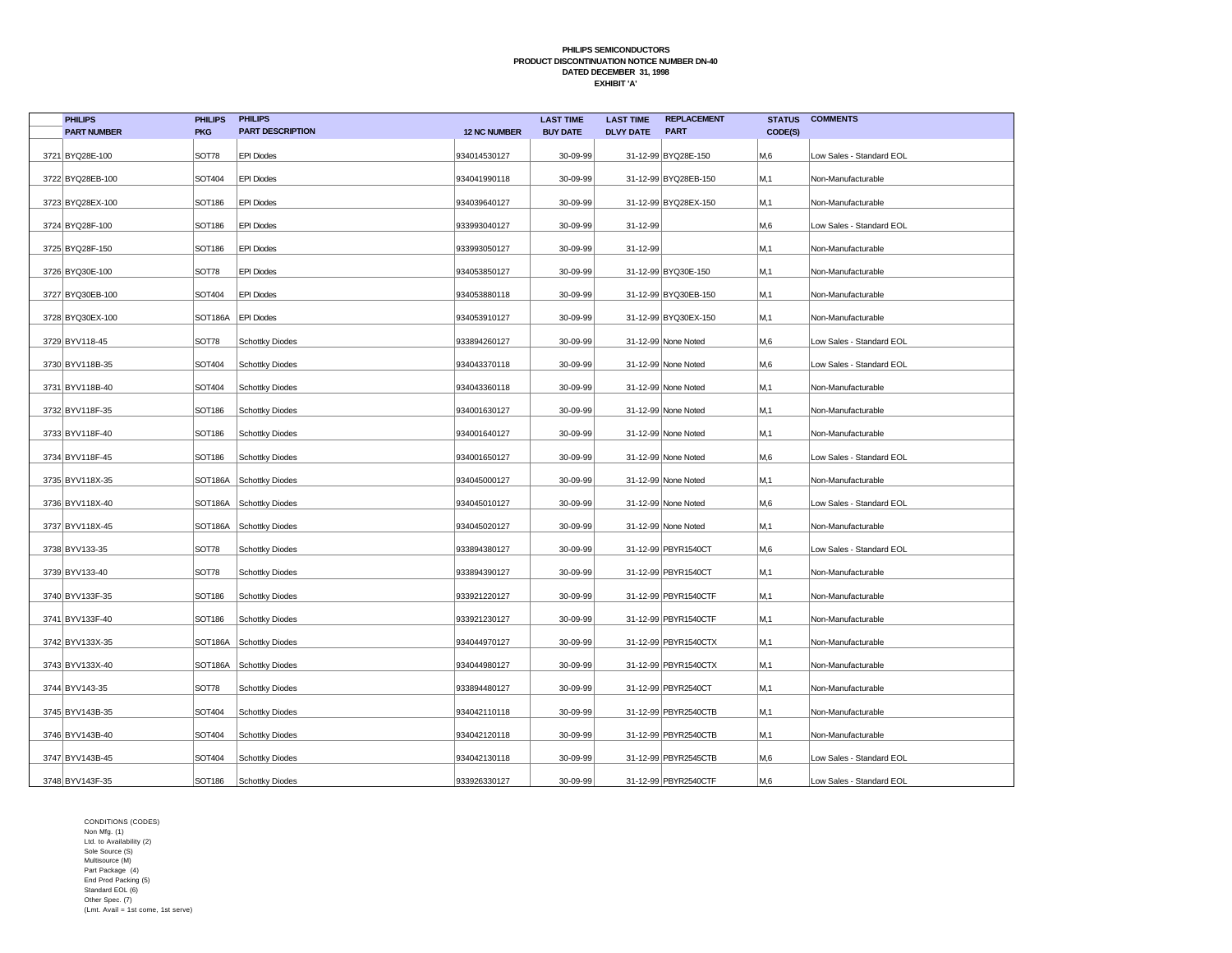| <b>PHILIPS</b>     | <b>PHILIPS</b> | <b>PHILIPS</b>          |                     | <b>LAST TIME</b> | <b>LAST TIME</b> | <b>REPLACEMENT</b>      | <b>STATUS</b> | <b>COMMENTS</b>          |
|--------------------|----------------|-------------------------|---------------------|------------------|------------------|-------------------------|---------------|--------------------------|
| <b>PART NUMBER</b> | <b>PKG</b>     | <b>PART DESCRIPTION</b> | <b>12 NC NUMBER</b> | <b>BUY DATE</b>  | <b>DLVY DATE</b> | <b>PART</b>             | CODE(S)       |                          |
| 3749 BYV143F-40    | <b>SOT186</b>  | <b>Schottky Diodes</b>  | 933926340127        | 30-09-99         |                  | 31-12-99 PBYR2540CTF    | M,6           | Low Sales - Standard EOL |
| 3750 BYV143F-45    | <b>SOT186</b>  | <b>Schottky Diodes</b>  | 933926350127        | 30-09-99         |                  | 31-12-99 PBYR2545CTF    | M,6           | Low Sales - Standard EOL |
| 3751 BYV143X-35    | SOT186A        | Schottky Diodes         | 934044940127        | 30-09-99         |                  | 31-12-99 PBYR2540CTX    | M,1           | Non-Manufacturable       |
| 3752 BYV143X-40    |                | SOT186A Schottky Diodes | 934044950127        | 30-09-99         |                  | 31-12-99 PBYR2540CTX    | M,1           | Non-Manufacturable       |
| 3753 BYV143X-45    | SOT186A        | Schottky Diodes         | 934044960127        | 30-09-99         |                  | 31-12-99 PBYR2545CTX    | M, 1          | Non-Manufacturable       |
| 3754 BYV2050       | SOD57          | MedPwrRect              | 934041810113        | 30-09-99         |                  | 31-12-99 BYV2100, 113   | M,6           | Standard EOL             |
| 3755 BYV2050       | SOD57          | MedPwrRect              | 934041810133        | 30-09-99         |                  | 31-12-99 BYV2100, 163   | M,6           | Standard EOL             |
| 3756 BYV2060       | SOD57          | MedPwrRect              | 934041820113        | 30-09-99         |                  | 31-12-99 BYV2100, 113   | M,6           | Standard EOL             |
| 3757 BYV2060       | SOD57          | MedPwrRect              | 934041820133        | 30-09-99         |                  | 31-12-99 BYV2100, 163   | M,6           | Standard EOL             |
| 3758 BYV2100       | SOD57          | MedPwrRect              | 934041800133        | 30-09-99         |                  | 31-12-99 BYV2100, 163   | M,5           | End Product Packaging DN |
| 3759 BYV26A        | SOD57          | MedPwrRect              | 933653480113        | 30-09-99         |                  | 31-12-99 BYV26B, 113    | M,6           | Standard EOL             |
| 3760 BYV26A        | SOD57          | MedPwrRect              | 933653480133        | 30-09-99         |                  | 31-12-99 BYV26B, 163    | M,6           | Standard EOL             |
| 3761 BYV26B        | SOD57          | MedPwrRect              | 933653490133        | 30-09-99         |                  | 31-12-99 BYV26B, 163    | M,5           | End Product Packaging DN |
| 3762 BYV26C        | SOD57          | MedPwrRect              | 933653500133        | 30-09-99         |                  | 31-12-99 BYV26C, 163    | M,5           | End Product Packaging DN |
| 3763 BYV26D        | SOD57          | MedPwrRect              | 933703690133        | 30-09-99         |                  | 31-12-99 BYV26D, 163    | M,5           | End Product Packaging DN |
| 3764 BYV26E        | SOD57          | MedPwrRect              | 933703700133        | 30-09-99         |                  | 31-12-99 BYV26E, 163    | M,5           | End Product Packaging DN |
| 3765 BYV26F        | SOD57          | MedPwrRect              | 934030430113        | 30-09-99         |                  | 31-12-99 BYV26G, 113    | M,6           | Standard EOL             |
| 3766 BYV26F        | SOD57          | MedPwrRect              | 934030430133        | 30-09-99         |                  | 31-12-99 BYV26G, 163    | M,6           | Standard EOL             |
| 3767 BYV26G        | SOD57          | MedPwrRect              | 934030440133        | 30-09-99         |                  | 31-12-99 BYV26G, 163    | M,5           | End Product Packaging DN |
| 3768 BYV27-100     | SOD57          | MedPwrRect              | 933543500133        | 30-09-99         |                  | 31-12-99 BYV27-100, 163 | M,5           | End Product Packaging DN |
| 3769 BYV27-150     | SOD57          | MedPwrRect              | 933543510133        | 30-09-99         |                  | 31-12-99 BYV27-150, 163 | M,5           | End Product Packaging DN |
| 3770 BYV27-200     | SOD57          | MedPwrRect              | 933552680133        | 30-09-99         |                  | 31-12-99 BYV27-200, 163 | M,5           | End Product Packaging DN |
| 3771 BYV27-300     | SOD57          | MedPwrRect              | 934036680113        | 30-09-99         |                  | 31-12-99 BYV27-400, 113 | M,6           | Standard EOL             |
| 3772 BYV27-300     | SOD57          | MedPwrRect              | 934036680133        | 30-09-99         |                  | 31-12-99 BYV27-400, 163 | M,6           | Standard EOL             |
| 3773 BYV27-400     | SOD57          | MedPwrRect              | 934036690133        | 30-09-99         |                  | 31-12-99 BYV27-400, 163 | M,5           | End Product Packaging DN |
| 3774 BYV27-50      | SOD57          | MedPwrRect              | 933543490133        | 30-09-99         |                  | 31-12-99 BYV27-50, 163  | M,5           | End Product Packaging DN |
| 3775 BYV27-500     | SOD57          | MedPwrRect              | 934045120113        | 30-09-99         |                  | 31-12-99 BYV27-600, 113 | M,6           | Standard EOL             |
| 3776 BYV27-500     | SOD57          | MedPwrRect              | 934045120133        | 30-09-99         |                  | 31-12-99 BYV27-600, 163 | M,6           | Standard EOL             |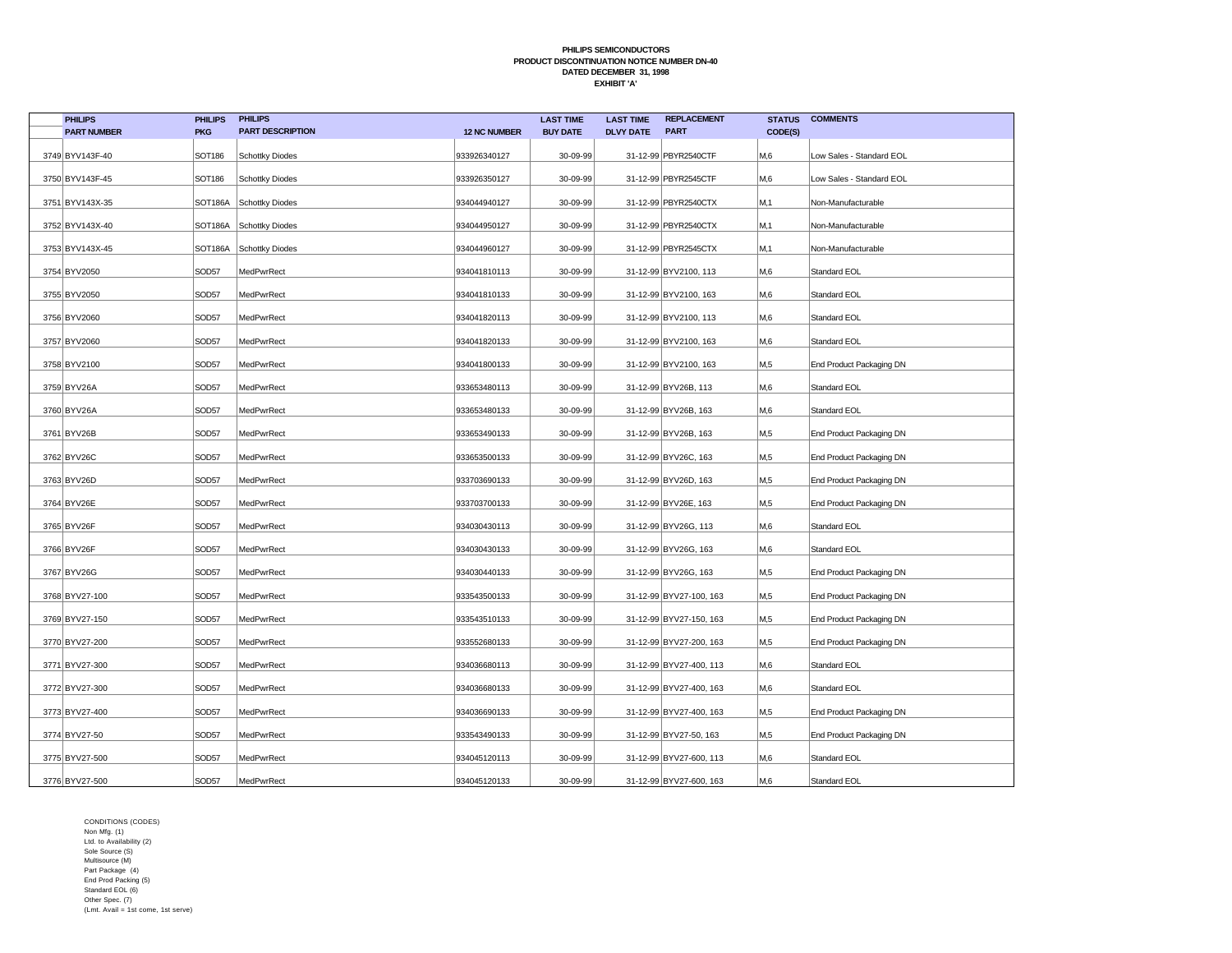| <b>PHILIPS</b>     | <b>PHILIPS</b> | <b>PHILIPS</b>          |                     | <b>LAST TIME</b> | <b>LAST TIME</b> | <b>REPLACEMENT</b>      | <b>STATUS</b> | <b>COMMENTS</b>          |
|--------------------|----------------|-------------------------|---------------------|------------------|------------------|-------------------------|---------------|--------------------------|
| <b>PART NUMBER</b> | <b>PKG</b>     | <b>PART DESCRIPTION</b> | <b>12 NC NUMBER</b> | <b>BUY DATE</b>  | <b>DLVY DATE</b> | <b>PART</b>             | CODE(S)       |                          |
| 3777 BYV27-600     | SOD57          | MedPwrRect              | 934041870133        | 30-09-99         |                  | 31-12-99 BYV27-600, 163 | M,5           | End Product Packaging DN |
| 3778 BYV28-300     | SOD64          | MedPwrRect              | 934036710113        | 30-09-99         |                  | 31-12-99 BYV28-400, 113 | M,6           | Standard EOL             |
| 3779 BYV28-300     | SOD64          | MedPwrRect              | 934036710133        | 30-09-99         |                  | 31-12-99 BYV28-400, 133 | M,6           | Standard EOL             |
| 3780 BYV28-50/20   | SOD64          | MedPwrRect              | 934014440112        | 30-09-99         |                  | 31-12-99 BYV28-50       | M,6           | Standard EOL             |
| 3781 BYV28-500     | SOD64          | MedPwrRect              | 934045130113        | 30-09-99         |                  | 31-12-99 BYV28-600, 113 | M,6           | Standard EOL             |
| 3782 BYV28-500     | SOD64          | MedPwrRect              | 934045130133        | 30-09-99         |                  | 31-12-99 BYV28-600, 133 | M,6           | Standard EOL             |
| 3783 BYV32E-100    | SOT78          | <b>EPI Diodes</b>       | 934011670127        | 30-09-99         |                  | 31-12-99 BYV32E-150     | M,6           | Low Sales - Standard EOL |
| 3784 BYV32EB-100   | SOT404         | <b>EPI Diodes</b>       | 934040990118        | 30-09-99         |                  | 31-12-99 BYV32EB-150    | M,1           | Non-Manufacturable       |
| 3785 BYV32EX-100   | SOT186A        | <b>EPI Diodes</b>       | 934043170127        | 30-09-99         |                  | 31-12-99 BYV32EX-150    | M, 1          | Non-Manufacturable       |
| 3786 BYV32F-100    | SOT186         | <b>EPI Diodes</b>       | 933760760127        | 30-09-99         | $31 - 12 - 99$   |                         | M,6           | Low Sales - Standard EOL |
| 3787 BYV32F-150    | SOT186         | <b>EPI Diodes</b>       | 933760770127        | 30-09-99         | $31 - 12 - 99$   |                         | M,6           | Low Sales - Standard EOL |
| 3788 BYV36A        | SOD57          | MedPwrRect              | 933730960113        | 30-09-99         |                  | 31-12-99 BYV36C, 113    | M,6           | Standard EOL             |
| 3789 BYV36A        | SOD57          | MedPwrRect              | 933730960133        | 30-09-99         |                  | 31-12-99 BYV36C, 163    | M,6           | Standard EOL             |
| 3790 BYV36B        | SOD57          | MedPwrRect              | 933730970113        | 30-09-99         |                  | 31-12-99 BYV36C, 113    | M,6           | Standard EOL             |
| 3791 BYV36B        | SOD57          | MedPwrRect              | 933730970133        | 30-09-99         |                  | 31-12-99 BYV36C, 163    | M,6           | Standard EOL             |
| 3792 BYV36B        | SOD57          | MedPwrRect              | 933730970153        | 30-09-99         |                  | 31-12-99 BYV36C, 163    | M,6           | Standard EOL             |
| 3793 BYV36C        | SOD57          | MedPwrRect              | 933730980133        | 30-09-99         |                  | 31-12-99 BYV36C, 163    | M,5           | End Product Packaging DN |
| 3794 BYV36D        | SOD57          | MedPwrRect              | 933730990113        | 30-09-99         |                  | 31-12-99 BYV36E, 113    | M,6           | Standard EOL             |
| 3795 BYV36D        | SOD57          | MedPwrRect              | 933730990133        | 30-09-99         |                  | 31-12-99 BYV36E, 163    | M,6           | Standard EOL             |
| 3796 BYV36E        | SOD57          | MedPwrRect              | 933731000133        | 30-09-99         |                  | 31-12-99 BYV36E, 163    | M,5           | End Product Packaging DN |
| 3797 BYV36E        | SOD57          | MedPwrRect              | 933731000153        | 30-09-99         |                  | 31-12-99 BYV36E, 163    | M,5           | End Product Packaging DN |
| 3798 BYV36F        | SOD57          | MedPwrRect              | 934030450113        | 30-09-99         |                  | 31-12-99 BYV36G, 113    | M,6           | Standard EOL             |
| 3799 BYV36F        | SOD57          | MedPwrRect              | 934030450133        | 30-09-99         |                  | 31-12-99 BYV36G, 163    | M,6           | Standard EOL             |
| 3800 BYV36G        | SOD57          | MedPwrRect              | 934030460133        | 30-09-99         |                  | 31-12-99 BYV36G, 163    | M,5           | End Product Packaging DN |
| 3801 BYV4050       | SOD64          | MedPwrRect              | 934041840113        | 30-09-99         |                  | 31-12-99 BYV4100, 113   | M,6           | Standard EOL             |
| 3802 BYV4050       | SOD64          | MedPwrRect              | 934041840133        | 30-09-99         |                  | 31-12-99 BYV4100, 133   | M,6           | Standard EOL             |
| 3803 BYV4060       | SOD64          | MedPwrRect              | 934041850113        | 30-09-99         |                  | 31-12-99 BYV4100, 113   | M,6           | Standard EOL             |
| 3804 BYV4060       | SOD64          | MedPwrRect              | 934041850133        | 30-09-99         |                  | 31-12-99 BYV4100, 133   | M,6           | Standard EOL             |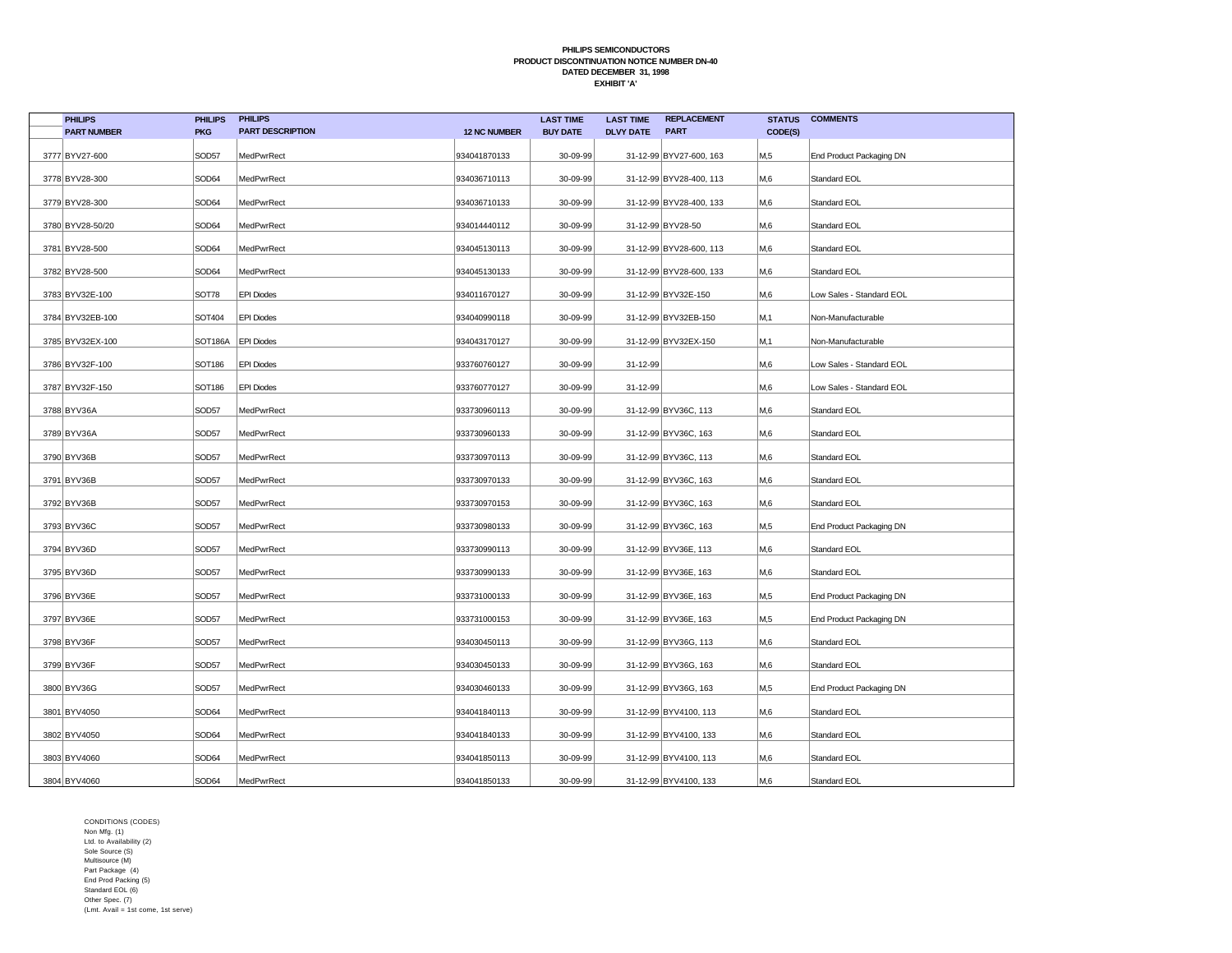| <b>PHILIPS</b>     | <b>PHILIPS</b> | <b>PHILIPS</b>          |                     | <b>LAST TIME</b> | <b>LAST TIME</b> | <b>REPLACEMENT</b>      | <b>STATUS</b> | <b>COMMENTS</b>          |
|--------------------|----------------|-------------------------|---------------------|------------------|------------------|-------------------------|---------------|--------------------------|
| <b>PART NUMBER</b> | <b>PKG</b>     | <b>PART DESCRIPTION</b> | <b>12 NC NUMBER</b> | <b>BUY DATE</b>  | <b>DLVY DATE</b> | <b>PART</b>             | CODE(S)       |                          |
| 3805 BYV40E-100    | SOT223         | <b>EPI Diodes</b>       | 934043200115        | 30-09-99         |                  | 31-12-99 BYV40E-150     | M,6           | Low Sales - Standard EOL |
| 3806 BYV42E-100    | SOT78          | <b>EPI Diodes</b>       | 934013470127        | 30-09-99         |                  | 31-12-99 BYV42E-150     | M,6           | Low Sales - Standard EOL |
| 3807 BYV42EB-100   | SOT404         | <b>EPI Diodes</b>       | 934041900118        | 30-09-99         |                  | 31-12-99 BYV42EB-150    | M,6           | Low Sales - Standard EOL |
| 3808 BYV42EX-100   | <b>SOT186A</b> | <b>EPI Diodes</b>       | 934043230127        | 30-09-99         |                  | 31-12-99 BYV42EX-150    | M,1           | Non-Manufacturable       |
| 3809 BYV72EW-100   | <b>SOT429</b>  | <b>EPI Diodes</b>       | 934047060127        | 30-09-99         |                  | 31-12-99 BYV72EW-150    | M,1           | Non-Manufacturable       |
| 3810 BYV79E-100    | <b>SOT78</b>   | <b>EPI Diodes</b>       | 934014560127        | 30-09-99         |                  | 31-12-99 BYV79E-150     | M,6           | Low Sales - Standard EOL |
| 3811 BYV79EB-100   | SOT404         | <b>EPI Diodes</b>       | 934041930118        | 30-09-99         |                  | 31-12-99 BYV79EB-150    | M,1           | Non-Manufacturable       |
| 3812 BYV95A        | SOD57          | MedPwrRect              | 933500090133        | 30-09-99         |                  | 31-12-99 BYV95A, 163    | M,5           | End Product Packaging DN |
| 3813 BYV95A/PH     | SOD57          | MedPwrRect              | 934026080113        | 30-09-99         |                  | 31-12-99 None Noted     | S,6           | Standard EOL             |
| 3814 BYV95B        | SOD57          | MedPwrRect              | 933500170133        | 30-09-99         |                  | 31-12-99 BYV95B, 163    | M,5           | End Product Packaging DN |
| 3815 BYV95B/PH     | SOD57          | MedPwrRect              | 934026090113        | 30-09-99         |                  | 31-12-99 None Noted     | S,6           | Standard EOL             |
| 3816 BYV95C        | SOD57          | MedPwrRect              | 933500180133        | 30-09-99         |                  | 31-12-99 BYV95C, 163    | M,5           | End Product Packaging DN |
| 3817 BYV95C        | SOD57          | MedPwrRect              | 933500180153        | 30-09-99         |                  | 31-12-99 BYV95C, 163    | M,5           | End Product Packaging DN |
| 3818 BYV95C/EB     | SOD57          | MedPwrRect              | 934017960133        | 30-09-99         |                  | 31-12-99 BYV95C/EB, 163 | S, 5          | End Product Packaging DN |
| 3819 BYV95C/PC     | SOD57          | MedPwrRect              | 934023960133        | 30-09-99         |                  | 31-12-99 None Noted     | S,6           | Standard EOL             |
| 3820 BYV95C/PH     | SOD57          | MedPwrRect              | 934026100113        | 30-09-99         |                  | 31-12-99 None Noted     | S,6           | Standard EOL             |
| 3821 BYV96D        | SOD57          | MedPwrRect              | 933500100113        | 30-09-99         |                  | 31-12-99 BYV96E, 113    | M,6           | Standard EOL             |
| 3822 BYV96D        | SOD57          | MedPwrRect              | 933500100133        | 30-09-99         |                  | 31-12-99 BYV96E, 163    | M,6           | Standard EOL             |
| 3823 BYV96E        | SOD57          | MedPwrRect              | 933500190133        | 30-09-99         |                  | 31-12-99 BYV96E, 163    | M,5           | End Product Packaging DN |
| 3824 BYV96E/EB     | SOD57          | MedPwrRect              | 934020600133        | 30-09-99         |                  | 31-12-99 None Noted     | S,6           | Standard EOL             |
| 3825 BYV96E/UN     | SOD57          | MedPwrRect              | 934041880133        | 30-09-99         |                  | 31-12-99 None Noted     | S,6           | Standard EOL             |
| 3826 BYV97F        | SOD57          | MedPwrRect              | 933521470113        | 30-09-99         |                  | 31-12-99 BYV97G, 113    | M,6           | Standard EOL             |
| 3827 BYV97F        | SOD57          | MedPwrRect              | 933521470133        | 30-09-99         |                  | 31-12-99 BYV97G, 163    | M,6           | Standard EOL             |
| 3828 BYV97G        | SOD57          | MedPwrRect              | 933521480133        | 30-09-99         |                  | 31-12-99 BYV97G, 163    | M,5           | End Product Packaging DN |
| 3829 BYV98         | SOD57          | MedPwrRect              | 934020290133        | 30-09-99         |                  | 31-12-99 BYV98, 163     | M,5           | End Product Packaging DN |
| 3830 BYV99         | SOD57          | MedPwrRect              | 934021520133        | 30-09-99         |                  | 31-12-99 BYV99, 163     | M,5           | End Product Packaging DN |
| 3831 BYW28-600     | SOD115         | MedPwrRect              | 934054823113        | 30-09-99         |                  | 31-12-99 None Noted     | M,4           | Part Package DN          |
| 3832 BYW29E-100    | SOT78          | <b>EPI Diodes</b>       | 934011640127        | 30-09-99         |                  | 31-12-99 BYW29E-150     | M,6           | Low Sales - Standard EOL |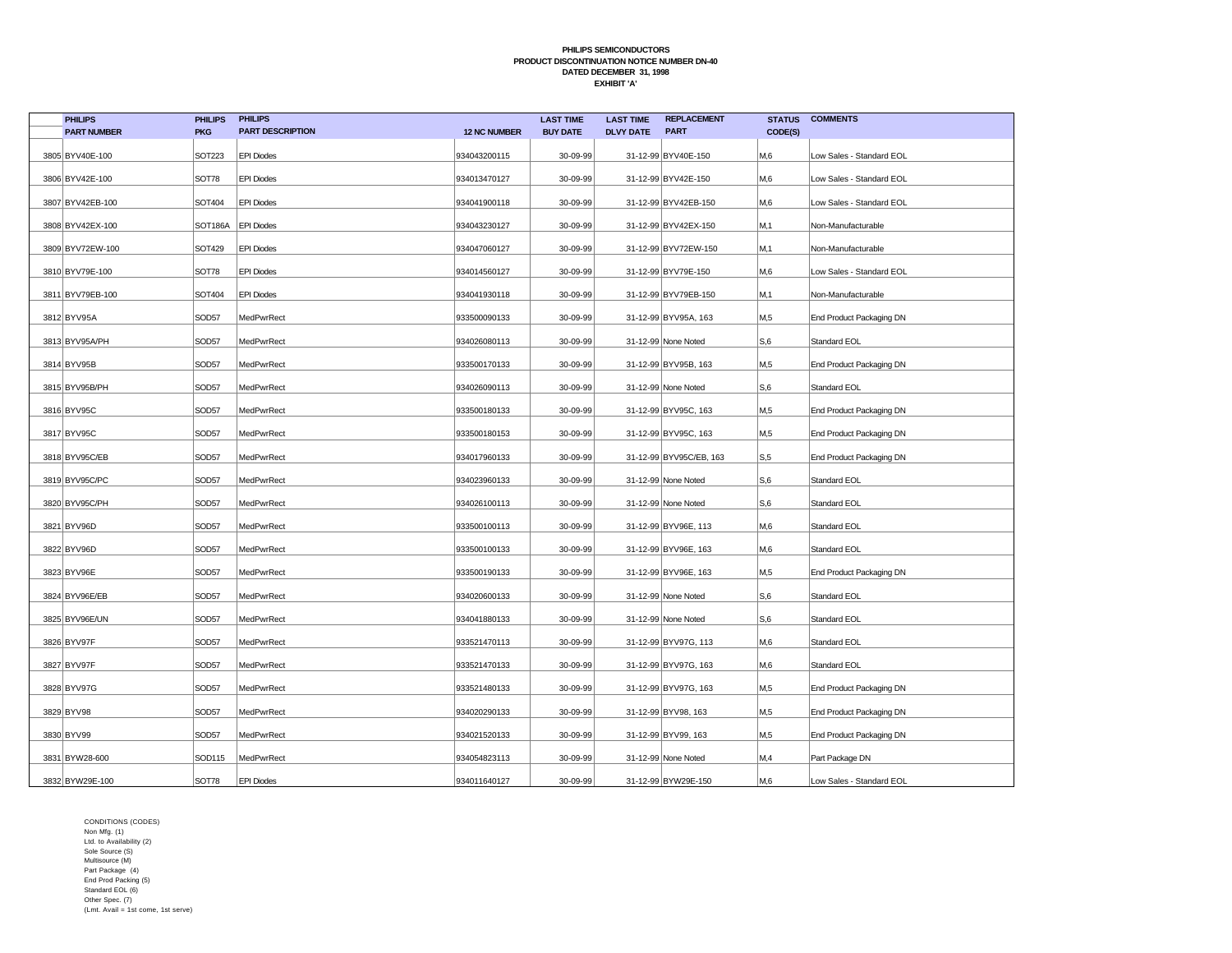| <b>PHILIPS</b>     | <b>PHILIPS</b> | <b>PHILIPS</b>          |                     | <b>LAST TIME</b> | <b>LAST TIME</b> | <b>REPLACEMENT</b>      | <b>STATUS</b> | <b>COMMENTS</b>                 |
|--------------------|----------------|-------------------------|---------------------|------------------|------------------|-------------------------|---------------|---------------------------------|
| <b>PART NUMBER</b> | <b>PKG</b>     | <b>PART DESCRIPTION</b> | <b>12 NC NUMBER</b> | <b>BUY DATE</b>  | <b>DLVY DATE</b> | <b>PART</b>             | CODE(S)       |                                 |
| 3833 BYW29EB-100   | SOT404         | <b>EPI Diodes</b>       | 934041960118        | 30-09-99         |                  | 31-12-99 BYW29EB-150    | M,6           | Low Sales - Standard EOL        |
| 3834 BYW29EX-100   | SOT186A        | <b>EPI Diodes</b>       | 934041300127        | 30-09-99         |                  | 31-12-99 BYW29EX-150    | M,1           | Non-Manufacturable              |
| 3835 BYW29F-100    | <b>SOT186</b>  | <b>EPI Diodes</b>       | 933784930127        | 30-09-99         |                  | 31-12-99 BYW29F-150     | M,6           | Low Sales - Standard EOL        |
| 3836 BYW54         | SOD57          | MedPwrRect              | 933363610133        | 30-09-99         |                  | 31-12-99 BYW54, 163     | M,5           | End Product Packaging DN        |
| 3837 BYW55         | SOD57          | MedPwrRect              | 933363620133        | 30-09-99         |                  | 31-12-99 BYW55, 163     | M,5           | End Product Packaging DN        |
| 3838 BYW56         | SOD57          | MedPwrRect              | 933363630112        | 30-09-99         |                  | 31-12-99 BYW56, 113     | M,6           | Standard EOL                    |
| 3839 BYW56         | SOD57          | MedPwrRect              | 933363630133        | 30-09-99         |                  | 31-12-99 BYW56, 163     | M,5           | End Product Packaging DN        |
| 3840 BYW95A/20     | SOD64          | MedPwrRect              | 934018520112        | 30-09-99         | 31-12-99 BYW95A  |                         | M,6           | Standard EOL                    |
| 3841 BYW95A/31     | SOD64          | MedPwrRect              | 934016640112        | 30-09-99         | 31-12-99 BYW95A  |                         | M,6           | Standard EOL                    |
| 3842 BYW95A/40     | SOD64          | MedPwrRect              | 934016190112        | 30-09-99         | 31-12-99 BYW95A  |                         | M,6           | Standard EOL                    |
| 3843 BYW95B/21     | SOD64          | MedPwrRect              | 934043710112        | 30-09-99         | 31-12-99 BYW95B  |                         | M,6           | Standard EOL                    |
| 3844 BYW95B/30     | SOD64          | MedPwrRect              | 933881590112        | 30-09-99         | 31-12-99 BYW95B  |                         | M,6           | Standard EOL                    |
| 3845 BYW95C        | SOD64          | MedPwrRect              | 933500150153        | 30-09-99         |                  | 31-12-99 BYW95C, 113    | M,5           | End Product Packaging DN        |
| 3846 BYW95C/FC     | SOD64          | MedPwrRect              | 934014290113        | 30-09-99         |                  | 31-12-99 None Noted     | S,6           | Standard EOL                    |
| 3847 BYW96D        | SOD64          | MedPwrRect              | 933500080113        | 30-09-99         |                  | 31-12-99 BYW96E, 113    | M,6           | Standard EOL                    |
| 3848 BYW96D        | SOD64          | MedPwrRect              | 933500080133        | 30-09-99         |                  | 31-12-99 BYW96E, 133    | M,6           | Standard EOL                    |
| 3849 BYW96D/20     | SOD64          | MedPwrRect              | 934015300112        | 30-09-99         |                  | 31-12-99 BYW96E/20, 112 | M,6           | Standard EOL                    |
| 3850 BYW96D/40     | SOD64          | MedPwrRect              | 934030310112        | 30-09-99         | 31-12-99 BYW96E  |                         | M,6           | Standard EOL                    |
| 3851 BYW96E/21     | SOD64          | MedPwrRect              | 934015310112        | 30-09-99         | 31-12-99 BYW96E  |                         | M,6           | Standard EOL                    |
| 3852 BYW96E/33     | SOD64          | MedPwrRect              | 934016070112        | 30-09-99         | 31-12-99 BYW96E  |                         | M,6           | Standard EOL                    |
| 3853 BYW97F        | SOD64          | MedPwrRect              | 934030510113        | 30-09-99         |                  | 31-12-99 BYW97G, 113    | M,6           | Standard EOL                    |
| 3854 BYW97F        | SOD64          | MedPwrRect              | 934030510133        | 30-09-99         |                  | 31-12-99 BYW97G, 133    | M,6           | Standard EOL                    |
| 3855 BYX10G        | SOD57          | MedPwrRect              | 933785320133        | 30-09-99         |                  | 31-12-99 BYX10G, 163    | M,5           | End Product Packaging DN        |
| 3856 BYX119G       | SOD57          | MedPwrRect              | 934049570113        | 30-09-99         |                  | 31-12-99 BYX119G, 163   | M,6           | Standard EOL                    |
| 3857 BYX119G       | SOD57          | MedPwrRect              | 934049570133        | 30-09-99         |                  | 31-12-99 BYX119G, 163   | M,5           | End Product Packaging DN        |
| 3858 BZD23-C10     | SOD81          | MedPwrZener             | 933753390113        | 30-09-99         |                  | 31-12-99 BZT03-C10      | M,7           | Non Preferred Type - Low Demand |
| 3859 BZD23-C10     | SOD81          | MedPwrZener             | 933753390133        | 30-09-99         |                  | 31-12-99 BZT03-C10      | M,7           | Non Preferred Type - Low Demand |
| 3860 BZD23-C10     | SOD81          | MedPwrZener             | 933753390143        | 30-09-99         |                  | 31-12-99 BZT03-C10      | M,7           | Non Preferred Type - Low Demand |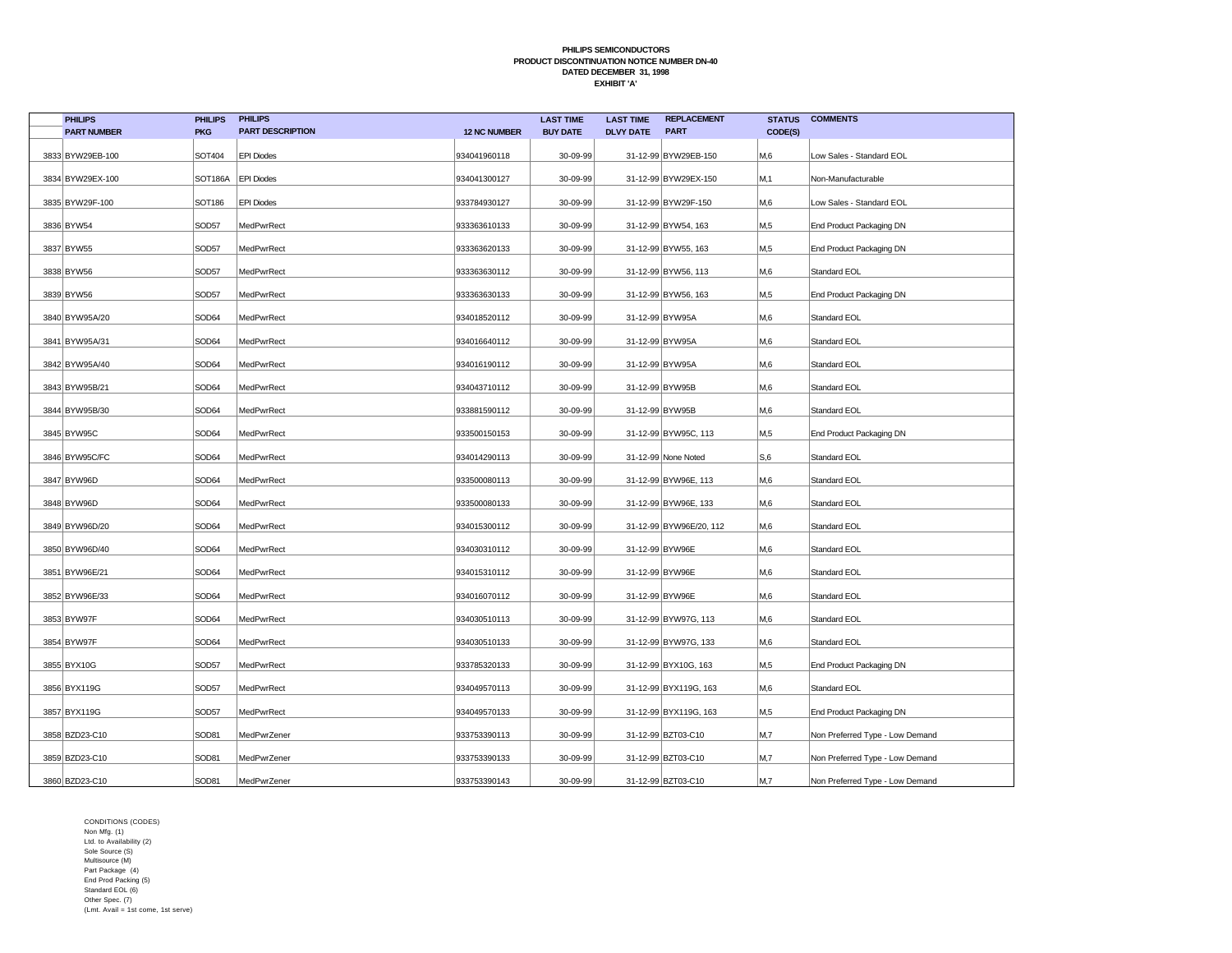| <b>PHILIPS</b>     | <b>PHILIPS</b> | <b>PHILIPS</b>          |                     | <b>LAST TIME</b> | <b>LAST TIME</b> | <b>REPLACEMENT</b>       | <b>STATUS</b>  | <b>COMMENTS</b>                 |
|--------------------|----------------|-------------------------|---------------------|------------------|------------------|--------------------------|----------------|---------------------------------|
| <b>PART NUMBER</b> | <b>PKG</b>     | <b>PART DESCRIPTION</b> | <b>12 NC NUMBER</b> | <b>BUY DATE</b>  | <b>DLVY DATE</b> | <b>PART</b>              | CODE(S)        |                                 |
| 3861 BZD23-C100    | SOD81          | MedPwrZener             | 933753630113        | 30-09-99         |                  | 31-12-99 BZT03-C100      | M,7            | Non Preferred Type - Low Demand |
| 3862 BZD23-C100    | SOD81          | MedPwrZener             | 933753630133        | 30-09-99         |                  | 31-12-99 BZT03-C100      | M,7            | Non Preferred Type - Low Demand |
| 3863 BZD23-C100    | SOD81          | MedPwrZener             | 933753630143        | 30-09-99         |                  | 31-12-99 BZT03-C100      | M,7            | Non Preferred Type - Low Demand |
| 3864 BZD23-C11     | SOD81          | MedPwrZener             | 933753400113        | 30-09-99         |                  | 31-12-99 BZT03-C11       | M,7            | Non Preferred Type - Low Demand |
| 3865 BZD23-C11     | SOD81          | MedPwrZener             | 933753400133        | 30-09-99         |                  | 31-12-99 BZT03-C11       | M,7            | Non Preferred Type - Low Demand |
| 3866 BZD23-C11     | SOD81          | MedPwrZener             | 933753400143        | 30-09-99         |                  | 31-12-99 BZT03-C11       | M <sub>1</sub> | Non Preferred Type - Low Demand |
| 3867 BZD23-C110    | SOD81          | MedPwrZener             | 933753640113        | 30-09-99         |                  | 31-12-99 BZT03-C110      | M,7            | Non Preferred Type - Low Demand |
| 3868 BZD23-C110    | SOD81          | MedPwrZener             | 933753640133        | 30-09-99         |                  | 31-12-99 BZT03-C110      | M,7            | Non Preferred Type - Low Demand |
| 3869 BZD23-C110    | SOD81          | MedPwrZener             | 933753640143        | 30-09-99         |                  | 31-12-99 BZT03-C110      | M,7            | Non Preferred Type - Low Demand |
| 3870 BZD23-C12     | SOD81          | MedPwrZener             | 933753410113        | 30-09-99         |                  | 31-12-99 BZD23-C12, 133  | M,5            | End Product Packaging DN        |
| 3871 BZD23-C12     | SOD81          | MedPwrZener             | 933753410143        | 30-09-99         |                  | 31-12-99 BZD23-C12, 133  | M,5            | End Product Packaging DN        |
| 3872 BZD23-C120    | SOD81          | MedPwrZener             | 933753650113        | 30-09-99         |                  | 31-12-99 BZT03-C120      | M,7            | Non Preferred Type - Low Demand |
| 3873 BZD23-C120    | SOD81          | MedPwrZener             | 933753650133        | 30-09-99         |                  | 31-12-99 BZT03-C120      | M,7            | Non Preferred Type - Low Demand |
| 3874 BZD23-C120    | SOD81          | MedPwrZener             | 933753650143        | 30-09-99         |                  | 31-12-99 BZT03-C120      | M,7            | Non Preferred Type - Low Demand |
| 3875 BZD23-C13     | SOD81          | MedPwrZener             | 933753420113        | 30-09-99         |                  | 31-12-99 BZT03-C13       | M,7            | Non Preferred Type - Low Demand |
| 3876 BZD23-C13     | SOD81          | MedPwrZener             | 933753420133        | 30-09-99         |                  | 31-12-99 BZT03-C13       | M,7            | Non Preferred Type - Low Demand |
| 3877 BZD23-C13     | SOD81          | MedPwrZener             | 933753420143        | 30-09-99         |                  | 31-12-99 BZT03-C13       | M,7            | Non Preferred Type - Low Demand |
| 3878 BZD23-C130    | SOD81          | MedPwrZener             | 933753660113        | 30-09-99         |                  | 31-12-99 BZT03-C130      | M,7            | Non Preferred Type - Low Demand |
| 3879 BZD23-C130    | SOD81          | MedPwrZener             | 933753660133        | 30-09-99         |                  | 31-12-99 BZT03-C130      | M,7            | Non Preferred Type - Low Demand |
| 3880 BZD23-C130    | SOD81          | MedPwrZener             | 933753660143        | 30-09-99         |                  | 31-12-99 BZT03-C130      | M,7            | Non Preferred Type - Low Demand |
| 3881 BZD23-C15     | SOD81          | MedPwrZener             | 933753430113        | 30-09-99         |                  | 31-12-99 BZD23-C15, 133  | M,5            | End Product Packaging DN        |
| 3882 BZD23-C15     | SOD81          | MedPwrZener             | 933753430143        | 30-09-99         |                  | 31-12-99 BZD23-C15, 133  | M,5            | End Product Packaging DN        |
| 3883 BZD23-C150    | SOD81          | MedPwrZener             | 933753670113        | 30-09-99         |                  | 31-12-99 BZD23-C150, 133 | M,5            | End Product Packaging DN        |
| 3884 BZD23-C150    | SOD81          | MedPwrZener             | 933753670143        | 30-09-99         |                  | 31-12-99 BZD23-C150, 133 | M,5            | End Product Packaging DN        |
| 3885 BZD23-C16     | SOD81          | MedPwrZener             | 933753440113        | 30-09-99         |                  | 31-12-99 BZT03-C16       | M,7            | Non Preferred Type - Low Demand |
| 3886 BZD23-C16     | SOD81          | MedPwrZener             | 933753440133        | 30-09-99         |                  | 31-12-99 BZT03-C16       | M,7            | Non Preferred Type - Low Demand |
| 3887 BZD23-C16     | SOD81          | MedPwrZener             | 933753440143        | 30-09-99         |                  | 31-12-99 BZT03-C16       | M,7            | Non Preferred Type - Low Demand |
| 3888 BZD23-C160    | SOD81          | MedPwrZener             | 933753680113        | 30-09-99         |                  | 31-12-99 BZT03-C160      | M,7            | Non Preferred Type - Low Demand |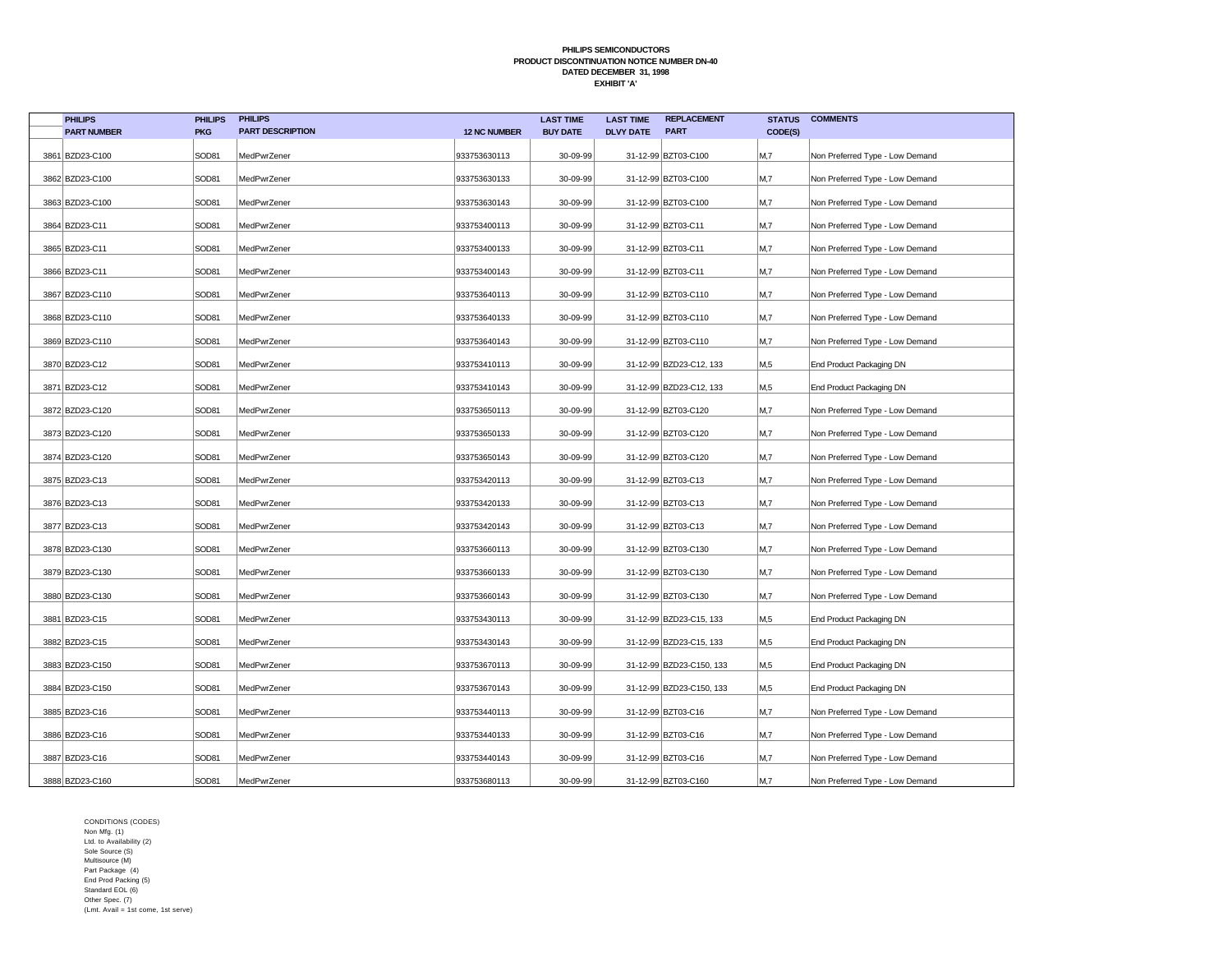| <b>PHILIPS</b>     | <b>PHILIPS</b> | <b>PHILIPS</b>          |                     | <b>LAST TIME</b> | <b>LAST TIME</b> | <b>REPLACEMENT</b>       | <b>STATUS</b>  | <b>COMMENTS</b>                 |
|--------------------|----------------|-------------------------|---------------------|------------------|------------------|--------------------------|----------------|---------------------------------|
| <b>PART NUMBER</b> | <b>PKG</b>     | <b>PART DESCRIPTION</b> | <b>12 NC NUMBER</b> | <b>BUY DATE</b>  | <b>DLVY DATE</b> | <b>PART</b>              | CODE(S)        |                                 |
| 3889 BZD23-C160    | SOD81          | MedPwrZener             | 933753680133        | 30-09-99         |                  | 31-12-99 BZT03-C160      | M,7            | Non Preferred Type - Low Demand |
| 3890 BZD23-C160    | SOD81          | MedPwrZener             | 933753680143        | 30-09-99         |                  | 31-12-99 BZT03-C160      | M,7            | Non Preferred Type - Low Demand |
| 3891 BZD23-C18     | SOD81          | MedPwrZener             | 933753450113        | 30-09-99         |                  | 31-12-99 BZT03-C18       | M <sub>1</sub> | Non Preferred Type - Low Demand |
| 3892 BZD23-C18     | SOD81          | MedPwrZener             | 933753450133        | 30-09-99         |                  | 31-12-99 BZT03-C18       | M,7            | Non Preferred Type - Low Demand |
| 3893 BZD23-C18     | SOD81          | MedPwrZener             | 933753450143        | 30-09-99         |                  | 31-12-99 BZT03-C18       | M <sub>1</sub> | Non Preferred Type - Low Demand |
| 3894 BZD23-C180    | SOD81          | MedPwrZener             | 933753690113        | 30-09-99         |                  | 31-12-99 BZD23-C180, 133 | M,5            | End Product Packaging DN        |
| 3895 BZD23-C180    | SOD81          | MedPwrZener             | 933753690143        | 30-09-99         |                  | 31-12-99 BZD23-C180, 133 | M,5            | End Product Packaging DN        |
| 3896 BZD23-C20     | SOD81          | MedPwrZener             | 933753460113        | 30-09-99         |                  | 31-12-99 BZT03-C20       | M,7            | Non Preferred Type - Low Demand |
| 3897 BZD23-C20     | SOD81          | MedPwrZener             | 933753460133        | 30-09-99         |                  | 31-12-99 BZT03-C20       | M,7            | Non Preferred Type - Low Demand |
| 3898 BZD23-C20     | SOD81          | MedPwrZener             | 933753460143        | 30-09-99         |                  | 31-12-99 BZT03-C20       | M <sub>1</sub> | Non Preferred Type - Low Demand |
| 3899 BZD23-C200    | SOD81          | MedPwrZener             | 933753700113        | 30-09-99         |                  | 31-12-99 BZD23-C200, 133 | M,5            | End Product Packaging DN        |
| 3900 BZD23-C200    | SOD81          | MedPwrZener             | 933753700143        | 30-09-99         |                  | 31-12-99 BZD23-C200, 133 | M,5            | End Product Packaging DN        |
| 3901 BZD23-C22     | SOD81          | MedPwrZener             | 933753470113        | 30-09-99         |                  | 31-12-99 BZD23-C22, 133  | M,5            | End Product Packaging DN        |
| 3902 BZD23-C22     | SOD81          | MedPwrZener             | 933753470143        | 30-09-99         |                  | 31-12-99 BZD23-C22, 133  | M,5            | End Product Packaging DN        |
| 3903 BZD23-C220    | SOD81          | MedPwrZener             | 933753710113        | 30-09-99         |                  | 31-12-99 BZD23-C220, 133 | M,5            | End Product Packaging DN        |
| 3904 BZD23-C220    | SOD81          | MedPwrZener             | 933753710143        | 30-09-99         |                  | 31-12-99 BZD23-C220, 133 | M,5            | End Product Packaging DN        |
| 3905 BZD23-C24     | SOD81          | MedPwrZener             | 933753480113        | 30-09-99         |                  | 31-12-99 BZD23-C24, 133  | M,5            | End Product Packaging DN        |
| 3906 BZD23-C24     | SOD81          | MedPwrZener             | 933753480143        | 30-09-99         |                  | 31-12-99 BZD23-C24, 133  | M,5            | End Product Packaging DN        |
| 3907 BZD23-C240    | SOD81          | MedPwrZener             | 933753720113        | 30-09-99         |                  | 31-12-99 BZT03-C240      | M,7            | Non Preferred Type - Low Demand |
| 3908 BZD23-C240    | SOD81          | MedPwrZener             | 933753720133        | 30-09-99         |                  | 31-12-99 BZT03-C240      | M,7            | Non Preferred Type - Low Demand |
| 3909 BZD23-C240    | SOD81          | MedPwrZener             | 933753720143        | 30-09-99         |                  | 31-12-99 BZT03-C240      | M,7            | Non Preferred Type - Low Demand |
| 3910 BZD23-C27     | SOD81          | MedPwrZener             | 933753490113        | 30-09-99         |                  | 31-12-99 BZT03-C27       | M,7            | Non Preferred Type - Low Demand |
| 3911 BZD23-C27     | SOD81          | MedPwrZener             | 933753490133        | 30-09-99         |                  | 31-12-99 BZT03-C27       | M,7            | Non Preferred Type - Low Demand |
| 3912 BZD23-C27     | SOD81          | MedPwrZener             | 933753490143        | 30-09-99         |                  | 31-12-99 BZT03-C27       | M,7            | Non Preferred Type - Low Demand |
| 3913 BZD23-C270    | SOD81          | MedPwrZener             | 933753730113        | 30-09-99         |                  | 31-12-99 BZD23-C270, 133 | M,5            | End Product Packaging DN        |
| 3914 BZD23-C270    | SOD81          | MedPwrZener             | 933753730143        | 30-09-99         |                  | 31-12-99 BZD23-C270, 133 | M,5            | End Product Packaging DN        |
| 3915 BZD23-C30     | SOD81          | MedPwrZener             | 933753500113        | 30-09-99         |                  | 31-12-99 BZT03-C30       | M,7            | Non Preferred Type - Low Demand |
| 3916 BZD23-C30     | SOD81          | MedPwrZener             | 933753500133        | 30-09-99         |                  | 31-12-99 BZT03-C30       | M,7            | Non Preferred Type - Low Demand |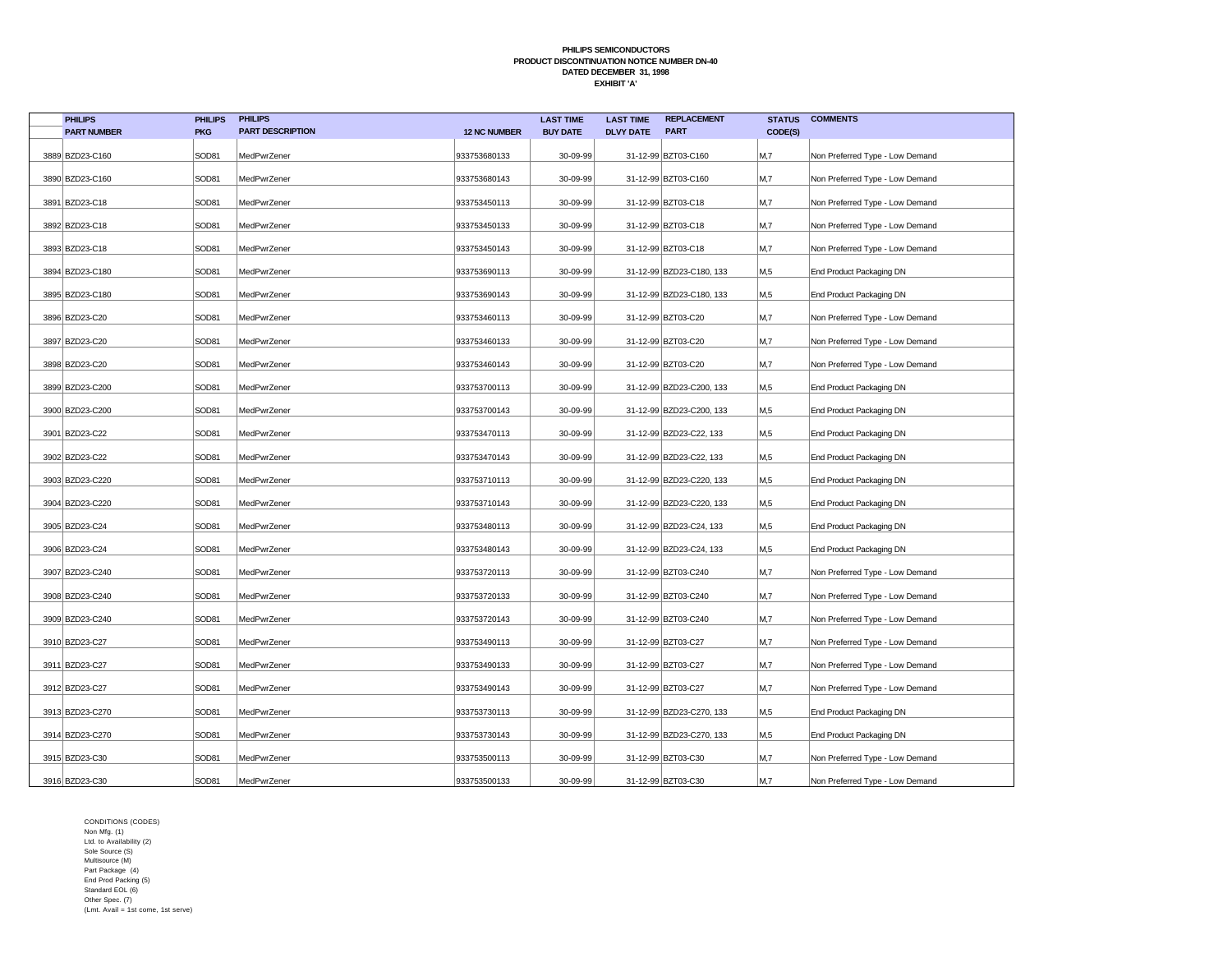| <b>PHILIPS</b>     | <b>PHILIPS</b> | <b>PHILIPS</b>          |                     | <b>LAST TIME</b> | <b>LAST TIME</b> | <b>REPLACEMENT</b>  | <b>STATUS</b> | <b>COMMENTS</b>                 |
|--------------------|----------------|-------------------------|---------------------|------------------|------------------|---------------------|---------------|---------------------------------|
| <b>PART NUMBER</b> | <b>PKG</b>     | <b>PART DESCRIPTION</b> | <b>12 NC NUMBER</b> | <b>BUY DATE</b>  | <b>DLVY DATE</b> | <b>PART</b>         | CODE(S)       |                                 |
| 3917 BZD23-C30     | SOD81          | MedPwrZener             | 933753500143        | 30-09-99         |                  | 31-12-99 BZT03-C30  | M,7           | Non Preferred Type - Low Demand |
| 3918 BZD23-C300    | SOD81          | MedPwrZener             | 933962840113        | 30-09-99         |                  | 31-12-99 BZT03-C300 | M,7           | Non Preferred Type - Low Demand |
| 3919 BZD23-C300    | SOD81          | MedPwrZener             | 933962840133        | 30-09-99         |                  | 31-12-99 BZT03-C300 | M,7           | Non Preferred Type - Low Demand |
| 3920 BZD23-C300    | SOD81          | MedPwrZener             | 933962840143        | 30-09-99         |                  | 31-12-99 BZT03-C300 | M,7           | Non Preferred Type - Low Demand |
| 3921 BZD23-C33     | SOD81          | MedPwrZener             | 933753510113        | 30-09-99         |                  | 31-12-99 BZT03-C33  | M,7           | Non Preferred Type - Low Demand |
| 3922 BZD23-C33     | SOD81          | MedPwrZener             | 933753510133        | 30-09-99         |                  | 31-12-99 BZT03-C33  | M,7           | Non Preferred Type - Low Demand |
| 3923 BZD23-C33     | SOD81          | MedPwrZener             | 933753510143        | 30-09-99         |                  | 31-12-99 BZT03-C33  | M,7           | Non Preferred Type - Low Demand |
| 3924 BZD23-C330    | SOD81          | MedPwrZener             | 933962850113        | 30-09-99         |                  | 31-12-99 BZT03-C330 | M,7           | Non Preferred Type - Low Demand |
| 3925 BZD23-C330    | SOD81          | MedPwrZener             | 933962850133        | 30-09-99         |                  | 31-12-99 BZT03-C330 | M,7           | Non Preferred Type - Low Demand |
| 3926 BZD23-C330    | SOD81          | MedPwrZener             | 933962850143        | 30-09-99         |                  | 31-12-99 BZT03-C330 | M,7           | Non Preferred Type - Low Demand |
| 3927 BZD23-C36     | SOD81          | MedPwrZener             | 933753520113        | 30-09-99         |                  | 31-12-99 BZT03-C36  | M,7           | Non Preferred Type - Low Demand |
| 3928 BZD23-C36     | SOD81          | MedPwrZener             | 933753520133        | 30-09-99         |                  | 31-12-99 BZT03-C36  | M,7           | Non Preferred Type - Low Demand |
| 3929 BZD23-C36     | SOD81          | MedPwrZener             | 933753520143        | 30-09-99         |                  | 31-12-99 BZT03-C36  | M,7           | Non Preferred Type - Low Demand |
| 3930 BZD23-C360    | SOD81          | MedPwrZener             | 933962860113        | 30-09-99         |                  | 31-12-99 BZT03-C360 | M,7           | Non Preferred Type - Low Demand |
| 3931 BZD23-C360    | SOD81          | MedPwrZener             | 933962860133        | 30-09-99         |                  | 31-12-99 BZT03-C360 | M,7           | Non Preferred Type - Low Demand |
| 3932 BZD23-C360    | SOD81          | MedPwrZener             | 933962860143        | 30-09-99         |                  | 31-12-99 BZT03-C360 | M,7           | Non Preferred Type - Low Demand |
| 3933 BZD23-C39     | SOD81          | MedPwrZener             | 933753530113        | 30-09-99         |                  | 31-12-99 BZT03-C39  | M,7           | Non Preferred Type - Low Demand |
| 3934 BZD23-C39     | SOD81          | MedPwrZener             | 933753530133        | 30-09-99         |                  | 31-12-99 BZT03-C39  | M,7           | Non Preferred Type - Low Demand |
| 3935 BZD23-C39     | SOD81          | MedPwrZener             | 933753530143        | 30-09-99         |                  | 31-12-99 BZT03-C39  | M,7           | Non Preferred Type - Low Demand |
| 3936 BZD23-C390    | SOD81          | MedPwrZener             | 933962870113        | 30-09-99         |                  | 31-12-99 BZT03-C390 | M,7           | Non Preferred Type - Low Demand |
| 3937 BZD23-C390    | SOD81          | MedPwrZener             | 933962870133        | 30-09-99         |                  | 31-12-99 BZT03-C390 | M,7           | Non Preferred Type - Low Demand |
| 3938 BZD23-C390    | SOD81          | MedPwrZener             | 933962870143        | 30-09-99         |                  | 31-12-99 BZT03-C390 | M,7           | Non Preferred Type - Low Demand |
| 3939 BZD23-C3V6    | SOD81          | MedPwrZener             | 934009370113        | 30-09-99         |                  | 31-12-99 None Noted | M,7           | Non Preferred Type - Low Demand |
| 3940 BZD23-C3V6    | SOD81          | MedPwrZener             | 934009370133        | 30-09-99         |                  | 31-12-99 None Noted | M,7           | Non Preferred Type - Low Demand |
| 3941 BZD23-C3V6    | SOD81          | MedPwrZener             | 934009370143        | 30-09-99         |                  | 31-12-99 None Noted | M,7           | Non Preferred Type - Low Demand |
| 3942 BZD23-C3V9    | SOD81          | MedPwrZener             | 933753290113        | 30-09-99         |                  | 31-12-99 None Noted | M,7           | Non Preferred Type - Low Demand |
| 3943 BZD23-C3V9    | SOD81          | MedPwrZener             | 933753290133        | 30-09-99         |                  | 31-12-99 None Noted | M,7           | Non Preferred Type - Low Demand |
| 3944 BZD23-C3V9    | SOD81          | MedPwrZener             | 933753290143        | 30-09-99         |                  | 31-12-99 None Noted | M,7           | Non Preferred Type - Low Demand |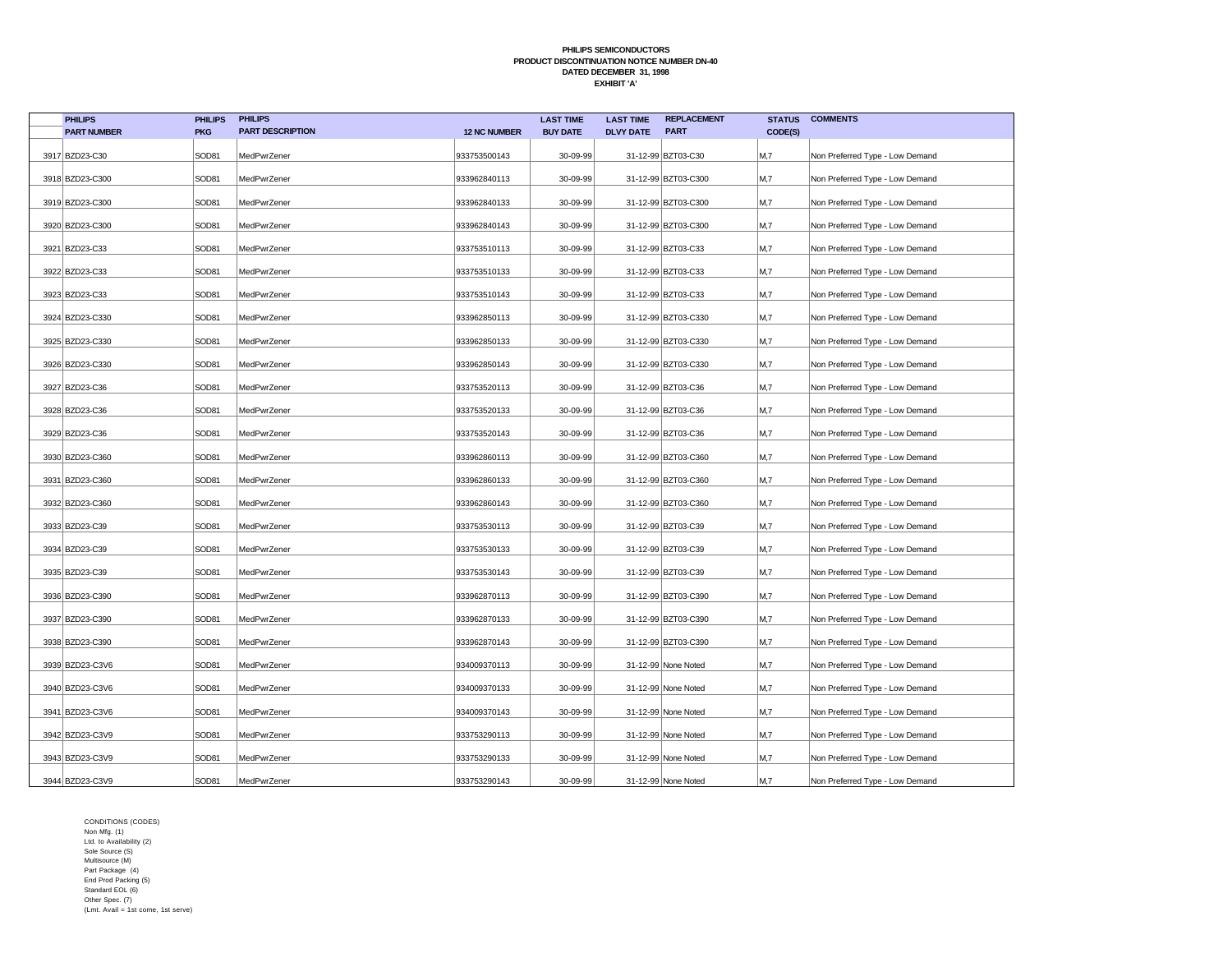| <b>PHILIPS</b>     | <b>PHILIPS</b> | <b>PHILIPS</b>          |                     | <b>LAST TIME</b> | <b>LAST TIME</b> | <b>REPLACEMENT</b>      | <b>STATUS</b>  | <b>COMMENTS</b>                 |
|--------------------|----------------|-------------------------|---------------------|------------------|------------------|-------------------------|----------------|---------------------------------|
| <b>PART NUMBER</b> | <b>PKG</b>     | <b>PART DESCRIPTION</b> | <b>12 NC NUMBER</b> | <b>BUY DATE</b>  | <b>DLVY DATE</b> | <b>PART</b>             | CODE(S)        |                                 |
| 3945 BZD23-C43     | SOD81          | MedPwrZener             | 933753540113        | 30-09-99         |                  | 31-12-99 BZT03-C43      | M,7            | Non Preferred Type - Low Demand |
| 3946 BZD23-C43     | SOD81          | MedPwrZener             | 933753540133        | 30-09-99         |                  | 31-12-99 BZT03-C43      | M,7            | Non Preferred Type - Low Demand |
| 3947 BZD23-C43     | SOD81          | MedPwrZener             | 933753540143        | 30-09-99         |                  | 31-12-99 BZT03-C43      | M,7            | Non Preferred Type - Low Demand |
| 3948 BZD23-C430    | SOD81          | MedPwrZener             | 933962880113        | 30-09-99         |                  | 31-12-99 BZT03-C430     | M,7            | Non Preferred Type - Low Demand |
| 3949 BZD23-C430    | SOD81          | MedPwrZener             | 933962880133        | 30-09-99         |                  | 31-12-99 BZT03-C430     | M,7            | Non Preferred Type - Low Demand |
| 3950 BZD23-C430    | SOD81          | MedPwrZener             | 933962880143        | 30-09-99         |                  | 31-12-99 BZT03-C430     | M <sub>1</sub> | Non Preferred Type - Low Demand |
| 3951 BZD23-C47     | SOD81          | MedPwrZener             | 933753550113        | 30-09-99         |                  | 31-12-99 BZD23-C47, 133 | M,5            | End Product Packaging DN        |
| 3952 BZD23-C47     | SOD81          | MedPwrZener             | 933753550143        | 30-09-99         |                  | 31-12-99 BZD23-C47, 133 | M,5            | End Product Packaging DN        |
| 3953 BZD23-C470    | SOD81          | MedPwrZener             | 933962890113        | 30-09-99         |                  | 31-12-99 BZT03-C470     | M,7            | Non Preferred Type - Low Demand |
| 3954 BZD23-C470    | SOD81          | MedPwrZener             | 933962890133        | 30-09-99         |                  | 31-12-99 BZT03-C470     | M,7            | Non Preferred Type - Low Demand |
| 3955 BZD23-C470    | SOD81          | MedPwrZener             | 933962890143        | 30-09-99         |                  | 31-12-99 BZT03-C470     | M,7            | Non Preferred Type - Low Demand |
| 3956 BZD23-C4V3    | SOD81          | MedPwrZener             | 933753300113        | 30-09-99         |                  | 31-12-99 None Noted     | M,7            | Non Preferred Type - Low Demand |
| 3957 BZD23-C4V3    | SOD81          | MedPwrZener             | 933753300133        | 30-09-99         |                  | 31-12-99 None Noted     | M,7            | Non Preferred Type - Low Demand |
| 3958 BZD23-C4V3    | SOD81          | MedPwrZener             | 933753300143        | 30-09-99         |                  | 31-12-99 None Noted     | M,7            | Non Preferred Type - Low Demand |
| 3959 BZD23-C4V7    | SOD81          | MedPwrZener             | 933753310113        | 30-09-99         |                  | 31-12-99 None Noted     | M,7            | Non Preferred Type - Low Demand |
| 3960 BZD23-C4V7    | SOD81          | MedPwrZener             | 933753310133        | 30-09-99         |                  | 31-12-99 None Noted     | M,7            | Non Preferred Type - Low Demand |
| 3961 BZD23-C4V7    | SOD81          | MedPwrZener             | 933753310143        | 30-09-99         |                  | 31-12-99 None Noted     | M <sub>1</sub> | Non Preferred Type - Low Demand |
| 3962 BZD23-C51     | SOD81          | MedPwrZener             | 933753560113        | 30-09-99         |                  | 31-12-99 BZT03-C51      | M,7            | Non Preferred Type - Low Demand |
| 3963 BZD23-C51     | SOD81          | MedPwrZener             | 933753560133        | 30-09-99         |                  | 31-12-99 BZT03-C51      | M,7            | Non Preferred Type - Low Demand |
| 3964 BZD23-C51     | SOD81          | MedPwrZener             | 933753560143        | 30-09-99         |                  | 31-12-99 BZT03-C51      | M,7            | Non Preferred Type - Low Demand |
| 3965 BZD23-C510    | SOD81          | MedPwrZener             | 933962900113        | 30-09-99         |                  | 31-12-99 BZT03-C510     | M,7            | Non Preferred Type - Low Demand |
| 3966 BZD23-C510    | SOD81          | MedPwrZener             | 933962900133        | 30-09-99         |                  | 31-12-99 BZT03-C510     | M,7            | Non Preferred Type - Low Demand |
| 3967 BZD23-C510    | SOD81          | MedPwrZener             | 933962900143        | 30-09-99         |                  | 31-12-99 BZT03-C510     | M,7            | Non Preferred Type - Low Demand |
| 3968 BZD23-C56     | SOD81          | MedPwrZener             | 933753570113        | 30-09-99         |                  | 31-12-99 BZT03-C56      | M,7            | Non Preferred Type - Low Demand |
| 3969 BZD23-C56     | SOD81          | MedPwrZener             | 933753570133        | 30-09-99         |                  | 31-12-99 BZT03-C56      | M,7            | Non Preferred Type - Low Demand |
| 3970 BZD23-C56     | SOD81          | MedPwrZener             | 933753570143        | 30-09-99         |                  | 31-12-99 BZT03-C56      | M,7            | Non Preferred Type - Low Demand |
| 3971 BZD23-C5V1    | SOD81          | MedPwrZener             | 933753320113        | 30-09-99         |                  | 31-12-99 None Noted     | M,7            | Non Preferred Type - Low Demand |
| 3972 BZD23-C5V1    | SOD81          | MedPwrZener             | 933753320133        | 30-09-99         |                  | 31-12-99 None Noted     | M,7            | Non Preferred Type - Low Demand |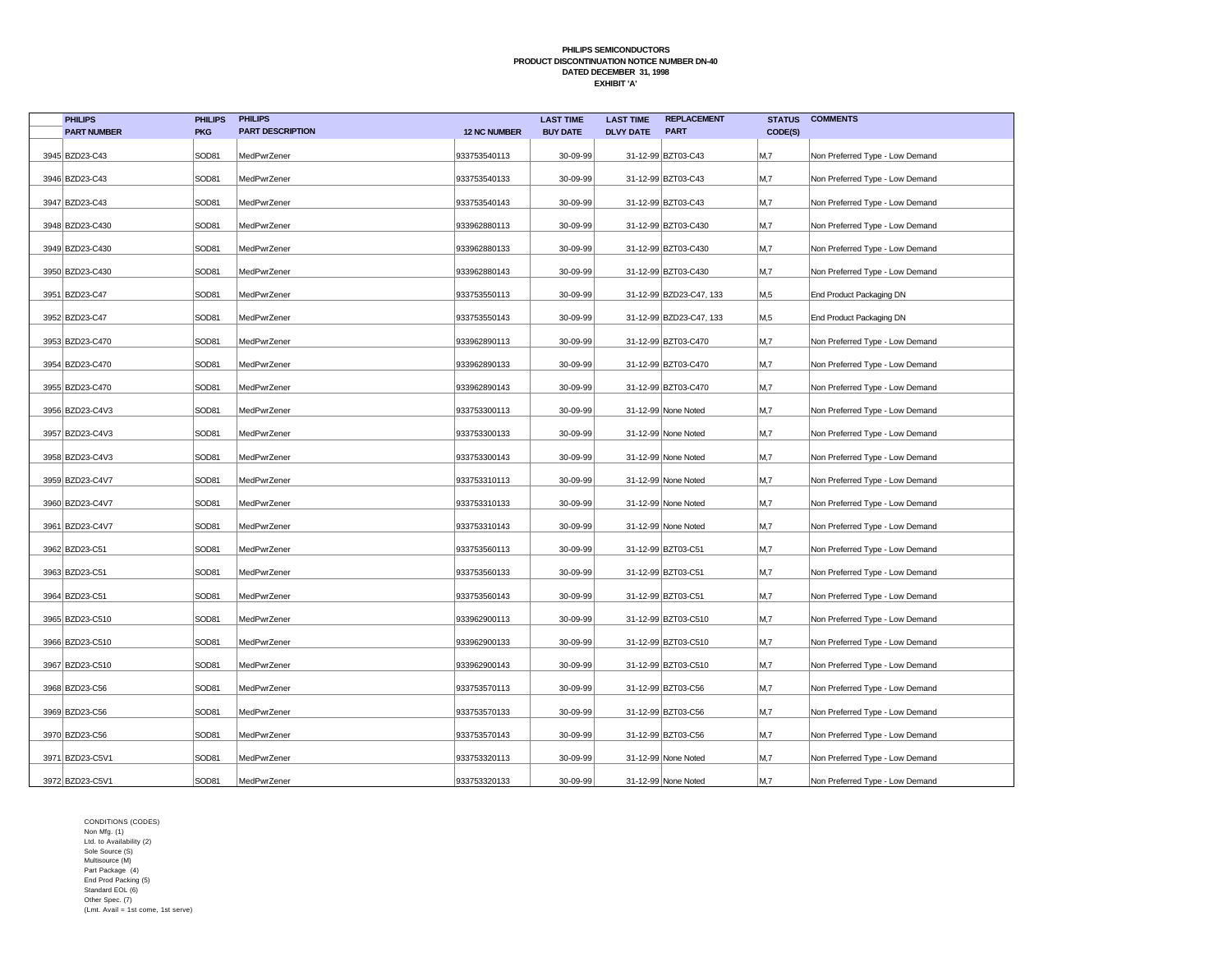| <b>PHILIPS</b>     | <b>PHILIPS</b> | <b>PHILIPS</b>          |                     | <b>LAST TIME</b> | <b>LAST TIME</b> | <b>REPLACEMENT</b>      | <b>STATUS</b> | <b>COMMENTS</b>                 |
|--------------------|----------------|-------------------------|---------------------|------------------|------------------|-------------------------|---------------|---------------------------------|
| <b>PART NUMBER</b> | <b>PKG</b>     | <b>PART DESCRIPTION</b> | <b>12 NC NUMBER</b> | <b>BUY DATE</b>  | <b>DLVY DATE</b> | <b>PART</b>             | CODE(S)       |                                 |
| 3973 BZD23-C5V1    | SOD81          | MedPwrZener             | 933753320143        | 30-09-99         |                  | 31-12-99 None Noted     | M,7           | Non Preferred Type - Low Demand |
| 3974 BZD23-C5V6    | SOD81          | MedPwrZener             | 933753330113        | 30-09-99         |                  | 31-12-99 None Noted     | M,7           | Non Preferred Type - Low Demand |
| 3975 BZD23-C5V6    | SOD81          | MedPwrZener             | 933753330133        | 30-09-99         |                  | 31-12-99 None Noted     | M,7           | Non Preferred Type - Low Demand |
| 3976 BZD23-C5V6    | SOD81          | MedPwrZener             | 933753330143        | 30-09-99         |                  | 31-12-99 None Noted     | M,7           | Non Preferred Type - Low Demand |
| 3977 BZD23-C62     | SOD81          | MedPwrZener             | 933753580113        | 30-09-99         |                  | 31-12-99 BZT03-C62      | M,7           | Non Preferred Type - Low Demand |
| 3978 BZD23-C62     | SOD81          | MedPwrZener             | 933753580133        | 30-09-99         |                  | 31-12-99 BZT03-C62      | M,7           | Non Preferred Type - Low Demand |
| 3979 BZD23-C62     | SOD81          | MedPwrZener             | 933753580143        | 30-09-99         |                  | 31-12-99 BZT03-C62      | M,7           | Non Preferred Type - Low Demand |
| 3980 BZD23-C68     | SOD81          | MedPwrZener             | 933753590113        | 30-09-99         |                  | 31-12-99 BZD23-C68, 133 | M,5           | End Product Packaging DN        |
| 3981 BZD23-C68     | SOD81          | MedPwrZener             | 933753590143        | 30-09-99         |                  | 31-12-99 BZD23-C68, 133 | M,5           | End Product Packaging DN        |
| 3982 BZD23-C6V2    | SOD81          | MedPwrZener             | 933753340113        | 30-09-99         |                  | 31-12-99 None Noted     | M,7           | Non Preferred Type - Low Demand |
| 3983 BZD23-C6V2    | SOD81          | MedPwrZener             | 933753340133        | 30-09-99         |                  | 31-12-99 None Noted     | M,7           | Non Preferred Type - Low Demand |
| 3984 BZD23-C6V2    | SOD81          | MedPwrZener             | 933753340143        | 30-09-99         |                  | 31-12-99 None Noted     | M,7           | Non Preferred Type - Low Demand |
| 3985 BZD23-C6V8    | SOD81          | MedPwrZener             | 933753350113        | 30-09-99         |                  | 31-12-99 None Noted     | M,7           | Non Preferred Type - Low Demand |
| 3986 BZD23-C6V8    | SOD81          | MedPwrZener             | 933753350133        | 30-09-99         |                  | 31-12-99 None Noted     | M,7           | Non Preferred Type - Low Demand |
| 3987 BZD23-C6V8    | SOD81          | MedPwrZener             | 933753350143        | 30-09-99         |                  | 31-12-99 None Noted     | M,7           | Non Preferred Type - Low Demand |
| 3988 BZD23-C75     | SOD81          | MedPwrZener             | 933753600113        | 30-09-99         |                  | 31-12-99 BZT03-C75      | M,7           | Non Preferred Type - Low Demand |
| 3989 BZD23-C75     | SOD81          | MedPwrZener             | 933753600133        | 30-09-99         |                  | 31-12-99 BZT03-C75      | M,7           | Non Preferred Type - Low Demand |
| 3990 BZD23-C75     | SOD81          | MedPwrZener             | 933753600143        | 30-09-99         |                  | 31-12-99 BZT03-C75      | M,7           | Non Preferred Type - Low Demand |
| 3991 BZD23-C7V5    | SOD81          | MedPwrZener             | 933753360113        | 30-09-99         |                  | 31-12-99 BZT03-C7V5     | M,7           | Non Preferred Type - Low Demand |
| 3992 BZD23-C7V5    | SOD81          | MedPwrZener             | 933753360133        | 30-09-99         |                  | 31-12-99 BZT03-C7V5     | M,7           | Non Preferred Type - Low Demand |
| 3993 BZD23-C7V5    | SOD81          | MedPwrZener             | 933753360143        | 30-09-99         |                  | 31-12-99 BZT03-C7V5     | M,7           | Non Preferred Type - Low Demand |
| 3994 BZD23-C82     | SOD81          | MedPwrZener             | 933753610113        | 30-09-99         |                  | 31-12-99 BZT03-C82      | M,7           | Non Preferred Type - Low Demand |
| 3995 BZD23-C82     | SOD81          | MedPwrZener             | 933753610133        | 30-09-99         |                  | 31-12-99 BZT03-C82      | M,7           | Non Preferred Type - Low Demand |
| 3996 BZD23-C82     | SOD81          | MedPwrZener             | 933753610143        | 30-09-99         |                  | 31-12-99 BZT03-C82      | M,7           | Non Preferred Type - Low Demand |
| 3997 BZD23-C8V2    | SOD81          | MedPwrZener             | 933753370113        | 30-09-99         |                  | 31-12-99 BZT03-C8V2     | M,7           | Non Preferred Type - Low Demand |
| 3998 BZD23-C8V2    | SOD81          | MedPwrZener             | 933753370133        | 30-09-99         |                  | 31-12-99 BZT03-C8V2     | M,7           | Non Preferred Type - Low Demand |
| 3999 BZD23-C8V2    | SOD81          | MedPwrZener             | 933753370143        | 30-09-99         |                  | 31-12-99 BZT03-C8V2     | M,7           | Non Preferred Type - Low Demand |
| 4000 BZD23-C91     | SOD81          | MedPwrZener             | 933753620113        | 30-09-99         |                  | 31-12-99 BZT03-C91      | M,7           | Non Preferred Type - Low Demand |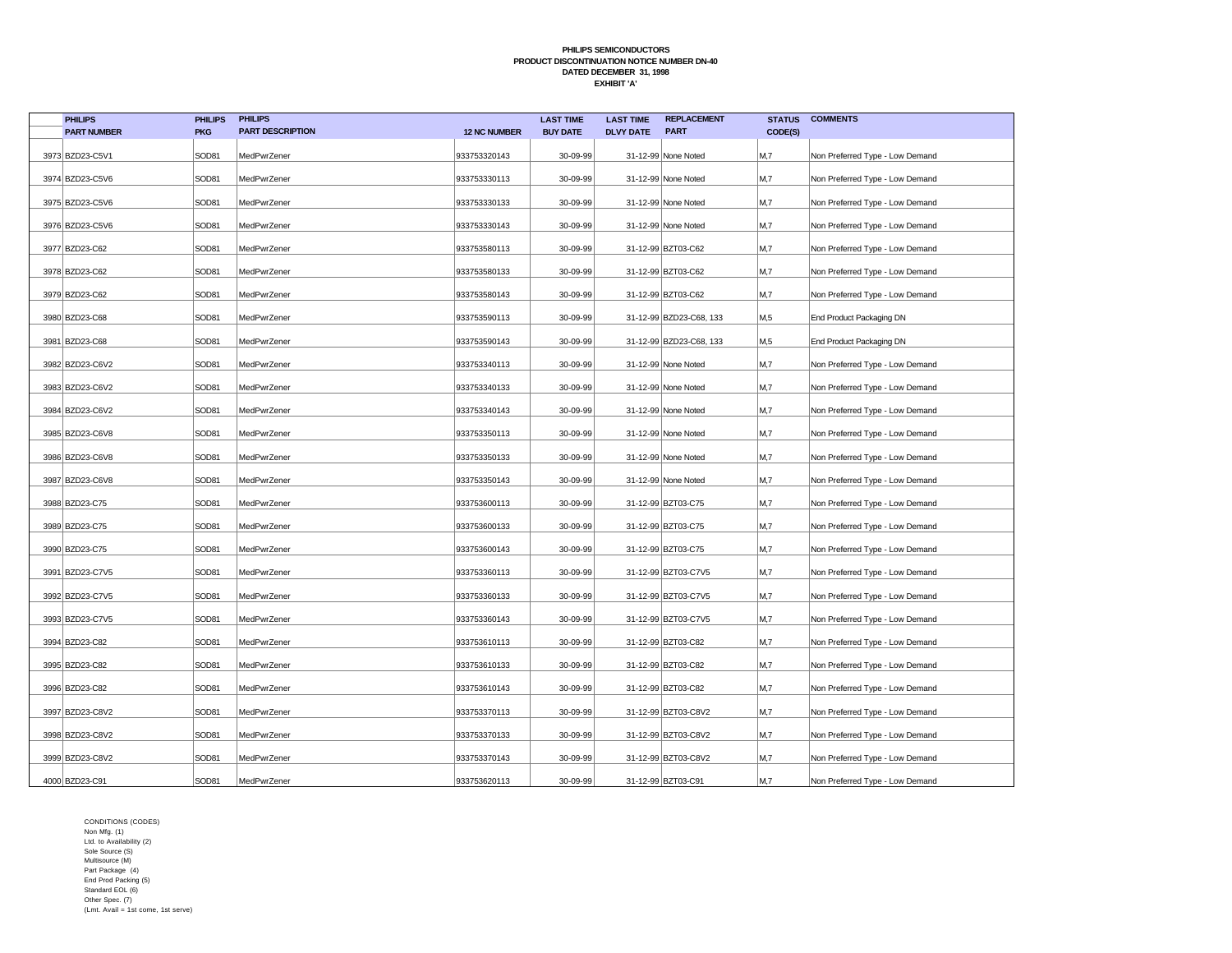| <b>PHILIPS</b>     | <b>PHILIPS</b> | <b>PHILIPS</b>          |                     | <b>LAST TIME</b> | <b>LAST TIME</b> | <b>REPLACEMENT</b>         | <b>STATUS</b>  | <b>COMMENTS</b>                 |
|--------------------|----------------|-------------------------|---------------------|------------------|------------------|----------------------------|----------------|---------------------------------|
| <b>PART NUMBER</b> | <b>PKG</b>     | <b>PART DESCRIPTION</b> | <b>12 NC NUMBER</b> | <b>BUY DATE</b>  | <b>DLVY DATE</b> | <b>PART</b>                | CODE(S)        |                                 |
| 4001 BZD23-C91     | SOD81          | MedPwrZener             | 933753620133        | 30-09-99         |                  | 31-12-99 BZT03-C91         | M,7            | Non Preferred Type - Low Demand |
| 4002 BZD23-C91     | SOD81          | MedPwrZener             | 933753620143        | 30-09-99         |                  | 31-12-99 BZT03-C91         | M,7            | Non Preferred Type - Low Demand |
| 4003 BZD23-C9V1    | SOD81          | MedPwrZener             | 933753380113        | 30-09-99         |                  | 31-12-99 BZT03-C9V1        | M,7            | Non Preferred Type - Low Demand |
| 4004 BZD23-C9V1    | SOD81          | MedPwrZener             | 933753380133        | 30-09-99         |                  | 31-12-99 BZT03-C9V1        | M <sub>1</sub> | Non Preferred Type - Low Demand |
| 4005 BZD23-C9V1    | SOD81          | MedPwrZener             | 933753380143        | 30-09-99         |                  | 31-12-99 BZT03-C9V1        | M <sub>1</sub> | Non Preferred Type - Low Demand |
| 4006 BZD27-C10     | SOD87          | MedPwrZener             | 933867470115        | 30-09-99         |                  | 31-12-99 BZD27-C10, 135    | M,5            | End Product Packaging DN        |
| 4007 BZD27-C10/MO  | SOD87          | MedPwrZener             | 934050350115        | 30-09-99         |                  | 31-12-99 BZD27-C10/MO, 135 | S, 5           | End Product Packaging DN        |
| 4008 BZD27-C100    | SOD87          | MedPwrZener             | 933867710115        | 30-09-99         |                  | 31-12-99 BZD27-C100, 135   | M,5            | End Product Packaging DN        |
| 4009 BZD27-C11     | SOD87          | MedPwrZener             | 933867480115        | 30-09-99         |                  | 31-12-99 BZD27-C11, 135    | M,5            | End Product Packaging DN        |
| 4010 BZD27-C110    | SOD87          | MedPwrZener             | 933867720115        | 30-09-99         |                  | 31-12-99 BZD27-C110, 135   | M,5            | End Product Packaging DN        |
| 4011 BZD27-C12     | SOD87          | MedPwrZener             | 933867490115        | 30-09-99         |                  | 31-12-99 BZD27-C12, 135    | M,5            | End Product Packaging DN        |
| 4012 BZD27-C120    | SOD87          | MedPwrZener             | 933867730115        | 30-09-99         |                  | 31-12-99 BZD27-C120, 135   | M,5            | End Product Packaging DN        |
| 4013 BZD27-C13     | SOD87          | MedPwrZener             | 933867500115        | 30-09-99         |                  | 31-12-99 BZD27-C13, 135    | M,5            | End Product Packaging DN        |
| 4014 BZD27-C130    | SOD87          | MedPwrZener             | 933867740115        | 30-09-99         |                  | 31-12-99 BZD27-C130, 135   | M,5            | End Product Packaging DN        |
| 4015 BZD27-C15     | SOD87          | MedPwrZener             | 933867510115        | 30-09-99         |                  | 31-12-99 BZD27-C15, 135    | M,5            | End Product Packaging DN        |
| 4016 BZD27-C150    | SOD87          | MedPwrZener             | 933867750115        | 30-09-99         |                  | 31-12-99 BZD27-C150, 135   | M,5            | End Product Packaging DN        |
| 4017 BZD27-C16     | SOD87          | MedPwrZener             | 933867520115        | 30-09-99         |                  | 31-12-99 BZD27-C16, 135    | M,5            | End Product Packaging DN        |
| 4018 BZD27-C160    | SOD87          | MedPwrZener             | 933867760115        | 30-09-99         |                  | 31-12-99 BZD27-C160, 135   | M,5            | End Product Packaging DN        |
| 4019 BZD27-C18     | SOD87          | MedPwrZener             | 933867530115        | 30-09-99         |                  | 31-12-99 BZD27-C18, 135    | M,5            | End Product Packaging DN        |
| 4020 BZD27-C180    | SOD87          | MedPwrZener             | 933867770115        | 30-09-99         |                  | 31-12-99 BZD27-C180, 135   | M,5            | End Product Packaging DN        |
| 4021 BZD27-C20     | SOD87          | MedPwrZener             | 933867540115        | 30-09-99         |                  | 31-12-99 BZD27-C20, 135    | M,5            | End Product Packaging DN        |
| 4022 BZD27-C200    | SOD87          | MedPwrZener             | 933867780115        | 30-09-99         |                  | 31-12-99 BZD27-C200, 135   | M,5            | End Product Packaging DN        |
| 4023 BZD27-C22     | SOD87          | MedPwrZener             | 933867550115        | 30-09-99         |                  | 31-12-99 BZD27-C22, 135    | M,5            | End Product Packaging DN        |
| 4024 BZD27-C220    | SOD87          | MedPwrZener             | 933867790115        | 30-09-99         |                  | 31-12-99 BZD27-C220, 135   | M,5            | End Product Packaging DN        |
| 4025 BZD27-C24     | SOD87          | MedPwrZener             | 933867560115        | 30-09-99         |                  | 31-12-99 BZD27-C24, 135    | M,5            | End Product Packaging DN        |
| 4026 BZD27-C240    | SOD87          | MedPwrZener             | 933867800115        | 30-09-99         |                  | 31-12-99 BZD27-C240, 135   | M,5            | End Product Packaging DN        |
| 4027 BZD27-C27     | SOD87          | MedPwrZener             | 933867570115        | 30-09-99         |                  | 31-12-99 BZD27-C27, 135    | M,5            | End Product Packaging DN        |
| 4028 BZD27-C270    | SOD87          | MedPwrZener             | 933867810115        | 30-09-99         |                  | 31-12-99 BZD27-C270, 135   | M,5            | End Product Packaging DN        |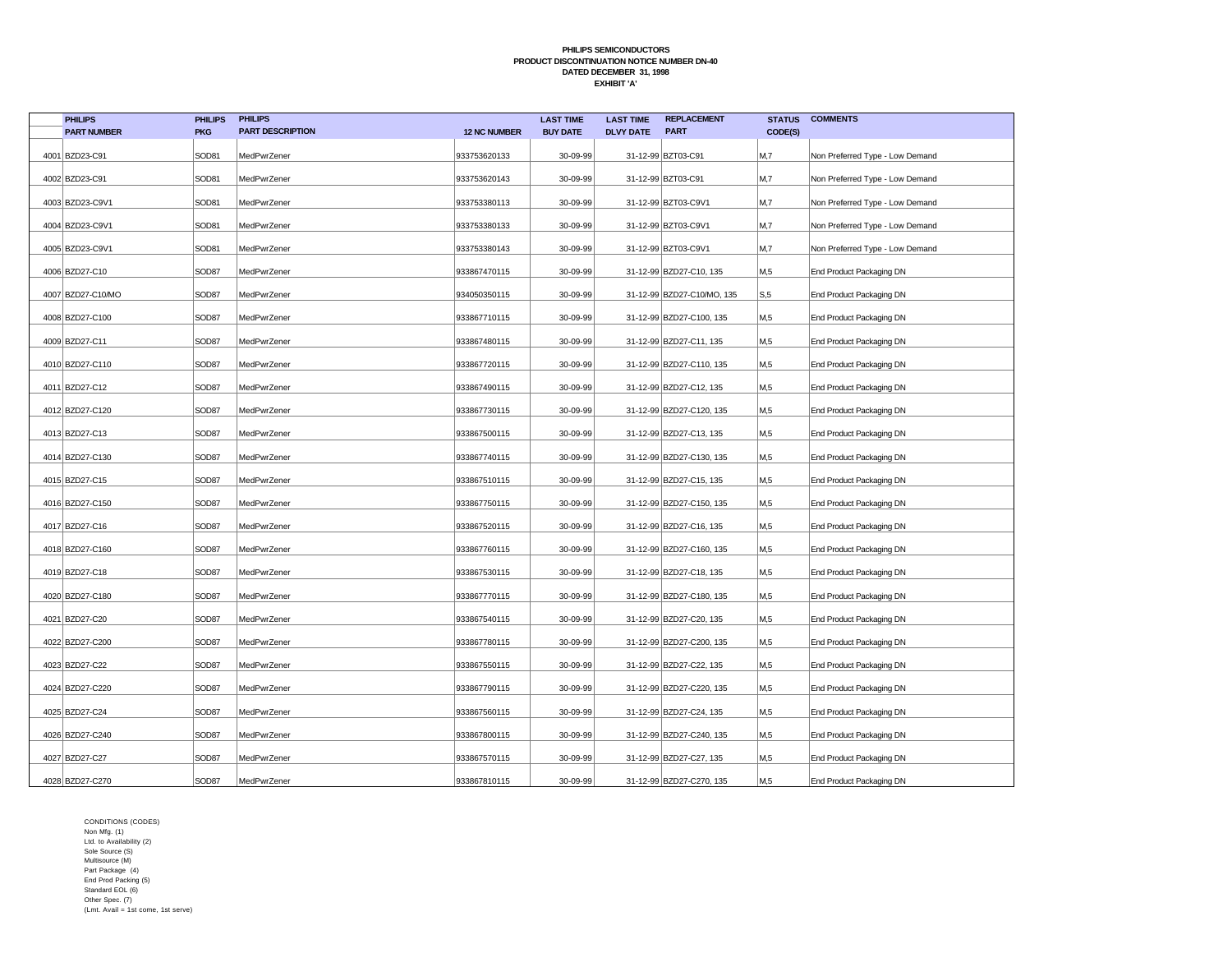| <b>PHILIPS</b>     | <b>PHILIPS</b> | <b>PHILIPS</b>          |                     | <b>LAST TIME</b> | <b>LAST TIME</b> | <b>REPLACEMENT</b>       | <b>STATUS</b>    | <b>COMMENTS</b>          |
|--------------------|----------------|-------------------------|---------------------|------------------|------------------|--------------------------|------------------|--------------------------|
| <b>PART NUMBER</b> | <b>PKG</b>     | <b>PART DESCRIPTION</b> | <b>12 NC NUMBER</b> | <b>BUY DATE</b>  | <b>DLVY DATE</b> | <b>PART</b>              | CODE(S)          |                          |
| 4029 BZD27-C30     | SOD87          | MedPwrZener             | 933867580115        | 30-09-99         |                  | 31-12-99 BZD27-C30, 135  | M,5              | End Product Packaging DN |
| 4030 BZD27-C300    | SOD87          | MedPwrZener             | 934001220115        | 30-09-99         |                  | 31-12-99 BZD27-C300, 135 | M,5              | End Product Packaging DN |
| 4031 BZD27-C33     | SOD87          | MedPwrZener             | 933867590115        | 30-09-99         |                  | 31-12-99 BZD27-C33, 135  | M,5              | End Product Packaging DN |
| 4032 BZD27-C330    | SOD87          | MedPwrZener             | 934001230115        | 30-09-99         |                  | 31-12-99 BZD27-C330, 135 | M,5              | End Product Packaging DN |
| 4033 BZD27-C36     | SOD87          | MedPwrZener             | 933867600115        | 30-09-99         |                  | 31-12-99 BZD27-C36, 135  | M,5              | End Product Packaging DN |
| 4034 BZD27-C360    | SOD87          | MedPwrZener             | 934001240115        | 30-09-99         |                  | 31-12-99 BZD27-C360, 135 | M,5              | End Product Packaging DN |
| 4035 BZD27-C39     | SOD87          | MedPwrZener             | 933867610115        | 30-09-99         |                  | 31-12-99 BZD27-C39, 135  | M,5              | End Product Packaging DN |
| 4036 BZD27-C390    | SOD87          | MedPwrZener             | 934001250115        | 30-09-99         |                  | 31-12-99 BZD27-C390, 135 | M,5              | End Product Packaging DN |
| 4037 BZD27-C3V6    | SOD87          | MedPwrZener             | 934009380115        | 30-09-99         |                  | 31-12-99 BZD27-C3V6, 135 | M,5              | End Product Packaging DN |
| 4038 BZD27-C3V9    | SOD87          | MedPwrZener             | 934010860115        | 30-09-99         |                  | 31-12-99 BZD27-C3V9, 135 | M,5              | End Product Packaging DN |
| 4039 BZD27-C43     | SOD87          | MedPwrZener             | 933867620115        | 30-09-99         |                  | 31-12-99 BZD27-C43, 135  | M,5              | End Product Packaging DN |
| 4040 BZD27-C430    | SOD87          | MedPwrZener             | 934001260115        | 30-09-99         |                  | 31-12-99 BZD27-C430, 135 | M,5              | End Product Packaging DN |
| 4041 BZD27-C47     | SOD87          | MedPwrZener             | 933867630115        | 30-09-99         |                  | 31-12-99 BZD27-C47, 135  | M,5              | End Product Packaging DN |
| 4042 BZD27-C470    | SOD87          | MedPwrZener             | 934001270115        | 30-09-99         |                  | 31-12-99 BZD27-C470, 135 | M,5              | End Product Packaging DN |
| 4043 BZD27-C4V3    | SOD87          | MedPwrZener             | 934010870115        | 30-09-99         |                  | 31-12-99 BZD27-C4V3, 135 | M,5              | End Product Packaging DN |
| 4044 BZD27-C4V7    | SOD87          | MedPwrZener             | 934010880115        | 30-09-99         |                  | 31-12-99 BZD27-C4V7, 135 | M,5              | End Product Packaging DN |
| 4045 BZD27-C51     | SOD87          | MedPwrZener             | 933867640115        | 30-09-99         |                  | 31-12-99 BZD27-C51, 135  | M,5              | End Product Packaging DN |
| 4046 BZD27-C510    | SOD87          | MedPwrZener             | 934001280115        | 30-09-99         |                  | 31-12-99 BZD27-C510, 135 | M,5              | End Product Packaging DN |
| 4047 BZD27-C56     | SOD87          | MedPwrZener             | 933867650115        | 30-09-99         |                  | 31-12-99 BZD27-C56, 135  | M,5              | End Product Packaging DN |
| 4048 BZD27-C5V1    | SOD87          | MedPwrZener             | 934010890115        | 30-09-99         |                  | 31-12-99 BZD27-C5V1, 135 | M,5              | End Product Packaging DN |
| 4049 BZD27-C5V6    | SOD87          | MedPwrZener             | 934010900115        | 30-09-99         |                  | 31-12-99 BZD27-C5V6, 135 | M,5              | End Product Packaging DN |
| 4050 BZD27-C62     | SOD87          | MedPwrZener             | 933867660115        | 30-09-99         |                  | 31-12-99 BZD27-C62, 135  | M,5              | End Product Packaging DN |
| 4051 BZD27-C68     | SOD87          | MedPwrZener             | 933867670115        | 30-09-99         |                  | 31-12-99 BZD27-C68, 135  | M,5              | End Product Packaging DN |
| 4052 BZD27-C6V2    | SOD87          | MedPwrZener             | 934010910115        | 30-09-99         |                  | 31-12-99 BZD27-C6V2, 135 | M,5              | End Product Packaging DN |
| 4053 BZD27-C6V8    | SOD87          | MedPwrZener             | 934010920115        | 30-09-99         |                  | 31-12-99 BZD27-C6V8, 135 | M,5              | End Product Packaging DN |
| 4054 BZD27-C75     | SOD87          | MedPwrZener             | 933867680115        | 30-09-99         |                  | 31-12-99 BZD27-C75, 135  | М,5              | End Product Packaging DN |
| 4055 BZD27-C7V5    | SOD87          | MedPwrZener             | 933867450115        | 30-09-99         |                  | 31-12-99 BZD27-C7V5, 135 | M,5              | End Product Packaging DN |
| 4056 BZD27-C82     | SOD87          | MedPwrZener             | 933867690115        | 30-09-99         |                  | 31-12-99 BZD27-C82, 135  | M <sub>0.5</sub> | End Product Packaging DN |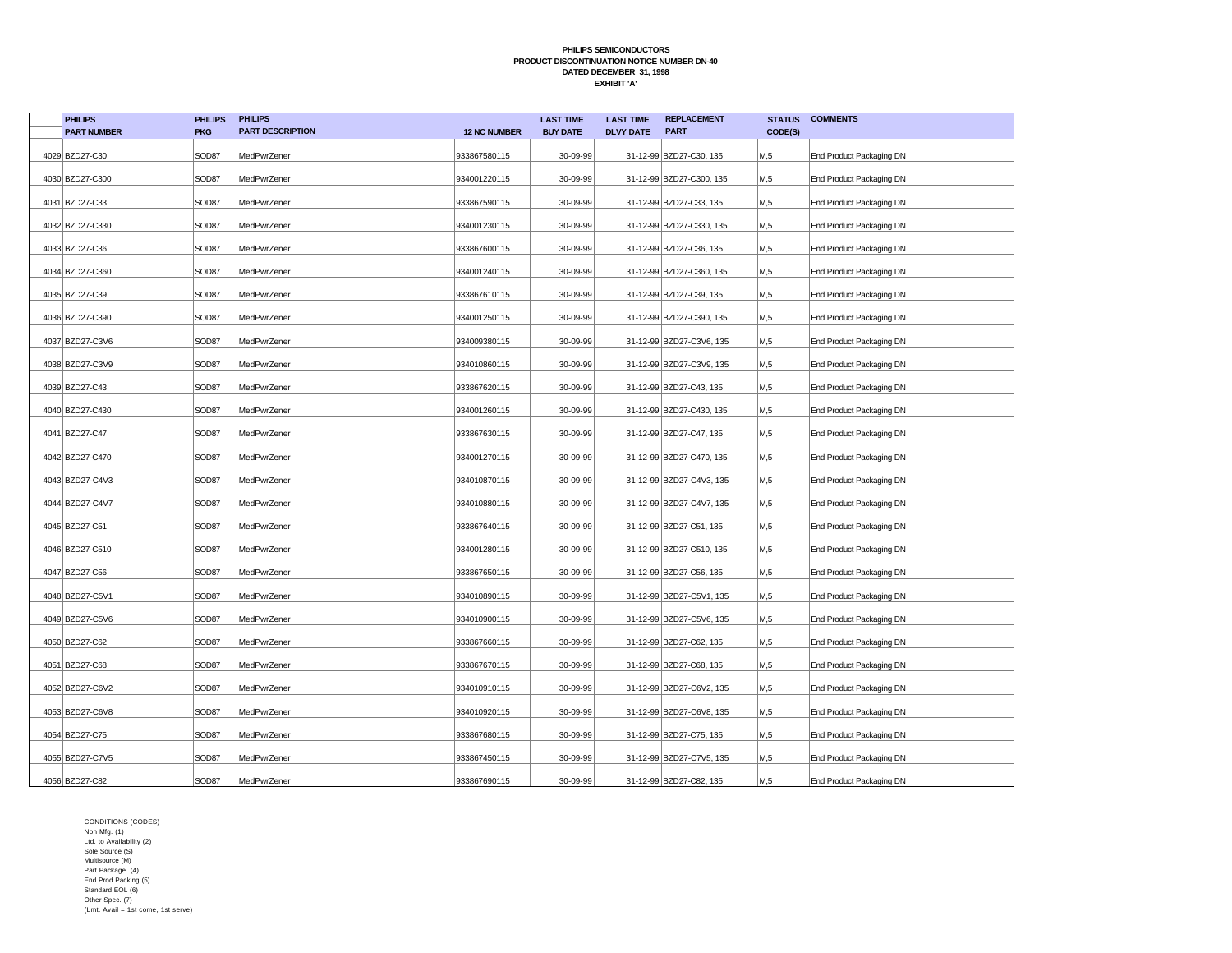| <b>PHILIPS</b>     | <b>PHILIPS</b> | <b>PHILIPS</b>          |                     | <b>LAST TIME</b> | <b>LAST TIME</b> | <b>REPLACEMENT</b>       | <b>STATUS</b> | <b>COMMENTS</b>          |
|--------------------|----------------|-------------------------|---------------------|------------------|------------------|--------------------------|---------------|--------------------------|
| <b>PART NUMBER</b> | <b>PKG</b>     | <b>PART DESCRIPTION</b> | <b>12 NC NUMBER</b> | <b>BUY DATE</b>  | <b>DLVY DATE</b> | <b>PART</b>              | CODE(S)       |                          |
| 4057 BZD27-C8V2    | SOD87          | MedPwrZener             | 933867460115        | 30-09-99         |                  | 31-12-99 BZD27-C8V2, 135 | M,5           | End Product Packaging DN |
| 4058 BZD27-C91     | SOD87          | MedPwrZener             | 933867700115        | 30-09-99         |                  | 31-12-99 BZD27-C91, 135  | M,5           | End Product Packaging DN |
| 4059 BZD27-C9V1    | SOD87          | MedPwrZener             | 933872810115        | 30-09-99         |                  | 31-12-99 BZD27-C9V1, 135 | M,5           | End Product Packaging DN |
| 4060 BZG03-C10     | SOD106         | MedPwrZener             | 934028930115        | 30-09-99         |                  | 31-12-99 BZG03-C10, 135  | M,5           | End Product Packaging DN |
| 4061 BZG03-C100    | SOD106         | MedPwrZener             | 934029180115        | 30-09-99         |                  | 31-12-99 BZG03-C100, 135 | M,5           | End Product Packaging DN |
| 4062 BZG03-C11     | SOD106         | MedPwrZener             | 934028940115        | 30-09-99         |                  | 31-12-99 BZG03-C11, 135  | M,5           | End Product Packaging DN |
| 4063 BZG03-C110    | SOD106         | MedPwrZener             | 934029190115        | 30-09-99         |                  | 31-12-99 BZG03-C110, 135 | M,5           | End Product Packaging DN |
| 4064 BZG03-C12     | SOD106         | MedPwrZener             | 934028950115        | 30-09-99         |                  | 31-12-99 BZG03-C12, 135  | M,5           | End Product Packaging DN |
| 4065 BZG03-C120    | SOD106         | MedPwrZener             | 934029200115        | 30-09-99         |                  | 31-12-99 BZG03-C120, 135 | M,5           | End Product Packaging DN |
| 4066 BZG03-C13     | SOD106         | MedPwrZener             | 934028960115        | 30-09-99         |                  | 31-12-99 BZG03-C13, 135  | M,5           | End Product Packaging DN |
| 4067 BZG03-C130    | SOD106         | MedPwrZener             | 934029210115        | 30-09-99         |                  | 31-12-99 BZG03-C130, 135 | M,5           | End Product Packaging DN |
| 4068 BZG03-C15     | SOD106         | MedPwrZener             | 934028970115        | 30-09-99         |                  | 31-12-99 BZG03-C15, 135  | M,5           | End Product Packaging DN |
| 4069 BZG03-C150    | SOD106         | MedPwrZener             | 934029220115        | 30-09-99         |                  | 31-12-99 BZG03-C150, 135 | M,5           | End Product Packaging DN |
| 4070 BZG03-C16     | SOD106         | MedPwrZener             | 934028980115        | 30-09-99         |                  | 31-12-99 BZG03-C16, 135  | M,5           | End Product Packaging DN |
| 4071 BZG03-C160    | SOD106         | MedPwrZener             | 934029230115        | 30-09-99         |                  | 31-12-99 BZG03-C160, 135 | М,5           | End Product Packaging DN |
| 4072 BZG03-C18     | SOD106         | MedPwrZener             | 934028990115        | 30-09-99         |                  | 31-12-99 BZG03-C18, 135  | M,5           | End Product Packaging DN |
| 4073 BZG03-C180    | SOD106         | MedPwrZener             | 934029240115        | 30-09-99         |                  | 31-12-99 BZG03-C180, 135 | M,5           | End Product Packaging DN |
| 4074 BZG03-C20     | SOD106         | MedPwrZener             | 934029000115        | 30-09-99         |                  | 31-12-99 BZG03-C20, 135  | M,5           | End Product Packaging DN |
| 4075 BZG03-C200    | SOD106         | MedPwrZener             | 934029250115        | 30-09-99         |                  | 31-12-99 BZG03-C200, 135 | M,5           | End Product Packaging DN |
| 4076 BZG03-C22     | SOD106         | MedPwrZener             | 934029010115        | 30-09-99         |                  | 31-12-99 BZG03-C22, 135  | M,5           | End Product Packaging DN |
| 4077 BZG03-C220    | SOD106         | MedPwrZener             | 934029260115        | 30-09-99         |                  | 31-12-99 BZG03-C220, 135 | M,5           | End Product Packaging DN |
| 4078 BZG03-C24     | SOD106         | MedPwrZener             | 934029020115        | 30-09-99         |                  | 31-12-99 BZG03-C24, 135  | M,5           | End Product Packaging DN |
| 4079 BZG03-C240    | SOD106         | MedPwrZener             | 934029270115        | 30-09-99         |                  | 31-12-99 BZG03-C240, 135 | M,5           | End Product Packaging DN |
| 4080 BZG03-C27     | SOD106         | MedPwrZener             | 934029030115        | 30-09-99         |                  | 31-12-99 BZG03-C27, 135  | M,5           | End Product Packaging DN |
| 4081 BZG03-C270    | SOD106         | MedPwrZener             | 934029280115        | 30-09-99         |                  | 31-12-99 BZG03-C270, 135 | M,5           | End Product Packaging DN |
| 4082 BZG03-C30     | SOD106         | MedPwrZener             | 934029040115        | 30-09-99         |                  | 31-12-99 BZG03-C30, 135  | M,5           | End Product Packaging DN |
| 4083 BZG03-C33     | SOD106         | MedPwrZener             | 934029050115        | 30-09-99         |                  | 31-12-99 BZG03-C33, 135  | M,5           | End Product Packaging DN |
| 4084 BZG03-C36     | SOD106         | MedPwrZener             | 934029060115        | 30-09-99         |                  | 31-12-99 BZG03-C36, 135  | M,5           | End Product Packaging DN |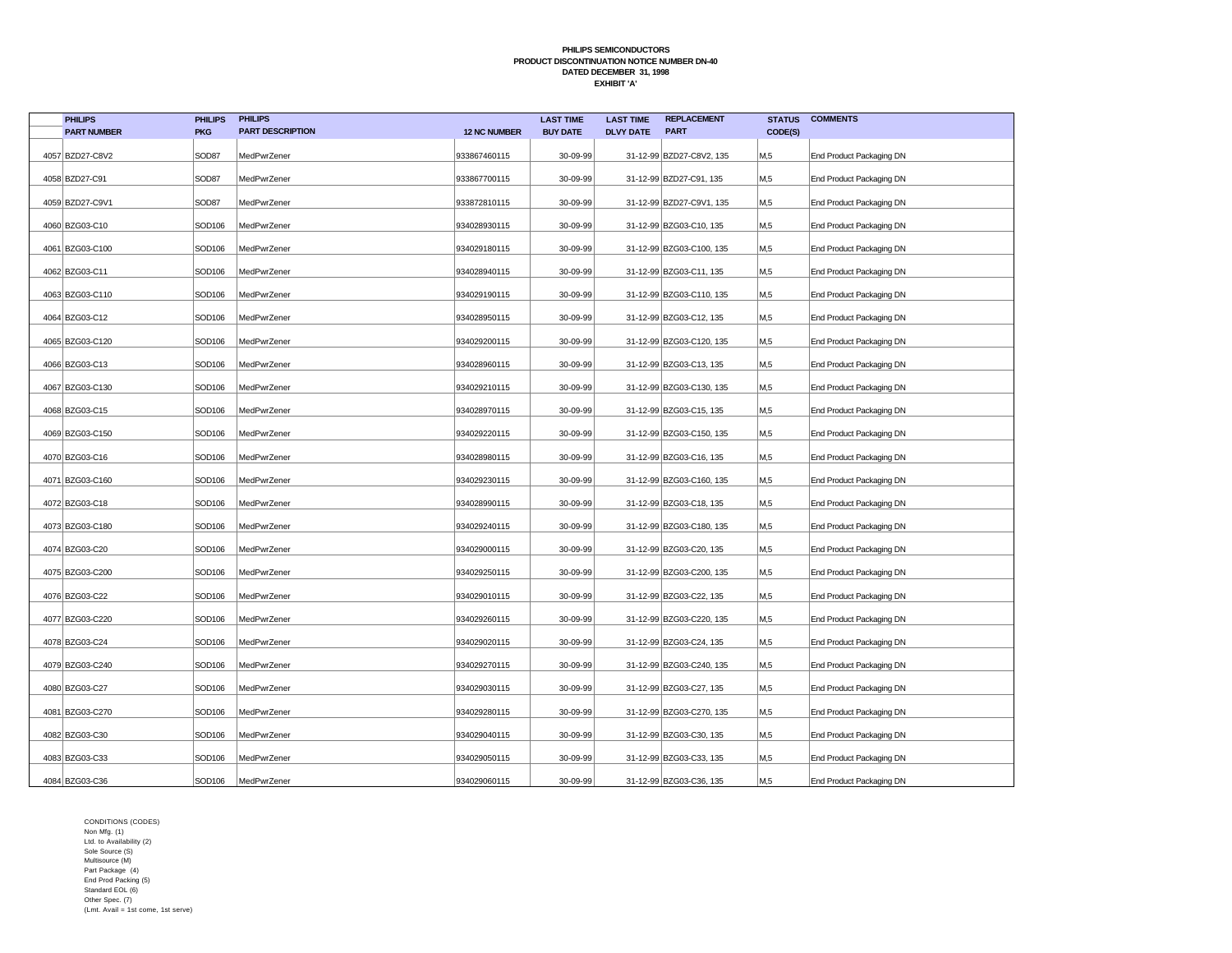| <b>PHILIPS</b>     | <b>PHILIPS</b>     | <b>PHILIPS</b>          |                     | <b>LAST TIME</b> | <b>LAST TIME</b> | <b>REPLACEMENT</b>      | <b>STATUS</b> | <b>COMMENTS</b>          |
|--------------------|--------------------|-------------------------|---------------------|------------------|------------------|-------------------------|---------------|--------------------------|
| <b>PART NUMBER</b> | <b>PKG</b>         | <b>PART DESCRIPTION</b> | <b>12 NC NUMBER</b> | <b>BUY DATE</b>  | <b>DLVY DATE</b> | <b>PART</b>             | CODE(S)       |                          |
| 4085 BZG03-C39     | SOD106             | MedPwrZener             | 934029070115        | 30-09-99         |                  | 31-12-99 BZG03-C39, 135 | M,5           | End Product Packaging DN |
| 4086 BZG03-C43     | SOD106             | MedPwrZener             | 934029080115        | 30-09-99         |                  | 31-12-99 BZG03-C43, 135 | M,5           | End Product Packaging DN |
| 4087 BZG03-C47     | SOD106             | MedPwrZener             | 934029090115        | 30-09-99         |                  | 31-12-99 BZG03-C47, 135 | M,5           | End Product Packaging DN |
| 4088 BZG03-C51     | SOD <sub>106</sub> | MedPwrZener             | 934029100115        | 30-09-99         |                  | 31-12-99 BZG03-C51, 135 | M,5           | End Product Packaging DN |
| 4089 BZG03-C56     | SOD106             | MedPwrZener             | 934029110115        | 30-09-99         |                  | 31-12-99 BZG03-C56, 135 | M,5           | End Product Packaging DN |
| 4090 BZG03-C62     | SOD106             | MedPwrZener             | 934029120115        | 30-09-99         |                  | 31-12-99 BZG03-C62, 135 | M,5           | End Product Packaging DN |
| 4091 BZG03-C68     | SOD106             | MedPwrZener             | 934029130115        | 30-09-99         |                  | 31-12-99 BZG03-C68, 135 | M,5           | End Product Packaging DN |
| 4092 BZG03-C75     | SOD106             | MedPwrZener             | 934029140115        | 30-09-99         |                  | 31-12-99 BZG03-C75, 135 | M,5           | End Product Packaging DN |
| 4093 BZG03-C82     | SOD106             | MedPwrZener             | 934029150115        | 30-09-99         |                  | 31-12-99 BZG03-C82, 135 | M,5           | End Product Packaging DN |
| 4094 BZG03-C91     | SOD106             | MedPwrZener             | 934029160115        | 30-09-99         |                  | 31-12-99 BZG03-C91, 135 | M,5           | End Product Packaging DN |
| 4095 BZG04-10      | SOD106             | MedPwrZener             | 934033780115        | 30-09-99         |                  | 31-12-99 BZG04-10, 135  | M,5           | End Product Packaging DN |
| 4096 BZG04-100     | SOD106             | MedPwrZener             | 934034020115        | 30-09-99         |                  | 31-12-99 BZG04-100, 135 | M,5           | End Product Packaging DN |
| 4097 BZG04-11      | SOD106             | MedPwrZener             | 934033790115        | 30-09-99         |                  | 31-12-99 BZG04-11, 135  | M,5           | End Product Packaging DN |
| 4098 BZG04-110     | SOD106             | MedPwrZener             | 934034030115        | 30-09-99         |                  | 31-12-99 BZG04-110, 135 | М,5           | End Product Packaging DN |
| 4099 BZG04-12      | SOD106             | MedPwrZener             | 934033800115        | 30-09-99         |                  | 31-12-99 BZG04-12, 135  | М,5           | End Product Packaging DN |
| 4100 BZG04-120     | SOD106             | MedPwrZener             | 934034040115        | 30-09-99         |                  | 31-12-99 BZG04-120, 135 | M,5           | End Product Packaging DN |
| 4101 BZG04-13      | SOD106             | MedPwrZener             | 934033810115        | 30-09-99         |                  | 31-12-99 BZG04-13, 135  | M,5           | End Product Packaging DN |
| 4102 BZG04-130     | SOD106             | MedPwrZener             | 934034050115        | 30-09-99         |                  | 31-12-99 BZG04-130, 135 | M,5           | End Product Packaging DN |
| 4103 BZG04-15      | SOD106             | MedPwrZener             | 934033820115        | 30-09-99         |                  | 31-12-99 BZG04-15, 135  | M,5           | End Product Packaging DN |
| 4104 BZG04-150     | SOD106             | MedPwrZener             | 934034060115        | 30-09-99         |                  | 31-12-99 BZG04-150, 135 | M,5           | End Product Packaging DN |
| 4105 BZG04-16      | SOD106             | MedPwrZener             | 934033830115        | 30-09-99         |                  | 31-12-99 BZG04-16, 135  | M,5           | End Product Packaging DN |
| 4106 BZG04-160     | SOD106             | MedPwrZener             | 934034070115        | 30-09-99         |                  | 31-12-99 BZG04-160, 135 | M,5           | End Product Packaging DN |
| 4107 BZG04-18      | SOD106             | MedPwrZener             | 934033840115        | 30-09-99         |                  | 31-12-99 BZG04-18, 135  | M,5           | End Product Packaging DN |
| 4108 BZG04-180     | SOD106             | MedPwrZener             | 934034080115        | 30-09-99         |                  | 31-12-99 BZG04-180, 135 | M,5           | End Product Packaging DN |
| 4109 BZG04-20      | SOD106             | MedPwrZener             | 934033850115        | 30-09-99         |                  | 31-12-99 BZG04-20, 135  | M,5           | End Product Packaging DN |
| 4110 BZG04-200     | SOD106             | MedPwrZener             | 934034090115        | 30-09-99         |                  | 31-12-99 BZG04-200, 135 | M,5           | End Product Packaging DN |
| 4111 BZG04-22      | SOD106             | MedPwrZener             | 934033860115        | 30-09-99         |                  | 31-12-99 BZG04-22, 135  | M,5           | End Product Packaging DN |
| 4112 BZG04-220     | SOD106             | MedPwrZener             | 934034100115        | 30-09-99         |                  | 31-12-99 BZG04-220, 135 | M,5           | End Product Packaging DN |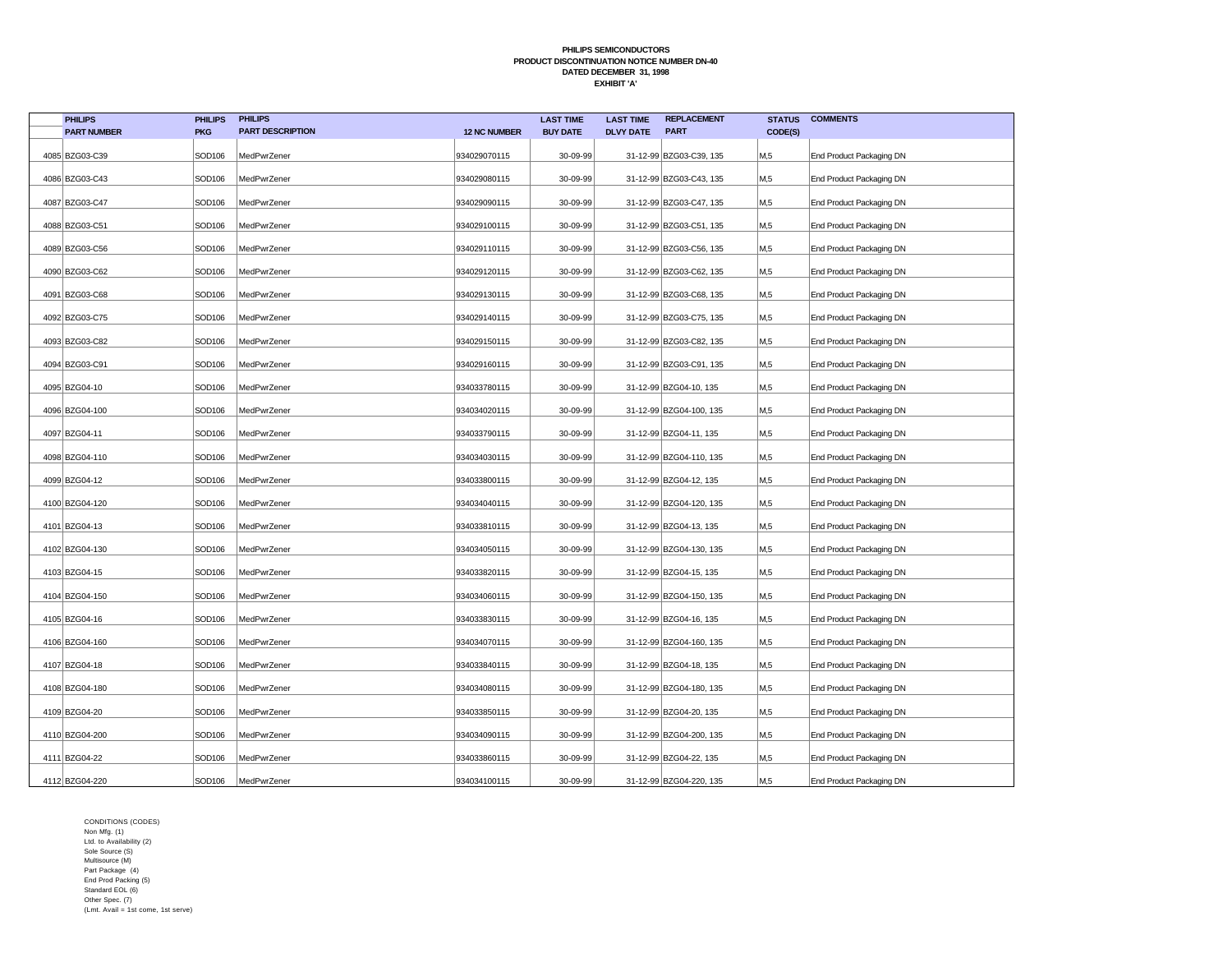| <b>PHILIPS</b>     | <b>PHILIPS</b>     | <b>PHILIPS</b>          |                     | <b>LAST TIME</b> | <b>LAST TIME</b> | <b>REPLACEMENT</b>       | <b>STATUS</b>  | <b>COMMENTS</b>          |
|--------------------|--------------------|-------------------------|---------------------|------------------|------------------|--------------------------|----------------|--------------------------|
| <b>PART NUMBER</b> | <b>PKG</b>         | <b>PART DESCRIPTION</b> | <b>12 NC NUMBER</b> | <b>BUY DATE</b>  | <b>DLVY DATE</b> | <b>PART</b>              | CODE(S)        |                          |
| 4113 BZG04-24      | SOD106             | MedPwrZener             | 934033870115        | 30-09-99         |                  | 31-12-99 BZG04-24, 135   | M,5            | End Product Packaging DN |
| 4114 BZG04-27      | SOD106             | MedPwrZener             | 934033880115        | 30-09-99         |                  | 31-12-99 BZG04-27, 135   | M,5            | End Product Packaging DN |
| 4115 BZG04-30      | SOD106             | MedPwrZener             | 934033890115        | 30-09-99         |                  | 31-12-99 BZG04-30, 135   | M,5            | End Product Packaging DN |
| 4116 BZG04-33      | SOD106             | MedPwrZener             | 934033900115        | 30-09-99         |                  | 31-12-99 BZG04-33, 135   | M,5            | End Product Packaging DN |
| 4117 BZG04-36      | SOD106             | MedPwrZener             | 934033910115        | 30-09-99         |                  | 31-12-99 BZG04-36, 135   | M,5            | End Product Packaging DN |
| 4118 BZG04-39      | SOD106             | MedPwrZener             | 934033920115        | 30-09-99         |                  | 31-12-99 BZG04-39, 135   | M <sub>5</sub> | End Product Packaging DN |
| 4119 BZG04-43      | SOD106             | MedPwrZener             | 934033930115        | 30-09-99         |                  | 31-12-99 BZG04-43, 135   | M,5            | End Product Packaging DN |
| 4120 BZG04-47      | SOD106             | MedPwrZener             | 934033940115        | 30-09-99         |                  | 31-12-99 BZG04-47, 135   | M,5            | End Product Packaging DN |
| 4121 BZG04-51      | SOD106             | MedPwrZener             | 934033950115        | 30-09-99         |                  | 31-12-99 BZG04-51, 135   | M,5            | End Product Packaging DN |
| 4122 BZG04-56      | SOD106             | MedPwrZener             | 934033960115        | 30-09-99         |                  | 31-12-99 BZG04-56, 135   | M.5            | End Product Packaging DN |
| 4123 BZG04-62      | SOD106             | MedPwrZener             | 934033970115        | 30-09-99         |                  | 31-12-99 BZG04-62, 135   | M,5            | End Product Packaging DN |
| 4124 BZG04-68      | SOD106             | MedPwrZener             | 934033980115        | 30-09-99         |                  | 31-12-99 BZG04-68, 135   | M,5            | End Product Packaging DN |
| 4125 BZG04-75      | SOD <sub>106</sub> | MedPwrZener             | 934033990115        | 30-09-99         |                  | 31-12-99 BZG04-75, 135   | M,5            | End Product Packaging DN |
| 4126 BZG04-82      | SOD <sub>106</sub> | MedPwrZener             | 934034000115        | 30-09-99         |                  | 31-12-99 BZG04-82, 135   | M,5            | End Product Packaging DN |
| 4127 BZG04-8V2     | SOD <sub>106</sub> | MedPwrZener             | 934033760115        | 30-09-99         |                  | 31-12-99 BZG04-8V2, 135  | M,5            | End Product Packaging DN |
| 4128 BZG04-91      | SOD106             | MedPwrZener             | 934034010115        | 30-09-99         |                  | 31-12-99 BZG04-91, 135   | M,5            | End Product Packaging DN |
| 4129 BZG04-9V1     | SOD106             | MedPwrZener             | 934033770115        | 30-09-99         |                  | 31-12-99 BZG04-9V1, 135  | M,5            | End Product Packaging DN |
| 4130 BZT03-C10     | SOD57              | MedPwrZener             | 933601510133        | 30-09-99         |                  | 31-12-99 BZT03-C10, 163  | M,5            | End Product Packaging DN |
| 4131 BZT03-C100    | SOD57              | MedPwrZener             | 933601750133        | 30-09-99         |                  | 31-12-99 BZT03-C100, 163 | M,5            | End Product Packaging DN |
| 4132 BZT03-C11     | SOD57              | MedPwrZener             | 933601520133        | 30-09-99         |                  | 31-12-99 BZT03-C11, 163  | M,5            | End Product Packaging DN |
| 4133 BZT03-C110    | SOD57              | MedPwrZener             | 933601760133        | 30-09-99         |                  | 31-12-99 BZT03-C110, 163 | M,5            | End Product Packaging DN |
| 4134 BZT03-C12     | SOD57              | MedPwrZener             | 933601530133        | 30-09-99         |                  | 31-12-99 BZT03-C12, 163  | M,5            | End Product Packaging DN |
| 4135 BZT03-C120    | SOD57              | MedPwrZener             | 933601770133        | 30-09-99         |                  | 31-12-99 BZT03-C120, 163 | M,5            | End Product Packaging DN |
| 4136 BZT03-C13     | SOD57              | MedPwrZener             | 933601540133        | 30-09-99         |                  | 31-12-99 BZT03-C13, 163  | M,5            | End Product Packaging DN |
| 4137 BZT03-C130    | SOD57              | MedPwrZener             | 933601780133        | 30-09-99         |                  | 31-12-99 BZT03-C130, 163 | M,5            | End Product Packaging DN |
| 4138 BZT03-C15     | SOD57              | MedPwrZener             | 933601550133        | 30-09-99         |                  | 31-12-99 BZT03-C15, 163  | M,5            | End Product Packaging DN |
| 4139 BZT03-C150    | SOD57              | MedPwrZener             | 933601790133        | 30-09-99         |                  | 31-12-99 BZT03-C150, 163 | M,5            | End Product Packaging DN |
| 4140 BZT03-C16     | SOD57              | MedPwrZener             | 933601560133        | 30-09-99         |                  | 31-12-99 BZT03-C16, 163  | M,5            | End Product Packaging DN |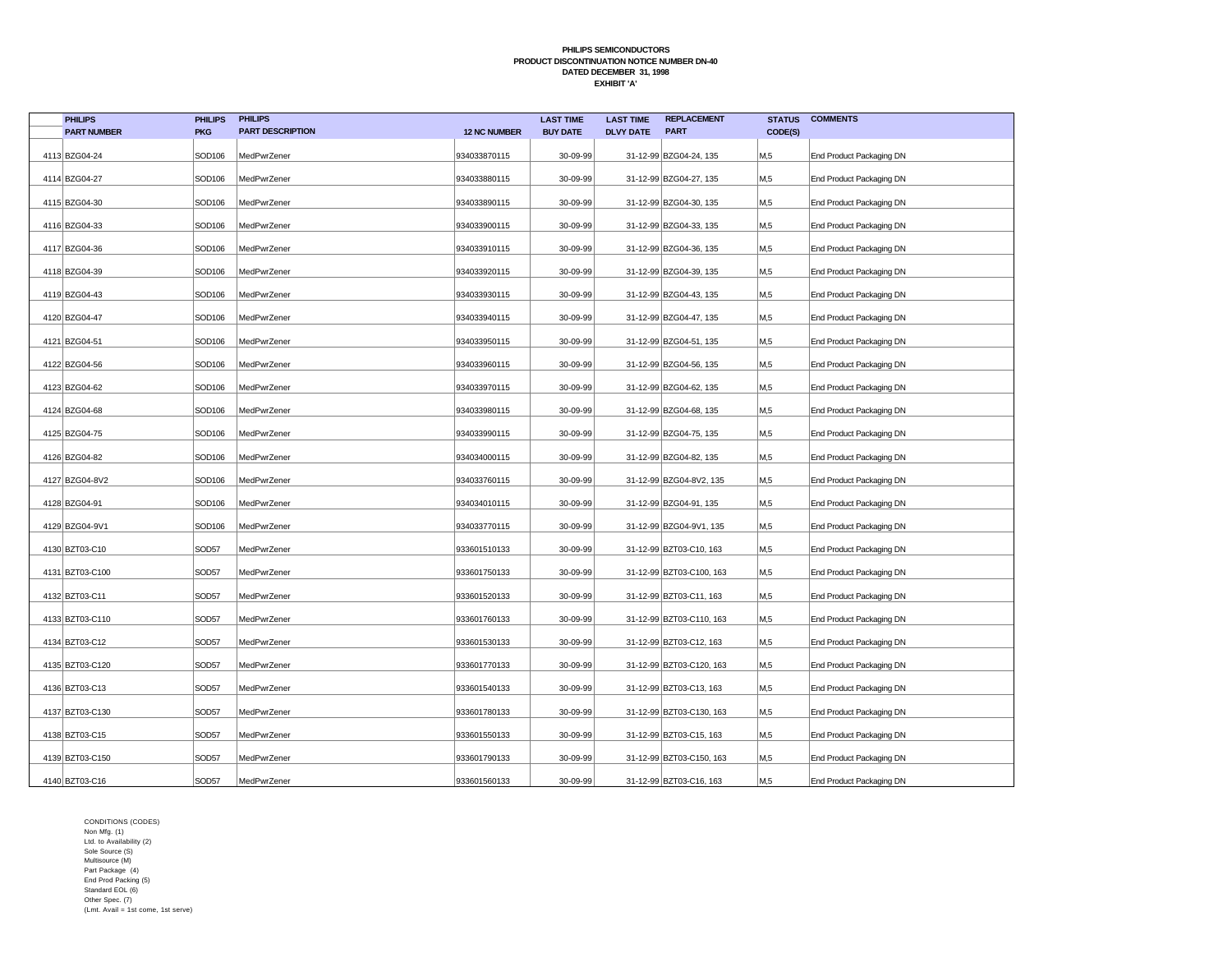| <b>PHILIPS</b>     | <b>PHILIPS</b>    | <b>PHILIPS</b>          |                     | <b>LAST TIME</b> | <b>LAST TIME</b> | <b>REPLACEMENT</b>       | <b>STATUS</b>   | <b>COMMENTS</b>          |
|--------------------|-------------------|-------------------------|---------------------|------------------|------------------|--------------------------|-----------------|--------------------------|
| <b>PART NUMBER</b> | <b>PKG</b>        | <b>PART DESCRIPTION</b> | <b>12 NC NUMBER</b> | <b>BUY DATE</b>  | <b>DLVY DATE</b> | <b>PART</b>              | CODE(S)         |                          |
| 4141 BZT03-C160    | SOD <sub>57</sub> | MedPwrZener             | 933601800133        | 30-09-99         |                  | 31-12-99 BZT03-C160, 163 | M,5             | End Product Packaging DN |
| 4142 BZT03-C18     | SOD57             | MedPwrZener             | 933601570133        | 30-09-99         |                  | 31-12-99 BZT03-C18, 163  | M,5             | End Product Packaging DN |
| 4143 BZT03-C180    | SOD57             | MedPwrZener             | 933601810133        | 30-09-99         |                  | 31-12-99 BZT03-C180, 163 | M,5             | End Product Packaging DN |
| 4144 BZT03-C20     | SOD57             | MedPwrZener             | 933601580133        | 30-09-99         |                  | 31-12-99 BZT03-C20, 163  | M,5             | End Product Packaging DN |
| 4145 BZT03-C200    | SOD57             | MedPwrZener             | 933601820133        | 30-09-99         |                  | 31-12-99 BZT03-C200, 163 | M,5             | End Product Packaging DN |
| 4146 BZT03-C22     | SOD57             | MedPwrZener             | 933601590133        | 30-09-99         |                  | 31-12-99 BZT03-C22, 163  | M <sub>5</sub>  | End Product Packaging DN |
| 4147 BZT03-C220    | SOD57             | MedPwrZener             | 933601830133        | 30-09-99         |                  | 31-12-99 BZT03-C220, 163 | M,5             | End Product Packaging DN |
| 4148 BZT03-C24     | SOD57             | MedPwrZener             | 933601600133        | 30-09-99         |                  | 31-12-99 BZT03-C24, 163  | M,5             | End Product Packaging DN |
| 4149 BZT03-C240    | SOD57             | MedPwrZener             | 933601840133        | 30-09-99         |                  | 31-12-99 BZT03-C240, 163 | M,5             | End Product Packaging DN |
| 4150 BZT03-C27     | SOD57             | MedPwrZener             | 933601610133        | 30-09-99         |                  | 31-12-99 BZT03-C27, 163  | M <sub>15</sub> | End Product Packaging DN |
| 4151 BZT03-C270    | SOD57             | MedPwrZener             | 933601850133        | 30-09-99         |                  | 31-12-99 BZT03-C270, 163 | M,5             | End Product Packaging DN |
| 4152 BZT03-C30     | SOD57             | MedPwrZener             | 933601620133        | 30-09-99         |                  | 31-12-99 BZT03-C30, 163  | M,5             | End Product Packaging DN |
| 4153 BZT03-C300    | SOD57             | MedPwrZener             | 933601860133        | 30-09-99         |                  | 31-12-99 BZT03-C300, 163 | M,5             | End Product Packaging DN |
| 4154 BZT03-C33     | SOD <sub>57</sub> | MedPwrZener             | 933601630133        | 30-09-99         |                  | 31-12-99 BZT03-C33, 163  | M,5             | End Product Packaging DN |
| 4155 BZT03-C330    | SOD57             | MedPwrZener             | 933601870133        | 30-09-99         |                  | 31-12-99 BZT03-C330, 163 | M,5             | End Product Packaging DN |
| 4156 BZT03-C36     | SOD57             | MedPwrZener             | 933601640133        | 30-09-99         |                  | 31-12-99 BZT03-C36, 163  | M,5             | End Product Packaging DN |
| 4157 BZT03-C360    | SOD57             | MedPwrZener             | 933601880133        | 30-09-99         |                  | 31-12-99 BZT03-C360, 163 | M,5             | End Product Packaging DN |
| 4158 BZT03-C39     | SOD57             | MedPwrZener             | 933601650133        | 30-09-99         |                  | 31-12-99 BZT03-C39, 163  | M,5             | End Product Packaging DN |
| 4159 BZT03-C390    | SOD <sub>57</sub> | MedPwrZener             | 933601890133        | 30-09-99         |                  | 31-12-99 BZT03-C390, 163 | M,5             | End Product Packaging DN |
| 4160 BZT03-C390    | SOD57             | MedPwrZener             | 933601890153        | 30-09-99         |                  | 31-12-99 BZT03-C390, 163 | M,5             | End Product Packaging DN |
| 4161 BZT03-C43     | SOD57             | MedPwrZener             | 933601660133        | 30-09-99         |                  | 31-12-99 BZT03-C43, 163  | M,5             | End Product Packaging DN |
| 4162 BZT03-C430    | SOD57             | MedPwrZener             | 933601900133        | 30-09-99         |                  | 31-12-99 BZT03-C430, 163 | M,5             | End Product Packaging DN |
| 4163 BZT03-C430    | SOD57             | MedPwrZener             | 933601900153        | 30-09-99         |                  | 31-12-99 BZT03-C430, 163 | M,5             | End Product Packaging DN |
| 4164 BZT03-C47     | SOD57             | MedPwrZener             | 933601670133        | 30-09-99         |                  | 31-12-99 BZT03-C47, 163  | M,5             | End Product Packaging DN |
| 4165 BZT03-C470    | SOD57             | MedPwrZener             | 933601910133        | 30-09-99         |                  | 31-12-99 BZT03-C470, 163 | M,5             | End Product Packaging DN |
| 4166 BZT03-C51     | SOD57             | MedPwrZener             | 933601680133        | 30-09-99         |                  | 31-12-99 BZT03-C51, 163  | M,5             | End Product Packaging DN |
| 4167 BZT03-C510    | SOD57             | MedPwrZener             | 933601920133        | 30-09-99         |                  | 31-12-99 BZT03-C510, 163 | M,5             | End Product Packaging DN |
| 4168 BZT03-C56     | SOD57             | MedPwrZener             | 933601690133        | 30-09-99         |                  | 31-12-99 BZT03-C56, 163  | M,5             | End Product Packaging DN |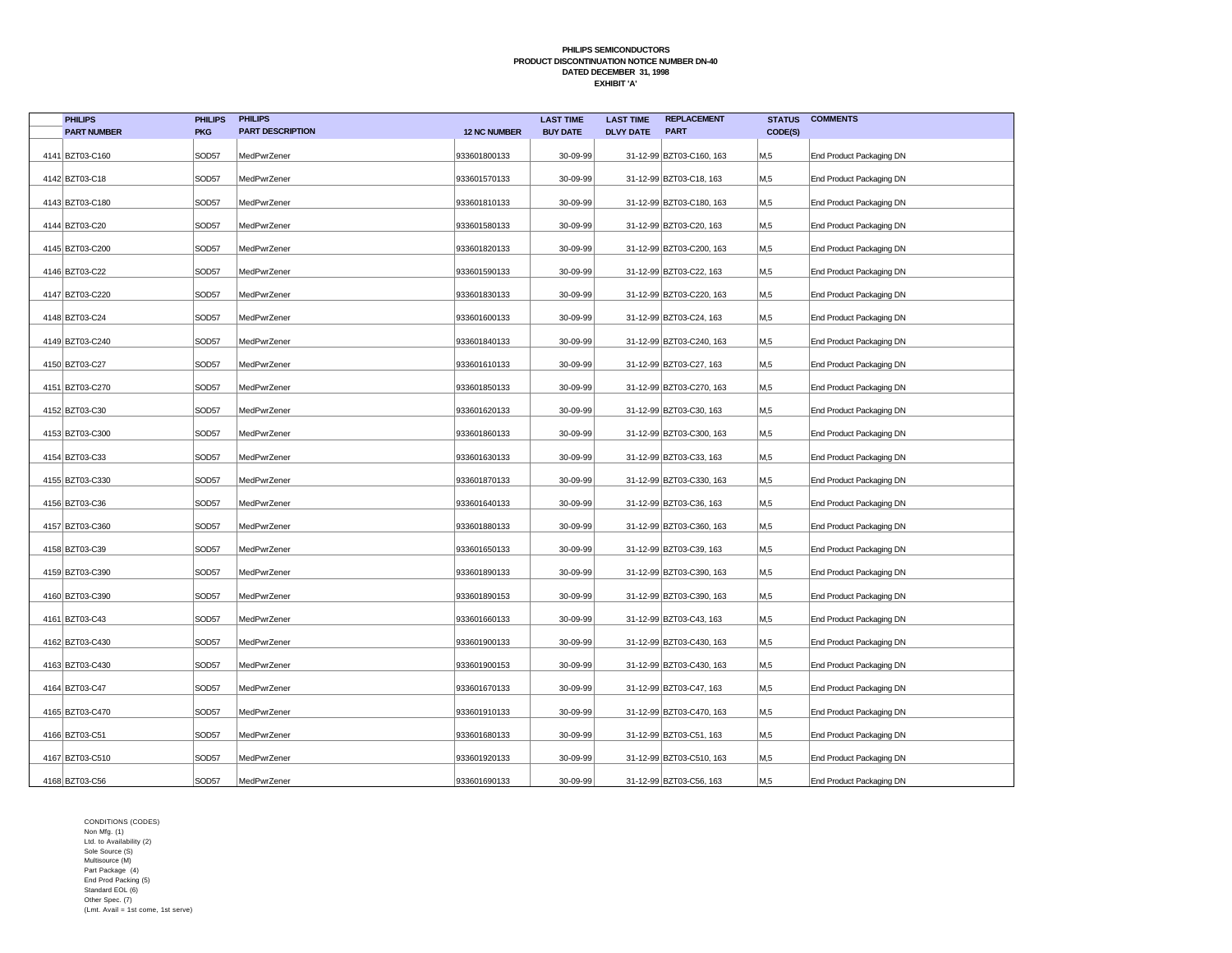| <b>PHILIPS</b>     | <b>PHILIPS</b>    | <b>PHILIPS</b>          |                     | <b>LAST TIME</b> | <b>LAST TIME</b> | <b>REPLACEMENT</b>       | <b>STATUS</b>    | <b>COMMENTS</b>                                    |
|--------------------|-------------------|-------------------------|---------------------|------------------|------------------|--------------------------|------------------|----------------------------------------------------|
| <b>PART NUMBER</b> | <b>PKG</b>        | <b>PART DESCRIPTION</b> | <b>12 NC NUMBER</b> | <b>BUY DATE</b>  | <b>DLVY DATE</b> | <b>PART</b>              | CODE(S)          |                                                    |
| 4169 BZT03-C62     | SOD57             | MedPwrZener             | 933601700133        | 30-09-99         |                  | 31-12-99 BZT03-C62, 163  | M <sub>15</sub>  | End Product Packaging DN                           |
| 4170 BZT03-C68     | SOD57             | MedPwrZener             | 933601710133        | 30-09-99         |                  | 31-12-99 BZT03-C68, 163  | M <sub>0.5</sub> | End Product Packaging DN                           |
| 4171 BZT03-C75     | SOD57             | MedPwrZener             | 933601720133        | 30-09-99         |                  | 31-12-99 BZT03-C75, 163  | M <sub>15</sub>  | End Product Packaging DN                           |
| 4172 BZT03-C7V5    | SOD57             | MedPwrZener             | 933654140133        | 30-09-99         |                  | 31-12-99 BZT03-C7V5, 163 | M,5              | End Product Packaging DN                           |
| 4173 BZT03-C82     | SOD57             | MedPwrZener             | 933601730133        | 30-09-99         |                  | 31-12-99 BZT03-C82, 163  | M <sub>0.5</sub> | End Product Packaging DN                           |
| 4174 BZT03-C8V2    | SOD57             | MedPwrZener             | 933654150133        | 30-09-99         |                  | 31-12-99 BZT03-C8V2, 163 | M <sub>5</sub>   | End Product Packaging DN                           |
| 4175 BZT03-C91     | SOD57             | MedPwrZener             | 933601740133        | 30-09-99         |                  | 31-12-99 BZT03-C91, 163  | M <sub>15</sub>  | End Product Packaging DN                           |
| 4176 BZT03-C9V1    | SOD57             | MedPwrZener             | 933601500133        | 30-09-99         |                  | 31-12-99 BZT03-C9V1, 163 | M <sub>0.5</sub> | End Product Packaging DN                           |
| 4177 BZV55-A56     | SOD <sub>80</sub> | Zener Diode             | 934020580115        | 30-06-99         | 31-12-99         | None Noted               | M, 6             | Type insufficient Volume, Standard EOL             |
| 4178 BZV55-A5V1    | SOD80             | Zener Diode             | 934026680115        | 30-06-99         | 31-12-99         | None Noted               | M, 6             | Type insufficient Volume, Standard EOL             |
| 4179 BZV55-A6V2    | SOD80             | Zener Diode             | 934054841115        | 30-06-99         | 31-12-99         | None Noted               | M, 6             | Type insufficient Volume, Standard EOL             |
| 4180 BZV55-F10     | SOD80             | Zener Diode             | 933884090115        | 30-06-99         | 31-12-99         | <b>BZV55-B10</b>         | M                | Type redundant, 3% types replaced<br>with 2% types |
| 4181 BZV55-F11     | SOD80             | Zener Diode             | 933884100115        | 30-06-99         | 31-12-99         | <b>BZV55-B11</b>         | M                | Type redundant, 3% types replaced<br>with 2% types |
| 4182 BZV55-F12     | SOD80             | Zener Diode             | 933884110115        | 30-06-99         | 31-12-99         | <b>BZV55-B12</b>         | M                | Type redundant, 3% types replaced<br>with 2% types |
| 4183 BZV55-F13     | SOD <sub>80</sub> | Zener Diode             | 933884120115        | 30-06-99         | 31-12-99         | <b>BZV55-B13</b>         | M                | Type redundant, 3% types replaced<br>with 2% types |
| 4184 BZV55-F13     | SOD <sub>80</sub> | Zener Diode             | 933884120135        | 30-06-99         | 31-12-99         | <b>BZV55-B13</b>         | М                | Type redundant, 3% types replaced<br>with 2% types |
| 4185 BZV55-F15     | SOD <sub>80</sub> | Zener Diode             | 933884130115        | 30-06-99         | 31-12-99         | <b>BZV55-B15</b>         | M                | Type redundant, 3% types replaced<br>with 2% types |
| 4186 BZV55-F15     | SOD <sub>80</sub> | Zener Diode             | 933884130135        | 30-06-99         | 31-12-99         | <b>BZV55-B15</b>         | M                | Type redundant, 3% types replaced<br>with 2% types |
| 4187 BZV55-F16     | SOD <sub>80</sub> | Zener Diode             | 933884140115        | 30-06-99         | 31-12-99         | <b>BZV55-B16</b>         | M                | Type redundant, 3% types replaced<br>with 2% types |
| 4188 BZV55-F18     | SOD80             | Zener Diode             | 933884150115        | 30-06-99         | 31-12-99         | <b>BZV55-B18</b>         | М                | Type redundant, 3% types replaced<br>with 2% types |
| 4189 BZV55-F20     | SOD <sub>80</sub> | Zener Diode             | 933884160115        | 30-06-99         | 31-12-99         | <b>BZV55-B20</b>         | М                | Type redundant, 3% types replaced<br>with 2% types |
| 4190 BZV55-F20     | SOD80             | Zener Diode             | 933884160135        | 30-06-99         | 31-12-99         | <b>BZV55-B20</b>         | М                | Type redundant, 3% types replaced<br>with 2% types |
| 4191 BZV55-F22     | SOD80             | Zener Diode             | 933884170115        | 30-06-99         | 31-12-99         | <b>BZV55-B22</b>         | М                | Type redundant, 3% types replaced<br>with 2% types |
| 4192 BZV55-F22     | SOD <sub>80</sub> | Zener Diode             | 933884170135        | 30-06-99         | 31-12-99         | <b>BZV55-B22</b>         | M                | Type redundant, 3% types replaced<br>with 2% types |
| 4193 BZV55-F24     | SOD80             | Zener Diode             | 933884180115        | 30-06-99         | 31-12-99         | <b>BZV55-B24</b>         | M                | Type redundant, 3% types replaced<br>with 2% types |
| 4194 BZV55-F24     | SOD <sub>80</sub> | Zener Diode             | 933884180135        | 30-06-99         | 31-12-99         | <b>BZV55-B24</b>         | M                | Type redundant, 3% types replaced<br>with 2% types |
| 4195 BZV55-F27     | SOD <sub>80</sub> | Zener Diode             | 933884190115        | 30-06-99         | 31-12-99         | <b>BZV55-B27</b>         | М                | Type redundant, 3% types replaced<br>with 2% types |
| 4196 BZV55-F27     | SOD80             | Zener Diode             | 933884190135        | 30-06-99         | 31-12-99         | <b>BZV55-B27</b>         | M                | Type redundant, 3% types replaced<br>with 2% types |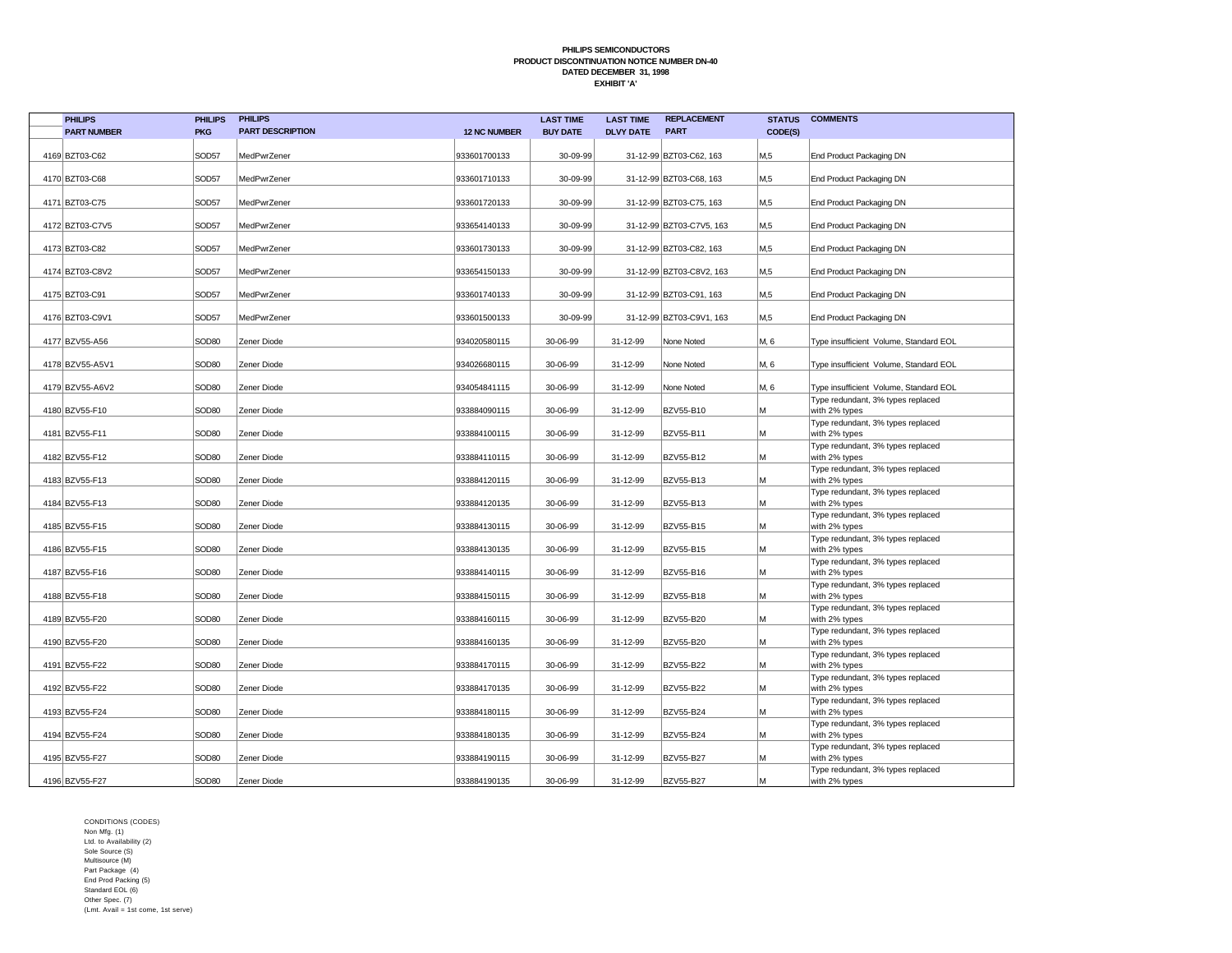| <b>PHILIPS</b>     | <b>PHILIPS</b>    | <b>PHILIPS</b>          |                     | <b>LAST TIME</b> | <b>LAST TIME</b> | <b>REPLACEMENT</b> | <b>STATUS</b> | <b>COMMENTS</b>                                    |
|--------------------|-------------------|-------------------------|---------------------|------------------|------------------|--------------------|---------------|----------------------------------------------------|
| <b>PART NUMBER</b> | <b>PKG</b>        | <b>PART DESCRIPTION</b> | <b>12 NC NUMBER</b> | <b>BUY DATE</b>  | <b>DLVY DATE</b> | <b>PART</b>        | CODE(S)       |                                                    |
| 4197 BZV55-F2V4    | SOD80             | Zener Diode             | 933883940115        | 30-06-99         | 31-12-99         | BZV55-B2V4         | M             | Type redundant, 3% types replaced<br>with 2% types |
|                    |                   |                         |                     |                  |                  |                    |               | Type redundant, 3% types replaced                  |
| 4198 BZV55-F2V4    | SOD <sub>80</sub> | Zener Diode             | 933883940135        | 30-06-99         | 31-12-99         | <b>BZV55-B2V4</b>  | M             | with 2% types                                      |
|                    |                   |                         |                     |                  |                  |                    |               | Type redundant, 3% types replaced                  |
| 4199 BZV55-F2V7    | SOD <sub>80</sub> | Zener Diode             | 933883950115        | 30-06-99         | 31-12-99         | BZV55-B2V7         | M             | with 2% types                                      |
| 4200 BZV55-F30     | SOD <sub>80</sub> | Zener Diode             | 933884200115        | 30-06-99         | 31-12-99         | <b>BZV55-B30</b>   | M             | Type redundant, 3% types replaced<br>with 2% types |
|                    |                   |                         |                     |                  |                  |                    |               | Type redundant, 3% types replaced                  |
| 4201 BZV55-F30     | SOD <sub>80</sub> | Zener Diode             | 933884200135        | 30-06-99         | 31-12-99         | BZV55-B30          | M             | with 2% types                                      |
|                    |                   |                         |                     |                  |                  |                    |               | Type redundant, 3% types replaced                  |
| 4202 BZV55-F33     | SOD <sub>80</sub> | Zener Diode             | 933884210115        | 30-06-99         | 31-12-99         | <b>BZV55-B33</b>   | M             | with 2% types                                      |
| 4203 BZV55-F36     | SOD <sub>80</sub> | Zener Diode             | 933884220115        | 30-06-99         | 31-12-99         | BZV55-B36          | M             | Type redundant, 3% types replaced<br>with 2% types |
|                    |                   |                         |                     |                  |                  |                    |               | Type redundant, 3% types replaced                  |
| 4204 BZV55-F36     | SOD <sub>80</sub> | Zener Diode             | 933884220135        | 30-06-99         | 31-12-99         | BZV55-B36          | M             | with 2% types                                      |
|                    |                   |                         |                     |                  |                  |                    |               | Type redundant, 3% types replaced                  |
| 4205 BZV55-F39     | SOD80             | Zener Diode             | 933884230115        | 30-06-99         | 31-12-99         | BZV55-B39          | M             | with 2% types                                      |
|                    |                   |                         |                     |                  |                  |                    |               | Type redundant, 3% types replaced                  |
| 4206 BZV55-F39     | SOD <sub>80</sub> | Zener Diode             | 933884230135        | 30-06-99         | 31-12-99         | BZV55-B39          | M             | with 2% types                                      |
|                    |                   |                         |                     |                  |                  |                    |               | Type redundant, 3% types replaced                  |
| 4207 BZV55-F3V0    | SOD80             | Zener Diode             | 933883960115        | 30-06-99         | 31-12-99         | BZV55-B3V0         | M             | with 2% types<br>Type redundant, 3% types replaced |
| 4208 BZV55-F3V3    | SOD80             | Zener Diode             | 933883970115        | 30-06-99         | 31-12-99         | <b>BZV55-B3V3</b>  | M             | with 2% types                                      |
|                    |                   |                         |                     |                  |                  |                    |               | Type redundant, 3% types replaced                  |
| 4209 BZV55-F3V6    | SOD80             | Zener Diode             | 933883980115        | 30-06-99         | 31-12-99         | BZV55-B3V6         | M             | with 2% types                                      |
|                    |                   |                         |                     |                  |                  |                    |               | Type redundant, 3% types replaced                  |
| 4210 BZV55-F3V9    | SOD <sub>80</sub> | Zener Diode             | 933883990115        | 30-06-99         | 31-12-99         | BZV55-B3V9         | M             | with 2% types                                      |
|                    |                   |                         |                     |                  |                  |                    |               | Type redundant, 3% types replaced                  |
| 4211 BZV55-F43     | SOD <sub>80</sub> | Zener Diode             | 933884240115        | 30-06-99         | 31-12-99         | BZV55-B43          | M             | with 2% types                                      |
| 4212 BZV55-F43     | SOD <sub>80</sub> | Zener Diode             | 933884240135        | 30-06-99         | 31-12-99         | BZV55-B43          | M             | Type redundant, 3% types replaced                  |
|                    |                   |                         |                     |                  |                  |                    |               | with 2% types<br>Type redundant, 3% types replaced |
| 4213 BZV55-F47     | SOD <sub>80</sub> | Zener Diode             | 933884250115        | 30-06-99         | 31-12-99         | <b>BZV55-B47</b>   | M             | with 2% types                                      |
|                    |                   |                         |                     |                  |                  |                    |               | Type redundant, 3% types replaced                  |
| 4214 BZV55-F4V3    | SOD <sub>80</sub> | Zener Diode             | 933884000115        | 30-06-99         | 31-12-99         | BZV55-B4V3         | M             | with 2% types                                      |
|                    |                   |                         |                     |                  |                  |                    |               | Type redundant, 3% types replaced                  |
| 4215 BZV55-F4V7    | SOD80             | Zener Diode             | 933884010115        | 30-06-99         | 31-12-99         | BZV55-B4V7         | M             | with 2% types                                      |
|                    |                   |                         |                     |                  |                  |                    |               | Type redundant, 3% types replaced                  |
| 4216 BZV55-F51     | SOD <sub>80</sub> | Zener Diode             | 933884260115        | 30-06-99         | 31-12-99         | BZV55-B51          | M             | with 2% types<br>Type redundant, 3% types replaced |
| 4217 BZV55-F56     | SOD <sub>80</sub> | Zener Diode             | 933884270115        | 30-06-99         | 31-12-99         | BZV55-B56          | M             | with 2% types                                      |
|                    |                   |                         |                     |                  |                  |                    |               | Type redundant, 3% types replaced                  |
| 4218 BZV55-F5V1    | SOD <sub>80</sub> | Zener Diode             | 933884020115        | 30-06-99         | 31-12-99         | BZV55-B5V1         | M             | with 2% types                                      |
|                    |                   |                         |                     |                  |                  |                    |               | Type redundant, 3% types replaced                  |
| 4219 BZV55-F5V6    | SOD80             | Zener Diode             | 933884030115        | 30-06-99         | 31-12-99         | <b>BZV55-B5V6</b>  | M             | with 2% types                                      |
|                    |                   |                         |                     |                  |                  |                    |               | Type redundant, 3% types replaced                  |
| 4220 BZV55-F62     | SOD80             | Zener Diode             | 933884280115        | 30-06-99         | 31-12-99         | BZV55-B62          | M             | with 2% types                                      |
| 4221 BZV55-F68     | SOD <sub>80</sub> | Zener Diode             | 933884290115        | 30-06-99         | 31-12-99         | BZV55-B68          | M             | Type redundant, 3% types replaced<br>with 2% types |
|                    |                   |                         |                     |                  |                  |                    |               | Type redundant, 3% types replaced                  |
| 4222 BZV55-F6V2    | SOD <sub>80</sub> | Zener Diode             | 933884040115        | 30-06-99         | 31-12-99         | <b>BZV55-B6V2</b>  | M             | with 2% types                                      |
|                    |                   |                         |                     |                  |                  |                    |               | Type redundant, 3% types replaced                  |
| 4223 BZV55-F6V2    | SOD <sub>80</sub> | Zener Diode             | 933884040135        | 30-06-99         | 31-12-99         | BZV55-B6V2         | M             | with 2% types                                      |
|                    |                   |                         |                     |                  |                  |                    |               | Type redundant, 3% types replaced                  |
| 4224 BZV55-F6V8    | SOD <sub>80</sub> | Zener Diode             | 933884050115        | 30-06-99         | 31-12-99         | <b>BZV55-B6V8</b>  | M             | with 2% types                                      |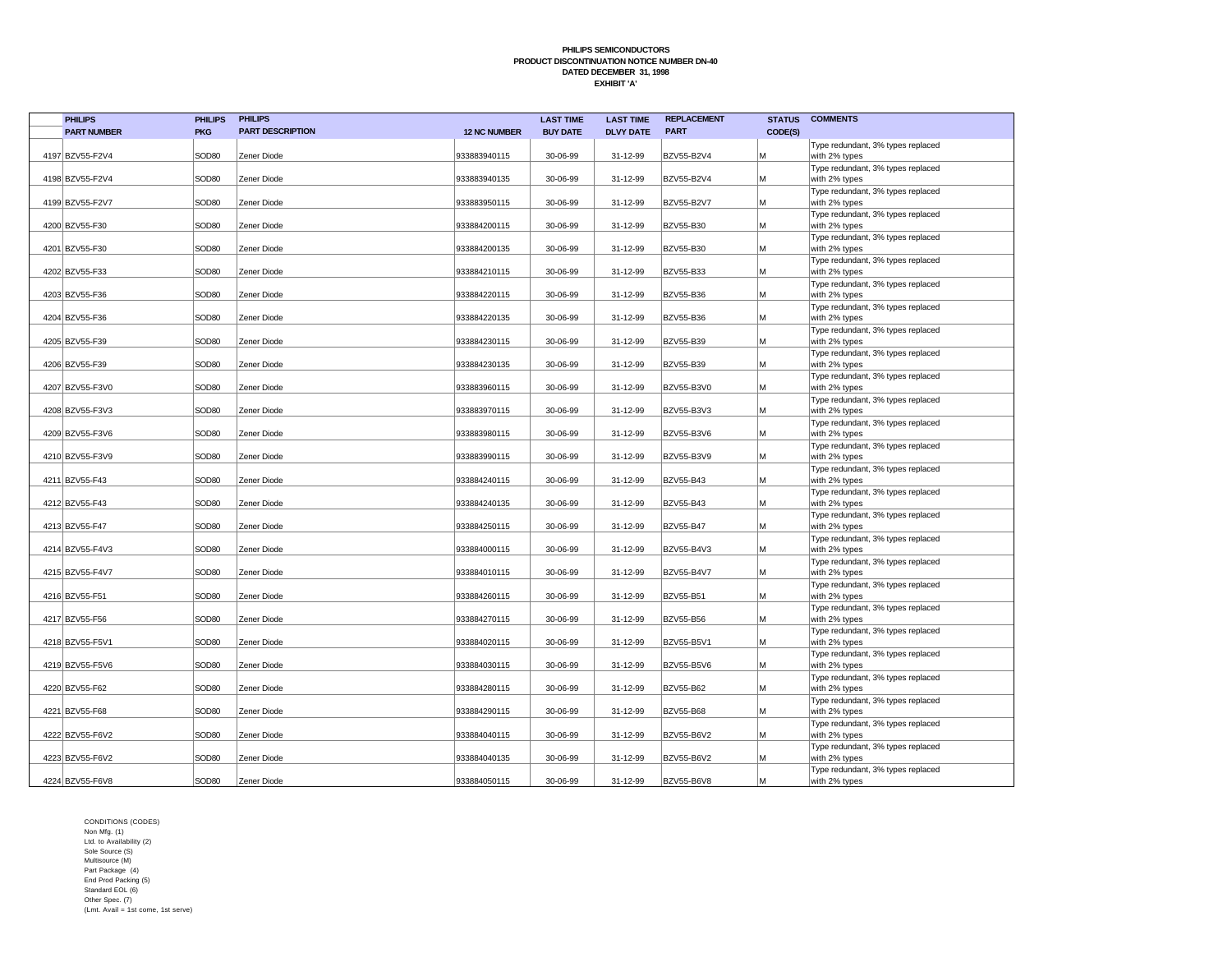| <b>PHILIPS</b>     | <b>PHILIPS</b>    | <b>PHILIPS</b>          |                     | <b>LAST TIME</b> | <b>LAST TIME</b> | <b>REPLACEMENT</b>  | <b>STATUS</b>  | <b>COMMENTS</b>                                       |
|--------------------|-------------------|-------------------------|---------------------|------------------|------------------|---------------------|----------------|-------------------------------------------------------|
| <b>PART NUMBER</b> | <b>PKG</b>        | <b>PART DESCRIPTION</b> | <b>12 NC NUMBER</b> | <b>BUY DATE</b>  | <b>DLVY DATE</b> | <b>PART</b>         | CODE(S)        |                                                       |
| 4225 BZV55-F75     | SOD <sub>80</sub> | Zener Diode             | 933884300115        | 30-06-99         | 31-12-99         | <b>BZV55-B75</b>    | М              | Type redundant, 3% types replaced<br>with 2% types    |
| 4226 BZV55-F75     | SOD <sub>80</sub> | Zener Diode             | 933884300135        | 30-06-99         | 31-12-99         | <b>BZV55-B75</b>    | М              | Type redundant, 3% types replaced<br>with 2% types    |
| 4227 BZV55-F7V5    | SOD <sub>80</sub> | Zener Diode             | 933884060115        | 30-06-99         | 31-12-99         | <b>BZV55-B7V5</b>   | М              | Type redundant, 3% types replaced<br>with 2% types    |
| 4228 BZV55-F8V2    | SOD80             | Zener Diode             | 933884070115        | 30-06-99         | 31-12-99         | <b>BZV55-B8V2</b>   | М              | Type redundant, 3% types replaced<br>with 2% types    |
| 4229 BZV55-F9V1    | SOD <sub>80</sub> | Zener Diode             | 933884080115        | 30-06-99         | 31-12-99         | <b>BZV55-B9V1</b>   | М              | Type redundant, 3% types replaced<br>with 2% types    |
| 4230 BZV85-B15     | SOD66             | Zener Diode             | 933711220113        | 30-06-99         | 31-12-99         | None Noted          | M, 6           | Type redundant, insufficient volume,<br>Standard EOL  |
| 4231 BZV85-B15     | SOD66             | Zener Diode             | 933711220133        | 30-06-99         | 31-12-99         | None Noted          | M, 6           | Type redundant, insufficient volume,<br>Standard EOL  |
| 4232 BZV85-B20     | SOD66             | Zener Diode             | 934015050113        | 30-06-99         | 31-12-99         | None Noted          | M, 6           | Type redundant, insufficient volume,<br>Standard EOL  |
| 4233 BZV85-B20     | SOD66             | Zener Diode             | 934015050133        | 30-06-99         | 31-12-99         | None Noted          | M, 6           | Type redundant, insufficient volume,<br>Standard EOL  |
| 4234 BZV85-B30     | SOD66             | Zener Diode             | 933645430113        | 30-06-99         | 31-12-99         | None Noted          | M, 6           | Type redundant, insufficient volume,<br>Standard EOL  |
| 4235 BZV85-B6V8    | SOD66             | Zener Diode             | 933874460113        | 30-06-99         | 31-12-99         | None Noted          | M, 6           | Type redundant, insufficient volume,<br>Standard EOL  |
| 4236 BZV85-B6V8    | SOD66             | Zener Diode             | 933874460133        | 30-06-99         | 31-12-99         | None Noted          | M, 6           | Type redundant, insufficient volume,<br>Standard EOL  |
| 4237 BZV85-B75     | SOD66             | Zener Diode             | 934002460113        | 30-06-99         | 31-12-99         | None Noted          | M, 6           | Type redundant, insufficient volume,<br>Standard EOL  |
| 4238 BZV85-B7V5    | SOD66             | Zener Diode             | 934045860133        | 30-06-99         | 31-12-99         | None Noted          | M, 6           | Type redundant, insufficient volume,<br>Standard EOL  |
| 4239 BZV86-2V0     | SOD <sub>27</sub> | Zener Diode             | 933890970136        | 30-06-99         | 31-12-99         | ,113,133,143        | M, 5           | Packing insufficient Volume, End<br>Product Packaging |
| 4240 BZW03-C10     | SOD64             | MedPwrZener             | 933658200113        | 30-09-99         |                  | 31-12-99 None Noted | M,7            | Non Preferred Type - Low Demand                       |
| 4241 BZW03-C10     | SOD64             | MedPwrZener             | 933658200133        | 30-09-99         |                  | 31-12-99 None Noted | M <sub>1</sub> | Non Preferred Type - Low Demand                       |
| 4242 BZW03-C100    | SOD64             | MedPwrZener             | 933658440113        | 30-09-99         |                  | 31-12-99 None Noted | M,7            | Non Preferred Type - Low Demand                       |
| 4243 BZW03-C100    | SOD64             | MedPwrZener             | 933658440133        | 30-09-99         |                  | 31-12-99 None Noted | M,7            | Non Preferred Type - Low Demand                       |
| 4244 BZW03-C11     | SOD64             | MedPwrZener             | 933658210113        | 30-09-99         |                  | 31-12-99 None Noted | M,7            | Non Preferred Type - Low Demand                       |
| 4245 BZW03-C11     | SOD64             | MedPwrZener             | 933658210133        | 30-09-99         |                  | 31-12-99 None Noted | M,7            | Non Preferred Type - Low Demand                       |
| 4246 BZW03-C110    | SOD64             | MedPwrZener             | 933658450113        | 30-09-99         |                  | 31-12-99 None Noted | M,7            | Non Preferred Type - Low Demand                       |
| 4247 BZW03-C110    | SOD64             | MedPwrZener             | 933658450133        | 30-09-99         |                  | 31-12-99 None Noted | M <sub>1</sub> | Non Preferred Type - Low Demand                       |
| 4248 BZW03-C120    | SOD64             | MedPwrZener             | 933658460113        | 30-09-99         |                  | 31-12-99 None Noted | M,7            | Non Preferred Type - Low Demand                       |
| 4249 BZW03-C120    | SOD64             | MedPwrZener             | 933658460133        | 30-09-99         |                  | 31-12-99 None Noted | M <sub>1</sub> | Non Preferred Type - Low Demand                       |
| 4250 BZW03-C13     | SOD64             | MedPwrZener             | 933658230113        | 30-09-99         |                  | 31-12-99 None Noted | M,7            | Non Preferred Type - Low Demand                       |
| 4251 BZW03-C13     | SOD64             | MedPwrZener             | 933658230133        | 30-09-99         |                  | 31-12-99 None Noted | M,7            | Non Preferred Type - Low Demand                       |
| 4252 BZW03-C130    | SOD64             | MedPwrZener             | 933658470113        | 30-09-99         |                  | 31-12-99 None Noted | M,7            | Non Preferred Type - Low Demand                       |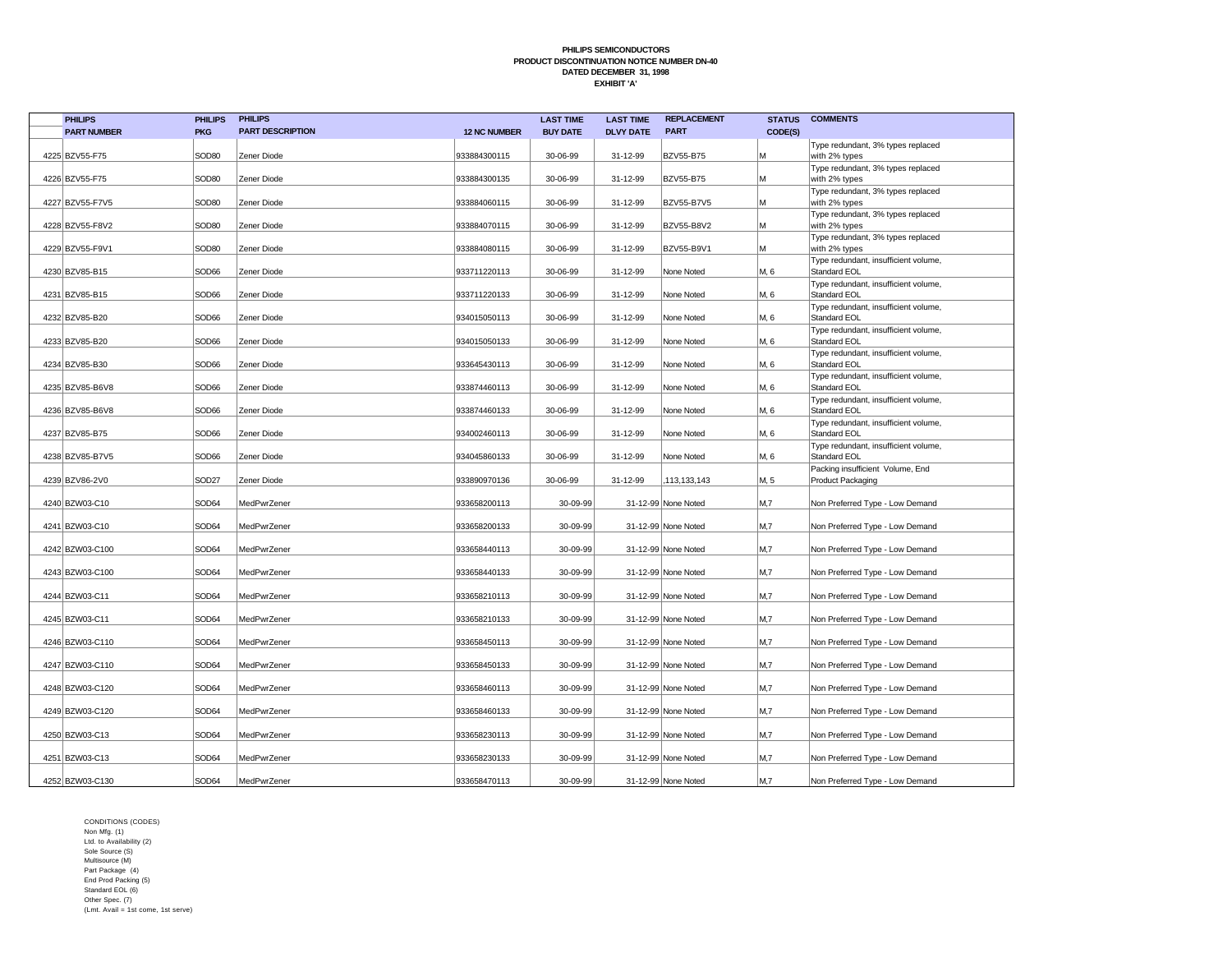| <b>PHILIPS</b>     | <b>PHILIPS</b> | <b>PHILIPS</b>          |                     | <b>LAST TIME</b> | <b>LAST TIME</b> | <b>REPLACEMENT</b>  | <b>STATUS</b> | <b>COMMENTS</b>                 |
|--------------------|----------------|-------------------------|---------------------|------------------|------------------|---------------------|---------------|---------------------------------|
| <b>PART NUMBER</b> | <b>PKG</b>     | <b>PART DESCRIPTION</b> | <b>12 NC NUMBER</b> | <b>BUY DATE</b>  | <b>DLVY DATE</b> | <b>PART</b>         | CODE(S)       |                                 |
| 4253 BZW03-C130    | SOD64          | MedPwrZener             | 933658470133        | 30-09-99         |                  | 31-12-99 None Noted | M,7           | Non Preferred Type - Low Demand |
| 4254 BZW03-C16     | SOD64          | MedPwrZener             | 933658250113        | 30-09-99         |                  | 31-12-99 None Noted | M,7           | Non Preferred Type - Low Demand |
| 4255 BZW03-C16     | SOD64          | MedPwrZener             | 933658250133        | 30-09-99         |                  | 31-12-99 None Noted | M,7           | Non Preferred Type - Low Demand |
| 4256 BZW03-C160    | SOD64          | MedPwrZener             | 933658490113        | 30-09-99         |                  | 31-12-99 None Noted | M,7           | Non Preferred Type - Low Demand |
| 4257 BZW03-C160    | SOD64          | MedPwrZener             | 933658490133        | 30-09-99         |                  | 31-12-99 None Noted | M,7           | Non Preferred Type - Low Demand |
| 4258 BZW03-C18     | SOD64          | MedPwrZener             | 933658260113        | 30-09-99         |                  | 31-12-99 None Noted | M,7           | Non Preferred Type - Low Demand |
| 4259 BZW03-C18     | SOD64          | MedPwrZener             | 933658260133        | 30-09-99         |                  | 31-12-99 None Noted | M,7           | Non Preferred Type - Low Demand |
| 4260 BZW03-C20     | SOD64          | MedPwrZener             | 933658270113        | 30-09-99         |                  | 31-12-99 None Noted | M,7           | Non Preferred Type - Low Demand |
| 4261 BZW03-C20     | SOD64          | MedPwrZener             | 933658270133        | 30-09-99         |                  | 31-12-99 None Noted | M,7           | Non Preferred Type - Low Demand |
| 4262 BZW03-C240    | SOD64          | MedPwrZener             | 933658530113        | 30-09-99         |                  | 31-12-99 None Noted | M,7           | Non Preferred Type - Low Demand |
| 4263 BZW03-C240    | SOD64          | MedPwrZener             | 933658530133        | 30-09-99         |                  | 31-12-99 None Noted | M,7           | Non Preferred Type - Low Demand |
| 4264 BZW03-C27     | SOD64          | MedPwrZener             | 933658300113        | 30-09-99         |                  | 31-12-99 None Noted | M,7           | Non Preferred Type - Low Demand |
| 4265 BZW03-C27     | SOD64          | MedPwrZener             | 933658300133        | 30-09-99         |                  | 31-12-99 None Noted | M,7           | Non Preferred Type - Low Demand |
| 4266 BZW03-C30     | SOD64          | MedPwrZener             | 933658310113        | 30-09-99         |                  | 31-12-99 None Noted | M,7           | Non Preferred Type - Low Demand |
| 4267 BZW03-C30     | SOD64          | MedPwrZener             | 933658310133        | 30-09-99         |                  | 31-12-99 None Noted | M,7           | Non Preferred Type - Low Demand |
| 4268 BZW03-C300    | SOD64          | MedPwrZener             | 933912310113        | 30-09-99         |                  | 31-12-99 None Noted | M,7           | Non Preferred Type - Low Demand |
| 4269 BZW03-C300    | SOD64          | MedPwrZener             | 933912310133        | 30-09-99         |                  | 31-12-99 None Noted | M,7           | Non Preferred Type - Low Demand |
| 4270 BZW03-C33     | SOD64          | MedPwrZener             | 933658320113        | 30-09-99         |                  | 31-12-99 None Noted | M,7           | Non Preferred Type - Low Demand |
| 4271 BZW03-C33     | SOD64          | MedPwrZener             | 933658320133        | 30-09-99         |                  | 31-12-99 None Noted | M,7           | Non Preferred Type - Low Demand |
| 4272 BZW03-C330    | SOD64          | MedPwrZener             | 933912320113        | 30-09-99         |                  | 31-12-99 None Noted | M,7           | Non Preferred Type - Low Demand |
| 4273 BZW03-C330    | SOD64          | MedPwrZener             | 933912320133        | 30-09-99         |                  | 31-12-99 None Noted | M,7           | Non Preferred Type - Low Demand |
| 4274 BZW03-C36     | SOD64          | MedPwrZener             | 933658330113        | 30-09-99         |                  | 31-12-99 None Noted | M,7           | Non Preferred Type - Low Demand |
| 4275 BZW03-C36     | SOD64          | MedPwrZener             | 933658330133        | 30-09-99         |                  | 31-12-99 None Noted | M,7           | Non Preferred Type - Low Demand |
| 4276 BZW03-C360    | SOD64          | MedPwrZener             | 933912330113        | 30-09-99         |                  | 31-12-99 None Noted | M,7           | Non Preferred Type - Low Demand |
| 4277 BZW03-C360    | SOD64          | MedPwrZener             | 933912330133        | 30-09-99         |                  | 31-12-99 None Noted | M,7           | Non Preferred Type - Low Demand |
| 4278 BZW03-C39     | SOD64          | MedPwrZener             | 933658340113        | 30-09-99         |                  | 31-12-99 None Noted | M,7           | Non Preferred Type - Low Demand |
| 4279 BZW03-C39     | SOD64          | MedPwrZener             | 933658340133        | 30-09-99         |                  | 31-12-99 None Noted | M,7           | Non Preferred Type - Low Demand |
| 4280 BZW03-C390    | SOD64          | MedPwrZener             | 933912340113        | 30-09-99         |                  | 31-12-99 None Noted | M,7           | Non Preferred Type - Low Demand |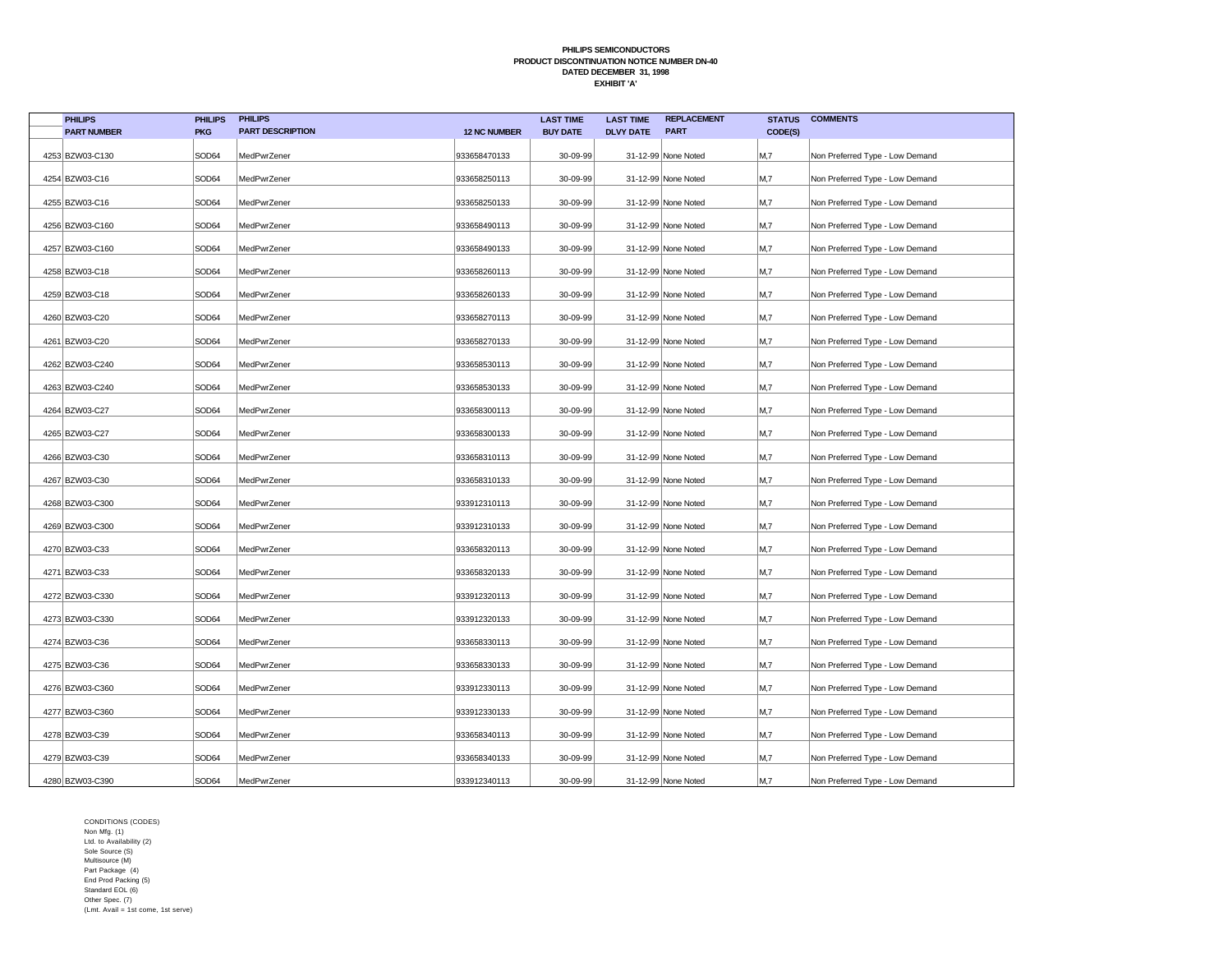| <b>PHILIPS</b>     | <b>PHILIPS</b> | <b>PHILIPS</b>          |                     | <b>LAST TIME</b> | <b>LAST TIME</b> | <b>REPLACEMENT</b>  | <b>STATUS</b>  | <b>COMMENTS</b>                 |
|--------------------|----------------|-------------------------|---------------------|------------------|------------------|---------------------|----------------|---------------------------------|
| <b>PART NUMBER</b> | <b>PKG</b>     | <b>PART DESCRIPTION</b> | <b>12 NC NUMBER</b> | <b>BUY DATE</b>  | <b>DLVY DATE</b> | <b>PART</b>         | CODE(S)        |                                 |
| 4281 BZW03-C390    | SOD64          | MedPwrZener             | 933912340133        | 30-09-99         |                  | 31-12-99 None Noted | M,7            | Non Preferred Type - Low Demand |
| 4282 BZW03-C43     | SOD64          | MedPwrZener             | 933658350113        | 30-09-99         |                  | 31-12-99 None Noted | M,7            | Non Preferred Type - Low Demand |
| 4283 BZW03-C43     | SOD64          | MedPwrZener             | 933658350133        | 30-09-99         |                  | 31-12-99 None Noted | M,7            | Non Preferred Type - Low Demand |
| 4284 BZW03-C430    | SOD64          | MedPwrZener             | 933912350113        | 30-09-99         |                  | 31-12-99 None Noted | M,7            | Non Preferred Type - Low Demand |
| 4285 BZW03-C430    | SOD64          | MedPwrZener             | 933912350133        | 30-09-99         |                  | 31-12-99 None Noted | M,7            | Non Preferred Type - Low Demand |
| 4286 BZW03-C470    | SOD64          | MedPwrZener             | 933912360113        | 30-09-99         |                  | 31-12-99 None Noted | M <sub>1</sub> | Non Preferred Type - Low Demand |
| 4287 BZW03-C470    | SOD64          | MedPwrZener             | 933912360133        | 30-09-99         |                  | 31-12-99 None Noted | M,7            | Non Preferred Type - Low Demand |
| 4288 BZW03-C51     | SOD64          | MedPwrZener             | 933658370113        | 30-09-99         |                  | 31-12-99 None Noted | M,7            | Non Preferred Type - Low Demand |
| 4289 BZW03-C51     | SOD64          | MedPwrZener             | 933658370133        | 30-09-99         |                  | 31-12-99 None Noted | M,7            | Non Preferred Type - Low Demand |
| 4290 BZW03-C510    | SOD64          | MedPwrZener             | 933912370113        | 30-09-99         |                  | 31-12-99 None Noted | M,7            | Non Preferred Type - Low Demand |
| 4291 BZW03-C510    | SOD64          | MedPwrZener             | 933912370133        | 30-09-99         |                  | 31-12-99 None Noted | M,7            | Non Preferred Type - Low Demand |
| 4292 BZW03-C56     | SOD64          | MedPwrZener             | 933658380113        | 30-09-99         |                  | 31-12-99 None Noted | M,7            | Non Preferred Type - Low Demand |
| 4293 BZW03-C56     | SOD64          | MedPwrZener             | 933658380133        | 30-09-99         |                  | 31-12-99 None Noted | M,7            | Non Preferred Type - Low Demand |
| 4294 BZW03-C62     | SOD64          | MedPwrZener             | 933658390113        | 30-09-99         |                  | 31-12-99 None Noted | M,7            | Non Preferred Type - Low Demand |
| 4295 BZW03-C62     | SOD64          | MedPwrZener             | 933658390133        | 30-09-99         |                  | 31-12-99 None Noted | M,7            | Non Preferred Type - Low Demand |
| 4296 BZW03-C75     | SOD64          | MedPwrZener             | 933658410113        | 30-09-99         |                  | 31-12-99 None Noted | M,7            | Non Preferred Type - Low Demand |
| 4297 BZW03-C75     | SOD64          | MedPwrZener             | 933658410133        | 30-09-99         |                  | 31-12-99 None Noted | M,7            | Non Preferred Type - Low Demand |
| 4298 BZW03-C7V5    | SOD64          | MedPwrZener             | 933658170113        | 30-09-99         |                  | 31-12-99 None Noted | M,7            | Non Preferred Type - Low Demand |
| 4299 BZW03-C7V5    | SOD64          | MedPwrZener             | 933658170133        | 30-09-99         |                  | 31-12-99 None Noted | M,7            | Non Preferred Type - Low Demand |
| 4300 BZW03-C82     | SOD64          | MedPwrZener             | 933658420113        | 30-09-99         |                  | 31-12-99 None Noted | M,7            | Non Preferred Type - Low Demand |
| 4301 BZW03-C82     | SOD64          | MedPwrZener             | 933658420133        | 30-09-99         |                  | 31-12-99 None Noted | M,7            | Non Preferred Type - Low Demand |
| 4302 BZW03-C8V2    | SOD64          | MedPwrZener             | 933658180113        | 30-09-99         |                  | 31-12-99 None Noted | M,7            | Non Preferred Type - Low Demand |
| 4303 BZW03-C8V2    | SOD64          | MedPwrZener             | 933658180133        | 30-09-99         |                  | 31-12-99 None Noted | M,7            | Non Preferred Type - Low Demand |
| 4304 BZW03-C91     | SOD64          | MedPwrZener             | 933658430113        | 30-09-99         |                  | 31-12-99 None Noted | M,7            | Non Preferred Type - Low Demand |
| 4305 BZW03-C91     | SOD64          | MedPwrZener             | 933658430133        | 30-09-99         |                  | 31-12-99 None Noted | M,7            | Non Preferred Type - Low Demand |
| 4306 BZW03-C9V1    | SOD64          | MedPwrZener             | 933658190113        | 30-09-99         |                  | 31-12-99 None Noted | M,7            | Non Preferred Type - Low Demand |
| 4307 BZW03-C9V1    | SOD64          | MedPwrZener             | 933658190133        | 30-09-99         |                  | 31-12-99 None Noted | M,7            | Non Preferred Type - Low Demand |
| 4308 BZW14         | SOD64          | MedPwrZener             | 933666120113        | 30-09-99         |                  | 31-12-99 None Noted | M,6            | Standard EOL                    |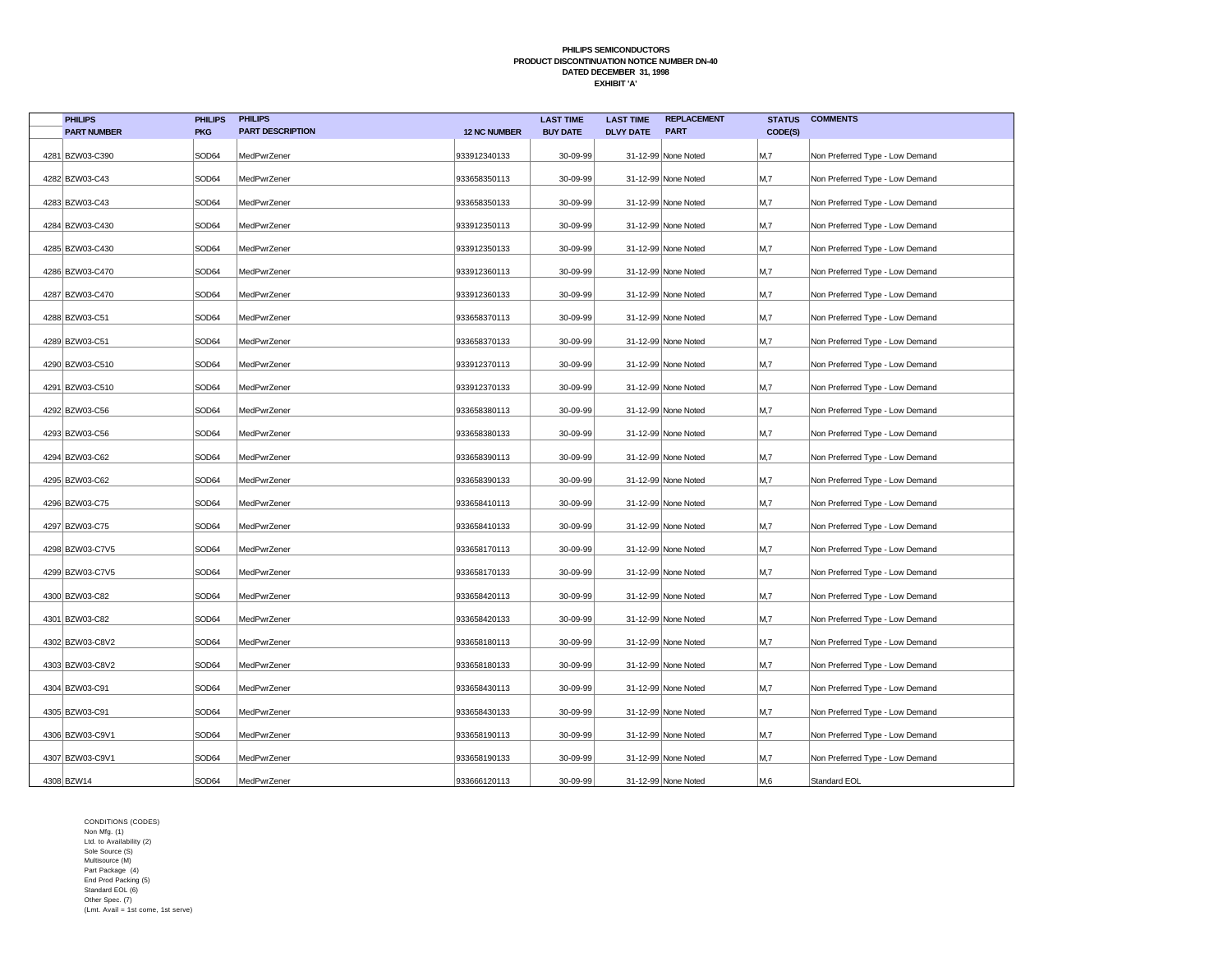| <b>PHILIPS</b>     | <b>PHILIPS</b>    | <b>PHILIPS</b>          |                     | <b>LAST TIME</b> | <b>LAST TIME</b> | <b>REPLACEMENT</b> | <b>STATUS</b> | <b>COMMENTS</b>                                    |
|--------------------|-------------------|-------------------------|---------------------|------------------|------------------|--------------------|---------------|----------------------------------------------------|
| <b>PART NUMBER</b> | <b>PKG</b>        | <b>PART DESCRIPTION</b> | <b>12 NC NUMBER</b> | <b>BUY DATE</b>  | <b>DLVY DATE</b> | <b>PART</b>        | CODE(S)       |                                                    |
|                    |                   |                         |                     |                  |                  |                    |               | Type redundant, 3% types replaced                  |
| 4309 BZX55-C10     | SOD <sub>27</sub> | Zener Diode             | 933247090113        | 30-06-99         | 31-12-99         | BZX79-C10          | M             | with 2% types                                      |
|                    |                   |                         |                     |                  |                  |                    |               | Type redundant, 3% types replaced                  |
| 4310 BZX55-C10     | SOD <sub>27</sub> | Zener Diode             | 933247090116        | 30-06-99         | 31-12-99         | BZX79-C10          | M             | with 2% types                                      |
| 4311 BZX55-C10     | SOD <sub>27</sub> | Zener Diode             | 933247090133        | 30-06-99         | 31-12-99         | BZX79-C10          | M             | Type redundant, 3% types replaced<br>with 2% types |
|                    |                   |                         |                     |                  |                  |                    |               | Type redundant, 3% types replaced                  |
| 4312 BZX55-C10     | SOD <sub>27</sub> | Zener Diode             | 933247090143        | 30-06-99         | 31-12-99         | <b>BZX79-C10</b>   | M             | with 2% types                                      |
|                    |                   |                         |                     |                  |                  |                    |               | Type redundant, 3% types replaced                  |
| 4313 BZX55-C11     | SOD <sub>27</sub> | Zener Diode             | 933246740113        | 30-06-99         | 31-12-99         | <b>BZX79-C11</b>   | M             | with 2% types                                      |
|                    |                   |                         |                     |                  |                  |                    |               | Type redundant, 3% types replaced                  |
| 4314 BZX55-C11     | SOD <sub>27</sub> | Zener Diode             | 933246740133        | 30-06-99         | 31-12-99         | <b>BZX79-C11</b>   | M             | with 2% types                                      |
| 4315 BZX55-C11     | SOD <sub>27</sub> | Zener Diode             | 933246740143        | 30-06-99         | 31-12-99         | BZX79-C11          | M             | Type redundant, 3% types replaced<br>with 2% types |
|                    |                   |                         |                     |                  |                  |                    |               | Type redundant, 3% types replaced                  |
| 4316 BZX55-C12     | SOD <sub>27</sub> | Zener Diode             | 933239830113        | 30-06-99         | 31-12-99         | BZX79-C12          | M             | with 2% types                                      |
|                    |                   |                         |                     |                  |                  |                    |               | Type redundant, 3% types replaced                  |
| 4317 BZX55-C12     | SOD <sub>27</sub> | Zener Diode             | 933239830133        | 30-06-99         | 31-12-99         | BZX79-C12          | M             | with 2% types                                      |
|                    |                   |                         |                     |                  |                  |                    |               | Type redundant, 3% types replaced                  |
| 4318 BZX55-C12     | SOD27             | Zener Diode             | 933239830143        | 30-06-99         | 31-12-99         | <b>BZX79-C12</b>   | M             | with 2% types<br>Type redundant, 3% types replaced |
| 4319 BZX55-C13     | SOD <sub>27</sub> | Zener Diode             | 933239840113        | 30-06-99         | 31-12-99         | BZX79-C13          | M             | with 2% types                                      |
|                    |                   |                         |                     |                  |                  |                    |               | Type redundant, 3% types replaced                  |
| 4320 BZX55-C13     | SOD <sub>27</sub> | Zener Diode             | 933239840133        | 30-06-99         | 31-12-99         | <b>BZX79-C13</b>   | M             | with 2% types                                      |
|                    |                   |                         |                     |                  |                  |                    |               | Type redundant, 3% types replaced                  |
| 4321 BZX55-C13     | SOD <sub>27</sub> | Zener Diode             | 933239840143        | 30-06-99         | 31-12-99         | BZX79-C13          | M             | with 2% types                                      |
| 4322 BZX55-C15     | SOD27             | Zener Diode             | 933246700113        | 30-06-99         | 31-12-99         | <b>BZX79-C15</b>   | M             | Type redundant, 3% types replaced<br>with 2% types |
|                    |                   |                         |                     |                  |                  |                    |               | Type redundant, 3% types replaced                  |
| 4323 BZX55-C15     | SOD <sub>27</sub> | Zener Diode             | 933246700133        | 30-06-99         | 31-12-99         | <b>BZX79-C15</b>   | M             | with 2% types                                      |
|                    |                   |                         |                     |                  |                  |                    |               | Type redundant, 3% types replaced                  |
| 4324 BZX55-C15     | SOD <sub>27</sub> | Zener Diode             | 933246700143        | 30-06-99         | 31-12-99         | <b>BZX79-C15</b>   | M             | with 2% types                                      |
|                    |                   |                         |                     |                  |                  |                    |               | Type redundant, 3% types replaced                  |
| 4325 BZX55-C16     | SOD <sub>27</sub> | Zener Diode             | 933247100113        | 30-06-99         | 31-12-99         | <b>BZX79-C16</b>   | M             | with 2% types<br>Type redundant, 3% types replaced |
| 4326 BZX55-C16     | SOD27             | Zener Diode             | 933247100133        | 30-06-99         | 31-12-99         | <b>BZX79-C16</b>   | M             | with 2% types                                      |
|                    |                   |                         |                     |                  |                  |                    |               | Type redundant, 3% types replaced                  |
| 4327 BZX55-C16     | SOD27             | Zener Diode             | 933247100143        | 30-06-99         | 31-12-99         | <b>BZX79-C16</b>   | M             | with 2% types                                      |
|                    |                   |                         |                     |                  |                  |                    |               | Type redundant, 3% types replaced                  |
| 4328 BZX55-C18     | SOD27             | Zener Diode             | 933239850113        | 30-06-99         | 31-12-99         | <b>BZX79-C18</b>   | M             | with 2% types                                      |
| 4329 BZX55-C18     | SOD <sub>27</sub> | Zener Diode             | 933239850133        | 30-06-99         | 31-12-99         | <b>BZX79-C18</b>   | M             | Type redundant, 3% types replaced<br>with 2% types |
|                    |                   |                         |                     |                  |                  |                    |               | Type redundant, 3% types replaced                  |
| 4330 BZX55-C18     | SOD <sub>27</sub> | Zener Diode             | 933239850143        | 30-06-99         | 31-12-99         | <b>BZX79-C18</b>   | M             | with 2% types                                      |
|                    |                   |                         |                     |                  |                  |                    |               | Type redundant, 3% types replaced                  |
| 4331 BZX55-C20     | SOD27             | Zener Diode             | 933247110113        | 30-06-99         | 31-12-99         | <b>BZX79-C20</b>   | M             | with 2% types                                      |
| 4332 BZX55-C20     | SOD27             | Zener Diode             | 933247110133        | 30-06-99         | 31-12-99         | <b>BZX79-C20</b>   | M             | Type redundant, 3% types replaced<br>with 2% types |
|                    |                   |                         |                     |                  |                  |                    |               | Type redundant, 3% types replaced                  |
| 4333 BZX55-C20     | SOD27             | Zener Diode             | 933247110143        | 30-06-99         | 31-12-99         | <b>BZX79-C20</b>   | M             | with 2% types                                      |
|                    |                   |                         |                     |                  |                  |                    |               | Type redundant, 3% types replaced                  |
| 4334 BZX55-C22     | SOD <sub>27</sub> | Zener Diode             | 933247120113        | 30-06-99         | 31-12-99         | <b>BZX79-C22</b>   | M             | with 2% types                                      |
| 4335 BZX55-C22     | SOD <sub>27</sub> | Zener Diode             | 933247120133        | 30-06-99         | 31-12-99         | <b>BZX79-C22</b>   | M             | Type redundant, 3% types replaced                  |
|                    |                   |                         |                     |                  |                  |                    |               | with 2% types<br>Type redundant, 3% types replaced |
| 4336 BZX55-C22     | SOD <sub>27</sub> | Zener Diode             | 933247120143        | 30-06-99         | 31-12-99         | <b>BZX79-C22</b>   | M             | with 2% types                                      |
|                    |                   |                         |                     |                  |                  |                    |               |                                                    |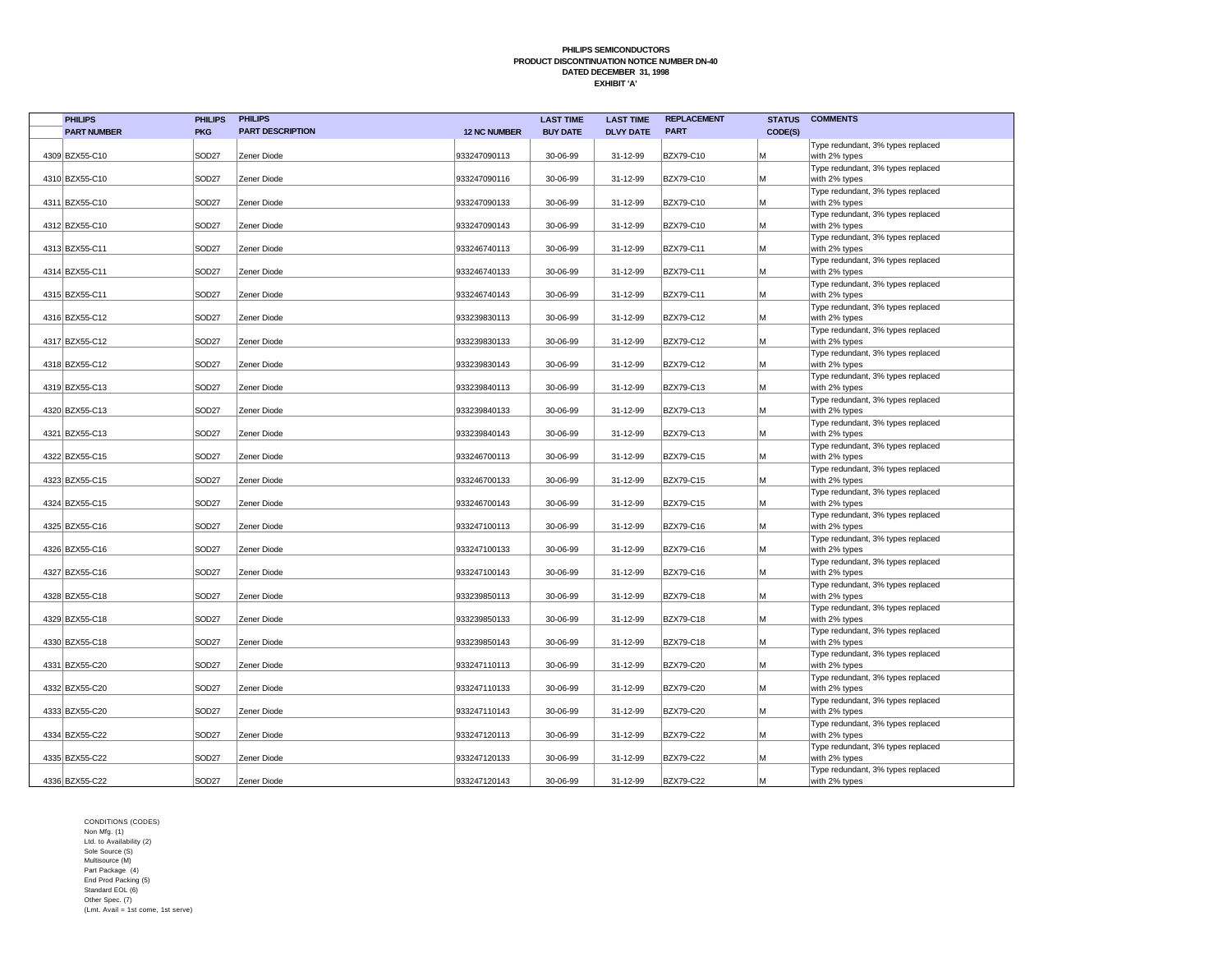| <b>PHILIPS</b>     | <b>PHILIPS</b>    | <b>PHILIPS</b>          |                     | <b>LAST TIME</b> | <b>LAST TIME</b> | <b>REPLACEMENT</b> | <b>STATUS</b> | <b>COMMENTS</b>                                    |
|--------------------|-------------------|-------------------------|---------------------|------------------|------------------|--------------------|---------------|----------------------------------------------------|
| <b>PART NUMBER</b> | <b>PKG</b>        | <b>PART DESCRIPTION</b> | <b>12 NC NUMBER</b> | <b>BUY DATE</b>  | <b>DLVY DATE</b> | <b>PART</b>        | CODE(S)       |                                                    |
| 4337 BZX55-C24     | SOD <sub>27</sub> | Zener Diode             | 933247130113        | 30-06-99         | 31-12-99         | BZX79-C24          | M             | Type redundant, 3% types replaced                  |
|                    |                   |                         |                     |                  |                  |                    |               | with 2% types<br>Type redundant, 3% types replaced |
| 4338 BZX55-C24     | SOD <sub>27</sub> | Zener Diode             | 933247130133        | 30-06-99         | 31-12-99         | BZX79-C24          | M             | with 2% types                                      |
|                    |                   |                         |                     |                  |                  |                    |               | Type redundant, 3% types replaced                  |
| 4339 BZX55-C24     | SOD <sub>27</sub> | Zener Diode             | 933247130143        | 30-06-99         | 31-12-99         | BZX79-C24          | M             | with 2% types                                      |
|                    |                   |                         |                     |                  |                  |                    |               | Type redundant, 3% types replaced                  |
| 4340 BZX55-C27     | SOD <sub>27</sub> | Zener Diode             | 933247140113        | 30-06-99         | 31-12-99         | <b>BZX79-C27</b>   | M             | with 2% types                                      |
| 4341 BZX55-C27     | SOD <sub>27</sub> | Zener Diode             | 933247140133        | 30-06-99         | 31-12-99         | <b>BZX79-C27</b>   | M             | Type redundant, 3% types replaced<br>with 2% types |
|                    |                   |                         |                     |                  |                  |                    |               | Type redundant, 3% types replaced                  |
| 4342 BZX55-C27     | SOD <sub>27</sub> | Zener Diode             | 933247140143        | 30-06-99         | 31-12-99         | <b>BZX79-C27</b>   | M             | with 2% types                                      |
|                    |                   |                         |                     |                  |                  |                    |               | Type redundant, 3% types replaced                  |
| 4343 BZX55-C2V4    | SOD <sub>27</sub> | Zener Diode             | 933414700113        | 30-06-99         | 31-12-99         | BZX79-C2V4         | M             | with 2% types                                      |
|                    |                   |                         |                     |                  |                  |                    |               | Type redundant, 3% types replaced                  |
| 4344 BZX55-C2V4    | SOD <sub>27</sub> | Zener Diode             | 933414700133        | 30-06-99         | 31-12-99         | BZX79-C2V4         | M             | with 2% types                                      |
| 4345 BZX55-C2V4    | SOD <sub>27</sub> | Zener Diode             | 933414700143        | 30-06-99         | 31-12-99         | BZX79-C2V4         | M             | Type redundant, 3% types replaced<br>with 2% types |
|                    |                   |                         |                     |                  |                  |                    |               | Type redundant, 3% types replaced                  |
| 4346 BZX55-C2V7    | SOD <sub>27</sub> | Zener Diode             | 933247030113        | 30-06-99         | 31-12-99         | BZX79-C2V7         | M             | with 2% types                                      |
|                    |                   |                         |                     |                  |                  |                    |               | Type redundant, 3% types replaced                  |
| 4347 BZX55-C2V7    | SOD <sub>27</sub> | Zener Diode             | 933247030133        | 30-06-99         | 31-12-99         | BZX79-C2V7         | M             | with 2% types                                      |
|                    |                   |                         |                     |                  |                  |                    |               | Type redundant, 3% types replaced                  |
| 4348 BZX55-C2V7    | SOD <sub>27</sub> | Zener Diode             | 933247030143        | 30-06-99         | 31-12-99         | BZX79-C2V7         | M             | with 2% types                                      |
|                    |                   |                         |                     |                  |                  |                    |               | Type redundant, 3% types replaced                  |
| 4349 BZX55-C30     | SOD <sub>27</sub> | Zener Diode             | 933247150113        | 30-06-99         | 31-12-99         | BZX79-C30          | M             | with 2% types<br>Type redundant, 3% types replaced |
| 4350 BZX55-C30     | SOD <sub>27</sub> | Zener Diode             | 933247150133        | 30-06-99         | 31-12-99         | BZX79-C30          | M             | with 2% types                                      |
|                    |                   |                         |                     |                  |                  |                    |               | Type redundant, 3% types replaced                  |
| 4351 BZX55-C30     | SOD <sub>27</sub> | Zener Diode             | 933247150143        | 30-06-99         | 31-12-99         | BZX79-C30          | M             | with 2% types                                      |
|                    |                   |                         |                     |                  |                  |                    |               | Type redundant, 3% types replaced                  |
| 4352 BZX55-C33     | SOD <sub>27</sub> | Zener Diode             | 933247160113        | 30-06-99         | 31-12-99         | BZX79-C33          | M             | with 2% types                                      |
|                    |                   |                         |                     |                  |                  |                    |               | Type redundant, 3% types replaced                  |
| 4353 BZX55-C33     | SOD <sub>27</sub> | Zener Diode             | 933247160133        | 30-06-99         | 31-12-99         | <b>BZX79-C33</b>   | M             | with 2% types                                      |
| 4354 BZX55-C33     | SOD <sub>27</sub> | Zener Diode             | 933247160143        | 30-06-99         | 31-12-99         | BZX79-C33          | M             | Type redundant, 3% types replaced<br>with 2% types |
|                    |                   |                         |                     |                  |                  |                    |               | Type redundant, 3% types replaced                  |
| 4355 BZX55-C36     | SOD <sub>27</sub> | Zener Diode             | 933272730113        | 30-06-99         | 31-12-99         | BZX79-C36          | M             | with 2% types                                      |
|                    |                   |                         |                     |                  |                  |                    |               | Type redundant, 3% types replaced                  |
| 4356 BZX55-C36     | SOD <sub>27</sub> | Zener Diode             | 933272730133        | 30-06-99         | 31-12-99         | BZX79-C36          | M             | with 2% types                                      |
|                    |                   |                         |                     |                  |                  |                    |               | Type redundant, 3% types replaced                  |
| 4357 BZX55-C36     | SOD <sub>27</sub> | Zener Diode             | 933272730143        | 30-06-99         | 31-12-99         | BZX79-C36          | M             | with 2% types                                      |
|                    |                   |                         |                     |                  |                  |                    |               | Type redundant, 3% types replaced                  |
| 4358 BZX55-C39     | SOD <sub>27</sub> | Zener Diode             | 933272740113        | 30-06-99         | 31-12-99         | BZX79-C39          | M             | with 2% types<br>Type redundant, 3% types replaced |
| 4359 BZX55-C39     | SOD <sub>27</sub> | Zener Diode             | 933272740133        | 30-06-99         | 31-12-99         | BZX79-C39          | M             | with 2% types                                      |
|                    |                   |                         |                     |                  |                  |                    |               | Type redundant, 3% types replaced                  |
| 4360 BZX55-C39     | SOD <sub>27</sub> | Zener Diode             | 933272740143        | 30-06-99         | 31-12-99         | BZX79-C39          | M             | with 2% types                                      |
|                    |                   |                         |                     |                  |                  |                    |               | Type redundant, 3% types replaced                  |
| 4361 BZX55-C3V0    | SOD <sub>27</sub> | Zener Diode             | 933247060113        | 30-06-99         | 31-12-99         | BZX79-C3V0         | M             | with 2% types                                      |
|                    |                   |                         |                     |                  |                  |                    |               | Type redundant, 3% types replaced                  |
| 4362 BZX55-C3V0    | SOD <sub>27</sub> | Zener Diode             | 933247060133        | 30-06-99         | 31-12-99         | <b>BZX79-C3V0</b>  | M             | with 2% types                                      |
| 4363 BZX55-C3V0    | SOD <sub>27</sub> | Zener Diode             | 933247060143        | 30-06-99         | 31-12-99         | BZX79-C3V0         | M             | Type redundant, 3% types replaced<br>with 2% types |
|                    |                   |                         |                     |                  |                  |                    |               | Type redundant, 3% types replaced                  |
| 4364 BZX55-C3V3    | SOD <sub>27</sub> | Zener Diode             | 933247050113        | 30-06-99         | 31-12-99         | <b>BZX79-C3V3</b>  | M             | with 2% types                                      |
|                    |                   |                         |                     |                  |                  |                    |               |                                                    |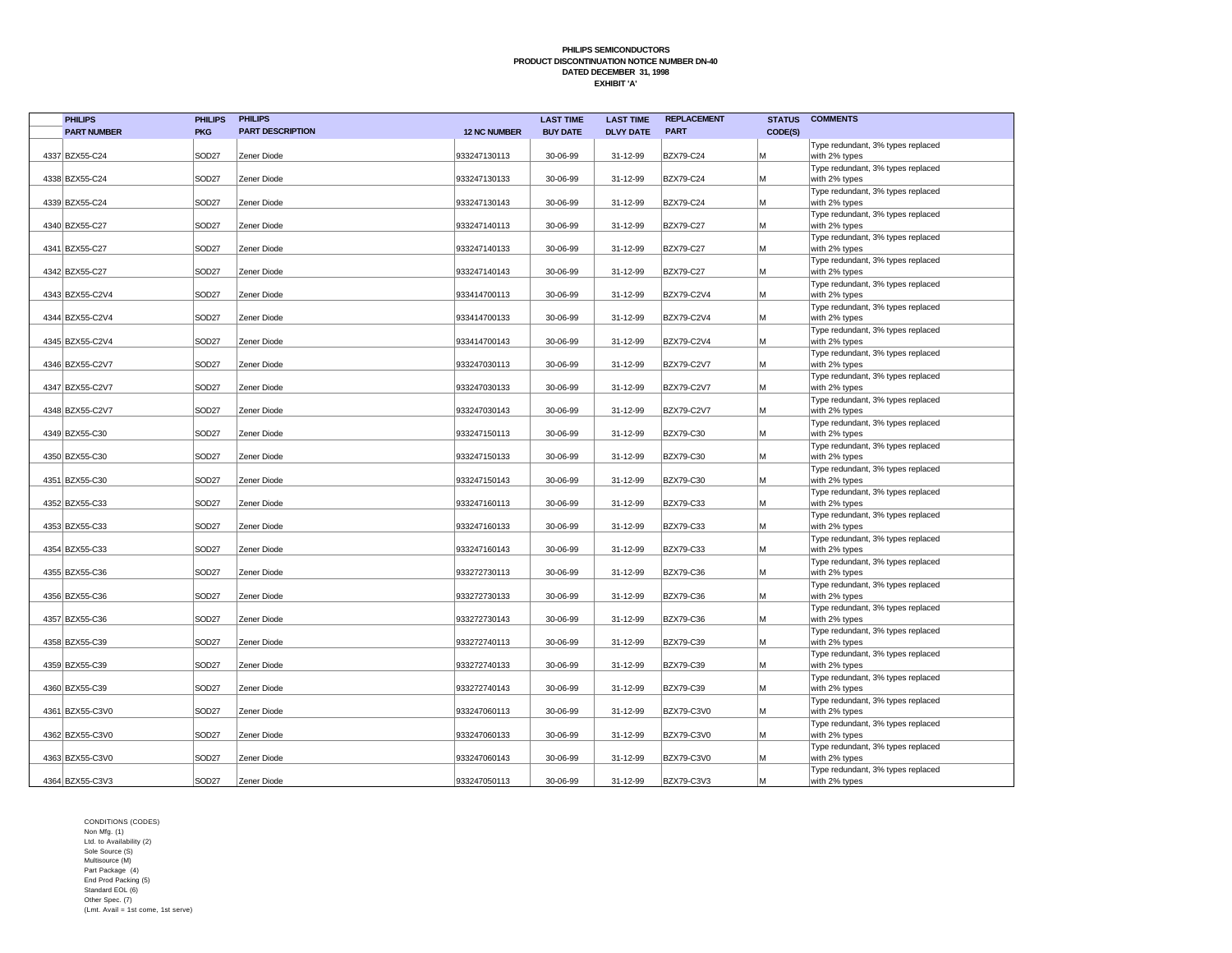| <b>PHILIPS</b>     | <b>PHILIPS</b>    | <b>PHILIPS</b>          |                     | <b>LAST TIME</b> | <b>LAST TIME</b> | <b>REPLACEMENT</b> | <b>STATUS</b> | <b>COMMENTS</b>                                    |
|--------------------|-------------------|-------------------------|---------------------|------------------|------------------|--------------------|---------------|----------------------------------------------------|
| <b>PART NUMBER</b> | <b>PKG</b>        | <b>PART DESCRIPTION</b> | <b>12 NC NUMBER</b> | <b>BUY DATE</b>  | <b>DLVY DATE</b> | <b>PART</b>        | CODE(S)       |                                                    |
| 4365 BZX55-C3V3    | SOD <sub>27</sub> | Zener Diode             | 933247050133        | 30-06-99         | 31-12-99         | BZX79-C3V3         | M             | Type redundant, 3% types replaced<br>with 2% types |
|                    |                   |                         |                     |                  |                  |                    |               | Type redundant, 3% types replaced                  |
| 4366 BZX55-C3V3    | SOD <sub>27</sub> | Zener Diode             | 933247050143        | 30-06-99         | 31-12-99         | BZX79-C3V3         | M             | with 2% types                                      |
|                    |                   |                         |                     |                  |                  |                    |               | Type redundant, 3% types replaced                  |
| 4367 BZX55-C3V6    | SOD <sub>27</sub> | Zener Diode             | 933247040113        | 30-06-99         | 31-12-99         | BZX79-C3V6         | M             | with 2% types                                      |
| 4368 BZX55-C3V6    | SOD <sub>27</sub> | Zener Diode             | 933247040133        | 30-06-99         | 31-12-99         | BZX79-C3V6         | M             | Type redundant, 3% types replaced<br>with 2% types |
|                    |                   |                         |                     |                  |                  |                    |               | Type redundant, 3% types replaced                  |
| 4369 BZX55-C3V6    | SOD <sub>27</sub> | Zener Diode             | 933247040143        | 30-06-99         | 31-12-99         | BZX79-C3V6         | M             | with 2% types                                      |
|                    |                   |                         |                     |                  |                  |                    |               | Type redundant, 3% types replaced                  |
| 4370 BZX55-C3V9    | SOD <sub>27</sub> | Zener Diode             | 933207380113        | 30-06-99         | 31-12-99         | BZX79-C3V9         | M             | with 2% types<br>Type redundant, 3% types replaced |
| 4371 BZX55-C3V9    | SOD <sub>27</sub> | Zener Diode             | 933207380133        | 30-06-99         | 31-12-99         | BZX79-C3V9         | M             | with 2% types                                      |
|                    |                   |                         |                     |                  |                  |                    |               | Type redundant, 3% types replaced                  |
| 4372 BZX55-C3V9    | SOD <sub>27</sub> | Zener Diode             | 933207380143        | 30-06-99         | 31-12-99         | BZX79-C3V9         | M             | with 2% types                                      |
|                    |                   |                         |                     |                  |                  |                    |               | Type redundant, 3% types replaced                  |
| 4373 BZX55-C43     | SOD <sub>27</sub> | Zener Diode             | 933272750113        | 30-06-99         | 31-12-99         | BZX79-C43          | M             | with 2% types<br>Type redundant, 3% types replaced |
| 4374 BZX55-C43     | SOD <sub>27</sub> | Zener Diode             | 933272750133        | 30-06-99         | 31-12-99         | BZX79-C43          | M             | with 2% types                                      |
|                    |                   |                         |                     |                  |                  |                    |               | Type redundant, 3% types replaced                  |
| 4375 BZX55-C43     | SOD <sub>27</sub> | Zener Diode             | 933272750143        | 30-06-99         | 31-12-99         | BZX79-C43          | M             | with 2% types                                      |
|                    |                   |                         |                     |                  |                  |                    |               | Type redundant, 3% types replaced                  |
| 4376 BZX55-C47     | SOD <sub>27</sub> | Zener Diode             | 933272760113        | 30-06-99         | 31-12-99         | <b>BZX79-C47</b>   | M             | with 2% types<br>Type redundant, 3% types replaced |
| 4377 BZX55-C47     | SOD <sub>27</sub> | Zener Diode             | 933272760133        | 30-06-99         | 31-12-99         | <b>BZX79-C47</b>   | M             | with 2% types                                      |
|                    |                   |                         |                     |                  |                  |                    |               | Type redundant, 3% types replaced                  |
| 4378 BZX55-C47     | SOD <sub>27</sub> | Zener Diode             | 933272760143        | 30-06-99         | 31-12-99         | <b>BZX79-C47</b>   | M             | with 2% types                                      |
|                    |                   |                         |                     |                  |                  |                    |               | Type redundant, 3% types replaced                  |
| 4379 BZX55-C4V3    | SOD <sub>27</sub> | Zener Diode             | 933247070113        | 30-06-99         | 31-12-99         | BZX79-C4V3         | M             | with 2% types<br>Type redundant, 3% types replaced |
| 4380 BZX55-C4V3    | SOD <sub>27</sub> | Zener Diode             | 933247070133        | 30-06-99         | 31-12-99         | BZX79-C4V3         | M             | with 2% types                                      |
|                    |                   |                         |                     |                  |                  |                    |               | Type redundant, 3% types replaced                  |
| 4381 BZX55-C4V3    | SOD <sub>27</sub> | Zener Diode             | 933247070143        | 30-06-99         | 31-12-99         | BZX79-C4V3         | M             | with 2% types                                      |
|                    |                   |                         |                     |                  |                  |                    |               | Type redundant, 3% types replaced                  |
| 4382 BZX55-C4V7    | SOD <sub>27</sub> | Zener Diode             | 933207390113        | 30-06-99         | 31-12-99         | <b>BZX79-C4V7</b>  | M             | with 2% types<br>Type redundant, 3% types replaced |
| 4383 BZX55-C4V7    | SOD <sub>27</sub> | Zener Diode             | 933207390133        | 30-06-99         | 31-12-99         | BZX79-C4V7         | M             | with 2% types                                      |
|                    |                   |                         |                     |                  |                  |                    |               | Type redundant, 3% types replaced                  |
| 4384 BZX55-C4V7    | SOD <sub>27</sub> | Zener Diode             | 933207390143        | 30-06-99         | 31-12-99         | BZX79-C4V7         | M             | with 2% types                                      |
| 4385 BZX55-C51     | SOD <sub>27</sub> | Zener Diode             | 933272770113        | 30-06-99         | 31-12-99         | BZX79-C51          | M             | Type redundant, 3% types replaced                  |
|                    |                   |                         |                     |                  |                  |                    |               | with 2% types<br>Type redundant, 3% types replaced |
| 4386 BZX55-C51     | SOD <sub>27</sub> | Zener Diode             | 933272770133        | 30-06-99         | 31-12-99         | <b>BZX79-C51</b>   | M             | with 2% types                                      |
|                    |                   |                         |                     |                  |                  |                    |               | Type redundant, 3% types replaced                  |
| 4387 BZX55-C51     | SOD <sub>27</sub> | Zener Diode             | 933272770143        | 30-06-99         | 31-12-99         | <b>BZX79-C51</b>   | M             | with 2% types                                      |
| 4388 BZX55-C56     | SOD <sub>27</sub> | Zener Diode             | 933272780113        | 30-06-99         | 31-12-99         | <b>BZX79-C56</b>   |               | Type redundant, 3% types replaced                  |
|                    |                   |                         |                     |                  |                  |                    | M             | with 2% types<br>Type redundant, 3% types replaced |
| 4389 BZX55-C56     | SOD <sub>27</sub> | Zener Diode             | 933272780133        | 30-06-99         | 31-12-99         | <b>BZX79-C56</b>   | M             | with 2% types                                      |
|                    |                   |                         |                     |                  |                  |                    |               | Type redundant, 3% types replaced                  |
| 4390 BZX55-C56     | SOD <sub>27</sub> | Zener Diode             | 933272780143        | 30-06-99         | 31-12-99         | <b>BZX79-C56</b>   | M             | with 2% types                                      |
| 4391 BZX55-C5V1    | SOD <sub>27</sub> | Zener Diode             | 933246690113        | 30-06-99         | 31-12-99         | BZX79-C5V1         | M             | Type redundant, 3% types replaced<br>with 2% types |
|                    |                   |                         |                     |                  |                  |                    |               | Type redundant, 3% types replaced                  |
| 4392 BZX55-C5V1    | SOD <sub>27</sub> | Zener Diode             | 933246690133        | 30-06-99         | 31-12-99         | <b>BZX79-C5V1</b>  | M             | with 2% types                                      |
|                    |                   |                         |                     |                  |                  |                    |               |                                                    |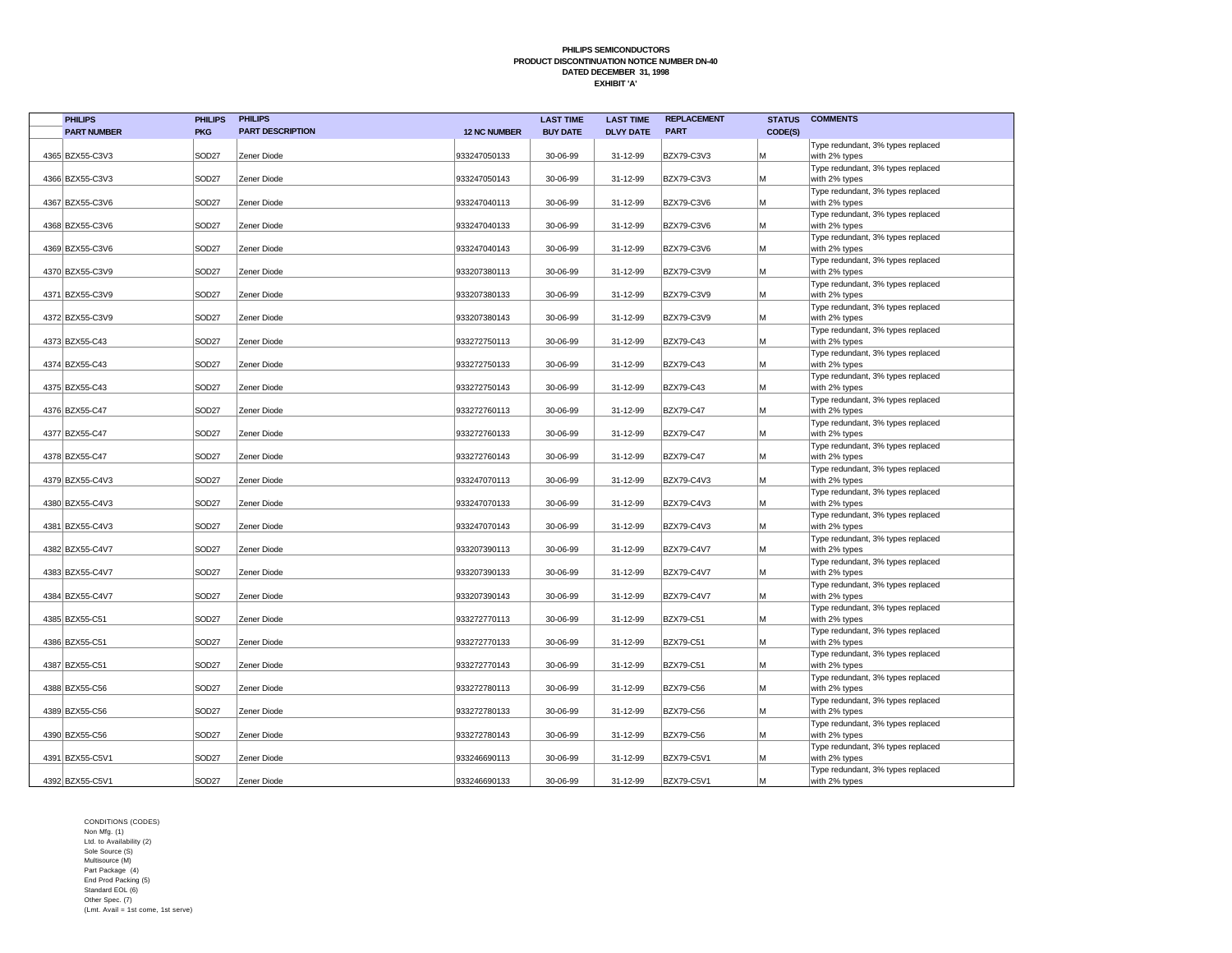| <b>PHILIPS</b>     | <b>PHILIPS</b>    | <b>PHILIPS</b>          |                     | <b>LAST TIME</b> | <b>LAST TIME</b> | <b>REPLACEMENT</b> | <b>STATUS</b> | <b>COMMENTS</b>                                    |
|--------------------|-------------------|-------------------------|---------------------|------------------|------------------|--------------------|---------------|----------------------------------------------------|
| <b>PART NUMBER</b> | <b>PKG</b>        | <b>PART DESCRIPTION</b> | <b>12 NC NUMBER</b> | <b>BUY DATE</b>  | <b>DLVY DATE</b> | <b>PART</b>        | CODE(S)       |                                                    |
| 4393 BZX55-C5V1    | SOD <sub>27</sub> | Zener Diode             | 933246690143        | 30-06-99         | 31-12-99         | BZX79-C5V1         | M             | Type redundant, 3% types replaced<br>with 2% types |
|                    |                   |                         |                     |                  |                  |                    |               | Type redundant, 3% types replaced                  |
| 4394 BZX55-C5V6    | SOD <sub>27</sub> | Zener Diode             | 933239810113        | 30-06-99         | 31-12-99         | BZX79-C5V6         | M             | with 2% types<br>Type redundant, 3% types replaced |
| 4395 BZX55-C5V6    | SOD <sub>27</sub> | Zener Diode             | 933239810133        | 30-06-99         | 31-12-99         | BZX79-C5V6         | M             | with 2% types                                      |
|                    |                   |                         |                     |                  |                  |                    |               | Type redundant, 3% types replaced                  |
| 4396 BZX55-C5V6    | SOD <sub>27</sub> | Zener Diode             | 933239810143        | 30-06-99         | 31-12-99         | <b>BZX79-C5V6</b>  | M             | with 2% types<br>Type redundant, 3% types replaced |
| 4397 BZX55-C62     | SOD <sub>27</sub> | Zener Diode             | 933272790113        | 30-06-99         | 31-12-99         | BZX79-C62          | M             | with 2% types                                      |
| 4398 BZX55-C62     | SOD <sub>27</sub> | Zener Diode             | 933272790133        | 30-06-99         | 31-12-99         | <b>BZX79-C62</b>   | M             | Type redundant, 3% types replaced<br>with 2% types |
|                    |                   |                         |                     |                  |                  |                    |               | Type redundant, 3% types replaced                  |
| 4399 BZX55-C62     | SOD <sub>27</sub> | Zener Diode             | 933272790143        | 30-06-99         | 31-12-99         | BZX79-C62          | M             | with 2% types                                      |
| 4400 BZX55-C68     | SOD <sub>27</sub> | Zener Diode             | 933272800113        | 30-06-99         | 31-12-99         | <b>BZX79-C68</b>   | M             | Type redundant, 3% types replaced<br>with 2% types |
|                    |                   |                         |                     |                  |                  |                    |               | Type redundant, 3% types replaced                  |
| 4401 BZX55-C68     | SOD <sub>27</sub> | Zener Diode             | 933272800133        | 30-06-99         | 31-12-99         | <b>BZX79-C68</b>   | M             | with 2% types                                      |
| 4402 BZX55-C68     | SOD <sub>27</sub> | Zener Diode             | 933272800143        | 30-06-99         | 31-12-99         | <b>BZX79-C68</b>   | M             | Type redundant, 3% types replaced<br>with 2% types |
|                    |                   |                         |                     |                  |                  |                    |               | Type redundant, 3% types replaced                  |
| 4403 BZX55-C6V2    | SOD <sub>27</sub> | Zener Diode             | 933246720113        | 30-06-99         | 31-12-99         | BZX79-C6V2         | M             | with 2% types<br>Type redundant, 3% types replaced |
| 4404 BZX55-C6V2    | SOD <sub>27</sub> | Zener Diode             | 933246720133        | 30-06-99         | 31-12-99         | BZX79-C6V2         | M             | with 2% types                                      |
| 4405 BZX55-C6V2    | SOD <sub>27</sub> | Zener Diode             | 933246720143        | 30-06-99         | 31-12-99         | BZX79-C6V2         | M             | Type redundant, 3% types replaced<br>with 2% types |
|                    |                   |                         |                     |                  |                  |                    |               | Type redundant, 3% types replaced                  |
| 4406 BZX55-C6V8    | SOD <sub>27</sub> | Zener Diode             | 933246730113        | 30-06-99         | 31-12-99         | <b>BZX79-C6V8</b>  | M             | with 2% types                                      |
| 4407 BZX55-C6V8    | SOD <sub>27</sub> | Zener Diode             | 933246730133        | 30-06-99         | 31-12-99         | <b>BZX79-C6V8</b>  | M             | Type redundant, 3% types replaced<br>with 2% types |
|                    |                   |                         |                     |                  |                  |                    |               | Type redundant, 3% types replaced                  |
| 4408 BZX55-C6V8    | SOD <sub>27</sub> | Zener Diode             | 933246730143        | 30-06-99         | 31-12-99         | <b>BZX79-C6V8</b>  | M             | with 2% types<br>Type redundant, 3% types replaced |
| 4409 BZX55-C75     | SOD <sub>27</sub> | Zener Diode             | 933272810113        | 30-06-99         | 31-12-99         | <b>BZX79-C75</b>   | M             | with 2% types                                      |
|                    |                   |                         |                     |                  |                  |                    |               | Type redundant, 3% types replaced                  |
| 4410 BZX55-C75     | SOD <sub>27</sub> | Zener Diode             | 933272810133        | 30-06-99         | 31-12-99         | <b>BZX79-C75</b>   | M             | with 2% types<br>Type redundant, 3% types replaced |
| 4411 BZX55-C75     | SOD <sub>27</sub> | Zener Diode             | 933272810143        | 30-06-99         | 31-12-99         | <b>BZX79-C75</b>   | M             | with 2% types                                      |
| 4412 BZX55-C7V5    | SOD <sub>27</sub> | Zener Diode             | 933239820113        | 30-06-99         | 31-12-99         | BZX79-C7V5         | M             | Type redundant, 3% types replaced<br>with 2% types |
|                    |                   |                         |                     |                  |                  |                    |               | Type redundant, 3% types replaced                  |
| 4413 BZX55-C7V5    | SOD <sub>27</sub> | Zener Diode             | 933239820116        | 30-06-99         | 31-12-99         | BZX79-C7V5         | M             | with 2% types                                      |
| 4414 BZX55-C7V5    | SOD <sub>27</sub> | Zener Diode             | 933239820133        | 30-06-99         | 31-12-99         | <b>BZX79-C7V5</b>  | M             | Type redundant, 3% types replaced<br>with 2% types |
|                    |                   |                         |                     |                  |                  |                    |               | Type redundant, 3% types replaced                  |
| 4415 BZX55-C7V5    | SOD <sub>27</sub> | Zener Diode             | 933239820143        | 30-06-99         | 31-12-99         | <b>BZX79-C7V5</b>  | M             | with 2% types                                      |
| 4416 BZX55-C8V2    | SOD <sub>27</sub> | Zener Diode             | 933240900113        | 30-06-99         | 31-12-99         | BZX79-C8V2         | M             | Type redundant, 3% types replaced<br>with 2% types |
|                    |                   |                         |                     |                  |                  |                    |               | Type redundant, 3% types replaced                  |
| 4417 BZX55-C8V2    | SOD <sub>27</sub> | Zener Diode             | 933240900133        | 30-06-99         | 31-12-99         | BZX79-C8V2         | M             | with 2% types<br>Type redundant, 3% types replaced |
| 4418 BZX55-C8V2    | SOD <sub>27</sub> | Zener Diode             | 933240900143        | 30-06-99         | 31-12-99         | <b>BZX79-C8V2</b>  | M             | with 2% types                                      |
| 4419 BZX55-C9V1    | SOD <sub>27</sub> | Zener Diode             | 933247080113        | 30-06-99         | 31-12-99         | BZX79-C9V1         | M             | Type redundant, 3% types replaced<br>with 2% types |
|                    |                   |                         |                     |                  |                  |                    |               | Type redundant, 3% types replaced                  |
| 4420 BZX55-C9V1    | SOD <sub>27</sub> | Zener Diode             | 933247080133        | 30-06-99         | 31-12-99         | <b>BZX79-C9V1</b>  | M             | with 2% types                                      |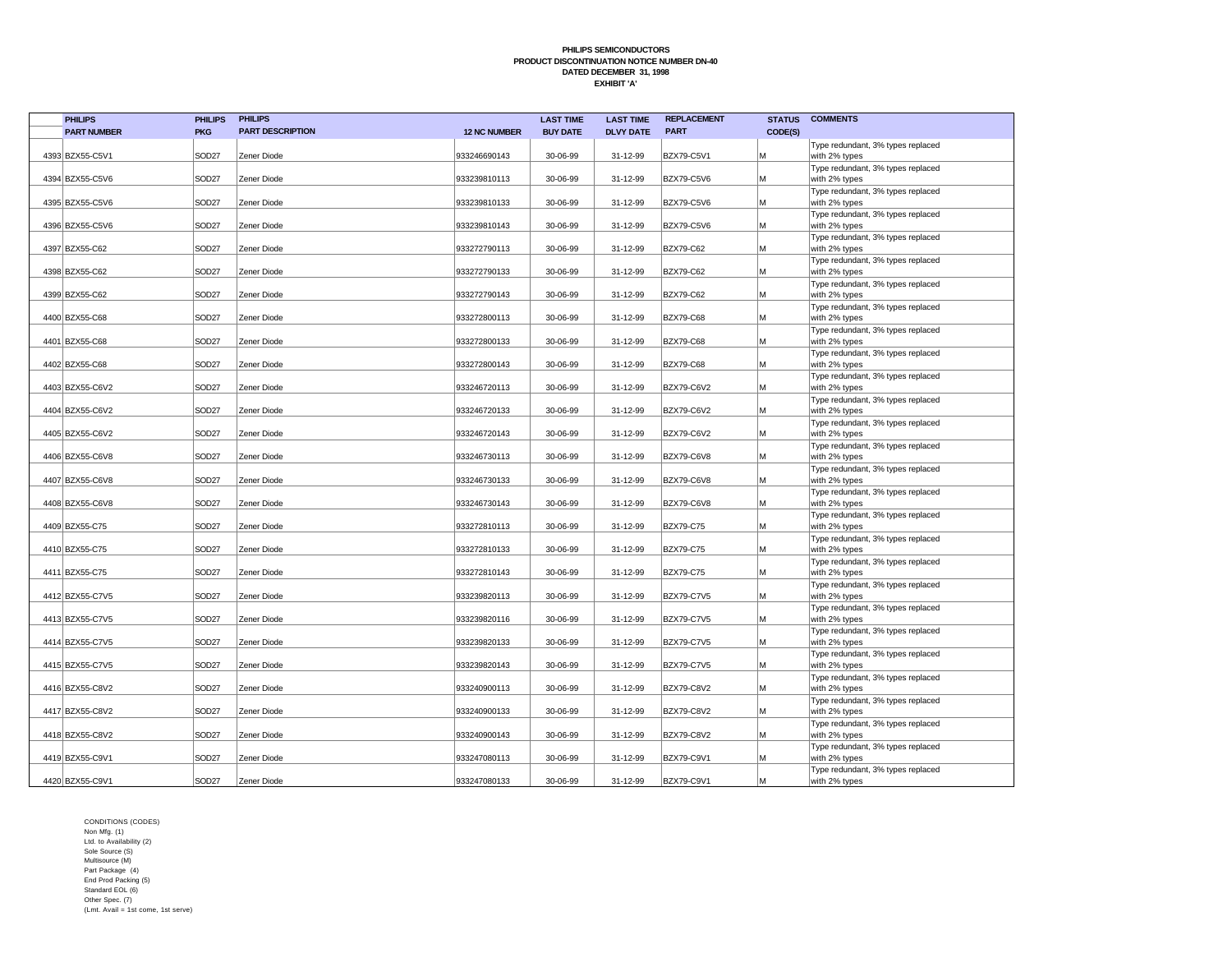| <b>PHILIPS</b>     | <b>PHILIPS</b>    | <b>PHILIPS</b>          |                     | <b>LAST TIME</b> | <b>LAST TIME</b> | <b>REPLACEMENT</b> | <b>STATUS</b> | <b>COMMENTS</b>                                       |
|--------------------|-------------------|-------------------------|---------------------|------------------|------------------|--------------------|---------------|-------------------------------------------------------|
| <b>PART NUMBER</b> | <b>PKG</b>        | <b>PART DESCRIPTION</b> | <b>12 NC NUMBER</b> | <b>BUY DATE</b>  | <b>DLVY DATE</b> | <b>PART</b>        | CODE(S)       |                                                       |
|                    |                   |                         |                     |                  |                  |                    |               | Type redundant, 3% types replaced                     |
| 4421 BZX55-C9V1    | SOD <sub>27</sub> | Zener Diode             | 933247080143        | 30-06-99         | 31-12-99         | <b>BZX79-C9V1</b>  | M             | with 2% types                                         |
|                    |                   |                         |                     |                  |                  |                    |               | Packing insufficient Volume, End                      |
| 4422 BZX79-B10     | SOD <sub>27</sub> | Zener Diode             | 933166870136        | 30-06-99         | 31-12-99         | 113,133,143        | M, 5          | Product Packaging                                     |
| 4423 BZX79-B12     | SOD <sub>27</sub> | Zener Diode             | 933166890116        | 30-06-99         | 31-12-99         | 113,133,143        | M, 5          | Packing insufficient Volume, End<br>Product Packaging |
|                    |                   |                         |                     |                  |                  |                    |               | Packing insufficient Volume, End                      |
| 4424 BZX79-B15     | SOD <sub>27</sub> | Zener Diode             | 933166910116        | 30-06-99         | 31-12-99         | 113,133,143        | M, 5          | Product Packaging                                     |
|                    |                   |                         |                     |                  |                  |                    |               | Packing insufficient Volume, End                      |
| 4425 BZX79-B16     | SOD <sub>27</sub> | Zener Diode             | 933166920116        | 30-06-99         | 31-12-99         | 113,133,143        | M, 5          | Product Packaging                                     |
|                    |                   |                         |                     |                  |                  |                    |               | Packing insufficient Volume, End                      |
| 4426 BZX79-B3V6    | SOD <sub>27</sub> | Zener Diode             | 933549960136        | 30-06-99         | 31-12-99         | 113.133.143        | M, 5          | Product Packaging                                     |
| 4427 BZX79-B3V9    | SOD <sub>27</sub> |                         | 933471100136        | 30-06-99         |                  | 113,133,143        | M, 5          | Packing insufficient Volume, End                      |
|                    |                   | Zener Diode             |                     |                  | 31-12-99         |                    |               | Product Packaging<br>Packing insufficient Volume, End |
| 4428 BZX79-B43     | SOD <sub>27</sub> | Zener Diode             | 933167020116        | 30-06-99         | 31-12-99         | 113,133,143        | M, 5          | Product Packaging                                     |
|                    |                   |                         |                     |                  |                  |                    |               | Packing insufficient Volume, End                      |
| 4429 BZX79-B5V1    | SOD <sub>27</sub> | Zener Diode             | 933166810136        | 30-06-99         | 31-12-99         | 113,133,143        | M, 5          | Product Packaging                                     |
|                    |                   |                         |                     |                  |                  |                    |               | Packing insufficient Volume, End                      |
| 4430 BZX79-B5V6    | SOD <sub>27</sub> | Zener Diode             | 933166820116        | 30-06-99         | 31-12-99         | 113,133,143        | M, 5          | Product Packaging                                     |
|                    |                   |                         |                     |                  |                  |                    |               | Packing insufficient Volume, End                      |
| 4431 BZX79-B5V6    | SOD <sub>27</sub> | Zener Diode             | 933166820136        | 30-06-99         | 31-12-99         | 113,133,143        | M, 5          | Product Packaging                                     |
| 4432 BZX79-B6V2    | SOD27             | Zener Diode             | 933166830116        | 30-06-99         | 31-12-99         | 113,133,143        | M, 5          | Packing insufficient Volume, End<br>Product Packaging |
|                    |                   |                         |                     |                  |                  |                    |               | Packing insufficient Volume, End                      |
| 4433 BZX79-B6V8    | SOD <sub>27</sub> | Zener Diode             | 933160890136        | 30-06-99         | 31-12-99         | 113,133,143        | M, 5          | Product Packaging                                     |
|                    |                   |                         |                     |                  |                  |                    |               | Packing insufficient Volume, End                      |
| 4434 BZX79-B8V2    | SOD <sub>27</sub> | Zener Diode             | 933166850116        | 30-06-99         | 31-12-99         | 113,133,143,136    | M, 5          | Product Packaging                                     |
|                    |                   |                         |                     |                  |                  |                    |               | Packing insufficient Volume, End                      |
| 4435 BZX79-C10     | SOD <sub>27</sub> | Zener Diode             | 933117790116        | 30-06-99         | 31-12-99         | 113,133,143        | M, 5          | Product Packaging                                     |
| 4436 BZX79-C10     | SOD <sub>27</sub> | Zener Diode             | 933117790136        | 30-06-99         | 31-12-99         | 113,133,143        | M, 5          | Packing insufficient Volume, End<br>Product Packaging |
|                    |                   |                         |                     |                  |                  |                    |               | Packing insufficient Volume, End                      |
| 4437 BZX79-C11     | SOD <sub>27</sub> | Zener Diode             | 933117800136        | 30-06-99         | 31-12-99         | 113,133,143        | M, 5          | Product Packaging                                     |
|                    |                   |                         |                     |                  |                  |                    |               | Packing insufficient Volume, End                      |
| 4438 BZX79-C13     | SOD <sub>27</sub> | Zener Diode             | 933117820136        | 30-06-99         | 31-12-99         | 113,133,143,116    | M, 5          | Product Packaging                                     |
|                    |                   |                         |                     |                  |                  |                    |               | Packing insufficient Volume, End                      |
| 4439 BZX79-C15     | SOD <sub>27</sub> | Zener Diode             | 933117830116        | 30-06-99         | 31-12-99         | 113,133,143        | M, 5          | Product Packaging<br>Packing insufficient Volume, End |
| 4440 BZX79-C15     | SOD27             | Zener Diode             | 933117830136        | 30-06-99         | 31-12-99         | 113,133,143        | M, 5          | Product Packaging                                     |
|                    |                   |                         |                     |                  |                  |                    |               | Packing insufficient Volume, End                      |
| 4441 BZX79-C16     | SOD27             | Zener Diode             | 933117840136        | 30-06-99         | 31-12-99         | ,113,133,143,116   | M, 5          | Product Packaging                                     |
|                    |                   |                         |                     |                  |                  |                    |               | Packing insufficient Volume, End                      |
| 4442 BZX79-C20     | SOD <sub>27</sub> | Zener Diode             | 933117860116        | 30-06-99         | 31-12-99         | ,113,133,143       | M, 5          | Product Packaging                                     |
|                    |                   |                         |                     |                  |                  |                    |               | Packing insufficient Volume, End                      |
| 4443 BZX79-C22     | SOD <sub>27</sub> | Zener Diode             | 933117870136        | 30-06-99         | 31-12-99         | 113,133,143,116    | M, 5          | Product Packaging<br>Packing insufficient Volume, End |
| 4444 BZX79-C24     | SOD <sub>27</sub> | Zener Diode             | 933117880116        | 30-06-99         | 31-12-99         | 113,133,143        | M, 5          | Product Packaging                                     |
|                    |                   |                         |                     |                  |                  |                    |               | Packing insufficient Volume, End                      |
| 4445 BZX79-C2V4    | SOD <sub>27</sub> | Zener Diode             | 933414680116        | 30-06-99         | 31-12-99         | 113,133,143        | M, 5          | Product Packaging                                     |
|                    |                   |                         |                     |                  |                  |                    |               | Packing insufficient Volume, End                      |
| 4446 BZX79-C2V4    | SOD <sub>27</sub> | Zener Diode             | 933414680136        | 30-06-99         | 31-12-99         | 113,133,143        | M, 5          | Product Packaging                                     |
|                    | SOD <sub>27</sub> |                         |                     |                  |                  |                    |               | Packing insufficient Volume, End                      |
| 4447 BZX79-C2V7    |                   | Zener Diode             | 933298820116        | 30-06-99         | 31-12-99         | 113,133,143        | M, 5          | Product Packaging<br>Packing insufficient Volume, End |
| 4448 BZX79-C39     | SOD <sub>27</sub> | Zener Diode             | 933117930116        | 30-06-99         | 31-12-99         | 113,133,143        | M, 5          | Product Packaging                                     |
|                    |                   |                         |                     |                  |                  |                    |               |                                                       |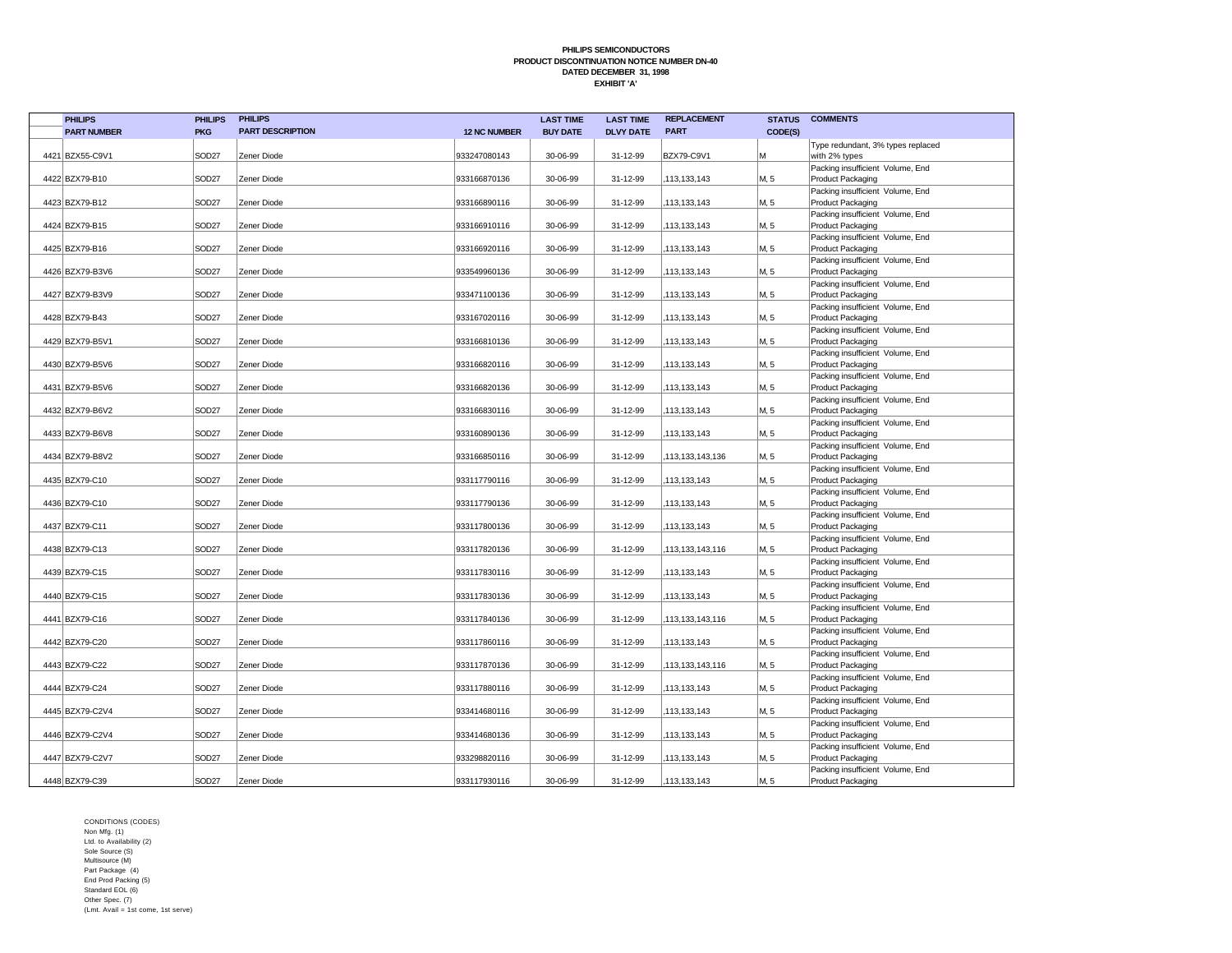| <b>PHILIPS</b>     | <b>PHILIPS</b>    | <b>PHILIPS</b>          |                     | <b>LAST TIME</b> | <b>LAST TIME</b> | <b>REPLACEMENT</b> | <b>STATUS</b> | <b>COMMENTS</b>                                       |
|--------------------|-------------------|-------------------------|---------------------|------------------|------------------|--------------------|---------------|-------------------------------------------------------|
| <b>PART NUMBER</b> | <b>PKG</b>        | <b>PART DESCRIPTION</b> | <b>12 NC NUMBER</b> | <b>BUY DATE</b>  | <b>DLVY DATE</b> | <b>PART</b>        | CODE(S)       |                                                       |
|                    |                   |                         |                     |                  |                  |                    |               | Packing insufficient Volume, End                      |
| 4449 BZX79-C39     | SOD <sub>27</sub> | Zener Diode             | 933117930136        | 30-06-99         | 31-12-99         | 113,133,143        | M, 5          | Product Packaging                                     |
|                    |                   |                         |                     |                  |                  |                    |               | Packing insufficient Volume, End                      |
| 4450 BZX79-C3V0    | SOD <sub>27</sub> | Zener Diode             | 933414690116        | 30-06-99         | 31-12-99         | 113,133,143        | M, 5          | Product Packaging                                     |
| 4451 BZX79-C3V0    | SOD <sub>27</sub> | Zener Diode             | 933414690136        | 30-06-99         | 31-12-99         | 113,133,143        | M, 5          | Packing insufficient Volume, End<br>Product Packaging |
|                    |                   |                         |                     |                  |                  |                    |               | Packing insufficient Volume, End                      |
| 4452 BZX79-C3V3    | SOD <sub>27</sub> | Zener Diode             | 933117670116        | 30-06-99         | 31-12-99         | 113,133,143        | M, 5          | Product Packaging                                     |
|                    |                   |                         |                     |                  |                  |                    |               | Packing insufficient Volume, End                      |
| 4453 BZX79-C3V3    | SOD <sub>27</sub> | Zener Diode             | 933117670136        | 30-06-99         | 31-12-99         | 113,133,143        | M, 5          | Product Packaging                                     |
|                    |                   |                         |                     |                  |                  |                    |               | Packing insufficient Volume, End                      |
| 4454 BZX79-C43     | SOD <sub>27</sub> | Zener Diode             | 933117940136        | 30-06-99         | 31-12-99         | 113,133,143,116    | M, 5          | Product Packaging                                     |
| 4455 BZX79-C5V1    |                   | Zener Diode             | 933117720136        | 30-06-99         | 31-12-99         | 113,133,143,116    |               | Packing insufficient Volume, End                      |
|                    | SOD <sub>27</sub> |                         |                     |                  |                  |                    | M, 5          | Product Packaging<br>Packing insufficient Volume, End |
| 4456 BZX79-C5V6    | SOD27             | Zener Diode             | 933117730116        | 30-06-99         | 31-12-99         | 113,133,143,136    | M, 5          | Product Packaging                                     |
|                    |                   |                         |                     |                  |                  |                    |               | Packing insufficient Volume, End                      |
| 4457 BZX79-C62     | SOD <sub>27</sub> | Zener Diode             | 933117980116        | 30-06-99         | 31-12-99         | 113,133,143        | M, 5          | Product Packaging                                     |
|                    |                   |                         |                     |                  |                  |                    |               | Packing insufficient Volume, End                      |
| 4458 BZX79-C68     | SOD <sub>27</sub> | Zener Diode             | 933117990136        | 30-06-99         | 31-12-99         | 113,133,143        | M, 5          | Product Packaging                                     |
|                    |                   |                         |                     |                  |                  |                    |               | Packing insufficient Volume, End                      |
| 4459 BZX79-C6V8    | SOD27             | Zener Diode             | 933117750136        | 30-06-99         | 31-12-99         | 113,133,143        | M, 5          | Product Packaging<br>Packing insufficient Volume, End |
| 4460 BZX79-C7V5    | SOD27             | Zener Diode             | 933117760136        | 30-06-99         | 31-12-99         | 113,133,143        | M, 5          | Product Packaging                                     |
|                    |                   |                         |                     |                  |                  |                    |               | Packing insufficient Volume, End                      |
| 4461 BZX79-C8V2    | SOD27             | Zener Diode             | 933117770136        | 30-06-99         | 31-12-99         | ,113,133,143       | M, 5          | Product Packaging                                     |
|                    |                   |                         |                     |                  |                  |                    |               | Packing insufficient Volume, End                      |
| 4462 BZX79-C9V1    | SOD27             | Zener Diode             | 933117780136        | 30-06-99         | 31-12-99         | 113,133,143        | M, 5          | Product Packaging                                     |
|                    |                   |                         |                     |                  |                  |                    |               | Type redundant, 3% types replaced                     |
| 4463 BZX79-F10     | SOD <sub>27</sub> | Zener Diode             | 933851780113        | 30-06-99         | 31-12-99         | <b>BZX79-B10</b>   | M             | with 2% types<br>Type redundant, 3% types replaced    |
| 4464 BZX79-F10     | SOD <sub>27</sub> | Zener Diode             | 933851780133        | 30-06-99         | 31-12-99         | <b>BZX79-B10</b>   | M             | with 2% types                                         |
|                    |                   |                         |                     |                  |                  |                    |               | Type redundant, 3% types replaced                     |
| 4465 BZX79-F10     | SOD <sub>27</sub> | Zener Diode             | 933851780143        | 30-06-99         | 31-12-99         | <b>BZX79-B10</b>   | M             | with 2% types                                         |
|                    |                   |                         |                     |                  |                  |                    |               | Type redundant, 3% types replaced                     |
| 4466 BZX79-F11     | SOD <sub>27</sub> | Zener Diode             | 933724300113        | 30-06-99         | 31-12-99         | BZX79-B11          | M             | with 2% types                                         |
|                    |                   |                         |                     |                  |                  |                    |               | Type redundant, 3% types replaced                     |
| 4467 BZX79-F11     | SOD <sub>27</sub> | Zener Diode             | 933724300133        | 30-06-99         | 31-12-99         | BZX79-B11          | M             | with 2% types<br>Type redundant, 3% types replaced    |
| 4468 BZX79-F11     | SOD <sub>27</sub> | Zener Diode             | 933724300143        | 30-06-99         | 31-12-99         | BZX79-B11          | M             | with 2% types                                         |
|                    |                   |                         |                     |                  |                  |                    |               | Type redundant, 3% types replaced                     |
| 4469 BZX79-F12     | SOD <sub>27</sub> | Zener Diode             | 933724310113        | 30-06-99         | 31-12-99         | <b>BZX79-B12</b>   | M             | with 2% types                                         |
|                    |                   |                         |                     |                  |                  |                    |               | Type redundant, 3% types replaced                     |
| 4470 BZX79-F12     | SOD <sub>27</sub> | Zener Diode             | 933724310133        | 30-06-99         | 31-12-99         | <b>BZX79-B12</b>   | M             | with 2% types                                         |
|                    |                   |                         |                     |                  |                  |                    | M             | Type redundant, 3% types replaced                     |
| 4471 BZX79-F12     | SOD <sub>27</sub> | Zener Diode             | 933724310143        | 30-06-99         | 31-12-99         | <b>BZX79-B12</b>   |               | with 2% types<br>Type redundant, 3% types replaced    |
| 4472 BZX79-F13     | SOD27             | Zener Diode             | 933851790113        | 30-06-99         | 31-12-99         | BZX79-B13          | M             | with 2% types                                         |
|                    |                   |                         |                     |                  |                  |                    |               | Type redundant, 3% types replaced                     |
| 4473 BZX79-F13     | SOD <sub>27</sub> | Zener Diode             | 933851790133        | 30-06-99         | 31-12-99         | BZX79-B13          | M             | with 2% types                                         |
|                    |                   |                         |                     |                  |                  |                    |               | Type redundant, 3% types replaced                     |
| 4474 BZX79-F13     | SOD <sub>27</sub> | Zener Diode             | 933851790143        | 30-06-99         | 31-12-99         | BZX79-B13          | M             | with 2% types                                         |
|                    | SOD <sub>27</sub> |                         |                     |                  |                  | <b>BZX79-B15</b>   | M             | Type redundant, 3% types replaced                     |
| 4475 BZX79-F15     |                   | Zener Diode             | 933851800113        | 30-06-99         | 31-12-99         |                    |               | with 2% types<br>Type redundant, 3% types replaced    |
| 4476 BZX79-F15     | SOD <sub>27</sub> | Zener Diode             | 933851800133        | 30-06-99         | 31-12-99         | <b>BZX79-B15</b>   | M             | with 2% types                                         |
|                    |                   |                         |                     |                  |                  |                    |               |                                                       |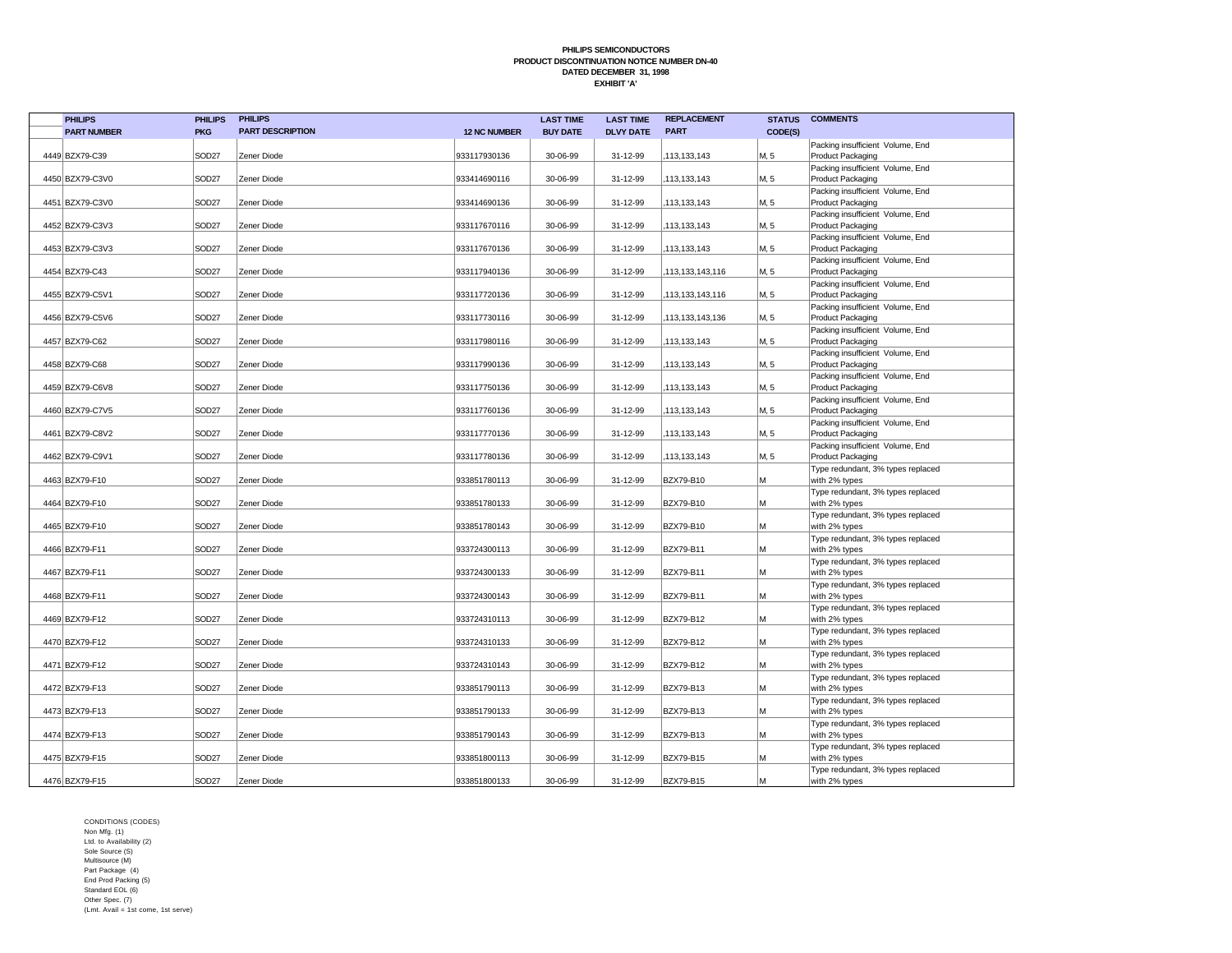| <b>PHILIPS</b>     | <b>PHILIPS</b>    | <b>PHILIPS</b>          |                     | <b>LAST TIME</b> | <b>LAST TIME</b> | <b>REPLACEMENT</b> | <b>STATUS</b> | <b>COMMENTS</b>                                    |
|--------------------|-------------------|-------------------------|---------------------|------------------|------------------|--------------------|---------------|----------------------------------------------------|
| <b>PART NUMBER</b> | <b>PKG</b>        | <b>PART DESCRIPTION</b> | <b>12 NC NUMBER</b> | <b>BUY DATE</b>  | <b>DLVY DATE</b> | <b>PART</b>        | CODE(S)       |                                                    |
|                    |                   |                         |                     |                  |                  |                    |               | Type redundant, 3% types replaced                  |
| 4477 BZX79-F15     | SOD <sub>27</sub> | Zener Diode             | 933851800143        | 30-06-99         | 31-12-99         | BZX79-B15          | M             | with 2% types<br>Type redundant, 3% types replaced |
| 4478 BZX79-F16     | SOD <sub>27</sub> | Zener Diode             | 933851810113        | 30-06-99         | 31-12-99         | BZX79-B16          | M             | with 2% types                                      |
|                    |                   |                         |                     |                  |                  |                    |               | Type redundant, 3% types replaced                  |
| 4479 BZX79-F16     | SOD <sub>27</sub> | Zener Diode             | 933851810133        | 30-06-99         | 31-12-99         | BZX79-B16          | M             | with 2% types                                      |
|                    |                   |                         |                     |                  |                  |                    |               | Type redundant, 3% types replaced                  |
| 4480 BZX79-F16     | SOD <sub>27</sub> | Zener Diode             | 933851810143        | 30-06-99         | 31-12-99         | <b>BZX79-B16</b>   | M             | with 2% types                                      |
| 4481 BZX79-F18     | SOD <sub>27</sub> | Zener Diode             | 933724320113        | 30-06-99         | 31-12-99         | BZX79-B18          | M             | Type redundant, 3% types replaced<br>with 2% types |
|                    |                   |                         |                     |                  |                  |                    |               | Type redundant, 3% types replaced                  |
| 4482 BZX79-F18     | SOD <sub>27</sub> | Zener Diode             | 933724320116        | 30-06-99         | 31-12-99         | BZX79-B18          | M             | with 2% types                                      |
|                    |                   |                         |                     |                  |                  |                    |               | Type redundant, 3% types replaced                  |
| 4483 BZX79-F18     | SOD <sub>27</sub> | Zener Diode             | 933724320133        | 30-06-99         | 31-12-99         | BZX79-B18          | M             | with 2% types                                      |
|                    |                   |                         |                     |                  |                  |                    |               | Type redundant, 3% types replaced                  |
| 4484 BZX79-F18     | SOD <sub>27</sub> | Zener Diode             | 933724320143        | 30-06-99         | 31-12-99         | BZX79-B18          | M             | with 2% types                                      |
| 4485 BZX79-F20     | SOD <sub>27</sub> | Zener Diode             | 933852050113        | 30-06-99         | 31-12-99         | BZX79-B20          | M             | Type redundant, 3% types replaced                  |
|                    |                   |                         |                     |                  |                  |                    |               | with 2% types<br>Type redundant, 3% types replaced |
| 4486 BZX79-F20     | SOD <sub>27</sub> | Zener Diode             | 933852050133        | 30-06-99         | 31-12-99         | BZX79-B20          | M             | with 2% types                                      |
|                    |                   |                         |                     |                  |                  |                    |               | Type redundant, 3% types replaced                  |
| 4487 BZX79-F20     | SOD <sub>27</sub> | Zener Diode             | 933852050143        | 30-06-99         | 31-12-99         | BZX79-B20          | M             | with 2% types                                      |
|                    |                   |                         |                     |                  |                  |                    |               | Type redundant, 3% types replaced                  |
| 4488 BZX79-F22     | SOD <sub>27</sub> | Zener Diode             | 933724330113        | 30-06-99         | 31-12-99         | BZX79-B22          | M             | with 2% types                                      |
|                    | SOD <sub>27</sub> | Zener Diode             |                     | 30-06-99         |                  |                    |               | Type redundant, 3% types replaced                  |
| 4489 BZX79-F22     |                   |                         | 933724330133        |                  | 31-12-99         | BZX79-B22          | M             | with 2% types<br>Type redundant, 3% types replaced |
| 4490 BZX79-F22     | SOD <sub>27</sub> | Zener Diode             | 933724330143        | 30-06-99         | 31-12-99         | BZX79-B22          | M             | with 2% types                                      |
|                    |                   |                         |                     |                  |                  |                    |               | Type redundant, 3% types replaced                  |
| 4491 BZX79-F24     | SOD <sub>27</sub> | Zener Diode             | 933851820113        | 30-06-99         | 31-12-99         | BZX79-B24          | M             | with 2% types                                      |
|                    |                   |                         |                     |                  |                  |                    |               | Type redundant, 3% types replaced                  |
| 4492 BZX79-F24     | SOD <sub>27</sub> | Zener Diode             | 933851820133        | 30-06-99         | 31-12-99         | BZX79-B24          | M             | with 2% types                                      |
| 4493 BZX79-F24     | SOD <sub>27</sub> | Zener Diode             | 933851820143        | 30-06-99         | 31-12-99         | BZX79-B24          | M             | Type redundant, 3% types replaced<br>with 2% types |
|                    |                   |                         |                     |                  |                  |                    |               | Type redundant, 3% types replaced                  |
| 4494 BZX79-F27     | SOD <sub>27</sub> | Zener Diode             | 933851830113        | 30-06-99         | 31-12-99         | BZX79-B27          | M             | with 2% types                                      |
|                    |                   |                         |                     |                  |                  |                    |               | Type redundant, 3% types replaced                  |
| 4495 BZX79-F27     | SOD <sub>27</sub> | Zener Diode             | 933851830133        | 30-06-99         | 31-12-99         | BZX79-B27          | M             | with 2% types                                      |
|                    |                   |                         |                     |                  |                  |                    |               | Type redundant, 3% types replaced                  |
| 4496 BZX79-F27     | SOD <sub>27</sub> | Zener Diode             | 933851830143        | 30-06-99         | 31-12-99         | BZX79-B27          | M             | with 2% types<br>Type redundant, 3% types replaced |
| 4497 BZX79-F2V4    | SOD <sub>27</sub> | Zener Diode             | 933852610113        | 30-06-99         | 31-12-99         | BZX79-B2V4         | M             | with 2% types                                      |
|                    |                   |                         |                     |                  |                  |                    |               | Type redundant, 3% types replaced                  |
| 4498 BZX79-F2V4    | SOD <sub>27</sub> | Zener Diode             | 933852610133        | 30-06-99         | 31-12-99         | BZX79-B2V4         | M             | with 2% types                                      |
|                    |                   |                         |                     |                  |                  |                    |               | Type redundant, 3% types replaced                  |
| 4499 BZX79-F2V4    | SOD <sub>27</sub> | Zener Diode             | 933852610143        | 30-06-99         | 31-12-99         | BZX79-B2V4         | M             | with 2% types                                      |
| 4500 BZX79-F2V7    | SOD <sub>27</sub> | Zener Diode             | 933724210113        | 30-06-99         | 31-12-99         | <b>BZX79-B2V7</b>  | M             | Type redundant, 3% types replaced                  |
|                    |                   |                         |                     |                  |                  |                    |               | with 2% types<br>Type redundant, 3% types replaced |
| 4501 BZX79-F2V7    | SOD <sub>27</sub> | Zener Diode             | 933724210133        | 30-06-99         | 31-12-99         | <b>BZX79-B2V7</b>  | M             | with 2% types                                      |
|                    |                   |                         |                     |                  |                  |                    |               | Type redundant, 3% types replaced                  |
| 4502 BZX79-F2V7    | SOD <sub>27</sub> | Zener Diode             | 933724210143        | 30-06-99         | 31-12-99         | <b>BZX79-B2V7</b>  | M             | with 2% types                                      |
|                    |                   |                         |                     |                  |                  |                    |               | Type redundant, 3% types replaced                  |
| 4503 BZX79-F30     | SOD <sub>27</sub> | Zener Diode             | 933759340113        | 30-06-99         | 31-12-99         | BZX79-B30          | M             | with 2% types                                      |
| 4504 BZX79-F30     | SOD <sub>27</sub> | Zener Diode             | 933759340133        | 30-06-99         | 31-12-99         | <b>BZX79-B30</b>   | M             | Type redundant, 3% types replaced<br>with 2% types |
|                    |                   |                         |                     |                  |                  |                    |               |                                                    |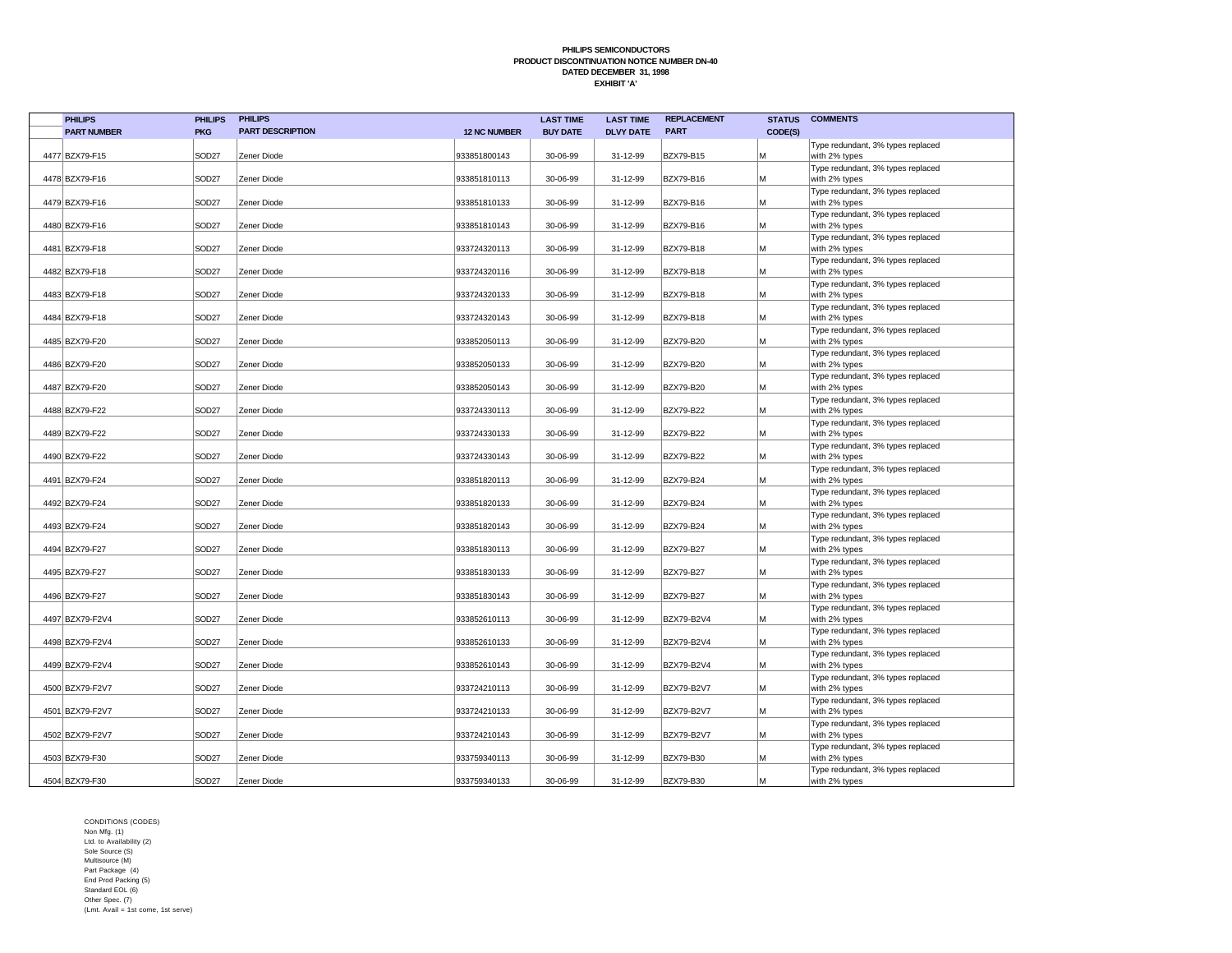| <b>PHILIPS</b>     | <b>PHILIPS</b>    | <b>PHILIPS</b>          |                     | <b>LAST TIME</b> | <b>LAST TIME</b> | <b>REPLACEMENT</b> | <b>STATUS</b> | <b>COMMENTS</b>                                    |
|--------------------|-------------------|-------------------------|---------------------|------------------|------------------|--------------------|---------------|----------------------------------------------------|
| <b>PART NUMBER</b> | <b>PKG</b>        | <b>PART DESCRIPTION</b> | <b>12 NC NUMBER</b> | <b>BUY DATE</b>  | <b>DLVY DATE</b> | <b>PART</b>        | CODE(S)       |                                                    |
|                    |                   |                         |                     |                  |                  |                    |               | Type redundant, 3% types replaced                  |
| 4505 BZX79-F30     | SOD <sub>27</sub> | Zener Diode             | 933759340143        | 30-06-99         | 31-12-99         | BZX79-B30          | M             | with 2% types                                      |
| 4506 BZX79-F33     | SOD <sub>27</sub> | Zener Diode             | 933851840113        | 30-06-99         | 31-12-99         | BZX79-B33          | M             | Type redundant, 3% types replaced<br>with 2% types |
|                    |                   |                         |                     |                  |                  |                    |               | Type redundant, 3% types replaced                  |
| 4507 BZX79-F33     | SOD <sub>27</sub> | Zener Diode             | 933851840133        | 30-06-99         | 31-12-99         | BZX79-B33          | M             | with 2% types                                      |
|                    |                   |                         |                     |                  |                  |                    |               | Type redundant, 3% types replaced                  |
| 4508 BZX79-F33     | SOD <sub>27</sub> | Zener Diode             | 933851840143        | 30-06-99         | 31-12-99         | <b>BZX79-B33</b>   | M             | with 2% types                                      |
|                    |                   |                         |                     |                  |                  |                    |               | Type redundant, 3% types replaced                  |
| 4509 BZX79-F36     | SOD <sub>27</sub> | Zener Diode             | 933851850113        | 30-06-99         | 31-12-99         | BZX79-B36          | M             | with 2% types                                      |
| 4510 BZX79-F36     | SOD <sub>27</sub> | Zener Diode             | 933851850133        | 30-06-99         | 31-12-99         | BZX79-B36          | M             | Type redundant, 3% types replaced<br>with 2% types |
|                    |                   |                         |                     |                  |                  |                    |               | Type redundant, 3% types replaced                  |
| 4511 BZX79-F36     | SOD <sub>27</sub> | Zener Diode             | 933851850143        | 30-06-99         | 31-12-99         | BZX79-B36          | M             | with 2% types                                      |
|                    |                   |                         |                     |                  |                  |                    |               | Type redundant, 3% types replaced                  |
| 4512 BZX79-F3V0    | SOD <sub>27</sub> | Zener Diode             | 933724220113        | 30-06-99         | 31-12-99         | BZX79-B3V0         | M             | with 2% types                                      |
|                    |                   |                         |                     |                  |                  |                    |               | Type redundant, 3% types replaced                  |
| 4513 BZX79-F3V0    | SOD <sub>27</sub> | Zener Diode             | 933724220133        | 30-06-99         | 31-12-99         | BZX79-B3V0         | M             | with 2% types                                      |
| 4514 BZX79-F3V0    | SOD <sub>27</sub> | Zener Diode             | 933724220143        | 30-06-99         | 31-12-99         | BZX79-B3V0         | M             | Type redundant, 3% types replaced<br>with 2% types |
|                    |                   |                         |                     |                  |                  |                    |               | Type redundant, 3% types replaced                  |
| 4515 BZX79-F3V3    | SOD <sub>27</sub> | Zener Diode             | 933736920113        | 30-06-99         | 31-12-99         | BZX79-B3V3         | M             | with 2% types                                      |
|                    |                   |                         |                     |                  |                  |                    |               | Type redundant, 3% types replaced                  |
| 4516 BZX79-F3V3    | SOD <sub>27</sub> | Zener Diode             | 933736920133        | 30-06-99         | 31-12-99         | BZX79-B3V3         | M             | with 2% types                                      |
|                    |                   |                         |                     |                  |                  |                    |               | Type redundant, 3% types replaced                  |
| 4517 BZX79-F3V3    | SOD <sub>27</sub> | Zener Diode             | 933736920143        | 30-06-99         | 31-12-99         | BZX79-B3V3         | M             | with 2% types                                      |
| 4518 BZX79-F3V6    | SOD <sub>27</sub> | Zener Diode             | 933851770113        | 30-06-99         | 31-12-99         | BZX79-B3V6         | M             | Type redundant, 3% types replaced<br>with 2% types |
|                    |                   |                         |                     |                  |                  |                    |               | Type redundant, 3% types replaced                  |
| 4519 BZX79-F3V6    | SOD <sub>27</sub> | Zener Diode             | 933851770133        | 30-06-99         | 31-12-99         | BZX79-B3V6         | M             | with 2% types                                      |
|                    |                   |                         |                     |                  |                  |                    |               | Type redundant, 3% types replaced                  |
| 4520 BZX79-F3V6    | SOD <sub>27</sub> | Zener Diode             | 933851770143        | 30-06-99         | 31-12-99         | BZX79-B3V6         | M             | with 2% types                                      |
|                    |                   |                         |                     |                  |                  |                    |               | Type redundant, 3% types replaced                  |
| 4521 BZX79-F3V9    | SOD <sub>27</sub> | Zener Diode             | 933724230113        | 30-06-99         | 31-12-99         | BZX79-B3V9         | M             | with 2% types<br>Type redundant, 3% types replaced |
| 4522 BZX79-F3V9    | SOD <sub>27</sub> | Zener Diode             | 933724230133        | 30-06-99         | 31-12-99         | BZX79-B3V9         | M             | with 2% types                                      |
|                    |                   |                         |                     |                  |                  |                    |               | Type redundant, 3% types replaced                  |
| 4523 BZX79-F3V9    | SOD <sub>27</sub> | Zener Diode             | 933724230143        | 30-06-99         | 31-12-99         | BZX79-B3V9         | M             | with 2% types                                      |
|                    |                   |                         |                     |                  |                  |                    |               | Type redundant, 3% types replaced                  |
| 4524 BZX79-F43     | SOD <sub>27</sub> | Zener Diode             | 934006250113        | 30-06-99         | 31-12-99         | BZX79-B43          | M             | with 2% types                                      |
| 4525 BZX79-F4V3    | SOD <sub>27</sub> | Zener Diode             | 933724240113        | 30-06-99         | 31-12-99         | BZX79-B4V3         | M             | Type redundant, 3% types replaced                  |
|                    |                   |                         |                     |                  |                  |                    |               | with 2% types<br>Type redundant, 3% types replaced |
| 4526 BZX79-F4V3    | SOD <sub>27</sub> | Zener Diode             | 933724240133        | 30-06-99         | 31-12-99         | BZX79-B4V3         | M             | with 2% types                                      |
|                    |                   |                         |                     |                  |                  |                    |               | Type redundant, 3% types replaced                  |
| 4527 BZX79-F4V3    | SOD <sub>27</sub> | Zener Diode             | 933724240143        | 30-06-99         | 31-12-99         | BZX79-B4V3         | M             | with 2% types                                      |
|                    |                   |                         |                     |                  |                  |                    |               | Type redundant, 3% types replaced                  |
| 4528 BZX79-F4V7    | SOD <sub>27</sub> | Zener Diode             | 933736930113        | 30-06-99         | 31-12-99         | BZX79-B4V7         | M             | with 2% types                                      |
| 4529 BZX79-F4V7    | SOD <sub>27</sub> | Zener Diode             | 933736930133        | 30-06-99         | 31-12-99         | BZX79-B4V7         | M             | Type redundant, 3% types replaced                  |
|                    |                   |                         |                     |                  |                  |                    |               | with 2% types<br>Type redundant, 3% types replaced |
| 4530 BZX79-F4V7    | SOD <sub>27</sub> | Zener Diode             | 933736930143        | 30-06-99         | 31-12-99         | <b>BZX79-B4V7</b>  | M             | with 2% types                                      |
|                    |                   |                         |                     |                  |                  |                    |               | Type redundant, 3% types replaced                  |
| 4531 BZX79-F51     | SOD <sub>27</sub> | Zener Diode             | 933876550113        | 30-06-99         | 31-12-99         | BZX79-B51          | M             | with 2% types                                      |
|                    |                   |                         |                     |                  |                  |                    |               | Type redundant, 3% types replaced                  |
| 4532 BZX79-F51     | SOD <sub>27</sub> | Zener Diode             | 933876550133        | 30-06-99         | 31-12-99         | <b>BZX79-B51</b>   | M             | with 2% types                                      |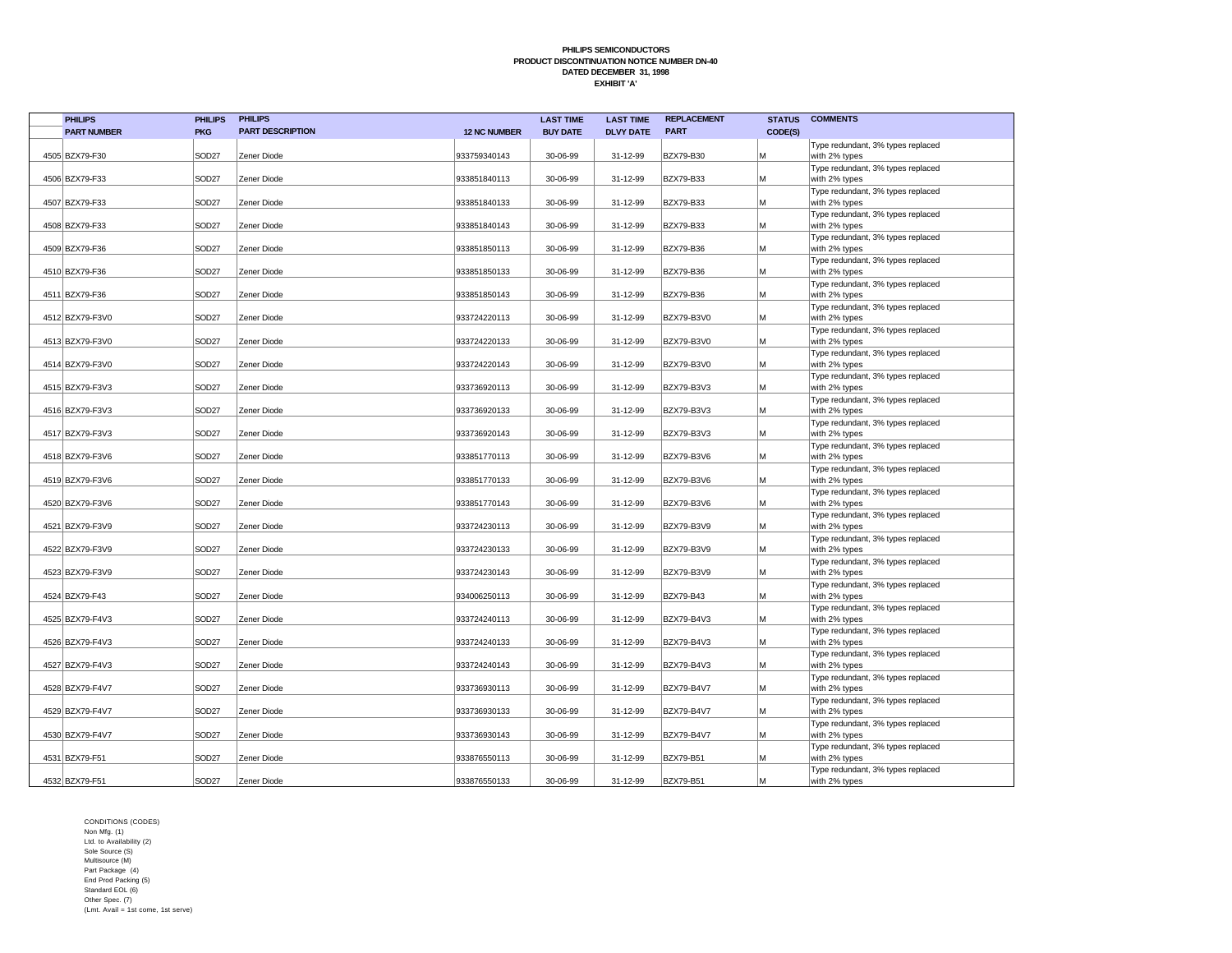| <b>PHILIPS</b>     | <b>PHILIPS</b>    | <b>PHILIPS</b>          |                     | <b>LAST TIME</b> | <b>LAST TIME</b> | <b>REPLACEMENT</b> | <b>STATUS</b> | <b>COMMENTS</b>                                                            |
|--------------------|-------------------|-------------------------|---------------------|------------------|------------------|--------------------|---------------|----------------------------------------------------------------------------|
| <b>PART NUMBER</b> | <b>PKG</b>        | <b>PART DESCRIPTION</b> | <b>12 NC NUMBER</b> | <b>BUY DATE</b>  | <b>DLVY DATE</b> | <b>PART</b>        | CODE(S)       |                                                                            |
| 4533 BZX79-F51     | SOD <sub>27</sub> | Zener Diode             | 933876550143        | 30-06-99         | 31-12-99         | BZX79-B51          | M             | Type redundant, 3% types replaced<br>with 2% types                         |
|                    |                   |                         |                     |                  |                  |                    |               | Type redundant, 3% types replaced                                          |
| 4534 BZX79-F56     | SOD <sub>27</sub> | Zener Diode             | 933876560113        | 30-06-99         | 31-12-99         | <b>BZX79-B56</b>   | M             | with 2% types                                                              |
|                    |                   |                         |                     |                  |                  |                    |               | Type redundant, 3% types replaced                                          |
| 4535 BZX79-F5V1    | SOD <sub>27</sub> | Zener Diode             | 933724250113        | 30-06-99         | 31-12-99         | BZX79-B5V1         | M             | with 2% types                                                              |
| 4536 BZX79-F5V1    | SOD <sub>27</sub> | Zener Diode             | 933724250133        | 30-06-99         | 31-12-99         | <b>BZX79-B5V1</b>  | M             | Type redundant, 3% types replaced<br>with 2% types                         |
|                    |                   |                         |                     |                  |                  |                    |               | Type redundant, 3% types replaced                                          |
| 4537 BZX79-F5V1    | SOD <sub>27</sub> | Zener Diode             | 933724250143        | 30-06-99         | 31-12-99         | BZX79-B5V1         | M             | with 2% types                                                              |
|                    |                   |                         |                     |                  |                  |                    |               | Type redundant, 3% types replaced                                          |
| 4538 BZX79-F5V6    | SOD <sub>27</sub> | Zener Diode             | 933724260113        | 30-06-99         | 31-12-99         | <b>BZX79-B5V6</b>  | M             | with 2% types                                                              |
| 4539 BZX79-F5V6    | SOD <sub>27</sub> | Zener Diode             | 933724260133        | 30-06-99         | 31-12-99         | BZX79-B5V6         | M             | Type redundant, 3% types replaced<br>with 2% types                         |
|                    |                   |                         |                     |                  |                  |                    |               | Type redundant, 3% types replaced                                          |
| 4540 BZX79-F5V6    | SOD <sub>27</sub> | Zener Diode             | 933724260143        | 30-06-99         | 31-12-99         | BZX79-B5V6         | M             | with 2% types                                                              |
|                    |                   |                         |                     |                  |                  |                    |               | Type redundant, 3% types replaced                                          |
| 4541 BZX79-F6V2    | SOD <sub>27</sub> | Zener Diode             | 933724270113        | 30-06-99         | 31-12-99         | BZX79-B6V2         | M             | with 2% types                                                              |
|                    |                   |                         |                     |                  |                  |                    |               | Type redundant, 3% types replaced                                          |
| 4542 BZX79-F6V2    | SOD <sub>27</sub> | Zener Diode             | 933724270133        | 30-06-99         | 31-12-99         | BZX79-B6V2         | M             | with 2% types                                                              |
|                    |                   |                         |                     |                  |                  |                    |               | Type redundant, 3% types replaced                                          |
| 4543 BZX79-F6V2    | SOD <sub>27</sub> | Zener Diode             | 933724270143        | 30-06-99         | 31-12-99         | BZX79-B6V2         | M             | with 2% types                                                              |
|                    |                   |                         |                     |                  |                  |                    |               | Type redundant, 3% types replaced                                          |
| 4544 BZX79-F6V8    | SOD <sub>27</sub> | Zener Diode             | 933724280113        | 30-06-99         | 31-12-99         | BZX79-B6V8         | M             | with 2% types                                                              |
| 4545 BZX79-F6V8    | SOD <sub>27</sub> | Zener Diode             | 933724280133        | 30-06-99         | 31-12-99         | BZX79-B6V8         | M             | Type redundant, 3% types replaced<br>with 2% types                         |
|                    |                   |                         |                     |                  |                  |                    |               | Type redundant, 3% types replaced                                          |
| 4546 BZX79-F6V8    | SOD <sub>27</sub> | Zener Diode             | 933724280143        | 30-06-99         | 31-12-99         | BZX79-B6V8         | M             | with 2% types                                                              |
|                    |                   |                         |                     |                  |                  |                    |               | Type redundant, 3% types replaced                                          |
| 4547 BZX79-F75     | SOD <sub>27</sub> | Zener Diode             | 934006260113        | 30-06-99         | 31-12-99         | <b>BZX79-B75</b>   | M             | with 2% types                                                              |
|                    |                   |                         |                     |                  |                  |                    |               | Type redundant, 3% types replaced                                          |
| 4548 BZX79-F75     | SOD <sub>27</sub> | Zener Diode             | 934006260133        | 30-06-99         | 31-12-99         | <b>BZX79-B75</b>   | M             | with 2% types                                                              |
|                    |                   |                         |                     |                  |                  |                    |               | Type redundant, 3% types replaced                                          |
| 4549 BZX79-F75     | SOD <sub>27</sub> | Zener Diode             | 934006260143        | 30-06-99         | 31-12-99         | BZX79-B75          | M             | with 2% types                                                              |
| 4550 BZX79-F7V5    | SOD <sub>27</sub> | Zener Diode             | 933799700113        | 30-06-99         | 31-12-99         | BZX79-B7V5         | M             | Type redundant, 3% types replaced<br>with 2% types                         |
|                    |                   |                         |                     |                  |                  |                    |               | Type redundant, 3% types replaced                                          |
| 4551 BZX79-F7V5    | SOD <sub>27</sub> | Zener Diode             | 933799700133        | 30-06-99         | 31-12-99         | <b>BZX79-B7V5</b>  | M             | with 2% types                                                              |
|                    |                   |                         |                     |                  |                  |                    |               | Type redundant, 3% types replaced                                          |
| 4552 BZX79-F7V5    | SOD <sub>27</sub> | Zener Diode             | 933799700143        | 30-06-99         | 31-12-99         | BZX79-B7V5         | M             | with 2% types                                                              |
|                    |                   |                         |                     |                  |                  |                    |               | Type redundant, 3% types replaced                                          |
| 4553 BZX79-F8V2    | SOD <sub>27</sub> | Zener Diode             | 933759720113        | 30-06-99         | 31-12-99         | BZX79-B8V2         | M             | with 2% types                                                              |
|                    |                   |                         |                     |                  |                  |                    |               | Type redundant, 3% types replaced                                          |
| 4554 BZX79-F8V2    | SOD <sub>27</sub> | Zener Diode             | 933759720133        | 30-06-99         | 31-12-99         | BZX79-B8V2         | M             | with 2% types                                                              |
| 4555 BZX79-F8V2    | SOD <sub>27</sub> | Zener Diode             | 933759720143        | 30-06-99         | 31-12-99         | BZX79-B8V2         | M             | Type redundant, 3% types replaced<br>with 2% types                         |
|                    |                   |                         |                     |                  |                  |                    |               | Type redundant, 3% types replaced                                          |
| 4556 BZX79-F9V1    | SOD <sub>27</sub> | Zener Diode             | 933724290113        | 30-06-99         | 31-12-99         | BZX79-B9V1         | M             | with 2% types                                                              |
|                    |                   |                         |                     |                  |                  |                    |               | Type redundant, 3% types replaced                                          |
| 4557 BZX79-F9V1    | SOD <sub>27</sub> | Zener Diode             | 933724290133        | 30-06-99         | 31-12-99         | BZX79-B9V1         | M             | with 2% types                                                              |
|                    |                   |                         |                     |                  |                  |                    |               | Type redundant, 3% types replaced                                          |
| 4558 BZX79-F9V1    | SOD <sub>27</sub> | Zener Diode             | 933724290143        | 30-06-99         | 31-12-99         | <b>BZX79-B9V1</b>  | M             | with 2% types                                                              |
|                    |                   |                         |                     |                  |                  |                    |               | Custom type insufficient Volume, Standard EOL,                             |
| 4559 BZX84-B13/AT  | SOT <sub>23</sub> | Zener Diode             | 934039460215        | 30-06-99         | 31-12-99         | BZX84-B13          | M, 6          | <b>Customer Specific</b>                                                   |
| 4560 BZX84-B13/AT  | SOT <sub>23</sub> | Zener Diode             | 934039460235        | 30-06-99         | 31-12-99         | BZX84-B13          | M, 6          | Custom type insufficient Volume, Standard EOL,<br><b>Customer Specific</b> |
|                    |                   |                         |                     |                  |                  |                    |               |                                                                            |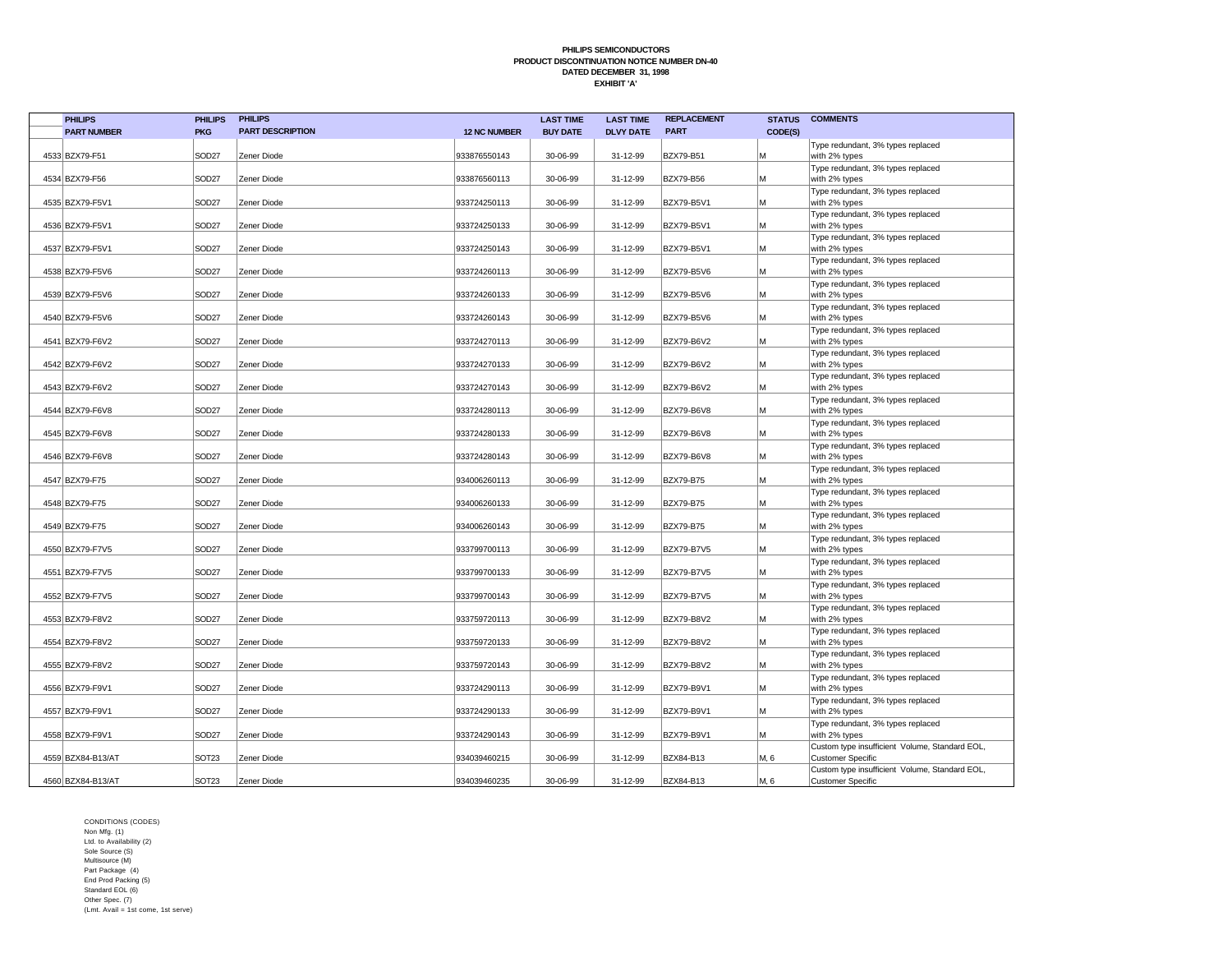|           | <b>PHILIPS</b>     | <b>PHILIPS</b>    | <b>PHILIPS</b>                 |                     | <b>LAST TIME</b> | <b>LAST TIME</b> | <b>REPLACEMENT</b> | <b>STATUS</b> | <b>COMMENTS</b>                                                                                   |
|-----------|--------------------|-------------------|--------------------------------|---------------------|------------------|------------------|--------------------|---------------|---------------------------------------------------------------------------------------------------|
|           | <b>PART NUMBER</b> | <b>PKG</b>        | <b>PART DESCRIPTION</b>        | <b>12 NC NUMBER</b> | <b>BUY DATE</b>  | <b>DLVY DATE</b> | <b>PART</b>        | CODE(S)       |                                                                                                   |
|           | 4561 BZX84-B5V1/AT | SOT <sub>23</sub> | Zener Diode                    | 934039480215        | 30-06-99         | 31-12-99         | BZX84-B5V1         | M, 6          | Custom type insufficient Volume, Standard EOL,<br><b>Customer Specific</b>                        |
|           | 4562 BZX84-B6V2/AT | SOT <sub>23</sub> | Zener Diode                    | 934019030215        | 30-06-99         | 31-12-99         | BZX84-B6V2         | M, 6          | Custom type insufficient Volume, Standard EOL,<br><b>Customer Specific</b>                        |
|           | 4563 BZX84-C11/AT  | SOT <sub>23</sub> | Zener Diode                    | 934040050235        | 30-06-99         | 31-12-99         | BZX84-C11          | M, 6          | Custom type insufficient Volume, Standard EOL,<br><b>Customer Specific</b>                        |
|           | 4564 BZX84-C16/AT  | SOT <sub>23</sub> | Zener Diode                    | 934008910215        | 30-06-99         | 31-12-99         | BZX84-C16          | M, 6          | Custom type insufficient Volume, Standard EOL,<br><b>Customer Specific</b>                        |
|           | 4565 BZX84-C20/FD  | SOT <sub>23</sub> | Zener Diode                    | 933930270215        | 30-06-99         | 31-12-99         | BZX84-C20          | M, 6          | Custom type insufficient Volume, Standard EOL,<br><b>Customer Specific</b>                        |
|           | 4566 BZX84-C20/FD  | SOT <sub>23</sub> | Zener Diode                    | 933930270235        | 30-06-99         | 31-12-99         | BZX84-C20          | M, 6          | Custom type insufficient Volume, Standard EOL,<br><b>Customer Specific</b>                        |
|           | 4567 BZX84-C22/AT  | SOT <sub>23</sub> | Zener Diode                    | 934022150215        | 30-06-99         | 31-12-99         | BZX84-C22          | M, 6          | Custom type insufficient Volume, Standard EOL,<br><b>Customer Specific</b>                        |
|           | 4568 BZX84-C2V4/AT | SOT <sub>23</sub> | Zener Diode                    | 934032910215        | 30-06-99         | 31-12-99         | BZX84-C2V4         | M, 6          | Custom type insufficient Volume, Standard EOL,<br><b>Customer Specific</b>                        |
|           | 4569 BZX84-C33/AT  | SOT <sub>23</sub> | Zener Diode                    | 934012940215        | 30-06-99         | 31-12-99         | BZX84-C33          | M, 6          | Custom type insufficient Volume, Standard EOL,<br><b>Customer Specific</b>                        |
|           | 4570 BZX84-C3V6/AT | SOT <sub>23</sub> | Zener Diode                    | 934022670215        | 30-06-99         | 31-12-99         | BZX84-C3V6         | M, 6          | Custom type insufficient Volume, Standard EOL,<br><b>Customer Specific</b>                        |
|           | 4571 BZX84-C5V1/AT | SOT <sub>23</sub> | Zener Diode                    | 933920480215        | 30-06-99         | 31-12-99         | BZX84-C5V1         | M, 6          | Custom type insufficient Volume, Standard EOL,<br><b>Customer Specific</b>                        |
|           | 4572 BZX84-C5V6/AT | SOT <sub>23</sub> | Zener Diode                    | 933937020215        | 30-06-99         | 31-12-99         | BZX84-C5V6         | M, 6          | Custom type insufficient Volume, Standard EOL,<br><b>Customer Specific</b>                        |
|           | 4573 BZX84-C6V2/AT | SOT <sub>23</sub> | Zener Diode                    | 934022130215        | 30-06-99         | 31-12-99         | BZX84-C6V2         | M, 6          | Custom type insufficient Volume, Standard EOL,<br><b>Customer Specific</b>                        |
|           | 4574 BZX84-C9V1/AT | SOT <sub>23</sub> | Zener Diode                    | 934021230215        | 30-06-99         | 31-12-99         | BZX84-C9V1         | M, 6          | Custom type insufficient Volume, Standard EOL,<br><b>Customer Specific</b>                        |
| 4575 J177 |                    | SOT54             | <b>JFET</b>                    | 934005320412        | 30-09-99         | 31-12-99         | J177, 126          | M, 5          | 45002K part packaging only dod (5)                                                                |
|           | 4576 JA101         | SOT <sub>54</sub> | Transistor                     | 934002420126        | 30-06-99         | 31-12-99         | JA101P/Q/R         | M, 6          | Type insufficient Volume, Standard EOL                                                            |
|           | 4577 JC327A        | <b>SOT54</b>      | Transistor                     | 934016270126        | 30-06-99         | 31-12-99         | (JC327-25)         | M, 6          | Type insufficient Volume, Standard EOL                                                            |
|           | 4578 JC337-16      | <b>SOT54</b>      | Transistor                     | 934004230126        | 30-06-99         | 31-12-99         | (JC337-25)         | M, 6          | Type insufficient Volume, Standard EOL                                                            |
|           | 4579 JC556A        | <b>SOT54</b>      | Transistor                     | 933991880126        | 30-06-99         | 31-12-99         | (JC556B)           | M, 6          | Type insufficient Volume, Standard EOL                                                            |
|           | 4580 JC557         | <b>SOT54</b>      | Transistor                     | 934001910116        | 30-06-99         | 31-12-99         | JC557B             | M, 6          | Type insufficient Volume, Standard EOL                                                            |
|           | 4581 JC560         | SOT54             | Transistor                     | 934008500126        | 30-06-99         | 31-12-99         | (JC559)            | M, 6          | Type insufficient Volume, Standard EOL                                                            |
|           | 4582 LTE42005SH    | <b>SOT440A</b>    | NPN Microwave power Transistor | 933801240114        | 30-09-99         | 31-12-99         | LTE42005S          | S, 6          | Standard E0L, Customer Specific                                                                   |
|           | 4583 LV1721E50R    | <b>SOT445A</b>    | NPN Microwave power Transistor | 933671700114        | 30-09-99         | 31-12-99         | LVE21050R          | S, 6          | Standard E0L                                                                                      |
|           | 4584 LXE18300XP    | <b>SOT439A</b>    | NPN Microwave power Transistor | 934029860112        | 30-09-99         | 31-12-99         | None Noted         | S, 6          | Standard E0L, Customer Specific                                                                   |
|           | 4585 MPSA13        | <b>SOT54</b>      | Transistor                     | 933370320116        | 30-06-99         | 31-12-99         | MPSA14             | M, 6          | Type insufficient Volume, Standard EOL                                                            |
|           | 4586 MPSA13        | <b>SOT54</b>      | Transistor                     | 933370320126        | 30-06-99         | 31-12-99         | MPSA14             | M, 6          | Type insufficient Volume, Standard EOL                                                            |
|           | 4587 MPSA13        | SOT <sub>54</sub> | Transistor                     | 933370320412        | 30-06-99         | 31-12-99         | MPSA14             | M, 6          | Type insufficient Volume, Standard EOL<br>Packing with insufficient volume, type remains in other |
|           | 4588 MPSA14        | <b>SOT54</b>      | Transistor                     | 933288350412        | 30-06-99         | 31-12-99         | ,116,126           | M, 4          | packings                                                                                          |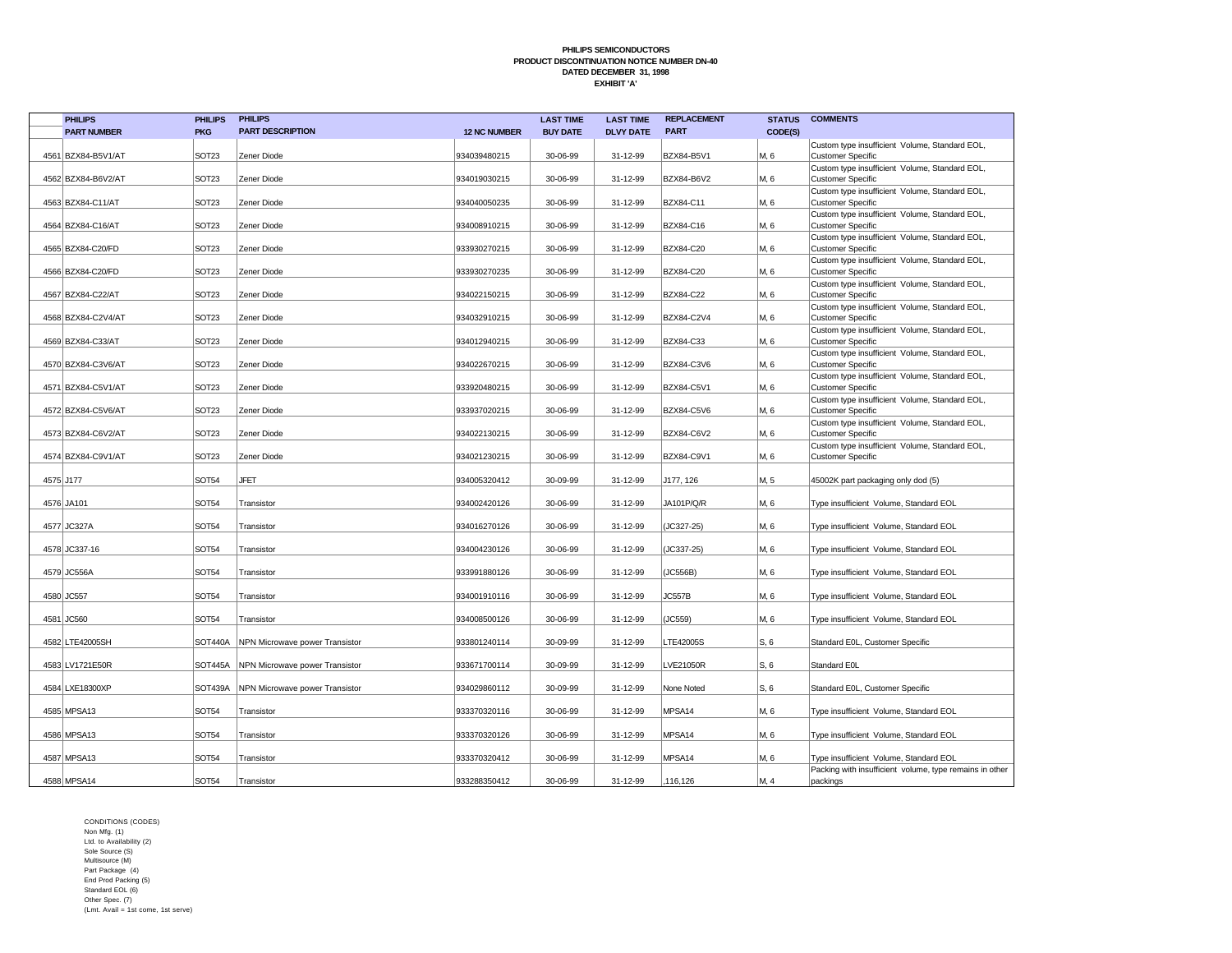| <b>PHILIPS</b>     | <b>PHILIPS</b>    | <b>PHILIPS</b>                 |                     | <b>LAST TIME</b> | <b>LAST TIME</b> | <b>REPLACEMENT</b>  | <b>STATUS</b> | <b>COMMENTS</b>                                                            |
|--------------------|-------------------|--------------------------------|---------------------|------------------|------------------|---------------------|---------------|----------------------------------------------------------------------------|
| <b>PART NUMBER</b> | <b>PKG</b>        | <b>PART DESCRIPTION</b>        | <b>12 NC NUMBER</b> | <b>BUY DATE</b>  | <b>DLVY DATE</b> | <b>PART</b>         | CODE(S)       |                                                                            |
|                    |                   |                                |                     |                  |                  |                     |               |                                                                            |
| 4589 MPSA25        | <b>SOT54</b>      | Transistor                     | 933787300412        | 30-06-99         | 31-12-99         | MPSA26              | M, 6          | Type insufficient Volume, Standard EOL                                     |
| 4590 MPSA92/AT     | <b>SOT54</b>      | Transistor                     | 934023310126        | 30-06-99         | 31-12-99         | MPSA92              | M, 6          | Custom type insufficient volume, Standard EOL                              |
|                    |                   |                                |                     |                  |                  |                     |               |                                                                            |
| 4591 MPSH10        | <b>SOT54</b>      | wideband Transistor            | 934011870412        | 30-09-99         | 31-12-99         | MPSH10, 126         | M, 5          | 6TG45130K - Part Packaging Only                                            |
|                    |                   |                                |                     |                  |                  |                     |               |                                                                            |
| 4592 MV0912B12UI   | <b>SOT445A</b>    | NPN Microwave power Transistor | 934031630112        | 30-09-99         | 31-12-99         | None Noted          | S, 6          | Standard E0L, Customer Specific                                            |
| 4593 MX0912B100YI  | <b>SOT439A</b>    | NPN Microwave power Transistor | 934031640112        | 30-09-99         | 31-12-99         | MX0912B100Y         | S, 6          | Standard E0L, Customer Specific                                            |
|                    |                   |                                |                     |                  |                  |                     |               | Custom type insufficient Volume, Standard EOL,                             |
| 4594 OF217         | SOD <sub>27</sub> | Zener Diode                    | 933138330113        | 30-09-99         | 31-12-99         | None Noted          | S, 6          | <b>Customer Specific</b>                                                   |
| 4595 OF295         | SOD <sub>27</sub> | Zener Diode                    | 933270350113        | 30-09-99         | 31-12-99         | None Noted          | S, 6          | Custom type insufficient Volume, Standard EOL,<br><b>Customer Specific</b> |
|                    |                   |                                |                     |                  |                  |                     |               | Custom type insufficient Volume, Standard EOL,                             |
| 4596 OF295         | SOD <sub>27</sub> | Zener Diode                    | 933270350133        | 30-09-99         | 31-12-99         | None Noted          | S, 6          | <b>Customer Specific</b>                                                   |
| 4597 OF295         | SOD <sub>27</sub> | Zener Diode                    | 933270350136        | 30-09-99         | 31-12-99         | None Noted          | S, 6          | Custom type insufficient Volume, Standard EOL,<br><b>Customer Specific</b> |
|                    |                   |                                |                     |                  |                  |                     |               | Custom type insufficient Volume, Standard EOL,                             |
| 4598 OF295         | SOD <sub>27</sub> | Zener Diode                    | 933270350143        | 30-09-99         | 31-12-99         | None Noted          | S, 6          | <b>Customer Specific</b>                                                   |
|                    |                   |                                |                     |                  |                  |                     |               | Custom type insufficient Volume, Standard EOL,                             |
| 4599 OF363         | SOD <sub>27</sub> | Switching Diode                | 933238590113        | 30-09-99         | 31-12-99         | None Noted          | S, 6          | <b>Customer Specific</b>                                                   |
| 4600 OF363         | SOD <sub>27</sub> | Switching Diode                | 933238590133        | 30-09-99         | 31-12-99         | None Noted          | S, 6          | Custom type insufficient Volume, Standard EOL,<br><b>Customer Specific</b> |
|                    |                   |                                |                     |                  |                  |                     |               | Custom type insufficient Volume, Standard EOL,                             |
| 4601 OF402         | SOD <sub>27</sub> | Zener Diode                    | 933504490113        | 30-09-99         | 31-12-99         | None Noted          | S, 6          | <b>Customer Specific</b>                                                   |
|                    |                   |                                |                     |                  |                  |                     |               |                                                                            |
| 4602 OF4050        | SOD106            | MedPwrZener                    | 934040600115        | 30-09-99         |                  | 31-12-99 None Noted | S,6           | Standard EOL                                                               |
| 4603 OF4051        | <b>SOT78</b>      | <b>Schottky Diodes</b>         | 933966160127        | 30-09-99         |                  | 31-12-99 BYV143-45  | M.1           | SS1325 - N Telecom Canada                                                  |
|                    |                   |                                |                     |                  |                  |                     |               |                                                                            |
| 4604 OF4086        | SOD81             | MedPwrRect                     | 934001970113        | 30-09-99         |                  | 31-12-99 None Noted | S,6           | Standard EOL                                                               |
| 4605 OF4092        | <b>SOT78</b>      | <b>Schottky Diodes</b>         | 934003760127        | 30-09-99         |                  | 31-12-99 BYV143-45  | M,1           | SS1373 - Lambda USA                                                        |
|                    |                   |                                |                     |                  |                  |                     |               | Custom type insufficient Volume, Standard EOL,                             |
| 4606 OF415         | SOT <sub>23</sub> | <b>Switching Diode</b>         | 933315780215        | 30-09-99         | 31-12-99         | None Noted          | S, 6          | <b>Customer Specific</b>                                                   |
|                    | SOD80             | Zener Diode                    |                     | 30-09-99         | 31-12-99         | None Noted          |               | Custom type insufficient Volume, Standard EOL,                             |
| 4607 OF4269        |                   |                                | 934021510115        |                  |                  |                     | S, 6          | <b>Customer Specific</b><br>Custom type insufficient Volume, Standard EOL, |
| 4608 OF4269        | SOD <sub>80</sub> | Zener Diode                    | 934021510135        | 30-09-99         | 31-12-99         | None Noted          | S, 6          | <b>Customer Specific</b>                                                   |
|                    |                   |                                |                     |                  |                  |                     |               | Custom type insufficient Volume, Standard EOL,                             |
| 4609 OF4274        | SOT <sub>23</sub> | <b>Switching Diode</b>         | 934023290235        | 30-09-99         | 31-12-99         | None Noted          | S, 6          | <b>Customer Specific</b>                                                   |
| 4610 OF4301        | SOD87             | MedPwrRect                     | 934024910115        | 30-09-99         |                  | 31-12-99 None Noted | S,6           | Standard EOL                                                               |
|                    |                   |                                |                     |                  |                  |                     |               | Custom type insufficient Volume, Standard EOL,                             |
| 4611 OF4307        | SOD68             | Switching Diode                | 934030680113        | 30-09-99         | 31-12-99         | None Noted          | S, 6          | <b>Customer Specific</b>                                                   |
| 4612 OF4308        | SOD68             | Zener Diode                    | 934030690113        | 30-09-99         | 31-12-99         | None Noted          | S, 6          | Custom type insufficient Volume, Standard EOL,<br><b>Customer Specific</b> |
|                    |                   |                                |                     |                  |                  |                     |               | Custom type insufficient Volume, Standard EOL,                             |
| 4613 OF4310        | SOD68             | Zener Diode                    | 934030710113        | 30-09-99         | 31-12-99         | None Noted          | S, 6          | <b>Customer Specific</b>                                                   |
|                    |                   |                                |                     |                  |                  |                     |               | Custom type insufficient Volume, Standard EOL,                             |
| 4614 OF4311        | SOD68             | Zener Diode                    | 934030720113        | 30-09-99         | 31-12-99         | None Noted          | S, 6          | <b>Customer Specific</b><br>Custom type insufficient Volume, Standard EOL, |
| 4615 OF4313        | SOD68             | Zener Diode                    | 934030740113        | 30-09-99         | 31-12-99         | None Noted          | S, 6          | <b>Customer Specific</b>                                                   |
|                    |                   |                                |                     |                  |                  |                     |               |                                                                            |
| 4616 OF4316        | <b>SOT78</b>      | Schottky Diodes                | 934031000127        | 30-09-99         |                  | 31-12-99 PBYR2045   | M,6           | SS1818 - Ford USA                                                          |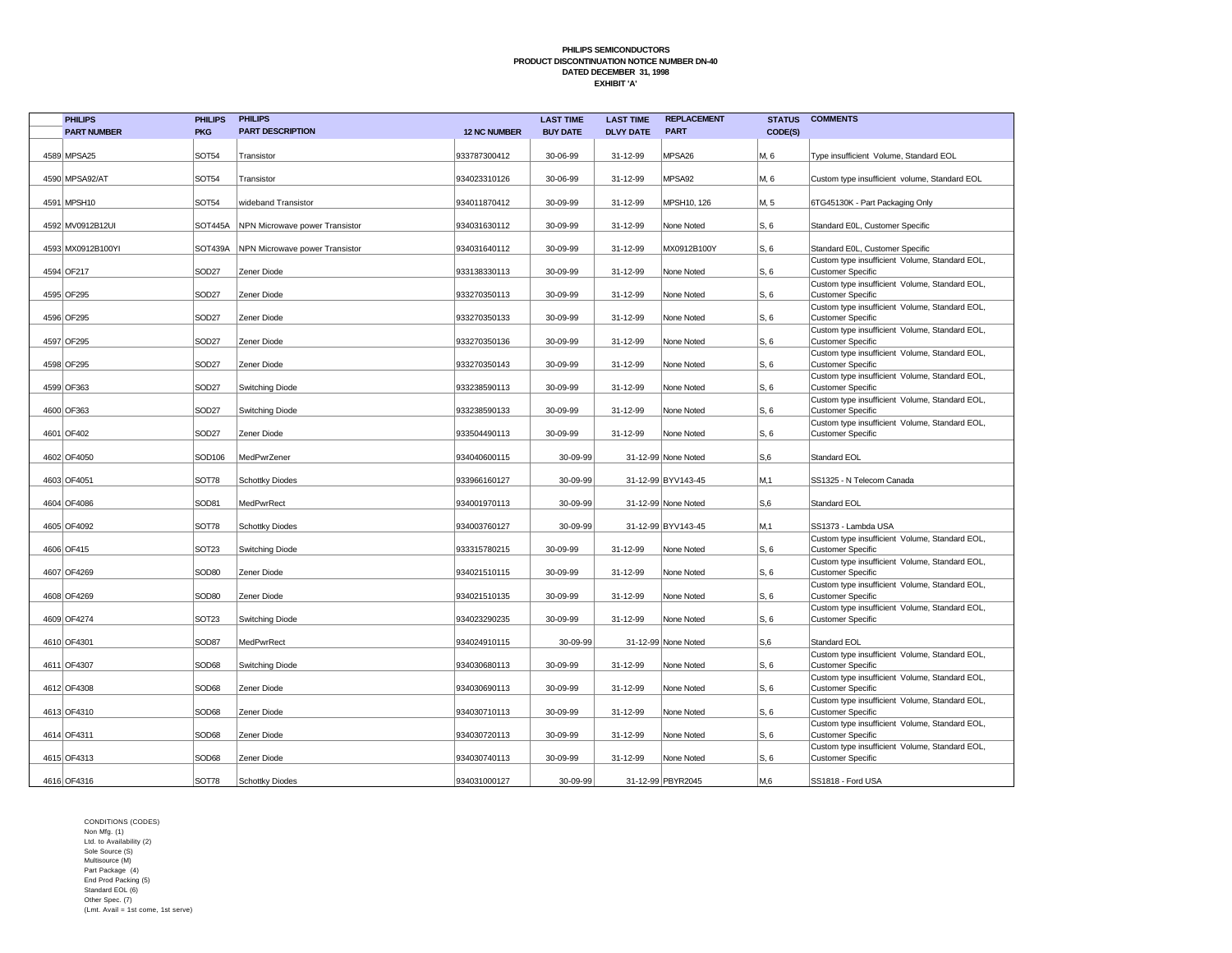| <b>PHILIPS</b>     | <b>PHILIPS</b>     | <b>PHILIPS</b>          |                     | <b>LAST TIME</b> | <b>LAST TIME</b> | <b>REPLACEMENT</b>   | <b>STATUS</b>  | <b>COMMENTS</b>                                                            |
|--------------------|--------------------|-------------------------|---------------------|------------------|------------------|----------------------|----------------|----------------------------------------------------------------------------|
| <b>PART NUMBER</b> | <b>PKG</b>         | <b>PART DESCRIPTION</b> | <b>12 NC NUMBER</b> | <b>BUY DATE</b>  | <b>DLVY DATE</b> | <b>PART</b>          | CODE(S)        |                                                                            |
| 4617 OF4318        | SOD57              | <b>MedPwrRect</b>       | 934031860113        | 30-09-99         |                  | 31-12-99 None Noted  | S,6            | Standard EOL                                                               |
|                    |                    |                         |                     |                  |                  |                      |                | Custom type insufficient Volume, Standard EOL,                             |
| 4618 OF433         | SOD <sub>27</sub>  | Switching Diode         | 933381150133        | 30-09-99         | 31-12-99         | None Noted           | S, 6           | <b>Customer Specific</b>                                                   |
| 4619 OF4334        | SOD87              | MedPwrZener             | 934037170115        | 30-09-99         |                  | 31-12-99 OF4334, 135 | $S0$ .5        | End Product Packaging DN                                                   |
| 4620 OF4336        | SOD57              | MedPwrRect              | 934039060113        | 30-09-99         |                  | 31-12-99 None Noted  | S,6            | Standard EOL                                                               |
| 4621 OF4357        | SOT78              | <b>EPI Diodes</b>       | 934047550127        | 30-09-99         |                  | 30-12-99 BYV29-500   | S, 6           | SS1956 - Customer Specific, Standard EOL                                   |
| 4622 OF4358        | SOT <sub>226</sub> | <b>Schottky Diodes</b>  | 934050620127        | 30-09-99         |                  | 31-12-99 PBYR1060    | M,1            | SS1984 - Salcomp Finland                                                   |
| 4623 OF4414        | SOD87              | MedPwrZener             | 934054907115        | 30-09-99         |                  | 31-12-99 None Noted  | S, 6           | Standard EOL                                                               |
| 4624 OF4427        | SOD87              | <b>MedPwrRect</b>       | 934055272115        | 30-09-99         |                  | 31-12-99 OF4427, 135 | S, 5           | End Product Packaging DN                                                   |
| 4625 OF450         | SOD57              | MedPwrRect              | 933428060113        | 30-09-99         |                  | 31-12-99 None Noted  | S,6            | Standard EOL                                                               |
| 4626 OF464         | SOD <sub>27</sub>  | <b>Switching Diode</b>  | 933449090113        | 30-09-99         | 31-12-99         | None Noted           | S, 6           | Custom type insufficient Volume, Standard EOL,<br><b>Customer Specific</b> |
| 4627 OF518         | SOD <sub>27</sub>  | <b>Switching Diode</b>  | 933534280113        | 30-09-99         | 31-12-99         | None Noted           | S, 6           | Custom type insufficient Volume, Standard EOL,<br><b>Customer Specific</b> |
| 4628 OF563         | SOD68              | Zener Diode             | 933587480113        | 30-09-99         | 31-12-99         | None Noted           | S, 6           | Custom type insufficient Volume, Standard EOL,<br><b>Customer Specific</b> |
| 4629 OF563         | SOD68              | Zener Diode             | 933587480133        | 30-09-99         | 31-12-99         | None Noted           | S, 6           | Custom type insufficient Volume, Standard EOL,<br><b>Customer Specific</b> |
| 4630 OF570         | SOD57              | MedPwrZener             | 933595460113        | 30-09-99         |                  | 31-12-99 None Noted  | S,6            | Standard EOL                                                               |
| 4631 OF593         | SOD57              | MedPwrRect              | 933630960113        | 30-09-99         |                  | 31-12-99 None Noted  | S,6            | Standard EOL                                                               |
| 4632 OF594         | SOD57              | MedPwrRect              | 933630970113        | 30-09-99         |                  | 31-12-99 None Noted  | S,6            | Standard EOL                                                               |
| 4633 OF595         | SOD57              | MedPwrRect              | 933630980113        | 30-09-99         |                  | 31-12-99 None Noted  | S,6            | Standard EOL                                                               |
| 4634 OF596         | SOD57              | MedPwrRect              | 933630990113        | 30-09-99         |                  | 31-12-99 None Noted  | S,6            | Standard EOL                                                               |
| 4635 OF634         | SOD57              | MedPwrRect              | 933658820113        | 30-09-99         |                  | 31-12-99 None Noted  | S,6            | Standard EOL                                                               |
| 4636 OF667         | SOD57              | MedPwrZener             | 933699260113        | 30-09-99         |                  | 31-12-99 None Noted  | S,6            | Standard EOL                                                               |
| 4637 OF667         | SOD57              | MedPwrZener             | 933699260133        | 30-09-99         |                  | 31-12-99 None Noted  | S,6            | Standard EOL                                                               |
| 4638 OF678         | SOD <sub>27</sub>  | Switching Diode         | 933709320113        | 30-09-99         | 31-12-99         | None Noted           | S, 6           | Custom type insufficient Volume, Standard EOL,<br><b>Customer Specific</b> |
| 4639 OF678         | SOD <sub>27</sub>  | Switching Diode         | 933709320133        | 30-09-99         | 31-12-99         | None Noted           | S, 6           | Custom type insufficient Volume, Standard EOL,<br><b>Customer Specific</b> |
| 4640 OF678         | SOD <sub>27</sub>  | Switching Diode         | 933709320143        | 30-09-99         | 31-12-99         | None Noted           | S, 6           | Custom type insufficient Volume, Standard EOL,<br><b>Customer Specific</b> |
| 4641 OF685         | SOD57              | MedPwrRect              | 933716740113        | 30-09-99         |                  | 31-12-99 None Noted  | S,6            | Standard EOL                                                               |
| 4642 OF686         | SOD64              | MedPwrRect              | 933716750113        | 30-09-99         |                  | 31-12-99 None Noted  | S,6            | Standard EOL                                                               |
| 4643 OF704         | SOD <sub>27</sub>  | Switching Diode         | 933724200113        | 30-09-99         | 31-12-99         | None Noted           | S, 6           | Custom type insufficient Volume, Standard EOL,<br><b>Customer Specific</b> |
| 4644 OF815         | SOD81              | MedPwrRect              | 933797500133        | 30-09-99         |                  | 31-12-99 OF815, 163  | S <sub>0</sub> | End Product Packaging DN                                                   |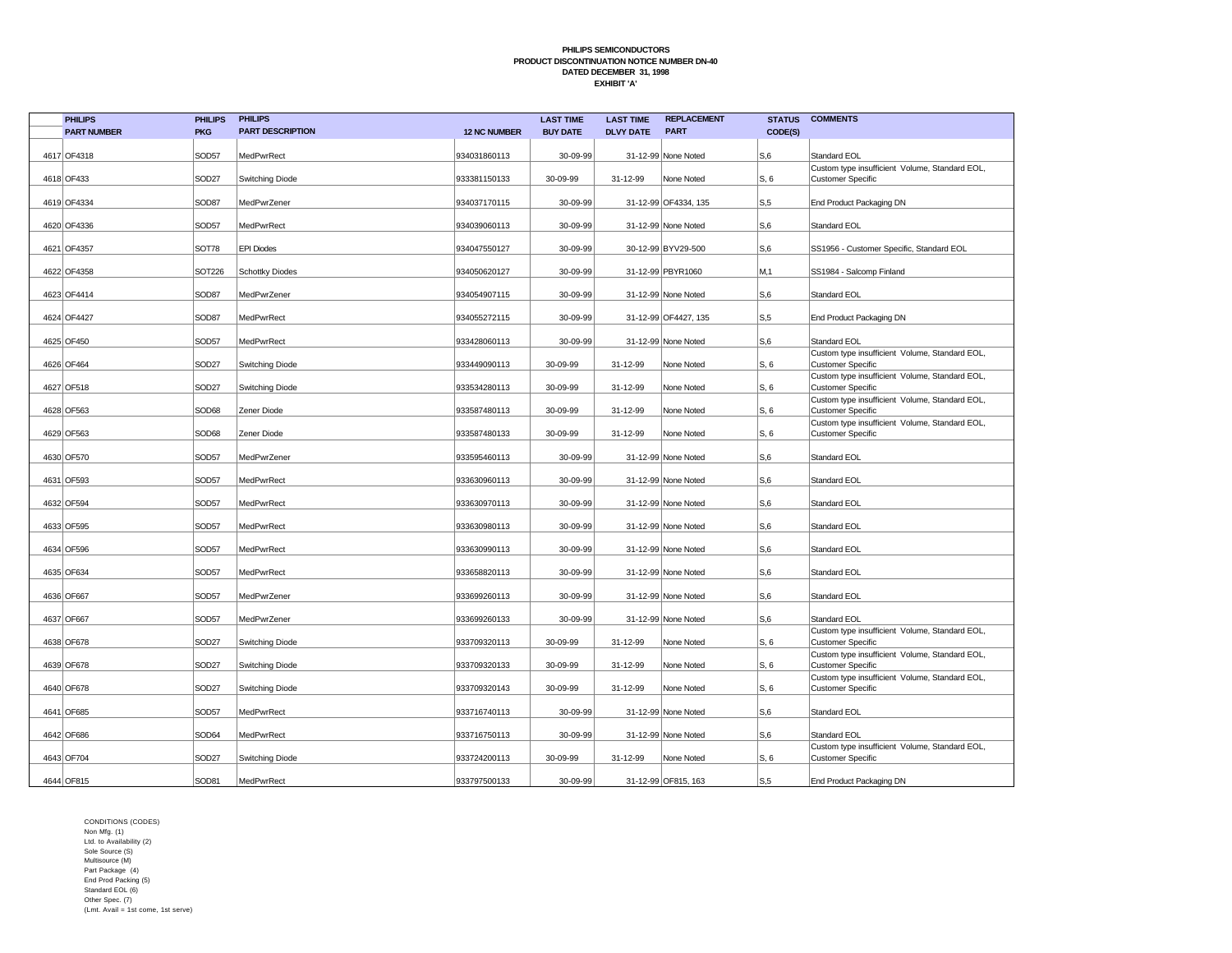| <b>PHILIPS</b>     | <b>PHILIPS</b>       | <b>PHILIPS</b>               |                     | <b>LAST TIME</b> | <b>LAST TIME</b> | <b>REPLACEMENT</b>  | <b>STATUS</b>  | <b>COMMENTS</b>                                                            |
|--------------------|----------------------|------------------------------|---------------------|------------------|------------------|---------------------|----------------|----------------------------------------------------------------------------|
| <b>PART NUMBER</b> | <b>PKG</b>           | <b>PART DESCRIPTION</b>      | <b>12 NC NUMBER</b> | <b>BUY DATE</b>  | <b>DLVY DATE</b> | <b>PART</b>         | CODE(S)        |                                                                            |
| 4645 OF815         | SOD81                | MedPwrRect                   | 933797500143        | 30-09-99         |                  | 31-12-99 OF815, 163 | S, 5           | End Product Packaging DN                                                   |
| 4646 OF816         | SOD57                | MedPwrZener                  | 933797510113        | 30-09-99         |                  | 31-12-99 None Noted | S,6            | Standard EOL                                                               |
|                    |                      |                              |                     |                  |                  |                     |                |                                                                            |
| 4647 OF818         | SOD57                | MedPwrRect                   | 933802350112        | 30-09-99         |                  | 31-12-99 None Noted | S,6            | Standard EOL<br>Custom type insufficient Volume, Standard EOL,             |
| 4648 OF833         | SOD <sub>27</sub>    | Switching Diode              | 933813390113        | 30-09-99         | 31-12-99         | None Noted          | S, 6           | <b>Customer Specific</b>                                                   |
| 4649 OF864         | SOD57                | MedPwrRect                   | 933826900113        | 30-09-99         |                  | 31-12-99 None Noted | S,6            | Standard EOL                                                               |
| 4650 OF865         | SOD57                | MedPwrRect                   | 933826910113        | 30-09-99         |                  | 31-12-99 None Noted | S,6            | Standard EOL                                                               |
| 4651 OF878         | SOD57                | MedPwrRect                   | 933839080112        | 30-09-99         |                  | 31-12-99 None Noted | S,6            | Standard EOL                                                               |
| 4652 OF878         | SOD57                | MedPwrRect                   | 933839080113        | 30-09-99         |                  | 31-12-99 None Noted | S,6            | Standard EOL                                                               |
| 4653 OF881         | SOD57                | MedPwrRect                   | 933839110112        | 30-09-99         |                  | 31-12-99 None Noted | S,6            | Standard EOL                                                               |
| 4654 OF884         | SOD64                | MedPwrRect                   | 933839140112        | 30-09-99         |                  | 31-12-99 None Noted | S,6            | Standard EOL                                                               |
| 4655 OF885         | SOD57                | MedPwrRect                   | 933839150113        | 30-09-99         |                  | 31-12-99 None Noted | S,6            | Standard EOL                                                               |
| 4656 OF886         | SOD64                | MedPwrRect                   | 933839160113        | 30-09-99         |                  | 31-12-99 None Noted | S,6            | Standard EOL                                                               |
| 4657 OF910         | SOD64                | MedPwrRect                   | 933855110112        | 30-09-99         |                  | 31-12-99 None Noted | S,6            | Standard EOL                                                               |
| 4658 OF913/RAZ     | SOD57                | MedPwrRect                   | 933855810113        | 30-09-99         |                  | 31-12-99 None Noted | S,6            | Standard EOL                                                               |
| 4659 OF941         | SOD64                | MedPwrRect                   | 933884550113        | 30-09-99         |                  | 31-12-99 None Noted | S <sub>6</sub> | Standard EOL                                                               |
| 4660 OF996         | SOD <sub>27</sub>    | Switching Diode              | 933963420113        | 30-09-99         | 31-12-99         | None Noted          | S, 6           | Custom type insufficient Volume, Standard EOL,<br><b>Customer Specific</b> |
| 4661 OF998         | SOD64                | <b>MedPwrRect</b>            | 934005060113        | 30-09-99         |                  | 31-12-99 None Noted | S.6            | Standard EOL                                                               |
| 4662 ON4227        | <b>SOT54</b>         | Transistor                   | 933829030126        | 30-06-99         | 31-12-99         | None Noted          | M, 6           | Custom type insufficient volume, Standard EOL                              |
| 4663 ON4392        | SOT <sub>122A</sub>  | VHF power MOS Transistor     | 933937380112        | 30-09-99         | 31-12-99         | BLF244              | S, 6           | Standard E0L                                                               |
| 4664 ON4596        | SOT123               | HF/VHF power Transistor      | 934011720114        | 30-09-99         | 31-12-99         | BLW50F              | S, 6           | Standard E0L                                                               |
| 4665 ON4597        | <b>SOT121B</b>       | HF/VHF power Transistor      | 934011730114        | 30-09-99         | 31-12-99         | BLW96               | S, 6           | Standard E0L                                                               |
| 4666 ON4612        | SOT <sub>122</sub> D | <b>UHF power Transistor</b>  | 934012610112        | 30-09-99         | 31-12-99         | BLV99               | S, 6           | Standard E0L                                                               |
| 4667 ON4616        | SOT186               | 60V MOS                      | 934012820127        | 30-09-99         |                  | 30-12-99 None Noted | S,6            | SS1502 - Customer Specific                                                 |
| 4668 ON4673        | SOT78                | <b>Deflection Transistor</b> | 934015280127        | 30-09-99         |                  | 30-12-99 None Noted | S,6            | SS1541 - Customer Specific                                                 |
| 4669 ON4775        | SOT78                | 60V MOS                      | 934019470127        | 30-09-99         |                  | 30-12-99 None Noted | S,6            | SS1630 - Customer Specific                                                 |
| 4670 ON4795        | SOT78                | 100V MOS                     | 934020410127        | 30-09-99         |                  | 31-12-99 None Noted | M,1            | SS1649 - Customer Specific, Non-manufacturable                             |
| 4671 ON4804        | <b>SOT223</b>        | 100V MOS                     | 934021260115        | 30-09-99         |                  | 31-12-99 ON4804,135 | M,6            | SS1669 - 4K reel avail., Customer specific                                 |
| 4672 ON4807        | SOT78                | 60V MOS                      | 934021240127        | 30-09-99         |                  | 31-12-99 None Noted | M.1            | SS1671 - Customer Specific                                                 |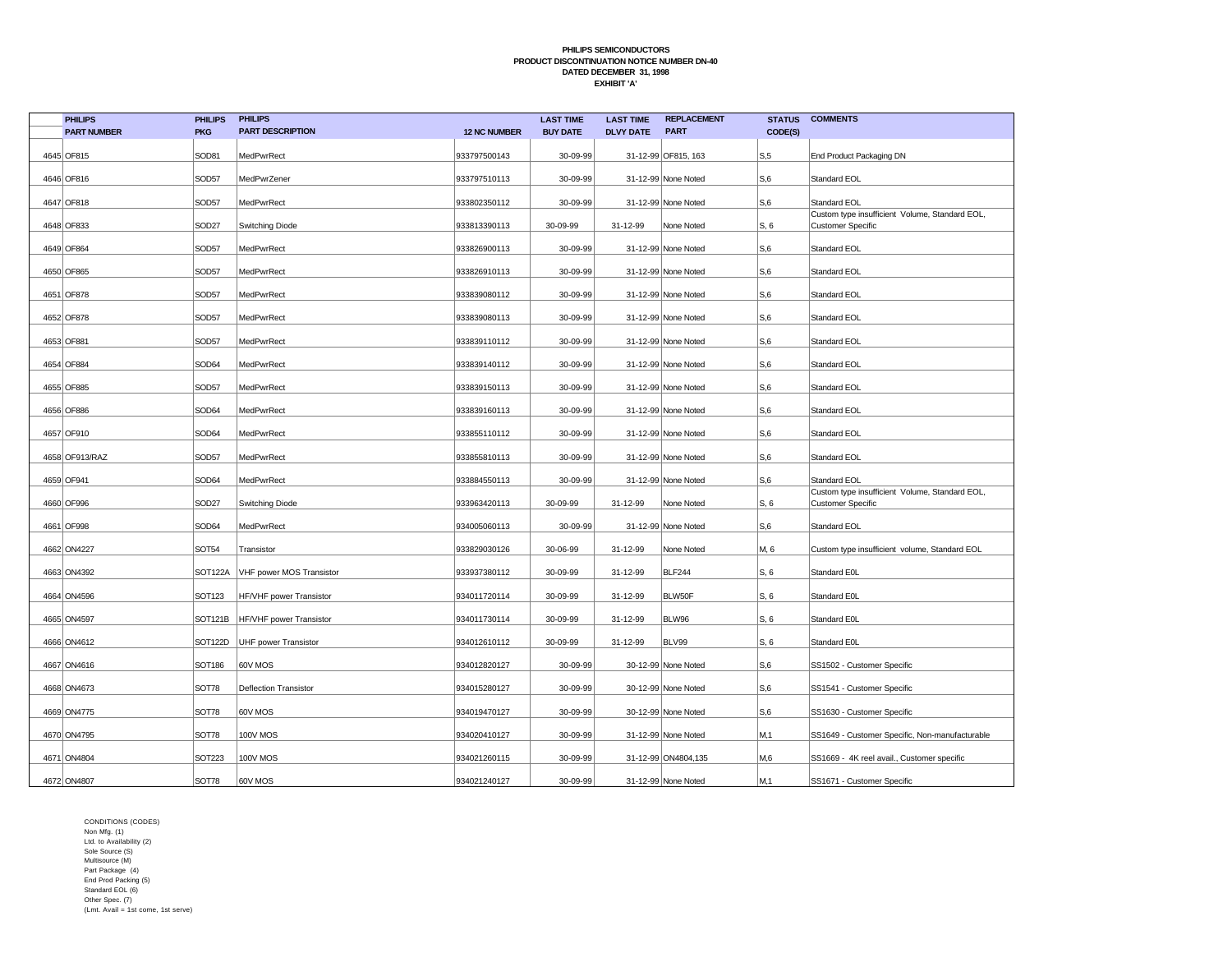| <b>PHILIPS</b>     | <b>PHILIPS</b> | <b>PHILIPS</b>             |                     | <b>LAST TIME</b> | <b>LAST TIME</b> | <b>REPLACEMENT</b>   | <b>STATUS</b> | <b>COMMENTS</b>                                                     |
|--------------------|----------------|----------------------------|---------------------|------------------|------------------|----------------------|---------------|---------------------------------------------------------------------|
| <b>PART NUMBER</b> | <b>PKG</b>     | <b>PART DESCRIPTION</b>    | <b>12 NC NUMBER</b> | <b>BUY DATE</b>  | <b>DLVY DATE</b> | <b>PART</b>          | CODE(S)       |                                                                     |
| 4673 ON4808        | <b>SOT78</b>   | 60V MOS                    | 934021450127        | 30-09-99         |                  | 31-12-99 None Noted  | M,1           | SS1679 - Customer Specific, Non-Manufacturable                      |
| 4674 ON4811        | SOT78          | 60V MOS                    | 934021500127        | 30-09-99         |                  | 31-12-99 None Noted  | M,1           | SS1680 - Customer Specific, Non-Manufacturable                      |
| 4675 ON4817        | SOT78          | 100V MOS                   | 934022220127        | 30-09-99         |                  | 31-12-99 None Noted  | M.1           | SS1687 - Customer Specific, Non-Manufacturable                      |
|                    |                |                            |                     |                  |                  |                      |               |                                                                     |
| 4676 ON4885        | <b>SOT78</b>   | 60V MOS                    | 934029410127        | 30-09-99         |                  | 31-12-99 None Noted  | M,1           | SS1773 - Customer Specific, Non-Manufacturable                      |
| 4677 ON4908        | SOT78          | 100V MOS                   | 934032200127        | 30-09-99         |                  | 31-12-99 None Noted  | M.1           | SS1805 - Customer Specific, Non-Manufacturable                      |
| 4678 ON4929        | SOT263         | Topfet                     | 934035100127        | 30-06-00         |                  | 30-09-00 BUK210-50Y  | S,6           | BUK210-50Y is RFS. Volume prod after Q3 '99,<br>Standard EOL        |
| 4679 ON4933        | SOT78          | 60V MOS                    | 934035150127        | 30-09-99         |                  | 31-12-99 None Noted  | M.1           | Non-Manufacturable                                                  |
| 4680 ON4946        | SOT96          | Medium power Transistor    | 934038430118        | 30-09-99         | 31-12-99         | None Noted           | M, 6          | 45113Q - Low / No Sales Last 12 Months, Standard<br><b>EOL</b>      |
| 4681 ON4954        | SOT78          | 60V MOS                    | 934040820127        | 30-09-99         |                  | 31-12-99 None Noted  | M,1           | SS1897 -Customer Specific, Non-Manufacturable                       |
| 4682 ON4965        | SOT78          | Medium Voltage MOS         | 934042700127        | 30-09-99         |                  | 30-12-99 None Noted  | S,6           | SS1905 - Customer Specific, Standard EOL                            |
| 4683 ON4976        | SOT78          | 60V MOS                    | 934043490127        | 30-09-99         |                  | 31-12-99 None Noted  | M, 1          | SS1917 - Customer Specific, Non-Manufacturable                      |
| 4684 ON4985        | SOT186         | <b>60V MOS</b>             | 934044600127        | 31-12-99         |                  | 31-03-00 BUK9775-55A | M,6           | RFS planned end Q1 '99, Standard EOL                                |
| 4685 ON5009        | SOT404         | <b>100V MOS</b>            | 934047300127        | 30-06-00         |                  | 9/30/00 None Noted   | M.6           |                                                                     |
| 4686 ON5012        | <b>SOT226</b>  | Medium Voltage MOS         | 934047490127        | 30-09-99         |                  | 30-12-99 None Noted  | S, 1          | SS1957 - Customer Specific, Non-Manufacturable                      |
| 4687 ON5031        | SOT343         | <b>Broaband Transistor</b> | 934050840115        | 30-09-99         | 31-12-99         | BFG425W              | M, 6          | 451076 - Low / No Sales Last 12 Months, Standard<br>EOL             |
| 4688 ON5101        | SOT404         | 30V Trench                 | 934053450118        | 30-09-99         |                  | 31-12-99 PHB45N03LT  | M.1           | SS2017 - Customer Specific                                          |
| 4689 ON5119        | <b>SOT78</b>   | Medium Voltage MOS         | 934054905127        | 30-09-99         |                  | 31-12-99 PHP3N60E    | M.1           | SS2049 - Customer Specific, Non-Manufacturable                      |
| 4690 ON5125        | <b>SOT404</b>  | Medium Voltage MOS         | 934054943127        | 30-09-99         |                  | 31-12-99 PHB4N60E    | M.1           | SS2064 - Customer Specific, Non-Manufacturable                      |
| 4691 ON769         | SOT54          | Transistor                 | 933512320112        | 30-06-99         | 31-12-99         | 126                  | M, 4          | Packing with insufficient volume, type remains in other<br>packings |
| 4692 OP516         | <b>XTAL</b>    | <b>EPI Diodes</b>          | 934037400005        | 30-09-99         |                  | 30-12-99 None Noted  | S,6           | SS1861 - Customer Specific, Standard EOL                            |
| 4693 OT329         | <b>SOT78</b>   | 3 Quadrant Triacs          | 934050250127        | 30-09-99         |                  | 31-12-99 None Noted  | M,1           | SS1977 - Customer Specific, Non-Manufacturable                      |
| 4694 PBYR1035B     | SOT404         | <b>Schottky Diodes</b>     | 934042050118        | 30-09-99         |                  | 31-12-99 PBYR1040B   | M,6           | Low Sales - Standard EOL                                            |
| 4695 PBYR1035CTD   | <b>SOT428</b>  | <b>Schottky Diodes</b>     | 934054030118        | 30-09-99         |                  | 31-12-99 PBYR1040CTD | M,1           | Non-Manufacturable                                                  |
| 4696 PBYR1035D     | <b>SOT428</b>  | <b>Schottky Diodes</b>     | 934054070118        | 30-09-99         |                  | 31-12-99 PBYR1040D   | M,1           | Non-Manufacturable                                                  |
| 4697 PBYR1035F     | SOT186         | <b>Schottky Diodes</b>     | 934001810127        | 30-09-99         |                  | 31-12-99 PBYR1040X   | M, 1          | Non-Manufacturable                                                  |
| 4698 PBYR1035X     |                | SOT186A Schottky Diodes    | 934044880127        | 30-09-99         |                  | 31-12-99 PBYR1040X   | M,1           | Non-Manufacturable                                                  |
| 4699 PBYR1040F     | SOT186         | <b>Schottky Diodes</b>     | 934001820127        | 30-09-99         |                  | 31-12-99 PBYR1040X   | M,1           | Non-Manufacturable                                                  |
| 4700 PBYR1045F     | SOT186         | Schottky Diodes            | 934001830127        | 30-09-99         |                  | 31-12-99 PBYR1045X   | M.6           | Low Sales - Standard EOL                                            |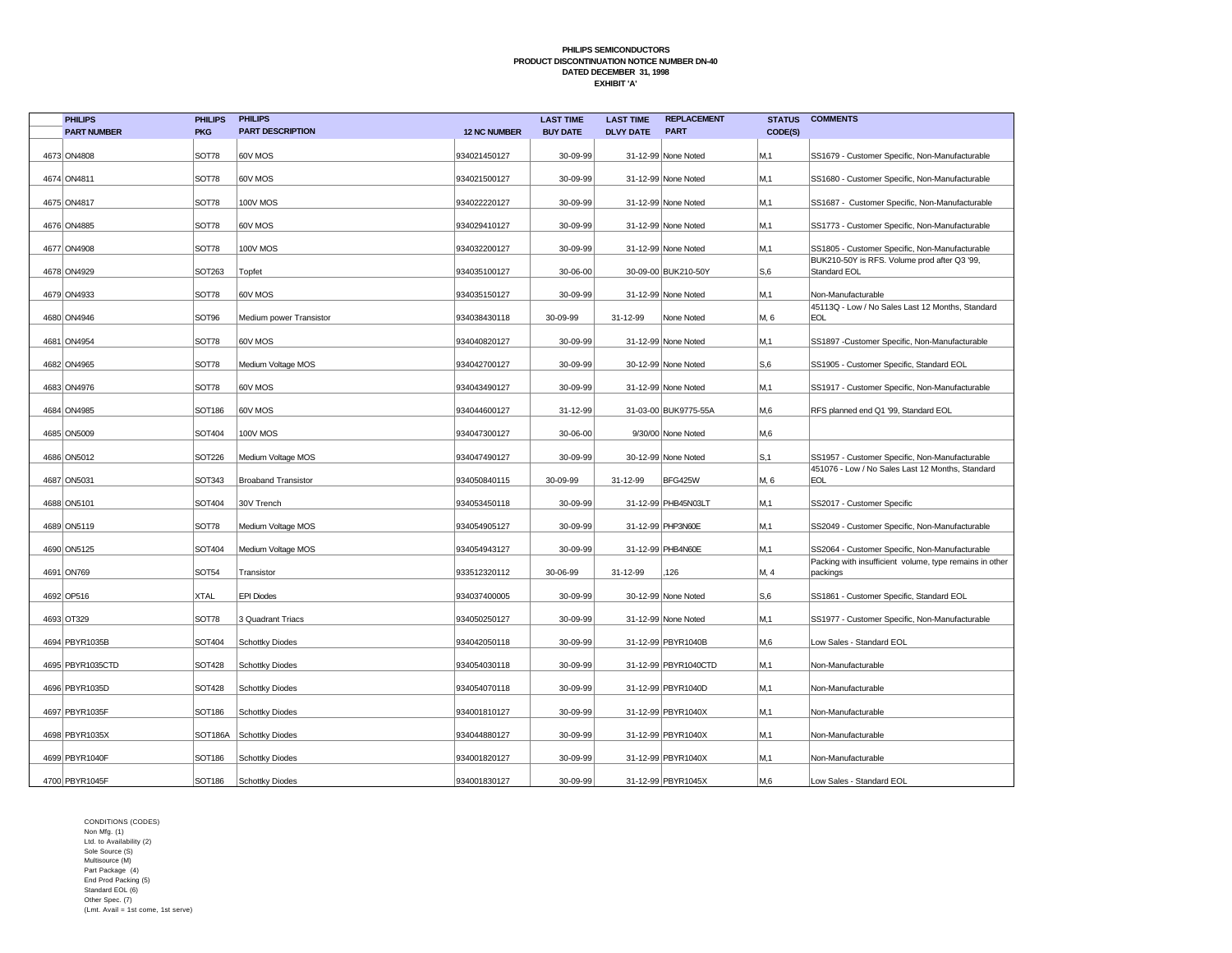| <b>PHILIPS</b>     | <b>PHILIPS</b> | <b>PHILIPS</b>          |                     | <b>LAST TIME</b> | <b>LAST TIME</b> | <b>REPLACEMENT</b>    | <b>STATUS</b> | <b>COMMENTS</b>          |
|--------------------|----------------|-------------------------|---------------------|------------------|------------------|-----------------------|---------------|--------------------------|
| <b>PART NUMBER</b> | <b>PKG</b>     | <b>PART DESCRIPTION</b> | <b>12 NC NUMBER</b> | <b>BUY DATE</b>  | <b>DLVY DATE</b> | <b>PART</b>           | CODE(S)       |                          |
| 4701 PBYR1045F/1   | <b>SOT186</b>  | <b>Schottky Diodes</b>  | 934052920127        | 30-09-99         |                  | 31-12-99 None Noted   | M,6           | Low Sales - Standard EOL |
| 4702 PBYR1080      | SOT78          | <b>Schottky Diodes</b>  | 934020560127        | 30-09-99         |                  | 31-12-99 PBYR10100    | M,6           | Low Sales - Standard EOL |
| 4703 PBYR1080B     | SOT404         | <b>Schottky Diodes</b>  | 934043450118        | 30-09-99         |                  | 31-12-99 PBYR10100B   | M.6           | Low Sales - Standard EOL |
| 4704 PBYR1535CT    | SOT78          | <b>Schottky Diodes</b>  | 933982320127        | 30-09-99         |                  | 31-12-99 PBYR1540CT   | M,6           | Low Sales - Standard EOL |
| 4705 PBYR1535CTB   | SOT404         | <b>Schottky Diodes</b>  | 934043400118        | 30-09-99         |                  | 31-12-99 PBYR1540CTB  | M,1           | Non-Manufacturable       |
| 4706 PBYR1535CTF   | <b>SOT186</b>  | <b>Schottky Diodes</b>  | 934001690127        | 30-09-99         |                  | 31-12-99 PBYR1540CTX  | M.1           | Non-Manufacturable       |
| 4707 PBYR1535CTX   | SOT186A        | <b>Schottky Diodes</b>  | 934044850127        | 30-09-99         |                  | 31-12-99 PBYR1540CTX  | M.1           | Non-Manufacturable       |
| 4708 PBYR1540CTF   | <b>SOT186</b>  | <b>Schottky Diodes</b>  | 934001700127        | 30-09-99         |                  | 31-12-99 PBYR1540CTX  | M,6           | Low Sales - Standard EOL |
| 4709 PBYR1545CTF   | <b>SOT186</b>  | <b>Schottky Diodes</b>  | 934001710127        | 30-09-99         |                  | 31-12-99 PBYR1545CTX  | M,6           | Low Sales - Standard EOL |
| 4710 PBYR1635      | SOT78          | <b>Schottky Diodes</b>  | 933982350127        | 30-09-99         |                  | 31-12-99 PBYR1640     | M.6           | Low Sales - Standard EOL |
| 4711 PBYR1635B     | SOT404         | <b>Schottky Diodes</b>  | 934040960118        | 30-09-99         | 31-12-99         |                       | M,1           | Non-Manufacturable       |
| 4712 PBYR1635F     | <b>SOT186</b>  | <b>Schottky Diodes</b>  | 934001780127        | 30-09-99         |                  | 31-12-99 PBYR1640X    | M,1           | Non-Manufacturable       |
| 4713 PBYR1635X     |                | SOT186A Schottky Diodes | 934044820127        | 30-09-99         |                  | 31-12-99 PBYR1640X    | M,1           | Non-Manufacturable       |
| 4714 PBYR1640F     | <b>SOT186</b>  | <b>Schottky Diodes</b>  | 934001790127        | 30-09-99         |                  | 31-12-99 PBYR1640X    | M,1           | Non-Manufacturable       |
| 4715 PBYR2035CT    | SOT78          | <b>Schottky Diodes</b>  | 933982380127        | 30-09-99         |                  | 31-12-99 PBYR2040CT   | М,6           | Low Sales - Standard EOL |
| 4716 PBYR2035CTB   | SOT404         | <b>Schottky Diodes</b>  | 934043430118        | 30-09-99         |                  | 31-12-99 PBYR2040CTB  | M,1           | Non-Manufacturable       |
| 4717 PBYR2035CTF   | <b>SOT186</b>  | <b>Schottky Diodes</b>  | 934001720127        | 30-09-99         |                  | 31-12-99 PBYR2040CTX  | M,1           | Non-Manufacturable       |
| 4718 PBYR2035CTX   | SOT186A        | <b>Schottky Diodes</b>  | 934044790127        | 30-09-99         |                  | 31-12-99 PBYR2040CTX  | M,1           | Non-Manufacturable       |
| 4719 PBYR2040CTF   | <b>SOT186</b>  | <b>Schottky Diodes</b>  | 934001730127        | 30-09-99         |                  | 31-12-99 PBYR2040CTX  | M,1           | Non-Manufacturable       |
| 4720 PBYR2045CTF   | SOT186         | <b>Schottky Diodes</b>  | 934001740127        | 30-09-99         |                  | 31-12-99 PBYR2040CTX  | M,6           | Low Sales - Standard EOL |
| 4721 PBYR2080CT    | SOT78          | <b>Schottky Diodes</b>  | 934020630127        | 30-09-99         |                  | 31-12-99 PBYR20100CT  | M,1           | Non-Manufacturable       |
| 4722 PBYR2080CTB   | SOT404         | <b>Schottky Diodes</b>  | 934042090118        | 30-09-99         |                  | 31-12-99 PBYR20100CTB | M,1           | Non-Manufacturable       |
| 4723 PBYR235CT     | SOT223         | <b>Schottky Diodes</b>  | 934008660115        | 30-09-99         |                  | 31-12-99 PBYR240CT    | M,6           | Low Sales - Standard EOL |
| 4724 PBYR2535CT    | SOT78          | <b>Schottky Diodes</b>  | 933982410127        | 30-09-99         |                  | 31-12-99 PBYR2540CT   | M,6           | Low Sales - Standard EOL |
| 4725 PBYR2535CTB   | SOT404         | <b>Schottky Diodes</b>  | 934042140118        | 30-09-99         |                  | 31-12-99 PBYR2540CTB  | M,1           | Non-Manufacturable       |
| 4726 PBYR2535CTF   | <b>SOT186</b>  | <b>Schottky Diodes</b>  | 934001750127        | 30-09-99         |                  | 31-12-99 PBYR2540CTX  | M,6           | Low Sales - Standard EOL |
| 4727 PBYR2535CTX   | SOT186A        | <b>Schottky Diodes</b>  | 934044760127        | 30-09-99         |                  | 31-12-99 PBYR2540CTX  | M,1           | Non-Manufacturable       |
| 4728 PBYR2540CTF   | SOT186         | <b>Schottky Diodes</b>  | 934001760127        | 30-09-99         |                  | 31-12-99 PBYR2540CTX  | M,6           | Low Sales - Standard EOL |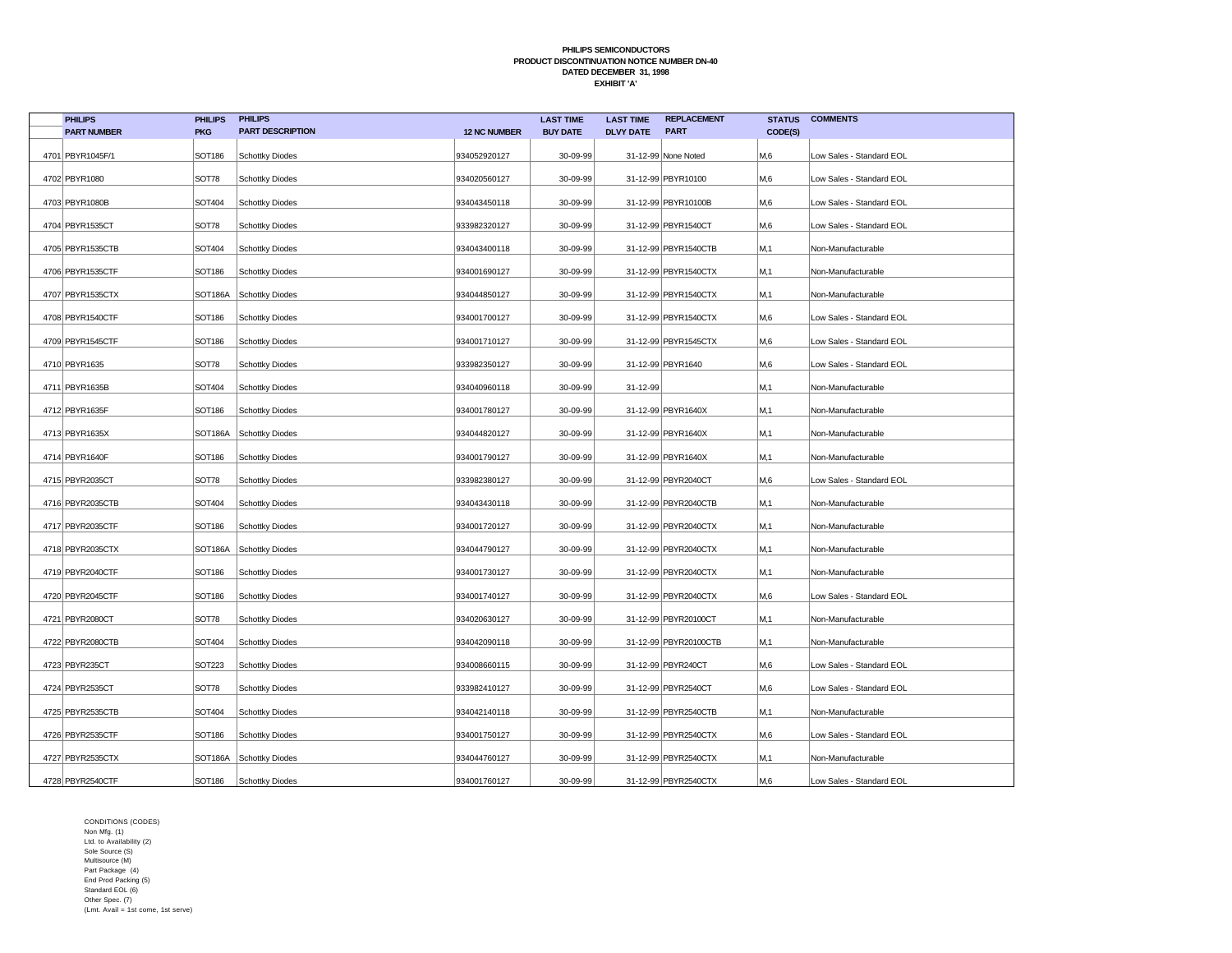| <b>PHILIPS</b>     | <b>PHILIPS</b>    | <b>PHILIPS</b>          |                     | <b>LAST TIME</b> | <b>LAST TIME</b> | <b>REPLACEMENT</b>   | <b>STATUS</b> | <b>COMMENTS</b>                                                     |
|--------------------|-------------------|-------------------------|---------------------|------------------|------------------|----------------------|---------------|---------------------------------------------------------------------|
| <b>PART NUMBER</b> | <b>PKG</b>        | <b>PART DESCRIPTION</b> | <b>12 NC NUMBER</b> | <b>BUY DATE</b>  | <b>DLVY DATE</b> | <b>PART</b>          | CODE(S)       |                                                                     |
| 4729 PBYR3035PTF   | SOT199            | Schottky Diodes         | 934001660127        | 30-09-99         |                  | 31-12-99 None Noted  | M,1           | Non-Manufacturable                                                  |
| 4730 PBYR3035WT    | SOT429            | Schottky Diodes         | 934047000127        | 30-09-99         |                  | 31-12-99 PBYR3040WT  | M,1           | Non-Manufacturable                                                  |
| 4731 PBYR3040PTF   | SOT199            | Schottky Diodes         | 934001670127        | 30-09-99         |                  | 31-12-99 None Noted  | M,1           | Non-Manufacturable                                                  |
| 4732 PBYR3045PTF   | SOT199            | Schottky Diodes         | 934001680127        | 30-09-99         |                  | 31-12-99 None Noted  | M,6           | Low Sales - Standard EOL                                            |
| 4733 PBYR3080WT    | SOT429            | <b>Schottky Diodes</b>  | 934047040127        | 30-09-99         |                  | 31-12-99 PBYR30100WT | M,1           | Non-Manufacturable                                                  |
| 4734 PBYR635CT     | SOT <sub>82</sub> | Schottky Diodes         | 934016140127        | 30-09-99         |                  | 31-12-99 None Noted  | M,1           | Non-Manufacturable                                                  |
| 4735 PBYR640CT     | SOT <sub>82</sub> | Schottky Diodes         | 934016150127        | 30-09-99         |                  | 31-12-99 None Noted  | M,1           | Non-Manufacturable                                                  |
| 4736 PBYR645CT     | SOT <sub>82</sub> | Schottky Diodes         | 934016160127        | 30-09-99         |                  | 31-12-99 None Noted  | M,1           | Non-Manufacturable                                                  |
| 4737 PBYR735       | SOT78             | Schottky Diodes         | 933982230127        | 30-09-99         |                  | 31-12-99 PBYR740     | M,6           | Low Sales - Standard EOL                                            |
| 4738 PBYR735B      | SOT404            | Schottky Diodes         | 934042020118        | 30-09-99         |                  | 31-12-99 PBYR740B    | M,6           | Low Sales - Standard EOL                                            |
| 4739 PBYR735D      | <b>SOT428</b>     | Schottky Diodes         | 934054050118        | 30-09-99         |                  | 31-12-99 PBYR740D    | M,1           | Non-Manufacturable                                                  |
| 4740 PBYR735F      | <b>SOT186</b>     | Schottky Diodes         | 934001840127        | 30-09-99         |                  | 31-12-99 PBYR745F    | M,6           | Low Sales - Standard EOL                                            |
| 4741 PBYR735X      | SOT186A           | Schottky Diodes         | 934044910127        | 30-09-99         |                  | 31-12-99 PBYR740X    | M,1           | Non-Manufacturable                                                  |
| 4742 PBYR740F      | <b>SOT186</b>     | Schottky Diodes         | 934001850127        | 30-09-99         |                  | 31-12-99 PBYR745F    | M,6           | Low Sales - Standard EOL                                            |
| 4743 PH2222        | <b>SOT54</b>      | Transistor              | 933514940112        | 30-06-99         | 31-12-99         | <b>PH2222A</b>       | M, 6          | Type insufficient Volume, Standard EOL                              |
| 4744 PH2222        | <b>SOT54</b>      | Transistor              | 933514940126        | 30-06-99         | 31-12-99         | <b>PH2222A</b>       | M, 6          | Type insufficient Volume, Standard EOL                              |
| 4745 PH2222A       | <b>SOT54</b>      | Transistor              | 933514950112        | 30-06-99         | 31-12-99         | 126                  | M, 4          | Packing with insufficient volume, type remains in other<br>packings |
| 4746 PH2222A       | <b>SOT54</b>      | Transistor              | 933514950116        | 30-06-99         | 31-12-99         | 126                  | M, 4          | Packing with insufficient volume, type remains in other<br>packings |
| 4747 PH2369A       | <b>SOT54</b>      | Transistor              | 933856290116        | 30-06-99         | 31-12-99         | (PH2369)             | M, 6          | Type insufficient Volume, Standard EOL                              |
| 4748 PH5416        | SOT54             | Transistor              | 933719010116        | 30-06-99         | 31-12-99         | None Noted           | M, 6          | Type insufficient Volume, Standard EOL                              |
| 4749 PHB10N40      | SOT404            | Medium Voltage MOS      | 934052430118        | 30-09-99         |                  | 31-12-99 PHB10N40E   | M,1           | Non-Manufacturable                                                  |
| 4750 PHB1N60       | SOT404            | Medium Voltage MOS      | 934052550118        | 30-09-99         |                  | 31-12-99 PHB2N60E    | M,1           | Non-Manufacturable                                                  |
| 4751 PHB2N40       | SOT404            | Medium Voltage MOS      | 934052470118        | 30-09-99         |                  | 31-12-99 PHB3N40E    | M,1           | Non-Manufacturable                                                  |
| 4752 PHB2N50       | SOT404            | Medium Voltage MOS      | 934052510118        | 30-09-99         |                  | 31-12-99 PHB2N50E    | M,1           | Non-Manufacturable                                                  |
| 4753 PHB2N60       | SOT404            | Medium Voltage MOS      | 934052370118        | 30-09-99         |                  | 31-12-99 PHB3N60E    | M, 1          | Non-Manufacturable                                                  |
| 4754 PHB3N50       | SOT404            | Medium Voltage MOS      | 934052410118        | 30-09-99         |                  | 31-12-99 PHB3N50E    | M,1           | Non-Manufacturable                                                  |
| 4755 PHB3N60       | SOT404            | Medium Voltage MOS      | 934052380118        | 30-09-99         |                  | 31-12-99 PHB4N60E    | M, 1          | Non-Manufacturable                                                  |
| 4756 PHB4N40       | SOT404            | Medium Voltage MOS      | 934052440118        | 30-09-99         |                  | 31-12-99 PHB4N40E    | M.1           | Non-Manufacturable                                                  |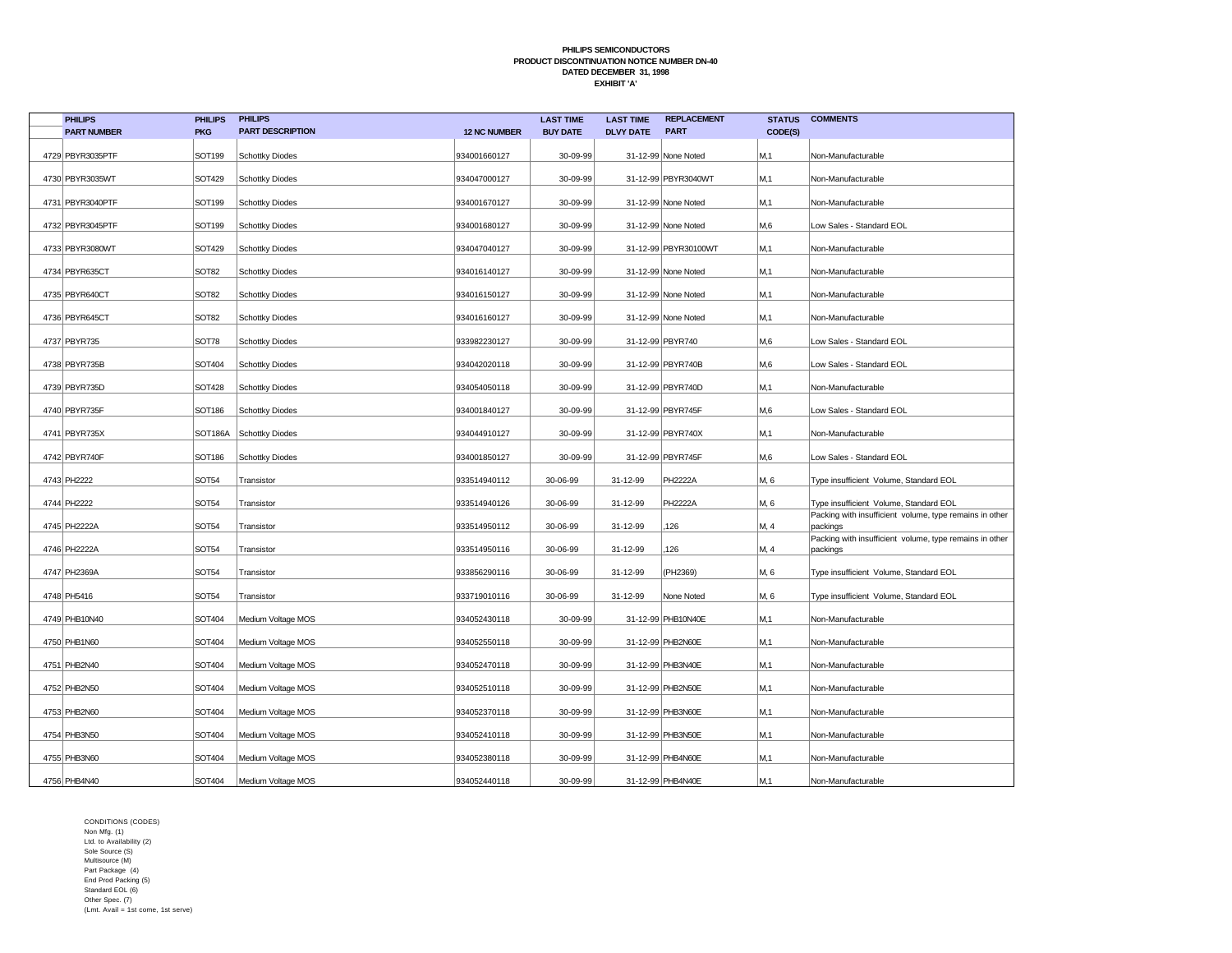| <b>PHILIPS</b>     | <b>PHILIPS</b> | <b>PHILIPS</b>               |                     | <b>LAST TIME</b> | <b>LAST TIME</b> | <b>REPLACEMENT</b> | <b>STATUS</b> | <b>COMMENTS</b>          |
|--------------------|----------------|------------------------------|---------------------|------------------|------------------|--------------------|---------------|--------------------------|
| <b>PART NUMBER</b> | <b>PKG</b>     | <b>PART DESCRIPTION</b>      | <b>12 NC NUMBER</b> | <b>BUY DATE</b>  | <b>DLVY DATE</b> | <b>PART</b>        | CODE(S)       |                          |
| 4757 PHB4N50       | SOT404         | Medium Voltage MOS           | 934052400118        | 30-09-99         |                  | 31-12-99 PHB6N50E  | M,1           | Non-Manufacturable       |
| 4758 PHB5N40       | SOT404         | Medium Voltage MOS           | 934052450118        | 30-09-99         |                  | 31-12-99 PHB7N40E  | M,1           | Non-Manufacturable       |
| 4759 PHB6N60       | SOT404         | Medium Voltage MOS           | 934052390118        | 30-09-99         |                  | 31-12-99 PHB7N60E  | M,6           | Low Sales - Standard EOL |
| 4760 PHB8N50       | SOT404         | Medium Voltage MOS           | 934052420118        | 30-09-99         |                  | 31-12-99 PHB8N50E  | M,6           | Low Sales - Standard EOL |
| 4761 PHD2N40       | <b>SOT428</b>  | Medium Voltage MOS           | 934052480118        | 30-09-99         |                  | 31-12-99 PHD2N40E  | M, 1          | Non-Manufacturable       |
| 4762 PHD2N50       | <b>SOT428</b>  | Medium Voltage MOS           | 934052520118        | 30-09-99         |                  | 31-12-99 PHD2N50E  | M, 1          | Non-Manufacturable       |
| 4763 PHD2N60       | <b>SOT428</b>  | Medium Voltage MOS           | 934052560118        | 30-09-99         |                  | 31-12-99 PHD2N60E  | M, 1          | Non-Manufacturable       |
| 4764 PHD3N40       | <b>SOT428</b>  | Medium Voltage MOS           | 934054900118        | 30-09-99         |                  | 31-12-99 PHD3N40E  | M,1           | Non-Manufacturable       |
| 4765 PHP10N40      | SOT78          | Medium Voltage MOS           | 934048350127        | 30-09-99         |                  | 31-12-99 PHP10N40E | M,6           | Low Sales - Standard EOL |
| 4766 PHP1N60       | SOT78          | Medium Voltage MOS           | 934052540127        | 30-09-99         |                  | 31-12-99 PHP2N60E  | M, 1          | Non-Manufacturable       |
| 4767 PHP2N40       | SOT78          | Medium Voltage MOS           | 934052460127        | 30-09-99         |                  | 31-12-99 PHP3N40E  | M, 1          | Non-Manufacturable       |
| 4768 PHP2N50       | SOT78          | Medium Voltage MOS           | 934052500127        | 30-09-99         |                  | 31-12-99 PHP2N50E  | M,1           | Non-Manufacturable       |
| 4769 PHP2N60       | SOT78          | Medium Voltage MOS           | 934048430127        | 30-09-99         |                  | 31-12-99 PHP3N60E  | M,6           | Low Sales - Standard EOL |
| 4770 PHP3N50       | SOT78          | Medium Voltage MOS           | 934048390127        | 30-09-99         |                  | 31-12-99 PHP3N50E  | M,6           | Low Sales - Standard EOL |
| 4771 PHP3N60       | SOT78          | Medium Voltage MOS           | 934048440127        | 30-09-99         |                  | 31-12-99 PHP4N60E  | M,6           | Low Sales - Standard EOL |
| 4772 PHP4N40       | SOT78          | Medium Voltage MOS           | 934048310127        | 30-09-99         |                  | 31-12-99 PHP4N40E  | M,6           | Low Sales - Standard EOL |
| 4773 PHP4N50       | SOT78          | Medium Voltage MOS           | 934048370127        | 30-09-99         |                  | 31-12-99 PHP6N50E  | M,6           | Low Sales - Standard EOL |
| 4774 PHP5N40       | SOT78          | Medium Voltage MOS           | 934048330127        | 30-09-99         |                  | 31-12-99 PHP7N40E  | M,6           | Low Sales - Standard EOL |
| 4775 PHP6N60       | SOT78          | Medium Voltage MOS           | 934048460127        | 30-09-99         |                  | 31-12-99 PHP7N60E  | M,6           | Low Sales - Standard EOL |
| 4776 PHP8N50       | SOT78          | Medium Voltage MOS           | 934048410127        | 30-09-99         |                  | 31-12-99 PHP8N50E  | M,6           | Low Sales - Standard EOL |
| 4777 PHW11N40      | <b>SOT429</b>  | Medium Voltage MOS           | 934054160127        | 30-09-99         |                  | 31-12-99 PHW10N40E | M, 1          | Non-Manufacturable       |
| 4778 PHW7N60       | <b>SOT429</b>  | Medium Voltage MOS           | 934054180127        | 30-09-99         |                  | 31-12-99 PHW7N60E  | M, 1          | Non-Manufacturable       |
| 4779 PHW9N50       | <b>SOT429</b>  | Medium Voltage MOS           | 934054170127        | 30-09-99         |                  | 31-12-99 PHW8N50E  | M, 1          | Non-Manufacturable       |
| 4780 PHX1N40       | SOT186A        | Medium Voltage MOS           | 934052490127        | 30-09-99         |                  | 31-12-99 PHX3N40E  | M,1           | Non-Manufacturable       |
| 4781 PHX1N50       | SOT186A        | Medium Voltage MOS           | 934052530127        | 30-09-99         |                  | 31-12-99 PHX2N50E  | M, 1          | Non-Manufacturable       |
| 4782 PHX1N60       |                | SOT186A   Medium Voltage MOS | 934050920127        | 30-09-99         |                  | 31-12-99 PHX3N60E  | M,6           | Low Sales - Standard EOL |
| 4783 PHX1N60A      | SOT186A        | Medium Voltage MOS           | 934052570127        | 30-09-99         |                  | 31-12-99 PHX2N60E  | M, 1          | Non-Manufacturable       |
| 4784 PHX2N40       |                | SOT186A   Medium Voltage MOS | 934048320127        | 30-09-99         |                  | 31-12-99 PHX2N40E  | M,6           | Low Sales - Standard EOL |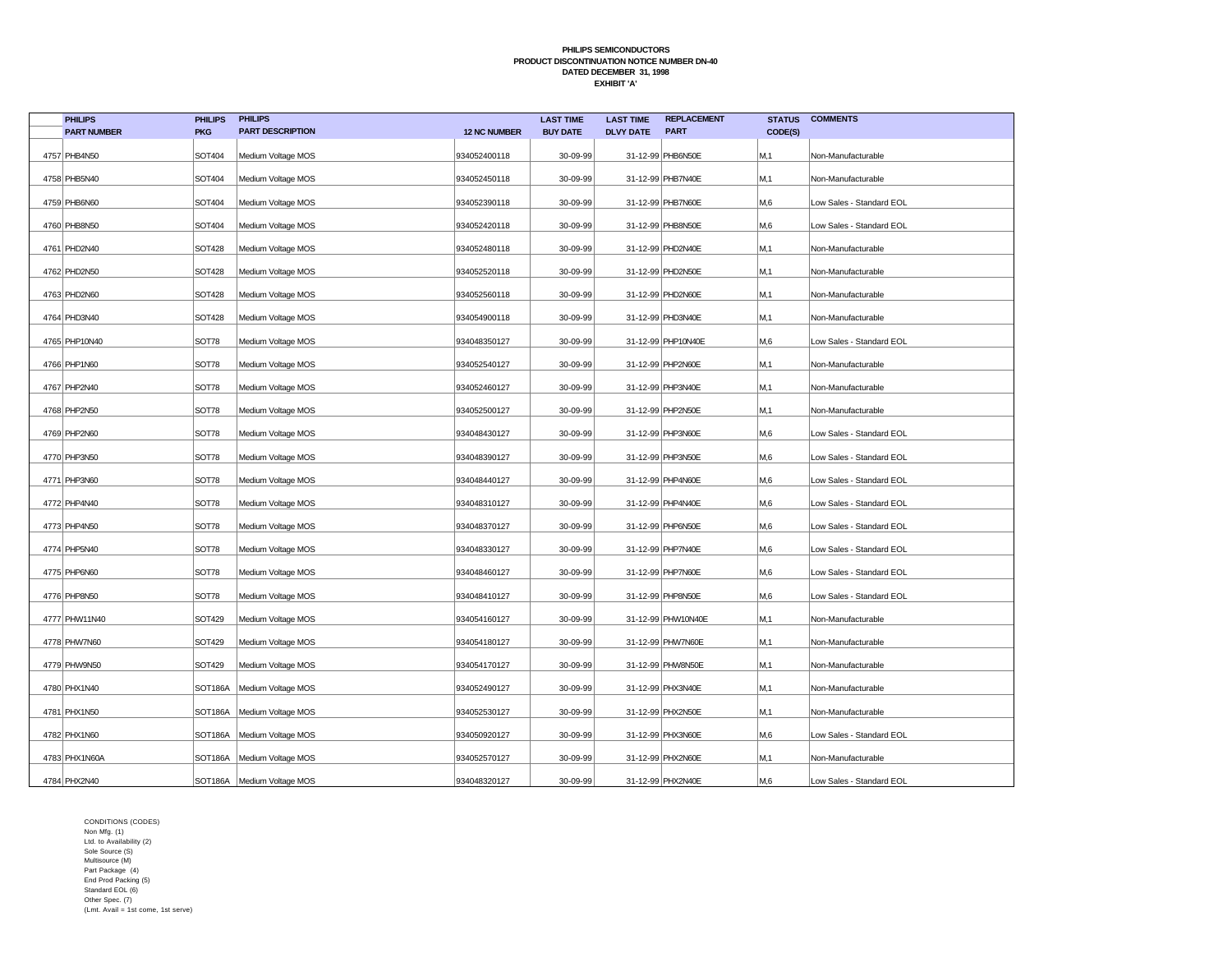| <b>PHILIPS</b>     | <b>PHILIPS</b>    | <b>PHILIPS</b>                         |                     | <b>LAST TIME</b> | <b>LAST TIME</b> | <b>REPLACEMENT</b> | <b>STATUS</b> | <b>COMMENTS</b>                                                     |
|--------------------|-------------------|----------------------------------------|---------------------|------------------|------------------|--------------------|---------------|---------------------------------------------------------------------|
| <b>PART NUMBER</b> | <b>PKG</b>        | <b>PART DESCRIPTION</b>                | <b>12 NC NUMBER</b> | <b>BUY DATE</b>  | <b>DLVY DATE</b> | <b>PART</b>        | CODE(S)       |                                                                     |
| 4785 PHX2N50       |                   | SOT186A   Medium Voltage MOS           | 934048400127        | 30-09-99         |                  | 31-12-99 PHX3N50E  | M,6           | Low Sales - Standard EOL                                            |
| 4786 PHX2N60       |                   | SOT186A   Medium Voltage MOS           | 934048450127        | 30-09-99         |                  | 31-12-99 PHX4N60E  | M,6           | Low Sales - Standard EOL                                            |
| 4787 PHX4N40       |                   | SOT186A   Medium Voltage MOS           | 934048340127        | 30-09-99         |                  | 31-12-99 PHX7N40E  | M,6           | Low Sales - Standard EOL                                            |
| 4788 PHX4N50       |                   | SOT186A   Medium Voltage MOS           | 934048380127        | 30-09-99         |                  | 31-12-99 PHX6N50E  | M,6           | Low Sales - Standard EOL                                            |
| 4789 PHX4N60       | SOT186A           | Medium Voltage MOS                     | 934048470127        | 30-09-99         |                  | 31-12-99 PHX7N60E  | M,6           | Low Sales - Standard EOL                                            |
| 4790 PHX5N40       | SOT186A           | Medium Voltage MOS                     | 934048360127        | 30-09-99         |                  | 31-12-99 PHX10N40E | M,6           | Low Sales - Standard EOL                                            |
| 4791 PHX5N50       |                   | SOT186A   Medium Voltage MOS           | 934048420127        | 30-09-99         |                  | 31-12-99 PHX8N50E  | M,6           | Low Sales - Standard EOL                                            |
| 4792 PLB16012U     |                   | SOT437A NPN Microwave power Transistor | 934016860114        | 30-09-99         | 31-12-99         | None Noted         | S, 6          | Standard E0L                                                        |
| 4793 PLB16030U     | SOT437A           | NPN Microwave power Transistor         | 934016840114        | 30-09-99         | 31-12-99         | None Noted         | S, 6          | Standard E0L                                                        |
| 4794 PMBT3904/FD   | SOT <sub>23</sub> | Transistor                             | 933932660215        | 30-06-99         | 31-12-99         | 235                | M, 4          | Packing with insufficient volume, type remains in other<br>packings |
| 4795 PMBTA06/FD    | SOT <sub>23</sub> | Transistor                             | 934009980235        | 30-06-99         | 31-12-99         | PMBTA06            | M, 6          | Custom type insufficient volume, Standard EOL                       |
| 4796 PMBTA64/AT    | SOT <sub>23</sub> | Transistor                             | 934022200215        | 30-06-99         | 31-12-99         | PMBTA64            | M, 6          | Custom type insufficient volume, Standard EOL                       |
| 4797 PMLL5225B     | SOD <sub>80</sub> | Zener Diode                            | 933833570115        | 30-06-99         | 31-12-99         | (BZV55-C3V0)       | M, 6          | Type redundant, insufficient volume,<br><b>Standard EOL</b>         |
| 4798 PMLL5225B     | SOD80             | Zener Diode                            | 933833570135        | 30-06-99         | 31-12-99         | (BZV55-C3V0)       | M, 6          | Type redundant, insufficient volume,<br>Standard EOL                |
| 4799 PMLL5226B     | SOD <sub>80</sub> | Zener Diode                            | 933833580115        | 30-06-99         | 31-12-99         | (BZV55-C3V3)       | M, 6          | Type redundant, insufficient volume,<br><b>Standard EOL</b>         |
| 4800 PMLL5226B     | SOD <sub>80</sub> | Zener Diode                            | 933833580135        | 30-06-99         | 31-12-99         | (BZV55-C3V3)       | M, 6          | Type redundant, insufficient volume,<br>Standard EOL                |
| 4801 PMLL5227B     | SOD <sub>80</sub> | Zener Diode                            | 933833590115        | 30-06-99         | 31-12-99         | BZV55-C3V6)        | M, 6          | Type redundant, insufficient volume,<br>Standard EOL                |
| 4802 PMLL5228B     | SOD <sub>80</sub> | Zener Diode                            | 933833600115        | 30-06-99         | 31-12-99         | BZV55-C3V9)        | M, 6          | Type redundant, insufficient volume,<br>Standard EOL                |
| 4803 PMLL5229B     | SOD <sub>80</sub> | Zener Diode                            | 933818740115        | 30-06-99         | 31-12-99         | (BZV55-C4V3)       | M, 6          | Type redundant, insufficient volume,<br>Standard EOL                |
| 4804 PMLL5230B     | SOD80             | Zener Diode                            | 933818750115        | 30-06-99         | 31-12-99         | (BZV55-C4V7)       | M, 6          | Type redundant, insufficient volume,<br><b>Standard EOL</b>         |
| 4805 PMLL5231B     | SOD80             | Zener Diode                            | 933813040115        | 30-06-99         | 31-12-99         | (BZV55-C5V1)       | M, 6          | Type redundant, insufficient volume,<br><b>Standard EOL</b>         |
| 4806 PMLL5232B     | SOD <sub>80</sub> | Zener Diode                            | 933818760115        | 30-06-99         | 31-12-99         | (BZV55-C5V6)       | M, 6          | Type redundant, insufficient volume,<br>Standard EOL                |
| 4807 PMLL5232B     | SOD80             | Zener Diode                            | 933818760135        | 30-06-99         | 31-12-99         | (BZV55-C5V6)       | M, 6          | Type redundant, insufficient volume,<br>Standard EOL                |
| 4808 PMLL5233B     | SOD <sub>80</sub> | Zener Diode                            | 933821960115        | 30-06-99         | 31-12-99         | None Noted         | M, 6          | Type redundant, insufficient volume,<br><b>Standard EOL</b>         |
| 4809 PMLL5234B     | SOD80             | Zener Diode                            | 933818770115        | 30-06-99         | 31-12-99         | (BZV55-C6V2)       | M, 6          | Type redundant, insufficient volume,<br>Standard EOL                |
| 4810 PMLL5235B     | SOD80             | Zener Diode                            | 933818780115        | 30-06-99         | 31-12-99         | (BZV55-C6V8)       | M, 6          | Type redundant, insufficient volume,<br><b>Standard EOL</b>         |
| 4811 PMLL5236B     | SOD80             | Zener Diode                            | 933813050115        | 30-06-99         | 31-12-99         | (BZV55-C7V5)       | M, 6          | Type redundant, insufficient volume,<br>Standard EOL                |
| 4812 PMLL5236B     | SOD <sub>80</sub> | Zener Diode                            | 933813050135        | 30-06-99         | 31-12-99         | (BZV55-C7V5)       | M, 6          | Type redundant, insufficient volume,<br><b>Standard EOL</b>         |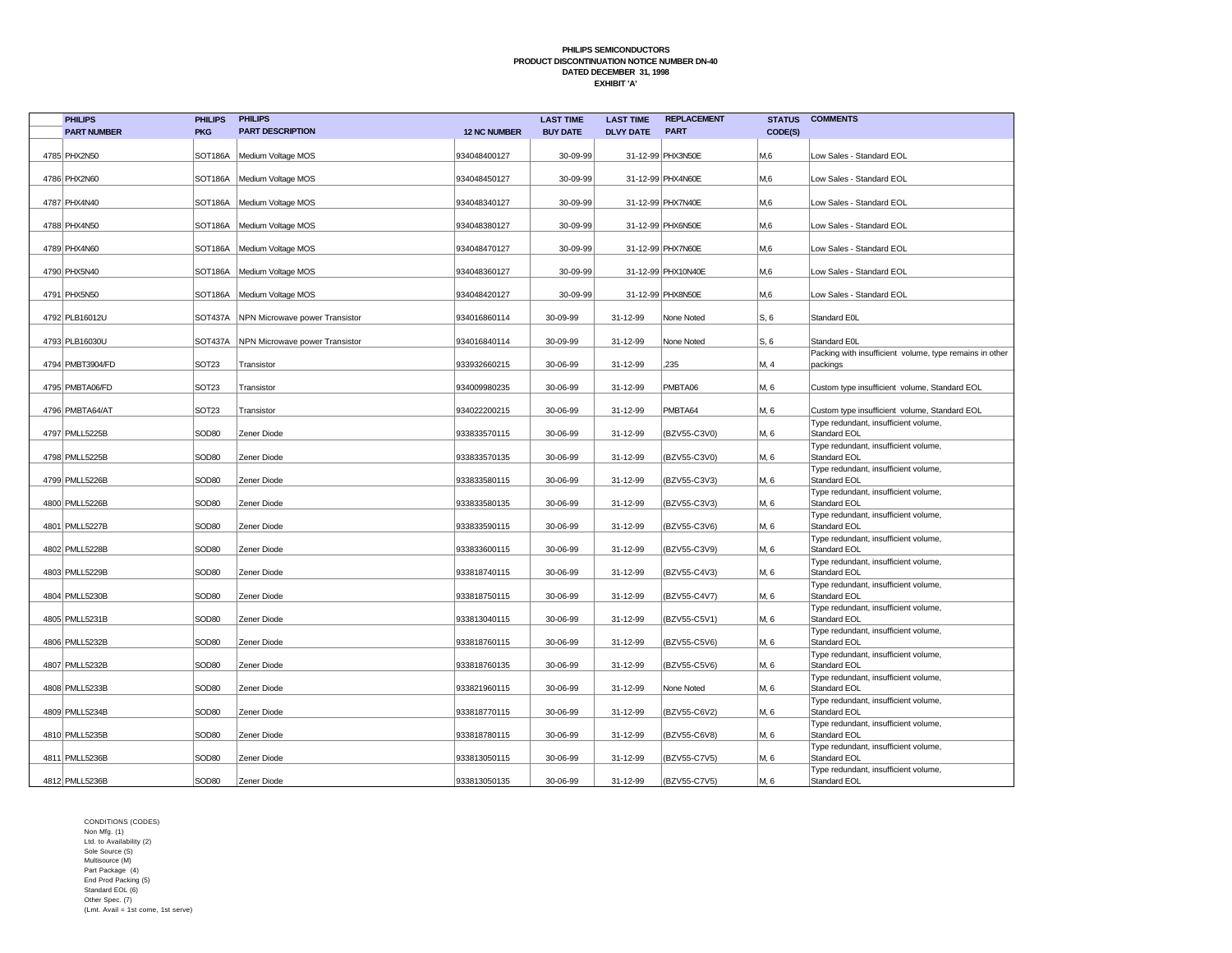| <b>PHILIPS</b>     | <b>PHILIPS</b>    | <b>PHILIPS</b>          |                     | <b>LAST TIME</b> | <b>LAST TIME</b> | <b>REPLACEMENT</b> | <b>STATUS</b> | <b>COMMENTS</b>                                      |
|--------------------|-------------------|-------------------------|---------------------|------------------|------------------|--------------------|---------------|------------------------------------------------------|
| <b>PART NUMBER</b> | <b>PKG</b>        | <b>PART DESCRIPTION</b> | <b>12 NC NUMBER</b> | <b>BUY DATE</b>  | <b>DLVY DATE</b> | <b>PART</b>        | CODE(S)       |                                                      |
| 4813 PMLL5237B     | SOD <sub>80</sub> | Zener Diode             | 933813060115        | 30-06-99         | 31-12-99         | (BZV55-C8V2)       | M, 6          | Type redundant, insufficient volume,<br>Standard EOL |
| 4814 PMLL5238B     | SOD <sub>80</sub> | Zener Diode             | 933845520115        | 30-06-99         | 31-12-99         | None Noted         | M, 6          | Type redundant, insufficient volume,<br>Standard EOL |
| 4815 PMLL5239B     | SOD80             | Zener Diode             | 933818790115        | 30-06-99         | 31-12-99         | (BZV55-C9V1)       | M, 6          | Type redundant, insufficient volume,<br>Standard EOL |
| 4816 PMLL5240B     | SOD <sub>80</sub> | Zener Diode             | 933818800115        | 30-06-99         | 31-12-99         | (BZV55-C10)        | M, 6          | Type redundant, insufficient volume,<br>Standard EOL |
| 4817 PMLL5241B     | SOD <sub>80</sub> | Zener Diode             | 933818810115        | 30-06-99         | 31-12-99         | (BZV55-C11)        | M, 6          | Type redundant, insufficient volume,<br>Standard EOL |
| 4818 PMLL5242B     | SOD <sub>80</sub> | Zener Diode             | 933818820115        | 30-06-99         | 31-12-99         | (BZV55-C12)        | M, 6          | Type redundant, insufficient volume,<br>Standard EOL |
| 4819 PMLL5243B     | SOD80             | Zener Diode             | 933845530115        | 30-06-99         | 31-12-99         | (BZV55-C13)        | M, 6          | Type redundant, insufficient volume,<br>Standard EOL |
| 4820 PMLL5244B     | SOD <sub>80</sub> | Zener Diode             | 933845540115        | 30-06-99         | 31-12-99         | None Noted         | M, 6          | Type redundant, insufficient volume,<br>Standard EOL |
| 4821 PMLL5245B     | SOD80             | Zener Diode             | 933818830115        | 30-06-99         | 31-12-99         | (BZV55-C15)        | M, 6          | Type redundant, insufficient volume,<br>Standard EOL |
| 4822 PMLL5246B     | SOD <sub>80</sub> | Zener Diode             | 933845550115        | 30-06-99         | 31-12-99         | (BZV55-C16)        | M, 6          | Type redundant, insufficient volume,<br>Standard EOL |
| 4823 PMLL5247B     | SOD <sub>80</sub> | Zener Diode             | 933845560115        | 30-06-99         | 31-12-99         | None Noted         | M, 6          | Type redundant, insufficient volume,<br>Standard EOL |
| 4824 PMLL5248B     | SOD <sub>80</sub> | Zener Diode             | 933821970115        | 30-06-99         | 31-12-99         | (BZV55-C18)        | M, 6          | Type redundant, insufficient volume,<br>Standard EOL |
| 4825 PMLL5248B     | SOD <sub>80</sub> | Zener Diode             | 933821970135        | 30-06-99         | 31-12-99         | (BZV55-C18)        | M, 6          | Type redundant, insufficient volume,<br>Standard EOL |
| 4826 PMLL5249B     | SOD80             | Zener Diode             | 933845570115        | 30-06-99         | 31-12-99         | None Noted         | M, 6          | Type redundant, insufficient volume,<br>Standard EOL |
| 4827 PMLL5250B     | SOD <sub>80</sub> | Zener Diode             | 933845580115        | 30-06-99         | 31-12-99         | (BZV55-C20)        | M, 6          | Type redundant, insufficient volume,<br>Standard EOL |
| 4828 PMLL5251B     | SOD80             | Zener Diode             | 933845590115        | 30-06-99         | 31-12-99         | (BZV55-C22)        | M, 6          | Type redundant, insufficient volume,<br>Standard EOL |
| 4829 PMLL5252B     | SOD <sub>80</sub> | Zener Diode             | 933856880115        | 30-06-99         | 31-12-99         | (BZV55-C24)        | M, 6          | Type redundant, insufficient volume,<br>Standard EOL |
| 4830 PMLL5252B     | SOD80             | Zener Diode             | 933856880135        | 30-06-99         | 31-12-99         | (BZV55-C24)        | M, 6          | Type redundant, insufficient volume,<br>Standard EOL |
| 4831   PMLL5253B   | SOD80             | Zener Diode             | 933856890115        | 30-06-99         | 31-12-99         | None Noted         | M, 6          | Type redundant, insufficient volume,<br>Standard EOL |
| 4832 PMLL5254B     | SOD <sub>80</sub> | Zener Diode             | 933856900115        | 30-06-99         | 31-12-99         | (BZV55-C27)        | M, 6          | Type redundant, insufficient volume,<br>Standard EOL |
| 4833 PMLL5255B     | SOD <sub>80</sub> | Zener Diode             | 933856910115        | 30-06-99         | 31-12-99         | None Noted         | M, 6          | Type redundant, insufficient volume,<br>Standard EOL |
| 4834 PMLL5255B     | SOD <sub>80</sub> | Zener Diode             | 933856910135        | 30-06-99         | 31-12-99         | None Noted         | M, 6          | Type redundant, insufficient volume,<br>Standard EOL |
| 4835 PMLL5256B     | SOD <sub>80</sub> | Zener Diode             | 933856920115        | 30-06-99         | 31-12-99         | (BZV55-C30)        | M, 6          | Type redundant, insufficient volume,<br>Standard EOL |
| 4836 PMLL5257B     | SOD <sub>80</sub> | Zener Diode             | 933856930115        | 30-06-99         | 31-12-99         | (BZV55-C33)        | M, 6          | Type redundant, insufficient volume,<br>Standard EOL |
| 4837 PMLL5258B     | SOD <sub>80</sub> | Zener Diode             | 933856940115        | 30-06-99         | 31-12-99         | (BZV55-C36)        | M, 6          | Type redundant, insufficient volume,<br>Standard EOL |
| 4838 PMLL5259B     | SOD <sub>80</sub> | Zener Diode             | 933845600115        | 30-06-99         | 31-12-99         | (BZV55-C39)        | M, 6          | Type redundant, insufficient volume,<br>Standard EOL |
| 4839 PMLL5260B     | SOD <sub>80</sub> | Zener Diode             | 933833610115        | 30-06-99         | 31-12-99         | (BZV55-C43)        | M, 6          | Type redundant, insufficient volume,<br>Standard EOL |
| 4840 PMLL5261B     | SOD80             | Zener Diode             | 933845610115        | 30-06-99         | 31-12-99         | (BZV55-C47)        | M, 6          | Type redundant, insufficient volume,<br>Standard EOL |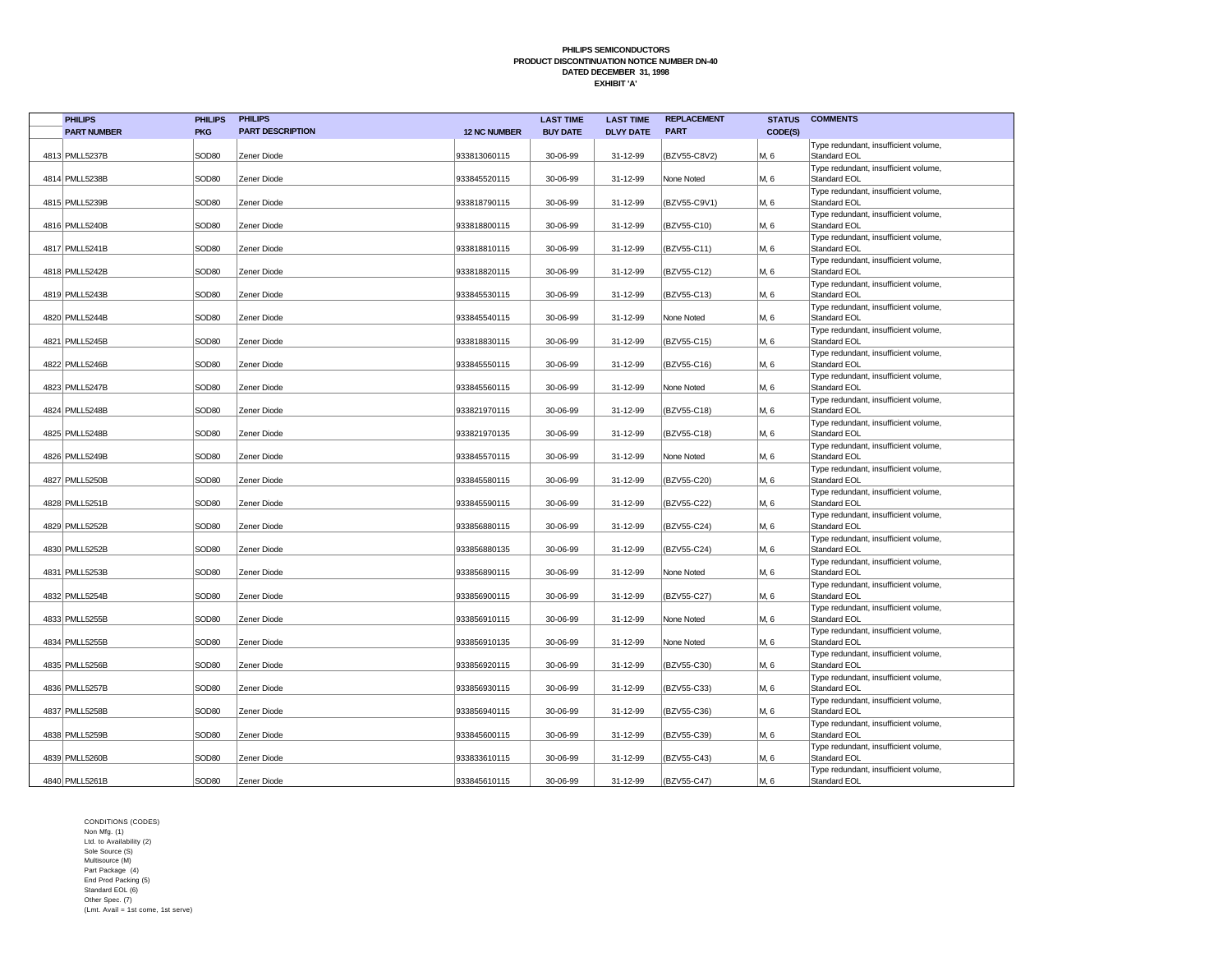| <b>PHILIPS</b>     | <b>PHILIPS</b>    | <b>PHILIPS</b>          |                     | <b>LAST TIME</b> | <b>LAST TIME</b> | <b>REPLACEMENT</b>     | <b>STATUS</b> | <b>COMMENTS</b>                                                     |
|--------------------|-------------------|-------------------------|---------------------|------------------|------------------|------------------------|---------------|---------------------------------------------------------------------|
| <b>PART NUMBER</b> | <b>PKG</b>        | <b>PART DESCRIPTION</b> | <b>12 NC NUMBER</b> | <b>BUY DATE</b>  | <b>DLVY DATE</b> | <b>PART</b>            | CODE(S)       |                                                                     |
| 4841 PMLL5262B     | SOD80             | Zener Diode             | 933856950115        | 30-06-99         | 31-12-99         | (BZV55-C51)            | M, 6          | Type redundant, insufficient volume,<br>Standard EOL                |
| 4842 PMLL5263B     | SOD <sub>80</sub> | Zener Diode             | 933856960115        | 30-06-99         | 31-12-99         | (BZV55-C56)            | M, 6          | Type redundant, insufficient volume,<br>Standard EOL                |
| 4843 PMLL5264B     | SOD <sub>80</sub> | Zener Diode             | 933856970115        | 30-06-99         | 31-12-99         | None Noted             | M, 6          | Type redundant, insufficient volume,<br>Standard EOL                |
| 4844 PMLL5265B     | SOD80             | Zener Diode             | 933856980115        | 30-06-99         | 31-12-99         | (BZV55-C62)            | M, 6          | Type redundant, insufficient volume,<br>Standard EOL                |
| 4845 PMLL5266B     | SOD <sub>80</sub> | Zener Diode             | 933856990115        | 30-06-99         | 31-12-99         | (BZV55-C68)            | M, 6          | Type redundant, insufficient volume,<br>Standard EOL                |
| 4846 PMLL5267B     | SOD <sub>80</sub> | Zener Diode             | 933845620115        | 30-06-99         | 31-12-99         | (BZV55-C75)            | M. 6          | Type redundant, insufficient volume,<br>Standard EOL                |
| 4847 PN2369        | <b>SOT54</b>      | Transistor              | 933813220116        | 30-06-99         | 31-12-99         | 126                    | M, 4          | Packing with insufficient volume, type remains in other<br>packings |
| 4848 PN2369        | SOT54             | Transistor              | 933813220412        | 30-06-99         | 31-12-99         | 126                    | M, 4          | Packing with insufficient volume, type remains in other<br>packings |
| 4849 PN2369A       | <b>SOT54</b>      | Transistor              | 933856860412        | 30-06-99         | 31-12-99         | 116,126                | M, 4          | Packing with insufficient volume, type remains in other<br>packings |
| 4850 PN4391        | <b>SOT54</b>      | <b>JFET</b>             | 933929370412        | 30-09-99         | 31-12-99         | PN4391,116             | M. 5          | 45002K part packaging only dod (5)                                  |
| 4851 PN4392        | <b>SOT54</b>      | <b>JFET</b>             | 933929380412        | 30-09-99         | 31-12-99         | PN4392,116             | M. 5          | 45002K part packaging only dod (5)                                  |
| 4852 PN4393        | <b>SOT54</b>      | <b>JFET</b>             | 933929390412        | 30-09-99         | 31-12-99         | PN4393,116             | M, 5          | 45002K part packaging only dod (5)                                  |
| 4853 PRLL4001      | SOD87             | MedPwrRect              | 933989430115        | 30-09-99         |                  | 31-12-99 PRLL4001, 135 | M,5           | End Product Packaging DN                                            |
| 4854 PRLL4002      | SOD87             | MedPwrRect              | 933989440115        | 30-09-99         |                  | 31-12-99 PRLL4002, 135 | M,5           | End Product Packaging DN                                            |
| 4855 PSMA10A       | SOD106            | MedPwrZener             | 934052630115        | 30-09-99         |                  | 31-12-99 PSMA10A, 135  | M,5           | End Product Packaging DN                                            |
| 4856 PSMA11A       | SOD106            | MedPwrZener             | 934052640115        | 30-09-99         |                  | 31-12-99 PSMA11A, 135  | M,5           | End Product Packaging DN                                            |
| 4857 PSMA12A       | SOD106            | MedPwrZener             | 934052650115        | 30-09-99         |                  | 31-12-99 PSMA12A, 135  | M,5           | End Product Packaging DN                                            |
| 4858 PSMA13A       | SOD106            | MedPwrZener             | 934052660115        | 30-09-99         |                  | 31-12-99 PSMA13A, 135  | M,5           | End Product Packaging DN                                            |
| 4859 PSMA14A       | SOD106            | MedPwrZener             | 934052670115        | 30-09-99         |                  | 31-12-99 PSMA14A, 135  | M,5           | End Product Packaging DN                                            |
| 4860 PSMA15A       | SOD106            | MedPwrZener             | 934052680115        | 30-09-99         |                  | 31-12-99 PSMA15A, 135  | M,5           | End Product Packaging DN                                            |
| 4861 PSMA16A       | SOD106            | MedPwrZener             | 934052690115        | 30-09-99         |                  | 31-12-99 PSMA16A, 135  | M,5           | End Product Packaging DN                                            |
| 4862 PSMA17A       | SOD106            | MedPwrZener             | 934052700115        | 30-09-99         |                  | 31-12-99 PSMA17A, 135  | M,5           | End Product Packaging DN                                            |
| 4863 PSMA18A       | SOD106            | MedPwrZener             | 934052710115        | 30-09-99         |                  | 31-12-99 PSMA18A, 135  | M,5           | End Product Packaging DN                                            |
| 4864   PSMA20A     | SOD106            | MedPwrZener             | 934052720115        | 30-09-99         |                  | 31-12-99 PSMA20A, 135  | M,5           | End Product Packaging DN                                            |
| 4865 PSMA22A       | SOD106            | MedPwrZener             | 934052730115        | 30-09-99         |                  | 31-12-99 PSMA22A, 135  | M,5           | End Product Packaging DN                                            |
| 4866 PSMA24A       | SOD106            | MedPwrZener             | 934052740115        | 30-09-99         |                  | 31-12-99 PSMA24A, 135  | M,5           | End Product Packaging DN                                            |
| 4867 PSMA26A       | SOD106            | MedPwrZener             | 934052750115        | 30-09-99         |                  | 31-12-99 PSMA26A, 135  | M,5           | End Product Packaging DN                                            |
| 4868 PSMA28A       | SOD106            | MedPwrZener             | 934052760115        | 30-09-99         |                  | 31-12-99 PSMA28A, 135  | M,5           | End Product Packaging DN                                            |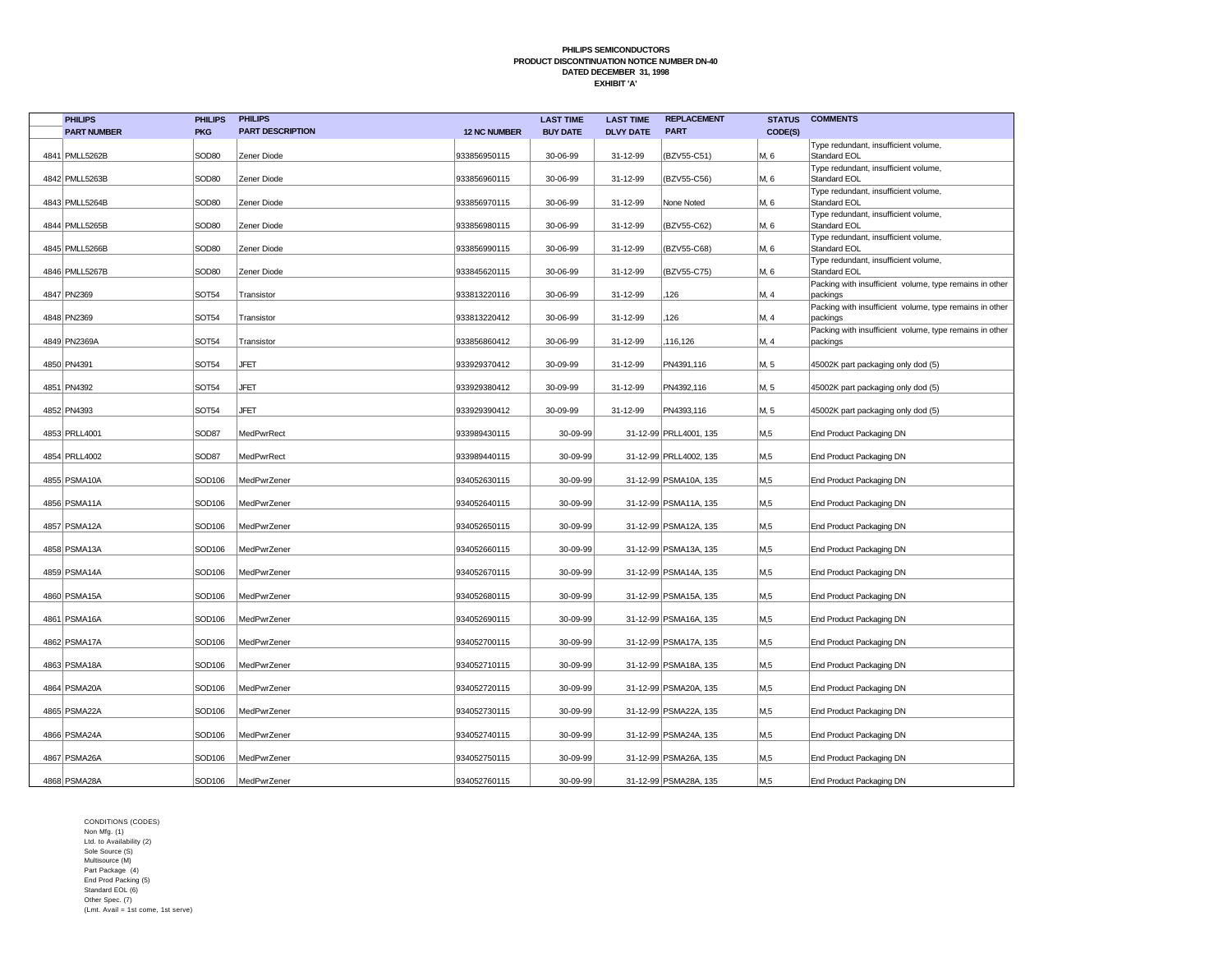| <b>PHILIPS</b>     | <b>PHILIPS</b>     | <b>PHILIPS</b>          |                     | <b>LAST TIME</b> | <b>LAST TIME</b> | <b>REPLACEMENT</b>      | <b>STATUS</b> | <b>COMMENTS</b>          |
|--------------------|--------------------|-------------------------|---------------------|------------------|------------------|-------------------------|---------------|--------------------------|
| <b>PART NUMBER</b> | <b>PKG</b>         | <b>PART DESCRIPTION</b> | <b>12 NC NUMBER</b> | <b>BUY DATE</b>  | <b>DLVY DATE</b> | <b>PART</b>             | CODE(S)       |                          |
| 4869 PSMA30A       | SOD106             | MedPwrZener             | 934052770115        | 30-09-99         |                  | 31-12-99 PSMA30A, 135   | M,5           | End Product Packaging DN |
| 4870 PSMA33A       | SOD106             | MedPwrZener             | 934052780115        | 30-09-99         |                  | 31-12-99 PSMA33A, 135   | M,5           | End Product Packaging DN |
| 4871   PSMA36A     | SOD106             | MedPwrZener             | 934052790115        | 30-09-99         |                  | 31-12-99 PSMA36A, 135   | M,5           | End Product Packaging DN |
| 4872 PSMA40A       | SOD106             | MedPwrZener             | 934052800115        | 30-09-99         |                  | 31-12-99 PSMA40A, 135   | M,5           | End Product Packaging DN |
| 4873 PSMA43A       | SOD106             | MedPwrZener             | 934052810115        | 30-09-99         |                  | 31-12-99 PSMA43A, 135   | M,5           | End Product Packaging DN |
| 4874 PSMA45A       | SOD106             | MedPwrZener             | 934052820115        | 30-09-99         |                  | 31-12-99 PSMA45A, 135   | M,5           | End Product Packaging DN |
| 4875 PSMA48A       | SOD106             | MedPwrZener             | 934052830115        | 30-09-99         |                  | 31-12-99 PSMA48A, 135   | M,5           | End Product Packaging DN |
| 4876 PSMA51A       | SOD106             | MedPwrZener             | 934052840115        | 30-09-99         |                  | 31-12-99 PSMA51A, 135   | М,5           | End Product Packaging DN |
| 4877 PSMA54A       | SOD106             | MedPwrZener             | 934052850115        | 30-09-99         |                  | 31-12-99 PSMA54A, 135   | M,5           | End Product Packaging DN |
| 4878 PSMA58A       | SOD106             | MedPwrZener             | 934052860115        | 30-09-99         |                  | 31-12-99 PSMA58A, 135   | M,5           | End Product Packaging DN |
| 4879 PSMA5925B     | SOD106             | MedPwrZener             | 934052980115        | 30-09-99         |                  | 31-12-99 PSMA5925B, 135 | M,5           | End Product Packaging DN |
| 4880 PSMA5926B     | SOD106             | MedPwrZener             | 934053000115        | 30-09-99         |                  | 31-12-99 PSMA5926B, 135 | M,5           | End Product Packaging DN |
| 4881   PSMA5927B   | SOD106             | MedPwrZener             | 934053010115        | 30-09-99         |                  | 31-12-99 PSMA5927B, 135 | M,5           | End Product Packaging DN |
| 4882 PSMA5928B     | SOD106             | MedPwrZener             | 934053020115        | 30-09-99         |                  | 31-12-99 PSMA5928B, 135 | M,5           | End Product Packaging DN |
| 4883 PSMA5929B     | SOD <sub>106</sub> | MedPwrZener             | 934053040115        | 30-09-99         |                  | 31-12-99 PSMA5929B, 135 | M,5           | End Product Packaging DN |
| 4884 PSMA5930B     | SOD106             | MedPwrZener             | 934053060115        | 30-09-99         |                  | 31-12-99 PSMA5930B, 135 | M,5           | End Product Packaging DN |
| 4885 PSMA5931B     | SOD106             | MedPwrZener             | 934053070115        | 30-09-99         |                  | 31-12-99 PSMA5931B, 135 | M,5           | End Product Packaging DN |
| 4886 PSMA5932B     | SOD106             | MedPwrZener             | 934053080115        | 30-09-99         |                  | 31-12-99 PSMA5932B, 135 | М,5           | End Product Packaging DN |
| 4887   PSMA5933B   | SOD <sub>106</sub> | MedPwrZener             | 934053090115        | 30-09-99         |                  | 31-12-99 PSMA5933B, 135 | M,5           | End Product Packaging DN |
| 4888 PSMA5934B     | SOD106             | MedPwrZener             | 934053100115        | 30-09-99         |                  | 31-12-99 PSMA5934B, 135 | M,5           | End Product Packaging DN |
| 4889 PSMA5935B     | SOD106             | MedPwrZener             | 934053110115        | 30-09-99         |                  | 31-12-99 PSMA5935B, 135 | М,5           | End Product Packaging DN |
| 4890 PSMA5936B     | SOD106             | MedPwrZener             | 934053120115        | 30-09-99         |                  | 31-12-99 PSMA5936B, 135 | M,5           | End Product Packaging DN |
| 4891   PSMA5937B   | SOD106             | MedPwrZener             | 934053130115        | 30-09-99         |                  | 31-12-99 PSMA5937B, 135 | M,5           | End Product Packaging DN |
| 4892 PSMA5938B     | SOD106             | MedPwrZener             | 934053140115        | 30-09-99         |                  | 31-12-99 PSMA5938B, 135 | M,5           | End Product Packaging DN |
| 4893 PSMA5939B     | SOD106             | MedPwrZener             | 934053150115        | 30-09-99         |                  | 31-12-99 PSMA5939B, 135 | M,5           | End Product Packaging DN |
| 4894 PSMA5940B     | SOD <sub>106</sub> | MedPwrZener             | 934053160115        | 30-09-99         |                  | 31-12-99 PSMA5940B, 135 | M,5           | End Product Packaging DN |
| 4895 PSMA5941B     | SOD106             | MedPwrZener             | 934053170115        | 30-09-99         |                  | 31-12-99 PSMA5941B, 135 | М,5           | End Product Packaging DN |
| 4896 PSMA5942B     | SOD106             | MedPwrZener             | 934053180115        | 30-09-99         |                  | 31-12-99 PSMA5942B, 135 | M,5           | End Product Packaging DN |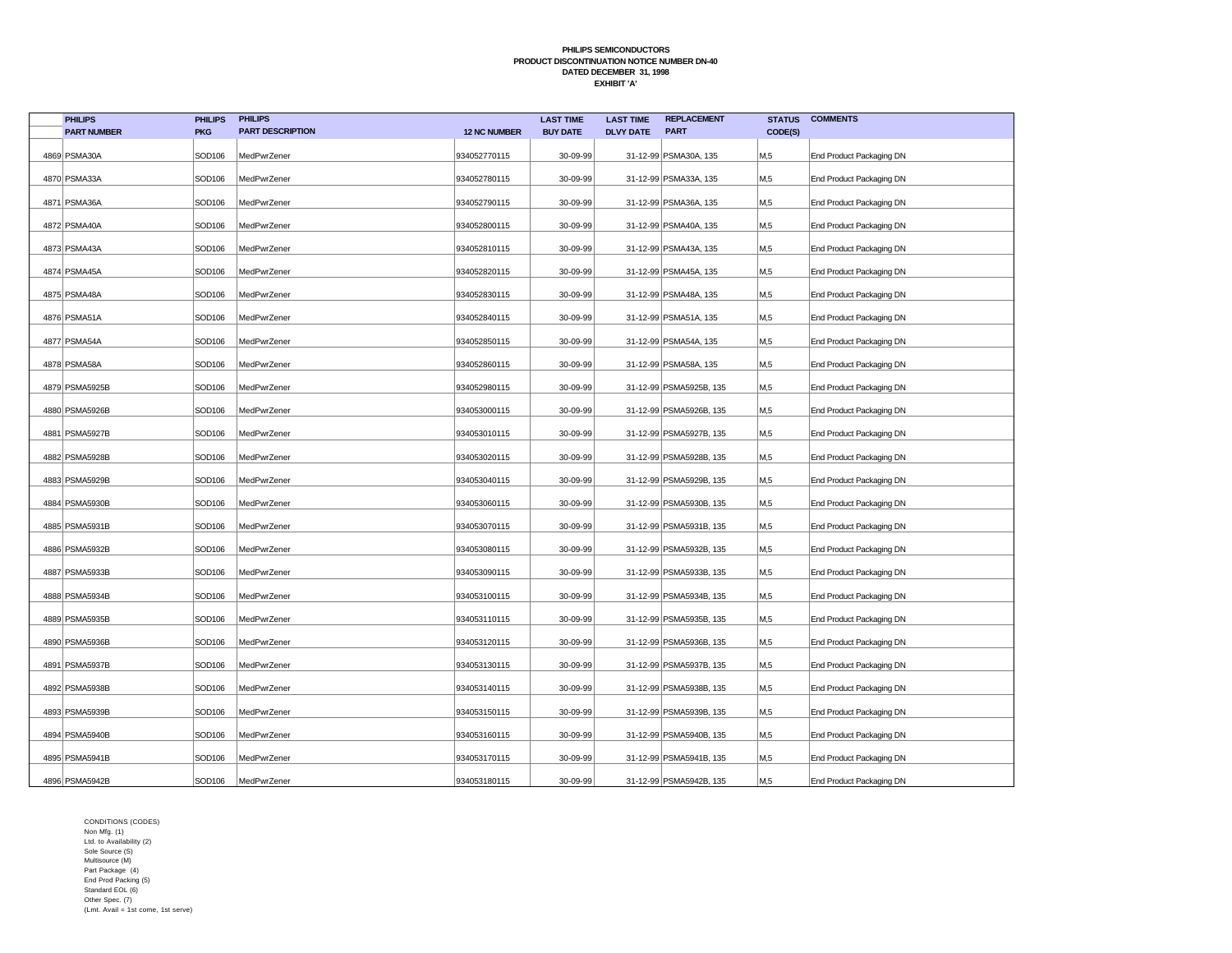| <b>PHILIPS</b>     | <b>PHILIPS</b>    | <b>PHILIPS</b>                 |                     | <b>LAST TIME</b> | <b>LAST TIME</b> | <b>REPLACEMENT</b>      | <b>STATUS</b> | <b>COMMENTS</b>                        |
|--------------------|-------------------|--------------------------------|---------------------|------------------|------------------|-------------------------|---------------|----------------------------------------|
| <b>PART NUMBER</b> | <b>PKG</b>        | <b>PART DESCRIPTION</b>        | <b>12 NC NUMBER</b> | <b>BUY DATE</b>  | <b>DLVY DATE</b> | <b>PART</b>             | CODE(S)       |                                        |
| 4897   PSMA5943B   | SOD106            | MedPwrZener                    | 934053190115        | 30-09-99         |                  | 31-12-99 PSMA5943B, 135 | M,5           | End Product Packaging DN               |
| 4898 PSMA5944B     | SOD106            | MedPwrZener                    | 934053200115        | 30-09-99         |                  | 31-12-99 PSMA5944B, 135 | M,5           | End Product Packaging DN               |
| 4899 PSMA5945B     | SOD106            | MedPwrZener                    | 934053210115        | 30-09-99         |                  | 31-12-99 PSMA5945B, 135 | M,5           | End Product Packaging DN               |
| 4900 PSMA60A       | SOD106            | MedPwrZener                    | 934052870115        | 30-09-99         |                  | 31-12-99 PSMA60A, 135   | M,5           | End Product Packaging DN               |
| 4901   PSMA64A     | SOD106            | MedPwrZener                    | 934052880115        | 30-09-99         |                  | 31-12-99 PSMA64A, 135   | M,5           | End Product Packaging DN               |
| 4902 PSMA70A       | SOD106            | MedPwrZener                    | 934052890115        | 30-09-99         |                  | 31-12-99 PSMA70A, 135   | M,5           | End Product Packaging DN               |
| 4903 PSMA75A       | SOD106            | MedPwrZener                    | 934052900115        | 30-09-99         |                  | 31-12-99 PSMA75A, 135   | M,5           | End Product Packaging DN               |
| 4904 PSMA8.5A      | SOD106            | MedPwrZener                    | 934052590115        | 30-09-99         |                  | 31-12-99 PSMA8.5A, 135  | M,5           | End Product Packaging DN               |
| 4905 PSMA9.0A      | SOD106            | MedPwrZener                    | 934052620115        | 30-09-99         |                  | 31-12-99 PSMA9.0A, 135  | M,5           | End Product Packaging DN               |
| 4906 PTB23002U     | SOT440A           | NPN Microwave power Transistor | 933968150114        | 30-09-99         | 31-12-99         | None Noted              | S, 6          | Standard E0L                           |
| 4907 PTB23003X     | SOT440A           | NPN Microwave power Transistor | 933782770114        | 30-09-99         | 31-12-99         | None Noted              | S, 6          | Standard E0L                           |
| 4908 PTB23005X     | SOT440A           | NPN Microwave power Transistor | 933782780114        | 30-09-99         | 31-12-99         | None Noted              | S, 6          | Standard E0L                           |
| 4909 PXB16050U     | SOT439A           | NPN Microwave power Transistor | 933977640114        | 30-09-99         | 31-12-99         | None Noted              | S, 6          | Standard E0L                           |
| 4910 PZ1418B30UK   | <b>SOT443A</b>    | NPN Microwave power Transistor | 934014490112        | 30-09-99         | 31-12-99         | PZ1418B30U              | S, 6          | Standard E0L                           |
| 4911 PZTA06        | <b>SOT223</b>     | Transistor                     | 934022770115        | 30-06-99         | 31-12-99         | None Noted              | M, 6          | Type insufficient Volume, Standard EOL |
| 4912 PZTA06        | SOT223            | Transistor                     | 934022770135        | 30-06-99         | 31-12-99         | None Noted              | M, 6          | Type insufficient Volume, Standard EOL |
| 4913 PZTA45        | <b>SOT223</b>     | Transistor                     | 934025890115        | 30-06-99         | 31-12-99         | PZTA44                  | M, 6          | Type insufficient Volume, Standard EOL |
| 4914 PZTA56        | <b>SOT223</b>     | Transistor                     | 934021690115        | 30-06-99         | 31-12-99         | None Noted              | M, 6          | Type insufficient Volume, Standard EOL |
| 4915 RKZ12009/2    | SOD57             | MedPwrZener                    | 933621560113        | 30-09-99         |                  | 31-12-99 None Noted     | M,6           | Standard EOL                           |
| 4916 RX1214B270YR  | SOT439A           | NPN Microwave power Transistor | 934010780112        | 30-09-99         | 31-12-99         | RX1214B300Y             | S, 6          | Standard E0L                           |
| 4917 TCH2369       | SOT <sub>23</sub> | Transistor                     | 933736650215        | 30-06-99         | 31-12-99         | None Noted              | M, 6          | Type insufficient Volume, Standard EOL |
| 4918 TIP49         | SOT78             | <b>SMPS</b>                    | 933531500127        | 30-09-99         |                  | 31-12-99 None Noted     | M,6           | Low Sales - Standard EOL               |
| 4919 X2A-BU505D    | <b>XTAL</b>       | <b>Deflection Transistor</b>   | 934028710005        | 30-09-99         |                  | 31-12-99 None Noted     | M,1           | Non-Manufacturable                     |
| 4920 X2A-BU506     | <b>XTAL</b>       | <b>Deflection Transistor</b>   | 934028720005        | 30-09-99         |                  | 31-12-99 None Noted     | M,1           | Non-Manufacturable                     |
| 4921 X2A-BU508A    | SOT199            | <b>Deflection Transistor</b>   | 933660520005        | 30-09-99         |                  | 31-12-99 None Noted     | M,6           | Low Sales - Standard EOL               |
| 4922 X2A-BUX86P    | <b>XTAL</b>       | <b>SMPS</b>                    | 934037610005        | 30-09-99         |                  | 31-12-99 None Noted     | M,1           | Non-Manufacturable                     |
| 4923 X2A-BY249-600 | <b>XTAL</b>       | <b>DAMPER Diodes</b>           | 934027500005        | 30-09-99         |                  | 31-12-99 None Noted     | M,1           | Non-Manufacturable                     |
| 4924 X2G-BU2508A   | SOT404            | <b>Deflection Transistor</b>   | 934028690005        | 30-09-99         |                  | 31-12-99 None Noted     | M, 1          | Non-Manufacturable                     |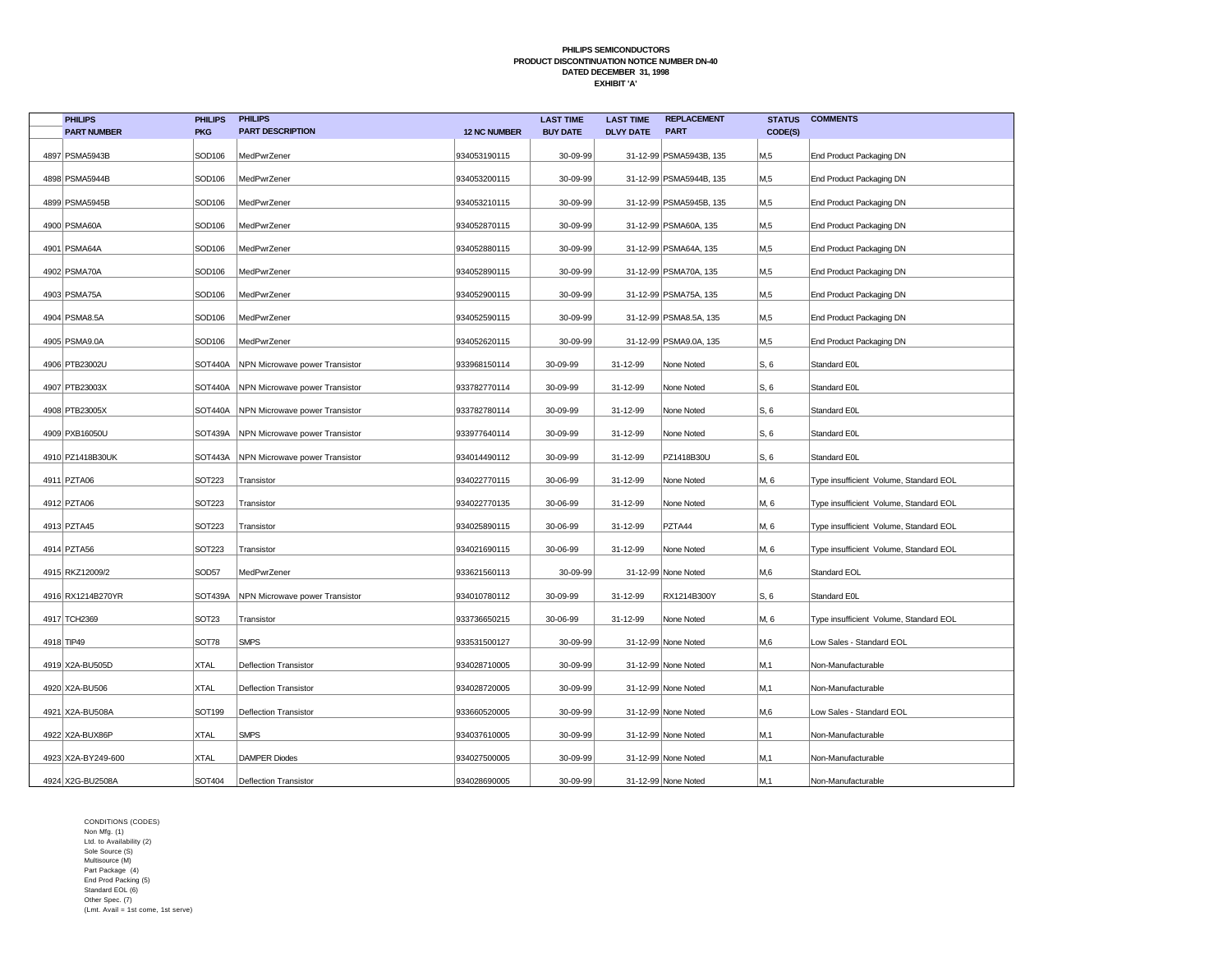| <b>PHILIPS</b>        | <b>PHILIPS</b>        | <b>PHILIPS</b>               |                     | <b>LAST TIME</b> | <b>LAST TIME</b> | <b>REPLACEMENT</b>  | <b>STATUS</b> | <b>COMMENTS</b>                                                                 |
|-----------------------|-----------------------|------------------------------|---------------------|------------------|------------------|---------------------|---------------|---------------------------------------------------------------------------------|
| <b>PART NUMBER</b>    | <b>PKG</b>            | <b>PART DESCRIPTION</b>      | <b>12 NC NUMBER</b> | <b>BUY DATE</b>  | <b>DLVY DATE</b> | <b>PART</b>         | CODE(S)       |                                                                                 |
|                       |                       |                              |                     |                  |                  |                     |               |                                                                                 |
| 4925 X2G-BU2508D      | SOT186                | <b>Deflection Transistor</b> | 934022870005        | 30-09-99         |                  | 31-12-99 None Noted | M.1           | Non-Manufacturable                                                              |
|                       |                       |                              |                     |                  |                  |                     |               |                                                                                 |
| 4926 X2G-BU2525A      | <b>XTAL</b>           | <b>Deflection Transistor</b> | 934050690005        | 30-09-99         |                  | 31-12-99 None Noted | M,6           | Low Sales - Standard EOL                                                        |
| 4927 X2G-BU506D       | <b>XTAL</b>           | <b>Deflection Transistor</b> | 934050930005        | 30-09-99         |                  | 31-12-99 None Noted | M,6           | Low Sales - Standard EOL                                                        |
|                       |                       |                              |                     |                  |                  |                     |               |                                                                                 |
| 4928 X2G-BU508A       | <b>XTAL</b>           | <b>Deflection Transistor</b> | 933660530005        | 30-09-99         |                  | 31-12-99 None Noted | M,1           | Non-Manufacturable                                                              |
|                       |                       |                              |                     |                  |                  |                     |               |                                                                                 |
| 4929 X2G-BUK456-1000B | <b>XTAL</b>           | <b>High Voltage MOS</b>      | 933955260005        | 30-09-99         |                  | 31-12-99 None Noted | M,6           | Low Sales - Standard EOL                                                        |
| 4930 X2G-BUX86P       | <b>XTAL</b>           | <b>SMPS</b>                  | 934038470005        | 30-09-99         |                  | 31-12-99 None Noted | M.6           | Low Sales - Standard EOL                                                        |
|                       |                       |                              |                     |                  |                  |                     |               | Stop Mfg. Activity - pruning end "12 nc" products for                           |
| 4931 X3A-2N3019       | None Noted Transistor |                              | 934036840002        | 30-09-99         | 31-12-99         | None Noted          | S, 6          | wafer type                                                                      |
|                       |                       |                              |                     |                  |                  |                     |               | Stop Mfg. Activity - pruning end "12 nc" products for                           |
| 4932 X3A-2N3904       | None Noted Transistor |                              | 933816100002        | 30-09-99         | 31-12-99         | None Noted          | S, 6          | wafer type                                                                      |
|                       |                       |                              |                     |                  |                  |                     |               | Stop Mfg. Activity - pruning end "12 nc" products for                           |
| 4933 X3A-2N3906       |                       | None Noted Transistor        | 933816110002        | 30-09-99         | 31-12-99         | None Noted          | S, 6          | wafer type                                                                      |
| 4934 X3A-BAS16        |                       | None Noted Switching Diode   | 933820030002        | 30-09-99         | 31-12-99         | None Noted          | S, 6          | Stop activity, pruning all end part 12nc for wafer type,<br><b>Standard EOL</b> |
|                       |                       |                              |                     |                  |                  |                     |               | Stop activity, pruning all end part 12nc for wafer type,                        |
| 4935 X3A-BAS29        |                       | None Noted Switching Diode   | 934000380002        | 30-09-99         | 31-12-99         | None Noted          | S, 6          | Standard EOL                                                                    |
|                       |                       |                              |                     |                  |                  |                     |               | Stop Mfg. Activity - pruning end "12 nc" products for                           |
| 4936 X3A-BC107        | None Noted Transistor |                              | 933812170002        | 30-09-99         | 31-12-99         | None Noted          | S, 6          | wafer type                                                                      |
|                       |                       |                              |                     |                  |                  |                     |               | Stop Mfg. Activity - pruning end "12 nc" products for                           |
| 4937 X3A-BC177        | None Noted Transistor |                              | 933986090002        | 30-09-99         | 31-12-99         | None Noted          | S, 6          | wafer type<br>Stop Mfg. Activity - pruning end "12 nc" products for             |
| 4938 X3A-BC547        | None Noted Transistor |                              | 933801180002        | 30-09-99         | 31-12-99         | None Noted          | S. 6          | wafer type                                                                      |
|                       |                       |                              |                     |                  |                  |                     |               | Stop Mfg. Activity - pruning end "12 nc" products for                           |
| 4939 X3A-BC557        | None Noted Transistor |                              | 933801190002        | 30-09-99         | 31-12-99         | None Noted          | S. 6          | wafer type                                                                      |
|                       |                       |                              |                     |                  |                  |                     |               | Stop Mfg. Activity - pruning end "12 nc" products for                           |
| 4940 X3A-BC875        | None Noted Transistor |                              | 934031570002        | 30-09-99         | 31-12-99         | None Noted          | S. 6          | wafer type                                                                      |
| 4941 X3A-BD132        | None Noted Transistor |                              | 934039610002        | 30-09-99         | 31-12-99         | None Noted          | IS, 6         | Stop Mfg. Activity - pruning end "12 nc" products for<br>wafer type             |
|                       |                       |                              |                     |                  |                  |                     |               | Stop Mfg. Activity - pruning end "12 nc" products for                           |
| 4942 X3A-BD135        |                       | None Noted Transistor        | 933801200002        | 30-09-99         | 31-12-99         | None Noted          | S, 6          | wafer type                                                                      |
|                       |                       |                              |                     |                  |                  |                     |               | Stop Mfg. Activity - pruning end "12 nc" products for                           |
| 4943 X3A-BF199        |                       | None Noted Transistor        | 933822850002        | 30-09-99         | 31-12-99         | None Noted          | S, 6          | wafer type                                                                      |
|                       |                       |                              |                     |                  |                  |                     |               | Stop Mfg. Activity - pruning end "12 nc" products for                           |
| 4944 X3A-BST52        |                       | None Noted Transistor        | 934048600002        | 30-09-99         | 31-12-99         | None Noted          | S, 6          | wafer type<br>Stop Mfg. Activity - pruning end "12 nc" products for             |
| 4945 X3G-2N5551       | None Noted Transistor |                              | 934037410005        | 30-09-99         | 31-12-99         | None Noted          | S, 6          | wafer type                                                                      |
|                       |                       |                              |                     |                  |                  |                     |               | Stop activity, pruning all end part 12nc for wafer type,                        |
| 4946 X3G-BAS16        |                       | None Noted Switching Diode   | 933820040005        | 30-09-99         | 31-12-99         | None Noted          | S, 6          | Standard EOL                                                                    |
|                       |                       |                              |                     |                  |                  |                     |               | Stop activity, pruning all end part 12nc for wafer type,                        |
| 4947 X3G-BAS21        |                       | None Noted Switching Diode   | 934002780005        | 30-09-99         | 31-12-99         | None Noted          | S, 6          | Standard EOL                                                                    |
| 4948 X3G-BAS29        |                       | None Noted Switching Diode   | 934000390005        | 30-09-99         | 31-12-99         | None Noted          | S, 6          | Stop activity, pruning all end part 12nc for wafer type,<br><b>Standard EOL</b> |
|                       |                       |                              |                     |                  |                  |                     |               | Stop activity, pruning all end part 12nc for wafer type,                        |
| 4949 X3G-BAS55        |                       | None Noted Switching Diode   | 934004550005        | 30-09-99         | 31-12-99         | None Noted          | S. 6          | Standard EOL                                                                    |
|                       |                       |                              |                     |                  |                  |                     |               |                                                                                 |
| 4950 X3G-BAT54        |                       | None Noted Schottky Diode    | 933815180005        | 30-06-99         | 31-12-99         | None Noted          | M, 1, 6       | Non-Manufacturable, Standard EOL                                                |
| 4951 X3G-BC327        | None Noted Transistor |                              | 933876000005        | 30-09-99         | 31-12-99         | None Noted          | S, 6          | Stop Mfg. Activity - pruning end "12 nc" products for                           |
|                       |                       |                              |                     |                  |                  |                     |               | wafer type<br>Stop Mfg. Activity - pruning end "12 nc" products for             |
| 4952 X3G-BC337        | None Noted Transistor |                              | 933875990005        | 30-09-99         | 31-12-99         | None Noted          | S. 6          | wafer type                                                                      |
|                       |                       |                              |                     |                  |                  |                     |               |                                                                                 |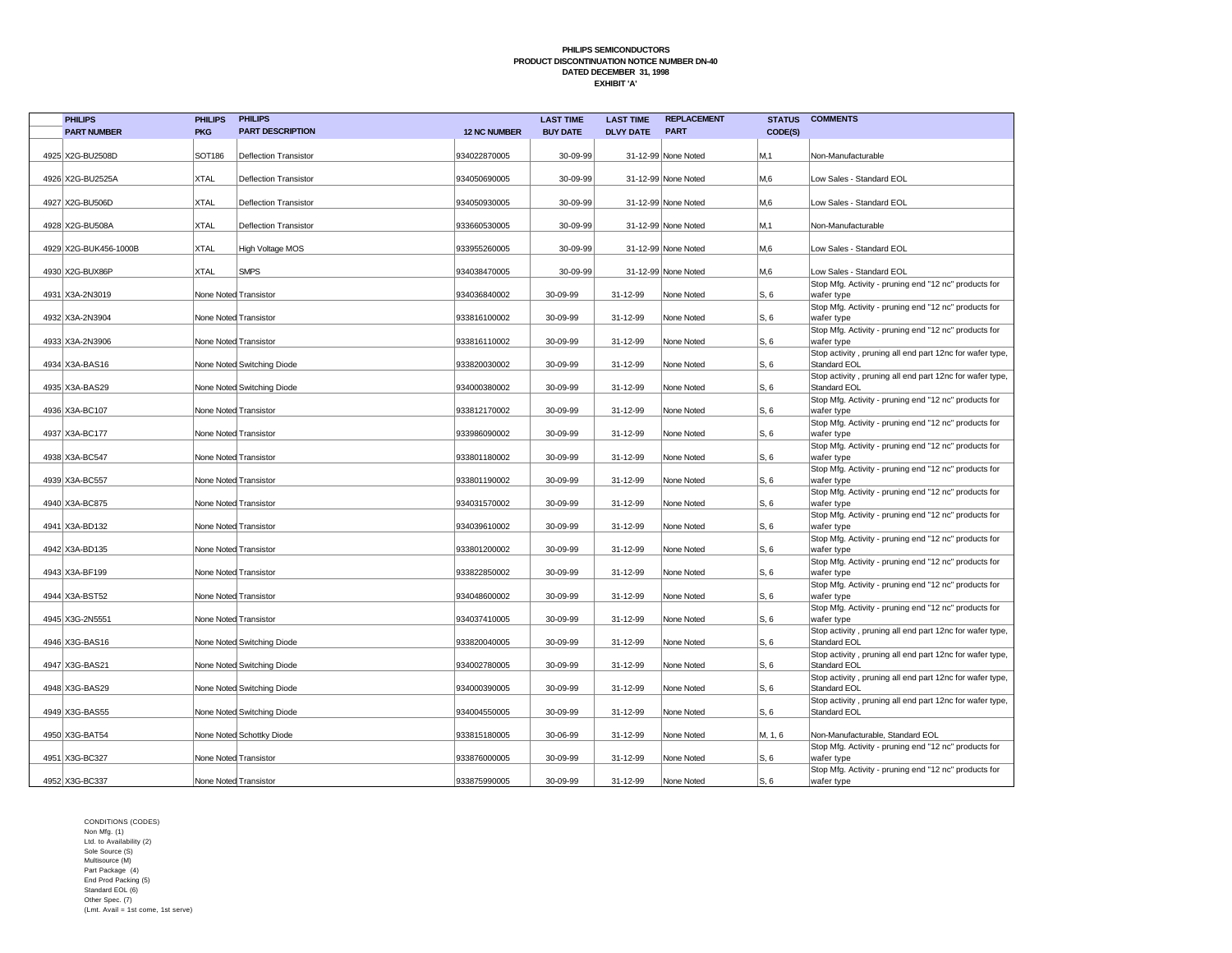| <b>PHILIPS</b>      | <b>PHILIPS</b>        | <b>PHILIPS</b>          |                     | <b>LAST TIME</b> | <b>LAST TIME</b> | <b>REPLACEMENT</b> |         | <b>STATUS COMMENTS</b>                                                          |
|---------------------|-----------------------|-------------------------|---------------------|------------------|------------------|--------------------|---------|---------------------------------------------------------------------------------|
| <b>PART NUMBER</b>  | <b>PKG</b>            | <b>PART DESCRIPTION</b> | <b>12 NC NUMBER</b> | <b>BUY DATE</b>  | <b>DLVY DATE</b> | <b>PART</b>        | CODE(S) |                                                                                 |
|                     |                       |                         |                     |                  |                  |                    |         | Stop Mfg. Activity - pruning end "12 nc" products for                           |
| 4953 X3G-BC547      | None Noted Transistor |                         | 933811210005        | 30-09-99         | 31-12-99         | None Noted         | S, 6    | wafer type                                                                      |
|                     |                       |                         |                     |                  |                  |                    |         | Stop Mfg. Activity - pruning end "12 nc" products for                           |
| 4954 X3G-BC557      | None Noted Transistor |                         | 933811220005        | 30-09-99         | 31-12-99         | None Noted         | S, 6    | wafer type                                                                      |
| 4955 X3G-BC876      | None Noted Transistor |                         | 934022250005        | 30-09-99         | 31-12-99         | None Noted         | S, 6    | Stop Mfg. Activity - pruning end "12 nc" products for<br>wafer type             |
|                     |                       |                         |                     |                  |                  |                    |         | Stop Mfg. Activity - pruning end "12 nc" products for                           |
| 4956 X3G-BD131      | None Noted Transistor |                         | 933864520005        | 30-09-99         | 31-12-99         | None Noted         | S, 6    | wafer type                                                                      |
|                     |                       |                         |                     |                  |                  |                    |         | Stop Mfg. Activity - pruning end "12 nc" products for                           |
| 4957 X3G-BD132      | None Noted Transistor |                         | 933864530005        | 30-09-99         | 31-12-99         | None Noted         | S, 6    | wafer type                                                                      |
|                     |                       |                         |                     |                  |                  |                    |         | Stop Mfg. Activity - pruning end "12 nc" products for                           |
| 4958 X3G-BSR33      | None Noted Transistor |                         | 934037220005        | 30-09-99         | 31-12-99         | None Noted         | S, 6    | wafer type                                                                      |
| 4959 X3G-BSS64      | None Noted Transistor |                         | 933762610005        | 30-09-99         | 31-12-99         | None Noted         | S, 6    | Stop Mfg. Activity - pruning end "12 nc" products for<br>wafer type             |
|                     |                       |                         |                     |                  |                  |                    |         | Stop activity, pruning all end part 12nc for wafer type,                        |
| 4960 X3G-BZX84-C12  |                       | None Noted Zener Diode  | 933819810005        | 30-09-99         | 31-12-99         | None Noted         | S, 6    | Standard EOL                                                                    |
|                     |                       |                         |                     |                  |                  |                    |         | Stop activity, pruning all end part 12nc for wafer type,                        |
| 4961 X3G-BZX84-C13  |                       | None Noted Zener Diode  | 933819820005        | 30-09-99         | 31-12-99         | None Noted         | S, 6    | Standard EOL                                                                    |
|                     |                       |                         |                     |                  |                  |                    |         | Stop activity, pruning all end part 12nc for wafer type,                        |
| 4962 X3G-BZX84-C15  |                       | None Noted Zener Diode  | 933819830005        | 30-09-99         | 31-12-99         | None Noted         | S, 6    | Standard EOL                                                                    |
|                     |                       |                         |                     |                  |                  |                    |         | Stop activity, pruning all end part 12nc for wafer type,                        |
| 4963 X3G-BZX84-C16  |                       | None Noted Zener Diode  | 933819840005        | 30-09-99         | 31-12-99         | None Noted         | S, 6    | <b>Standard EOL</b><br>Stop activity, pruning all end part 12nc for wafer type, |
| 4964 X3G-BZX84-C18  |                       | None Noted Zener Diode  | 933819850005        | 30-09-99         | 31-12-99         | None Noted         | S. 6    | Standard EOL                                                                    |
|                     |                       |                         |                     |                  |                  |                    |         | Stop activity, pruning all end part 12nc for wafer type,                        |
| 4965 X3G-BZX84-C24  |                       | None Noted Zener Diode  | 933819880005        | 30-09-99         | 31-12-99         | None Noted         | S, 6    | <b>Standard EOL</b>                                                             |
|                     |                       |                         |                     |                  |                  |                    |         | Stop activity, pruning all end part 12nc for wafer type,                        |
| 4966 X3G-BZX84-C27  |                       | None Noted Zener Diode  | 933819890005        | 30-09-99         | 31-12-99         | None Noted         | S, 6    | <b>Standard EOL</b>                                                             |
|                     |                       |                         |                     |                  |                  |                    |         | Stop activity, pruning all end part 12nc for wafer type,                        |
| 4967 X3G-BZX84-C2V4 |                       | None Noted Zener Diode  | 933819670005        | 30-09-99         | 31-12-99         | None Noted         | S, 6    | <b>Standard EOL</b>                                                             |
| 4968 X3G-BZX84-C30  |                       | None Noted Zener Diode  | 933819900005        | 30-09-99         | 31-12-99         | None Noted         | S, 6    | Stop activity, pruning all end part 12nc for wafer type,<br><b>Standard EOL</b> |
|                     |                       |                         |                     |                  |                  |                    |         | Stop activity, pruning all end part 12nc for wafer type,                        |
| 4969 X3G-BZX84-C33  |                       | None Noted Zener Diode  | 933819910005        | 30-09-99         | 31-12-99         | None Noted         | S, 6    | <b>Standard EOL</b>                                                             |
|                     |                       |                         |                     |                  |                  |                    |         | Stop activity, pruning all end part 12nc for wafer type,                        |
| 4970 X3G-BZX84-C36  |                       | None Noted Zener Diode  | 933819920005        | 30-09-99         | 31-12-99         | None Noted         | S, 6    | <b>Standard EOL</b>                                                             |
|                     |                       |                         |                     |                  |                  |                    |         | Stop activity, pruning all end part 12nc for wafer type,                        |
| 4971 X3G-BZX84-C39  |                       | None Noted Zener Diode  | 933819930005        | 30-09-99         | 31-12-99         | None Noted         | S, 6    | Standard EOL<br>Stop activity, pruning all end part 12nc for wafer type,        |
| 4972 X3G-BZX84-C3V0 |                       | None Noted Zener Diode  | 933819690005        | 30-09-99         | 31-12-99         | None Noted         | S, 6    | Standard EOL                                                                    |
|                     |                       |                         |                     |                  |                  |                    |         | Stop activity, pruning all end part 12nc for wafer type,                        |
| 4973 X3G-BZX84-C3V6 |                       | None Noted Zener Diode  | 933835380005        | 30-09-99         | 31-12-99         | None Noted         | S, 6    | Standard EOL                                                                    |
|                     |                       |                         |                     |                  |                  |                    |         | Stop activity, pruning all end part 12nc for wafer type,                        |
| 4974 X3G-BZX84-C43  |                       | None Noted Zener Diode  | 933819940005        | 30-09-99         | 31-12-99         | None Noted         | S, 6    | <b>Standard EOL</b>                                                             |
|                     |                       |                         |                     |                  |                  |                    |         | Stop activity, pruning all end part 12nc for wafer type,                        |
| 4975 X3G-BZX84-C4V3 |                       | None Noted Zener Diode  | 933819700005        | 30-09-99         | 31-12-99         | None Noted         | S. 6    | <b>Standard EOL</b>                                                             |
| 4976 X3G-BZX84-C5V6 |                       | None Noted Zener Diode  | 933819730005        | 30-09-99         | 31-12-99         | None Noted         | S, 6    | Stop activity, pruning all end part 12nc for wafer type,<br>Standard EOL        |
|                     |                       |                         |                     |                  |                  |                    |         | Stop activity, pruning all end part 12nc for wafer type,                        |
| 4977 X3G-BZX84-C62  |                       | None Noted Zener Diode  | 933819970005        | 30-09-99         | 31-12-99         | None Noted         | S, 6    | Standard EOL                                                                    |
|                     |                       |                         |                     |                  |                  |                    |         | Stop activity, pruning all end part 12nc for wafer type,                        |
| 4978 X3G-BZX84-C6V2 |                       | None Noted Zener Diode  | 933819740005        | 30-09-99         | 31-12-99         | None Noted         | S, 6    | <b>Standard EOL</b>                                                             |
|                     |                       |                         |                     |                  |                  |                    |         | Stop activity, pruning all end part 12nc for wafer type,                        |
| 4979 X3G-BZX84-C6V8 |                       | None Noted Zener Diode  | 933819750005        | 30-09-99         | 31-12-99         | None Noted         | S, 6    | <b>Standard EOL</b>                                                             |
| 4980 X3G-BZX84-C75  |                       | None Noted Zener Diode  | 933819990005        | 30-09-99         | 31-12-99         | None Noted         | S, 6    | Stop activity, pruning all end part 12nc for wafer type,<br><b>Standard EOL</b> |
|                     |                       |                         |                     |                  |                  |                    |         |                                                                                 |